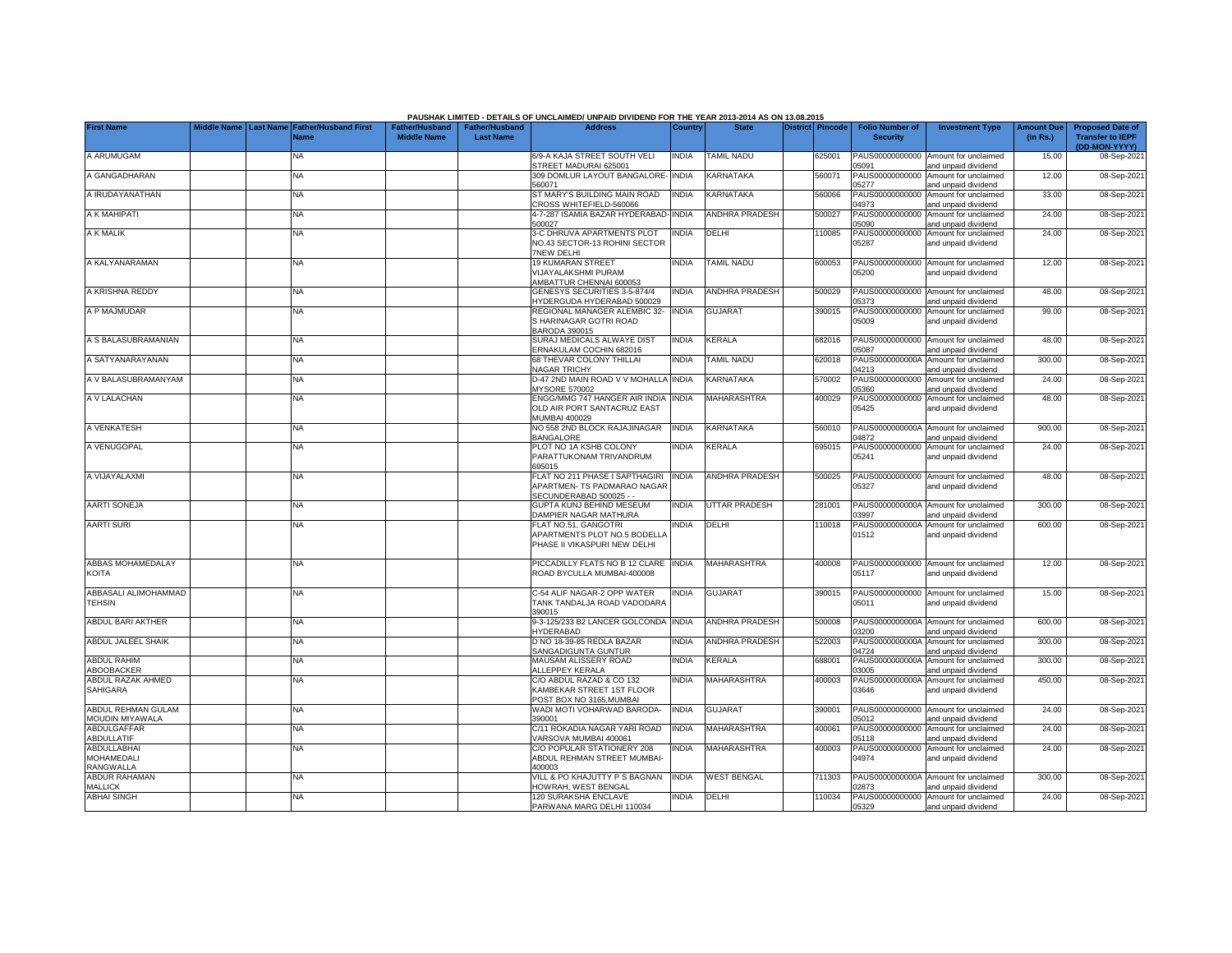|                                              |                       |                                            |                                             |                                           | PAUSHAK LIMITED - DETAILS OF UNCLAIMED/ UNPAID DIVIDEND FOR THE YEAR 2013-2014 AS ON 13.08.2015 |                |                       |                         |                                           |                                                             |                               |                                                    |
|----------------------------------------------|-----------------------|--------------------------------------------|---------------------------------------------|-------------------------------------------|-------------------------------------------------------------------------------------------------|----------------|-----------------------|-------------------------|-------------------------------------------|-------------------------------------------------------------|-------------------------------|----------------------------------------------------|
| <b>First Name</b>                            | Middle Name Last Name | <b>Father/Husband First</b><br><b>Name</b> | <b>Father/Husband</b><br><b>Middle Name</b> | <b>Father/Husband</b><br><b>Last Name</b> | <b>Address</b>                                                                                  | <b>Country</b> | <b>State</b>          | <b>District</b> Pincode | <b>Folio Number of</b><br><b>Security</b> | <b>Investment Type</b>                                      | <b>Amount Due</b><br>(in Rs.) | <b>Proposed Date of</b><br><b>Transfer to IEPF</b> |
| ABHAY KUMAR BAJAJ                            |                       | NA                                         |                                             |                                           | C/O ALEMBIC CHEMICAL WORK CO INDIA<br>LTD 22 ALBERT ROAD AMRITSAR<br>143001                     |                | <b>PUNJAB</b>         | 43001                   | PAUS00000000000<br>05093                  | Amount for unclaimed<br>and unpaid dividend                 | 24.00                         | (DD-MON-YYYY)<br>08-Sep-2021                       |
| <b>ABHISHEK SUKHWAL</b>                      |                       | NA                                         |                                             |                                           | GROUND FLOOR H NO 8 RD NO 9A<br>ASHOK NAGAR UDAIPUR RAJ                                         | <b>INDIA</b>   | <b>RAJASTHAN</b>      | 313001                  | PAUS0000000000A<br>0861                   | Amount for unclaimed<br>and unpaid dividend                 | 300.00                        | 08-Sep-2021                                        |
| ACHU GATLA SHAIK SHA<br>VALLI                |                       | <b>NA</b>                                  |                                             |                                           | 40/77 BANGARUPET KURNOOL-<br>518004 (A P) KURNOOL 518004                                        | <b>INDIA</b>   | ANDHRA PRADESH        | 518004                  | PAUS00000000000<br>05010                  | Amount for unclaimed<br>and unpaid dividend                 | 3.00                          | 08-Sep-2021                                        |
| ACHUTHA NARAYANAN R                          |                       | ΝA                                         |                                             |                                           | 355, DR.A.L.MUDALIAR ROAD<br>K.K.NAGAR CHENNAI                                                  | <b>INDIA</b>   | <b>TAMIL NADU</b>     | 600078                  | PAUS0000000000A<br>01170                  | Amount for unclaimed<br>and unpaid dividend                 | 300.00                        | 08-Sep-2021                                        |
| <b>ACHYUT GADAGKAR</b>                       |                       | <b>NA</b>                                  |                                             |                                           | KOUSTUBHA JOSHI FARM<br>DHARWAD                                                                 | <b>INDIA</b>   | KARNATAKA             | 580008                  | PAUS0000000000A<br>02460                  | Amount for unclaimed<br>and unpaid dividend                 | 300.00                        | 08-Sep-2021                                        |
| <b>ACHYUT RAJARAM NAIK</b>                   |                       | NA                                         |                                             |                                           | SUHAS SMRUTI NANABAHAI<br>BULESKAR ROAD CHICHAWALI<br>MALAD (WEST) MUMBAI-400064                | <b>INDIA</b>   | <b>MAHARASHTRA</b>    | 400064                  | PAUS00000000000<br>05015                  | Amount for unclaimed<br>and unpaid dividend                 | 24.00                         | 08-Sep-2021                                        |
| <b>ADIP KUMAR</b>                            |                       | <b>NA</b>                                  |                                             |                                           | SLEEK ENTERPRISES A-16<br>PRIYADARSHINI VIHAR DELHI                                             | <b>INDIA</b>   | DELHI                 | 10092                   | 03976                                     | PAUS0000000000A Amount for unclaimed<br>and unpaid dividend | 1350.00                       | 08-Sep-2021                                        |
| ADITI JAYDEEP GUPTE                          |                       | JAYDEEP S GUPTE                            |                                             |                                           | 3 TRIMURTI APTT MRUTUNJAY<br>COLONY KOTHRUDPUNE                                                 | <b>INDIA</b>   | MAHARASHTRA           | 411038                  | PAUS00000000000<br>13143                  | Amount for unclaimed<br>and unpaid dividend                 | 348.00                        | 08-Sep-2021                                        |
| <b>ADITYA KUMAR PANDEY</b>                   |                       | NA                                         |                                             |                                           | C-136 ASHOK VIHAR PHASE-I DELHI-INDIA<br>110052                                                 |                | <b>DELHI</b>          | 110052                  | PAUS00000000000<br>05152                  | Amount for unclaimed<br>and unpaid dividend                 | 24.00                         | 08-Sep-2021                                        |
| AHMED ADAMBHAI PATEL                         |                       | <b>NA</b>                                  |                                             |                                           | NEAR MUSJID AKOTA BARODA<br>390005                                                              | <b>INDIA</b>   | <b>GUJARAT</b>        | 390005                  | PAUS00000000000<br>04957                  | Amount for unclaimed<br>and unpaid dividend                 | 9.00                          | 08-Sep-2021                                        |
| AISHABIBI HASHAMALI<br><b>BHAM</b>           |                       | <b>NA</b>                                  |                                             |                                           | C/O HASHAMALI BHAM TAIWADA<br>STREET RANDER SURAT                                               | <b>INDIA</b>   | <b>GUJARAT</b>        | 395005                  | PAUS0000000000A<br>04184                  | Amount for unclaimed<br>and unpaid dividend                 | 300.00                        | 08-Sep-2021                                        |
| <b>AJAY K VERMA</b>                          |                       | NA                                         |                                             |                                           | POCKET A-10 FLAT NO 68-A<br>KOHINOOR APARTMENTS KALKAJI<br>EXTENSION NEW DELHI 110013           | <b>NDIA</b>    | DELHI                 | 110013                  | PAUS00000000000<br>05390                  | Amount for unclaimed<br>and unpaid dividend                 | 3.00                          | 08-Sep-2021                                        |
| AJAY KUMAR DHIMAN                            |                       | NA                                         |                                             |                                           | 4-150 RAMPRASTHA COLONY PO<br>CHANDER NAGAR GHAZIABAD                                           | <b>INDIA</b>   | <b>UTTAR PRADESH</b>  | 201011                  | PAUS0000000000A<br>03888                  | Amount for unclaimed<br>and unpaid dividend                 | 300.00                        | 08-Sep-2021                                        |
| <b>AJAY KUMAR SUD</b>                        |                       | <b>NA</b>                                  |                                             |                                           | 8A/72 W E AREA KAROL BAGH NEW INDIA<br>DELHI-110005                                             |                | DELHI                 | 110005                  | PAUS00000000000<br>05177                  | Amount for unclaimed<br>and unpaid dividend                 | 24.00                         | 08-Sep-202                                         |
| AJAY KUMAR TANEJA                            |                       | <b>NA</b>                                  |                                             |                                           | E-1/127-128, SECTOR 16 ROHINI,<br>DELHI-110085                                                  | <b>INDIA</b>   | DELHI                 | 110085                  | PAUS00000000000<br>05179                  | Amount for unclaimed<br>and unpaid dividend                 | 12.00                         | 08-Sep-2021                                        |
| <b>AJAY NAGRATH</b>                          |                       | ΝA                                         |                                             |                                           | 10/11 EAST PATEL NAGAR NEW<br>DELHI                                                             | <b>INDIA</b>   | DELHI                 | 110008                  | PAUS0000000000A<br>03955                  | Amount for unclaimed<br>and unpaid dividend                 | 300.00                        | 08-Sep-2021                                        |
| <b>AJIT DESAI</b>                            |                       | ΝA                                         |                                             |                                           | H NO 153 BANK COLONY MUTAGA<br>BELGAUM KARNATAKA                                                | <b>INDIA</b>   | KARNATAKA             | 591124                  | PAUS0000000000A<br>02588                  | Amount for unclaimed<br>and unpaid dividend                 | 300.00                        | 08-Sep-2021                                        |
| <b>AJIT KUMAR PAL</b>                        |                       | NA                                         |                                             |                                           | <b>31 GARANHATTA STREET</b><br>CALCUTTA-700006                                                  | <b>INDIA</b>   | <b>WEST BENGAL</b>    | 700006                  | PAUS00000000000<br>05133                  | Amount for unclaimed<br>and unpaid dividend                 | 12.00                         | 08-Sep-2021                                        |
| AJIT RAMACHANDRA<br>LADDIGI                  |                       | <b>NA</b>                                  |                                             |                                           | 39/D M T S RLY COLONY HUBLI-<br>580020                                                          | <b>INDIA</b>   | KARNATAKA             | 580020                  | PAUS00000000000<br>05017                  | Amount for unclaimed<br>and unpaid dividend                 | 24.00                         | 08-Sep-2021                                        |
| AJIT SREENIVASAN NAIR                        |                       | NA                                         |                                             |                                           | ASSISTANT ENGG BUNGALOW<br>SALT COLONY S K MISRI RD<br><b>ANTOPHILL MUMBAI</b>                  | <b>INDIA</b>   | MAHARASHTRA           | 400037                  | PAUS0000000000A<br>03859                  | Amount for unclaimed<br>and unpaid dividend                 | 600.00                        | 08-Sep-2021                                        |
| <b>AJITBHAI H SHROFF</b>                     |                       | <b>NA</b>                                  |                                             |                                           | "KALYAN" BANK ROAD MANDVI<br>VADODARA                                                           | <b>INDIA</b>   | <b>GUJARAT</b>        | 390006                  | 05285                                     | PAUS0000000000A Amount for unclaimed<br>and unpaid dividend | 300.00                        | 08-Sep-2021                                        |
| AJITBHAI H SHROFF                            |                       | <b>NA</b>                                  |                                             |                                           | "KALYAN" BANK ROAD MANDVI<br>VADODARA                                                           | <b>INDIA</b>   | <b>GUJARAT</b>        | 390006                  | PAUS0000000000A<br>05284                  | Amount for unclaimed<br>and unpaid dividend                 | 300.00                        | 08-Sep-2021                                        |
| <b>AJITBHAI SHROFF</b>                       |                       | <b>NA</b>                                  |                                             |                                           | 'KALYAN" BANK ROAD NR MEHTA<br>POLE VADODARA                                                    | <b>INDIA</b>   | <b>GUJARAT</b>        | 390006                  | PAUS0000000000A<br>14361                  | Amount for unclaimed<br>and unpaid dividend                 | 300.00                        | 08-Sep-2021                                        |
| AJITSINH VALLABHADAS                         |                       | NA                                         |                                             |                                           | <b>MORARJI VANDRAVAN &amp; CO</b><br>KRISHNA CHOWK M J MARKET<br>MUMBAI-400002                  | <b>NDIA</b>    | MAHARASHTRA           | 400002                  | PAUS00000000000<br>05225                  | Amount for unclaimed<br>and unpaid dividend                 | 12.00                         | 08-Sep-2021                                        |
| AKBARKHAN NIVAJKHAN<br>PATHAN                |                       | <b>NA</b>                                  |                                             |                                           | NAVAYARD NEAR BUS STAND<br>BARODA-390002                                                        | <b>INDIA</b>   | <b>GUJARAT</b>        | 390002                  | PAUS00000000000<br>05018                  | Amount for unclaimed<br>and unpaid dividend                 | 3.00                          | 08-Sep-2021                                        |
| <b>AKELLA LAKSHMI</b><br>NARAYANA            |                       | NA                                         |                                             |                                           | D NO 23 22 110 HANUMAN STRAT<br>SATYANARAYANAPURAM<br>VIJAYAWADA 520011                         | <b>INDIA</b>   | <b>ANDHRA PRADESH</b> | 520011                  | PAUS00000000000<br>05141                  | Amount for unclaimed<br>and unpaid dividend                 | 48.00                         | 08-Sep-2021                                        |
| AKKIREDDI RAMUNAIDU                          |                       | <b>NA</b>                                  |                                             |                                           | M/S DARSHAK LTD 47-9-24B 3RD<br>LANE DWARKANAGAR<br>VISAKHAPATNAM-530016                        | <b>INDIA</b>   | <b>ANDHRA PRADESH</b> | 530016                  | 05092                                     | PAUS00000000000 Amount for unclaimed<br>and unpaid dividend | 9.00                          | 08-Sep-2021                                        |
| AKSHAYAKUMAR BEHERA                          |                       | KARUNAKAR                                  |                                             |                                           | DWARKADHISH HOSPITAL DWARKA INDIA                                                               |                | <b>GUJARAT</b>        | 361335                  | 3050                                      | PAUSIN301039242 Amount for unclaimed<br>and unpaid dividend | 45.00                         | 08-Sep-2021                                        |
| <b>ALAN JOSEPH CHAVES</b>                    |                       | NA.                                        |                                             |                                           | 19/3 CUNNINGHAM RD BANGALORE-INDIA<br>560052                                                    |                | KARNATAKA             | 560052                  | PAUS00000000000<br>15130                  | Amount for unclaimed<br>and unpaid dividend                 | 12.00                         | 08-Sep-2021                                        |
| <b>ALAPPAKKAM</b><br>VARADACHRY<br>RAMASAWMI |                       | NA                                         |                                             |                                           | GOOLBAAN HAWZ SPRING FIELD<br>ROAD P O COONOOR TAMILNADU<br>PIN-643104                          | <b>INDIA</b>   | <b>TAMIL NADU</b>     | 643104                  | PAUS00000000000<br>04979                  | Amount for unclaimed<br>and unpaid dividend                 | 9.00                          | 08-Sep-2021                                        |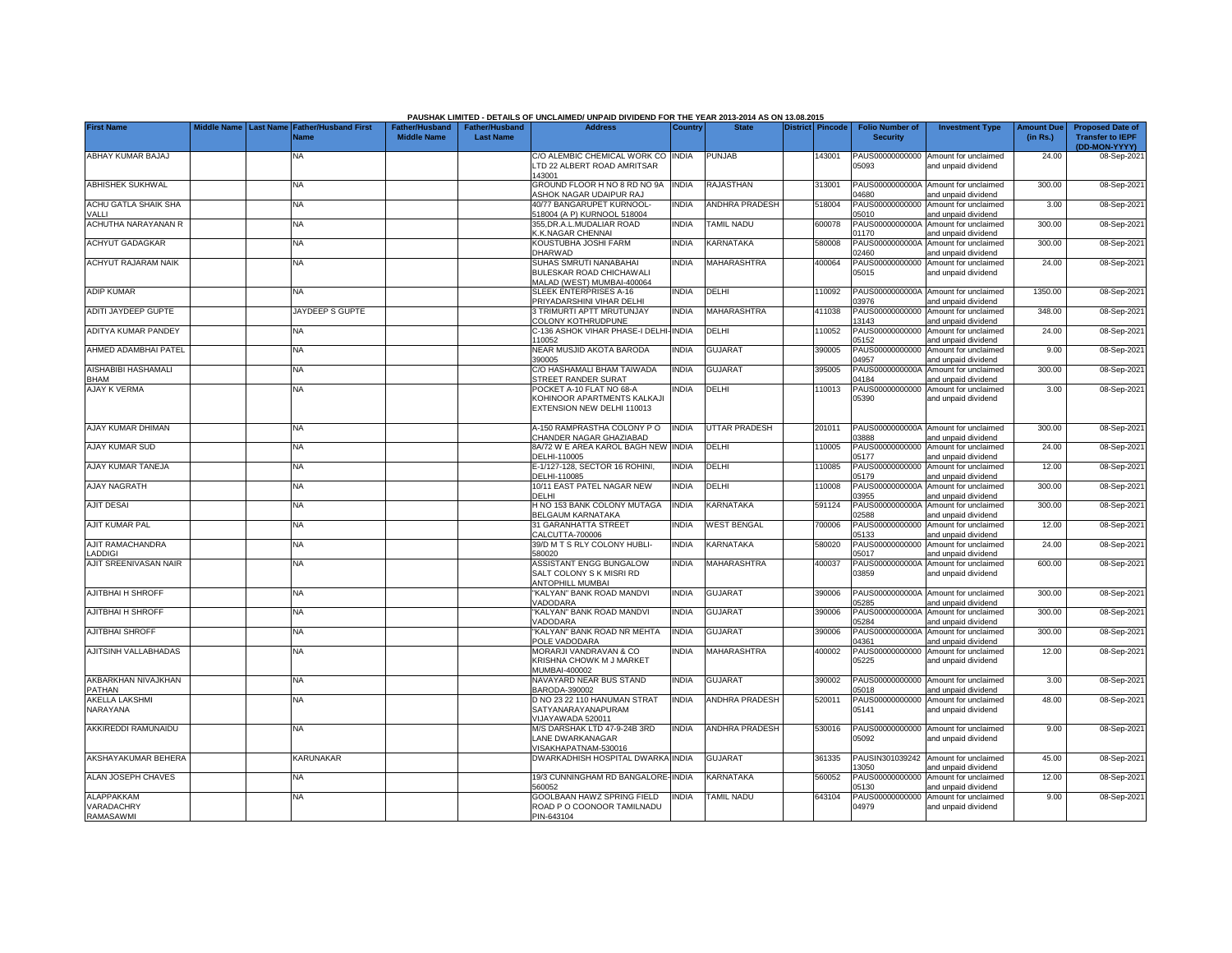|                                         |                         |                                            |                                             |                                           | PAUSHAK LIMITED - DETAILS OF UNCLAIMED/ UNPAID DIVIDEND FOR THE YEAR 2013-2014 AS ON 13.08.2015      |              |                      |                  |                                           |                                                             |                               |                                                                     |
|-----------------------------------------|-------------------------|--------------------------------------------|---------------------------------------------|-------------------------------------------|------------------------------------------------------------------------------------------------------|--------------|----------------------|------------------|-------------------------------------------|-------------------------------------------------------------|-------------------------------|---------------------------------------------------------------------|
| <b>First Name</b>                       | Middle Name   Last Name | <b>Father/Husband First</b><br><b>Name</b> | <b>Father/Husband</b><br><b>Middle Name</b> | <b>Father/Husband</b><br><b>Last Name</b> | <b>Address</b>                                                                                       | Country      | <b>State</b>         | District Pincode | <b>Folio Number of</b><br><b>Security</b> | <b>Investment Type</b>                                      | <b>Amount Due</b><br>(in Rs.) | <b>Proposed Date of</b><br><b>Transfer to IEPF</b><br>(DD-MON-YYYY) |
| ALHAD REVATIKANT<br>DHEBRI              |                         | NA                                         |                                             |                                           | 281 BHIMRAO HOUSE J S ROAD<br>GIRGAUM MUMBAI-400004                                                  | <b>INDIA</b> | <b>MAHARASHTRA</b>   | 400004           | PAUS00000000000<br>05235                  | Amount for unclaimed<br>and unpaid dividend                 | 48.00                         | 08-Sep-2021                                                         |
| <b>ALICE PAUL</b>                       |                         | <b>NA</b>                                  |                                             |                                           | 26. KANNUSWAMY ROAD, R.S.<br>PURAM, COIMBATORE                                                       | <b>INDIA</b> | <b>TAMIL NADU</b>    | 641002           | PAUS0000000000A<br>00328                  | Amount for unclaimed<br>and unpaid dividend                 | 600.00                        | 08-Sep-2021                                                         |
| <b>ALKA SARAF</b>                       |                         | <b>NA</b>                                  |                                             |                                           | SHRI VISHAWA NATH STORES 42<br>SHIV TALLA STREET<br>(DHAKAPATTY) CALCUTTA-700007                     | <b>INDIA</b> | <b>WEST BENGAL</b>   | 700007           | PAUS00000000000<br>05199                  | Amount for unclaimed<br>and unpaid dividend                 | 12.00                         | 08-Sep-2021                                                         |
| ALOIS LALJIBHAI RATHOD                  |                         | NA                                         |                                             |                                           | BEHIND HARINAGAR SOCIETY<br>DHARMPURA T B HOSPITAL RD<br>BARODA-390007                               | <b>INDIA</b> | <b>GUJARAT</b>       | 390007           | PAUS00000000000<br>04965                  | Amount for unclaimed<br>and unpaid dividend                 | 9.00                          | 08-Sep-2021                                                         |
| <b>ALOK BINANI</b>                      |                         | <b>NA</b>                                  |                                             |                                           | 426 SECT 15-A NOIDA U P 201301                                                                       | <b>INDIA</b> | <b>UTTAR PRADESH</b> | 201301           | 05421                                     | PAUS00000000000 Amount for unclaimed<br>and unpaid dividend | 48.00                         | 08-Sep-2021                                                         |
| <b>ALOKE ROY</b>                        |                         | <b>NA</b>                                  |                                             |                                           | 10 WEST STREET MODERN PARK<br>SANTOSHPUR                                                             | INDIA        | <b>WEST BENGAL</b>   | 700075           | PAUS0000000000A<br>02747                  | Amount for unclaimed<br>and unpaid dividend                 | 300.00                        | 08-Sep-2021                                                         |
| ALPA D KANERIA                          |                         | <b>NA</b>                                  |                                             |                                           | <b>602, VAISHANAVI APARTMENTS</b><br>DON GERKERY ROAD OPP.NEW<br>CHITRA THEATRE BANGALORE            | <b>NDIA</b>  | <b>KARNATAKA</b>     | 575003           | PAUS00000000000<br>05467                  | Amount for unclaimed<br>and unpaid dividend                 | 12.00                         | 08-Sep-2021                                                         |
| ALPABEN JAYAKRISHNA<br><b>PARIKH</b>    |                         | <b>NA</b>                                  |                                             |                                           | G/6 ALEMBIC COLONY BARODA-<br>390003                                                                 | <b>INDIA</b> | <b>GUJARAT</b>       | 390003           | PAUS00000000000<br>05096                  | Amount for unclaimed<br>nd unpaid dividend                  | 48.00                         | 08-Sep-2021                                                         |
| <b>ALPNA RANI</b>                       |                         | <b>NA</b>                                  |                                             |                                           | C/O P K AGGARWAL B-299 NAND<br><b>NIKUNJ GHAZIABAD</b>                                               | <b>INDIA</b> | UTTAR PRADESH        | 201003           | PAUS00000000000<br>05448                  | Amount for unclaimed<br>and unpaid dividend                 | 12.00                         | 08-Sep-2021                                                         |
| AMAIDAS SHAMALBHAI<br>PATEL             |                         | <b>NA</b>                                  |                                             |                                           | AT RODH POST & TAL AMOD DIST<br>BROACH PIN-392110                                                    | <b>INDIA</b> | <b>GUJARAT</b>       | 392110           | PAUS00000000000<br>05020                  | Amount for unclaimed<br>and unpaid dividend                 | 9.00                          | 08-Sep-2021                                                         |
| <b>AMAL KUMAR</b><br><b>CHAKRABORTY</b> |                         | NA                                         |                                             |                                           | K-14/12 TELCO COLONY<br>JAMSHEDPUR 831004                                                            | <b>INDIA</b> | <b>JHARKHAND</b>     | 831004           | PAUS00000000000<br>05348                  | Amount for unclaimed<br>and unpaid dividend                 | 48.00                         | 08-Sep-2021                                                         |
| AMAL KUMAR KHAN                         |                         | NA                                         |                                             |                                           | 21 NARIKELDANGA MAIN ROAD<br>CALCUTTA                                                                | <b>INDIA</b> | <b>WEST BENGAL</b>   | 700011           | PAUS0000000000A<br>02818                  | Amount for unclaimed<br>and unpaid dividend                 | 450.00                        | 08-Sep-2021                                                         |
| AMAL SHAKAR BHADURI                     |                         | <b>NA</b>                                  |                                             |                                           | 36-A DR SUDHIR BOSE ROAD 4TH<br><b>FLOOR CALCUTTA</b>                                                | <b>INDIA</b> | <b>WEST BENGAL</b>   | 700023           | PAUS0000000000A<br>02800                  | Amount for unclaimed<br>and unpaid dividend                 | 450.00                        | 08-Sep-2021                                                         |
| AMAR CHAND JAIN                         |                         | <b>NA</b>                                  |                                             |                                           | 26 KASERATH BAZAR HAPUR<br>245101                                                                    | <b>NDIA</b>  | <b>UTTAR PRADESH</b> | 245101           | PAUS00000000000<br>05293                  | Amount for unclaimed<br>and unpaid dividend                 | 36.00                         | 08-Sep-2021                                                         |
| AMAR NATH SURI                          |                         | <b>NA</b>                                  |                                             |                                           | FLAT NO.51 GANGOTRI<br>APARTMENTS PLOT NO.5 BODELLA<br>PHASE II VIKASPURI NEW DELHI                  | <b>NDIA</b>  | DELHI                | 110018           | PAUS0000000000A<br>01518                  | Amount for unclaimed<br>and unpaid dividend                 | 600.00                        | 08-Sep-2021                                                         |
| AMARJIT JUNEJA                          |                         | <b>NA</b>                                  |                                             |                                           | 25 VIKAS VIHAR BHUPINDER<br>NAGAR PATIALA-147001                                                     | <b>NDIA</b>  | <b>PUNJAB</b>        | 147001           | 05135                                     | PAUS00000000000 Amount for unclaimed<br>and unpaid dividend | 24.00                         | 08-Sep-2021                                                         |
| AMBALAL CHIMANBHAI<br>PATEL             |                         | NA                                         |                                             |                                           | C/O MAHENDRA M PATEL 231<br>RANGARI CHAWL OPP BAWLA<br>MASJID N M JOSHI MARG MUMBAI-<br>400013       | <b>INDIA</b> | <b>MAHARASHTRA</b>   | 400013           | PAUS00000000000<br>05109                  | Amount for unclaimed<br>and unpaid dividend                 | 12.00                         | 08-Sep-2021                                                         |
| AMBALAL JETHABHAI<br>PATEL              |                         | <b>NA</b>                                  |                                             |                                           | AT & POST KESALU TA AMOD DIST<br>BROACH PIN-392110                                                   | <b>INDIA</b> | <b>GUJARAT</b>       | 392110           | PAUS00000000000<br>05021                  | Amount for unclaimed<br>and unpaid dividend                 | 9.00                          | 08-Sep-2021                                                         |
| AMBALAL KESURBHAI<br>PATEL              |                         | <b>NA</b>                                  |                                             |                                           | AT POST KANDARI TA KARAJAN<br>DIST BARODA PIN 391210                                                 | <b>INDIA</b> | <b>GUJARAT</b>       | 391210           | PAUS00000000000<br>04960                  | Amount for unclaimed<br>and unpaid dividend                 | 3.00                          | 08-Sep-2021                                                         |
| AMBALAL MAGANBHAI<br>PATEL              |                         | <b>NA</b>                                  |                                             |                                           | CALTEX AGENTS KARAMSAD<br>388325                                                                     | <b>INDIA</b> | <b>GUJARAT</b>       | 388325           | PAUS00000000000<br>05328                  | Amount for unclaimed<br>and unpaid dividend                 | 3.00                          | 08-Sep-2021                                                         |
| AMBALAL MANGALBHAI<br><b>PARMAR</b>     |                         | <b>NA</b>                                  |                                             |                                           | NEAR GANGUBAI HIGH SCHOOL<br>CHHANI BARODA-391740                                                    | <b>INDIA</b> | <b>GUJARAT</b>       | 391740           | PAUS00000000000<br>05022                  | Amount for unclaimed<br>and unpaid dividend                 | 3.00                          | 08-Sep-2021                                                         |
| AMBALAL MANIBHAI<br>PATEL               |                         | <b>NA</b>                                  |                                             |                                           | <b>6 AXYA PARK SOCIETY NEAR</b><br>BHAVSAR HOTELS NAVA WADAJ<br>AHMEDABAD-380013                     | <b>INDIA</b> | <b>GUJARAT</b>       | 380013           | PAUS00000000000<br>05298                  | Amount for unclaimed<br>and unpaid dividend                 | 36.00                         | 08-Sep-2021                                                         |
| AMBALAL MANSUKHRAM<br><b>SHAH</b>       |                         | <b>NA</b>                                  |                                             |                                           | BAJWADA VAYU DEVTA S STREET<br>BARODA-390001                                                         | <b>INDIA</b> | <b>GUJARAT</b>       | 390001           | PAUS00000000000<br>14959                  | Amount for unclaimed<br>and unpaid dividend                 | 3.00                          | 08-Sep-2021                                                         |
| AMBALAL MOHANLAL<br><b>SHAH</b>         |                         | NΑ                                         |                                             |                                           | 20/1 SOMWAR PETH ANJANI NIVAS<br>NEAR MAHARAJA LODGE POONA-<br>411011                                | <b>NDIA</b>  | <b>MAHARASHTRA</b>   | 411011           | PAUS00000000000<br>05024                  | Amount for unclaimed<br>and unpaid dividend                 | 3.00                          | 08-Sep-2021                                                         |
| AMBALAL MOHANLAL<br><b>SHAH</b>         |                         | <b>NA</b>                                  |                                             |                                           | 395 KHARA KHUVA'S KHADKI<br>FATASA'S POLE AHMEDABAD-<br>380001                                       | <b>INDIA</b> | <b>GUJARAT</b>       | 380001           | 04982                                     | PAUS00000000000 Amount for unclaimed<br>and unpaid dividend | 9.00                          | 08-Sep-2021                                                         |
| AMBALAL NATVERLAL<br><b>SHAH</b>        |                         | NA                                         |                                             |                                           | 10 A, SAMARTH SOCIETY, NEAR<br>WATER TANK KARELIBAUG<br>BARODA-390022                                | <b>NDIA</b>  | <b>GUJARAT</b>       | 90022            | PAUS00000000000<br>04983                  | Amount for unclaimed<br>and unpaid dividend                 | 24.00                         | 08-Sep-2021                                                         |
| AMBALAL PRABHATSINH<br><b>PARMAR</b>    |                         | NA                                         |                                             |                                           | AT & POST BHAYLI DIST BARODA<br>PIN 391410                                                           | <b>INDIA</b> | <b>GUJARAT</b>       | 391410           | PAUS00000000000<br>04966                  | Amount for unclaimed<br>and unpaid dividend                 | 3.00                          | 08-Sep-2021                                                         |
| AMBALAL RANCHHODBHA<br>PATEL            |                         | <b>NA</b>                                  |                                             |                                           | 55 KRUSHNAKUNJ ATMAJYOTI<br>NAGAR HSG SOC - OPP GUJ HSG<br>BOARD ELLORAPARK VADODARA 3-<br>$90007 -$ | <b>INDIA</b> | <b>GUJARAT</b>       | 390007           | PAUS00000000000<br>04954                  | Amount for unclaimed<br>and unpaid dividend                 | 3.00                          | 08-Sep-2021                                                         |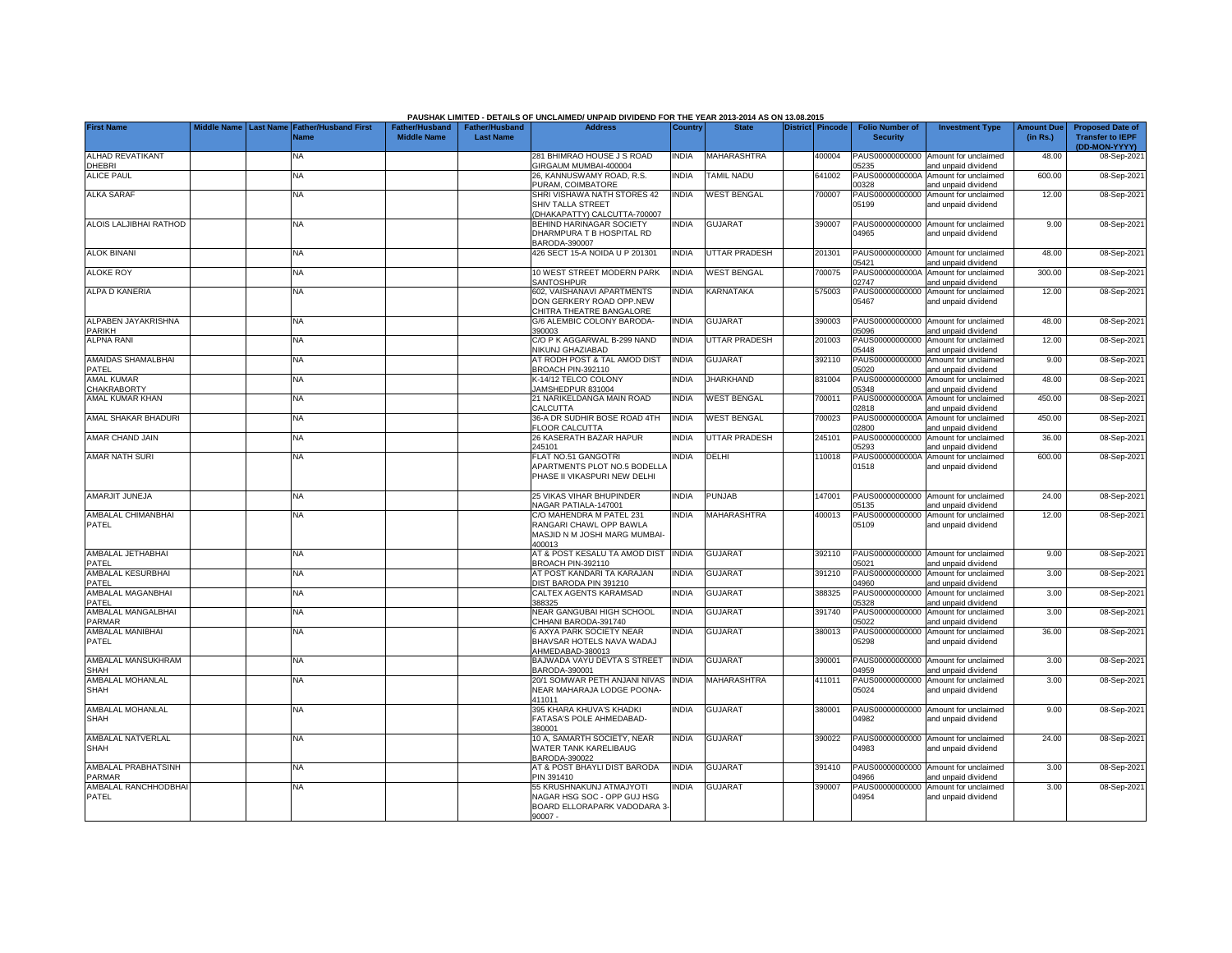|                                          |  |                                                               |                                             |                                           | PAUSHAK LIMITED - DETAILS OF UNCLAIMED/ UNPAID DIVIDEND FOR THE YEAR 2013-2014 AS ON 13.08.2015               |                |                      |                  |                                           |                                                                    |                               |                                                                     |
|------------------------------------------|--|---------------------------------------------------------------|---------------------------------------------|-------------------------------------------|---------------------------------------------------------------------------------------------------------------|----------------|----------------------|------------------|-------------------------------------------|--------------------------------------------------------------------|-------------------------------|---------------------------------------------------------------------|
| <b>First Name</b>                        |  | Middle Name   Last Name   Father/Husband First<br><b>Name</b> | <b>Father/Husband</b><br><b>Middle Name</b> | <b>Father/Husband</b><br><b>Last Name</b> | <b>Address</b>                                                                                                | <b>Country</b> | <b>State</b>         | District Pincode | <b>Folio Number of</b><br><b>Security</b> | <b>Investment Type</b>                                             | <b>Amount Due</b><br>(in Rs.) | <b>Proposed Date of</b><br><b>Transfer to IEPF</b><br>(DD-MON-YYYY) |
| AMBALAL RANCHHODBHAI<br>PATEL            |  | <b>NA</b>                                                     |                                             |                                           | 55 KRUSHNAKUNJ ATMAJYOTI<br>NAGAR HSG SOC - OPP GUJ HSG<br>BOARD ELLORA PARK VADODARA<br>390007-              | INDIA          | <b>GUJARAT</b>       | 390007           | 04984                                     | PAUS00000000000 Amount for unclaimed<br>and unpaid dividend        | 24.00                         | 08-Sep-2021                                                         |
| AMBALAL                                  |  | ΝA                                                            |                                             |                                           | HARIKRIPA NIVAS CHHANI BARODA-INDIA                                                                           |                | <b>GUJARAT</b>       | 391740           |                                           | PAUS00000000000 Amount for unclaimed                               | 9.00                          | 08-Sep-202                                                          |
| TRIBHOVANBHAI PATEL<br>AMBALAVANAN SELVI |  | <b>NA</b>                                                     |                                             |                                           | 391740<br><b>40 LALKHAN STREET</b><br>CHIDAMBARAM-608001                                                      | <b>INDIA</b>   | <b>TAMIL NADU</b>    | 608001           | 05025<br>PAUS00000000000<br>14985         | and unpaid dividend<br>Amount for unclaimed<br>and unpaid dividend | 21.00                         | 08-Sep-202                                                          |
| AMBARISH LABHSHANKAR                     |  | <b>NA</b>                                                     |                                             |                                           | JASHVANTGADH PARA CHITAL                                                                                      | <b>INDIA</b>   | <b>GUJARAT</b>       | 364620           | PAUS00000000000                           | Amount for unclaimed                                               | 3.00                          | 08-Sep-202                                                          |
| <b>MEHTA</b>                             |  |                                                               |                                             |                                           | (DIST AMRELI) CHITAL DIST AMREL<br>SAURASTRA 364620                                                           |                |                      |                  | 05026                                     | and unpaid dividend                                                |                               |                                                                     |
| AMBATI VENUGOPAL M B<br><b>BS</b>        |  | <b>NA</b>                                                     |                                             |                                           | RETIRED CIVIL SURGEON APMS<br>12/656 RAJABHATA STREET<br>PRODDUTUR (ANDHRA PRADESH)                           | <b>INDIA</b>   | ANDHRA PRADESH       | 516360           | 00016                                     | PAUS0000000000A Amount for unclaimed<br>and unpaid dividend        | 600.00                        | 08-Sep-202                                                          |
| AMBIKARAVINDRA                           |  | RAVINDRA M A                                                  |                                             |                                           | SAPTAGIRI NILAYA KALLESWARA<br>EXTENSION BEHIND PUMP HOUSE<br><b>HOSADURGA</b>                                | NDIA           | KARNATAKA            | 577527           | PAUSIN301135267<br>21238                  | Amount for unclaimed<br>and unpaid dividend                        | 12.00                         | 08-Sep-202                                                          |
| AMBUBHAI CHAGANBHAI<br><b>PATEL</b>      |  | <b>NA</b>                                                     |                                             |                                           | HATHIBHAG AT & PO SOKHADA<br><b>JIST BARODA PIN-391240</b>                                                    | <b>INDIA</b>   | <b>GUJARAT</b>       | 391240           | 5027                                      | PAUS00000000000 Amount for unclaimed<br>and unpaid dividend        | 9.00                          | 08-Sep-202                                                          |
| <b>AMIT BHATNAGAR</b>                    |  | / K BHATNAGAR                                                 |                                             |                                           | 393 NIRANJANPUR DEHRADUN UA                                                                                   | <b>INDIA</b>   | UTTARAKHAND          | 248001           | PAUSIN300450120                           | Amount for unclaimed                                               | 600.00                        | 08-Sep-202                                                          |
| <b>AMIT CHANDRA</b>                      |  | NA                                                            |                                             |                                           | HARI SHARNUM C-163 SECTOR                                                                                     | <b>INDIA</b>   | <b>UTTAR PRADESH</b> | 201301           | 35292                                     | and unpaid dividend<br>PAUS00000000000 Amount for unclaimed        | 123.00                        | 08-Sep-2021                                                         |
|                                          |  |                                                               |                                             |                                           | FIFTEEN NOIDA GHAZIABAD 201301                                                                                |                |                      |                  | 05314                                     | and unpaid dividend                                                |                               |                                                                     |
| <b>AMIT S DOSHI</b>                      |  | NA                                                            |                                             |                                           | C/O M/S SURENDRA S DOSHI<br>SHARE & STOCK - CONSULTANT 8<br>A K M ZAVERI ROAD BHULESHW-<br>AR MUMBAI 400004 - | NDIA           | <b>MAHARASHTRA</b>   | 400004           | PAUS00000000000<br>05228                  | Amount for unclaimed<br>and unpaid dividend                        | 12.00                         | 08-Sep-202                                                          |
| AMITA NARHAR VAZE                        |  | <b>NA</b>                                                     |                                             |                                           | . KUNJ SOCIETY NR. BADRINATH<br><b>ELATS. ELLORA PARK VADODARA</b>                                            | <b>NDIA</b>    | <b>GUJARAT</b>       | 390007           | 5460                                      | PAUS00000000000 Amount for unclaimed<br>and unpaid dividend        | 48.00                         | 08-Sep-202                                                          |
| <b>AMITABHA DAS</b>                      |  | <b>NA</b>                                                     |                                             |                                           | D D A FLAT NO 28A POCKET A-13<br>KALKAJI EXTENSION NEW DELHI<br>110019                                        | <b>NDIA</b>    | DELHI                | 110019           | PAUS00000000000<br>05445                  | Amount for unclaimed<br>and unpaid dividend                        | 24.00                         | 08-Sep-202                                                          |
| <b>AMITAVA GHOSE</b>                     |  | <b>NA</b>                                                     |                                             |                                           | 5 HARA LALDAS LANE CALCUTTA                                                                                   | <b>INDIA</b>   | <b>WEST BENGAL</b>   | 700006           | 2866                                      | PAUS0000000000A Amount for unclaimed<br>nd unpaid dividend         | 300.00                        | 08-Sep-202                                                          |
| AMITKUMAR VINODRAY<br>VANKANI            |  | ΝA                                                            |                                             |                                           | C/O MR P T LIMAYE 7 VRAJWAS<br>SOCIETY COLLEGE ROAD NADIAD<br>387001                                          | NDIA           | <b>GUJARAT</b>       | 387001           | PAUS00000000000<br>05388                  | Amount for unclaimed<br>and unpaid dividend                        | 24.00                         | 08-Sep-202                                                          |
| AMORTHALIN GAM KANDA<br><b>SWAMY</b>     |  | NA                                                            |                                             |                                           | C/O GRINDLAYS BANK LTD H<br>BLOCK CON-CIREUS (BR) NEW<br><b>DELHI 110001</b>                                  | <b>NDIA</b>    | DELHI                | 110001           | 05166                                     | PAUS00000000000 Amount for unclaimed<br>and unpaid dividend        | 24.00                         | 08-Sep-202                                                          |
| AMRAOMAL NAHATA                          |  | <b>NA</b>                                                     |                                             |                                           | SETHIA BUILDING,5TH FLOOR<br>TILAK ROAD, OPP. UNITED BANK OF<br>NDIA AHMEDABAD                                | NDIA           | <b>GUJARAT</b>       | 380004           | PAUS00000000000<br>05473                  | Amount for unclaimed<br>and unpaid dividend                        | 36.00                         | 08-Sep-202                                                          |
| AMRATLAL CHHAGANLAL<br>SONI              |  | <b>NA</b>                                                     |                                             |                                           | AT & PO SOKHADA BAZAAR DIST<br>BARODA PIN-391240                                                              | <b>NDIA</b>    | <b>GUJARAT</b>       | 391240           | 05028                                     | PAUS00000000000 Amount for unclaimed<br>and unpaid dividend        | 3.00                          | 08-Sep-202                                                          |
| AMRATLAL DALSUKHBHA<br><b>DOSHI</b>      |  | NA                                                            |                                             |                                           | 13 NALANDA SOCIETY NO 1<br>WAGHODIA ROAD BARODA-390006                                                        | <b>NDIA</b>    | <b>GUJARAT</b>       | 390006           | PAUS00000000000<br>05030                  | Amount for unclaimed<br>and unpaid dividend                        | 9.00                          | 08-Sep-202                                                          |
| <b>AMRATLAL SANGHAVI</b>                 |  | <b>NA</b>                                                     |                                             |                                           | 150 JAWAN NAGAR 2A/6<br>BHANUSHALI LANE GHATKOPAR<br>EAST MUMBAI 400077                                       | <b>INDIA</b>   | <b>MAHARASHTRA</b>   | 400077           | 05403                                     | PAUS00000000000 Amount for unclaimed<br>and unpaid dividend        | 12.00                         | 08-Sep-202                                                          |
| AMRISH HARSHADBHAI<br><b>SHAH</b>        |  | HARSHADBHAI SHAH                                              |                                             |                                           | B-12/2, SHAILLY TOWER OPP.<br>KETAV PETROL PUMP<br>POLYTECHNIC ROAD, AMBAWADI<br>AHMEDABAD                    | <b>INDIA</b>   | <b>GUJARAT</b>       | 380015           | 77048                                     | PAUSIN300982102 Amount for unclaimed<br>and unpaid dividend        | 24.00                         | 08-Sep-202                                                          |
| <b>AMRIT ROY</b>                         |  | <b>NA</b>                                                     |                                             |                                           | 983 KATRA LACHHO SINGH<br>FOUNTAIN DELHI-110006                                                               | INDIA          | DELHI                | 10006            | PAUS00000000000<br>5181                   | Amount for unclaimed<br>and unpaid dividend                        | 24.00                         | 08-Sep-202                                                          |
| <b>AMRITA SINGH</b>                      |  | NA                                                            |                                             |                                           | J-6 IRRAMANZIL COLONY<br>HYDERABAD-500004                                                                     | <b>INDIA</b>   | ANDHRA PRADESH       | 500004           | PAUS00000000000<br>05140                  | Amount for unclaimed<br>and unpaid dividend                        | 12.00                         | 08-Sep-202                                                          |
| AMRITLAL CHUNILAL<br><b>SHAH</b>         |  | <b>NA</b>                                                     |                                             |                                           | I-B WEST VIEW 309 S V ROAD<br>SANTACRUZ (W) MUMBAI-400054                                                     | <b>NDIA</b>    | <b>MAHARASHTRA</b>   | 400054           | PAUS00000000000<br>05220                  | Amount for unclaimed<br>and unpaid dividend                        | 27.00                         | 08-Sep-202                                                          |
| AMRUT HIMATLAL OSWAL                     |  | NA                                                            |                                             |                                           | <b>AMRUT PROVISION STORES</b>                                                                                 | <b>NDIA</b>    | <b>MAHARASHTRA</b>   | 410506           | PAUS00000000000                           | Amount for unclaimed                                               | 48.00                         | 08-Sep-2021                                                         |
|                                          |  |                                                               |                                             |                                           | <b>VAIDYA COLONY A/P TALEGAON</b><br>DABHADE MAVAL POONA 410506                                               |                |                      |                  | 05364                                     | and unpaid dividend                                                |                               |                                                                     |
| AMRUTLAL AMBALAL MAL                     |  | <b>NA</b>                                                     |                                             |                                           | ZANDA BAZAR MALI'S KHADAKI<br>OPP LAXMICHAND BHAGAJI PADRA<br>DIST BARODA PIN-391440                          | <b>NDIA</b>    | <b>GUJARAT</b>       | 391440           | 05302                                     | PAUS00000000000 Amount for unclaimed<br>and unpaid dividend        | 24.00                         | 08-Sep-202                                                          |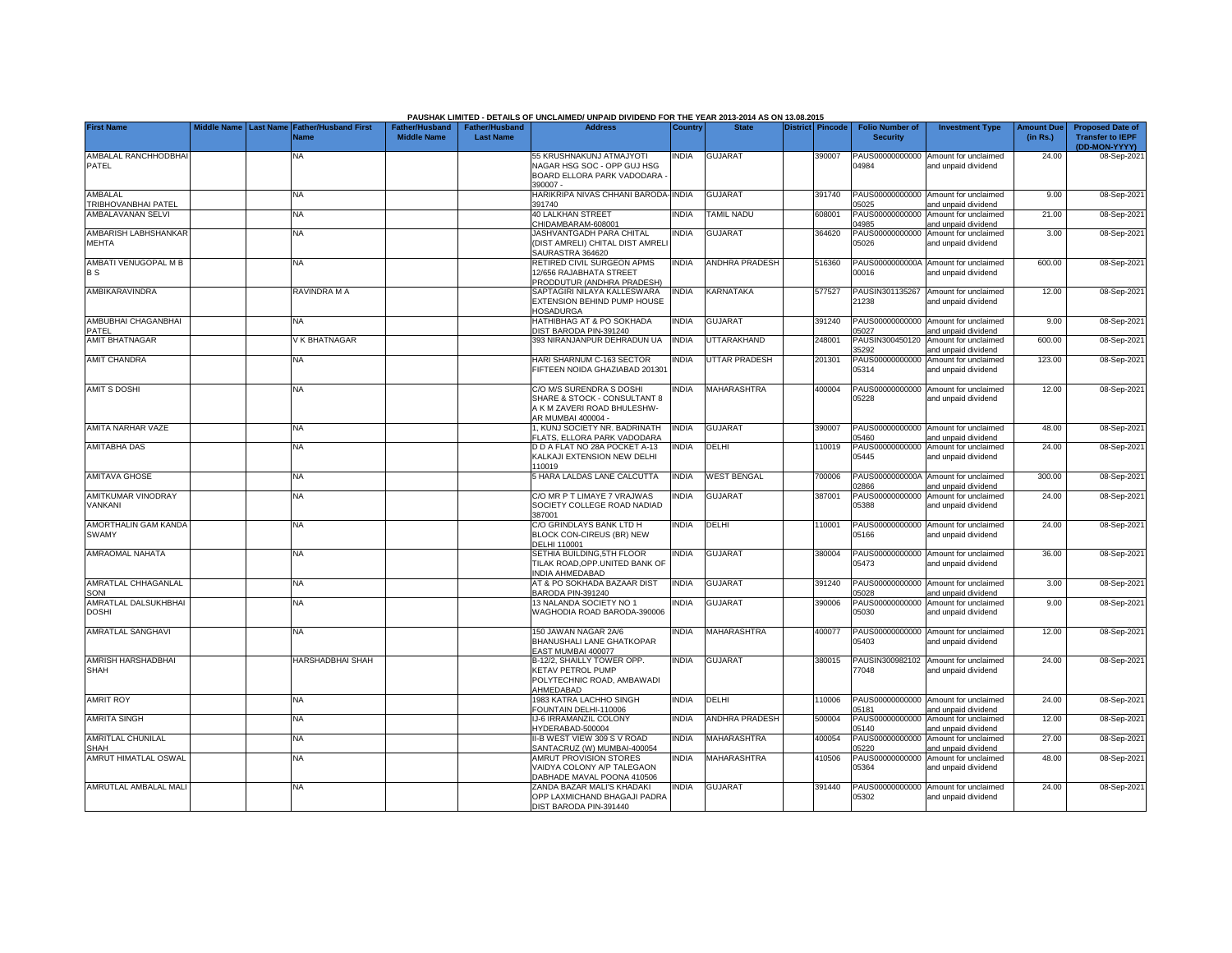|                                               |                       |                                            |                                             |                                           | PAUSHAK LIMITED - DETAILS OF UNCLAIMED/ UNPAID DIVIDEND FOR THE YEAR 2013-2014 AS ON 13.08.2015                          |                |                       |                  |                                           |                                                             |                               |                                                                     |
|-----------------------------------------------|-----------------------|--------------------------------------------|---------------------------------------------|-------------------------------------------|--------------------------------------------------------------------------------------------------------------------------|----------------|-----------------------|------------------|-------------------------------------------|-------------------------------------------------------------|-------------------------------|---------------------------------------------------------------------|
| <b>First Name</b>                             | Middle Name Last Name | <b>Father/Husband First</b><br><b>Name</b> | <b>Father/Husband</b><br><b>Middle Name</b> | <b>Father/Husband</b><br><b>Last Name</b> | <b>Address</b>                                                                                                           | <b>Country</b> | <b>State</b>          | District Pincode | <b>Folio Number of</b><br><b>Security</b> | <b>Investment Type</b>                                      | <b>Amount Due</b><br>(in Rs.) | <b>Proposed Date of</b><br><b>Transfer to IEPF</b><br>(DD-MON-YYYY) |
| AMRUTLAL AMBARAMDAS<br>PATEL                  |                       | NA                                         |                                             |                                           | 16 ANKUR SOCIETY OPP SURXA<br>SOCIETY VISNAGAR GUJARAT<br>384315                                                         | <b>INDIA</b>   | <b>GUJARAT</b>        | 384315           | PAUS00000000000<br>05032                  | Amount for unclaimed<br>and unpaid dividend                 | 9.00                          | 08-Sep-2021                                                         |
| <b>AMRUTLAL</b><br><b>BHAICHANDBHAI PATEL</b> |                       | <b>NA</b>                                  |                                             |                                           | C/O MILAN TRADERS S T ROAD<br>IDAR DIST SABARKATHA PIN-<br>383430                                                        | INDIA          | <b>GUJARAT</b>        | 383430           | 05033                                     | PAUS00000000000 Amount for unclaimed<br>and unpaid dividend | 3.00                          | 08-Sep-202                                                          |
| AMRUTLAL MAGANLAL<br><b>MISTRY</b>            |                       | ΝA                                         |                                             |                                           | M-5/57 GOKUL APARTMENTS SOLA<br>ROAD NARANPURA AHMEDABAD<br>380013                                                       | <b>INDIA</b>   | <b>GUJARAT</b>        | 380013           | 05034                                     | PAUS00000000000 Amount for unclaimed<br>and unpaid dividend | 75.00                         | 08-Sep-2021                                                         |
| AMRUTLAL MANILAL<br>PATEL                     |                       | NA                                         |                                             |                                           | <b>IT &amp; PO BAKARPUR TA VISNAGAR</b><br>DIST MEHSANA PIN-384315                                                       | <b>INDIA</b>   | <b>GUJARAT</b>        | 384315           | 05035                                     | PAUS00000000000 Amount for unclaimed<br>and unpaid dividend | 9.00                          | 08-Sep-202                                                          |
| AMRUTLAL POPATLAL<br>SONI                     |                       | NA                                         |                                             |                                           | C/O SHANTILAL M RATHOD<br>SIDDHIVINAYAK BL- DG GR FLOOR<br>NEAR DENA BANK MANOR ROAD P-<br>ALGHAR WEST DIST THANE 401404 | <b>NDIA</b>    | MAHARASHTRA           | 401404           | 05232                                     | PAUS00000000000 Amount for unclaimed<br>and unpaid dividend | 12.00                         | 08-Sep-202                                                          |
| ANA REGINA ABREO                              |                       | NA                                         |                                             |                                           | 12-GURUKRUPA HSG SOCIETY 4-<br>RAMBAUG KALYAN-421304                                                                     | <b>NDIA</b>    | MAHARASHTRA           | 421304           | PAUS00000000000<br>05127                  | Amount for unclaimed<br>and unpaid dividend                 | 36.00                         | 08-Sep-202                                                          |
| ANADI KUMAR DALAL                             |                       | NA.                                        |                                             |                                           | GUEST HOUSE FLAT 20 THE<br>CRESCENT BURNPUR DIST<br><b>BURDWAN</b>                                                       | <b>NDIA</b>    | <b>WEST BENGAL</b>    | 713325           | PAUS0000000000A<br>02935                  | Amount for unclaimed<br>and unpaid dividend                 | 300.00                        | 08-Sep-202                                                          |
| ANAKBEN GULABSINH<br><b>GADHAVI</b>           |                       | ΝA                                         |                                             |                                           | 1 NARENDRA PARK KARELIBAUG<br>3ARODA-390001                                                                              | india          | <b>GUJARAT</b>        | 390001           | 05036                                     | PAUS00000000000 Amount for unclaimed<br>and unpaid dividend | 3.00                          | 08-Sep-202                                                          |
| <b>ANAND CHILUKURI</b>                        |                       | <b>NA</b>                                  |                                             |                                           | CF/3 SURYABALA APARTMENTS<br>YODHYA NAGAR VIJAYAWADA                                                                     | <b>INDIA</b>   | <b>ANDHRA PRADESH</b> | 520003           | PAUS0000000000A<br>04718                  | Amount for unclaimed<br>and unpaid dividend                 | 600.00                        | 08-Sep-202                                                          |
| ANAND J MEHTA                                 |                       | <b>NA</b>                                  |                                             |                                           | HAWELI CHOWK, MAIN BAZAR,<br>RAJULA CITY.                                                                                | <b>INDIA</b>   | <b>GUJARAT</b>        | 365560           | PAUSIN300974102<br>33500                  | Amount for unclaimed<br>and unpaid dividend                 | 48.00                         | 08-Sep-202                                                          |
| <b>ANAND KUMAR</b>                            |                       | <b>NA</b>                                  |                                             |                                           | C/O BHAGWAN DAS GUPTA & CO 4<br>DELHI STOCK EXCHANGE BULD<br>ASAF ALI ROAD NEW DELHI-110002                              | <b>INDIA</b>   | DELHI                 | 110002           | PAUS00000000000<br>05250                  | Amount for unclaimed<br>and unpaid dividend                 | 12.00                         | 08-Sep-202                                                          |
| <b>ANAND RAMAMURTHY</b>                       |                       | <b>NA</b>                                  |                                             |                                           | HIG FLAT NO B-4/9 BHUVANESWARI INDIA<br>APARTMENT BHARATHIDASAN<br>COLONY K K NAGAR CHENNAI<br>600078                    |                | TAMIL NADU            | 600078           | 05386                                     | PAUS00000000000 Amount for unclaimed<br>and unpaid dividend | 12.00                         | 08-Sep-202                                                          |
| <b>ANAND S MERCHANT</b>                       |                       | <b>NA</b>                                  |                                             |                                           | 504 MURLIDHAR APARTMENT NR<br>NEHRUNAGAR CR RD AMBAWADI<br>AHMEDABAD                                                     | <b>INDIA</b>   | <b>GUJARAT</b>        | 380015           | 02276                                     | PAUS0000000000A Amount for unclaimed<br>and unpaid dividend | 300.00                        | 08-Sep-202                                                          |
| ANANDA HOSKERI                                |                       | <b>NA</b>                                  |                                             |                                           | SHRUSTI" NEAR HUBLI TOLL NAKA<br><b>DHARWAD</b>                                                                          | <b>INDIA</b>   | KARNATAKA             | 580002           | 2474                                      | PAUS0000000000A Amount for unclaimed<br>nd unpaid dividend  | 300.00                        | 08-Sep-202                                                          |
| ANANDJI BHURABHAI<br>MAVANI                   |                       | <b>NA</b>                                  |                                             |                                           | PURVI" JIVAN ANAND SOCIETY<br>SAHAKAR NAGAR MAIN ROAD<br>BEHIND MAHILA COLLEGE RAJKOT                                    | <b>INDIA</b>   | <b>GUJARAT</b>        | 360001           | PAUS00000000000<br>05037                  | Amount for unclaimed<br>and unpaid dividend                 | 99.00                         | 08-Sep-202                                                          |
| <b>ANANT MAHADEV</b><br><b>BATAVALE</b>       |                       | <b>NA</b>                                  |                                             |                                           | <b>KUVERJI DEVSHI CHAWL 2ND FL B</b><br>S ROAD OPP ZARAPKAR SHOW<br>ROOM DADAR W RLY MUMBAI<br>100028                    | <b>INDIA</b>   | <b>MAHARASHTRA</b>    | 400028           | 05223                                     | PAUS00000000000 Amount for unclaimed<br>and unpaid dividend | 12.00                         | 08-Sep-202                                                          |
| ANANT VASANT RAO<br><b>MUTALIK</b>            |                       | NA                                         |                                             |                                           | H.NO.31, ASHOK NAGAR HUBLI                                                                                               | INDIA          | KARNATAKA             | 580032           | 00017                                     | PAUS0000000000A Amount for unclaimed<br>and unpaid dividend | 300.00                        | 08-Sep-202                                                          |
| <b>ANANTH SK</b>                              |                       | ΝA                                         |                                             |                                           | NO 57, 8 TH CROSS, VINAYAKA<br><b>VAGAR MYSORE</b>                                                                       | <b>INDIA</b>   | KARNATAKA             | 570012           | PAUS0000000000A<br>2629                   | Amount for unclaimed<br>and unpaid dividend                 | 300.00                        | 08-Sep-202                                                          |
| <b>ANANTHARAM SHETTY</b>                      |                       | <b>NA</b>                                  |                                             |                                           | VIJAYA BANK REGIONAL OFFICE<br>KAMDHENU COMPLEX AHMEDABAD                                                                | <b>NDIA</b>    | <b>GUJARAT</b>        | 380015           | PAUS0000000000A<br>02268                  | Amount for unclaimed<br>and unpaid dividend                 | 450.00                        | 08-Sep-2021                                                         |
| ANANTHESWARA PRABHU<br>C P                    |                       | ΝA                                         |                                             |                                           | <b>KOTHAWAL TEMPLE LINE, PALACE</b><br>ROAD, COCHIN                                                                      | <b>INDIA</b>   | KERALA                | 682001           | 1007                                      | PAUS0000000000C Amount for unclaimed<br>and unpaid dividend | 120.00                        | 08-Sep-202                                                          |
| <b>ANCHANA AGGARWAL</b>                       |                       | LATE SH SHAM LAL<br>AGGARWAL               |                                             |                                           | 0-95 SECTOR - 41 NOIDA                                                                                                   | <b>INDIA</b>   | <b>HARYANA</b>        | 122002           | PAUSIN302316100<br>12865                  | Amount for unclaimed<br>and unpaid dividend                 | 48.00                         | 08-Sep-202                                                          |
| ANGELA SEHGAL                                 |                       | NA                                         |                                             |                                           | 0-852 NEW FRIENDS COLONY NEW<br><b>DELHI 110065</b>                                                                      | <b>INDIA</b>   | DELHI                 | 10065            | PAUS00000000000<br>5394                   | Amount for unclaimed<br>and unpaid dividend                 | 48.00                         | 08-Sep-202                                                          |
| ANGIRAS BHOGILAL<br><b>MEHTA</b>              |                       | NA.                                        |                                             |                                           | <b>BHOGILAL R MEHTA &amp; SONS R 535</b><br>STOCK EXCHANGE B S MARG<br>MUMBAI                                            | INDIA          | MAHARASHTRA           | 400023           | PAUS0000000000A<br>03694                  | Amount for unclaimed<br>and unpaid dividend                 | 300.00                        | 08-Sep-202                                                          |
| <b>ANIL GUPTA</b>                             |                       | <b>NA</b>                                  |                                             |                                           | <b>B-502 RISHI APARTMENTS</b><br>ALAKNANDA NEW DELHI 110019                                                              | <b>INDIA</b>   | DELHI                 | 110019           | 05453                                     | PAUS00000000000 Amount for unclaimed<br>and unpaid dividend | 12.00                         | 08-Sep-202                                                          |
| <b>ANIL K GHIA</b>                            |                       | NA                                         |                                             |                                           | C/O GROW WELL TRADERS MOHAN INDIA<br>BAG 3RD FLOOR K M ZAVERI ROAD<br>MUMBAI-400004                                      |                | MAHARASHTRA           | 400004           | 05229                                     | PAUS00000000000 Amount for unclaimed<br>and unpaid dividend | 12.00                         | 08-Sep-2021                                                         |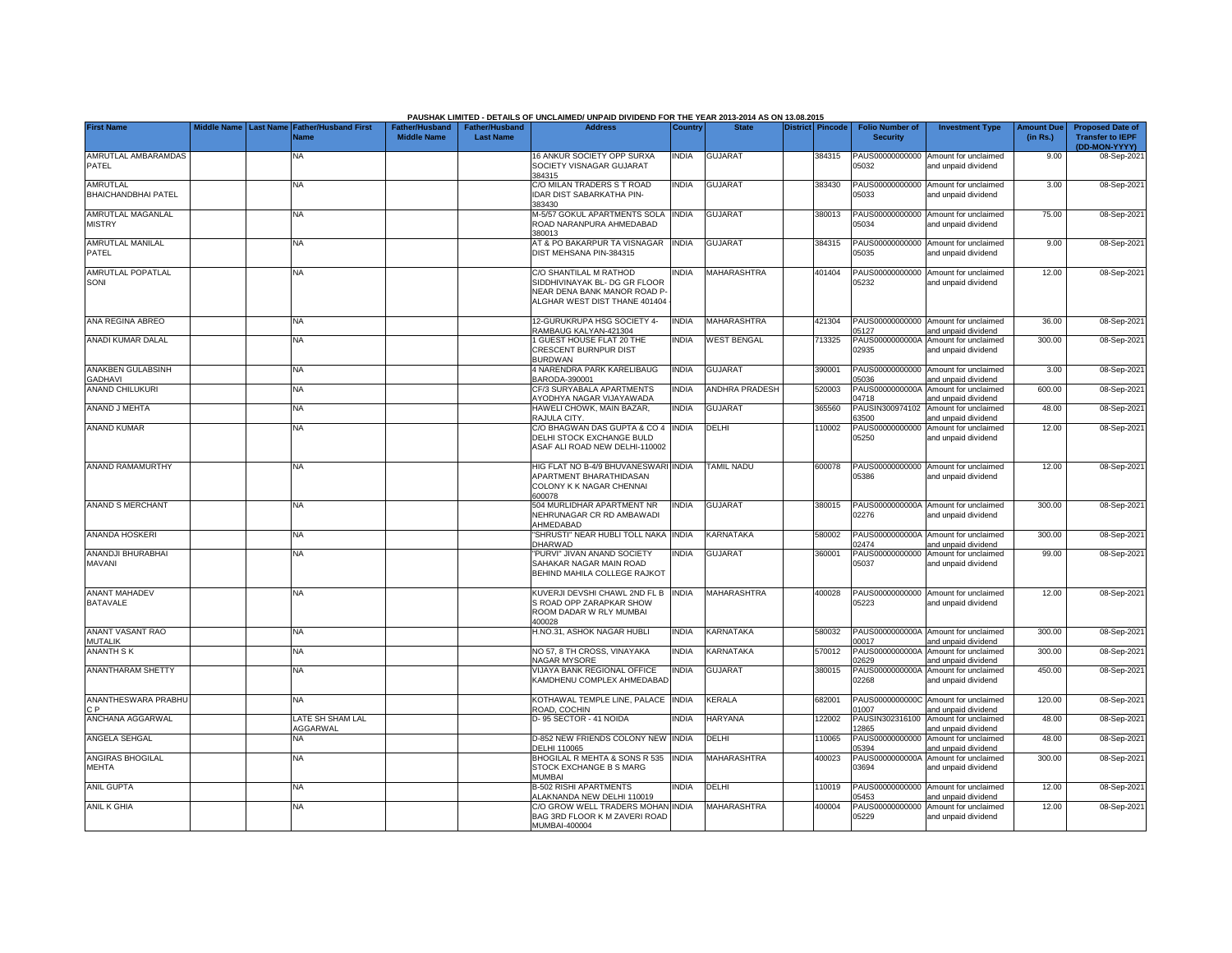|                                        |                    |                                                      |                                             |                                           | PAUSHAK LIMITED - DETAILS OF UNCLAIMED/ UNPAID DIVIDEND FOR THE YEAR 2013-2014 AS ON 13.08.2015          |                |                      |                         |                                           |                                                             |                               |                                                                     |
|----------------------------------------|--------------------|------------------------------------------------------|---------------------------------------------|-------------------------------------------|----------------------------------------------------------------------------------------------------------|----------------|----------------------|-------------------------|-------------------------------------------|-------------------------------------------------------------|-------------------------------|---------------------------------------------------------------------|
| <b>First Name</b>                      | <b>Middle Name</b> | <b>Last Name Father/Husband First</b><br><b>Name</b> | <b>Father/Husband</b><br><b>Middle Name</b> | <b>Father/Husband</b><br><b>Last Name</b> | <b>Address</b>                                                                                           | <b>Country</b> | <b>State</b>         | <b>District Pincode</b> | <b>Folio Number of</b><br><b>Security</b> | <b>Investment Type</b>                                      | <b>Amount Due</b><br>(in Rs.) | <b>Proposed Date of</b><br><b>Transfer to IEPF</b><br>(DD-MON-YYYY) |
| <b>ANIL KAPOOR</b>                     |                    | NA                                                   |                                             |                                           | 3-A/60 FIRST FLOOR W E A KAROL<br><b>BAGH DELHI-110005</b>                                               | <b>INDIA</b>   | DELHI                | 110005                  | PAUS00000000000<br>05289                  | Amount for unclaimed<br>and unpaid dividend                 | 36.00                         | 08-Sep-2021                                                         |
| <b>ANIL KAPOOR</b>                     |                    | NA                                                   |                                             |                                           | <b>95 SFS RAJOURI APARTMENTS</b><br>OPP GOVT OF INDIA PRESS NEW<br><b>DELHI 110064</b>                   | <b>NDIA</b>    | DELHI                | 110064                  | PAUS00000000000<br>05260                  | Amount for unclaimed<br>and unpaid dividend                 | 12.00                         | 08-Sep-2021                                                         |
| ANIL KUKAM SADHUKHAN                   |                    | NA                                                   |                                             |                                           | <b>30 S N BANERJEE ROAD CALCUTTA INDIA</b>                                                               |                | <b>WEST BENGAL</b>   | 700013                  | PAUS0000000000A<br>2716                   | Amount for unclaimed<br>and unpaid dividend                 | 300.00                        | 08-Sep-2021                                                         |
| ANIL KUMAR CHAWLA                      |                    | NA                                                   |                                             |                                           | 95 SURIYA NIKETAN DELHI 110092                                                                           | <b>INDIA</b>   | DELHI                | 10092                   | PAUS00000000000<br>05294                  | Amount for unclaimed<br>and unpaid dividend                 | 99.00                         | 08-Sep-2021                                                         |
| ANIL KUMAR DUGGAL                      |                    | ΝA                                                   |                                             |                                           | 1-42 SOUTH EXTENSION PART 1<br><b>VEW DELHI-110049</b>                                                   | <b>INDIA</b>   | DELHI                | 110049                  | PAUS00000000000<br>05164                  | Amount for unclaimed<br>and unpaid dividend                 | 24.00                         | 08-Sep-2021                                                         |
| ANIL KUMAR JAIN                        |                    | NA                                                   |                                             |                                           | <b>NAROTAM BHUVAN HANUMAN</b><br>ROAD VILE PARLE EAST MUMBAI<br>100057                                   | <b>NDIA</b>    | MAHARASHTRA          | 400057                  | PAUS00000000000<br>05415                  | Amount for unclaimed<br>and unpaid dividend                 | 24.00                         | 08-Sep-2021                                                         |
| ANIL KUMAR K S                         |                    | NA                                                   |                                             |                                           | KUMAR SURGICALS AND<br>DIAGNOSITICS XL/1089, ASIABIA<br><b>TRUS BLDGS</b><br>T.D.ROAD, ERNAKULAM, COCHIN | <b>NDIA</b>    | KERALA               | 682011                  | PAUS0000000000A<br>01179                  | Amount for unclaimed<br>and unpaid dividend                 | 300.00                        | 08-Sep-2021                                                         |
| ANIL KUMAR MEHRAY                      |                    | <b>NA</b>                                            |                                             |                                           | C/O GIFTSLAND 45 M G MARG<br>ALLAHABAD-211001                                                            | <b>INDIA</b>   | <b>UTTAR PRADESH</b> | 211001                  | 05108                                     | PAUS00000000000 Amount for unclaimed<br>and unpaid dividend | 36.00                         | 08-Sep-2021                                                         |
| ANIL KUMAR ODUVIL                      |                    | <b>NA</b>                                            |                                             |                                           | ANIL VIHAR PUNKUNNAMPO<br><b>TRICHUR</b>                                                                 | <b>INDIA</b>   | KERALA               | 680002                  | PAUS0000000000A<br>02603                  | Amount for unclaimed<br>and unpaid dividend                 | 300.00                        | 08-Sep-2021                                                         |
| ANIL KUMAR SRIVASTAVA                  |                    | <b>NA</b>                                            |                                             |                                           | 8/10 WESTERN EXTENSION AREA<br><b>KAROL BAGH NEW DELHI-110005</b>                                        | <b>INDIA</b>   | <b>DELHI</b>         | 110005                  | PAUS00000000000<br>05170                  | Amount for unclaimed<br>and unpaid dividend                 | 24.00                         | 08-Sep-2021                                                         |
| ANIL P MAJMUDAR                        |                    | <b>NA</b>                                            |                                             |                                           | 32-S, HARINAGAR SOCIETY GOTRI<br>ROAD VADODARA                                                           | INDIA          | <b>GUJARAT</b>       | 390015                  | PAUS0000000000A<br>01957                  | Amount for unclaimed<br>and unpaid dividend                 | 1200.00                       | 08-Sep-2021                                                         |
| ANIL PRABHULAL SHAH                    |                    | <b>NA</b>                                            |                                             |                                           | WADI SONI POLE NO 4 BARODA-<br>390001                                                                    | INDIA          | <b>GUJARAT</b>       | 390001                  | PAUS00000000000<br>05040                  | Amount for unclaimed<br>and unpaid dividend                 | 24.00                         | 08-Sep-2021                                                         |
| ANIL RATHORE                           |                    | <b>NA</b>                                            |                                             |                                           | C-223 SOUTH MOTI BAGH NEW<br>DELHI-110021                                                                | INDIA          | DELHI                | 110021                  | PAUS00000000000<br>05146                  | Amount for unclaimed<br>and unpaid dividend                 | 12.00                         | 08-Sep-2021                                                         |
| <b>ANIL SHARMA</b>                     |                    | <b>NA</b>                                            |                                             |                                           | SANGAM THEATRE R K PURAM<br><b>VEW DELHI-110017</b>                                                      | <b>INDIA</b>   | DELHI                | 110017                  | PAUS00000000000<br>05176                  | Amount for unclaimed<br>and unpaid dividend                 | 12.00                         | 08-Sep-2021                                                         |
| <b>ANIL SURI</b>                       |                    | <b>NA</b>                                            |                                             |                                           | FLAT NO.51.GANGOTRI<br>APARTMENT PLOT NO.5, BODELLA<br>PHASA-II VILASPURI NEW<br>DELHINEW DELHI          | <b>NDIA</b>    | DELHI                | 110018                  | PAUS00000000000<br>05306                  | Amount for unclaimed<br>and unpaid dividend                 | 75.00                         | 08-Sep-2021                                                         |
| <b>ANIL TEWARI</b>                     |                    | <b>NA</b>                                            |                                             |                                           | -10 M A R HOSTEL MAULANA AZAD INDIA<br>ROAD NEW DELHI-110011                                             |                | DELHI                | 10011                   | 05178                                     | PAUS00000000000 Amount for unclaimed<br>and unpaid dividend | 12.00                         | 08-Sep-2021                                                         |
| <b>ANILABEN</b><br>RAMESHCHANDRA PATEL |                    | NA                                                   |                                             |                                           | NEAR SOPARIWALA MENSON WADI INDIA<br>WADI RAOPURA BARODA 390001                                          |                | <b>GUJARAT</b>       | 390001                  | PAUS00000000000<br>04967                  | Amount for unclaimed<br>and unpaid dividend                 | 3.00                          | 08-Sep-2021                                                         |
| ANILBHAI MANUBHAI<br><b>BHATT</b>      |                    | <b>NA</b>                                            |                                             |                                           | HAVELI STREET GANDEVI DIST<br><b>BULSAR PIN-396360</b>                                                   | <b>NDIA</b>    | <b>GUJARAT</b>       | 396360                  | PAUS00000000000<br>05042                  | Amount for unclaimed<br>and unpaid dividend                 | 24.00                         | 08-Sep-2021                                                         |
| ANILCHANDRA GOKALDAS                   |                    | NA                                                   |                                             |                                           | 10 SHIVKUNJ SOC LTD OPP<br>SANGHAVI SCHOOL NARANPURA<br>/ISTAR AHMEDABAD-380013                          | INDIA          | <b>GUJARAT</b>       | 380013                  | PAUS00000000000<br>05299                  | Amount for unclaimed<br>and unpaid dividend                 | 12.00                         | 08-Sep-2021                                                         |
| ANILKUMAR AMBALAL<br>PATEL             |                    | NA                                                   |                                             |                                           | 6 SOMNATH NAGAR NEAR GOVT<br>GODOWN SHAHIBAG AHMEDABAD-<br>380004                                        | <b>NDIA</b>    | <b>GUJARAT</b>       | 380004                  | PAUS00000000000<br>05106                  | Amount for unclaimed<br>and unpaid dividend                 | 12.00                         | 08-Sep-2021                                                         |
| ANILKUMAR B PATEL                      |                    | NA                                                   |                                             |                                           | 15-B YOGASHRAM SOCIETY<br>BEHIND MANEK BAUG<br>POLYTECHNIC POST AHMEDABAD<br>380015                      | <b>INDIA</b>   | <b>GUJARAT</b>       | 380015                  | PAUS00000000000<br>05376                  | Amount for unclaimed<br>and unpaid dividend                 | 48.00                         | 08-Sep-2021                                                         |
| ANILKUMAR CHIMANLAL<br>KHARAWA         |                    | <b>NA</b>                                            |                                             |                                           | MADAN ZAMPA ROAD BARELI<br>KHARWAWAD OPP AZAD GROUND<br>BARODA-390001                                    | <b>NDIA</b>    | <b>GUJARAT</b>       | 390001                  | PAUS00000000000<br>05043                  | Amount for unclaimed<br>and unpaid dividend                 | 12.00                         | 08-Sep-2021                                                         |
| ANILKUMAR KANTILAL<br>PARIKH           |                    | <b>NA</b>                                            |                                             |                                           | 922 TOKERSHAH'S ST RAIKHAD<br>AHMEDABAD 380001                                                           | INDIA          | GUJARAT              | 380001                  | 05099                                     | PAUS00000000000 Amount for unclaimed<br>and unpaid dividend | 3.00                          | 08-Sep-2021                                                         |
| ANIRUDHAN N                            |                    | <b>NA</b>                                            |                                             |                                           | <b>GEETHA NIVAS NORTH OF</b><br>/AZECHERY BRIDGE, ELLEPPY<br>ALLEPPY                                     | INDIA          | KERALA               | 688001                  | PAUS0000000000A<br>00019                  | Amount for unclaimed<br>and unpaid dividend                 | 300.00                        | 08-Sep-2021                                                         |
| <b>ANITA DAS</b>                       |                    | <b>NA</b>                                            |                                             |                                           | 71 HARAMOHAN GHOSE STREET P INDIA<br>O HARINAVI 24 PARGANAS (S)                                          |                | <b>WEST BENGAL</b>   | 700148                  | PAUS0000000000A<br>02913                  | Amount for unclaimed<br>and unpaid dividend                 | 300.00                        | 08-Sep-2021                                                         |
| <b>ANITA GUPTA</b>                     |                    | <b>NA</b>                                            |                                             |                                           | <b>D-8 ANAND NIKETAN NEW DELHI</b><br>110021                                                             | <b>NDIA</b>    | DELHI                | 110021                  | PAUS00000000000<br>05365                  | Amount for unclaimed<br>and unpaid dividend                 | 48.00                         | 08-Sep-2021                                                         |
| <b>ANITA JAIN</b>                      |                    | <b>NA</b>                                            |                                             |                                           | C-Y /100 S D A HAUZ KHAS NEW<br><b>DELHI 110016</b>                                                      | <b>NDIA</b>    | DELHI                | 110016                  | PAUS00000000000<br>05256                  | Amount for unclaimed<br>and unpaid dividend                 | 12.00                         | 08-Sep-2021                                                         |
| <b>ANITA S DHAIFULE</b>                |                    | <b>NA</b>                                            |                                             |                                           | /1 BHAWANI BHAVAN BHAVANI<br>SHANKAR ROAD DADAR MUMBAI<br>400028                                         | <b>NDIA</b>    | <b>MAHARASHTRA</b>   | 400028                  | PAUS00000000000<br>05370                  | Amount for unclaimed<br>and unpaid dividend                 | 99.00                         | 08-Sep-2021                                                         |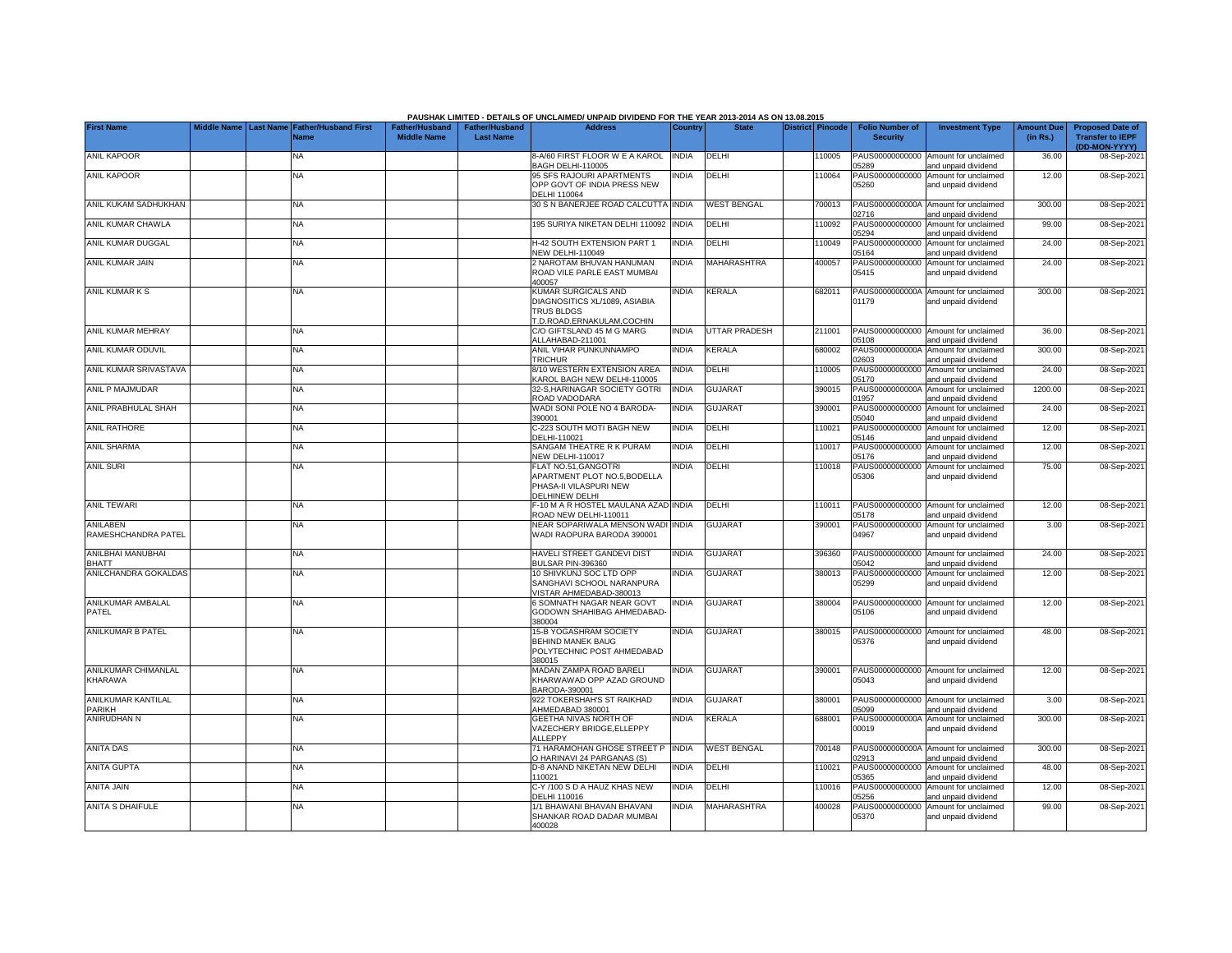|                                     |                    |                  |                                            |                                             |                                           | PAUSHAK LIMITED - DETAILS OF UNCLAIMED/ UNPAID DIVIDEND FOR THE YEAR 2013-2014 AS ON 13.08.2015                          |              |                       |                         |        |                                           |                                                             |                               |                                                    |
|-------------------------------------|--------------------|------------------|--------------------------------------------|---------------------------------------------|-------------------------------------------|--------------------------------------------------------------------------------------------------------------------------|--------------|-----------------------|-------------------------|--------|-------------------------------------------|-------------------------------------------------------------|-------------------------------|----------------------------------------------------|
| <b>First Name</b>                   | <b>Middle Name</b> | <b>Last Name</b> | <b>Father/Husband First</b><br><b>Name</b> | <b>Father/Husband</b><br><b>Middle Name</b> | <b>Father/Husband</b><br><b>Last Name</b> | <b>Address</b>                                                                                                           | Country      | <b>State</b>          | <b>District Pincode</b> |        | <b>Folio Number of</b><br><b>Security</b> | <b>Investment Type</b>                                      | <b>Amount Due</b><br>(in Rs.) | <b>Proposed Date of</b><br><b>Transfer to IEPF</b> |
| <b>ANITA SADASIV</b>                |                    |                  | NA.                                        |                                             |                                           | 13 BASANTA BOSE ROAD FIRST<br>FLOOR CALCUTTA 700026                                                                      | <b>INDIA</b> | <b>WEST BENGAL</b>    |                         | 700026 | PAUS00000000000<br>05236                  | Amount for unclaimed<br>and unpaid dividend                 | 24.00                         | (DD-MON-YYYY)<br>08-Sep-2021                       |
| ANJALI ARVIND<br>PHANSALKAR         |                    |                  | NA                                         |                                             |                                           | B-9 SAHYADRI CO-OP HSG<br>SOCIETY 9-A PATPARGANJ DELHI<br>110092                                                         | <b>NDIA</b>  | DELHI                 |                         | 110092 | PAUS00000000000<br>05172                  | Amount for unclaimed<br>and unpaid dividend                 | 12.00                         | 08-Sep-2021                                        |
| <b>ANJALI SAHNI</b>                 |                    |                  | <b>NA</b>                                  |                                             |                                           | B-58 NEW RAJINDER NAGAR NEW<br>DELHI-110060                                                                              | <b>NDIA</b>  | DELHI                 |                         | 110060 | PAUS00000000000<br>05168                  | Amount for unclaimed<br>and unpaid dividend                 | 12.00                         | 08-Sep-2021                                        |
| ANJAN KUMAR DASGUPTA                |                    |                  | <b>NA</b>                                  |                                             |                                           | 64/11C, DR.S C BANERJEE ROAD<br><b>BELIAGHATA KOLKATA</b>                                                                | INDIA        | <b>WEST BENGAL</b>    |                         | 700010 | PAUS00000000000<br>05384                  | Amount for unclaimed<br>and unpaid dividend                 | 24.00                         | 08-Sep-2021                                        |
| ANJANA ASHOK PATEL                  |                    |                  | <b>NA</b>                                  |                                             |                                           | AXMI BHUVAN 3RD ROAD KHAR<br><b>JUMBAI-400052</b>                                                                        | <b>INDIA</b> | <b>MAHARASHTRA</b>    |                         | 400052 | PAUS00000000000<br>05044                  | Amount for unclaimed<br>and unpaid dividend                 | 3.00                          | 08-Sep-2021                                        |
| ANJANA SHANTILAL AMIN               |                    |                  | <b>NA</b>                                  |                                             |                                           | HANUMAN CHOK BHUTADI ZAMPA<br>3ARODA 390001                                                                              | <b>INDIA</b> | <b>GUJARAT</b>        |                         | 390001 | PAUS00000000000<br>05451                  | Amount for unclaimed<br>and unpaid dividend                 | 36.00                         | 08-Sep-2021                                        |
| <b>ANJANA VIG</b>                   |                    |                  | <b>NA</b>                                  |                                             |                                           | 13/12 PATEL NAGAR EAST NEW<br>DELHI-110008                                                                               | <b>NDIA</b>  | DELHI                 |                         | 110008 | PAUS00000000000<br>05174                  | Amount for unclaimed<br>and unpaid dividend                 | 12.00                         | 08-Sep-2021                                        |
| ANJANABEN<br>MAHENDRAKUMAR SHAH     |                    |                  | <b>NA</b>                                  |                                             |                                           | A-5 AAVKAR APARTMENTS ST<br>XEVIERS HIGH SCHOOL ROAD<br>NAVARANGAPURA AHMEDABAD-<br>380009                               | <b>NDIA</b>  | <b>GUJARAT</b>        |                         | 380009 | PAUS00000000000<br>05204                  | Amount for unclaimed<br>and unpaid dividend                 | 12.00                         | 08-Sep-2021                                        |
| <b>ANJU GOEL</b>                    |                    |                  | <b>NA</b>                                  |                                             |                                           | 54 MAITRI APARTMENTS MAYUR<br>VIHAR PHASE I DELHI 110091                                                                 | <b>INDIA</b> | DELHI                 |                         | 110091 | PAUS00000000000<br>05159                  | Amount for unclaimed<br>and unpaid dividend                 | 12.00                         | 08-Sep-2021                                        |
| <b>ANJU KOTHARI</b>                 |                    |                  | <b>NA</b>                                  |                                             |                                           | KOTHARI MEDICALS SHANKAR<br>MUTT ROAD HASSAN                                                                             | <b>NDIA</b>  | KARNATAKA             |                         | 573201 | PAUS0000000000A<br>02488                  | Amount for unclaimed<br>and unpaid dividend                 | 300.00                        | 08-Sep-2021                                        |
| <b>ANJU MAKAR</b>                   |                    |                  | NA                                         |                                             |                                           | 5/5 WEST PATEL NAGAR NEW<br><b>DELHI-110008</b>                                                                          | <b>NDIA</b>  | DELHI                 |                         | 110008 | PAUS00000000000<br>05288                  | Amount for unclaimed<br>and unpaid dividend                 | 24.00                         | 08-Sep-2021                                        |
| ANJU R SAHOO                        |                    |                  | NA                                         |                                             |                                           | 32 VIJAY SINGH MITRA CO-OP HSG<br>SOCIETY - LTD 'B' WING 4TH FLR<br>TARUN BHARAT CHAKA- LA<br>ANDHERI EAST MUMBAI 400099 | <b>INDIA</b> | <b>MAHARASHTRA</b>    |                         | 400099 | PAUS00000000000<br>05430                  | Amount for unclaimed<br>and unpaid dividend                 | 36.00                         | 08-Sep-2021                                        |
| <b>ANJULA MEHRA</b>                 |                    |                  | NΑ                                         |                                             |                                           | 45 SRESHTHA VIHAR 56-58 LINK<br>ROAD I P EXTENTION DELHI-110092                                                          | <b>NDIA</b>  | DELHI                 |                         | 10092  | PAUS00000000000<br>05145                  | Amount for unclaimed<br>and unpaid dividend                 | 24.00                         | 08-Sep-2021                                        |
| <b>ANNAPOORNI</b><br>SUNDARESWARAN  |                    |                  | SUNDARESWARAN                              |                                             |                                           | NO 21/713 SUDARSANA<br>THONDIKULAM VILLAGE<br>PALAKKAD, KERALA                                                           | INDIA        | <b>KERALA</b>         |                         | 678004 | 51474                                     | PAUSIN301637409 Amount for unclaimed<br>and unpaid dividend | 600.00                        | 08-Sep-2021                                        |
| ANNAPURNA DEVI SETH                 |                    |                  | NA                                         |                                             |                                           | 4 CAPPER ROAD LALBAGH<br><b>UCKNOW</b>                                                                                   | INDIA        | <b>UTTAR PRADESH</b>  |                         | 226001 | PAUS0000000000A<br>03386                  | Amount for unclaimed<br>and unpaid dividend                 | 300.00                        | 08-Sep-2021                                        |
| ANNAPURNA KALIDAS<br><b>TRIVEDI</b> |                    |                  | <b>NA</b>                                  |                                             |                                           | 194 "MAIPRASHAD" SARVODAY<br>NAGAR O/S SHAHPUR GATE<br>AHMEDABAD 380004                                                  | <b>INDIA</b> | <b>GUJARAT</b>        |                         | 380004 | PAUS00000000000<br>05105                  | Amount for unclaimed<br>and unpaid dividend                 | 24.00                         | 08-Sep-2021                                        |
| ANNAPURNA KASTURI                   |                    |                  | NA                                         |                                             |                                           | C/O DR K SURYANARAYANA 17-9-14<br>A P P MILLS ROAD SEETHAMPET<br>RAJAHMUNDRY                                             | <b>INDIA</b> | <b>ANDHRA PRADESH</b> |                         | 533104 | PAUS0000000000A<br>04801                  | Amount for unclaimed<br>and unpaid dividend                 | 450.00                        | 08-Sep-2021                                        |
| <b>ANSHU BHASIN</b>                 |                    |                  | NAVNEET KUMAR<br><b>BASHIN</b>             |                                             |                                           | C-29, SECTOR - D LDA COLONY<br>KANPUR ROAD LUCKNOW                                                                       | INDIA        | <b>UTTAR PRADESH</b>  |                         | 226012 | PAUSIN301055101<br>64654                  | Amount for unclaimed<br>and unpaid dividend                 | 99.00                         | 08-Sep-2021                                        |
| <b>ANSHUL ROHATGI</b>               |                    |                  | <b>NA</b>                                  |                                             |                                           | S/O SRI C B ROHATGI LALLU BABU<br><b>KA KUNCHA PATNA CITY</b>                                                            | <b>INDIA</b> | <b>BIHAR</b>          |                         | 800009 | PAUS0000000000A<br>04941                  | Amount for unclaimed<br>and unpaid dividend                 | 450.00                        | 08-Sep-2021                                        |
| ANSUYA BHANUDEV<br>PANDYA           |                    |                  | <b>NA</b>                                  |                                             |                                           | C-11 ASHAPURI SOCIETY NR<br><b>GHODASAR POLICE CHOWKY</b><br>MANINAGAR AHMEDABAD 380008                                  | INDIA        | <b>GUJARAT</b>        |                         | 380008 | PAUS00000000000<br>04989                  | Amount for unclaimed<br>and unpaid dividend                 | 18.00                         | 08-Sep-2021                                        |
| ANSUYA VITHALBHAI<br><b>IHZOL</b>   |                    |                  | <b>NA</b>                                  |                                             |                                           | NAYAN-KUNJ 35/2 JAYANT KUNJ<br>VATWA ROAD MANINAGAR<br>AHMEDABAD-380008                                                  | <b>INDIA</b> | <b>GUJARAT</b>        |                         | 380008 | PAUS00000000000<br>04990                  | Amount for unclaimed<br>and unpaid dividend                 | 9.00                          | 08-Sep-2021                                        |
| <b>ANTHOJIRAO K</b>                 |                    |                  | NA.                                        |                                             |                                           | MARUTI NAGAR NR KHB COLONY<br>BELLARY 3                                                                                  | <b>INDIA</b> | <b>KARNATAKA</b>      |                         | 583101 | PAUS00000000000<br>15381                  | Amount for unclaimed<br>and unpaid dividend                 | 24.00                         | 08-Sep-2021                                        |
| ANTO C PULLOKKARAN                  |                    |                  | <b>NA</b>                                  |                                             |                                           | NEAR R M H S ALOOR P O ALOOR<br>VIA KALLETTUMKARA<br><b>DIST.TRICHUR,KERALA</b>                                          | <b>INDIA</b> | <b>KERALA</b>         |                         | 680683 | PAUS0000000000A<br>04229                  | Amount for unclaimed<br>and unpaid dividend                 | 450.00                        | 08-Sep-2021                                        |
| <b>ANU LAMBA</b>                    |                    |                  | NA.                                        |                                             |                                           | H NO 9673 ISLAM GUNJ OPP AZAD<br>MARKET DELHI 110006                                                                     | <b>NDIA</b>  | DELHI                 |                         | 10006  | PAUS00000000000<br>05392                  | Amount for unclaimed<br>and unpaid dividend                 | 12.00                         | 08-Sep-2021                                        |
| <b>ANU LOUIS</b>                    |                    |                  | <b>LOUIS CYRIAC</b>                        |                                             |                                           | KANIYAM PARAMBIL HOUSE<br>THATHAMPALLY P O ALAPPUZHA                                                                     | <b>NDIA</b>  | KERALA                |                         | 688013 | PAUS12023900002<br>81398                  | Amount for unclaimed<br>and unpaid dividend                 | 588.00                        | 08-Sep-2021                                        |
| ANUPKUMAR S P<br><b>DHARWADKER</b>  |                    |                  | <b>NA</b>                                  |                                             |                                           | HOUSE NO.82/3, CHINCHWADA-<br>HIMBEL, RIBANDAR-GOA                                                                       | <b>NDIA</b>  | GOA                   |                         | 403006 | PAUS0000000000A<br>04092                  | Amount for unclaimed<br>and unpaid dividend                 | 300.00                        | 08-Sep-2021                                        |
| ANURADHA A SHETYE                   |                    |                  | <b>NA</b>                                  |                                             |                                           | D/5/8 JEEVAN SHANTI S V ROAD<br>SANTACRUZ WEST MUMBAI 400054                                                             | <b>NDIA</b>  | MAHARASHTRA           |                         | 400054 | PAUS00000000000<br>05213                  | Amount for unclaimed<br>and unpaid dividend                 | 12.00                         | 08-Sep-2021                                        |
| ANURADHA DINUBHAI<br>AMIN           |                    |                  | <b>NA</b>                                  |                                             |                                           | BHAILI RAIPURA ROAD BHAILI<br>391410 DIST BARODA                                                                         | <b>INDIA</b> | <b>GUJARAT</b>        |                         | 391410 | 05301                                     | PAUS00000000000 Amount for unclaimed<br>and unpaid dividend | 3.00                          | 08-Sep-2021                                        |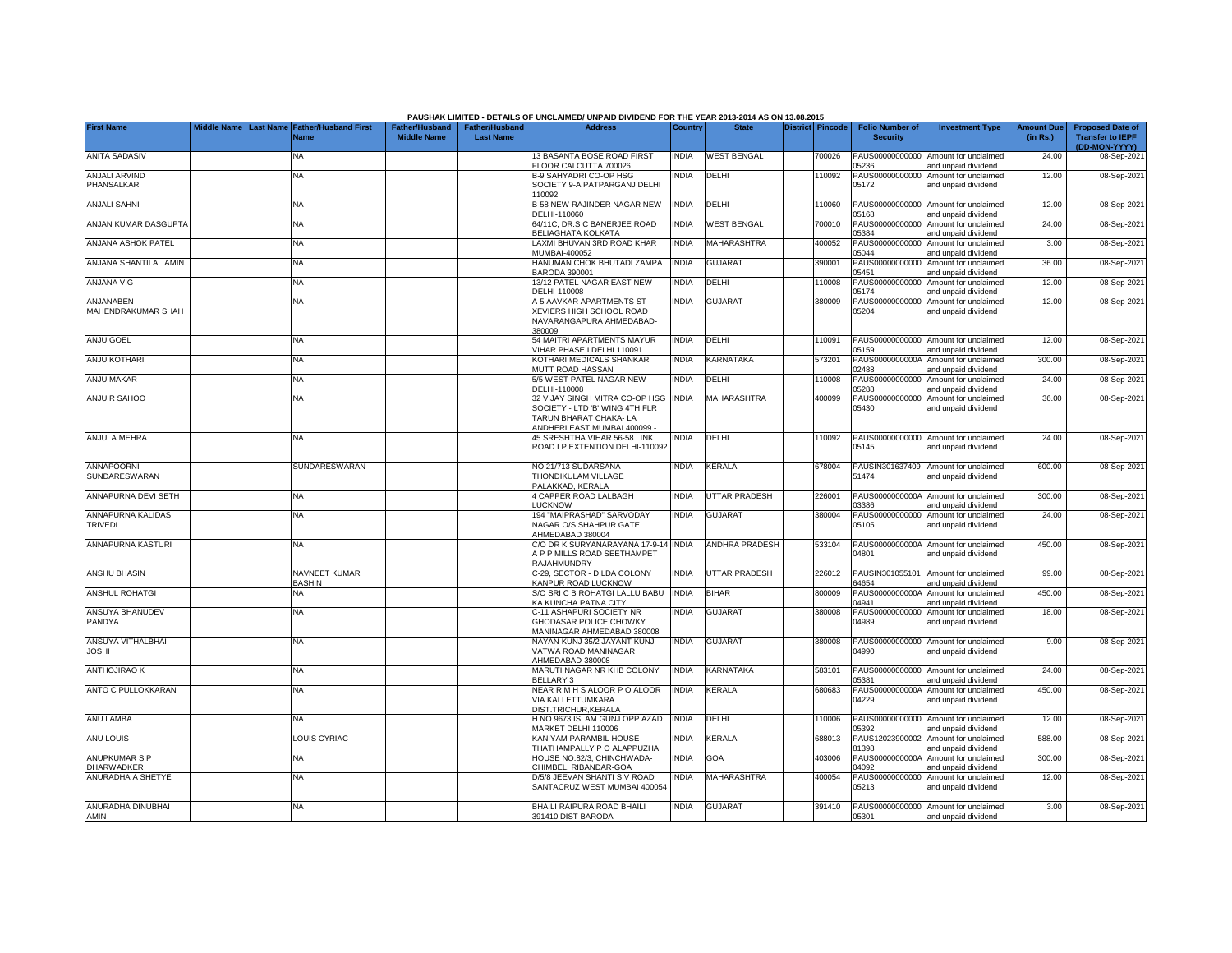|                                    |  |                                                    |                                             |                                           | PAUSHAK LIMITED - DETAILS OF UNCLAIMED/ UNPAID DIVIDEND FOR THE YEAR 2013-2014 AS ON 13.08.2015 |                |                       |                  |                                           |                                                             |                               |                                                                     |
|------------------------------------|--|----------------------------------------------------|---------------------------------------------|-------------------------------------------|-------------------------------------------------------------------------------------------------|----------------|-----------------------|------------------|-------------------------------------------|-------------------------------------------------------------|-------------------------------|---------------------------------------------------------------------|
| <b>First Name</b>                  |  | Middle Name Last Name Father/Husband First<br>Name | <b>Father/Husband</b><br><b>Middle Name</b> | <b>Father/Husband</b><br><b>Last Name</b> | <b>Address</b>                                                                                  | <b>Country</b> | <b>State</b>          | District Pincode | <b>Folio Number of</b><br><b>Security</b> | <b>Investment Type</b>                                      | <b>Amount Due</b><br>(in Rs.) | <b>Proposed Date of</b><br><b>Transfer to IEPF</b><br>(DD-MON-YYYY) |
| <b>ANURAG GARG</b>                 |  | NA                                                 |                                             |                                           | 2/1 STATION ROAD BIJNOR UTTAR<br>PRADESH                                                        | <b>INDIA</b>   | UTTAR PRADESH         | 246701           | PAUS0000000000A<br>03952                  | Amount for unclaimed<br>and unpaid dividend                 | 300.00                        | 08-Sep-202                                                          |
| ANUSUYA K NARASIMHAN               |  | <b>NA</b>                                          |                                             |                                           | 501, 4TH CROSS, BANASHANKARI<br>3RD STAGE, 2ND BLOCK,<br>BANGALORE-560085                       | <b>INDIA</b>   | KARNATAKA             | 560085           | PAUS00000000000<br>05231                  | Amount for unclaimed<br>and unpaid dividend                 | 24.00                         | 08-Sep-2021                                                         |
| <b>APABHAI PUNAMBHAI</b><br>PATEL  |  | <b>NA</b>                                          |                                             |                                           | GANDHI POLE NEAR KARIKUI<br>KARAMSAD 388325                                                     | <b>INDIA</b>   | <b>GUJARAT</b>        | 388325           | 5290                                      | PAUS00000000000 Amount for unclaimed<br>and unpaid dividend | 3.00                          | 08-Sep-202                                                          |
| APPICONDA CHALAPATHI<br><b>RAO</b> |  | <b>NA</b>                                          |                                             |                                           | C/O SHRI A L RAO D NO 49-3-7 NR<br>MARUTHI ASHRAM LALITHANAGAR<br>VISAKHAPATNAM 530016          | <b>NDIA</b>    | ANDHRA PRADESH        | 530016           | PAUS00000000000<br>04992                  | Amount for unclaimed<br>and unpaid dividend                 | 3.00                          | 08-Sep-2021                                                         |
| APURBA KUMAR BORAH                 |  | <b>NA</b>                                          |                                             |                                           | PRAGJYOTISH NAGAR GAUHATI-<br>781014                                                            | <b>INDIA</b>   | <b>ASSAM</b>          | 781014           | 05046                                     | PAUS00000000000 Amount for unclaimed<br>and unpaid dividend | 3.00                          | 08-Sep-202                                                          |
| <b>ARATI DAS</b>                   |  | NA                                                 |                                             |                                           | FLAT NO 12 INDIAN BANK<br>OFFICER'S QTR 3B & 3C<br>AHIRIPUKUR ROAD CALCUTTA<br>700019           | <b>INDIA</b>   | <b>WEST BENGAL</b>    | 700019           | 05352                                     | PAUS00000000000 Amount for unclaimed<br>and unpaid dividend | 99.00                         | 08-Sep-2021                                                         |
| ARAYADATH BHASKARAN                |  | <b>NA</b>                                          |                                             |                                           | KUNDOOPARAMBA P O EDAKKAD<br>CALICUT 673005                                                     | <b>INDIA</b>   | KERALA                | 673005           | 5088                                      | PAUS00000000000 Amount for unclaimed<br>and unpaid dividend | 75.00                         | 08-Sep-202                                                          |
| ARCHANA CHAKRABARTY                |  | <b>NA</b>                                          |                                             |                                           | 'MANGAL DEEP" 296/1&2 BANGUR<br><b>AVENUE BLOCK-B CALCUTTA</b>                                  | <b>INDIA</b>   | <b>WEST BENGAL</b>    | 700055           | PAUS0000000000A<br>02729                  | Amount for unclaimed<br>and unpaid dividend                 | 300.00                        | 08-Sep-202                                                          |
| <b>ARCHANA GHOSH</b>               |  | <b>NA</b>                                          |                                             |                                           | 102 BHUPENDRA BOSE AVENUE<br>FLAT NO-2 CALCUTTA 700004                                          | <b>INDIA</b>   | WEST BENGAL           | 700004           | PAUS00000000000<br>05239                  | Amount for unclaimed<br>and unpaid dividend                 | 12.00                         | 08-Sep-202                                                          |
| <b>ARCHANA MEHRAY</b>              |  | <b>NA</b>                                          |                                             |                                           | C/O GIFTSLAND 45 M G MARG<br>ALLAHABAD-211001                                                   | <b>INDIA</b>   | UTTAR PRADESH         | 211001           | PAUS00000000000<br>05107                  | Amount for unclaimed<br>and unpaid dividend                 | 36.00                         | 08-Sep-202                                                          |
| <b>ARCHANA PAREKH</b>              |  | <b>NA</b>                                          |                                             |                                           | C-249 MALVIYA NAGAR JAIPUR<br>302017                                                            | <b>INDIA</b>   | RAJASTHAN             | 302017           | PAUS00000000000<br>05143                  | Amount for unclaimed<br>and unpaid dividend                 | 12.00                         | 08-Sep-202                                                          |
| ARCHANA SHANTIBHAI<br>PATEL        |  | <b>NA</b>                                          |                                             |                                           | 4, LALBAG SOCIETY, MAJALPUR<br>ROAD, VADODARA                                                   | <b>INDIA</b>   | GUJARAT               | 390011           | PAUS0000000000A<br>01042                  | Amount for unclaimed<br>and unpaid dividend                 | 300.00                        | 08-Sep-202                                                          |
| ARGUN G DADHEECH                   |  | <b>NA</b>                                          |                                             |                                           | 15-B VASUDEO APARTMENTS OLD<br>NAGARDAS ROAD ANDHERI EAST<br>MUMBAI 400069                      | <b>INDIA</b>   | MAHARASHTRA           | 400069           | PAUS00000000000<br>05281                  | Amount for unclaimed<br>and unpaid dividend                 | 24.00                         | 08-Sep-202                                                          |
| <b>ARIJIT DAS</b>                  |  | <b>NA</b>                                          |                                             |                                           | AC-61 SECTOR 1 SALT LAKE CITY<br>CALCUTTA                                                       | <b>INDIA</b>   | <b>WEST BENGAL</b>    | 700064           | 02753                                     | PAUS0000000000A Amount for unclaimed<br>and unpaid dividend | 300.00                        | 08-Sep-202                                                          |
| <b>ARJUN HARISINGANI</b>           |  | <b>NA</b>                                          |                                             |                                           | A-6 MATRUCHAYA MANVEL PADA<br>ROAD VIRAR FAST MUMBAI                                            | <b>INDIA</b>   | <b>MAHARASHTRA</b>    | 401303           | PAUS0000000000A<br>13674                  | Amount for unclaimed<br>and unpaid dividend                 | 450.00                        | 08-Sep-202                                                          |
| <b>ARJUN MAHADEV JAMBLE</b>        |  | <b>NA</b>                                          |                                             |                                           | KUVERJI DEVSHI CHAWL 2ND FL B<br>S ROAD OPP ZARAPKAR SHOW<br>ROOM DADAR W RLY MUMBAI<br>400028  | <b>INDIA</b>   | MAHARASHTRA           | 400028           | PAUS00000000000<br>05224                  | Amount for unclaimed<br>and unpaid dividend                 | 12.00                         | 08-Sep-202                                                          |
| ARJUN PRASAD AGARWAL               |  | <b>NA</b>                                          |                                             |                                           | C/O GOVARDHAN DAS AGARWAL<br>SANDGAR PATTY ROAD PO<br>KISHANGANJ BAZAR PURNEA                   | <b>INDIA</b>   | <b>BIHAR</b>          | 854301           | 05197                                     | PAUS00000000000 Amount for unclaimed<br>and unpaid dividend | 12.00                         | 08-Sep-202                                                          |
| ARJUNSINH N JHALA                  |  | <b>NA</b>                                          |                                             |                                           | 2, GOV. SERVENT SOCIETY, RAIYA<br>RING ROAD, RAJKOT                                             | <b>INDIA</b>   | <b>GUJARAT</b>        | 360005           | 05429                                     | PAUS00000000000 Amount for unclaimed<br>and unpaid dividend | 150.00                        | 08-Sep-202                                                          |
| <b>ARNAB ROUTH</b>                 |  | <b>NA</b>                                          |                                             |                                           | 2-24 C I T ROAD SCHEME-X M<br>CALCUTTA                                                          | <b>INDIA</b>   | <b>WEST BENGAL</b>    | 700010           | PAUS0000000000A<br>2795                   | Amount for unclaimed<br>and unpaid dividend                 | 300.00                        | 08-Sep-202                                                          |
| <b>ARPITA SHROFF</b>               |  | <b>NA</b>                                          |                                             |                                           | KALYAN BANK ROAD MANDI<br><b>/ADODARA</b>                                                       | <b>INDIA</b>   | <b>GUJARAT</b>        | 390006           | PAUS0000000000A<br>2172                   | Amount for unclaimed<br>and unpaid dividend                 | 900.00                        | 08-Sep-202                                                          |
| <b>ARUN BHATNAGAR</b>              |  | <b>NA</b>                                          |                                             |                                           | ROXY ROAD LASHKAR GWALIOR                                                                       | <b>INDIA</b>   | <b>MADHYA PRADESH</b> | 474001           | PAUS0000000000A<br>3244                   | Amount for unclaimed<br>and unpaid dividend                 | 300.00                        | 08-Sep-202                                                          |
| ARUN HIRALAL BULSARA               |  | <b>NA</b>                                          |                                             |                                           | <b>1 NEHRU NAGAR S M ROAD</b><br>AHMEDABAD-380015                                               | <b>INDIA</b>   | <b>GUJARAT</b>        | 380015           | PAUS00000000000<br>05047                  | Amount for unclaimed<br>and unpaid dividend                 | 24.00                         | 08-Sep-202                                                          |
| ARUN JAYANTILAL PATEL              |  | NA                                                 |                                             |                                           | PRATAP ROAD OPP MARATHI-<br>SCHOOL RAOPURA BARODA-<br>390001                                    | <b>NDIA</b>    | <b>GUJARAT</b>        | 390001           | PAUS00000000000<br>04968                  | Amount for unclaimed<br>and unpaid dividend                 | 3.00                          | 08-Sep-202                                                          |
| <b>ARUN KOCHAR</b>                 |  | NA                                                 |                                             |                                           | 23/24 NEERAV PARK SOCIETY<br>MAKARPURA ROAD VADODARA                                            | <b>INDIA</b>   | <b>GUJARAT</b>        | 390010           | 04418                                     | PAUS0000000000A Amount for unclaimed<br>and unpaid dividend | 300.00                        | 08-Sep-202                                                          |
| <b>ARUN KUMAR</b>                  |  | <b>NA</b>                                          |                                             |                                           | H NO 3414 GALI MALYAN DELHI<br>GATE NEW DELHI-110002                                            | <b>INDIA</b>   | DELHI                 | 110002           | PAUS00000000000<br>5283                   | Amount for unclaimed<br>and unpaid dividend                 | 12.00                         | 08-Sep-2021                                                         |
| <b>ARUN KUMAR GOYAL</b>            |  | <b>NA</b>                                          |                                             |                                           | B-303 DESIGNERS PARK SECTOR-<br>62 NOIDA (U.P.)                                                 | <b>INDIA</b>   | <b>UTTAR PRADESH</b>  | 201301           | PAUS00000000000<br>05471                  | Amount for unclaimed<br>and unpaid dividend                 | 36.00                         | 08-Sep-202                                                          |
| ARUN KUMAR GUPTA                   |  | NA.                                                |                                             |                                           | <b>INVESTOR'S POINT KHEMKA LANE</b><br>J J ROAD UPPER BAZAR RANCHI<br>834001                    | INDIA          | <b>JHARKHAND</b>      | 834001           | PAUS00000000000<br>05334                  | Amount for unclaimed<br>and unpaid dividend                 | 99.00                         | 08-Sep-2021                                                         |
| ARUN KUMAR MEHROTRA                |  | <b>KUNJ BEHARI</b><br><b>MEHROTRA</b>              |                                             |                                           | 110 BEHARIPUR KHATRIYAN<br><b>BAREILLY</b>                                                      | <b>NDIA</b>    | UTTAR PRADESH         | 243003           | PAUSIN301186200<br>35783                  | Amount for unclaimed<br>and unpaid dividend                 | 300.00                        | 08-Sep-202                                                          |
| <b>ARUN MEHTA</b>                  |  | NA                                                 |                                             |                                           | C/O A K PHARMACEUTICALL 681<br>INDIRANAGAR 1ST STAGE P B NO<br>3820 BANGALORE                   | <b>NDIA</b>    | KARNATAKA             | 560038           | PAUS0000000000A<br>02559                  | Amount for unclaimed<br>and unpaid dividend                 | 300.00                        | 08-Sep-202                                                          |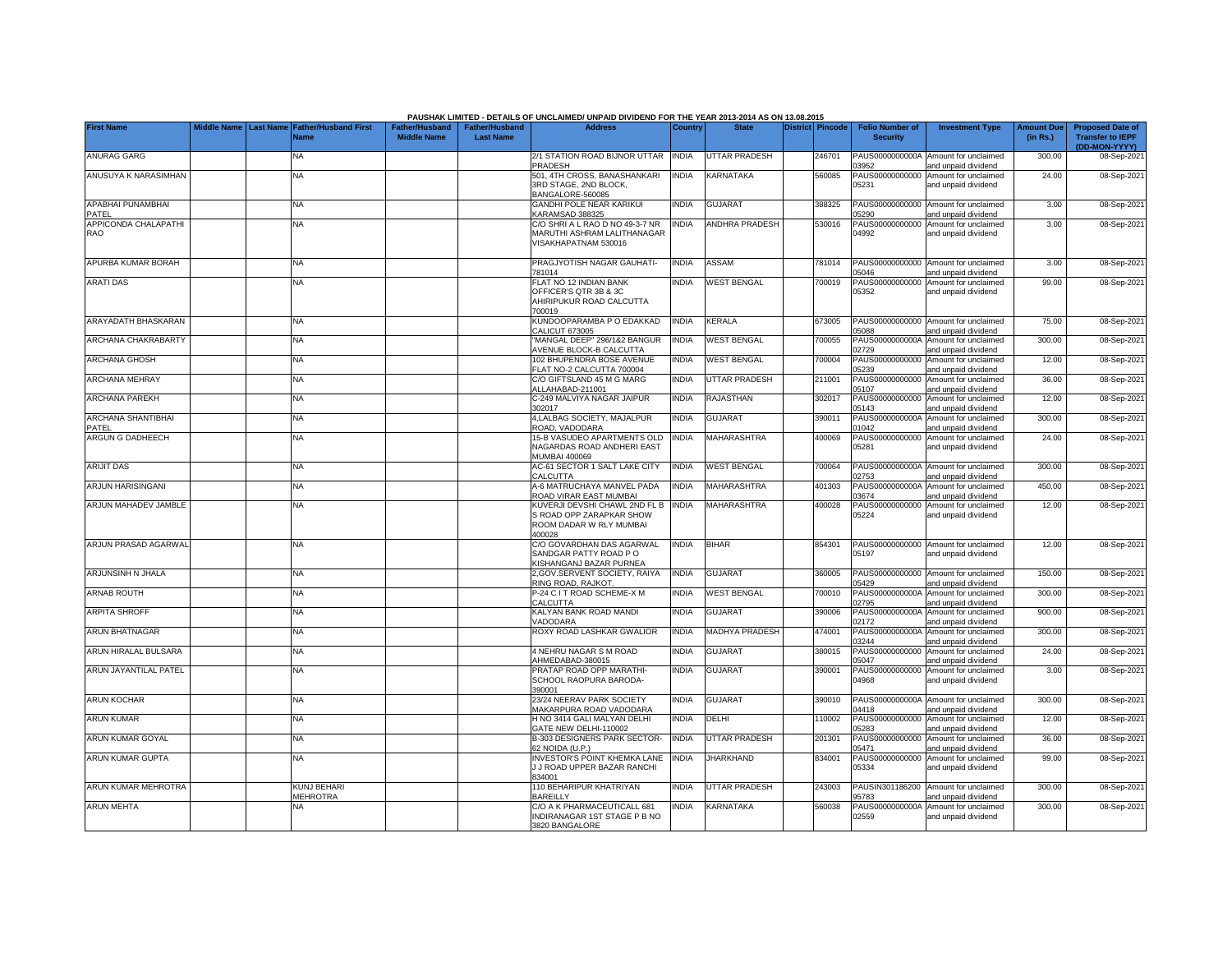|                                         |  |                                                               |                                             |                                           | PAUSHAK LIMITED - DETAILS OF UNCLAIMED/ UNPAID DIVIDEND FOR THE YEAR 2013-2014 AS ON 13.08.2015             |              |                       |                         |                                           |                                                             |                               |                                                                     |
|-----------------------------------------|--|---------------------------------------------------------------|---------------------------------------------|-------------------------------------------|-------------------------------------------------------------------------------------------------------------|--------------|-----------------------|-------------------------|-------------------------------------------|-------------------------------------------------------------|-------------------------------|---------------------------------------------------------------------|
| <b>First Name</b>                       |  | Middle Name   Last Name   Father/Husband First<br><b>Name</b> | <b>Father/Husband</b><br><b>Middle Name</b> | <b>Father/Husband</b><br><b>Last Name</b> | <b>Address</b>                                                                                              | Country      | <b>State</b>          | <b>District Pincode</b> | <b>Folio Number of</b><br><b>Security</b> | <b>Investment Type</b>                                      | <b>Amount Due</b><br>(in Rs.) | <b>Proposed Date of</b><br><b>Transfer to IEPF</b><br>(DD-MON-YYYY) |
| <b>ARUN PAREKH</b>                      |  | <b>NA</b>                                                     |                                             |                                           | C-249 MALVIYA NAGAR JAIPUR<br>302017                                                                        | <b>INDIA</b> | <b>RAJASTHAN</b>      | 302017                  | PAUS00000000000<br>05142                  | Amount for unclaimed<br>and unpaid dividend                 | 12.00                         | 08-Sep-2021                                                         |
| <b>ARUN SADHU</b>                       |  | <b>NA</b>                                                     |                                             |                                           | EASTEND G T ROAD P O SRIPALLY<br>PERBIRHATA BURDWAN                                                         | <b>INDIA</b> | <b>WEST BENGAL</b>    | 713103                  | PAUS0000000000A<br>02906                  | Amount for unclaimed<br>and unpaid dividend                 | 300.00                        | 08-Sep-2021                                                         |
| ARUNA GHOSH DASTIDAR                    |  | <b>NA</b>                                                     |                                             |                                           | 87 AMRIT PURI "A" TOP FLOOR<br>(GARHI) EAST OF KAILASH NEW<br><b>DELHI 110065</b>                           | <b>INDIA</b> | DELHI                 | 110065                  | PAUS00000000000<br>05132                  | Amount for unclaimed<br>and unpaid dividend                 | 12.00                         | 08-Sep-2021                                                         |
| <b>ARUNA HARIOM KAPOOR</b>              |  | <b>NA</b>                                                     |                                             |                                           | 42 ARUNODAYA SOCIETY<br>ALKAPURI BARODA-390005                                                              | <b>INDIA</b> | <b>GUJARAT</b>        | 390005                  | PAUS00000000000<br>05048                  | Amount for unclaimed<br>nd unpaid dividend                  | 123.00                        | 08-Sep-2021                                                         |
| ARUNA HARSHADBHAI<br>PATEL              |  | NΑ                                                            |                                             |                                           | KINNARI BEAUTY PARLUR OPP<br>LUHANA BLDG TOWER CHAR<br>RASTA BARODA 390001                                  | <b>NDIA</b>  | <b>GUJARAT</b>        | 390001                  | PAUS00000000000<br>05049                  | Amount for unclaimed<br>and unpaid dividend                 | 15.00                         | 08-Sep-2021                                                         |
| ARUNACHALAM A                           |  | <b>NA</b>                                                     |                                             |                                           | 29, ATHINADAR ST., SIVAKASI,<br>(RAMNAD DT.,) TAMIL NADU.                                                   | <b>NDIA</b>  | <b>TAMIL NADU</b>     | 326123                  | PAUS0000000000A<br>00011                  | Amount for unclaimed<br>and unpaid dividend                 | 300.00                        | 08-Sep-2021                                                         |
| <b>ARUNKUMAR</b><br>PRAVINSAGAR DESAI   |  | <b>NA</b>                                                     |                                             |                                           | 70 'SAGAR' MAHESHWARNAGAR<br>SUBHANPURA BARODA-390007                                                       | <b>INDIA</b> | <b>GUJARAT</b>        | 390007                  | PAUS00000000000<br>04969                  | Amount for unclaimed<br>and unpaid dividend                 | 3.00                          | 08-Sep-2021                                                         |
| <b>ARUNKUMAR SHIVABHAI</b><br>PATEL     |  | <b>NA</b>                                                     |                                             |                                           | 23 TASKAND SOCIETY BEHIND C N<br>VIDHYALAYA AMBAWADI<br>AHMEDABAD-380015                                    | <b>INDIA</b> | <b>GUJARAT</b>        | 380015                  | PAUS00000000000<br>05270                  | Amount for unclaimed<br>and unpaid dividend                 | 12.00                         | 08-Sep-2021                                                         |
| ARVIND BALKRISHNA<br>MAWLANKAR          |  | NA                                                            |                                             |                                           | 1127 SHUKARWAR PETH<br>KUSUMSHREE PUNE-411001                                                               | <b>INDIA</b> | <b>MAHARASHTRA</b>    | 411001                  | PAUS00000000000<br>04996                  | Amount for unclaimed<br>and unpaid dividend                 | 9.00                          | 08-Sep-2021                                                         |
| ARVIND C VED                            |  | <b>NA</b>                                                     |                                             |                                           | B-25, SUN MOON PARK SOCIETY,<br>NEAR AKOTA GARDEN, AKOTA<br>ROAD, VADODARA(GUJ)-390020                      | <b>INDIA</b> | <b>GUJARAT</b>        | 390020                  | PAUS00000000000<br>05337                  | Amount for unclaimed<br>and unpaid dividend                 | 48.00                         | 08-Sep-2021                                                         |
| <b>ARVIND HIRALAL BHAGAT</b>            |  | <b>NA</b>                                                     |                                             |                                           | 1399 MAMUNAYAK'S POLE<br>KALUPUR AHMEDABAD-380001                                                           | <b>INDIA</b> | <b>GUJARAT</b>        | 380001                  | PAUS00000000000<br>05186                  | Amount for unclaimed<br>and unpaid dividend                 | 24.00                         | 08-Sep-2021                                                         |
| ARVIND KUMAR BECTOR                     |  | <b>NA</b>                                                     |                                             |                                           | C/O DR B S BECTOR D C DIVISION<br>N D R I KARNAL                                                            | <b>INDIA</b> | <b>HARYANA</b>        | 132001                  | PAUS0000000000A<br>03426                  | Amount for unclaimed<br>and unpaid dividend                 | 450.00                        | 08-Sep-2021                                                         |
| ARVIND M BHANDARI                       |  | <b>NA</b>                                                     |                                             |                                           | C/O VARDHMAN CLOTH STORES M<br><b>G ROAD RANEBENNUR</b>                                                     | <b>INDIA</b> | KARNATAKA             | 581115                  | PAUS0000000000A<br>02351                  | Amount for unclaimed<br>and unpaid dividend                 | 450.00                        | 08-Sep-2021                                                         |
| ARVIND N KALOLIA                        |  | <b>NA</b>                                                     |                                             |                                           | 'UDAY" CHOKSI PARK VATWA<br>ROAD MANINAGAR AHMEDABAD-<br>380008                                             | <b>NDIA</b>  | <b>GUJARAT</b>        | 380008                  | PAUS00000000000<br>05050                  | Amount for unclaimed<br>and unpaid dividend                 | 48.00                         | 08-Sep-2021                                                         |
| ARVIND NARANIA                          |  | KISHORILAL NARANIA                                            |                                             |                                           | C/O SURUCHI TEA 4-4-948 ADJ<br>ROYAL PLAZA SULTAN<br><b>BAZARHYDERABAD</b>                                  | <b>NDIA</b>  | <b>ANDHRA PRADESH</b> | 500095                  | PAUS00000000000<br>3229                   | Amount for unclaimed<br>and unpaid dividend                 | 12.00                         | 08-Sep-2021                                                         |
| <b>ARVIND PATEL</b>                     |  | <b>KASHIRAMBHAI PATEL</b>                                     |                                             |                                           | 19, PURSHOTAM APARTMENTS<br>PANDESARA SURAT                                                                 | <b>INDIA</b> | <b>GUJARAT</b>        | 394221                  | PAUSIN301485100<br>5950                   | Amount for unclaimed<br>and unpaid dividend                 | 12.00                         | 08-Sep-2021                                                         |
| ARVINDBHAI CHATURBHAI<br>PATEL          |  | <b>NA</b>                                                     |                                             |                                           | AT & PO JITODIA TAK ANAND DIST<br><b>CAIRA PIN-388001</b>                                                   | <b>INDIA</b> | <b>GUJARAT</b>        | 388001                  | PAUS00000000000<br>05052                  | Amount for unclaimed<br>and unpaid dividend                 | 24.00                         | 08-Sep-2021                                                         |
| ARVINDBHAI MULJIBHAI<br>PATEL           |  | <b>NA</b>                                                     |                                             |                                           | MAHADEV FALIA AT & PO SOKHADA INDIA<br>DIST BARODA PIN-391240                                               |              | <b>GUJARAT</b>        | 391240                  | PAUS00000000000<br>05056                  | Amount for unclaimed<br>and unpaid dividend                 | 3.00                          | 08-Sep-2021                                                         |
| <b>ARVINDBHAI</b><br>PARSOTTAMDAS PATEL |  | NA                                                            |                                             |                                           | HATHI BHAG SOKHADA DIST<br>BARODA PIN-391240                                                                | <b>INDIA</b> | <b>GUJARAT</b>        | 391240                  | PAUS00000000000<br>05058                  | Amount for unclaimed<br>and unpaid dividend                 | 3.00                          | 08-Sep-2021                                                         |
| ARVINDBHAI SOMABHAI<br>PATEL            |  | <b>NA</b>                                                     |                                             |                                           | AT BHAILI VILLAGE NEAR PARBADI<br>BARODA PIN-391410                                                         | <b>INDIA</b> | <b>GUJARAT</b>        | 391410                  | PAUS00000000000<br>05060                  | Amount for unclaimed<br>and unpaid dividend                 | 24.00                         | 08-Sep-2021                                                         |
| ARVINDBHAI SUNDERLAL<br><b>GANDHI</b>   |  | <b>NA</b>                                                     |                                             |                                           | MADAN ZAMPA ROAD NEAR AZAD<br>GROUND RAM KRISHNA BLDG<br>BARODA-390001                                      | <b>INDIA</b> | <b>GUJARAT</b>        | 390001                  | PAUS00000000000<br>05061                  | Amount for unclaimed<br>and unpaid dividend                 | 9.00                          | 08-Sep-2021                                                         |
| ARVINDBHAI UMEDBHAI<br>PATEL            |  | NA                                                            |                                             |                                           | C/O SHRI RAM PESTICIDE &<br>FERTILIZER RELIEF SHOP NO 8<br>OPP S T DEPOT KAPADVANJ DIST<br>KHEDA PIN-387620 | <b>NDIA</b>  | <b>GUJARAT</b>        | 387620                  | 05062                                     | PAUS00000000000 Amount for unclaimed<br>and unpaid dividend | 3.00                          | 08-Sep-2021                                                         |
| ARVINDKUMAR AMRATLAL<br>DAGLI           |  | <b>NA</b>                                                     |                                             |                                           | C/O C MANEKLAL & CO 3RD FL<br>35/37-DHANJI ST CHANDRA<br>BHUVAN MUMBAI-400003                               | <b>INDIA</b> | <b>MAHARASHTRA</b>    | 400003                  | PAUS00000000000<br>05217                  | Amount for unclaimed<br>and unpaid dividend                 | 12.00                         | 08-Sep-2021                                                         |
| ARVINDKUMAR AMRITLAL<br><b>SHAH</b>     |  | NA                                                            |                                             |                                           | 1062 KUVAWALO KHANCHO<br>KIKABHAT'S POLE DARIAPUR<br>AHMEDABAD-380001                                       | <b>INDIA</b> | <b>GUJARAT</b>        | 380001                  | PAUS00000000000<br>05274                  | Amount for unclaimed<br>and unpaid dividend                 | 36.00                         | 08-Sep-2021                                                         |
| ARVINDKUMAR C SHAH                      |  | <b>NA</b>                                                     |                                             |                                           | C/O ARVINDKUMAR C SHAH 49<br>JAWAHAR NAGAR 6TH RD<br>MADHUKUNJ 2ND FL GOREGAON<br>WEST MUMBAI 400062        | <b>NDIA</b>  | <b>MAHARASHTRA</b>    | 400062                  | 05323                                     | PAUS00000000000 Amount for unclaimed<br>and unpaid dividend | 3.00                          | 08-Sep-2021                                                         |
| ARVINDKUMAR<br>CHANDULAL SHAH           |  | <b>NA</b>                                                     |                                             |                                           | 49 JAWAHAR NAGAR 6TH ROAD<br>GOREGAON MUMBAI-400062                                                         | <b>NDIA</b>  | <b>MAHARASHTRA</b>    | 400062                  | PAUS00000000000<br>04997                  | Amount for unclaimed<br>and unpaid dividend                 | 12.00                         | 08-Sep-2021                                                         |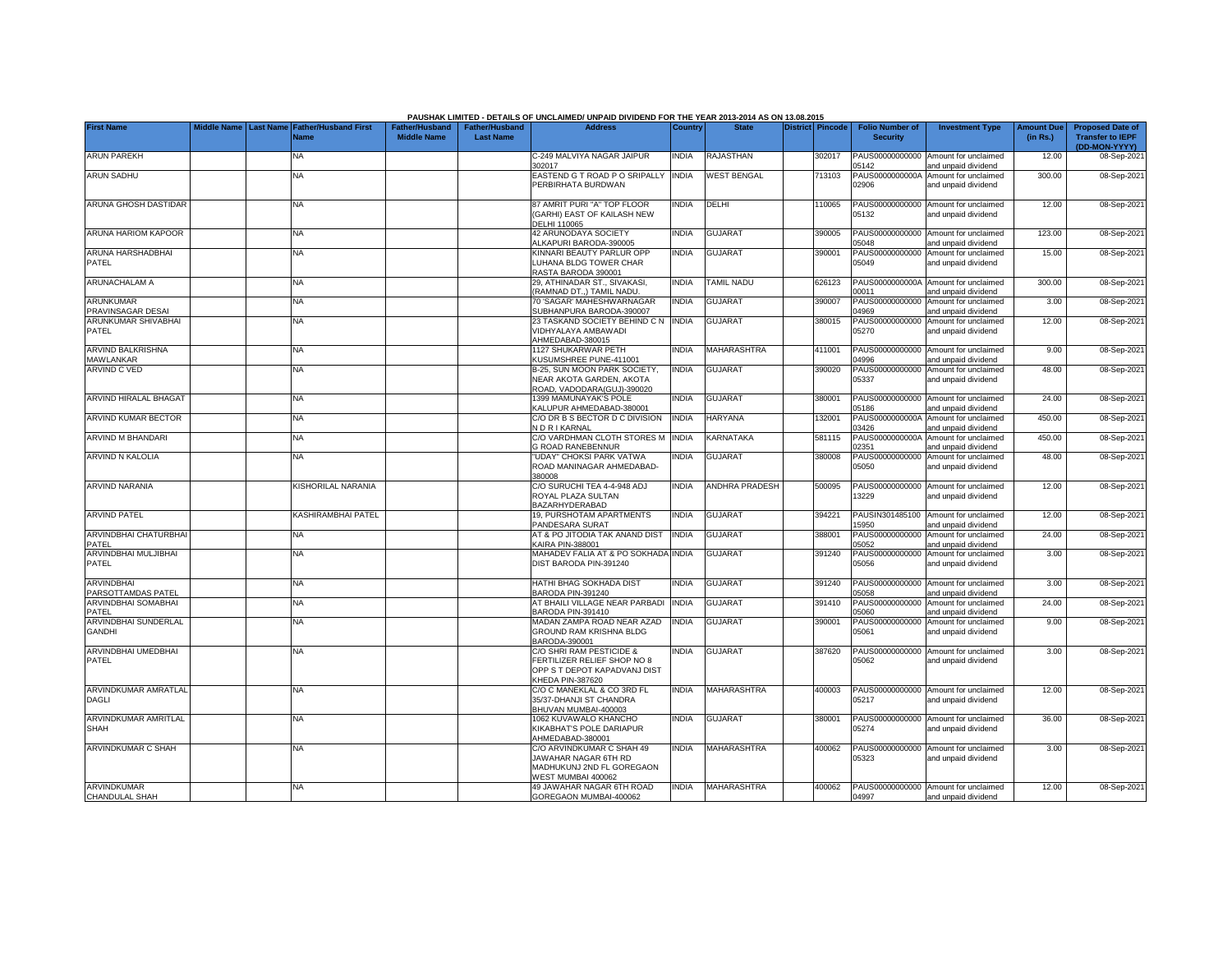|                                           |                    |                  |                                  |                       |                       | PAUSHAK LIMITED - DETAILS OF UNCLAIMED/ UNPAID DIVIDEND FOR THE YEAR 2013-2014 AS ON 13.08.2015                |                |                      |                         |                          |                                                             |                   |                                          |
|-------------------------------------------|--------------------|------------------|----------------------------------|-----------------------|-----------------------|----------------------------------------------------------------------------------------------------------------|----------------|----------------------|-------------------------|--------------------------|-------------------------------------------------------------|-------------------|------------------------------------------|
| <b>First Name</b>                         | <b>Middle Name</b> | <b>Last Name</b> | <b>Father/Husband First</b>      | <b>Father/Husband</b> | <b>Father/Husband</b> | <b>Address</b>                                                                                                 | <b>Country</b> | <b>State</b>         | <b>District Pincode</b> | <b>Folio Number of</b>   | <b>Investment Type</b>                                      | <b>Amount Due</b> | <b>Proposed Date of</b>                  |
|                                           |                    |                  | <b>Name</b>                      | <b>Middle Name</b>    | <b>Last Name</b>      |                                                                                                                |                |                      |                         | <b>Security</b>          |                                                             | (in Rs.)          | <b>Transfer to IEPF</b><br>(DD-MON-YYYY) |
| ARVINDKUMAR<br><b>HARGOVINDBHAI PATEL</b> |                    |                  | NA                               |                       |                       | FLAT NO 391/M66 JEEVAN<br>SADHANA FLATS PRAGATI NAGAR<br>NAVA VADAJ AHMEDABAD-380013                           | NDIA           | <b>GUJARAT</b>       | 380013                  | 05104                    | PAUS00000000000 Amount for unclaimed<br>and unpaid dividend | 12.00             | 08-Sep-2021                              |
|                                           |                    |                  |                                  |                       |                       |                                                                                                                |                |                      |                         |                          |                                                             |                   |                                          |
| ARVINDKUMAR<br>PRAGJIBHAI MISTRY          |                    |                  | NA                               |                       |                       | 27 B JIVARAJ PARK SOCIETY<br>VEJALPUR ROAD AHMEDABAD-<br>380051                                                | <b>NDIA</b>    | <b>GUJARAT</b>       | 380051                  | 05207                    | PAUS00000000000 Amount for unclaimed<br>and unpaid dividend | 12.00             | 08-Sep-2021                              |
| ARVINDKUMAR<br><b>VITHALBHAI PATEL</b>    |                    |                  | VITHALBHAI                       |                       |                       | 111/2, JAWAHAR NAGAR<br>GOREGAON (W) MUMBAI                                                                    | <b>NDIA</b>    | MAHARASHTRA          | 400062                  | 2723                     | PAUS00000000000 Amount for unclaimed<br>and unpaid dividend | 60.00             | 08-Sep-2021                              |
| ARVINDLAL VITHALDAS<br>SHAH               |                    |                  | <b>NA</b>                        |                       |                       | STATION ROAD GODHRA-389001                                                                                     | <b>INDIA</b>   | <b>GUJARAT</b>       | 389001                  | 05086                    | PAUS00000000000 Amount for unclaimed<br>and unpaid dividend | 12.00             | 08-Sep-2021                              |
| <b>ASEEM BALI</b>                         |                    |                  | <b>NA</b>                        |                       |                       | <b>B-165.POCKET C SIDHARTH</b><br><b>EXTENSION NEW DELHI</b>                                                   | <b>NDIA</b>    | DELHI                | 110014                  | 05153                    | PAUS00000000000 Amount for unclaimed<br>and unpaid dividend | 12.00             | 08-Sep-2021                              |
| <b>ASHA BHANSALI</b>                      |                    |                  | <b>NA</b>                        |                       |                       | 16-KA-2 JYOTI NAGAR JAIPUR<br>302005                                                                           | INDIA          | RAJASTHAN            | 302005                  | PAUS00000000000<br>05312 | Amount for unclaimed<br>and unpaid dividend                 | 12.00             | 08-Sep-202                               |
| <b>ASHA BHARGAVA</b>                      |                    |                  | <b>NA</b>                        |                       |                       | 12-A, BELI ROAD, NEW KATRA,<br>ALLAHABAD                                                                       | <b>INDIA</b>   | UTTAR PRADESH        | 211001                  | 01185                    | PAUS0000000000A Amount for unclaimed<br>and unpaid dividend | 300.00            | 08-Sep-202                               |
| <b>ASHA DHUPAR</b>                        |                    |                  | <b>NA</b>                        |                       |                       | J 12/9 RAJOURI GARDE EXTENSION INDIA<br><b>JEW DELHI-110027</b>                                                |                | DELHI                | 110027                  | PAUS00000000000<br>05282 | Amount for unclaimed<br>and unpaid dividend                 | 24.00             | 08-Sep-202                               |
| <b>ASHA GOPINATHAN</b>                    |                    |                  | NA                               |                       |                       | 16-A WILLINGDON CRESCENT NEW<br>DELHI-110011                                                                   | <b>INDIA</b>   | DELHI                | 110011                  | PAUS00000000000<br>05263 | Amount for unclaimed<br>and unpaid dividend                 | 12.00             | 08-Sep-2021                              |
| <b>ASHA JOSHI</b>                         |                    |                  | <b>NA</b>                        |                       |                       | R/0 425 KHARI BAZAR RANIKHET                                                                                   | <b>INDIA</b>   | UTTARAKHAND          | 263645                  | PAUS00000000000<br>05247 | Amount for unclaimed<br>and unpaid dividend                 | 24.00             | 08-Sep-2021                              |
| ASHA JYOTINDRA LALA                       |                    |                  | <b>NA</b>                        |                       |                       | D-43 YASHODHAN S V ROAD<br>ANDHERI (WEST) MUMBAI-400058                                                        | <b>INDIA</b>   | <b>MAHARASHTRA</b>   | 400058                  | PAUS00000000000<br>15221 | Amount for unclaimed<br>nd unpaid dividend                  | 12.00             | 08-Sep-2021                              |
| <b>ASHA KUMARI</b>                        |                    |                  | <b>NA</b>                        |                       |                       | D-205 WEST PATEL NAGAR NEW<br>DELHI-110008                                                                     | <b>INDIA</b>   | DELHI                | 110008                  | PAUS00000000000<br>5261  | Amount for unclaimed<br>and unpaid dividend                 | 48.00             | 08-Sep-202                               |
| <b>ASHA KUMARI</b>                        |                    |                  | <b>NA</b>                        |                       |                       | STREET NO 49 SECTOR NO 8D QR<br>NO 1574 BOKARO STEEL CITY<br><b>JHARKHAND</b>                                  | <b>INDIA</b>   | <b>JHARKHAND</b>     | 827009                  | PAUSIN301250282<br>69365 | Amount for unclaimed<br>and unpaid dividend                 | 75.00             | 08-Sep-2021                              |
| ASHA MAHENDRAKUMAR<br>CHHANGAWALA         |                    |                  | <b>NA</b>                        |                       |                       | 33 MANGAL PARK GAJARAWADI<br>BARODA-390001                                                                     | <b>INDIA</b>   | <b>GUJARAT</b>       | 390001                  | 14999                    | PAUS00000000000 Amount for unclaimed<br>and unpaid dividend | 9.00              | 08-Sep-2021                              |
| ASHA MAHENDRAKUMAR<br>CHHANGAWALA         |                    |                  | NA.                              |                       |                       | 33 MANGAL PARK GAJARAWADI<br>BARODA-390001                                                                     | <b>NDIA</b>    | <b>GUJARAT</b>       | 390001                  | 05000                    | PAUS00000000000 Amount for unclaimed<br>and unpaid dividend | 9.00              | 08-Sep-2021                              |
| <b>ASHA N KIRAN</b>                       |                    |                  | NA.                              |                       |                       | 202 BHAVESHA CO-OP HSG<br>SOCIETY LTD VEERA DESAI ROAD<br>ANDHERI WEST MUMBAI 400058                           | NDIA           | <b>MAHARASHTRA</b>   | 400058                  | PAUS00000000000<br>05230 | Amount for unclaimed<br>and unpaid dividend                 | 60.00             | 08-Sep-2021                              |
| ASHA PRADEEP PATEL                        |                    |                  | <b>NA</b>                        |                       |                       | 23-C SAHAJANAND APARTMENTS<br>OLD PADRA RAOD NEAR WARD<br>OFFICE BARODA                                        | <b>INDIA</b>   | <b>GUJARAT</b>       | 380015                  | 05333                    | PAUS00000000000 Amount for unclaimed<br>and unpaid dividend | 99.00             | 08-Sep-2021                              |
| <b>ASHA SHUKLA</b>                        |                    |                  | NA.                              |                       |                       | 111A/393"RAM NIVAS" ASHOK<br>NAGAR KANPUR-208012                                                               | <b>NDIA</b>    | <b>UTTAR PRADESH</b> | 208012                  | 5244                     | PAUS00000000000 Amount for unclaimed<br>and unpaid dividend | 24.00             | 08-Sep-202                               |
| <b>ASHABUN NISA</b>                       |                    |                  | <b>AKHTAR HUSAIN</b><br>SIDDIQUI |                       |                       | 14/259 VIKAS NAGAR LUCKNOW                                                                                     | <b>NDIA</b>    | UTTAR PRADESH        | 226022                  | PAUSIN300556101<br>)7082 | Amount for unclaimed<br>and unpaid dividend                 | 30.00             | 08-Sep-2021                              |
| <b>ASHANT CHALASANI</b>                   |                    |                  | NA                               |                       |                       | C/O C KRISHNA RAO NO.21<br>GEETHA NAGAR R K PURAM(POST)<br>SECUNDERABAD                                        | <b>NDIA</b>    | ANDHRA PRADESH       | 500001                  | PAUS00000000000<br>05462 | Amount for unclaimed<br>and unpaid dividend                 | 36.00             | 08-Sep-202                               |
| <b>ASHIMA NATH</b>                        |                    |                  | NA                               |                       |                       | C/O DINESH NATH NABADHERY<br>RLY GATE P O DATTAPUKAR W B                                                       | <b>INDIA</b>   | <b>WEST BENGAL</b>   | 743248                  | )2924                    | PAUS0000000000A Amount for unclaimed<br>and unpaid dividend | 300.00            | 08-Sep-202                               |
| <b>ASHISH AMRUTLAL</b><br><b>MUTHA</b>    |                    |                  | <b>NA</b>                        |                       |                       | <b>MARAT COMPANY M.G.ROAD</b><br>AHMEDNAGAR                                                                    | <b>INDIA</b>   | <b>MAHARASHTRA</b>   | 414001                  | PAUS13021900000<br>82432 | Amount for unclaimed<br>and unpaid dividend                 | 3.00              | 08-Sep-2021                              |
| ASHISH KUMAR ROY                          |                    |                  | <b>NA</b>                        |                       |                       | F-50, SECTOR 27 NOIDA                                                                                          | <b>INDIA</b>   | <b>UTTAR PRADESH</b> | 201301                  | PAUS0000000000A<br>3881  | Amount for unclaimed<br>nd unpaid dividend                  | 300.00            | 08-Sep-2021                              |
| ASHISH M CHHANGAWALA                      |                    |                  | <b>NA</b>                        |                       |                       | 33 MANGAL PARK GAJARAWADI<br>BARODA 390017                                                                     | <b>INDIA</b>   | <b>GUJARAT</b>       | 390017                  | PAUS00000000000<br>15399 | Amount for unclaimed<br>and unpaid dividend                 | 9.00              | 08-Sep-2021                              |
| ASHISH M CHHANGAWALA                      |                    |                  | <b>NA</b>                        |                       |                       | 33 MANGAL PARK GAJARAWADI<br>3ARODA 390017                                                                     | <b>NDIA</b>    | <b>GUJARAT</b>       | 390017                  | PAUS00000000000<br>05401 | Amount for unclaimed<br>and unpaid dividend                 | 9.00              | 08-Sep-2021                              |
| ASHISH M CHHANGAWALA                      |                    |                  | NA                               |                       |                       | 33 MANGAL PARK GAJARAWADI<br>BARODA 390017                                                                     | <b>NDIA</b>    | <b>GUJARAT</b>       | 390017                  | PAUS00000000000<br>05400 | Amount for unclaimed<br>and unpaid dividend                 | 3.00              | 08-Sep-2021                              |
| <b>ASHOK B KUMAR</b>                      |                    |                  | NA                               |                       |                       | FLAT NO-19 5TH FLOOR SHITAL<br>DARSHAN G V S ROAD-4 MULUND<br>EAST MUMBAI 400081                               | <b>NDIA</b>    | MAHARASHTRA          | 400081                  | 05122                    | PAUS00000000000 Amount for unclaimed<br>and unpaid dividend | 12.00             | 08-Sep-2021                              |
| <b>ASHOK DADUBHAI PATEL</b>               |                    |                  | NA                               |                       |                       | ANNAPURNA BULDG SHAREPURA<br>PETLAD PIN-388450                                                                 | <b>NDIA</b>    | <b>GUJARAT</b>       | 388450                  | 5065                     | PAUS00000000000 Amount for unclaimed<br>and unpaid dividend | 9.00              | 08-Sep-202                               |
| <b>ASHOK DIGAMBAR PARAB</b>               |                    |                  | NA.                              |                       |                       | SIDDHIVINAYAK BUILDING GROUND<br><b>FLOOR NEAR DENA BANK</b><br>MANOHAR ROAD PALGHAR WEST<br>DIST THANE 401404 | <b>INDIA</b>   | <b>MAHARASHTRA</b>   | 401404                  | PAUS00000000000<br>05233 | Amount for unclaimed<br>and unpaid dividend                 | 12.00             | 08-Sep-2021                              |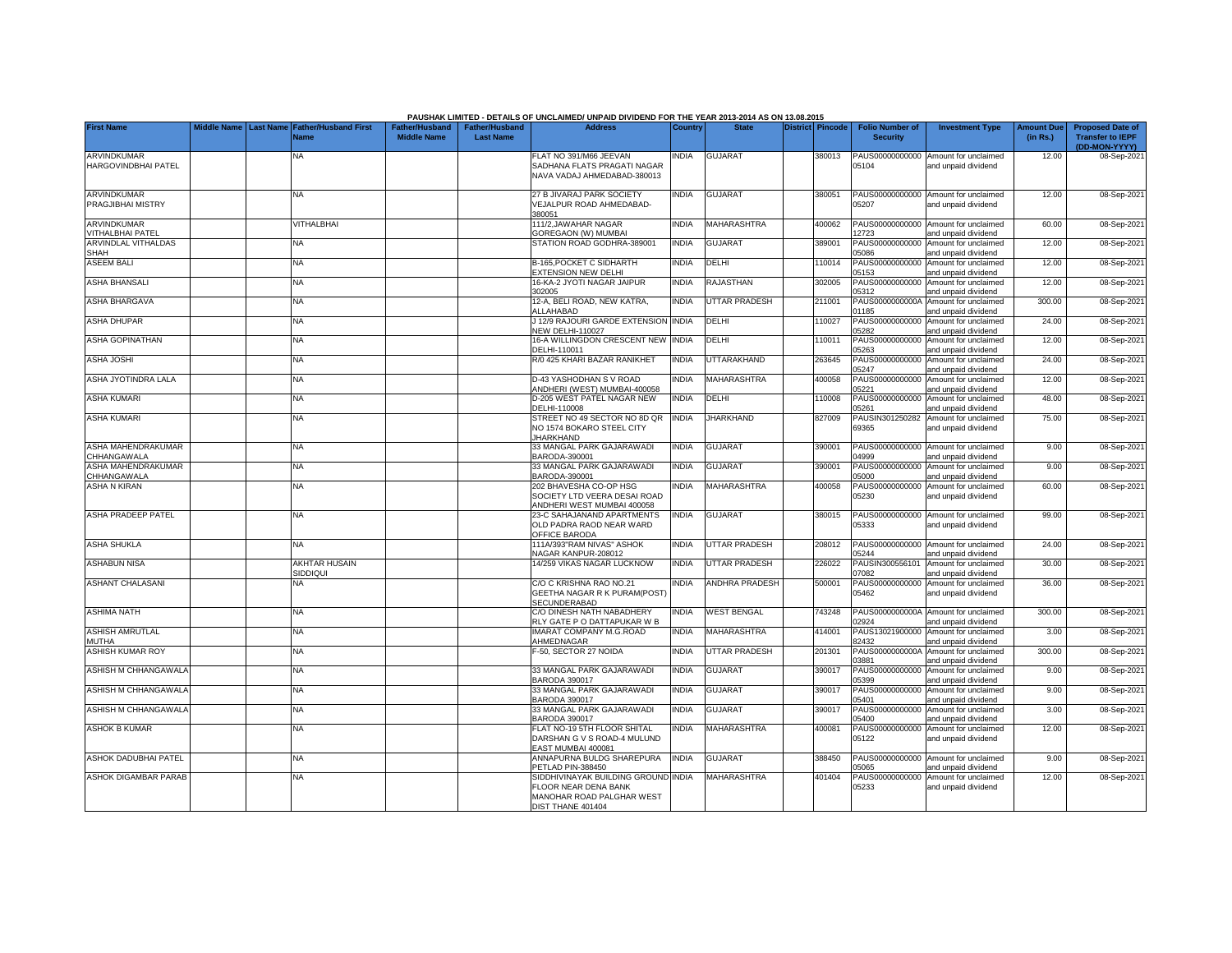|                                                      |                    |                                               |                                             |                                           | PAUSHAK LIMITED - DETAILS OF UNCLAIMED/ UNPAID DIVIDEND FOR THE YEAR 2013-2014 AS ON 13.08.2015              |                |                       |                  |                                           |                                                             |                               |                                                                     |
|------------------------------------------------------|--------------------|-----------------------------------------------|---------------------------------------------|-------------------------------------------|--------------------------------------------------------------------------------------------------------------|----------------|-----------------------|------------------|-------------------------------------------|-------------------------------------------------------------|-------------------------------|---------------------------------------------------------------------|
| <b>First Name</b>                                    | <b>Middle Name</b> | <b>Last Name Father/Husband First</b><br>Vame | <b>Father/Husband</b><br><b>Middle Name</b> | <b>Father/Husband</b><br><b>Last Name</b> | <b>Address</b>                                                                                               | <b>Country</b> | <b>State</b>          | District Pincode | <b>Folio Number of</b><br><b>Security</b> | <b>Investment Type</b>                                      | <b>Amount Due</b><br>(in Rs.) | <b>Proposed Date of</b><br><b>Transfer to IEPF</b><br>(DD-MON-YYYY) |
| <b>ASHOK DIPAKBHAI</b><br><b>PARIKH</b>              |                    | NA                                            |                                             |                                           | 203 SITARAM APARTMENT ELLORA<br>PARK NEAR SUBHANPURA ROAD<br>MANUSMRUTI HOSPITAL BARODA<br>390007            | <b>INDIA</b>   | <b>GUJARAT</b>        | 390007           | PAUS00000000000<br>05066                  | Amount for unclaimed<br>and unpaid dividend                 | 24.00                         | 08-Sep-202                                                          |
| <b>ASHOK G NEMAN</b>                                 |                    | <b>NA</b>                                     |                                             |                                           | LAXMI DISTRIBUTOR 234 GR<br>FLOOR MUMBAI PUNE RD<br>BHINGARI PANVEL DIST RAIGAD                              | <b>INDIA</b>   | MAHARASHTRA           | 410206           | PAUS0000000000A<br>03789                  | Amount for unclaimed<br>and unpaid dividend                 | 300.00                        | 08-Sep-202                                                          |
| <b>ASHOK K ADLAKHA</b>                               |                    | <b>NA</b>                                     |                                             |                                           | C/O ALEMBIC CHEMICAL WORKS<br>CO LTD 110 J L NEHRU ROAD<br><b>AMBALA CANTT</b>                               | <b>INDIA</b>   | <b>HARYANA</b>        | 133001           | 03411                                     | PAUS0000000000A Amount for unclaimed<br>and unpaid dividend | 300.00                        | 08-Sep-2021                                                         |
| <b>ASHOK KOHLI</b>                                   |                    | <b>NA</b>                                     |                                             |                                           | BSO GE SRI GANGANAGAR CANTT<br>335001 RAJASTHAN                                                              | <b>INDIA</b>   | RAJASTHAN             | 335001           | PAUS00000000000<br>05345                  | Amount for unclaimed<br>and unpaid dividend                 | 60.00                         | 08-Sep-202                                                          |
| <b>ASHOK KOHLI</b>                                   |                    | NA                                            |                                             |                                           | 251, JAGRITI ENCLAVE VIKAS<br>MARG DELHI                                                                     | INDIA          | DELHI                 | 110092           | PAUS00000000000<br>05354                  | Amount for unclaimed<br>and unpaid dividend                 | 60.00                         | 08-Sep-202                                                          |
| ASHOK KUMAR AGARWAL                                  |                    | NA.                                           |                                             |                                           | FD-54 HAL FLATS OLDMADRAS<br>ROAD BANGALORE 560093                                                           | <b>INDIA</b>   | KARNATAKA             | 560093           | PAUS00000000000<br>05276                  | Amount for unclaimed<br>and unpaid dividend                 | 24.00                         | 08-Sep-202                                                          |
| ASHOK KUMAR BANSAL                                   |                    | NA                                            |                                             |                                           | 55, ENGINEERS ENCLAVE PITAM<br>PURA DELHI                                                                    | <b>INDIA</b>   | DELHI                 | 110034           | PAUS00000000000<br>05317                  | Amount for unclaimed<br>and unpaid dividend                 | 123.00                        | 08-Sep-202                                                          |
| ASHOK KUMAR DEWAN                                    |                    | NA                                            |                                             |                                           | B-XIX 1103 D TAGORE NAGAR<br><b>LUDHIANA</b>                                                                 | INDIA          | PUNJAB                | 141001           | PAUS0000000000A<br>03423                  | Amount for unclaimed<br>and unpaid dividend                 | 3750.00                       | 08-Sep-202                                                          |
| ASHOK KUMAR GHOSH                                    |                    | <b>NA</b>                                     |                                             |                                           | 102 BHUPENDRA BOSE AVENUE<br>FLAT NO-2 CALCUTTA 700004                                                       | <b>INDIA</b>   | <b>WEST BENGAL</b>    | 700004           | PAUS00000000000<br>05238                  | Amount for unclaimed<br>and unpaid dividend                 | 12.00                         | 08-Sep-202                                                          |
| ASHOK KUMAR GUPTA                                    |                    | <b>NA</b>                                     |                                             |                                           | J-7/44 RAJOURI GARDEN NEW<br>DELHI-110027                                                                    | <b>INDIA</b>   | DELHI                 | 110027           | PAUS00000000000<br>05157                  | Amount for unclaimed<br>and unpaid dividend                 | 12.00                         | 08-Sep-202                                                          |
| <b>ASHOK KUMAR GUPTA</b>                             |                    | <b>NA</b>                                     |                                             |                                           | UPASANA 58 A G C R ENCLAVE<br>DELHI 110092                                                                   | <b>INDIA</b>   | DELHI                 | 110092           | PAUS00000000000<br>05286                  | Amount for unclaimed<br>and unpaid dividend                 | 48.00                         | 08-Sep-202                                                          |
| ASHOK KUMAR MAGOO                                    |                    | <b>NA</b>                                     |                                             |                                           | 30/14 ASHOK NAGAR NEW DELHI-<br>110018                                                                       | <b>INDIA</b>   | DELHI                 | 110018           | PAUS00000000000<br>5265                   | Amount for unclaimed<br>and unpaid dividend                 | 12.00                         | 08-Sep-202                                                          |
| ASHOK KUMAR PORWAL                                   |                    | RAMKARAN PORWAL                               |                                             |                                           | M/S JAM AND ASSOCIATES<br>CHARTERD ACCOUNTANTS 11<br>SILVER MALL A BLOCK GROUND<br>FLOOR 8-A RNT MARG INDORE | <b>INDIA</b>   | <b>MADHYA PRADESH</b> | 452001           | PAUSIN300450109<br>35202                  | Amount for unclaimed<br>and unpaid dividend                 | 3.00                          | 08-Sep-202                                                          |
| ASHOK KUMAR RAHEJA                                   |                    | <b>NA</b>                                     |                                             |                                           | F1/U-100, II FLOOR NORTH<br>PITAMPURA DELHI                                                                  | <b>INDIA</b>   | DELHI                 | 110034           | 03879                                     | PAUS0000000000A Amount for unclaimed<br>and unpaid dividend | 300.00                        | 08-Sep-202                                                          |
| ASHOK KUMAR VERMA                                    |                    | NA                                            |                                             |                                           | 66 BALWANT NAGAR GANDHI ROAD INDIA<br><b>GWALIOR 474002</b>                                                  |                | MADHYA PRADESH        | 474002           | PAUS00000000000<br>05234                  | Amount for unclaimed<br>and unpaid dividend                 | 12.00                         | 08-Sep-202                                                          |
| <b>ASHOK MAHARUDRA</b><br>CHANDRAKUDE                |                    | NA                                            |                                             |                                           | 860, MAHADEO GALLI NIPANI<br>(BELGAUM DIST)                                                                  | <b>INDIA</b>   | KARNATAKA             | 591237           | PAUS0000000000A<br>0336                   | Amount for unclaimed<br>and unpaid dividend                 | 1200.00                       | 08-Sep-202                                                          |
| <b>ASHOK MATHURDAS</b><br><b>THAKRAR</b>             |                    | <b>NA</b>                                     |                                             |                                           | 33-B KOTECHA NAGAR RAJKOT<br>360001                                                                          | <b>INDIA</b>   | GUJARAT               | 360001           | PAUS00000000000<br>5067                   | Amount for unclaimed<br>and unpaid dividend                 | 24.00                         | 08-Sep-202                                                          |
| <b>ASHOK NAIR</b>                                    |                    | <b>NA</b>                                     |                                             |                                           | FLAT NO.801, SHYAM VRUND APPA-<br>RTMENTS.OPP DHANANJAY<br>TOWERS OFF 100 FEET<br>ROAD, SATELITE AHMEDABAD   | <b>INDIA</b>   | GUJARAT               | 380015           | PAUS0000000000A<br>02965                  | Amount for unclaimed<br>and unpaid dividend                 | 300.00                        | 08-Sep-202                                                          |
| <b>ASHOK RAJARAM GUPTE</b>                           |                    | <b>NA</b>                                     |                                             |                                           | 208.SAMRUDDHI COMPLEX.II<br>FLOOR, OPP.CRYSTAL<br>PLAZA, NR. RACHANA AVENUE<br>GOTRI MAIN ROAD VADODARA      | <b>INDIA</b>   | <b>GUJARAT</b>        | 390021           | 05068                                     | PAUS00000000000 Amount for unclaimed<br>and unpaid dividend | 3.00                          | 08-Sep-2021                                                         |
| <b>ASHOK RAMCHANDRA</b><br>YERAWAR                   |                    | <b>NA</b>                                     |                                             |                                           | C/O KRISHI BACTO LABORATORIES INDIA<br>AZAD MAIDAN YEOTMAL-445001                                            |                | <b>MAHARASHTRA</b>    | 445001           | 05069                                     | PAUS00000000000 Amount for unclaimed<br>and unpaid dividend | 48.00                         | 08-Sep-2021                                                         |
| <b>ASHOK ROY</b>                                     |                    | <b>NA</b>                                     |                                             |                                           | AJOY ROY ROAD MORABADI<br>RANCHI BIHAR 834008                                                                | <b>INDIA</b>   | <b>JHARKHAND</b>      | 834008           | 05201                                     | PAUS00000000000 Amount for unclaimed<br>and unpaid dividend | 12.00                         | 08-Sep-202                                                          |
| <b>ASHOK V NANKANI</b>                               |                    | <b>NA</b>                                     |                                             |                                           | P W D 13/8 PIMPRI POONA-411017                                                                               | <b>INDIA</b>   | MAHARASHTRA           | 411017           | PAUS00000000000<br>05183                  | Amount for unclaimed<br>and unpaid dividend                 | 12.00                         | 08-Sep-202                                                          |
| <b>ASHOK ZUMBERLAL</b><br>KATARIYA                   |                    | <b>NA</b>                                     |                                             |                                           | 71 BHAWANI PETH POONA 411042                                                                                 | <b>INDIA</b>   | MAHARASHTRA           | 411042           | 05335                                     | PAUS00000000000 Amount for unclaimed<br>and unpaid dividend | 24.00                         | 08-Sep-202                                                          |
| <b>ASHOKBHAI</b><br>PARSHOTTAMDAS PATEL              |                    | <b>NA</b>                                     |                                             |                                           | <b>BARODA PEOPLES CO-OP</b><br>SOCIETY ALKAPURI BARODA-<br>390005                                            | <b>INDIA</b>   | <b>GUJARAT</b>        | 390005           | 05071                                     | PAUS00000000000 Amount for unclaimed<br>and unpaid dividend | 3.00                          | 08-Sep-202                                                          |
| <b>ASHOKBHAI RASIKLAL</b><br><b>SHAH</b>             |                    | NA                                            |                                             |                                           | PREMANAND KAVI'S POLE VADI<br>3ARODA-390001                                                                  | <b>INDIA</b>   | <b>GUJARAT</b>        | 390001           | 05072                                     | PAUS00000000000 Amount for unclaimed<br>and unpaid dividend | 3.00                          | 08-Sep-202                                                          |
| <b>ASHOKKUMAR</b><br><b>BHAILALBHAI SHAH</b>         |                    | <b>NA</b>                                     |                                             |                                           | 12 CHANDRA PRABHU SOCIETY B/H INDIA<br>TELEPHONE EXCHANGE VASANA<br>AHMEDABAD 380007                         |                | <b>GUJARAT</b>        | 380007           | 05273                                     | PAUS00000000000 Amount for unclaimed<br>and unpaid dividend | 24.00                         | 08-Sep-202                                                          |
| <b>ASHOKKUMAR</b><br>CHANDRASHANKER<br><b>TIWARI</b> |                    | <b>NA</b>                                     |                                             |                                           | TIWARI CHAWL NEW YARD CHHANI INDIA<br>ROAD BARODA-390002                                                     |                | <b>GUJARAT</b>        | 390002           | 04971                                     | PAUS00000000000 Amount for unclaimed<br>and unpaid dividend | 3.00                          | 08-Sep-202                                                          |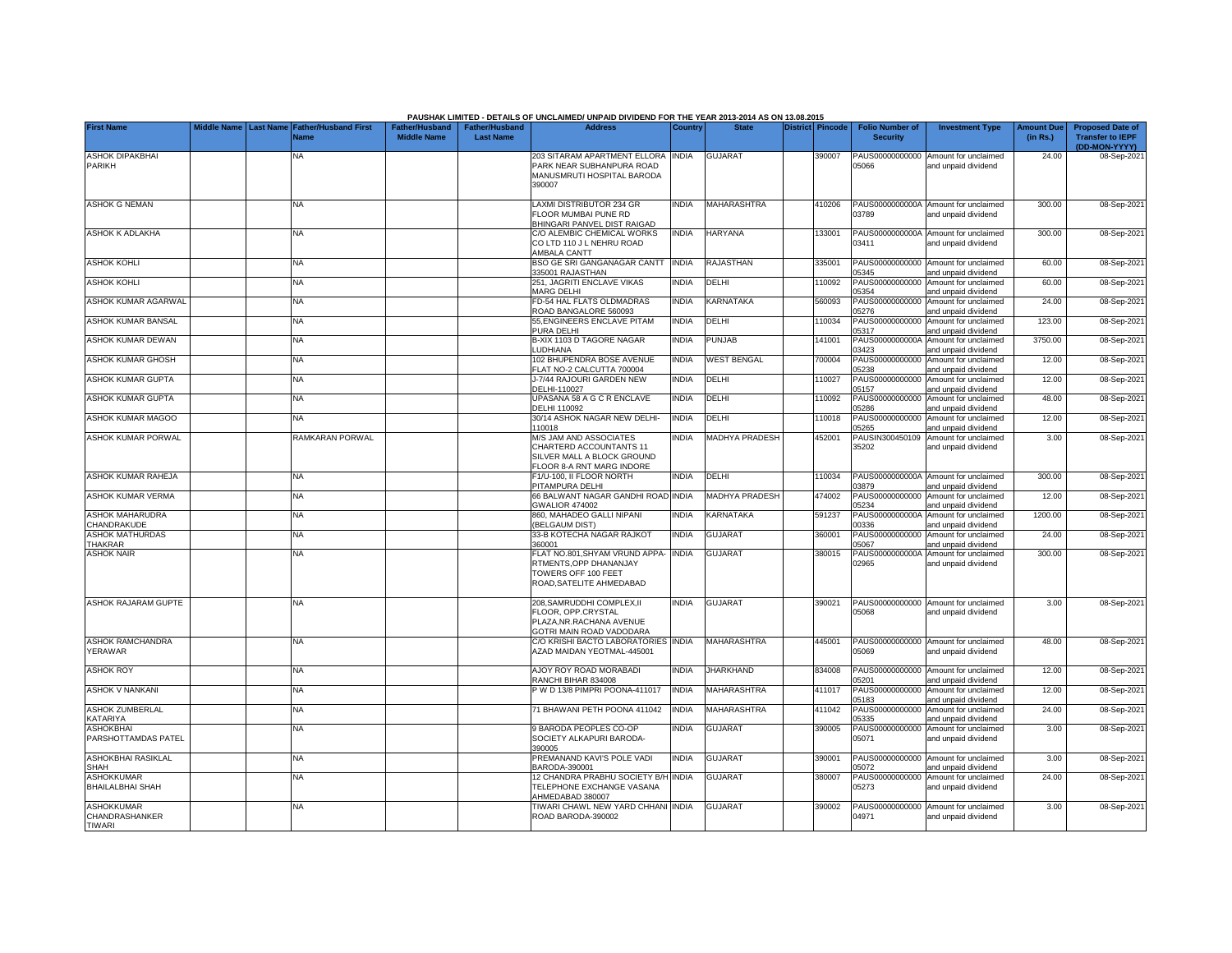|                                                      |             |                  |                                            |                                             |                                           | PAUSHAK LIMITED - DETAILS OF UNCLAIMED/ UNPAID DIVIDEND FOR THE YEAR 2013-2014 AS ON 13.08.2015                          |              |                      |                         |                                           |                                                             |                               |                                                                     |
|------------------------------------------------------|-------------|------------------|--------------------------------------------|---------------------------------------------|-------------------------------------------|--------------------------------------------------------------------------------------------------------------------------|--------------|----------------------|-------------------------|-------------------------------------------|-------------------------------------------------------------|-------------------------------|---------------------------------------------------------------------|
| <b>First Name</b>                                    | Middle Name | <b>Last Name</b> | <b>Father/Husband First</b><br><b>Name</b> | <b>Father/Husband</b><br><b>Middle Name</b> | <b>Father/Husband</b><br><b>Last Name</b> | <b>Address</b>                                                                                                           | Country      | <b>State</b>         | <b>District Pincode</b> | <b>Folio Number of</b><br><b>Security</b> | <b>Investment Type</b>                                      | <b>Amount Due</b><br>(in Rs.) | <b>Proposed Date of</b><br><b>Transfer to IEPF</b><br>(DD-MON-YYYY) |
| <b>ASHOKKUMAR</b><br>KHUSHALBHAI PATEL               |             |                  | NA                                         |                                             |                                           | VILL TALAD TAL OLPAD DIST<br><b>SURAT 394540</b>                                                                         | <b>INDIA</b> | <b>GUJARAT</b>       | 394540                  | PAUS00000000000<br>05267                  | Amount for unclaimed<br>and unpaid dividend                 | 12.00                         | 08-Sep-2021                                                         |
| <b>ASHOKKUMAR MODY</b>                               |             |                  | RATANLAL                                   |                                             |                                           | 17. SHANTI NIVAS SOCIETY.<br><b>PRABHA ROAD .GODHRA</b>                                                                  | <b>INDIA</b> | <b>GUJARAT</b>       | 389001                  | PAUS12070200000<br>87861                  | Amount for unclaimed<br>and unpaid dividend                 | 9.00                          | 08-Sep-2021                                                         |
| ASHOKKUMAR R BAJAJ                                   |             |                  | NA.                                        |                                             |                                           | 35 NUTAN CLOTH MARKET O/S<br>RAIPUR GATE AHMEDABAD 380022                                                                | <b>NDIA</b>  | <b>GUJARAT</b>       | 380022                  | PAUS00000000000<br>05353                  | Amount for unclaimed<br>and unpaid dividend                 | 12.00                         | 08-Sep-2021                                                         |
| ASHRUMATI SHANKERLAL<br><b>SATPANTHI</b>             |             |                  | <b>NA</b>                                  |                                             |                                           | SUMEL FLATS BLOCK D/6 TASKAND INDIA<br>SOCIETY AMBAWADI BHUDERPURA<br>ELLISBRIDGE AHMEDABAD-380015                       |              | <b>GUJARAT</b>       | 380015                  | PAUS00000000000<br>05003                  | Amount for unclaimed<br>and unpaid dividend                 | 3.00                          | 08-Sep-2021                                                         |
| <b>ASHVINKUMAR</b><br><b>PURUSHOTTAMDAS</b><br>PATEL |             |                  | <b>NA</b>                                  |                                             |                                           | JESANG VANMALI'S MADH AT UMTA INDIA<br>TA VISNAGAR DIST MEHSANA-<br>384320                                               |              | <b>GUJARAT</b>       | 384320                  | PAUS00000000000<br>05271                  | Amount for unclaimed<br>and unpaid dividend                 | 12.00                         | 08-Sep-2021                                                         |
| ASHWANI BHARGAVA                                     |             |                  | <b>NA</b>                                  |                                             |                                           | C/O 20/B STAR PAPER MILLS LTD<br>AHARANPUR 247001 (U.P.)                                                                 | <b>INDIA</b> | <b>UTTAR PRADESH</b> | 247001                  | PAUS00000000000<br>05371                  | Amount for unclaimed<br>and unpaid dividend                 | 48.00                         | 08-Sep-2021                                                         |
| <b>ASHWANI KUMAR</b>                                 |             |                  | Sh VED SINGH                               |                                             |                                           | BAHADARPUR JAT HARDWAR                                                                                                   | <b>NDIA</b>  | UTTARAKHAND          | 249401                  | PAUS12020600000<br>95131                  | Amount for unclaimed<br>and unpaid dividend                 | 6.00                          | 08-Sep-2021                                                         |
| <b>ASHWIN B PATEL</b>                                |             |                  | <b>NA</b>                                  |                                             |                                           | 19 AVKAR SOCIETY MANJALPUR<br>NAKA VADODARA 390011                                                                       | <b>NDIA</b>  | <b>GUJARAT</b>       | 390011                  | PAUS00000000000<br>05363                  | Amount for unclaimed<br>and unpaid dividend                 | 3.00                          | 08-Sep-2021                                                         |
| ASHWIN CHANDRAVADAN<br><b>MERCHANT</b>               |             |                  | NA                                         |                                             |                                           | 127 V P ROAD UJAMSHI-BHAVAN<br>2ND FLOOR MUMBAI-400004                                                                   | <b>NDIA</b>  | MAHARASHTRA          | 400004                  | PAUS00000000000<br>05211                  | Amount for unclaimed<br>and unpaid dividend                 | 36.00                         | 08-Sep-2021                                                         |
| ASHWIN NANALAL MEHTA                                 |             |                  | NA                                         |                                             |                                           | C/O THE SWASTIK JANATA<br>SAHAKARI BANK LTD 502<br>KALBADEVI ROAD MUMBAI-400002                                          | INDIA        | <b>MAHARASHTRA</b>   | 400002                  | PAUS00000000000<br>05216                  | Amount for unclaimed<br>and unpaid dividend                 | 12.00                         | 08-Sep-2021                                                         |
| <b>ASHWINBHAI</b><br>BHAILALBHAI PATEL               |             |                  | NA                                         |                                             |                                           | 17 PRATAPKUNJ KARELIBAG<br>BARODA-390001                                                                                 | <b>INDIA</b> | <b>GUJARAT</b>       | 390001                  | PAUS00000000000<br>05075                  | Amount for unclaimed<br>and unpaid dividend                 | 3.00                          | 08-Sep-2021                                                         |
| ASHWINBHAI KANTIBHAI<br>PATEL                        |             |                  | <b>NA</b>                                  |                                             |                                           | 16 ANANDNAGAR SOCIETY<br>ETALPUR ROAD BARODA-390005                                                                      | <b>INDIA</b> | <b>GUJARAT</b>       | 390005                  | PAUS00000000000<br>05308                  | Amount for unclaimed<br>and unpaid dividend                 | 24.00                         | 08-Sep-2021                                                         |
| <b>ASHWINI KUMAR MISRA</b>                           |             |                  | NA                                         |                                             |                                           | 111/336 MAHESH KUTI ASHOK<br>VAGAR KANPUR-208012                                                                         | <b>INDIA</b> | UTTAR PRADESH        | 208012                  | PAUS00000000000<br>05245                  | Amount for unclaimed<br>and unpaid dividend                 | 12.00                         | 08-Sep-2021                                                         |
| ASMABAI HASHIMBHAI<br><b>MOTIWALA</b>                |             |                  | NA                                         |                                             |                                           | 4TH FLOOR FIDA BLDG 18<br>PRINCESS STREET MUMBAI-400002                                                                  | <b>INDIA</b> | <b>MAHARASHTRA</b>   | 400002                  | PAUS00000000000<br>05006                  | Amount for unclaimed<br>and unpaid dividend                 | 24.00                         | 08-Sep-2021                                                         |
| ASOK MUKHOPADHYAY                                    |             |                  | NA                                         |                                             |                                           | 188/2A PICNIC GARDEN ROAD<br>CALCUTTA                                                                                    | INDIA        | <b>WEST BENGAL</b>   | 700039                  | PAUS0000000000A<br>02869                  | Amount for unclaimed<br>and unpaid dividend                 | 300.00                        | 08-Sep-2021                                                         |
| ASVINKUMAR MAGANLAL<br>THAKKAR                       |             |                  | NA                                         |                                             |                                           | 95 SANGAM SOCIETY HARNI ROAD<br>BARODA 390006                                                                            | <b>INDIA</b> | <b>GUJARAT</b>       | 390006                  | PAUS00000000000<br>05077                  | Amount for unclaimed<br>and unpaid dividend                 | 3.00                          | 08-Sep-2021                                                         |
| <b>ATAM DEVI</b>                                     |             |                  | <b>NA</b>                                  |                                             |                                           | WZ-91 RAM GARH COLONEY NAJAF<br>GARH ROAD NEW DELHI-110015                                                               | <b>INDIA</b> | DELHI                | 110015                  | PAUS00000000000<br>05257                  | Amount for unclaimed<br>and unpaid dividend                 | 12.00                         | 08-Sep-2021                                                         |
| <b>ATASI GHOSH</b>                                   |             |                  | <b>NA</b>                                  |                                             |                                           | FLAT NO 301, BLOCK E, SILVER<br>TOWER THAKUR COMPLEX,<br><b>KANDIVALI (E) MUMBAI</b>                                     | <b>INDIA</b> | <b>MAHARASHTRA</b>   | 400101                  | PAUS0000000000A<br>04579                  | Amount for unclaimed<br>and unpaid dividend                 | 300.00                        | 08-Sep-2021                                                         |
| <b>ATAULLA MOHAMMED</b>                              |             |                  | ΝA                                         |                                             |                                           | 3-5-784/2/1 DARSHAK LTD OPP<br><b>KINGKOTHI HOSPITAL HYDERABAD</b>                                                       | <b>NDIA</b>  | ANDHRA PRADESH       | 500029                  | 03218                                     | PAUS0000000000A Amount for unclaimed<br>and unpaid dividend | 900.00                        | 08-Sep-2021                                                         |
| ATHAM YOUSUFF A                                      |             |                  | <b>NA</b>                                  |                                             |                                           | 4, WEST CAR ST., TIRUNELVELI                                                                                             | <b>INDIA</b> | <b>TAMIL NADU</b>    | 627006                  | 00319                                     | PAUS0000000000A Amount for unclaimed<br>nd unpaid dividend  | 600.00                        | 08-Sep-2021                                                         |
| ATUL KHANDELWAL                                      |             |                  | <b>NA</b>                                  |                                             |                                           | <b>44 A/1 OPP GUPTA POLYCLINIC</b><br>NDIRA NAGAR BAREILLY U P                                                           | <b>NDIA</b>  | UTTAR PRADESH        | 243001                  | PAUS0000000000A<br>03975                  | Amount for unclaimed<br>and unpaid dividend                 | 900.00                        | 08-Sep-2021                                                         |
| ATUL KUMAR MISHRA                                    |             |                  | NA                                         |                                             |                                           | C/O ANKUR AGENCIES INDUSTRIAL<br>ESTATE LAHAR TARA PO<br>CHANDOPOL VARANASI                                              | <b>INDIA</b> | <b>UTTAR PRADESH</b> | 221106                  | PAUS0000000000A<br>03401                  | Amount for unclaimed<br>and unpaid dividend                 | 300.00                        | 08-Sep-2021                                                         |
| <b>ATUL KUMAR SETHI</b>                              |             |                  | NA                                         |                                             |                                           | BLOCK A-3 FLAT 68 SUNSHINE<br>APTTS PASCHIM VIHAR DELHI<br>110063                                                        | <b>INDIA</b> | DELHI                | 110063                  | PAUS00000000000<br>05292                  | Amount for unclaimed<br>and unpaid dividend                 | 24.00                         | 08-Sep-2021                                                         |
| ATUL RAMANLAL DESAI                                  |             |                  | <b>NA</b>                                  |                                             |                                           | <b>B DAXA SOCIETY NIZAMPURA</b><br>BARODA 390002                                                                         | <b>INDIA</b> | <b>GUJARAT</b>       | 390002                  | PAUS00000000000<br>04961                  | Amount for unclaimed<br>and unpaid dividend                 | 9.00                          | 08-Sep-2021                                                         |
| <b>ATUL TALWAR</b>                                   |             |                  | NA                                         |                                             |                                           | H. NO-263, SEC- 16A, CHANDIGARH<br>CHANDIGARH                                                                            | <b>INDIA</b> | <b>CHANDIGARH</b>    | 160015                  | PAUS12069900000<br>06742                  | Amount for unclaimed<br>and unpaid dividend                 | 150.00                        | 08-Sep-2021                                                         |
| <b>ATULKUMAR</b><br>CHANDRAKANT BHATT                |             |                  | NA                                         |                                             |                                           | 102, 1ST FLR, GOLDEN PALACE,<br>B/H. SWEET- HOME, VIKALP<br>STUDIO LANE, NR.ANDHJANSH-<br>ALA, GHOD DOD RD, SURAT-395007 | INDIA        | <b>GUJARAT</b>       | 395007                  | PAUS00000000000<br>05187                  | Amount for unclaimed<br>and unpaid dividend                 | 12.00                         | 08-Sep-2021                                                         |
| <b>ATULKUMAR</b><br>JAYARAMBHAI PATEL                |             |                  | NA                                         |                                             |                                           | 35 AMBALAL PARK BEHIND<br>ARYAKANYA VIDHYALAYA<br>KARELIBAUG BARODA-390018                                               | INDIA        | <b>GUJARAT</b>       | 390018                  | PAUS00000000000<br>05079                  | Amount for unclaimed<br>and unpaid dividend                 | 15.00                         | 08-Sep-2021                                                         |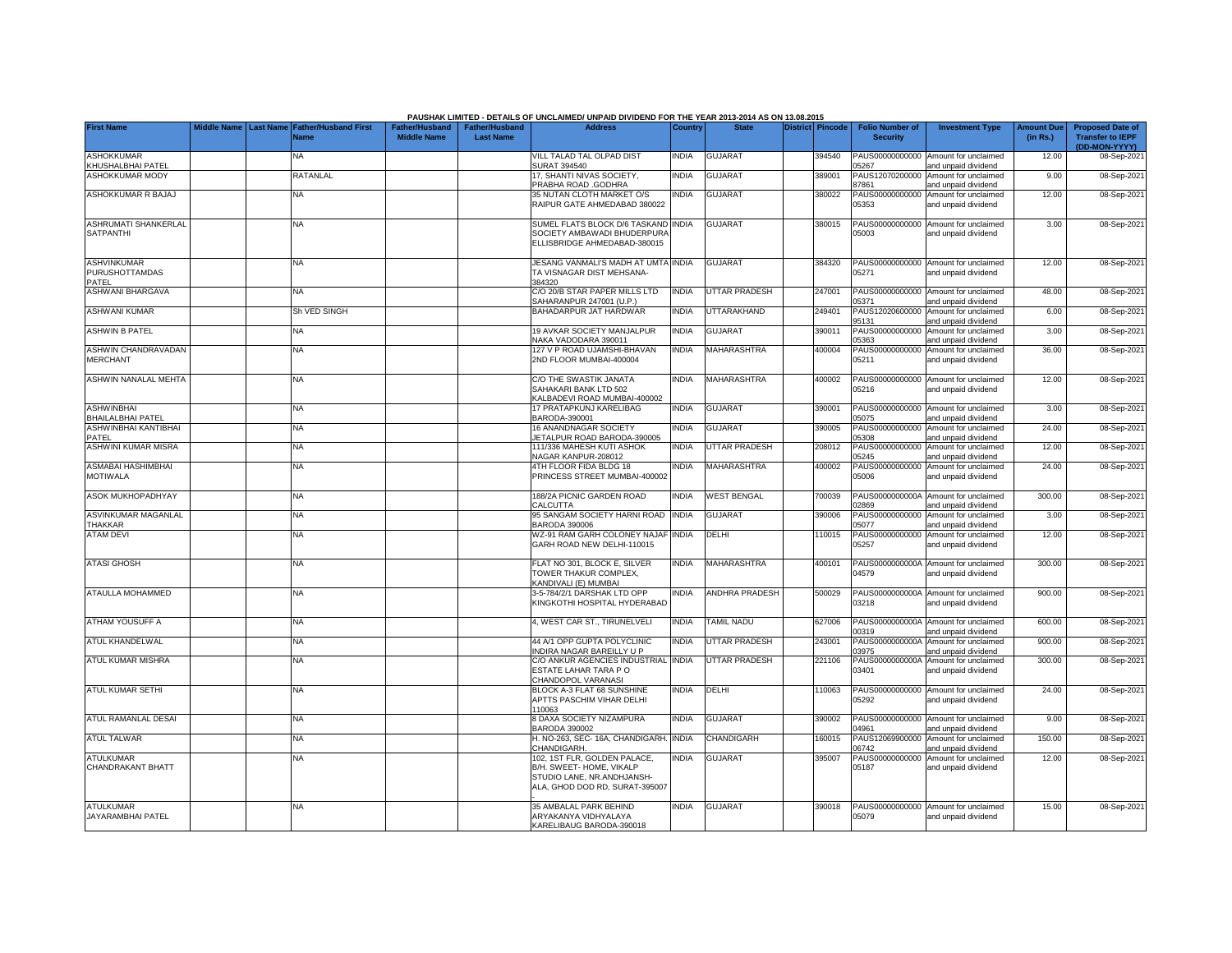|                                               |  |                                            |                       |                       | PAUSHAK LIMITED - DETAILS OF UNCLAIMED/ UNPAID DIVIDEND FOR THE YEAR 2013-2014 AS ON 13.08.2015 |                |                       |                  |                          |                                                             |                   |                                          |
|-----------------------------------------------|--|--------------------------------------------|-----------------------|-----------------------|-------------------------------------------------------------------------------------------------|----------------|-----------------------|------------------|--------------------------|-------------------------------------------------------------|-------------------|------------------------------------------|
| <b>First Name</b>                             |  | Middle Name Last Name Father/Husband First | <b>Father/Husband</b> | <b>Father/Husband</b> | <b>Address</b>                                                                                  | <b>Country</b> | <b>State</b>          | District Pincode | <b>Folio Number of</b>   | <b>Investment Type</b>                                      | <b>Amount Due</b> | <b>Proposed Date of</b>                  |
|                                               |  | Name                                       | <b>Middle Name</b>    | <b>Last Name</b>      |                                                                                                 |                |                       |                  | <b>Security</b>          |                                                             | (in Rs.)          | <b>Transfer to IEPF</b><br>(DD-MON-YYYY) |
| <b>AVANTILAL MUKTILAL</b>                     |  | ΝA                                         |                       |                       | BLDG NO-36 A 1ST FLOOR SARDAR INDIA                                                             |                | <b>GUJARAT</b>        | 380001           | PAUS00000000000          | Amount for unclaimed                                        | 48.00             | 08-Sep-2021                              |
| <b>VORA</b>                                   |  |                                            |                       |                       | KUNJ SOC SHAHPUR BAHAI<br>CENTRE AHMEDABAD-380001                                               |                |                       |                  | 05082                    | and unpaid dividend                                         |                   |                                          |
|                                               |  |                                            |                       |                       |                                                                                                 |                |                       |                  |                          |                                                             |                   |                                          |
| <b>AVINASH CHANDER</b>                        |  | NA.                                        |                       |                       | II-H-21 LAJPAT NAGAR NO 3 NEW                                                                   | <b>INDIA</b>   | <b>DELHI</b>          | 10024            | PAUS00000000000          | Amount for unclaimed                                        | 12.00             | 08-Sep-202                               |
| <b>CHUGH</b><br><b>AVINASH MADHAV</b>         |  | <b>NA</b>                                  |                       |                       | DELHI-110024<br>G/13 ALEMBIC COLONY ALEMBIC                                                     | <b>NDIA</b>    | <b>GUJARAT</b>        | 390003           | 05149                    | and unpaid dividend<br>PAUS0000000000A Amount for unclaimed | 450.00            | 08-Sep-202                               |
| PENDHARKAR                                    |  |                                            |                       |                       | ROAD VADODARA                                                                                   |                |                       |                  | 04569                    | and unpaid dividend                                         |                   |                                          |
| <b>AVINASH NARAYAN</b><br><b>JOGLEKAR</b>     |  | <b>NA</b>                                  |                       |                       | KHARIVAV RAOPURA VADODARA-<br>390001                                                            | <b>INDIA</b>   | <b>GUJARAT</b>        | 390001           | PAUS00000000000<br>05083 | Amount for unclaimed<br>and unpaid dividend                 | 9.00              | 08-Sep-202                               |
| <b>AVINASH PARSHOTAM</b>                      |  | NA                                         |                       |                       | BARRACK NO. 968, RAOOM NO.1.                                                                    | <b>NDIA</b>    | MAHARASHTRA           | 421003           | PAUS00000000000          | Amount for unclaimed                                        | 12.00             | 08-Sep-202                               |
| KANJANI                                       |  |                                            |                       |                       | NR. STATION ROAD. SECTION-22                                                                    |                |                       |                  | 05458                    | and unpaid dividend                                         |                   |                                          |
| <b>AVINASH RAJARAM</b>                        |  | NA                                         |                       |                       | JLAHASNAGAR-421003<br>MUGBHAT LANE CHAUHAN CHAWL                                                | <b>INDIA</b>   | MAHARASHTRA           | 400004           |                          | PAUS00000000000 Amount for unclaimed                        | 24.00             | 08-Sep-202                               |
| <b>SHINDE</b>                                 |  |                                            |                       |                       | 35 D-10 1ST - FLOOR ROOM NO 13                                                                  |                |                       |                  | 05084                    | and unpaid dividend                                         |                   |                                          |
|                                               |  |                                            |                       |                       | MUMBAI-400004 - -                                                                               |                |                       |                  |                          |                                                             |                   |                                          |
| <b>AZIZ KHAN</b>                              |  | <b>NA</b>                                  |                       |                       | H.No.19-2-175/3, Tadbun Kalapatther<br><b>Hyderabad</b>                                         | <b>INDIA</b>   | <b>ANDHRA PRADESH</b> | 500264           | 03217                    | PAUS0000000000A Amount for unclaimed<br>and unpaid dividend | 600.00            | 08-Sep-202                               |
| AZIZHUSAIN K KAPADIA                          |  | NA                                         |                       |                       | C/O M H KAPADIA 88/3 KALUPUR                                                                    | <b>INDIA</b>   | <b>GUJARAT</b>        | 380001           | PAUS00000000000          | Amount for unclaimed                                        | 12.00             | 08-Sep-202                               |
|                                               |  |                                            |                       |                       | KATHIMOHALLA AHMEDABAD-<br>380001                                                               |                |                       |                  | 05103                    | and unpaid dividend                                         |                   |                                          |
| <b>B A NAVEENKALA</b>                         |  | <b>NA</b>                                  |                       |                       | NO 39,UPSTAIRS JUMMA MASJID                                                                     | <b>INDIA</b>   | KARNATAKA             | 560051           |                          | PAUS0000000000B Amount for unclaimed                        | 150.00            | 08-Sep-202                               |
|                                               |  |                                            |                       |                       | ROAD BANGALORE                                                                                  |                |                       |                  | 1944                     | nd unpaid dividend                                          |                   |                                          |
| <b>B ANANDA KUMAR</b>                         |  | NA                                         |                       |                       | 2/D. 57TH STREET.<br>NALLANKUPPAM ASHOK NAGAR.                                                  | <b>INDIA</b>   | <b>TAMIL NADU</b>     | 600083           | PAUS0000000000B<br>03494 | Amount for unclaimed<br>and unpaid dividend                 | 450.00            | 08-Sep-202                               |
|                                               |  |                                            |                       |                       | <b>HENNAI</b>                                                                                   |                |                       |                  |                          |                                                             |                   |                                          |
| <b>B C BHARDWAJ</b>                           |  | NA                                         |                       |                       | STATION MASTER PALWAL DIST                                                                      | <b>INDIA</b>   | <b>HARYANA</b>        | 121102           | PAUS00000000000          | Amount for unclaimed                                        | 24.00             | 08-Sep-202                               |
| <b>B CHANDRA SEKHAR</b>                       |  | <b>NA</b>                                  |                       |                       | ARIDABAD HARYANA 121102<br>PLOT J/10 BJB NAGAR                                                  | <b>INDIA</b>   | <b>ORISSA</b>         | 751014           | 05776                    | and unpaid dividend<br>PAUS0000000000B Amount for unclaimed | 300.00            | 08-Sep-202                               |
| <b>SUBUDHY</b>                                |  |                                            |                       |                       | <b>BHUBANESWAR</b>                                                                              |                |                       |                  | 02657                    | and unpaid dividend                                         |                   |                                          |
| <b>B G JAGANNATH</b>                          |  | <b>NA</b>                                  |                       |                       | 16 1ST ROAD V CROSS<br>AMARAJPET BANGALORE-560018                                               | <b>INDIA</b>   | KARNATAKA             | 560018           | PAUS00000000000<br>05769 | Amount for unclaimed<br>and unpaid dividend                 | 24.00             | 08-Sep-202                               |
| <b>B G NAGARAJU</b>                           |  | NA                                         |                       |                       | NO 1948/27, HOUSING QUARTERS                                                                    | <b>INDIA</b>   | KARNATAKA             | 577006           | PAUS0000000000B          | Amount for unclaimed                                        | 600.00            | 08-Sep-202                               |
|                                               |  |                                            |                       |                       | 3RD MAIN, 9TH                                                                                   |                |                       |                  | 01979                    | and unpaid dividend                                         |                   |                                          |
|                                               |  |                                            |                       |                       | CROSS, VINOBANAGAR<br><b>DAVANGERE</b>                                                          |                |                       |                  |                          |                                                             |                   |                                          |
| <b>B G PARAMESHWARA</b>                       |  | <b>NA</b>                                  |                       |                       | <b>APEX DIE CASTERS M B T</b>                                                                   | <b>INDIA</b>   | KARNATAKA             | 560068           |                          | PAUS00000000000 Amount for unclaimed                        | 24.00             | 08-Sep-202                               |
|                                               |  |                                            |                       |                       | COMPOUND 6TH MILE HOSUR<br>ROAD BOMMANAHAILI BANGALORE                                          |                |                       |                  | 05768                    | and unpaid dividend                                         |                   |                                          |
|                                               |  |                                            |                       |                       | 560068                                                                                          |                |                       |                  |                          |                                                             |                   |                                          |
| <b>BL UPADHYAY</b>                            |  | NA                                         |                       |                       | D-86, VIVEK VIHAR, DELHI PIN-                                                                   | <b>INDIA</b>   | DELHI                 | 110095           |                          | PAUS00000000000 Amount for unclaimed                        | 24.00             | 08-Sep-202                               |
| <b>B NAGESHWAR</b>                            |  | <b>NA</b>                                  |                       |                       | 110095<br>95 GANGADHEESWAR ST                                                                   | <b>INDIA</b>   | <b>TAMIL NADU</b>     | 600084           | 15861<br>PAUS0000000000B | and unpaid dividend<br>Amount for unclaimed                 | 300.00            | 08-Sep-202                               |
|                                               |  |                                            |                       |                       | PURASAWALKAM CHENNAI                                                                            |                |                       |                  | 03475                    | and unpaid dividend                                         |                   |                                          |
| <b>B PADMAVATHI</b>                           |  | NA                                         |                       |                       | NO.1. SUNANDA NILAYA 5th CROSS.<br>SUBBEDAR PALYA YESHWANTPUR                                   | <b>INDIA</b>   | KARNATAKA             | 560022           | PAUS0000000000B<br>01923 | Amount for unclaimed<br>and unpaid dividend                 | 300.00            | 08-Sep-202                               |
|                                               |  |                                            |                       |                       |                                                                                                 |                |                       |                  |                          |                                                             |                   |                                          |
| <b>B R NANGPAL</b>                            |  | <b>NA</b>                                  |                       |                       | G-134 PREET VIHAR VIKAS MARG                                                                    | <b>INDIA</b>   | DELHI                 | 110092           |                          | PAUS00000000000 Amount for unclaimed                        | 12.00             | 08-Sep-202                               |
| <b>B R VEERABHADRA GOUD</b>                   |  | NA                                         |                       |                       | <b>JEW DELHI 110092</b><br><b>C/O TUNGABHADRA FARM</b>                                          | <b>INDIA</b>   | KARNATAKA             | 583101           | 5688<br>PAUS00000000000  | and unpaid dividend<br>Amount for unclaimed                 | 48.00             | 08-Sep-202                               |
|                                               |  |                                            |                       |                       | SUPPLIES 28/LV KALAMMA STREET                                                                   |                |                       |                  | 05644                    | and unpaid dividend                                         |                   |                                          |
| <b>B S JAGADISH</b>                           |  | <b>NA</b>                                  |                       |                       | BELLARY-583101<br>438,13TH A CROSS I PHASE J P                                                  | <b>INDIA</b>   | KARNATAKA             | 560078           | PAUS0000000000B          | Amount for unclaimed                                        | 600.00            | 08-Sep-202                               |
|                                               |  |                                            |                       |                       | NAGAR BANGALORE                                                                                 |                |                       |                  | 02162                    | and unpaid dividend                                         |                   |                                          |
| <b>B S VENKATESH</b>                          |  | ΝA                                         |                       |                       | 809 13TH MAIN 4TH STAGE TK                                                                      | INDIA          | KARNATAKA             | 570009           | PAUS0000000000B          | Amount for unclaimed                                        | 300.00            | 08-Sep-202                               |
| B V RAMA SUBBA RAO                            |  | NA                                         |                       |                       | <b>AYOUT MYSORE</b><br>2, BALAJI EMERALD APARTMENTS INDIA                                       |                | <b>ANDHRA PRADESH</b> | 500060           | 02485<br>PAUS0000000000B | and unpaid dividend<br>Amount for unclaimed                 | 300.00            | 08-Sep-2021                              |
|                                               |  |                                            |                       |                       | GAUTAM NAGAR DILSUKH                                                                            |                |                       |                  | 04721                    | and unpaid dividend                                         |                   |                                          |
| <b>B VENKATESH UPADYA</b>                     |  | NA                                         |                       |                       | NAGARHYDERABAD<br><b>HOTEL ANUGRAHA LODGING, 1771.</b>                                          | <b>NDIA</b>    | <b>KARNATAKA</b>      | 570001           | PAUS0000000000B          | Amount for unclaimed                                        | 300.00            | 08-Sep-202                               |
|                                               |  |                                            |                       |                       | THEJASURI COMPLEX, SAYAJI RAO                                                                   |                |                       |                  | 02621                    | and unpaid dividend                                         |                   |                                          |
|                                               |  |                                            |                       |                       | ROAD MYSORE                                                                                     |                |                       |                  |                          |                                                             |                   |                                          |
| <b>B VENKATESHAM</b>                          |  | <b>NA</b>                                  |                       |                       | H N 1-1-76 KAMSARI BAZAR POST<br>BOINAPALLI SECUNDARABAD-                                       | INDIA          | <b>ANDHRA PRADESH</b> | 500011           | 05636                    | PAUS00000000000 Amount for unclaimed<br>and unpaid dividend | 9.00              | 08-Sep-2021                              |
|                                               |  |                                            |                       |                       | 500011                                                                                          |                |                       |                  |                          |                                                             |                   |                                          |
| <b>BABAHAI LAXMANRAO</b><br><b>SHEJWALKER</b> |  | NA                                         |                       |                       | <b>OPP GOVERNMENT DISPENSARY</b><br>RANADE BAXI-WADA WADI                                       | <b>INDIA</b>   | <b>GUJARAT</b>        | 390001           | 05560                    | PAUS00000000000 Amount for unclaimed                        | 3.00              | 08-Sep-202                               |
|                                               |  |                                            |                       |                       | BARODA-390001                                                                                   |                |                       |                  |                          | and unpaid dividend                                         |                   |                                          |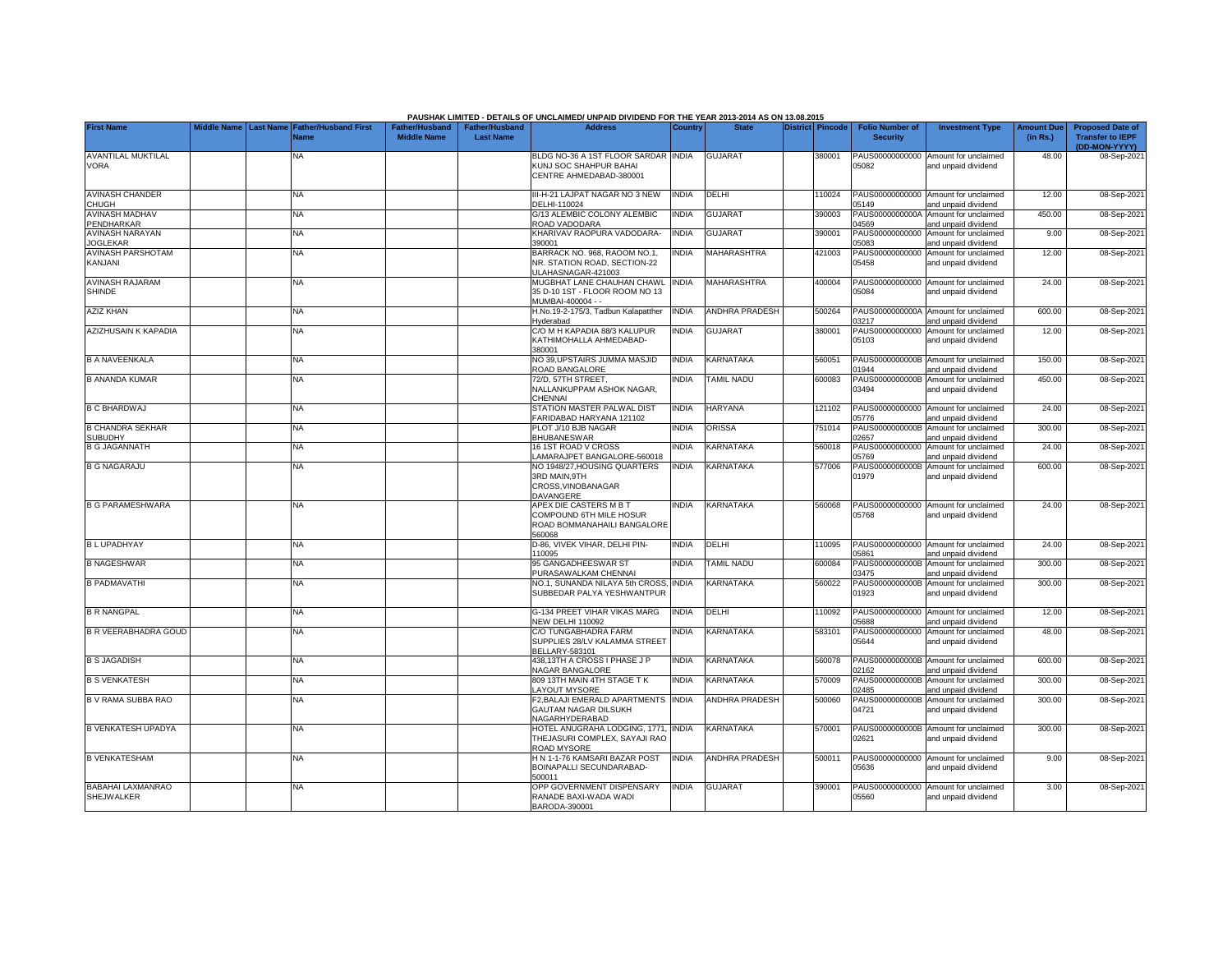|                                         |                       |                                     |                                             |                                           | PAUSHAK LIMITED - DETAILS OF UNCLAIMED/ UNPAID DIVIDEND FOR THE YEAR 2013-2014 AS ON 13.08.2015 |                |                       |     |                  |                                           |                                                             |                               |                                                    |
|-----------------------------------------|-----------------------|-------------------------------------|---------------------------------------------|-------------------------------------------|-------------------------------------------------------------------------------------------------|----------------|-----------------------|-----|------------------|-------------------------------------------|-------------------------------------------------------------|-------------------------------|----------------------------------------------------|
| <b>First Name</b>                       | Middle Name Last Name | <b>Father/Husband First</b><br>Name | <b>Father/Husband</b><br><b>Middle Name</b> | <b>Father/Husband</b><br><b>Last Name</b> | <b>Address</b>                                                                                  | <b>Country</b> | <b>State</b>          |     | District Pincode | <b>Folio Number of</b><br><b>Security</b> | <b>Investment Type</b>                                      | <b>Amount Due</b><br>(in Rs.) | <b>Proposed Date of</b><br><b>Transfer to IEPF</b> |
|                                         |                       |                                     |                                             |                                           |                                                                                                 |                |                       |     |                  |                                           |                                                             |                               | (DD-MON-YYYY)                                      |
| BABAN DAJI GAUAKUND                     |                       | ΝA                                  |                                             |                                           | KUVERJI DEVSHI CHAWL 2ND FL B<br>S ROAD OPP ZARAPKAR SHOW                                       | <b>INDIA</b>   | MAHARASHTRA           |     | 400028           | 05735                                     | PAUS00000000000 Amount for unclaimed<br>and unpaid dividend | 12.00                         | 08-Sep-202                                         |
|                                         |                       |                                     |                                             |                                           | ROOM DADAR W RLY MUMBAI                                                                         |                |                       |     |                  |                                           |                                                             |                               |                                                    |
| <b>BABU NIMMAGADDA H MD</b>             |                       | <b>NA</b>                           |                                             |                                           | 400028<br>HOMER G.PHILLIPS HOSPITAL.                                                            | <b>INDIA</b>   | <b>MAHARASHTRA</b>    |     | 999999           | PAUS0000000000H                           | Amount for unclaimed                                        | 600.00                        | 08-Sep-2021                                        |
|                                         |                       |                                     |                                             |                                           | 2601. N.WHITTIER STREET.                                                                        |                |                       |     |                  | 00422                                     | and unpaid dividend                                         |                               |                                                    |
| <b>BABU VARGIS</b>                      |                       |                                     |                                             |                                           | ST.LOUIS, M.O.63113. U.S.A                                                                      | INDIA          | <b>GUJARAT</b>        |     | 380001           |                                           |                                                             |                               |                                                    |
|                                         |                       | <b>NA</b>                           |                                             |                                           | C/O AECO LTD 2ND FLOOR<br>ELECTRICITY HOUSE LAL                                                 |                |                       |     |                  | 05803                                     | PAUS00000000000 Amount for unclaimed<br>and unpaid dividend | 48.00                         | 08-Sep-202                                         |
|                                         |                       |                                     |                                             |                                           | DARWAJA AHMEDABAD 380001                                                                        |                |                       |     |                  |                                           |                                                             |                               |                                                    |
| <b>BABUBHAI CHHAGANLAL</b><br>SONI      |                       | <b>NA</b>                           |                                             |                                           | AT & PO SOKHADA DIST BARODA<br>PIN-391240                                                       | <b>INDIA</b>   | <b>GUJARAT</b>        |     | 391240           | 05561                                     | PAUS00000000000 Amount for unclaimed<br>and unpaid dividend | 3.00                          | 08-Sep-202                                         |
| <b>BABUBHAI DWARKADAS</b>               |                       | <b>NA</b>                           |                                             |                                           | C/O NARAYAN VIJAY CARTING CO                                                                    | <b>INDIA</b>   | <b>GUJARAT</b>        |     | 390004           | PAUS00000000000                           | Amount for unclaimed                                        | 150.00                        | 08-Sep-202                                         |
| <b>PATNI</b><br><b>BABUBHAI LALBHAI</b> |                       | NΑ                                  |                                             |                                           | PRATAPNAGAR BARODA-390004<br>MAMA NI POLE RAOPURA BARODA                                        | <b>INDIA</b>   | <b>GUJARAT</b>        |     | 390001           | 05562<br>PAUS00000000000                  | and unpaid dividend<br>Amount for unclaimed                 | 3.00                          | 08-Sep-202                                         |
| <b>PARIKH</b>                           |                       |                                     |                                             |                                           | 390001                                                                                          |                |                       |     |                  | 05495                                     | and unpaid dividend                                         |                               |                                                    |
| <b>BABUBHAI MANCHAND</b>                |                       | <b>NA</b>                           |                                             |                                           | 31-A PURSHOTTAMNAGAR NEAR                                                                       | <b>INDIA</b>   | <b>GUJARAT</b>        |     | 390020           | PAUS00000000000                           | Amount for unclaimed                                        | 3.00                          | 08-Sep-202                                         |
| PATEL                                   |                       |                                     |                                             |                                           | <b>JRMI SOCIETY PRODUCTIVITY</b><br>ROAD VADODARA 390020                                        |                |                       |     |                  | 05510                                     | and unpaid dividend                                         |                               |                                                    |
| <b>BABULAL CHUNNILALJI</b>              |                       | NA                                  |                                             |                                           | NO D/7 1 DRDO COMPLEX JEEVAN                                                                    | <b>NDIA</b>    | <b>KARNATAKA</b>      |     | 560075           | PAUS00000000000                           | Amount for unclaimed                                        | 24.00                         | 08-Sep-202                                         |
| ATHAWASYA                               |                       |                                     |                                             |                                           | BEEMANAGAR POST BANGALORE<br>560075                                                             |                |                       |     |                  | 05671                                     | and unpaid dividend                                         |                               |                                                    |
| <b>BABULAL MAGANLAL</b>                 |                       | NA                                  |                                             |                                           | 305 MITHILA'A'PURANMAL BANSAL                                                                   | <b>INDIA</b>   | MAHARASHTRA           |     | 400059           |                                           | PAUS00000000000 Amount for unclaimed                        | 3.00                          | 08-Sep-202                                         |
| PANCHAL                                 |                       |                                     |                                             |                                           | MARG J B NAGAR ANDHERI EAST<br><b>MUMBAI 400059</b>                                             |                |                       |     |                  | 05565                                     | and unpaid dividend                                         |                               |                                                    |
| <b>BABULAL PURSOTAMDAS</b>              |                       | <b>NA</b>                           |                                             |                                           | NR TOWER THASRA DIST KAIRA                                                                      | <b>INDIA</b>   | <b>GUJARAT</b>        |     | 388250           |                                           | PAUS00000000000 Amount for unclaimed                        | 3.00                          | 08-Sep-202                                         |
| <b>SHAH</b>                             |                       |                                     |                                             |                                           | PIN-388250                                                                                      |                |                       |     |                  | 5567                                      | and unpaid dividend                                         |                               |                                                    |
| <b>BABURAO DNYANU</b><br>KHEDEKAR       |                       | <b>NA</b>                           |                                             |                                           | 18 E RUIKAR VASAHAT KOLHAPUR                                                                    | <b>INDIA</b>   | <b>MAHARASHTRA</b>    |     | 416008           | PAUS0000000000B<br>04051                  | Amount for unclaimed<br>and unpaid dividend                 | 300.00                        | 08-Sep-202                                         |
| <b>BABY KUTTERI</b>                     |                       | <b>NA</b>                           |                                             |                                           | G/117 ALEMBIC COLONY ALEMBIC                                                                    | <b>INDIA</b>   | <b>GUJARAT</b>        |     | 390003           | PAUS0000000000B                           | Amount for unclaimed                                        | 300.00                        | 08-Sep-202                                         |
| <b>BACHUBHAI MAKANJI</b>                |                       | ΝA                                  |                                             |                                           | ROAD VADODARA<br>PADMAJA" 25 ALEMBIC NAGAR                                                      | <b>INDIA</b>   | <b>GUJARAT</b>        |     | 390016           | 14261<br>PAUS00000000000                  | and unpaid dividend<br>Amount for unclaimed                 | 3.00                          | 08-Sep-202                                         |
| <b>NAIK</b>                             |                       |                                     |                                             |                                           | SOC GORWA ROAD BARODA-                                                                          |                |                       |     |                  | 05790                                     | and unpaid dividend                                         |                               |                                                    |
| <b>BACHUBHAI MOHANBHAI</b>              |                       | NA                                  |                                             |                                           | 390016<br>KHICHADA SHERI P O DHOLKA DIST                                                        | <b>INDIA</b>   | <b>GUJARAT</b>        |     | 387810           | PAUS00000000000                           | Amount for unclaimed                                        | 3.00                          | 08-Sep-202                                         |
| PATEL                                   |                       |                                     |                                             |                                           | AHMEDABAD PIN-387810                                                                            |                |                       |     |                  | 05569                                     | and unpaid dividend                                         |                               |                                                    |
| <b>BACHUBHAI NARSHIBHAI</b>             |                       | <b>NA</b>                           |                                             |                                           | KHALAWAD PLOT DHORAJI DIST<br><b>RAJKOT PIN 360410</b>                                          | <b>INDIA</b>   | <b>GUJARAT</b>        |     | 360410           | 05501                                     | PAUS00000000000 Amount for unclaimed                        | 24.00                         | 08-Sep-202                                         |
| PATEL<br><b>BAIJ NATH TARA</b>          |                       | <b>NA</b>                           |                                             |                                           | C/O EMBASSY OF KUWAIT 5-A                                                                       | <b>NDIA</b>    | DELHI                 |     | 110021           |                                           | and unpaid dividend<br>PAUS00000000000 Amount for unclaimed | 12.00                         | 08-Sep-202                                         |
|                                         |                       |                                     |                                             |                                           | SHANTIPATH CHANKYAPURI NEW                                                                      |                |                       |     |                  | 05692                                     | and unpaid dividend                                         |                               |                                                    |
| <b>BAIRAM MANOHAR</b>                   |                       | <b>NA</b>                           |                                             |                                           | DELHI-110021<br>2, SREE NI KETAN APPARTMENTS                                                    | <b>INDIA</b>   | DELHI                 |     | 10096            |                                           | PAUS00000000000 Amount for unclaimed                        | 24.00                         | 08-Sep-202                                         |
| <b>RASTOGI</b>                          |                       |                                     |                                             |                                           | 24, VASUNDHARA ENCLAVE DELHI                                                                    |                |                       |     |                  | 05686                                     | and unpaid dividend                                         |                               |                                                    |
| <b>BAL RAJ</b>                          |                       | ΝA                                  |                                             |                                           | G-134 PREET VIHAR VIKAS MARG<br><b>DELHI 110092</b>                                             | INDIA          | DELHI                 |     | 110092           | PAUS00000000000<br>05744                  | Amount for unclaimed<br>and unpaid dividend                 | 12.00                         | 08-Sep-202                                         |
| <b>BALACHANDRA</b>                      |                       | NΑ                                  |                                             |                                           | 004 VIJAYA TOWERS R P C LAYOUT INDIA                                                            |                | KARNATAKA             |     | 560040           | PAUS0000000000B                           | Amount for unclaimed                                        | 300.00                        | 08-Sep-202                                         |
|                                         |                       |                                     |                                             |                                           | /IJAYANAGAR BANGALORE                                                                           |                |                       |     |                  | 02617                                     | and unpaid dividend                                         |                               |                                                    |
| <b>BALAKRISHNA MODALI</b>               |                       | <b>NA</b>                           |                                             |                                           | ASSISTANT CHIEF FINANCE HUDCO INDIA                                                             |                | KERALA                |     | 695004           | PAUS00000000000                           | Amount for unclaimed                                        | 24.00                         | 08-Sep-202                                         |
|                                         |                       |                                     |                                             |                                           | REGIONAL - OFFICE TC NO 2/1120<br>(6) VRINDAVAN HOUSI- NG COLONY                                |                |                       |     |                  | 05772                                     | and unpaid dividend                                         |                               |                                                    |
|                                         |                       |                                     |                                             |                                           | PATTOM THIRUVANANTHAPURAM                                                                       |                |                       |     |                  |                                           |                                                             |                               |                                                    |
|                                         |                       |                                     |                                             |                                           | 395-004                                                                                         |                |                       |     |                  |                                           |                                                             |                               |                                                    |
| BALAKUMARI TAMMANA                      |                       | <b>NA</b>                           |                                             |                                           | C/O.MR. RAMACHANDRA RAO. T<br>M/S. GENL.& MEDL. STORES.                                         | <b>INDIA</b>   | <b>ANDHRA PRADESH</b> |     | 531001           | 00346                                     | PAUS0000000000B Amount for unclaimed<br>and unpaid dividend | 1200.00                       | 08-Sep-202                                         |
|                                         |                       |                                     |                                             |                                           | STATION ROAD, ANAKAPALLE.                                                                       |                |                       |     |                  |                                           |                                                             |                               |                                                    |
| <b>BALAKUMARI TAMMANNA</b>              |                       | ΝA                                  |                                             |                                           | /ISAKHAPATNAM DT. (A.P.)<br>C/O. RAMACHANDRA RAO T                                              | INDIA          | ANDHRA PRADESH        |     | 531001           |                                           | PAUS0000000000B Amount for unclaimed                        | 1200.00                       | 08-Sep-202                                         |
|                                         |                       |                                     |                                             |                                           | <b>GENERAL &amp; MEDICAL</b>                                                                    |                |                       |     |                  | 00830                                     | and unpaid dividend                                         |                               |                                                    |
|                                         |                       |                                     |                                             |                                           | STORES, STATION ROAD,<br>ANAKAPALLE, (VISAKHAPATNAM                                             |                |                       |     |                  |                                           |                                                             |                               |                                                    |
|                                         |                       |                                     |                                             |                                           | DIST)                                                                                           |                |                       |     |                  |                                           |                                                             |                               |                                                    |
| <b>BALAMURTHY MANNEM</b>                |                       | <b>NA</b>                           |                                             |                                           | <b>VO.1249, 15TH MAIN ROAD BTM II</b>                                                           | <b>INDIA</b>   | KARNATAKA             |     | 560076           |                                           | PAUS0000000000B Amount for unclaimed                        | 300.00                        | 08-Sep-202                                         |
| <b>BALAN APPARAMBATH</b>                |                       | <b>NA</b>                           |                                             |                                           | STAGE BANGALORE<br>C/O OMAN CEMENT CO (SAOA) P O                                                | <b>INDIA</b>   | <b>NA</b>             | NA. | 999999           | 01191<br>PAUS00000000000                  | and unpaid dividend<br>Amount for unclaimed                 | 111.00                        | 08-Sep-202                                         |
|                                         |                       |                                     |                                             |                                           | BOX 987 C P O SEEB SULTANATE                                                                    |                |                       |     |                  | 05830                                     | and unpaid dividend                                         |                               |                                                    |
|                                         |                       |                                     |                                             |                                           | OF OMAN POST CODE 111                                                                           |                |                       |     |                  |                                           |                                                             |                               |                                                    |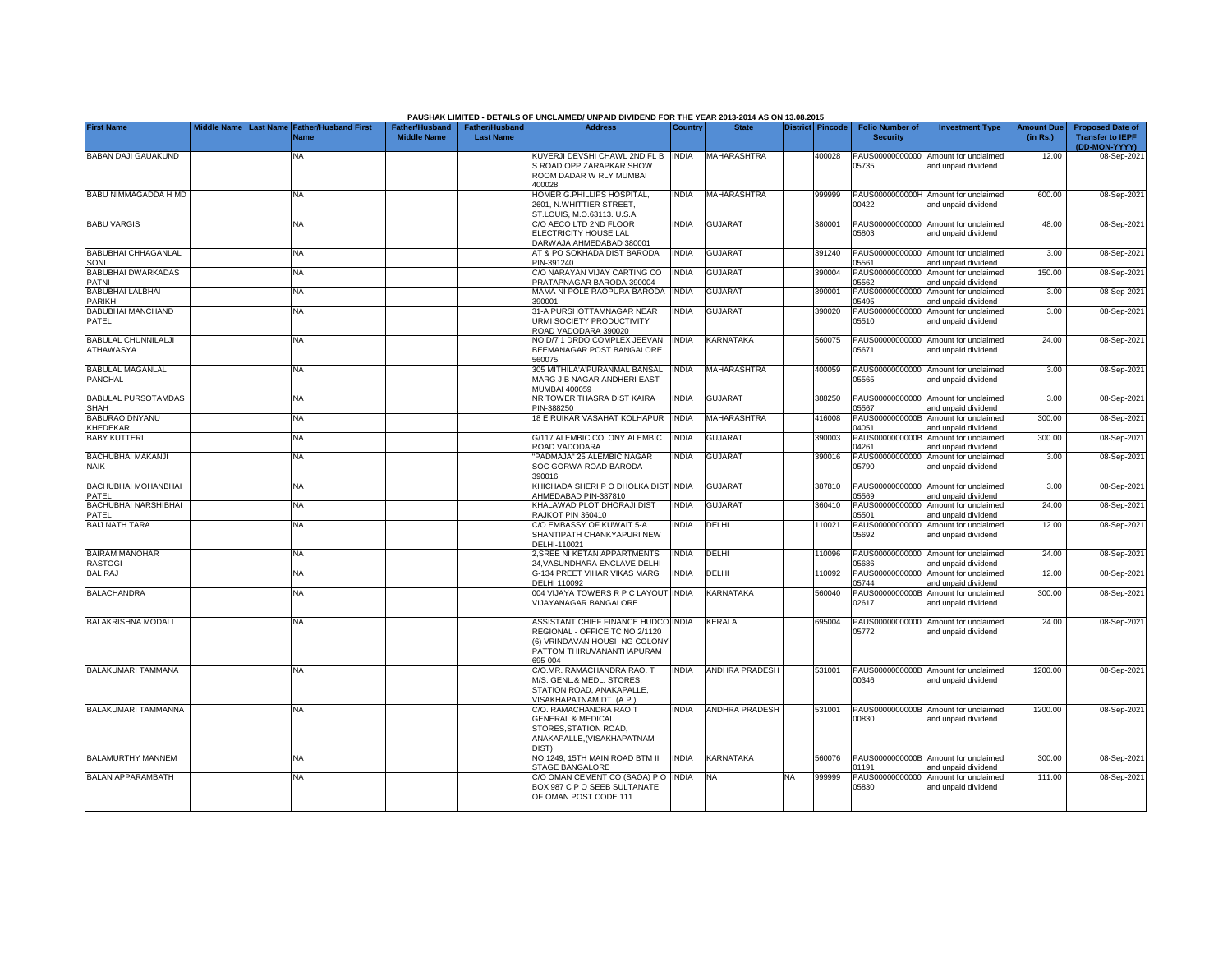|                                               |  |                                                    |                                             |                                           | PAUSHAK LIMITED - DETAILS OF UNCLAIMED/ UNPAID DIVIDEND FOR THE YEAR 2013-2014 AS ON 13.08.2015 |                |                       |                  |                                           |                                                             |                               |                                                                     |
|-----------------------------------------------|--|----------------------------------------------------|---------------------------------------------|-------------------------------------------|-------------------------------------------------------------------------------------------------|----------------|-----------------------|------------------|-------------------------------------------|-------------------------------------------------------------|-------------------------------|---------------------------------------------------------------------|
| <b>First Name</b>                             |  | Middle Name Last Name Father/Husband First<br>Name | <b>Father/Husband</b><br><b>Middle Name</b> | <b>Father/Husband</b><br><b>Last Name</b> | <b>Address</b>                                                                                  | <b>Country</b> | <b>State</b>          | District Pincode | <b>Folio Number of</b><br><b>Security</b> | <b>Investment Type</b>                                      | <b>Amount Due</b><br>(in Rs.) | <b>Proposed Date of</b><br><b>Transfer to IEPF</b><br>(DD-MON-YYYY) |
| <b>BALARAM N K</b>                            |  | NA                                                 |                                             |                                           | FLAT NO.9. SUNDARSRI<br>APARTMENTS 367, 100 FEET ROAD<br>HAL II STAGE INDIRANAGAR               | <b>NDIA</b>    | KARNATAKA             | 560008           | PAUS0000000000B<br>04528                  | Amount for unclaimed<br>and unpaid dividend                 | 300.00                        | 08-Sep-202                                                          |
| BALASUBRAMANIAN A<br><b>IYER</b>              |  | <b>NA</b>                                          |                                             |                                           | BLOCK 3 ARUNODAYA LOKMANYA<br>TILAK NAGAR ROAD-4 GOREGAON<br><b>MUMBAI-400062</b>               | <b>NDIA</b>    | MAHARASHTRA           | 400062           | 05639                                     | PAUS00000000000 Amount for unclaimed<br>and unpaid dividend | 48.00                         | 08-Sep-202                                                          |
| BALASUBRAMANIAN A S                           |  | <b>NA</b>                                          |                                             |                                           | SURAJ MEDICALS, ALWAYE.<br><b>KERALA STATE)</b>                                                 | <b>INDIA</b>   | KERALA                | 683103           | PAUS0000000000A<br>00322                  | Amount for unclaimed<br>and unpaid dividend                 | 600.00                        | 08-Sep-202                                                          |
| <b>BALASUBRAMANIAN</b><br>JAGADESAN           |  | NA                                                 |                                             |                                           | CF4 SURYABALA APARTMENTS<br>NEW AYODHYA NAGAR<br><b>JIJAYAWADA</b>                              | <b>NDIA</b>    | <b>ANDHRA PRADESH</b> | 520003           | PAUS0000000000B<br>04776                  | Amount for unclaimed<br>and unpaid dividend                 | 450.00                        | 08-Sep-202                                                          |
| <b>BALASUBRAMANYA</b><br><b>GUPTA TAMMANA</b> |  | NA                                                 |                                             |                                           | <b>GENERAL &amp; MEDICAL STORES</b><br>STATION ROAD, ANAKAPALLE<br>/ISAKHAPATNAM                | <b>INDIA</b>   | <b>ANDHRA PRADESH</b> | 531001           | PAUS0000000000B<br>00345                  | Amount for unclaimed<br>and unpaid dividend                 | 1200.00                       | 08-Sep-202                                                          |
| <b>BALDEV KRISHAN BATRA</b>                   |  | ATE SH LAJPAT RAI                                  |                                             |                                           | RP 36 IIND FLOOR PITAMPURA<br><b>DELHI</b>                                                      | <b>INDIA</b>   | DELHI                 | 10034            | PAUSIN301127166<br>5543                   | Amount for unclaimed<br>and unpaid dividend                 | 24.00                         | 08-Sep-202                                                          |
| <b>BALDEV RAJ GUJRAL</b>                      |  | ΝA                                                 |                                             |                                           | C-28 HAUZ KHAS NEW DELHI-<br>10016                                                              | <b>INDIA</b>   | DELHI                 | 10016            | PAUS00000000000<br>05780                  | Amount for unclaimed<br>and unpaid dividend                 | 99.00                         | 08-Sep-202                                                          |
| <b>BALDEV RAMPRASAD</b><br><b>MEHTA</b>       |  | NA                                                 |                                             |                                           | 1/3, DK-5, DANISH KUNJ KOLAR<br><b>ROAD BHOPAL</b>                                              | <b>INDIA</b>   | MADHYA PRADESH        | 462042           | PAUS00000000000<br>05570                  | Amount for unclaimed<br>and unpaid dividend                 | 48.00                         | 08-Sep-202                                                          |
| <b>BALDEV SINGH SIDHU</b>                     |  | NA                                                 |                                             |                                           | 24 SRAVANA NOFRA NAVY NAGAR<br>COLABA MUMBAI 400005                                             | <b>INDIA</b>   | MAHARASHTRA           | 400005           | PAUS00000000000<br>05702                  | Amount for unclaimed<br>and unpaid dividend                 | 12.00                         | 08-Sep-202                                                          |
| <b>BALDEVBHAI MOHANDAS</b><br>PATEL           |  | NA                                                 |                                             |                                           | AT & PO HIRPURA TA VIJAPUR DIST INDIA<br>MEHSANA 382870                                         |                | <b>GUJARAT</b>        | 382870           | PAUS00000000000<br>05571                  | Amount for unclaimed<br>and unpaid dividend                 | 3.00                          | 08-Sep-202                                                          |
| BALDEVPRASAD<br><b>CHUNILAL SHAH</b>          |  | ΝA                                                 |                                             |                                           | NAGARWADA MAIN ROAD OPP<br>POST OFFICE SINOR DIST BARODA<br>PIN-391115                          | <b>NDIA</b>    | <b>GUJARAT</b>        | 391115           | PAUS00000000000<br>05524                  | Amount for unclaimed<br>and unpaid dividend                 | 24.00                         | 08-Sep-202                                                          |
| <b>BALIRAM SONU SHIMPI</b>                    |  | NΑ                                                 |                                             |                                           | <b>SUHAS 10TH NORTH SOUTH</b><br>ROAD JUHU SCHEME MUMBAI-<br>100049                             | <b>INDIA</b>   | MAHARASHTRA           | 400049           | 05664                                     | PAUS00000000000 Amount for unclaimed<br>and unpaid dividend | 12.00                         | 08-Sep-202                                                          |
| <b>BALKISHAN RATHI</b>                        |  | <b>NA</b>                                          |                                             |                                           | H NO-4-4-407 VITHAL MARUTI LANE INDIA<br>SULTAN BAZAR HYDERABAD-<br>500001                      |                | <b>ANDHRA PRADESH</b> | 500001           | 05675                                     | PAUS00000000000 Amount for unclaimed<br>and unpaid dividend | 12.00                         | 08-Sep-202                                                          |
| <b>BALKRISHNA</b><br>LABHSHANKAR JOSHI        |  | NA                                                 |                                             |                                           | RANG CHHAYA' BHUTDI ZAMPA<br>HANUMAN CHOWK BARODA-390001                                        | INDIA          | <b>GUJARAT</b>        | 390001           | 05572                                     | PAUS00000000000 Amount for unclaimed<br>and unpaid dividend | 9.00                          | 08-Sep-202                                                          |
| <b>BALLAKURAYA M K</b>                        |  | ΝA                                                 |                                             |                                           | PROPRIETOR HOTEL WOODLANDS INDIA<br>TUMKUR (KARNATAKA)                                          |                | KARNATAKA             | 572101           | 00136                                     | PAUS0000000000M Amount for unclaimed<br>and unpaid dividend | 1200.00                       | 08-Sep-202                                                          |
| <b>BALMUKUND TIWARI</b>                       |  | NA                                                 |                                             |                                           | B-6 "SHREYAS" 50/51 MANEKLAL<br>MEHTA ESTATE GHATKOPAR (W)<br>MUMBAI-400086                     | <b>NDIA</b>    | <b>MAHARASHTRA</b>    | 400086           | 05732                                     | PAUS00000000000 Amount for unclaimed<br>and unpaid dividend | 12.00                         | 08-Sep-202                                                          |
| <b>BALMURALI KRISHNA</b>                      |  | <b>NA</b>                                          |                                             |                                           | GAYATRI NILAYA GANDHI COLONY<br>VARD NO.31                                                      | <b>INDIA</b>   | <b>KARNATAKA</b>      | 583203           | 5560                                      | PAUS0000000000B Amount for unclaimed<br>and unpaid dividend | 6000.00                       | 08-Sep-202                                                          |
| <b>BALRAM RAMCHANDRA</b><br><b>DOLE</b>       |  | <b>NA</b>                                          |                                             |                                           | 70 MADHUGIRI SOCIETY S T ROAD<br>CHEMBUR MUMBAI-400071                                          | <b>INDIA</b>   | <b>MAHARASHTRA</b>    | 400071           | PAUS00000000000<br>5659                   | Amount for unclaimed<br>and unpaid dividend                 | 24.00                         | 08-Sep-202                                                          |
| <b>BALRAM VATWANI</b>                         |  | NA                                                 |                                             |                                           | BALRAM VATWANI 155 SINDHI<br>COLONY BANIPARK JAIPUR 302001                                      | <b>NDIA</b>    | RAJASTHAN             | 302001           | PAUS00000000000<br>05679                  | Amount for unclaimed<br>and unpaid dividend                 | 12.00                         | 08-Sep-202                                                          |
| <b>BALU DHARMASHI</b><br><b>SAVALIA</b>       |  | <b>NA</b>                                          |                                             |                                           | C/O SAWALIA HOSPITAL<br>SUKHNATH ROAD AMERLI 364601<br>GUJARAT                                  | <b>NDIA</b>    | <b>GUJARAT</b>        | 364601           | PAUS00000000000<br>05573                  | Amount for unclaimed<br>and unpaid dividend                 | 1050.00                       | 08-Sep-202                                                          |
| <b>BALUBHAI CHUNILAL</b><br><b>PATHAK</b>     |  | <b>NA</b>                                          |                                             |                                           | AT & POST UNDERA VIDYA NIVAS<br>TA BARODA PIN 390001                                            | <b>NDIA</b>    | <b>GUJARAT</b>        | 390001           | PAUS00000000000<br>5500                   | Amount for unclaimed<br>and unpaid dividend                 | 3.00                          | 08-Sep-202                                                          |
| <b>BALVANTRAI</b><br>BHAVANISHANKAR DAVE      |  | <b>NA</b>                                          |                                             |                                           | C/O M/S MAHESH TRADERS<br>MEGHDUT BUILDING MAHUVA DIST<br>BHAVNAGAR PIN-364290                  | <b>NDIA</b>    | GUJARAT               | 364290           | PAUS00000000000<br>05574                  | Amount for unclaimed<br>and unpaid dividend                 | 24.00                         | 08-Sep-202                                                          |
| BALVANTRAI RANCHHODJ<br><b>NAIK</b>           |  | NA                                                 |                                             |                                           | <b>68 PRAKRUTI SURYODAYA</b><br>SOCIETY FATEH GUNJ BARODA-<br>390002                            | <b>NDIA</b>    | <b>GUJARAT</b>        | 390002           | PAUS00000000000<br>05496                  | Amount for unclaimed<br>and unpaid dividend                 | 9.00                          | 08-Sep-2021                                                         |
| <b>BAMDEO SHARMA</b>                          |  | NA                                                 |                                             |                                           | D-518 MALVIYA NAGAR JAIPUR<br>302017                                                            | <b>NDIA</b>    | RAJASTHAN             | 302017           | PAUS00000000000<br>05638                  | Amount for unclaimed<br>and unpaid dividend                 | 24.00                         | 08-Sep-202                                                          |
| <b>BANANI MUKHERJEE</b>                       |  | ΝA                                                 |                                             |                                           | G/24 ALEMBIC COLONY BARODA<br><b>/ADODARA</b>                                                   | <b>INDIA</b>   | <b>GUJARAT</b>        | 390003           | 04581                                     | PAUS0000000000B Amount for unclaimed<br>and unpaid dividend | 300.00                        | 08-Sep-202                                                          |
| <b>BANAPPA MALLAPPA</b><br>AJAGONDA           |  | <b>NA</b>                                          |                                             |                                           | <b>IT PO MORAB TAL NAVALGUNDA</b><br>DIST DHARWAR KARNATAK 582208                               | <b>NDIA</b>    | KARNATAKA             | 582208           | 05631                                     | PAUS00000000000 Amount for unclaimed<br>and unpaid dividend | 24.00                         | 08-Sep-202                                                          |
| <b>BANARSIBAI</b>                             |  | ΝA                                                 |                                             |                                           | 5-3-404 TOPE KHANNA<br>OSMANGUNJ HYDERABAD-500012                                               | INDIA          | <b>ANDHRA PRADESH</b> | 500012           | 05771                                     | PAUS00000000000 Amount for unclaimed<br>and unpaid dividend | 12.00                         | 08-Sep-2021                                                         |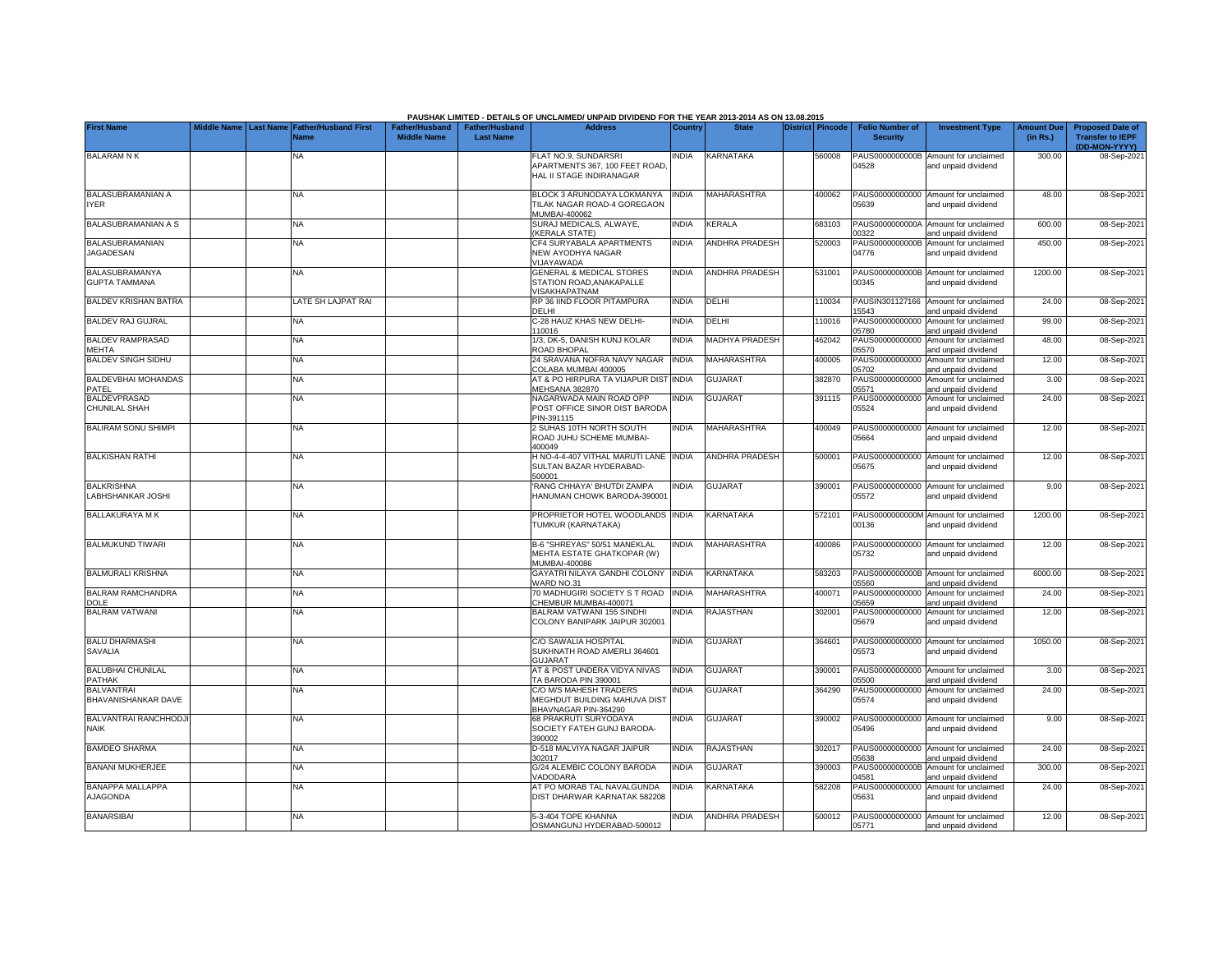|                                                  |                       |                                            |                                             |                                           | PAUSHAK LIMITED - DETAILS OF UNCLAIMED/ UNPAID DIVIDEND FOR THE YEAR 2013-2014 AS ON 13.08.2015      |                |                       |                         |                                           |                                                             |                               |                                                                     |
|--------------------------------------------------|-----------------------|--------------------------------------------|---------------------------------------------|-------------------------------------------|------------------------------------------------------------------------------------------------------|----------------|-----------------------|-------------------------|-------------------------------------------|-------------------------------------------------------------|-------------------------------|---------------------------------------------------------------------|
| <b>First Name</b>                                | Middle Name Last Name | <b>Father/Husband First</b><br><b>Name</b> | <b>Father/Husband</b><br><b>Middle Name</b> | <b>Father/Husband</b><br><b>Last Name</b> | <b>Address</b>                                                                                       | <b>Country</b> | <b>State</b>          | <b>District Pincode</b> | <b>Folio Number of</b><br><b>Security</b> | <b>Investment Type</b>                                      | <b>Amount Due</b><br>(in Rs.) | <b>Proposed Date of</b><br><b>Transfer to IEPF</b><br>(DD-MON-YYYY) |
| <b>BANDANA MEHRAY</b>                            |                       | NA                                         |                                             |                                           | C/O GIFTSLAND 45 M G MARG<br>ALLAHABAD-211001                                                        | <b>INDIA</b>   | UTTAR PRADESH         | 211001                  | PAUS00000000000<br>05656                  | Amount for unclaimed<br>and unpaid dividend                 | 36.00                         | 08-Sep-2021                                                         |
| <b>BANI PADA MAJUMDER</b>                        |                       | <b>NA</b>                                  |                                             |                                           | D-56, AMARABATI POST SODPUR<br><b>DIST 24 PARAGANAS</b>                                              | <b>INDIA</b>   | <b>WEST BENGAL</b>    | 743331                  | PAUS00000000000<br>05770                  | Amount for unclaimed<br>and unpaid dividend                 | 12.00                         | 08-Sep-2021                                                         |
| <b>BANKIM JAWAHARLAL</b><br><b>SHAH</b>          |                       | <b>NA</b>                                  |                                             |                                           | SHAH MEDICAL STORE STATION<br><b>ROAD VALSAD, GUJARAT</b>                                            | <b>NDIA</b>    | <b>GUJARAT</b>        | 396001                  | 04425                                     | PAUS0000000000B Amount for unclaimed<br>and unpaid dividend | 900.00                        | 08-Sep-2021                                                         |
| <b>BANOORU VANI</b>                              |                       | NA                                         |                                             |                                           | M/S KESORAM CEMENT Q NO C-31<br>PO BASANTH NAGAR 505187 DIST<br>KARIM NAGAR A P                      | INDIA          | <b>ANDHRA PRADESH</b> | 505187                  | PAUS00000000000<br>05821                  | Amount for unclaimed<br>and unpaid dividend                 | 48.00                         | 08-Sep-2021                                                         |
| <b>BANSIBHAI BABUBHAI</b><br>PANCHAL             |                       | <b>NA</b>                                  |                                             |                                           | F/48 ALEMBIC GLASS COLONY<br>WHITEFIELD DIST BANGALORE PIN<br>560066                                 | <b>INDIA</b>   | KARNATAKA             | 560066                  | 05641                                     | PAUS00000000000 Amount for unclaimed<br>and unpaid dividend | 24.00                         | 08-Sep-2021                                                         |
| <b>BANSIBHAI RAMCHANDRA</b><br>KHARADI           |                       | NA                                         |                                             |                                           | SHAK MARKET PADRA DIST<br><b>BARODA PIN-391440</b>                                                   | <b>NDIA</b>    | <b>GUJARAT</b>        | 391440                  | PAUS00000000000<br>05576                  | Amount for unclaimed<br>and unpaid dividend                 | 3.00                          | 08-Sep-2021                                                         |
| <b>BANSIDHAR LEKHRAJ</b><br>MAHESHWARI           |                       | NA                                         |                                             |                                           | <b>SHAKTI PARK SOCIETY NEW</b><br>INDIRA GANDHI- MARG OUT OF<br>PETLAD CROSSING NADIAD 387-<br>ากว - | <b>NDIA</b>    | <b>GUJARAT</b>        | 387002                  | PAUS00000000000<br>05657                  | Amount for unclaimed<br>and unpaid dividend                 | 24.00                         | 08-Sep-2021                                                         |
| <b>BANSIKUMAR HIMATLAL</b><br>VAIDYA             |                       | <b>NA</b>                                  |                                             |                                           | SULTANPURA LALBHAI'S LANE<br>BARODA 390001                                                           | INDIA          | <b>GUJARAT</b>        | 390001                  | PAUS00000000000<br>05511                  | Amount for unclaimed<br>nd unpaid dividend                  | 3.00                          | 08-Sep-2021                                                         |
| <b>BANSILAL DAHYABHAI</b><br>PATEL               |                       | NA                                         |                                             |                                           | NEAR HANMANJI MANDIR<br>NAVAPURA PADRA DIST<br><b>/ADODARA PIN-391440</b>                            | <b>INDIA</b>   | <b>GUJARAT</b>        | 391440                  | PAUS00000000000<br>05578                  | Amount for unclaimed<br>and unpaid dividend                 | 48.00                         | 08-Sep-2021                                                         |
| <b>BANSILAL JAYANTILAL</b><br><b>SHAH</b>        |                       | NA                                         |                                             |                                           | 23/268 GUJARAT HOUSING BOARD<br><b>AJWA ROAD VADODARA-390006</b>                                     | <b>INDIA</b>   | <b>GUJARAT</b>        | 390006                  | PAUS00000000000<br>05579                  | Amount for unclaimed<br>and unpaid dividend                 | 9.00                          | 08-Sep-2021                                                         |
| <b>BANSILAL NARANDAS</b><br><b>SHAH</b>          |                       | ΝA                                         |                                             |                                           | <b>BHARAT APTS CHUNIBHAI</b><br>COLONY OPP FOOTBALL GROUND<br>KANKARIA AHMEDABAD-380022              | <b>NDIA</b>    | <b>GUJARAT</b>        | 380022                  | PAUS00000000000<br>05527                  | Amount for unclaimed<br>and unpaid dividend                 | 9.00                          | 08-Sep-2021                                                         |
| <b>BANSILAL RATILAL</b><br>PANDYA                |                       | NA                                         |                                             |                                           | 87 PRABHAKUNJ SOCIETY GODHRA<br>389001                                                               | <b>INDIA</b>   | <b>GUJARAT</b>        | 389001                  | PAUS00000000000<br>05481                  | Amount for unclaimed<br>and unpaid dividend                 | 3.00                          | 08-Sep-2021                                                         |
| <b>BANSILAL SHANKERLAL</b><br>GANDHI             |                       | <b>NA</b>                                  |                                             |                                           | <b>GANDHI POLE AHMEDABADI</b><br>BAZZAR NADIAD 387001 DIST KAIR/                                     | <b>NDIA</b>    | <b>GUJARAT</b>        | 387001                  | PAUS00000000000<br>05494                  | Amount for unclaimed<br>and unpaid dividend                 | 3.00                          | 08-Sep-2021                                                         |
| <b>BAPPADITYA DEB</b>                            |                       | <b>NA</b>                                  |                                             |                                           | C/O P N DEB UPPER CHELIDANGA<br><b>SANSOL W B</b>                                                    | <b>INDIA</b>   | <b>WEST BENGAL</b>    | 713304                  | PAUS0000000000B<br>02799                  | Amount for unclaimed<br>and unpaid dividend                 | 300.00                        | 08-Sep-2021                                                         |
| <b>BAPURAMPETA</b><br>LAKSHMANARAO<br>SUNDARARAO |                       | NA                                         |                                             |                                           | C/O DARSHAK LTD BANK STREET<br>SULTAN BAZAR HYDERABAD-<br>500001                                     | <b>INDIA</b>   | <b>ANDHRA PRADESH</b> | 500001                  | PAUS00000000000<br>05635                  | Amount for unclaimed<br>and unpaid dividend                 | 9.00                          | 08-Sep-2021                                                         |
| BARATAM JAGANNATHA<br>RAO                        |                       | NA                                         |                                             |                                           | PARTNER OF UNITED MEDICAL<br>STORES, PALACHETTU ROAD,<br>SRIKAKULAM. (ANDHRA PRADESH)                | <b>NDIA</b>    | <b>ANDHRA PRADESH</b> | 532001                  | PAUS0000000000B<br>00343                  | Amount for unclaimed<br>and unpaid dividend                 | 300.00                        | 08-Sep-2021                                                         |
| <b>BARUN KUMAR PYNE</b>                          |                       | NA                                         |                                             |                                           | 111/1 BIDHAN SARANI CALCUTTA-<br>700004                                                              | <b>INDIA</b>   | <b>WEST BENGAL</b>    | 700004                  | 05672                                     | PAUS00000000000 Amount for unclaimed<br>and unpaid dividend | 36.00                         | 08-Sep-2021                                                         |
| <b>BARVE ASHALATA ASHOK</b>                      |                       | <b>BARVE ASHOK</b><br>NARSINHA             |                                             |                                           | D/5 ADINATH CO OP HOUSING<br>SOCIETY SHEKH MISTRY ROAD<br>ANTOP HILL WADALA MUMBAI                   | <b>INDIA</b>   | <b>MAHARASHTRA</b>    | 400037                  | PAUSIN300757115<br>57898                  | Amount for unclaimed<br>and unpaid dividend                 | 99.00                         | 08-Sep-2021                                                         |
| <b>BASANT KUMAR</b><br>MAHESHWARI                |                       | NA                                         |                                             |                                           | C/O BASANT KUMAR PERIWAL CA-7 INDIA<br>SALT LAKE BIDHAN NAGAR<br>CALCUTTA-700064                     |                | <b>WEST BENGAL</b>    | 700064                  | PAUS00000000000<br>05719                  | Amount for unclaimed<br>and unpaid dividend                 | 12.00                         | 08-Sep-2021                                                         |
| <b>BASANTI CHANDUMAL</b><br><b>ISRANI</b>        |                       | <b>NA</b>                                  |                                             |                                           | PANCHSHEEL APARTMENT-B<br>ROOM NO.B-17 LOKMANYA NAGAR<br>PADA NO.2THANE WEST                         | <b>NDIA</b>    | <b>MAHARASHTRA</b>    | 400606                  | 05761                                     | PAUS00000000000 Amount for unclaimed<br>and unpaid dividend | 12.00                         | 08-Sep-2021                                                         |
| <b>BASAVANT</b><br>RAMALINGAPPA SANKPAL          |                       | ΝA                                         |                                             |                                           | DEAL MEDICAL STORES,<br>CHEMISTS & DRUGGISTS, RAIBAG.                                                | <b>NDIA</b>    | KARNATAKA             | 591317                  | PAUS0000000000B<br>00831                  | Amount for unclaimed<br>and unpaid dividend                 | 300.00                        | 08-Sep-2021                                                         |
| <b>BASHEERUNNISA BEGUM</b>                       |                       | ΝA                                         |                                             |                                           | 501 UNITED RESIDENCY PLOT NO<br>22-1-694/695 NOORKHAN<br><b>BAZZARHYDERABAD</b>                      | <b>INDIA</b>   | <b>ANDHRA PRADESH</b> | 500024                  | 00938                                     | PAUS0000000000B Amount for unclaimed<br>and unpaid dividend | 600.00                        | 08-Sep-2021                                                         |
| <b>BASUDEB CHAKRABARTI</b>                       |                       | NA                                         |                                             |                                           | <b>11.SURYASEN STREET</b><br>P.O.KONNAGAR DT.HOOGHLY,<br><b>WEST BENGAL</b>                          | <b>NDIA</b>    | <b>WEST BENGAL</b>    | 12235                   | PAUS0000000000B<br>05478                  | Amount for unclaimed<br>and unpaid dividend                 | 300.00                        | 08-Sep-2021                                                         |
| <b>BATHULAPALLI SAVITRI</b>                      |                       | NA                                         |                                             |                                           | C/O DR B V RANGA RAO PHYSICIAN INDIA<br>BESANT ROAD VIJAYAWADA-<br>520002                            |                | <b>ANDHRA PRADESH</b> | 520002                  | PAUS00000000000<br>05632                  | Amount for unclaimed<br>and unpaid dividend                 | 249.00                        | 08-Sep-2021                                                         |
| <b>BATHULAPALLI VENKATA</b><br><b>RANGARAO</b>   |                       | <b>NA</b>                                  |                                             |                                           | C/O DR B V RANGA RAO PHYSICIAN INDIA<br><b>BESANT ROAD VIJAYAWADA-</b><br>520002                     |                | <b>ANDHRA PRADESH</b> | 520002                  | PAUS00000000000<br>05633                  | Amount for unclaimed<br>and unpaid dividend                 | 123.00                        | 08-Sep-2021                                                         |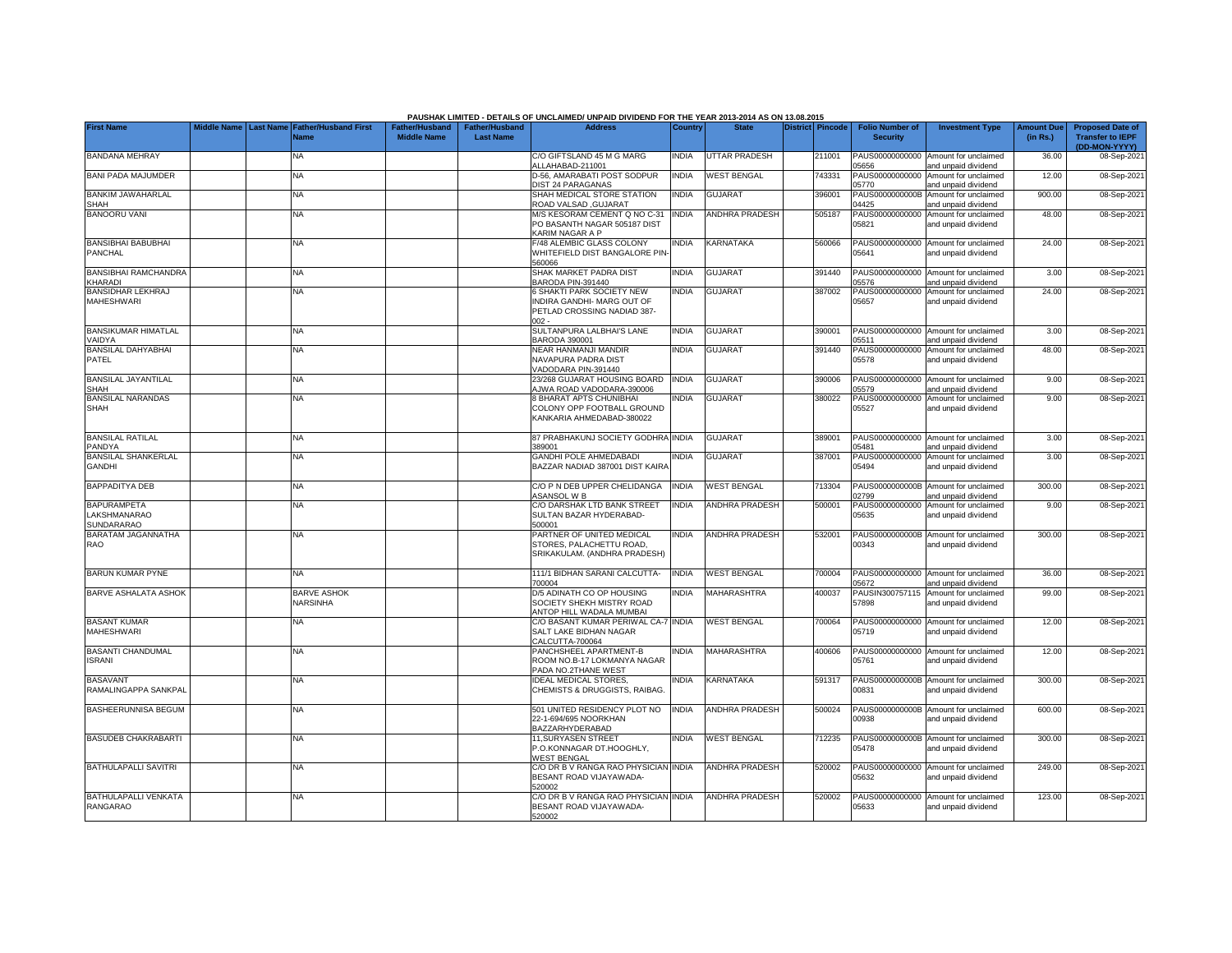|                                                       |             |                  |                                     |                                             |                                           | PAUSHAK LIMITED - DETAILS OF UNCLAIMED/ UNPAID DIVIDEND FOR THE YEAR 2013-2014 AS ON 13.08.2015                   |              |                       |                         |                                           |                                                             |                               |                                                                     |
|-------------------------------------------------------|-------------|------------------|-------------------------------------|---------------------------------------------|-------------------------------------------|-------------------------------------------------------------------------------------------------------------------|--------------|-----------------------|-------------------------|-------------------------------------------|-------------------------------------------------------------|-------------------------------|---------------------------------------------------------------------|
| <b>First Name</b>                                     | Middle Name | <b>Last Name</b> | <b>Father/Husband First</b><br>Name | <b>Father/Husband</b><br><b>Middle Name</b> | <b>Father/Husband</b><br><b>Last Name</b> | <b>Address</b>                                                                                                    | Country      | <b>State</b>          | <b>District Pincode</b> | <b>Folio Number of</b><br><b>Security</b> | <b>Investment Type</b>                                      | <b>Amount Due</b><br>(in Rs.) | <b>Proposed Date of</b><br><b>Transfer to IEPF</b><br>(DD-MON-YYYY) |
| <b>BEENA KIRIT SHAH</b>                               |             |                  | NA.                                 |                                             |                                           | KALPANA 20A PARK ROAD VILE<br>PARLE EAST MUMBAI-400057                                                            | <b>INDIA</b> | <b>MAHARASHTRA</b>    | 400057                  | PAUS00000000000<br>05739                  | Amount for unclaimed<br>and unpaid dividend                 | 12.00                         | 08-Sep-2021                                                         |
| <b>BEHRAM BOMANJI</b><br><b>GANDHI</b>                |             |                  | <b>NA</b>                           |                                             |                                           | GINWALLA BLDG 'B' BLOCK GR<br>FLOOR FLAT 3 CAPTAIN COLONY<br>TARDEO MUMBAI-400034                                 | <b>INDIA</b> | <b>MAHARASHTRA</b>    | 400034                  | PAUS00000000000<br>05530                  | Amount for unclaimed<br>and unpaid dividend                 | 24.00                         | 08-Sep-2021                                                         |
| <b>BELA GUPTA</b>                                     |             |                  | <b>NA</b>                           |                                             |                                           | 3437, RAJA PARK MAIN ROAD RANI<br>BAGH SHAKUR BASTI DELHI                                                         | <b>INDIA</b> | DELHI                 | 110034                  | PAUS00000000000<br>05838                  | Amount for unclaimed<br>and unpaid dividend                 | 12.00                         | 08-Sep-2021                                                         |
| <b>BELTHANGADI</b><br>VIVEKANAND RAO                  |             |                  | <b>NA</b>                           |                                             |                                           | C-909 NEW USHANAGAR CO-<br>OPERATIVE HOUSIN- G SOC<br>KHANDELWAL MARG BHANDUP<br>MUMBAI-40-0078                   | <b>NDIA</b>  | <b>MAHARASHTRA</b>    | 400078                  | PAUS00000000000<br>05663                  | Amount for unclaimed<br>and unpaid dividend                 | 12.00                         | 08-Sep-2021                                                         |
| <b>BELTHANGADY</b><br>SADANAND KAMATH                 |             |                  | <b>NA</b>                           |                                             |                                           | 3 HARISH NAGAR KARELI BAUG<br>3ARODA-390001                                                                       | <b>INDIA</b> | <b>GUJARAT</b>        | 390001                  | PAUS00000000000<br>05580                  | Amount for unclaimed<br>and unpaid dividend                 | 261.00                        | 08-Sep-2021                                                         |
| <b>BHAGAVATHY</b><br><b>RAMAKRISHNAN</b>              |             |                  | NA                                  |                                             |                                           | 139. PERUMALPURAM.<br>TIRUNELVELI                                                                                 | INDIA        | <b>TAMIL NADU</b>     | 627001                  | PAUS0000000000B<br>00834                  | Amount for unclaimed<br>and unpaid dividend                 | 600.00                        | 08-Sep-202                                                          |
| BHAGAVATISHANKAR<br><b>BALASHANKAR JOSHI</b>          |             |                  | NA                                  |                                             |                                           | <b>B SHAIMEE SOCIETY</b><br>SUBHANPURA BARODA-390007                                                              | INDIA        | <b>GUJARAT</b>        | 390007                  | PAUS00000000000<br>05498                  | Amount for unclaimed<br>and unpaid dividend                 | 18.00                         | 08-Sep-2021                                                         |
| <b>BHAGAVATPRASAD</b><br>PURSHOTTAM DAVE              |             |                  | NA                                  |                                             |                                           | A-65 ALEMBIC COLONY BARODA-<br>390003                                                                             | INDIA        | <b>GUJARAT</b>        | 390003                  | PAUS00000000000<br>05499                  | Amount for unclaimed<br>and unpaid dividend                 | 3.00                          | 08-Sep-2021                                                         |
| <b>BHAGERATI CHANDUMAL</b><br><b>ISRANI</b>           |             |                  | NA                                  |                                             |                                           | C/O MRS D K VALLECHA AL-4 BLDG<br>NO 12, ROOM NO 1 SECTOR NO 5<br>AIROLI CIDCO COLONY NEW<br><b>MUMBAI 400708</b> | <b>INDIA</b> | <b>MAHARASHTRA</b>    | 400708                  | PAUS00000000000<br>05762                  | Amount for unclaimed<br>and unpaid dividend                 | 12.00                         | 08-Sep-2021                                                         |
| <b>BHAGIRATH PRASAD</b><br><b>MAHESWARI</b>           |             |                  | NA.                                 |                                             |                                           | C/O, A.K.HOSLEY 89-D, POCKET A,<br>GROUP I DILSHAD GARDEN, DELHI                                                  | <b>NDIA</b>  | DELHI                 | 110095                  | 01193                                     | PAUS0000000000B Amount for unclaimed<br>and unpaid dividend | 300.00                        | 08-Sep-2021                                                         |
| <b>BHAGIRATH SARDA</b>                                |             |                  | <b>NA</b>                           |                                             |                                           | C/O S & S INVESTMENTS &<br>INANCIAL SERVI- CES 8 3-1109/1/1<br>SRI NAGAR COLONY HYDER- ABAD<br>500873-            | <b>NDIA</b>  | <b>ANDHRA PRADESH</b> | 500873                  | PAUS00000000000<br>05812                  | Amount for unclaimed<br>and unpaid dividend                 | 12.00                         | 08-Sep-2021                                                         |
| <b>BHAGUBHAI</b><br>RANCHHODBHAI PATEL                |             |                  | RANCHHODBHAI PATEL                  |                                             |                                           | 37, NILKAMAL SOCIETY NIZAMPURA<br><b>BARODA</b>                                                                   | <b>INDIA</b> | <b>GUJARAT</b>        | 390002                  | PAUS00000000000<br>12677                  | Amount for unclaimed<br>and unpaid dividend                 | 12.00                         | 08-Sep-2021                                                         |
| <b>BHAGVAN MULCHAND</b><br><b>BHATIA</b>              |             |                  | <b>NA</b>                           |                                             |                                           | APSARA' APTS 1ST FLOOR DANDIA INDIA<br>BAZAR BARODA-390001                                                        |              | <b>GUJARAT</b>        | 390001                  | PAUS00000000000<br>05581                  | Amount for unclaimed<br>and unpaid dividend                 | 3.00                          | 08-Sep-2021                                                         |
| <b>BHAGVATI MATHURDAS</b><br><b>THAKKAR</b>           |             |                  | <b>NA</b>                           |                                             |                                           | 69/B OLD CHAWL R NO 38 1ST<br>FLOOR KUTCHHI LOHANA-NI-WAS<br>MAZGAON RD MAZGAON MUMBAI<br>100010                  | <b>NDIA</b>  | <b>MAHARASHTRA</b>    | 400010                  | PAUS00000000000<br>05658                  | Amount for unclaimed<br>and unpaid dividend                 | 12.00                         | 08-Sep-2021                                                         |
| <b>BHAGWAN DAS ADHIKARI</b>                           |             |                  | <b>NA</b>                           |                                             |                                           | SHREE RAM TEKARI MANDSAUR<br>158001                                                                               | <b>INDIA</b> | <b>MADHYA PRADESH</b> | 458001                  | PAUS00000000000<br>05720                  | Amount for unclaimed<br>and unpaid dividend                 | 12.00                         | 08-Sep-2021                                                         |
| <b>BHAGWANMAL JAIN S K</b>                            |             |                  | NA                                  |                                             |                                           | 120, D D URS ROAD MYSORE                                                                                          | <b>NDIA</b>  | <b>KARNATAKA</b>      | 570001                  | PAUS0000000000S<br>00889                  | Amount for unclaimed<br>and unpaid dividend                 | 1200.00                       | 08-Sep-2021                                                         |
| <b>BHAGYALAKSHMI</b><br>RAVIPUDI                      |             |                  | <b>NA</b>                           |                                             |                                           | W/O RAVIPUDI SRINIVASA RAO D<br>NO 1-244A HANDLOOM STREET<br>KATHERU A P                                          | <b>NDIA</b>  | <b>ANDHRA PRADESH</b> | 533103                  | PAUS0000000000B<br>04794                  | Amount for unclaimed<br>and unpaid dividend                 | 450.00                        | 08-Sep-2021                                                         |
| <b>BHAGYASHREE SHRIKANT</b><br>GORE                   |             |                  | <b>NA</b>                           |                                             |                                           | SAPHALYA SHRI SOCIETY SHASTRI INDIA<br>NAGAR DOMBIVALI WEST 421202                                                |              | <b>MAHARASHTRA</b>    | 421202                  | PAUS00000000000<br>05820                  | Amount for unclaimed<br>and unpaid dividend                 | 24.00                         | 08-Sep-2021                                                         |
| <b>BHAILAL LALLUBHAI</b><br>PARMAR                    |             |                  | NA                                  |                                             |                                           | 3 USHA CO OP HOUSING SOCIETY<br>NEAR SHREEJI BAG FLATS<br>NAVRANGPURA AHMEDABAD<br>380001                         | <b>INDIA</b> | <b>GUJARAT</b>        | 380001                  | 05582                                     | PAUS00000000000 Amount for unclaimed<br>and unpaid dividend | 75.00                         | 08-Sep-2021                                                         |
| BHAILALBHAI AMBALAL<br>PATEL                          |             |                  | <b>NA</b>                           |                                             |                                           | BANIA SHERI SOKHADA DIST<br>BARODA 391740                                                                         | <b>NDIA</b>  | <b>GUJARAT</b>        | 391740                  | PAUS00000000000<br>05508                  | Amount for unclaimed<br>and unpaid dividend                 | 3.00                          | 08-Sep-2021                                                         |
| <b>BHAILALBHAI</b><br><b>JESHANGBHAI PATEL</b>        |             |                  | <b>NA</b>                           |                                             |                                           | YAKUTPURA PATEL S LANE<br><b>BARODA 390001</b>                                                                    | <b>INDIA</b> | <b>GUJARAT</b>        | 390001                  | PAUS00000000000<br>05507                  | Amount for unclaimed<br>and unpaid dividend                 | 3.00                          | 08-Sep-2021                                                         |
| <b>BHAILALBHAI</b><br><b>PARSOTAMDBHAI</b><br>KHARAWA |             |                  | <b>NA</b>                           |                                             |                                           | NAVAPURA KEVDA BAG<br>KHARAWAWAD BARODA-390001                                                                    | <b>NDIA</b>  | <b>GUJARAT</b>        | 390001                  | PAUS00000000000<br>05583                  | Amount for unclaimed<br>and unpaid dividend                 | 3.00                          | 08-Sep-2021                                                         |
| <b>BHAILALBHAI PRABHUDAS</b><br>PATEL                 |             |                  | <b>NA</b>                           |                                             |                                           | AT & POST ANKODIA TA & DIST<br><b>BARODA PIN-391330</b>                                                           | <b>NDIA</b>  | <b>GUJARAT</b>        | 391330                  | PAUS00000000000<br>05584                  | Amount for unclaimed<br>and unpaid dividend                 | 24.00                         | 08-Sep-2021                                                         |
| <b>BHAILALBHAI</b><br><b>SHANKARBHAI PATEL</b>        |             |                  | <b>NA</b>                           |                                             |                                           | AT & PO ADVALA TA AMOD DIST<br><b>BROACH PIN-392110</b>                                                           | INDIA        | <b>GUJARAT</b>        | 392110                  | PAUS00000000000<br>05585                  | Amount for unclaimed<br>and unpaid dividend                 | 15.00                         | 08-Sep-2021                                                         |
| <b>BHAILALBHAI</b><br><b>SHANKERBHAI PATEL</b>        |             |                  | NA.                                 |                                             |                                           | 13 ASOPALAV SOCIETY CHHANI<br>ROAD BARODA-390002                                                                  | <b>NDIA</b>  | <b>GUJARAT</b>        | 390002                  | PAUS00000000000<br>05587                  | Amount for unclaimed<br>and unpaid dividend                 | 24.00                         | 08-Sep-2021                                                         |
| <b>BHALCHANDRA GOVIND</b><br><b>KULKARNI</b>          |             |                  | NA                                  |                                             |                                           | PARAAN LIMITED DHYANRAJ 1327A<br><b>SADESHIV PETH PUNE</b>                                                        | <b>INDIA</b> | <b>MAHARASHTRA</b>    | 411030                  | PAUS0000000000B<br>04040                  | Amount for unclaimed<br>and unpaid dividend                 | 300.00                        | 08-Sep-2021                                                         |
| <b>BHALCHANDRA KANTILAL</b><br><b>DAVE</b>            |             |                  | NA                                  |                                             |                                           | MUNICIPAL QUARTERS ROOM NO 1<br>REFINARY ROAD BARODA 390003                                                       | <b>NDIA</b>  | <b>GUJARAT</b>        | 390003                  | PAUS00000000000<br>05509                  | Amount for unclaimed<br>and unpaid dividend                 | 3.00                          | 08-Sep-2021                                                         |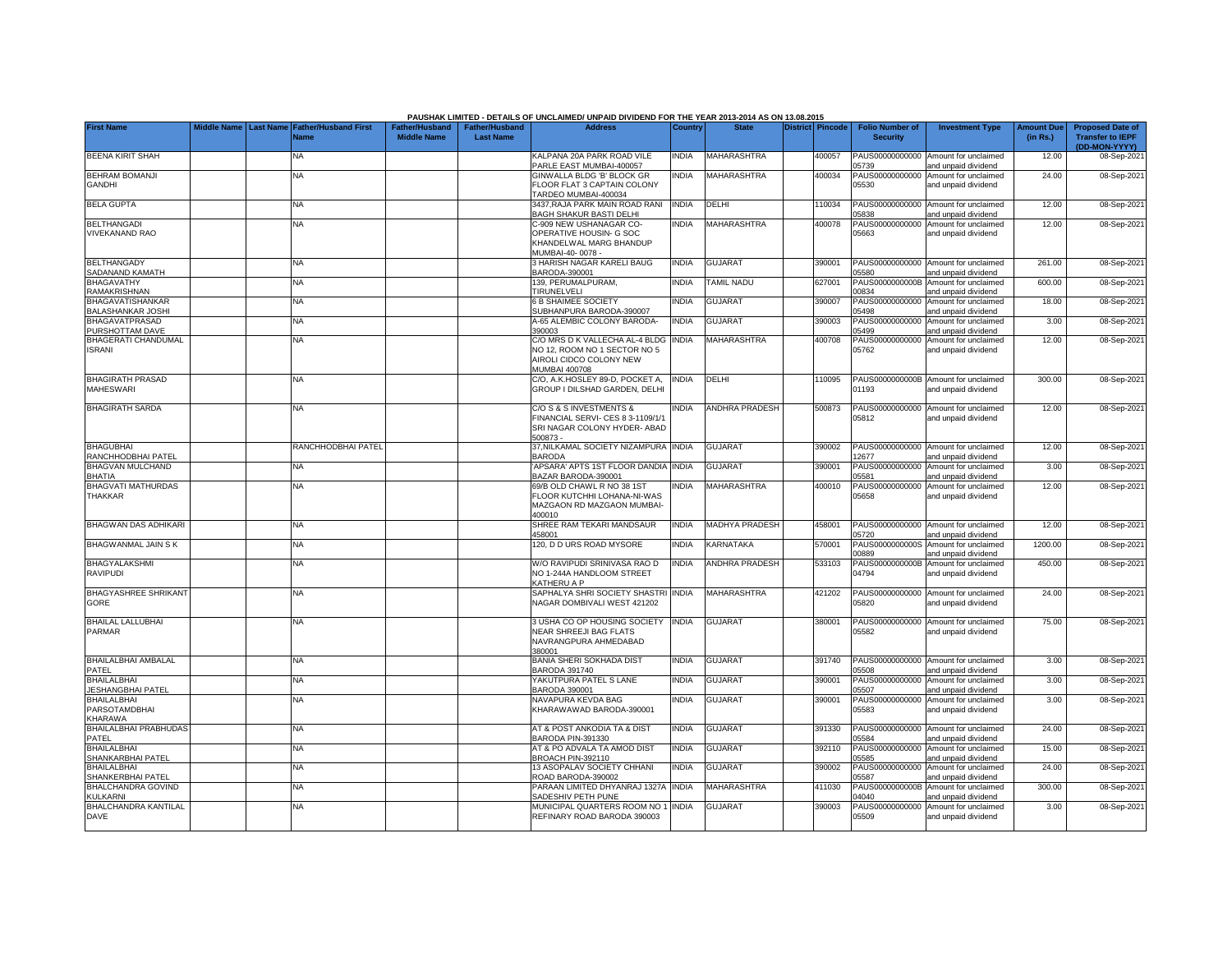|                                                      |                    |                  |                                      |                                             |                                           | PAUSHAK LIMITED - DETAILS OF UNCLAIMED/ UNPAID DIVIDEND FOR THE YEAR 2013-2014 AS ON 13.08.2015                     |                |                    |                  |                                           |                                                             |                               |                                                                     |
|------------------------------------------------------|--------------------|------------------|--------------------------------------|---------------------------------------------|-------------------------------------------|---------------------------------------------------------------------------------------------------------------------|----------------|--------------------|------------------|-------------------------------------------|-------------------------------------------------------------|-------------------------------|---------------------------------------------------------------------|
| <b>First Name</b>                                    | <b>Middle Name</b> | <b>Last Name</b> | <b>Father/Husband First</b><br>Name  | <b>Father/Husband</b><br><b>Middle Name</b> | <b>Father/Husband</b><br><b>Last Name</b> | <b>Address</b>                                                                                                      | <b>Country</b> | <b>State</b>       | District Pincode | <b>Folio Number of</b><br><b>Security</b> | <b>Investment Type</b>                                      | <b>Amount Due</b><br>(in Rs.) | <b>Proposed Date of</b><br><b>Transfer to IEPF</b><br>(DD-MON-YYYY) |
| <b>BHANUBEN</b><br>HARISCHANDRA PATEL                |                    |                  | <b>NA</b>                            |                                             |                                           | RANCHHODJI'S TEMPLE, MADAN<br>ZAMPE ROAD, VADODARA                                                                  | <b>INDIA</b>   | <b>GUJARAT</b>     | 390001           | PAUS0000000000B<br>00352                  | Amount for unclaimed<br>and unpaid dividend                 | 300.00                        | 08-Sep-202                                                          |
| <b>BHANUDAS A</b><br>PANCHABHAI                      |                    |                  | <b>NA</b>                            |                                             |                                           | 2/2 ARCHANANAGAR CO OP H SOC INDIA<br>39-2-2 ERANDWANA PUNE 411038                                                  |                | MAHARASHTRA        | 411038           | 05693                                     | PAUS00000000000 Amount for unclaimed<br>and unpaid dividend | 36.00                         | 08-Sep-202                                                          |
| <b>BHANUMATI</b><br><b>DHANSUKHLAL MISTRY</b>        |                    |                  | <b>NA</b>                            |                                             |                                           | 4/J APEX FLATS ANKUR ROAD<br>NARANPURA AHMEDABAD-380013                                                             | <b>NDIA</b>    | GUJARAT            | 380013           | 5723                                      | PAUS00000000000 Amount for unclaimed<br>and unpaid dividend | 12.00                         | 08-Sep-202                                                          |
| <b>BHANUMATI</b><br>JEKISHANDAS KAPADIA              |                    |                  | NA                                   |                                             |                                           | NEW STATION ROAD RAJPIPLA<br>DIST BROACH-393145                                                                     | <b>NDIA</b>    | GUJARAT            | 393145           | PAUS00000000000<br>05517                  | Amount for unclaimed<br>and unpaid dividend                 | 3.00                          | 08-Sep-202                                                          |
| BHANUMATI LAXMIKANT<br>PARIKH                        |                    |                  | NA                                   |                                             |                                           | MAHADEV'S POLE KOLA KHADI<br>GHADIALI POLE BARODA-390001                                                            | <b>INDIA</b>   | <b>GUJARAT</b>     | 390001           | PAUS00000000000<br>05591                  | Amount for unclaimed<br>and unpaid dividend                 | 48.00                         | 08-Sep-202                                                          |
| <b>BHANUMATI RAJANIKANT</b><br>PATFL                 |                    |                  | <b>NA</b>                            |                                             |                                           | 5 G F SHALIMAR BUILDING<br>SAYAJIGANJ BARODA-390005                                                                 | <b>INDIA</b>   | <b>GUJARAT</b>     | 390005           | PAUS00000000000<br>05592                  | Amount for unclaimed<br>and unpaid dividend                 | 24.00                         | 08-Sep-202                                                          |
| <b>BHANUMATIBEN</b><br><b>BABUBHAI THAKKAR</b>       |                    |                  | NA                                   |                                             |                                           | BHANU KUNJ VAD FALIA<br>GHEEKANTA RAOPURA BARODA<br>390001                                                          | INDIA          | GUJARAT            | 390001           | PAUS00000000000<br>05476                  | Amount for unclaimed<br>and unpaid dividend                 | 3.00                          | 08-Sep-202                                                          |
| <b>BHANUMATIBEN</b><br>KISHORBHAI PATEL              |                    |                  | <b>NA</b>                            |                                             |                                           | 20 MA-PITRU KAUMUDI SOCIETY<br>OPP COLLEGE DABHOI DIST<br>BARODA PIN-391110                                         | <b>INDIA</b>   | GUJARAT            | 391110           | PAUS00000000000<br>05537                  | Amount for unclaimed<br>and unpaid dividend                 | 9.00                          | 08-Sep-202                                                          |
| <b>BHANUPRASAD</b><br>MOHANLAL BHAVSAR               |                    |                  | <b>MOHANLAL</b><br>KISHORDAS BHAVSAR |                                             |                                           | 2456/4 KADRI NI CHALI HALIM NI<br>KHADKI SHAHPUR AHMEDABAD                                                          | <b>INDIA</b>   | <b>GUJARAT</b>     | 380004           | 5713                                      | PAUSIN303052108 Amount for unclaimed<br>and unpaid dividend | 9.00                          | 08-Sep-202                                                          |
| <b>BHANUPRASAD</b><br><b>PURSOTTAMDAS</b><br>CHAUHAN |                    |                  | NA.                                  |                                             |                                           | 2765 DHALGARWAD HARIDAS<br>CHITARA'S CHAWL AHMEDABAD-<br>380001                                                     | <b>NDIA</b>    | <b>GUJARAT</b>     | 380001           | PAUS00000000000<br>05648                  | Amount for unclaimed<br>and unpaid dividend                 | 24.00                         | 08-Sep-202                                                          |
| <b>BHANUPRASAD</b><br>SOMNATHBHAI MEHTA              |                    |                  | <b>NA</b>                            |                                             |                                           | 755 BHAW'S POLE RAIPUR<br>AHMEDABAD-380001                                                                          | <b>INDIA</b>   | GUJARAT            | 380001           | PAUS00000000000<br>5651                   | Amount for unclaimed<br>and unpaid dividend                 | 12.00                         | 08-Sep-202                                                          |
| <b>BHANWAR LAL KOCHAR</b>                            |                    |                  | NA                                   |                                             |                                           | C/O MAHENDRA BAI KOCHAR 10 NO INDIA<br>MIDDLETON STREET 3RD FLOOR<br>CALCUTTA 700071                                |                | <b>WEST BENGAL</b> | 700071           | PAUS00000000000<br>05718                  | Amount for unclaimed<br>and unpaid dividend                 | 48.00                         | 08-Sep-202                                                          |
| BHANWARLAL JODHRAJJI<br>JAIN                         |                    |                  | <b>NA</b>                            |                                             |                                           | 9 KALYAN-KUTIR L B SHASHTRI<br>MARG KURLA (WEST) MUMBAI-<br>400070                                                  | <b>INDIA</b>   | MAHARASHTRA        | 400070           | 05662                                     | PAUS00000000000 Amount for unclaimed<br>and unpaid dividend | 24.00                         | 08-Sep-202                                                          |
| <b>BHARAT AJITKUMAR</b><br><b>SHAH</b>               |                    |                  | <b>NA</b>                            |                                             |                                           | 1280 TALIA'S POLE SARANGPUR<br>AHMEDABAD-380001                                                                     | <b>INDIA</b>   | <b>GUJARAT</b>     | 380001           | PAUS00000000000<br>05695                  | Amount for unclaimed<br>and unpaid dividend                 | 24.00                         | 08-Sep-202                                                          |
| BHARAT BALMUKUND<br>PARIKH                           |                    |                  | <b>NA</b>                            |                                             |                                           | C/O BALMUKUND N PARIKH H NO<br>SHA/545 KAROLIA POLE BARODA-<br>390001                                               | INDIA          | <b>GUJARAT</b>     | 390001           | PAUS00000000000<br>05482                  | Amount for unclaimed<br>and unpaid dividend                 | 3.00                          | 08-Sep-202                                                          |
| <b>BHARAT DESAI</b>                                  |                    |                  | <b>NA</b>                            |                                             |                                           | PAREKH N V JEWELLERS SARAFA<br>BAZAR NEW ITWARI ROAD<br>NAGPUR-2                                                    | <b>INDIA</b>   | MAHARASHTRA        | 440002           | 05815                                     | PAUS00000000000 Amount for unclaimed<br>and unpaid dividend | 150.00                        | 08-Sep-202                                                          |
| <b>BHARAT KALYANJI LALAN</b>                         |                    |                  | <b>NA</b>                            |                                             |                                           | 105 MEHUL TOWER CHAKRA VATI<br>ASHOK ROAD KANDIVLI EAST<br>MUMBAI 400101                                            | <b>INDIA</b>   | MAHARASHTRA        | 400101           | 05840                                     | PAUS00000000000 Amount for unclaimed<br>and unpaid dividend | 12.00                         | 08-Sep-202                                                          |
| <b>BHARAT N TOPRANI</b>                              |                    |                  | NA                                   |                                             |                                           | 13-14 SAHKAR NIKETAN 202<br>WADALA MUMBAI-400031                                                                    | <b>INDIA</b>   | MAHARASHTRA        | 400031           | 05730                                     | PAUS00000000000 Amount for unclaimed<br>and unpaid dividend | 12.00                         | 08-Sep-202                                                          |
| <b>BHARAT NATVARLAL</b><br><b>MEHTA</b>              |                    |                  | <b>NA</b>                            |                                             |                                           | 1069 RAJAMEHTA'S TOTALAJI'S<br>KALUPUR AHMEDABAD-380001                                                             | <b>INDIA</b>   | <b>GUJARAT</b>     | 380001           | PAUS00000000000<br>05758                  | Amount for unclaimed<br>and unpaid dividend                 | 12.00                         | 08-Sep-202                                                          |
| BHARATBHAI MULAJIBHAI<br>PATEL                       |                    |                  | NA                                   |                                             |                                           | C/O MULJIBHAI NATHABHAI PATEL<br>OPP HIMAT HIGH SCHOOL STATION<br><b>ROAD HIMATNAGAR DIST</b><br>SABARKANTHA-383001 | <b>INDIA</b>   | <b>GUJARAT</b>     | 383001           | PAUS00000000000<br>05595                  | Amount for unclaimed<br>and unpaid dividend                 | 9.00                          | 08-Sep-202                                                          |
| <b>BHARATBHUSHAN</b><br>SHYAMSOHAN VERMA             |                    |                  | <b>NA</b>                            |                                             |                                           | C/O SUVARNA 13-A LAXMI ESTATE<br>BAHUCHARAJI ROAD BARODA-<br>390001                                                 | <b>INDIA</b>   | <b>GUJARAT</b>     | 390001           | 05597                                     | PAUS00000000000 Amount for unclaimed<br>and unpaid dividend | 3.00                          | 08-Sep-202                                                          |
| BHARATHI HARIHARAN                                   |                    |                  | <b>NA</b>                            |                                             |                                           | 30, SINGARACHARI STREET,<br>TRIPLICANE, CHENNAI                                                                     | <b>INDIA</b>   | <b>TAMIL NADU</b>  | 600005           | 1125                                      | PAUS0000000000B Amount for unclaimed<br>and unpaid dividend | 600.00                        | 08-Sep-202                                                          |
| <b>BHARATHI HARIHARAN</b>                            |                    |                  | <b>NA</b>                            |                                             |                                           | 30 SINGARACHARI STREET<br>TRIPLICANE CHENNAI-600005                                                                 | <b>INDIA</b>   | <b>TAMIL NADU</b>  | 600005           | PAUS00000000000<br>15787                  | Amount for unclaimed<br>and unpaid dividend                 | 123.00                        | 08-Sep-202                                                          |
| <b>BHARATHY B RAJ</b>                                |                    |                  | <b>NA</b>                            |                                             |                                           | NO 202 II-FLOOR J S S DOCTORS<br>QUARTERS SHANKAR MUTT RD<br><b>MYSORE</b>                                          | INDIA          | KARNATAKA          | 570004           | PAUS0000000000B<br>02451                  | Amount for unclaimed<br>and unpaid dividend                 | 300.00                        | 08-Sep-202                                                          |
| <b>BHARATI S DESHPANDE</b>                           |                    |                  | NA                                   |                                             |                                           | 13-14 SAHKAR NIKETAN 202<br>WADALA MUMBAI-400031                                                                    | <b>INDIA</b>   | MAHARASHTRA        | 400031           | 5731                                      | PAUS00000000000 Amount for unclaimed<br>and unpaid dividend | 12.00                         | 08-Sep-202                                                          |
| <b>BHARATKUMAR</b><br>HIMANBHAI PATEL                |                    |                  | NA                                   |                                             |                                           | AT & PO JITODIA TAK ANAND DIST<br>KAIRA PIN-388001                                                                  | <b>INDIA</b>   | <b>GUJARAT</b>     | 388001           | PAUS00000000000<br>5599                   | Amount for unclaimed<br>and unpaid dividend                 | 15.00                         | 08-Sep-202                                                          |
| <b>BHARATKUMAR</b><br>CHIMANBHAI PATEL               |                    |                  | NA                                   |                                             |                                           | AT & PO JITODIA TAK ANAND DIST<br><b>KAIRA PIN-388001</b>                                                           | <b>INDIA</b>   | <b>GUJARAT</b>     | 388001           | PAUS00000000000<br>5600                   | Amount for unclaimed<br>and unpaid dividend                 | 9.00                          | 08-Sep-202                                                          |
| <b>BHARATKUMAR</b><br>CHINUBHAI PATEL                |                    |                  | NA                                   |                                             |                                           | 9-A PALLAV TENAMENT NARODA<br>382325 DIST AHMEDABAD GUJ                                                             | <b>INDIA</b>   | <b>GUJARAT</b>     | 382325           | PAUS00000000000<br>05819                  | Amount for unclaimed<br>and unpaid dividend                 | 24.00                         | 08-Sep-2021                                                         |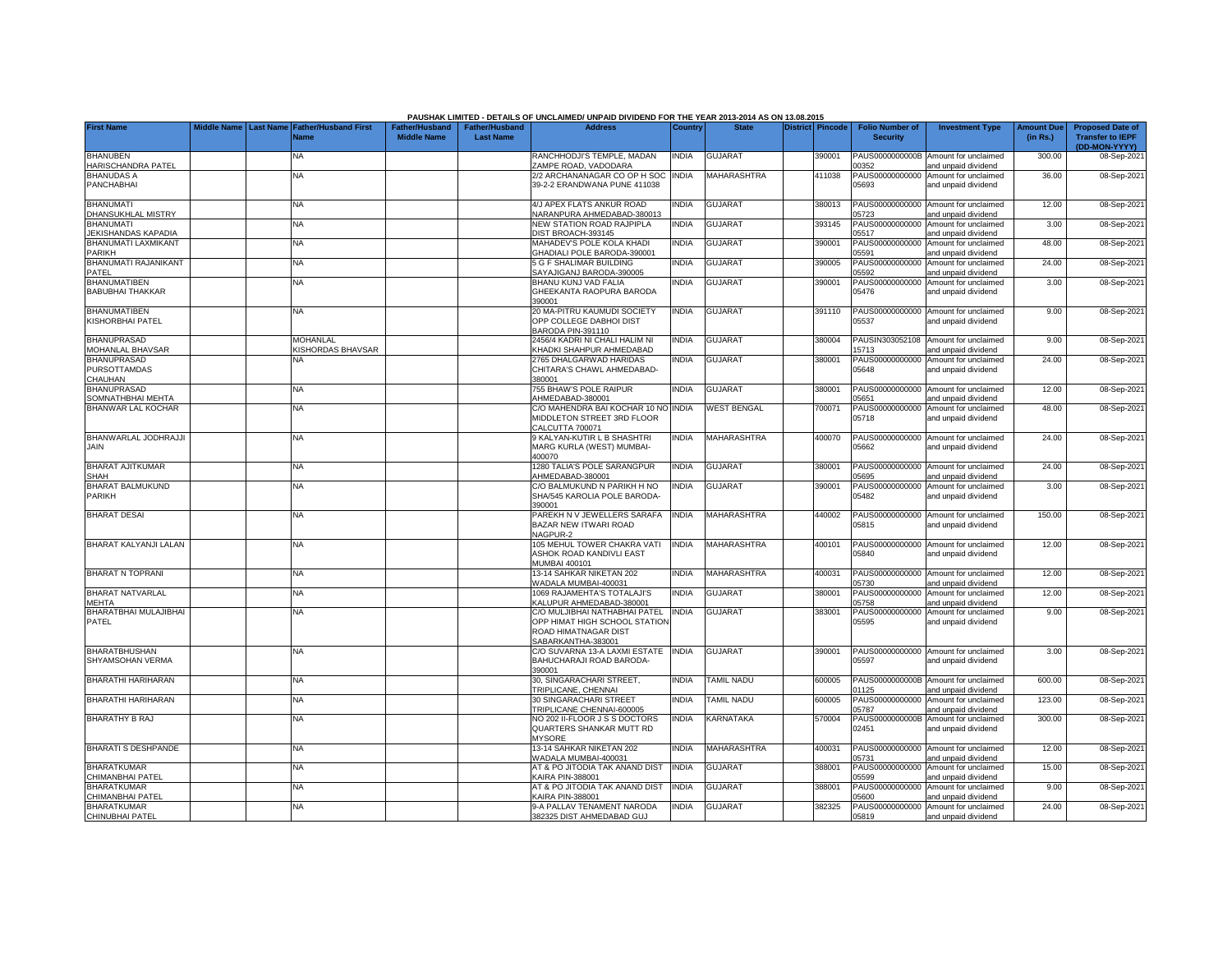|                                            |             |                  |                             |                       |                       | PAUSHAK LIMITED - DETAILS OF UNCLAIMED/ UNPAID DIVIDEND FOR THE YEAR 2013-2014 AS ON 13.08.2015 |                |                    |                  |                          |                                                             |                   |                                          |
|--------------------------------------------|-------------|------------------|-----------------------------|-----------------------|-----------------------|-------------------------------------------------------------------------------------------------|----------------|--------------------|------------------|--------------------------|-------------------------------------------------------------|-------------------|------------------------------------------|
| <b>First Name</b>                          | Middle Name | <b>Last Name</b> | <b>Father/Husband First</b> | <b>Father/Hushand</b> | <b>Father/Husband</b> | <b>Address</b>                                                                                  | <b>Country</b> | <b>State</b>       | District Pincode | <b>Folio Number of</b>   | <b>Investment Type</b>                                      | <b>Amount Due</b> | <b>Proposed Date of</b>                  |
|                                            |             |                  | <b>s</b>                    | <b>Middle Name</b>    | <b>Last Name</b>      |                                                                                                 |                |                    |                  | <b>Security</b>          |                                                             | (in Rs.)          | <b>Transfer to IEPF</b><br>(DD-MON-YYYY) |
| <b>BHARATKUMAR</b>                         |             |                  | NA                          |                       |                       | B/2/24, MARAYANKUNJ SOCIETY                                                                     | <b>NDIA</b>    | <b>GUJARAT</b>     | 392015           | PAUS00000000000          | Amount for unclaimed                                        | 3.00              | 08-Sep-202                               |
| MAGANLAL PAREKH                            |             |                  |                             |                       |                       | NARMADANAGAR BHARUCH 392015                                                                     |                |                    |                  | 05503                    | and unpaid dividend                                         |                   |                                          |
|                                            |             |                  |                             |                       |                       |                                                                                                 |                |                    |                  |                          |                                                             |                   |                                          |
| <b>BHARATKUMAR</b><br>PURSHOTTAMBHAI BALAR |             |                  | <b>NA</b>                   |                       |                       | C/O VIKAS AGRO SEEDS 18<br>MARKET YARD AMRELI 364601                                            | <b>INDIA</b>   | <b>GUJARAT</b>     | 364601           | 05775                    | PAUS00000000000 Amount for unclaimed<br>and unpaid dividend | 24.00             | 08-Sep-202                               |
|                                            |             |                  |                             |                       |                       |                                                                                                 |                |                    |                  |                          |                                                             |                   |                                          |
| <b>BHARATKUMAR</b>                         |             |                  | <b>NA</b>                   |                       |                       | REKHA NIWAS NR KALPNA TALKIES INDIA                                                             |                | GUJARAT            | 388001           |                          | PAUS00000000000 Amount for unclaimed                        | 129.00            | 08-Sep-202                               |
| RAOJIBHAI PATEL                            |             |                  |                             |                       |                       | ANAND 388001                                                                                    |                |                    |                  | 5478                     | and unpaid dividend                                         |                   |                                          |
| <b>BHARATKUMAR</b>                         |             |                  | <b>NA</b>                   |                       |                       | B/5 ASHIRWAD SOCIETY SANGAM                                                                     | <b>INDIA</b>   | <b>GUJARAT</b>     | 390022           | PAUS00000000000          | Amount for unclaimed                                        | 3.00              | 08-Sep-2021                              |
| SHANKERLAL SHAH                            |             |                  |                             |                       |                       | KISANWADI ROAD BARODA 390022                                                                    |                |                    |                  | 05547                    | and unpaid dividend                                         |                   |                                          |
| <b>BHARATKUMAR</b>                         |             |                  | <b>NA</b>                   |                       |                       | 3/83 PARE-H STREET RANDER                                                                       | <b>INDIA</b>   | <b>GUJARAT</b>     | 395005           |                          | PAUS00000000000 Amount for unclaimed                        | 12.00             | 08-Sep-202                               |
| <b>THAKORDAS</b>                           |             |                  |                             |                       |                       | SURAT-395005                                                                                    |                |                    |                  | 05754                    | and unpaid dividend                                         |                   |                                          |
| MANJRAWALA                                 |             |                  | <b>NA</b>                   |                       |                       |                                                                                                 | <b>INDIA</b>   |                    |                  |                          |                                                             |                   |                                          |
| <b>BHARTI THAKER</b>                       |             |                  |                             |                       |                       | C/O INCOME TAX OFFICE<br><b>BHOOTNATH CHAMBERS OPP</b>                                          |                | <b>GUJARAT</b>     | 362001           | PAUS00000000000<br>05832 | Amount for unclaimed<br>and unpaid dividend                 | 48.00             | 08-Sep-202                               |
|                                            |             |                  |                             |                       |                       | BAHAUDIN COLLEGE JUNAGADH                                                                       |                |                    |                  |                          |                                                             |                   |                                          |
|                                            |             |                  |                             |                       |                       | 362001                                                                                          |                |                    |                  |                          |                                                             |                   |                                          |
| <b>BHARTIBEN KANTIBHAI</b>                 |             |                  | <b>NA</b>                   |                       |                       | JASHWANTI SADAN UPLA FALIA                                                                      | <b>INDIA</b>   | <b>GUJARAT</b>     | 390001           |                          | PAUS00000000000 Amount for unclaimed                        | 24.00             | 08-Sep-202                               |
| <b>DESAI</b>                               |             |                  |                             |                       |                       | MADAN ZAPA ROAD BARODA-<br>390001                                                               |                |                    |                  | 05603                    | and unpaid dividend                                         |                   |                                          |
| <b>BHASKAR ADIGA</b>                       |             |                  | <b>NA</b>                   |                       |                       | HOTEL RAGHAVENDRA PRASANNA, INDIA                                                               |                | KARNATAKA          | 560034           |                          | PAUS0000000000B Amount for unclaimed                        | 30.00             | 08-Sep-202                               |
|                                            |             |                  |                             |                       |                       | SARJAPUR ROAD, AGARA                                                                            |                |                    |                  | 01890                    | and unpaid dividend                                         |                   |                                          |
|                                            |             |                  |                             |                       |                       | <b>BANGALORE</b>                                                                                |                |                    |                  |                          |                                                             |                   |                                          |
| <b>BHASKAR BRAHMBHATT</b>                  |             |                  | <b>NA</b>                   |                       |                       | 12 KASHIVISHVANATH SOC NR S R<br>P GR NO 1 BARODA                                               | <b>INDIA</b>   | <b>GUJARAT</b>     | 390011           | 05842                    | PAUS00000000000 Amount for unclaimed                        | 3.00              | 08-Sep-202                               |
| <b>BHASKAR MULJIBHAI</b>                   |             |                  | NA                          |                       |                       | <b>MEHTA POLE DANI'S POLE</b>                                                                   | <b>INDIA</b>   | <b>GUJARAT</b>     | 390006           | PAUS00000000000          | and unpaid dividend<br>Amount for unclaimed                 | 48.00             | 08-Sep-202                               |
| SHAH                                       |             |                  |                             |                       |                       | GIREERAJ VADODARA-390006                                                                        |                |                    |                  | 5548                     | and unpaid dividend                                         |                   |                                          |
| <b>BHASKAR RAO JAGATHA</b>                 |             |                  | <b>NA</b>                   |                       |                       | 59-1-15 P&T COLONY                                                                              | <b>INDIA</b>   | ANDHRA PRADESH     | 533105           | PAUS0000000000B          | Amount for unclaimed                                        | 900.00            | 08-Sep-202                               |
| <b>BHASKARRAI</b>                          |             |                  | <b>NA</b>                   |                       |                       | RAJAHMUNDRY<br>OPP KANYASHALA TEKRI                                                             |                |                    |                  | 4766                     | and unpaid dividend                                         |                   |                                          |
| <b>BALWANTRAI DESAI</b>                    |             |                  |                             |                       |                       | MOHOLLO GANDEVI DIST BULSAR                                                                     | <b>INDIA</b>   | <b>GUJARAT</b>     | 396360           | PAUS00000000000<br>05604 | Amount for unclaimed<br>and unpaid dividend                 | 9.00              | 08-Sep-202                               |
|                                            |             |                  |                             |                       |                       | PIN-396360                                                                                      |                |                    |                  |                          |                                                             |                   |                                          |
| <b>BHASKER LAXMANRAO</b>                   |             |                  | <b>NA</b>                   |                       |                       | PAGEDAR WADA BHUTADI ZAMPA                                                                      | <b>NDIA</b>    | <b>GUJARA1</b>     | 390001           | PAUS00000000000          | Amount for unclaimed                                        | 3.00              | 08-Sep-202                               |
| VAIDYA                                     |             |                  |                             |                       |                       | BARODA 390001                                                                                   |                |                    |                  | 05504                    | and unpaid dividend                                         |                   |                                          |
| <b>BHASKERRAO</b><br><b>RAMCHANDRARAO</b>  |             |                  | <b>NA</b>                   |                       |                       | 'RAM NIVAS' SHAHBAG OPP POLO<br>GROUND BARODA-390001                                            | <b>INDIA</b>   | <b>GUJARAT</b>     | 390001           | PAUS00000000000<br>05646 | Amount for unclaimed<br>and unpaid dividend                 | 18.00             | 08-Sep-202                               |
| MANEPATIL                                  |             |                  |                             |                       |                       |                                                                                                 |                |                    |                  |                          |                                                             |                   |                                          |
| <b>BHAVIK DHRUV</b>                        |             |                  | NA                          |                       |                       | 1ST DR GOR'S BUILDING M G ROAD INDIA                                                            |                | <b>MAHARASHTRA</b> | 400080           |                          | PAUS0000000000B Amount for unclaimed                        | 300.00            | 08-Sep-202                               |
| <b>BHAVNA AJAY SHAH</b>                    |             |                  | NA                          |                       |                       | <b>MULUND MUMBAI</b><br>10 MATRU SMRUTI 36/A                                                    | <b>NDIA</b>    | <b>MAHARASHTRA</b> | 400057           | 03819                    | and unpaid dividend<br>Amount for unclaimed                 |                   |                                          |
|                                            |             |                  |                             |                       |                       | SHRADHNAND RD NEAR DR PATEL                                                                     |                |                    |                  | PAUS00000000000<br>05833 | and unpaid dividend                                         | 12.00             | 08-Sep-202                               |
|                                            |             |                  |                             |                       |                       | VILE PARLE EAST MUMBAI 400057                                                                   |                |                    |                  |                          |                                                             |                   |                                          |
|                                            |             |                  |                             |                       |                       |                                                                                                 |                |                    |                  |                          |                                                             |                   |                                          |
| <b>BHAVNABEN CHANDULAL</b>                 |             |                  | <b>NA</b>                   |                       |                       | C/O R P SHROFF & SONS 704 A                                                                     | <b>NDIA</b>    | MAHARASHTRA        | 400023           | PAUS00000000000          | Amount for unclaimed                                        | 36.00             | 08-Sep-202                               |
| GALA                                       |             |                  |                             |                       |                       | STOCK EXCH DALAL STREET FORT<br>MUMBAI-400023                                                   |                |                    |                  | 05703                    | and unpaid dividend                                         |                   |                                          |
| BHAWANJI K CHHEDA                          |             |                  | <b>NA</b>                   |                       |                       | <b>BHAVI SHILPI INDUSTRIES 5/C</b>                                                              | <b>NDIA</b>    | MAHARASHTRA        | 400099           |                          | PAUS00000000000 Amount for unclaimed                        | 48.00             | 08-Sep-202                               |
|                                            |             |                  |                             |                       |                       | BALSON IND ESTATE CHAKALA RD                                                                    |                |                    |                  | 05813                    | and unpaid dividend                                         |                   |                                          |
|                                            |             |                  |                             |                       |                       | ANDHERI EAST MUMBAI 400099                                                                      |                |                    |                  |                          |                                                             |                   |                                          |
| <b>BHEEMSEN M ARORA</b>                    |             |                  | <b>NA</b>                   |                       |                       | C-75/502 ASHWATTHA VASANT                                                                       | <b>INDIA</b>   | MAHARASHTRA        | 400601           |                          | PAUS00000000000 Amount for unclaimed                        | 24.00             | 08-Sep-202                               |
|                                            |             |                  |                             |                       |                       | VIHAR POKHRAN ROAD NO 2                                                                         |                |                    |                  | 05740                    | and unpaid dividend                                         |                   |                                          |
|                                            |             |                  |                             |                       |                       | THANE WEST 400601                                                                               |                |                    |                  |                          |                                                             |                   |                                          |
| BHIKANRAO KRISHNARAO                       |             |                  | <b>NA</b>                   |                       |                       | SADI MISTRY COLONY NEAR                                                                         | <b>INDIA</b>   | <b>GUJARAT</b>     | 390017           |                          | PAUS00000000000 Amount for unclaimed                        | 9.00              | 08-Sep-202                               |
| <b>SHITOLE</b>                             |             |                  |                             |                       |                       | MAIRALA'S GANPATI MANDIR<br>BARODA 390017                                                       |                |                    |                  | 05551                    | and unpaid dividend                                         |                   |                                          |
| <b>ВНІКНАВНАІ СННОТАВНА</b> І              |             |                  | <b>NA</b>                   |                       |                       | SUNDER BAZAR SOKHADA 391745                                                                     | <b>INDIA</b>   | <b>GUJARAT</b>     | 391745           | PAUS00000000000          | Amount for unclaimed                                        | 3.00              | 08-Sep-202                               |
| <b>RANA</b>                                |             |                  |                             |                       |                       | <b>JIST BARODA 391745</b>                                                                       |                |                    |                  | 5607                     | and unpaid dividend                                         |                   |                                          |
| BHIKHABHAI MULJIBHAI                       |             |                  | <b>NA</b>                   |                       |                       | 103 VIJAY NAGAR GUJARAT                                                                         | <b>NDIA</b>    | <b>GUJARAT</b>     | 390016           | PAUS00000000000          | Amount for unclaimed                                        | 48.00             | 08-Sep-202                               |
| THAKKAR                                    |             |                  |                             |                       |                       | HOUSING BOARD GORWA BARODA<br>390016                                                            |                |                    |                  | 05506                    | and unpaid dividend                                         |                   |                                          |
| BHIKHABHAI NARANBHAI                       |             |                  | NA                          |                       |                       | 13 ADHUNIK SOCIETY CHHANI DIST INDIA                                                            |                | GUJARAT            | 391740           |                          | PAUS00000000000 Amount for unclaimed                        | 3.00              | 08-Sep-202                               |
| <b>MISTRY</b>                              |             |                  |                             |                       |                       | BARODA PIN-391740                                                                               |                |                    |                  | 5608                     | and unpaid dividend                                         |                   |                                          |
| <b>BHIKHABHAI PRABHUDAS</b>                |             |                  | NA                          |                       |                       | <b>B-9 DAHIBA NAGAR SOC REFINERY</b>                                                            | <b>INDIA</b>   | <b>GUJARAT</b>     | 390016           | PAUS00000000000          | Amount for unclaimed                                        | 3.00              | 08-Sep-2021                              |
| NAI                                        |             |                  |                             |                       |                       | ROAD GORWA BARODA 390016                                                                        |                |                    |                  | 05505                    | and unpaid dividend                                         |                   |                                          |
| BHIKHALAL FULCHAND                         |             |                  | <b>NA</b>                   |                       |                       | PO BHABHAR DIST BANASKANTHA- INDIA                                                              |                | <b>GUJARAT</b>     | 385320           |                          | PAUS00000000000 Amount for unclaimed                        | 12.00             | 08-Sep-2021                              |
| <b>ACHARYA</b>                             |             |                  |                             |                       |                       | 385320                                                                                          |                |                    |                  | 05655                    | and unpaid dividend                                         |                   |                                          |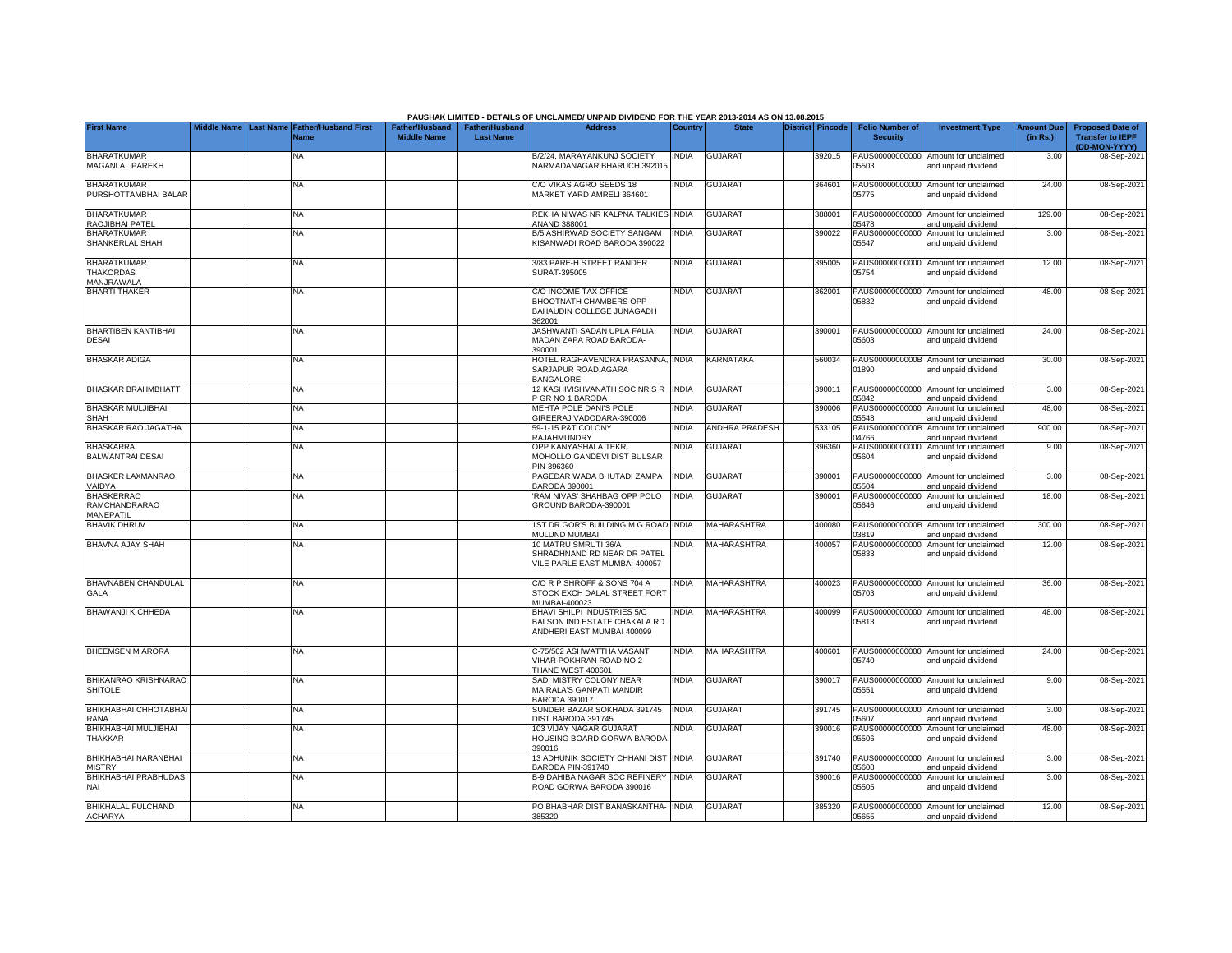|                                                      |  |                                                    |                                             |                                           | PAUSHAK LIMITED - DETAILS OF UNCLAIMED/ UNPAID DIVIDEND FOR THE YEAR 2013-2014 AS ON 13.08.2015        |                |                    |                  |                                           |                                                             |                               |                                                                     |
|------------------------------------------------------|--|----------------------------------------------------|---------------------------------------------|-------------------------------------------|--------------------------------------------------------------------------------------------------------|----------------|--------------------|------------------|-------------------------------------------|-------------------------------------------------------------|-------------------------------|---------------------------------------------------------------------|
| <b>First Name</b>                                    |  | Middle Name Last Name Father/Husband First<br>Name | <b>Father/Husband</b><br><b>Middle Name</b> | <b>Father/Husband</b><br><b>Last Name</b> | <b>Address</b>                                                                                         | <b>Country</b> | <b>State</b>       | District Pincode | <b>Folio Number of</b><br><b>Security</b> | <b>Investment Type</b>                                      | <b>Amount Due</b><br>(in Rs.) | <b>Proposed Date of</b><br><b>Transfer to IEPF</b><br>(DD-MON-YYYY) |
| BHIKU BABU BANDVE                                    |  | <b>NA</b>                                          |                                             |                                           | C/O A C W CO LTD LAXMI BLDG SIR INDIA<br>M ROAD MUMBAI-400001                                          |                | <b>MAHARASHTRA</b> | 400001           | PAUS00000000000<br>15487                  | Amount for unclaimed<br>and unpaid dividend                 | 9.00                          | 08-Sep-202                                                          |
| <b>BHIM SAIN GROVER</b>                              |  | <b>NA</b>                                          |                                             |                                           | FLAT NO 20 STAR APARTMENTS<br>PLOT NO 24/2 VIDYA VIHAR MARG<br>SECTOR-9 ROHINI DELHI 110085            | INDIA          | DELHI              | 110085           | PAUS00000000000<br>05753                  | Amount for unclaimed<br>and unpaid dividend                 | 12.00                         | 08-Sep-2021                                                         |
| <b>BHIMARADDI</b><br>RANGARADDI YAVAGAL              |  | <b>NA</b>                                          |                                             |                                           | C/O KRISHNA AGENCIES<br>FERTILIZER DEALRS AT & PO<br>NAVALGUNDA DIST DHARWAR<br><b>KARNATAK 582208</b> | <b>INDIA</b>   | KARNATAKA          | 582208           | 05630                                     | PAUS00000000000 Amount for unclaimed<br>and unpaid dividend | 48.00                         | 08-Sep-202                                                          |
| <b>BHIMSEN MAHADEV</b><br><b>HONEKARI</b>            |  | ΝA                                                 |                                             |                                           | <b>/ASANT RAO NAIK CHAWL AT</b><br>POST DIWA THANE 400612                                              | <b>INDIA</b>   | <b>MAHARASHTRA</b> | 400612           | PAUS00000000000<br>05817                  | Amount for unclaimed<br>and unpaid dividend                 | 99.00                         | 08-Sep-202                                                          |
| <b>BHOGILAL CHHOTABHAI</b><br>PATEL                  |  | ΝA                                                 |                                             |                                           | -255 ALEMBIC COLONY BARODA<br>390003                                                                   | <b>INDIA</b>   | <b>GUJARAT</b>     | 390003           | PAUS00000000000<br>05515                  | Amount for unclaimed<br>and unpaid dividend                 | 3.00                          | 08-Sep-202                                                          |
| <b>BHOGILAL ISHVARLAL</b><br>PATEL                   |  | NΑ                                                 |                                             |                                           | 19/416 SATYAGRAH CHHAVNI<br>SOCIETY SATELITE ROAD<br>JODHPUR TEKRA AHMEDABAD<br>380054                 | INDIA          | <b>GUJARAT</b>     | 380054           | 05610                                     | PAUS00000000000 Amount for unclaimed<br>and unpaid dividend | 24.00                         | 08-Sep-2021                                                         |
| <b>BHOGILAL SAKHARCHAND</b><br><b>GANDHI</b>         |  | NA                                                 |                                             |                                           | KUVERJI DEVSHI CHAWL 2ND FL B INDIA<br>S ROAD OPP ZARAPKAR SHOW<br>ROOM DADAR W RLY MUMBAI<br>400028   |                | MAHARASHTRA        | 400028           | 05736                                     | PAUS00000000000 Amount for unclaimed<br>and unpaid dividend | 12.00                         | 08-Sep-2021                                                         |
| <b>BHOGILAL VALJIBHAI</b><br><b>MISTRY</b>           |  | ΝA                                                 |                                             |                                           | <b>/ISHWAKARMA ENG WORKS</b><br>DEGAUM RAKHIAL TAL DEGAUM<br>DIST AHMEDABAD PIN-382315                 | <b>INDIA</b>   | <b>GUJARAT</b>     | 382315           | 05611                                     | PAUS00000000000 Amount for unclaimed<br>and unpaid dividend | 9.00                          | 08-Sep-202                                                          |
| <b>BHOLURAM RAMJI PAWAR</b>                          |  | <b>NA</b>                                          |                                             |                                           | OPP INDIAN OVERSEAS BANK<br>MEHTA POLE BARODA-390006                                                   | <b>INDIA</b>   | <b>GUJARAT</b>     | 390006           | 05612                                     | PAUS00000000000 Amount for unclaimed<br>and unpaid dividend | 3.00                          | 08-Sep-202                                                          |
| BHRANTI HARSHADRAY<br>CHHAYA                         |  | <b>NA</b>                                          |                                             |                                           | C/O H M CHHAYA B-7 BALAJI<br><b>APARTMENTS V P ROAD</b><br>SANTACRUZ (W) MUMBAI-400054                 | <b>INDIA</b>   | <b>MAHARASHTRA</b> | 400054           | PAUS00000000000<br>05519                  | Amount for unclaimed<br>and unpaid dividend                 | 3.00                          | 08-Sep-2021                                                         |
| BHUPATRAI GHELABHAI<br>VASHI                         |  | NA                                                 |                                             |                                           | <b>IMDA CHOWK POST</b><br>DHAMDACHHA VIA AMALSAD DIST<br><b>BULSAR PIN-396360</b>                      | NDIA           | <b>GUJARAT</b>     | 396360           | PAUS00000000000<br>05613                  | Amount for unclaimed<br>and unpaid dividend                 | 9.00                          | 08-Sep-202                                                          |
| <b>BHUPENDRA D THAKER</b>                            |  | <b>NA</b>                                          |                                             |                                           | 601 RAVJIBHAI TOWER KRISHNA<br><b>BAG MANINAGARAHMEDABAD</b>                                           | <b>NDIA</b>    | <b>GUJARAT</b>     | 380008           | PAUS00000000000<br>15774                  | Amount for unclaimed<br>and unpaid dividend                 | 12.00                         | 08-Sep-202                                                          |
| <b>BHUPENDRA HIMATLAL</b><br>SANGHAVI                |  | <b>NA</b>                                          |                                             |                                           | <b>ADUKIA APARTMENT 2ND FLOOR</b><br>BALIKA VIDYALAYA MARG S M RD<br><b>KANDIVLEE MUMBAI-400067</b>    | <b>INDIA</b>   | <b>MAHARASHTRA</b> | 400067           | PAUS00000000000<br>05733                  | Amount for unclaimed<br>and unpaid dividend                 | 24.00                         | 08-Sep-202                                                          |
| <b>BHUPENDRA UMEDBHAI</b><br>AMIN                    |  | NA                                                 |                                             |                                           | 44 URMI ALKAPURI BARODA-390005 INDIA                                                                   |                | <b>GUJARAT</b>     | 390005           | 05488                                     | PAUS00000000000 Amount for unclaimed<br>and unpaid dividend | 3.00                          | 08-Sep-202                                                          |
| <b>BHUPENDRABHAI</b><br>CHANDULAL SURATI             |  | ΝA                                                 |                                             |                                           | 2649 JUMMA MASJID AHMEDABAD-<br>380001                                                                 | <b>INDIA</b>   | <b>GUJARAT</b>     | 380001           | 05554                                     | PAUS00000000000 Amount for unclaimed<br>and unpaid dividend | 24.00                         | 08-Sep-202                                                          |
| <b>BHUPENDRABHAI</b><br><b>DESAIBHAI PATEL</b>       |  | <b>NA</b>                                          |                                             |                                           | DHAMANIYA KAMPA VIA DHANSURA INDIA<br>POST DHAMANIA TAL BAYAD DIST<br>SABARKANTHA 383325               |                | <b>GUJARAT</b>     | 383325           | 05616                                     | PAUS00000000000 Amount for unclaimed<br>and unpaid dividend | 3.00                          | 08-Sep-2021                                                         |
| <b>BHUPENDRAKUMAR</b><br>CHATURBHAI PATEL            |  | <b>NA</b>                                          |                                             |                                           | AT JITODIA TAK ANAND DIST KAIRA INDIA<br>PIN-388001                                                    |                | <b>GUJARAT</b>     | 388001           | 05618                                     | PAUS00000000000 Amount for unclaimed<br>and unpaid dividend | 24.00                         | 08-Sep-202                                                          |
| <b>BHUPESH KRISHNALAL</b><br><b>DESAI</b>            |  | <b>NA</b>                                          |                                             |                                           | 167 CHANDRAPRABHA (DHUBAR)<br>OPP MOTIBAG BARODA-390001                                                | INDIA          | <b>GUJARAT</b>     | 390001           | 05619                                     | PAUS00000000000 Amount for unclaimed<br>and unpaid dividend | 48.00                         | 08-Sep-202                                                          |
| <b>BIKASH BANERJEE</b>                               |  | ΝA                                                 |                                             |                                           | 32 MOORE AVENUE CALCUTTA                                                                               | <b>NDIA</b>    | <b>WEST BENGAL</b> | 700040           | PAUS0000000000B<br>02847                  | Amount for unclaimed<br>and unpaid dividend                 | 450.00                        | 08-Sep-202                                                          |
| <b>BIMAL BHAGUBHAI SHAH</b>                          |  | <b>NA</b>                                          |                                             |                                           | C/O M/S DALIA PATEL & CO OPP<br>DENA BANK CHOKHANDI BARODA-<br>390017                                  | <b>INDIA</b>   | <b>GUJARAT</b>     | 390017           | PAUS00000000000<br>05701                  | Amount for unclaimed<br>and unpaid dividend                 | 12.00                         | 08-Sep-202                                                          |
| <b>BIMAL CHAND DHANDIA</b>                           |  | <b>NA</b>                                          |                                             |                                           | C/O DHANDIA JEWELLERS E-5<br>CONNAUGHT PL NEW DELHI 11000                                              | <b>NDIA</b>    | DELHI              | 10001            | 05743                                     | PAUS00000000000 Amount for unclaimed<br>and unpaid dividend | 24.00                         | 08-Sep-202                                                          |
| <b>BIMAL KUMAR GUPTA</b>                             |  | <b>NA</b>                                          |                                             |                                           | J-7/44 RAJOURI GARDEN NEW<br>DELHI-110027                                                              | <b>INDIA</b>   | DELHI              | 10027            | 05685                                     | PAUS00000000000 Amount for unclaimed<br>and unpaid dividend | 12.00                         | 08-Sep-202                                                          |
| <b>BIMLA DEVI</b>                                    |  | NΑ                                                 |                                             |                                           | C/O M/S BABOO RAM HARI CHAND<br>KHARI BAOLI DELHI-110006                                               | <b>INDIA</b>   | DELHI              | 10006            | PAUS00000000000<br>05748                  | Amount for unclaimed<br>and unpaid dividend                 | 24.00                         | 08-Sep-202                                                          |
| <b>BINA HASTIPAL JHAVERI</b>                         |  | NA                                                 |                                             |                                           | 208 SHANTINATHJI JAIN BLDG 3RD<br>FLR ROOM- NO 27 INSIDE<br>STAIRCASE PAYDHUNI MUMBAI-<br>400003-      | INDIA          | MAHARASHTRA        | 400003           | 05704                                     | PAUS00000000000 Amount for unclaimed<br>and unpaid dividend | 24.00                         | 08-Sep-202                                                          |
| <b>BINA KALIDAS MISTRY MF</b><br><b>G KALIDAS MI</b> |  | NA                                                 |                                             |                                           | SHREE RAM NIWAS 31/2 VASANT<br>NAGAR SOC BHAIRAVNATH ROAD<br>MANINAGAR AHMEDABAD-380008                | <b>NDIA</b>    | <b>GUJARAT</b>     | 380008           | 05622                                     | PAUS00000000000 Amount for unclaimed<br>and unpaid dividend | 48.00                         | 08-Sep-202                                                          |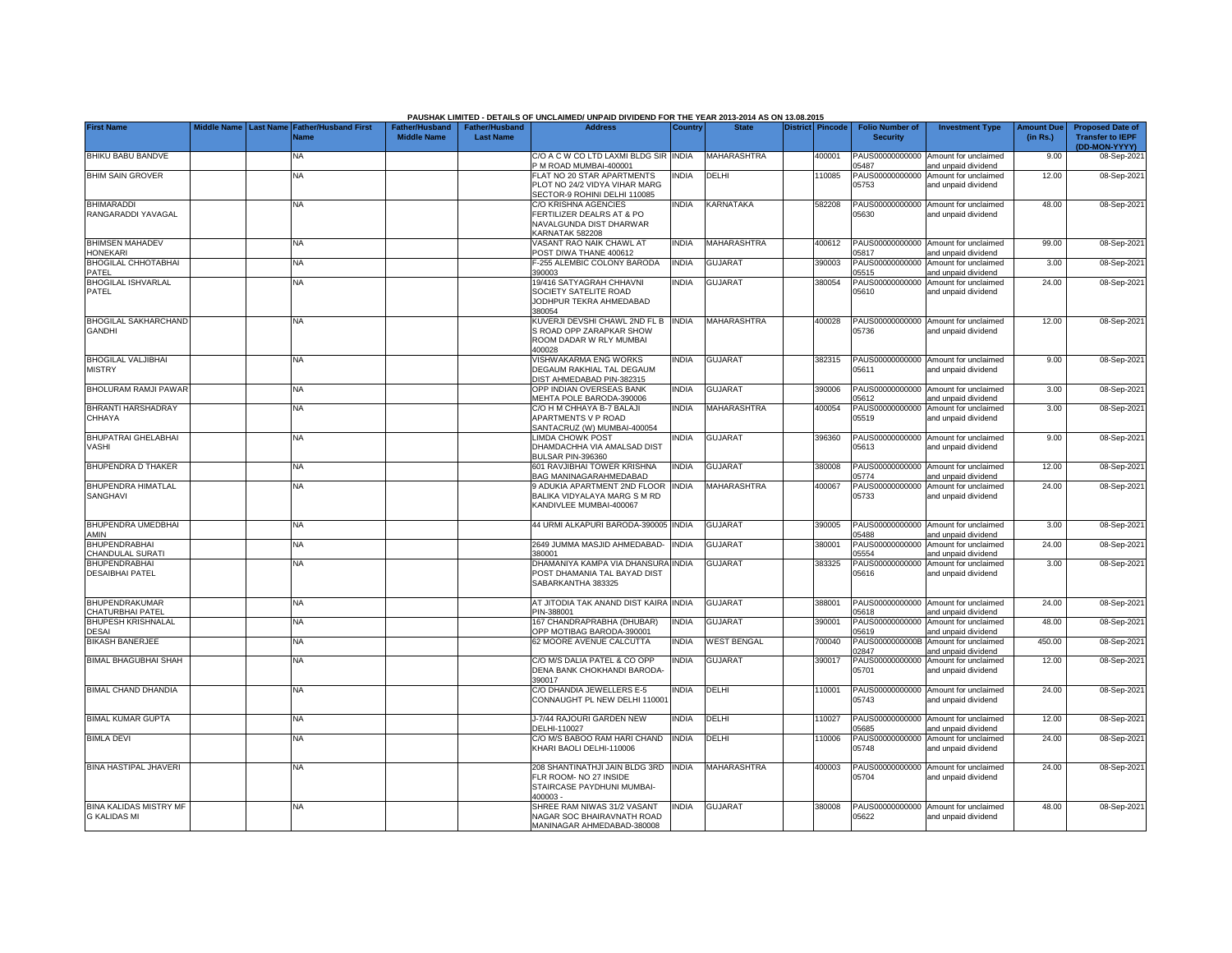|                                               |  |                                                               |                                             |                                           | PAUSHAK LIMITED - DETAILS OF UNCLAIMED/ UNPAID DIVIDEND FOR THE YEAR 2013-2014 AS ON 13.08.2015           |              |                       |                         |                                           |                                                             |                               |                                                                     |
|-----------------------------------------------|--|---------------------------------------------------------------|---------------------------------------------|-------------------------------------------|-----------------------------------------------------------------------------------------------------------|--------------|-----------------------|-------------------------|-------------------------------------------|-------------------------------------------------------------|-------------------------------|---------------------------------------------------------------------|
| <b>First Name</b>                             |  | Middle Name   Last Name   Father/Husband First<br><b>Name</b> | <b>Father/Husband</b><br><b>Middle Name</b> | <b>Father/Husband</b><br><b>Last Name</b> | <b>Address</b>                                                                                            | Country      | <b>State</b>          | <b>District Pincode</b> | <b>Folio Number of</b><br><b>Security</b> | <b>Investment Type</b>                                      | <b>Amount Due</b><br>(in Rs.) | <b>Proposed Date of</b><br><b>Transfer to IEPF</b><br>(DD-MON-YYYY) |
| <b>BINDRABAN ARORA</b>                        |  | <b>NA</b>                                                     |                                             |                                           | KOTHI NO HP-46 MAURYA ENCLAVE INDIA<br>PITAM PURA DELHI 110034                                            |              | DELHI                 | 10034                   | PAUS00000000000<br>05750                  | Amount for unclaimed<br>and unpaid dividend                 | 12.00                         | 08-Sep-202                                                          |
| <b>BINDU DEEPAK DHANAK</b>                    |  | <b>NA</b>                                                     |                                             |                                           | 4 RAMDEV KUTIR RAMBHUVAN<br>RAJWADI NAKA M G ROAD<br>GHATKOPAR EAST MUMBAI 400077                         | <b>INDIA</b> | <b>MAHARASHTRA</b>    | 400077                  | 05859                                     | PAUS00000000000 Amount for unclaimed<br>and unpaid dividend | 24.00                         | 08-Sep-202                                                          |
| <b>BINOD DALMIA</b>                           |  | NA                                                            |                                             |                                           | VIVEK VIHAR, PHASE-4, BLOCK -<br>FLAT-3A 493/C/A G.T.ROAD SOUTI<br>ENT FORSHOR ROAD HOWRAH                | <b>INDIA</b> | <b>WEST BENGAL</b>    | 711102                  | 05853                                     | PAUS00000000000 Amount for unclaimed<br>and unpaid dividend | 12.00                         | 08-Sep-202                                                          |
| <b>BINOD KUMAR TEKRIWAL</b>                   |  | NA                                                            |                                             |                                           | C/O RAJA ENTERPISES P N MALIAH INDIA<br>ROAD RANIGANJ 713347                                              |              | <b>WEST BENGAL</b>    | 713347                  | 05716                                     | PAUS00000000000 Amount for unclaimed<br>and unpaid dividend | 12.00                         | 08-Sep-202                                                          |
| <b>BIPIN HIRALAL SHAH</b>                     |  | ΝA                                                            |                                             |                                           | 3 TWINKLE STAR APTS NR<br><b>HIRABAUG RLY CROSSING</b><br>HIRABAUG AHMEDABAD 380006                       | <b>NDIA</b>  | <b>GUJARAT</b>        | 380006                  | PAUS00000000000<br>05650                  | Amount for unclaimed<br>and unpaid dividend                 | 60.00                         | 08-Sep-202                                                          |
| <b>BIPIN KUMAR</b>                            |  | <b>NA</b>                                                     |                                             |                                           | M/S SHOP PLANNING GROUP II<br>ARSEN & TOUBRO LTD POWAI<br><b>MUMBAI 400072</b>                            | <b>NDIA</b>  | <b>MAHARASHTRA</b>    | 400072                  | PAUS00000000000<br>05827                  | Amount for unclaimed<br>and unpaid dividend                 | 99.00                         | 08-Sep-202                                                          |
| <b>BIPIN PRAGJI TOPRANI</b>                   |  | NA                                                            |                                             |                                           | PRATAPKUNJ BLOCK NO1<br><b>KARELIBUG BARODA-390001</b>                                                    | <b>INDIA</b> | <b>GUJARAT</b>        | 390001                  | 05623                                     | PAUS00000000000 Amount for unclaimed<br>and unpaid dividend | 3.00                          | 08-Sep-202                                                          |
| <b>BIPINBHAI CHUNIBHAI</b><br>PATEL           |  | NA                                                            |                                             |                                           | O MALAV TAL KALOL DIST PMS<br>PIN-389330                                                                  | <b>NDIA</b>  | <b>GUJARAT</b>        | 389330                  | PAUS00000000000<br>05558                  | Amount for unclaimed<br>and unpaid dividend                 | 9.00                          | 08-Sep-202                                                          |
| BIPINBHAI JAYANTIBHAI<br>PATEL                |  | NA                                                            |                                             |                                           | C K 51/4 RAJA DARAWAJA<br>/ARANASI 221001                                                                 | <b>NDIA</b>  | <b>UTTAR PRADESH</b>  | 221001                  | 05624                                     | PAUS00000000000 Amount for unclaimed<br>and unpaid dividend | 9.00                          | 08-Sep-202                                                          |
| <b>BIPINCHAND SHANKARLAL</b><br><b>GANDHI</b> |  | <b>NA</b>                                                     |                                             |                                           | HARI BHAKTI'S POLE SANKDI SHERI INDIA<br>MANEC CHOWK AHMEDABAD-<br>380001                                 |              | <b>GUJARAT</b>        | 380001                  | 05755                                     | PAUS00000000000 Amount for unclaimed<br>and unpaid dividend | 24.00                         | 08-Sep-202                                                          |
| <b>BIPINCHANDRA</b><br>CHHOTALAL KOTHARI      |  | NA                                                            |                                             |                                           | 507/A, RAMSHYAM BUILDING SV<br>ROAD, OPP N.L.HIGH SCHOOL<br>MALAD (WEST) MUMBAI                           | <b>NDIA</b>  | <b>MAHARASHTRA</b>    | 400064                  | 05872                                     | PAUS00000000000 Amount for unclaimed<br>and unpaid dividend | 24.00                         | 08-Sep-202                                                          |
| <b>BIPINCHANDRA</b><br>CHIMANLAL KHATRI       |  | ΝA                                                            |                                             |                                           | BAJWADA BHOIWADA HIRALAL<br>SHROFF MARG BARODA-390001                                                     | INDIA        | <b>GUJARAT</b>        | 390001                  | 05625                                     | PAUS00000000000 Amount for unclaimed<br>and unpaid dividend | 24.00                         | 08-Sep-202                                                          |
| <b>BIPINCHANDRA</b><br>JEKISANDAS NARIELWALA  |  | NA                                                            |                                             |                                           | A/301 KANCHAN JUNGA SOCIETY<br>PLOT NO.20 SECTOR-11<br>KOPARKHAIRANENAVI MUMBAI                           | <b>INDIA</b> | <b>MAHARASHTRA</b>    | 400709                  | PAUS00000000000<br>05479                  | Amount for unclaimed<br>and unpaid dividend                 | 24.00                         | 08-Sep-202                                                          |
| <b>BIPINCHANDRA</b><br>RAMANLAL SHETH         |  | NA                                                            |                                             |                                           | <b>GUJARAT HOUSING SOCIETY</b><br>BLOCK NO 34/398 AAJAWA ROAD<br>ARODA-390006                             | <b>NDIA</b>  | <b>GUJARAT</b>        | 390006                  | 05513                                     | PAUS00000000000 Amount for unclaimed<br>and unpaid dividend | 24.00                         | 08-Sep-2021                                                         |
| <b>BIPINCHANDRA RATILAL</b><br><b>PURANI</b>  |  | NA                                                            |                                             |                                           | <b>DLD RAMJI MANDIR ANAND-388001</b>                                                                      | <b>INDIA</b> | <b>GUJARAT</b>        | 388001                  | 05480                                     | PAUS00000000000 Amount for unclaimed<br>and unpaid dividend | 3.00                          | 08-Sep-202                                                          |
| <b>BIRENDRA KUMAR TYAGI</b>                   |  | <b>NA</b>                                                     |                                             |                                           | A G VIDYASAGAR & CO STOCK &<br>SHARE BROCK- ERS 12 D S E<br>BUILDING ASAF ALI ROAD NEW-<br>DELHI-110002 - | <b>NDIA</b>  | DELHI                 | 110002                  | PAUS00000000000<br>05741                  | Amount for unclaimed<br>and unpaid dividend                 | 12.00                         | 08-Sep-2021                                                         |
| <b>BISMILLA NIVAJKHAN</b><br><b>PATHAN</b>    |  | NA                                                            |                                             |                                           | NAVAYARD NEAR BUS STAND<br>BARODA-390002                                                                  | <b>NDIA</b>  | <b>GUJARAT</b>        | 390002                  | 05626                                     | PAUS00000000000 Amount for unclaimed<br>and unpaid dividend | 3.00                          | 08-Sep-202                                                          |
| <b>BISWAS SUSHIL KUMAR</b>                    |  | NA                                                            |                                             |                                           | 152 DIAMOND PARK JOKA 24 PGS                                                                              | <b>NDIA</b>  | <b>WEST BENGAL</b>    | 700104                  | 02876                                     | PAUS0000000000B Amount for unclaimed<br>and unpaid dividend | 300.00                        | 08-Sep-202                                                          |
| <b>BRAHM SARUP AHUJA</b>                      |  | NA                                                            |                                             |                                           | SUPERINTENDING ENGINEER 7<br>THERMAL PLANT COLONY PANIPAT<br>32105                                        | NDIA         | <b>HARYANA</b>        | 132105                  | PAUS00000000000<br>05691                  | Amount for unclaimed<br>and unpaid dividend                 | 48.00                         | 08-Sep-202                                                          |
| <b>BRAHMAJEE RAO</b><br><b>JANAPAMALA</b>     |  | <b>NA</b>                                                     |                                             |                                           | CHANDRA MEDL.STORES, G.B.C.<br>ROAD, CHIRALA, PRAKASAM DIST<br>A.P                                        | <b>NDIA</b>  | <b>ANDHRA PRADESH</b> | 523155                  | PAUS0000000000B<br>00351                  | Amount for unclaimed<br>and unpaid dividend                 | 600.00                        | 08-Sep-202                                                          |
| <b>BRIJ MAHAJAN</b>                           |  | NA                                                            |                                             |                                           | QR NO 1100 SECTOR VIII (8) R K<br>PURAM NEW DELHI-110022                                                  | <b>NDIA</b>  | DELHI                 | 110022                  | PAUS00000000000<br>05745                  | Amount for unclaimed<br>and unpaid dividend                 | 12.00                         | 08-Sep-202                                                          |
| <b>BRIJ MOHAN CHATRATH</b>                    |  | NA                                                            |                                             |                                           | A-201, NEW FRIENDS COLONY NEW<br><b>DELHI PIN-110065</b>                                                  | <b>INDIA</b> | DELHI                 | 110065                  | PAUS00000000000<br>05797                  | Amount for unclaimed<br>and unpaid dividend                 | 36.00                         | 08-Sep-202                                                          |
| <b>BRIJESH KUMAR</b><br><b>GRAWAL</b>         |  | NA                                                            |                                             |                                           | 144/III/I BHEL HARDWAR 249403                                                                             | INDIA        | <b>UTTARAKHAND</b>    | 249403                  | PAUS00000000000<br>05779                  | Amount for unclaimed<br>and unpaid dividend                 | 48.00                         | 08-Sep-202                                                          |
| <b>BUDHABHAI UKABHAI</b><br><b>PARMAR</b>     |  | NA                                                            |                                             |                                           | BAJWA DIST BARODA PIN 391310                                                                              | <b>INDIA</b> | <b>GUJARAT</b>        | 391310                  | PAUS00000000000<br>05497                  | Amount for unclaimed<br>and unpaid dividend                 | 3.00                          | 08-Sep-202                                                          |
| <b>BUDHALAL C SHAH</b>                        |  | NA                                                            |                                             |                                           | C/O POPATLAL K SHAH AT MARCHI<br>POLE IN RATAN POLE AHMEDABAD<br>380001                                   | <b>INDIA</b> | <b>GUJARAT</b>        | 380001                  | PAUS00000000000<br>05727                  | Amount for unclaimed<br>and unpaid dividend                 | 24.00                         | 08-Sep-202                                                          |
| <b>BULAKHIDAS POPATLAL</b><br><b>RASANIA</b>  |  | NA                                                            |                                             |                                           | 15 CHANLAOLE MANEK CHOWK<br>AHMEDABAD 380001                                                              | <b>INDIA</b> | <b>GUJARAT</b>        | 380001                  | 05792                                     | PAUS00000000000 Amount for unclaimed<br>and unpaid dividend | 24.00                         | 08-Sep-2021                                                         |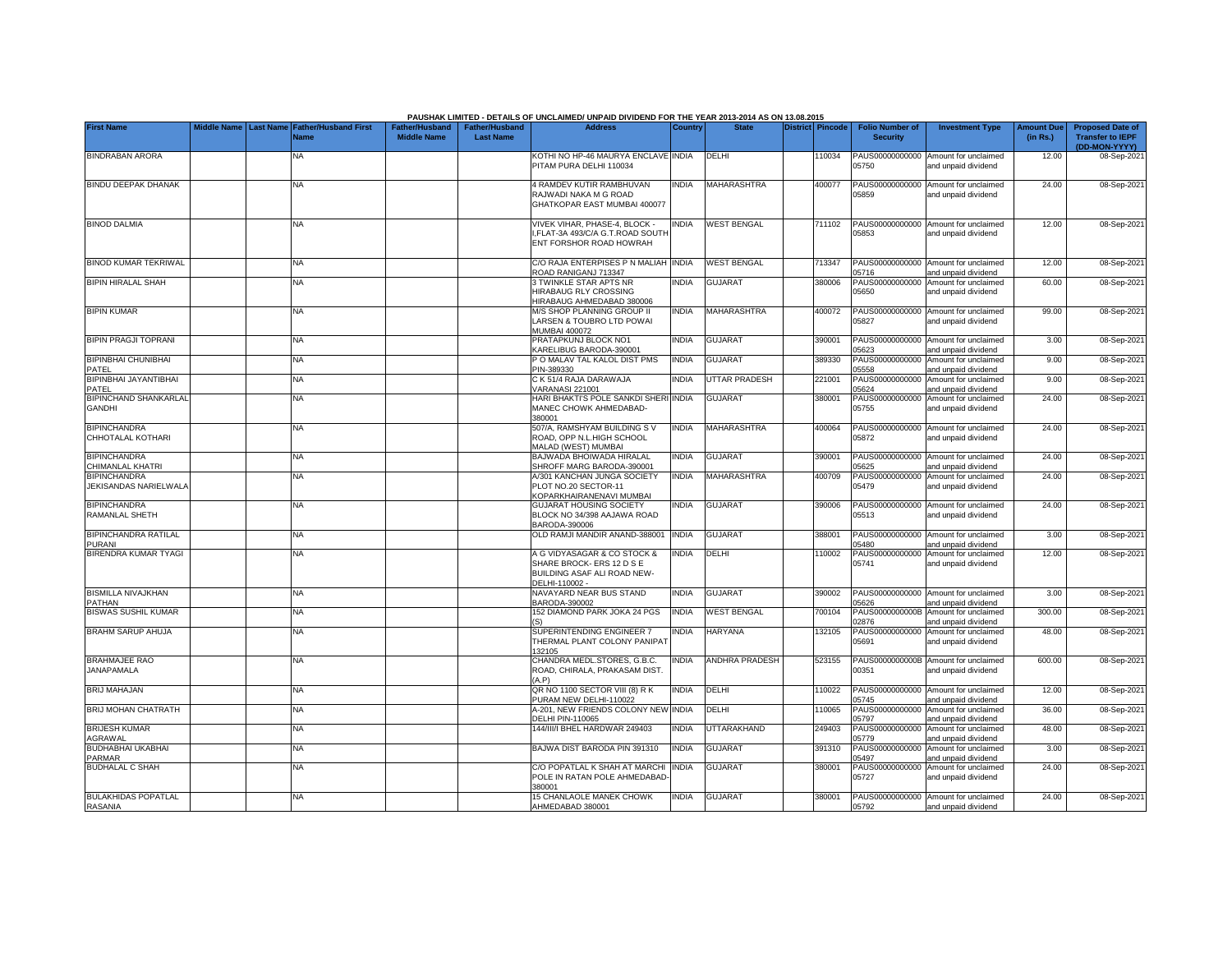|                                        |                         |                                            |                                             |                                           | PAUSHAK LIMITED - DETAILS OF UNCLAIMED/ UNPAID DIVIDEND FOR THE YEAR 2013-2014 AS ON 13.08.2015   |              |                       |                         |                                           |                                                             |                               |                                                                     |
|----------------------------------------|-------------------------|--------------------------------------------|---------------------------------------------|-------------------------------------------|---------------------------------------------------------------------------------------------------|--------------|-----------------------|-------------------------|-------------------------------------------|-------------------------------------------------------------|-------------------------------|---------------------------------------------------------------------|
| <b>First Name</b>                      | Middle Name   Last Name | <b>Father/Husband First</b><br><b>Name</b> | <b>Father/Husband</b><br><b>Middle Name</b> | <b>Father/Husband</b><br><b>Last Name</b> | <b>Address</b>                                                                                    | Country      | <b>State</b>          | <b>District Pincode</b> | <b>Folio Number of</b><br><b>Security</b> | <b>Investment Type</b>                                      | <b>Amount Due</b><br>(in Rs.) | <b>Proposed Date of</b><br><b>Transfer to IEPF</b><br>(DD-MON-YYYY) |
| C B SHAKUNTALA BAI                     |                         | <b>NA</b>                                  |                                             |                                           | K-24 12TH CROSS I BLOCK<br>RAJAJINAGAR BANGALORE-560010                                           | INDIA        | KARNATAKA             | 560010                  | PAUS00000000000<br>05977                  | Amount for unclaimed<br>and unpaid dividend                 | 48.00                         | 08-Sep-2021                                                         |
| <b>C G SASIKUMAR</b>                   |                         | <b>NA</b>                                  |                                             |                                           | JAYA NIVAS KADAKKARAPPALLY<br>POST CHERTHALA                                                      | <b>INDIA</b> | KERALA                | 688529                  | 02981                                     | PAUS0000000000C Amount for unclaimed<br>and unpaid dividend | 600.00                        | 08-Sep-2021                                                         |
| C L MAHADEVAN                          |                         | <b>NA</b>                                  |                                             |                                           | -12 ANNA NAGAR CHENNAI-600102 INDIA                                                               |              | <b>TAMIL NADU</b>     | 600102                  | PAUS00000000000<br>06064                  | Amount for unclaimed<br>and unpaid dividend                 | 12.00                         | 08-Sep-2021                                                         |
| <b>C M BALAJI</b>                      |                         | NΑ                                         |                                             |                                           | C/O E C I L B/H TOWN HALL 301/A<br>SHETH MANGALDAS ROAD<br>ELLISBRIDGE AHMEDABAD                  | <b>INDIA</b> | <b>GUJARAT</b>        | 380006                  | PAUS0000000000C<br>02284                  | Amount for unclaimed<br>and unpaid dividend                 | 450.00                        | 08-Sep-2021                                                         |
| C P RAVINDER                           |                         | <b>NA</b>                                  |                                             |                                           | 25-B/4 EAST MARREDPALL<br>SECUNDERABAD-500026                                                     | <b>INDIA</b> | <b>ANDHRA PRADESH</b> | 500026                  | 05938                                     | PAUS00000000000 Amount for unclaimed<br>and unpaid dividend | 3.00                          | 08-Sep-2021                                                         |
| C R BALLAL                             |                         | S O MR CHITPADY<br>RAYA BALLAL             |                                             |                                           | ANURAG' JAIL ROAD<br><b>CODIALBAILMANGALORE</b>                                                   | <b>INDIA</b> | <b>MAHARASHTRA</b>    | 999999                  | PAUS12018604000<br>5505                   | Amount for unclaimed<br>and unpaid dividend                 | 600.00                        | 08-Sep-2021                                                         |
| <b>C S GURUMURTHY</b>                  |                         | NA.                                        |                                             |                                           | PROPRITOR MAHENDRA & CO RLY<br><b>STATION RD KADUR</b><br>CHICKMANGALORE DIST<br>KARNATAKA 577101 | <b>INDIA</b> | <b>KARNATAKA</b>      | 577101                  | PAUS00000000000<br>06079                  | Amount for unclaimed<br>and unpaid dividend                 | 12.00                         | 08-Sep-2021                                                         |
| C S VENKATARAMAN                       |                         | NA                                         |                                             |                                           | <b>ACCOUNTS DEPT CHENNAI</b><br>RUBBER FACTORY LTD<br>TIRUVOTTIYURCHENNAI-600019                  | <b>NDIA</b>  | <b>TAMIL NADU</b>     | 600019                  | PAUS00000000000<br>06045                  | Amount for unclaimed<br>and unpaid dividend                 | 12.00                         | 08-Sep-2021                                                         |
| C SRINIVASAN                           |                         | NA                                         |                                             |                                           | NO-69 BLOCK MASZID ROAD D NO<br>42-16-21 OLD SINGHNAGAR<br>VIJAYAWADA 520015                      | <b>INDIA</b> | <b>ANDHRA PRADESH</b> | 520015                  | PAUS00000000000<br>05980                  | Amount for unclaimed<br>and unpaid dividend                 | 9.00                          | 08-Sep-2021                                                         |
| C SRINIVASAN                           |                         | ΝA                                         |                                             |                                           | 667, UPSTAIRS, NASIYANUR ROAD,<br><b>ERODE</b>                                                    | <b>INDIA</b> | <b>TAMIL NADU</b>     | 638011                  | 03515                                     | PAUS0000000000C Amount for unclaimed<br>and unpaid dividend | 300.00                        | 08-Sep-2021                                                         |
| <b>CV ANANTHA</b><br>NARAYANAN         |                         | NA.                                        |                                             |                                           | 21 NATTU SUBBAROYA MUDAU ST<br>MYLAPORE CHENNAI-600004                                            | <b>INDIA</b> | <b>TAMIL NADU</b>     | 600004                  | PAUS00000000000<br>05978                  | Amount for unclaimed<br>and unpaid dividend                 | 9.00                          | 08-Sep-2021                                                         |
| C V SUBA RAO                           |                         | NA                                         |                                             |                                           | B S S C U REST HOUSE 1/E<br>RAJENDRA NAGAR PATNA (BIHAR)                                          | <b>NDIA</b>  | <b>BIHAR</b>          | 800016                  | PAUS0000000000C<br>04018                  | Amount for unclaimed<br>and unpaid dividend                 | 300.00                        | 08-Sep-2021                                                         |
| C V SUNDER RAM                         |                         | NA                                         |                                             |                                           | SRI GOVIND NO 10 TEMPLE ROAD<br>JAYLAKSHMI PURAM MYSORE-<br>570012                                | <b>NDIA</b>  | KARNATAKA             | 570012                  | 06004                                     | PAUS00000000000 Amount for unclaimed<br>and unpaid dividend | 24.00                         | 08-Sep-2021                                                         |
| CARALINE JOSEPH<br>CARVALHO            |                         | <b>NA</b>                                  |                                             |                                           | C/O MR MUSTAFA SHAIKH HONDA<br>MANSION 3RD FLOOR 332 SIR J J<br>ROAD BYCULLA MUMBAI 400008        | <b>INDIA</b> | <b>MAHARASHTRA</b>    | 400008                  | 05999                                     | PAUS00000000000 Amount for unclaimed<br>and unpaid dividend | 27.00                         | 08-Sep-2021                                                         |
| <b>CECILY ZACHARIAS</b>                |                         | NA                                         |                                             |                                           | VADAKETHACKAL KODIMATHA<br>KOTTAYAM 686039                                                        | <b>INDIA</b> | KERALA                | 686039                  | 06005                                     | PAUS00000000000 Amount for unclaimed<br>and unpaid dividend | 24.00                         | 08-Sep-2021                                                         |
| CH V N PRASAD                          |                         | <b>NA</b>                                  |                                             |                                           | SALES OFFICER, HYDERABAD<br>ALLWYN LIMITED BUNDER ROAD<br>VIJAYAWADA                              | <b>INDIA</b> | <b>ANDHRA PRADESH</b> | 520010                  | 01507                                     | PAUS0000000000C Amount for unclaimed<br>and unpaid dividend | 300.00                        | 08-Sep-2021                                                         |
| CHAITANYA P HUPRIKAR                   |                         | ΝA                                         |                                             |                                           | FLAT NO.8 'C' BUILDING<br>CHIDANAND CO-OP HOUSING<br>SOCIETY S.NO.129/1, SOOS ROAD<br>PASHAN      | <b>INDIA</b> | <b>MAHARASHTRA</b>    | 411021                  | 03832                                     | PAUS0000000000C Amount for unclaimed<br>and unpaid dividend | 300.00                        | 08-Sep-2021                                                         |
| CHALAPATHIRAO<br><b>APPICONDA</b>      |                         | NA                                         |                                             |                                           | C/O SHRI A L RAO D NO 49-3-7 NR<br>MARUTHI ASHRAM LALITHANAGAR<br>VISAKHAPATNAM 530016 AP         | NDIA         | <b>ANDHRA PRADESH</b> | 530016                  | 05887                                     | PAUS00000000000 Amount for unclaimed<br>and unpaid dividend | 3.00                          | 08-Sep-2021                                                         |
| CHALLA<br>SURYANARAYANA REDDY          |                         | <b>NA</b>                                  |                                             |                                           | M/S DARSHAK LIMITED 24/01/66A<br>SAMBAMURTHY RD DURGAPURAM<br>VIJAYAWADA 520003                   | <b>NDIA</b>  | <b>ANDHRA PRADESH</b> | 520003                  | 05981                                     | PAUS00000000000 Amount for unclaimed<br>and unpaid dividend | 15.00                         | 08-Sep-2021                                                         |
| CHAMANLAL MANILAL<br><b>PAREKH</b>     |                         | NA                                         |                                             |                                           | KUVERJI DEVSHI CHAWL 2ND FL B<br>S ROAD OPP ZARAPKAR SHOW<br>ROOM DADAR W RLY MUMBAI<br>400028    | <b>INDIA</b> | <b>MAHARASHTRA</b>    | 400028                  | 06041                                     | PAUS00000000000 Amount for unclaimed<br>and unpaid dividend | 12.00                         | 08-Sep-2021                                                         |
| CHAMPABEN CHANDULAL<br><b>SHAH</b>     |                         | <b>NA</b>                                  |                                             |                                           | B/10 SHREENATH COMPLEX<br>SOCIETY HIGH TENSION ROAD<br>SUBHANPURA BARODA 390007                   | <b>INDIA</b> | <b>GUJARAT</b>        | 390007                  | 05910                                     | PAUS00000000000 Amount for unclaimed<br>and unpaid dividend | 24.00                         | 08-Sep-2021                                                         |
| CHAMPABEN NATWARLAL<br><b>BAJRANG</b>  |                         | <b>NA</b>                                  |                                             |                                           | 6/2098 RAMPURA MAIN ROAD<br>SURAT-395003                                                          | <b>INDIA</b> | <b>GUJARAT</b>        | 395003                  | 05939                                     | PAUS00000000000 Amount for unclaimed<br>and unpaid dividend | 48.00                         | 08-Sep-2021                                                         |
| CHAMPABEN P SHETH                      |                         | <b>NA</b>                                  |                                             |                                           | 78/653 PUSHPAK APPT MIRAMBIKA<br>ROAD NARANPURA AHMEDABAD<br>380013                               | <b>INDIA</b> | <b>GUJARAT</b>        | 380013                  | PAUS00000000000<br>06023                  | Amount for unclaimed<br>and unpaid dividend                 | 12.00                         | 08-Sep-2021                                                         |
| CHAMPABEN TRIKAMLAL<br><b>PANCHOLI</b> |                         | TRIKAMLAL PANCHOLI                         |                                             |                                           | 11, GAJEMDRA SOCIETY PART-2 NR. INDIA<br>CHANDODIA TALAV CHANDLODIA<br>VILLAGE AHMEDABAD          |              | <b>GUJARAT</b>        | 380001                  | 2539                                      | PAUS00000000000 Amount for unclaimed<br>and unpaid dividend | 9.00                          | 08-Sep-2021                                                         |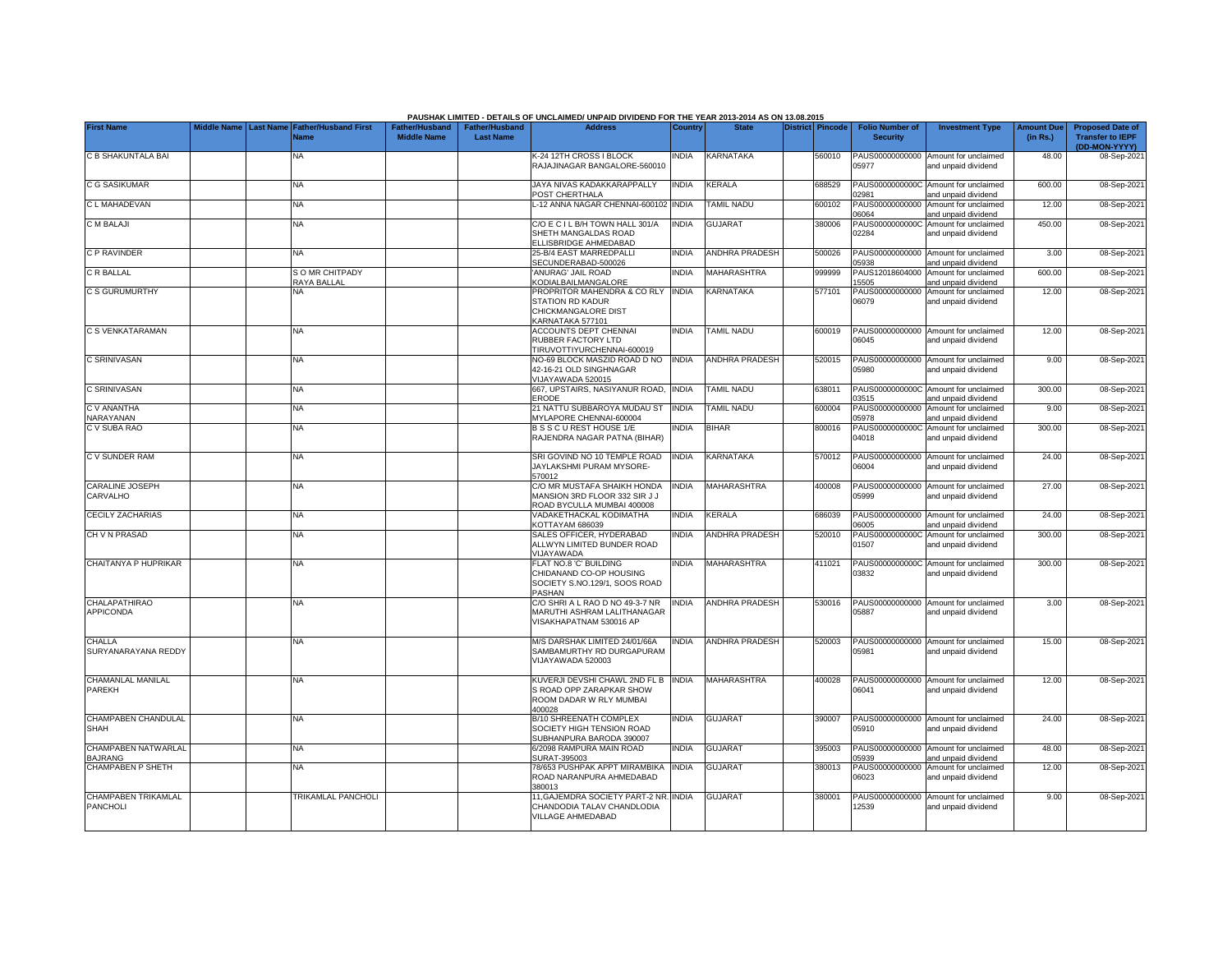|                                             |                       |                                            |                                      |                                           | PAUSHAK LIMITED - DETAILS OF UNCLAIMED/ UNPAID DIVIDEND FOR THE YEAR 2013-2014 AS ON 13.08.2015                          |                |                       |                  |                                           |                                                             |                               |                                                                     |
|---------------------------------------------|-----------------------|--------------------------------------------|--------------------------------------|-------------------------------------------|--------------------------------------------------------------------------------------------------------------------------|----------------|-----------------------|------------------|-------------------------------------------|-------------------------------------------------------------|-------------------------------|---------------------------------------------------------------------|
| <b>First Name</b>                           | Middle Name Last Name | <b>Father/Husband First</b><br><b>Name</b> | Father/Husband<br><b>Middle Name</b> | <b>Father/Husband</b><br><b>Last Name</b> | <b>Address</b>                                                                                                           | <b>Country</b> | <b>State</b>          | District Pincode | <b>Folio Number of</b><br><b>Security</b> | <b>Investment Type</b>                                      | <b>Amount Due</b><br>(in Rs.) | <b>Proposed Date of</b><br><b>Transfer to IEPF</b><br>(DD-MON-YYYY) |
| <b>CHAMPAKLAL</b><br>CHHAGANLAL SHAH        |                       | NA.                                        |                                      |                                           | O BUHARI VIA MADHI DIST SURAT<br>PIN 394630                                                                              | <b>INDIA</b>   | <b>GUJARAT</b>        | 394630           | PAUS00000000000<br>05913                  | Amount for unclaimed<br>and unpaid dividend                 | 24.00                         | 08-Sep-202                                                          |
| CHAMPAKLAL MULCHAND<br>MANIAR               |                       | <b>NA</b>                                  |                                      |                                           | <b>KANSARA POLE VISNAGAR-384315</b>                                                                                      | <b>INDIA</b>   | <b>GUJARAT</b>        | 384315           | PAUS00000000000<br>05914                  | Amount for unclaimed<br>and unpaid dividend                 | 9.00                          | 08-Sep-202                                                          |
| CHANCHAL                                    |                       | <b>NA</b>                                  |                                      |                                           | C/O PROF J L PAHWA B-1/76 SFS<br>208 HOUSE- S NEW TOWN<br>YELAHANKA OPP MOTHER DAIRY P<br>O GK VK BANGALORE 560065 -     | <b>INDIA</b>   | KARNATAKA             | 560065           | 06086                                     | PAUS00000000000 Amount for unclaimed<br>and unpaid dividend | 24.00                         | 08-Sep-202                                                          |
| CHANCHAL TRAMBAKLAL<br><b>SHAH</b>          |                       | <b>NA</b>                                  |                                      |                                           | C/O T J SHAH & BROS MOOLCHAND INDIA<br>MANSION 1- ST FLOOR ROOM NO-9<br>PRINCESS ST P O BOX - NO 2180<br>MUMBAI 400002 - |                | <b>MAHARASHTRA</b>    | 400002           | 06028                                     | PAUS00000000000 Amount for unclaimed<br>and unpaid dividend | 12.00                         | 08-Sep-202                                                          |
| CHAND RANI KHANNA                           |                       | <b>NA</b>                                  |                                      |                                           | 1078 BEQUN BAGH P L SHARMA<br>ROAD MEERUT-250001                                                                         | <b>INDIA</b>   | <b>UTTAR PRADESH</b>  | 250001           | 06020                                     | PAUS00000000000 Amount for unclaimed<br>and unpaid dividend | 24.00                         | 08-Sep-202                                                          |
| CHANDA AGARWAL                              |                       | NA                                         |                                      |                                           | C/O SHIV INDUSTRIES KEDAL GUNJ<br>LWAR-301001                                                                            | <b>INDIA</b>   | RAJASTHAN             | 301001           | PAUS00000000000<br>06002                  | Amount for unclaimed<br>and unpaid dividend                 | 12.00                         | 08-Sep-202                                                          |
| CHANDANBEN AMBALAL<br>PATEL                 |                       | NA                                         |                                      |                                           | <b>BAXI FALIA SOKHADA TA &amp; DIST</b><br><b>BARODA PIN-391240</b>                                                      | <b>INDIA</b>   | <b>GUJARAT</b>        | 391240           | PAUS00000000000<br>05943                  | Amount for unclaimed<br>and unpaid dividend                 | 3.00                          | 08-Sep-202                                                          |
| CHANDANMAL AGARWALA                         |                       | NA                                         |                                      |                                           | 13 PRAFULLA SARKAR STREET<br>CALCUTTA 700072                                                                             | INDIA          | <b>WEST BENGAL</b>    | 700072           | PAUS00000000000<br>06044                  | Amount for unclaimed<br>and unpaid dividend                 | 12.00                         | 08-Sep-202                                                          |
| <b>CHANDER DUGGAL</b>                       |                       | ΝA                                         |                                      |                                           | H-42 SOUTH EXTENSION PART 1<br><b>VEW DELHI-110049</b>                                                                   | <b>INDIA</b>   | DELHI                 | 110049           | PAUS00000000000<br>06013                  | Amount for unclaimed<br>and unpaid dividend                 | 12.00                         | 08-Sep-202                                                          |
| CHANDER KALA DHINGRA                        |                       | <b>NA</b>                                  |                                      |                                           | C/O SHRI T D DHINGRA D/364<br>ANAND VIHAR (INDRA PRASHTHA<br>EXTN) DELHI-110092                                          | <b>INDIA</b>   | DELHI                 | 110092           | PAUS00000000000<br>38060                  | Amount for unclaimed<br>and unpaid dividend                 | 24.00                         | 08-Sep-202                                                          |
| <b>CHANDER KANTA</b>                        |                       | ΝA                                         |                                      |                                           | HOUSE NO 29 POCKET C/9 SECTOR INDIA<br><b>B ROHINI NEAR MADHUBAN</b><br><b>CHOWK DELHI 110085</b>                        |                | DELHI                 | 10085            | 06053                                     | PAUS00000000000 Amount for unclaimed<br>and unpaid dividend | 12.00                         | 08-Sep-202                                                          |
| <b>CHANDER KANTA</b>                        |                       | NA                                         |                                      |                                           | :-4B/P-13/115 JANAKPURI NEW<br>ELHI 110058                                                                               | <b>INDIA</b>   | DELHI                 | 110058           | PAUS00000000000<br>06019                  | Amount for unclaimed<br>and unpaid dividend                 | 12.00                         | 08-Sep-202                                                          |
| <b>CHANDER KANTA</b>                        |                       | <b>NA</b>                                  |                                      |                                           | -4B/115 JANAKPURI NEW DELHI-<br>10058                                                                                    | <b>INDIA</b>   | DELHI                 | 110058           | PAUS00000000000<br>6075                   | Amount for unclaimed<br>and unpaid dividend                 | 12.00                         | 08-Sep-202                                                          |
| <b>CHANDER KANTA</b>                        |                       | <b>NA</b>                                  |                                      |                                           | -408/4 AHATA KIDARA BARA HINDU<br>RAO DELHI-110006                                                                       | <b>INDIA</b>   | DELHI                 | 110006           | PAUS00000000000<br>06055                  | Amount for unclaimed<br>and unpaid dividend                 | 12.00                         | 08-Sep-202                                                          |
| CHANDER KANTA JAIN                          |                       | <b>NA</b>                                  |                                      |                                           | 191/192 DOUBLE STOREY FLATS G<br><b>F ROAD KALAUL NAGAR SHAHDRA</b><br>DELHI 110032                                      | <b>INDIA</b>   | DELHI                 | 110032           | PAUS00000000000<br>06057                  | Amount for unclaimed<br>and unpaid dividend                 | 12.00                         | 08-Sep-202                                                          |
| <b>CHANDER KUMAR</b><br><b>TANDON</b>       |                       | <b>NA</b>                                  |                                      |                                           | C-201 PRINCE APARTMENT PLOT<br>NO.54 I.P. EXTENSION<br>PATPARGANJ                                                        | <b>INDIA</b>   | DELHI                 | 110092           | 03877                                     | PAUS0000000000C Amount for unclaimed<br>and unpaid dividend | 300.00                        | 08-Sep-202                                                          |
| <b>CHANDRA KANTA</b>                        |                       | <b>NA</b>                                  |                                      |                                           | KH-75 NEW KAVI NAGAR"<br>GHAZIABAD 201002                                                                                | <b>INDIA</b>   | <b>UTTAR PRADESH</b>  | 201002           | 6008                                      | PAUS00000000000 Amount for unclaimed<br>nd unpaid dividend  | 60.00                         | 08-Sep-202                                                          |
| CHANDRA MOHAN<br>AGARWAL                    |                       | <b>NA</b>                                  |                                      |                                           | CK 7/103 SIDHESHWARI VARANASI<br>221001                                                                                  | <b>INDIA</b>   | <b>UTTAR PRADESH</b>  | 221001           | PAUS00000000000<br>6058                   | Amount for unclaimed<br>nd unpaid dividend                  | 24.00                         | 08-Sep-202                                                          |
| <b>CHANDRA MOHAN B</b>                      |                       | NA                                         |                                      |                                           | S/O. NAGARAJA DHANYA.B<br><b>BADAKERE, P.O.KOTESHWAR,</b><br>SOUTH KANARA DIST.                                          | INDIA          | <b>KARNATAKA</b>      | 576222           | PAUS0000000000B<br>00338                  | Amount for unclaimed<br>and unpaid dividend                 | 1800.00                       | 08-Sep-202                                                          |
| <b>CHANDRA RAO M</b>                        |                       | <b>MADHAVA RAO</b>                         |                                      |                                           | 12/303 KOCHI CORPORATION<br>COCHIN                                                                                       | <b>INDIA</b>   | <b>KERALA</b>         | 682002           | PAUSIN300239111<br>5045                   | Amount for unclaimed<br>nd unpaid dividend                  | 120.00                        | 08-Sep-202                                                          |
| CHANDRA SEKHAR RAO<br><b>BANDI</b>          |                       | NA                                         |                                      |                                           | - 308/119, SREERAM NAGAR<br>COLONY, KAPRA, HYDERABAD,                                                                    | <b>INDIA</b>   | <b>ANDHRA PRADESH</b> | 500062           | PAUS00000000000<br>06021                  | Amount for unclaimed<br>and unpaid dividend                 | 12.00                         | 08-Sep-202                                                          |
| CHANDRA SHEKHAR                             |                       | NA                                         |                                      |                                           | <b>95 SFS RAJOURI APARTMENTS</b><br>OPP GOVT OF INDIA PRESS NEW<br><b>DELHI 110064</b>                                   | <b>NDIA</b>    | DELHI                 | 110064           | PAUS00000000000<br>06018                  | Amount for unclaimed<br>and unpaid dividend                 | 12.00                         | 08-Sep-202                                                          |
| <b>CHANDRA SHEKHER</b><br><b>SHUKLA</b>     |                       | NA                                         |                                      |                                           | NAVJEEVAN NURSING HOME<br>MADHOTAL DAMOH ROAD<br><b>JABALPUR</b>                                                         | <b>INDIA</b>   | <b>MADHYA PRADESH</b> | 482002           | 03262                                     | PAUS0000000000C Amount for unclaimed<br>and unpaid dividend | 300.00                        | 08-Sep-202                                                          |
| <b>CHANDRAHAS CHIMANLAL</b><br><b>DESAI</b> |                       | ΝA                                         |                                      |                                           | 5 ASHWIN SOCIETY ELLIS-BRIDGE<br>AHMEDABAD-380007                                                                        | <b>INDIA</b>   | <b>GUJARAT</b>        | 380007           | 5892                                      | PAUS00000000000 Amount for unclaimed<br>and unpaid dividend | 9.00                          | 08-Sep-202                                                          |
| CHANDRAKALA PRANLAL<br><b>MODY</b>          |                       | NA                                         |                                      |                                           | 27 NUTAN NAGAR STREET NO 213<br><b>KALAWAD ROAD RAJKOT 360001</b>                                                        | <b>INDIA</b>   | <b>GUJARAT</b>        | 360001           | PAUS00000000000<br>06022                  | Amount for unclaimed<br>and unpaid dividend                 | 12.00                         | 08-Sep-202                                                          |
| CHANDRAKANT CHUNILAL<br><b>HOKSHI</b>       |                       | NA.                                        |                                      |                                           | <b>VEAR SHETHJINI HAVELI MEHTA</b><br>POLE BARODA-390006                                                                 | <b>NDIA</b>    | <b>GUJARAT</b>        | 390006           | PAUS00000000000<br>5985                   | Amount for unclaimed<br>and unpaid dividend                 | 24.00                         | 08-Sep-202                                                          |
| CHANDRAKANT CHUNILAL<br>CHOKSHI             |                       | NA                                         |                                      |                                           | NEAR SHETHJI HAVELI MEHTA<br>POLE BARODA-390006                                                                          | <b>NDIA</b>    | <b>GUJARAT</b>        | 390006           | PAUS00000000000<br>5889                   | Amount for unclaimed<br>and unpaid dividend                 | 9.00                          | 08-Sep-202                                                          |
| CHANDRAKANT MANILAL<br>PATEL                |                       | <b>NA</b>                                  |                                      |                                           | AT-P O BODELI TAL SANKHEDA<br>DIST BARODA-391135                                                                         | <b>INDIA</b>   | <b>GUJARAT</b>        | 391135           | PAUS00000000000<br>05946                  | Amount for unclaimed<br>and unpaid dividend                 | 24.00                         | 08-Sep-202                                                          |
| CHANDRAKANT<br>MULJIBHAI PATEL              |                       | <b>NA</b>                                  |                                      |                                           | 11 KAUMUDI SOCIETY OPP<br>COLLEGE DABHOI 391110                                                                          | <b>INDIA</b>   | <b>GUJARAT</b>        | 391110           | 05897                                     | PAUS00000000000 Amount for unclaimed<br>and unpaid dividend | 75.00                         | 08-Sep-2021                                                         |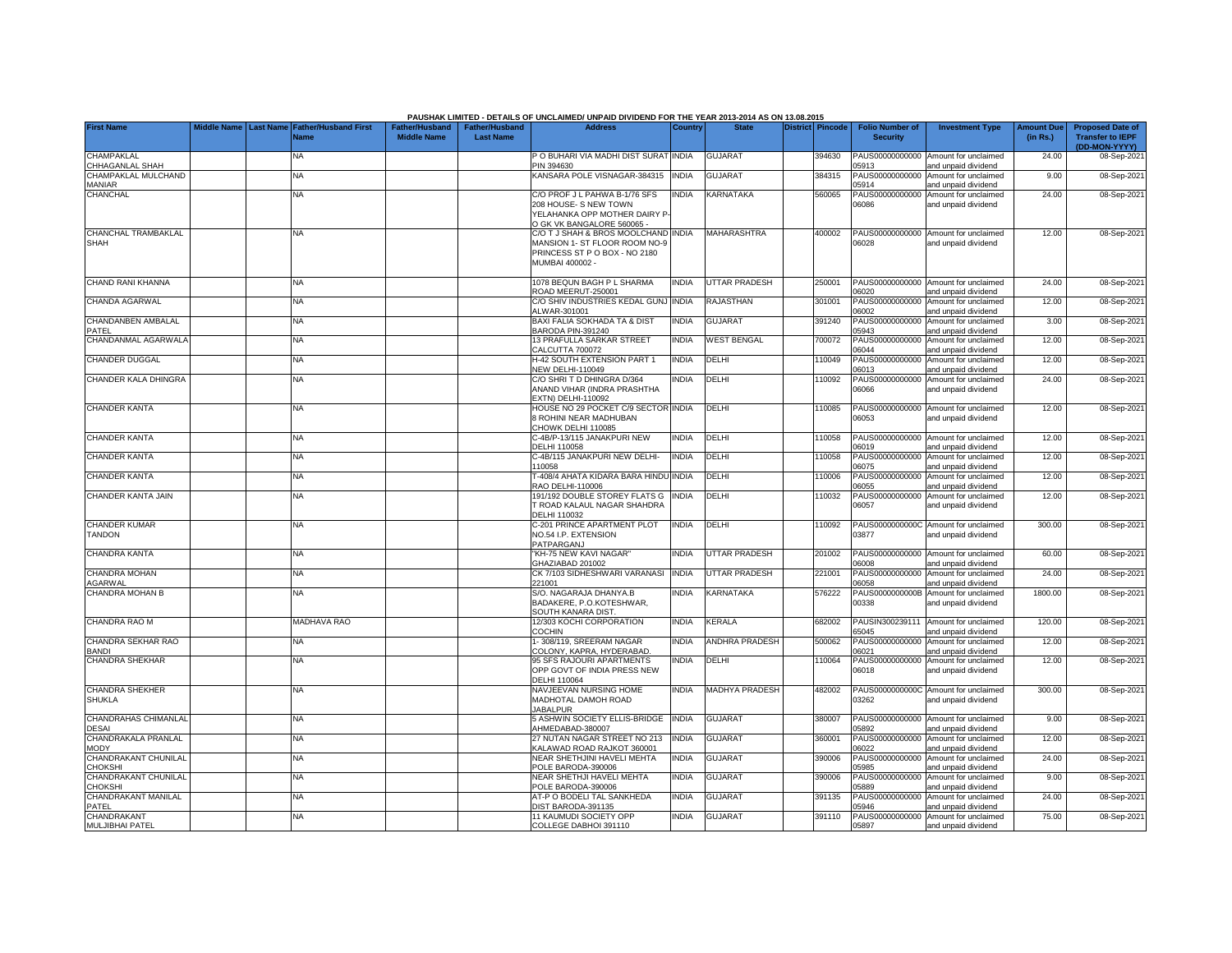|                                                |                    |                  |                                     |                                             |                                           | PAUSHAK LIMITED - DETAILS OF UNCLAIMED/ UNPAID DIVIDEND FOR THE YEAR 2013-2014 AS ON 13.08.2015                                 |                |                |                  |                                           |                                                             |                               |                                                                     |
|------------------------------------------------|--------------------|------------------|-------------------------------------|---------------------------------------------|-------------------------------------------|---------------------------------------------------------------------------------------------------------------------------------|----------------|----------------|------------------|-------------------------------------------|-------------------------------------------------------------|-------------------------------|---------------------------------------------------------------------|
| <b>First Name</b>                              | <b>Middle Name</b> | <b>Last Name</b> | <b>Father/Husband First</b><br>Name | <b>Father/Husband</b><br><b>Middle Name</b> | <b>Father/Husband</b><br><b>Last Name</b> | <b>Address</b>                                                                                                                  | <b>Country</b> | <b>State</b>   | District Pincode | <b>Folio Number of</b><br><b>Security</b> | <b>Investment Type</b>                                      | <b>Amount Due</b><br>(in Rs.) | <b>Proposed Date of</b><br><b>Transfer to IEPF</b><br>(DD-MON-YYYY) |
| CHANDRAKANT<br>PRABHUDAS SUTHAR                |                    |                  | <b>NA</b>                           |                                             |                                           | TAD FALIA PALACE ROAD BARODA<br>390001                                                                                          | <b>INDIA</b>   | <b>GUJARAT</b> | 390001           | PAUS00000000000<br>05901                  | Amount for unclaimed<br>and unpaid dividend                 | 3.00                          | 08-Sep-202                                                          |
| CHANDRAKANT PRANLAL<br>SHAH                    |                    |                  | <b>NA</b>                           |                                             |                                           | 5 MAHESHWAR JYOT RATILAL B<br>MEHTA MARG GHATKOPAR<br><b>MUMBAI-400077</b>                                                      | <b>INDIA</b>   | MAHARASHTRA    | 400077           | 06040                                     | PAUS00000000000 Amount for unclaimed<br>and unpaid dividend | 24.00                         | 08-Sep-202                                                          |
| CHANDRAKANT<br>RAMANLAL JOSHI                  |                    |                  | <b>NA</b>                           |                                             |                                           | AT & PO JITODIA TAK ANAND DIST<br><b>CAIRA 388001</b>                                                                           | <b>INDIA</b>   | GUJARAT        | 388001           | 5951                                      | PAUS00000000000 Amount for unclaimed<br>and unpaid dividend | 3.00                          | 08-Sep-202                                                          |
| CHANDRAKANT<br>RAMNIKLAL VORA                  |                    |                  | NA                                  |                                             |                                           | H NO 2787 JIVAN COMMERCIAL<br>POLE SHAHPUR DARWAJA<br>AHMEDABAD 380001                                                          | <b>NDIA</b>    | GUJARAT        | 380001           | PAUS00000000000<br>06034                  | Amount for unclaimed<br>and unpaid dividend                 | 24.00                         | 08-Sep-202                                                          |
| CHANDRAKANT<br>RAOJIBHAI PATEL                 |                    |                  | <b>NA</b>                           |                                             |                                           | C/O.H R PANDYA 16-B<br>DHANALAKSHMI SOCIETY BEHIND<br>ARYA KENYA VIDYALAYA KARELI<br><b>BAUG BARODA</b>                         | <b>INDIA</b>   | <b>GUJARAT</b> | 390018           | 00369                                     | PAUS0000000000C Amount for unclaimed<br>and unpaid dividend | 120.00                        | 08-Sep-202                                                          |
| <b>CHANDRAKANT RATILAL</b><br><b>SHUKAL</b>    |                    |                  | NA                                  |                                             |                                           | C/O MAHALAXMI PAPER STORE<br>MALIVADA ROAD JUNAGADH-<br>362001                                                                  | <b>INDIA</b>   | <b>GUJARAT</b> | 362001           | PAUS00000000000<br>5896                   | Amount for unclaimed<br>and unpaid dividend                 | 48.00                         | 08-Sep-202                                                          |
| CHANDRAKANTA<br>CHINUBHAI SHAH                 |                    |                  | <b>NA</b>                           |                                             |                                           | B NO 37 SARASWATI SADAN 2ND<br>FL KHAMBHAT- I BHUVAN<br>JAGABHAI PARK NR PICNIC HOUSE<br>BUS STAND AHMEDABAD-380008 -           | <b>INDIA</b>   | <b>GUJARAT</b> | 380008           | 5922                                      | PAUS00000000000 Amount for unclaimed<br>and unpaid dividend | 3.00                          | 08-Sep-202                                                          |
| CHANDRAKANTA<br>NAVNITLAL JHAVERI              |                    |                  | <b>NA</b>                           |                                             |                                           | 'ZAVERI BHAVAN" SULTANPURA<br>ADHYARU NI POLE BARODA-390001                                                                     | <b>NDIA</b>    | <b>GUJARAT</b> | 390001           | 15923                                     | PAUS00000000000 Amount for unclaimed<br>and unpaid dividend | 18.00                         | 08-Sep-202                                                          |
| CHANDRAKANTA<br>NAVNITLAL JHAVERI              |                    |                  | <b>NA</b>                           |                                             |                                           | SULTANPURA ADHYARU'S POLE<br>BARODA-390001                                                                                      | <b>INDIA</b>   | <b>GUJARAT</b> | 390001           | PAUS00000000000<br>06081                  | Amount for unclaimed<br>and unpaid dividend                 | 39.00                         | 08-Sep-202                                                          |
| CHANDRAKANTA<br>NAVNITLAL JHAVERI              |                    |                  | <b>NA</b>                           |                                             |                                           | 'ZAVERI BHAVAN" SULTANPURA<br>ADHYARU NI POLE BARODA-390001                                                                     | INDIA          | GUJARA1        | 390001           | PAUS00000000000<br>05924                  | Amount for unclaimed<br>and unpaid dividend                 | 39.00                         | 08-Sep-2021                                                         |
| <b>CHANDRASHEKAR</b><br>MALLAPPA MUDAKAVI      |                    |                  | MALLAPPA MUDAKAVI                   |                                             |                                           | 1162 MANGADI MAIN ROAD<br>OPPOSITE LAKHMI PETROLPUMP<br>ANJANA NAGAR<br>VISHWANEEDAMBANGALORE                                   | <b>INDIA</b>   | KARNATAKA      | 560091           | 00333                                     | PAUS12044700017 Amount for unclaimed<br>and unpaid dividend | 2400.00                       | 08-Sep-202                                                          |
| <b>CHANDRASHEKAR S</b>                         |                    |                  | <b>NA</b>                           |                                             |                                           | BRADMA OF INDIA LTD., BHARATH<br>INSURANCE BUILDINGS, 1/18,<br><b>MOUNT CHENNAI</b>                                             | <b>INDIA</b>   | TAMIL NADU     | 600002           | 0881                                      | PAUS0000000000S Amount for unclaimed<br>and unpaid dividend | 600.00                        | 08-Sep-202                                                          |
| CHANDRASHEKHAR<br><b>VISHNU BAPAT</b>          |                    |                  | <b>NA</b>                           |                                             |                                           | VIDISH' 86/3, ERANDAWANE<br>DR/KETKAR ROAD, OPP: K. NEHRU<br>PARK ERANDAWANA PUNE-411004                                        | <b>NDIA</b>    | MAHARASHTRA    | 411004           | 05883                                     | PAUS00000000000 Amount for unclaimed<br>and unpaid dividend | 150.00                        | 08-Sep-202                                                          |
| CHANDRAVADAN<br>DAHYABHAI PATEL                |                    |                  | <b>NA</b>                           |                                             |                                           | 3111 MOTIPOLE KACHHIYASHERI<br>JAMALPUR AHMEDABAD-380001                                                                        | <b>INDIA</b>   | GUJARAT        | 380001           | 05925                                     | PAUS00000000000 Amount for unclaimed<br>and unpaid dividend | 3.00                          | 08-Sep-202                                                          |
| CHANDRAVADAN H SHAH                            |                    |                  | NA                                  |                                             |                                           | 1 AMRUT KANCHAN APTT OPP<br>MEMNAGAR FIVE - STATION NR<br>PALLAVI APTT NEAR CAPITAL PA-<br>RK NAVRANGPURA AHMEDABAD<br>380014 - | <b>NDIA</b>    | <b>GUJARA1</b> | 380014           | PAUS00000000000<br>05993                  | Amount for unclaimed<br>and unpaid dividend                 | 24.00                         | 08-Sep-202                                                          |
| CHANDRAVADAN MANILAI<br>PATFL                  |                    |                  | <b>NA</b>                           |                                             |                                           | SHIROLA JIN COMPOUND BODELI<br>DIST BARODA PIN-391135                                                                           | <b>INDIA</b>   | <b>GUJARAT</b> | 391135           | 5956                                      | PAUS00000000000 Amount for unclaimed<br>and unpaid dividend | 48.00                         | 08-Sep-202                                                          |
| CHANDRAVADAN N<br><b>HOKSHI</b>                |                    |                  | <b>NA</b>                           |                                             |                                           | 102/103 VITHALESH APT NAVAPURA INDIA<br>BARODA-390001                                                                           |                | <b>GUJARAT</b> | 390001           | PAUS00000000000<br>05957                  | Amount for unclaimed<br>and unpaid dividend                 | 48.00                         | 08-Sep-202                                                          |
| <b>HANDRAVADANBHAI</b><br><b>MANILAL PATEL</b> |                    |                  | <b>NA</b>                           |                                             |                                           | AT KAKAROLIA TA JAMBUGHODA<br>DIST PANCHMAHAL PIN-389390                                                                        | <b>INDIA</b>   | <b>GUJARAT</b> | 389390           | PAUS00000000000<br>05976                  | Amount for unclaimed<br>and unpaid dividend                 | 48.00                         | 08-Sep-202                                                          |
| CHANDRAVATI MURARI<br><b>NAIK</b>              |                    |                  | <b>NA</b>                           |                                             |                                           | 1/9 DIAGO FERANDES BLDG<br>NAVAPADA LANE L- AL BAHADUR<br>SHASTRI MARG KURLA MUMBAI-40-<br>ነሰ7ሰ.                                | INDIA          | MAHARASHTRA    | 400070           | PAUS00000000000<br>05927                  | Amount for unclaimed<br>and unpaid dividend                 | 9.00                          | 08-Sep-202                                                          |
| CHANDRIKA KANAIYALAL<br><b>MEHTA</b>           |                    |                  | <b>NA</b>                           |                                             |                                           | SHIV KRUPA 3 ABHISHEK SOCIETY<br>RACE COURSE CIRCLE BARODA-<br>390007                                                           | <b>INDIA</b>   | <b>GUJARAT</b> | 390007           | 05886                                     | PAUS00000000000 Amount for unclaimed<br>and unpaid dividend | 18.00                         | 08-Sep-202                                                          |
| <b>CHANDRIKA PRASAD</b><br><b>DWIVEDI</b>      |                    |                  | NA                                  |                                             |                                           | M R & D LABORATORY ALEMBIC<br>CHEMICAL WORKS CO LTD<br>BARODA-390003                                                            | <b>INDIA</b>   | <b>GUJARAT</b> | 390003           | 05983                                     | PAUS00000000000 Amount for unclaimed<br>and unpaid dividend | 24.00                         | 08-Sep-202                                                          |
| CHANDRIKA<br>SACHITHANANDAM                    |                    |                  | <b>NA</b>                           |                                             |                                           | A-12 PERIYAR NAGAR ERODE                                                                                                        | <b>INDIA</b>   | TAMIL NADU     | 638001           | 3030                                      | PAUS0000000000C Amount for unclaimed<br>and unpaid dividend | 300.00                        | 08-Sep-202                                                          |
| CHANDRIKABEN<br>NALINKUMAR GANDHI              |                    |                  | <b>NA</b>                           |                                             |                                           | 1330/3 PARABADI'S KHANCHA<br>TALIA'S POLE SARANGPUR<br>AHMEDABAD 380001                                                         | <b>INDIA</b>   | <b>GUJARAT</b> | 380001           | PAUS00000000000<br>06024                  | Amount for unclaimed<br>and unpaid dividend                 | 12.00                         | 08-Sep-2021                                                         |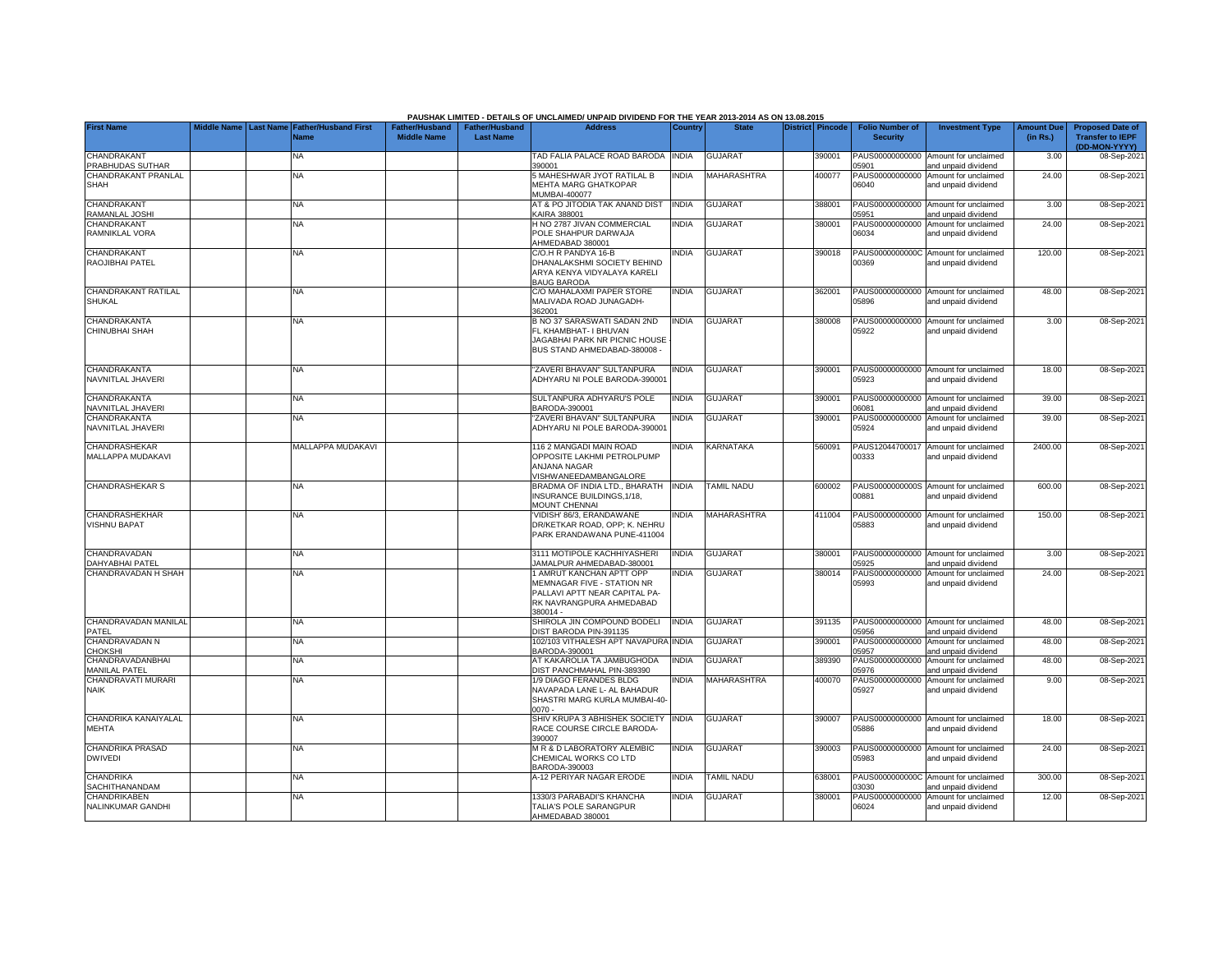|                                                |                    |                                                      |                                             |                                           | PAUSHAK LIMITED - DETAILS OF UNCLAIMED/ UNPAID DIVIDEND FOR THE YEAR 2013-2014 AS ON 13.08.2015 |              |                       |                         |                                           |                                                             |                               |                                                    |
|------------------------------------------------|--------------------|------------------------------------------------------|---------------------------------------------|-------------------------------------------|-------------------------------------------------------------------------------------------------|--------------|-----------------------|-------------------------|-------------------------------------------|-------------------------------------------------------------|-------------------------------|----------------------------------------------------|
| <b>First Name</b>                              | <b>Middle Name</b> | <b>Last Name Father/Husband First</b><br><b>Vame</b> | <b>Father/Husband</b><br><b>Middle Name</b> | <b>Father/Husband</b><br><b>Last Name</b> | <b>Address</b>                                                                                  | Country      | <b>State</b>          | <b>District Pincode</b> | <b>Folio Number of</b><br><b>Security</b> | <b>Investment Type</b>                                      | <b>Amount Due</b><br>(in Rs.) | <b>Proposed Date of</b><br><b>Transfer to IEPF</b> |
| <b>CHANDRIKABEN</b>                            |                    | NA                                                   |                                             |                                           | 1345 RANGILA SHERI TALIA'S POLE                                                                 | <b>INDIA</b> | <b>GUJARAT</b>        | 380001                  | PAUS00000000000                           | Amount for unclaimed                                        | 12.00                         | (DD-MON-YYYY)<br>08-Sep-2021                       |
| NALINKUMAR GANDHI                              |                    |                                                      |                                             |                                           | SARANGPUR AHMEDABAD 380001                                                                      |              |                       |                         | 06096                                     | and unpaid dividend                                         |                               |                                                    |
| <b>CHANDRIKABEN</b><br>RAVJIBHAI PATEL         |                    | NA                                                   |                                             |                                           | 23-A NARENDRA PARK SOCIETY<br><b>KARELIBAUG BARODA-390018</b>                                   | <b>INDIA</b> | <b>GUJARAT</b>        | 390018                  | PAUS00000000000<br>15987                  | Amount for unclaimed<br>and unpaid dividend                 | 15.00                         | 08-Sep-2021                                        |
| CHANDRU G MAKHIJANI                            |                    | NA                                                   |                                             |                                           | 23 MADHUR MILAN 141B ROAD<br><b>KHAR WEST MUMBAI 400052</b>                                     | <b>INDIA</b> | MAHARASHTRA           | 400052                  | PAUS00000000000<br>06110                  | Amount for unclaimed<br>and unpaid dividend                 | 48.00                         | 08-Sep-2021                                        |
| CHANDRU G MAKHIJANI                            |                    | NA                                                   |                                             |                                           | 23 MADHAV MILAN 14 (B) ROAD<br><b>KHAR MUMBAI 400052</b>                                        | <b>INDIA</b> | MAHARASHTRA           | 400052                  | PAUS00000000000<br>06091                  | Amount for unclaimed<br>and unpaid dividend                 | 48.00                         | 08-Sep-2021                                        |
| CHANDRU G MAKHIJANI                            |                    | NA                                                   |                                             |                                           | 23 MADHUR MILAN 14-B ROAD<br>KHAR WEST MUMBAI 400052                                            | <b>INDIA</b> | <b>MAHARASHTRA</b>    | 400052                  | PAUS00000000000<br>06120                  | Amount for unclaimed<br>and unpaid dividend                 | 48.00                         | 08-Sep-2021                                        |
| CHANDUBHAI DAHYABHAI<br>PATEL                  |                    | NA                                                   |                                             |                                           | NAVI PANSARWAD NAVAPURA<br>PADRA DIST BARODA 391440                                             | <b>INDIA</b> | <b>GUJARAT</b>        | 391440                  | PAUS00000000000<br>05959                  | Amount for unclaimed<br>and unpaid dividend                 | 21.00                         | 08-Sep-2021                                        |
| <b>CHANDUBHAI</b>                              |                    | NA                                                   |                                             |                                           | AT & PO ADVALA TA AMOD DIST                                                                     | <b>INDIA</b> | <b>GUJARAT</b>        | 392110                  | PAUS00000000000                           | Amount for unclaimed                                        | 9.00                          | 08-Sep-2021                                        |
| RANCHHODBHAI PATEL<br>CHANDULAL HIMATLAL       |                    | NA                                                   |                                             |                                           | BROACH PIN-392110<br>AT & PO JITODIA TAK ANAND DIST                                             | INDIA        | <b>GUJARAT</b>        | 388001                  | 05961<br>PAUS00000000000                  | and unpaid dividend<br>Amount for unclaimed                 | 3.00                          | 08-Sep-2021                                        |
| SHAH                                           |                    |                                                      |                                             |                                           | KAIRA PIN-388001                                                                                |              |                       |                         | 05962                                     | and unpaid dividend                                         |                               |                                                    |
| CHANDULAL JAMNADAS<br>KANIA                    |                    | NA                                                   |                                             |                                           | 4/2872 BEGUMPURA MUMBAI VAD<br>SURAT-395001                                                     | <b>INDIA</b> | <b>GUJARAT</b>        | 395001                  | PAUS00000000000<br>05933                  | Amount for unclaimed<br>and unpaid dividend                 | 24.00                         | 08-Sep-2021                                        |
| CHANDULAL LALBHAI                              |                    | NA                                                   |                                             |                                           | "LAVINA" FLAT NO 23 2ND FLOOR                                                                   | INDIA        | <b>MAHARASHTRA</b>    | 400054                  | PAUS00000000000                           | Amount for unclaimed                                        | 12.00                         | 08-Sep-2021                                        |
| <b>MARFATIA</b>                                |                    |                                                      |                                             |                                           | TAGORE ROAD SANTACRUZ (W)<br>MUMBAI-400054                                                      |              |                       |                         | 05995                                     | and unpaid dividend                                         |                               |                                                    |
| CHANDULAL M LAVINGIA                           |                    | NA                                                   |                                             |                                           | 29 PANCHVATI AHMEDABAD-380008 INDIA                                                             |              | <b>GUJARAT</b>        | 380008                  | PAUS00000000000<br>05988                  | Amount for unclaimed<br>and unpaid dividend                 | 24.00                         | 08-Sep-2021                                        |
| CHANDULAL MOTILAL<br>SHAH                      |                    | NA                                                   |                                             |                                           | CHANDRA VILLA BAYAD DIST S K<br>383325                                                          | <b>INDIA</b> | <b>GUJARAT</b>        | 383325                  | PAUS00000000000<br>05895                  | Amount for unclaimed<br>and unpaid dividend                 | 24.00                         | 08-Sep-2021                                        |
| CHANUBHAI D AMIN                               |                    | NA                                                   |                                             |                                           | 19, YOGI DARSHAN SOCIETY, B/H                                                                   | <b>NDIA</b>  | <b>GUJARAT</b>        | 390020                  | PAUS0000000000C                           | Amount for unclaimed                                        | 1200.00                       | 08-Sep-2021                                        |
|                                                |                    |                                                      |                                             |                                           | AIM'S OXYGEN, OLD PADRA ROAD.<br><b>/ADODARA</b>                                                |              |                       |                         | 05493                                     | and unpaid dividend                                         |                               |                                                    |
| CHARUCHANDRA DURVE                             |                    | NA                                                   |                                             |                                           | 15 ADVANI APTS NEAR DEEP<br>MANDIR L B S MARG MULUND                                            | INDIA        | MAHARASHTRA           | 400080                  | PAUS0000000000C<br>03784                  | Amount for unclaimed<br>and unpaid dividend                 | 750.00                        | 08-Sep-2021                                        |
|                                                |                    |                                                      |                                             |                                           | <b>WEST.BOMBAY</b>                                                                              |              |                       |                         |                                           |                                                             |                               |                                                    |
| <b>CHARULATA</b><br>CHANDRAKANT PATEL          |                    | NA                                                   |                                             |                                           | 28-C JYOTIPARK SOCIETY BEHIND<br>MUKTANAND BUS STAND<br>KARELIBAUG BARODA 390018                | <b>INDIA</b> | <b>GUJARAT</b>        | 390018                  | PAUS00000000000<br>06083                  | Amount for unclaimed<br>and unpaid dividend                 | 9.00                          | 08-Sep-2021                                        |
| <b>CHATURBHAI</b>                              |                    | NA                                                   |                                             |                                           | AT & PO JITODIA TAK ANAND DIST                                                                  | <b>INDIA</b> | <b>GUJARAT</b>        | 388001                  | PAUS00000000000<br>05963                  | Amount for unclaimed                                        | 9.00                          | 08-Sep-2021                                        |
| KHUSHALBHAI PATEL<br><b>CHAYA DEVI</b>         |                    | NA                                                   |                                             |                                           | KAIRA PIN-388001<br>30.II MAIN C K C GARDEN                                                     | <b>INDIA</b> | <b>KARNATAKA</b>      | 560027                  | PAUS0000000000C                           | and unpaid dividend<br>Amount for unclaimed                 | 1350.00                       | 08-Sep-2021                                        |
|                                                |                    |                                                      |                                             |                                           | <b>SHANTINAGAR BANGALORE</b>                                                                    |              |                       |                         | 02060                                     | and unpaid dividend                                         |                               |                                                    |
| <b>CHELLIAH M A</b>                            |                    | NA                                                   |                                             |                                           | C/O SAROJINI MALLIKA 12-2/A,<br>NANDAGOPALAPURAM WEST<br><b>TREET MELUR, TUTICORIN</b>          | <b>INDIA</b> | <b>TAMIL NADU</b>     | 628002                  | PAUS0000000000M<br>00135                  | Amount for unclaimed<br>and unpaid dividend                 | 300.00                        | 08-Sep-2021                                        |
| <b>CHENCHAYYA</b>                              |                    | NA                                                   |                                             |                                           | <b>CO. RAVI MEDICAL STORES</b>                                                                  | INDIA        | <b>ANDHRA PRADESH</b> | 522601                  | PAUS0000000000C<br>0377                   | Amount for unclaimed                                        | 300.00                        | 08-Sep-2021                                        |
| TRIPURAMALLU<br>CHERIAN ABRAHAM                |                    | K V ABRAHAM                                          |                                             |                                           | STATION ROAD NARASARAOPET<br>KANDATHIL 37 (OLD NO 17)                                           | INDIA        | <b>TAMIL NADU</b>     | 600006                  | PAUS00000000000                           | and unpaid dividend<br>Amount for unclaimed                 | 36.00                         | 08-Sep-2021                                        |
|                                                |                    |                                                      |                                             |                                           | PYCROPTS GARDEN ROAD OFF<br>HADDOWS ROADCHENNAI                                                 |              |                       |                         | 13089                                     | and unpaid dividend                                         |                               |                                                    |
| <b>CHETAN N VYAS</b>                           |                    | <b>NA</b>                                            |                                             |                                           | 26 PARIMAL PARK B/H DELUX<br>SOCIETY NIZAMPURA VADODARA                                         | <b>INDIA</b> | <b>GUJARAT</b>        | 390002                  | 4599                                      | PAUS0000000000C Amount for unclaimed<br>and unpaid dividend | 450.00                        | 08-Sep-2021                                        |
| CHHABIL C MAJMUNDAR                            |                    | ΝA                                                   |                                             |                                           | 23/C GAYATRINAGAR SOCIETY                                                                       | INDIA        | <b>GUJARAT</b>        | 390019                  | PAUS00000000000                           | Amount for unclaimed                                        | 3.00                          | 08-Sep-2021                                        |
|                                                |                    |                                                      |                                             |                                           | NEAR GOVINDRAO PARK<br>PANIGATE ROAD VADODARA                                                   |              |                       |                         | 06128                                     | and unpaid dividend                                         |                               |                                                    |
| CHHABILBHAI O GANDHI                           |                    | <b>NA</b>                                            |                                             |                                           | 16/G RANGSAGAR FLATS P T<br>COLLEGE ROAD PALDI<br>AHMEDABAD-380007                              | INDIA        | <b>GUJARAT</b>        | 380007                  | PAUS00000000000<br>06059                  | Amount for unclaimed<br>and unpaid dividend                 | 24.00                         | 08-Sep-2021                                        |
| CHHAGANLAL LAXMIDAS<br>VALAND                  |                    | NA                                                   |                                             |                                           | WADI PREMANAND KAVI S POLE<br>BARODA-390001                                                     | <b>INDIA</b> | <b>GUJARAT</b>        | 390001                  | PAUS00000000000<br>5890                   | Amount for unclaimed<br>and unpaid dividend                 | 9.00                          | 08-Sep-2021                                        |
| CHHAGANLAL LAXMIDAS<br>VALAND                  |                    | NA                                                   |                                             |                                           | WADI PREMANAND KAVI'S POLE<br><b>BARODA 390017</b>                                              | INDIA        | <b>GUJARAT</b>        | 390017                  | PAUS00000000000<br>05986                  | Amount for unclaimed<br>and unpaid dividend                 | 99.00                         | 08-Sep-2021                                        |
| CHHATRASINGH<br><b>FATESINGH RANA</b>          |                    | NA                                                   |                                             |                                           | "PANCHVATI" BLOCK NO 12<br>REFINERY ROAD GORWA BARODA                                           | INDIA        | <b>GUJARAT</b>        | 390003                  | PAUS00000000000<br>05903                  | Amount for unclaimed<br>and unpaid dividend                 | 3.00                          | 08-Sep-2021                                        |
|                                                |                    |                                                      |                                             |                                           | 390003                                                                                          |              |                       |                         |                                           |                                                             |                               |                                                    |
| CHHAYA A SANGHAVI                              |                    | <b>NA</b>                                            |                                             |                                           | 150/JAWAN NAGAR BLDG NO 2-A 6<br>BHANUSHALI LANE TILAK RD                                       | <b>INDIA</b> | <b>MAHARASHTRA</b>    | 400077                  | PAUS00000000000<br>06038                  | Amount for unclaimed<br>and unpaid dividend                 | 24.00                         | 08-Sep-2021                                        |
|                                                |                    |                                                      |                                             |                                           | GHATKOPAR (E) MUMBAI-400077                                                                     |              |                       |                         |                                           |                                                             |                               |                                                    |
| <b>CHHAYABEN</b><br><b>GUNAVANTLAL PANCHAL</b> |                    | <b>NA</b>                                            |                                             |                                           | F/32, ALEMBIC COLONY.<br><b><i>NHITEFIELD, BANGALORE DIST</i></b>                               | <b>INDIA</b> | KARNATAKA             | 560066                  | 0045                                      | PAUS0000000000C Amount for unclaimed<br>and unpaid dividend | 300.00                        | 08-Sep-2021                                        |
| <b>CHHAYABEN</b>                               |                    | NA.                                                  |                                             |                                           | F/32 ALEMBIC GLASS COLONY                                                                       | <b>INDIA</b> | KARNATAKA             | 560066                  | PAUS00000000000                           | Amount for unclaimed                                        | 48.00                         | 08-Sep-2021                                        |
| <b>GUNVANTLAL PANCHAL</b>                      |                    |                                                      |                                             |                                           | WHITEFIELD BANGALORE-560066                                                                     |              |                       |                         | 05984                                     | and unpaid dividend                                         |                               |                                                    |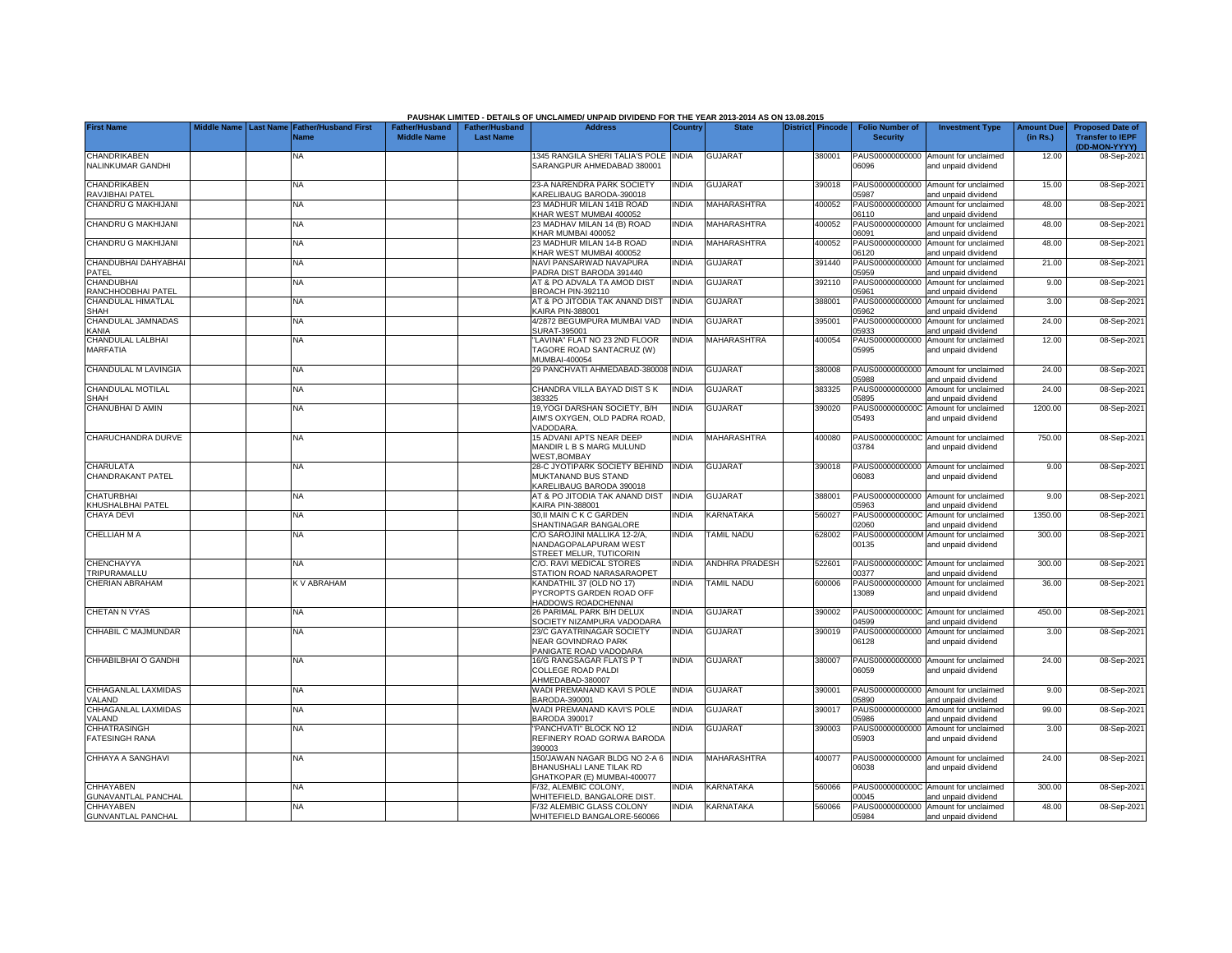|                                                         |  |                                                    |                                             |                                           | PAUSHAK LIMITED - DETAILS OF UNCLAIMED/ UNPAID DIVIDEND FOR THE YEAR 2013-2014 AS ON 13.08.2015                   |                |                          |                  |                                           |                                                             |                               |                                                                     |
|---------------------------------------------------------|--|----------------------------------------------------|---------------------------------------------|-------------------------------------------|-------------------------------------------------------------------------------------------------------------------|----------------|--------------------------|------------------|-------------------------------------------|-------------------------------------------------------------|-------------------------------|---------------------------------------------------------------------|
| <b>First Name</b>                                       |  | Middle Name Last Name Father/Husband First<br>Vame | <b>Father/Husband</b><br><b>Middle Name</b> | <b>Father/Husband</b><br><b>Last Name</b> | <b>Address</b>                                                                                                    | <b>Country</b> | <b>State</b>             | District Pincode | <b>Folio Number of</b><br><b>Security</b> | <b>Investment Type</b>                                      | <b>Amount Due</b><br>(in Rs.) | <b>Proposed Date of</b><br><b>Transfer to IEPF</b><br>(DD-MON-YYYY) |
| CHHAYABEN VIJAYBHAI                                     |  | <b>/IJAYBHAI PATEL</b>                             |                                             |                                           | SARDAR NAGAR SOCIETY POST<br>SAVALI VADODARA                                                                      | INDIA          | <b>GUJARAT</b>           | 391410           | PAUS00000000000                           | Amount for unclaimed                                        | 3.00                          | 08-Sep-202                                                          |
| PATEL<br>CHHIPA MEHBOOB A                               |  | <b>NA</b>                                          |                                             |                                           | 2804 TAJPUR KALATHRA'S POLE<br>JAMALPUR AHMEDABAD-380001                                                          | <b>INDIA</b>   | <b>GUJARAT</b>           | 380001           | 3263<br>PAUS00000000000<br>5990           | and unpaid dividend<br>Amount for unclaimed                 | 60.00                         | 08-Sep-202                                                          |
| <b>CHHOTUBHAI</b>                                       |  | <b>NA</b>                                          |                                             |                                           | QUICK TRAVELS OPP NAVRANG                                                                                         | <b>INDIA</b>   | <b>GUJARAT</b>           | 390001           | PAUS00000000000                           | and unpaid dividend<br>Amount for unclaimed                 | 48.00                         | 08-Sep-202                                                          |
| <b>JESANGBHAI PATEL</b><br>CHILAKAMARRY VENU            |  | VR                                                 |                                             |                                           | CINEMA BARODA-390001<br>101 PLOT 136 NOBLE COURT                                                                  | <b>INDIA</b>   | ANDHRA PRADESH           | 500018           | 5967<br>PAUSIN300476405                   | and unpaid dividend<br>Amount for unclaimed                 | 12.00                         | 08-Sep-202                                                          |
| <b>GOPAL PRASAD</b>                                     |  | NARASIMHACHARYULU                                  |                                             |                                           | <b>KALYAN NAGAR PHASE III</b><br><b>IYDERABAD</b>                                                                 |                |                          |                  | 26932                                     | and unpaid dividend                                         |                               |                                                                     |
| <b>CHILUKURI</b><br>SEETHARAMANJAMEYA<br><b>CHOWDAR</b> |  | NA                                                 |                                             |                                           | D NO-28-15-2 SURYABAGH<br>/ISAKHAPATNAM-530002                                                                    | <b>INDIA</b>   | <b>ANDHRA PRADESH</b>    | 530002           | 05989                                     | PAUS00000000000 Amount for unclaimed<br>and unpaid dividend | 15.00                         | 08-Sep-202                                                          |
| CHIMAN BAVALAL DAVE                                     |  | <b>NA</b>                                          |                                             |                                           | MEGH DHANUSH" BEHIND A G<br>SHAKTI COLONY RAJKOT-360001                                                           | <b>NDIA</b>    | <b>GUJARAT</b>           | 360001           | PAUS00000000000<br>6067                   | Amount for unclaimed<br>and unpaid dividend                 | 12.00                         | 08-Sep-202                                                          |
| CHIMANBHAI FULABHAI<br>PATEL                            |  | <b>NA</b>                                          |                                             |                                           | <b>HARIKRIPA NIVAS CHHANI BARODA</b><br>PIN-391740                                                                | <b>INDIA</b>   | <b>GUJARAT</b>           | 391740           | PAUS00000000000<br>5968                   | Amount for unclaimed<br>and unpaid dividend                 | 9.00                          | 08-Sep-202                                                          |
| <b>CHIMANBHAI</b><br>PARSOTTAMDAS PATEL                 |  | NA                                                 |                                             |                                           | NAVIPANSARAWAD NAVAPURA<br>PADRA DIST BARODA PIN-391440                                                           | <b>NDIA</b>    | GUJARAT                  | 391440           | PAUS00000000000<br>5969                   | Amount for unclaimed<br>and unpaid dividend                 | 9.00                          | 08-Sep-202                                                          |
| CHIMANBHAI REVABHAI<br>PATEL                            |  | NA                                                 |                                             |                                           | 23/299 GUJARAT HOUSING BOARD<br>COLONY PADRA ROAD BARODA-                                                         | <b>NDIA</b>    | <b>GUJARAT</b>           | 390005           | PAUS00000000000<br>05906                  | Amount for unclaimed<br>and unpaid dividend                 | 3.00                          | 08-Sep-202                                                          |
| CHIMANLAL HARILAL<br>VADHANI                            |  | ΝA                                                 |                                             |                                           | 390005<br>C/O GAURANG TERIN CENTRE<br>/ARACHA ROAD OPP HANS<br>SOCIETY 1A GANESH SHOPPING                         | INDIA          | <b>GUJARAT</b>           | 395006           | )5970                                     | PAUS00000000000 Amount for unclaimed<br>and unpaid dividend | 48.00                         | 08-Sep-202                                                          |
| CHIMANLAL HARILAL<br>VADHANI                            |  | NA                                                 |                                             |                                           | CENTRE SURAT 395006<br>C/O GAURANG TERIN CENTER 1<br>GANESH SHOPP- ING CENTER OPF<br>HANS SOCIETY VARACHHA RO- AD | <b>NDIA</b>    | <b>GUJARAT</b>           | 395006           | 06092                                     | PAUS00000000000 Amount for unclaimed<br>and unpaid dividend | 24.00                         | 08-Sep-202                                                          |
| CHIMANLAL RATILAL<br>PATEL                              |  | RATILAL PATEL                                      |                                             |                                           | SURAT 395006 -<br>369, AT SORNA - 2 TA. KAPADWANJ INDIA<br><b>DIST, KHEDA</b>                                     |                | <b>GUJARAT</b>           | 387620           | 02704                                     | PAUSIN300982103 Amount for unclaimed<br>and unpaid dividend | 3.00                          | 08-Sep-202                                                          |
| CHIMANLAL SHANTILAL<br>THAKKAR                          |  | ΝA                                                 |                                             |                                           | APPRENTIS TRAINING SCHOOL<br>TATA CHEMICAL- S LIMITED<br>MITHAPUR OKHA MANDAL DIST<br>JAM- NAGAR 361345 -         | INDIA          | <b>GUJARAT</b>           | 361345           | 06073                                     | PAUS00000000000 Amount for unclaimed<br>and unpaid dividend | 30.00                         | 08-Sep-202                                                          |
| CHINA KOTESWAR RAO<br><b>YELURI</b>                     |  | <b>NA</b>                                          |                                             |                                           | MANAGING PARTNER RASPHA<br>ABS, RAVIPADU (GUNTM DIST)<br>A P                                                      | INDIA          | ANDHRA PRADESH           | 522603           | 00382                                     | PAUS0000000000C Amount for unclaimed<br>and unpaid dividend | 900.00                        | 08-Sep-202                                                          |
| CHINA SUBBARAO<br><b>VARDHINEDI</b>                     |  | <b>NA</b>                                          |                                             |                                           | PULLA ELURU TQ W G 534401                                                                                         | INDIA          | ANDHRA PRADESH           | 534401           | 06062                                     | PAUS00000000000 Amount for unclaimed<br>and unpaid dividend | 12.00                         | 08-Sep-202                                                          |
| CHINNA NAGA UDAYA<br><b>SANKAR GURRAM</b>               |  | LATE VENKATA SUBBA<br><b>RAO</b>                   |                                             |                                           | <b>GVSRONIONSONION</b><br>MERCHANTS 11-62-113 CANAL<br>ROAD SIDE BY VINAYAK TEMPLE<br><b>JIJAYAWADA</b>           | INDIA          | ANDHRA PRADESH           | 520001           | PAUSIN300394147<br>80290                  | Amount for unclaimed<br>and unpaid dividend                 | 24.00                         | 08-Sep-202                                                          |
| CHINNARAO VADREN                                        |  | <b>NA</b>                                          |                                             |                                           | CHIEF MEDICAL OFFICER DOEN<br>ABOUR BOARD VISAKHAPATNAM                                                           | <b>NDIA</b>    | <b>ANDHRA PRADESH</b>    | 530035           | 04837                                     | PAUS0000000000C Amount for unclaimed<br>and unpaid dividend | 450.00                        | 08-Sep-202                                                          |
| CHINTHAMANI MANICKAM                                    |  | NA                                                 |                                             |                                           | <b>GOKULAM NO 13 THIRUNAGAR</b><br>EXTENSION DINDIGUL ROAD<br>KARUMANDAPAM TIRUCHIRAPALLI<br>320001               | INDIA          | TAMIL NADU               | 620001           | 06046                                     | PAUS00000000000 Amount for unclaimed<br>and unpaid dividend | 36.00                         | 08-Sep-202                                                          |
| CHINUBHAI DWARKADAS<br><b>DESAI</b>                     |  | <b>NA</b>                                          |                                             |                                           | 105 PRABHAKUNJ SOCIETY<br><b>ASHRAM ROAD GODHRA-389001</b>                                                        | <b>INDIA</b>   | <b>GUJARAT</b>           | 389001           | 5937                                      | PAUS00000000000 Amount for unclaimed<br>and unpaid dividend | 24.00                         | 08-Sep-202                                                          |
| CHINUBHAI M PARIKH                                      |  | <b>NA</b>                                          |                                             |                                           | 27/5/3 INDRAPRASTHA TOWERS<br>BEHIND SARKHEJ VASAHAT<br><b>/ASTRAPUR AHMEDABAD</b>                                | <b>NDIA</b>    | <b>GUJARAT</b>           | 380001           | PAUS00000000000<br>05971                  | Amount for unclaimed<br>and unpaid dividend                 | 24.00                         | 08-Sep-202                                                          |
| CHINUBHAI VANMALIDAS<br><b>BHAVSAR</b>                  |  | <b>NA</b>                                          |                                             |                                           | 41/253 NEW ELLORA PARK RACE<br>COURSE SUBHANPURA RD<br><b>BARODA 390007</b>                                       | <b>INDIA</b>   | <b>GUJARAT</b>           | 390007           | 05904                                     | PAUS00000000000 Amount for unclaimed<br>and unpaid dividend | 24.00                         | 08-Sep-202                                                          |
| <b>CHIRAMEL MATTHEN</b><br><b>JOSEPH</b>                |  | NA                                                 |                                             |                                           | NO.129, NELSON MANICKAM ROAD,<br>CHENNAI 600029 PIN-600029                                                        | <b>INDIA</b>   | <b><i>FAMIL NADU</i></b> | 600029           | PAUS00000000000<br>06121                  | Amount for unclaimed<br>and unpaid dividend                 | 24.00                         | 08-Sep-202                                                          |
| CHIRANJI LAL DAMANI                                     |  | NA                                                 |                                             |                                           | C/O M/S MANIKLAL BHAIA 16 INDIA<br>EXCHANGE PLACE CALCUTTA-<br>700001                                             | <b>INDIA</b>   | <b>WEST BENGAL</b>       | 700001           | PAUS00000000000<br>06030                  | Amount for unclaimed<br>and unpaid dividend                 | 36.00                         | 08-Sep-202                                                          |
| CHIRANJIV LAL ARYA                                      |  | <b>NA</b>                                          |                                             |                                           | 245, STREET NO 5 THAPAR NAGAR<br><b>MEERUT 250001</b>                                                             | <b>INDIA</b>   | <b>UTTAR PRADESH</b>     | 250001           | PAUS00000000000<br>06012                  | Amount for unclaimed<br>and unpaid dividend                 | 12.00                         | 08-Sep-202                                                          |
| CHITRA KRISHNAMOHAN<br><b>RAO</b>                       |  | <b>NA</b>                                          |                                             |                                           | C/O THE SWASTIK JANATA<br>SAHAKARI BANK LTD 502<br>KALBADEVI ROAD MUMBAI-400002                                   | <b>INDIA</b>   | MAHARASHTRA              | 400002           | PAUS00000000000<br>06039                  | Amount for unclaimed<br>and unpaid dividend                 | 12.00                         | 08-Sep-202                                                          |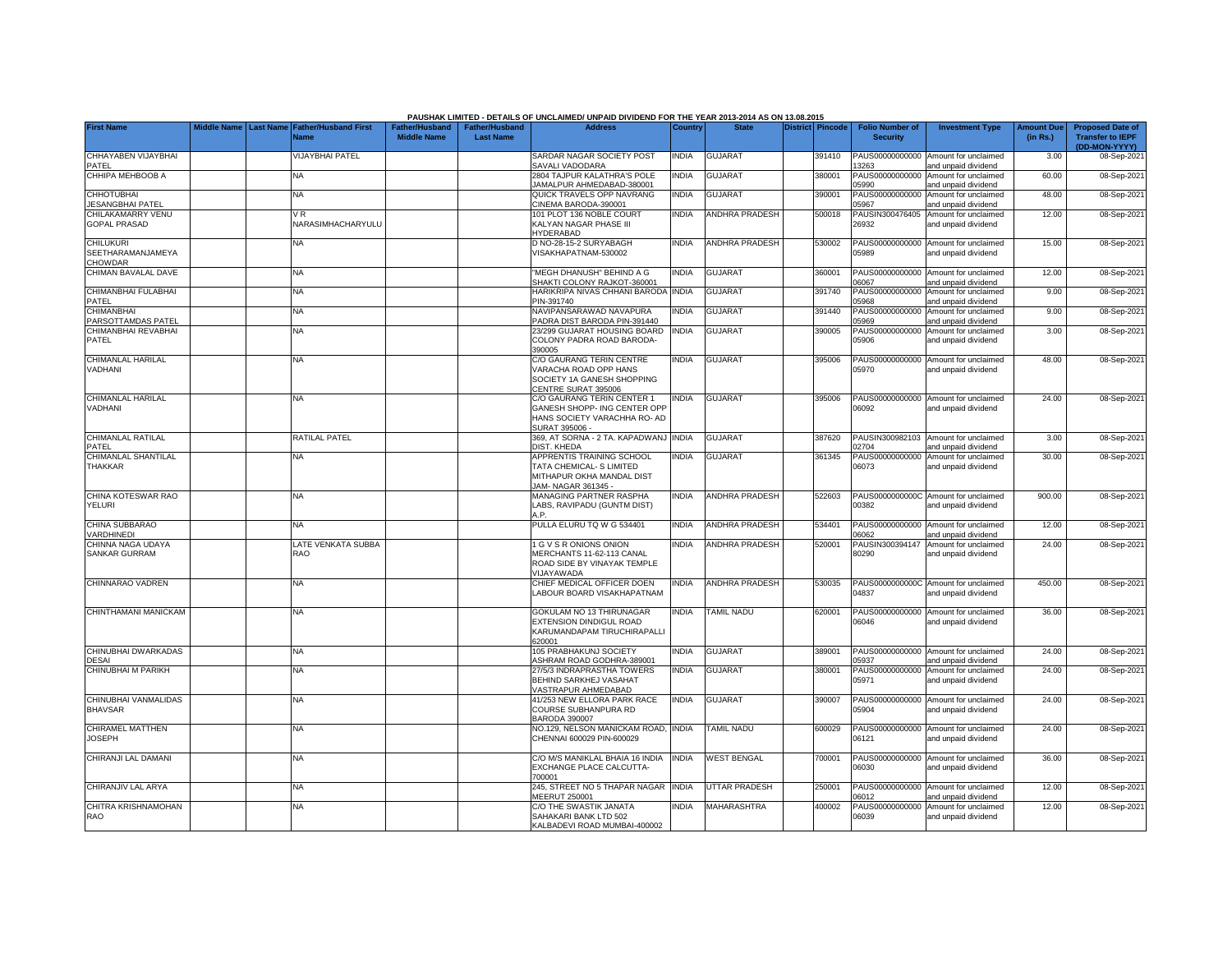|                                            |  |                                                        |                                             |                                           | PAUSHAK LIMITED - DETAILS OF UNCLAIMED/ UNPAID DIVIDEND FOR THE YEAR 2013-2014 AS ON 13.08.2015                                        |                |                       |                         |                                           |                                                             |                               |                                                                     |
|--------------------------------------------|--|--------------------------------------------------------|---------------------------------------------|-------------------------------------------|----------------------------------------------------------------------------------------------------------------------------------------|----------------|-----------------------|-------------------------|-------------------------------------------|-------------------------------------------------------------|-------------------------------|---------------------------------------------------------------------|
| <b>First Name</b>                          |  | Middle Name   Last Name   Father/Husband First<br>Name | <b>Father/Husband</b><br><b>Middle Name</b> | <b>Father/Husband</b><br><b>Last Name</b> | <b>Address</b>                                                                                                                         | <b>Country</b> | <b>State</b>          | <b>District Pincode</b> | <b>Folio Number of</b><br><b>Security</b> | <b>Investment Type</b>                                      | <b>Amount Due</b><br>(in Rs.) | <b>Proposed Date of</b><br><b>Transfer to IEPF</b><br>(DD-MON-YYYY) |
| CHITRALEKHA GANJOO                         |  | <b>NA</b>                                              |                                             |                                           | C/O SH P N DHAR D/55-B HAUZ<br>KHAS NEW DELHI-110016                                                                                   | <b>INDIA</b>   | DELHI                 | 110016                  | PAUS00000000000<br>06071                  | Amount for unclaimed<br>and unpaid dividend                 | 12.00                         | 08-Sep-2021                                                         |
| CHITRALEKHA NIRANJAN<br>SHAH               |  | NA                                                     |                                             |                                           | 24. YOGESHWAR PARK, NEA<br>.O.C.COLONY VIRAMGAM DIST<br>AHMEDABAD                                                                      | <b>NDIA</b>    | <b>GUJARAT</b>        | 382150                  | PAUS00000000000<br>06035                  | Amount for unclaimed<br>and unpaid dividend                 | 24.00                         | 08-Sep-2021                                                         |
| CHITTA RANJAN<br><b>MUKHERJEE</b>          |  | <b>NA</b>                                              |                                             |                                           | G/24 ALEMBIC COLONY VADODARA<br>VADODARA                                                                                               | <b>INDIA</b>   | <b>GUJARAT</b>        | 390003                  | PAUS0000000000C<br>04580                  | Amount for unclaimed<br>and unpaid dividend                 | 300.00                        | 08-Sep-2021                                                         |
| CHRISTOPHER SAMANTA                        |  | NA                                                     |                                             |                                           | 4 RAJPUR ROAD DELHI-110054                                                                                                             | <b>NDIA</b>    | DELHI                 | 110054                  | PAUS00000000000<br>06016                  | Amount for unclaimed<br>and unpaid dividend                 | 12.00                         | 08-Sep-2021                                                         |
| CHUNIBHAI CHATURBHAI<br>PATEL              |  | NΑ                                                     |                                             |                                           | TRILOK HOUSING SOCIETY PIJ<br>ROAD NADIAD 387001                                                                                       | <b>INDIA</b>   | <b>GUJARAT</b>        | 387001                  | PAUS00000000000<br>05907                  | Amount for unclaimed<br>and unpaid dividend                 | 3.00                          | 08-Sep-2021                                                         |
| CHUNILAL GIRDHARLAL<br>MEHTA               |  | NA                                                     |                                             |                                           | S/3 PARTH APARTMENT 73<br>BRAHMAN MITTRA M- ANDAL SOC<br>NR OLD SHARDA MANDIR RLY<br><b>CROS- SING ELLISBRIDGE</b><br>AHMEDABAD 380006 | NDIA           | GUJARAT               | 380006                  | PAUS00000000000<br>05975                  | Amount for unclaimed<br>and unpaid dividend                 | 9.00                          | 08-Sep-2021                                                         |
| <b>COLONEL RABINDER</b><br>NATH WADHAWAN   |  | <b>NA</b>                                              |                                             |                                           | A-502 SOM VIHAR SANGAM MARG R INDIA<br>K PURAM NEW DELHI-110022                                                                        |                | DELHI                 | 110022                  | PAUS00000000000<br>06010                  | Amount for unclaimed<br>and unpaid dividend                 | 12.00                         | 08-Sep-2021                                                         |
| <b>D A CHANDRASEKAR</b>                    |  | <b>NA</b>                                              |                                             |                                           | C/O NAVYA MEDICALS NALA ROAD INDIA<br><b>JLSOOR BANGALORE</b>                                                                          |                | <b>KARNATAKA</b>      | 560008                  | PAUS0000000000D<br>02558                  | Amount for unclaimed<br>and unpaid dividend                 | 300.00                        | 08-Sep-2021                                                         |
| D ANJANEYULU                               |  | <b>NA</b>                                              |                                             |                                           | 39/169 VADDA PETA KURNOOL-<br>518001                                                                                                   | <b>INDIA</b>   | <b>ANDHRA PRADESH</b> | 518001                  | PAUS00000000000<br>06185                  | Amount for unclaimed<br>nd unpaid dividend                  | 9.00                          | 08-Sep-2021                                                         |
| <b>D BALA SEKAR</b>                        |  | <b>NA</b>                                              |                                             |                                           | W/O MR D BALASEKAR VICTORY<br>GLASS & INDL- S.LTD 53-B<br>BOMMASANDRA INDL AREA<br>BANGAL- ORE 562158 -                                | <b>INDIA</b>   | <b>KARNATAKA</b>      | 562158                  | PAUS00000000000<br>06244                  | Amount for unclaimed<br>and unpaid dividend                 | 24.00                         | 08-Sep-2021                                                         |
| <b>D D LUND</b>                            |  | <b>NA</b>                                              |                                             |                                           | BALAJI TEXTILES GUPTA BLDG<br>ASHOKA ROAD MYSORE-570001                                                                                | <b>INDIA</b>   | KARNATAKA             | 570001                  | 06343                                     | PAUS00000000000 Amount for unclaimed<br>and unpaid dividend | 12.00                         | 08-Sep-2021                                                         |
| <b>D MUTHU</b><br><b>PURUSHOTHAMAN</b>     |  | NA                                                     |                                             |                                           | 38, BHAGIRATHI AMMAL STREET T<br>NAGAR CHENNAI 600017                                                                                  | <b>INDIA</b>   | <b>TAMIL NADU</b>     | 600017                  | PAUS00000000000<br>06238                  | Amount for unclaimed<br>and unpaid dividend                 | 99.00                         | 08-Sep-2021                                                         |
| <b>D RAJESWARI</b>                         |  | <b>NA</b>                                              |                                             |                                           | HNO 8-2-23 SKPT ROAD<br><b>HINDUPUR</b>                                                                                                | <b>INDIA</b>   | <b>ANDHRA PRADESH</b> | 515201                  | PAUS0000000000D<br>05117                  | Amount for unclaimed<br>and unpaid dividend                 | 9.00                          | 08-Sep-2021                                                         |
| <b>DAHIGAURIBEN</b><br>KANCHANLAL NAMDEV   |  | <b>NA</b>                                              |                                             |                                           | <b>284 SLUM QUARTERS OPP</b><br>PARVATI NAGAR HARNI ROAD<br>BARODA 390022                                                              | <b>NDIA</b>    | <b>GUJARAT</b>        | 390022                  | PAUS00000000000<br>06441                  | Amount for unclaimed<br>and unpaid dividend                 | 3.00                          | 08-Sep-2021                                                         |
| DAHURAI B PANDYA                           |  | <b>NA</b>                                              |                                             |                                           | 63 B SHRENIK PARK AKOTA<br>VADODARA                                                                                                    | <b>INDIA</b>   | <b>GUJARAT</b>        | 390020                  | PAUS0000000000D<br>04382                  | Amount for unclaimed<br>and unpaid dividend                 | 300.00                        | 08-Sep-2021                                                         |
| DAHYABHAI ADITRAM<br>VALAND                |  | <b>NA</b>                                              |                                             |                                           | NANI BHAGOL KATHLAL-387630                                                                                                             | <b>INDIA</b>   | <b>GUJARAT</b>        | 387630                  | PAUS00000000000<br>06186                  | Amount for unclaimed<br>and unpaid dividend                 | 9.00                          | 08-Sep-2021                                                         |
| DAHYABHAI CHHITABHAI<br>PATEL              |  | <b>NA</b>                                              |                                             |                                           | OCHHAN TALUKA AMOD DIST<br>BHARUCH VIA PATEJ VIA PALEJ<br>DIST BHARUCH 392110                                                          | <b>NDIA</b>    | <b>GUJARAT</b>        | 392110                  | PAUS00000000000<br>06295                  | Amount for unclaimed<br>and unpaid dividend                 | 24.00                         | 08-Sep-2021                                                         |
| DAHYABHAI DALSHABHAI<br>PATEL              |  | NA                                                     |                                             |                                           | 11 BHAT APARTMENT CHUNIBHAI<br>COLONY KANKARIA AHMEDABAD-<br>380022                                                                    | INDIA          | <b>GUJARAT</b>        | 380022                  | PAUS00000000000<br>06165                  | Amount for unclaimed<br>and unpaid dividend                 | 24.00                         | 08-Sep-2021                                                         |
| DAHYABHAI DHURABHAI<br>PATEL               |  | <b>NA</b>                                              |                                             |                                           | AT&PO SEVASI DIST BARODA PIN<br>390007                                                                                                 | <b>INDIA</b>   | <b>GUJARAT</b>        | 390007                  | 06140                                     | PAUS00000000000 Amount for unclaimed<br>and unpaid dividend | 3.00                          | 08-Sep-2021                                                         |
| DAHYABHAI ISHWARBHAI<br>PATEL              |  | NA                                                     |                                             |                                           | SUBHANPURA CHIMANBHAI'S<br>CHAWL BARODA-390007                                                                                         | <b>INDIA</b>   | <b>GUJARAT</b>        | 390007                  | PAUS00000000000<br>06187                  | Amount for unclaimed<br>and unpaid dividend                 | 9.00                          | 08-Sep-2021                                                         |
| DAHYABHAI JAYRAMDAS<br>PATEL               |  | <b>NA</b>                                              |                                             |                                           | 16 ANKUR SOCIETY OPP SURXA<br>SOCIETY VISNAGAR GUJARAT<br>384315                                                                       | <b>INDIA</b>   | <b>GUJARAT</b>        | 384315                  | PAUS00000000000<br>06188                  | Amount for unclaimed<br>and unpaid dividend                 | 18.00                         | 08-Sep-2021                                                         |
| DAHYABHAI NATHABHAI<br>MAKAVANA            |  | <b>NA</b>                                              |                                             |                                           | NAVAYARD JUNI ASHAPURI CHHANI INDIA<br>ROAD BARODA 390002                                                                              |                | <b>GUJARAT</b>        | 390002                  | PAUS00000000000<br>06141                  | Amount for unclaimed<br>and unpaid dividend                 | 3.00                          | 08-Sep-2021                                                         |
| DAHYABHAI SULTANBHAI<br>ODD                |  | NA                                                     |                                             |                                           | C/O GUJCHEM DISTILARS INDIA<br>TD QTR NO E 2 AT & PO DEVSAR<br><b>DIST VALSAD</b>                                                      | <b>NDIA</b>    | <b>GUJARAT</b>        | 396001                  | PAUS00000000000<br>06191                  | Amount for unclaimed<br>and unpaid dividend                 | 3.00                          | 08-Sep-2021                                                         |
| DAHYALAL DEVJI NAKUM                       |  | <b>NA</b>                                              |                                             |                                           | CINEMA ROAD JAMKHAMBHATIA<br>JAMNAGAR 361001                                                                                           | <b>NDIA</b>    | <b>GUJARAT</b>        | 361001                  | PAUS00000000000<br>06192                  | Amount for unclaimed<br>and unpaid dividend                 | 3.00                          | 08-Sep-2021                                                         |
| <b>DAHYALAL GOPALJI</b><br><b>BHOOT</b>    |  | <b>NA</b>                                              |                                             |                                           | MOTI MARAD VIA-DHORAJI DIST-<br>RAJKOT PIN-360410                                                                                      | <b>INDIA</b>   | <b>GUJARAT</b>        | 360410                  | PAUS00000000000<br>06146                  | Amount for unclaimed<br>and unpaid dividend                 | 9.00                          | 08-Sep-2021                                                         |
| <b>DAKSHA CHANDULAL</b><br><b>BHANSALI</b> |  | NA                                                     |                                             |                                           | C/O C M BHANSALI 51/103<br>NAGDEVTA APARTM- ENT G GUPTE<br>MARG BESIDE DONBOSCO<br>SCHOOL- DOMBIWALI WEST DIST<br>THANE 421202 -       | <b>NDIA</b>    | <b>MAHARASHTRA</b>    | 421202                  | PAUS00000000000<br>06267                  | Amount for unclaimed<br>and unpaid dividend                 | 12.00                         | 08-Sep-2021                                                         |
| <b>DAKSHA K DESAI</b>                      |  | NA                                                     |                                             |                                           | C/O GNFC LTD, 8/A DILKHUS<br>SOCIETY, STADIUM ROAD OPP<br>VIMAL HOUSE, PO-NAVJIVAN<br>AHMEDABAD                                        | <b>NDIA</b>    | <b>GUJARAT</b>        | 380001                  | PAUS00000000000<br>06468                  | Amount for unclaimed<br>and unpaid dividend                 | 24.00                         | 08-Sep-2021                                                         |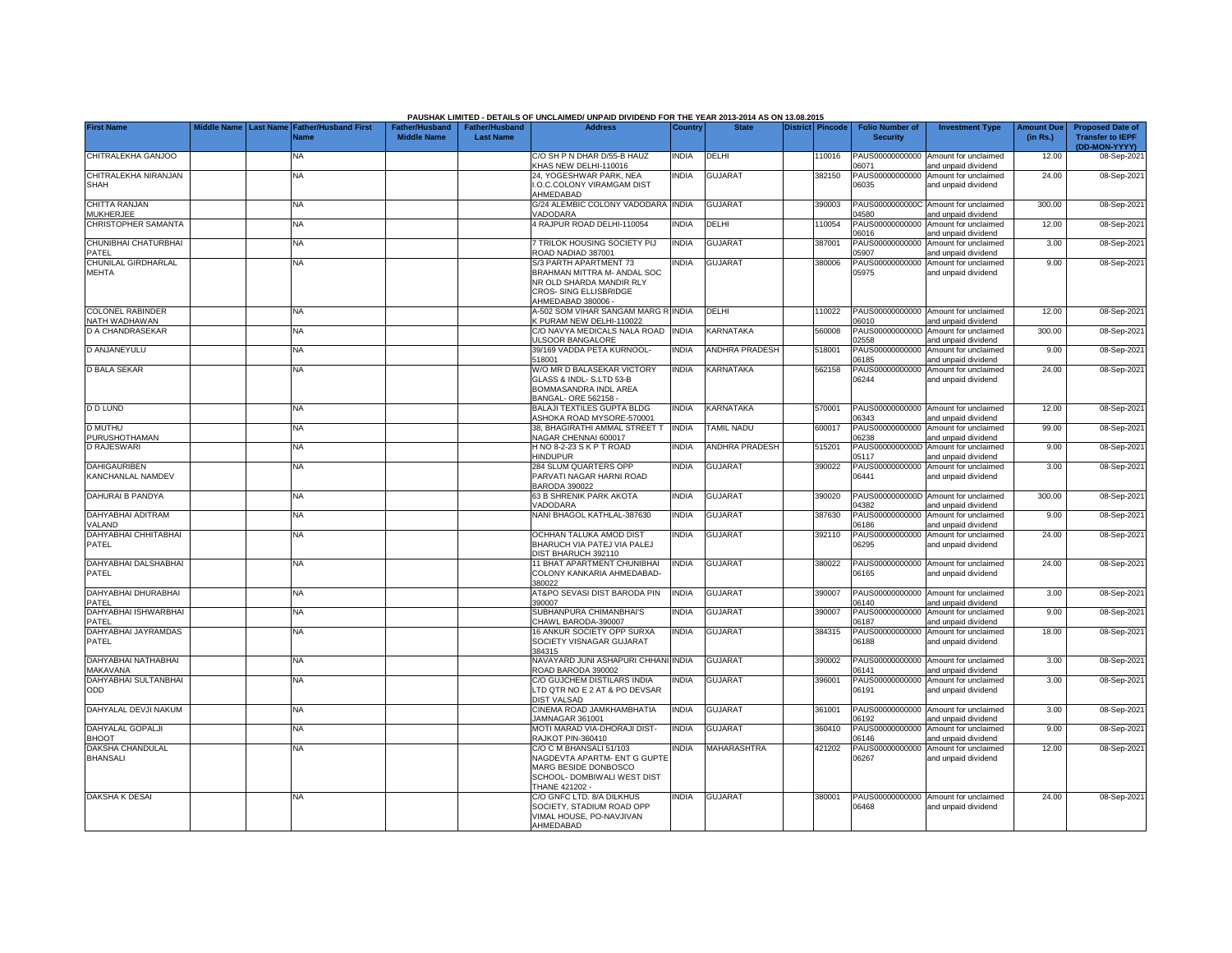|                                             |             |                  |                             |                       |                       | PAUSHAK LIMITED - DETAILS OF UNCLAIMED/ UNPAID DIVIDEND FOR THE YEAR 2013-2014 AS ON 13.08.2015 |                |                       |                  |                          |                                                             |                   |                             |
|---------------------------------------------|-------------|------------------|-----------------------------|-----------------------|-----------------------|-------------------------------------------------------------------------------------------------|----------------|-----------------------|------------------|--------------------------|-------------------------------------------------------------|-------------------|-----------------------------|
| <b>First Name</b>                           | Middle Name | <b>Last Name</b> | <b>Father/Husband First</b> | <b>Father/Husband</b> | <b>Father/Husband</b> | <b>Address</b>                                                                                  | <b>Country</b> | <b>State</b>          | District Pincode | <b>Folio Number of</b>   | <b>Investment Type</b>                                      | <b>Amount Due</b> | <b>Proposed Date of</b>     |
|                                             |             |                  | <b>Name</b>                 | <b>Middle Name</b>    | <b>Last Name</b>      |                                                                                                 |                |                       |                  | <b>Security</b>          |                                                             | (in Rs.)          | <b>Transfer to IEPF</b>     |
| <b>DALIP SINGH</b>                          |             |                  | <b>NA</b>                   |                       |                       | 155 JEEVANA HALLI COXTOWN                                                                       | <b>INDIA</b>   | <b>KARNATAKA</b>      | 560005           | PAUS00000000000          | Amount for unclaimed                                        | 12.00             | (DD-MON-YYYY)<br>08-Sep-202 |
|                                             |             |                  |                             |                       |                       | BANGALORE 560005                                                                                |                |                       |                  | 6272                     | and unpaid dividend                                         |                   |                             |
| <b>DAMODAR V SOMAN</b>                      |             |                  | <b>NA</b>                   |                       |                       | VISHWA GANGA B/H EKNATH                                                                         | <b>INDIA</b>   | MAHARASHTRA           | 431005           | PAUS0000000000D          | Amount for unclaimed                                        | 300.00            | 08-Sep-2021                 |
|                                             |             |                  |                             |                       |                       | RANGA MANDIR NEW OSMANPURA                                                                      |                |                       |                  | 03840                    | and unpaid dividend                                         |                   |                             |
| DAMODAR VASANTRAO                           |             |                  | <b>NA</b>                   |                       |                       | AURANGABAD<br>PRATAP COLONY MIRAJ-416410                                                        | <b>INDIA</b>   | MAHARASHTRA           | 416410           |                          | PAUS00000000000 Amount for unclaimed                        | 9.00              | 08-Sep-202                  |
| <b>MUTALIK</b>                              |             |                  |                             |                       |                       |                                                                                                 |                |                       |                  | 06193                    | and unpaid dividend                                         |                   |                             |
| DAMODARA MENON                              |             |                  | NA                          |                       |                       | C-17/101 1ST FLOOR SECTOR 5                                                                     | <b>INDIA</b>   | MAHARASHTRA           | 400055           | PAUS00000000000          | Amount for unclaimed                                        | 48.00             | 08-Sep-202                  |
|                                             |             |                  |                             |                       |                       | SHANTI NAGAR MIRA ROAD                                                                          |                |                       |                  | 06297                    | and unpaid dividend                                         |                   |                             |
|                                             |             |                  |                             |                       |                       | STATION (E) W RLY THANE DIST<br><b>MAHARASHTRA</b>                                              |                |                       |                  |                          |                                                             |                   |                             |
| DAMODARBHAI SOMABHA                         |             |                  | <b>NA</b>                   |                       |                       | GANPATPURA TALUKE KARAJAN                                                                       | <b>INDIA</b>   | <b>GUJARAT</b>        | 391210           |                          | PAUS00000000000 Amount for unclaimed                        | 3.00              | 08-Sep-202                  |
| PATFL                                       |             |                  |                             |                       |                       | DIST BARODA PIN-391210                                                                          |                |                       |                  | 06194                    | and unpaid dividend                                         |                   |                             |
| DAMYANTI CHATURBHUJ                         |             |                  | <b>NA</b>                   |                       |                       | 17 SARDAR SOCIETY RAJPUR                                                                        | INDIA          | <b>GUJARAT</b>        | 384151           | PAUS00000000000          | Amount for unclaimed                                        | 24.00             | 08-Sep-202                  |
| <b>BHAGWANANI</b><br><b>DANAPPA KOLOLGI</b> |             |                  |                             |                       |                       | SIDHPUR 384151 DIST MEHSANA<br>GADAG, DHARWAR DT.                                               |                | KARNATAKA             |                  | 06291                    | and unpaid dividend                                         | 300.00            |                             |
|                                             |             |                  | <b>NA</b>                   |                       |                       |                                                                                                 | <b>INDIA</b>   |                       | 582101           | 00839                    | PAUS0000000000D Amount for unclaimed<br>and unpaid dividend |                   | 08-Sep-202                  |
| DARSHAN KUMAR KAINIT                        |             |                  | <b>NA</b>                   |                       |                       | 98 HAUZ RANI MALVIYA NAGAR                                                                      | <b>INDIA</b>   | DELHI                 | 110017           |                          | PAUS00000000000 Amount for unclaimed                        | 12.00             | 08-Sep-202                  |
|                                             |             |                  |                             |                       |                       | <b>NEW DELHI-110017</b>                                                                         |                |                       |                  | 06279                    | and unpaid dividend                                         |                   |                             |
| DARSHAN LAL OBEROI                          |             |                  | <b>NA</b>                   |                       |                       | C-9 NAVAL OFFICERS FLATS                                                                        | <b>INDIA</b>   | MAHARASHTRA           | 400005           |                          | PAUS00000000000 Amount for unclaimed                        | 12.00             | 08-Sep-202                  |
| <b>DARSHAN SINGH</b>                        |             |                  | <b>NA</b>                   |                       |                       | COLABA MUMBAI-400005<br>68 PRASHANT APARTMENTS 41 I P                                           | <b>INDIA</b>   | DELHI                 | 110092           | 06266<br>PAUS00000000000 | and unpaid dividend<br>Amount for unclaimed                 | 75.00             | 08-Sep-202                  |
|                                             |             |                  |                             |                       |                       | <b>EXTN DELHI</b>                                                                               |                |                       |                  | 6370                     | and unpaid dividend                                         |                   |                             |
| <b>DARSHAN SINGH</b>                        |             |                  | <b>NA</b>                   |                       |                       | 68, PRASHANT APARTMENTS 41 I P                                                                  | <b>INDIA</b>   | DELHI                 | 110092           | PAUS00000000000          | Amount for unclaimed                                        | 48.00             | 08-Sep-202                  |
|                                             |             |                  |                             |                       |                       | <b>XTN DELHI</b>                                                                                |                |                       |                  | 06453                    | and unpaid dividend                                         |                   |                             |
| <b>DAS ARUP KUMAR</b>                       |             |                  | NA                          |                       |                       | NUTUN PARA COLLEGE ROAD PO & INDIA                                                              |                | ASSAM                 | 783380           |                          | PAUS0000000000D Amount for unclaimed                        | 300.00            | 08-Sep-202                  |
|                                             |             |                  |                             |                       |                       | DIST BONGAIGAON, ASSAM STATE                                                                    |                |                       |                  | 03105                    | and unpaid dividend                                         |                   |                             |
| <b>DASHARATHBHAI</b>                        |             |                  | <b>NA</b>                   |                       |                       | 926/FATEHPUR ELLISBRIDGE PO                                                                     | <b>NDIA</b>    | <b>GUJARAT</b>        | 380007           | PAUS00000000000          | Amount for unclaimed                                        | 36.00             | 08-Sep-202                  |
| <b>FAKIRBHAI PATEL</b>                      |             |                  |                             |                       |                       | PALDI AHMEDABAD-380007                                                                          |                |                       |                  | 06250                    | and unpaid dividend                                         |                   |                             |
| <b>DATTATRAY</b>                            |             |                  | <b>NA</b>                   |                       |                       | A 5(3) BAL-RATNA HSG CO-OP                                                                      | <b>INDIA</b>   | MAHARASHTRA           | 400062           | PAUS00000000000          | Amount for unclaimed                                        | 9.00              | 08-Sep-202                  |
| PANDHARINATH                                |             |                  |                             |                       |                       | SOCIETY S V - ROAD MAHESH                                                                       |                |                       |                  | 06171                    | and unpaid dividend                                         |                   |                             |
| <b>KHOLAMKAR</b><br>DATTATRAY V JOSHI       |             |                  | <b>NA</b>                   |                       |                       | NAGAR MUMBAI-400062 - -<br>B-2, SAMRAJYA II,                                                    | <b>INDIA</b>   | <b>GUJARAT</b>        | 390020           |                          | PAUS00000000000 Amount for unclaimed                        | 24.00             | 08-Sep-202                  |
|                                             |             |                  |                             |                       |                       | AKOTA, MUJAMAHUDA ROAD,                                                                         |                |                       |                  | 06354                    | and unpaid dividend                                         |                   |                             |
|                                             |             |                  |                             |                       |                       | VADODARA.                                                                                       |                |                       |                  |                          |                                                             |                   |                             |
| DATTATRAYA BABURAO                          |             |                  | <b>NA</b>                   |                       |                       | 44 "SHEFALE" MAHIM MAKARAND                                                                     | <b>INDIA</b>   | MAHARASHTRA           | 400016           |                          | PAUS00000000000 Amount for unclaimed                        | 24.00             | 08-Sep-202                  |
| <b>RANSING</b>                              |             |                  |                             |                       |                       | SAHANIVAS SVS MARG MAHIM<br>ALUMBAI-400016                                                      |                |                       |                  | 06271                    | and unpaid dividend                                         |                   |                             |
| DATTATRAYA NARAYAN                          |             |                  | NA                          |                       |                       | PIRAMITAR ROAD DANDIA BAZAR                                                                     | <b>NDIA</b>    | <b>GUJARAT</b>        | 390001           | PAUS00000000000          | Amount for unclaimed                                        | 54.00             | 08-Sep-202                  |
| <b>HARDIKAR</b>                             |             |                  |                             |                       |                       | 3ARODA-390001                                                                                   |                |                       |                  | 06144                    | and unpaid dividend                                         |                   |                             |
| <b>DATTATRAYA</b>                           |             |                  | <b>NA</b>                   |                       |                       | PRATAP ROAD RAOPURA BARODA                                                                      | <b>INDIA</b>   | GUJARAT               | 390001           | PAUS00000000000          | Amount for unclaimed                                        | 3.00              | 08-Sep-202                  |
| SHANKARRAO VIDVANS<br>DAULAT RAM RANJAN     |             |                  | <b>NA</b>                   |                       |                       | 390001<br>8/31 TILAK NAGAR NEW DELHI-                                                           | <b>INDIA</b>   | DELHI                 | 110018           | 06137<br>PAUS00000000000 | and unpaid dividend<br>Amount for unclaimed                 | 12.00             | 08-Sep-202                  |
|                                             |             |                  |                             |                       |                       | 110018                                                                                          |                |                       |                  | 06332                    | and unpaid dividend                                         |                   |                             |
| <b>DAVID BANERJI</b>                        |             |                  | <b>NA</b>                   |                       |                       | 28A GAUTAM ENCLAVE SECTOR B                                                                     | <b>INDIA</b>   | ANDHRA PRADESH        | 500009           | PAUS00000000000          | Amount for unclaimed                                        | 36.00             | 08-Sep-202                  |
|                                             |             |                  |                             |                       |                       | AWHO COLONY SECUNDERABAD                                                                        |                |                       |                  | 8854                     | and unpaid dividend                                         |                   |                             |
| DAVID MITHABHAI ANIL                        |             |                  | <b>NA</b>                   |                       |                       | 500009<br>PARSI MOHOLLA SADAR BAZAR                                                             | <b>INDIA</b>   | <b>GUJARAT</b>        | 390002           |                          | PAUS00000000000 Amount for unclaimed                        | 48.00             | 08-Sep-202                  |
|                                             |             |                  |                             |                       |                       | ATHGUNJ BARODA-390002                                                                           |                |                       |                  | 6199                     | and unpaid dividend                                         |                   |                             |
| <b>DAVINDER KAUR</b>                        |             |                  | <b>NA</b>                   |                       |                       | H-3/8 MODEL TOWN PART-2 DELHI                                                                   | <b>INDIA</b>   | DELHI                 | 10009            | PAUS00000000000          | Amount for unclaimed                                        | 12.00             | 08-Sep-202                  |
|                                             |             |                  |                             |                       |                       |                                                                                                 |                |                       |                  | 6334                     | and unpaid dividend                                         |                   |                             |
| <b>DAVY PUVATHINGAL</b><br><b>PORINCHU</b>  |             |                  | <b>NA</b>                   |                       |                       | ALLIED PHARMA, RICE BAZAR.<br>TRICHUR                                                           | <b>INDIA</b>   | KERALA                | 680001           | PAUS0000000000D<br>0389  | Amount for unclaimed<br>and unpaid dividend                 | 1200.00           | 08-Sep-202                  |
| DAXABEN BALDEVDAS                           |             |                  | <b>NA</b>                   |                       |                       | LUHANA VAS BEHIND BAZAR                                                                         | <b>NDIA</b>    | <b>GUJARAT</b>        | 382305           | PAUS00000000000          | Amount for unclaimed                                        | 3.00              | 08-Sep-202                  |
| THAKKAR                                     |             |                  |                             |                       |                       | DEHGAM DIST AHMEDABAD PIN-                                                                      |                |                       |                  | 06197                    | and unpaid dividend                                         |                   |                             |
|                                             |             |                  |                             |                       |                       | 382305                                                                                          |                |                       |                  |                          |                                                             |                   |                             |
| DAXESH BABUBHAI AMIN                        |             |                  | <b>NA</b>                   |                       |                       | 31 NANDANVAN SOCIETY BEHIND<br>RAILWAY STATION VADODARA-                                        | <b>INDIA</b>   | <b>GUJARAT</b>        | 390005           | 06147                    | PAUS00000000000 Amount for unclaimed                        | 123.00            | 08-Sep-2021                 |
|                                             |             |                  |                             |                       |                       | 390005                                                                                          |                |                       |                  |                          | and unpaid dividend                                         |                   |                             |
| <b>DAXESH RAMANLAL</b>                      |             |                  | <b>NA</b>                   |                       |                       | J K MISTRY BUILDING OPP KALYAN INDIA                                                            |                | <b>GUJARAT</b>        | 390005           |                          | PAUS00000000000 Amount for unclaimed                        | 9.00              | 08-Sep-202                  |
| PATEL                                       |             |                  |                             |                       |                       | HOTEL SAYAJIGANJ BARODA-                                                                        |                |                       |                  | 06198                    | and unpaid dividend                                         |                   |                             |
|                                             |             |                  |                             |                       |                       | 390005                                                                                          |                |                       |                  |                          |                                                             |                   |                             |
| DAYALAL DEVRAJBHAI<br>AMIPARA               |             |                  | <b>NA</b>                   |                       |                       | DAYALAL DEVRAJBHAI & CO BAZAR INDIA<br>ROAD DHORAJI 360410                                      |                | <b>GUJARAT</b>        | 360410           | 06408                    | PAUS00000000000 Amount for unclaimed<br>and unpaid dividend | 48.00             | 08-Sep-202                  |
| DAYAVATHI MADDUKURI                         |             |                  | NA                          |                       |                       | 17-1 88/A KAPPALA PETA                                                                          | <b>INDIA</b>   | <b>ANDHRA PRADESH</b> | 534275           | PAUS00000000000          | Amount for unclaimed                                        | 12.00             | 08-Sep-202                  |
|                                             |             |                  |                             |                       |                       | RUSTUMBADA NARSAPUR                                                                             |                |                       |                  | 06418                    | and unpaid dividend                                         |                   |                             |
| <b>DEBABRATA MONDAL</b>                     |             |                  | <b>NA</b>                   |                       |                       | 43/7 POST OFFICE ROAD DUMDUM                                                                    | <b>INDIA</b>   | <b>WEST BENGAL</b>    | 700028           |                          | PAUS0000000000D Amount for unclaimed                        | 300.00            | 08-Sep-2021                 |
|                                             |             |                  |                             |                       |                       | <b>CALCUTTA</b>                                                                                 |                |                       |                  | 02756                    | and unpaid dividend                                         |                   |                             |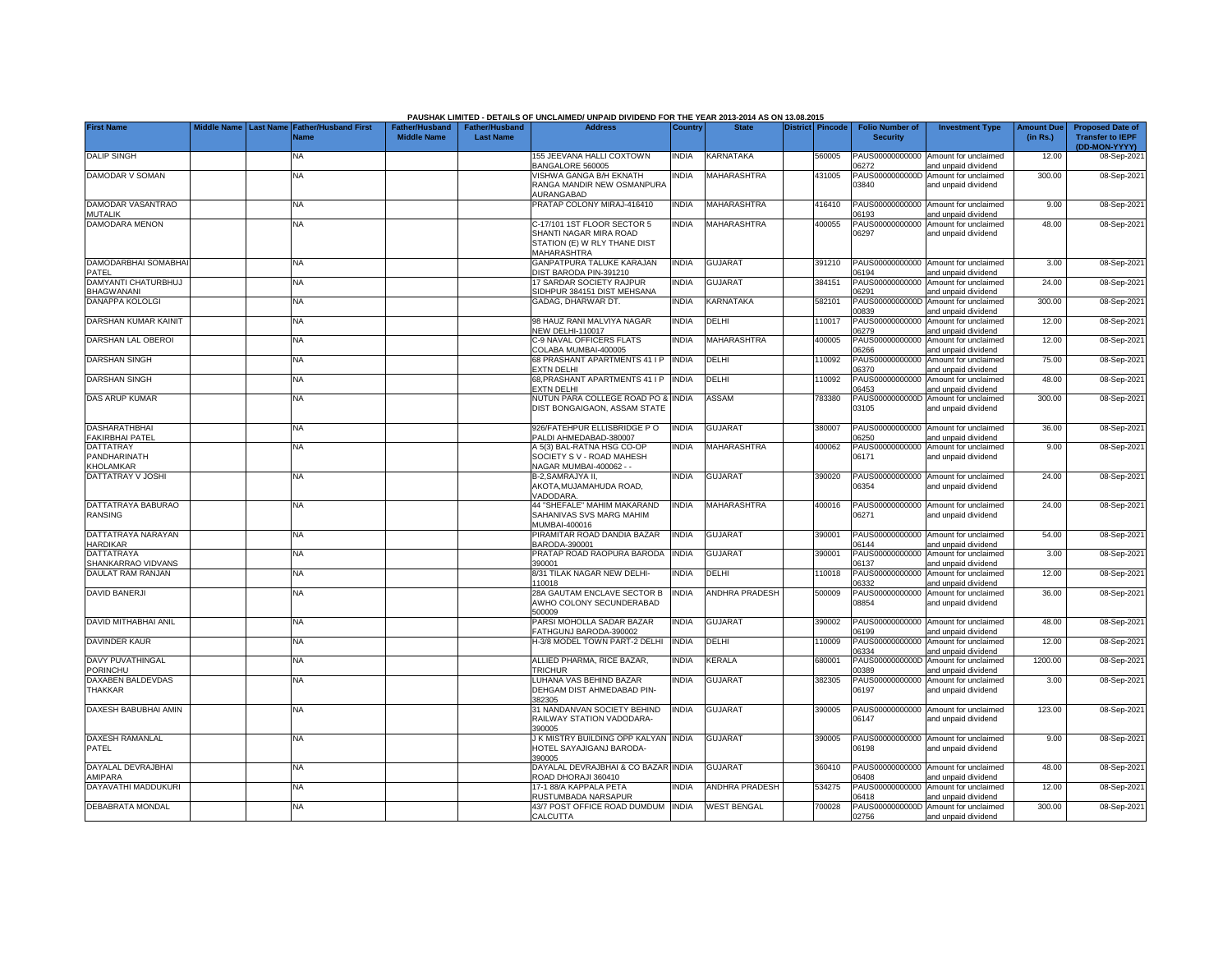|                                             |  |                                                    |                                             |                                           | PAUSHAK LIMITED - DETAILS OF UNCLAIMED/ UNPAID DIVIDEND FOR THE YEAR 2013-2014 AS ON 13.08.2015                                                   |                |                    |                  |                                           |                                                             |                               |                                                                     |
|---------------------------------------------|--|----------------------------------------------------|---------------------------------------------|-------------------------------------------|---------------------------------------------------------------------------------------------------------------------------------------------------|----------------|--------------------|------------------|-------------------------------------------|-------------------------------------------------------------|-------------------------------|---------------------------------------------------------------------|
| <b>First Name</b>                           |  | Middle Name Last Name Father/Husband First<br>Name | <b>Father/Husband</b><br><b>Middle Name</b> | <b>Father/Husband</b><br><b>Last Name</b> | <b>Address</b>                                                                                                                                    | <b>Country</b> | <b>State</b>       | District Pincode | <b>Folio Number of</b><br><b>Security</b> | <b>Investment Type</b>                                      | <b>Amount Due</b><br>(in Rs.) | <b>Proposed Date of</b><br><b>Transfer to IEPF</b><br>(DD-MON-YYYY) |
| DEBOJITI KUMAR GHOSH                        |  | <b>NA</b>                                          |                                             |                                           | 3/2B ANNADA NENGI LANE<br><b>CALCUTTA</b>                                                                                                         | <b>NDIA</b>    | <b>WEST BENGAL</b> | 700003           | PAUS0000000000D<br>2775                   | Amount for unclaimed<br>and unpaid dividend                 | 300.00                        | 08-Sep-202                                                          |
| DEEDAR SINGH<br><b>GHATEHORDE</b>           |  | NA                                                 |                                             |                                           | <b>DIGNITY PLOT 134 NR BON BON</b><br>OFF J P ROAD 4 BUNGLOW<br>NDHERI WEST MUMBAI 400058                                                         | <b>INDIA</b>   | MAHARASHTRA        | 400058           | PAUS00000000000<br>06261                  | Amount for unclaimed<br>and unpaid dividend                 | 12.00                         | 08-Sep-2021                                                         |
| DEENA DAYAL HEMANI                          |  | <b>NA</b>                                          |                                             |                                           | WARDENS HOUSE MDM HOSPITAL<br>SHASTRI NAGAR JODHPUR                                                                                               | <b>INDIA</b>   | RAJASTHAN          | 342003           | 3319                                      | PAUS0000000000D Amount for unclaimed<br>and unpaid dividend | 300.00                        | 08-Sep-202                                                          |
| <b>DEEP C PATEL</b>                         |  | NA                                                 |                                             |                                           | KRISHNA NIVAS BHUTADI ZAMPA<br><b>/ADODARA</b>                                                                                                    | <b>INDIA</b>   | <b>GUJARAT</b>     | 390001           | 4456                                      | PAUS0000000000D Amount for unclaimed<br>and unpaid dividend | 300.00                        | 08-Sep-202                                                          |
| <b>DEEPA K GUPTA</b>                        |  | ΝA                                                 |                                             |                                           | <b>14 NAGAPPA STREET</b><br><b>SESHADRIPURAM BANGALORE</b>                                                                                        | <b>NDIA</b>    | KARNATAKA          | 560020           | PAUS0000000000D<br>5129                   | Amount for unclaimed<br>and unpaid dividend                 | 300.00                        | 08-Sep-202                                                          |
| <b>DEEPA RANI</b>                           |  | ΝA                                                 |                                             |                                           | C/O SH A P GOEL 213<br>PATHARWALA STREET MEERUT<br><b>CITY</b>                                                                                    | <b>NDIA</b>    | UTTAR PRADESH      | 250002           | PAUS0000000000D<br>05228                  | Amount for unclaimed<br>and unpaid dividend                 | 900.00                        | 08-Sep-202                                                          |
| DEEPAK DESHPANDE                            |  | ΝA                                                 |                                             |                                           | 4/142 VIVEK KHAND GOMTI NAGAR<br><b>UCKNOW</b>                                                                                                    | <b>INDIA</b>   | UTTAR PRADESH      | 226001           | PAUS00000000000<br>06242                  | Amount for unclaimed<br>and unpaid dividend                 | 48.00                         | 08-Sep-202                                                          |
| DEEPAK KUMAR DAGA                           |  | MEGH RAJ DAGA                                      |                                             |                                           | S M DAGA & COMPANY 11 CLIVE<br>ROW 2ND FLOOR ROOM NO 2<br>CALCUTTA                                                                                | <b>NDIA</b>    | <b>WEST BENGAL</b> | 700001           | PAUSIN300126107<br>76429                  | Amount for unclaimed<br>and unpaid dividend                 | 75.00                         | 08-Sep-202                                                          |
| DEEPAK KUMAR HANDA                          |  | <b>NA</b>                                          |                                             |                                           | C-86-B MOTI NAGAR NEW DELHI<br>110015 NEW DELHI-110005                                                                                            | <b>INDIA</b>   | DELHI              | 10015            | 6283                                      | PAUS00000000000 Amount for unclaimed<br>and unpaid dividend | 24.00                         | 08-Sep-202                                                          |
| <b>DEEPAK MATHUR</b>                        |  | NA                                                 |                                             |                                           | 93-A/C-2-B Jankapuri                                                                                                                              | <b>NDIA</b>    | DELHI              | 110058           | PAUS0000000000D<br>03380                  | Amount for unclaimed<br>and unpaid dividend                 | 450.00                        | 08-Sep-202                                                          |
| DEEPAK NARANJI DHANAK                       |  | <b>NA</b>                                          |                                             |                                           | 4 RAMDEV KUTIR RAMBHUVAN<br>RAJAWADI NAKA M G ROAD<br>GHATKOPAR EAST MUMBAI 400077                                                                | <b>INDIA</b>   | <b>MAHARASHTRA</b> | 400077           | 06448                                     | PAUS00000000000 Amount for unclaimed<br>and unpaid dividend | 24.00                         | 08-Sep-2021                                                         |
| DEEPAK RATILAL SHETH                        |  | <b>NA</b>                                          |                                             |                                           | POST BOX NO 1291 SHOP NO B-<br>224/226 UDYO- GNAGAR<br>COMMERCIAL COMPLEX CENTRAL<br>ROAD - OPP TELEPHONE<br>EXCHANGE POST UDHNA 39421-0<br>SURAT | <b>INDIA</b>   | <b>GUJARAT</b>     | 394210           | 06451                                     | PAUS00000000000 Amount for unclaimed<br>and unpaid dividend | 48.00                         | 08-Sep-202                                                          |
| <b>DEEPAK SHETYE</b>                        |  | <b>NA</b>                                          |                                             |                                           | C/O FARMACIA POPULAN SANTA<br><b>GULE ILAHAS GOA</b>                                                                                              | <b>INDIA</b>   | GOA                | 403005           | 4090                                      | PAUS0000000000D Amount for unclaimed<br>and unpaid dividend | 300.00                        | 08-Sep-202                                                          |
| <b>DEEPAKKUMAR</b><br>CHANDULAL SHAH        |  | <b>NA</b>                                          |                                             |                                           | JAKERIBUNDER ROAD BAHARI<br>BULD NO 2 4TH FLOOR ROOM NO<br>52/53 COTTGREEN MUMBAI-400015                                                          | <b>NDIA</b>    | <b>MAHARASHTRA</b> | 400015           | 06325                                     | PAUS00000000000 Amount for unclaimed<br>and unpaid dividend | 12.00                         | 08-Sep-202                                                          |
| DEEPIKABEN KOTADIA                          |  | <b>NA</b>                                          |                                             |                                           | G 1 / 403. GANGOTRI FLATS AND<br>DUPLEX NR. YASH COMPLEX<br>NARAYAN GARDEN RAODGOTRI                                                              | <b>INDIA</b>   | <b>GUJARAT</b>     | 390021           | 02326                                     | PAUS0000000000D Amount for unclaimed<br>and unpaid dividend | 300.00                        | 08-Sep-202                                                          |
| DEV RAJ JUNEJA                              |  | <b>NA</b>                                          |                                             |                                           | 344 RAM NAGAR NEAR HARI SINGH<br>GURU DAWARAH DELHI-110051                                                                                        | <b>INDIA</b>   | DELHI              | 110051           | PAUS00000000000<br>06276                  | Amount for unclaimed<br>and unpaid dividend                 | 12.00                         | 08-Sep-202                                                          |
| DEVANAND NARSINHBHAI<br>PATEL               |  | <b>NA</b>                                          |                                             |                                           | 51 SARVODAYA SOCIETY<br><b>VIZAMPURA BARODA-390002</b>                                                                                            | <b>NDIA</b>    | <b>GUJARAT</b>     | 390002           | 06200                                     | PAUS00000000000 Amount for unclaimed<br>and unpaid dividend | 9.00                          | 08-Sep-202                                                          |
| DEVARADDI KRISTARADDI<br>KAMARADDI          |  | <b>NA</b>                                          |                                             |                                           | AT & PO TIRLAPURE TAL<br>NAVALGUND DIST DHARWAR<br>KARNATAK 576224                                                                                | <b>NDIA</b>    | <b>KARNATAKA</b>   | 576224           | PAUS00000000000<br>06239                  | Amount for unclaimed<br>and unpaid dividend                 | 24.00                         | 08-Sep-202                                                          |
| DEVENDRA RAMANBHAI<br>AMIN                  |  | <b>NA</b>                                          |                                             |                                           | 15 JAWAHAR SOCIETY R V DESAI<br>ROAD BARODA 390001                                                                                                | <b>NDIA</b>    | <b>GUJARAT</b>     | 390001           | PAUS00000000000<br>06155                  | Amount for unclaimed<br>and unpaid dividend                 | 3.00                          | 08-Sep-202                                                          |
| DEVENDRASINH<br>JITENDRASINH SOLANKI        |  | <b>NA</b>                                          |                                             |                                           | BAHADUR BURAJ HAJIKHANA<br>3AZAR BROACH-392001                                                                                                    | <b>NDIA</b>    | <b>GUJARAT</b>     | 392001           | PAUS00000000000<br>16202                  | Amount for unclaimed<br>and unpaid dividend                 | 24.00                         | 08-Sep-202                                                          |
| <b>DEVIKA BARMAN</b>                        |  | NA                                                 |                                             |                                           | C/O DR N N BARMAN S C GOSWAMI<br>ROAD PANBAZAR GUWAHATI                                                                                           | <b>INDIA</b>   | ASSAM              | 781001           | PAUS0000000000D<br>03075                  | Amount for unclaimed<br>and unpaid dividend                 | 1950.00                       | 08-Sep-202                                                          |
| <b>DEVINDER KRISHAN</b><br><b>MEHANDROO</b> |  | <b>NA</b>                                          |                                             |                                           | F-194 PANDAVNAGAR PATPAR<br>GANJ ROAD DELHI 110092                                                                                                | <b>NDIA</b>    | DELHI              | 10092            | PAUS00000000000<br>06396                  | Amount for unclaimed<br>and unpaid dividend                 | 60.00                         | 08-Sep-202                                                          |
| <b>DEVINDER PIPLANI</b>                     |  | <b>NA</b>                                          |                                             |                                           | II-I-14 LAJPAT NAGAR NEW DELHI                                                                                                                    | <b>INDIA</b>   | <b>DELHI</b>       | 110024           | 03983                                     | PAUS0000000000D Amount for unclaimed<br>and unpaid dividend | 300.00                        | 08-Sep-202                                                          |
| <b>DEVINDRABEN</b><br>ASHOKKUMAR SHAH       |  | <b>NA</b>                                          |                                             |                                           | CHAKANIA LANE BAJWADA<br>BALJIVAN STREET NO-2 BARODA<br>390001                                                                                    | <b>NDIA</b>    | <b>GUJARAT</b>     | 390001           | 06439                                     | PAUS00000000000 Amount for unclaimed<br>and unpaid dividend | 3.00                          | 08-Sep-202                                                          |
| <b>DEVYANI DHANVANT</b>                     |  | NA                                                 |                                             |                                           | 95/14 KAILASH BUILDING SION<br>VEST MUMBAI 400022                                                                                                 | <b>NDIA</b>    | <b>MAHARASHTRA</b> | 400022           | 06379                                     | PAUS00000000000 Amount for unclaimed<br>and unpaid dividend | 12.00                         | 08-Sep-202                                                          |
| DEVYANI SHANKARRAO<br>SHAPHAKAR             |  | NA                                                 |                                             |                                           | 24/771 GITA NAGER NR NEW<br>COTTREN MILL AHMEDABAD<br>380026                                                                                      | <b>INDIA</b>   | <b>GUJARAT</b>     | 380026           | 06403                                     | PAUS00000000000 Amount for unclaimed<br>and unpaid dividend | 3.00                          | 08-Sep-202                                                          |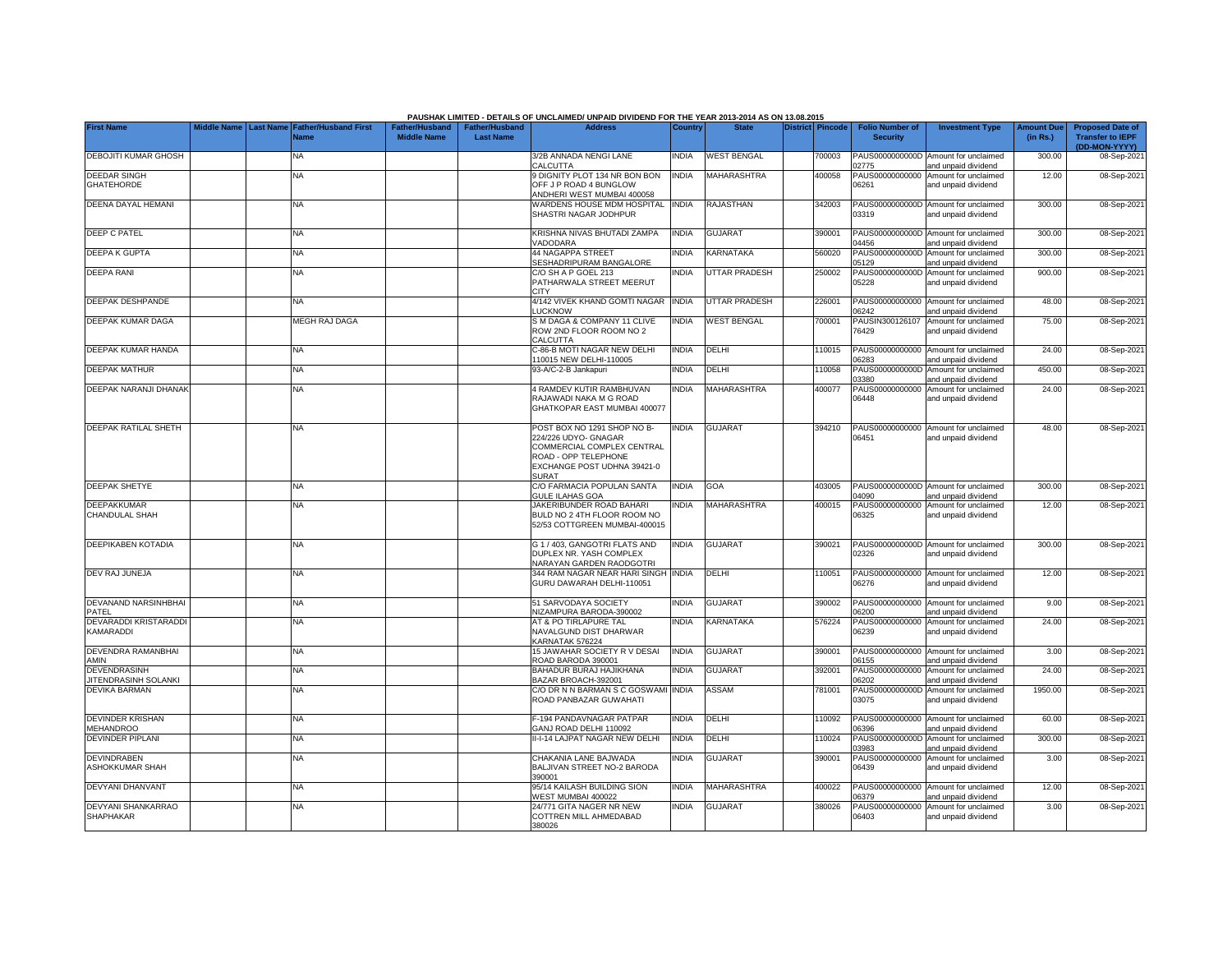|                                              |                       |                                            |                                             |                                           | PAUSHAK LIMITED - DETAILS OF UNCLAIMED/ UNPAID DIVIDEND FOR THE YEAR 2013-2014 AS ON 13.08.2015                        |                |                       |                         |                                           |                                                             |                               |                                                                     |
|----------------------------------------------|-----------------------|--------------------------------------------|---------------------------------------------|-------------------------------------------|------------------------------------------------------------------------------------------------------------------------|----------------|-----------------------|-------------------------|-------------------------------------------|-------------------------------------------------------------|-------------------------------|---------------------------------------------------------------------|
| <b>First Name</b>                            | Middle Name Last Name | <b>Father/Husband First</b><br><b>Name</b> | <b>Father/Husband</b><br><b>Middle Name</b> | <b>Father/Husband</b><br><b>Last Name</b> | <b>Address</b>                                                                                                         | <b>Country</b> | <b>State</b>          | <b>District Pincode</b> | <b>Folio Number of</b><br><b>Security</b> | <b>Investment Type</b>                                      | <b>Amount Due</b><br>(in Rs.) | <b>Proposed Date of</b><br><b>Transfer to IEPF</b><br>(DD-MON-YYYY) |
| <b>DEVYANI SUDHIK</b><br><b>PUROHIT</b>      |                       | NA                                         |                                             |                                           | 22 SARVODAYA SOCIETY<br>NIZAMPURA BARODA 390002                                                                        | <b>INDIA</b>   | <b>GUJARAT</b>        | 390002                  | PAUS00000000000<br>06407                  | Amount for unclaimed<br>and unpaid dividend                 | 9.00                          | 08-Sep-2021                                                         |
| <b>DEVYANI SUDHIR</b><br><b>PUROHIT</b>      |                       | SUDHIR HARIPRASAD<br><b>PUROHIT</b>        |                                             |                                           | 22 SARVODAYA SOCIETY<br><b>NIZAMPURA BARODA</b>                                                                        | <b>INDIA</b>   | <b>GUJARAT</b>        | 390002                  | PAUS00000000000<br>13166                  | Amount for unclaimed<br>and unpaid dividend                 | 9.00                          | 08-Sep-2021                                                         |
| DHAN EDALJI ANKLESARIA                       |                       | NΑ                                         |                                             |                                           | <b>BELLE-VILLE OPP PUSHPAK</b><br>KHANPUR ROAD AHMEDABAD-<br>380001                                                    | <b>NDIA</b>    | <b>GUJARAT</b>        | 380001                  | PAUS00000000000<br>06161                  | Amount for unclaimed<br>and unpaid dividend                 | 24.00                         | 08-Sep-2021                                                         |
| DHANIREDEY NARAYANA<br>REDDY                 |                       | NA                                         |                                             |                                           | KISAN FERTILIZERS MYDUKUR<br>ROAD PRODDATUR CUDDAPAH<br>516360                                                         | <b>INDIA</b>   | <b>ANDHRA PRADESH</b> | 516360                  | 06240                                     | PAUS00000000000 Amount for unclaimed<br>and unpaid dividend | 123.00                        | 08-Sep-2021                                                         |
| DHANSUKHLAL MANILAL<br><b>SINGAPURI</b>      |                       | <b>NA</b>                                  |                                             |                                           | SHOP 46/47 MEZANNINE FLR<br>SARGAM SHOPPIN- G COMPLEX<br>SURAT-DUMAS ROAD OPP MODI<br>3UN- GLOW SURAT 395007 -         | INDIA          | <b>GUJARAT</b>        | 395007                  | PAUS00000000000<br>06269                  | Amount for unclaimed<br>and unpaid dividend                 | 24.00                         | 08-Sep-2021                                                         |
| <b>DHARAM BIR</b>                            |                       | <b>NA</b>                                  |                                             |                                           | D-54 VIJAY NAGAR DELHI-110009                                                                                          | <b>INDIA</b>   | DELHI                 | 110009                  | 06277                                     | PAUS00000000000 Amount for unclaimed<br>and unpaid dividend | 12.00                         | 08-Sep-2021                                                         |
| DHARAM DEV GUPTA                             |                       | <b>NA</b>                                  |                                             |                                           | 15/2 TAMOLI PARA ALIGARH UTTAR INDIA<br>PRADESH                                                                        |                | <b>UTTAR PRADESH</b>  | 202001                  | PAUS0000000000D<br>03921                  | Amount for unclaimed<br>and unpaid dividend                 | 900.00                        | 08-Sep-2021                                                         |
| DHARAMPAL BHADRIKLAL<br><b>SHAH</b>          |                       | <b>NA</b>                                  |                                             |                                           | TAMBOLI KHADKI KASHIPURA AT &<br>PO BORSAD DIST KHEDA 388540                                                           | <b>INDIA</b>   | <b>GUJARAT</b>        | 388540                  | PAUS00000000000<br>06429                  | Amount for unclaimed<br>and unpaid dividend                 | 9.00                          | 08-Sep-2021                                                         |
| <b>DHARMENDRA</b><br>PRAFULCHANDRA<br>PANDYA |                       | <b>NA</b>                                  |                                             |                                           | MARUTI 4, RAJHANS SOCIETY<br>OPP.B.O.B,RAIYA ROADRAJKOT                                                                | INDIA          | <b>GUJARAT</b>        | 360001                  | PAUS13019900001<br>24779                  | Amount for unclaimed<br>and unpaid dividend                 | 900.00                        | 08-Sep-2021                                                         |
| DHARMESH SUNDARLAL<br>PATNI                  |                       | NA                                         |                                             |                                           | A/11, PARSIK SOCIETY,<br>MAKARPURA ROAD, VADODARA                                                                      | <b>NDIA</b>    | <b>GUJARAT</b>        | 390009                  | PAUS12044400000<br>55221                  | Amount for unclaimed<br>and unpaid dividend                 | 99.00                         | 08-Sep-2021                                                         |
| <b>DHARMISTHA DHANJI</b><br><b>GALA</b>      |                       | NA                                         |                                             |                                           | 12-KAMAL KUNJ 408-LAXMI<br>NARAYAN LANE MATUNGA MUMBAI<br>400019                                                       | <b>NDIA</b>    | <b>MAHARASHTRA</b>    | 400019                  | PAUS00000000000<br>06339                  | Amount for unclaimed<br>and unpaid dividend                 | 12.00                         | 08-Sep-2021                                                         |
| DHARMPAL BHADRIKLAL<br><b>SHAH</b>           |                       | <b>NA</b>                                  |                                             |                                           | <b>KASHIPURA TAMBOLI STREET</b><br>3ORSAD 388540                                                                       | INDIA          | <b>GUJARAT</b>        | 388540                  | PAUS00000000000<br>06415                  | Amount for unclaimed<br>and unpaid dividend                 | 9.00                          | 08-Sep-2021                                                         |
| <b>DHIMANT P POLADIA</b>                     |                       | NA.                                        |                                             |                                           | 10 PRABHOD NIWAS N S ROAD 2<br>SWASTIK SOCIETY J V P D<br>SCHEME MUMBAI 400056                                         | <b>INDIA</b>   | <b>MAHARASHTRA</b>    | 400056                  | PAUS00000000000<br>06431                  | Amount for unclaimed<br>and unpaid dividend                 | 24.00                         | 08-Sep-2021                                                         |
| DHIRAJ RAMCHANDRA<br>GAIKWAD                 |                       | RAMCHANDRA<br>GAIKWAD                      |                                             |                                           | A 5 VIDYA NAGARI POST HANUMAN INDIA<br>NAGAR NAGPUR MAHARASHTRA                                                        |                | <b>MAHARASHTRA</b>    | 440009                  | 69289                                     | PAUSIN300214115 Amount for unclaimed<br>and unpaid dividend | 42.00                         | 08-Sep-2021                                                         |
| DHIRAJKUMAR KANTIBHAI<br>PATEL               |                       | NA                                         |                                             |                                           | C/O KANTIBHAI NATHABHAI PATEL<br>AT JALAMP- URA POST HATHIPURA<br>VIA SATHAMBATAL BAYA- D DIST<br>SABARKANTHA 383340 - | <b>INDIA</b>   | <b>GUJARAT</b>        | 383340                  | PAUS00000000000<br>06206                  | Amount for unclaimed<br>and unpaid dividend                 | 3.00                          | 08-Sep-2021                                                         |
| DHIRAJLAL MANCHHARAM<br>PAREKH               |                       | <b>NA</b>                                  |                                             |                                           | G/4141 GOVIND NIVAS BHULA MODI INDIA<br>NI POLE BEGUMPURA SURAT<br>395003                                              |                | <b>GUJARAT</b>        | 395003                  | PAUS00000000000<br>06423                  | Amount for unclaimed<br>and unpaid dividend                 | 24.00                         | 08-Sep-2021                                                         |
| DHIRAJLAL MANCHHARAM<br>PAREKH               |                       | ΝA                                         |                                             |                                           | 4/4141 GOVIND NIVAS BHULA<br>MODINI POLE BUGUMPURA SURAT<br>395003                                                     | <b>NDIA</b>    | <b>GUJARAT</b>        | 395003                  | PAUS00000000000<br>06406                  | Amount for unclaimed<br>and unpaid dividend                 | 24.00                         | 08-Sep-2021                                                         |
| <b>DHIRAJLAL S VARIA</b>                     |                       | ΝA                                         |                                             |                                           | VARIA SUNDARJI VIRJI & CO<br>NATAKSHALA ROAD JAMNAGAR-<br>361001                                                       | <b>INDIA</b>   | <b>GUJARAT</b>        | 361001                  | PAUS00000000000<br>06210                  | Amount for unclaimed<br>and unpaid dividend                 | 48.00                         | 08-Sep-2021                                                         |
| DHIRENDAR KUMAR SAHU                         |                       | NA                                         |                                             |                                           | 294, COLONEL GANJ ALLAHABAD                                                                                            | <b>INDIA</b>   | <b>UTTAR PRADESH</b>  | 211002                  | PAUS0000000000D<br>01218                  | Amount for unclaimed<br>and unpaid dividend                 | 300.00                        | 08-Sep-2021                                                         |
| DHIRENDRA J VORA                             |                       | <b>NA</b>                                  |                                             |                                           | 6-VISHWAJYOT SOCIETY LAL BAG<br><b>IIGHWAY VADODARA</b>                                                                | <b>INDIA</b>   | <b>GUJARAT</b>        | 390015                  | PAUS00000000000<br>16367                  | Amount for unclaimed<br>nd unpaid dividend                  | 36.00                         | 08-Sep-2021                                                         |
| DHIRENDRA KUMAR<br><b>GANDHI</b>             |                       | <b>NA</b>                                  |                                             |                                           | <b>&lt;-38/3 BHUTAI IMLI GOL GHAR</b><br>/ARANASI 221001                                                               | <b>NDIA</b>    | <b>UTTAR PRADESH</b>  | 221001                  | PAUS00000000000<br>06368                  | Amount for unclaimed<br>and unpaid dividend                 | 24.00                         | 08-Sep-2021                                                         |
| <b>DHIRUBHAI</b><br>PARSOTAMBHAI PATEL       |                       | ΝA                                         |                                             |                                           | AT AJABPURA POST ODHA VIA<br>SATHAMBA TAL BAYAD DIST<br>SABARKANTHA 383340                                             | INDIA          | <b>GUJARAT</b>        | 383340                  | PAUS00000000000<br>06212                  | Amount for unclaimed<br>and unpaid dividend                 | 24.00                         | 08-Sep-2021                                                         |
| <b>DHIRUBHAI SHANKARBHA</b><br>PATEL         |                       | NA                                         |                                             |                                           | RADODARA TA BAYAD DIST<br><b>SABARKANTHA PIN-383325</b>                                                                | <b>INDIA</b>   | <b>GUJARAT</b>        | 383325                  | PAUS00000000000<br>06145                  | Amount for unclaimed<br>and unpaid dividend                 | 24.00                         | 08-Sep-2021                                                         |
| DHRUBA JYOTI BARUAH                          |                       | NA                                         |                                             |                                           | C/O MR P C BARUAH GRIEVANCE<br>OFFICER D I OFFICE PO<br><b>MANGALDOI ASSAM PIN-784125</b>                              | <b>INDIA</b>   | ASSAM                 | 784125                  | PAUS00000000000<br>06213                  | Amount for unclaimed<br>and unpaid dividend                 | 9.00                          | 08-Sep-2021                                                         |
| DHRUVARAJ RANGANATH<br>KULKARNI              |                       | NA.                                        |                                             |                                           | DEPARTMENT OF PHARMACOLOGY INDIA<br>KASTURBA MEDICAL COLLEGE<br><b>MANIPAL</b>                                         |                | KARNATAKA             | 576119                  | 00841                                     | PAUS0000000000D Amount for unclaimed<br>and unpaid dividend | 300.00                        | 08-Sep-2021                                                         |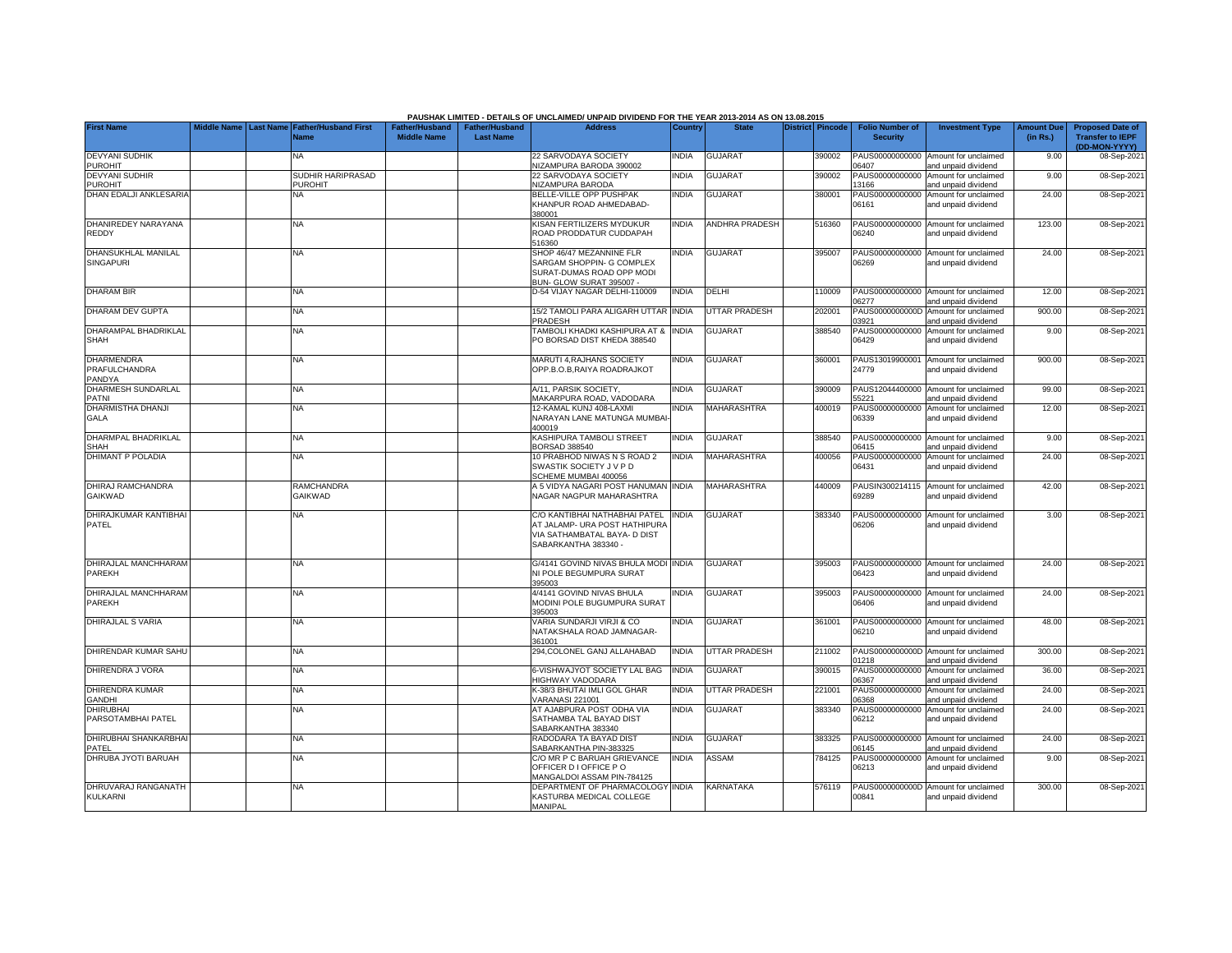|                                            |                    |                  |                                     |                                             |                                           | PAUSHAK LIMITED - DETAILS OF UNCLAIMED/ UNPAID DIVIDEND FOR THE YEAR 2013-2014 AS ON 13.08.2015               |                |                    |                         |                                           |                                                             |                               |                                                                     |
|--------------------------------------------|--------------------|------------------|-------------------------------------|---------------------------------------------|-------------------------------------------|---------------------------------------------------------------------------------------------------------------|----------------|--------------------|-------------------------|-------------------------------------------|-------------------------------------------------------------|-------------------------------|---------------------------------------------------------------------|
| <b>First Name</b>                          | <b>Middle Name</b> | <b>Last Name</b> | <b>Father/Husband First</b><br>Jame | <b>Father/Husband</b><br><b>Middle Name</b> | <b>Father/Husband</b><br><b>Last Name</b> | <b>Address</b>                                                                                                | <b>Country</b> | <b>State</b>       | <b>District Pincode</b> | <b>Folio Number of</b><br><b>Security</b> | <b>Investment Type</b>                                      | <b>Amount Due</b><br>(in Rs.) | <b>Proposed Date of</b><br><b>Transfer to IEPF</b><br>(DD-MON-YYYY) |
| DHUDALAL PUNAMCHAND<br>SHAH                |                    |                  | NA                                  |                                             |                                           | AT & POST JUNA DEESA AT & POST<br>JUNA DEESA DIST BANASKANTHA<br>PIN-385535                                   | INDIA          | <b>GUJARA1</b>     | 385535                  | PAUS00000000000<br>06214                  | Amount for unclaimed<br>and unpaid dividend                 | 48.00                         | 08-Sep-202                                                          |
| <b>DHULABHAI NARSIBHAI</b><br><b>PATEL</b> |                    |                  | NA.                                 |                                             |                                           | AMBAMATA PASE JASHBHAI<br>BHATT'S KHANCHO NADIAD-387001                                                       | <b>NDIA</b>    | <b>GUJARAT</b>     | 387001                  | 06257                                     | PAUS00000000000 Amount for unclaimed<br>and unpaid dividend | 12.00                         | 08-Sep-2021                                                         |
| <b>DHULABHAI SOMABHAI</b><br><b>PATEL</b>  |                    |                  | <b>NA</b>                           |                                             |                                           | AT & POST POR TA BARODA DIST<br><b>BARODA PIN-391240</b>                                                      | INDIA          | <b>GUJARAT</b>     | 391240                  | 6215                                      | PAUS00000000000 Amount for unclaimed<br>and unpaid dividend | 9.00                          | 08-Sep-2021                                                         |
| DHURABHAI NATHUBHAI<br>PATEL               |                    |                  | NA                                  |                                             |                                           | AT POST BERNA TAL HIMATNAGAR<br>DIST SABARKATHA PIN-383001                                                    | <b>INDIA</b>   | <b>GUJARAT</b>     | 383001                  | PAUS00000000000<br>06216                  | Amount for unclaimed<br>and unpaid dividend                 | 3.00                          | 08-Sep-2021                                                         |
| <b>DILIP BABULAL PARIKH</b>                |                    |                  | NA                                  |                                             |                                           | 223/2669 PRATIXA APT SOLA ROAD<br>NARANPURA AHMEDABAD 380013                                                  | <b>INDIA</b>   | <b>GUJARAT</b>     | 380013                  | 06217                                     | PAUS00000000000 Amount for unclaimed<br>and unpaid dividend | 3.00                          | 08-Sep-2021                                                         |
| <b>DILIP DHANJIBHAI JOSHI</b>              |                    |                  | NA.                                 |                                             |                                           | 116 NANDNANDAN BHUVAN<br>SODAWALA LANE BORIVALI (W)<br>MUMBAI-400092                                          | <b>NDIA</b>    | <b>MAHARASHTRA</b> | 400092                  | 06265                                     | PAUS00000000000 Amount for unclaimed<br>and unpaid dividend | 24.00                         | 08-Sep-2021                                                         |
| <b>DILIP M SHAH</b>                        |                    |                  | NA                                  |                                             |                                           | SIDDHIVINAYAK BUILDING GROUND INDIA<br>FLOOR NEAR DENA BANK<br>MANOHAR ROAD PALGHAR WEST<br>DIST THANE 401404 |                | <b>MAHARASHTRA</b> | 401404                  | 06327                                     | PAUS00000000000 Amount for unclaimed<br>and unpaid dividend | 12.00                         | 08-Sep-2021                                                         |
| <b>DILIP R GEJJI</b>                       |                    |                  | NA                                  |                                             |                                           | 3 CHANDANBAN APARTMENTS<br>MODEL COLONY PUNE-411016                                                           | <b>NDIA</b>    | <b>MAHARASHTRA</b> | 411016                  | 06284                                     | PAUS00000000000 Amount for unclaimed<br>and unpaid dividend | 12.00                         | 08-Sep-2021                                                         |
| <b>DILIP RAGHUNATH JOSHI</b>               |                    |                  | <b>NA</b>                           |                                             |                                           | 22A/15 GOVIND NAGAR SOCIETY<br>2ND FLOOR SODAWALA LANE S V I<br>RD BORIVLI (WEST) MUMBAI-400092               | <b>NDIA</b>    | <b>MAHARASHTRA</b> | 400092                  | 06315                                     | PAUS00000000000 Amount for unclaimed<br>and unpaid dividend | 24.00                         | 08-Sep-2021                                                         |
| <b>DILIP SHANKARRAO</b><br><b>BIDKAR</b>   |                    |                  | <b>NA</b>                           |                                             |                                           | BUILDING NO 4 FLAT NO 4<br>PRITAMNAGAR KOTHRUD PUNE                                                           | <b>NDIA</b>    | MAHARASHTRA        | 411029                  | 14025                                     | PAUS0000000000D Amount for unclaimed<br>and unpaid dividend | 300.00                        | 08-Sep-2021                                                         |
| DILIPBHAI RAVAJIBHAI<br>PATEL              |                    |                  | <b>NA</b>                           |                                             |                                           | MAYA SHERI TA ANAND SARSA<br>DIST KAIRA PIN-388365                                                            | <b>NDIA</b>    | <b>GUJARAT</b>     | 388365                  | 06219                                     | PAUS00000000000 Amount for unclaimed<br>and unpaid dividend | 30.00                         | 08-Sep-2021                                                         |
| DILIPKUMAR HARILAL<br>SHAH                 |                    |                  | NA                                  |                                             |                                           | SALUN BAZAR KOVADA POLE<br>NADIAD DIST KAIRA PIN-387001                                                       | <b>NDIA</b>    | <b>GUJARAT</b>     | 387001                  | PAUS00000000000<br>6220                   | Amount for unclaimed<br>and unpaid dividend                 | 9.00                          | 08-Sep-2021                                                         |
| <b>DILIPKUMAR HARILAL</b><br>VADHANI       |                    |                  | NA                                  |                                             |                                           | ARIHANT EMPORIUM, S/2,<br>SAHAJANAND TOWER-, NR.JIVRAJ<br>PARK BUS STAND, JIVRAJ PARK,-<br>AHMEDABAD-380015 - | <b>NDIA</b>    | <b>GUJARAT</b>     | 380015                  | 06221                                     | PAUS00000000000 Amount for unclaimed<br>and unpaid dividend | 24.00                         | 08-Sep-2021                                                         |
| DILIPKUMAR KHODIDAS<br>PATEL               |                    |                  | KHODIDAS PATEL                      |                                             |                                           | AMBAJI PARA FIRST OLE MEHSANA INDIA                                                                           |                | <b>GUJARAT</b>     | 384001                  | 17045                                     | PAUSIN301549155 Amount for unclaimed<br>and unpaid dividend | 12.00                         | 08-Sep-2021                                                         |
| DILIPKUMAR RAMNIKLAL<br><b>GANDHI</b>      |                    |                  | NΑ                                  |                                             |                                           | THE MADRAS TRADING CO RAMNIK<br>HOUSE JUBILEE CHOWK M G ROAD<br><b>RAJKOT 360001</b>                          | <b>NDIA</b>    | <b>GUJARAT</b>     | 360001                  | 06289                                     | PAUS00000000000 Amount for unclaimed<br>and unpaid dividend | 24.00                         | 08-Sep-2021                                                         |
| DIMEJ CHANDULAL<br><b>DHINGANI</b>         |                    |                  | CHANDULAL                           |                                             |                                           | DHARMUDADA PARK, 101<br>MADHUVAN APPT, GARDEN ROAD.<br>DHARAMPURVALSAD                                        | <b>NDIA</b>    | <b>GUJARAT</b>     | 396050                  | 48365                                     | PAUS12023500001 Amount for unclaimed<br>and unpaid dividend | 15.00                         | 08-Sep-2021                                                         |
| <b>DIMPLE HINESH PATEL</b>                 |                    |                  | <b>NA</b>                           |                                             |                                           | Uma Society, No.32 A Tilakwada Road INDIA<br>Dhabhoi                                                          |                | <b>GUJARAT</b>     | 391110                  | 5624                                      | PAUS0000000000D Amount for unclaimed<br>and unpaid dividend | 150.00                        | 08-Sep-202                                                          |
| <b>DINA BEHRAMSHAH</b><br><b>KHUMBATTA</b> |                    |                  | NA                                  |                                             |                                           | CHANDRAKANT MANSION 4TH<br>FLOOR URANWALA STREET GRANT<br>ROAD MUMBAI 400007                                  | <b>NDIA</b>    | MAHARASHTRA        | 400007                  | 06136                                     | PAUS00000000000 Amount for unclaimed<br>and unpaid dividend | 30.00                         | 08-Sep-2021                                                         |
| DINA VINODKUMAR PATEL                      |                    |                  | NA.                                 |                                             |                                           | <b>A-9 TRIMURTI APARTMENT NEAR</b><br>SUN VILLA ROW HOUSES<br>MEMNAGAR AHMEDABAD 380052                       | <b>NDIA</b>    | <b>GUJARAT</b>     | 380052                  | 06249                                     | PAUS00000000000 Amount for unclaimed<br>and unpaid dividend | 48.00                         | 08-Sep-202                                                          |
| <b>DINDAYAL SHARMA</b>                     |                    |                  | NA.                                 |                                             |                                           | C/o Globe Highways 104, Mansi<br>Avenue Near Gelani Pump, Nizampura                                           | <b>NDIA</b>    | <b>GUJARAT</b>     | 390002                  | 04474                                     | PAUS0000000000D Amount for unclaimed<br>and unpaid dividend | 300.00                        | 08-Sep-2021                                                         |
| <b>DINENDRA NARAYAN</b><br><b>BHOWMIK</b>  |                    |                  | NA                                  |                                             |                                           | 4 SACHIN MITRA LANE CALCUTTA-<br>700003                                                                       | <b>NDIA</b>    | <b>WEST BENGAL</b> | 700003                  | 06347                                     | PAUS00000000000 Amount for unclaimed<br>and unpaid dividend | 12.00                         | 08-Sep-202                                                          |
| <b>DINESH CHANDRA</b><br>PANDEY            |                    |                  | NA.                                 |                                             |                                           | C/O HARISH CHANDER MITTAL G-12<br>LAXMI NAGAR NR VIJAY CHOWK<br><b>DELHI 110092</b>                           | <b>NDIA</b>    | DELHI              | 110092                  | PAUS00000000000<br>06337                  | Amount for unclaimed<br>and unpaid dividend                 | 12.00                         | 08-Sep-2021                                                         |
| <b>DINESH CHANDRAKANT</b><br>SHAH          |                    |                  | NA                                  |                                             |                                           | 15/16, TIRUMALA SOCIETY, OPP:<br>BALAJI NAGAR, NEAR LAKE VIEW<br><b>IOTEL, PIPLOD, SURAT</b>                  | <b>NDIA</b>    | <b>GUJARAT</b>     | 395007                  | PAUS12010400000<br>27099                  | Amount for unclaimed<br>and unpaid dividend                 | 123.00                        | 08-Sep-2021                                                         |
| <b>DINESH DESAI</b>                        |                    |                  | NA.                                 |                                             |                                           | M/S DESAI PHARMA MANGALDAS<br>BLD NO 2 FIRST FLOOR ROOM NO<br><b>MUMBAI</b>                                   | NDIA           | <b>MAHARASHTRA</b> | 400002                  | 03783                                     | PAUS0000000000D Amount for unclaimed<br>and unpaid dividend | 450.00                        | 08-Sep-2021                                                         |
| <b>DINESH KUMAR</b>                        |                    |                  | <b>NA</b>                           |                                             |                                           | "KH-75 NEW KAVI NAGAR"<br>GHAZIABAD 201002                                                                    | india          | UTTAR PRADESH      | 201002                  | 06275                                     | PAUS00000000000 Amount for unclaimed<br>and unpaid dividend | 30.00                         | 08-Sep-2021                                                         |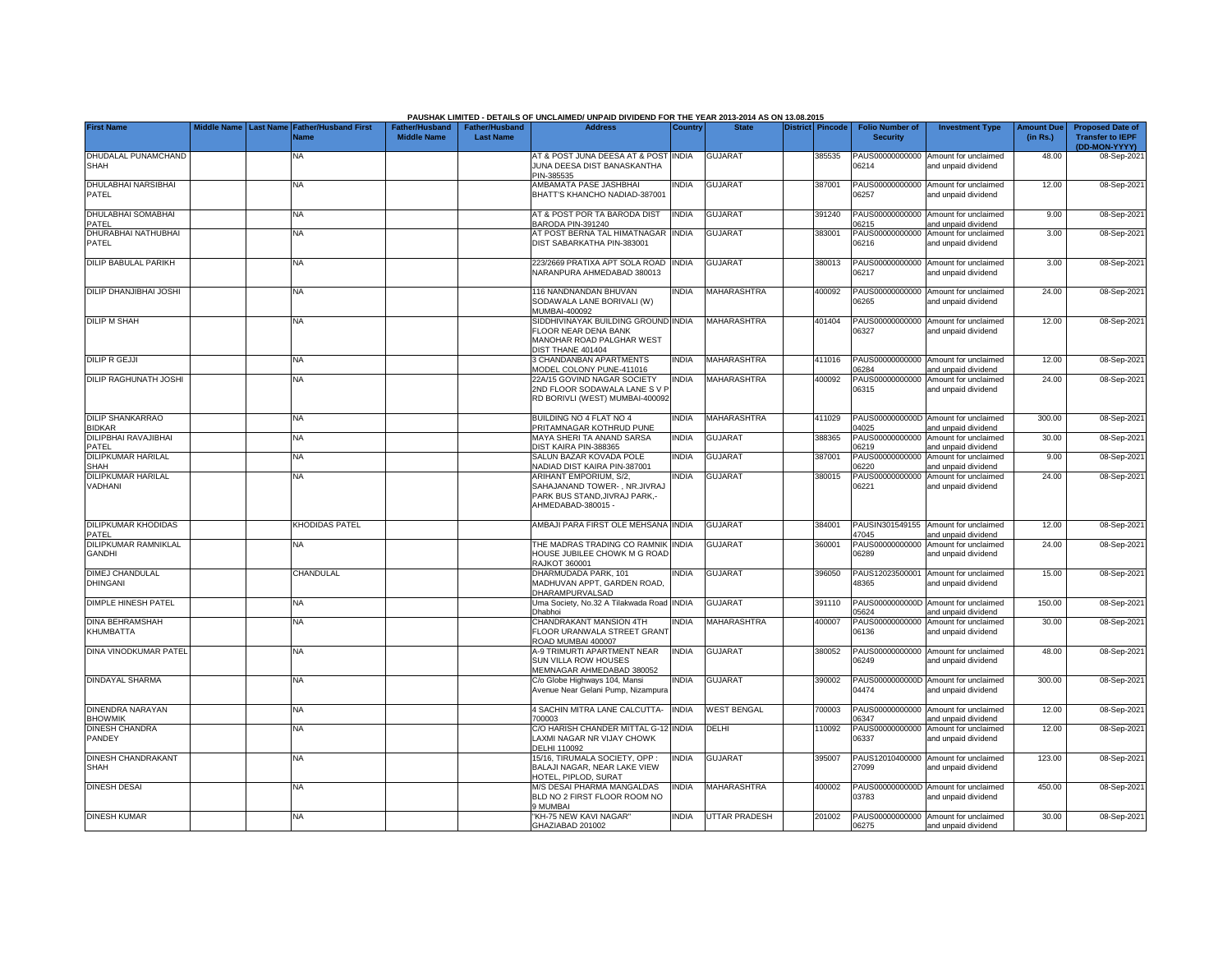| Middle Name   Last Name   Father/Husband First<br><b>District Pincode</b><br><b>Folio Number of</b><br><b>Amount Due</b><br><b>Proposed Date of</b><br><b>Father/Husband</b><br><b>Father/Husband</b><br><b>Address</b><br><b>State</b><br><b>Investment Type</b><br><b>Country</b><br><b>Middle Name</b><br><b>Last Name</b><br><b>Transfer to IEPF</b><br><b>Security</b><br>(in Rs.)<br><b>Name</b><br>(DD-MON-YYYY)<br>NA<br>-12 LAJPAT NAGAR III NEW DELHI-<br>DELHI<br>10024<br>PAUS00000000000<br>Amount for unclaimed<br>12.00<br><b>INDIA</b><br>08-Sep-2021<br>06353<br>and unpaid dividend<br>110024<br>UTTAR PRADESH<br>DINESH KUMAR SINGH<br>E-2/246 SINGLE STOREY BARRA-2<br><b>INDIA</b><br>208013<br>PAUS00000000000<br>12.00<br>08-Sep-2021<br>ΝA<br>Amount for unclaimed<br>NEAR YADAV MARKET P O<br>06330<br>and unpaid dividend<br><b>BARRAKANPUR</b><br>555GA/59 CHANKYA PURI KANPUR<br><b>NA</b><br><b>INDIA</b><br>UTTAR PRADESH<br>226005<br>PAUS00000000000<br>Amount for unclaimed<br>48.00<br>08-Sep-2021<br>ROAD LUCKNOW 226005<br>06223<br>and unpaid dividend<br>PURBA CHAL PO DATTA PUKUR 24<br><b>INDIA</b><br><b>WEST BENGAL</b><br>743248<br>PAUS0000000000D<br>Amount for unclaimed<br>300.00<br>08-Sep-2021<br><b>NA</b><br>PRGS <sub>N</sub><br>02927<br>and unpaid dividend<br><b>DINESH RANDAD</b><br><b>MADHYA PRADESH</b><br>PAUS00000000000<br>NA<br>PRODUCTION DEPT LARSEN &<br>INDIA<br>442917<br>Amount for unclaimed<br>75.00<br>08-Sep-2021<br>TOUBRO LTD P O AWARPUR<br>06400<br>and unpaid dividend<br>CHANDRAPUR DIST MS 442917<br><b>DINESH RUPAREL</b><br>C' BLOCK (2ND FLOOR) GILLANDER INDIA<br><b>WEST BENGAL</b><br>700001<br>PAUS00000000000<br>24.00<br>08-Sep-2021<br>NA<br>Amount for unclaimed<br>06302<br>HOUSE NETAJI SUBHAS ROAD<br>and unpaid dividend<br>CALCUTTA-700001<br><b>DINESH V KARELIA</b><br><b>INDIA</b><br><b>GUJARAT</b><br>380008<br>PAUS00000000000<br>12.00<br>5 GOPALNANDAN FLATS OPP<br>Amount for unclaimed<br>08-Sep-2021<br>ΝA<br>06252<br>CANARA BANK MANINAGAR<br>and unpaid dividend<br>CHARRASTA AHMEDABAD-380008<br>PAUS0000000000D Amount for unclaimed<br>NA<br>NEAR AZAD MAIDAN MADAN<br>INDIA<br><b>GUJARAT</b><br>390001<br>300.00<br>08-Sep-2021<br>04316<br>ZAMPA ROAD VADODARA<br>and unpaid dividend<br><b>NA</b><br>212 LAXMI BAI NAGAR NEW DELHI-<br><b>INDIA</b><br>DELHI<br>110023<br>PAUS00000000000<br>Amount for unclaimed<br>15.00<br>08-Sep-2021<br>06224<br>10023<br>and unpaid dividend<br><b>DINESHBHAI</b><br>C/O STATE BANK OF INDIA VITHAL<br><b>INDIA</b><br><b>GUJARAT</b><br>PAUS00000000000<br><b>NA</b><br>388121<br>Amount for unclaimed<br>18.00<br>08-Sep-2021<br>UDYOGNAGAR BRANCH TAL<br>06226<br>and unpaid dividend<br>ANAND 388121<br><b>B-165 SHANTI NIKETAN SOC OUT</b><br><b>NDIA</b><br><b>GUJARAT</b><br>390001<br>PAUS00000000000<br>3.00<br>NΑ<br>Amount for unclaimed<br>08-Sep-2021<br>SIDE PANIGATE B/H RANCHHODJI<br>06153<br>and unpaid dividend<br>TEMPLE BARODA<br><b>INDIA</b><br><b>GUJARAT</b><br>388540<br>PAUS00000000000<br>NAVIKHADKI PO KAVITHA TA<br>Amount for unclaimed<br>3.00<br>NA<br>08-Sep-2021<br>06227<br>PATEL<br>BORSAD DIST KAIRA PIN-388540<br>and unpaid dividend<br><b>DINESHBHAI SHANTILAL</b><br><b>NA</b><br>BHADRAKALI MATA'S POLE<br><b>INDIA</b><br><b>GUJARAT</b><br>390001<br>PAUS00000000000<br>Amount for unclaimed<br>24.00<br>08-Sep-2021<br>HARPADE'S VADO RANADE<br>06228<br>and unpaid dividend<br>BUILDING BARODA-390001<br><b>NA</b><br>AT & POST BAMOSANA TA & DIST<br><b>INDIA</b><br><b>GUJARAT</b><br>384120<br>PAUS00000000000 Amount for unclaimed<br>3.00<br>08-Sep-2021<br>MEHSANA PIN-384120<br>06229<br>and unpaid dividend<br><b>NA</b><br>6 PREMBAI BHUVAN 2ND FLOOR 79 INDIA<br><b>MAHARASHTRA</b><br>400004<br>PAUS00000000000<br>12.00<br>08-Sep-2021<br>Amount for unclaimed<br>NANUBHAI DESAI ROAD MUMBAI-<br>06260<br>and unpaid dividend<br>400004<br>GHADIALI POLE KOLAKHADI NEAR<br><b>GUJARAT</b><br>390001<br>9.00<br>NA<br><b>INDIA</b><br>PAUS00000000000<br>Amount for unclaimed<br>08-Sep-2021<br>SANJIV ELECTRICALS BARODA<br>06148<br>and unpaid dividend<br>390001<br>11 DR LAKHANI ESTATE AGRA<br><b>NA</b><br>INDIA<br>MAHARASHTRA<br>400086<br>PAUS00000000000<br>Amount for unclaimed<br>24.00<br>08-Sep-2021<br>ROAD JIVDAYA LANE GHATKOPAR<br>06319<br>and unpaid dividend<br>(WEST) MUMBAI-400086<br>A/12 ON ROAD KRUPASAGAR SOC<br><b>GUJARAT</b><br>PAUS00000000000 Amount for unclaimed<br>24.00<br><b>NA</b><br><b>INDIA</b><br>380007<br>08-Sep-2021<br>NR SHANTIVA- N STAND NARAYAN<br>06310<br>and unpaid dividend<br>NAGAR ROAD PALDI AHMEDA- BAD<br>380007-<br>SAYAJI GANJ NEAR AMBESSADOR<br><b>INDIA</b><br><b>GUJARAT</b><br>PAUS00000000000 Amount for unclaimed<br>18.00<br>NΑ<br>390005<br>08-Sep-2021<br>HOTEL RASVI VORA'S CHAWL<br>06232<br>and unpaid dividend<br>BARODA-390005<br>ANANDASHRAM PLOT NO 107 R NO INDIA<br><b>MAHARASHTRA</b><br>PAUS00000000000<br>99.00<br>NA<br>400018<br>Amount for unclaimed<br>08-Sep-2021<br>30 1ST FLR OPP PODDAR<br>06436<br>and unpaid dividend<br>HOSPITAL WORLI SEA FACE<br>MUMBAI 400018<br><b>NA</b><br>NR LILI HAVELI NAGARWADA<br><b>INDIA</b><br><b>GUJARAT</b><br>390001<br>PAUS00000000000 Amount for unclaimed<br>9.00<br>08-Sep-2021<br>BARODA-390001<br><b>PATHAK</b><br>06180<br>and unpaid dividend<br>HOUSE NO 15 BLOCK NO 39<br><b>INDIA</b><br>DELHI<br>110007<br>PAUS00000000000<br>12.00<br>08-Sep-2021<br><b>NA</b><br>Amount for unclaimed<br>SHAKTINAGAR DELHI 110007<br>06360<br>and unpaid dividend<br><b>DIPAK BHASKAR PANDIT</b><br>B-101 ANDHERI VERSOVA MIG CO-<br><b>INDIA</b><br><b>MAHARASHTRA</b><br>400058<br>PAUS00000000000<br>48.00<br>08-Sep-2021<br>NA<br>Amount for unclaimed<br>OP HSG SOC- IETY PLOT NO 14-15<br>06262<br>and unpaid dividend<br>DABUR VERSOVA LINK R- D 4<br><b>BUNGLOWS ANDHERI WEST</b><br>MUMBAI 400058-<br><b>DIPAK R MEHTA</b><br>38 JULLY PARK B/H SONAL PARK V INDIA<br><b>GUJARAT</b><br>390022<br>PAUS00000000000 Amount for unclaimed<br>99.00<br>08-Sep-2021<br><b>NA</b><br>06392<br>P ROAD BARODA 390022<br>and unpaid dividend<br>DARBARGADH CHOCK NEAR MOTI INDIA<br><b>GUJARAT</b><br>12.00<br>08-Sep-2021<br><b>NA</b><br>360001<br>PAUS00000000000 Amount for unclaimed<br>HAWELI RAJKOT 360001<br>06399<br>and unpaid dividend |                                                |  |  | PAUSHAK LIMITED - DETAILS OF UNCLAIMED/ UNPAID DIVIDEND FOR THE YEAR 2013-2014 AS ON 13.08.2015 |  |  |  |  |
|-----------------------------------------------------------------------------------------------------------------------------------------------------------------------------------------------------------------------------------------------------------------------------------------------------------------------------------------------------------------------------------------------------------------------------------------------------------------------------------------------------------------------------------------------------------------------------------------------------------------------------------------------------------------------------------------------------------------------------------------------------------------------------------------------------------------------------------------------------------------------------------------------------------------------------------------------------------------------------------------------------------------------------------------------------------------------------------------------------------------------------------------------------------------------------------------------------------------------------------------------------------------------------------------------------------------------------------------------------------------------------------------------------------------------------------------------------------------------------------------------------------------------------------------------------------------------------------------------------------------------------------------------------------------------------------------------------------------------------------------------------------------------------------------------------------------------------------------------------------------------------------------------------------------------------------------------------------------------------------------------------------------------------------------------------------------------------------------------------------------------------------------------------------------------------------------------------------------------------------------------------------------------------------------------------------------------------------------------------------------------------------------------------------------------------------------------------------------------------------------------------------------------------------------------------------------------------------------------------------------------------------------------------------------------------------------------------------------------------------------------------------------------------------------------------------------------------------------------------------------------------------------------------------------------------------------------------------------------------------------------------------------------------------------------------------------------------------------------------------------------------------------------------------------------------------------------------------------------------------------------------------------------------------------------------------------------------------------------------------------------------------------------------------------------------------------------------------------------------------------------------------------------------------------------------------------------------------------------------------------------------------------------------------------------------------------------------------------------------------------------------------------------------------------------------------------------------------------------------------------------------------------------------------------------------------------------------------------------------------------------------------------------------------------------------------------------------------------------------------------------------------------------------------------------------------------------------------------------------------------------------------------------------------------------------------------------------------------------------------------------------------------------------------------------------------------------------------------------------------------------------------------------------------------------------------------------------------------------------------------------------------------------------------------------------------------------------------------------------------------------------------------------------------------------------------------------------------------------------------------------------------------------------------------------------------------------------------------------------------------------------------------------------------------------------------------------------------------------------------------------------------------------------------------------------------------------------------------------------------------------------------------------------------------------------------------------------------------------------------------------------------------------------------------------------------------------------------------------------------------------------------------------------------------------------------------------------------------------------------------------------------------------------------------------------------------------------------------------------------------------------------------------------------------------------------------------------------------------------------------------------------------------------------------------------------------------------------------------------------------------------------------------------------------------------------------------------------------------------------------------------------------------------------------------------------------------------------------------------------------------------------------------------------------------------------------------------------------------------------------------------------------------------|------------------------------------------------|--|--|-------------------------------------------------------------------------------------------------|--|--|--|--|
|                                                                                                                                                                                                                                                                                                                                                                                                                                                                                                                                                                                                                                                                                                                                                                                                                                                                                                                                                                                                                                                                                                                                                                                                                                                                                                                                                                                                                                                                                                                                                                                                                                                                                                                                                                                                                                                                                                                                                                                                                                                                                                                                                                                                                                                                                                                                                                                                                                                                                                                                                                                                                                                                                                                                                                                                                                                                                                                                                                                                                                                                                                                                                                                                                                                                                                                                                                                                                                                                                                                                                                                                                                                                                                                                                                                                                                                                                                                                                                                                                                                                                                                                                                                                                                                                                                                                                                                                                                                                                                                                                                                                                                                                                                                                                                                                                                                                                                                                                                                                                                                                                                                                                                                                                                                                                                                                                                                                                                                                                                                                                                                                                                                                                                                                                                                                                                                                                                                                                                                                                                                                                                                                                                                                                                                                                                                                                                                                     | <b>First Name</b>                              |  |  |                                                                                                 |  |  |  |  |
|                                                                                                                                                                                                                                                                                                                                                                                                                                                                                                                                                                                                                                                                                                                                                                                                                                                                                                                                                                                                                                                                                                                                                                                                                                                                                                                                                                                                                                                                                                                                                                                                                                                                                                                                                                                                                                                                                                                                                                                                                                                                                                                                                                                                                                                                                                                                                                                                                                                                                                                                                                                                                                                                                                                                                                                                                                                                                                                                                                                                                                                                                                                                                                                                                                                                                                                                                                                                                                                                                                                                                                                                                                                                                                                                                                                                                                                                                                                                                                                                                                                                                                                                                                                                                                                                                                                                                                                                                                                                                                                                                                                                                                                                                                                                                                                                                                                                                                                                                                                                                                                                                                                                                                                                                                                                                                                                                                                                                                                                                                                                                                                                                                                                                                                                                                                                                                                                                                                                                                                                                                                                                                                                                                                                                                                                                                                                                                                                     |                                                |  |  |                                                                                                 |  |  |  |  |
|                                                                                                                                                                                                                                                                                                                                                                                                                                                                                                                                                                                                                                                                                                                                                                                                                                                                                                                                                                                                                                                                                                                                                                                                                                                                                                                                                                                                                                                                                                                                                                                                                                                                                                                                                                                                                                                                                                                                                                                                                                                                                                                                                                                                                                                                                                                                                                                                                                                                                                                                                                                                                                                                                                                                                                                                                                                                                                                                                                                                                                                                                                                                                                                                                                                                                                                                                                                                                                                                                                                                                                                                                                                                                                                                                                                                                                                                                                                                                                                                                                                                                                                                                                                                                                                                                                                                                                                                                                                                                                                                                                                                                                                                                                                                                                                                                                                                                                                                                                                                                                                                                                                                                                                                                                                                                                                                                                                                                                                                                                                                                                                                                                                                                                                                                                                                                                                                                                                                                                                                                                                                                                                                                                                                                                                                                                                                                                                                     | DINESH KUMAR KHANNA                            |  |  |                                                                                                 |  |  |  |  |
|                                                                                                                                                                                                                                                                                                                                                                                                                                                                                                                                                                                                                                                                                                                                                                                                                                                                                                                                                                                                                                                                                                                                                                                                                                                                                                                                                                                                                                                                                                                                                                                                                                                                                                                                                                                                                                                                                                                                                                                                                                                                                                                                                                                                                                                                                                                                                                                                                                                                                                                                                                                                                                                                                                                                                                                                                                                                                                                                                                                                                                                                                                                                                                                                                                                                                                                                                                                                                                                                                                                                                                                                                                                                                                                                                                                                                                                                                                                                                                                                                                                                                                                                                                                                                                                                                                                                                                                                                                                                                                                                                                                                                                                                                                                                                                                                                                                                                                                                                                                                                                                                                                                                                                                                                                                                                                                                                                                                                                                                                                                                                                                                                                                                                                                                                                                                                                                                                                                                                                                                                                                                                                                                                                                                                                                                                                                                                                                                     |                                                |  |  |                                                                                                 |  |  |  |  |
|                                                                                                                                                                                                                                                                                                                                                                                                                                                                                                                                                                                                                                                                                                                                                                                                                                                                                                                                                                                                                                                                                                                                                                                                                                                                                                                                                                                                                                                                                                                                                                                                                                                                                                                                                                                                                                                                                                                                                                                                                                                                                                                                                                                                                                                                                                                                                                                                                                                                                                                                                                                                                                                                                                                                                                                                                                                                                                                                                                                                                                                                                                                                                                                                                                                                                                                                                                                                                                                                                                                                                                                                                                                                                                                                                                                                                                                                                                                                                                                                                                                                                                                                                                                                                                                                                                                                                                                                                                                                                                                                                                                                                                                                                                                                                                                                                                                                                                                                                                                                                                                                                                                                                                                                                                                                                                                                                                                                                                                                                                                                                                                                                                                                                                                                                                                                                                                                                                                                                                                                                                                                                                                                                                                                                                                                                                                                                                                                     |                                                |  |  |                                                                                                 |  |  |  |  |
|                                                                                                                                                                                                                                                                                                                                                                                                                                                                                                                                                                                                                                                                                                                                                                                                                                                                                                                                                                                                                                                                                                                                                                                                                                                                                                                                                                                                                                                                                                                                                                                                                                                                                                                                                                                                                                                                                                                                                                                                                                                                                                                                                                                                                                                                                                                                                                                                                                                                                                                                                                                                                                                                                                                                                                                                                                                                                                                                                                                                                                                                                                                                                                                                                                                                                                                                                                                                                                                                                                                                                                                                                                                                                                                                                                                                                                                                                                                                                                                                                                                                                                                                                                                                                                                                                                                                                                                                                                                                                                                                                                                                                                                                                                                                                                                                                                                                                                                                                                                                                                                                                                                                                                                                                                                                                                                                                                                                                                                                                                                                                                                                                                                                                                                                                                                                                                                                                                                                                                                                                                                                                                                                                                                                                                                                                                                                                                                                     | DINESH MOHAN SHARMA                            |  |  |                                                                                                 |  |  |  |  |
|                                                                                                                                                                                                                                                                                                                                                                                                                                                                                                                                                                                                                                                                                                                                                                                                                                                                                                                                                                                                                                                                                                                                                                                                                                                                                                                                                                                                                                                                                                                                                                                                                                                                                                                                                                                                                                                                                                                                                                                                                                                                                                                                                                                                                                                                                                                                                                                                                                                                                                                                                                                                                                                                                                                                                                                                                                                                                                                                                                                                                                                                                                                                                                                                                                                                                                                                                                                                                                                                                                                                                                                                                                                                                                                                                                                                                                                                                                                                                                                                                                                                                                                                                                                                                                                                                                                                                                                                                                                                                                                                                                                                                                                                                                                                                                                                                                                                                                                                                                                                                                                                                                                                                                                                                                                                                                                                                                                                                                                                                                                                                                                                                                                                                                                                                                                                                                                                                                                                                                                                                                                                                                                                                                                                                                                                                                                                                                                                     | <b>DINESH MOITRA</b>                           |  |  |                                                                                                 |  |  |  |  |
|                                                                                                                                                                                                                                                                                                                                                                                                                                                                                                                                                                                                                                                                                                                                                                                                                                                                                                                                                                                                                                                                                                                                                                                                                                                                                                                                                                                                                                                                                                                                                                                                                                                                                                                                                                                                                                                                                                                                                                                                                                                                                                                                                                                                                                                                                                                                                                                                                                                                                                                                                                                                                                                                                                                                                                                                                                                                                                                                                                                                                                                                                                                                                                                                                                                                                                                                                                                                                                                                                                                                                                                                                                                                                                                                                                                                                                                                                                                                                                                                                                                                                                                                                                                                                                                                                                                                                                                                                                                                                                                                                                                                                                                                                                                                                                                                                                                                                                                                                                                                                                                                                                                                                                                                                                                                                                                                                                                                                                                                                                                                                                                                                                                                                                                                                                                                                                                                                                                                                                                                                                                                                                                                                                                                                                                                                                                                                                                                     |                                                |  |  |                                                                                                 |  |  |  |  |
|                                                                                                                                                                                                                                                                                                                                                                                                                                                                                                                                                                                                                                                                                                                                                                                                                                                                                                                                                                                                                                                                                                                                                                                                                                                                                                                                                                                                                                                                                                                                                                                                                                                                                                                                                                                                                                                                                                                                                                                                                                                                                                                                                                                                                                                                                                                                                                                                                                                                                                                                                                                                                                                                                                                                                                                                                                                                                                                                                                                                                                                                                                                                                                                                                                                                                                                                                                                                                                                                                                                                                                                                                                                                                                                                                                                                                                                                                                                                                                                                                                                                                                                                                                                                                                                                                                                                                                                                                                                                                                                                                                                                                                                                                                                                                                                                                                                                                                                                                                                                                                                                                                                                                                                                                                                                                                                                                                                                                                                                                                                                                                                                                                                                                                                                                                                                                                                                                                                                                                                                                                                                                                                                                                                                                                                                                                                                                                                                     |                                                |  |  |                                                                                                 |  |  |  |  |
|                                                                                                                                                                                                                                                                                                                                                                                                                                                                                                                                                                                                                                                                                                                                                                                                                                                                                                                                                                                                                                                                                                                                                                                                                                                                                                                                                                                                                                                                                                                                                                                                                                                                                                                                                                                                                                                                                                                                                                                                                                                                                                                                                                                                                                                                                                                                                                                                                                                                                                                                                                                                                                                                                                                                                                                                                                                                                                                                                                                                                                                                                                                                                                                                                                                                                                                                                                                                                                                                                                                                                                                                                                                                                                                                                                                                                                                                                                                                                                                                                                                                                                                                                                                                                                                                                                                                                                                                                                                                                                                                                                                                                                                                                                                                                                                                                                                                                                                                                                                                                                                                                                                                                                                                                                                                                                                                                                                                                                                                                                                                                                                                                                                                                                                                                                                                                                                                                                                                                                                                                                                                                                                                                                                                                                                                                                                                                                                                     |                                                |  |  |                                                                                                 |  |  |  |  |
|                                                                                                                                                                                                                                                                                                                                                                                                                                                                                                                                                                                                                                                                                                                                                                                                                                                                                                                                                                                                                                                                                                                                                                                                                                                                                                                                                                                                                                                                                                                                                                                                                                                                                                                                                                                                                                                                                                                                                                                                                                                                                                                                                                                                                                                                                                                                                                                                                                                                                                                                                                                                                                                                                                                                                                                                                                                                                                                                                                                                                                                                                                                                                                                                                                                                                                                                                                                                                                                                                                                                                                                                                                                                                                                                                                                                                                                                                                                                                                                                                                                                                                                                                                                                                                                                                                                                                                                                                                                                                                                                                                                                                                                                                                                                                                                                                                                                                                                                                                                                                                                                                                                                                                                                                                                                                                                                                                                                                                                                                                                                                                                                                                                                                                                                                                                                                                                                                                                                                                                                                                                                                                                                                                                                                                                                                                                                                                                                     |                                                |  |  |                                                                                                 |  |  |  |  |
|                                                                                                                                                                                                                                                                                                                                                                                                                                                                                                                                                                                                                                                                                                                                                                                                                                                                                                                                                                                                                                                                                                                                                                                                                                                                                                                                                                                                                                                                                                                                                                                                                                                                                                                                                                                                                                                                                                                                                                                                                                                                                                                                                                                                                                                                                                                                                                                                                                                                                                                                                                                                                                                                                                                                                                                                                                                                                                                                                                                                                                                                                                                                                                                                                                                                                                                                                                                                                                                                                                                                                                                                                                                                                                                                                                                                                                                                                                                                                                                                                                                                                                                                                                                                                                                                                                                                                                                                                                                                                                                                                                                                                                                                                                                                                                                                                                                                                                                                                                                                                                                                                                                                                                                                                                                                                                                                                                                                                                                                                                                                                                                                                                                                                                                                                                                                                                                                                                                                                                                                                                                                                                                                                                                                                                                                                                                                                                                                     | <b>DINESH VAIDYA</b>                           |  |  |                                                                                                 |  |  |  |  |
|                                                                                                                                                                                                                                                                                                                                                                                                                                                                                                                                                                                                                                                                                                                                                                                                                                                                                                                                                                                                                                                                                                                                                                                                                                                                                                                                                                                                                                                                                                                                                                                                                                                                                                                                                                                                                                                                                                                                                                                                                                                                                                                                                                                                                                                                                                                                                                                                                                                                                                                                                                                                                                                                                                                                                                                                                                                                                                                                                                                                                                                                                                                                                                                                                                                                                                                                                                                                                                                                                                                                                                                                                                                                                                                                                                                                                                                                                                                                                                                                                                                                                                                                                                                                                                                                                                                                                                                                                                                                                                                                                                                                                                                                                                                                                                                                                                                                                                                                                                                                                                                                                                                                                                                                                                                                                                                                                                                                                                                                                                                                                                                                                                                                                                                                                                                                                                                                                                                                                                                                                                                                                                                                                                                                                                                                                                                                                                                                     | DINESH WADHAWAN                                |  |  |                                                                                                 |  |  |  |  |
|                                                                                                                                                                                                                                                                                                                                                                                                                                                                                                                                                                                                                                                                                                                                                                                                                                                                                                                                                                                                                                                                                                                                                                                                                                                                                                                                                                                                                                                                                                                                                                                                                                                                                                                                                                                                                                                                                                                                                                                                                                                                                                                                                                                                                                                                                                                                                                                                                                                                                                                                                                                                                                                                                                                                                                                                                                                                                                                                                                                                                                                                                                                                                                                                                                                                                                                                                                                                                                                                                                                                                                                                                                                                                                                                                                                                                                                                                                                                                                                                                                                                                                                                                                                                                                                                                                                                                                                                                                                                                                                                                                                                                                                                                                                                                                                                                                                                                                                                                                                                                                                                                                                                                                                                                                                                                                                                                                                                                                                                                                                                                                                                                                                                                                                                                                                                                                                                                                                                                                                                                                                                                                                                                                                                                                                                                                                                                                                                     |                                                |  |  |                                                                                                 |  |  |  |  |
|                                                                                                                                                                                                                                                                                                                                                                                                                                                                                                                                                                                                                                                                                                                                                                                                                                                                                                                                                                                                                                                                                                                                                                                                                                                                                                                                                                                                                                                                                                                                                                                                                                                                                                                                                                                                                                                                                                                                                                                                                                                                                                                                                                                                                                                                                                                                                                                                                                                                                                                                                                                                                                                                                                                                                                                                                                                                                                                                                                                                                                                                                                                                                                                                                                                                                                                                                                                                                                                                                                                                                                                                                                                                                                                                                                                                                                                                                                                                                                                                                                                                                                                                                                                                                                                                                                                                                                                                                                                                                                                                                                                                                                                                                                                                                                                                                                                                                                                                                                                                                                                                                                                                                                                                                                                                                                                                                                                                                                                                                                                                                                                                                                                                                                                                                                                                                                                                                                                                                                                                                                                                                                                                                                                                                                                                                                                                                                                                     | <b>GORDHANBHAI PATEL</b>                       |  |  |                                                                                                 |  |  |  |  |
|                                                                                                                                                                                                                                                                                                                                                                                                                                                                                                                                                                                                                                                                                                                                                                                                                                                                                                                                                                                                                                                                                                                                                                                                                                                                                                                                                                                                                                                                                                                                                                                                                                                                                                                                                                                                                                                                                                                                                                                                                                                                                                                                                                                                                                                                                                                                                                                                                                                                                                                                                                                                                                                                                                                                                                                                                                                                                                                                                                                                                                                                                                                                                                                                                                                                                                                                                                                                                                                                                                                                                                                                                                                                                                                                                                                                                                                                                                                                                                                                                                                                                                                                                                                                                                                                                                                                                                                                                                                                                                                                                                                                                                                                                                                                                                                                                                                                                                                                                                                                                                                                                                                                                                                                                                                                                                                                                                                                                                                                                                                                                                                                                                                                                                                                                                                                                                                                                                                                                                                                                                                                                                                                                                                                                                                                                                                                                                                                     | DINESHBHAI KARSANDAS<br>PATEL                  |  |  |                                                                                                 |  |  |  |  |
|                                                                                                                                                                                                                                                                                                                                                                                                                                                                                                                                                                                                                                                                                                                                                                                                                                                                                                                                                                                                                                                                                                                                                                                                                                                                                                                                                                                                                                                                                                                                                                                                                                                                                                                                                                                                                                                                                                                                                                                                                                                                                                                                                                                                                                                                                                                                                                                                                                                                                                                                                                                                                                                                                                                                                                                                                                                                                                                                                                                                                                                                                                                                                                                                                                                                                                                                                                                                                                                                                                                                                                                                                                                                                                                                                                                                                                                                                                                                                                                                                                                                                                                                                                                                                                                                                                                                                                                                                                                                                                                                                                                                                                                                                                                                                                                                                                                                                                                                                                                                                                                                                                                                                                                                                                                                                                                                                                                                                                                                                                                                                                                                                                                                                                                                                                                                                                                                                                                                                                                                                                                                                                                                                                                                                                                                                                                                                                                                     | DINESHBHAI MANIBHAI                            |  |  |                                                                                                 |  |  |  |  |
|                                                                                                                                                                                                                                                                                                                                                                                                                                                                                                                                                                                                                                                                                                                                                                                                                                                                                                                                                                                                                                                                                                                                                                                                                                                                                                                                                                                                                                                                                                                                                                                                                                                                                                                                                                                                                                                                                                                                                                                                                                                                                                                                                                                                                                                                                                                                                                                                                                                                                                                                                                                                                                                                                                                                                                                                                                                                                                                                                                                                                                                                                                                                                                                                                                                                                                                                                                                                                                                                                                                                                                                                                                                                                                                                                                                                                                                                                                                                                                                                                                                                                                                                                                                                                                                                                                                                                                                                                                                                                                                                                                                                                                                                                                                                                                                                                                                                                                                                                                                                                                                                                                                                                                                                                                                                                                                                                                                                                                                                                                                                                                                                                                                                                                                                                                                                                                                                                                                                                                                                                                                                                                                                                                                                                                                                                                                                                                                                     |                                                |  |  |                                                                                                 |  |  |  |  |
|                                                                                                                                                                                                                                                                                                                                                                                                                                                                                                                                                                                                                                                                                                                                                                                                                                                                                                                                                                                                                                                                                                                                                                                                                                                                                                                                                                                                                                                                                                                                                                                                                                                                                                                                                                                                                                                                                                                                                                                                                                                                                                                                                                                                                                                                                                                                                                                                                                                                                                                                                                                                                                                                                                                                                                                                                                                                                                                                                                                                                                                                                                                                                                                                                                                                                                                                                                                                                                                                                                                                                                                                                                                                                                                                                                                                                                                                                                                                                                                                                                                                                                                                                                                                                                                                                                                                                                                                                                                                                                                                                                                                                                                                                                                                                                                                                                                                                                                                                                                                                                                                                                                                                                                                                                                                                                                                                                                                                                                                                                                                                                                                                                                                                                                                                                                                                                                                                                                                                                                                                                                                                                                                                                                                                                                                                                                                                                                                     | <b>BHATT</b>                                   |  |  |                                                                                                 |  |  |  |  |
|                                                                                                                                                                                                                                                                                                                                                                                                                                                                                                                                                                                                                                                                                                                                                                                                                                                                                                                                                                                                                                                                                                                                                                                                                                                                                                                                                                                                                                                                                                                                                                                                                                                                                                                                                                                                                                                                                                                                                                                                                                                                                                                                                                                                                                                                                                                                                                                                                                                                                                                                                                                                                                                                                                                                                                                                                                                                                                                                                                                                                                                                                                                                                                                                                                                                                                                                                                                                                                                                                                                                                                                                                                                                                                                                                                                                                                                                                                                                                                                                                                                                                                                                                                                                                                                                                                                                                                                                                                                                                                                                                                                                                                                                                                                                                                                                                                                                                                                                                                                                                                                                                                                                                                                                                                                                                                                                                                                                                                                                                                                                                                                                                                                                                                                                                                                                                                                                                                                                                                                                                                                                                                                                                                                                                                                                                                                                                                                                     | <b>DINESHBHAI VELJIBHAI</b><br>CHAUDHARI       |  |  |                                                                                                 |  |  |  |  |
|                                                                                                                                                                                                                                                                                                                                                                                                                                                                                                                                                                                                                                                                                                                                                                                                                                                                                                                                                                                                                                                                                                                                                                                                                                                                                                                                                                                                                                                                                                                                                                                                                                                                                                                                                                                                                                                                                                                                                                                                                                                                                                                                                                                                                                                                                                                                                                                                                                                                                                                                                                                                                                                                                                                                                                                                                                                                                                                                                                                                                                                                                                                                                                                                                                                                                                                                                                                                                                                                                                                                                                                                                                                                                                                                                                                                                                                                                                                                                                                                                                                                                                                                                                                                                                                                                                                                                                                                                                                                                                                                                                                                                                                                                                                                                                                                                                                                                                                                                                                                                                                                                                                                                                                                                                                                                                                                                                                                                                                                                                                                                                                                                                                                                                                                                                                                                                                                                                                                                                                                                                                                                                                                                                                                                                                                                                                                                                                                     | <b>DINESHCHANDRA</b><br><b>BHABHUTLAL SHAH</b> |  |  |                                                                                                 |  |  |  |  |
|                                                                                                                                                                                                                                                                                                                                                                                                                                                                                                                                                                                                                                                                                                                                                                                                                                                                                                                                                                                                                                                                                                                                                                                                                                                                                                                                                                                                                                                                                                                                                                                                                                                                                                                                                                                                                                                                                                                                                                                                                                                                                                                                                                                                                                                                                                                                                                                                                                                                                                                                                                                                                                                                                                                                                                                                                                                                                                                                                                                                                                                                                                                                                                                                                                                                                                                                                                                                                                                                                                                                                                                                                                                                                                                                                                                                                                                                                                                                                                                                                                                                                                                                                                                                                                                                                                                                                                                                                                                                                                                                                                                                                                                                                                                                                                                                                                                                                                                                                                                                                                                                                                                                                                                                                                                                                                                                                                                                                                                                                                                                                                                                                                                                                                                                                                                                                                                                                                                                                                                                                                                                                                                                                                                                                                                                                                                                                                                                     | <b>DINESHCHANDRA</b><br>HIRALAL SHAH           |  |  |                                                                                                 |  |  |  |  |
|                                                                                                                                                                                                                                                                                                                                                                                                                                                                                                                                                                                                                                                                                                                                                                                                                                                                                                                                                                                                                                                                                                                                                                                                                                                                                                                                                                                                                                                                                                                                                                                                                                                                                                                                                                                                                                                                                                                                                                                                                                                                                                                                                                                                                                                                                                                                                                                                                                                                                                                                                                                                                                                                                                                                                                                                                                                                                                                                                                                                                                                                                                                                                                                                                                                                                                                                                                                                                                                                                                                                                                                                                                                                                                                                                                                                                                                                                                                                                                                                                                                                                                                                                                                                                                                                                                                                                                                                                                                                                                                                                                                                                                                                                                                                                                                                                                                                                                                                                                                                                                                                                                                                                                                                                                                                                                                                                                                                                                                                                                                                                                                                                                                                                                                                                                                                                                                                                                                                                                                                                                                                                                                                                                                                                                                                                                                                                                                                     | <b>DINESHCHANDRA</b><br><b>MAGANLAL PATEL</b>  |  |  |                                                                                                 |  |  |  |  |
|                                                                                                                                                                                                                                                                                                                                                                                                                                                                                                                                                                                                                                                                                                                                                                                                                                                                                                                                                                                                                                                                                                                                                                                                                                                                                                                                                                                                                                                                                                                                                                                                                                                                                                                                                                                                                                                                                                                                                                                                                                                                                                                                                                                                                                                                                                                                                                                                                                                                                                                                                                                                                                                                                                                                                                                                                                                                                                                                                                                                                                                                                                                                                                                                                                                                                                                                                                                                                                                                                                                                                                                                                                                                                                                                                                                                                                                                                                                                                                                                                                                                                                                                                                                                                                                                                                                                                                                                                                                                                                                                                                                                                                                                                                                                                                                                                                                                                                                                                                                                                                                                                                                                                                                                                                                                                                                                                                                                                                                                                                                                                                                                                                                                                                                                                                                                                                                                                                                                                                                                                                                                                                                                                                                                                                                                                                                                                                                                     | <b>DINESHCHANDRA</b><br>NAROTTAMDAS SHAH       |  |  |                                                                                                 |  |  |  |  |
|                                                                                                                                                                                                                                                                                                                                                                                                                                                                                                                                                                                                                                                                                                                                                                                                                                                                                                                                                                                                                                                                                                                                                                                                                                                                                                                                                                                                                                                                                                                                                                                                                                                                                                                                                                                                                                                                                                                                                                                                                                                                                                                                                                                                                                                                                                                                                                                                                                                                                                                                                                                                                                                                                                                                                                                                                                                                                                                                                                                                                                                                                                                                                                                                                                                                                                                                                                                                                                                                                                                                                                                                                                                                                                                                                                                                                                                                                                                                                                                                                                                                                                                                                                                                                                                                                                                                                                                                                                                                                                                                                                                                                                                                                                                                                                                                                                                                                                                                                                                                                                                                                                                                                                                                                                                                                                                                                                                                                                                                                                                                                                                                                                                                                                                                                                                                                                                                                                                                                                                                                                                                                                                                                                                                                                                                                                                                                                                                     | <b>DINESHKUMAR</b><br>CHINUBHAI SHAH           |  |  |                                                                                                 |  |  |  |  |
|                                                                                                                                                                                                                                                                                                                                                                                                                                                                                                                                                                                                                                                                                                                                                                                                                                                                                                                                                                                                                                                                                                                                                                                                                                                                                                                                                                                                                                                                                                                                                                                                                                                                                                                                                                                                                                                                                                                                                                                                                                                                                                                                                                                                                                                                                                                                                                                                                                                                                                                                                                                                                                                                                                                                                                                                                                                                                                                                                                                                                                                                                                                                                                                                                                                                                                                                                                                                                                                                                                                                                                                                                                                                                                                                                                                                                                                                                                                                                                                                                                                                                                                                                                                                                                                                                                                                                                                                                                                                                                                                                                                                                                                                                                                                                                                                                                                                                                                                                                                                                                                                                                                                                                                                                                                                                                                                                                                                                                                                                                                                                                                                                                                                                                                                                                                                                                                                                                                                                                                                                                                                                                                                                                                                                                                                                                                                                                                                     | <b>DINKAR K SAVEKAR</b>                        |  |  |                                                                                                 |  |  |  |  |
|                                                                                                                                                                                                                                                                                                                                                                                                                                                                                                                                                                                                                                                                                                                                                                                                                                                                                                                                                                                                                                                                                                                                                                                                                                                                                                                                                                                                                                                                                                                                                                                                                                                                                                                                                                                                                                                                                                                                                                                                                                                                                                                                                                                                                                                                                                                                                                                                                                                                                                                                                                                                                                                                                                                                                                                                                                                                                                                                                                                                                                                                                                                                                                                                                                                                                                                                                                                                                                                                                                                                                                                                                                                                                                                                                                                                                                                                                                                                                                                                                                                                                                                                                                                                                                                                                                                                                                                                                                                                                                                                                                                                                                                                                                                                                                                                                                                                                                                                                                                                                                                                                                                                                                                                                                                                                                                                                                                                                                                                                                                                                                                                                                                                                                                                                                                                                                                                                                                                                                                                                                                                                                                                                                                                                                                                                                                                                                                                     | <b>DINKERRAY RATILAL</b>                       |  |  |                                                                                                 |  |  |  |  |
|                                                                                                                                                                                                                                                                                                                                                                                                                                                                                                                                                                                                                                                                                                                                                                                                                                                                                                                                                                                                                                                                                                                                                                                                                                                                                                                                                                                                                                                                                                                                                                                                                                                                                                                                                                                                                                                                                                                                                                                                                                                                                                                                                                                                                                                                                                                                                                                                                                                                                                                                                                                                                                                                                                                                                                                                                                                                                                                                                                                                                                                                                                                                                                                                                                                                                                                                                                                                                                                                                                                                                                                                                                                                                                                                                                                                                                                                                                                                                                                                                                                                                                                                                                                                                                                                                                                                                                                                                                                                                                                                                                                                                                                                                                                                                                                                                                                                                                                                                                                                                                                                                                                                                                                                                                                                                                                                                                                                                                                                                                                                                                                                                                                                                                                                                                                                                                                                                                                                                                                                                                                                                                                                                                                                                                                                                                                                                                                                     | <b>DIP CHAND GUPTA</b>                         |  |  |                                                                                                 |  |  |  |  |
|                                                                                                                                                                                                                                                                                                                                                                                                                                                                                                                                                                                                                                                                                                                                                                                                                                                                                                                                                                                                                                                                                                                                                                                                                                                                                                                                                                                                                                                                                                                                                                                                                                                                                                                                                                                                                                                                                                                                                                                                                                                                                                                                                                                                                                                                                                                                                                                                                                                                                                                                                                                                                                                                                                                                                                                                                                                                                                                                                                                                                                                                                                                                                                                                                                                                                                                                                                                                                                                                                                                                                                                                                                                                                                                                                                                                                                                                                                                                                                                                                                                                                                                                                                                                                                                                                                                                                                                                                                                                                                                                                                                                                                                                                                                                                                                                                                                                                                                                                                                                                                                                                                                                                                                                                                                                                                                                                                                                                                                                                                                                                                                                                                                                                                                                                                                                                                                                                                                                                                                                                                                                                                                                                                                                                                                                                                                                                                                                     |                                                |  |  |                                                                                                 |  |  |  |  |
|                                                                                                                                                                                                                                                                                                                                                                                                                                                                                                                                                                                                                                                                                                                                                                                                                                                                                                                                                                                                                                                                                                                                                                                                                                                                                                                                                                                                                                                                                                                                                                                                                                                                                                                                                                                                                                                                                                                                                                                                                                                                                                                                                                                                                                                                                                                                                                                                                                                                                                                                                                                                                                                                                                                                                                                                                                                                                                                                                                                                                                                                                                                                                                                                                                                                                                                                                                                                                                                                                                                                                                                                                                                                                                                                                                                                                                                                                                                                                                                                                                                                                                                                                                                                                                                                                                                                                                                                                                                                                                                                                                                                                                                                                                                                                                                                                                                                                                                                                                                                                                                                                                                                                                                                                                                                                                                                                                                                                                                                                                                                                                                                                                                                                                                                                                                                                                                                                                                                                                                                                                                                                                                                                                                                                                                                                                                                                                                                     |                                                |  |  |                                                                                                 |  |  |  |  |
|                                                                                                                                                                                                                                                                                                                                                                                                                                                                                                                                                                                                                                                                                                                                                                                                                                                                                                                                                                                                                                                                                                                                                                                                                                                                                                                                                                                                                                                                                                                                                                                                                                                                                                                                                                                                                                                                                                                                                                                                                                                                                                                                                                                                                                                                                                                                                                                                                                                                                                                                                                                                                                                                                                                                                                                                                                                                                                                                                                                                                                                                                                                                                                                                                                                                                                                                                                                                                                                                                                                                                                                                                                                                                                                                                                                                                                                                                                                                                                                                                                                                                                                                                                                                                                                                                                                                                                                                                                                                                                                                                                                                                                                                                                                                                                                                                                                                                                                                                                                                                                                                                                                                                                                                                                                                                                                                                                                                                                                                                                                                                                                                                                                                                                                                                                                                                                                                                                                                                                                                                                                                                                                                                                                                                                                                                                                                                                                                     |                                                |  |  |                                                                                                 |  |  |  |  |
|                                                                                                                                                                                                                                                                                                                                                                                                                                                                                                                                                                                                                                                                                                                                                                                                                                                                                                                                                                                                                                                                                                                                                                                                                                                                                                                                                                                                                                                                                                                                                                                                                                                                                                                                                                                                                                                                                                                                                                                                                                                                                                                                                                                                                                                                                                                                                                                                                                                                                                                                                                                                                                                                                                                                                                                                                                                                                                                                                                                                                                                                                                                                                                                                                                                                                                                                                                                                                                                                                                                                                                                                                                                                                                                                                                                                                                                                                                                                                                                                                                                                                                                                                                                                                                                                                                                                                                                                                                                                                                                                                                                                                                                                                                                                                                                                                                                                                                                                                                                                                                                                                                                                                                                                                                                                                                                                                                                                                                                                                                                                                                                                                                                                                                                                                                                                                                                                                                                                                                                                                                                                                                                                                                                                                                                                                                                                                                                                     |                                                |  |  |                                                                                                 |  |  |  |  |
|                                                                                                                                                                                                                                                                                                                                                                                                                                                                                                                                                                                                                                                                                                                                                                                                                                                                                                                                                                                                                                                                                                                                                                                                                                                                                                                                                                                                                                                                                                                                                                                                                                                                                                                                                                                                                                                                                                                                                                                                                                                                                                                                                                                                                                                                                                                                                                                                                                                                                                                                                                                                                                                                                                                                                                                                                                                                                                                                                                                                                                                                                                                                                                                                                                                                                                                                                                                                                                                                                                                                                                                                                                                                                                                                                                                                                                                                                                                                                                                                                                                                                                                                                                                                                                                                                                                                                                                                                                                                                                                                                                                                                                                                                                                                                                                                                                                                                                                                                                                                                                                                                                                                                                                                                                                                                                                                                                                                                                                                                                                                                                                                                                                                                                                                                                                                                                                                                                                                                                                                                                                                                                                                                                                                                                                                                                                                                                                                     | <b>DIPAK S VORA</b>                            |  |  |                                                                                                 |  |  |  |  |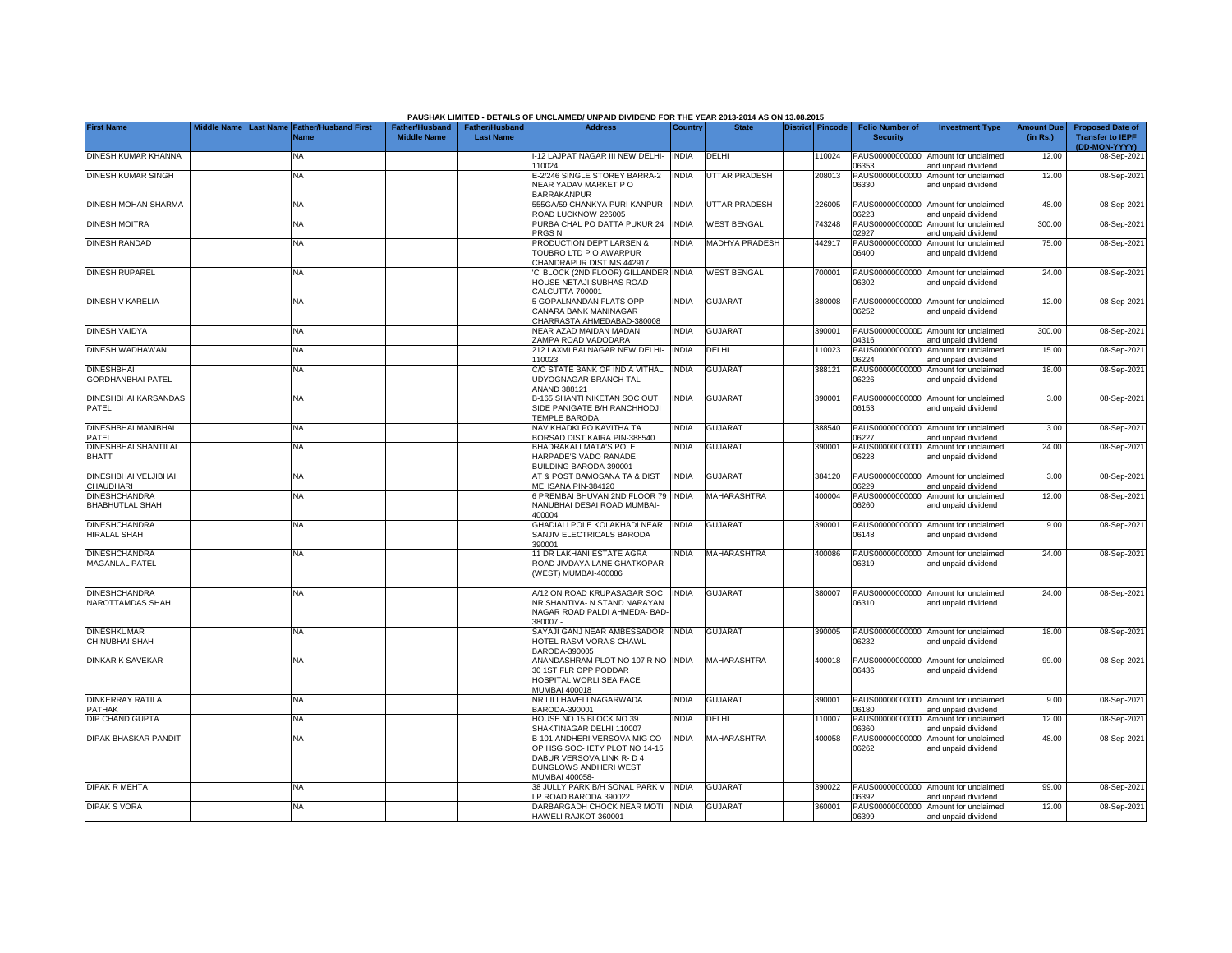|                                                  |                         |                                            |                                      |                                           | PAUSHAK LIMITED - DETAILS OF UNCLAIMED/ UNPAID DIVIDEND FOR THE YEAR 2013-2014 AS ON 13.08.2015                |                              |                                 |                  |                                           |                                                             |                               |                                                                     |
|--------------------------------------------------|-------------------------|--------------------------------------------|--------------------------------------|-------------------------------------------|----------------------------------------------------------------------------------------------------------------|------------------------------|---------------------------------|------------------|-------------------------------------------|-------------------------------------------------------------|-------------------------------|---------------------------------------------------------------------|
| <b>First Name</b>                                | Middle Name   Last Name | <b>Father/Husband First</b><br><b>Name</b> | Father/Husband<br><b>Middle Name</b> | <b>Father/Husband</b><br><b>Last Name</b> | <b>Address</b>                                                                                                 | Country                      | <b>State</b>                    | District Pincode | <b>Folio Number of</b><br><b>Security</b> | <b>Investment Type</b>                                      | <b>Amount Due</b><br>(in Rs.) | <b>Proposed Date of</b><br><b>Transfer to IEPF</b><br>(DD-MON-YYYY) |
|                                                  |                         |                                            |                                      |                                           |                                                                                                                |                              |                                 |                  |                                           |                                                             |                               |                                                                     |
| DIPAKBHAI NAVNITLAL<br><b>SHAH</b>               |                         | ΝA                                         |                                      |                                           | RAYMOND RETAIL SHOP" CENTER INDIA<br>POINT, ALKAPURI, R.C. DUTT<br>ROAD, VADODARA-390005                       |                              | <b>GUJARAT</b>                  | 390005           | 06462                                     | PAUS00000000000 Amount for unclaimed<br>and unpaid dividend | 6.00                          | 08-Sep-2021                                                         |
| DIPAKKUMAR RANGILDAS<br>SHAH                     |                         | <b>NA</b>                                  |                                      |                                           | 21/A GOKUL SOCIETY SINDHVAI<br><b>MATA ROAD VADODARA</b>                                                       | <b>INDIA</b>                 | <b>GUJARAT</b>                  | 390004           | PAUS00000000000<br>6467                   | Amount for unclaimed<br>bnebivib biegnu bne                 | 3.00                          | 08-Sep-202                                                          |
| DIPAL KRISHNAKANT<br>MEHTA                       |                         | <b>NA</b>                                  |                                      |                                           | C/104 KASTURI COMPLEX JUDGES<br>BNGLOW ROAD SHARDDHA<br>PETROL PUMP, BODAKDEV<br>AHMEDABAD                     | <b>INDIA</b>                 | <b>GUJARAT</b>                  | 380054           | PAUS00000000000<br>06470                  | Amount for unclaimed<br>and unpaid dividend                 | 3.00                          | 08-Sep-202                                                          |
| <b>DIPAL PIYUSH PATEL</b>                        |                         | <b>NA</b>                                  |                                      |                                           | <b>&lt;- 9 ALEMBIC COLONY ALEMBIC</b><br>ROAD VADODARA                                                         | <b>INDIA</b>                 | <b>GUJARAT</b>                  | 390003           | 01960                                     | PAUS0000000000D Amount for unclaimed<br>and unpaid dividend | 600.00                        | 08-Sep-202                                                          |
| <b>DIPAL PIYUSH PATEL</b>                        |                         | <b>NA</b>                                  |                                      |                                           | C/O PIYUSH MULJIBHAI PATEL K/9<br>ALEMBIC COLONY P O CHEMICAL<br>NDUSTRY BARODA 390003                         | <b>INDIA</b>                 | <b>GUJARAT</b>                  | 390003           | 06381                                     | PAUS00000000000 Amount for unclaimed<br>and unpaid dividend | 24.00                         | 08-Sep-202                                                          |
| <b>DIPCHAND C DUDIA</b>                          |                         | <b>NA</b>                                  |                                      |                                           | JAM RAVAL DIST JAMNAGAR<br>361001                                                                              | <b>NDIA</b>                  | <b>GUJARAT</b>                  | 361001           | 06234                                     | PAUS00000000000 Amount for unclaimed<br>nd unpaid dividend  | 9.00                          | 08-Sep-202                                                          |
| <b>DIPCHAND PANACHAND</b><br><b>SHAH</b>         |                         | <b>NA</b>                                  |                                      |                                           | VIJAYDIP" PUJARA PLOT RAJKOT-<br>360002                                                                        | <b>INDIA</b>                 | <b>GUJARAT</b>                  | 360002           | PAUS00000000000<br>06288                  | Amount for unclaimed<br>and unpaid dividend                 | 12.00                         | 08-Sep-202                                                          |
| <b>DIPEN A PATEL</b>                             |                         | NA                                         |                                      |                                           | C/O SAMIR CORPN 587-CHIRA<br>BAZAR J S S ROAD DHARAMSHI<br>BUILDING ROOM NO 5 OPP<br>HANDAN WADI MUMBAI 400002 | <b>INDIA</b>                 | MAHARASHTRA                     | 400002           | PAUS00000000000<br>06449                  | Amount for unclaimed<br>and unpaid dividend                 | 24.00                         | 08-Sep-202                                                          |
| <b>DIPENDRA DINKARRAY</b><br>PANDYA              |                         | NA                                         |                                      |                                           | <b>ELAT K-8 GROUND FLOOR</b><br>CHANDRA KRUPA APPT BEHIND<br>SAHAJANAND COLLEGE AMBAVADI<br>AHMEDABAD 380015   | <b>NDIA</b>                  | <b>GUJARAT</b>                  | 380015           | PAUS00000000000<br>06183                  | Amount for unclaimed<br>and unpaid dividend                 | 3.00                          | 08-Sep-202                                                          |
| DIPIKA JAYANTILAL SHAH                           |                         | <b>NA</b>                                  |                                      |                                           | FLAT 52 5TH FLOOR WARDEN<br>COURT AUGUST KRANTI MARG<br>MUMBAI                                                 | <b>NDIA</b>                  | <b>MAHARASHTRA</b>              | 400007           | 06314                                     | PAUS00000000000 Amount for unclaimed<br>and unpaid dividend | 12.00                         | 08-Sep-202                                                          |
| <b>DIVYABEN</b><br>KAUSHIKKUMAR GOSALIA          |                         | <b>NA</b>                                  |                                      |                                           | C/O KAUSHIKKUMAR LAXMIKANT<br>GOSALIA MAFA-TLAL IND LTD 2/8<br>ANSARI ROAD DARIAGANJ - NEW<br>DELHI-110002 -   | <b>INDIA</b>                 | DELHI                           | 110002           | 06150                                     | PAUS00000000000 Amount for unclaimed<br>and unpaid dividend | 3.00                          | 08-Sep-202                                                          |
| <b>DIVYAKUMAR</b><br><b>UMIYASHANKER TRIVEDI</b> |                         | <b>NA</b>                                  |                                      |                                           | SAVANT BLDG OPP POLICE<br>STATION DANDIA BAZAR BARODA-<br>100023                                               | <b>NDIA</b>                  | <b>GUJARAT</b>                  | 390001           | PAUS00000000000<br>06139                  | Amount for unclaimed<br>and unpaid dividend                 | 15.00                         | 08-Sep-202                                                          |
| <b>DOLATSINH MANSINH</b><br>THAKORE              |                         | NA                                         |                                      |                                           | <b>43 SHRI JAI AMBE SOCIETY</b><br>REFINERY ROAD GORWA BARODA<br>390016                                        | <b>NDIA</b>                  | <b>GUJARAT</b>                  | 390016           | PAUS00000000000<br>06151                  | Amount for unclaimed<br>and unpaid dividend                 | 3.00                          | 08-Sep-202                                                          |
| <b>DORADLA</b><br>SESHAVATHARAM                  |                         | <b>NA</b>                                  |                                      |                                           | 1/1 BRODIPET GUNTUR-522002                                                                                     | <b>INDIA</b>                 | <b>ANDHRA PRADESH</b>           | 522002           | 6241                                      | PAUS00000000000 Amount for unclaimed<br>nd unpaid dividend  | 48.00                         | 08-Sep-202                                                          |
| <b>DORAISWAMY</b><br>SRINIVASAN                  |                         | <b>NA</b>                                  |                                      |                                           | 18/86 VANAMALI GARODIA NAGAR<br>GHATKOPAR (EAST) MUMBAI-<br>100077                                             | <b>INDIA</b>                 | MAHARASHTRA                     | 400077           | PAUS00000000000<br>6270                   | Amount for unclaimed<br>and unpaid dividend                 | 12.00                         | 08-Sep-202                                                          |
| <b>DOROTHY JACK</b><br><b>RODRIGUES</b>          |                         | ΝA                                         |                                      |                                           | C/O THE SWASTIK JANATA<br>SAHAKARI BANK LTD 502<br>ALBADEVI ROAD MUMBAI-400002                                 | <b>INDIA</b>                 | MAHARASHTRA                     | 400002           | 06317                                     | PAUS00000000000 Amount for unclaimed<br>and unpaid dividend | 12.00                         | 08-Sep-202                                                          |
| DR OM SHANKER MODI                               |                         | LATE SRI LAXMAN<br><b>NARAIN MODI</b>      |                                      |                                           | 90/A MAHARANI GANJ MAHARANI<br>GANJ P S KDTVALI NAGAR GONDA<br><b>JTTAR PRADESH INDIA</b>                      | <b>NDIA</b>                  | <b>UTTAR PRADESH</b>            | 271001           | 88972                                     | PAUSIN300513109 Amount for unclaimed<br>and unpaid dividend | 2400.00                       | 08-Sep-202                                                          |
| DR RAMABAI BHAT                                  |                         | NA                                         |                                      |                                           | <b>MEDICAL PRACTITIONER NEW</b><br>ROAD COCHIN                                                                 | <b>NDIA</b>                  | KERALA                          | 682002           | PAUS0000000000R<br>1903                   | Amount for unclaimed<br>and unpaid dividend                 | 300.00                        | 08-Sep-202                                                          |
| DR S RAMAKRISHNA RAO                             |                         | S TULASIDAS NAYUDU                         |                                      |                                           | PLOT NO 60 NORTH EXTENTION<br>SEETHAMMADHANA<br><b>/ISAKHAPATNAM</b>                                           | <b>INDIA</b>                 | <b>ANDHRA PRADESH</b>           | 530013           | PAUSIN301549146<br>37044                  | Amount for unclaimed<br>and unpaid dividend                 | 12.00                         | 08-Sep-2021                                                         |
| <b>DUBAGUNTA</b><br>SUBRAMANIA VASU              |                         | <b>NA</b>                                  |                                      |                                           | 53 SEETHAMMA ROAD CHENNAI<br>600018                                                                            | <b>INDIA</b>                 | <b>TAMIL NADU</b>               | 600018           | 6303                                      | PAUS00000000000 Amount for unclaimed<br>and unpaid dividend | 12.00                         | 08-Sep-202                                                          |
| <b>DULAL CH SAHA</b>                             |                         | <b>NA</b>                                  |                                      |                                           | <b>HILLSIDEAVE KAHILIPARA COLONY</b><br>S VINOVANAGAR GAUHATI                                                  | <b>INDIA</b>                 | ASSAM                           | 781018           | PAUS0000000000D<br>03078                  | Amount for unclaimed<br>and unpaid dividend                 | 300.00                        | 08-Sep-202                                                          |
| <b>DULAL CHAND ROY</b>                           |                         | NA                                         |                                      |                                           | <b>37 LIG HOUSING ESTATE 37</b><br><b>BELGACHIA ROAD CALCUTTA</b>                                              | <b>INDIA</b>                 | <b>WEST BENGAL</b>              | 700037           | 2894                                      | PAUS0000000000D Amount for unclaimed<br>and unpaid dividend | 450.00                        | 08-Sep-202                                                          |
| <b>DULAL MITRA</b>                               |                         | <b>NA</b>                                  |                                      |                                           | <b>BRIN TAGORE ROAD SANTOSHPUR INDIA</b><br>CALCUTTA                                                           |                              | <b>WEST BENGAL</b>              | 700075           | PAUS0000000000D<br>2750                   | Amount for unclaimed<br>and unpaid dividend                 | 300.00                        | 08-Sep-202                                                          |
| <b>DULU GHOSE</b><br><b>DUNDAGA MAHLINGAPPA</b>  |                         | NA                                         |                                      |                                           | 79/4/3A RAJA NABA KISSEN STREET<br>CALCUTTA 700005<br>C/O.BHARAT MEDICAL & GENERAL                             | <b>INDIA</b><br><b>INDIA</b> | <b>WEST BENGAL</b><br>KARNATAKA | 700005           | PAUS00000000000<br>06349                  | Amount for unclaimed<br>and unpaid dividend                 | 12.00<br>3600.00              | 08-Sep-202                                                          |
| <b>SIDAPPA</b>                                   |                         | <b>NA</b>                                  |                                      |                                           | STORES GANDHI CHOWK<br><b>SUBHASH ROAD</b><br>SANKESHWAR.(DIST.BELGAUM)                                        |                              |                                 | 591313           | PAUS0000000000D<br>00842                  | Amount for unclaimed<br>and unpaid dividend                 |                               | 08-Sep-202                                                          |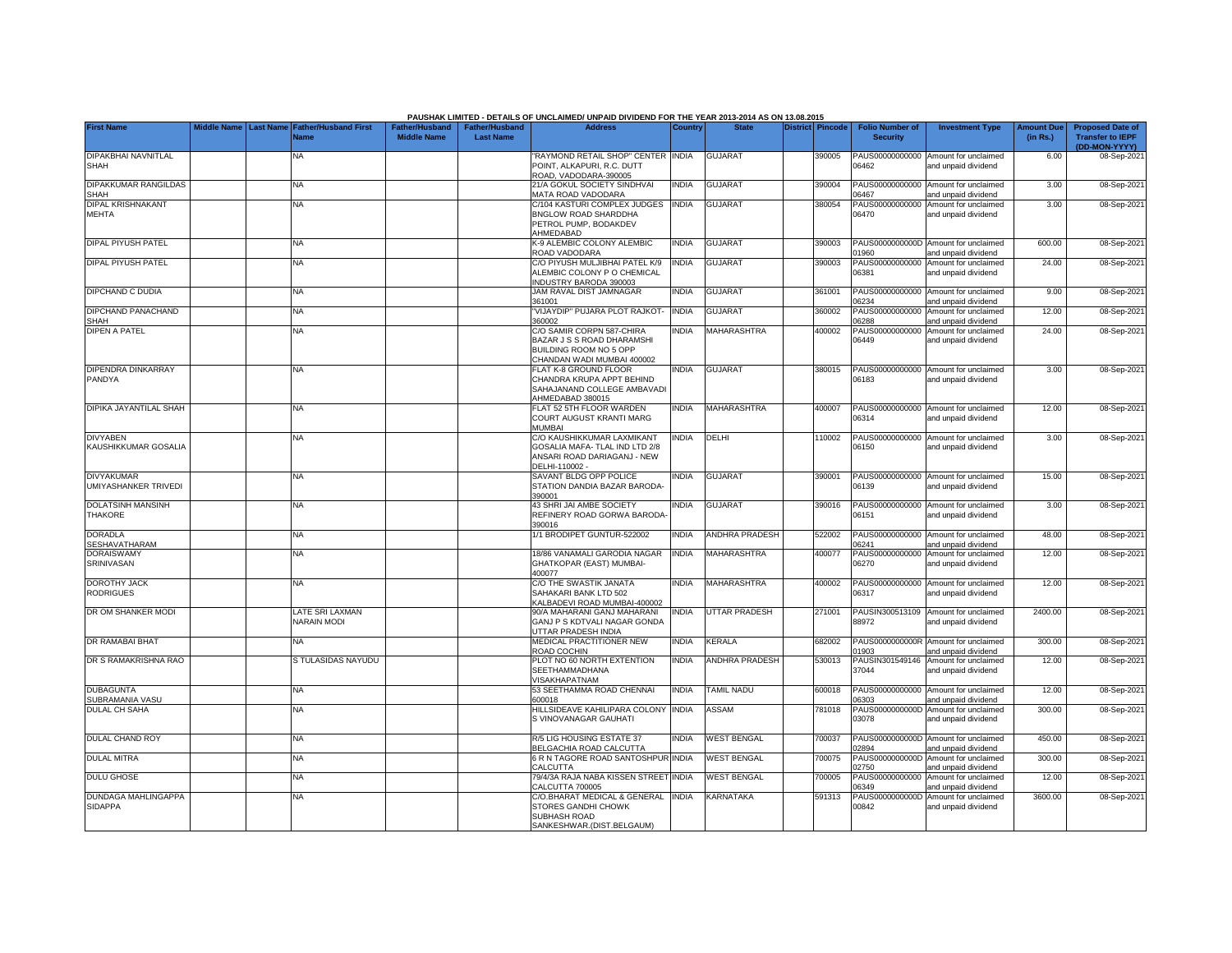|                                                 |             |                  |                                            |                                             |                                           | PAUSHAK LIMITED - DETAILS OF UNCLAIMED/ UNPAID DIVIDEND FOR THE YEAR 2013-2014 AS ON 13.08.2015 |              |                       |                  |                                           |                                                             |                               |                                                                     |
|-------------------------------------------------|-------------|------------------|--------------------------------------------|---------------------------------------------|-------------------------------------------|-------------------------------------------------------------------------------------------------|--------------|-----------------------|------------------|-------------------------------------------|-------------------------------------------------------------|-------------------------------|---------------------------------------------------------------------|
| <b>First Name</b>                               | Middle Name | <b>Last Name</b> | <b>Father/Husband First</b><br><b>Name</b> | <b>Father/Husband</b><br><b>Middle Name</b> | <b>Father/Husband</b><br><b>Last Name</b> | <b>Address</b>                                                                                  | Country      | <b>State</b>          | District Pincode | <b>Folio Number of</b><br><b>Security</b> | <b>Investment Type</b>                                      | <b>Amount Due</b><br>(in Rs.) | <b>Proposed Date of</b><br><b>Transfer to IEPF</b><br>(DD-MON-YYYY) |
| <b>DURGA BHAGYA LAKSHMI</b>                     |             |                  | NΑ                                         |                                             |                                           | 4-2-3/4 "KAVITA" KOTHAGRAHARAM INDIA<br>VIZIANAGARAM                                            |              | ANDHRA PRADESH        | 535001           | PAUS0000000000D<br>05333                  | Amount for unclaimed<br>and unpaid dividend                 | 900.00                        | 08-Sep-2021                                                         |
| <b>DURGA KEDIA</b>                              |             |                  | <b>NA</b>                                  |                                             |                                           | A-124 SECTOR 19 NOIDA DISTT<br>GHAZIABAD 201301                                                 | <b>INDIA</b> | <b>UTTAR PRADESH</b>  | 201301           | PAUS00000000000<br>06361                  | Amount for unclaimed<br>nd unpaid dividend                  | 12.00                         | 08-Sep-2021                                                         |
| <b>DURGA SARASWAT</b>                           |             |                  | RAMA KANT SHARMA                           |                                             |                                           | SHRI RAM SADAN NEAR BUS<br>STAND PO DIDWANA DIST<br>NAGAUR(RAJ)                                 | <b>INDIA</b> | <b>RAJASTHAN</b>      | 341303           | PAUSIN301160301<br>74121                  | Amount for unclaimed<br>and unpaid dividend                 | 12.00                         | 08-Sep-2021                                                         |
| DURGAPRASAD BAIN                                |             |                  | <b>NA</b>                                  |                                             |                                           | CHIKANPARA P O THAKURNAGAR<br>DIST 24 PARGANAS (NORTH) WEST<br>BENGAL                           | <b>INDIA</b> | <b>WEST BENGAL</b>    | 743287           | 02726                                     | PAUS0000000000D Amount for unclaimed<br>and unpaid dividend | 450.00                        | 08-Sep-2021                                                         |
| <b>DURGASHANKAR</b><br><b>DADHICH</b>           |             |                  | <b>NA</b>                                  |                                             |                                           | C/O ALEMBIC GLASS INDUSTRIES<br>TD BARODA-390003                                                | INDIA        | <b>GUJARAT</b>        | 390003           | PAUS00000000000<br>06160                  | Amount for unclaimed<br>and unpaid dividend                 | 48.00                         | 08-Sep-2021                                                         |
| <b>DUSHYANT ASHARAM</b><br><b>BHATT</b>         |             |                  | NA                                         |                                             |                                           | "NANDANVAN" PREMANAND KAVI-<br>NI-POLE WADI BARODA 390001                                       | <b>INDIA</b> | <b>GUJARAT</b>        | 390001           | PAUS00000000000<br>06156                  | Amount for unclaimed<br>and unpaid dividend                 | 3.00                          | 08-Sep-2021                                                         |
| DUSHYANT BALMUKUND<br><b>PARIKH</b>             |             |                  | <b>NA</b>                                  |                                             |                                           | KAROLIA POLE M G ROAD BARODA- INDIA<br>390001                                                   |              | <b>GUJARAT</b>        | 39000            | PAUS00000000000<br>06235                  | Amount for unclaimed<br>and unpaid dividend                 | 9.00                          | 08-Sep-2021                                                         |
| <b>DUSHYANT VALLABHDAS</b><br><b>VAKIL</b>      |             |                  | NA                                         |                                             |                                           | 5 GOPAL NANDAN FLATS OPP<br>CANARABANK MANINAGAR<br>CHARRASTA AHMEDABAD-380008                  | <b>INDIA</b> | <b>GUJARAT</b>        | 380008           | PAUS00000000000<br>06253                  | Amount for unclaimed<br>and unpaid dividend                 | 12.00                         | 08-Sep-2021                                                         |
| <b>DUTTA DEBA PRASAD</b>                        |             |                  | NA                                         |                                             |                                           | C/O RADIO VOICE STATION ROAD<br>PO & DIST BONGAIGAON ASSAM<br><b>STATE</b>                      | <b>NDIA</b>  | <b>ASSAM</b>          | 783380           | 03104                                     | PAUS0000000000D Amount for unclaimed<br>and unpaid dividend | 300.00                        | 08-Sep-2021                                                         |
| <b>DWARAMPUDI SATYA</b><br>DURGA DEVI           |             |                  | <b>NA</b>                                  |                                             |                                           | DOOR NO 16/36 8 18 TILAK STREET<br>KAKINADA AP                                                  | <b>INDIA</b> | <b>ANDHRA PRADESH</b> | 533001           | PAUSIN301022134<br>39564                  | Amount for unclaimed<br>and unpaid dividend                 | 99.00                         | 08-Sep-2021                                                         |
| <b>DWIJEN HARIBHAI DESAI</b>                    |             |                  | <b>NA</b>                                  |                                             |                                           | 70 SHIVAJIPARK MUMBAI 400028                                                                    | <b>NDIA</b>  | <b>MAHARASHTRA</b>    | 400028           | PAUS00000000000<br>06138                  | Amount for unclaimed<br>and unpaid dividend                 | 3.00                          | 08-Sep-2021                                                         |
| E JALEEL AHAMED                                 |             |                  | <b>NA</b>                                  |                                             |                                           | SREE BALU PHARMACY 1244 R G<br><b>STREET COIMBATORE</b>                                         | <b>INDIA</b> | <b>TAMIL NADU</b>     | 641001           | PAUS0000000000E<br>03063                  | Amount for unclaimed<br>and unpaid dividend                 | 300.00                        | 08-Sep-2021                                                         |
| E V HARIHARA KRISHNAN                           |             |                  | <b>NA</b>                                  |                                             |                                           | 11 A SUBBURAYAN ST AVVAI<br>NAGAR CHOOLAIMEDU CHENNAI                                           | INDIA        | <b>TAMIL NADU</b>     | 600094           | PAUS0000000000E<br>03521                  | Amount for unclaimed<br>and unpaid dividend                 | 300.00                        | 08-Sep-2021                                                         |
| EBENZER CHANDRA R                               |             |                  | <b>NA</b>                                  |                                             |                                           | C/O.KRUBA MEDICALS MAIN ROAD,<br>KALLIKUDI, MADURAI DIST. TAMIL<br>NADU                         | <b>INDIA</b> | <b>TAMIL NADU</b>     | 626701           | PAUS0000000000R<br>00625                  | Amount for unclaimed<br>and unpaid dividend                 | 300.00                        | 08-Sep-2021                                                         |
| EKNATH MARTAND KHISTI                           |             |                  | NA                                         |                                             |                                           | SURVEY NO 25/6-1 VITTHAL WADI<br>HINGANE KHURD PUNE 411051                                      | <b>NDIA</b>  | <b>MAHARASHTRA</b>    | 411051           | PAUS00000000000<br>06477                  | Amount for unclaimed<br>and unpaid dividend                 | 3.00                          | 08-Sep-2021                                                         |
| <b>ESMERALDA ERIC BOSE</b>                      |             |                  | NA                                         |                                             |                                           | <b>18 MATRUCHHAYA SOC</b><br>NIZAMPURA ROAD BARODA 390002                                       | <b>NDIA</b>  | <b>GUJARAT</b>        | 390002           | PAUS00000000000<br>06484                  | Amount for unclaimed<br>and unpaid dividend                 | 48.00                         | 08-Sep-2021                                                         |
| <b>FAIRDEAL SECURITIES</b>                      |             |                  | <b>NA</b>                                  |                                             |                                           | FAIRDEAL SECURITIES 52C<br>RITCHIE ROAD CALCUTTA 700019                                         | <b>NDIA</b>  | <b>WEST BENGAL</b>    | 700019           | PAUS00000000000<br>06501                  | Amount for unclaimed<br>and unpaid dividend                 | 12.00                         | 08-Sep-2021                                                         |
| <b>FAIRDEAL SECURITIES</b>                      |             |                  | <b>NA</b>                                  |                                             |                                           | FAIRDEAL SECURITIES 52C<br>RITCHITE ROAD CALCUTTA 700019                                        | INDIA        | <b>WEST BENGAL</b>    | 700019           | PAUS00000000000<br>06500                  | Amount for unclaimed<br>and unpaid dividend                 | 12.00                         | 08-Sep-2021                                                         |
| <b>FAIRDEAL SECURITIES</b>                      |             |                  | NA                                         |                                             |                                           | PARK CENTRE GR FLOOR 24 PARK<br>STREET CALCUTTA 700016                                          | <b>INDIA</b> | <b>WEST BENGAL</b>    | 700016           | PAUS00000000000<br>06499                  | Amount for unclaimed<br>and unpaid dividend                 | 24.00                         | 08-Sep-2021                                                         |
| FAKIRBHAI BHIKHABHAI<br>PATEL                   |             |                  | <b>NA</b>                                  |                                             |                                           | C/O FAKIRBHAI PATEL & CO<br>DHOLKA DIST AHMEDABAD PIN-<br>387810                                | <b>INDIA</b> | <b>GUJARAT</b>        | 387810           | PAUS00000000000<br>06490                  | Amount for unclaimed<br>and unpaid dividend                 | 48.00                         | 08-Sep-2021                                                         |
| <b>FAKIRMAHAMMAD</b><br><b>JIVABHAI MANSURI</b> |             |                  | <b>NA</b>                                  |                                             |                                           | KAPAD BAZAR AT & PO DHINOJ (N<br>G) 384225                                                      | <b>INDIA</b> | <b>GUJARAT</b>        | 384225           | 06504                                     | PAUS00000000000 Amount for unclaimed<br>and unpaid dividend | 12.00                         | 08-Sep-2021                                                         |
| <b>FAQIR CHAND RUSTAGI</b>                      |             |                  | NA                                         |                                             |                                           | -- 1/3 KRISHNA NAGAR DELHI-<br>110051                                                           | <b>NDIA</b>  | DELHI                 | 10051            | PAUS00000000000<br>06494                  | Amount for unclaimed<br>and unpaid dividend                 | 12.00                         | 08-Sep-2021                                                         |
| FARUKH ABDULKARIM<br>KHEDAWALA                  |             |                  | <b>NA</b>                                  |                                             |                                           | PURABIYA WAD NEAR TRIKAMYI<br>MANDIR ASTODIA GATE<br>AHMEDABAD 380001                           | <b>INDIA</b> | <b>GUJARAT</b>        | 380001           | PAUS00000000000<br>06498                  | Amount for unclaimed<br>and unpaid dividend                 | 48.00                         | 08-Sep-2021                                                         |
| <b>FATEMA F MOTIWALA</b>                        |             |                  | <b>NA</b>                                  |                                             |                                           | 72 SUTAR CHAWL KARIM BLDG 3RD INDIA<br>FLOOR MUMBAI 400021                                      |              | <b>MAHARASHTRA</b>    | 400021           | PAUS00000000000<br>06505                  | Amount for unclaimed<br>and unpaid dividend                 | 54.00                         | 08-Sep-2021                                                         |
| <b>FATESIH MAVSIH PARMAR</b>                    |             |                  | <b>NA</b>                                  |                                             |                                           | AT POST ASOJ TAL BARODA- PIN-<br>390001                                                         | <b>INDIA</b> | <b>GUJARAT</b>        | 390001           | PAUS00000000000<br>06486                  | Amount for unclaimed<br>and unpaid dividend                 | 3.00                          | 08-Sep-2021                                                         |
| <b>FATESING BHARATSING</b><br>PARMAR            |             |                  | <b>NA</b>                                  |                                             |                                           | <b>MORALIPURA PO NIMETA</b><br>VAGHODIA DIST BARODA PIN-<br>390001                              | <b>INDIA</b> | <b>GUJARAT</b>        | 390001           | PAUS00000000000<br>06485                  | Amount for unclaimed<br>and unpaid dividend                 | 9.00                          | 08-Sep-2021                                                         |
| <b>FORTUNE INVESTMENTS</b>                      |             |                  | <b>NA</b>                                  |                                             |                                           | 590 RASTA PETH NEW BANK OF<br>BARODA PUNE 411011                                                | <b>INDIA</b> | <b>MAHARASHTRA</b>    | 411011           | 06497                                     | PAUS00000000000 Amount for unclaimed<br>and unpaid dividend | 24.00                         | 08-Sep-2021                                                         |
| <b>FRANCIS FELIX D SOUZA</b>                    |             |                  | NA                                         |                                             |                                           | SILVER DROPS COTTAGE, GUN<br>FOUNDRY, HYDERABAD                                                 | <b>INDIA</b> | ANDHRA PRADESH        | 500001           | PAUS0000000000F<br>00397                  | Amount for unclaimed<br>and unpaid dividend                 | 300.00                        | 08-Sep-2021                                                         |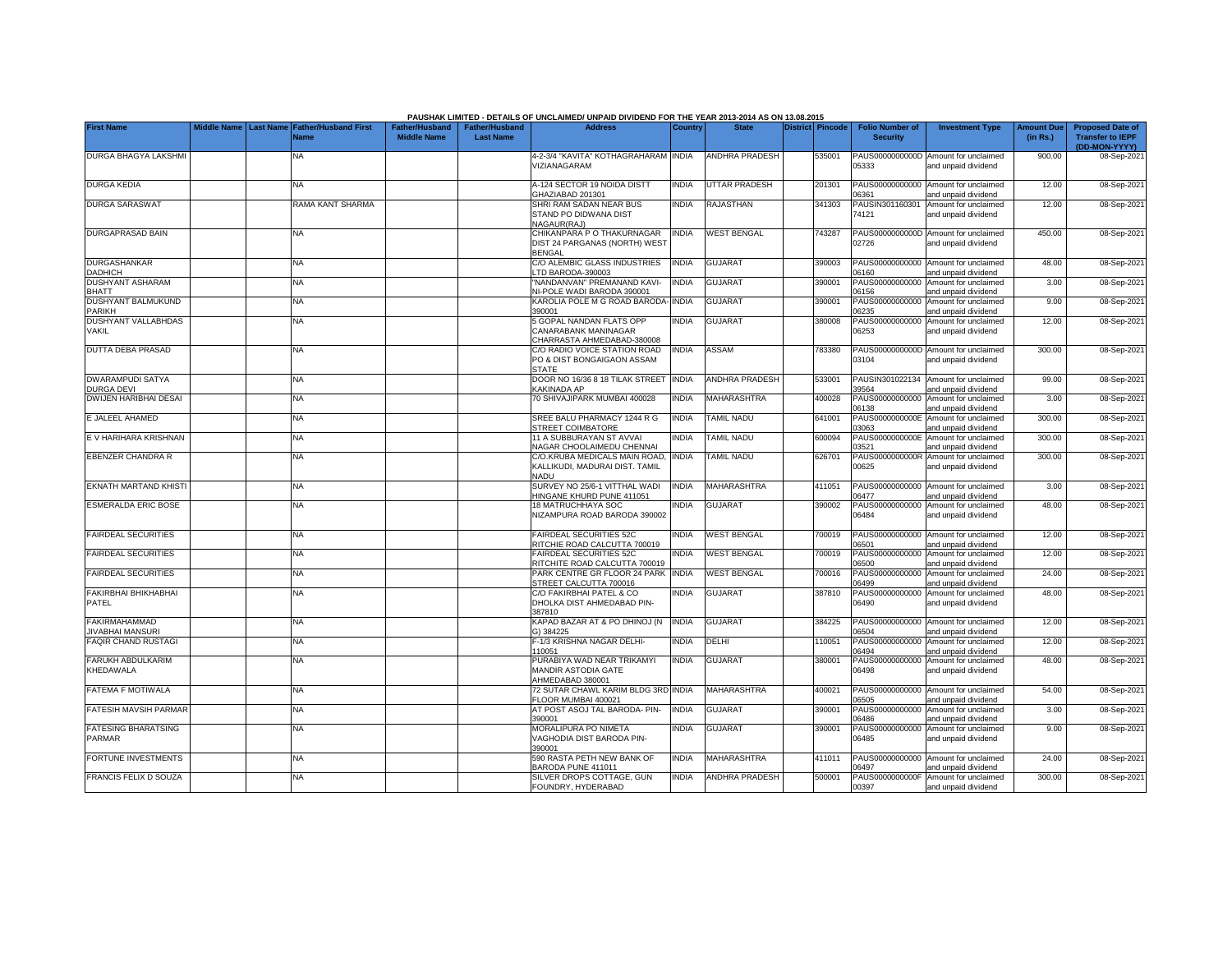|                                             |                    |                                                      |                                             |                                           | PAUSHAK LIMITED - DETAILS OF UNCLAIMED/ UNPAID DIVIDEND FOR THE YEAR 2013-2014 AS ON 13.08.2015             |                |                      |                  |                                           |                                                             |                               |                                                                     |
|---------------------------------------------|--------------------|------------------------------------------------------|---------------------------------------------|-------------------------------------------|-------------------------------------------------------------------------------------------------------------|----------------|----------------------|------------------|-------------------------------------------|-------------------------------------------------------------|-------------------------------|---------------------------------------------------------------------|
| <b>First Name</b>                           | <b>Middle Name</b> | <b>Last Name Father/Husband First</b><br><b>Name</b> | <b>Father/Husband</b><br><b>Middle Name</b> | <b>Father/Husband</b><br><b>Last Name</b> | <b>Address</b>                                                                                              | <b>Country</b> | <b>State</b>         | District Pincode | <b>Folio Number of</b><br><b>Security</b> | <b>Investment Type</b>                                      | <b>Amount Due</b><br>(in Rs.) | <b>Proposed Date of</b><br><b>Transfer to IEPF</b><br>(DD-MON-YYYY) |
| G CHANDRAHASAN                              |                    | <b>NA</b>                                            |                                             |                                           | NO 40 OUT HOUSE 1ST FLR 11TH<br>'B" CROSS<br>KOTHANDARAMAPURAM<br>MALLESWARAM P O BANGALORE<br><b>E0003</b> | INDIA          | KARNATAKA            | 560003           | PAUS00000000000<br>06585                  | Amount for unclaimed<br>and unpaid dividend                 | 3.00                          | 08-Sep-202                                                          |
| <b>G CHANDRAHASAN</b>                       |                    | <b>NA</b>                                            |                                             |                                           | NO 40 OUT HOUSE 1ST FLOOR<br>11TH "B" CROSS<br>KOTHANDARAMAPURAM<br>MALLESWARAM P O BANGALORE<br>560003     | <b>NDIA</b>    | KARNATAKA            | 560003           | PAUS00000000000<br>06573                  | Amount for unclaimed<br>and unpaid dividend                 | 15.00                         | 08-Sep-202                                                          |
| <b>G JANARDHANAN</b>                        |                    | ΝA                                                   |                                             |                                           | NO 3 15TH CROSS 6TH PHASE J P<br><b>NAGAR BANGALORE</b>                                                     | <b>NDIA</b>    | KARNATAKA            | 560078           | 2551                                      | PAUS0000000000G Amount for unclaimed<br>and unpaid dividend | 600.00                        | 08-Sep-202                                                          |
| <b>G N RANGANATH</b>                        |                    | NA                                                   |                                             |                                           | NO-106 KALIDASA COLONY OPP<br>SRI RAGHAVEN- DRA SWAMY<br>TEMPLE SRINAGAR BANGALORE-<br>560-050-             | <b>NDIA</b>    | KARNATAKA            | 560050           | PAUS00000000000<br>06583                  | Amount for unclaimed<br>and unpaid dividend                 | 60.00                         | 08-Sep-202                                                          |
| <b>G R GANDHI</b>                           |                    | <b>NA</b>                                            |                                             |                                           | 3-B,22 IST FLOOR LAJPAT NAGAR-3<br><b>NEW DELHI 110029</b>                                                  | <b>INDIA</b>   | <b>DELHI</b>         | 10029            | PAUS00000000000<br>06722                  | Amount for unclaimed<br>and unpaid dividend                 | 12.00                         | 08-Sep-202                                                          |
| <b>G RAGHAVAN</b>                           |                    | NA                                                   |                                             |                                           | 21 RAJAJI ROAD NUNGAMBAKKAM<br>CHENNAI-600034                                                               | <b>INDIA</b>   | <b>TAMIL NADU</b>    | 600034           | PAUS00000000000<br>06578                  | Amount for unclaimed<br>and unpaid dividend                 | 24.00                         | 08-Sep-202                                                          |
| <b>G RAGHURAM RAO</b>                       |                    | NA                                                   |                                             |                                           | H.NO 21-110 SYNDICATE BANK<br>EMPLOYERS COL GAMANNARAM,P<br>& T COLONY P.O HYDERABAD.                       | <b>NDIA</b>    | ANDHRA PRADESH       | 500060           | 03124                                     | PAUS0000000000G Amount for unclaimed<br>and unpaid dividend | 300.00                        | 08-Sep-202                                                          |
| <b>G SANKAR</b>                             |                    | NA                                                   |                                             |                                           | NO 29 VAVADARAJAN ST VETVI<br>NAGAR CHENNAI-600082                                                          | <b>INDIA</b>   | <b>TAMIL NADU</b>    | 600082           | 06577                                     | PAUS00000000000 Amount for unclaimed<br>and unpaid dividend | 3.00                          | 08-Sep-202                                                          |
| <b>G SESHAN</b>                             |                    | <b>NA</b>                                            |                                             |                                           | 4-81, "PALAZHI " SREEVATSA<br>GARDENS METTUPPALAYAM<br>ROAD.COIMBATORE                                      | <b>INDIA</b>   | TAMIL NADU           | 641034           | 03048                                     | PAUS0000000000G Amount for unclaimed<br>and unpaid dividend | 450.00                        | 08-Sep-2021                                                         |
| <b>G SRIRAM</b>                             |                    | <b>NA</b>                                            |                                             |                                           | C-45,AMUDHAM COLONY,SOUTH<br>BOUG ROAD, T.NAGAR, CHENNAI<br>TAMILNADU-600017                                | <b>NDIA</b>    | TAMIL NADU           | 600017           | 06711                                     | PAUS00000000000 Amount for unclaimed<br>and unpaid dividend | 3.00                          | 08-Sep-202                                                          |
| <b>G SRIRAM</b>                             |                    | <b>NA</b>                                            |                                             |                                           | C-45, AMUDHAM COLONY, SOUTH<br>BOUG ROAD, T.NAGAR, CHENNAI<br>TAMILNADU-600017                              | <b>NDIA</b>    | <b>TAMIL NADU</b>    | 600017           | 06587                                     | PAUS00000000000 Amount for unclaimed<br>and unpaid dividend | 18.00                         | 08-Sep-202                                                          |
| <b>G SUSILKUMAR JAIN</b>                    |                    | <b>NA</b>                                            |                                             |                                           | <b>6 CHINNIAH ROAD T NAGAR</b><br>CHENNAI                                                                   | <b>NDIA</b>    | <b>TAMIL NADU</b>    | 600017           | 3467                                      | PAUS0000000000G Amount for unclaimed<br>and unpaid dividend | 300.00                        | 08-Sep-202                                                          |
| <b>GAGAN NANDA</b>                          |                    | <b>NA</b>                                            |                                             |                                           | E-120/1 D D A APARTMENTS<br>NARAINA VIHAR NEW DELHI 110028                                                  | <b>NDIA</b>    | DELHI                | 110028           | 06701                                     | PAUS00000000000 Amount for unclaimed<br>and unpaid dividend | 12.00                         | 08-Sep-202                                                          |
| <b>GAJANAN BHALCHANDRA</b><br><b>KHER</b>   |                    | <b>NA</b>                                            |                                             |                                           | PERFECT MOTOR COMPANY 2431<br>EAST STREET POONA-411001                                                      | <b>INDIA</b>   | MAHARASHTRA          | 411001           | 06618                                     | PAUS00000000000 Amount for unclaimed<br>and unpaid dividend | 24.00                         | 08-Sep-202                                                          |
| GAJENDRA UDESINH VALA                       |                    | <b>NA</b>                                            |                                             |                                           | 17 CHAMUNDA SOCIETY B/H<br>RAJESH APARTMENT GOTRI ROAD<br><b>BARODA 390021</b>                              | NDIA           | GUJARAT              | 390021           | PAUS00000000000<br>06671                  | Amount for unclaimed<br>and unpaid dividend                 | 3.00                          | 08-Sep-202                                                          |
| <b>GANAPATBHAI BABALDAS</b><br>PATEL        |                    | <b>NA</b>                                            |                                             |                                           | NEAR RAMJI MANDIR AT PO<br>CHANASMA N G DIST MEHSANA<br>384220                                              | <b>NDIA</b>    | <b>GUJARAT</b>       | 384220           | 06681                                     | PAUS00000000000 Amount for unclaimed<br>and unpaid dividend | 9.00                          | 08-Sep-2021                                                         |
| <b>GANAPATBHAI BABALDAS</b><br>PATIL        |                    | <b>NA</b>                                            |                                             |                                           | NR RAMJI MANDIR AT & PO<br>CHANASMA DIST MEHSANA NG<br>384220                                               | NDIA           | <b>GUJARAT</b>       | 384220           | PAUS00000000000<br>88660                  | Amount for unclaimed<br>and unpaid dividend                 | 9.00                          | 08-Sep-202                                                          |
| <b>GANDAMAL DUGGAL</b>                      |                    | <b>NA</b>                                            |                                             |                                           | H-42 SOUTH EXTENSION PART I<br><b>NEW DELHI-110049</b>                                                      | <b>NDIA</b>    | DELHI                | 10049            | PAUS00000000000<br>16609                  | Amount for unclaimed<br>and unpaid dividend                 | 24.00                         | 08-Sep-202                                                          |
| <b>GANESAN D</b>                            |                    | <b>NA</b>                                            |                                             |                                           | NO.6 INDHIRA NAGAR I YAMKULAM<br><b>AVADI-CHENNAI</b>                                                       | <b>NDIA</b>    | <b>TAMIL NADU</b>    | 600071           | PAUS0000000000D<br>00049                  | Amount for unclaimed<br>and unpaid dividend                 | 120.00                        | 08-Sep-202                                                          |
| <b>GANESH KRISHNA PAI</b><br><b>BUDBUDE</b> |                    | <b>NA</b>                                            |                                             |                                           | C/O. SHRI.G.G.PAI, FLAT NO.19/S-1<br>KAMAT KINARA -III, MIRAMA P.O,<br>KARANZALEM.GOA                       | <b>NDIA</b>    | GOA                  | 403002           | PAUS0000000000G<br>01089                  | Amount for unclaimed<br>and unpaid dividend                 | 60.00                         | 08-Sep-202                                                          |
| <b>GANESH KUNDALIK</b><br><b>GAMVADE</b>    |                    | <b>NA</b>                                            |                                             |                                           | 257B-5 BUDHWAR PETH POONA-<br>411002                                                                        | <b>NDIA</b>    | MAHARASHTRA          | 411002           | PAUS00000000000<br>06514                  | Amount for unclaimed<br>and unpaid dividend                 | 15.00                         | 08-Sep-202                                                          |
| <b>GANESH SEVAKLAL</b><br>KAYASTHA          |                    | NA.                                                  |                                             |                                           | POST BAG NO 36 NAVJIVAN POST<br>OFFICE B/H GUJARAT VIDYAPITH<br>ASHRAM ROAD ASHRAM ROAD<br>AHMEDABAD        | <b>NDIA</b>    | <b>GUJARAT</b>       | 380009           | PAUS00000000000<br>06636                  | Amount for unclaimed<br>and unpaid dividend                 | 24.00                         | 08-Sep-202                                                          |
| <b>GANESH VENKATARAMAN</b>                  |                    | NA                                                   |                                             |                                           | 520/549 7TH MAIN ROAD ELEVENTH INDIA<br>CROSS GIRINAGAR II PHASE<br>BANGALORE 560085                        |                | <b>KARNATAKA</b>     | 560085           | 06699                                     | PAUS00000000000 Amount for unclaimed<br>and unpaid dividend | 12.00                         | 08-Sep-202                                                          |
| <b>GANGA DEVI BHARGAVA</b>                  |                    | <b>NA</b>                                            |                                             |                                           | 12A BELI ROAD ALLAHABAD                                                                                     | <b>NDIA</b>    | <b>UTTAR PRADESH</b> | 211002           | 01227                                     | PAUS0000000000G Amount for unclaimed<br>and unpaid dividend | 300.00                        | 08-Sep-2021                                                         |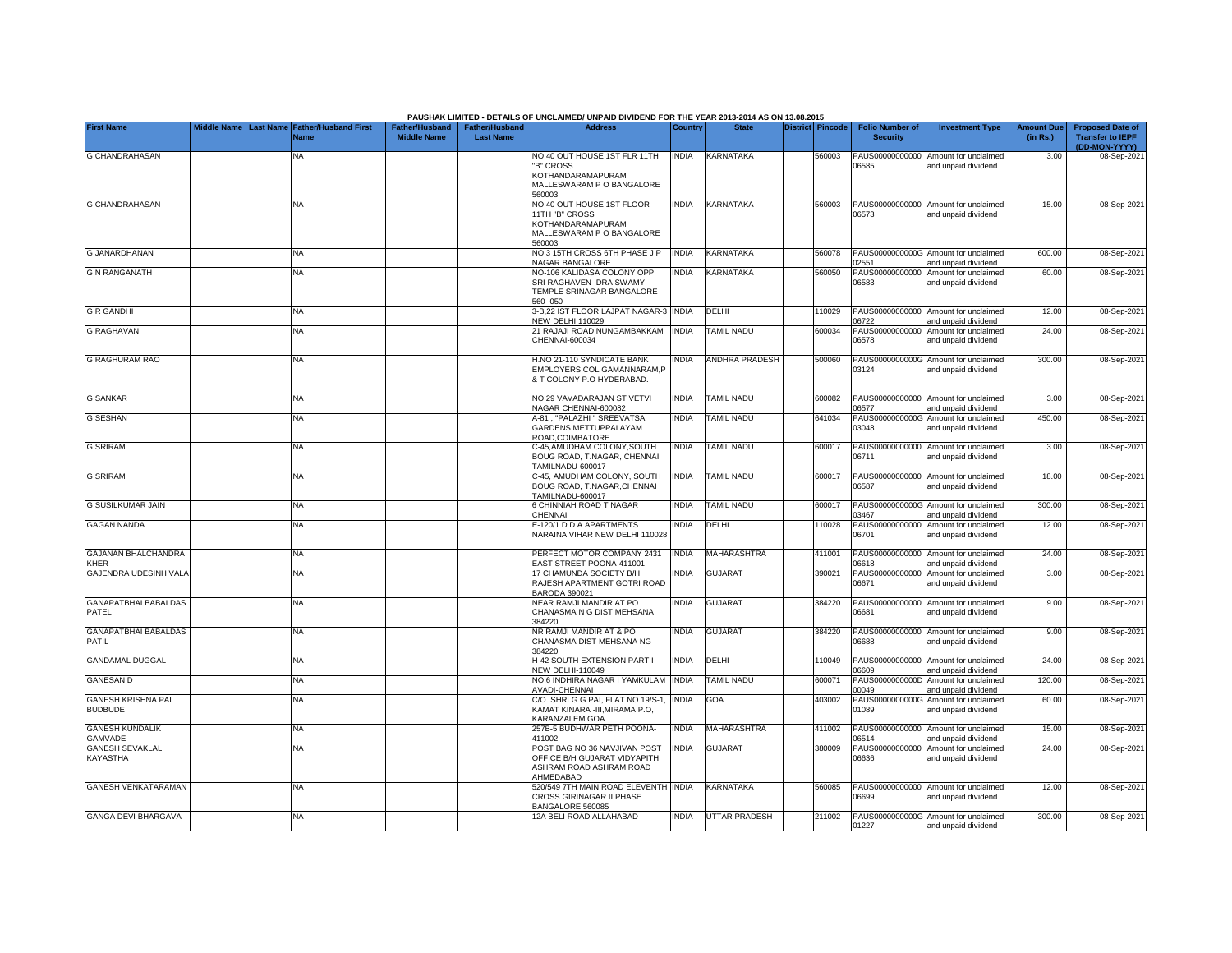|                                             |  |                                                           |                                             |                                           | PAUSHAK LIMITED - DETAILS OF UNCLAIMED/ UNPAID DIVIDEND FOR THE YEAR 2013-2014 AS ON 13.08.2015 |                |                       |                         |                                           |                                                                    |                               |                                                    |
|---------------------------------------------|--|-----------------------------------------------------------|---------------------------------------------|-------------------------------------------|-------------------------------------------------------------------------------------------------|----------------|-----------------------|-------------------------|-------------------------------------------|--------------------------------------------------------------------|-------------------------------|----------------------------------------------------|
| <b>First Name</b>                           |  | Middle Name Last Name Father/Husband First<br><b>Name</b> | <b>Father/Husband</b><br><b>Middle Name</b> | <b>Father/Husband</b><br><b>Last Name</b> | <b>Address</b>                                                                                  | <b>Country</b> | <b>State</b>          | <b>District Pincode</b> | <b>Folio Number of</b><br><b>Security</b> | <b>Investment Type</b>                                             | <b>Amount Due</b><br>(in Rs.) | <b>Proposed Date of</b><br><b>Transfer to IEPF</b> |
| <b>GANGADAS KANJI SHETH</b>                 |  | NA                                                        |                                             |                                           | 3C/2 MAJITHIA NAGAR CO OP<br>HOUSING SOICE- TY S V ROAD<br>KANDIVLI WEST MUMBAI 400067-         | <b>INDIA</b>   | <b>MAHARASHTRA</b>    | 400067                  | PAUS00000000000<br>06687                  | Amount for unclaimed<br>and unpaid dividend                        | 12.00                         | (DD-MON-YYYY)<br>08-Sep-2021                       |
| <b>GANGADHAR DATTATREY</b><br><b>GOKARN</b> |  | NA                                                        |                                             |                                           | 28, LOTUS COURTS, JAMSHEDJI<br>TATA ROAD, CHURCH GATE,<br>MUMBAI-400020                         | <b>INDIA</b>   | <b>MAHARASHTRA</b>    | 400020                  | PAUS00000000000<br>06617                  | Amount for unclaimed<br>and unpaid dividend                        | 12.00                         | 08-Sep-2021                                        |
| GANGADHAR GOKARN                            |  | <b>NA</b>                                                 |                                             |                                           | 28, LOTUS COURTS, JAMSHEDJI<br>TATA ROAD, CHURCH GATE,<br>MUMBAI-400020                         | <b>INDIA</b>   | <b>MAHARASHTRA</b>    | 400020                  | 06666                                     | PAUS00000000000 Amount for unclaimed<br>and unpaid dividend        | 12.00                         | 08-Sep-2021                                        |
| <b>GANPATBHAI BABALDAS</b><br>PATEL         |  | <b>NA</b>                                                 |                                             |                                           | NEAR RAMJI MANDIR AT PO & TA<br>CHANASMA DIST MEHSANA PIN-<br>384220                            | <b>INDIA</b>   | <b>GUJARAT</b>        | 384220                  | 06543                                     | PAUS00000000000 Amount for unclaimed<br>and unpaid dividend        | 9.00                          | 08-Sep-2021                                        |
| <b>GANPATBHAI</b><br>BHAILALBHAI BAROT      |  | <b>NA</b>                                                 |                                             |                                           | CONTROL LABORATORY ALEMBIC<br>CHEMICALS BARODA 390003                                           | <b>INDIA</b>   | <b>GUJARAT</b>        | 390003                  | PAUS00000000000<br>06515                  | Amount for unclaimed<br>and unpaid dividend                        | 9.00                          | 08-Sep-2021                                        |
| <b>GANPATBHAI HARIBHAI</b>                  |  | <b>NA</b>                                                 |                                             |                                           | AT & PO MANJALPUR VACHALA                                                                       | <b>INDIA</b>   | <b>GUJARAT</b>        | 390011                  | PAUS00000000000                           | Amount for unclaimed                                               | 3.00                          | 08-Sep-2021                                        |
| PATEL<br><b>GANPATRAO S INGALE</b>          |  | NΑ                                                        |                                             |                                           | FALIA BARODA-390011<br>AT & POST MNHALLI TQ ALAND DT<br>GULBARGA KARNATAKA STATE<br>585302      | <b>INDIA</b>   | KARNATAKA             | 585302                  | 06544<br>PAUS00000000000<br>06691         | and unpaid dividend<br>Amount for unclaimed<br>and unpaid dividend | 48.00                         | 08-Sep-2021                                        |
| <b>GARIMIDI VENU GOPAL</b>                  |  | <b>NA</b>                                                 |                                             |                                           | 2-2-186/53/1 RAMAKRISHNA NAGAR INDIA<br>BAGH AMBERPET HYDERABAD<br>500013                       |                | <b>ANDHRA PRADESH</b> | 500013                  | PAUS00000000000<br>06644                  | Amount for unclaimed<br>and unpaid dividend                        | 12.00                         | 08-Sep-2021                                        |
| <b>GAURAV JAIN</b>                          |  | <b>ASHOK JAIN</b>                                         |                                             |                                           | 13/14 SHANKAR NAGAR POOJA<br>APPT FLAT NO 402 INDORE                                            | INDIA          | <b>MADHYA PRADESH</b> | 452001                  | PAUSIN300214107<br>03875                  | Amount for unclaimed<br>and unpaid dividend                        | 348.00                        | 08-Sep-2021                                        |
| <b>GAURI SEAL</b>                           |  | <b>NA</b>                                                 |                                             |                                           | <b>44 SIKDARPARA STREET</b><br>CALCUTTA 700007                                                  | <b>INDIA</b>   | <b>WEST BENGAL</b>    | 700007                  | PAUS00000000000<br>06673                  | Amount for unclaimed<br>and unpaid dividend                        | 12.00                         | 08-Sep-2021                                        |
| <b>GAUTAM GROVER</b>                        |  | <b>NA</b>                                                 |                                             |                                           | 27 GYAN KUNJ PO LAXMI NAGAR<br><b>DELHI 110092</b>                                              | <b>INDIA</b>   | DELHI                 | 110092                  | PAUS00000000000<br>06613                  | Amount for unclaimed<br>and unpaid dividend                        | 12.00                         | 08-Sep-2021                                        |
| <b>GAUTAM KUMAR LEUVA</b>                   |  | NΑ                                                        |                                             |                                           | 86, SEVA SAMAJ SOCIETY,<br>FATEHGUNJ, VADODARA-390002                                           | <b>INDIA</b>   | <b>GUJARAT</b>        | 390002                  | PAUS00000000000<br>06582                  | Amount for unclaimed<br>and unpaid dividend                        | 24.00                         | 08-Sep-2021                                        |
| <b>GAYATRI CHATTERJEE</b>                   |  | <b>NA</b>                                                 |                                             |                                           | 33/C HINDUSTHAN ROAD<br>CALCUTTA 700029                                                         | <b>INDIA</b>   | <b>WEST BENGAL</b>    | 700029                  | PAUS00000000000<br>06602                  | Amount for unclaimed<br>and unpaid dividend                        | 24.00                         | 08-Sep-2021                                        |
| GEETA GHANSHYAMBHAI<br>PATEL                |  | NA                                                        |                                             |                                           | 13 'SIDDHI' PARISHRAM SOCIETY<br>SUBHANPURA BARODA-390007                                       | <b>INDIA</b>   | <b>GUJARAT</b>        | 390007                  | PAUS00000000000<br>06588                  | Amount for unclaimed<br>and unpaid dividend                        | 24.00                         | 08-Sep-2021                                        |
| <b>GEETA M PATEL</b>                        |  | NA                                                        |                                             |                                           | 3, KRISHNA HOUSING SOCIETY,<br>STATION ROAD, P.O. ANAND (GUJ)<br>PIN-388001                     | <b>INDIA</b>   | <b>GUJARAT</b>        | 388001                  | PAUS00000000000<br>06723                  | Amount for unclaimed<br>and unpaid dividend                        | 24.00                         | 08-Sep-2021                                        |
| <b>GEETA PRAKASH</b><br><b>GANATRA</b>      |  | <b>PRAKASH</b>                                            |                                             |                                           | A/603 SUDHIR TOWER SN ROAD<br>TAMBE NAGAR 6TH FLOOR<br>MULUND WESTMUMBAI                        | <b>NDIA</b>    | <b>MAHARASHTRA</b>    | 400080                  | PAUS13025900000<br>31233                  | Amount for unclaimed<br>and unpaid dividend                        | 75.00                         | 08-Sep-2021                                        |
| <b>GEETA SEN</b>                            |  | NA                                                        |                                             |                                           | 124 BALLYGUNGE GARDENS<br>CALCUTTA 700029                                                       | <b>INDIA</b>   | <b>WEST BENGAL</b>    | 700029                  | PAUS00000000000<br>06675                  | Amount for unclaimed<br>and unpaid dividend                        | 9.00                          | 08-Sep-2021                                        |
| <b>GEETA U PATIL</b>                        |  | NA                                                        |                                             |                                           | H NO 5-2-439 J N ROAD<br>HYDERABAD-500001                                                       | <b>INDIA</b>   | <b>ANDHRA PRADESH</b> | 500001                  | PAUS00000000000<br>06604                  | Amount for unclaimed<br>and unpaid dividend                        | 12.00                         | 08-Sep-2021                                        |
| <b>GEETABEN SURYAKANT</b><br>RAY            |  | <b>NA</b>                                                 |                                             |                                           | "SURAJ" 12 NETAJI SOCIETY OPP<br>MUKTANAND BUS STOP<br>KARELIBAG BARODA 390018                  | <b>INDIA</b>   | <b>GUJARAT</b>        | 390018                  | PAUS00000000000<br>06657                  | Amount for unclaimed<br>and unpaid dividend                        | 9.00                          | 08-Sep-2021                                        |
| <b>GEETHA ANAND</b>                         |  | <b>NA</b>                                                 |                                             |                                           | 'SHUBHAM" HOUSE NO VIII/150<br>SOUTH CHERLAI KOCHI 682002                                       | <b>INDIA</b>   | <b>KERALA</b>         | 682002                  | PAUS00000000000<br>06655                  | Amount for unclaimed<br>nd unpaid dividend                         | 12.00                         | 08-Sep-2021                                        |
| <b>GEETHA AYYAKUTTI</b>                     |  | <b>NA</b>                                                 |                                             |                                           | <b>G-2 ALEMBIC GLASS COLONY</b><br>WHITEFIELD                                                   | <b>INDIA</b>   | <b>KARNATAKA</b>      | 560066                  | PAUS0000000000G<br>01479                  | Amount for unclaimed<br>and unpaid dividend                        | 120.00                        | 08-Sep-2021                                        |
| <b>GEETHA PRAKASH</b>                       |  | <b>NA</b>                                                 |                                             |                                           | <b>B-3/4 FIBRE STAFF QUARTER'S</b><br>BEHIND TEMPLE GRASIM MAVOOR                               | <b>NDIA</b>    | <b>KERALA</b>         | 673661                  | PAUS0000000000G<br>02959                  | Amount for unclaimed<br>and unpaid dividend                        | 300.00                        | 08-Sep-2021                                        |
| <b>GEETHA PRASAD</b>                        |  | NΑ                                                        |                                             |                                           | CORPORATION BANK NO.20<br>AMRUTHNAGAR MAIN ROAD<br>KONANAKUNTEBANGALORE                         | <b>NDIA</b>    | KARNATAKA             | 560062                  | 05250                                     | PAUS0000000000G Amount for unclaimed<br>and unpaid dividend        | 1200.00                       | 08-Sep-2021                                        |
| GEETHA RAMACHANDRAN                         |  | NA                                                        |                                             |                                           | 21 RAJAJI ROAD NUNGAMBAKKAM<br>CHENNAI-600034                                                   | <b>INDIA</b>   | <b>TAMIL NADU</b>     | 600034                  | 06579                                     | PAUS00000000000 Amount for unclaimed<br>and unpaid dividend        | 24.00                         | 08-Sep-2021                                        |
| <b>GEEVARGHESE ABRAHAM</b>                  |  | <b>NA</b>                                                 |                                             |                                           | KIZHAKEKKARA PUTHUPPALLY PO<br>KOTTAYAM (H.O) KERALA                                            | <b>INDIA</b>   | KERALA                | 686001                  | PAUS00000000000<br>06575                  | Amount for unclaimed<br>and unpaid dividend                        | 48.00                         | 08-Sep-2021                                        |
| <b>GEORGE JACOB</b>                         |  | <b>NA</b>                                                 |                                             |                                           | FB/19 ALEMBIC COLONY BARODA-<br>390003                                                          | <b>INDIA</b>   | <b>GUJARAT</b>        | 390003                  | PAUS00000000000<br>06529                  | Amount for unclaimed<br>and unpaid dividend                        | 9.00                          | 08-Sep-2021                                        |
| <b>GHANASHYAM VASUDEV</b><br><b>NANDE</b>   |  | <b>NA</b>                                                 |                                             |                                           | KASAR FALIA ANANDPURA BARODA<br>390001                                                          | <b>INDIA</b>   | <b>GUJARAT</b>        | 390001                  | PAUS00000000000<br>06526                  | Amount for unclaimed<br>and unpaid dividend                        | 18.00                         | 08-Sep-2021                                        |
| <b>GHANSHYAM D DOSHI</b>                    |  | <b>NA</b>                                                 |                                             |                                           | C/O TUSHAR ELECTRONICS I-2 99P<br>GIDC ESTATE CHITRA BHAVNAGAR<br>364004                        | <b>INDIA</b>   | <b>GUJARAT</b>        | 364004                  | PAUS00000000000<br>06619                  | Amount for unclaimed<br>and unpaid dividend                        | 12.00                         | 08-Sep-2021                                        |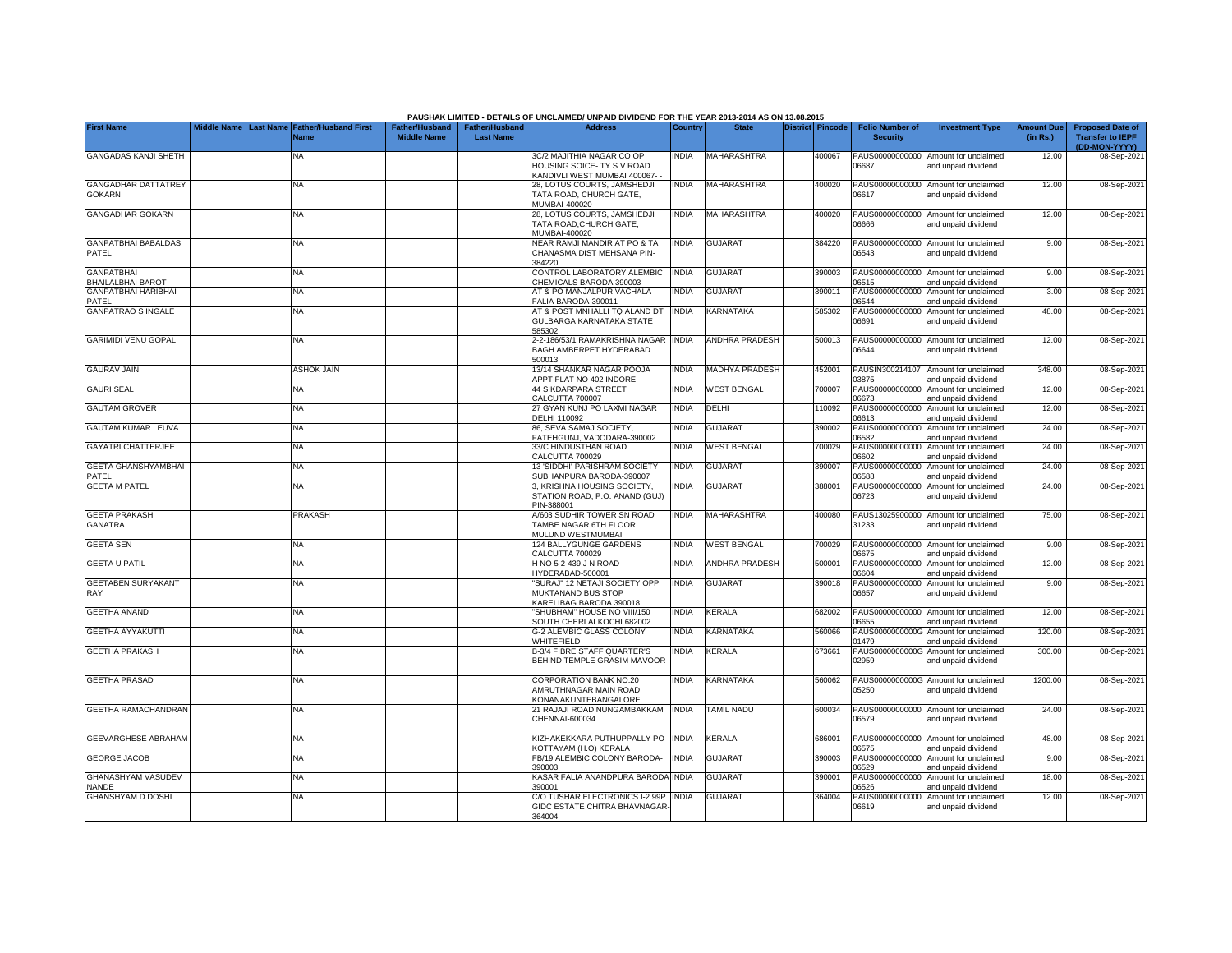|                                               |                    |                  |                                     |                                             |                                           | PAUSHAK LIMITED - DETAILS OF UNCLAIMED/ UNPAID DIVIDEND FOR THE YEAR 2013-2014 AS ON 13.08.2015     |              |                             |                         |                                           |                                                             |                               |                                                                     |
|-----------------------------------------------|--------------------|------------------|-------------------------------------|---------------------------------------------|-------------------------------------------|-----------------------------------------------------------------------------------------------------|--------------|-----------------------------|-------------------------|-------------------------------------------|-------------------------------------------------------------|-------------------------------|---------------------------------------------------------------------|
| <b>First Name</b>                             | <b>Middle Name</b> | <b>Last Name</b> | <b>Father/Husband First</b><br>Name | <b>Father/Husband</b><br><b>Middle Name</b> | <b>Father/Husband</b><br><b>Last Name</b> | <b>Address</b>                                                                                      | Country      | <b>State</b>                | <b>District Pincode</b> | <b>Folio Number of</b><br><b>Security</b> | <b>Investment Type</b>                                      | <b>Amount Due</b><br>(in Rs.) | <b>Proposed Date of</b><br><b>Transfer to IEPF</b><br>(DD-MON-YYYY) |
| <b>GHANSHYAM DIALANI</b>                      |                    |                  | <b>NA</b>                           |                                             |                                           | PLOT NO. 479 ADARSH NAGAR, NR.<br>SINDHI GURUDWARA, JAIPUR-<br>302004                               | <b>INDIA</b> | <b>RAJASTHAN</b>            | 302004                  | PAUS00000000000<br>06674                  | Amount for unclaimed<br>and unpaid dividend                 | 12.00                         | 08-Sep-2021                                                         |
| <b>GHANSHYAM GOVINDRAO</b><br><b>MARATHE</b>  |                    |                  | <b>NA</b>                           |                                             |                                           | SANTOSH' KASAR FALIA OPP<br>GOVT PRESS BARODA-390001                                                | <b>INDIA</b> | <b>GUJARAT</b>              | 390001                  | PAUS00000000000<br>06546                  | Amount for unclaimed<br>and unpaid dividend                 | 3.00                          | 08-Sep-2021                                                         |
| <b>GHANSHYAM RAJABHAI</b><br>RATANPURA        |                    |                  | <b>NA</b>                           |                                             |                                           | C/O SAURASHTRA DISTRIBUTING<br>AGENCY MANG- AROLE RD AT<br>KESHOD DIST JUNAGADH PIN-36-<br>$2220 -$ | <b>INDIA</b> | <b>GUJARAT</b>              | 362220                  | PAUS00000000000<br>06547                  | Amount for unclaimed<br>and unpaid dividend                 | 24.00                         | 08-Sep-2021                                                         |
| <b>GHANSHYAMBHAI</b><br><b>JASHBHAI PATEL</b> |                    |                  | <b>NA</b>                           |                                             |                                           | 16 KRISHNAKUTIR PRATAPGUNJ<br>BARODA-390002                                                         | <b>INDIA</b> | <b>GUJARAT</b>              | 390002                  | PAUS00000000000<br>06584                  | Amount for unclaimed<br>and unpaid dividend                 | 9.00                          | 08-Sep-2021                                                         |
| <b>GHANSHYAMBHAI</b><br><b>MOTIBHAI BAROT</b> |                    |                  | <b>NA</b>                           |                                             |                                           | AT & PO SOKHADA BAROTWADA<br>DIST BARODA PIN-391240                                                 | <b>INDIA</b> | <b>GUJARAT</b>              | 391240                  | PAUS00000000000<br>06549                  | Amount for unclaimed<br>and unpaid dividend                 | 3.00                          | 08-Sep-2021                                                         |
| <b>GHEVARCHAND L BAFNA</b>                    |                    |                  | NA.                                 |                                             |                                           | C-2 ROOM NO 32 4TH FLOOR<br>MANIYAR BLDG TARDEO ROAD<br><b>MUMBAI 400032</b>                        | <b>NDIA</b>  | <b>MAHARASHTRA</b>          | 400032                  | PAUS00000000000<br>06684                  | Amount for unclaimed<br>and unpaid dividend                 | 12.00                         | 08-Sep-2021                                                         |
| <b>GHUDUSAB ABDUL</b><br>KAREEM DHARWAR       |                    |                  | <b>NA</b>                           |                                             |                                           | 125-13, MADHAVANAGAR HUBLI.                                                                         | <b>INDIA</b> | KARNATAKA                   | 580020                  | PAUS0000000000G<br>01135                  | Amount for unclaimed<br>and unpaid dividend                 | 120.00                        | 08-Sep-2021                                                         |
| <b>GHULAM SAIYIDAIN MALIK</b>                 |                    |                  | <b>NA</b>                           |                                             |                                           | C/O PHARMA AGENCY KARAN<br><b>NAGAR SRINAGAR</b>                                                    | <b>INDIA</b> | <b>JAMMU AND</b><br>KASHMIR | 190010                  | PAUS0000000000G<br>03425                  | Amount for unclaimed<br>and unpaid dividend                 | 600.00                        | 08-Sep-2021                                                         |
| <b>GIAN CHAND GOEL</b>                        |                    |                  | <b>NA</b>                           |                                             |                                           | A1/3 MAURICE NAGAR DELHI<br><b>JNIVERSITY FLATS DELHI 110007</b>                                    | <b>INDIA</b> | DELHI                       | 110007                  | PAUS00000000000<br>06652                  | Amount for unclaimed<br>and unpaid dividend                 | 12.00                         | 08-Sep-2021                                                         |
| <b>GIAN SINGH</b>                             |                    |                  | NA                                  |                                             |                                           | 1437 KRISHANA NAGAR MOGA<br>42001 PUNJAB                                                            | <b>NDIA</b>  | <b>PUNJAB</b>               | 142001                  | PAUS00000000000<br>06670                  | Amount for unclaimed<br>and unpaid dividend                 | 60.00                         | 08-Sep-2021                                                         |
| <b>GIRDHARLAL KALIDAS</b><br>SANGHAVI         |                    |                  | NA                                  |                                             |                                           | 59 CHANDRAVALI SOCIETY NEAR<br>SONARIKA SOCIETY PANI TANKI<br>ROAD KARELI BAUG BARODA<br>390018     | <b>NDIA</b>  | <b>GUJARAT</b>              | 390018                  | PAUS00000000000<br>06536                  | Amount for unclaimed<br>and unpaid dividend                 | 15.00                         | 08-Sep-2021                                                         |
| <b>GIRDHARLAL MADHAVJI</b><br><b>MISTRY</b>   |                    |                  | NA                                  |                                             |                                           | C/O SHRI ISHWARBHAI M PANCHAL INDIA<br>PANCHAL NIWAS FATEHGUNJ<br>CAMP BARODA 390002                |              | <b>GUJARAT</b>              | 390002                  | 06513                                     | PAUS00000000000 Amount for unclaimed<br>and unpaid dividend | 3.00                          | 08-Sep-2021                                                         |
| <b>GIRI V V</b>                               |                    |                  | NA.                                 |                                             |                                           | Bharani Apartments III, Flat No.20<br>3.S.Layout                                                    | <b>NDIA</b>  | <b>ANDHRA PRADESH</b>       | 530017                  | 04840                                     | PAUS0000000000G Amount for unclaimed<br>and unpaid dividend | 450.00                        | 08-Sep-2021                                                         |
| <b>GIRIJA KUMAR</b>                           |                    |                  | <b>NA</b>                           |                                             |                                           | NO.5, 10TH STREET, (OLD NO 131).<br>NANDANAM EXTENSION, CHENNAI                                     | INDIA        | <b>TAMIL NADU</b>           | 600035                  | PAUS0000000000G<br>01152                  | Amount for unclaimed<br>and unpaid dividend                 | 300.00                        | 08-Sep-2021                                                         |
| <b>GIRIJA L NARAYANAN</b>                     |                    |                  | <b>NA</b>                           |                                             |                                           | IMPERIAL HOUSE (UPSTAIRS) 31-A<br>T P K ROAD VASANTHA NAGAR<br><b>MADURAI</b>                       | <b>INDIA</b> | <b>TAMIL NADU</b>           | 625003                  | PAUS0000000000G<br>03525                  | Amount for unclaimed<br>and unpaid dividend                 | 300.00                        | 08-Sep-2021                                                         |
| <b>GIRISH H DEDHIA</b>                        |                    |                  | <b>NA</b>                           |                                             |                                           | 34, ANAND SOCIETY, OPP:<br>JAYMALA SCTY, BHADWAT NAGAR<br>AHMEDABAD-380050                          | <b>NDIA</b>  | <b>GUJARAT</b>              | 380050                  | PAUS00000000000<br>06725                  | Amount for unclaimed<br>and unpaid dividend                 | 15.00                         | 08-Sep-2021                                                         |
| <b>GIRISH RAOJIBHAI AMIN</b>                  |                    |                  | NA                                  |                                             |                                           | HARINAGAR SOCIETY GOTRI ROAD INDIA<br>3ARODA-390015                                                 |              | <b>GUJARAT</b>              | 390015                  | PAUS00000000000<br>06661                  | Amount for unclaimed<br>and unpaid dividend                 | 18.00                         | 08-Sep-2021                                                         |
| <b>GIRISH RAOJIBHAI AMIN</b>                  |                    |                  | NA                                  |                                             |                                           | 30 HARINAGAR SOCIETY GOTRI<br>ROAD BARODA 390015                                                    | <b>NDIA</b>  | <b>GUJARAT</b>              | 390015                  | PAUS00000000000<br>06664                  | Amount for unclaimed<br>and unpaid dividend                 | 3.00                          | 08-Sep-2021                                                         |
| <b>GIRISH SHASTRY</b>                         |                    |                  | <b>NA</b>                           |                                             |                                           | PROP MARUTI MEDICALS FORT<br>RANEBENNUR                                                             | INDIA        | KARNATAKA                   | 581115                  | PAUS0000000000G<br>02348                  | Amount for unclaimed<br>and unpaid dividend                 | 300.00                        | 08-Sep-2021                                                         |
| <b>GIRISH VASANTLAL VORA</b>                  |                    |                  | <b>NA</b>                           |                                             |                                           | C/O V K VORA "KUMAR KUNJ" JAIL<br>CHOWK SURENDRANAGAR 363001                                        | INDIA        | <b>GUJARAT</b>              | 363001                  | PAUS00000000000<br>06690                  | Amount for unclaimed<br>and unpaid dividend                 | 48.00                         | 08-Sep-2021                                                         |
| <b>GIRISHCHANDRA</b><br>CHIMANLAL KHARAWA     |                    |                  | NA                                  |                                             |                                           | MADAN ZAMPA ROAD BARELI<br>KHARAWAWAD OPP AZAD<br>GROUND BARODA-390001                              | <b>NDIA</b>  | <b>GUJARAT</b>              | 390001                  | PAUS00000000000<br>06551                  | Amount for unclaimed<br>and unpaid dividend                 | 15.00                         | 08-Sep-2021                                                         |
| <b>GIRISHCHANDRA</b><br>NEMCHAND PARMAR       |                    |                  | <b>NA</b>                           |                                             |                                           | C/O KANSARA NEMCHAND VIRJLAL<br>744/1 LALAV'S POLE SANDISHARI<br>KHADIA SANKDI SHERI<br>AHMEDABAD   | <b>INDIA</b> | <b>GUJARAT</b>              | 380001                  | PAUS00000000000<br>06590                  | Amount for unclaimed<br>and unpaid dividend                 | 12.00                         | 08-Sep-2021                                                         |
| <b>GIRISHKUMAR MOTILAL</b><br>PATEL           |                    |                  | NA                                  |                                             |                                           | C/O AGRO CHEM INDUSTRIES<br>MOGRA WADI AT BULSAR PIN-<br>96001                                      | <b>NDIA</b>  | <b>GUJARAT</b>              | 396001                  | PAUS00000000000<br>06553                  | Amount for unclaimed<br>and unpaid dividend                 | 24.00                         | 08-Sep-2021                                                         |
| GIRISHKUMAR NAGINBHAI<br>PATEL                |                    |                  | NA                                  |                                             |                                           | NAVAPURA AT&POST SUNAV<br>TALUKA PETLAD DIST KAIRA 38847                                            | <b>NDIA</b>  | <b>GUJARAT</b>              | 388470                  | PAUS00000000000<br>06554                  | Amount for unclaimed<br>and unpaid dividend                 | 24.00                         | 08-Sep-2021                                                         |
| <b>GIRISHKUMAR SOMALAL</b><br><b>SHAH</b>     |                    |                  | NA                                  |                                             |                                           | C/O GIRISH MACHINERY STORES<br>BODELI TA-SANKHEDA DIST<br>3ARODA PIN-391145                         | INDIA        | <b>GUJARAT</b>              | 391145                  | PAUS00000000000<br>06520                  | Amount for unclaimed<br>and unpaid dividend                 | 48.00                         | 08-Sep-2021                                                         |
| <b>GIRJA DEBI AGARWALA</b>                    |                    |                  | <b>NA</b>                           |                                             |                                           | <b>42 PARBATI GHOSH LANE</b><br>CALCUTTA 700007                                                     | <b>INDIA</b> | <b>WEST BENGAL</b>          | 700007                  | 06700                                     | PAUS00000000000 Amount for unclaimed<br>and unpaid dividend | 12.00                         | 08-Sep-2021                                                         |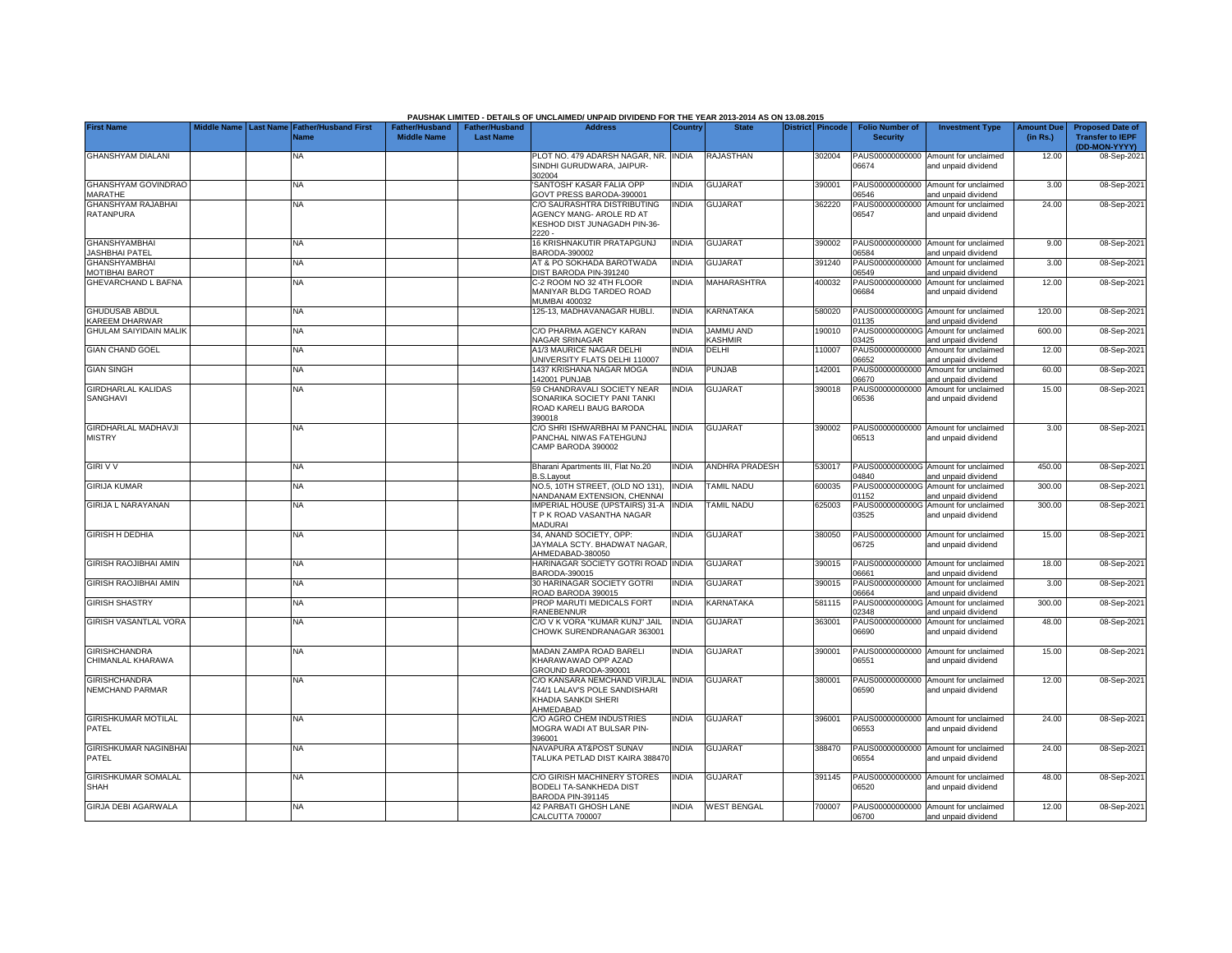|                                           |  |                                                    |                                             |                                           | PAUSHAK LIMITED - DETAILS OF UNCLAIMED/ UNPAID DIVIDEND FOR THE YEAR 2013-2014 AS ON 13.08.2015                |                |                       |                         |                                           |                                                             |                               |                                                                     |
|-------------------------------------------|--|----------------------------------------------------|---------------------------------------------|-------------------------------------------|----------------------------------------------------------------------------------------------------------------|----------------|-----------------------|-------------------------|-------------------------------------------|-------------------------------------------------------------|-------------------------------|---------------------------------------------------------------------|
| <b>First Name</b>                         |  | Middle Name Last Name Father/Husband First<br>Name | <b>Father/Husband</b><br><b>Middle Name</b> | <b>Father/Husband</b><br><b>Last Name</b> | <b>Address</b>                                                                                                 | <b>Country</b> | <b>State</b>          | <b>District Pincode</b> | <b>Folio Number of</b><br><b>Security</b> | <b>Investment Type</b>                                      | <b>Amount Due</b><br>(in Rs.) | <b>Proposed Date of</b><br><b>Transfer to IEPF</b><br>(DD-MON-YYYY) |
| <b>GIRJADEBI AGARWALA</b>                 |  | NA                                                 |                                             |                                           | <b>12 PARBATI GHOSH LANE</b><br>CALCUTTA-700007                                                                | <b>INDIA</b>   | <b>WEST BENGAL</b>    | 700007                  | PAUS00000000000<br>6601                   | Amount for unclaimed<br>and unpaid dividend                 | 12.00                         | 08-Sep-2021                                                         |
| <b>GITA AGARWAL</b>                       |  | <b>NA</b>                                          |                                             |                                           | - VASUDHA ENCLAVE,<br>PITAMPURA, DELHI-110034                                                                  | <b>NDIA</b>    | DELHI                 | 110034                  | PAUS00000000000<br>06611                  | Amount for unclaimed<br>and unpaid dividend                 | 24.00                         | 08-Sep-2021                                                         |
| GITA CHINUBHAI SHAH M<br>M G MRS S C S    |  | NA                                                 |                                             |                                           | 5/897 GHIYA SHERI<br><b>MAHIDHARPURA SURAT 395003</b>                                                          | <b>NDIA</b>    | <b>GUJARAT</b>        | 395003                  | PAUS00000000000<br>6555                   | Amount for unclaimed<br>and unpaid dividend                 | 150.00                        | 08-Sep-2021                                                         |
| <b>GITA GHOSH</b>                         |  | NA                                                 |                                             |                                           | STATE BANK OF INDIA SECURITIES<br>DEPT CAL- CUTTA MAIN BRANCH 1<br>STRAND ROAD PB NO 1-10<br>CALCUTTA 700001 - | <b>INDIA</b>   | <b>WEST BENGAL</b>    | 700001                  | PAUS00000000000<br>06719                  | Amount for unclaimed<br>and unpaid dividend                 | 9.00                          | 08-Sep-2021                                                         |
| <b>GITA MULLICK</b>                       |  | NA                                                 |                                             |                                           | 45/1A BEADON STREET CALCUTTA-<br>700006                                                                        | <b>INDIA</b>   | <b>WEST BENGAL</b>    | 700006                  | PAUS00000000000<br>06668                  | Amount for unclaimed<br>and unpaid dividend                 | 36.00                         | 08-Sep-2021                                                         |
| <b>GITA SAHA</b>                          |  | NA                                                 |                                             |                                           | 23 / D KUMARTULI STREET<br><b>KOLKATA</b>                                                                      | <b>INDIA</b>   | <b>WEST BENGAL</b>    | 700005                  | PAUS00000000000<br>06626                  | Amount for unclaimed<br>and unpaid dividend                 | 87.00                         | 08-Sep-2021                                                         |
| <b>GITABEN JAYANTILAL</b><br>PATEL        |  | NA                                                 |                                             |                                           | 21/1 PRABHAKUNJ GODHRA 389001                                                                                  | <b>INDIA</b>   | <b>GUJARAT</b>        | 389001                  | PAUS00000000000<br>06510                  | Amount for unclaimed<br>and unpaid dividend                 | 9.00                          | 08-Sep-2021                                                         |
| GITABEN RATILAL PATEL                     |  | NA                                                 |                                             |                                           | <b>ABHAYNAGAR CO-OP HSG SOC</b><br>NR TALAV PO GORWA BARODA-<br>390016                                         | <b>NDIA</b>    | <b>GUJARAT</b>        | 390016                  | PAUS00000000000<br>06669                  | Amount for unclaimed<br>and unpaid dividend                 | 3.00                          | 08-Sep-2021                                                         |
| <b>GOBIND PRASAD</b><br>RUSTAGI           |  | ΝA                                                 |                                             |                                           | C/O SHAKTI PROVISION STORE I-<br>4/5 MAIN BAZAR LAXMI NAGAR<br>DELHI-110092                                    | <b>NDIA</b>    | DELHI                 | 110092                  | 06653                                     | PAUS00000000000 Amount for unclaimed<br>and unpaid dividend | 12.00                         | 08-Sep-2021                                                         |
| GOBINDO PROSAD SAHA                       |  | ΝA                                                 |                                             |                                           | 39 S P MUKHERJEE ROAD DUM<br><b>DUM CANTT CALCUTTA</b>                                                         | <b>INDIA</b>   | <b>WEST BENGAL</b>    | 700028                  | 2831                                      | PAUS0000000000G Amount for unclaimed<br>and unpaid dividend | 450.00                        | 08-Sep-2021                                                         |
| GODAVARTY VENKATO<br><b>GURUPRASAD</b>    |  | NA                                                 |                                             |                                           | 3-30-21 SAINAGAR THOTAPALAM<br>/IZIANAGARAN AP                                                                 | INDIA          | ANDHRA PRADESH        | 535003                  | PAUS0000000000G<br>04817                  | Amount for unclaimed<br>and unpaid dividend                 | 300.00                        | 08-Sep-2021                                                         |
| GODAWARI G SHARMA                         |  | ΝA                                                 |                                             |                                           | <b>TIWARI BOOK COMPANY STATION</b><br><b>ROAD SIKAR 332001</b>                                                 | <b>INDIA</b>   | RAJASTHAN             | 332001                  | PAUS00000000000<br>06625                  | Amount for unclaimed<br>and unpaid dividend                 | 24.00                         | 08-Sep-2021                                                         |
| <b>GOMATHI AMMAL T</b>                    |  | ΝA                                                 |                                             |                                           | 59, OFFICER'S COLONY, TRICHY                                                                                   | INDIA          | <b>TAMIL NADU</b>     | 620017                  | PAUS0000000000T<br>0749                   | Amount for unclaimed<br>and unpaid dividend                 | 600.00                        | 08-Sep-2021                                                         |
| <b>GONUGUNTA</b><br>RAMASESHAIAH          |  | <b>NA</b>                                          |                                             |                                           | C/O DARSHAK LTD S B I ROAD<br><b>GUNTUR-522004</b>                                                             | <b>INDIA</b>   | <b>ANDHRA PRADESH</b> | 522004                  | PAUS00000000000<br>6576                   | Amount for unclaimed<br>and unpaid dividend                 | 24.00                         | 08-Sep-2021                                                         |
| <b>GOPA PENTIAH</b>                       |  | <b>NA</b>                                          |                                             |                                           | H NO 1-6-202/8/D BABUJINAGAR<br>IYDERABAD 500020                                                               | <b>NDIA</b>    | <b>ANDHRA PRADESH</b> | 500020                  | AUS00000000000<br>6580                    | Amount for unclaimed<br>and unpaid dividend                 | 9.00                          | 08-Sep-2021                                                         |
| <b>GOPAL CHAND SHARMA</b>                 |  | <b>NA</b>                                          |                                             |                                           | 624 (TYPE Z) TIMAR PUR DELHI-<br>110007                                                                        | <b>NDIA</b>    | <b>DELHI</b>          | 110007                  | PAUS00000000000<br>6614                   | Amount for unclaimed<br>and unpaid dividend                 | 24.00                         | 08-Sep-2021                                                         |
| <b>GOPAL CHANDRA</b><br><b>JPADHAYAYA</b> |  | <b>NA</b>                                          |                                             |                                           | C-12/378 YAMUNA VIHAR DELHI<br>10053                                                                           | <b>INDIA</b>   | <b>DELHI</b>          | 110053                  | PAUS00000000000<br>06610                  | Amount for unclaimed<br>and unpaid dividend                 | 24.00                         | 08-Sep-2021                                                         |
| <b>GOPAL KANODIA</b>                      |  | <b>NA</b>                                          |                                             |                                           | 110/6 NEHRU NAGAR KANPUR<br>208012                                                                             | <b>NDIA</b>    | UTTAR PRADESH         | 208012                  | PAUS00000000000<br>06718                  | Amount for unclaimed<br>and unpaid dividend                 | 3.00                          | 08-Sep-2021                                                         |
| <b>GOPAL KRISHAN</b>                      |  | <b>NA</b>                                          |                                             |                                           | 501 VARSHA 7 BUNGALOWS<br>ANDHERI (WEST) MUMBAI-400061                                                         | <b>NDIA</b>    | <b>MAHARASHTRA</b>    | 400061                  | PAUS00000000000<br>6598                   | Amount for unclaimed<br>and unpaid dividend                 | 12.00                         | 08-Sep-2021                                                         |
| <b>GOPAL KRISHAN KUMAR</b>                |  | NA.                                                |                                             |                                           | FLAT NO 3-B POCKET C-2<br>AWRENCE ROAD DELHI-110035                                                            | <b>NDIA</b>    | <b>DELHI</b>          | 110035                  | PAUS00000000000<br>6665                   | Amount for unclaimed<br>and unpaid dividend                 | 12.00                         | 08-Sep-2021                                                         |
| <b>GOPAL KRISHNARAO</b><br>KULKARNI       |  | NA                                                 |                                             |                                           | <b>MERCHANT MARKET GADAG</b><br>KARNATAKA 582101                                                               | <b>NDIA</b>    | KARNATAKA             | 582101                  | PAUS00000000000<br>06574                  | Amount for unclaimed<br>and unpaid dividend                 | 24.00                         | 08-Sep-2021                                                         |
| <b>GOPAL SINGH SAINI</b>                  |  | <b>NA</b>                                          |                                             |                                           | BG-6/59-B PASCHIM VIHAR NEW<br>DELHI 110063                                                                    | <b>INDIA</b>   | DELHI                 | 110063                  | PAUS00000000000<br>06702                  | Amount for unclaimed<br>and unpaid dividend                 | 24.00                         | 08-Sep-2021                                                         |
| <b>GOPALAKRISHNA</b><br>ACHARYA           |  | <b>NA</b>                                          |                                             |                                           | RAGHU NIVAS, BEEDU ROAD,<br>AMBALAPADI, UDIPI.                                                                 | <b>INDIA</b>   | <b>KARNATAKA</b>      | 576101                  | 00024                                     | PAUS0000000000B Amount for unclaimed<br>and unpaid dividend | 600.00                        | 08-Sep-2021                                                         |
| GOPALBHAI CHIMANLAL<br>SHAH               |  | <b>NA</b>                                          |                                             |                                           | BITABHARTI POL PADRA DIST<br>/ADODARA PIN-391440                                                               | INDIA          | <b>GUJARAT</b>        | 391440                  | PAUS00000000000<br>06558                  | Amount for unclaimed<br>and unpaid dividend                 | 3.00                          | 08-Sep-2021                                                         |
| GOPALDAS MANILAL<br>RAITHATTA             |  | <b>NA</b>                                          |                                             |                                           | GURU KRUPA NEAR LOHANA<br>MAHAJAN WADI JAMKHAMBHALIA<br>361001                                                 | <b>NDIA</b>    | <b>GUJARAT</b>        | 361001                  | PAUS00000000000<br>06561                  | Amount for unclaimed<br>and unpaid dividend                 | 9.00                          | 08-Sep-2021                                                         |
| <b>GOPALKRISHNA</b><br>NARVEKAR           |  | <b>NA</b>                                          |                                             |                                           | D-11 SWAPNALOK APTS OPP<br>MUKTANAND BUS SOP KARELI<br>BAUG VADODARA 390018                                    | <b>INDIA</b>   | <b>GUJARAT</b>        | 390018                  | 06716                                     | PAUS00000000000 Amount for unclaimed<br>and unpaid dividend | 24.00                         | 08-Sep-2021                                                         |
| <b>GOPI RAM KEDIA</b>                     |  | NA                                                 |                                             |                                           | 4-124 SECTOR 19 NOIDA DISTT<br>GHAZIABAD 201301                                                                | INDIA          | <b>UTTAR PRADESH</b>  | 201301                  | 06660                                     | PAUS00000000000 Amount for unclaimed<br>and unpaid dividend | 12.00                         | 08-Sep-2021                                                         |
| <b>GOPIKRISHNAN K N</b>                   |  | NA                                                 |                                             |                                           | 1652/57 EAST END 'A' MAIN 9TH<br>BLOCK, JAYANAGAR BANGALORE                                                    | <b>NDIA</b>    | KARNATAKA             | 560069                  | PAUS0000000000G<br>2000                   | Amount for unclaimed<br>and unpaid dividend                 | 2400.00                       | 08-Sep-2021                                                         |
| <b>GOPINATH RAO B S</b>                   |  | <b>NA</b>                                          |                                             |                                           | %/O. DR. BAPU SRINIVASA RAO<br>905/14. IV MAIN ROAD, 2ND CROSS<br>/IDYARANYAPURAM, MYSORE                      | <b>NDIA</b>    | KARNATAKA             | 570008                  | PAUS0000000000B<br>01020                  | Amount for unclaimed<br>and unpaid dividend                 | 600.00                        | 08-Sep-2021                                                         |
| <b>GORDHANBHAI</b><br>GOKALBHAI AMIN      |  | <b>NA</b>                                          |                                             |                                           | CHHOTALAL BHUVAN PRATAPGUNJ<br>3ARODA-390002                                                                   | <b>INDIA</b>   | <b>GUJARAT</b>        | 390002                  | 06518                                     | PAUS00000000000 Amount for unclaimed<br>and unpaid dividend | 15.00                         | 08-Sep-2021                                                         |
| GORDHANBHAI MANIBHAI<br>CHAUHAN           |  | <b>NA</b>                                          |                                             |                                           | AT & PO SOKHADA BHATHUJI FALIA INDIA<br>DIST BARODA PIN-391240                                                 |                | <b>GUJARAT</b>        | 391240                  | 06562                                     | PAUS00000000000 Amount for unclaimed<br>and unpaid dividend | 3.00                          | 08-Sep-2021                                                         |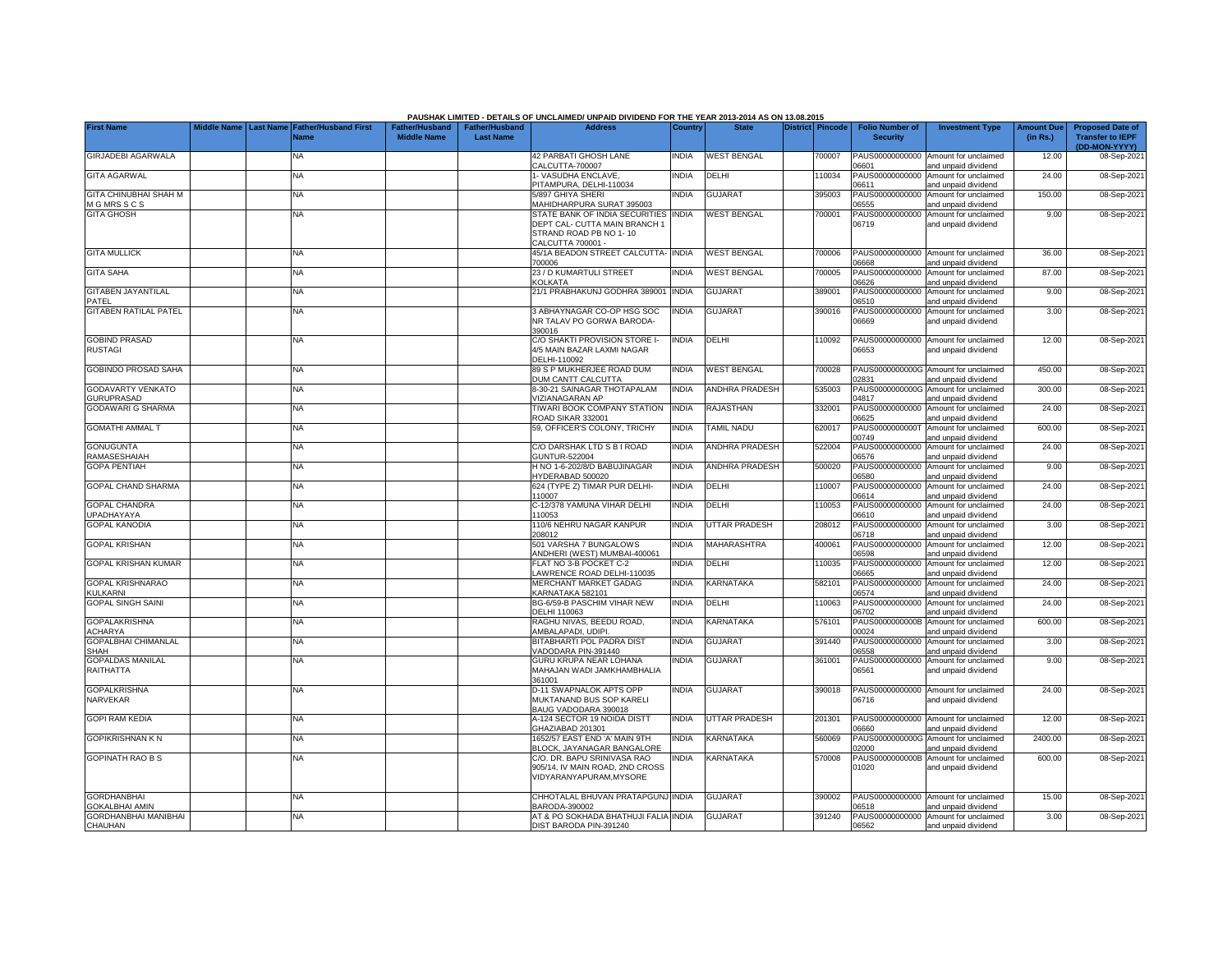|                                                     |             |                                                      |                                             |                                           | PAUSHAK LIMITED - DETAILS OF UNCLAIMED/ UNPAID DIVIDEND FOR THE YEAR 2013-2014 AS ON 13.08.2015 |                |                       |                         |                                           |                                                             |                               |                                                    |
|-----------------------------------------------------|-------------|------------------------------------------------------|---------------------------------------------|-------------------------------------------|-------------------------------------------------------------------------------------------------|----------------|-----------------------|-------------------------|-------------------------------------------|-------------------------------------------------------------|-------------------------------|----------------------------------------------------|
| <b>First Name</b>                                   | Middle Name | <b>Last Name Father/Husband First</b><br><b>Name</b> | <b>Father/Husband</b><br><b>Middle Name</b> | <b>Father/Husband</b><br><b>Last Name</b> | <b>Address</b>                                                                                  | <b>Country</b> | <b>State</b>          | <b>District Pincode</b> | <b>Folio Number of</b><br><b>Security</b> | <b>Investment Type</b>                                      | <b>Amount Due</b><br>(in Rs.) | <b>Proposed Date of</b><br><b>Transfer to IEPF</b> |
| <b>GORUR RAYASANI KANTH</b>                         |             | <b>NA</b>                                            |                                             |                                           | 22. PANCH SHEEL, VEERADESAI<br>ROAD ANDHERI WEST MUMBAI                                         | <b>NDIA</b>    | <b>MAHARASHTRA</b>    | 400058                  | PAUS0000000000G<br>1499                   | Amount for unclaimed<br>and unpaid dividend                 | 300.00                        | (DD-MON-YYYY)<br>08-Sep-202                        |
| <b>GOURI RAKSHIT</b>                                |             | ΝA                                                   |                                             |                                           | 16/1 NAKARI MONDAL RD<br>KANCHRAPARA 24 PRGS (W B)<br>743145                                    | <b>NDIA</b>    | <b>WEST BENGAL</b>    | 743145                  | PAUS00000000000<br>06630                  | Amount for unclaimed<br>and unpaid dividend                 | 48.00                         | 08-Sep-202                                         |
| <b>GOURISHANKER</b><br>AGARWAL                      |             | <b>NA</b>                                            |                                             |                                           | BAGADIYA MANSION JAWAHAR<br>NAGAR RAIPUR 492001                                                 | <b>INDIA</b>   | CHHATTISGARH          | 492001                  | PAUS00000000000<br>6634                   | Amount for unclaimed<br>and unpaid dividend                 | 12.00                         | 08-Sep-202                                         |
| <b>GOUTAM PRAMANIK</b>                              |             | <b>NA</b>                                            |                                             |                                           | 2-45/1 C I T ROAD SCHEME -L II<br>ENTALLY CALCUTTA                                              | <b>INDIA</b>   | <b>WEST BENGAL</b>    | 700014                  | 2921                                      | PAUS0000000000G Amount for unclaimed<br>and unpaid dividend | 300.00                        | 08-Sep-202                                         |
| <b>GOUTAM SAHA</b>                                  |             | <b>NA</b>                                            |                                             |                                           | C/O SWAPNA MEDICAL STORES 37<br>JESSORE ROAD NAGERBAZAR P S<br>DUMDUM                           | <b>NDIA</b>    | <b>WEST BENGAL</b>    | 700028                  | PAUS0000000000G<br>02759                  | Amount for unclaimed<br>and unpaid dividend                 | 300.00                        | 08-Sep-202                                         |
| GOVIND DAS VADHAWAN                                 |             | <b>NA</b>                                            |                                             |                                           | H.NO.50 ASHOK NAGAR SONIA<br>ROAD SGRA VARNASI                                                  | <b>NDIA</b>    | <b>UTTAR PRADESH</b>  | 221010                  | PAUS12024700001<br>6724                   | Amount for unclaimed<br>and unpaid dividend                 | 48.00                         | 08-Sep-202                                         |
| <b>GOVIND GANESHPAI</b>                             |             | <b>NA</b>                                            |                                             |                                           | FLAT NO. 19/S-1 KAMAT KINARA-III<br>MIRA MAR, P.O. KARANIALEM GOA<br>403002                     | <b>NDIA</b>    | GOA                   | 403002                  | PAUS00000000000<br>06530                  | Amount for unclaimed<br>and unpaid dividend                 | 3.00                          | 08-Sep-202                                         |
| <b>GOVIND RAM GUPTA</b>                             |             | <b>NA</b>                                            |                                             |                                           | G-79 NEW SEELAMPUR DELHI-<br>110053                                                             | <b>NDIA</b>    | DELHI                 | 110053                  | 06662                                     | PAUS00000000000 Amount for unclaimed<br>and unpaid dividend | 24.00                         | 08-Sep-202                                         |
| <b>GOVIND RAMCHANDRA</b><br><b>PATHAK</b>           |             | <b>NA</b>                                            |                                             |                                           | 9 ASHOK COLONY KHASGI BAZAR<br>GWALIOR-474001                                                   | <b>INDIA</b>   | <b>MADHYA PRADESH</b> | 474001                  | 06616                                     | PAUS00000000000 Amount for unclaimed<br>and unpaid dividend | 24.00                         | 08-Sep-202                                         |
| <b>GOVINDBHAI FULABHAI</b><br>PATEL                 |             | <b>NA</b>                                            |                                             |                                           | HARIKRIPA NIVAS CHHANI BARODA<br>PIN-391740                                                     | INDIA          | <b>GUJARAT</b>        | 391740                  | 06563                                     | PAUS00000000000 Amount for unclaimed<br>and unpaid dividend | 9.00                          | 08-Sep-202                                         |
| <b>GOVINDBHAI K PATEL</b>                           |             | <b>NA</b>                                            |                                             |                                           | SWAMINARAYAN VAS RANIP<br>AHMEDABAD 382480                                                      | <b>NDIA</b>    | GUJARAT               | 382480                  | PAUS00000000000<br>06676                  | Amount for unclaimed<br>and unpaid dividend                 | 24.00                         | 08-Sep-202                                         |
| <b>GOVINDBHAI TRIKAMLAL</b><br><b>THAKKER</b>       |             | <b>NA</b>                                            |                                             |                                           | BAZAR AT & PO SOKHADA DIST<br><b>BARODA PIN-391240</b>                                          | <b>NDIA</b>    | <b>GUJARAT</b>        | 391240                  | PAUS00000000000<br>6565                   | Amount for unclaimed<br>and unpaid dividend                 | 9.00                          | 08-Sep-202                                         |
| <b>GOVINDLAL CHANDULAL</b><br><b>MISTRY</b>         |             | <b>NA</b>                                            |                                             |                                           | MADHU KUNJ" 58 MADHAVBAG<br>SOC MAKARPURA RD BARODA-<br>390009                                  | <b>NDIA</b>    | GUJARAT               | 390009                  | PAUS00000000000<br>06517                  | Amount for unclaimed<br>and unpaid dividend                 | 3.00                          | 08-Sep-202                                         |
| <b>GOWRA V RATNAM</b>                               |             | <b>NA</b>                                            |                                             |                                           | M/S G S ORGANICS 1-8-144<br>PRENDER GHAST ROAD<br>SECUNDERABAD                                  | <b>INDIA</b>   | <b>ANDHRA PRADESH</b> | 500003                  | PAUS0000000000G<br>03204                  | Amount for unclaimed<br>and unpaid dividend                 | 1950.00                       | 08-Sep-202                                         |
| <b>GOWRI A PRABHU</b>                               |             | NA                                                   |                                             |                                           | 3 D PEEYES HOMES STURROCK<br>ROAD FALNIRMANGALORE                                               | <b>INDIA</b>   | KARNATAKA             | 575001                  | 1909                                      | PAUS0000000000G Amount for unclaimed<br>and unpaid dividend | 2100.00                       | 08-Sep-202                                         |
| <b>GULABCHAND SHAH</b>                              |             | NA                                                   |                                             |                                           | 25, SAIMEE SOCIETY NO.2,<br>SUBHANPURA, VADODHARA                                               | <b>INDIA</b>   | GUJARAT               | 390007                  | PAUS0000000000G<br>00413                  | Amount for unclaimed<br>and unpaid dividend                 | 120.00                        | 08-Sep-202                                         |
| <b>GULABSINH RATANSINH</b><br><b>GADHAVI</b>        |             | <b>NA</b>                                            |                                             |                                           | <b>1 NARENDRA PARK KARELIBAUG</b><br>BARODA-390001                                              | <b>INDIA</b>   | <b>GUJARAT</b>        | 390001                  | PAUS00000000000<br>06567                  | Amount for unclaimed<br>and unpaid dividend                 | 9.00                          | 08-Sep-202                                         |
| <b>GULAM MOHAMAD YUSUF</b><br>GABA                  |             | <b>NA</b>                                            |                                             |                                           | 2790 LUHAR STREET AT & PO<br>3ARDOLI 394601                                                     | <b>NDIA</b>    | <b>GUJARAT</b>        | 394601                  | PAUS00000000000<br>06672                  | Amount for unclaimed<br>and unpaid dividend                 | 48.00                         | 08-Sep-202                                         |
| <b>GULAMHUSAIN</b><br>CHANDBHAI GARIBAWALA          |             | <b>NA</b>                                            |                                             |                                           | VADI VORWAD BARODA-390001                                                                       | <b>INDIA</b>   | GUJARAT               | 390001                  | PAUS00000000000<br>06569                  | Amount for unclaimed<br>and unpaid dividend                 | 24.00                         | 08-Sep-202                                         |
| <b>GULAMHUSAIN NAZARALI</b><br><b>BOXWALA</b>       |             | <b>NA</b>                                            |                                             |                                           | WADI BADRI MAHOLA BARODA-<br>390001                                                             | <b>INDIA</b>   | <b>GUJARAT</b>        | 390001                  | PAUS00000000000<br>06570                  | Amount for unclaimed<br>and unpaid dividend                 | 24.00                         | 08-Sep-202                                         |
| <b>GULSHAN KUMAR</b>                                |             | <b>NA</b>                                            |                                             |                                           | 50 WEST MUKERJEE NAGAR DELHI-<br>110009                                                         | <b>INDIA</b>   | DELHI                 | 110009                  | PAUS00000000000<br>30660                  | Amount for unclaimed<br>and unpaid dividend                 | 12.00                         | 08-Sep-202                                         |
| <b>GUNAVANTPRASAD</b><br><b>ISHWARLAL PRAJAPATI</b> |             | <b>NA</b>                                            |                                             |                                           | EARTHQUAKE ENGINEERING<br>DEPARTMENT INDIAN INSTITUTE<br>OF TECHNOLOGY ROORKEE                  | <b>NDIA</b>    | <b>UTTAR PRADESH</b>  | 247667                  | PAUS00000000000<br>06727                  | Amount for unclaimed<br>and unpaid dividend                 | 12.00                         | 08-Sep-202                                         |
| <b>GUNNESWARA RAO</b><br>CHALAMCHARLA               |             | <b>NA</b>                                            |                                             |                                           | 'SUBBARAO MANSIONS".<br><b>TADEPALLIGUDEM P.O.</b><br><b>N.GODAVARI DIST. (A.P)</b>             | <b>INDIA</b>   | <b>ANDHRA PRADESH</b> | 534101                  | 00414                                     | PAUS0000000000G Amount for unclaimed<br>and unpaid dividend | 300.00                        | 08-Sep-202                                         |
| <b>GUNVANTBHAI</b><br><b>BAKORBHAI PATEL</b>        |             | <b>NA</b>                                            |                                             |                                           | PACHHALU STREET NIZAMPURA<br>PO FATTEH GUNJ CAMP BARODA<br>390002                               | <b>NDIA</b>    | <b>GUJARAT</b>        | 390002                  | 06523                                     | PAUS00000000000 Amount for unclaimed<br>and unpaid dividend | 3.00                          | 08-Sep-202                                         |
| <b>GUNVANTLAL C THAKKER</b>                         |             | <b>NA</b>                                            |                                             |                                           | A SOMCHAND & CO 488/38 L K<br><b>TRUST BLDG PANCHKUVA</b><br>AHMEDABAD 380002                   | <b>NDIA</b>    | <b>GUJARAT</b>        | 380002                  | 06697                                     | PAUS00000000000 Amount for unclaimed<br>and unpaid dividend | 24.00                         | 08-Sep-202                                         |
| <b>GUNVANTLAL POPATLAL</b><br>SHAH                  |             | <b>NA</b>                                            |                                             |                                           | 14 CHITANYA STATE BANK<br>SOCIETY DR VIKRAM SARABHAI<br>ROAD NR VASTRAPUR<br>AHMEDABAD-380015   | <b>NDIA</b>    | <b>GUJARAT</b>        | 380015                  | 06519                                     | PAUS00000000000 Amount for unclaimed<br>and unpaid dividend | 48.00                         | 08-Sep-202                                         |
| <b>GUNVATRAI RATANJI</b><br><b>DESAI</b>            |             | <b>NA</b>                                            |                                             |                                           | C/O JAYANT G DESAI 9/51 INDIRA<br>PARK MAIN ROAD UDHNA DIST<br>SURAT 394210                     | <b>NDIA</b>    | <b>GUJARAT</b>        | 394210                  | 06542                                     | PAUS00000000000 Amount for unclaimed<br>and unpaid dividend | 3.00                          | 08-Sep-202                                         |
| <b>GUR DAYAL PRASAD</b><br><b>SHARMA</b>            |             | <b>NA</b>                                            |                                             |                                           | 16. RAJDEEP ENCLAVE<br>DAYALBAGH, AGRA                                                          | <b>INDIA</b>   | <b>UTTAR PRADESH</b>  | 282005                  | 13944                                     | PAUS0000000000G Amount for unclaimed<br>and unpaid dividend | 300.00                        | 08-Sep-202                                         |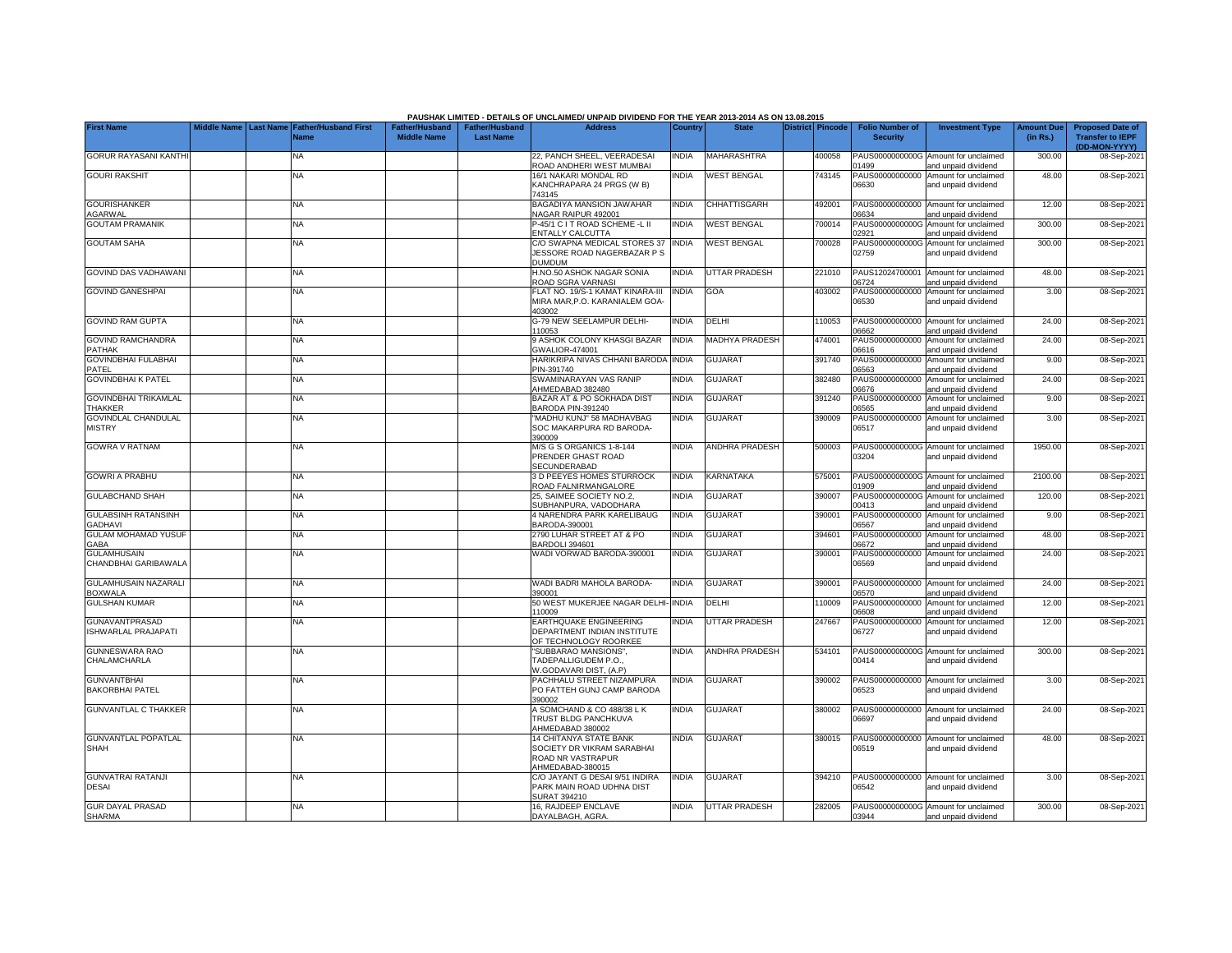|                                               |                       |                             |                       |                       | PAUSHAK LIMITED - DETAILS OF UNCLAIMED/ UNPAID DIVIDEND FOR THE YEAR 2013-2014 AS ON 13.08.2015 |              |                      |                         |        |                          |                                                             |                   |                                          |
|-----------------------------------------------|-----------------------|-----------------------------|-----------------------|-----------------------|-------------------------------------------------------------------------------------------------|--------------|----------------------|-------------------------|--------|--------------------------|-------------------------------------------------------------|-------------------|------------------------------------------|
| <b>First Name</b>                             | Middle Name Last Name | <b>Father/Husband First</b> | <b>Father/Husband</b> | <b>Father/Husband</b> | <b>Address</b>                                                                                  | Country      | <b>State</b>         | <b>District Pincode</b> |        | <b>Folio Number of</b>   | <b>Investment Type</b>                                      | <b>Amount Due</b> | <b>Proposed Date of</b>                  |
|                                               |                       | <b>Name</b>                 | <b>Middle Name</b>    | <b>Last Name</b>      |                                                                                                 |              |                      |                         |        | <b>Security</b>          |                                                             | (in Rs.)          | <b>Transfer to IEPF</b><br>(DD-MON-YYYY) |
| <b>GURCHARAN LALL</b><br>SEHGAL               |                       | NA                          |                       |                       | GP-37 PITAMPURA DELHI 110034                                                                    | <b>INDIA</b> | DELHI                |                         | 10034  | PAUS00000000000<br>06612 | Amount for unclaimed<br>and unpaid dividend                 | 30.00             | 08-Sep-2021                              |
| <b>GURCHARAN SINGH</b>                        |                       | NA                          |                       |                       | 4-9A/5 VASANT VIHAR NEW DELHI-<br>110057                                                        | <b>INDIA</b> | DELHI                |                         | 110057 | PAUS00000000000<br>06650 | Amount for unclaimed<br>and unpaid dividend                 | 24.00             | 08-Sep-2021                              |
| <b>GURDEEP KAUR R</b><br>MAKHIJA              |                       | NA                          |                       |                       | 3 SHRI GURU RAMDAS SOCIETY<br>3APUNAGAR AHMEDABAD 380024                                        | INDIA        | <b>GUJARAT</b>       |                         | 380024 | PAUS00000000000<br>06698 | Amount for unclaimed<br>and unpaid dividend                 | 12.00             | 08-Sep-2021                              |
| <b>GURDEV SINGH VEDI</b>                      |                       | <b>NA</b>                   |                       |                       | FLAT NO 100 POCKET NO 12 BLOCK INDIA<br>C-2/C JANAKPURI NEW DELHI-<br>110001                    |              | DELHI                |                         | 110001 | PAUS00000000000<br>06649 | Amount for unclaimed<br>and unpaid dividend                 | 12.00             | 08-Sep-2021                              |
| <b>GURUCHARAN SINGH D</b><br><b>BHATIA</b>    |                       | NA.                         |                       |                       | C/O JANTA ROAD LINES<br>26.AHMEDABAD WARE - HOUSING<br>NAROL CHAR RASTA AHMEDABAD<br>3824-05-   | <b>NDIA</b>  | <b>GUJARAT</b>       |                         | 382405 | PAUS00000000000<br>06694 | Amount for unclaimed<br>and unpaid dividend                 | 99.00             | 08-Sep-2021                              |
| <b>GURURAJ SHASTRY</b>                        |                       | NA                          |                       |                       | FORT RANEBENNUR                                                                                 | <b>INDIA</b> | <b>KARNATAKA</b>     |                         | 581115 | 02350                    | PAUS0000000000G Amount for unclaimed<br>and unpaid dividend | 300.00            | 08-Sep-2021                              |
| <b>GYAN VARDHAN PODDAR</b>                    |                       | <b>NA</b>                   |                       |                       | SHRI HARISHANKAR MILLS<br><b>STATION ROAD CHAPRA BIHAR</b>                                      | INDIA        | <b>BIHAR</b>         |                         | 800001 | PAUS0000000000G<br>03764 | Amount for unclaimed<br>and unpaid dividend                 | 3750.00           | 08-Sep-2021                              |
| <b>H BASAVANA GOWDAPPA</b>                    |                       | <b>NA</b>                   |                       |                       | NO 6 J S S DOCTORS QUARTERS II<br>CROSS SHANKARMUTT ROAD<br><b>MYSORE</b>                       | <b>INDIA</b> | KARNATAKA            |                         | 570004 | PAUS0000000000H<br>02450 | Amount for unclaimed<br>and unpaid dividend                 | 450.00            | 08-Sep-2021                              |
| <b>HD PATEL</b>                               |                       | <b>NA</b>                   |                       |                       | DARBAR NAKA GANDHI CHOWK P<br>O HALVAD DIST SURENDRANAGAR<br>363330                             | <b>INDIA</b> | <b>GUJARAT</b>       |                         | 363330 | PAUS00000000000<br>06783 | Amount for unclaimed<br>and unpaid dividend                 | 24.00             | 08-Sep-2021                              |
| H HAREKRISHNA KAMATH                          |                       | <b>NA</b>                   |                       |                       | MERCHANT MARKET ROAD<br>COONDAPOOR-576201                                                       | <b>NDIA</b>  | KARNATAKA            |                         | 576201 | PAUS00000000000<br>06862 | Amount for unclaimed<br>and unpaid dividend                 | 12.00             | 08-Sep-2021                              |
| <b>H J MOTWANI</b>                            |                       | NA                          |                       |                       | -4B/13/85 JANAKPURI NEW DELHI<br><b>VEW DELHI</b>                                               | <b>INDIA</b> | DELHI                |                         | 110058 | PAUS00000000000<br>06945 | Amount for unclaimed<br>and unpaid dividend                 | 12.00             | 08-Sep-2021                              |
| <b>H K KHOSLA</b>                             |                       | <b>NA</b>                   |                       |                       | C/O UJJWAL LTD GANDHI PARK<br>GOLGHAR GORAKHPUR 273001                                          | <b>NDIA</b>  | <b>UTTAR PRADESH</b> |                         | 273001 | PAUS00000000000<br>06834 | Amount for unclaimed<br>and unpaid dividend                 | 99.00             | 08-Sep-2021                              |
| <b>HNSMYER</b>                                |                       | ΝA                          |                       |                       | 16, REST HOUSE<br>CRESCENT, GROUND FLOOR<br><b>BANGALORE</b>                                    | <b>INDIA</b> | KARNATAKA            |                         | 560001 | PAUS0000000000H<br>01489 | Amount for unclaimed<br>and unpaid dividend                 | 150.00            | 08-Sep-2021                              |
| <b>H S AMARNATH</b>                           |                       | NA                          |                       |                       | C/O.BANGALORE STOCK<br>EXCHANGE LTD UNI BLDG MILLER<br>TANK VASANTHNAGAR<br><b>BANGALORE</b>    | INDIA        | KARNATAKA            |                         | 560052 | 02189                    | PAUS0000000000H Amount for unclaimed<br>and unpaid dividend | 2100.00           | 08-Sep-2021                              |
| <b>H S LAKSHMI</b>                            |                       | NA                          |                       |                       | NO 142 KUMARA PARK WEST 12TH<br><b>BLOCK UP STAIRS BANGALORE-</b><br>560020                     | <b>INDIA</b> | KARNATAKA            |                         | 560020 | PAUS00000000000<br>06865 | Amount for unclaimed<br>and unpaid dividend                 | 12.00             | 08-Sep-2021                              |
| <b>H SHANTHI</b>                              |                       | NA                          |                       |                       | /38 ALEMBIC GLASS COLONY<br>WHITEFIELD P O BANGALORE-<br>560066                                 | INDIA        | <b>KARNATAKA</b>     |                         | 560066 | PAUS00000000000<br>06837 | Amount for unclaimed<br>and unpaid dividend                 | 48.00             | 08-Sep-2021                              |
| H VISHWARADHYA                                |                       | <b>NA</b>                   |                       |                       | 1572 IIND CROSS NAGAPPA BLOCK<br>SRIRAMAPURAM BANGALORE-<br>560021                              | <b>INDIA</b> | <b>KARNATAKA</b>     |                         | 560021 | PAUS00000000000<br>06934 | Amount for unclaimed<br>and unpaid dividend                 | 12.00             | 08-Sep-2021                              |
| HAJEE ABDUL KARIM                             |                       | HAJEE ABDUL GANI            |                       |                       | 146, SOUTH MASI STREET<br><b>MADURAI TAMILNADU</b>                                              | <b>INDIA</b> | <b>TAMIL NADU</b>    |                         | 325001 | PAUSIN301637401<br>21028 | Amount for unclaimed<br>nd unpaid dividend                  | 12.00             | 08-Sep-2021                              |
| <b>HANAMARADDI</b><br><b>TIMARADDI GANGAL</b> |                       | <b>NA</b>                   |                       |                       | GANGAL NURSING HOME HOUSE<br>HUBLI KARNATAK PIN-580021                                          | <b>INDIA</b> | <b>KARNATAKA</b>     |                         | 580021 | PAUS00000000000<br>06832 | Amount for unclaimed<br>and unpaid dividend                 | 60.00             | 08-Sep-2021                              |
| <b>HANBAL B SHIVARAM</b>                      |                       | NA                          |                       |                       | MALLIKARJUNA NILAYA KOTE<br><b>ROAD SHIMOGA</b>                                                 | <b>NDIA</b>  | <b>KARNATAKA</b>     |                         | 577202 | PAUS0000000000H<br>02575 | Amount for unclaimed<br>and unpaid dividend                 | 300.00            | 08-Sep-2021                              |
| HANSA DASHARATH SHAH                          |                       | NA                          |                       |                       | 19 NEM RAJUL APARTMENT NR<br>HARIPRASAD NAGAR VASNA<br>AHMEDABAD 380007                         | <b>NDIA</b>  | <b>GUJARAT</b>       |                         | 380007 | PAUS00000000000<br>06850 | Amount for unclaimed<br>and unpaid dividend                 | 24.00             | 08-Sep-2021                              |
| <b>HANSA H SHAH</b>                           |                       | NA                          |                       |                       | 12 ASHAPURI NAGAR SOCIETY<br>RAMAKAKA ROAD CHHANI<br>VADODARA                                   | <b>INDIA</b> | <b>GUJARAT</b>       |                         | 391740 | 04260                    | PAUS0000000000H Amount for unclaimed<br>and unpaid dividend | 300.00            | 08-Sep-2021                              |
| HANSA HARIKANT PARIKH                         |                       | NA.                         |                       |                       | 29, SEJAL SOCIETY,<br>FATEHGANJ, VADODARA<br><b>/ADODARA</b>                                    | <b>INDIA</b> | <b>GUJARAT</b>       |                         | 390002 | 00077                    | PAUS0000000000H Amount for unclaimed<br>and unpaid dividend | 300.00            | 08-Sep-2021                              |
| HANSA JAYANTILAL DESA                         |                       | NA                          |                       |                       | DARJINO KHANCHO OPP<br>PADAPOLE GANDHI ROAD<br>AHMEDABAD-380001                                 | <b>INDIA</b> | <b>GUJARAT</b>       |                         | 380001 | PAUS00000000000<br>06948 | Amount for unclaimed<br>and unpaid dividend                 | 24.00             | 08-Sep-2021                              |
| <b>HANSA PATEL</b>                            |                       | NA.                         |                       |                       | 'SIDDHARTH" OPP ST MARY'S<br>SCHOOL KALAWAD ROAD RAJKOT                                         | <b>NDIA</b>  | <b>GUJARAT</b>       |                         | 360005 | PAUS0000000000H<br>04146 | Amount for unclaimed<br>and unpaid dividend                 | 450.00            | 08-Sep-2021                              |
| <b>HANSA RAJNIKANT</b><br><b>MEHTA</b>        |                       | NA.                         |                       |                       | C/O THE SWASTIK JANATA<br>SAHAKARI BANK LTD 502<br>KALBADEVI ROAD MUMBAI-400002                 | <b>INDIA</b> | MAHARASHTRA          |                         | 400002 | PAUS00000000000<br>06915 | Amount for unclaimed<br>and unpaid dividend                 | 12.00             | 08-Sep-2021                              |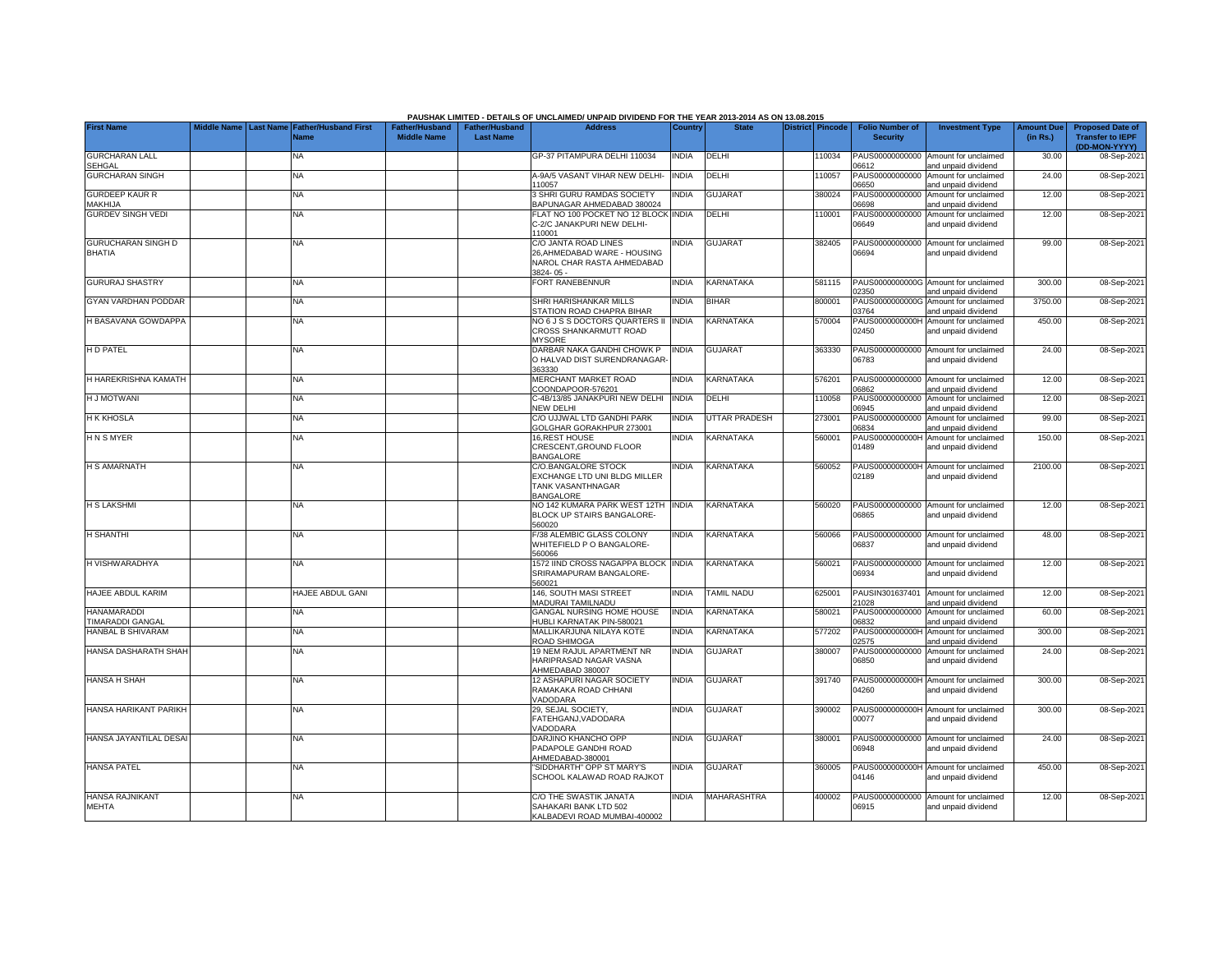|                                                      |                              |                                     |                                             |                                           | PAUSHAK LIMITED - DETAILS OF UNCLAIMED/ UNPAID DIVIDEND FOR THE YEAR 2013-2014 AS ON 13.08.2015   |              |                         |                  |                                           |                                                                                     |                               |                                                                     |
|------------------------------------------------------|------------------------------|-------------------------------------|---------------------------------------------|-------------------------------------------|---------------------------------------------------------------------------------------------------|--------------|-------------------------|------------------|-------------------------------------------|-------------------------------------------------------------------------------------|-------------------------------|---------------------------------------------------------------------|
| <b>First Name</b>                                    | <b>Middle Name Last Name</b> | <b>Father/Husband First</b><br>Name | <b>Father/Husband</b><br><b>Middle Name</b> | <b>Father/Husband</b><br><b>Last Name</b> | <b>Address</b>                                                                                    | Country      | <b>State</b>            | District Pincode | <b>Folio Number of</b><br><b>Security</b> | <b>Investment Type</b>                                                              | <b>Amount Due</b><br>(in Rs.) | <b>Proposed Date of</b><br><b>Transfer to IEPF</b><br>(DD-MON-YYYY) |
| <b>HANSABEN BAVANDAS</b><br>TILAWAT                  |                              | <b>NA</b>                           |                                             |                                           | BANK ROAD OPP AMBANI GUEST<br>HOUSE JAM KHAMBALIA<br><b>JAMNAGAR</b>                              | <b>INDIA</b> | <b>GUJARAT</b>          | 361001           | PAUS00000000000<br>06784                  | Amount for unclaimed<br>and unpaid dividend                                         | 3.00                          | 08-Sep-202                                                          |
| <b>HANSABEN</b><br>DEVENDRAPRASAD<br><b>BHATT</b>    |                              | <b>NA</b>                           |                                             |                                           | QTR.NO.545/B,G.S.F.C. TOWNSHIP<br>PO. FERTILIZERNAGAR, DIST.<br>VADODARA-391750                   | <b>INDIA</b> | <b>GUJARAT</b>          | 391750           | 06786                                     | PAUS00000000000 Amount for unclaimed<br>and unpaid dividend                         | 3.00                          | 08-Sep-202                                                          |
| HANSABEN JASHBHAI<br>PATEL                           |                              | <b>NA</b>                           |                                             |                                           | C/O. NARHARIBHAI MANIBHAI<br>PATEL 39, HARIBHAKTI COLONY,<br>OLD PADRA ROAD, VADAODARA-<br>390007 | <b>INDIA</b> | <b>GUJARAT</b>          | 390007           | 06745                                     | PAUS00000000000 Amount for unclaimed<br>and unpaid dividend                         | 3.00                          | 08-Sep-202                                                          |
| <b>HANSABEN</b><br>MAHENDRABHAI PATEL                |                              | <b>NA</b>                           |                                             |                                           | 11 SANDIP APARTMENTS VISHWAS INDIA<br>COLONY ALKAPURI BARODA-<br>390005                           |              | <b>GUJARAT</b>          | 390005           | 06759                                     | PAUS00000000000 Amount for unclaimed<br>and unpaid dividend                         | 3.00                          | 08-Sep-202                                                          |
| <b>HANSABEN NATUBHAI</b><br>PATEL                    |                              | NA                                  |                                             |                                           | <b>BAKUL SOCIETY NO 3 OPP</b><br>ABHISHEK COLONY RACE COURSE<br>ROAD BARODA 390015                | <b>NDIA</b>  | <b>GUJARAT</b>          | 390015           | 06788                                     | PAUS00000000000 Amount for unclaimed<br>and unpaid dividend                         | 123.00                        | 08-Sep-2021                                                         |
| <b>HANSABEN</b><br>PRAFULCHANDRA<br>CHOKSHI          |                              | <b>NA</b>                           |                                             |                                           | A-11 VASUDHA APARTMENT NR<br><b>VIJAY PARK NAVRANGPURA</b><br>AHMEDABAD-380009                    | <b>INDIA</b> | <b>GUJARAT</b>          | 380009           | 06946                                     | PAUS00000000000 Amount for unclaimed<br>and unpaid dividend                         | 3.00                          | 08-Sep-202                                                          |
| HANSABEN RAMESHBHAI<br><b>KOTADIA</b>                |                              | ΝA                                  |                                             |                                           | B-13, MAYURPARK SOC, HIRAWADI<br>ROAD, BHAGVATI SCHOOL<br>THAKKARBAPANAGAR.<br>AHMEDABAD          | <b>INDIA</b> | <b>GUJARAT</b>          | 382350           | 99751                                     | PAUS12025700001 Amount for unclaimed<br>and unpaid dividend                         | 249.00                        | 08-Sep-202                                                          |
| <b>HANSARAJBHAI</b><br><b>JETHABHAI PATEL</b>        |                              | <b>NA</b>                           |                                             |                                           | AT RAMSIKAMPA POST ODHA TAL<br>BAYAD DIST SABARKANTHA 383325                                      | <b>INDIA</b> | <b>GUJARAT</b>          | 383325           | 06791                                     | PAUS00000000000 Amount for unclaimed<br>and unpaid dividend                         | 3.00                          | 08-Sep-202                                                          |
| HANSARA, IBHAI<br>VALAJIBHAI PATEL<br>HANUMAN PRASAD |                              | <b>NA</b><br>NA                     |                                             |                                           | AT MAGODILAT POST MAGODI DIST INDIA<br>TAL GANDHINAGAR<br>J-33 PANCHIM VIHAR NEW DELHI-           | <b>INDIA</b> | <b>GUJARAT</b><br>DELHI | 382010<br>110063 | 6792<br>PAUS00000000000                   | PAUS00000000000 Amount for unclaimed<br>and unpaid dividend<br>Amount for unclaimed | 24.00<br>36.00                | 08-Sep-202<br>08-Sep-202                                            |
| <b>BHARGAVA</b><br><b>HANUMESH DAROJI</b>            |                              | <b>NA</b>                           |                                             |                                           | 110063<br>JAI HANUMAN MEDICAL STORES.                                                             | <b>INDIA</b> | KARNATAKA               | 583227           | 06936<br>PAUS0000000000H                  | and unpaid dividend<br>Amount for unclaimed                                         | 2400.00                       | 08-Sep-202                                                          |
| HAR KRISHAN KHOSLA                                   |                              | <b>NA</b>                           |                                             |                                           | GANGAVATHI. P.O. RAICHUR DIST<br>25 NEWAL KISHORE ROAD                                            | <b>INDIA</b> | <b>UTTAR PRADESH</b>    | 226001           | 00844                                     | and unpaid dividend<br>PAUS00000000000 Amount for unclaimed                         | 75.00                         | 08-Sep-202                                                          |
| <b>HARAPANAHALLI</b>                                 |                              | <b>NA</b>                           |                                             |                                           | LUCKNOW 226001 U P<br><b>/ISWANATH MEDICAL STORES,</b>                                            | <b>NDIA</b>  | KARNATAKA               | 583101           | 06793<br>PAUS0000000000H                  | and unpaid dividend<br>Amount for unclaimed                                         | 300.00                        | 08-Sep-202                                                          |
| PRAHLAD<br><b>HARBANS SINGH</b>                      |                              | <b>NA</b>                           |                                             |                                           | CAR STREET, BELLARY<br>B-76-A FATEH NAGAR NEW DELHI                                               | <b>NDIA</b>  | DELHI                   | 110018           | 0425<br>PAUS00000000000                   | and unpaid dividend<br>Amount for unclaimed                                         | 12.00                         | 08-Sep-202                                                          |
| <b>HARBANS SINGH GREWAL</b>                          |                              | <b>NA</b>                           |                                             |                                           | 110018<br>53/4 OLD RAJINDERNAGAR NEW                                                              | <b>INDIA</b> | DELHI                   | 110060           | 0880<br>PAUS00000000000                   | and unpaid dividend<br>Amount for unclaimed                                         | 24.00                         | 08-Sep-202                                                          |
| <b>HARDEEP SINGH</b>                                 |                              | <b>NA</b>                           |                                             |                                           | DELHI-110060<br>CARGILL SEEDS INDIA LTD 308                                                       | <b>INDIA</b> | KARNATAKA               | 560001           | 06944<br>PAUS00000000000                  | and unpaid dividend<br>Amount for unclaimed                                         | 486.00                        | 08-Sep-202                                                          |
|                                                      |                              |                                     |                                             |                                           | SOPHIA'S CHOICE NO 7 ST MARK'S<br>ROAD BANGALORE 560001                                           |              |                         |                  | 06981                                     | and unpaid dividend                                                                 |                               |                                                                     |
| <b>HARDEEP SINGH ARORA</b>                           |                              | <b>NA</b>                           |                                             |                                           | H NO 3/196 RODU PURA<br>TARNTARAN-143401                                                          | <b>INDIA</b> | PUNJAB                  | 143401           | 06833                                     | PAUS00000000000 Amount for unclaimed<br>and unpaid dividend                         | 24.00                         | 08-Sep-202                                                          |
| HARDYAL SINGH SAHOTA                                 |                              | <b>NA</b>                           |                                             |                                           | 219-E DDA (MIG) FLATS RAJOURI<br>GARDEN NEW DELHI-110027                                          | <b>INDIA</b> | DELHI                   | 110027           | PAUS00000000000<br>06875                  | Amount for unclaimed<br>and unpaid dividend                                         | 12.00                         | 08-Sep-202                                                          |
| <b>HAREN SAMBHUBHAI</b><br>PATEL                     |                              | <b>NA</b>                           |                                             |                                           | LIMDA POLE RAOPURA BARODA-<br>390001                                                              | <b>INDIA</b> | <b>GUJARAT</b>          | 390001           | PAUS00000000000<br>06794                  | Amount for unclaimed<br>and unpaid dividend                                         | 48.00                         | 08-Sep-202                                                          |
| <b>HARESH CHHELSHANKER</b><br><b>DAVE</b>            |                              | <b>NA</b>                           |                                             |                                           | 56 DIGVIJAY PLOT OPP VIJAY<br>ONDRY JAMNAGAR-361005                                               | <b>INDIA</b> | <b>GUJARAT</b>          | 361005           | PAUS00000000000<br>06894                  | Amount for unclaimed<br>and unpaid dividend                                         | 12.00                         | 08-Sep-2021                                                         |
| HARESH HASSANAND<br>MIRCHANDANI                      |                              | <b>NA</b>                           |                                             |                                           | FLAT NO 180 1ST FLOOR CENTRAL<br>GOVT COLONY TYPE III WADALA<br>MUMBAI-400031                     | <b>INDIA</b> | MAHARASHTRA             | 400031           | PAUS00000000000<br>06912                  | Amount for unclaimed<br>and unpaid dividend                                         | 12.00                         | 08-Sep-202                                                          |
| <b>HARESH K VISARIA</b>                              |                              | <b>NA</b>                           |                                             |                                           | <b>S SARDAR BLDG BHAVANI</b><br>SHANKAR ROAD DADAR WEST<br><b>MUMBAI 400028</b>                   | <b>INDIA</b> | MAHARASHTRA             | 400028           | 07023                                     | PAUS00000000000 Amount for unclaimed<br>and unpaid dividend                         | 48.00                         | 08-Sep-202                                                          |
| HARESH NAROTTAMDAS<br>POPAT                          |                              | <b>NA</b>                           |                                             |                                           | SAHJANAND PETROLEUM CO IBP<br>PETROL PUMP STATE HIGH WAY<br><b>(ESHOD DIST JUNAGADH 362220</b>    | <b>INDIA</b> | <b>GUJARAT</b>          | 362220           | )7020                                     | PAUS00000000000 Amount for unclaimed<br>and unpaid dividend                         | 48.00                         | 08-Sep-202                                                          |
| HARESH SHANTILAL SHAH                                |                              | <b>NA</b>                           |                                             |                                           | 47 SAHJIVAN SOCIETY ASHRAM<br>ROAD USMANPURA USMANPURA<br>AHMEDABAD                               | <b>NDIA</b>  | <b>GUJARAT</b>          | 380009           | 06909                                     | PAUS00000000000 Amount for unclaimed<br>and unpaid dividend                         | 12.00                         | 08-Sep-202                                                          |
| <b>HARESH WANWARI</b>                                |                              | <b>NA</b>                           |                                             |                                           | 93-B LATA SONI CO-OP HOUSING<br>SOCIETY 3RD FLOOR 30TH ROAD<br><b>BANDRA MUMBAI</b>               | <b>NDIA</b>  | <b>MAHARASHTRA</b>      | 400050           | 01584                                     | PAUS0000000000H Amount for unclaimed<br>and unpaid dividend                         | 900.00                        | 08-Sep-202                                                          |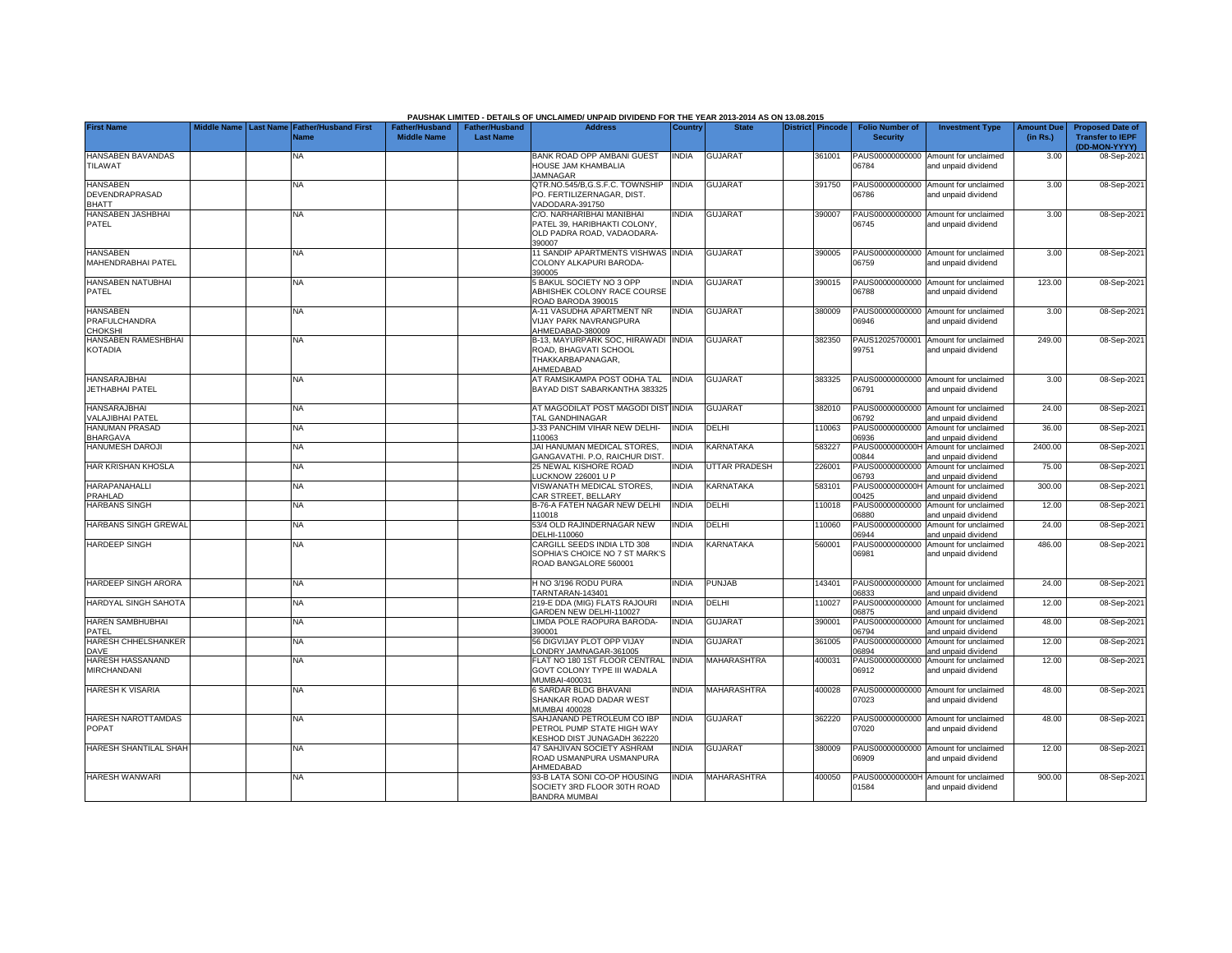|                                                |  |                                                           |                                             |                                           | PAUSHAK LIMITED - DETAILS OF UNCLAIMED/ UNPAID DIVIDEND FOR THE YEAR 2013-2014 AS ON 13.08.2015                        |                |                       |                         |                                           |                                                             |                               |                                                                     |
|------------------------------------------------|--|-----------------------------------------------------------|---------------------------------------------|-------------------------------------------|------------------------------------------------------------------------------------------------------------------------|----------------|-----------------------|-------------------------|-------------------------------------------|-------------------------------------------------------------|-------------------------------|---------------------------------------------------------------------|
| <b>First Name</b>                              |  | Middle Name Last Name Father/Husband First<br><b>Name</b> | <b>Father/Husband</b><br><b>Middle Name</b> | <b>Father/Husband</b><br><b>Last Name</b> | <b>Address</b>                                                                                                         | <b>Country</b> | <b>State</b>          | <b>District Pincode</b> | <b>Folio Number of</b><br><b>Security</b> | <b>Investment Type</b>                                      | <b>Amount Due</b><br>(in Rs.) | <b>Proposed Date of</b><br><b>Transfer to IEPF</b><br>(DD-MON-YYYY) |
| HARESHKUMAR KANTILAL<br><b>SHAH</b>            |  | <b>NA</b>                                                 |                                             |                                           | C/O JITEN M BUZA 304<br><b>PATKESHWAR APTS RA- M MANDIR</b><br>RD BABHAI NAKA L T RD BORIVALI-<br>VEST MUMBAI 400092 - | <b>INDIA</b>   | MAHARASHTRA           | 400092                  | 06859                                     | PAUS00000000000 Amount for unclaimed<br>and unpaid dividend | 12.00                         | 08-Sep-2021                                                         |
| HARI KISHORE SETH                              |  | <b>NA</b>                                                 |                                             |                                           | <b>4 CAPPER ROAD LALBAGH</b><br><b>UCKNOW</b>                                                                          | <b>INDIA</b>   | <b>UTTAR PRADESH</b>  | 226001                  | 03384                                     | PAUS0000000000H Amount for unclaimed<br>and unpaid dividend | 450.00                        | 08-Sep-2021                                                         |
| <b>HARI KRISHAN SURI</b>                       |  | <b>NA</b>                                                 |                                             |                                           | /190 MAHABIR NAGAR NEW DELHI-<br>10018                                                                                 | <b>INDIA</b>   | DELHI                 | 10018                   | PAUS00000000000<br>06886                  | Amount for unclaimed<br>and unpaid dividend                 | 24.00                         | 08-Sep-2021                                                         |
| HARI LAL LEEKHA                                |  | <b>NA</b>                                                 |                                             |                                           | 0/216 SAKET NEW DELHI 110017                                                                                           | <b>INDIA</b>   | DELHI                 | 10017                   | PAUS00000000000<br>06927                  | Amount for unclaimed<br>and unpaid dividend                 | 12.00                         | 08-Sep-2021                                                         |
| <b>HARI PRAKASH</b>                            |  | ΝA                                                        |                                             |                                           | RAKABGUNJ NEHRU CROSS<br>LUCKNOW-226004                                                                                | INDIA          | <b>UTTAR PRADESH</b>  | 226004                  | PAUS00000000000<br>06835                  | Amount for unclaimed<br>and unpaid dividend                 | 48.00                         | 08-Sep-2021                                                         |
| <b>HARI RAM GADHOK</b>                         |  | ΝA                                                        |                                             |                                           | J 9/48A RAJOURI GARDEN EXTN<br>NEW DELHI-110027                                                                        | <b>NDIA</b>    | DELHI                 | 110027                  | PAUS00000000000<br>06877                  | Amount for unclaimed<br>and unpaid dividend                 | 36.00                         | 08-Sep-2021                                                         |
| HARIBHAI KALIDAS PATEL                         |  | NA                                                        |                                             |                                           | 10, MEGDOOT SOCIETY<br>B/HGANESH DUGHALAYA<br>MANGALPURA ROAD ANAND                                                    | <b>NDIA</b>    | <b>GUJARAT</b>        | 388001                  | PAUS00000000000<br>06741                  | Amount for unclaimed<br>and unpaid dividend                 | 3.00                          | 08-Sep-2021                                                         |
| <b>HARIDAS ARORA</b>                           |  | <b>NA</b>                                                 |                                             |                                           | 26 AMAR BASU SARANI OLD CHORE INDIA<br><b>BAGAN LANE CALCUTTA</b>                                                      |                | WEST BENGAL           | 700007                  | 02854                                     | PAUS0000000000H Amount for unclaimed<br>and unpaid dividend | 900.00                        | 08-Sep-2021                                                         |
| <b>HARIGANGABEN</b><br>MOHANLAL PARIKH         |  | NA                                                        |                                             |                                           | C/O NAVBHARAT AGENCIES RIDDHI<br>SIDDHI MARKET AT SAVARKUNDLA<br>DIST BHAVNAGAR-364515                                 | INDIA          | <b>GUJARAT</b>        | 364515                  | PAUS00000000000<br>06797                  | Amount for unclaimed<br>and unpaid dividend                 | 48.00                         | 08-Sep-2021                                                         |
| HARIHAR HIRALAL JOSHI                          |  | <b>NA</b>                                                 |                                             |                                           | NR CHAPANER DARWAJA<br>CHHIPWAD NAKA BARODA-390006                                                                     | <b>INDIA</b>   | <b>GUJARAT</b>        | 390006                  | 06836                                     | PAUS00000000000 Amount for unclaimed<br>and unpaid dividend | 24.00                         | 08-Sep-2021                                                         |
| <b>HARIKRISHNADAS</b><br>PURUSHOTTAMDAS SHAH   |  | <b>NA</b>                                                 |                                             |                                           | <b>AT &amp; POST UTTARSANDA</b><br>VAHALBHAI'S KHADKI TAL NADIAD<br><b>JIST KAIRA PIN-387001</b>                       | <b>NDIA</b>    | <b>GUJARAT</b>        | 387001                  | 06765                                     | PAUS00000000000 Amount for unclaimed<br>and unpaid dividend | 9.00                          | 08-Sep-2021                                                         |
| <b>HARILAL D SHETH</b>                         |  | <b>NA</b>                                                 |                                             |                                           | 25B RANI SANKARI LANE<br>CALCUTTA-700026                                                                               | INDIA          | <b>WEST BENGAL</b>    | 700026                  | 00960                                     | PAUS00000000000 Amount for unclaimed<br>and unpaid dividend | 12.00                         | 08-Sep-2021                                                         |
| <b>HARILAL DWARKADAS</b><br><b>SHAH</b>        |  | <b>NA</b>                                                 |                                             |                                           | SALUN BAZAR KOVADA POLE<br>VADIAD DIST KAIRA PIN-387001                                                                | <b>INDIA</b>   | <b>GUJARAT</b>        | 387001                  | PAUS00000000000<br>06799                  | Amount for unclaimed<br>and unpaid dividend                 | 9.00                          | 08-Sep-2021                                                         |
| HARILAL NAGARDAS DAVE                          |  | <b>NA</b>                                                 |                                             |                                           | 22/1 MAHALAXMI SOCIETY NEAR<br>MOTI BAUG JUNAGADH                                                                      | <b>INDIA</b>   | <b>GUJARAT</b>        | 362001                  | PAUS00000000000<br>06751                  | Amount for unclaimed<br>and unpaid dividend                 | 48.00                         | 08-Sep-2021                                                         |
| <b>HARILAL TRIBHOVANDAS</b><br><b>GANDHI</b>   |  | <b>NA</b>                                                 |                                             |                                           | HANMANJI WALU FALIYU<br>NAVAPURA PADRA DIST BARODA<br>PIN-391440                                                       | <b>INDIA</b>   | <b>GUJARAT</b>        | 391440                  | PAUS00000000000<br>06800                  | Amount for unclaimed<br>and unpaid dividend                 | 3.00                          | 08-Sep-2021                                                         |
| <b>HARIOM V NIGAM</b>                          |  | <b>NA</b>                                                 |                                             |                                           | 4 63/594 M I G COLONY BANDRA<br><b>EAST MUMBAI-400051</b>                                                              | <b>NDIA</b>    | <b>MAHARASHTRA</b>    | 400051                  | 06858                                     | PAUS00000000000 Amount for unclaimed<br>and unpaid dividend | 12.00                         | 08-Sep-2021                                                         |
| HARIRAM C GOPWANI                              |  | <b>NA</b>                                                 |                                             |                                           | <b>ELAT NO 11 3RD FLOOR 2 NYLOR</b><br>ROAD JASHAN MAHAL PUNE 411001                                                   | <b>NDIA</b>    | MAHARASHTRA           | 411001                  | PAUS00000000000<br>06979                  | Amount for unclaimed<br>and unpaid dividend                 | 12.00                         | 08-Sep-2021                                                         |
| <b>HARIRAM TARACHAND</b><br><b>JHAVERI</b>     |  | <b>NA</b>                                                 |                                             |                                           | 201/202 WOODLAND 'B' 4<br>BUNGALOW (OSHIWA-RA) J P<br>ROAD ANDHERI WEST MUMBAI-<br>$100058 -$                          | <b>INDIA</b>   | <b>MAHARASHTRA</b>    | 400058                  | 06899                                     | PAUS00000000000 Amount for unclaimed<br>and unpaid dividend | 36.00                         | 08-Sep-2021                                                         |
| <b>HARIS MASOOD</b>                            |  | <b>NA</b>                                                 |                                             |                                           | RAMNA BAGH NAYA TOLA PATNA-<br>800004                                                                                  | <b>INDIA</b>   | <b>BIHAR</b>          | 800004                  | 06801                                     | PAUS00000000000 Amount for unclaimed<br>and unpaid dividend | 3.00                          | 08-Sep-2021                                                         |
| <b>HARISCHANDRA</b><br><b>BHAILALBHAI AMIN</b> |  | <b>NA</b>                                                 |                                             |                                           | 23. PARISRAM SOCIETY.<br>SHUBHANPUR, VADODARA                                                                          | <b>INDIA</b>   | <b>GUJARAT</b>        | 390007                  | 00426                                     | PAUS0000000000H Amount for unclaimed<br>and unpaid dividend | 240.00                        | 08-Sep-2021                                                         |
| <b>HARISH CHANDER</b>                          |  | <b>NA</b>                                                 |                                             |                                           | II-H-21 LAJPAT NAGAR NO 3 NEW<br>DELHI-110024                                                                          | <b>INDIA</b>   | DELHI                 | 110024                  | PAUS00000000000<br>06937                  | Amount for unclaimed<br>and unpaid dividend                 | 12.00                         | 08-Sep-2021                                                         |
| <b>HARISH CHANDRA</b>                          |  | <b>NA</b>                                                 |                                             |                                           | C-163 SECTOR-15 NOIDA                                                                                                  | <b>INDIA</b>   | <b>UTTAR PRADESH</b>  | 201301                  | PAUS12058000000<br>05082                  | Amount for unclaimed<br>and unpaid dividend                 | 84.00                         | 08-Sep-2021                                                         |
| <b>HARISH CHANDRA</b>                          |  | <b>NA</b>                                                 |                                             |                                           | C-163 SECTOR-15 NOIDA                                                                                                  | <b>INDIA</b>   | UTTAR PRADESH         | 201301                  | PAUS12058000000<br>05118                  | Amount for unclaimed<br>and unpaid dividend                 | 135.00                        | 08-Sep-2021                                                         |
| <b>HARISH CHANDRA</b>                          |  | <b>NA</b>                                                 |                                             |                                           | C-163 SECTOR-15 NOIDA                                                                                                  | <b>INDIA</b>   | UTTAR PRADESH         | 201301                  | 05078                                     | PAUS12058000000 Amount for unclaimed<br>and unpaid dividend | 60.00                         | 08-Sep-2021                                                         |
| HARISH CHANDRA AJMANI                          |  | <b>NA</b>                                                 |                                             |                                           | LUXMI ELECTRIC CO 108 G T ROAD INDIA<br><b>GHAZIABAD</b>                                                               |                | UTTAR PRADESH         | 201001                  | 03903                                     | PAUS0000000000H Amount for unclaimed<br>and unpaid dividend | 300.00                        | 08-Sep-2021                                                         |
| <b>HARISH CHHANGANI</b>                        |  | NA                                                        |                                             |                                           | 338 JEEVAN DEEP COLONY NR.<br>SINDHI COLONY INDORE                                                                     | <b>INDIA</b>   | <b>MADHYA PRADESH</b> | 452001                  | 3278                                      | PAUS0000000000H Amount for unclaimed<br>and unpaid dividend | 300.00                        | 08-Sep-2021                                                         |
| <b>HARISH GAMBHIR</b>                          |  | NA                                                        |                                             |                                           | -449(BASEMENT) CHITTARANJAN<br><b>PARK NEW DELHI</b>                                                                   | <b>INDIA</b>   | MAHARASHTRA           | 440019                  | PAUS00000000000<br>06883                  | Amount for unclaimed<br>and unpaid dividend                 | 12.00                         | 08-Sep-2021                                                         |
| <b>HARISH KUMAR</b>                            |  | <b>NA</b>                                                 |                                             |                                           | / & PO DAULATABAD DISTT<br><b>GURGAON HARYANA 123505</b>                                                               | <b>NDIA</b>    | <b>HARYANA</b>        | 123505                  | PAUS00000000000<br>07024                  | Amount for unclaimed<br>and unpaid dividend                 | 24.00                         | 08-Sep-2021                                                         |
| <b>HARISH MADHUKANT</b><br>PANDYA              |  | LATE MADHUKANT J<br>PANDYA                                |                                             |                                           | 3-3/8. MAHAVIR FLAT OPP. HARIOM INDIA<br><b>VAGAR BUSSTAND ATMAJYOTI</b><br>ASHRAM ROAD, ELLORA PARK<br>VADODARA       |                | GUJARAT               | 390023                  | PAUS00000000000<br>12729                  | Amount for unclaimed<br>and unpaid dividend                 | 15.00                         | 08-Sep-2021                                                         |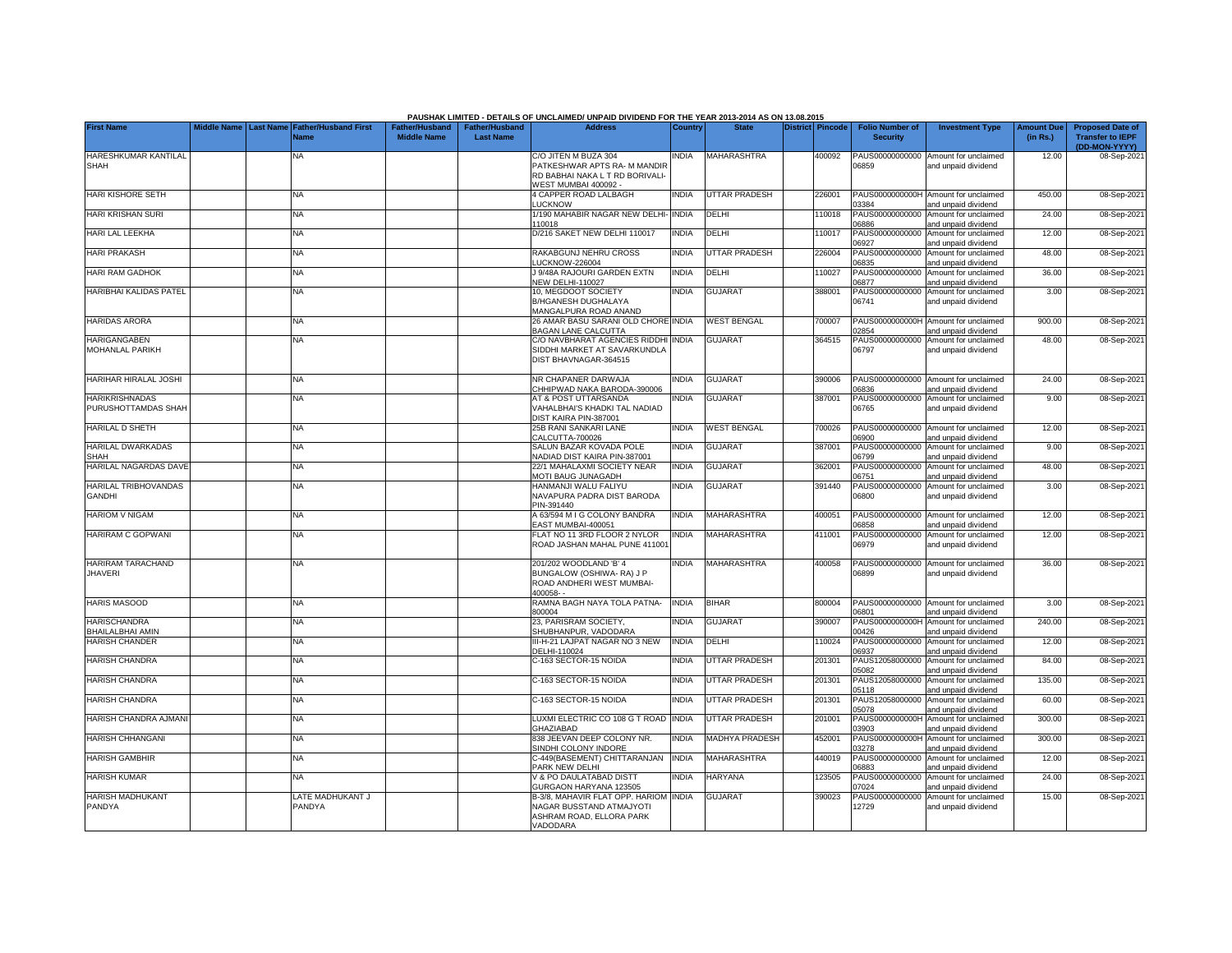|                                               |  |                                                               |                                      |                                           | PAUSHAK LIMITED - DETAILS OF UNCLAIMED/ UNPAID DIVIDEND FOR THE YEAR 2013-2014 AS ON 13.08.2015 |              |                       |                  |                                           |                                                             |                               |                                                                     |
|-----------------------------------------------|--|---------------------------------------------------------------|--------------------------------------|-------------------------------------------|-------------------------------------------------------------------------------------------------|--------------|-----------------------|------------------|-------------------------------------------|-------------------------------------------------------------|-------------------------------|---------------------------------------------------------------------|
| <b>First Name</b>                             |  | Middle Name   Last Name   Father/Husband First<br><b>Name</b> | Father/Husband<br><b>Middle Name</b> | <b>Father/Husband</b><br><b>Last Name</b> | <b>Address</b>                                                                                  | Country      | <b>State</b>          | District Pincode | <b>Folio Number of</b><br><b>Security</b> | <b>Investment Type</b>                                      | <b>Amount Due</b><br>(in Rs.) | <b>Proposed Date of</b><br><b>Transfer to IEPF</b><br>(DD-MON-YYYY) |
| HARISHBHAI MANUBHAI<br><b>BHATT</b>           |  | <b>NA</b>                                                     |                                      |                                           | <b>HAVELI STREET GANDEVI DIST</b><br><b>BULSAR PIN-396360</b>                                   | <b>INDIA</b> | <b>GUJARAT</b>        | 396360           | PAUS00000000000<br>CO860                  | Amount for unclaimed<br>and unpaid dividend                 | 24.00                         | 08-Sep-202                                                          |
| HARISHBHAI MANUBHAI<br><b>BHATT</b>           |  | <b>NA</b>                                                     |                                      |                                           | HAVELI STREET GANDEVI DIST<br>BULSAR PIN-396360                                                 | <b>INDIA</b> | <b>GUJARAT</b>        | 396360           | PAUS00000000000<br>06802                  | Amount for unclaimed<br>and unpaid dividend                 | 24.00                         | 08-Sep-2021                                                         |
| <b>HARISHBHAI N BHATT</b>                     |  | <b>NA</b>                                                     |                                      |                                           | <b>45 LAXMIDAS NAGAR PART 2</b><br>BEHIND ESI HOSPITAL GOTRI<br>ROAD VADODARA                   | INDIA        | <b>GUJARAT</b>        | 390015           | PAUS0000000000H<br>04502                  | Amount for unclaimed<br>and unpaid dividend                 | 300.00                        | 08-Sep-2021                                                         |
| <b>HARISHCHANDRA B</b>                        |  | <b>NA</b>                                                     |                                      |                                           | 1/12 SILVER NEST KINGS CIRCLE<br>MUMBAI-400019                                                  | <b>NDIA</b>  | MAHARASHTRA           | 400019           | PAUS00000000000<br>06855                  | Amount for unclaimed<br>and unpaid dividend                 | 12.00                         | 08-Sep-2021                                                         |
| <b>HARISHKUMAR</b><br><b>GOVINDBHAI PATEL</b> |  | NA                                                            |                                      |                                           | HARIKRIPA NIVAS CHHANI DIST<br><b>BARODA PIN-391740</b>                                         | <b>NDIA</b>  | <b>GUJARAT</b>        | 391740           | PAUS00000000000<br>06805                  | Amount for unclaimed<br>and unpaid dividend                 | 9.00                          | 08-Sep-2021                                                         |
| HARISHKUMAR HARIDAS<br>BARAI                  |  | NΑ                                                            |                                      |                                           | NEAR GOPAL BAG RACE COURSE<br>CIRCLE BARODA-390002                                              | <b>NDIA</b>  | <b>GUJARAT</b>        | 390002           | PAUS00000000000<br>06747                  | Amount for unclaimed<br>and unpaid dividend                 | 3.00                          | 08-Sep-2021                                                         |
| <b>HARISING JESINGBHAI</b><br>CHAUDHARI       |  | <b>NA</b>                                                     |                                      |                                           | <b>1 SHREYANAGAR SOCIETY</b><br>SUBHANPURA BARODA-390007                                        | <b>INDIA</b> | <b>GUJARAT</b>        | 390007           | PAUS00000000000<br>06941                  | Amount for unclaimed<br>and unpaid dividend                 | 33.00                         | 08-Sep-2021                                                         |
| HARIVADAN C DESAI                             |  | <b>NA</b>                                                     |                                      |                                           | ALHAD VAGO DESAI VAGO NADIAD<br>387001                                                          | <b>INDIA</b> | <b>GUJARAT</b>        | 387001           | PAUS00000000000<br>07004                  | Amount for unclaimed<br>and unpaid dividend                 | 24.00                         | 08-Sep-2021                                                         |
| HARIVADAN MANILAL<br>PARIKH                   |  | NA                                                            |                                      |                                           | BAJWADA SHETH SERI BARODA<br>390001                                                             | <b>INDIA</b> | <b>GUJARAT</b>        | 390001           | PAUS00000000000<br>06739                  | Amount for unclaimed<br>and unpaid dividend                 | 15.00                         | 08-Sep-2021                                                         |
| HARIVADAN P BHATT                             |  | <b>NA</b>                                                     |                                      |                                           | 2E RANG-SAGAR FLATS<br>NARAYANNAGAR ROAD<br>AHMEDABAD-380007                                    | <b>INDIA</b> | <b>GUJARAT</b>        | 380007           | PAUS00000000000<br>06907                  | Amount for unclaimed<br>and unpaid dividend                 | 36.00                         | 08-Sep-2021                                                         |
| HARJEET SINGH D BHATIA                        |  | NA                                                            |                                      |                                           | C/O JANTA ROAD LINES<br>26, AHMEDABAD WARE - HOUSING<br>NAROL CHAR RASTA AHMEDABAD<br>3824-05-  | <b>NDIA</b>  | <b>GUJARAT</b>        | 382405           | 06996                                     | PAUS00000000000 Amount for unclaimed<br>and unpaid dividend | 48.00                         | 08-Sep-2021                                                         |
| <b>HARJIT KAUR</b>                            |  | NA                                                            |                                      |                                           | B-2/117 SAFDARJANG ENCLAVE<br><b>DELHI-110029</b>                                               | <b>INDIA</b> | DELHI                 | 110029           | PAUS00000000000<br>06882                  | Amount for unclaimed<br>and unpaid dividend                 | 12.00                         | 08-Sep-2021                                                         |
| <b>HARMANBHAI</b><br>CHHOTABHAI PATEL         |  | <b>NA</b>                                                     |                                      |                                           | 31 KUNJ SOCIETY BARODA-390001                                                                   | <b>INDIA</b> | <b>GUJARAT</b>        | 390001           | PAUS00000000000<br>06806                  | Amount for unclaimed<br>and unpaid dividend                 | 3.00                          | 08-Sep-2021                                                         |
| HARNAM SINGH MAGHAR<br>SINGH GHATEHORD        |  | <b>NA</b>                                                     |                                      |                                           | <b>DIGNITY PLOT 134 NR BON BON</b><br>OFF J P ROAD 4 BUNGLOW<br>ANDHERI WEST MUMBAI 400058      | <b>INDIA</b> | <b>MAHARASHTRA</b>    | 400058           | PAUS00000000000<br>06853                  | Amount for unclaimed<br>and unpaid dividend                 | 12.00                         | 08-Sep-2021                                                         |
| HARPREET KHURANA                              |  | <b>NA</b>                                                     |                                      |                                           | D-93, SECTOR 36, NOIDA, DIST.<br>GAUTAM BUDH NAGAR (UP)-201303                                  | <b>NDIA</b>  | <b>UTTAR PRADESH</b>  | 201303           | PAUS00000000000<br>06963                  | Amount for unclaimed<br>and unpaid dividend                 | 12.00                         | 08-Sep-2021                                                         |
| <b>HARSH SHARMA</b>                           |  | <b>NA</b>                                                     |                                      |                                           | 202 JAORA TOWERS 22<br>MANORAMAGANJ INDORE                                                      | <b>INDIA</b> | <b>MADHYA PRADESH</b> | 452001           | 03281                                     | PAUS0000000000H Amount for unclaimed<br>and unpaid dividend | 300.00                        | 08-Sep-2021                                                         |
| HARSHA ANJAN SHAH                             |  | NA                                                            |                                      |                                           | <b>SHREEJI APARTMENT NR</b><br><b>ASHAPURI TEMPLE JIVRAJ PARK</b><br>AHMEDABAD 380051           | <b>NDIA</b>  | <b>GUJARAT</b>        | 380051           | PAUS00000000000<br>06972                  | Amount for unclaimed<br>and unpaid dividend                 | 24.00                         | 08-Sep-2021                                                         |
| HARSHA PRAKASH PATVA                          |  | <b>NA</b>                                                     |                                      |                                           | 20/B HARINAGAR SOCIETY<br>MEHASANA GUJARAT                                                      | <b>INDIA</b> | <b>GUJARA1</b>        | 384002           | PAUSIN302269129<br>66122                  | Amount for unclaimed<br>and unpaid dividend                 | 600.00                        | 08-Sep-2021                                                         |
| HARSHA RAJIVKUMAR<br><b>SHUKLA</b>            |  | <b>NA</b>                                                     |                                      |                                           | 65/A SUBH-LAXMI SOC. B/H<br>MANGALAYA PARK HARNI<br><b>NARASIYA ROAD BARODA</b>                 | INDIA        | <b>GUJARAT</b>        | 390006           | PAUS00000000000<br>07044                  | Amount for unclaimed<br>and unpaid dividend                 | 3.00                          | 08-Sep-2021                                                         |
| HARSHAD JASWANTLAL<br><b>SHAH</b>             |  | NA                                                            |                                      |                                           | C/O AMRUTLAL D SHAH<br>GHEEKANTA VAD FALIA NEAR<br>RAOPURA TOWER BARODA-390001                  | <b>INDIA</b> | <b>GUJARAT</b>        | 390001           | PAUS00000000000<br>06810                  | Amount for unclaimed<br>and unpaid dividend                 | 24.00                         | 08-Sep-2021                                                         |
| HARSHAD KUMAR PATEL                           |  | NA                                                            |                                      |                                           | 11 OLD SINDHI COLONY BHOPAL<br>162002                                                           | <b>INDIA</b> | <b>MADHYA PRADESH</b> | 462002           | PAUS00000000000<br>06923                  | Amount for unclaimed<br>and unpaid dividend                 | 24.00                         | 08-Sep-2021                                                         |
| HARSHAD MANIBHAI AMIN                         |  | <b>NA</b>                                                     |                                      |                                           | <b>BEHIND HARIKRIPA SOCIETY</b><br>GOTRI ROAD BARODA 390015                                     | <b>INDIA</b> | <b>GUJARAT</b>        | 390015           | PAUS00000000000<br>06947                  | Amount for unclaimed<br>and unpaid dividend                 | 3.00                          | 08-Sep-2021                                                         |
| HARSHAD PUNJABHAI<br>PATEL                    |  | NA                                                            |                                      |                                           | <b>PARISHRAM SOCIETY</b><br>SUBHANPURA BARODA-390007                                            | <b>INDIA</b> | <b>GUJARAT</b>        | 390007           | PAUS00000000000<br>06748                  | Amount for unclaimed<br>and unpaid dividend                 | 18.00                         | 08-Sep-2021                                                         |
| HARSHAD RAI<br><b>BRAHMBHATT</b>              |  | NA                                                            |                                      |                                           | GUJRATI KOTHI SWAMI BAGH<br><b>AGRA</b>                                                         | <b>INDIA</b> | UTTAR PRADESH         | 282005           | PAUS0000000000H<br>03946                  | Amount for unclaimed<br>and unpaid dividend                 | 300.00                        | 08-Sep-2021                                                         |
| HARSHADBHAI<br>PUNJABHAI PATEL                |  | <b>NA</b>                                                     |                                      |                                           | <b>PARISHRAM SOCIETY</b><br>SUBHANPURA BARODA 390007                                            | <b>INDIA</b> | <b>GUJARAT</b>        | 390007           | PAUS00000000000<br>06958                  | Amount for unclaimed<br>and unpaid dividend                 | 3.00                          | 08-Sep-2021                                                         |
| <b>HARSHADRAY</b><br>KANCHANLAL MEHTA         |  | <b>NA</b>                                                     |                                      |                                           | C/O KANCHANLAL M MEHTA BAZAR INDIA<br>OPP DARGHA KALOL<br>PANCHMAHALS 389330                    |              | <b>GUJARAT</b>        | 389330           | PAUS00000000000<br>06898                  | Amount for unclaimed<br>and unpaid dividend                 | 12.00                         | 08-Sep-2021                                                         |
| HARVADAN KIKABHAI<br>MEHTA                    |  | <b>NA</b>                                                     |                                      |                                           | <b>SAMETSIKHAR SOCIETY</b><br>NARANNAGAR ROAD PALDI<br>AHMEDABAD-380007                         | <b>INDIA</b> | <b>GUJARAT</b>        | 380007           | PAUS00000000000<br>06769                  | Amount for unclaimed<br>and unpaid dividend                 | 9.00                          | 08-Sep-2021                                                         |
| <b>HASMUKH G PANCHAL</b>                      |  | <b>NA</b>                                                     |                                      |                                           | C/O POPATLAL K SHAH AT MARCHI INDIA<br>POLE IN RATAN POLE AHMEDABAD<br>380001                   |              | <b>GUJARAT</b>        | 380001           | PAUS00000000000<br>06846                  | Amount for unclaimed<br>and unpaid dividend                 | 24.00                         | 08-Sep-2021                                                         |

**PAUSHAK LIMITED - DETAILS OF UNCLAIMED/ UNPAID DIVIDEND FOR THE YEAR 2013-2014 AS ON 13.08.2015**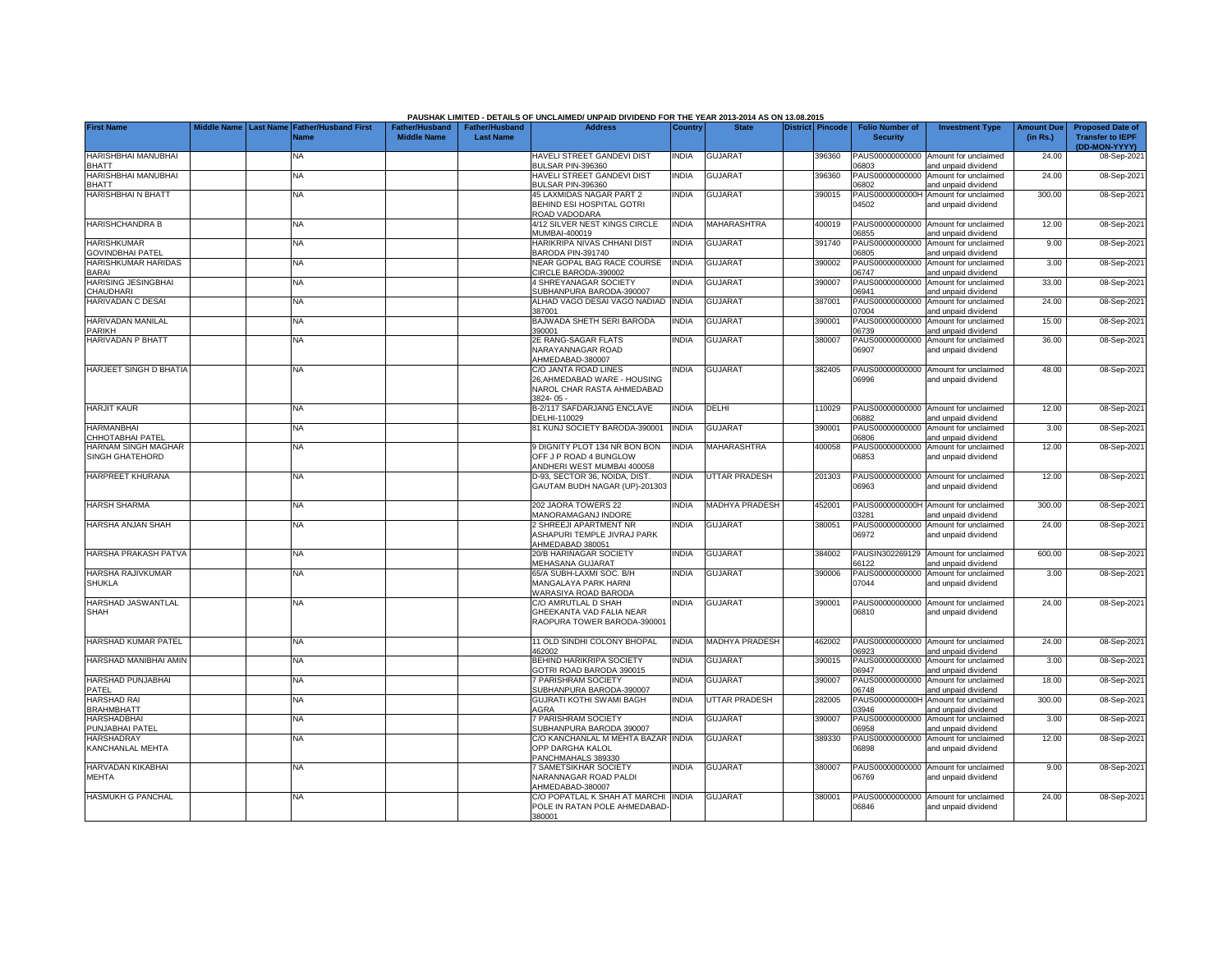|                                                  |  |                                                           |                                             |                                           | <b>PAUSHAK LIMITED - DETAILS OF UNCLAIMED/ UNPAID DIVIDEND FOR THE YEAR 2013-2014 AS ON 13.08.2015</b>                     |                |                    |                  |                                           |                                                             |                               |                                                                     |
|--------------------------------------------------|--|-----------------------------------------------------------|---------------------------------------------|-------------------------------------------|----------------------------------------------------------------------------------------------------------------------------|----------------|--------------------|------------------|-------------------------------------------|-------------------------------------------------------------|-------------------------------|---------------------------------------------------------------------|
| <b>First Name</b>                                |  | Middle Name Last Name Father/Husband First<br><b>Name</b> | <b>Father/Husband</b><br><b>Middle Name</b> | <b>Father/Husband</b><br><b>Last Name</b> | <b>Address</b>                                                                                                             | <b>Country</b> | <b>State</b>       | District Pincode | <b>Folio Number of</b><br><b>Security</b> | <b>Investment Type</b>                                      | <b>Amount Due</b><br>(in Rs.) | <b>Proposed Date of</b><br><b>Transfer to IEPF</b><br>(DD-MON-YYYY) |
| HASMUKH LALJIBHAI<br>PATEL                       |  | <b>NA</b>                                                 |                                             |                                           | DALIAPOLE NR WADI POST OFFICE INDIA<br><b>/ADODARA</b>                                                                     |                | <b>GUJARAT</b>     | 390017           | PAUS00000000000<br>07037                  | Amount for unclaimed<br>and unpaid dividend                 | 3.00                          | 08-Sep-2021                                                         |
| HASMUKHBHAI ASHALAL<br>SHAH                      |  | <b>NA</b>                                                 |                                             |                                           | ALBAVAN LIMODA PADRA DIST<br><b>/ADODARA PIN-391440</b>                                                                    | <b>INDIA</b>   | GUJARAT            | 391440           | PAUS00000000000<br>06813                  | Amount for unclaimed<br>and unpaid dividend                 | 30.00                         | 08-Sep-2021                                                         |
| HASMUKHBHAI ASHALAL<br><b>SHAH</b>               |  | <b>NA</b>                                                 |                                             |                                           | LALBHAI'S LIMDO PADRA DIST<br><b>BARODA PIN-391440</b>                                                                     | <b>INDIA</b>   | <b>GUJARAT</b>     | 391440           | PAUS00000000000<br>06814                  | Amount for unclaimed<br>and unpaid dividend                 | 39.00                         | 08-Sep-2021                                                         |
| <b>HASMUKHBHAI</b><br>DALSUKHRAM PATEL           |  | <b>NA</b>                                                 |                                             |                                           | 3-37 RAJBAUG SOCIETY<br><b>GHODASAR MANINAGAR</b><br>AHMEDABAD 380050                                                      | INDIA          | <b>GUJARAT</b>     | 380050           | PAUS00000000000<br>06816                  | Amount for unclaimed<br>and unpaid dividend                 | 24.00                         | 08-Sep-2021                                                         |
| <b>HASMUKHBHAI RAOJIBHA</b><br>PATEL             |  | <b>NA</b>                                                 |                                             |                                           | 34 JAISATYANARAYAN SOCIETY<br>NO.1 B/H ALEMBIC NAGAR OPP<br>BAPU DARGHAGORWA REFINERY<br><b>OAO</b>                        | <b>INDIA</b>   | <b>GUJARAT</b>     | 390003           | PAUS00000000000<br>06753                  | Amount for unclaimed<br>and unpaid dividend                 | 24.00                         | 08-Sep-2021                                                         |
| <b>HASMUKHBHAI</b><br>SHANABHAI PATEL            |  | NA                                                        |                                             |                                           | AT RODH POST AMOD TA AMOD<br>DIST BROACH PIN-392110                                                                        | <b>INDIA</b>   | <b>GUJARAT</b>     | 392110           | PAUS00000000000<br>06818                  | Amount for unclaimed<br>and unpaid dividend                 | 48.00                         | 08-Sep-2021                                                         |
| <b>HASMUKHBHAI</b><br><b>VIRAMBHAI PATEI</b>     |  | VIRAMBHAI<br><b>KASHIRAMBHAI PATEL</b>                    |                                             |                                           | 4 57 HARBHOLANATH PARK N H NO INDIA<br><b>GDHAVAHMEDABAD</b>                                                               |                | <b>GUJARAT</b>     | 382415           | PAUS12033200002<br>09795                  | Amount for unclaimed<br>and unpaid dividend                 | 6.00                          | 08-Sep-2021                                                         |
| HASMUKHLAL MANILAL<br>DEVI                       |  | NA                                                        |                                             |                                           | 214 GUSHAPARIKHLAL MADAN<br><b>GOPAL'S HAVELI ROAD</b><br>AHMEDABAD 380001                                                 | INDIA          | <b>GUJARAT</b>     | 380001           | PAUS00000000000<br>07002                  | Amount for unclaimed<br>and unpaid dividend                 | 9.00                          | 08-Sep-2021                                                         |
| HASMUKHRAI KANTILAL<br><b>GANDHI</b>             |  | <b>NA</b>                                                 |                                             |                                           | 33 KAHAN NAGARA SOCIETY<br>PALATANA ROAD SONGADHTAL.<br><b>SIHOR</b>                                                       | <b>NDIA</b>    | <b>GUJARAT</b>     | 364250           | PAUS00000000000<br>06939                  | Amount for unclaimed<br>and unpaid dividend                 | 48.00                         | 08-Sep-2021                                                         |
| <b>HASMUKLAL</b><br>KARAMCHAND GANDHI            |  | <b>NA</b>                                                 |                                             |                                           | <b>KUVERJI DEVSHI CHAWL 2ND FL B</b><br>S ROAD OPP ZARAPKAR SHOW<br>ROOM DADAR W RLY MUMBAI<br>100028                      | <b>INDIA</b>   | <b>MAHARASHTRA</b> | 400028           | 06920                                     | PAUS00000000000 Amount for unclaimed<br>and unpaid dividend | 12.00                         | 08-Sep-2021                                                         |
| HASSANAND DIALANI                                |  | <b>NA</b>                                                 |                                             |                                           | HOUSE NO-8/236 MALVIYA NAGAR<br><b>JAIPUR</b>                                                                              | <b>INDIA</b>   | RAJASTHAN          | 302017           | PAUS00000000000<br>06871                  | Amount for unclaimed<br>and unpaid dividend                 | 12.00                         | 08-Sep-2021                                                         |
| <b>HASUMATI KANAIYALAL</b><br><b>TRIVEDI</b>     |  | <b>NA</b>                                                 |                                             |                                           | 16 HUDEO BLOCK NO-11<br>ELLORAPARK RACE COURCE ROAD<br>BARODA-390007                                                       | <b>INDIA</b>   | <b>GUJARAT</b>     | 390007           | PAUS00000000000<br>06758                  | Amount for unclaimed<br>and unpaid dividend                 | 3.00                          | 08-Sep-2021                                                         |
| <b>HASUMATI KESRICHAND</b><br>SHAH               |  | <b>NA</b>                                                 |                                             |                                           | <b>426 A SHRI VISHNU NIKETAN</b><br>SARDAR PATEL ROAD MUMBAI-<br>100004                                                    | <b>INDIA</b>   | <b>MAHARASHTRA</b> | 400004           | PAUS00000000000<br>06911                  | Amount for unclaimed<br>and unpaid dividend                 | 12.00                         | 08-Sep-2021                                                         |
| <b>HASUMATI</b><br><b>MAHENDRAKUMAR</b><br>MEHTA |  | NA                                                        |                                             |                                           | C/O LALBHAI P PARIKH 205<br>RASHMIWILA MAKERIWAD RAIPUR<br>AHMEDABAD-380001                                                | <b>NDIA</b>    | <b>GUJARAT</b>     | 380001           | 06896                                     | PAUS00000000000 Amount for unclaimed<br>and unpaid dividend | 24.00                         | 08-Sep-2021                                                         |
| HASUMATI SHANKERLAL<br><b>VYAS</b>               |  | <b>NA</b>                                                 |                                             |                                           | LADWADA SHANKHDI SHERI<br>3ARODA 390001                                                                                    | <b>INDIA</b>   | <b>GUJARAT</b>     | 390001           | 06757                                     | PAUS00000000000 Amount for unclaimed<br>and unpaid dividend | 3.00                          | 08-Sep-2021                                                         |
| <b>HAYATHUNNISA</b>                              |  | <b>NA</b>                                                 |                                             |                                           | -77 ALEMBIC GLASS COLONY<br>VHITEFIELD BANGALORE-560066                                                                    | <b>INDIA</b>   | KARNATAKA          | 560066           | PAUS00000000000<br>06838                  | Amount for unclaimed<br>and unpaid dividend                 | 24.00                         | 08-Sep-2021                                                         |
| <b>HELLY PATEL</b>                               |  | <b>NA</b>                                                 |                                             |                                           | 212/CJAGNNATHPURAM NEAR LAL<br>BAUG CROSSING MANJALPUR,<br>BARODA - 390011                                                 | INDIA          | <b>GUJARAT</b>     | 390011           | PAUS00000000000<br>07012                  | Amount for unclaimed<br>and unpaid dividend                 | 3.00                          | 08-Sep-2021                                                         |
| <b>HEMA HARIHARAN</b>                            |  | <b>NA</b>                                                 |                                             |                                           | C/O PARVATHY MEDICALS<br>PULLEPPADY COCHIN                                                                                 | <b>INDIA</b>   | KERALA             | 682035           | 12007                                     | PAUS0000000000H Amount for unclaimed<br>and unpaid dividend | 300.00                        | 08-Sep-2021                                                         |
| HEMA KABRAWALA                                   |  | NA                                                        |                                             |                                           | 406 RATANPARK ADAJAN PATIA<br>SURAT                                                                                        | INDIA          | <b>GUJARAT</b>     | 395001           | PAUS00000000000<br>07010                  | Amount for unclaimed<br>and unpaid dividend                 | 9.00                          | 08-Sep-2021                                                         |
| <b>HEMA MISTRY</b>                               |  | <b>NA</b>                                                 |                                             |                                           | C/O. MS.CHHAYA P PATEL KAMAL<br>PRAG, 25 ATMAJYOTI CO.OP<br>HOUSING S OPP ATMAJYOTI<br><b>TEMPLE GATE, ELLORA PARK, VA</b> | <b>INDIA</b>   | <b>GUJARAT</b>     | 390007           | PAUS0000000000H<br>04610                  | Amount for unclaimed<br>and unpaid dividend                 | 300.00                        | 08-Sep-2021                                                         |
| HEMALATA MADHAO<br>CHOURIKAR                     |  | NA                                                        |                                             |                                           | H/6, Nav Prabhat Chs Ltd. Sant<br>Janabai Marg Vile Parle(E)                                                               | <b>INDIA</b>   | MAHARASHTRA        | 400057           | PAUS0000000000H<br>03754                  | Amount for unclaimed<br>and unpaid dividend                 | 450.00                        | 08-Sep-2021                                                         |
| HEMALATHA RAJANIKANT<br><b>DESAI</b>             |  | <b>NA</b>                                                 |                                             |                                           | 1,UTKARSH SOCIETY, BH<br>POLYTECHNIC COLLEG BHOLAV.DT<br><b>BHARUCH GUJARAT</b>                                            | INDIA          | <b>GUJARAT</b>     | 392002           | PAUS0000000000H<br>00381                  | Amount for unclaimed<br>and unpaid dividend                 | 300.00                        | 08-Sep-2021                                                         |
| <b>HEMANGINI</b><br>BHANUPRASAD MEHTA            |  | <b>NA</b>                                                 |                                             |                                           | <b>755 BHAW'S POLE RAIPUR</b><br>AHMEDABAD-380001                                                                          | <b>INDIA</b>   | <b>GUJARAT</b>     | 380001           | PAUS00000000000<br>06844                  | Amount for unclaimed<br>and unpaid dividend                 | 12.00                         | 08-Sep-2021                                                         |
| <b>HEMANT AMIN</b>                               |  | <b>NA</b>                                                 |                                             |                                           | 13 SHREYA NAGAR SOC<br>SUBHANPURA VADODARA                                                                                 | <b>INDIA</b>   | <b>GUJARAT</b>     | 390007           | PAUS0000000000H<br>04641                  | Amount for unclaimed<br>and unpaid dividend                 | 300.00                        | 08-Sep-2021                                                         |
| <b>HEMANT GANDHI</b>                             |  | <b>NA</b>                                                 |                                             |                                           | <b>402 BOMBAY MARKET M M</b><br><b>MALAVIYA MARG MUMBAI 400034</b>                                                         | <b>INDIA</b>   | MAHARASHTRA        | 400034           | PAUS00000000000<br>06980                  | Amount for unclaimed<br>and unpaid dividend                 | 12.00                         | 08-Sep-2021                                                         |
| <b>HEMANT GANDHI</b>                             |  | NA                                                        |                                             |                                           | 102 BOMBAY MARKET, TARDEO<br>ROAD, MUMBAI                                                                                  | <b>NDIA</b>    | MAHARASHTRA        | 400034           | PAUS00000000000<br>07040                  | Amount for unclaimed<br>and unpaid dividend                 | 24.00                         | 08-Sep-2021                                                         |
| <b>HEMANT GANDHI</b>                             |  | <b>NA</b>                                                 |                                             |                                           | 402 BOMBAY MARKET TARDEO<br>ROAD MUMBAI                                                                                    | <b>INDIA</b>   | MAHARASHTRA        | 400030           | PAUS00000000000<br>07039                  | Amount for unclaimed<br>and unpaid dividend                 | 12.00                         | 08-Sep-2021                                                         |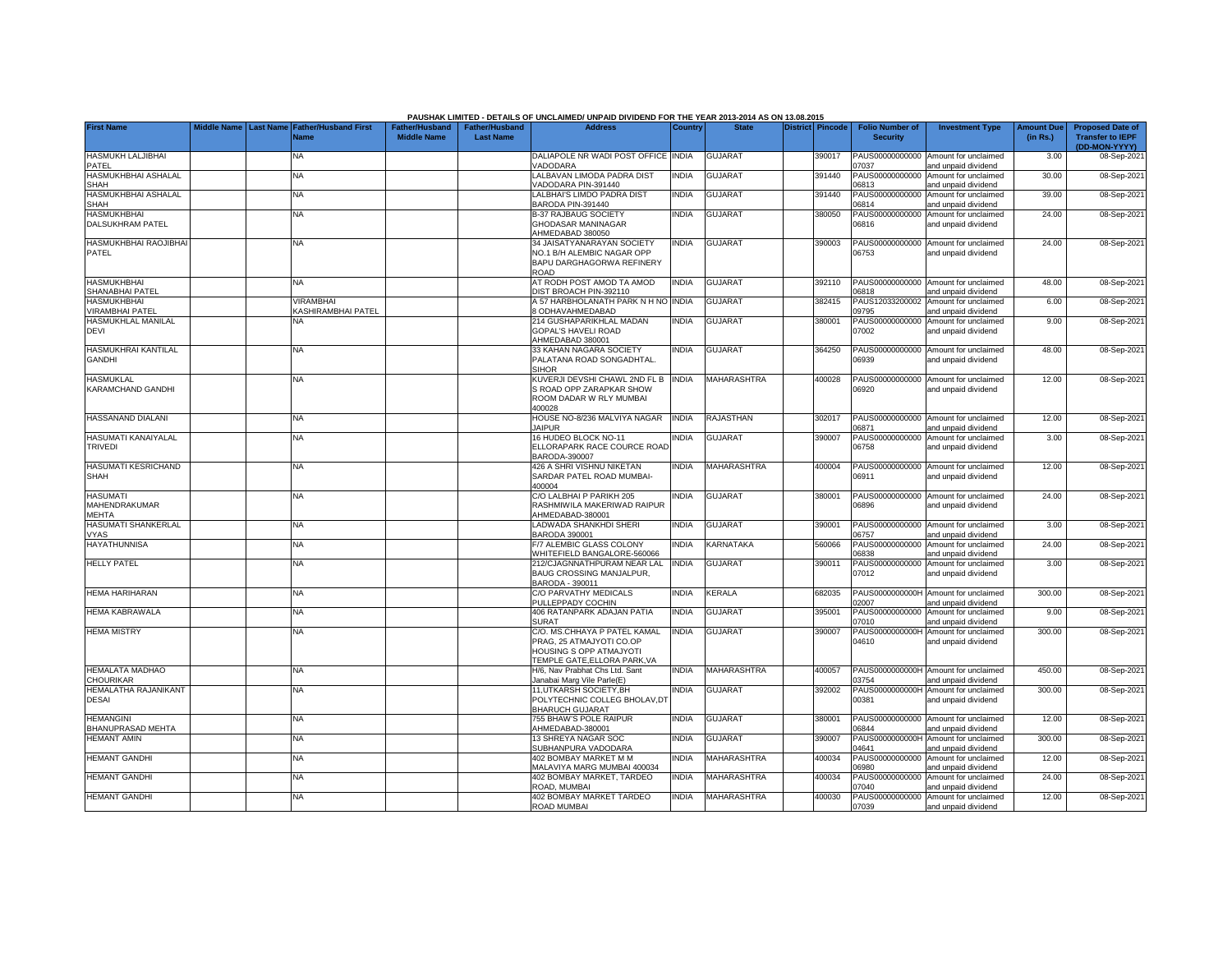|                                                      |                         |                                     |                                             |                                           | PAUSHAK LIMITED - DETAILS OF UNCLAIMED/ UNPAID DIVIDEND FOR THE YEAR 2013-2014 AS ON 13.08.2015                                                                                                                                                                                                                                   |                |                      |                  |                                           |                                                             |                               |                                                                     |
|------------------------------------------------------|-------------------------|-------------------------------------|---------------------------------------------|-------------------------------------------|-----------------------------------------------------------------------------------------------------------------------------------------------------------------------------------------------------------------------------------------------------------------------------------------------------------------------------------|----------------|----------------------|------------------|-------------------------------------------|-------------------------------------------------------------|-------------------------------|---------------------------------------------------------------------|
| <b>First Name</b>                                    | Middle Name   Last Name | <b>Father/Husband First</b><br>Name | <b>Father/Husband</b><br><b>Middle Name</b> | <b>Father/Husband</b><br><b>Last Name</b> | <b>Address</b>                                                                                                                                                                                                                                                                                                                    | <b>Country</b> | <b>State</b>         | District Pincode | <b>Folio Number of</b><br><b>Security</b> | <b>Investment Type</b>                                      | <b>Amount Due</b><br>(in Rs.) | <b>Proposed Date of</b><br><b>Transfer to IEPF</b><br>(DD-MON-YYYY) |
| <b>HEMANTKUMAR MANILAL</b><br><b>BHATT</b>           |                         | NA                                  |                                             |                                           | 'GAYATRI" A-22 NARENDRA PARK<br>BEHIND MEN- TAL HOSPITAL NR<br>POSTAL TRAINING CENTER -<br><arelibaug -<="" baroda-390001="" td=""><td><b>INDIA</b></td><td><b>GUJARA1</b></td><td>390001</td><td>PAUS00000000000<br/>06733</td><td>Amount for unclaimed<br/>and unpaid dividend</td><td>3.00</td><td>08-Sep-202</td></arelibaug> | <b>INDIA</b>   | <b>GUJARA1</b>       | 390001           | PAUS00000000000<br>06733                  | Amount for unclaimed<br>and unpaid dividend                 | 3.00                          | 08-Sep-202                                                          |
| HEMARADDI VENKARADDI<br>GANGAL                       |                         | <b>NA</b>                           |                                             |                                           | C/O VENKATESHWAR AGRO<br>SERVICE CENTRE HANCHINAL TAL<br>SAUNDATTI 591126                                                                                                                                                                                                                                                         | INDIA          | KARNATAKA            | 591126           | 6831                                      | PAUS00000000000 Amount for unclaimed<br>and unpaid dividend | 48.00                         | 08-Sep-202                                                          |
| <b>HEMATSINH HARISINH</b><br>WAGHELA                 |                         | ΝA                                  |                                             |                                           | DHANHARI" 18-B, ANUPAMA<br>SOCIETY AMIN MARG RAJKOT-<br>360001                                                                                                                                                                                                                                                                    | INDIA          | <b>GUJARAT</b>       | 360001           | 6938                                      | PAUS00000000000 Amount for unclaimed<br>and unpaid dividend | 48.00                         | 08-Sep-2021                                                         |
| <b>HEMENDRA J PARIKH</b>                             |                         | ΝA                                  |                                             |                                           | <b>86 MUKTANAND SOCIETY</b><br><b>KARELIBAG BARODA-390001</b>                                                                                                                                                                                                                                                                     | INDIA          | <b>GUJARAT</b>       | 390001           | 6820                                      | PAUS00000000000 Amount for unclaimed<br>and unpaid dividend | 3.00                          | 08-Sep-202                                                          |
| HEMENDRA RAMANLAL<br><b>SHAH</b>                     |                         | ΝA                                  |                                             |                                           | KANPURA VYARA DIST SURAT PIN-<br>394650                                                                                                                                                                                                                                                                                           | <b>INDIA</b>   | <b>GUJARAT</b>       | 394650           | PAUS00000000000<br>6773                   | Amount for unclaimed<br>nd unpaid dividend                  | 48.00                         | 08-Sep-202                                                          |
| <b>HEMLATA MAHENDRA</b><br><b>TRIVEDI</b>            |                         | ΝA                                  |                                             |                                           | <b>AJIT SOCIETY BAGIKHANA ROAD</b><br>3ARODA-390001                                                                                                                                                                                                                                                                               | <b>INDIA</b>   | <b>GUJARAT</b>       | 390001           | PAUS00000000000<br>6821                   | Amount for unclaimed<br>nd unpaid dividend                  | 48.00                         | 08-Sep-202                                                          |
| <b>HEMLATA NATUBHAI</b><br><b>THAKORE</b>            |                         | <b>NA</b>                           |                                             |                                           | -31 ALEMBIC GLASS COLONY<br>VHITEFIELD BANGALORE-560066                                                                                                                                                                                                                                                                           | <b>NDIA</b>    | <b>KARNATAKA</b>     | 560066           | PAUS00000000000<br>06822                  | Amount for unclaimed<br>and unpaid dividend                 | 99.00                         | 08-Sep-202                                                          |
| <b>HEMLATABEN</b><br>HASMUKHBHAI SHAH                |                         | <b>NA</b>                           |                                             |                                           | <b>CO HASMUKH FULCHAND SHAH</b><br><b>DHANRUPJI STREET KASHIPURA</b><br><b>BORSAD DIST KAIRA 388540</b>                                                                                                                                                                                                                           | <b>NDIA</b>    | <b>GUJARAT</b>       | 388540           | PAUS00000000000<br>06955                  | Amount for unclaimed<br>and unpaid dividend                 | 3.00                          | 08-Sep-202                                                          |
| <b>HENAL P PATEL</b>                                 |                         | NA                                  |                                             |                                           | . VALLABHNAGAR SOCIETY<br>ODHAV AHMEDABAD 382415                                                                                                                                                                                                                                                                                  | <b>INDIA</b>   | <b>GUJARAT</b>       | 382415           | PAUS00000000000<br>6989                   | Amount for unclaimed<br>and unpaid dividend                 | 48.00                         | 08-Sep-202                                                          |
| <b>HET RAM AGARWAL</b>                               |                         | <b>NA</b>                           |                                             |                                           | C/O SHIV INDUSTRIES KEDAL GUNJ INDIA<br><b>LWAR-301001</b>                                                                                                                                                                                                                                                                        |                | RAJASTHAN            | 301001           | PAUS00000000000<br>6872                   | Amount for unclaimed<br>and unpaid dividend                 | 12.00                         | 08-Sep-202                                                          |
| <b>HIMANSHU C SHAH</b>                               |                         | <b>NA</b>                           |                                             |                                           | C/11 JANTA NAGAR SAIYED VASNA<br><b>ROAD VADODARA</b>                                                                                                                                                                                                                                                                             | <b>INDIA</b>   | <b>GUJARAT</b>       | 390015           | PAUS0000000000H<br>4702                   | Amount for unclaimed<br>and unpaid dividend                 | 300.00                        | 08-Sep-202                                                          |
| <b>HIMANSHU C SHAH</b>                               |                         | NA                                  |                                             |                                           | C-11 JANTANAGAR CO-OP HSG<br>SOC SAIYAD VASNA ROAD BARODA                                                                                                                                                                                                                                                                         | <b>NDIA</b>    | DELHI                | 10005            | PAUS00000000000<br>06951                  | Amount for unclaimed<br>and unpaid dividend                 | 99.00                         | 08-Sep-202                                                          |
| HIMANSHU RAMNIKLAL<br>PATEL                          |                         | <b>NA</b>                           |                                             |                                           | BHOGILAL CONTRACTORS BLDG<br>OPP OLD PILOT DAIRY KANKARIA<br>ROAD AHMEDABAD 380022                                                                                                                                                                                                                                                | <b>NDIA</b>    | <b>GUJARAT</b>       | 380022           | 06956                                     | PAUS00000000000 Amount for unclaimed<br>and unpaid dividend | 24.00                         | 08-Sep-202                                                          |
| <b>HIMATLAL JERAMDAS</b><br>SONI                     |                         | ΝA                                  |                                             |                                           | AT & PO SOKHADA BAZAAR DIST<br>BARODA PIN-391240                                                                                                                                                                                                                                                                                  | <b>INDIA</b>   | <b>GUJARAT</b>       | 391240           | PAUS00000000000<br>06823                  | Amount for unclaimed<br>and unpaid dividend                 | 3.00                          | 08-Sep-202                                                          |
| <b>HIMATLAL RATANSHI</b><br>THAKKAR                  |                         | NA                                  |                                             |                                           | 10, SANTOSH SOCIETY BESIDE<br>BILESHWAR MANDIR BESIDE<br>SADGURU SEVA SANGH BHUJ,<br><b>KUTCH</b>                                                                                                                                                                                                                                 | INDIA          | <b>GUJARAT</b>       | 370001           | PAUS00000000000<br>06962                  | Amount for unclaimed<br>and unpaid dividend                 | 99.00                         | 08-Sep-202                                                          |
| HINA KANTILAL MEHTA                                  |                         | ΝA                                  |                                             |                                           | ROOM NO 15 1ST FLOOR<br>HIRAMANEK BUILDING 182<br>DADYSETH AGIARY LANE MUMBAI-<br>400002                                                                                                                                                                                                                                          | <b>INDIA</b>   | <b>MAHARASHTRA</b>   | 400002           | 06932                                     | PAUS00000000000 Amount for unclaimed<br>and unpaid dividend | 12.00                         | 08-Sep-202                                                          |
| HINABEN JAYANTIBHAI<br>PATEL                         |                         | <b>NA</b>                           |                                             |                                           | 30 SHREENATHJI SOCIETY B/H<br>RAILWAY STATION NADIAD 387001<br>DIST KHEDA GUJ                                                                                                                                                                                                                                                     | <b>NDIA</b>    | <b>GUJARAT</b>       | 387001           | 07032                                     | PAUS00000000000 Amount for unclaimed<br>and unpaid dividend | 9.00                          | 08-Sep-202                                                          |
| HIND BHUSHAN SHARMA                                  |                         | <b>NA</b>                           |                                             |                                           | 12-F JANGPURA EXTENSION NEW<br><b>DELHI 110014</b>                                                                                                                                                                                                                                                                                | INDIA          | DELHI                | 110014           | 6824                                      | PAUS00000000000 Amount for unclaimed<br>and unpaid dividend | 48.00                         | 08-Sep-202                                                          |
| HIRALAL MEHROTRA                                     |                         | NA                                  |                                             |                                           | 35/30 BENGALI MOHALA KANPUR<br><b>KANPUR</b>                                                                                                                                                                                                                                                                                      | INDIA          | <b>UTTAR PRADESH</b> | 208001           | 06776                                     | PAUS00000000000 Amount for unclaimed<br>and unpaid dividend | 3.00                          | 08-Sep-202                                                          |
| HIRALAL MEHROTRA                                     |                         | NA                                  |                                             |                                           | 35/30 BENGALI MOHALA KANPUR<br><b><i>CANPUR</i></b>                                                                                                                                                                                                                                                                               | INDIA          | UTTAR PRADESH        | 208001           | PAUS00000000000<br>06777                  | Amount for unclaimed<br>and unpaid dividend                 | 3.00                          | 08-Sep-202                                                          |
| <b>HIRALAL TRIKAMLAL</b><br><b>BUMIA</b>             |                         | <b>NA</b>                           |                                             |                                           | C/O M/S T J BUMIA & SONS DANDIA<br>BAZAR SHIVAJI ROAD BARODA-<br>390001                                                                                                                                                                                                                                                           | <b>INDIA</b>   | <b>GUJARAT</b>       | 390001           | PAUS00000000000<br>06779                  | Amount for unclaimed<br>and unpaid dividend                 | 9.00                          | 08-Sep-202                                                          |
| HIRAMAN BANDU BORSE                                  |                         | <b>NA</b>                           |                                             |                                           | MUNICIPAL COLONY ROOM NO 117<br>KAMATIPURA FATEHGANJ BARODA<br>390002                                                                                                                                                                                                                                                             | <b>INDIA</b>   | <b>GUJARAT</b>       | 390002           | PAUS00000000000<br>06825                  | Amount for unclaimed<br>and unpaid dividend                 | 3.00                          | 08-Sep-202                                                          |
| <b>HIRANBHAI GIRISH PATEL</b><br><b>MF G G R PAT</b> |                         | <b>NA</b>                           |                                             |                                           | GIRDHAR NIVAS SARSA TA ANAND<br><b>DIST KAIRA 388365</b>                                                                                                                                                                                                                                                                          | <b>INDIA</b>   | <b>GUJARAT</b>       | 388365           | 06826                                     | PAUS00000000000 Amount for unclaimed<br>and unpaid dividend | 3.00                          | 08-Sep-202                                                          |
| <b>HIREN SARATKUMAR</b><br><b>SHAH</b>               |                         | NA                                  |                                             |                                           | 19 RADHIKA ROW HOUSE RAMDEV<br>NAGAR SETELITE ROAD<br>AHMEDABAD 380054                                                                                                                                                                                                                                                            | <b>INDIA</b>   | <b>GUJARAT</b>       | 380054           | PAUS00000000000<br>07026                  | Amount for unclaimed<br>and unpaid dividend                 | 24.00                         | 08-Sep-2021                                                         |
| <b>HIREN SHANTIBHAI</b><br><b>GONDALIYA</b>          |                         | SHANTIBHAI HARIBHAI<br>GONDALIYA    |                                             |                                           | AT OLIYA TAL S KUNDLA AMRELI<br><b>GUJARAT</b>                                                                                                                                                                                                                                                                                    | <b>NDIA</b>    | <b>GUJARAT</b>       | 364515           | PAUSIN300214123<br>34045                  | Amount for unclaimed<br>and unpaid dividend                 | 15.00                         | 08-Sep-202                                                          |
| HITENDRA KRISHNALAL<br><b>SHAH</b>                   |                         | <b>NA</b>                           |                                             |                                           | <b>KAILAS SOCIETY WAGHODIA</b><br>ROAD OUT OF PANIGATE BARODA<br>390006                                                                                                                                                                                                                                                           | <b>NDIA</b>    | <b>GUJARAT</b>       | 390006           | PAUS00000000000<br>06828                  | Amount for unclaimed<br>and unpaid dividend                 | 3.00                          | 08-Sep-202                                                          |
| <b>HITENDRA</b><br>MAHENDRABHAI SHAH                 |                         | <b>NA</b>                           |                                             |                                           | 19 MAMA'S POLE RAOPURA<br>VADODARA 390001                                                                                                                                                                                                                                                                                         | INDIA          | <b>GUJARAT</b>       | 390001           | 06959                                     | PAUS00000000000 Amount for unclaimed<br>and unpaid dividend | 3.00                          | 08-Sep-2021                                                         |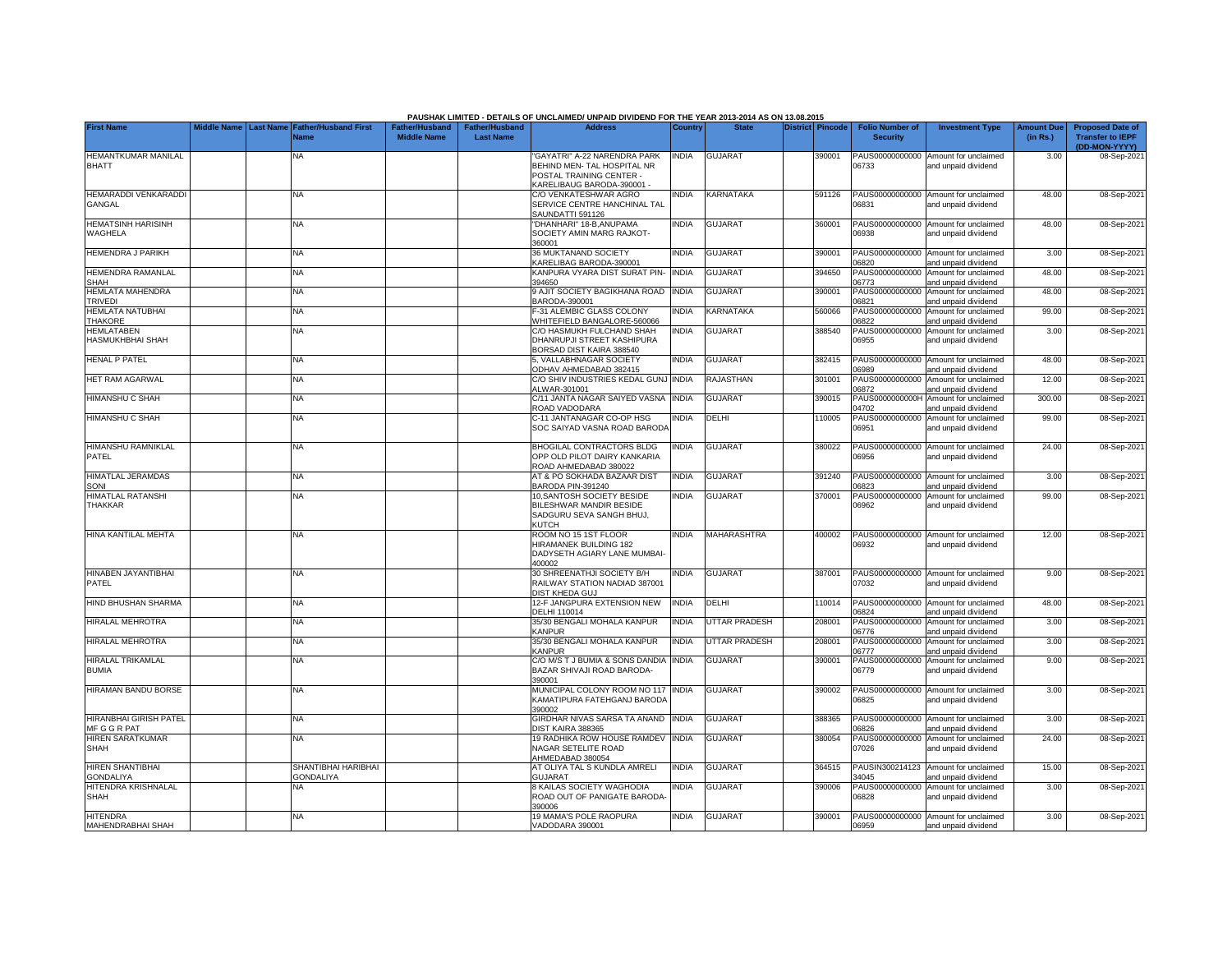|                                               |  |                                                               |                                             |                                           | PAUSHAK LIMITED - DETAILS OF UNCLAIMED/ UNPAID DIVIDEND FOR THE YEAR 2013-2014 AS ON 13.08.2015          |                |                    |                         |                                           |                                                             |                               |                                                                     |
|-----------------------------------------------|--|---------------------------------------------------------------|---------------------------------------------|-------------------------------------------|----------------------------------------------------------------------------------------------------------|----------------|--------------------|-------------------------|-------------------------------------------|-------------------------------------------------------------|-------------------------------|---------------------------------------------------------------------|
| <b>First Name</b>                             |  | Middle Name   Last Name   Father/Husband First<br><b>Name</b> | <b>Father/Husband</b><br><b>Middle Name</b> | <b>Father/Husband</b><br><b>Last Name</b> | <b>Address</b>                                                                                           | <b>Country</b> | <b>State</b>       | <b>District Pincode</b> | <b>Folio Number of</b><br><b>Security</b> | <b>Investment Type</b>                                      | <b>Amount Due</b><br>(in Rs.) | <b>Proposed Date of</b><br><b>Transfer to IEPF</b><br>(DD-MON-YYYY) |
| <b>HITESH RAMNIKLAL</b><br><b>GANDHI</b>      |  | NA                                                            |                                             |                                           | THE MADRAS TRADING CO RAMNIK<br>HOUSE JUBILEE CHOWK RAJKOT<br>360001                                     | <b>INDIA</b>   | <b>GUJARAT</b>     | 360001                  | PAUS00000000000<br>06893                  | Amount for unclaimed<br>and unpaid dividend                 | 24.00                         | 08-Sep-202                                                          |
| HITESHKUMAR A PATEL                           |  | A S PATEL                                                     |                                             |                                           | <b>AT KALOLCAMPA TA KHEDBRAHMA</b><br>HIMMATNAGAR HIMATNAGAR<br>GUJARAT                                  | <b>INDIA</b>   | <b>GUJARAT</b>     | 383255                  | 95252                                     | PAUSIN300214123 Amount for unclaimed<br>and unpaid dividend | 30.00                         | 08-Sep-202                                                          |
| HOMI DINSHAH KAPADIA                          |  | ΝA                                                            |                                             |                                           | 161 SILVER APRT 66 NEPEAN SEA<br><b>ROAD MUMBAI 400006</b>                                               | <b>INDIA</b>   | MAHARASHTRA        | 400006                  | 7014                                      | PAUS00000000000 Amount for unclaimed<br>and unpaid dividend | 48.00                         | 08-Sep-202                                                          |
| HOMI DINSHAH KAPADIA                          |  | <b>NA</b>                                                     |                                             |                                           | 161 SILVER ARCH 66 NEPEAN SEA<br>ROAD MUMBAI-400006                                                      | <b>INDIA</b>   | MAHARASHTRA        | 400006                  | 06952                                     | PAUS00000000000 Amount for unclaimed<br>and unpaid dividend | 48.00                         | 08-Sep-202                                                          |
| <b>HOSANG ERUCHSHAH</b><br><b>ENGINEER</b>    |  | NA                                                            |                                             |                                           | ARSIWALLA BLDG. 1 ST FLOOR<br>FLAT NO 20 61 WODEHOUSE ROAD<br>COLABA MUMBAI-400005                       | <b>NDIA</b>    | <b>MAHARASHTRA</b> | 400005                  | PAUS00000000000<br>06740                  | Amount for unclaimed<br>and unpaid dividend                 | 30.00                         | 08-Sep-202                                                          |
| HULIYAR RAMAKRISHNA<br><b>SATISH</b>          |  | HULIAR<br>SURYANARAYANA<br>RMAKRISHNASETT                     |                                             |                                           | NO 21 BHARGAVA 1ST MAIN<br>KATHRIGUPPE EAST BSK 3RD<br>STAGE BANGALORE                                   | <b>INDIA</b>   | KARNATAKA          | 560085                  | PAUSIN301774134<br>30855                  | Amount for unclaimed<br>and unpaid dividend                 | 300.00                        | 08-Sep-202                                                          |
| HUSAINBHAI RANGREJ                            |  | NΑ                                                            |                                             |                                           | A-27 ALEMBIC COLONY B/H<br>PRAGATI BANK GORWA ROAD<br>VADODARA                                           | <b>INDIA</b>   | <b>GUJARAT</b>     | 390003                  | PAUS0000000000H<br>04397                  | Amount for unclaimed<br>and unpaid dividend                 | 300.00                        | 08-Sep-202                                                          |
| I P SRISHAILARADHYA                           |  | <b>NA</b>                                                     |                                             |                                           | SAMARTH" 3905 B/H MODERN<br><b>SCHOOL VIDYANAGAR</b><br>DAVANGERE                                        | <b>INDIA</b>   | KARNATAKA          | 577004                  | 2373                                      | PAUS00000000000 Amount for unclaimed<br>and unpaid dividend | 300.00                        | 08-Sep-202                                                          |
| I YOGISHCHANDRA PAI                           |  | <b>NA</b>                                                     |                                             |                                           | GARODIA NAGAR GHATKOPAR<br><b>MUMBAI-400077</b>                                                          | <b>NDIA</b>    | MAHARASHTRA        | 400077                  | )7089                                     | PAUS00000000000 Amount for unclaimed<br>and unpaid dividend | 12.00                         | 08-Sep-202                                                          |
| <b>IBRAHIM A MEMON</b>                        |  | <b>NA</b>                                                     |                                             |                                           | MEMON SOCIETY BILODRA ROAD INDIA<br>NR MALARPURA NADIAD-387001                                           |                | <b>GUJARAT</b>     | 387001                  | PAUS00000000000<br>07095                  | Amount for unclaimed<br>and unpaid dividend                 | 36.00                         | 08-Sep-202                                                          |
| <b>IDA GONSALVES</b>                          |  | <b>NA</b>                                                     |                                             |                                           | FLAT NO 139 SAMACHAR CO-OP<br><b>GROUP H SOC MAYUR VIHAR</b><br>PHASE 1 EXTENSION DELHI 110091           | <b>INDIA</b>   | DELHI              | 110091                  | PAUS00000000000<br>07100                  | Amount for unclaimed<br>and unpaid dividend                 | 12.00                         | 08-Sep-202                                                          |
| <b>ILA HARSHAD SHAH</b>                       |  | ΝA                                                            |                                             |                                           | LADWADA KATWALA'S LANE<br>3ARODA 390001                                                                  | <b>INDIA</b>   | <b>GUJARAT</b>     | 390001                  | 07107                                     | PAUS00000000000 Amount for unclaimed<br>and unpaid dividend | 3.00                          | 08-Sep-202                                                          |
| ILA SHASHIKANT SHAH                           |  | ΝA                                                            |                                             |                                           | B/5 VIMLA FLAT FATEHPURA NEAR<br>THAKOR PARK PALDI AHMEDABAD                                             | <b>INDIA</b>   | <b>GUJARA1</b>     | 380007                  | 2249                                      | PAUS00000000000 Amount for unclaimed<br>and unpaid dividend | 300.00                        | 08-Sep-202                                                          |
| ILABEN JAYANTILAL SHAH                        |  | JAYANTILAL L SHAH                                             |                                             |                                           | AT PO SISODARA GANESH DIST<br>NAVSARI                                                                    | <b>INDIA</b>   | <b>GUJARAT</b>     | 396463                  | 23757                                     | PAUSIN300888142 Amount for unclaimed<br>and unpaid dividend | 3.00                          | 08-Sep-202                                                          |
| <b>ILABEN KRISHNA</b><br><b>CHANDRA MEHTA</b> |  | <b>NA</b>                                                     |                                             |                                           | C/O. MR. MEHTA, K.N 6. RAVIDEEP<br>SOCIETY NEAR ATMAJYOTHI<br>ASHRAM ELLORA PARK RACE<br><b>/ADODARA</b> | INDIA          | <b>GUJARAT</b>     | 390007                  | PAUS000000000010<br>0081                  | Amount for unclaimed<br>and unpaid dividend                 | 60.00                         | 08-Sep-202                                                          |
| <b>ILABEN</b><br>YOGENDRAKUMAR ARYA           |  | <b>NA</b>                                                     |                                             |                                           | PATEL MANSION CHARPUL<br><b>JAVSARI 396445</b>                                                           | <b>INDIA</b>   | <b>GUJARAT</b>     | 396445                  | PAUS00000000000<br>07131                  | Amount for unclaimed<br>and unpaid dividend                 | 24.00                         | 08-Sep-202                                                          |
| <b>INDER AHUJA</b>                            |  | NA                                                            |                                             |                                           | JK CORP LIMITED NEHRU HOUSE,<br>3RD FLOOR, 4, B.S.Z.MARG NEW<br><b>DELHI</b>                             | <b>INDIA</b>   | DELHI              | 10002                   | PAUS00000000000<br>07098                  | Amount for unclaimed<br>and unpaid dividend                 | 12.00                         | 08-Sep-202                                                          |
| <b>INDER SINGH M BHATIA</b>                   |  | NA                                                            |                                             |                                           | C/O JANTA ROAD LINES 26<br>AHMEDABAD WARE HOUSING<br>NAROL CHAR RASTA AHMEDABAD<br>382405                | <b>INDIA</b>   | <b>GUJARAT</b>     | 382405                  | 07122                                     | PAUS00000000000 Amount for unclaimed<br>and unpaid dividend | 48.00                         | 08-Sep-202                                                          |
| <b>INDIRA GHOSHAL</b>                         |  | <b>NA</b>                                                     |                                             |                                           | 18 R C CHATTERJEE RD P O<br>PANIHATI DIST 24 PGS (N)                                                     | <b>INDIA</b>   | <b>WEST BENGAL</b> | 700114                  | 2782                                      | PAUS00000000000 Amount for unclaimed<br>and unpaid dividend | 300.00                        | 08-Sep-202                                                          |
| <b>INDIRA KANTILAL PATEL</b>                  |  | NA                                                            |                                             |                                           | 1/79 SUNDER NAGAR NARANPURA<br>CHAR RASTA NEW WADAJ                                                      | <b>INDIA</b>   | <b>GUJARAT</b>     | 380013                  | PAUS00000000000<br>07111                  | Amount for unclaimed<br>and unpaid dividend                 | 12.00                         | 08-Sep-202                                                          |
| <b>INDIRA NANDANUR</b>                        |  | <b>NA</b>                                                     |                                             |                                           | <b>VO 104 MANNAGUDDA TOWERS</b><br><b>MANNAGUDDA MANGALORE</b>                                           | <b>INDIA</b>   | <b>KARNATAKA</b>   | 575003                  | PAUS00000000000<br>1537                   | Amount for unclaimed<br>and unpaid dividend                 | 300.00                        | 08-Sep-202                                                          |
| <b>INDIRA SETHI</b>                           |  | ΝA                                                            |                                             |                                           | C/O NAJ A K SETHI C/O 99 ARMY<br>POST OFFICE                                                             | <b>NDIA</b>    | MAHARASHTRA        | 999999                  | PAUS00000000000<br>07084                  | Amount for unclaimed<br>and unpaid dividend                 | 12.00                         | 08-Sep-202                                                          |
| INDIRABEN NAVNITLAL<br><b>BHALAVAT</b>        |  | ΝA                                                            |                                             |                                           | C/O VOLGA FREEZE MAHAJAN<br>ANE RAOPURA BARODA 390001                                                    | INDIA          | GUJARAT            | 390001                  | PAUS00000000000<br>07063                  | Amount for unclaimed<br>and unpaid dividend                 | 9.00                          | 08-Sep-202                                                          |
| <b>INDRA KUMAR JAIN</b>                       |  | NA                                                            |                                             |                                           | C/O RUGHLALL RAMESHWARLALL<br>207 MAHARSHI DEVENDRA ROAD<br>CALCUTTA-700070                              | INDIA          | <b>WEST BENGAL</b> | 700070                  | PAUS00000000000<br>07091                  | Amount for unclaimed<br>and unpaid dividend                 | 12.00                         | 08-Sep-2021                                                         |
| <b>INDRA SURI</b>                             |  | NA                                                            |                                             |                                           | <b>FLAT NO.51.GANGOTRI</b><br>APARTMENTS PLOT NO.5 BODELLA<br>PHASE II VIKASPURI NEW DELHI               | <b>NDIA</b>    | DELHI              | 10018                   | 1591                                      | PAUS00000000000 Amount for unclaimed<br>and unpaid dividend | 600.00                        | 08-Sep-202                                                          |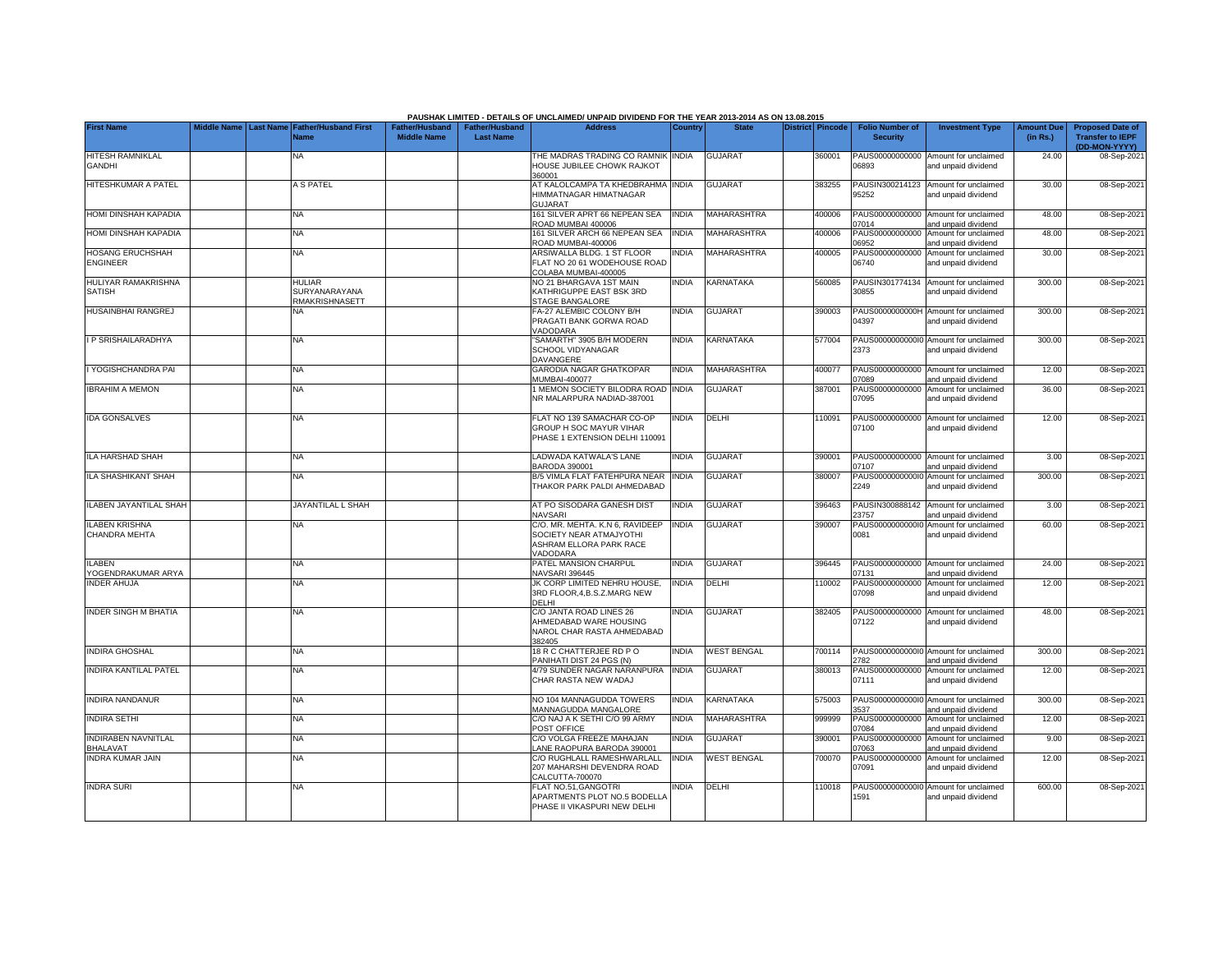|                                                        |                    |                  |                                     |                                             |                                    | PAUSHAK LIMITED - DETAILS OF UNCLAIMED/ UNPAID DIVIDEND FOR THE YEAR 2013-2014 AS ON 13.08.2015   |              |                    |                  |                                           |                                                             |                               |                                                                     |
|--------------------------------------------------------|--------------------|------------------|-------------------------------------|---------------------------------------------|------------------------------------|---------------------------------------------------------------------------------------------------|--------------|--------------------|------------------|-------------------------------------------|-------------------------------------------------------------|-------------------------------|---------------------------------------------------------------------|
| <b>First Name</b>                                      | <b>Middle Name</b> | <b>Last Name</b> | <b>Father/Husband First</b><br>Name | <b>Father/Husband</b><br><b>Middle Name</b> | Father/Husband<br><b>Last Name</b> | <b>Address</b>                                                                                    | Country      | <b>State</b>       | District Pincode | <b>Folio Number of</b><br><b>Security</b> | <b>Investment Type</b>                                      | <b>Amount Due</b><br>(in Rs.) | <b>Proposed Date of</b><br><b>Transfer to IEPF</b><br>(DD-MON-YYYY) |
| <b>INDRAVADAN</b><br>CHANDRASHANKER<br><b>UPADHYAY</b> |                    |                  | NA                                  |                                             |                                    | SHROFF MEMORIAL HIGH SCHOOL<br>GENDIGATE BARODA-390001                                            | <b>INDIA</b> | <b>GUJARAT</b>     | 390001           | PAUS00000000000<br>07065                  | Amount for unclaimed<br>and unpaid dividend                 | 9.00                          | 08-Sep-2021                                                         |
| <b>INDRAVADAN</b><br><b>KAUSHALBHAI PATEL</b>          |                    |                  | <b>NA</b>                           |                                             |                                    | B/35 MALVIKA VALLABHNAGAR<br><b>CARELIBAG BARODA 390018</b>                                       | <b>INDIA</b> | <b>GUJARAT</b>     | 390018           | PAUS00000000000<br>07076                  | Amount for unclaimed<br>and unpaid dividend                 | 12.00                         | 08-Sep-2021                                                         |
| <b>INDRAVADAN</b><br>KHUSALBHAI PATEL                  |                    |                  | <b>NA</b>                           |                                             |                                    | <b>B-35 MALVIKA VALLABHNAGAR</b><br>(ARELIBAG BARODA-390001                                       | <b>NDIA</b>  | <b>GUJARAT</b>     | 390001           | PAUS00000000000<br>07075                  | Amount for unclaimed<br>and unpaid dividend                 | 36.00                         | 08-Sep-2021                                                         |
| <b>INDRAVADAN</b><br>KHUSALBHAI PATEL                  |                    |                  | NA                                  |                                             |                                    | B/35 MALVIKA VALLABH NAGAR<br>SOCIETY KARELI BAUG BARODA-<br>390001                               | <b>NDIA</b>  | <b>GUJARAT</b>     | 390001           | PAUS00000000000<br>07052                  | Amount for unclaimed<br>and unpaid dividend                 | 12.00                         | 08-Sep-2021                                                         |
| <b>INDRAVADAN V PARMAR</b>                             |                    |                  | NA                                  |                                             |                                    | E7/83 VISHRAM PARK BHAVSAR<br>HOSTEL NAVA VADAJ AHMEDABAD<br>380013                               | INDIA        | <b>GUJARAT</b>     | 380013           | 07116                                     | PAUS00000000000 Amount for unclaimed<br>and unpaid dividend | 12.00                         | 08-Sep-2021                                                         |
| <b>INDRAVADAN VADILAL</b><br><b>GANDHI</b>             |                    |                  | NA                                  |                                             |                                    | PATEL FALIA NAVAPUR DIST<br>DHULIA-425418                                                         | INDIA        | <b>MAHARASHTRA</b> | 425418           | PAUS00000000000<br>07092                  | Amount for unclaimed<br>and unpaid dividend                 | 24.00                         | 08-Sep-2021                                                         |
| <b>INDRAVADANBHAI</b><br><b>HIRABHAI PATEL</b>         |                    |                  | <b>NA</b>                           |                                             |                                    | 31 THAKKARBAPA SOCIETY<br>PANIGATE BARODA-390006                                                  | <b>NDIA</b>  | <b>GUJARAT</b>     | 390006           | PAUS00000000000<br>07066                  | Amount for unclaimed<br>and unpaid dividend                 | 30.00                         | 08-Sep-2021                                                         |
| <b>INDU SABHARWAL</b>                                  |                    |                  | NA                                  |                                             |                                    | D-197 ASHOK VIHAR PHASE-I DELH<br>110052                                                          | <b>INDIA</b> | DELHI              | 110052           | PAUS00000000000<br>07135                  | Amount for unclaimed<br>and unpaid dividend                 | 12.00                         | 08-Sep-2021                                                         |
| <b>INDUBALA SUNDARJI</b><br>RACH                       |                    |                  | <b>NA</b>                           |                                             |                                    | C/O JAI HIND HARDWARE STORES<br>NAWA NAKA ROAD RAJKOT 360001                                      | INDIA        | <b>GUJARAT</b>     | 360001           | PAUS00000000000<br>07087                  | Amount for unclaimed<br>and unpaid dividend                 | 12.00                         | 08-Sep-2021                                                         |
| INDUBHAI AMBALAL AMIN                                  |                    |                  | NA                                  |                                             |                                    | 293 KALPANA SOCIETY BARODA<br>390019                                                              | INDIA        | <b>GUJARAT</b>     | 390019           | PAUS00000000000<br>07047                  | Amount for unclaimed<br>and unpaid dividend                 | 48.00                         | 08-Sep-2021                                                         |
| <b>INDUBHAI AMBALAL AMIN</b>                           |                    |                  | <b>NA</b>                           |                                             |                                    | 293 KALPANA SOCIETY BARODA<br>390019                                                              | <b>NDIA</b>  | <b>GUJARAT</b>     | 390019           | PAUS00000000000<br>07046                  | Amount for unclaimed<br>and unpaid dividend                 | 75.00                         | 08-Sep-2021                                                         |
| <b>INDULAL BALUBHAI</b><br>PATWARI                     |                    |                  | <b>NA</b>                           |                                             |                                    | 14 KALUBHA ROAD BHAVNAGAR-<br>364002                                                              | <b>INDIA</b> | <b>GUJARAT</b>     | 364002           | PAUS00000000000<br>07055                  | Amount for unclaimed<br>and unpaid dividend                 | 24.00                         | 08-Sep-2021                                                         |
| <b>INDUMATI J KADAKIA</b>                              |                    |                  | NA                                  |                                             |                                    | C/O CHANDRIKABEN KADAKIA A/303 INDIA<br>BAFNA AP- T 267 MOGAL LANE<br>MATUNGA WEST MUMBAI 40-0015 |              | MAHARASHTRA        | 400015           | PAUS00000000000<br>07093                  | Amount for unclaimed<br>and unpaid dividend                 | 12.00                         | 08-Sep-2021                                                         |
| <b>INDUMATI JAYANTILAL</b><br><b>GANDHI</b>            |                    |                  | NA.                                 |                                             |                                    | 438/A/8 NAV KUNJ NEAR LAW<br><b>GARDEN ELLISBRIDGE</b><br>AHMEDABAD-380006                        | INDIA        | <b>GUJARAT</b>     | 380006           | PAUS00000000000<br>07112                  | Amount for unclaimed<br>and unpaid dividend                 | 9.00                          | 08-Sep-2021                                                         |
| <b>INDUMATI SHAH</b>                                   |                    |                  | <b>NA</b>                           |                                             |                                    | 'VRUNDAVAN KUNJ" MAHADEO<br>ROAD VALLABH VIDYANAGAR<br>388120 DIST KHEDA GUJARAT                  | INDIA        | <b>GUJARAT</b>     | 388120           | PAUS00000000000<br>07117                  | Amount for unclaimed<br>and unpaid dividend                 | 30.00                         | 08-Sep-2021                                                         |
| <b>INDUPRASAD</b><br>PRANSHANKER JOSHI                 |                    |                  | <b>NA</b>                           |                                             |                                    | 5 SATSANG SOCIETY NEAR<br>MANINAGAR RLY CR-OSSING<br>MANINAGAR EAST AHMEDABAD-<br>- - 80008       | INDIA        | <b>GUJARAT</b>     | 380008           | PAUS00000000000<br>07056                  | Amount for unclaimed<br>and unpaid dividend                 | 24.00                         | 08-Sep-2021                                                         |
| <b>INDUPRASAD SHANTILAL</b><br><b>VYAS</b>             |                    |                  | NA.                                 |                                             |                                    | 'SHIVAM" 5/B ABHAYNAGAR<br>SOCIETY OPP GORWA HOUSING<br>3OARD GORWA BARODA 390016                 | <b>NDIA</b>  | <b>GUJARAT</b>     | 390016           | 07051                                     | PAUS00000000000 Amount for unclaimed<br>and unpaid dividend | 3.00                          | 08-Sep-2021                                                         |
| <b>IQBAL SINGH</b>                                     |                    |                  | ΝA                                  |                                             |                                    | H NO IX/1585 GALI KRISHNA<br>MARKET GANDHI NAGAR DELHI-<br>110031                                 | <b>NDIA</b>  | DELHI              | 110031           | PAUS00000000000<br>07105                  | Amount for unclaimed<br>and unpaid dividend                 | 12.00                         | 08-Sep-2021                                                         |
| <b>IRA MITRA</b>                                       |                    |                  | NA                                  |                                             |                                    | 76B SOUTH SINTHEE ROAD PO<br><b>SHUGUDANGA CALCUTTA-700030</b>                                    | INDIA        | <b>WEST BENGAL</b> | 700030           | PAUS00000000000<br>07081                  | Amount for unclaimed<br>and unpaid dividend                 | 24.00                         | 08-Sep-2021                                                         |
| <b>IRA SENGUPTA</b>                                    |                    |                  | NA.                                 |                                             |                                    | 11 SAGAR DARSHAN 81/83<br>BHULABHAI DESAI ROAD MUMBAI-<br>400036                                  | <b>NDIA</b>  | <b>MAHARASHTRA</b> | 400036           | PAUS00000000000<br>07103                  | Amount for unclaimed<br>and unpaid dividend                 | 24.00                         | 08-Sep-2021                                                         |
| <b>IRFAN KHAN NATHUKHAN</b><br>PATHAN                  |                    |                  | NA                                  |                                             |                                    | RASULJI CHAWL NEW YARD<br>CHHANI ROAD BARODA-390002                                               | INDIA        | <b>GUJARAT</b>     | 390002           | PAUS00000000000<br>07054                  | Amount for unclaimed<br>and unpaid dividend                 | 9.00                          | 08-Sep-2021                                                         |
| ISHVARBHAI HIRABHAI<br>PATEL                           |                    |                  | <b>NA</b>                           |                                             |                                    | AT AJABPURA POST ODHA TAL<br>BAYAD DIST SABARKANTHA 383325                                        | <b>NDIA</b>  | <b>GUJARAT</b>     | 383325           | PAUS00000000000<br>07069                  | Amount for unclaimed<br>and unpaid dividend                 | 60.00                         | 08-Sep-2021                                                         |
| <b>ISHVARBHAI JASANGBHAI</b><br>PATEL                  |                    |                  | <b>NA</b>                           |                                             |                                    | AT & PO MOTIKORAL TA KARJAN<br>VIA ANKLESHVAR DIST BHARUCH<br>PIN-393001                          | <b>NDIA</b>  | <b>GUJARAT</b>     | 393001           | PAUS00000000000<br>07070                  | Amount for unclaimed<br>and unpaid dividend                 | 9.00                          | 08-Sep-2021                                                         |
| <b>ISHVARBHAI LALLUBHAI</b><br>PATEL                   |                    |                  | <b>NA</b>                           |                                             |                                    | AT & PO JITODIA TAK ANAND DIST<br><b>KAIRA PIN-388001</b>                                         | <b>INDIA</b> | <b>GUJARAT</b>     | 388001           | PAUS00000000000<br>07071                  | Amount for unclaimed<br>and unpaid dividend                 | 9.00                          | 08-Sep-2021                                                         |
| <b>ISHVERLAL N SHAH</b>                                |                    |                  | <b>NA</b>                           |                                             |                                    | 202/7 SAHAKAR NIKETAN WADALA<br>MUMBAI                                                            | <b>INDIA</b> | <b>MAHARASHTRA</b> | 400031           | PAUS00000000000<br>3566                   | Amount for unclaimed<br>and unpaid dividend                 | 300.00                        | 08-Sep-2021                                                         |
| ISHWAR SHARAN NIGAM                                    |                    |                  | <b>NA</b>                           |                                             |                                    | FLAT NO 35 UHARAN CHAL 5<br>PATPARGANJ DELHI 110092                                               | <b>INDIA</b> | DELHI              | 110092           | PAUS00000000000<br>)7099                  | Amount for unclaimed<br>and unpaid dividend                 | 12.00                         | 08-Sep-2021                                                         |
| <b>ISHWARBHAI</b><br><b>HARMANBHAI PATEL</b>           |                    |                  | <b>NA</b>                           |                                             |                                    | 227. SARDARNAGAR SOCIETY.<br>CHHANI ROAD, VADODARA-390002                                         | <b>INDIA</b> | <b>GUJARAT</b>     | 390002           | PAUS00000000000<br>07136                  | Amount for unclaimed<br>and unpaid dividend                 | 9.00                          | 08-Sep-2021                                                         |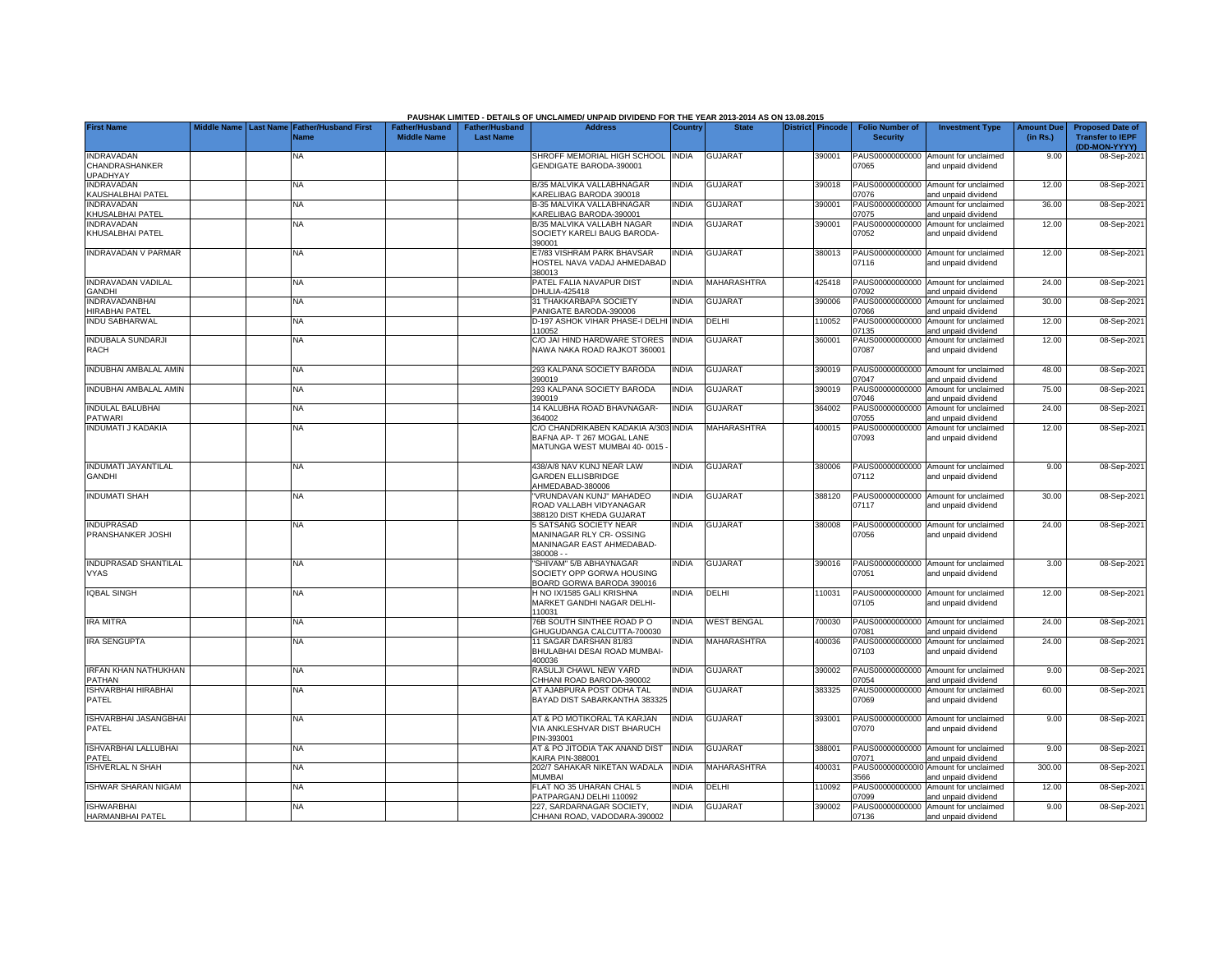|                                                                |  |                                                           |                                             |                                           | PAUSHAN LIMITED - DETAILS OF UNCLAIMED/ UNPAID DIVIDEND FOR THE TEAR 2013-2014 AS ON 13.06.2015    |              |                       |                  |                                           |                                                             |                               |                                                                     |
|----------------------------------------------------------------|--|-----------------------------------------------------------|---------------------------------------------|-------------------------------------------|----------------------------------------------------------------------------------------------------|--------------|-----------------------|------------------|-------------------------------------------|-------------------------------------------------------------|-------------------------------|---------------------------------------------------------------------|
| <b>First Name</b>                                              |  | Middle Name Last Name Father/Husband First<br><b>Name</b> | <b>Father/Husband</b><br><b>Middle Name</b> | <b>Father/Husband</b><br><b>Last Name</b> | <b>Address</b>                                                                                     | Country      | <b>State</b>          | District Pincode | <b>Folio Number of</b><br><b>Security</b> | <b>Investment Type</b>                                      | <b>Amount Due</b><br>(in Rs.) | <b>Proposed Date of</b><br><b>Transfer to IEPF</b><br>(DD-MON-YYYY) |
| <b>ISHWARBHAI MOTIBHAI</b><br>PATEL                            |  | NA                                                        |                                             |                                           | NAVIPANSHRAWAD NAVAPURA<br>PADRA DIST VADODARA-391440                                              | INDIA        | <b>GUJARAT</b>        | 391440           | PAUS00000000000<br>07072                  | Amount for unclaimed<br>and unpaid dividend                 | 9.00                          | 08-Sep-2021                                                         |
| <b>ISHWARBHAI</b><br>TRIBHOVANDAS PATEL                        |  | <b>NA</b>                                                 |                                             |                                           | MOGARA VADI KOTESHWARNAGAR<br>BLOCK NO 3 AT VALSAD PIN-39600                                       | <b>INDIA</b> | <b>GUJARAT</b>        | 396001           | PAUS00000000000<br>07074                  | Amount for unclaimed<br>and unpaid dividend                 | 24.00                         | 08-Sep-2021                                                         |
| <b>J A VENKATESH</b>                                           |  | <b>NA</b>                                                 |                                             |                                           | NO 474/1 7TH CROSS P J<br><b>EXTENSION DAVANGERE</b>                                               | <b>INDIA</b> | <b>KARNATAKA</b>      | 577002           | PAUS0000000000J<br>02594                  | Amount for unclaimed<br>and unpaid dividend                 | 300.00                        | 08-Sep-2021                                                         |
| J ARVIND KUMAR                                                 |  | <b>NA</b>                                                 |                                             |                                           | <b>KOTHARI MEDICALS SHANKAR</b><br><b>MUTT ROAD HASSAN</b>                                         | <b>NDIA</b>  | KARNATAKA             | 573201           | PAUS0000000000J<br>02487                  | Amount for unclaimed<br>and unpaid dividend                 | 300.00                        | 08-Sep-2021                                                         |
| <b>J C DURAI</b>                                               |  | ΝA                                                        |                                             |                                           | PLOT NO.10, M.G. NAGAR<br>JLLAGARAM, CHENNAI, TN 600091                                            | <b>NDIA</b>  | <b>TAMIL NADU</b>     | 600091           | PAUS00000000000<br>07457                  | Amount for unclaimed<br>and unpaid dividend                 | 36.00                         | 08-Sep-2021                                                         |
| J D BHOJANI                                                    |  | NA                                                        |                                             |                                           | 30 GIRIVAN SOCIETY OLD PADRA<br>ROAD BARODA 390015 GUJARAT                                         | <b>INDIA</b> | <b>GUJARAT</b>        | 390015           | PAUS00000000000<br>07446                  | Amount for unclaimed<br>and unpaid dividend                 | 12.00                         | 08-Sep-2021                                                         |
| J GURURAJA                                                     |  | NA                                                        |                                             |                                           | D-I/104 RABINDRA NAGAR NEW<br><b>DELHI 110003</b>                                                  | INDIA        | DELHI                 | 110003           | PAUS00000000000<br>07389                  | Amount for unclaimed<br>and unpaid dividend                 | 12.00                         | 08-Sep-2021                                                         |
| <b>J JAGDISH</b>                                               |  | NA                                                        |                                             |                                           | 13 GANIGER PET BANGALORE<br><b>BANGALORE</b>                                                       | <b>INDIA</b> | <b>KARNATAKA</b>      | 560002           | PAUS0000000000J<br>02124                  | Amount for unclaimed<br>nd unpaid dividend                  | 447.00                        | 08-Sep-2021                                                         |
| J PADMAVATHI                                                   |  | <b>NA</b>                                                 |                                             |                                           | 1 PONNUSAMY ROAD R S PURAM<br>COIMBATORE 641002                                                    | <b>INDIA</b> | <b>TAMIL NADU</b>     | 641002           | PAUS00000000000<br>07467                  | Amount for unclaimed<br>and unpaid dividend                 | 48.00                         | 08-Sep-2021                                                         |
| J R GULECHA                                                    |  | <b>NA</b>                                                 |                                             |                                           | .B 1831, NO.3 II MAIN<br>ROAD, CHAMRAJPET BANGALORE                                                | <b>NDIA</b>  | <b>KARNATAKA</b>      | 560018           | PAUS0000000000J<br>05418                  | Amount for unclaimed<br>and unpaid dividend                 | 150.00                        | 08-Sep-2021                                                         |
| <b>J RAMDAS RAO</b>                                            |  | <b>NA</b>                                                 |                                             |                                           | 30 SAROJINI ST T NAGAR CHENNAI- INDIA<br>600017                                                    |              | <b>TAMIL NADU</b>     | 600017           | PAUS00000000000<br>07279                  | Amount for unclaimed<br>and unpaid dividend                 | 3.00                          | 08-Sep-2021                                                         |
| <b>J RAVI</b>                                                  |  | <b>NA</b>                                                 |                                             |                                           | 61/11 BRINDABAN THANE (WEST)<br>MAHARASHTRA 400601                                                 | INDIA        | <b>MAHARASHTRA</b>    | 400601           | PAUS00000000000<br>07450                  | Amount for unclaimed<br>and unpaid dividend                 | 36.00                         | 08-Sep-2021                                                         |
| <b>J S RISHI</b>                                               |  | NA                                                        |                                             |                                           | C/O MR T D ARNEJA 32 NAI BASTI<br>GHAZIABAD 201001 U P                                             | INDIA        | <b>UTTAR PRADESH</b>  | 201001           | PAUS00000000000<br>07414                  | Amount for unclaimed<br>and unpaid dividend                 | 48.00                         | 08-Sep-2021                                                         |
| <b>JADISHCHANDRA HIRALAL</b><br><b>KOTHARI</b>                 |  | <b>NA</b>                                                 |                                             |                                           | 1535 KUBER MALUK'S DEHLA NR<br>KADWA POLE DARIAPUR<br>AHMEDABAD-380001                             | <b>INDIA</b> | <b>GUJARAT</b>        | 380001           | PAUS00000000000<br>07186                  | Amount for unclaimed<br>and unpaid dividend                 | 15.00                         | 08-Sep-2021                                                         |
| <b>JADO KRISHAN</b><br><b>BHATNAGAR</b>                        |  | NA                                                        |                                             |                                           | UJJWAL LTD S M S HIGHWAY<br>JAIPUR-302003                                                          | <b>INDIA</b> | <b>RAJASTHAN</b>      | 302003           | PAUS00000000000<br>07208                  | Amount for unclaimed<br>and unpaid dividend                 | 150.00                        | 08-Sep-2021                                                         |
| JAFARALI DAREDIYA                                              |  | ΝA                                                        |                                             |                                           | BLOCK NO 81/1 "CH" TYPE<br>GANDHINAGAR SECTOR NO 29<br>GANDHINAGAR 382029                          | <b>INDIA</b> | <b>GUJARAT</b>        | 382029           | PAUS00000000000<br>07441                  | Amount for unclaimed<br>and unpaid dividend                 | 9.00                          | 08-Sep-2021                                                         |
| <b>JAGABANDHU</b><br>CHATTERJEE                                |  | NA                                                        |                                             |                                           | 33/C HINDUSTHAN ROAD<br>CALCUTTA 700029                                                            | INDIA        | <b>WEST BENGAL</b>    | 700029           | PAUS00000000000<br>07316                  | Amount for unclaimed<br>and unpaid dividend                 | 24.00                         | 08-Sep-2021                                                         |
| <b>JAGADAMBAL</b>                                              |  | <b>NA</b>                                                 |                                             |                                           | 3-D 4TH ST GOKULAM COLONY P N<br>PUDAR COIMBATORE                                                  | <b>INDIA</b> | <b>TAMIL NADU</b>     | 641041           | PAUS0000000000J<br>03036                  | Amount for unclaimed<br>nd unpaid dividend                  | 300.00                        | 08-Sep-2021                                                         |
| <b>JAGADEESH</b><br><b>GURUBALAPPA KALYAN</b><br><b>SHETTI</b> |  | NA                                                        |                                             |                                           | M/S. JAGADEESH (DEALERS IN<br>DRESS & HOSIE OPP:<br>CHANDRAKALA TALKIES, STATION<br>ROAD, HUBLI    | <b>INDIA</b> | <b>KARNATAKA</b>      | 580020           | PAUS0000000000J<br>01023                  | Amount for unclaimed<br>and unpaid dividend                 | 600.00                        | 08-Sep-2021                                                         |
| <b>JAGADISH DAHYALAL</b><br>PATEL                              |  | <b>NA</b>                                                 |                                             |                                           | 202 DUDHESHWAR SHOPPING<br>CENTRE CENTRE SAIYEDPURA<br><b>JBHAI SHERI SURAT 395003</b>             | <b>INDIA</b> | <b>GUJARAT</b>        | 395003           | PAUS00000000000<br>07447                  | Amount for unclaimed<br>and unpaid dividend                 | 24.00                         | 08-Sep-2021                                                         |
| <b>JAGADISHCHANDRA</b><br>NATUBHAI CHAUHAN                     |  | ΝA                                                        |                                             |                                           | SHRINATHJI SOCIETY AT POST TA<br>MEGARAJ DIST SABARKANTHA PIN<br>383350                            | <b>INDIA</b> | <b>GUJARAT</b>        | 383350           | PAUS00000000000<br>07209                  | Amount for unclaimed<br>and unpaid dividend                 | 3.00                          | 08-Sep-2021                                                         |
| <b>JAGAJIVANDAS</b><br>SHANKARBHAI PATEL                       |  | <b>NA</b>                                                 |                                             |                                           | AT & PO SODAPUR TAK NADIAD<br>DIST KAIRA 387001                                                    | <b>INDIA</b> | <b>GUJARAT</b>        | 387001           | PAUS00000000000<br>07210                  | Amount for unclaimed<br>and unpaid dividend                 | 24.00                         | 08-Sep-2021                                                         |
| <b>JAGAM CHARI</b>                                             |  | <b>NA</b>                                                 |                                             |                                           | 220/B-5 LOYDS ROAD GOPALA<br>PURAM CHENNAI 600086                                                  | <b>NDIA</b>  | <b>TAMIL NADU</b>     | 600086           | PAUS00000000000<br>07329                  | Amount for unclaimed<br>and unpaid dividend                 | 12.00                         | 08-Sep-2021                                                         |
| <b>JAGANMOHANRAO KOTA</b>                                      |  | NA                                                        |                                             |                                           | DF-3 SURYABALA APARTMENTS<br>NEW AYODHYA NAGAR<br><b>JIJAYAWADA</b>                                | INDIA        | <b>ANDHRA PRADESH</b> | 520003           | PAUS0000000000J<br>04777                  | Amount for unclaimed<br>and unpaid dividend                 | 750.00                        | 08-Sep-2021                                                         |
| <b>JAGANNATH BHATHIBHAI</b><br><b>BAROT</b>                    |  | NA.                                                       |                                             |                                           | SATYAM B/H JANTANAGAR NR RAV<br>PARK SOCIETY SAIYED VASNA RD<br>VIA OLD PADRA RD BARODA<br>3900015 | <b>NDIA</b>  | <b>GUJARAT</b>        | 390015           | PAUS00000000000<br>07184                  | Amount for unclaimed<br>and unpaid dividend                 | 24.00                         | 08-Sep-2021                                                         |
| <b>JAGANNATH KONDOPANT</b><br><b>KANADE</b>                    |  | NA                                                        |                                             |                                           | <b>KANADE BANGLOW GURU KRUPA</b><br>COLONY AMBAJOGAI ROAD LATUR<br>DIST OSMANABAD PIN-413512       | <b>INDIA</b> | <b>MAHARASHTRA</b>    | 413512           | 07274                                     | PAUS00000000000 Amount for unclaimed<br>and unpaid dividend | 9.00                          | 08-Sep-2021                                                         |
| <b>JAGANNATH LAXMAN</b><br><b>SHITOLE</b>                      |  | NA                                                        |                                             |                                           | KHARIVAV ROAD RAOPURA<br>3ARODA-390001                                                             | INDIA        | <b>GUJARAT</b>        | 390001           | PAUS00000000000<br>07211                  | Amount for unclaimed<br>and unpaid dividend                 | 3.00                          | 08-Sep-2021                                                         |
| <b>JAGANNATH SHARMA</b>                                        |  | SUBBA PANDIT<br><b>SHARMA</b>                             |                                             |                                           | <b>C-9 CEL APARTMENTS</b><br>VASUNDHARA ENCLAVE DELHI                                              | <b>INDIA</b> | DELHI                 | 110096           | PAUS00000000000<br>13151                  | Amount for unclaimed<br>and unpaid dividend                 | 24.00                         | 08-Sep-2021                                                         |

## **PAUSHAK LIMITED - DETAILS OF UNCLAIMED/ UNPAID DIVIDEND FOR THE YEAR 2013-2014 AS ON 13.08.2015**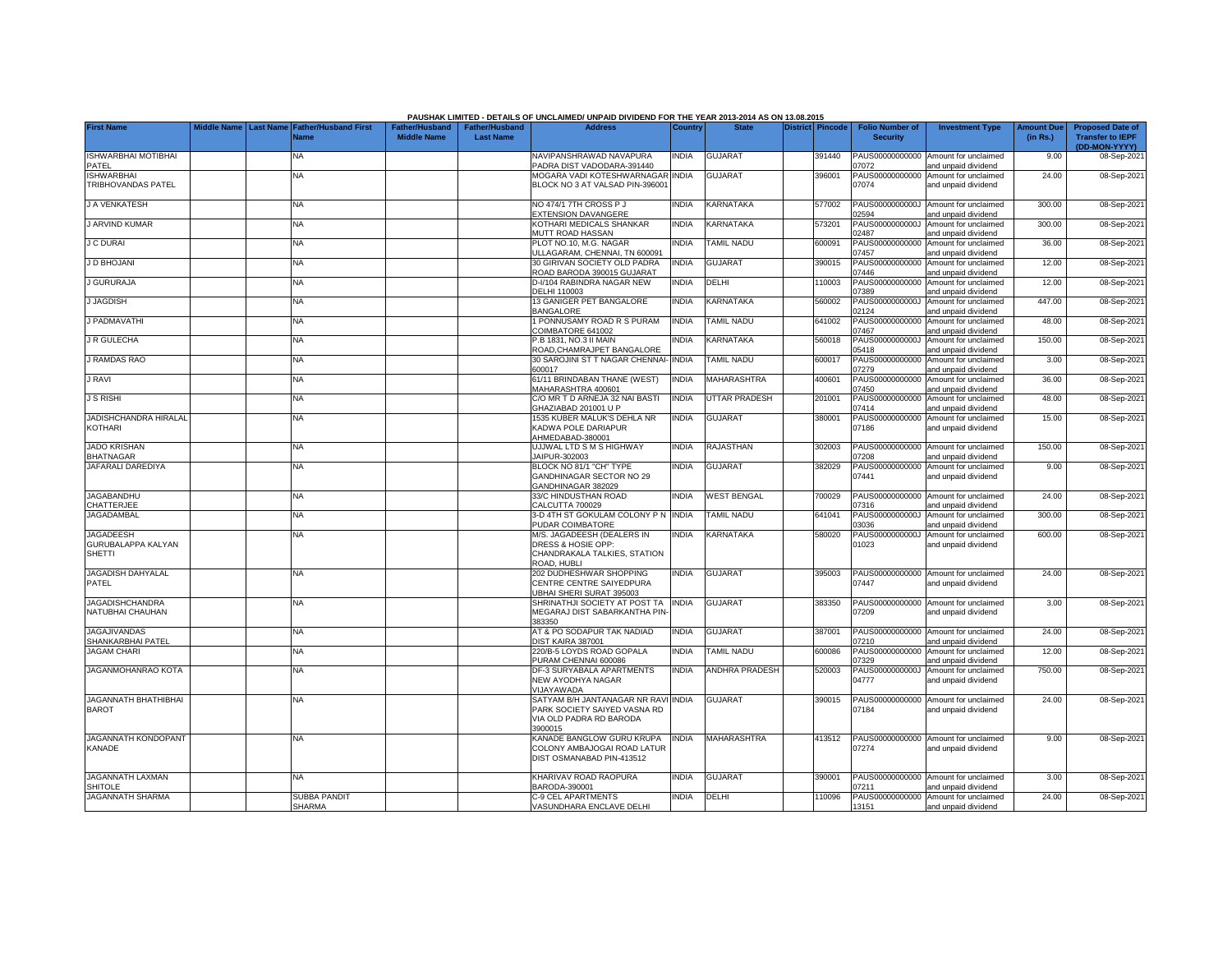|                                                                |             |                  |                                            |                                             |                                           | PAUSHAK LIMITED - DETAILS OF UNCLAIMED/ UNPAID DIVIDEND FOR THE YEAR 2013-2014 AS ON 13.08.2015   |              |                      |                         |                                           |                                                             |                               |                                                    |
|----------------------------------------------------------------|-------------|------------------|--------------------------------------------|---------------------------------------------|-------------------------------------------|---------------------------------------------------------------------------------------------------|--------------|----------------------|-------------------------|-------------------------------------------|-------------------------------------------------------------|-------------------------------|----------------------------------------------------|
| <b>First Name</b>                                              | Middle Name | <b>Last Name</b> | <b>Father/Husband First</b><br><b>Name</b> | <b>Father/Husband</b><br><b>Middle Name</b> | <b>Father/Husband</b><br><b>Last Name</b> | <b>Address</b>                                                                                    | Country      | <b>State</b>         | <b>District Pincode</b> | <b>Folio Number of</b><br><b>Security</b> | <b>Investment Type</b>                                      | <b>Amount Due</b><br>(in Rs.) | <b>Proposed Date of</b><br><b>Transfer to IEPF</b> |
| <b>JAGANNATHA M S</b>                                          |             |                  | NA                                         |                                             |                                           | YENGAR'S BAKERY, NO 73,9TH<br><b>MAIN ROAD.IVTH</b><br><b>BLOCK, JAYANAGAR BANGALORE</b>          | <b>NDIA</b>  | KARNATAKA            | 560011                  | PAUS0000000000M<br>01984                  | Amount for unclaimed<br>and unpaid dividend                 | 300.00                        | (DD-MON-YYYY)<br>08-Sep-2021                       |
| <b>JAGDIP P TRIVEDI</b>                                        |             |                  | <b>NA</b>                                  |                                             |                                           | 81/1 "H" COLONY OPP<br>POLYTECHNIC AHMEDABAD-380015                                               | <b>NDIA</b>  | <b>GUJARAT</b>       | 380015                  | PAUS00000000000<br>07325                  | Amount for unclaimed<br>and unpaid dividend                 | 24.00                         | 08-Sep-2021                                        |
| <b>JAGDISH CHANDER</b><br><b>DHAWAN</b>                        |             |                  | <b>NA</b>                                  |                                             |                                           | 25 MALCHA MARG CHANAKYAPURI INDIA<br><b>NEW DELHI-110021</b>                                      |              | DELHI                | 110021                  | 07341                                     | PAUS00000000000 Amount for unclaimed<br>and unpaid dividend | 12.00                         | 08-Sep-2021                                        |
| <b>JAGDISH PATEL</b>                                           |             |                  | <b>NA</b>                                  |                                             |                                           | UNIVERSAL MEDICAP LTD 30<br>BHAVANIPURA SOC NR JAIN<br>TEMPLE NIZAMPURA.VADODARA                  | INDIA        | <b>GUJARAT</b>       | 390002                  | PAUS0000000000J<br>04422                  | Amount for unclaimed<br>and unpaid dividend                 | 300.00                        | 08-Sep-2021                                        |
| JAGDISH PERSHAD JAIN                                           |             |                  | NA.                                        |                                             |                                           | C/O SHRI BHAGAWAN DASS WZ 224<br>UTTAM NAGAR NEW DELHI-110059                                     | <b>INDIA</b> | DELHI                | 110059                  | PAUS00000000000<br>07331                  | Amount for unclaimed<br>and unpaid dividend                 | 12.00                         | 08-Sep-2021                                        |
| JAGDISH PERSHAD JAIN                                           |             |                  | <b>NA</b>                                  |                                             |                                           | C/O SH BHAGWAN DASS WZ 224<br>JTTAM NAGAR NEW DELHI 110059                                        | <b>NDIA</b>  | DELHI                | 110059                  | PAUS00000000000<br>07475                  | Amount for unclaimed<br>and unpaid dividend                 | 12.00                         | 08-Sep-2021                                        |
| <b>JAGDISH PURSOTTAM</b><br>PATEL                              |             |                  | <b>NA</b>                                  |                                             |                                           | JOGIDAS VITHAL S LANE RAOPURA<br>BARODA 390001                                                    | <b>INDIA</b> | <b>GUJARAT</b>       | 390001                  | PAUS00000000000<br>07170                  | Amount for unclaimed<br>and unpaid dividend                 | 3.00                          | 08-Sep-2021                                        |
| <b>JAGDISHBHAI PARAGBHAI</b><br>PATEL                          |             |                  | <b>NA</b>                                  |                                             |                                           | AT & POST ANKODIA TA & DIST<br><b>BARODA PIN-391330</b>                                           | <b>NDIA</b>  | <b>GUJARAT</b>       | 391330                  | PAUS00000000000<br>07212                  | Amount for unclaimed<br>and unpaid dividend                 | 24.00                         | 08-Sep-2021                                        |
| JAGDISHBHAI RAOJIBHAI<br>PATEL                                 |             |                  | <b>NA</b>                                  |                                             |                                           | AT & PO SOKHADA NEAR ALKAPURI<br>DIST BARODA PIN-391240                                           | <b>INDIA</b> | <b>GUJARAT</b>       | 391240                  | PAUS00000000000<br>07213                  | Amount for unclaimed<br>and unpaid dividend                 | 3.00                          | 08-Sep-2021                                        |
| <b>JAGDISHCHAND</b><br>NARAYANDAS SHARMA                       |             |                  | NA                                         |                                             |                                           | FB-47 ALEMBIC COLONY BARODA<br>390003                                                             | <b>INDIA</b> | <b>GUJARAT</b>       | 390003                  | PAUS00000000000<br>07172                  | Amount for unclaimed<br>and unpaid dividend                 | 3.00                          | 08-Sep-2021                                        |
| <b>JAGDISHCHANDRA</b><br><b>GIRDHARLAL SHAH</b>                |             |                  | NA.                                        |                                             |                                           | MOTIKAKA'S CHAWL BHAIKAKA<br>MARG VALLABH VIDYANAGAR VIA<br>ANAND DIST KAIRA PIN-388120           | <b>NDIA</b>  | <b>GUJARAT</b>       | 388120                  | PAUS00000000000<br>07214                  | Amount for unclaimed<br>and unpaid dividend                 | 24.00                         | 08-Sep-2021                                        |
| <b>JAGDISHCHANDRA</b><br>PUNJALAL PATEL                        |             |                  | NA                                         |                                             |                                           | RA/2/26 SHIYAPURA NEAR TOWER<br>BARODA 390001                                                     | <b>INDIA</b> | <b>GUJARAT</b>       | 390001                  | PAUS00000000000<br>07176                  | Amount for unclaimed<br>and unpaid dividend                 | 3.00                          | 08-Sep-202                                         |
| <b>JAGDISHCHANDRA</b><br><b>TRIBHOVANDAS</b><br><b>BRAHMBH</b> |             |                  | <b>NA</b>                                  |                                             |                                           | 8A, SNEHALPARK SOCIETY, OPP:<br>PARAGRAJ, HARNI-WARASIA RING<br>ROAD, VADODARA-390006             | <b>NDIA</b>  | <b>GUJARAT</b>       | 390006                  | PAUS00000000000<br>07171                  | Amount for unclaimed<br>and unpaid dividend                 | 9.00                          | 08-Sep-2021                                        |
| <b>JAGMOHAN MOTIBHAI</b><br>PATEL                              |             |                  | <b>NA</b>                                  |                                             |                                           | C/O DR. T B PATEL SHIYAPURA<br>RAOPURA BARODA-390001                                              | <b>INDIA</b> | <b>GUJARAT</b>       | 390001                  | PAUS00000000000<br>07181                  | Amount for unclaimed<br>and unpaid dividend                 | 3.00                          | 08-Sep-2021                                        |
| <b>JAGRUTI DALMIA</b>                                          |             |                  | NA                                         |                                             |                                           | <b>C/O RUBAMIN INDUSTRY SYNERGY</b><br>HOUSE GORWA SUBHANPURA<br>ROAD BARODA 390007               | <b>INDIA</b> | <b>GUJARAT</b>       | 390007                  | PAUS00000000000<br>07501                  | Amount for unclaimed<br>and unpaid dividend                 | 48.00                         | 08-Sep-2021                                        |
| JAGTESHWAR SINGH<br><b>BAKSHI</b>                              |             |                  | NA                                         |                                             |                                           | C-18 NIZZAMMUDIN EAST NEW<br>DELHI-110013                                                         | <b>INDIA</b> | DELHI                | 110013                  | PAUS00000000000<br>07335                  | Amount for unclaimed<br>and unpaid dividend                 | 12.00                         | 08-Sep-2021                                        |
| JAHANAVI KAMALNAYAN<br><b>BUCH</b>                             |             |                  | KAMALNAYAN S BUCH                          |                                             |                                           | 2/311 "GANGA" JANGID COMPLEX<br><b>IIRA ROAD DIST THANE MUMBAI</b>                                | INDIA        | <b>MAHARASHTRA</b>   | 401107                  | PAUS00000000000<br>2937                   | Amount for unclaimed<br>and unpaid dividend                 | 24.00                         | 08-Sep-2021                                        |
| <b>JAHARLAL BASU</b>                                           |             |                  | <b>NA</b>                                  |                                             |                                           | 6/2/A ROY BAHADUR ROAD BEHALA<br>CALCUTTA                                                         | <b>INDIA</b> | <b>WEST BENGAL</b>   | 700034                  | PAUS0000000000J<br>02877                  | Amount for unclaimed<br>and unpaid dividend                 | 300.00                        | 08-Sep-2021                                        |
| JAI BHAGWAN SINGHAL                                            |             |                  | <b>NA</b>                                  |                                             |                                           | <b>30 KHANDAK MEERUT CITY-250002</b>                                                              | <b>INDIA</b> | <b>UTTAR PRADESH</b> | 250002                  | PAUS00000000000<br>07391                  | Amount for unclaimed<br>and unpaid dividend                 | 48.00                         | 08-Sep-2021                                        |
| <b>JAI DAYAL SATIJA</b>                                        |             |                  | <b>NA</b>                                  |                                             |                                           | 3204, SECTOR - 23 HUDA GURGAON INDIA<br>HARYANA)                                                  |              | <b>HARYANA</b>       | 122017                  | PAUS00000000000<br>07410                  | Amount for unclaimed<br>and unpaid dividend                 | 237.00                        | 08-Sep-2021                                        |
| JAI DEEP DHAMA                                                 |             |                  | <b>NA</b>                                  |                                             |                                           | POCKET C-2 FLAT NO.34/A<br>AWRENCE ROAD DELHI                                                     | <b>INDIA</b> | DELHI                | 110035                  | PAUS00000000000<br>07525                  | Amount for unclaimed<br>and unpaid dividend                 | 12.00                         | 08-Sep-2021                                        |
| JAI DEEP DHAMA                                                 |             |                  | <b>NA</b>                                  |                                             |                                           | POCKET C-2 FLAT NO.34/A<br>OWRENCE ROAD DELHI                                                     | <b>NDIA</b>  | <b>DELHI</b>         | 110035                  | PAUS00000000000<br>07527                  | Amount for unclaimed<br>and unpaid dividend                 | 12.00                         | 08-Sep-2021                                        |
| <b>JAI GOPAL AHUJA</b>                                         |             |                  | <b>NA</b>                                  |                                             |                                           | 26/6.NEHRU NAGAR(WEST) BHILAI<br>PIN-490020                                                       | <b>INDIA</b> | CHHATTISGARH         | 490020                  | PAUS00000000000<br>07509                  | Amount for unclaimed<br>and unpaid dividend                 | 48.00                         | 08-Sep-2021                                        |
| <b>JAI KRISHAN KOCHHAR</b>                                     |             |                  | NA.                                        |                                             |                                           | 94 MANU GANJ DEHRADUN-248001                                                                      | <b>INDIA</b> | <b>UTTARAKHAND</b>   | 248001                  | PAUS00000000000<br>07342                  | Amount for unclaimed<br>and unpaid dividend                 | 12.00                         | 08-Sep-2021                                        |
| <b>JAI KUMAR JAIN</b>                                          |             |                  | NA                                         |                                             |                                           | 23/380 TIRATH MARKET SONIPAT<br>MANDI SONIPAT HARYANA 131001                                      | <b>NDIA</b>  | <b>HARYANA</b>       | 131001                  | PAUS00000000000<br>07333                  | Amount for unclaimed<br>and unpaid dividend                 | 12.00                         | 08-Sep-2021                                        |
| <b>JAI MANOHAR MISRA</b>                                       |             |                  | NA                                         |                                             |                                           | 23/69 PATTKAPUR KANPUR-208001                                                                     | <b>INDIA</b> | <b>UTTAR PRADESH</b> | 208001                  | PAUS00000000000<br>07384                  | Amount for unclaimed<br>and unpaid dividend                 | 12.00                         | 08-Sep-2021                                        |
| JAI PAUL THERATTIL                                             |             |                  | <b>NA</b>                                  |                                             |                                           | HEAT EXCHANGER DESIGNS 01<br>ENGINEERING B- UILDING BHEL<br>RAMACHANDRAPURAM<br>YDERABAD--500032- | <b>INDIA</b> | ANDHRA PRADESH       | 500032                  | PAUS00000000000<br>07322                  | Amount for unclaimed<br>and unpaid dividend                 | 12.00                         | 08-Sep-2021                                        |
| <b>JAI PRAKASH</b><br><b>SRIVASTAVA</b>                        |             |                  | <b>NA</b>                                  |                                             |                                           | 165D HIMMATGANJ BEHIND<br><b>BHAGWAN ICE FACTORY</b><br>ALLAHABAD-211001                          | <b>INDIA</b> | <b>UTTAR PRADESH</b> | 211001                  | PAUS00000000000<br>07306                  | Amount for unclaimed<br>and unpaid dividend                 | 24.00                         | 08-Sep-2021                                        |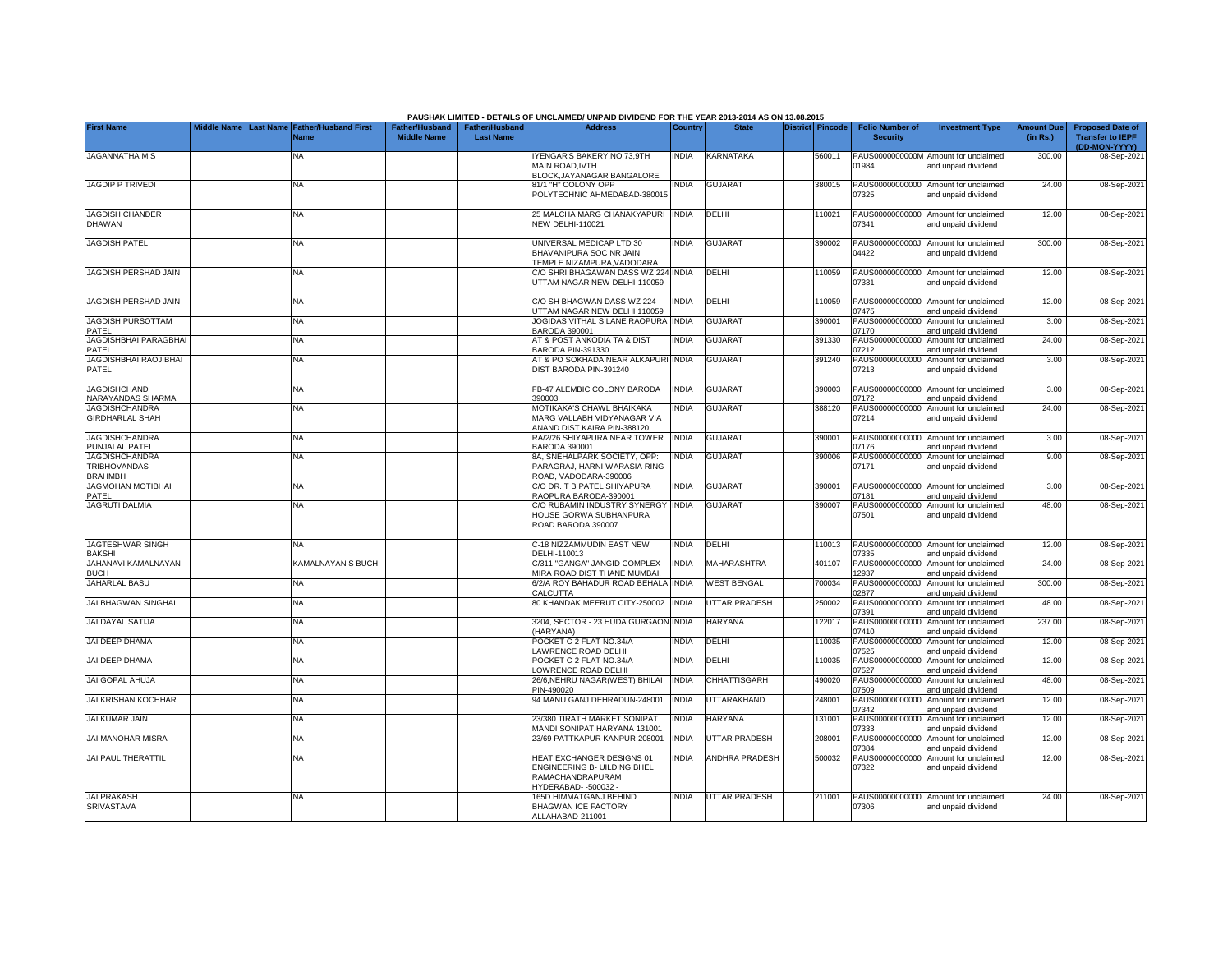| <b>First Name</b>                          |  | Middle Name   Last Name   Father/Husband First<br><b>Name</b> | <b>Father/Husband</b><br><b>Middle Name</b> | <b>Father/Husband</b><br><b>Last Name</b> | <b>Address</b>                                                                                   | <b>Country</b> | <b>State</b>          | <b>District Pincode</b> | <b>Folio Number of</b><br><b>Security</b> | <b>Investment Type</b>                                      | <b>Amount Due</b><br>(in Rs.) | <b>Proposed Date of</b><br><b>Transfer to IEPF</b><br>(DD-MON-YYYY) |
|--------------------------------------------|--|---------------------------------------------------------------|---------------------------------------------|-------------------------------------------|--------------------------------------------------------------------------------------------------|----------------|-----------------------|-------------------------|-------------------------------------------|-------------------------------------------------------------|-------------------------------|---------------------------------------------------------------------|
| <b>JAIBIR SINGH</b>                        |  | ΝA                                                            |                                             |                                           | 18/105 ELLORA PARK RACE<br>COURSE BARODA 390007                                                  | INDIA          | <b>GUJARAT</b>        | 390007                  | PAUS00000000000<br>7456                   | Amount for unclaimed<br>and unpaid dividend                 | 48.00                         | 08-Sep-2021                                                         |
| <b>JAIMALA H SHAH</b>                      |  | <b>NA</b>                                                     |                                             |                                           | C/11 JANTA NAGAR SAIYED VASNA<br>ROAD VADODARA                                                   | <b>INDIA</b>   | <b>GUJARAT</b>        | 390015                  | PAUS0000000000J<br>14701                  | Amount for unclaimed<br>and unpaid dividend                 | 300.00                        | 08-Sep-2021                                                         |
| <b>JAIMIN ASHOKBHAI PATEL</b><br>MFGAJPA   |  | NA                                                            |                                             |                                           | BLOCK NO 2 CHETAN BUNGALOW<br>NEAR RACE COURSE BUS STOP<br>ALKAPURI BARODA-390007                | <b>INDIA</b>   | <b>GUJARAT</b>        | 390007                  | PAUS00000000000<br>07218                  | Amount for unclaimed<br>and unpaid dividend                 | 48.00                         | 08-Sep-2021                                                         |
| <b>JAINDER SINGH</b>                       |  | <b>NA</b>                                                     |                                             |                                           | IJ-6 IRRAMANZIL COLONY<br>HYDERABAD-500004                                                       | <b>INDIA</b>   | <b>ANDHRA PRADESH</b> | 500004                  | 7323                                      | PAUS00000000000 Amount for unclaimed<br>and unpaid dividend | 12.00                         | 08-Sep-2021                                                         |
| <b>JAMNADAS LAXMIDAS</b><br>SONPAL         |  | <b>NA</b>                                                     |                                             |                                           | C/O CHUNILAL T MEHTA NO 8<br>YONS RANGE CALCUTTA-700001                                          | <b>INDIA</b>   | <b>WEST BENGAL</b>    | 700001                  | PAUS00000000000<br>7358                   | Amount for unclaimed<br>and unpaid dividend                 | 12.00                         | 08-Sep-2021                                                         |
| JAMNADAS PUNJABHAI<br>PATEL                |  | <b>NA</b>                                                     |                                             |                                           | NEAR BALMANDIR BHANGORE TAL<br>BHANWAD DIST JAMNAGAR                                             | <b>INDIA</b>   | <b>GUJARAT</b>        | 361001                  | PAUS00000000000<br>7220                   | Amount for unclaimed<br>and unpaid dividend                 | 48.00                         | 08-Sep-2021                                                         |
| JAMSHED KAIKHUSHRU<br><b>TAMBOLI</b>       |  | ΝA                                                            |                                             |                                           | 16QUEENS GARDENS G P O BOX<br>NO 75 CAMP PUNE 411001                                             | <b>INDIA</b>   | MAHARASHTRA           | 411001                  | PAUS00000000000<br>)7347                  | Amount for unclaimed<br>and unpaid dividend                 | 150.00                        | 08-Sep-2021                                                         |
| JANAK JAYANTILAL PATEL                     |  | NA                                                            |                                             |                                           | C/O V M PATEL 15 SHRADDHA<br>SOCIETY PRATAPNAGAR BARODA<br>390004                                | INDIA          | <b>GUJARAT</b>        | 390004                  | PAUS00000000000<br>07307                  | Amount for unclaimed<br>and unpaid dividend                 | 12.00                         | 08-Sep-2021                                                         |
| <b>JANAK PRAHLADBHAI</b><br>PATEL          |  | <b>NA</b>                                                     |                                             |                                           | 15 SHRENIK SOCIETY NARANPURA<br>CHAR RASTA AHMEDABAD-380013                                      | <b>INDIA</b>   | <b>GUJARAT</b>        | 380013                  | 17189                                     | PAUS00000000000 Amount for unclaimed<br>and unpaid dividend | 48.00                         | 08-Sep-2021                                                         |
| <b>JANAKI SUNDARAM</b>                     |  | <b>NA</b>                                                     |                                             |                                           | W/O DR.R.SUNDARAM NO.64.<br>RAJMANGAL VILLA 1ST STREET<br>NEW FAIR LANDS SALEM                   | <b>INDIA</b>   | <b>TAMIL NADU</b>     | 636014                  | PAUS0000000000J<br>0848                   | Amount for unclaimed<br>and unpaid dividend                 | 600.00                        | 08-Sep-2021                                                         |
| <b>JANAKLAL BULAKHIDAS</b><br>SHAH         |  | <b>NA</b>                                                     |                                             |                                           | VYAS WADA NEAR SIDHA MATA<br>PETLAD DIST KAIRA PIN-388450                                        | <b>INDIA</b>   | <b>GUJARAT</b>        | 388450                  | )7221                                     | PAUS00000000000 Amount for unclaimed<br>and unpaid dividend | 3.00                          | 08-Sep-2021                                                         |
| <b>JANARDAN SAHAI</b>                      |  | <b>NA</b>                                                     |                                             |                                           | 24, LOWTHER ROAD GEORGE<br>TOWN ALLAHABAD                                                        | <b>INDIA</b>   | <b>UTTAR PRADESH</b>  | 211001                  | PAUS0000000000J<br>1249                   | Amount for unclaimed<br>and unpaid dividend                 | 600.00                        | 08-Sep-2021                                                         |
| <b>JANARDHAN REDDY</b><br>YELMA REDDY      |  | NA                                                            |                                             |                                           | 2-177-CHILDREN'S CLINIC NEAR<br><b>GANDHI STATUE UPPAL</b><br>HYDERABAD                          | <b>INDIA</b>   | <b>ANDHRA PRADESH</b> | 500039                  | PAUS0000000000J<br>03159                  | Amount for unclaimed<br>and unpaid dividend                 | 300.00                        | 08-Sep-2021                                                         |
| JANARDHANAN A                              |  | NA                                                            |                                             |                                           | 9-A 3RD MAIN ROAD VIJAYA NAGAR INDIA<br>VELACHERY CHENNAI 600042                                 |                | <b>TAMIL NADU</b>     | 600042                  | 07385                                     | PAUS00000000000 Amount for unclaimed<br>and unpaid dividend | 24.00                         | 08-Sep-2021                                                         |
| <b>JANASWAMY PURNAIAH</b><br><b>SASTRY</b> |  | <b>NA</b>                                                     |                                             |                                           | BRANCH MANAGER DARSHAK<br>LIMITED 24-01-66A SAMBAMURTHY<br>ROAD DURGAPURAM VIJAYAWADA<br>520003  | <b>INDIA</b>   | <b>ANDHRA PRADESH</b> | 520003                  | 07278                                     | PAUS00000000000 Amount for unclaimed<br>and unpaid dividend | 48.00                         | 08-Sep-2021                                                         |
| <b>JANKI SURESH</b><br>BHANDOOLA           |  | NA                                                            |                                             |                                           | BROACHA HOUSE 2ND FLOOR<br>GARDEN ROAD MUMBAI-400039                                             | <b>INDIA</b>   | <b>MAHARASHTRA</b>    | 400039                  | 7364                                      | PAUS00000000000 Amount for unclaimed<br>and unpaid dividend | 36.00                         | 08-Sep-2021                                                         |
| <b>JARNAIL VERMA</b>                       |  | <b>NA</b>                                                     |                                             |                                           | 18 GOVIND MARG NEAR POLICE<br>MEMORIAL JAIPUR                                                    | <b>INDIA</b>   | <b>RAJASTHAN</b>      | 302004                  | PAUS0000000000J<br>03311                  | Amount for unclaimed<br>and unpaid dividend                 | 300.00                        | 08-Sep-2021                                                         |
| JASBIR SINGH SAHOTA                        |  | <b>NA</b>                                                     |                                             |                                           | 219-E DDA (MIG) FLATS RAJOURI<br>GARDEN NEW DELHI-110027                                         | <b>INDIA</b>   | DELHI                 | 10027                   | PAUS00000000000<br>7339                   | Amount for unclaimed<br>and unpaid dividend                 | 12.00                         | 08-Sep-2021                                                         |
| JASHABHAI LALBHAI<br>PATEL                 |  | NA                                                            |                                             |                                           | VASANA BUJARG TAL MATAR DIST<br>KHEDA PIN-387530                                                 | <b>INDIA</b>   | <b>GUJARAT</b>        | 387530                  | PAUS00000000000<br>7223                   | Amount for unclaimed<br>and unpaid dividend                 | 48.00                         | 08-Sep-2021                                                         |
| <b>JASHBHAI MOTIBHAI</b><br>PATEL          |  | NA                                                            |                                             |                                           | AT & PO DASRATH DIST BARODA<br>PIN-391740                                                        | <b>INDIA</b>   | <b>GUJARAT</b>        | 391740                  | PAUS00000000000<br>)7225                  | Amount for unclaimed<br>and unpaid dividend                 | 3.00                          | 08-Sep-2021                                                         |
| <b>JASHBHAI PUNAMBHAI</b><br>PATEL         |  | <b>NA</b>                                                     |                                             |                                           | C/O. NARHARIBHAI MANIBHAI<br>PATEL 39, HARIBHAKTI COLONY,<br>OLD PADRA ROAD, VADODARA-<br>390007 | <b>INDIA</b>   | <b>GUJARAT</b>        | 390007                  | PAUS00000000000<br>07153                  | Amount for unclaimed<br>and unpaid dividend                 | 3.00                          | 08-Sep-2021                                                         |
| <b>JASHODABEN KANTILAL</b><br>PATEL        |  | NA                                                            |                                             |                                           | <b>NEAR PARABADI AT &amp; POST</b><br>BHAYALI TA & DIST BARODA PIN<br>391410                     | <b>INDIA</b>   | <b>GUJARAT</b>        | 391410                  | PAUS00000000000<br>07158                  | Amount for unclaimed<br>and unpaid dividend                 | 3.00                          | 08-Sep-2021                                                         |
| JASHUKANT VASAVADA                         |  | <b>NA</b>                                                     |                                             |                                           | <b>4 PREM LAXMI APARTMENT</b><br>VANZARI CHOWK JUNAGADH                                          | <b>INDIA</b>   | <b>GUJARAT</b>        | 362001                  | PAUS0000000000J<br>14162                  | Amount for unclaimed<br>and unpaid dividend                 | 300.00                        | 08-Sep-2021                                                         |
| <b>JASHVANTLAL</b><br>SHANKARBHAI MODI     |  | <b>NA</b>                                                     |                                             |                                           | H.NO.2047 GHANCHI OLE DELHI<br>CHAKLA AHMEDABAD-380001                                           | <b>INDIA</b>   | <b>GUJARAT</b>        | 380001                  | )7191                                     | PAUS00000000000 Amount for unclaimed<br>and unpaid dividend | 6.00                          | 08-Sep-2021                                                         |
| <b>JASHWANTLAL</b><br>CHIMANLAL DESAI      |  | <b>NA</b>                                                     |                                             |                                           | 6/33 ILORA PARK RACE COURSE<br>ROAD BARODA-390007                                                | <b>INDIA</b>   | <b>GUJARAT</b>        | 390007                  | PAUS00000000000<br>7229                   | Amount for unclaimed<br>and unpaid dividend                 | 9.00                          | 08-Sep-2021                                                         |
| JASODA KANTILAL SHAH                       |  | <b>NA</b>                                                     |                                             |                                           | 17 PANNA PARK SOCIETY                                                                            | <b>INDIA</b>   | <b>GUJARAT</b>        | 380009                  |                                           | PAUS00000000000 Amount for unclaimed                        | 24.00                         | 08-Sep-2021                                                         |

NAVRANGPURA AHMEDABAD-

380009

DELHI-110006

A DEV NIVAS DAYAL BHAU S

KHANCHA BARODA-390001<br>A G699-KOTHI MEMBARA HINDU RAO<br>G699-KOTHI MEMBARA HINDU RAO

JASODABEN NARHARILAL

BHATT JASPAL KAUR SACHDEVA NA

NA

## **Fatherment Father/Husband PAUSHAK LIMITED - DETAILS OF UNCLAIMED/ UNPAID DIVIDEND FOR THE YEAR 2013-2014 AS ON 13.08.2015**siche Din

07192

07162

07390

INDIA GUJARAT 390001 PAUS00000000000

INDIA DELHI 110006 PAUS00000000000

and unpaid dividend

Amount for unclaimed and unpaid dividendAmount for unclaimed

and unpaid dividend

3.00 08-Sep-2021

12.00 08-Sep-2021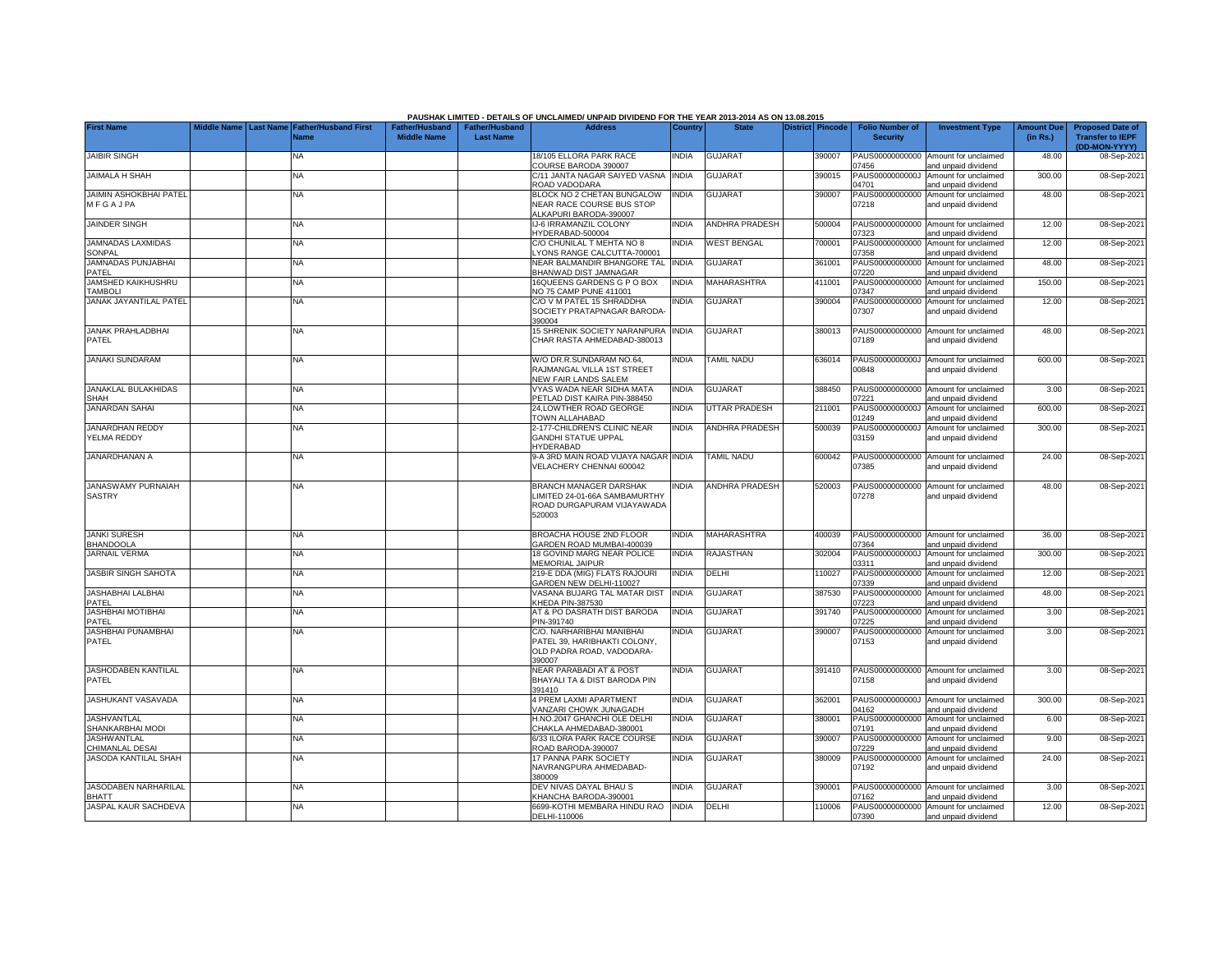|                                              |  |                                                    |                                             |                                           | PAUSHAK LIMITED - DETAILS OF UNCLAIMED/ UNPAID DIVIDEND FOR THE YEAR 2013-2014 AS ON 13.08.2015         |                |                       |                  |                                           |                                                             |                               |                                                                     |
|----------------------------------------------|--|----------------------------------------------------|---------------------------------------------|-------------------------------------------|---------------------------------------------------------------------------------------------------------|----------------|-----------------------|------------------|-------------------------------------------|-------------------------------------------------------------|-------------------------------|---------------------------------------------------------------------|
| <b>First Name</b>                            |  | Middle Name Last Name Father/Husband First<br>Name | <b>Father/Husband</b><br><b>Middle Name</b> | <b>Father/Husband</b><br><b>Last Name</b> | <b>Address</b>                                                                                          | <b>Country</b> | <b>State</b>          | District Pincode | <b>Folio Number of</b><br><b>Security</b> | <b>Investment Type</b>                                      | <b>Amount Due</b><br>(in Rs.) | <b>Proposed Date of</b><br><b>Transfer to IEPF</b><br>(DD-MON-YYYY) |
| JASPAL SINGH TEHALIA                         |  | NA                                                 |                                             |                                           | C/O.DR.HARPRAKSH SINGH<br>HARASINGH TEHALI P.O.INDI.<br><b>BIJAPUR DIST</b>                             | <b>INDIA</b>   | KARNATAKA             | 586209           | PAUS0000000000J<br>00849                  | Amount for unclaimed<br>and unpaid dividend                 | 300.00                        | 08-Sep-202                                                          |
| <b>JASUBEN BALCHANDRA</b><br><b>DAVE</b>     |  | NA                                                 |                                             |                                           | ./O.DR.DAVE. B.T SHIYAPURA.<br>AOPURA, VADODARA                                                         | <b>INDIA</b>   | <b>GUJARAT</b>        | 390001           | PAUS0000000000J<br>0442                   | Amount for unclaimed<br>nd unpaid dividend                  | 300.00                        | 08-Sep-202                                                          |
| <b>JASUMATI RANCHHODLAL</b><br>PARIKH        |  | <b>NA</b>                                          |                                             |                                           | SICKANAGAR E BLOCK 3RD FLOOR<br><b>/ITHALBHAI PATEL ROAD MUMBAI-</b><br>100004                          | <b>INDIA</b>   | MAHARASHTRA           | 400004           | PAUS00000000000<br>07292                  | Amount for unclaimed<br>and unpaid dividend                 | 15.00                         | 08-Sep-2021                                                         |
| <b>JASVANTSINH</b><br>CHHITUBHAI CHAUHAN     |  | <b>NA</b>                                          |                                             |                                           | AT & PO VALNER TA HANSOT DIST<br><b>BROACH PIN-393030</b>                                               | <b>INDIA</b>   | <b>GUJARAT</b>        | 393030           | PAUS00000000000<br>7230                   | Amount for unclaimed<br>and unpaid dividend                 | 24.00                         | 08-Sep-202                                                          |
| <b>JASWANT RATILAL</b><br><b>PATHAK</b>      |  | ΝA                                                 |                                             |                                           | VEAR LILY HAVELI NAGARWADA<br>3ARODA-390001                                                             | <b>INDIA</b>   | <b>GUJARAT</b>        | 390001           | PAUS00000000000<br>17194                  | Amount for unclaimed<br>and unpaid dividend                 | 9.00                          | 08-Sep-202                                                          |
| <b>JASWANT SINGH</b><br><b>BHUTORIA</b>      |  | NA                                                 |                                             |                                           | C/O DAULATRAM BIJAISINGH<br>BHUTORIA PATTY NO-74 PO<br>LADNUN RAJ 341306                                | <b>NDIA</b>    | RAJASTHAN             | 341306           | PAUS00000000000<br>07403                  | Amount for unclaimed<br>and unpaid dividend                 | 12.00                         | 08-Sep-202                                                          |
| <b>JASWANT SINGH KANG</b>                    |  | NA                                                 |                                             |                                           | C/O LT COL LAKHA SINGH VSM<br>ARMY HQ PROVOST UNIT RED<br>FORT DELHI-110006                             | <b>NDIA</b>    | DELHI                 | 10006            | PAUS00000000000<br>07334                  | Amount for unclaimed<br>and unpaid dividend                 | 12.00                         | 08-Sep-202                                                          |
| <b>JASWANTLAL</b><br>SAUBHAGYACHAND SHAH     |  | NA                                                 |                                             |                                           | KOTHARI TORA CHHANI DIST<br>BARODA PIN 391740                                                           | <b>INDIA</b>   | <b>GUJARAT</b>        | 391740           | 07154                                     | PAUS00000000000 Amount for unclaimed<br>and unpaid dividend | 3.00                          | 08-Sep-202                                                          |
| <b>JASWANTRAI CHIMANLAL</b><br><b>KAMDAR</b> |  | NA                                                 |                                             |                                           | SAURASHTRA ALEMBIC DEPOT<br>SWEET HOUSE RAJKOT-360001                                                   | INDIA          | <b>GUJARAT</b>        | 360001           | 07231                                     | PAUS00000000000 Amount for unclaimed<br>and unpaid dividend | 24.00                         | 08-Sep-202                                                          |
| JATIN DINKERBHAI VORA                        |  | ΝA                                                 |                                             |                                           | FLAT NO 4 FIRST FLOOR DINKAR<br>NIVAS 29 SAROJINI ROAD<br>VILEPARLE WEST MUMBAI                         | INDIA          | <b>MAHARASHTRA</b>    | 400056           | PAUS0000000000J<br>03777                  | Amount for unclaimed<br>and unpaid dividend                 | 300.00                        | 08-Sep-202                                                          |
| <b>JATIN NAGAR</b>                           |  | ΝA                                                 |                                             |                                           | 38 KRISHNA NAGAR SOCIETY<br>STATION ROAD BHARUCH 392001                                                 | <b>INDIA</b>   | <b>GUJARAT</b>        | 392001           | 07513                                     | PAUS00000000000 Amount for unclaimed<br>and unpaid dividend | 24.00                         | 08-Sep-202                                                          |
| JATIN NATVARLAL MEHTA                        |  | ΝA                                                 |                                             |                                           | 1069 RAJAMEHTA' ST TOTALAJI' ST<br><b>KALUPUR AHMEDABAD-380001</b>                                      | <b>INDIA</b>   | <b>GUJARAT</b>        | 380001           | PAUS00000000000<br>07396                  | Amount for unclaimed<br>and unpaid dividend                 | 12.00                         | 08-Sep-202                                                          |
| <b>JATIN SHASHTRI</b>                        |  | NA                                                 |                                             |                                           | OPP SANIDEV TEMPLE WADI<br><b>/ADODARA</b>                                                              | INDIA          | <b>GUJARAT</b>        | 390017           | PAUS0000000000J<br>14491                  | Amount for unclaimed<br>and unpaid dividend                 | 300.00                        | 08-Sep-202                                                          |
| JATINDER JIT SINGH                           |  | ΝA                                                 |                                             |                                           | 113-D/BW SHA-IMAR BAGH SFS<br><b>ELATS DELHI 110052</b>                                                 | <b>NDIA</b>    | DELHI                 | 110052           | PAUS00000000000<br>07392                  | Amount for unclaimed<br>and unpaid dividend                 | 24.00                         | 08-Sep-202                                                          |
| JATINDER KUMAR SAHNI                         |  | ΝA                                                 |                                             |                                           | B-58 NEW RAJINDER NAGAR NEW<br>DELHI-110060                                                             | INDIA          | DELHI                 | 110060           | PAUS00000000000<br>7336                   | Amount for unclaimed<br>and unpaid dividend                 | 12.00                         | 08-Sep-202                                                          |
| JATINDER PAUL                                |  | ΝA                                                 |                                             |                                           | C/O GIAN SINGH 1437 KRISHANA<br>NAGAR MOGA 142001 PUNJAB                                                | <b>INDIA</b>   | PUNJAB                | 142001           | PAUS00000000000<br>7485                   | Amount for unclaimed<br>and unpaid dividend                 | 60.00                         | 08-Sep-202                                                          |
| <b>JATINDER SINGH</b>                        |  | NA                                                 |                                             |                                           | 249-SANT NAGAR NEAR EAST OF<br><b>KAILASH NEW DELHI-110017</b>                                          | <b>INDIA</b>   | DELHI                 | 10017            | PAUS00000000000<br>7346                   | Amount for unclaimed<br>and unpaid dividend                 | 12.00                         | 08-Sep-202                                                          |
| <b>JAYA ANIL PANDIT</b>                      |  | NA.                                                |                                             |                                           | 300 39TH CROSS 8TH BLOCK<br>JAYANAGAR BANGALORE 560082                                                  | <b>INDIA</b>   | KARNATAKA             | 560082           | PAUS00000000000<br>07276                  | Amount for unclaimed<br>and unpaid dividend                 | 15.00                         | 08-Sep-202                                                          |
| JAYA ANIL PANDIT                             |  | ΝA                                                 |                                             |                                           | 300 39TH CROSS 8TH BLOCK<br>JAYANAGAR BANGALORE 560082                                                  | <b>NDIA</b>    | KARNATAKA             | 560082           | PAUS00000000000<br>)7277                  | Amount for unclaimed<br>and unpaid dividend                 | 9.00                          | 08-Sep-202                                                          |
| JAYA ANIL PANDIT                             |  | ΝA                                                 |                                             |                                           | 300, 39TH CROSS, JAYANAGAR,<br><b>3TH BLOCK, BANGALORE</b>                                              | <b>INDIA</b>   | KARNATAKA             | 560084           | PAUS0000000000J<br>01013                  | Amount for unclaimed<br>and unpaid dividend                 | 120.00                        | 08-Sep-202                                                          |
| <b>JAYA BHARATI KOTI</b>                     |  | NA                                                 |                                             |                                           | C/O K S SAI HOUSE NO LIG 822<br>BHARATHI N- AGAR BHEL R C<br>PURAM HYDERABAD 500032 - -                 | <b>INDIA</b>   | <b>ANDHRA PRADESH</b> | 500032           | PAUS00000000000<br>07321                  | Amount for unclaimed<br>and unpaid dividend                 | 12.00                         | 08-Sep-2021                                                         |
| <b>JAYA KAPOOR</b>                           |  | <b>NA</b>                                          |                                             |                                           | 0/153 SHYAM PARK EXTENSION<br>SAHIBABAD DIST GHAZIABAD<br>201005                                        | <b>NDIA</b>    | <b>UTTAR PRADESH</b>  | 201005           | PAUS00000000000<br>07413                  | Amount for unclaimed<br>and unpaid dividend                 | 48.00                         | 08-Sep-2021                                                         |
| <b>JAYA KAPOOR</b>                           |  | <b>NA</b>                                          |                                             |                                           | D/153 SHYAM PARK EXTENSION<br>SAHABABAD DIST GHAZIABAD<br>201005                                        | <b>INDIA</b>   | UTTAR PRADESH         | 201005           | PAUS00000000000<br>07420                  | Amount for unclaimed<br>and unpaid dividend                 | 12.00                         | 08-Sep-2021                                                         |
| <b>JAYA P NAYAK</b>                          |  | <b>NA</b>                                          |                                             |                                           | TULSI' C-15 4TH DIVISION PARK<br><b>EXTENTION DURGIGUDI SHIMOGA</b><br>577201 (KARNATAKA)               | <b>NDIA</b>    | <b>KARNATAKA</b>      | 577201           | PAUS00000000000<br>07402                  | Amount for unclaimed<br>and unpaid dividend                 | 36.00                         | 08-Sep-202                                                          |
| JAYABEN BABUBHAI<br>PATEL                    |  | <b>NA</b>                                          |                                             |                                           | 102 JYOTI SOCIETY FATEHGANJ<br>BEHIND CONVENT SCHOOL<br>BARODA-390002                                   | <b>NDIA</b>    | <b>GUJARAT</b>        | 390002           | PAUS00000000000<br>07287                  | Amount for unclaimed<br>and unpaid dividend                 | 24.00                         | 08-Sep-2021                                                         |
| <b>JAYABEN HIRJIBHAI SHAH</b>                |  | <b>NA</b>                                          |                                             |                                           | 34 ANAND SOCIETY<br>BHADWATNAGAR AHMEDABAD<br>380050                                                    | <b>NDIA</b>    | <b>GUJARAT</b>        | 380050           | PAUS00000000000<br>07465                  | Amount for unclaimed<br>and unpaid dividend                 | 3.00                          | 08-Sep-202                                                          |
| JAYABEN JAYANT PATEL                         |  | <b>NA</b>                                          |                                             |                                           | C/O D P SHAH & ASSOCIATES 110<br>AVANTI CH- AMBERS B/H EXPRESS<br>HOTEL ALKAPURI VADOD- ARA<br>390005 - | INDIA          | <b>GUJARAT</b>        | 390005           | 07152                                     | PAUS00000000000 Amount for unclaimed<br>and unpaid dividend | 9.00                          | 08-Sep-202                                                          |
| JAYABEN MADHUBHAI<br>PATEL                   |  | <b>NA</b>                                          |                                             |                                           | <b>PARISHRAM SOCIETY</b><br>SUBHANPURA BARODA-390007                                                    | INDIA          | <b>GUJARAT</b>        | 390007           | 07281                                     | PAUS00000000000 Amount for unclaimed<br>and unpaid dividend | 24.00                         | 08-Sep-2021                                                         |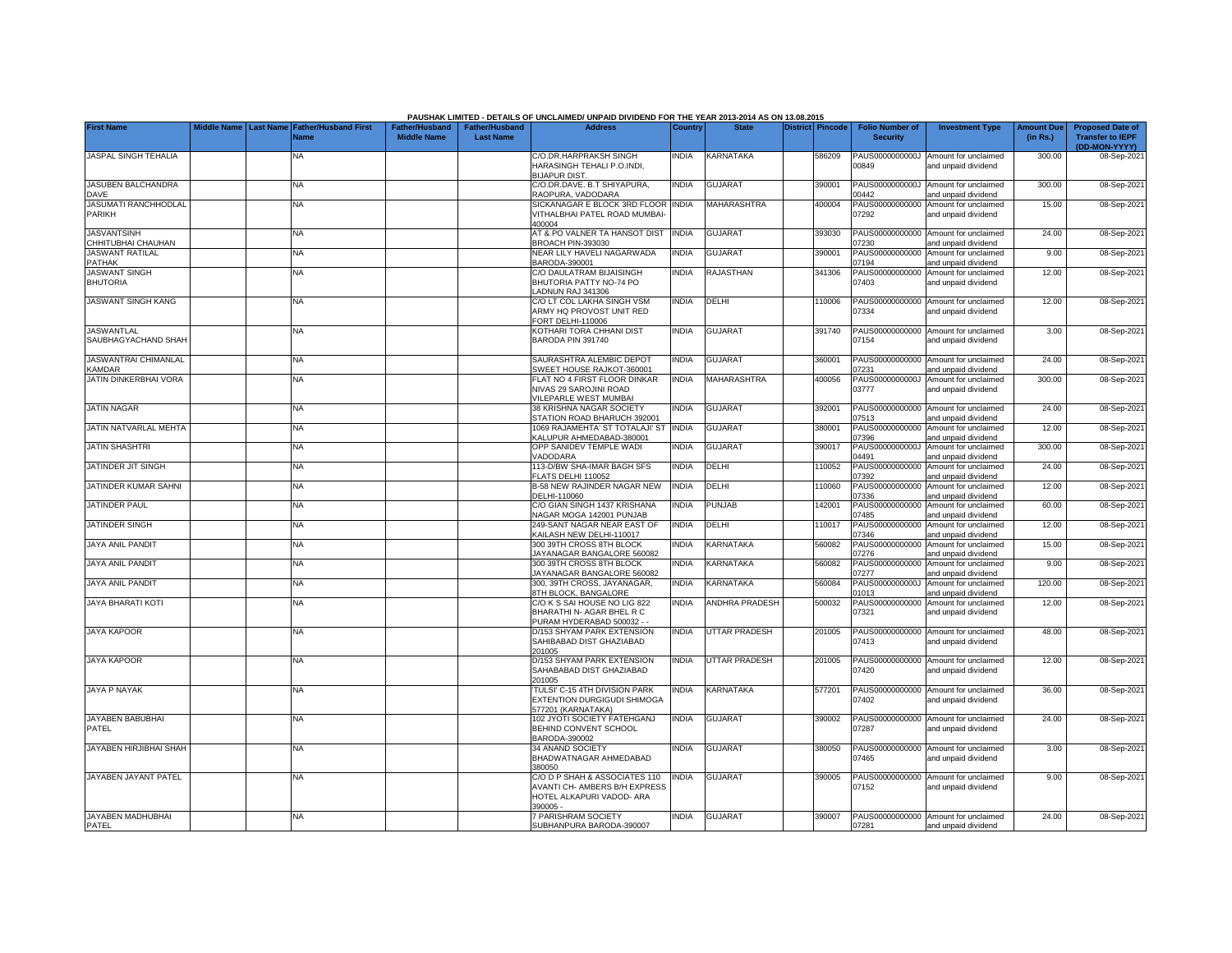|                                                |                       |                                            |                                             |                                           | PAUSHAK LIMITED - DETAILS OF UNCLAIMED/ UNPAID DIVIDEND FOR THE YEAR 2013-2014 AS ON 13.08.2015               |                |                    |                  |                                           |                                                             |                               |                                                                     |
|------------------------------------------------|-----------------------|--------------------------------------------|---------------------------------------------|-------------------------------------------|---------------------------------------------------------------------------------------------------------------|----------------|--------------------|------------------|-------------------------------------------|-------------------------------------------------------------|-------------------------------|---------------------------------------------------------------------|
| <b>First Name</b>                              | Middle Name Last Name | <b>Father/Husband First</b><br><b>Name</b> | <b>Father/Husband</b><br><b>Middle Name</b> | <b>Father/Husband</b><br><b>Last Name</b> | <b>Address</b>                                                                                                | <b>Country</b> | <b>State</b>       | District Pincode | <b>Folio Number of</b><br><b>Security</b> | <b>Investment Type</b>                                      | <b>Amount Due</b><br>(in Rs.) | <b>Proposed Date of</b><br><b>Transfer to IEPF</b><br>(DD-MON-YYYY) |
| JAYABEN PURSHOTTAM<br><b>AMIN</b>              |                       | NA                                         |                                             |                                           | C/O P C AMIN 11/ PARISHRAM<br>SOCIETY SUBHANPURA BARODA-<br>390007                                            | INDIA          | <b>GUJARAT</b>     | 390007           | 07195                                     | PAUS00000000000 Amount for unclaimed<br>and unpaid dividend | 48.00                         | 08-Sep-2021                                                         |
| JAYAGAURI MANEKLAL<br><b>SHETH</b>             |                       | NA                                         |                                             |                                           | NAVI POLE GANDIGATE ROAD<br><b>/ADODARA 390001</b>                                                            | <b>INDIA</b>   | <b>GUJARAT</b>     | 390001           | PAUS00000000000<br>07514                  | Amount for unclaimed<br>and unpaid dividend                 | 3.00                          | 08-Sep-202                                                          |
| JAYALAKSHMAMMA J                               |                       | NA                                         |                                             |                                           | W/O DR.S.RAMAPPA D.NO-2,<br>J.M.LANE "A" BALEPET.<br><b>BANGALORE</b>                                         | INDIA          | KARNATAKA          | 560053           | PAUS0000000000J<br>00083                  | Amount for unclaimed<br>and unpaid dividend                 | 300.00                        | 08-Sep-202                                                          |
| <b>JAYALAKSHMI</b>                             |                       | <b>NA</b>                                  |                                             |                                           | 12, LALBAGH ROAD BANGALORE                                                                                    | <b>INDIA</b>   | <b>KARNATAKA</b>   | 560027           | PAUS0000000000J<br>00089                  | Amount for unclaimed<br>and unpaid dividend                 | 600.00                        | 08-Sep-202                                                          |
| JAYANA HARESHKUMAR<br><b>SHAH</b>              |                       | <b>NA</b>                                  |                                             |                                           | C/O JITEN M BUZA 304<br>PATKESHWAR APTS RA- M MANDIF<br>RD BABHAI NAKA L T RD BORIVALI-<br>VEST MUMBAI 400092 | INDIA          | MAHARASHTRA        | 400092           | PAUS00000000000<br>)7355                  | Amount for unclaimed<br>and unpaid dividend                 | 12.00                         | 08-Sep-2021                                                         |
| <b>JAYANT N INAMDAR</b>                        |                       | ΝA                                         |                                             |                                           | C-14/3 GROUND FLOOR P AND T<br>QUARTERS SAHAR ROAD ANDHERI<br>EAST MUMBAI 400099                              | <b>NDIA</b>    | MAHARASHTRA        | 400099           | 07466                                     | PAUS00000000000 Amount for unclaimed<br>and unpaid dividend | 150.00                        | 08-Sep-202                                                          |
| <b>JAYANT WABLE</b>                            |                       | <b>NA</b>                                  |                                             |                                           | 14 GUMASTA SOCIETY RUMTHA<br><b>NAKA SOLAPUR</b>                                                              | <b>INDIA</b>   | <b>MAHARASHTRA</b> | 413003           | 14052                                     | PAUS0000000000J Amount for unclaimed<br>and unpaid dividend | 300.00                        | 08-Sep-202                                                          |
| <b>JAYANTA KUMAR</b><br>BHATTACHARYYA          |                       | NA.                                        |                                             |                                           | <b>AA-218 SECTOR-I SALT LAKE CITY</b><br>CALCUTTA                                                             | <b>INDIA</b>   | <b>WEST BENGAL</b> | 700064           | PAUS0000000000J<br>02844                  | Amount for unclaimed<br>and unpaid dividend                 | 450.00                        | 08-Sep-202                                                          |
| <b>JAYANTIBHAI</b><br><b>GORDHANBHAI PATEL</b> |                       | <b>NA</b>                                  |                                             |                                           | PRATAPGUNJ BARODA-390002                                                                                      | <b>INDIA</b>   | <b>GUJARAT</b>     | 390002           | 07236                                     | PAUS00000000000 Amount for unclaimed<br>and unpaid dividend | 48.00                         | 08-Sep-202                                                          |
| JAYANTIBHAI HIMABHAI<br>PATEL                  |                       | <b>NA</b>                                  |                                             |                                           | SAYAJIGUNJ BEHIND L M P CO<br>3ARODA 390005                                                                   | <b>NDIA</b>    | <b>GUJARAT</b>     | 390005           | PAUS00000000000<br>07423                  | Amount for unclaimed<br>and unpaid dividend                 | 30.00                         | 08-Sep-202                                                          |
| <b>JAYANTIBHAI</b><br><b>ISHWARBHAI RAY</b>    |                       | NA                                         |                                             |                                           | <b>NADI RANGMAHAL SAROJ NIWAS</b><br>BEHIND GANPATI MANDIR BARODA<br>390001                                   | <b>INDIA</b>   | <b>GUJARAT</b>     | 390001           | PAUS00000000000<br>07237                  | Amount for unclaimed<br>and unpaid dividend                 | 3.00                          | 08-Sep-202                                                          |
| <b>JAYANTIBHAI MANGALDAS</b><br>PATEL          |                       | <b>NA</b>                                  |                                             |                                           | <b>45 SHANTI NAGAR TARSALI</b><br>3ARODA-390009                                                               | <b>INDIA</b>   | <b>GUJARAT</b>     | 390009           | 17238                                     | PAUS00000000000 Amount for unclaimed<br>and unpaid dividend | 18.00                         | 08-Sep-202                                                          |
| JAYANTIBHAI MULJIBHAI<br>PATEL                 |                       | <b>NA</b>                                  |                                             |                                           | MAHADEV FALIA AT & PO SOKHADA INDIA<br>DIST BARODA PIN-391240                                                 |                | <b>GUJARAT</b>     | 391240           | PAUS00000000000<br>07239                  | Amount for unclaimed<br>and unpaid dividend                 | 3.00                          | 08-Sep-202                                                          |
| JAYANTIBHAI SOMABHAI<br>PATEL                  |                       | ΝA                                         |                                             |                                           | KACHHIA WAD NEHRU ROAD<br>VIRSAD TAL BORSAD DIST KAIRA<br>PIN 388580                                          | INDIA          | <b>GUJARAT</b>     | 388580           | 07178                                     | PAUS00000000000 Amount for unclaimed<br>and unpaid dividend | 9.00                          | 08-Sep-202                                                          |
| <b>JAYANTIBHAI TULISRAM</b><br><b>KHARWA</b>   |                       | NΑ                                         |                                             |                                           | MADANZAPA ROAD AZAD MADAN<br>OPP BARELI KHARWAWAD<br>3ARODA-390001                                            | <b>NDIA</b>    | <b>GUJARAT</b>     | 390001           | PAUS00000000000<br>07241                  | Amount for unclaimed<br>and unpaid dividend                 | 15.00                         | 08-Sep-202                                                          |
| <b>JAYANTILAL BAGUBHAI</b><br>SHAH             |                       | <b>NA</b>                                  |                                             |                                           | 3/2. YASHPAL APP-2.NR VIJAY<br>RESTAURANT NAVRANGPURA<br>AHMEDABAD                                            | <b>INDIA</b>   | <b>GUJARAT</b>     | 380009           | 00092                                     | PAUS0000000000J Amount for unclaimed<br>and unpaid dividend | 300.00                        | 08-Sep-202                                                          |
| JAYANTILAL CHANDULAL<br><b>DESAI</b>           |                       | <b>NA</b>                                  |                                             |                                           | 23 AMARKUNJ SOCIETY RACE<br>COURSE CIRCLE BARODA 390007                                                       | INDIA          | <b>GUJARAT</b>     | 390007           | 07482                                     | PAUS00000000000 Amount for unclaimed<br>and unpaid dividend | 99.00                         | 08-Sep-202                                                          |
| JAYANTILAL HIMATLAL<br><b>JAISHWAL</b>         |                       | NA                                         |                                             |                                           | HUZARAT PAGA SHUSHILA<br>COTTAGE BARODA-390006                                                                | <b>INDIA</b>   | <b>GUJARAT</b>     | 390006           | PAUS00000000000<br>07244                  | Amount for unclaimed<br>and unpaid dividend                 | 24.00                         | 08-Sep-202                                                          |
| <b>JAYANTILAL</b><br>JATASHANKER KHETIA        |                       | ΝA                                         |                                             |                                           | JAYANT MEDICAL STORES<br>STATION ROAD JAMKHAMBHALIA<br>361001                                                 | <b>NDIA</b>    | <b>GUJARAT</b>     | 361001           | PAUS00000000000<br>07245                  | Amount for unclaimed<br>and unpaid dividend                 | 24.00                         | 08-Sep-202                                                          |
| <b>JAYANTILAL KARSHANDAS</b><br><b>AJMERI</b>  |                       | <b>NA</b>                                  |                                             |                                           | 4-13 SAMARTH SOCIETY HARANI<br>ROAD BARODA-390001                                                             | <b>INDIA</b>   | <b>GUJARAT</b>     | 390001           | 07246                                     | PAUS00000000000 Amount for unclaimed<br>and unpaid dividend | 9.00                          | 08-Sep-202                                                          |
| JAYANTILAL MOHANBHAI<br>PATEL                  |                       | <b>NA</b>                                  |                                             |                                           | 37 KUNJ SOCIETY BEHIND<br>ALKAPURI BARODA-390005                                                              | <b>INDIA</b>   | <b>GUJARAT</b>     | 390005           | PAUS00000000000<br>07145                  | Amount for unclaimed<br>and unpaid dividend                 | 24.00                         | 08-Sep-202                                                          |
| JAYANTILAL N DESAI                             |                       | <b>NA</b>                                  |                                             |                                           | 50/418 UNNAT NAGER GOREGAON<br>WEST) MUMBAI-400062                                                            | <b>INDIA</b>   | MAHARASHTRA        | 400062           | PAUS00000000000<br>07351                  | Amount for unclaimed<br>nd unpaid dividend                  | 12.00                         | 08-Sep-202                                                          |
| JAYANTILAL NATHALAL<br><b>GANDHI</b>           |                       | <b>NA</b>                                  |                                             |                                           | <b>MADAN ZAMPA ROAD OPP AZAD</b><br>GROUND BARODA-390001                                                      | <b>INDIA</b>   | <b>GUJARAT</b>     | 390001           | PAUS00000000000<br>07248                  | Amount for unclaimed<br>and unpaid dividend                 | 48.00                         | 08-Sep-202                                                          |
| <b>JAYANTILAL PUKHARAJ</b><br>JAIN             |                       | NA                                         |                                             |                                           | <b>KUVERJI DEVSHI CHAWL 2ND FL B</b><br>S ROAD OPP ZARAPKAR SHOW<br>ROOM DADAR W RLY MUMBAI<br>400028         | INDIA          | MAHARASHTRA        | 400028           | PAUS00000000000<br>07374                  | Amount for unclaimed<br>and unpaid dividend                 | 12.00                         | 08-Sep-202                                                          |
| <b>JAYANTILAL S SHAH</b>                       |                       | <b>NA</b>                                  |                                             |                                           | C/O POPATLAL K SHAH AT MARCHI<br>POLE IN RATAN POLE AHMEDABAD<br>380001                                       | <b>INDIA</b>   | <b>GUJARAT</b>     | 380001           | 07362                                     | PAUS00000000000 Amount for unclaimed<br>and unpaid dividend | 24.00                         | 08-Sep-202                                                          |
| JAYANTILAL SAKALCHAND<br>PATEL                 |                       | <b>NA</b>                                  |                                             |                                           | B/5 HILL PARK SOCIETY OPP<br>MAJOR DAIRY OPP POLICE<br>CHOWKY KANKARIA AHMEDABAD-<br>380022                   | <b>INDIA</b>   | <b>GUJARAT</b>     | 380022           | 07196                                     | PAUS00000000000 Amount for unclaimed<br>and unpaid dividend | 9.00                          | 08-Sep-202                                                          |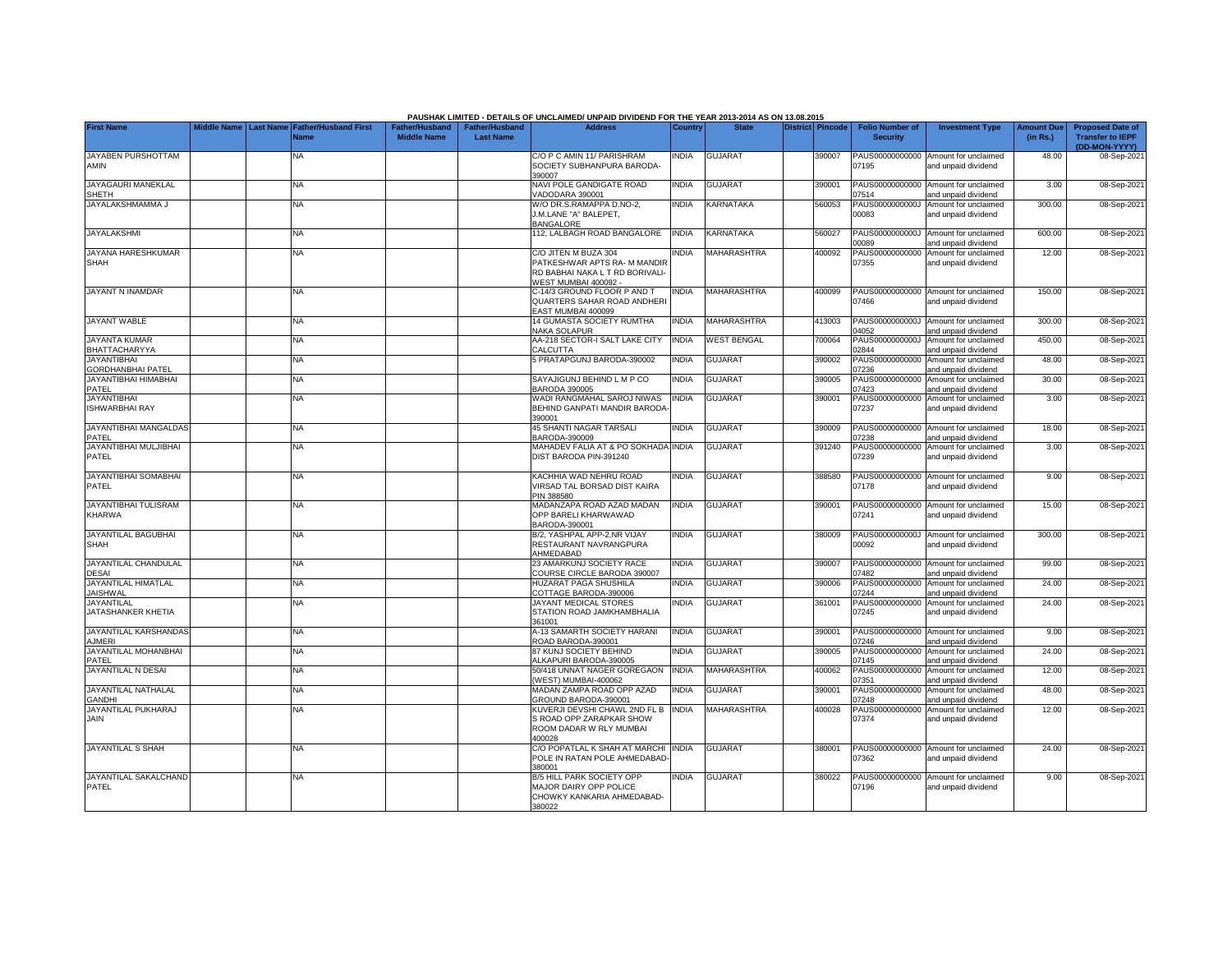|                                                     |             |                  |                             |                       |                       | PAUSHAK LIMITED - DETAILS OF UNCLAIMED/ UNPAID DIVIDEND FOR THE YEAR 2013-2014 AS ON 13.08.2015 |                |                   |                  |                          |                                                             |                   |                                          |
|-----------------------------------------------------|-------------|------------------|-----------------------------|-----------------------|-----------------------|-------------------------------------------------------------------------------------------------|----------------|-------------------|------------------|--------------------------|-------------------------------------------------------------|-------------------|------------------------------------------|
| <b>First Name</b>                                   | Middle Name | <b>Last Name</b> | <b>Father/Husband First</b> | <b>Father/Hushand</b> | <b>Father/Husband</b> | <b>Address</b>                                                                                  | <b>Country</b> | <b>State</b>      | District Pincode | <b>Folio Number of</b>   | <b>Investment Type</b>                                      | <b>Amount Due</b> | <b>Proposed Date of</b>                  |
|                                                     |             |                  | <b>Name</b>                 | <b>Middle Name</b>    | <b>Last Name</b>      |                                                                                                 |                |                   |                  | <b>Security</b>          |                                                             | (in Rs.)          | <b>Transfer to IEPF</b><br>(DD-MON-YYYY) |
| <b>JAYANTKUMAR</b><br><b>GUNVANTSINH JAISWAL</b>    |             |                  | NA                          |                       |                       | FATEH GUNJ CAMP SADAR BAZAR<br>RANCHHODJI MANDIR ROAD<br>BARODA-390002                          | <b>INDIA</b>   | <b>GUJARAT</b>    | 390002           | PAUS00000000000<br>07251 | Amount for unclaimed<br>and unpaid dividend                 | 9.00              | 08-Sep-202                               |
| JAYANTKUMAR NATHALAL<br>PATEL                       |             |                  | NA.                         |                       |                       | 46 ADARSH SOCIETY<br>MEGHANINAGAR AHMEDABAD                                                     | <b>INDIA</b>   | <b>GUJARAT</b>    | 380016           | 07348                    | PAUS00000000000 Amount for unclaimed<br>and unpaid dividend | 24.00             | 08-Sep-202                               |
| <b>JAYARAMAN G</b>                                  |             |                  | <b>NA</b>                   |                       |                       | 380016<br>26, NACHIAPPAN STREET<br><b>MAHALINGAPURAM CHENNAI</b>                                | <b>INDIA</b>   | <b>TAMIL NADU</b> | 600034           | 00000                    | PAUS0000000000G Amount for unclaimed<br>and unpaid dividend | 1200.00           | 08-Sep-202                               |
| <b>JAYARAMBHAI</b>                                  |             |                  | <b>NA</b>                   |                       |                       | "NAUJAHAR BUNGLOW OPP                                                                           | <b>INDIA</b>   | <b>GUJARAT</b>    | 396445           | PAUS00000000000          | Amount for unclaimed                                        | 24.00             | 08-Sep-2021                              |
| <b>GORDHANBHAI PATEL</b>                            |             |                  |                             |                       |                       | KUSUM VIHAR ASHA NAGAR<br><b>NAVSARI-396445</b>                                                 |                |                   |                  | 07141                    | and unpaid dividend                                         |                   |                                          |
| <b>JAYASHREE MURTHY</b>                             |             |                  | <b>NA</b>                   |                       |                       | 49, 2nd Phase, 4th Block Banashankari INDIA<br>3rd Stage                                        |                | KARNATAKA         | 560085           | 15645                    | PAUS0000000000J Amount for unclaimed<br>and unpaid dividend | 600.00            | 08-Sep-202                               |
| JAYASHREE R<br><b>DESHPANDE</b>                     |             |                  | <b>NA</b>                   |                       |                       | 97 BRAHMIN WADI K A<br>SUBRAMANIAM ROAD MATUNGA<br>MUMBAI-400019                                | INDIA          | MAHARASHTRA       | 400019           | PAUS00000000000<br>07400 | Amount for unclaimed<br>and unpaid dividend                 | 24.00             | 08-Sep-2021                              |
| <b>JAYASHREE</b><br>RADHAKRISHNA<br><b>VERNEKAR</b> |             |                  | <b>NA</b>                   |                       |                       | C/O THE SWASTIK JANATA<br>SAHAKARI BANK LTD 502<br>KALBADEVI ROAD MUMBAI-400002                 | <b>INDIA</b>   | MAHARASHTRA       | 400002           | 07370                    | PAUS00000000000 Amount for unclaimed<br>and unpaid dividend | 12.00             | 08-Sep-202                               |
| <b>JAYASHRI BISWAS</b>                              |             |                  | <b>NA</b>                   |                       |                       | 162 KAILASH HILLS NEW DELHI<br>110065                                                           | <b>INDIA</b>   | DELHI             | 110065           | 07332                    | PAUS00000000000 Amount for unclaimed<br>and unpaid dividend | 12.00             | 08-Sep-202                               |
| <b>JAYENDRABHAI</b><br>NARANBHAI PATEL              |             |                  | <b>NA</b>                   |                       |                       | C/O WESTERN CHEMIST STATION<br>ROAD ANAND-388001                                                | <b>INDIA</b>   | <b>GUJARAT</b>    | 388001           | PAUS00000000000<br>)7252 | Amount for unclaimed<br>and unpaid dividend                 | 9.00              | 08-Sep-202                               |
| <b>JAYENDRAKUMAR</b><br><b>CHATURBHAI PATEL</b>     |             |                  | NA.                         |                       |                       | <b>GOVT TRAINING COLLEGE</b><br>KATHLAL TAL KAPADVANJ PIN-<br>387630                            | <b>NDIA</b>    | <b>GUJARAT</b>    | 387630           | PAUS00000000000<br>07253 | Amount for unclaimed<br>and unpaid dividend                 | 9.00              | 08-Sep-202                               |
| <b>JAYENTIBHAI TULSIRAM</b><br><b>KHARWA</b>        |             |                  | <b>TULSIRAM</b>             |                       |                       | MOTI KHARVAWAD MADAN ZAMPA<br>ROAD VADODARA                                                     | <b>INDIA</b>   | <b>GUJARAT</b>    | 390001           | PAUS00000000000<br>3348  | Amount for unclaimed<br>and unpaid dividend                 | 48.00             | 08-Sep-202                               |
| <b>JAYESH PATEL</b>                                 |             |                  | <b>NA</b>                   |                       |                       | 5A DEVDEEP SOCIETY OLD PADRA<br>ROAD VADODARA                                                   | <b>NDIA</b>    | <b>GUJARAT</b>    | 390015           | PAUS0000000000J<br>14495 | Amount for unclaimed<br>and unpaid dividend                 | 300.00            | 08-Sep-202                               |
| <b>JAYESH PATEL</b>                                 |             |                  | <b>NA</b>                   |                       |                       | A/2 VENUS APARTMENT WORLI<br>SEAFACE MUMBAI                                                     | <b>INDIA</b>   | MAHARASHTRA       | 400018           | PAUS0000000000J<br>03620 | Amount for unclaimed<br>and unpaid dividend                 | 1950.00           | 08-Sep-202                               |
| JAYKRISHNA CHIMANLAL<br>PARIKH                      |             |                  | <b>NA</b>                   |                       |                       | SULTANPURA DESAI'S KHANCHA<br>BARODA BARODA 390001                                              | <b>INDIA</b>   | <b>GUJARAT</b>    | 390001           | PAUS00000000000<br>07288 | Amount for unclaimed<br>and unpaid dividend                 | 24.00             | 08-Sep-202                               |
| JAYKUMAR GANPATLAL<br><b>DAVE</b>                   |             |                  | <b>NA</b>                   |                       |                       | NADIADI'S KHADAKI OPP AMBA<br>MATA GHADIALI POLE BARODA-<br>390001                              | <b>INDIA</b>   | <b>GUJARAT</b>    | 390001           | PAUS00000000000<br>07255 | Amount for unclaimed<br>and unpaid dividend                 | 3.00              | 08-Sep-202                               |
| <b>JAYMATI RAMCHANDRA</b><br><b>DIVECHA</b>         |             |                  | <b>NA</b>                   |                       |                       | NAVLAKHA MENSION NEAR<br>STATION R. C. RD. BARODA-390005                                        | <b>NDIA</b>    | <b>GUJARAT</b>    | 390005           | PAUS00000000000<br>07182 | Amount for unclaimed<br>and unpaid dividend                 | 3.00              | 08-Sep-202                               |
| JAYNTILAL DEVJI FADADU                              |             |                  | <b>NA</b>                   |                       |                       | C-7 NEW BALADEVI SOCIETY<br>GANDHI ROAD BARDOLI 394601 TAI<br><b>BARDOLI DIST SURAT</b>         | <b>INDIA</b>   | <b>GUJARAT</b>    | 394601           | PAUS00000000000<br>07166 | Amount for unclaimed<br>and unpaid dividend                 | 24.00             | 08-Sep-202                               |
| JAYPRAKASH KESHAVLAL<br><b>BAROT</b>                |             |                  | <b>NA</b>                   |                       |                       | NARSHINH PREMANAND'S HAVELI<br>BAJWADA BARODA 390001                                            | <b>INDIA</b>   | <b>GUJARAT</b>    | 390001           | 07177                    | PAUS00000000000 Amount for unclaimed<br>and unpaid dividend | 3.00              | 08-Sep-202                               |
| <b>JAYPRAKASH</b><br>MAHADEVBHAI KELA               |             |                  | <b>NA</b>                   |                       |                       | C/O JAI BHARAT MEDICAL STORES INDIA<br>DELHIGATE HOSPITAL BUILDING<br><b>PALANPUR</b>           |                | <b>GUJARAT</b>    | 385001           | PAUS00000000000<br>)7359 | Amount for unclaimed<br>and unpaid dividend                 | 24.00             | 08-Sep-202                               |
| <b>JAYSHRE AMIN</b>                                 |             |                  | <b>NA</b>                   |                       |                       | 13 SHREYA NAGAR SOC<br>SUBHANPURA VADODARA                                                      | <b>INDIA</b>   | <b>GUJARAT</b>    | 390007           | 4642                     | PAUS0000000000J Amount for unclaimed<br>and unpaid dividend | 300.00            | 08-Sep-202                               |
| JAYSHREE DATTATRAYA<br><b>HARDIKAR</b>              |             |                  | NA                          |                       |                       | PIRAMITAR ROAD DANDIA BAZAR<br>8ARODA-390001                                                    | <b>INDIA</b>   | <b>GUJARAT</b>    | 390001           | PAUS00000000000<br>07164 | Amount for unclaimed<br>and unpaid dividend                 | 3.00              | 08-Sep-202                               |
| JAYSHREE DINESHBHAI<br>PATEL                        |             |                  | <b>NA</b>                   |                       |                       | C/1 YOGI TILAK SOCIETY OPP<br>ZULELAL BACKERY 100 FEET<br>ROADANAND                             | <b>INDIA</b>   | <b>GUJARAT</b>    | 388001           | PAUS00000000000<br>07483 | Amount for unclaimed<br>and unpaid dividend                 | 3.00              | 08-Sep-202                               |
| JAYSHREE K AGARWAL                                  |             |                  | <b>NA</b>                   |                       |                       | 3/30 KHANDERAO WADI DADY SETH INDIA<br>AGIARY LANE KALBADEVI ROAD<br>MUMBAI-400002              |                | MAHARASHTRA       | 400002           | PAUS00000000000<br>07372 | Amount for unclaimed<br>and unpaid dividend                 | 12.00             | 08-Sep-202                               |
| JAYSHREE KANTILAL<br><b>SHAH</b>                    |             |                  | LATE KANTILAL L SHAH        |                       |                       | 101, VIGYANSHILA JUHU VERSOVA<br>NEW LINK ROAD ANDHERI (W)<br>MUMBAI                            | <b>INDIA</b>   | MAHARASHTRA       | 400061           | 12614                    | PAUS00000000000 Amount for unclaimed<br>and unpaid dividend | 24.00             | 08-Sep-202                               |
| JAYSHREE PARIKH                                     |             |                  | <b>NA</b>                   |                       |                       | C/O MR BHUPENDRA H PARIKH<br>GORJIWAD MEHTA POLE BARODA<br>390006                               | INDIA          | <b>GUJARAT</b>    | 390006           | 07452                    | PAUS00000000000 Amount for unclaimed<br>and unpaid dividend | 24.00             | 08-Sep-202                               |
| JAYSHREEBEN B PATEL                                 |             |                  | NA                          |                       |                       | <b>B REDPARK SOCIETY MANJULPAR</b><br>ADODARA 390011                                            | <b>INDIA</b>   | <b>GUJARAT</b>    | 390011           | PAUS00000000000<br>7481  | Amount for unclaimed<br>and unpaid dividend                 | 3.00              | 08-Sep-202                               |
| <b>JAYSHREEBEN</b><br>CHANDRAKANT SHAH              |             |                  | <b>NA</b>                   |                       |                       | NANDKRUPA BLDG BHADRAKALI<br>MATA'S POLE RAOPURA ROAD<br>BARODA-390001                          | <b>INDIA</b>   | GUJARAT           | 390001           | PAUS00000000000<br>07257 | Amount for unclaimed<br>and unpaid dividend                 | 48.00             | 08-Sep-202                               |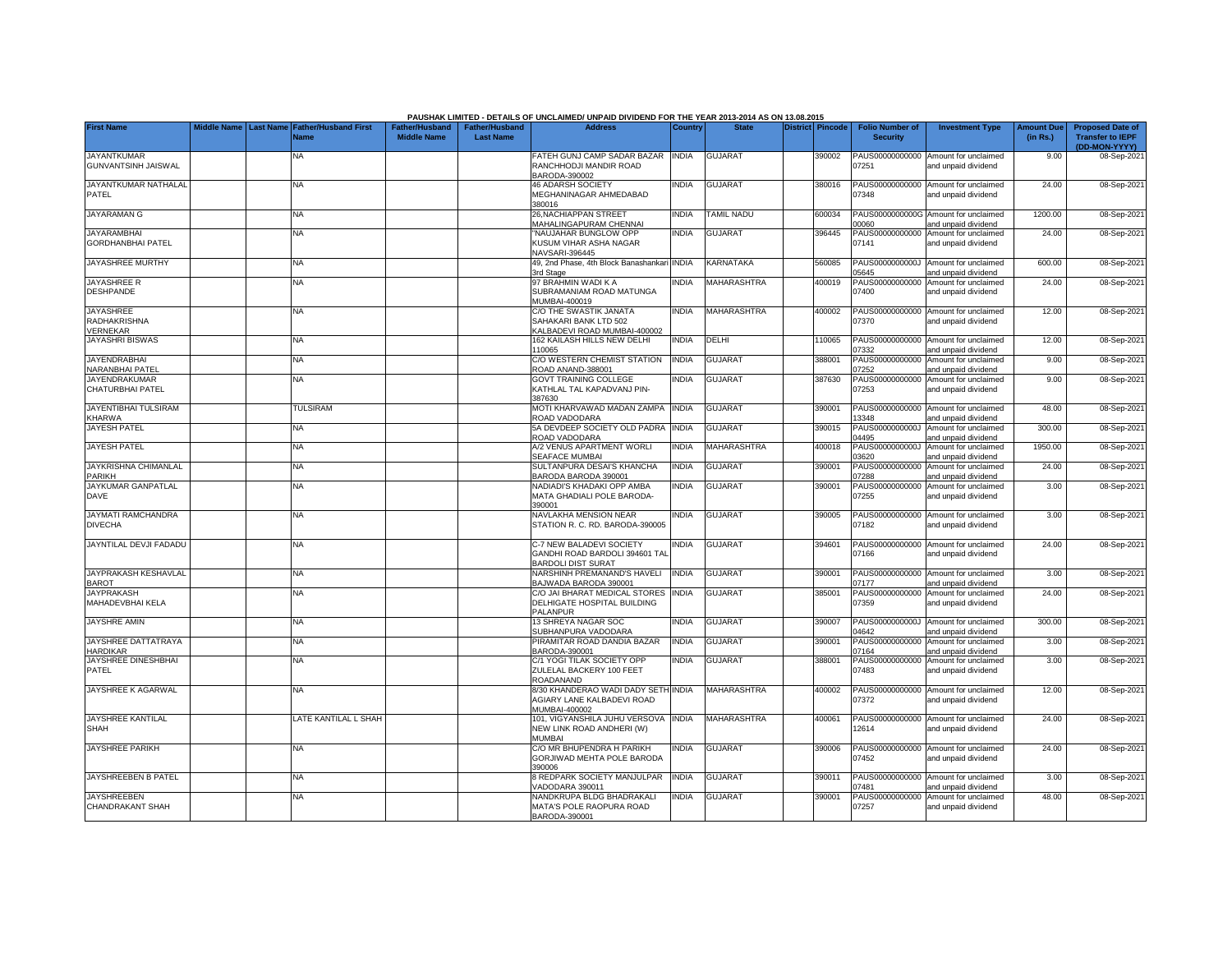|                                                     |                       |                                            |                                             |                                           | PAUSHAK LIMITED - DETAILS OF UNCLAIMED/ UNPAID DIVIDEND FOR THE YEAR 2013-2014 AS ON 13.08.2015                                      |                |                      |                         |                                           |                                                             |                               |                                                                     |
|-----------------------------------------------------|-----------------------|--------------------------------------------|---------------------------------------------|-------------------------------------------|--------------------------------------------------------------------------------------------------------------------------------------|----------------|----------------------|-------------------------|-------------------------------------------|-------------------------------------------------------------|-------------------------------|---------------------------------------------------------------------|
| <b>First Name</b>                                   | Middle Name Last Name | <b>Father/Husband First</b><br><b>Name</b> | <b>Father/Husband</b><br><b>Middle Name</b> | <b>Father/Husband</b><br><b>Last Name</b> | <b>Address</b>                                                                                                                       | <b>Country</b> | <b>State</b>         | <b>District</b> Pincode | <b>Folio Number of</b><br><b>Security</b> | <b>Investment Type</b>                                      | <b>Amount Due</b><br>(in Rs.) | <b>Proposed Date of</b><br><b>Transfer to IEPF</b><br>(DD-MON-YYYY) |
| JAYSHREEBEN CHAVDA                                  |                       | NA                                         |                                             |                                           | PLOT NO 475 OPP VIRATNAGAR<br>SOCIETY SECTOR NO 23<br>GANDHINAGAR 382023 GUJ                                                         | <b>INDIA</b>   | <b>GUJARAT</b>       | 382023                  | PAUS00000000000<br>07448                  | Amount for unclaimed<br>and unpaid dividend                 | 99.00                         | 08-Sep-2021                                                         |
| JAYSHRI ANIRUDDHA<br><b>VYAS</b>                    |                       | NA                                         |                                             |                                           | 21 KAMESHWAR TWIN SOCIETY NR INDIA<br>YOGESHARAN SOC NR MANEKBAG<br>HALL AMBAWADI AHMEDABAD<br>380015                                |                | <b>GUJARAT</b>       | 380015                  | 07363                                     | PAUS00000000000 Amount for unclaimed<br>and unpaid dividend | 12.00                         | 08-Sep-2021                                                         |
| <b>JAYSHRI SHAH</b>                                 |                       | ΝA                                         |                                             |                                           | <b>A-5 NEW YOGESHWAR SOCIETY</b><br>OPP VISHALNAGAR ISHANPUR<br>AHMEDABAD 382443                                                     | <b>INDIA</b>   | <b>GUJARAT</b>       | 382443                  | 07444                                     | PAUS00000000000 Amount for unclaimed<br>and unpaid dividend | 36.00                         | 08-Sep-2021                                                         |
| <b>JAYSHRI TRIVEDI</b>                              |                       | <b>NA</b>                                  |                                             |                                           | 21/B GOKUL NAGAR SOCIETY<br>USHMANPURA ASHRAM ROAD<br>AHMEDABAD                                                                      | <b>INDIA</b>   | <b>GUJARAT</b>       | 380013                  | 02278                                     | PAUS0000000000J Amount for unclaimed<br>and unpaid dividend | 300.00                        | 08-Sep-2021                                                         |
| <b>JENAB HUSAINBHAI</b><br>KADIWALA                 |                       | NA                                         |                                             |                                           | HOTEL DELUX SAYAJI GUNJ KADAK INDIA<br>BAZAR BARODA-390005                                                                           |                | <b>GUJARAT</b>       | 390005                  | 07418                                     | PAUS00000000000 Amount for unclaimed<br>and unpaid dividend | 24.00                         | 08-Sep-2021                                                         |
| <b>JENUDDIN</b><br><b>MAHOMEDHUSEIN</b><br>PARAWALA |                       | NA                                         |                                             |                                           | RAILWAY GODI ROAD POST BOX<br>NO 43A DAHOD DIST PANCHMAHAL<br>PIN-389151                                                             | <b>NDIA</b>    | <b>GUJARAT</b>       | 389151                  | PAUS00000000000<br>07273                  | Amount for unclaimed<br>and unpaid dividend                 | 24.00                         | 08-Sep-2021                                                         |
| <b>JERAMDAS BHUDARDAS</b><br>SONI                   |                       | NA                                         |                                             |                                           | AT & PO SOKHADA BAZAAR DIST<br>BARODA PIN-391240                                                                                     | <b>INDIA</b>   | <b>GUJARAT</b>       | 391240                  | 07256                                     | PAUS00000000000 Amount for unclaimed<br>and unpaid dividend | 3.00                          | 08-Sep-2021                                                         |
| <b>JESANGBHAI</b><br>VIRCHANDDAS PATEL              |                       | <b>NA</b>                                  |                                             |                                           | 18-SANSKRUT BANGLOWS B\H<br>STAR-LINE TRACTORS NAGALPUR<br><b>MEHSANA</b>                                                            | <b>NDIA</b>    | <b>GUJARAT</b>       | 384002                  | PAUS00000000000<br>07259                  | Amount for unclaimed<br>and unpaid dividend                 | 3.00                          | 08-Sep-2021                                                         |
| <b>JESHANGBHAI KANJIBHAI</b><br>CHAUDHARI           |                       | <b>NA</b>                                  |                                             |                                           | AT & PO PAMOL TA VIJAPUR DIST<br>MEHSANA PIN-382870                                                                                  | <b>INDIA</b>   | <b>GUJARAT</b>       | 382870                  | 07260                                     | PAUS00000000000 Amount for unclaimed<br>and unpaid dividend | 24.00                         | 08-Sep-2021                                                         |
| <b>JESSIE SCRAPHINE D</b><br>SOUZA                  |                       | <b>NA</b>                                  |                                             |                                           | 'SHALOM" NEAR ST XAVIER'S<br>NASIK ROAD NASIK ROAD 422101                                                                            | <b>NDIA</b>    | MAHARASHTRA          | 422101                  | PAUS00000000000<br>07445                  | Amount for unclaimed<br>and unpaid dividend                 | 24.00                         | 08-Sep-2021                                                         |
| <b>JETH MAL</b>                                     |                       | <b>NA</b>                                  |                                             |                                           | CK 13/1 LAKHI CHAUTRA VARANASI INDIA<br>221001                                                                                       |                | <b>UTTAR PRADESH</b> | 221001                  | PAUS00000000000<br>07437                  | Amount for unclaimed<br>and unpaid dividend                 | 36.00                         | 08-Sep-2021                                                         |
| JETHALAL GOKALBHAI<br><b>GOHEL</b>                  |                       | NA                                         |                                             |                                           | STATE BANK OF INDIA MAHALAXMI<br>STREET JUNAGADH-362001                                                                              | INDIA          | GUJARAT              | 362001                  | PAUS00000000000<br>07326                  | Amount for unclaimed<br>and unpaid dividend                 | 12.00                         | 08-Sep-2021                                                         |
| <b>JIGNA N VARSADIA</b>                             |                       | <b>NA</b>                                  |                                             |                                           | B-506 MERI GOLD, RAM MANDIR<br>ROAD, EXP. VAZIR & NAKA<br>BORIVLI(W) MUMBAI-400091                                                   | <b>INDIA</b>   | <b>MAHARASHTRA</b>   | 400091                  | 07494                                     | PAUS00000000000 Amount for unclaimed<br>and unpaid dividend | 48.00                         | 08-Sep-2021                                                         |
| <b>JIHANI DEVI</b>                                  |                       | NA                                         |                                             |                                           | C/O SRI YASH PAL SINGH VERMA<br>81 LADDHAWALA MUZAFFAR<br>NAGAR-251002                                                               | <b>INDIA</b>   | UTTAR PRADESH        | 251002                  | 07387                                     | PAUS00000000000 Amount for unclaimed<br>and unpaid dividend | 12.00                         | 08-Sep-2021                                                         |
| <b>JIND KAUR CHAWALIA</b>                           |                       | <b>NA</b>                                  |                                             |                                           | 11/92 WEST AZAD NAGAR P O<br>KRISHAN NAGAR DELHI-110051                                                                              | <b>INDIA</b>   | DELHI                | 110051                  | 07405                                     | PAUS00000000000 Amount for unclaimed<br>and unpaid dividend | 12.00                         | 08-Sep-2021                                                         |
| JITENDER KAUR                                       |                       | NA                                         |                                             |                                           | 3290/ SECTOR 35-D CHANDIGARH<br>160035                                                                                               | <b>INDIA</b>   | CHANDIGARH           | 160035                  | PAUS00000000000<br>07318                  | Amount for unclaimed<br>and unpaid dividend                 | 12.00                         | 08-Sep-2021                                                         |
| JITENDRA A SHAH                                     |                       | NA                                         |                                             |                                           | C/O ARVINDKUMAR C SHAH 49<br>JAWAHAR NAGAR 6TH RD<br>MADHUKUNJ 2ND FL GOREGAON<br>WEST MUMBAI 400062                                 | <b>INDIA</b>   | MAHARASHTRA          | 400062                  | PAUS00000000000<br>07431                  | Amount for unclaimed<br>and unpaid dividend                 | 12.00                         | 08-Sep-2021                                                         |
| JITENDRA AMBALAL<br>SARAIYA                         |                       | <b>NA</b>                                  |                                             |                                           | A/2 GR FL NAMOHARI DUPLEX<br>FLATS OPP BIP- IN VILLA NR AMBEI<br>SHALA NR DASHAPORVAD - SOC'S<br>DERASAR PALDI AHMEDABAD<br>380001 - | INDIA          | <b>GUJARAT</b>       | 380001                  | 07262                                     | PAUS00000000000 Amount for unclaimed<br>and unpaid dividend | 99.00                         | 08-Sep-2021                                                         |
| <b>JITENDRA BHOGILAL</b><br>PARIKH                  |                       | <b>NA</b>                                  |                                             |                                           | A-7 JYOTI NAGAR CO-OP HSG SOC<br>BESIDE RADHAKRISHNA SOCIETY<br>VAGHODIA ROAD BARODA-390019                                          | <b>INDIA</b>   | <b>GUJARAT</b>       | 390019                  | 07160                                     | PAUS00000000000 Amount for unclaimed<br>and unpaid dividend | 9.00                          | 08-Sep-2021                                                         |
| JITENDRA CHAUDHARY                                  |                       | NA                                         |                                             |                                           | RAM BAGH COLONY CIVIL LINES<br><b>BIJNOR</b>                                                                                         | <b>INDIA</b>   | <b>UTTAR PRADESH</b> | 246701                  | PAUS0000000000J<br>03968                  | Amount for unclaimed<br>and unpaid dividend                 | 900.00                        | 08-Sep-2021                                                         |
| JITENDRA ISHWARLAL<br><b>VYAS</b>                   |                       | ΝA                                         |                                             |                                           | OPP SHETH ANANDLAL'S HAVELI<br>MEHTA POLE BARODA-390006                                                                              | INDIA          | <b>GUJARAT</b>       | 390006                  | PAUS00000000000<br>07282                  | Amount for unclaimed<br>and unpaid dividend                 | 24.00                         | 08-Sep-2021                                                         |
| JITENDRA RAMANLAL<br><b>SHAH</b>                    |                       | NA                                         |                                             |                                           | KANPURA VYARA DIST SURAT PIN- INDIA<br>394650                                                                                        |                | <b>GUJARAT</b>       | 394650                  | PAUS00000000000<br>07200                  | Amount for unclaimed<br>and unpaid dividend                 | 48.00                         | 08-Sep-2021                                                         |
| JITENDRA RANJITLAL<br><b>DALAL</b>                  |                       | <b>NA</b>                                  |                                             |                                           | A/6 SAMARTH CO-OP HSG SOCIETY INDIA<br>NR HARNI WATER TANK HARNI<br>ROAD BARODA 390006                                               |                | <b>GUJARAT</b>       | 390006                  | PAUS00000000000<br>07515                  | Amount for unclaimed<br>and unpaid dividend                 | 24.00                         | 08-Sep-2021                                                         |
| <b>JITENDRAKUMAR</b><br>CHIMANBHAI PATEL            |                       | <b>NA</b>                                  |                                             |                                           | HARIKRIPA NIVAS CHHANI DIST<br>BARODA PIN-391740                                                                                     | <b>INDIA</b>   | <b>GUJARAT</b>       | 391740                  | 07264                                     | PAUS00000000000 Amount for unclaimed<br>and unpaid dividend | 9.00                          | 08-Sep-2021                                                         |
| <b>JITENDRAKUMAR</b><br>HARIKRISHNA THAKER          |                       | <b>NA</b>                                  |                                             |                                           | NATHA BHATT S POLE UMRETH<br>(DIST KAIRA) PIN 388220                                                                                 | <b>INDIA</b>   | <b>GUJARAT</b>       | 388220                  | 07173                                     | PAUS00000000000 Amount for unclaimed<br>and unpaid dividend | 3.00                          | 08-Sep-2021                                                         |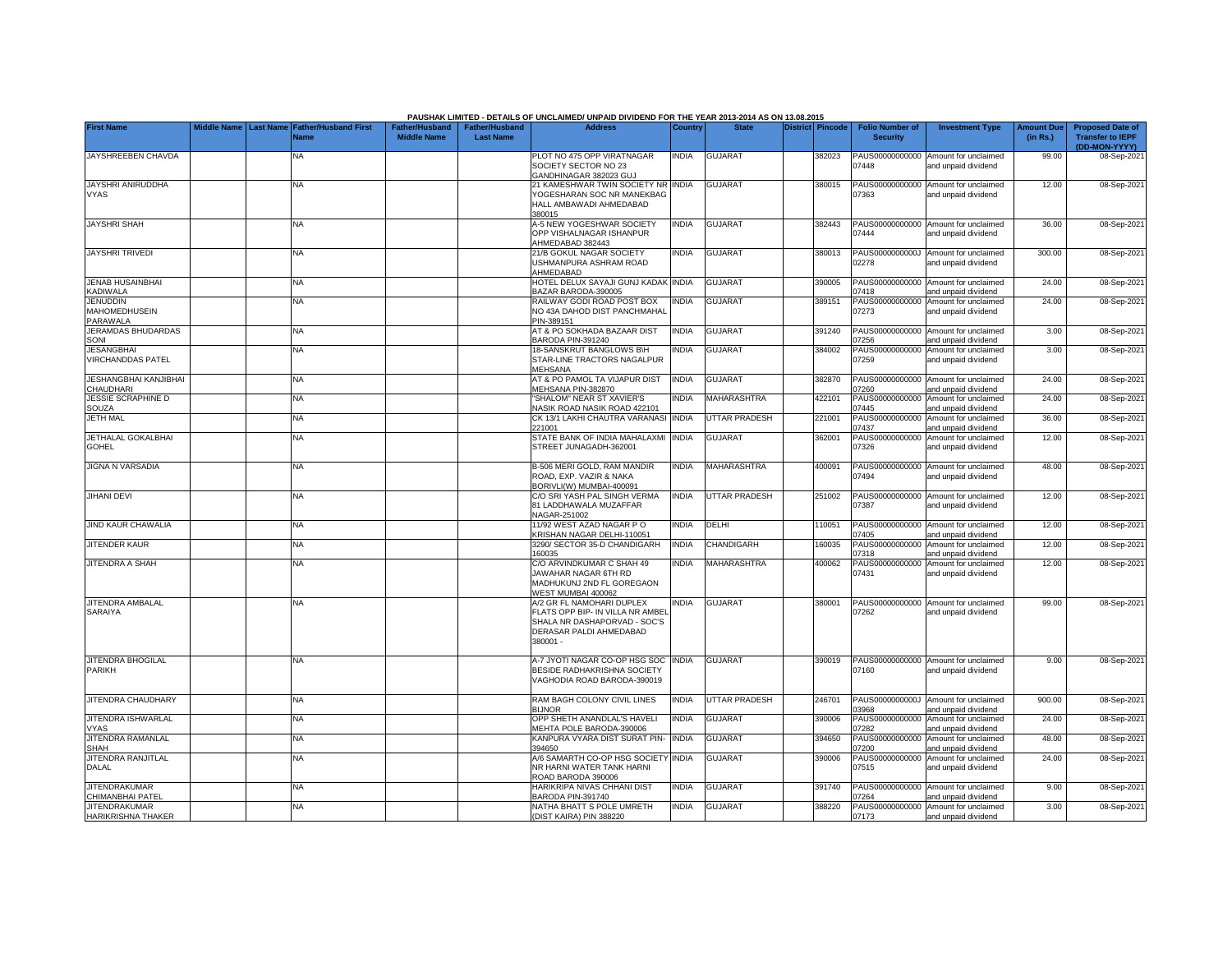|                                            |             |                  |                                     |                                      |                                           | PAUSHAK LIMITED - DETAILS OF UNCLAIMED/ UNPAID DIVIDEND FOR THE YEAR 2013-2014 AS ON 13.08.2015                      |              |                       |                  |                                           |                                                             |                               |                                                                     |
|--------------------------------------------|-------------|------------------|-------------------------------------|--------------------------------------|-------------------------------------------|----------------------------------------------------------------------------------------------------------------------|--------------|-----------------------|------------------|-------------------------------------------|-------------------------------------------------------------|-------------------------------|---------------------------------------------------------------------|
| <b>First Name</b>                          | Middle Name | <b>Last Name</b> | <b>Father/Husband First</b><br>Name | Father/Husband<br><b>Middle Name</b> | <b>Father/Husband</b><br><b>Last Name</b> | <b>Address</b>                                                                                                       | Country      | <b>State</b>          | District Pincode | <b>Folio Number of</b><br><b>Security</b> | <b>Investment Type</b>                                      | <b>Amount Due</b><br>(in Rs.) | <b>Proposed Date of</b><br><b>Transfer to IEPF</b><br>(DD-MON-YYYY) |
| <b>JITENDRAKUMAR</b><br>MOHANBHAI VACHHANI |             |                  | <b>MOHANBHAI</b>                    |                                      |                                           | C/O PATIDAR PAESTICIDE RAVI<br>CHAMBER OPP BAL MANDIR<br>STATION PLOT JAM JODHPUR                                    | <b>NDIA</b>  | <b>GUJARAT</b>        | 360530           | 35690                                     | PAUSIN301039243 Amount for unclaimed<br>and unpaid dividend | 48.00                         | 08-Sep-202                                                          |
| <b>JITENDRAKUMAR</b><br>RAMANLAL SHAH      |             |                  | <b>NA</b>                           |                                      |                                           | 39 ANJANA PARK SOCIETY C/S<br>SHAHPUR GATE AHMEDABAD-<br>380001                                                      | <b>INDIA</b> | <b>GUJARAT</b>        | 380001           | 07397                                     | PAUS00000000000 Amount for unclaimed<br>and unpaid dividend | 48.00                         | 08-Sep-202                                                          |
| <b>JITSU S MERCHANT</b>                    |             |                  | ΝA                                  |                                      |                                           | ASCOT' FLAT NO. 601, C-27,<br>SHASHTRI NG- R, OFF. FOUR<br>BUNGLOWS, LOKHANDWALA ROAD,<br>ANDHERI(W) BOMBAY-400053 - | <b>NDIA</b>  | MAHARASHTRA           | 400053           | PAUS00000000000<br>07453                  | Amount for unclaimed<br>and unpaid dividend                 | 24.00                         | 08-Sep-202                                                          |
| <b>JOGINDER SINGH</b>                      |             |                  | <b>NA</b>                           |                                      |                                           | J-161A RAJOURI GARDEN NEW<br>DELHI-110027                                                                            | <b>INDIA</b> | DELHI                 | 110027           | )7338                                     | PAUS00000000000 Amount for unclaimed<br>and unpaid dividend | 36.00                         | 08-Sep-202                                                          |
| JOHN LALLUBHAI PARMAR                      |             |                  | NA                                  |                                      |                                           | BLOCK NO 32 JAYESH COLONY<br>FATEHGUNJ BARODA-390002                                                                 | <b>INDIA</b> | <b>GUJARAT</b>        | 390002           | PAUS00000000000<br>)7157                  | Amount for unclaimed<br>and unpaid dividend                 | 3.00                          | 08-Sep-202                                                          |
| <b>JOHN PK</b>                             |             |                  | <b>NA</b>                           |                                      |                                           | PORUTHUKAREN HOUSE KAKOOR<br>NATAKOM POST KOTTAYAM                                                                   | <b>INDIA</b> | KERALA                | 686013           | PAUS0000000000J<br>)2962                  | Amount for unclaimed<br>and unpaid dividend                 | 450.00                        | 08-Sep-202                                                          |
| JONNA VEERA NARAYANA                       |             |                  | <b>NA</b>                           |                                      |                                           | 15/447 KAMALA NAGAR NEW TOWN INDIA<br>ANANTPUR                                                                       |              | <b>ANDHRA PRADESH</b> | 515002           | 7422                                      | PAUS00000000000 Amount for unclaimed<br>and unpaid dividend | 9.00                          | 08-Sep-202                                                          |
| <b>JOSEPH OLIVERA</b>                      |             |                  | <b>NA</b>                           |                                      |                                           | 9 AMIN NAGAR CHHANI BARODA-<br>391740                                                                                | INDIA        | GUJARAT               | 391740           | PAUS00000000000<br>7266                   | Amount for unclaimed<br>and unpaid dividend                 | 9.00                          | 08-Sep-202                                                          |
| <b>JOSEPH PT</b>                           |             |                  | ΝA                                  |                                      |                                           | AMBALTHINGAL HOUSE<br>THUNDATHUM KADAVU,PO<br>VARAPUZHA ERNAKULAM<br>DT.KERALA                                       | <b>NDIA</b>  | KERALA                | 683517           | PAUS0000000000P<br>00599                  | Amount for unclaimed<br>and unpaid dividend                 | 120.00                        | 08-Sep-202                                                          |
| <b>JOSEPH SEBASTIAN</b><br>CARVALHO        |             |                  | <b>NA</b>                           |                                      |                                           | C/O MR MUSTAFA SHAIKH HONDA<br>MANSION 3RD FLOOR 332 SIR JJ<br>ROAD BYCULLA MUMBAI 400008                            | <b>NDIA</b>  | <b>MAHARASHTRA</b>    | 400008           | 07313                                     | PAUS00000000000 Amount for unclaimed<br>and unpaid dividend | 27.00                         | 08-Sep-202                                                          |
| <b>JOY KURIAN</b>                          |             |                  | <b>NA</b>                           |                                      |                                           | VACHAPARAMBIL<br>KOTTAMPARAMBA B O CALICUT                                                                           | <b>NDIA</b>  | <b>KERALA</b>         | 673008           | 03445                                     | PAUS0000000000J Amount for unclaimed<br>and unpaid dividend | 300.00                        | 08-Sep-202                                                          |
| JOYENDU J CHAUDHURI                        |             |                  | NA                                  |                                      |                                           | K-4 ALEMBIC COLONY ALEMBIC<br>ROAD VADODARA                                                                          | <b>NDIA</b>  | <b>GUJARAT</b>        | 390003           | PAUS0000000000J<br>14308                  | Amount for unclaimed<br>and unpaid dividend                 | 300.00                        | 08-Sep-202                                                          |
| <b>JOYSHREE KUNDU</b>                      |             |                  | <b>NA</b>                           |                                      |                                           | PROVA APARTMENT, FLAT NO.2/5,<br>GARIA STATION ROAD.P.O. GARIA<br>CALCUTTA                                           | <b>NDIA</b>  | <b>WEST BENGAL</b>    | 700084           | 02760                                     | PAUS0000000000J Amount for unclaimed<br>and unpaid dividend | 300.00                        | 08-Sep-2021                                                         |
| <b>JUGENDRA KUMAR</b><br>WADHWA            |             |                  | NA                                  |                                      |                                           | 1441 WRIGHT TOWN JABALPUR                                                                                            | <b>NDIA</b>  | MADHYA PRADESH        | 482002           | 03264                                     | PAUS0000000000J Amount for unclaimed<br>and unpaid dividend | 1950.00                       | 08-Sep-202                                                          |
| JUIE RANI PODDAR                           |             |                  | <b>NA</b>                           |                                      |                                           | 125/2A BELEGHATA MAIN ROAD<br>CALCUTTA-700010                                                                        | <b>INDIA</b> | <b>WEST BENGAL</b>    | 700010           | PAUS00000000000<br>)7421                  | Amount for unclaimed<br>and unpaid dividend                 | 48.00                         | 08-Sep-202                                                          |
| <b>JWO MANNA LALL</b><br>SWARNKAR          |             |                  | <b>NA</b>                           |                                      |                                           | NO 220 SQDN AIR FORCE C/O 56<br>APO                                                                                  | <b>INDIA</b> | MAHARASHTRA           | 999999           | PAUS00000000000<br>7328                   | Amount for unclaimed<br>and unpaid dividend                 | 12.00                         | 08-Sep-202                                                          |
| <b>JYOTHI A SHETTY</b>                     |             |                  | <b>NA</b>                           |                                      |                                           | <b>B.101. LAVKUSH APPTS NEAR</b><br><b>UDGAM SCHOOL THALTEJ.</b><br>AHMEDABAD                                        | <b>INDIA</b> | <b>GUJARAT</b>        | 380054           | PAUS0000000000J<br>02314                  | Amount for unclaimed<br>and unpaid dividend                 | 450.00                        | 08-Sep-202                                                          |
| JYOTHI TUKKAPURAM                          |             |                  | NA                                  |                                      |                                           | SRI RAMAKRISHNA HOSPITAL<br>NIMBOLIADDA-KACHIGUDA<br>HYDERABAD                                                       | <b>INDIA</b> | ANDHRA PRADESH        | 500027           | PAUS0000000000J<br>03179                  | Amount for unclaimed<br>and unpaid dividend                 | 900.00                        | 08-Sep-202                                                          |
| JYOTI BHUSHAN GHOSH<br><b>DASTIDAR</b>     |             |                  | <b>NA</b>                           |                                      |                                           | <b>37 AMRIT PURI "A" TOP FLOOR</b><br><b>GARHI) EAST OF KAILASH NEW</b><br><b>DELHI 110065</b>                       | <b>NDIA</b>  | DELHI                 | 110065           | )7317                                     | PAUS00000000000 Amount for unclaimed<br>and unpaid dividend | 12.00                         | 08-Sep-2021                                                         |
| <b>JYOTI BHUSHAN GHOSH</b><br>DASTIDAR     |             |                  | <b>NA</b>                           |                                      |                                           | <b>87 AMRIT PURI "A" TOP FLOOR</b><br>(GARHI) EAST OF KAILASH NEW<br><b>DELHI 110065</b>                             | <b>NDIA</b>  | DELHI                 | 110065           | 07474                                     | PAUS00000000000 Amount for unclaimed<br>and unpaid dividend | 12.00                         | 08-Sep-202                                                          |
| JYOTI BHUSHAN GHOSH<br><b>DASTIDAR</b>     |             |                  | NA                                  |                                      |                                           | 87 AMRIT PURI "A" TOP FLOOR<br>(GARHI) EAST OF KAILASH NEW<br>DELHI 110065                                           | <b>NDIA</b>  | DELHI                 | 10065            | 07473                                     | PAUS00000000000 Amount for unclaimed<br>and unpaid dividend | 12.00                         | 08-Sep-2021                                                         |
| <b>JYOTI JITENDRA KHATRI</b>               |             |                  | <b>NA</b>                           |                                      |                                           | C/O PRANAV N PATEL C/3 KAILAS<br>TOWER NEAR DARSHAN SOC<br>NAVRANGPURA AHMEDABAD<br>380009                           | <b>INDIA</b> | <b>GUJARAT</b>        | 380009           | 07366                                     | PAUS00000000000 Amount for unclaimed<br>and unpaid dividend | 12.00                         | 08-Sep-202                                                          |
| <b>JYOTI MARZBAN</b><br><b>BHATHENA</b>    |             |                  | NA                                  |                                      |                                           | G/18 ALEMBIC COLONY ALEMBIC<br>ROAD BARODA 390003                                                                    | <b>NDIA</b>  | <b>GUJARAT</b>        | 390003           | )7268                                     | PAUS00000000000 Amount for unclaimed<br>and unpaid dividend | 24.00                         | 08-Sep-202                                                          |
| <b>JYOTI MONGA</b>                         |             |                  | <b>NA</b>                           |                                      |                                           | 3/13 KALKAJI EXTENSION NEW<br>DELHI-110019                                                                           | <b>NDIA</b>  | DELHI                 | 110019           | PAUS00000000000<br>7388                   | Amount for unclaimed<br>and unpaid dividend                 | 12.00                         | 08-Sep-202                                                          |
| <b>JYOTI PARIKH</b>                        |             |                  | <b>NA</b>                           |                                      |                                           | INDIRA GANDHI INST OF<br>DEVELOPMENT RESEA- RCH GEN<br>VAIDYA MARG GOREGAON EAST<br>MUMBA-1400065-                   | <b>NDIA</b>  | MAHARASHTRA           | 400065           | PAUS00000000000<br>07502                  | Amount for unclaimed<br>and unpaid dividend                 | 24.00                         | 08-Sep-202                                                          |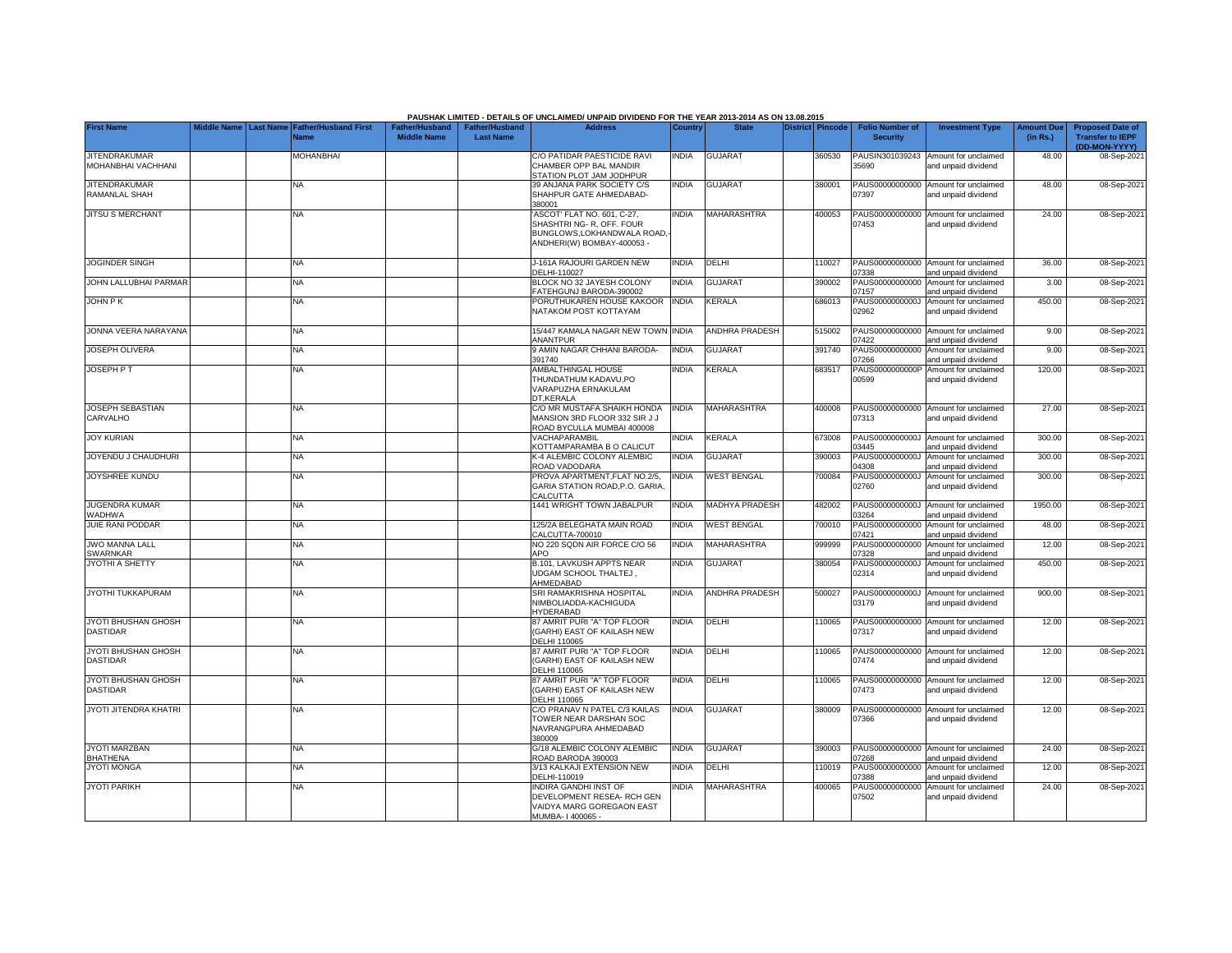|                                                       |  |                                                               |                                             |                                           | PAUSHAK LIMITED - DETAILS OF UNCLAIMED/ UNPAID DIVIDEND FOR THE YEAR 2013-2014 AS ON 13.08.2015                              |                |                          |                  |                                           |                                                             |                               |                                                                     |
|-------------------------------------------------------|--|---------------------------------------------------------------|---------------------------------------------|-------------------------------------------|------------------------------------------------------------------------------------------------------------------------------|----------------|--------------------------|------------------|-------------------------------------------|-------------------------------------------------------------|-------------------------------|---------------------------------------------------------------------|
| <b>First Name</b>                                     |  | Middle Name   Last Name   Father/Husband First<br><b>Name</b> | <b>Father/Husband</b><br><b>Middle Name</b> | <b>Father/Husband</b><br><b>Last Name</b> | <b>Address</b>                                                                                                               | <b>Country</b> | <b>State</b>             | District Pincode | <b>Folio Number of</b><br><b>Security</b> | <b>Investment Type</b>                                      | <b>Amount Due</b><br>(in Rs.) | <b>Proposed Date of</b><br><b>Transfer to IEPF</b><br>(DD-MON-YYYY) |
| JYOTIBEN AMRITLAL<br><b>SHAH</b>                      |  | <b>NA</b>                                                     |                                             |                                           | INDIRA GANDHI INSTITUTE OF<br>DEVELOPMENT - RESEARCH<br>RESIDENCE COLONY GEN VAIDYA<br>MA- RG GOREGAON EAST MUMBAI<br>400065 | INDIA          | MAHARASHTRA              | 400065           | 07205                                     | PAUS00000000000 Amount for unclaimed<br>and unpaid dividend | 24.00                         | 08-Sep-2021                                                         |
| <b>JYOTINDRAKUMAR</b><br>SHANTILAL PATWA              |  | NA                                                            |                                             |                                           | MEHTA POLE NEAR PATWA'S<br>KHANCHA VADODARA-390006                                                                           | <b>INDIA</b>   | <b>GUJARAT</b>           | 390006           | 07269                                     | PAUS00000000000 Amount for unclaimed<br>and unpaid dividend | 9.00                          | 08-Sep-202                                                          |
| <b>JYOTIRAMOY DAS</b>                                 |  | <b>NA</b>                                                     |                                             |                                           | C/O INDIAN OIL CORP LTD IV<br>FLOOR ACCTS - DEPTT CUSTOMER<br>LEDGER SECTION 1 SHAKESP-<br>EARE SARANI CALCUTTA 700071 -     | INDIA          | <b>WEST BENGAL</b>       | 700071           | PAUS00000000000<br>07409                  | Amount for unclaimed<br>and unpaid dividend                 | 12.00                         | 08-Sep-202                                                          |
| <b>JYOTSANA BHAGVAT</b><br><b>BHATT</b>               |  | <b>NA</b>                                                     |                                             |                                           | 19 CHAROTAR PATEL SOCIETY NR<br>SWAMINARAYAN TEMPLE<br>AHMEDABAD-380018                                                      | <b>INDIA</b>   | <b>GUJARAT</b>           | 380018           | 07408                                     | PAUS00000000000 Amount for unclaimed<br>and unpaid dividend | 24.00                         | 08-Sep-202                                                          |
| <b>JYOTSANABEN</b><br><b>MANGALBHAI PATEL</b>         |  | ΝA                                                            |                                             |                                           | HARIKRIPA NIVAS CHHANI DIST<br>3ARODA PIN-391740                                                                             | <b>INDIA</b>   | <b>GUJARAT</b>           | 391740           | )7270                                     | PAUS00000000000 Amount for unclaimed<br>and unpaid dividend | 9.00                          | 08-Sep-202                                                          |
| <b>JYOTSANABEN</b><br><b>RAMESHCHANDRA</b><br>KHARAWA |  | ΝA                                                            |                                             |                                           | MADAN ZAMPA ROAD BARELI<br>KHARAWAWAD OPP AZAD<br>GROUND BARODA-390001                                                       | INDIA          | <b>GUJARAT</b>           | 390001           | 07271                                     | PAUS00000000000 Amount for unclaimed<br>and unpaid dividend | 12.00                         | 08-Sep-202                                                          |
| JYOTSHNA DASGUPTA                                     |  | NA                                                            |                                             |                                           | C/O MR B.K.DASGUPTA BATA SHOP INDIA<br><b>BHELUPURA</b>                                                                      |                | <b>UTTAR PRADESH</b>     | 221010           | PAUS0000000000J<br>03400                  | Amount for unclaimed<br>and unpaid dividend                 | 300.00                        | 08-Sep-202                                                          |
| JYOTSNA ARVIND DIGHE                                  |  | NA.                                                           |                                             |                                           | <b>KATHIAWAD DIWANJI'S WADA</b><br>BABAJIPURA BARODA-390001                                                                  | <b>INDIA</b>   | <b>GUJARAT</b>           | 390001           | 07207                                     | PAUS00000000000 Amount for unclaimed<br>and unpaid dividend | 3.00                          | 08-Sep-2021                                                         |
| <b>JYOTSNABEN</b><br>HASMUKHBHAI SHAH                 |  | H SHAH                                                        |                                             |                                           | 61.ALEMBIC NAGAR REFINARY<br>ROAD GORWA BARODA                                                                               | INDIA          | <b>GUJARAT</b>           | 390016           | PAUSIN300757105<br>12809                  | Amount for unclaimed<br>and unpaid dividend                 | 24.00                         | 08-Sep-202                                                          |
| JYOTSNABEN MAGANBHAI<br>PATEL                         |  | ΝA                                                            |                                             |                                           | AT & POST SISVA TAL BORSAD<br><b>JIST KHEDA PIN-388540</b>                                                                   | <b>INDIA</b>   | <b>GUJARAT</b>           | 388540           | PAUS00000000000<br>)7272                  | Amount for unclaimed<br>and unpaid dividend                 | 9.00                          | 08-Sep-202                                                          |
| <b>K A VENKATESH</b>                                  |  | ΝA                                                            |                                             |                                           | 26/422 ADARSH NAGAR MUMBAI-<br>100025                                                                                        | INDIA          | MAHARASHTRA              | 400025           | PAUS00000000000<br>07765                  | Amount for unclaimed<br>and unpaid dividend                 | 36.00                         | 08-Sep-202                                                          |
| K ARUMUGAM                                            |  | <b>NA</b>                                                     |                                             |                                           | 33LAJAPATHI ROI ST RAMNAGAR<br>COIMBATORE-641009                                                                             | <b>INDIA</b>   | <b><i>FAMIL NADU</i></b> | 641009           | PAUS00000000000<br>07774                  | Amount for unclaimed<br>and unpaid dividend                 | 12.00                         | 08-Sep-202                                                          |
| <b>K ASHWATHA</b>                                     |  | <b>NA</b>                                                     |                                             |                                           | NO.67 SHRISHARADA 29TH A<br>CROSS 4TH BLOCK JAYANAGAR<br><b>BANGALORE</b>                                                    | <b>INDIA</b>   | KARNATAKA                | 560011           | <b>PAUS0000000000K</b><br>02101           | Amount for unclaimed<br>and unpaid dividend                 | 450.00                        | 08-Sep-2021                                                         |
| K B BALASUBRAMANYA                                    |  | K N BASAVARAJU                                                |                                             |                                           | <b>VO. 863. 2ND KAMATAGERI. 1ST</b><br>CROSS MANDI MOHALLAMYSORE                                                             | <b>NDIA</b>    | <b>KARNATAKA</b>         | 570001           | PAUS12024700001<br>06671                  | Amount for unclaimed<br>and unpaid dividend                 | 75.00                         | 08-Sep-202                                                          |
| <b>K B GROVER</b>                                     |  | NA                                                            |                                             |                                           | 6B/10 SINGLE STOREG RAMESH<br>NAGAR NEW DELHI-110015                                                                         | <b>NDIA</b>    | DELHI                    | 110015           | PAUS00000000000<br>07620                  | Amount for unclaimed<br>and unpaid dividend                 | 99.00                         | 08-Sep-202                                                          |
| K BALASUBRAMANIAM                                     |  | ΝA                                                            |                                             |                                           | 4009 V AVENUE ANNA NAGAR<br>CHENNAI-600040                                                                                   | INDIA          | <b>TAMIL NADU</b>        | 600040           | PAUS00000000000<br>07708                  | Amount for unclaimed<br>and unpaid dividend                 | 9.00                          | 08-Sep-202                                                          |
| K BALASUBRAMANIAN                                     |  | NA                                                            |                                             |                                           | 21 NEW STREET DINDIGUL<br>MADURAI DISTRICT TAMILNADU<br>PIN-624001                                                           | <b>NDIA</b>    | AMIL NADU                | 624001           | PAUS00000000000<br>07621                  | Amount for unclaimed<br>and unpaid dividend                 | 9.00                          | 08-Sep-2021                                                         |
| <b>K BALASUBRAMANIAN</b>                              |  | <b>NA</b>                                                     |                                             |                                           | 108-A KRISHNA COLONY<br>SINGANALLUR P O COIMBATORE<br>341005                                                                 | <b>INDIA</b>   | <b>TAMIL NADU</b>        | 641005           | 07886                                     | PAUS00000000000 Amount for unclaimed<br>and unpaid dividend | 12.00                         | 08-Sep-202                                                          |
| K BHAGEERATHI                                         |  | <b>NA</b>                                                     |                                             |                                           | NO 8 KALAPPA BLOCK<br>BASAVANGUDI BANGALORE                                                                                  | INDIA          | KARNATAKA                | 560004           | 01846                                     | PAUS0000000000K Amount for unclaimed<br>and unpaid dividend | 300.00                        | 08-Sep-202                                                          |
| <b>K C LAKSHMI</b>                                    |  | NA                                                            |                                             |                                           | A-9 NEELAM PARK OPP JUDGES<br>BUNGLOW NEAR PREMCHAND<br>NAGAR VASTRAPUR AHMEDABAD<br>380054                                  | <b>INDIA</b>   | <b>GUJARAT</b>           | 380054           | PAUS00000000000<br>07948                  | Amount for unclaimed<br>and unpaid dividend                 | 99.00                         | 08-Sep-202                                                          |
| <b>K C SREEDHARAN</b>                                 |  | NA                                                            |                                             |                                           | <b>RUKVARA MEDICAL STORES</b><br>10/1/4B GANDHI ROAD CHITTOOR A                                                              | <b>NDIA</b>    | <b>ANDHRA PRADESH</b>    | 517002           | PAUS00000000000<br>07715                  | Amount for unclaimed<br>and unpaid dividend                 | 24.00                         | 08-Sep-202                                                          |
| <b>K CHANDRASEKAR</b>                                 |  | <b>NA</b>                                                     |                                             |                                           | 43 R K MUTT ROAD MYLAPORE<br>CHENNAI-600004                                                                                  | <b>INDIA</b>   | <b>TAMIL NADU</b>        | 600004           | 7849                                      | PAUS00000000000 Amount for unclaimed<br>and unpaid dividend | 12.00                         | 08-Sep-202                                                          |
| K CHANDRASEKARAN                                      |  | <b>NA</b>                                                     |                                             |                                           | SHRIJI APARTMENTS NR AZAD<br>SOCIETY AMBAVADI AHMEDABAD-<br>380015                                                           | <b>NDIA</b>    | <b>GUJARAT</b>           | 380015           | PAUS00000000000<br>07816                  | Amount for unclaimed<br>and unpaid dividend                 | 12.00                         | 08-Sep-2021                                                         |
| <b>K DURAIRAJAN</b>                                   |  | NΑ                                                            |                                             |                                           | ALITHA STUDIOS MAJESTIC<br>STUDIOS COMPOU- ND 48/5 ARCOT<br>ROAD SALIGRAMAM CHENNAI 6-<br>00093                              | <b>NDIA</b>    | <b>TAMIL NADU</b>        | 600093           | 07713                                     | PAUS00000000000 Amount for unclaimed<br>and unpaid dividend | 24.00                         | 08-Sep-202                                                          |
| K GANAPATHY RAJ                                       |  | NA                                                            |                                             |                                           | -/5 MAHALAKSHMI APARTMENTS<br>61-A TIRUVALLUYAR STREET SRI<br><b>RANGAM TRICHY</b>                                           | <b>NDIA</b>    | <b>TAMIL NADU</b>        | 620006           | 03502                                     | PAUS0000000000K Amount for unclaimed<br>and unpaid dividend | 300.00                        | 08-Sep-2021                                                         |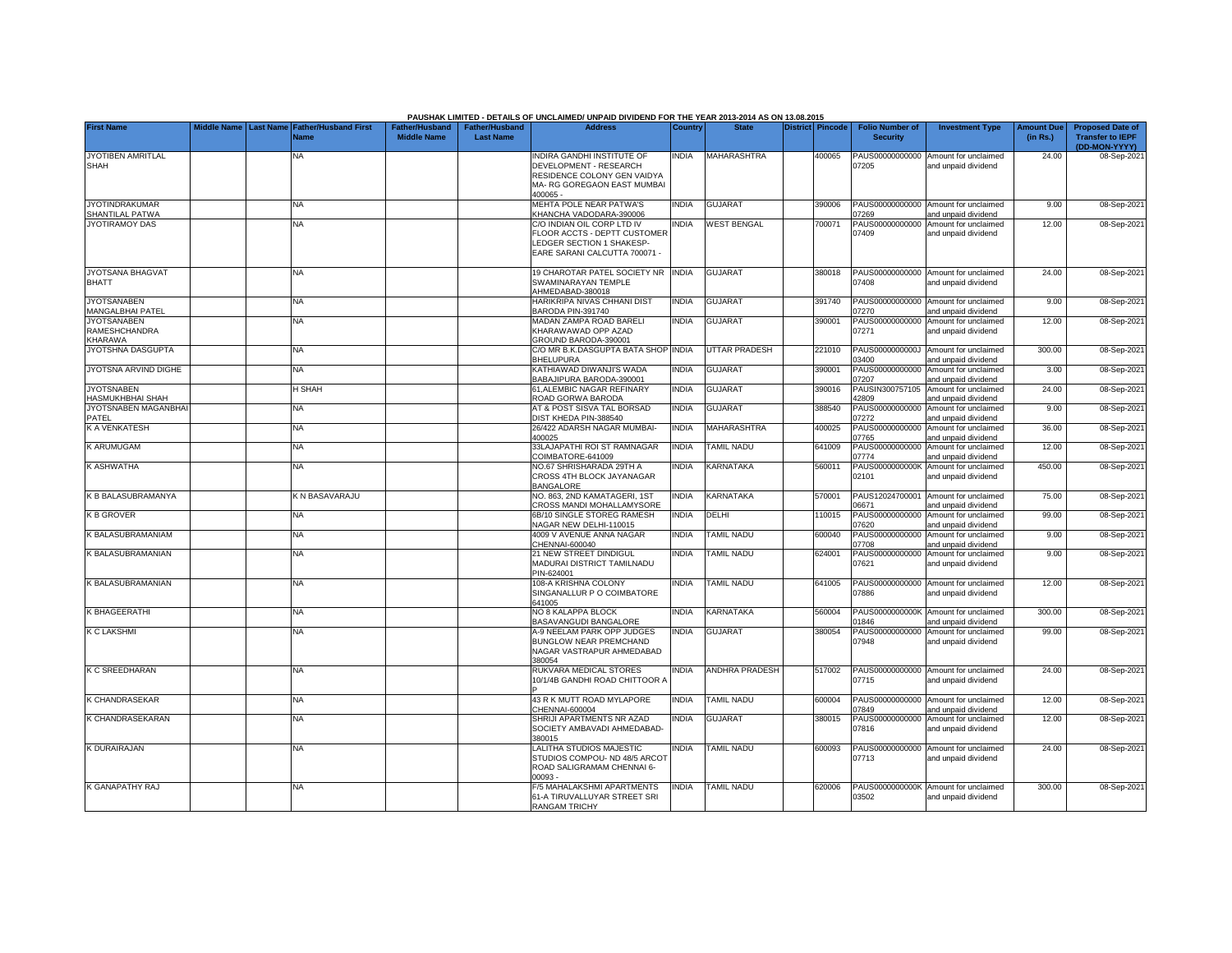|                        |  |                                                               |                                             |                                           | PAUSHAK LIMITED - DETAILS OF UNCLAIMED/ UNPAID DIVIDEND FOR THE YEAR 2013-2014 AS ON 13.08.2015                    |              |                          |                  |        |                                           |                                                             |                               |                                                                     |
|------------------------|--|---------------------------------------------------------------|---------------------------------------------|-------------------------------------------|--------------------------------------------------------------------------------------------------------------------|--------------|--------------------------|------------------|--------|-------------------------------------------|-------------------------------------------------------------|-------------------------------|---------------------------------------------------------------------|
| <b>First Name</b>      |  | Middle Name   Last Name   Father/Husband First<br><b>Vame</b> | <b>Father/Husband</b><br><b>Middle Name</b> | <b>Father/Husband</b><br><b>Last Name</b> | <b>Address</b>                                                                                                     | Country      | <b>State</b>             | District Pincode |        | <b>Folio Number of</b><br><b>Security</b> | <b>Investment Type</b>                                      | <b>Amount Due</b><br>(in Rs.) | <b>Proposed Date of</b><br><b>Transfer to IEPF</b><br>(DD-MON-YYYY) |
| K GOPINATH             |  | <b>NA</b>                                                     |                                             |                                           | 40/2 3RD BLOCK<br>THYAGARAJANAGAR BANGALORE<br>560028                                                              | INDIA        | KARNATAKA                |                  | 560028 | PAUS00000000000<br>07966                  | Amount for unclaimed<br>and unpaid dividend                 | 24.00                         | 08-Sep-2021                                                         |
| K GOPINATH             |  | <b>NA</b>                                                     |                                             |                                           | <b>GAMA (INDIA) SERVICES 4012/III</b><br>BLOCK THYAGARAJA NAGAR<br>BANGALORE-560028                                | <b>INDIA</b> | KARNATAKA                |                  | 560028 | PAUS00000000000<br>07699                  | Amount for unclaimed<br>and unpaid dividend                 | 48.00                         | 08-Sep-2021                                                         |
| K GOVINDA CHARI        |  | <b>NA</b>                                                     |                                             |                                           | JAYANTH ASSOCIATES 85 SASTRI<br>RD RAM NAGAR COIMBATORE                                                            | <b>INDIA</b> | <b>TAMIL NADU</b>        |                  | 641009 | PAUS0000000000K<br>03051                  | Amount for unclaimed<br>nd unpaid dividend                  | 300.00                        | 08-Sep-2021                                                         |
| K H ABDUL SALIM        |  | <b>NA</b>                                                     |                                             |                                           | <b>KAROTHUKUZHI HOUSE</b><br>ASOKAPURAM ALUVA                                                                      | <b>INDIA</b> | KERALA                   |                  | 683101 | PAUS0000000000K<br>03007                  | Amount for unclaimed<br>and unpaid dividend                 | 450.00                        | 08-Sep-2021                                                         |
| K H NAVNEET KUMAR      |  | <b>NA</b>                                                     |                                             |                                           | 3/3, CAMBRIDGE ROAD ULSOOR<br><b>BANGALORE</b>                                                                     | <b>INDIA</b> | KARNATAKA                |                  | 560008 | PAUS0000000000K<br>05424                  | Amount for unclaimed<br>nd unpaid dividend                  | 150.00                        | 08-Sep-2021                                                         |
| K H SARASWATHI         |  | NΑ                                                            |                                             |                                           | <b>99, UPSTAIRS JUMMA MASJID ROAD INDIA</b><br><b>BANGALORE</b>                                                    |              | KARNATAKA                |                  | 560051 | PAUS0000000000K<br>01945                  | Amount for unclaimed<br>and unpaid dividend                 | 150.00                        | 08-Sep-2021                                                         |
| K JAYALAKSHMI          |  | NΑ                                                            |                                             |                                           | C/O M/S DARSHAK LTD NO 155<br><b>INGAPPA NAIC- K STREET</b><br>GEORGE TOWN CHENNAI-600001 -                        | <b>INDIA</b> | <b>TAMIL NADU</b>        |                  | 600001 | PAUS00000000000<br>07712                  | Amount for unclaimed<br>and unpaid dividend                 | 3.00                          | 08-Sep-2021                                                         |
| K K GOPALAKRISHNAN     |  | NA                                                            |                                             |                                           | <b>KOKKUVAYIL HOUSE P O</b><br>EDAVALANGU KODUNGALLUR<br>80664                                                     | <b>INDIA</b> | KERALA                   |                  | 680664 | PAUS00000000000<br>07705                  | Amount for unclaimed<br>and unpaid dividend                 | 48.00                         | 08-Sep-2021                                                         |
| <b>KK SUNDARESH</b>    |  | NA                                                            |                                             |                                           | Flat No.3A, Star Retreat, Indira<br>Smaraka Road, Opp Janata Road, Nr<br>OC-H-School, Vyttila                      | <b>NDIA</b>  | KERALA                   |                  | 682019 | PAUS0000000000K<br>02950                  | Amount for unclaimed<br>and unpaid dividend                 | 300.00                        | 08-Sep-2021                                                         |
| <b>KL SACHDEVA</b>     |  | ΝA                                                            |                                             |                                           | H.NO C4F/215 JANAK PURI NEW<br>DELHI                                                                               | <b>NDIA</b>  | DELHI                    |                  | 10058  | PAUS00000000000<br>)7951                  | Amount for unclaimed<br>and unpaid dividend                 | 99.00                         | 08-Sep-2021                                                         |
| <b>KLVERMA</b>         |  | ΝA                                                            |                                             |                                           | 22/32-B TILAK NAGAR NEW DELHI-<br>110018                                                                           | <b>INDIA</b> | DELHI                    |                  | 110018 | PAUS00000000000<br>07804                  | Amount for unclaimed<br>and unpaid dividend                 | 36.00                         | 08-Sep-2021                                                         |
| K LEELAVATHI           |  | ΝA                                                            |                                             |                                           | KARUMNTHIL HOUSE NEDUMPAL P<br><b>D THOTTIPAL TRICHUR DIST</b>                                                     | INDIA        | KERALA                   |                  | 680001 | PAUS0000000000K<br>14252                  | Amount for unclaimed<br>and unpaid dividend                 | 300.00                        | 08-Sep-2021                                                         |
| K M LIAQUAT ALI        |  | <b>NA</b>                                                     |                                             |                                           | <b>KM MEDICAL STORES 19-21</b><br>SANNATHI ST DINDIGUL                                                             | <b>INDIA</b> | TAMIL NADU               |                  | 624001 | PAUS0000000000K<br>03473                  | Amount for unclaimed<br>and unpaid dividend                 | 300.00                        | 08-Sep-2021                                                         |
| K M SANKARANARAYANAN   |  | NA                                                            |                                             |                                           | 3-504, BLUE HAVEN RAHEJA VIHAR<br>OFF; CHANDIVILI POWAI, MUMBAI-<br>100072                                         | INDIA        | MAHARASHTRA              |                  | 400072 | PAUS00000000000<br>07869                  | Amount for unclaimed<br>and unpaid dividend                 | 48.00                         | 08-Sep-2021                                                         |
| K MEENAMBAL            |  | <b>NA</b>                                                     |                                             |                                           | 50, SB COLONY EDAMALAIPATTI<br>PUDUR                                                                               | <b>INDIA</b> | <b>TAMIL NADU</b>        |                  | 620012 | PAUS0000000000K<br>04200                  | Amount for unclaimed<br>and unpaid dividend                 | 300.00                        | 08-Sep-2021                                                         |
| K NAGARAJU             |  | <b>NA</b>                                                     |                                             |                                           | H NO 19-8-28B SATYANARAYANA<br><b>PETA HINDUPUR</b>                                                                | <b>INDIA</b> | ANDHRA PRADESH           |                  | 515201 | PAUS0000000000K<br>05005                  | Amount for unclaimed<br>and unpaid dividend                 | 90.00                         | 08-Sep-2021                                                         |
| <b>K NARASIMHAN</b>    |  | <b>NA</b>                                                     |                                             |                                           | FLAT NO.D-64,"NEW DEVRUP",<br>INKING ROAD EXT, SANTACRUZ<br>WEST), MUMBAI.                                         | <b>NDIA</b>  | MAHARASHTRA              |                  | 400054 | PAUS00000000000<br>07878                  | Amount for unclaimed<br>and unpaid dividend                 | 24.00                         | 08-Sep-2021                                                         |
| K NARAYAN ACHARYA      |  | <b>NA</b>                                                     |                                             |                                           | ADMINISTRATIVE OFFICER UJJWAL INDIA<br>TD (REGD- OFFICE) SHASHI BLDG<br>1/18 ASAFALI ROAD - NEW DELHI<br>$10002 -$ |              | DELHI                    |                  | 110002 | 07718                                     | PAUS00000000000 Amount for unclaimed<br>and unpaid dividend | 24.00                         | 08-Sep-2021                                                         |
| K NIRMALA DEVI         |  | <b>NA</b>                                                     |                                             |                                           | RENUKA" 490 3A MAIN CROSS VI<br>BLOCK 2ND PHASE BSK 3RD<br>STAGE                                                   | <b>INDIA</b> | KARNATAKA                |                  | 560085 | 05488                                     | PAUS0000000000K Amount for unclaimed<br>and unpaid dividend | 300.00                        | 08-Sep-2021                                                         |
| K P DINAKAR            |  | <b>NA</b>                                                     |                                             |                                           | <b>BRANGANATHAN AVENUE KIEPANK INDIA</b><br>CHENNAI-600010                                                         |              | <b><i>FAMIL NADU</i></b> |                  | 600010 | PAUS00000000000<br>07709                  | Amount for unclaimed<br>and unpaid dividend                 | 9.00                          | 08-Sep-2021                                                         |
| K P SUMATHI RAO        |  | LATE K P ANANDA RAO                                           |                                             |                                           | C/O M V KAMATH VASUDHA H NO-5-<br>12-1158/3 WHARE HOUSE ROAD<br><b>MANNAGUDDA MANGALORE</b>                        | <b>INDIA</b> | <b>KARNATAKA</b>         |                  | 575003 | PAUSIN301926303<br>09527                  | Amount for unclaimed<br>and unpaid dividend                 | 600.00                        | 08-Sep-2021                                                         |
| K PARTHASARATHY        |  | NA                                                            |                                             |                                           | 101 V CROSS INDIRA NAGAR 2ND<br>STAGE BANGALORE-560038                                                             | <b>INDIA</b> | KARNATAKA                |                  | 560038 | PAUS00000000000<br>07926                  | Amount for unclaimed<br>and unpaid dividend                 | 12.00                         | 08-Sep-2021                                                         |
| <b>KR GUPTA</b>        |  | NA                                                            |                                             |                                           | 5 MAUSAM VIHAR DELHI 110051                                                                                        | <b>NDIA</b>  | DELHI                    |                  | 10051  | PAUS00000000000<br>08040                  | Amount for unclaimed<br>and unpaid dividend                 | 12.00                         | 08-Sep-2021                                                         |
| K R JAYABALAN          |  | NA                                                            |                                             |                                           | <b>KR JAYABALAN 22 BUNGALOW</b><br>STEET SHEVAPET SALEM-636002                                                     | <b>NDIA</b>  | TAMIL NADU               |                  | 636002 | PAUS00000000000<br>07769                  | Amount for unclaimed<br>and unpaid dividend                 | 36.00                         | 08-Sep-2021                                                         |
| K R LAKSHMI NARA SIMHA |  | ΝA                                                            |                                             |                                           | FLAT NO 6B 1/1A JUDGES COURT<br>ROAD ALIPUR CALCUTTA-700027                                                        | INDIA        | <b>WEST BENGAL</b>       |                  | 700027 | PAUS00000000000<br>07928                  | Amount for unclaimed<br>and unpaid dividend                 | 12.00                         | 08-Sep-2021                                                         |
| K R SANJEEVA SETTY     |  | NA                                                            |                                             |                                           | VO.22, I FLOOR, 4TH CROSS,<br>J.M.LANE, BALEPET, BANGALORE                                                         | <b>NDIA</b>  | KARNATAKA                |                  | 560053 | PAUS0000000000K<br>05065                  | Amount for unclaimed<br>and unpaid dividend                 | 150.00                        | 08-Sep-2021                                                         |
| K R SANJEEVA SETTY     |  | NA                                                            |                                             |                                           | NO.22, I FLOOR, 4TH CROSS,<br>J.M.LANE, BALEPET, BANGALORE                                                         | <b>NDIA</b>  | KARNATAKA                |                  | 560053 | PAUS0000000000K<br>05066                  | Amount for unclaimed<br>and unpaid dividend                 | 150.00                        | 08-Sep-2021                                                         |
| K R SANJEEVA SETTY     |  | <b>NA</b>                                                     |                                             |                                           | NO.22, IFLOOR, 4TH CROSS.<br>J.M.LANE, BALEPET, BANGALORE                                                          | <b>INDIA</b> | KARNATAKA                |                  | 560053 | PAUS0000000000K<br>05064                  | Amount for unclaimed<br>and unpaid dividend                 | 150.00                        | 08-Sep-2021                                                         |
| K RAGHAVA MENON        |  | <b>NA</b>                                                     |                                             |                                           | KOLLANGARA HOUSE P O<br>OLLUKARA TRICHUR                                                                           | INDIA        | KERALA                   |                  | 680001 | PAUS0000000000K<br>04243                  | Amount for unclaimed<br>and unpaid dividend                 | 300.00                        | 08-Sep-2021                                                         |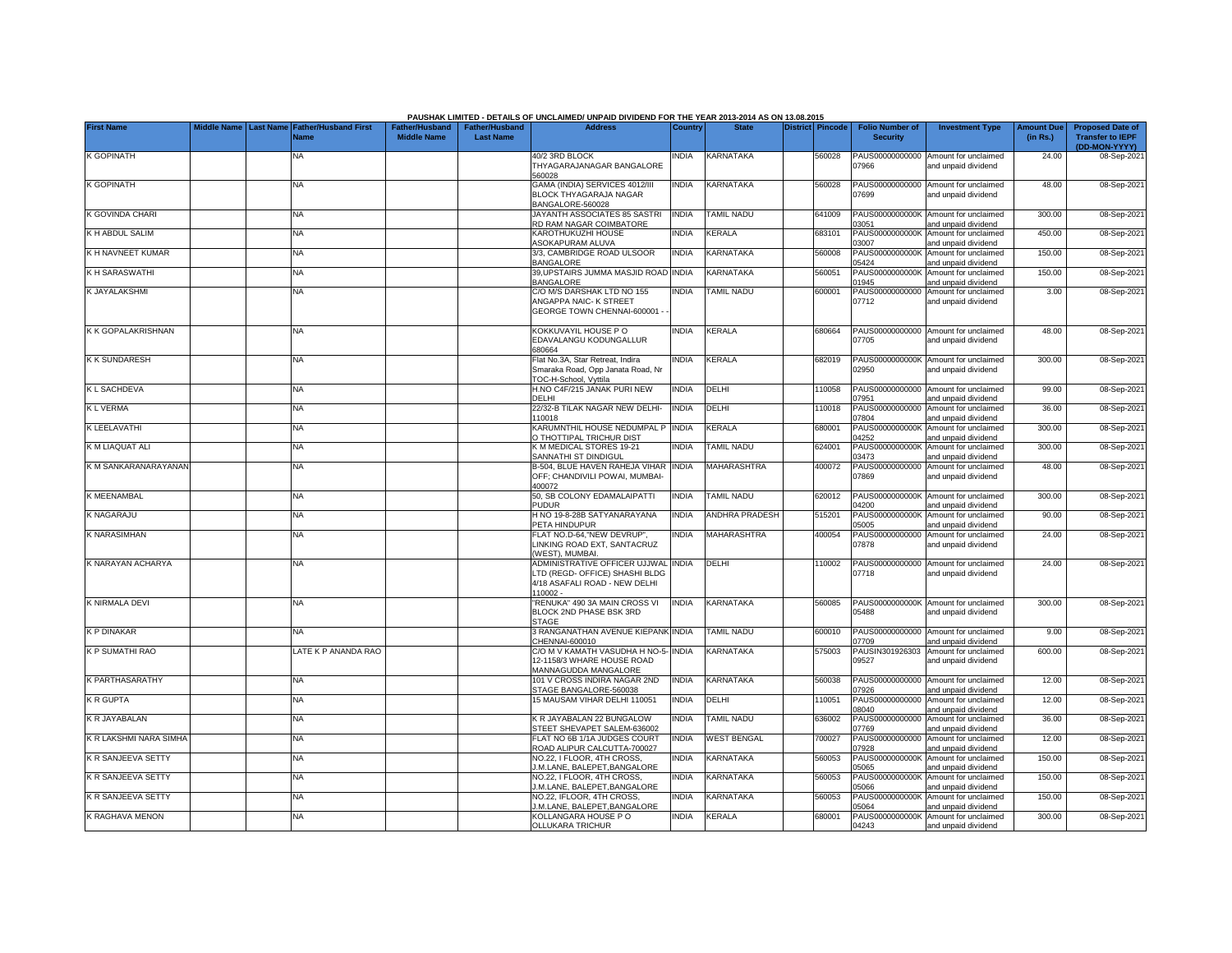|                                |  |                                                               |                                             |                                           | PAUSHAK LIMITED - DETAILS OF UNCLAIMED/ UNPAID DIVIDEND FOR THE YEAR 2013-2014 AS ON 13.08.2015             |              |                       |                         |                                           |                                                             |                               |                                                    |
|--------------------------------|--|---------------------------------------------------------------|---------------------------------------------|-------------------------------------------|-------------------------------------------------------------------------------------------------------------|--------------|-----------------------|-------------------------|-------------------------------------------|-------------------------------------------------------------|-------------------------------|----------------------------------------------------|
| <b>First Name</b>              |  | Middle Name   Last Name   Father/Husband First<br><b>Name</b> | <b>Father/Husband</b><br><b>Middle Name</b> | <b>Father/Husband</b><br><b>Last Name</b> | <b>Address</b>                                                                                              | Country      | <b>State</b>          | <b>District</b> Pincode | <b>Folio Number of</b><br><b>Security</b> | <b>Investment Type</b>                                      | <b>Amount Due</b><br>(in Rs.) | <b>Proposed Date of</b><br><b>Transfer to IEPF</b> |
| K RAGHAVENDRA RAO              |  | NA                                                            |                                             |                                           | NO.365, "PAVANA" 6TH MAIN,<br><b>B.S.K.ISTAGE,II BLOCK</b><br><b>BANGALORE</b>                              | <b>INDIA</b> | KARNATAKA             | 560050                  | PAUS0000000000K<br>02524                  | Amount for unclaimed<br>and unpaid dividend                 | 300.00                        | (DD-MON-YYYY)<br>08-Sep-2021                       |
| K RAMACHANDRA RAO              |  | NA                                                            |                                             |                                           | NO.184, IV MAIN CROSS, IV BLOCK, INDIA<br>IIIPHASE. III STAGE<br>3ANASHANKARI, BANGALORE                    |              | <b>KARNATAKA</b>      | 560085                  | PAUS0000000000K<br>01870                  | Amount for unclaimed<br>and unpaid dividend                 | 600.00                        | 08-Sep-2021                                        |
| <b>K RAMESH</b>                |  | <b>NA</b>                                                     |                                             |                                           | SRI VIGNESHWARA DRUG CENTRE INDIA<br>30 M S LANE OOTALAMUND                                                 |              | TAMIL NADU            | 643001                  | PAUS0000000000K<br>03035                  | Amount for unclaimed<br>and unpaid dividend                 | 300.00                        | 08-Sep-2021                                        |
| K RAMESH KUMAR                 |  | <b>NA</b>                                                     |                                             |                                           | S NO 342 LAD BAZAR MYD Z A P-<br>500002                                                                     | <b>INDIA</b> | <b>ANDHRA PRADESH</b> | 500002                  | 07775                                     | PAUS00000000000 Amount for unclaimed<br>and unpaid dividend | 12.00                         | 08-Sep-2021                                        |
| K S KALYANAKRISHNAN            |  | <b>NA</b>                                                     |                                             |                                           | C/O DARSHAK LTD 155 ANGAPPA<br>VAICKEN ST CHENNAI-600001                                                    | <b>INDIA</b> | <b>TAMIL NADU</b>     | 600001                  | PAUS00000000000<br>07710                  | Amount for unclaimed<br>and unpaid dividend                 | 9.00                          | 08-Sep-2021                                        |
| K S KALYANAKRISHNAN            |  | <b>NA</b>                                                     |                                             |                                           | C/O DARSHAK LTD NO 1<br>ARULANANDA MUDALI ST<br>SANTHOME CHENNAI                                            | <b>INDIA</b> | <b>TAMIL NADU</b>     | 600004                  | PAUS0000000000K<br>03518                  | Amount for unclaimed<br>and unpaid dividend                 | 300.00                        | 08-Sep-2021                                        |
| K S KRISHNAVENI                |  | <b>NA</b>                                                     |                                             |                                           | 762 3RD BLOCK RAJAJINAGAR<br>BANGALORE                                                                      | <b>INDIA</b> | KARNATAKA             | 560010                  | PAUS0000000000K<br>02079                  | Amount for unclaimed<br>and unpaid dividend                 | 600.00                        | 08-Sep-2021                                        |
| <b>K S VASUKI</b>              |  | <b>NA</b>                                                     |                                             |                                           | 1382 6TH CROSS ASHOK NAGAR<br><b>BSK I STAGE BANGALORE</b>                                                  | <b>INDIA</b> | KARNATAKA             | 560050                  | PAUS0000000000K<br>02528                  | Amount for unclaimed<br>and unpaid dividend                 | 300.00                        | 08-Sep-2021                                        |
| K SAKKU BAI                    |  | <b>NA</b>                                                     |                                             |                                           | C/O.K.SRINIVASA MURTHY GA-14.<br>GADDIANNARAM BANK COLONY<br>1YDERABAD-500060                               | <b>INDIA</b> | ANDHRA PRADESH        | 500060                  | PAUS00000000000<br>07696                  | Amount for unclaimed<br>and unpaid dividend                 | 24.00                         | 08-Sep-2021                                        |
| <b>K SAMPATH</b>               |  | NA                                                            |                                             |                                           | 45 NATESA NAGAR VTH MAIN ROAD INDIA<br>/IRUGAMBAKKAM,CHENNAI                                                |              | <b>TAMIL NADU</b>     | 600092                  | PAUS0000000000K<br>05210                  | Amount for unclaimed<br>and unpaid dividend                 | 300.00                        | 08-Sep-2021                                        |
| K SANKARAN KUTTY               |  | <b>NA</b>                                                     |                                             |                                           | KOLATE HOUSE THIRUTHIYAD PO INDIA<br>PUTHIYARA CALICUT 673004                                               |              | KERALA                | 673004                  | 07707                                     | PAUS00000000000 Amount for unclaimed<br>and unpaid dividend | 15.00                         | 08-Sep-2021                                        |
| <b>K SARPARAJ</b>              |  | <b>NA</b>                                                     |                                             |                                           | RENUKA" 490 3A MAIN 2ND CROSS INDIA<br>/I BLOCK 2ND PHASE BSK 3RD<br><b>STAGE</b>                           |              | KARNATAKA             | 560085                  | PAUS0000000000K<br>01841                  | Amount for unclaimed<br>and unpaid dividend                 | 300.00                        | 08-Sep-2021                                        |
| <b>K SREERAMULU</b>            |  | <b>K RAMAIAH</b>                                              |                                             |                                           | D NO 2 / 195 111 ROAD ANANTAPUR INDIA<br>A <sub>P</sub>                                                     |              | <b>ANDHRA PRADESH</b> | 515001                  | PAUSIN301022204<br>51296                  | Amount for unclaimed<br>and unpaid dividend                 | 48.00                         | 08-Sep-2021                                        |
| <b>K SRINIVASAN</b>            |  | <b>NA</b>                                                     |                                             |                                           | <b>18 UMAPATHY ST WEST</b><br>MAMBALAM CHENNAI-600033                                                       | <b>INDIA</b> | <b>TAMIL NADU</b>     | 600033                  | PAUS00000000000<br>07887                  | Amount for unclaimed<br>and unpaid dividend                 | 36.00                         | 08-Sep-2021                                        |
| K SUBRAMANIAN                  |  | NA                                                            |                                             |                                           | NO 22 1ST STREET SUBRAMANIA<br>NAGAR CHENNAI-600024                                                         | <b>INDIA</b> | TAMIL NADU            | 600024                  | PAUS00000000000<br>07711                  | Amount for unclaimed<br>and unpaid dividend                 | 3.00                          | 08-Sep-2021                                        |
| K SUBRAMANYAM                  |  | <b>NA</b>                                                     |                                             |                                           | NO.43, 9TH "A" MAIN PIPELINE<br>ROAD, SRINAGARA BANGALORE-<br>560050                                        | INDIA        | <b>KARNATAKA</b>      | 560050                  | PAUS00000000000<br>08015                  | Amount for unclaimed<br>and unpaid dividend                 | 24.00                         | 08-Sep-2021                                        |
| <b>K SUDHAKAR SHETTY</b>       |  | <b>NA</b>                                                     |                                             |                                           | Senior Branch Manager, Vijaya Bank<br>Chandanagar Branh, Vijavalakshmi<br>Complex Opp. Chandanagar Bus Stop | INDIA        | <b>ANDHRA PRADESH</b> | 500050                  | 02317                                     | PAUS0000000000K Amount for unclaimed<br>and unpaid dividend | 300.00                        | 08-Sep-2021                                        |
| <b>K SURESH</b>                |  | <b>NA</b>                                                     |                                             |                                           | NO 2042 7TH MAIN D-BLOCK II<br>STAGE RAJAJI NAGAR BANGALORE                                                 | <b>INDIA</b> | <b>KARNATAKA</b>      | 560010                  | 02525                                     | PAUS0000000000K Amount for unclaimed<br>and unpaid dividend | 300.00                        | 08-Sep-2021                                        |
| K V RAJALAKSHMY                |  | NA                                                            |                                             |                                           | RAJA PRASTHAN KANNADY<br>PALGHAT KERALA-678701                                                              | <b>INDIA</b> | KERALA                | 678701                  | PAUS00000000000<br>07742                  | Amount for unclaimed<br>and unpaid dividend                 | 12.00                         | 08-Sep-2021                                        |
| K V SHIVAPRASAD                |  | NA                                                            |                                             |                                           | 14/1 A T STREET OPPOSITE GOODS INDIA<br>SHED BRI-DGE T C M ROYAN<br>ROAD BANGALORE-560053 - -               |              | KARNATAKA             | 560053                  | PAUS00000000000<br>07927                  | Amount for unclaimed<br>and unpaid dividend                 | 12.00                         | 08-Sep-2021                                        |
| K V SUMA                       |  | <b>NA</b>                                                     |                                             |                                           | C/O ELECTROPLAST 112-A DEVJI<br><b>KESHAVJI IND ESTATE WAMAN</b><br>TUKARAM MARG CHEMBUR<br>MUMBAI 400071   | INDIA        | <b>MAHARASHTRA</b>    | 400071                  | 08019                                     | PAUS00000000000 Amount for unclaimed<br>and unpaid dividend | 48.00                         | 08-Sep-2021                                        |
| K VASUDEVAN UNNI               |  | NA                                                            |                                             |                                           | <b>PALLITHRIKOYIL MADHOM</b><br>PONNURUNNI P O VYTTILA COCHIN                                               | <b>NDIA</b>  | KERALA                | 682019                  | PAUS0000000000K<br>02967                  | Amount for unclaimed<br>and unpaid dividend                 | 1650.00                       | 08-Sep-2021                                        |
| <b>KABITA BARUA</b>            |  | <b>NA</b>                                                     |                                             |                                           | C/O SANKARBARUA S E GHY<br>ELECTRICAL CIRCLE F C ROAD<br>GAWHATI                                            | <b>INDIA</b> | ASSAM                 | 781001                  | PAUS0000000000K<br>03079                  | Amount for unclaimed<br>and unpaid dividend                 | 450.00                        | 08-Sep-2021                                        |
| KADAGAD MURIGEPPA<br>SHIDDAPPA |  | <b>NA</b>                                                     |                                             |                                           | SAUNDATTI BELGAUM DIST<br><b>KARNATAK 590001</b>                                                            | <b>INDIA</b> | KARNATAKA             | 590001                  | PAUS00000000000<br>07703                  | Amount for unclaimed<br>and unpaid dividend                 | 48.00                         | 08-Sep-2021                                        |
| <b>KADIR SALEHBHAI</b>         |  | <b>NA</b>                                                     |                                             |                                           | <b>BRABOURNE COURT BLOCK 'A'</b><br>ROOM NO 8 1ST- FLOOR 1-<br>CHANDNI CHOWK STREET<br>CALCUTTA-- 700013 -  | <b>INDIA</b> | <b>WEST BENGAL</b>    | 700013                  | PAUS00000000000<br>07842                  | Amount for unclaimed<br>and unpaid dividend                 | 12.00                         | 08-Sep-2021                                        |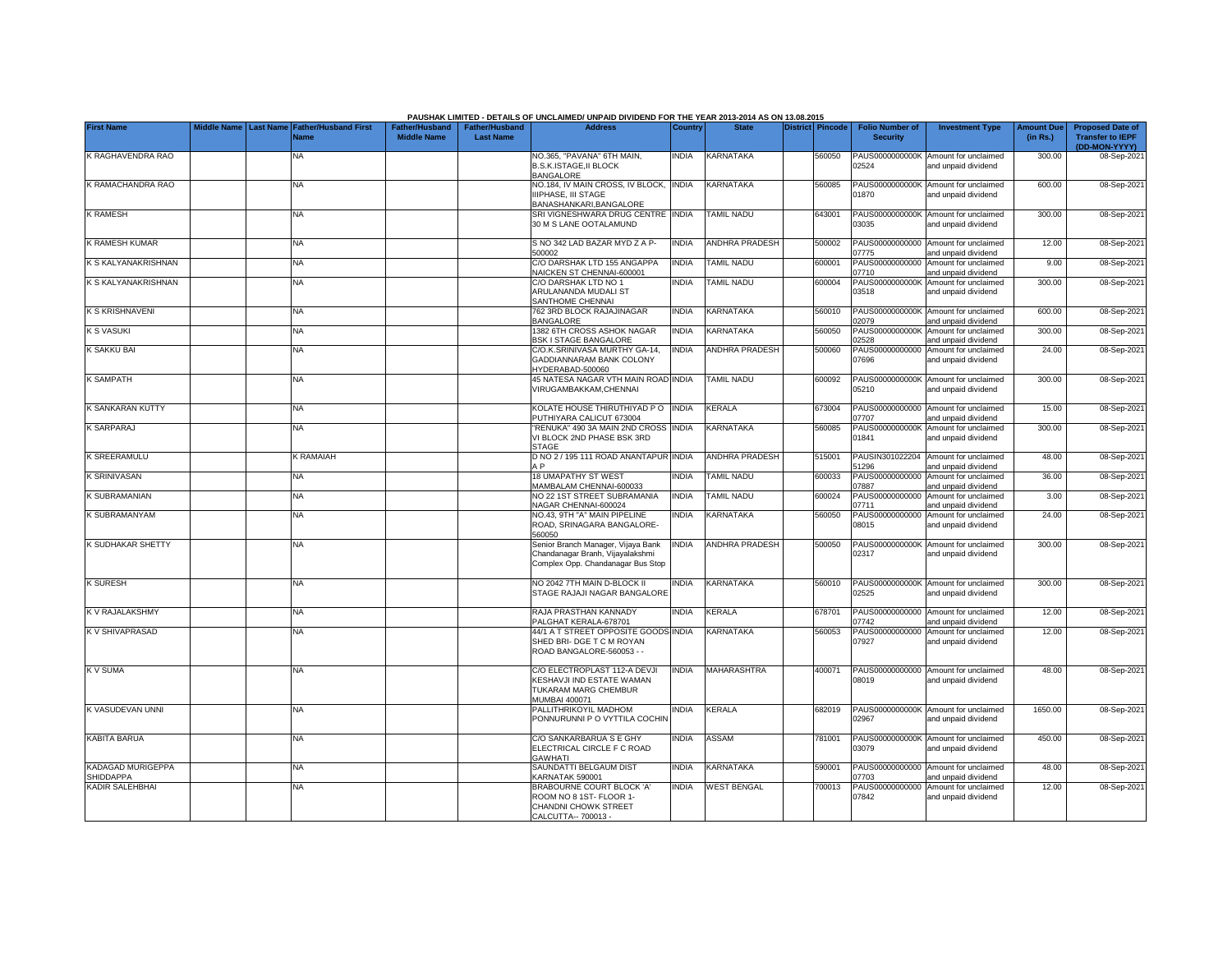|                                         |                    |                                                      |                                             |                                           | PAUSHAK LIMITED - DETAILS OF UNCLAIMED/ UNPAID DIVIDEND FOR THE YEAR 2013-2014 AS ON 13.08.2015 |              |                       |                         |                                           |                                                             |                               |                                                                     |
|-----------------------------------------|--------------------|------------------------------------------------------|---------------------------------------------|-------------------------------------------|-------------------------------------------------------------------------------------------------|--------------|-----------------------|-------------------------|-------------------------------------------|-------------------------------------------------------------|-------------------------------|---------------------------------------------------------------------|
| <b>First Name</b>                       | <b>Middle Name</b> | <b>Last Name Father/Husband First</b><br><b>Name</b> | <b>Father/Husband</b><br><b>Middle Name</b> | <b>Father/Husband</b><br><b>Last Name</b> | <b>Address</b>                                                                                  | Country      | <b>State</b>          | <b>District Pincode</b> | <b>Folio Number of</b><br><b>Security</b> | <b>Investment Type</b>                                      | <b>Amount Due</b><br>(in Rs.) | <b>Proposed Date of</b><br><b>Transfer to IEPF</b><br>(DD-MON-YYYY) |
| KAILAS HARSHAD SHAH                     |                    | NA                                                   |                                             |                                           | 19 SANJIV BAG URMILA NEW<br>SHARDA MANDIR ROAD<br>AHMEDABAD-380007                              | <b>INDIA</b> | <b>GUJARAT</b>        | 380007                  | 07961                                     | PAUS00000000000 Amount for unclaimed<br>and unpaid dividend | 24.00                         | 08-Sep-202                                                          |
| KAILAS HARSHAD SHAH                     |                    | NA                                                   |                                             |                                           | URMIL 19 SANJIVBAUG<br>AHMEDABAD-380007                                                         | <b>INDIA</b> | <b>GUJARAT</b>        | 380007                  | )7959                                     | PAUS00000000000 Amount for unclaimed<br>and unpaid dividend | 24.00                         | 08-Sep-202                                                          |
| KAILASBHAI NATHALAL<br><b>NEEMA</b>     |                    | <b>NA</b>                                            |                                             |                                           | 20 ASHOPALAV SOCIETY CHHANI<br>ROAD OPP ROSES GARDEN<br>BARODA-390002                           | INDIA        | <b>GUJARAT</b>        | 390002                  | 07622                                     | PAUS00000000000 Amount for unclaimed<br>and unpaid dividend | 3.00                          | 08-Sep-2021                                                         |
| KAILASH CHAND                           |                    | <b>NA</b>                                            |                                             |                                           | C/O SATYA PAL BATRA H P-46<br>MAURYA ENCLAVE PITAMPURA<br>DELHI 110034                          | INDIA        | DELHI                 | 110034                  | 07902                                     | PAUS00000000000 Amount for unclaimed<br>and unpaid dividend | 12.00                         | 08-Sep-2021                                                         |
| KAILASH CHANDRA<br><b>MAHESHWARI</b>    |                    | NA                                                   |                                             |                                           | 29/4/B GOKULNAGAR SOCIETY<br>USMANPURA ASHRAM ROAD<br>AHMEDABAD 380013                          | <b>INDIA</b> | GUJARAT               | 380013                  | 07923                                     | PAUS00000000000 Amount for unclaimed<br>and unpaid dividend | 12.00                         | 08-Sep-202                                                          |
| KAILASH KAUR                            |                    | NA                                                   |                                             |                                           | B-234 ASHOK VIHAR DELHI 110052                                                                  | <b>INDIA</b> | <b>DELHI</b>          | 110052                  | PAUS00000000000<br>7901                   | Amount for unclaimed<br>and unpaid dividend                 | 12.00                         | 08-Sep-202                                                          |
| KAILASH R BHUTA                         |                    | <b>NA</b>                                            |                                             |                                           | 20 NEW AMBICA BHUVAN 167 OLD<br>NAGARDAS ROAD ANDHERI EAST<br>MUMBAI-400069                     | <b>INDIA</b> | MAHARASHTRA           | 400069                  | PAUS00000000000<br>07623                  | Amount for unclaimed<br>and unpaid dividend                 | 48.00                         | 08-Sep-202                                                          |
| KAILASH SAHNAN                          |                    | NA                                                   |                                             |                                           | H.NO.1718/8 STREET NO 3<br>MOHALLA FATEHGARH G.T.ROAD<br>(WEST)                                 | <b>INDIA</b> | <b>PUNJAB</b>         | 41008                   | 03419                                     | PAUS0000000000K Amount for unclaimed<br>and unpaid dividend | 300.00                        | 08-Sep-202                                                          |
| <b>KAJAL SEN</b>                        |                    | <b>NA</b>                                            |                                             |                                           | 1591 NAPIER TOWN JABALPUR                                                                       | INDIA        | MADHYA PRADESH        | 482001                  | 3297                                      | PAUS0000000000K Amount for unclaimed<br>and unpaid dividend | 300.00                        | 08-Sep-202                                                          |
| <b>KAKALI DEY</b>                       |                    | NA                                                   |                                             |                                           | BHOWANIPUR P O KHARAGPUR<br>DIST MIDNAPORE WEST BENGAL                                          | <b>INDIA</b> | <b>WEST BENGAL</b>    | 721301                  | PAUS0000000000K<br>)2899                  | Amount for unclaimed<br>and unpaid dividend                 | 300.00                        | 08-Sep-202                                                          |
| KAKKOO M D                              |                    | NA                                                   |                                             |                                           | PHARMACIST OLD NO 144, NEW NO INDIA<br>95, AMK ILLAM, B.K.CHETTY ST,<br>FORT(PO).               |              | TAMIL NADU            | 641001                  | PAUS0000000000M<br>00519                  | Amount for unclaimed<br>and unpaid dividend                 | 300.00                        | 08-Sep-202                                                          |
| KALA DIVYAKUMAR<br><b>TRIVEDI</b>       |                    | NA                                                   |                                             |                                           | SAVANT BLDG NEAR POLICE<br>STATION DANDIA BAZAR BARODA-<br>390001                               | <b>INDIA</b> | <b>GUJARAT</b>        | 390001                  | 07548                                     | PAUS00000000000 Amount for unclaimed<br>and unpaid dividend | 15.00                         | 08-Sep-202                                                          |
| KALABEN L DAVE                          |                    | NA                                                   |                                             |                                           | 12 BANK OF INDIA STAFF SOCIETY<br>NO 3 NEAR GULBAI TEKRA<br>AHMEDABAD-380006                    | <b>INDIA</b> | <b>GUJARAT</b>        | 380006                  | 07734                                     | PAUS00000000000 Amount for unclaimed<br>and unpaid dividend | 24.00                         | 08-Sep-202                                                          |
| KALAWATI DEVI GUPTA                     |                    | NA                                                   |                                             |                                           | PREM KUTI 110/1 BANARSI DAS<br>ESTATE TIMARPUR DELHI-110007                                     | <b>INDIA</b> | DELHI                 | 10007                   | )7786                                     | PAUS00000000000 Amount for unclaimed<br>and unpaid dividend | 12.00                         | 08-Sep-202                                                          |
| KALAWATI SHANTILAL<br><b>SHAH</b>       |                    | NA                                                   |                                             |                                           | 14. PRAKASH CHAMBERS, OPP:<br>KAPADIA ESTATE. RATAN POLE.<br>GOLWAD, AHMEDABAD-380001           | <b>INDIA</b> | <b>GUJARAT</b>        | 380001                  | PAUS00000000000<br>07582                  | Amount for unclaimed<br>and unpaid dividend                 | 18.00                         | 08-Sep-202                                                          |
| KALIDAS CHANDULAL<br><b>TRIVEDI</b>     |                    | NA                                                   |                                             |                                           | 194 "MAIPRASHAD" SARVODAY<br>NAGAR O/S SHAHPUR GATE<br>AHMEDABAD 380004                         | <b>INDIA</b> | <b>GUJARAT</b>        | 380004                  | PAUS00000000000<br>07743                  | Amount for unclaimed<br>and unpaid dividend                 | 24.00                         | 08-Sep-202                                                          |
| KALIDAS GORDHANBHAI<br><b>BRAMBHATT</b> |                    | ΝA                                                   |                                             |                                           | BRAMBHAHWADA AT & PO<br>SOKHADA DIST BARODA PIN-<br>391240                                      | <b>INDIA</b> | <b>GUJARAT</b>        | 391240                  | 07625                                     | PAUS00000000000 Amount for unclaimed<br>and unpaid dividend | 3.00                          | 08-Sep-202                                                          |
| KALPANA                                 |                    | <b>NA</b>                                            |                                             |                                           | 8B MAHESHWARI SOCIETY GOTRI<br>ROAD VADODARA                                                    | <b>INDIA</b> | <b>GUJARAT</b>        | 390015                  | 5267                                      | PAUS0000000000K Amount for unclaimed<br>and unpaid dividend | 300.00                        | 08-Sep-202                                                          |
| <b>KALPANA CH K V</b>                   |                    | NA                                                   |                                             |                                           | SIVA SAI ANIL CUTPIECES<br>SOMUVARI ST KOTHAPET GUNTUR                                          | <b>INDIA</b> | <b>ANDHRA PRADESH</b> | 522001                  | PAUS0000000000K<br>04806                  | Amount for unclaimed<br>and unpaid dividend                 | 300.00                        | 08-Sep-202                                                          |
| <b>KALPANA DEY</b>                      |                    | NA                                                   |                                             |                                           | C/O MR D L ROY CHOWDHURY P 42 INDIA<br>(NORTH) UNIQUE PARK CALCUTTA<br>700034                   |              | <b>WEST BENGAL</b>    | 700034                  | 07881                                     | PAUS00000000000 Amount for unclaimed<br>and unpaid dividend | 12.00                         | 08-Sep-202                                                          |
| KALPANA JESUKHLAL<br>DHRU               |                    | NA                                                   |                                             |                                           | C/O THE SWASTIK JANATA<br>SAHAKARI BANK LTD 502<br>KALBADEVI ROAD MUMBAI-400002                 | INDIA        | <b>MAHARASHTRA</b>    | 400002                  | 07868                                     | PAUS00000000000 Amount for unclaimed<br>and unpaid dividend | 12.00                         | 08-Sep-202                                                          |
| KALPANABEN<br>CHANDRAKANT SHAH          |                    | NA                                                   |                                             |                                           | NANDKRUPA BLDG BHADRAKALI<br>MATA'S POLE RAOPURA ROAD<br>BARODA-390001                          | <b>INDIA</b> | <b>GUJARAT</b>        | 390001                  | 07626                                     | PAUS00000000000 Amount for unclaimed<br>and unpaid dividend | 48.00                         | 08-Sep-2021                                                         |
| KALPANABEN GULABBHAI<br>PARMAR          |                    | <b>NA</b>                                            |                                             |                                           | DAVE STREET GANDEVI DIST<br>BULSAR PIN-396360                                                   | <b>INDIA</b> | <b>GUJARAT</b>        | 396360                  | 7627                                      | PAUS00000000000 Amount for unclaimed<br>and unpaid dividend | 24.00                         | 08-Sep-202                                                          |
| <b>KALPESH JAMNADAS</b><br>PATEL        |                    | <b>NA</b>                                            |                                             |                                           | <b>5 RATNAM FLATS SAMPATRAO</b><br>SOCIETY R C DUTT ROAD BARODA<br>390005                       | <b>INDIA</b> | <b>GUJARAT</b>        | 390005                  | 07583                                     | PAUS00000000000 Amount for unclaimed<br>and unpaid dividend | 24.00                         | 08-Sep-202                                                          |
| KALVA MANIKYA RAO                       |                    | NA.                                                  |                                             |                                           | COMMERCIAL GOODS<br>TRANSPORT, 107, THAMBUCHETTY<br>STREET, P.B.NO.1254,CHENNAI                 | <b>NDIA</b>  | <b>TAMIL NADU</b>     | 600001                  | PAUS0000000000K<br>00471                  | Amount for unclaimed<br>and unpaid dividend                 | 300.00                        | 08-Sep-2021                                                         |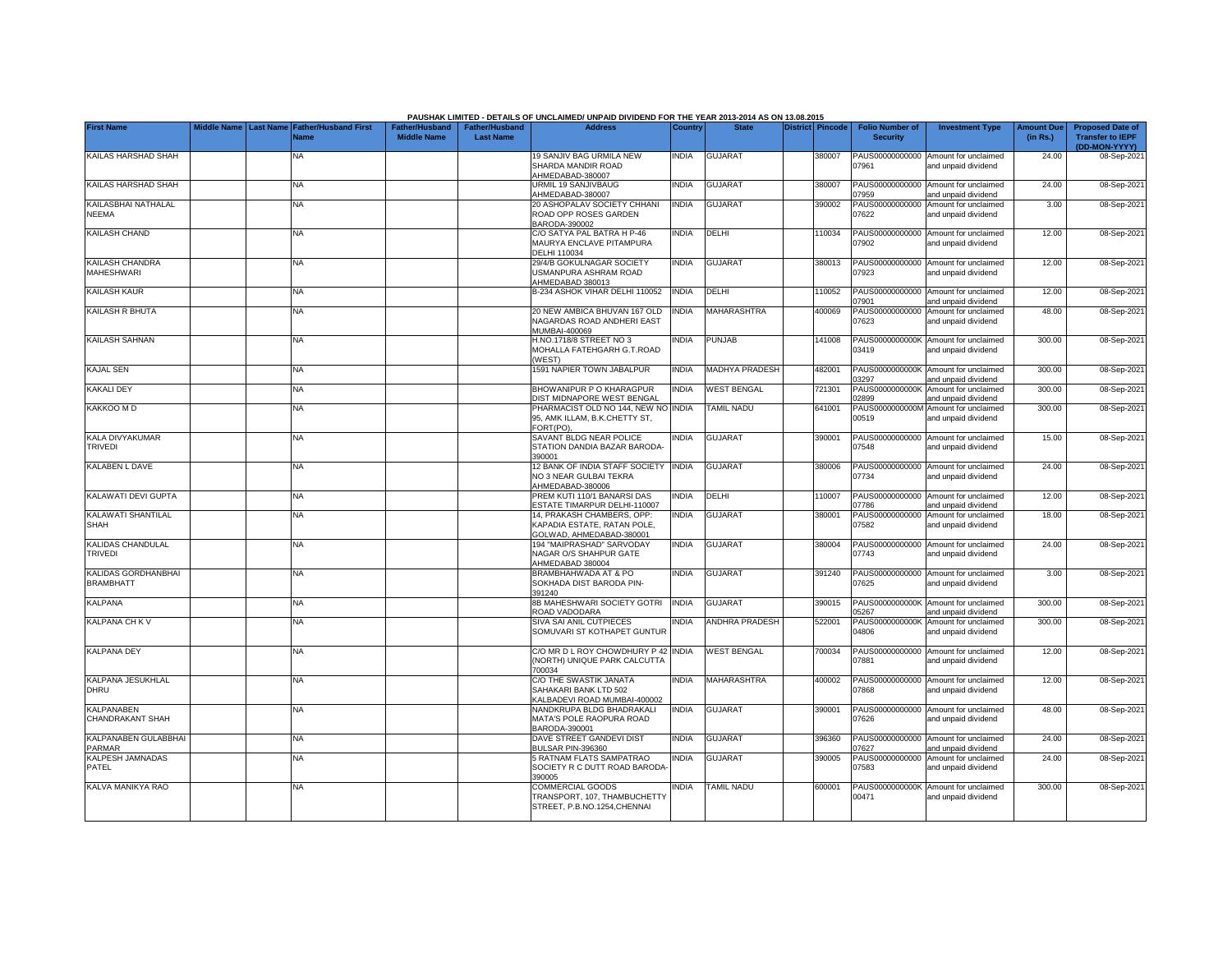|                                              |             |                  |                                     |                                             |                                           | PAUSHAK LIMITED - DETAILS OF UNCLAIMED/ UNPAID DIVIDEND FOR THE YEAR 2013-2014 AS ON 13.08.2015      |                |                       |                  |                                           |                                                             |                               |                                                                     |
|----------------------------------------------|-------------|------------------|-------------------------------------|---------------------------------------------|-------------------------------------------|------------------------------------------------------------------------------------------------------|----------------|-----------------------|------------------|-------------------------------------------|-------------------------------------------------------------|-------------------------------|---------------------------------------------------------------------|
| <b>First Name</b>                            | Middle Name | <b>Last Name</b> | <b>Father/Husband First</b><br>Name | <b>Father/Husband</b><br><b>Middle Name</b> | <b>Father/Husband</b><br><b>Last Name</b> | <b>Address</b>                                                                                       | <b>Country</b> | <b>State</b>          | District Pincode | <b>Folio Number of</b><br><b>Security</b> | <b>Investment Type</b>                                      | <b>Amount Due</b><br>(in Rs.) | <b>Proposed Date of</b><br><b>Transfer to IEPF</b><br>(DD-MON-YYYY) |
| KALYAN POPATLAL SHAH                         |             |                  | <b>NA</b>                           |                                             |                                           | 79-A NAVI POLE FATASA POLE<br>GANDHI ROAD AHMEDABAD-380001                                           | <b>NDIA</b>    | <b>GUJARAT</b>        | 380001           | PAUS00000000000<br>07861                  | Amount for unclaimed<br>and unpaid dividend                 | 12.00                         | 08-Sep-202                                                          |
| <b>KALYANDAS TRIKAMLAL</b><br>SHAH           |             |                  | <b>NA</b>                           |                                             |                                           | BAJWADA SHETH SHERI BARODA-<br>390001                                                                | <b>INDIA</b>   | <b>GUJARAT</b>        | 390001           | 07579                                     | PAUS00000000000 Amount for unclaimed<br>and unpaid dividend | 3.00                          | 08-Sep-202                                                          |
| KALYANIKUTTY C NAIR                          |             |                  | <b>NA</b>                           |                                             |                                           | MARATH HOUSE V P V/427<br>VADAVANNUR-PALGHAT-DIST<br>KERALA-678504                                   | <b>INDIA</b>   | KERALA                | 678504           | 07766                                     | PAUS00000000000 Amount for unclaimed<br>and unpaid dividend | 24.00                         | 08-Sep-2021                                                         |
| KALYANJI KACHARABHAI<br><b>PARMAR</b>        |             |                  | <b>NA</b>                           |                                             |                                           | NEAR BARADI GATE JAM SALAYA<br>DIST JAMNAGAR 361001                                                  | <b>INDIA</b>   | <b>GUJARAT</b>        | 361001           | 07629                                     | PAUS00000000000 Amount for unclaimed<br>and unpaid dividend | 9.00                          | 08-Sep-202                                                          |
| KAMAL CHAND JAIN                             |             |                  | NA.                                 |                                             |                                           | 9/10 MAHESH NAGAR B/H<br>MAHESHWARI DHARAMSHALA<br><b>NDORE</b>                                      | <b>NDIA</b>    | <b>MADHYA PRADESH</b> | 461775           | PAUS00000000000<br>07584                  | Amount for unclaimed<br>and unpaid dividend                 | 3.00                          | 08-Sep-202                                                          |
| KAMAL CHAND M JAIN                           |             |                  | <b>NA</b>                           |                                             |                                           | <b>S CHINNIA ROAD T NAGAR</b><br><b>HENNAI</b>                                                       | INDIA          | TAMIL NADU            | 600017           | PAUS0000000000K<br>03471                  | Amount for unclaimed<br>and unpaid dividend                 | 300.00                        | 08-Sep-202                                                          |
| KAMAL DATTATRAYA<br><b>HARDIKAR</b>          |             |                  | <b>NA</b>                           |                                             |                                           | PIRAMITAR ROAD DANDIA BAZAR<br>BARODA 390001                                                         | <b>INDIA</b>   | <b>GUJARAT</b>        | 390001           | PAUS00000000000<br>07559                  | Amount for unclaimed<br>and unpaid dividend                 | 3.00                          | 08-Sep-202                                                          |
| KAMAL DINESH THAKKAR                         |             |                  | NA                                  |                                             |                                           | DINESH BHUVAN 2ND FL ROOM NO-<br>5 451/63 P- ATHE BAPURAO MARG<br>OPP SINDHI LANE MUMBA- I 400004    | NDIA           | MAHARASHTRA           | 400004           | PAUS00000000000<br>07834                  | Amount for unclaimed<br>and unpaid dividend                 | 24.00                         | 08-Sep-202                                                          |
| <b>KAMAL KISHORE</b>                         |             |                  | <b>NA</b>                           |                                             |                                           | 1-C ADARSH NAGAR BINA<br>MEDICALS ALAMBAGH LUCKNOW                                                   | <b>INDIA</b>   | <b>UTTAR PRADESH</b>  | 226005           | 03372                                     | PAUS0000000000K Amount for unclaimed<br>and unpaid dividend | 900.00                        | 08-Sep-202                                                          |
| KAMAL NETRA PALL                             |             |                  | <b>NA</b>                           |                                             |                                           | 877 H B COLONY AMBALA CANTT<br><b>HARYANA</b>                                                        | <b>INDIA</b>   | <b>HARYANA</b>        | 133001           | PAUS0000000000K<br>03418                  | Amount for unclaimed<br>and unpaid dividend                 | 300.00                        | 08-Sep-202                                                          |
| KAMALABEN V SHAH                             |             |                  | NA                                  |                                             |                                           | 10 SAVITA SADAN SUBHASH LANE<br>DAFATRY ROAD MALAD (EAST)<br>MUMBAI-400064                           | <b>INDIA</b>   | MAHARASHTRA           | 400064           | PAUS00000000000<br>07759                  | Amount for unclaimed<br>and unpaid dividend                 | 12.00                         | 08-Sep-202                                                          |
| <b>KAMALAVALLI</b>                           |             |                  | <b>NA</b>                           |                                             |                                           | 3-D 4TH ST GOKULAM COLONY P N<br>PUDAR COIMBATORE                                                    | <b>INDIA</b>   | <b>TAMIL NADU</b>     | 641041           | 3037                                      | PAUS0000000000K Amount for unclaimed<br>and unpaid dividend | 450.00                        | 08-Sep-202                                                          |
| KAMALESH HASUBHAI<br>CHOKSHI                 |             |                  | <b>NA</b>                           |                                             |                                           | 'SHRIGIRI" B SHANTI NAGAR<br>SOCIETY DINESH MILL BY LANE<br><b>BARODA 390005</b>                     | <b>INDIA</b>   | GUJARAT               | 390005           | PAUS00000000000<br>08072                  | Amount for unclaimed<br>and unpaid dividend                 | 24.00                         | 08-Sep-202                                                          |
| <b>KAMASASTRY</b><br>AYYALASOMAYAJULA        |             |                  | <b>NA</b>                           |                                             |                                           | C/O DARSHAK LIMITED 3-5-784/2/1/A INDIA<br>KING - KOTI OPP KING KOTI<br>HOSPITAL HYDERABAD 5-00029 - |                | ANDHRA PRADESH        | 500029           | PAUS00000000000<br>07631                  | Amount for unclaimed<br>and unpaid dividend                 | 24.00                         | 08-Sep-202                                                          |
| <b>KAMESETTY</b><br><b>VENKATASUBBAIAH K</b> |             |                  | <b>NA</b>                           |                                             |                                           | 9/226, SHANKAR RAO STREET,<br>SRIRAMULUPET,<br>PRODDATUR.(CUDDAPAH DIST)                             | <b>INDIA</b>   | <b>ANDHRA PRADESH</b> | 516360           | 0111                                      | PAUS0000000000K Amount for unclaimed<br>and unpaid dividend | 300.00                        | 08-Sep-202                                                          |
| <b>KAMINI RUSTAGI</b>                        |             |                  | <b>NA</b>                           |                                             |                                           | 20/6 SHAKTI NAGAR DELHI-110007                                                                       | <b>INDIA</b>   | DELHI                 | 110007           | 7787                                      | PAUS00000000000 Amount for unclaimed<br>and unpaid dividend | 36.00                         | 08-Sep-202                                                          |
| <b>KAMINIBEN DILIPBHAI</b><br>PATEL          |             |                  | NA                                  |                                             |                                           | GUNDA FALIA RAJMAHAL ROAD<br>8ARODA-390001                                                           | <b>INDIA</b>   | <b>GUJARAT</b>        | 390001           | PAUS00000000000<br>7632                   | Amount for unclaimed<br>and unpaid dividend                 | 9.00                          | 08-Sep-202                                                          |
| <b>KAMINIBEN HARIPRASAD</b><br>SHAH          |             |                  | NA                                  |                                             |                                           | 65 MUNICIPAL KARMCHARINAGAR<br>NR SARVODAYA PART-1 SOLA<br>ROAD GHATLODIA AHMEDABAD<br>380061        | <b>INDIA</b>   | <b>GUJARAT</b>        | 380061           | PAUS00000000000<br>07633                  | Amount for unclaimed<br>and unpaid dividend                 | 24.00                         | 08-Sep-202                                                          |
| <b>KAMLA DEVI</b>                            |             |                  | <b>NA</b>                           |                                             |                                           | 20/6 SHAKTI NAGAR DELHI-110007                                                                       | <b>INDIA</b>   | DELHI                 | 10007            | PAUS00000000000<br>07788                  | Amount for unclaimed<br>and unpaid dividend                 | 36.00                         | 08-Sep-202                                                          |
| KAMLA R JHAMNANI                             |             |                  | NA                                  |                                             |                                           | 'SHRI RAM NIVAS" 84<br>MAHADEVNAGAR BEHIND MAYA<br>TALKIES KUBERNAGAR<br>AHMEDABAD 382340            | <b>NDIA</b>    | GUJARAT               | 382340           | PAUS00000000000<br>07863                  | Amount for unclaimed<br>and unpaid dividend                 | 48.00                         | 08-Sep-202                                                          |
| KAMLA RANI ANAND                             |             |                  | NA                                  |                                             |                                           | E-39 AMAR COLONY LAJPAT<br>NAGAR NEW DELHI-110024                                                    | <b>INDIA</b>   | DELHI                 | 110024           | 07796                                     | PAUS00000000000 Amount for unclaimed<br>and unpaid dividend | 12.00                         | 08-Sep-202                                                          |
| <b>KAMLA SALWAN</b>                          |             |                  | <b>NA</b>                           |                                             |                                           | S-374 GREATER KAILASH -I NEW<br>DELHI-110048                                                         | <b>INDIA</b>   | DELHI                 | 110048           | PAUS00000000000<br>07811                  | Amount for unclaimed<br>and unpaid dividend                 | 24.00                         | 08-Sep-202                                                          |
| <b>KAMLA SEKHRI</b>                          |             |                  | <b>NA</b>                           |                                             |                                           | 26/104 BIRHANA ROAD KANPUR-<br>208001                                                                | <b>INDIA</b>   | UTTAR PRADESH         | 208001           | PAUS00000000000<br>07884                  | Amount for unclaimed<br>and unpaid dividend                 | 12.00                         | 08-Sep-202                                                          |
| <b>KAMLA SURANA</b>                          |             |                  | <b>NA</b>                           |                                             |                                           | 26/1 RACE COURSE ROAD INDORE                                                                         | <b>INDIA</b>   | <b>MADHYA PRADESH</b> | 452003           | PAUS00000000000<br>08109                  | Amount for unclaimed<br>and unpaid dividend                 | 24.00                         | 08-Sep-202                                                          |
| KAMLA YASHWANTRAI<br><b>DESAI</b>            |             |                  | <b>NA</b>                           |                                             |                                           | C/O M M NAIK G-32 ALEMBIC<br>COLONY ALEMBIC ROAD BARODA<br>390003                                    | <b>NDIA</b>    | <b>GUJARAT</b>        | 390003           | PAUS00000000000<br>07574                  | Amount for unclaimed<br>and unpaid dividend                 | 3.00                          | 08-Sep-202                                                          |
| KAMLABEN BABUBHAI<br>PATEL                   |             |                  | <b>NA</b>                           |                                             |                                           | NEAR NARANDEV MAHADEV<br>KARAMSAD DIST KAIRA 388325                                                  | <b>INDIA</b>   | <b>GUJARAT</b>        | 388325           | 07634                                     | PAUS00000000000 Amount for unclaimed<br>and unpaid dividend | 48.00                         | 08-Sep-202                                                          |
| KAMLABEN JAYANTIBHAI<br>PATEL                |             |                  | NA                                  |                                             |                                           | AT JALLA TAL KHAMBHAT POST<br>NAR TAL PETLAD DIST KAIRA PIN-<br>388150                               | INDIA          | GUJARAT               | 388150           | 07635                                     | PAUS00000000000 Amount for unclaimed<br>and unpaid dividend | 9.00                          | 08-Sep-2021                                                         |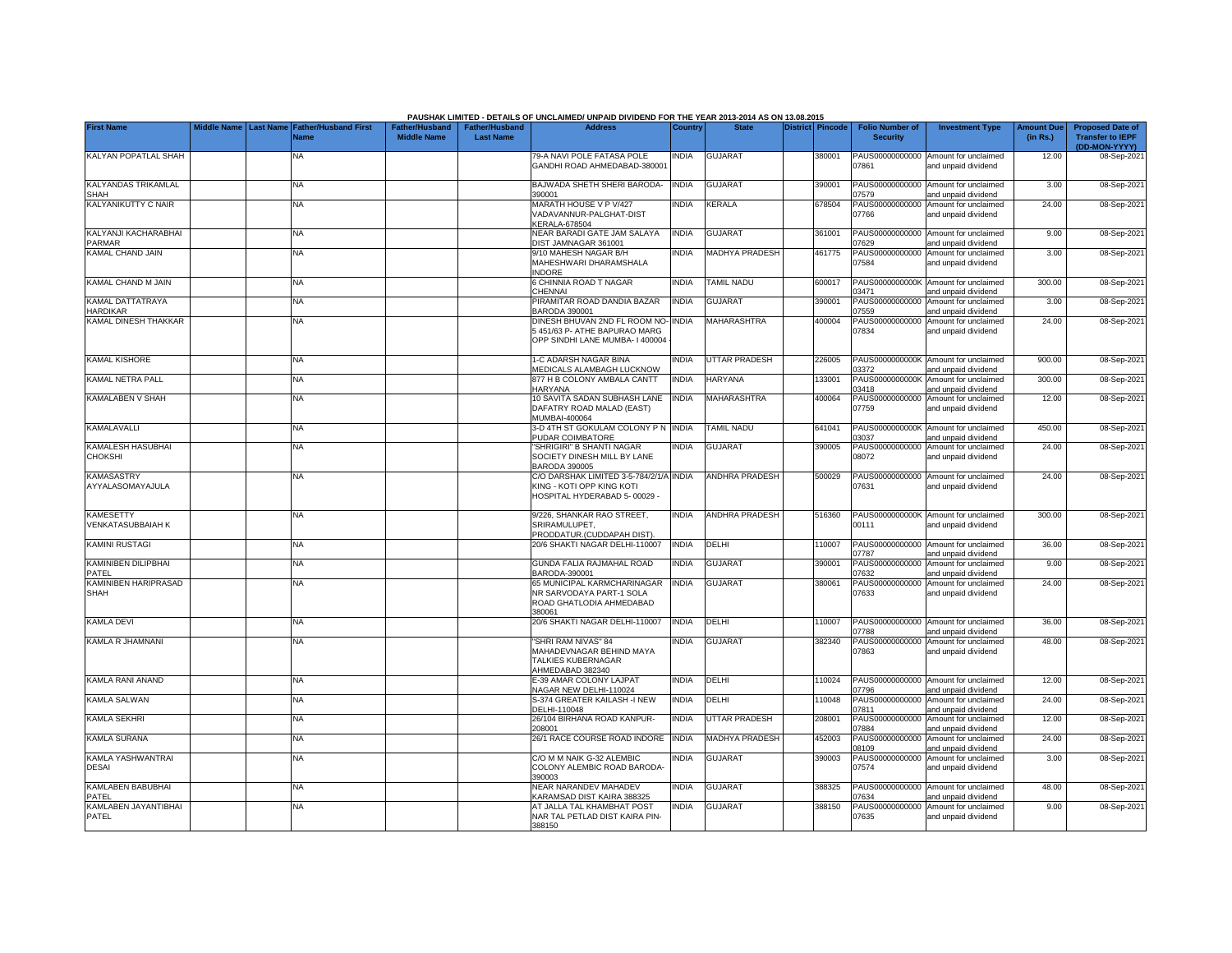|                                             |                         |                             |                       |                  | PAUSHAK LIMITED - DETAILS OF UNCLAIMED/ UNPAID DIVIDEND FOR THE YEAR 2013-2014 AS ON 13.08.2015                |              |                   |                         |                          |                                                             |                   |                                          |
|---------------------------------------------|-------------------------|-----------------------------|-----------------------|------------------|----------------------------------------------------------------------------------------------------------------|--------------|-------------------|-------------------------|--------------------------|-------------------------------------------------------------|-------------------|------------------------------------------|
| <b>First Name</b>                           | Middle Name   Last Name | <b>Father/Husband First</b> | <b>Father/Husband</b> | Father/Husband   | <b>Address</b>                                                                                                 | Country      | <b>State</b>      | <b>District Pincode</b> | <b>Folio Number of</b>   | <b>Investment Type</b>                                      | <b>Amount Due</b> | <b>Proposed Date of</b>                  |
|                                             |                         | <b>Name</b>                 | <b>Middle Name</b>    | <b>Last Name</b> |                                                                                                                |              |                   |                         | <b>Security</b>          |                                                             | (in Rs.)          | <b>Transfer to IEPF</b><br>(DD-MON-YYYY) |
| KAMLABEN MOHANLAL<br>SHAH                   |                         | NA                          |                       |                  | C/O MOHANLAL KALIDAS SHAH<br>MAMA'S POLE RAOPURA BARODA-<br>390001                                             | INDIA        | <b>GUJARAT</b>    | 390001                  | 07581                    | PAUS00000000000 Amount for unclaimed<br>and unpaid dividend | 15.00             | 08-Sep-202                               |
| <b>KAMLESH A RATHOD</b>                     |                         | NA                          |                       |                  | C/O SUMANBHAI A RATHOD A/3                                                                                     | <b>INDIA</b> | <b>GUJARAT</b>    | 380007                  |                          | PAUS00000000000 Amount for unclaimed                        | 12.00             | 08-Sep-2021                              |
|                                             |                         |                             |                       |                  | <b>ENTEN FLATS-NR</b><br>JAWAHARNAGAR SOC VASNA RD                                                             |              |                   |                         | 07738                    | and unpaid dividend                                         |                   |                                          |
| <b>KAMLESH D NAIK</b>                       |                         | NA                          |                       |                  | PALDI AHM- EDABAD 380007 -<br>B-802.SUROYODAYA TOWER                                                           | <b>INDIA</b> | <b>GUJARAT</b>    | 380061                  |                          | PAUS00000000000 Amount for unclaimed                        | 24.00             | 08-Sep-2021                              |
|                                             |                         |                             |                       |                  | BESIDES PETROL PUMP NEAR<br>SATTADHAR CHAR RASTA<br>AHMEDABAD                                                  |              |                   |                         | 07764                    | and unpaid dividend                                         |                   |                                          |
| <b>KAMLESH HASMUKHLAL</b><br><b>SHAH</b>    |                         | NA                          |                       |                  | C/O AWISHKAR ASSOCIATES 183 K<br>S GARDEN LALBAUG IV CROSS<br>BANGALORE-560027                                 | <b>INDIA</b> | KARNATAKA         | 560027                  | 07848                    | PAUS00000000000 Amount for unclaimed<br>and unpaid dividend | 12.00             | 08-Sep-202                               |
| <b>KAMLESH K SHARMA</b>                     |                         | NA                          |                       |                  | C/O ALEMBIC CHEMICAL WORKS<br>CO LTD 22 ALBERT ROAD<br>AMRITSAR 143001                                         | <b>INDIA</b> | <b>PUNJAB</b>     | 143001                  | 07717                    | PAUS00000000000 Amount for unclaimed<br>and unpaid dividend | 24.00             | 08-Sep-202                               |
| KAMLESH MEDIRATTA                           |                         | NA                          |                       |                  | -132 KIRTI NAGAR NEW DELHI<br>110015                                                                           | <b>NDIA</b>  | DELHI             | 110015                  | 08044                    | PAUS00000000000 Amount for unclaimed<br>and unpaid dividend | 12.00             | 08-Sep-202                               |
| KAMLESH RANJAN                              |                         | NA                          |                       |                  | 8/31 TILAK NAGAR NEW DELHI-                                                                                    | <b>INDIA</b> | DELHI             | 110018                  | PAUS00000000000          | Amount for unclaimed                                        | 12.00             | 08-Sep-202                               |
| KAMLESHBHAI KANTIBHAI                       |                         | NA.                         |                       |                  | 110018<br>C/O M/S KAMLESH CORPN                                                                                | <b>NDIA</b>  | <b>GUJARAT</b>    | 380001                  | 07891<br>PAUS00000000000 | and unpaid dividend<br>Amount for unclaimed                 | 48.00             | 08-Sep-202                               |
| PATEL                                       |                         |                             |                       |                  | <b>DHOBIGHAT DUDHESHWAR ROAD</b><br>AHMEDABAD-380001                                                           |              |                   |                         | 07638                    | and unpaid dividend                                         |                   |                                          |
| <b>KAMLESHKUMAR</b><br>CHANDULAL BHARVADA   |                         | NА                          |                       |                  | C/O B C BHARVADA VANIAVADI<br>MAIN ROAD STREET NO-1 NR<br>RAMESHWAR PAN CENTRE<br><b>RAJKOT-360002</b>         | <b>NDIA</b>  | <b>GUJARAT</b>    | 360002                  | 07822                    | PAUS00000000000 Amount for unclaimed<br>and unpaid dividend | 24.00             | 08-Sep-202                               |
| KANAHYA LAL CHUTTANI                        |                         | NA                          |                       |                  | FC 136 TAGORE GARDEN NEW<br>DELHI-110027                                                                       | <b>INDIA</b> | DELHI             | 110027                  | 07942                    | PAUS00000000000 Amount for unclaimed<br>and unpaid dividend | 12.00             | 08-Sep-202                               |
| KANAIYALAL AMBALAL<br>PATEL                 |                         | <b>NA</b>                   |                       |                  | 224/37 NEW ELLORA PARK RACE<br>COURSE CIRCLE BARODA-390003                                                     | <b>NDIA</b>  | <b>GUJARAT</b>    | 390003                  | PAUS00000000000<br>07580 | Amount for unclaimed<br>and unpaid dividend                 | 24.00             | 08-Sep-202                               |
| KANAIYALAL AMBALAL<br><b>SHAH</b>           |                         | NA                          |                       |                  | 11 DHANUSHDHARI SOCIETY NR<br>DHARNIDHAR JAIN TEMPLE PALDI<br>AHMEDABAD 380007                                 | ndia         | <b>GUJARAT</b>    | 380007                  | PAUS00000000000<br>07741 | Amount for unclaimed<br>and unpaid dividend                 | 24.00             | 08-Sep-202                               |
| KANAIYALAL HIRALAL<br><b>DESAI</b>          |                         | NA.                         |                       |                  | 3 VIMAL SOCIETY MAKARPURA RD<br>3ARODA 390009                                                                  | <b>INDIA</b> | <b>GUJARAT</b>    | 390009                  | 07531                    | PAUS00000000000 Amount for unclaimed<br>and unpaid dividend | 3.00              | 08-Sep-202                               |
| KANAIYALAL JADAVJI<br><b>MEHTA</b>          |                         | NA.                         |                       |                  | 704. PUSHKAR APARTMENTS. V<br>OPP.SHAKTI ENCLAVE, JUDGES<br><b>BUNGLOW ROAD,</b><br>BODAKDEV, AHMEDABAD-380054 | <b>NDIA</b>  | <b>GUJARAT</b>    | 380054                  | 07543                    | PAUS00000000000 Amount for unclaimed<br>and unpaid dividend | 3.00              | 08-Sep-202                               |
| KANAIYALAL KALIDAS<br>VAIDYA                |                         | <b>NA</b>                   |                       |                  | ANNYONYA HOUSING SOCIETY<br>RAMNATH ROAD PETLAD DIST<br>KAIRA 388450                                           | <b>INDIA</b> | <b>GUJARAT</b>    | 388450                  | 07640                    | PAUS00000000000 Amount for unclaimed<br>and unpaid dividend | 9.00              | 08-Sep-202                               |
| KANAIYALAL KANTILAL<br>SHAH                 |                         | <b>NA</b>                   |                       |                  | 28 SINDEY COLONY KEVEDABAG<br>VAVAPURA BARODA-390001                                                           | <b>INDIA</b> | <b>GUJARAT</b>    | 390001                  | 07641                    | PAUS00000000000 Amount for unclaimed<br>and unpaid dividend | 9.00              | 08-Sep-202                               |
| KANAIYALAL MITHALAL<br><b>BHAVSAR</b>       |                         | NA.                         |                       |                  | <b>G-3 "NIRMIT" APPARTMENT NR</b><br>PRABHUDAS TH- AKKER COLLEGE<br>NARAYAN NAGAR ROAD AHMEDA-<br>BAD 380007 - | <b>NDIA</b>  | <b>GUJARAT</b>    | 380007                  | PAUS00000000000<br>07587 | Amount for unclaimed<br>and unpaid dividend                 | 3.00              | 08-Sep-202                               |
| KANAIYALAL<br>RANCHHODLAL THAKER            |                         | NA                          |                       |                  | 13 JAY RANCHHOD SOCIETY NO 3<br>WAGHODIA ROAD BARODA-390006                                                    | INDIA        | <b>GUJARAT</b>    | 390006                  | 07643                    | PAUS00000000000 Amount for unclaimed<br>and unpaid dividend | 3.00              | 08-Sep-202                               |
| KANAIYALAL SUNDERLAL<br><b>GANDHI</b>       |                         | NA                          |                       |                  | MADANZAMPA ROAD NEAR AZAD<br>GROUND KRISHNA BUILDING<br>BARODA-390001                                          | <b>NDIA</b>  | <b>GUJARAT</b>    | 390001                  | 07644                    | PAUS00000000000 Amount for unclaimed<br>and unpaid dividend | 3.00              | 08-Sep-202                               |
| KANAJI MEGHJIBHAI<br><b>CAMANI</b>          |                         | NA.                         |                       |                  | AMBAJI KADVA PLOT SHERI NO 6-C INDIA<br><b>OPP LAKHANIBHAI RAJKOT</b>                                          |              | <b>GUJARAT</b>    | 360001                  | 07645                    | PAUS00000000000 Amount for unclaimed<br>and unpaid dividend | 24.00             | 08-Sep-202                               |
| <b>KANAK MEHTA</b>                          |                         | <b>NA</b>                   |                       |                  | C4 SARDAR PATEL MARG JAIPUR-<br>302001                                                                         | <b>INDIA</b> | <b>RAJASTHAN</b>  | 302001                  | PAUS00000000000<br>07779 | Amount for unclaimed<br>and unpaid dividend                 | 12.00             | 08-Sep-202                               |
| KANAKASABHAI PILLAI<br><b>KRISHNASWAMI</b>  |                         | NA.                         |                       |                  | KAILAS 1ST FLOOR 10 NINETH ST<br>DR RADHAKRISHNAN SALAI<br>CHENNAI-600004                                      | INDIA        | <b>TAMIL NADU</b> | 600004                  | PAUS00000000000<br>07785 | Amount for unclaimed<br>and unpaid dividend                 | 24.00             | 08-Sep-2021                              |
| <b>KANCHAN GIANCHANDANI</b>                 |                         | <b>NA</b>                   |                       |                  | 109/D-11 SECTOR 8 ROHINI NEW<br>DELHI                                                                          | <b>NDIA</b>  | <b>DELHI</b>      | 110001                  | 08039                    | PAUS00000000000 Amount for unclaimed<br>and unpaid dividend | 12.00             | 08-Sep-202                               |
| <b>KANCHANBEN BANSILAL</b><br><b>GANDHI</b> |                         | NA                          |                       |                  | <b>GANDHI POLE AHMEDABADI</b><br>BAZZAR NADIAD 387001 DIST KAIRA                                               | <b>NDIA</b>  | <b>GUJARAT</b>    | 387001                  | 07549                    | PAUS00000000000 Amount for unclaimed<br>and unpaid dividend | 3.00              | 08-Sep-202                               |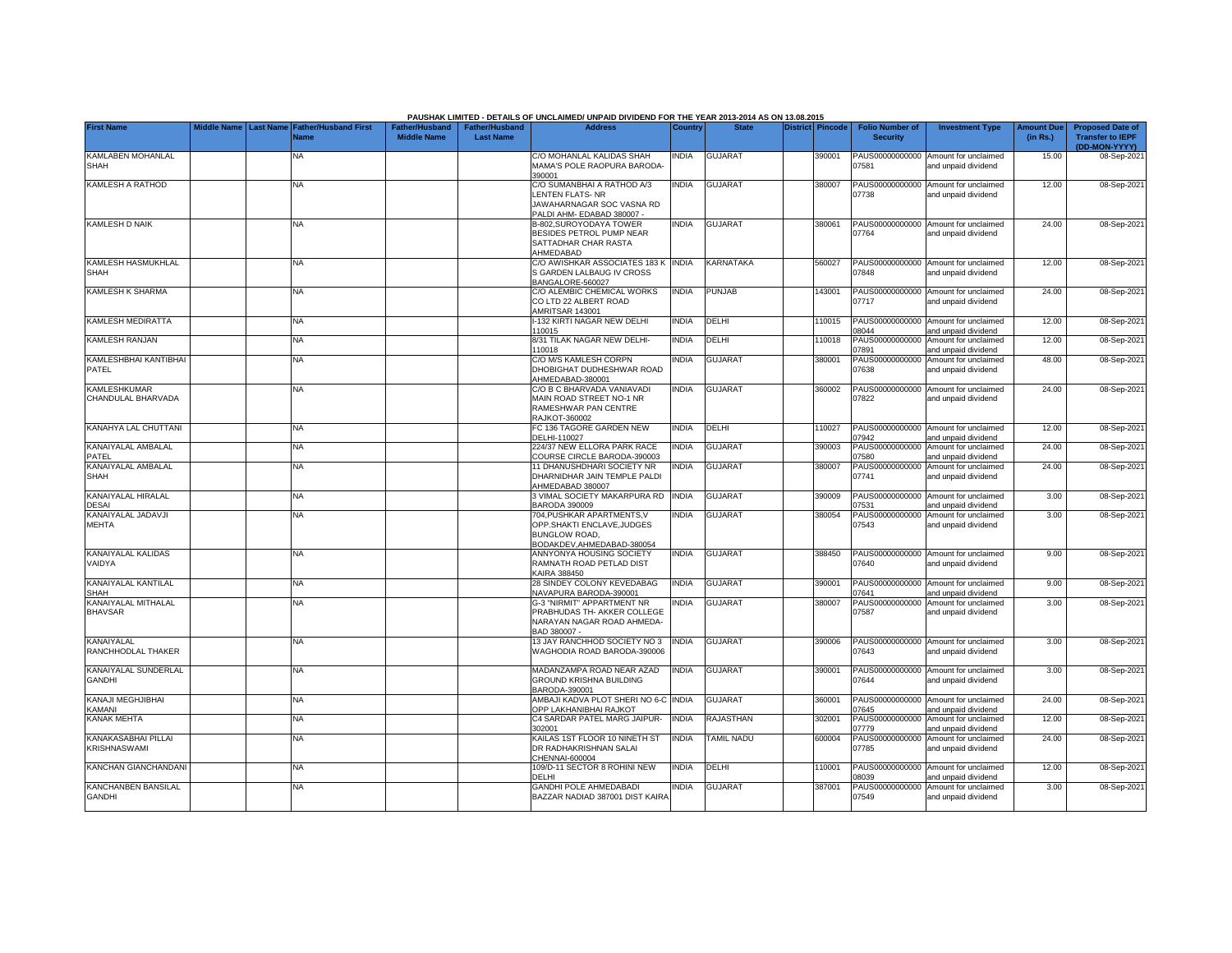|                                            |  |                                                |                       |                       | PAUSHAK LIMITED - DETAILS OF UNCLAIMED/ UNPAID DIVIDEND FOR THE YEAR 2013-2014 AS ON 13.08.2015                                |              |                    |                  |                          |                                                             |                   |                                          |
|--------------------------------------------|--|------------------------------------------------|-----------------------|-----------------------|--------------------------------------------------------------------------------------------------------------------------------|--------------|--------------------|------------------|--------------------------|-------------------------------------------------------------|-------------------|------------------------------------------|
| <b>First Name</b>                          |  | Middle Name   Last Name   Father/Husband First | <b>Father/Husband</b> | <b>Father/Husband</b> | <b>Address</b>                                                                                                                 | Country      | <b>State</b>       | District Pincode | <b>Folio Number of</b>   | <b>Investment Type</b>                                      | <b>Amount Due</b> | <b>Proposed Date of</b>                  |
|                                            |  | Name                                           | <b>Middle Name</b>    | <b>Last Name</b>      |                                                                                                                                |              |                    |                  | <b>Security</b>          |                                                             | (in Rs.)          | <b>Transfer to IEPF</b><br>(DD-MON-YYYY) |
| KANCHANBEN D SHAH                          |  | ΝA                                             |                       |                       | 34 AMUL SOCIETY SUKHIPURA NR<br>NEW SHARADA MANDIR ROAD<br>AHMEDABAD 380007                                                    | <b>INDIA</b> | <b>GUJARAT</b>     | 380007           | PAUS00000000000<br>07827 | Amount for unclaimed<br>and unpaid dividend                 | 24.00             | 08-Sep-202                               |
| KANCHANBHAI MANIBHAI<br>PATEL              |  | NA                                             |                       |                       | PATEL COMPOUND BODELI DIST<br><b>BARODA PIN 391135</b>                                                                         | <b>INDIA</b> | <b>GUJARAT</b>     | 391135           | 07564                    | PAUS00000000000 Amount for unclaimed<br>and unpaid dividend | 48.00             | 08-Sep-202                               |
| KANCHANLAL MULJIBHAI<br><b>MODI</b>        |  | NA                                             |                       |                       | DESAI SHERI BAVAMADHI NO<br>KHANCHO GHADIALI POLE BARODA<br>390001                                                             | <b>NDIA</b>  | <b>GUJARAT</b>     | 390001           | PAUS00000000000<br>07646 | Amount for unclaimed<br>and unpaid dividend                 | 3.00              | 08-Sep-2021                              |
| KANCHANLAL MULJIBHAI<br><b>MODI</b>        |  | <b>NA</b>                                      |                       |                       | GHADIALIPOLE DESAI SHERI BAVA<br>MADHI'S LANE BARODA-390001                                                                    | <b>INDIA</b> | <b>GUJARAT</b>     | 390001           | 07648                    | PAUS00000000000 Amount for unclaimed<br>and unpaid dividend | 3.00              | 08-Sep-202                               |
| KANCHANLAL MULJIBHAI<br><b>MODI</b>        |  | NA                                             |                       |                       | SHADIALI POLE DESAI SERI BAWA<br>MADHI'S LANE BARODA-390001                                                                    | <b>INDIA</b> | <b>GUJARAT</b>     | 390001           | 07647                    | PAUS00000000000 Amount for unclaimed<br>and unpaid dividend | 3.00              | 08-Sep-202                               |
| KANCHANLAL NANDLAL<br><b>SHAH</b>          |  | NA                                             |                       |                       | C/O GIRISH MACHINERY STORES<br>3ODELI DIST BARODA PIN 391135                                                                   | <b>INDIA</b> | <b>GUJARAT</b>     | 391135           | PAUS00000000000<br>07562 | Amount for unclaimed<br>and unpaid dividend                 | 75.00             | 08-Sep-202                               |
| KANGOVI NARAYANARAO<br><b>KAUSALYA BAI</b> |  | <b>NA</b>                                      |                       |                       | <b>&lt;-24 12TH CROSS I BLOCK</b><br>RAJAJINAGAR BANGALORE-560010                                                              | INDIA        | KARNATAKA          | 560010           | PAUS00000000000<br>07701 | Amount for unclaimed<br>and unpaid dividend                 | 48.00             | 08-Sep-202                               |
| KANGOVI VENKOBARAO<br>NANDAKISHORE         |  | NΑ                                             |                       |                       | C/O MAJOR E S KRISHNAYYA N C C INDIA<br>OFFICE ROAD ASHOK NAGAR<br>TUMKUR 572102 KARNATAKA<br><b>STATE</b>                     |              | KARNATAKA          | 572102           | 07700                    | PAUS00000000000 Amount for unclaimed<br>and unpaid dividend | 24.00             | 08-Sep-202                               |
| KANIYALAL DAYALAL<br><b>BHAVSAR</b>        |  | <b>NA</b>                                      |                       |                       | 1ST DELLA OLD ACHEIR<br>SABARMATI AHMEDABAD-380005                                                                             | <b>INDIA</b> | <b>GUJARAT</b>     | 380005           | 07917                    | PAUS00000000000 Amount for unclaimed<br>and unpaid dividend | 12.00             | 08-Sep-202                               |
| KANIYALAL DULLABHDAS<br><b>MEHTA</b>       |  | <b>NA</b>                                      |                       |                       | 3/5 SHYAM NIWAS B.DESAI ROAD,<br><b>MUMBAI</b>                                                                                 | <b>INDIA</b> | MAHARASHTRA        | 400026           | PAUS0000000000K<br>0476  | Amount for unclaimed<br>nd unpaid dividend                  | 600.00            | 08-Sep-202                               |
| KANIYALAL DWARKADAS<br><b>SHAH</b>         |  | <b>NA</b>                                      |                       |                       | ANUJ' 26 SAMAST<br>BRAHAMCHHATRIYA SOCIET- Y<br>OPP SABAR FLATS NR SHANTIVAN<br>SOC NARA- YAN NGR RD PALDI<br>AHMEDABAD 380007 | <b>NDIA</b>  | <b>GUJARAT</b>     | 380007           | PAUS00000000000<br>07854 | Amount for unclaimed<br>and unpaid dividend                 | 12.00             | 08-Sep-202                               |
| KANJIBHAI AMBALAL<br>PATEL                 |  | <b>NA</b>                                      |                       |                       | 56/B SEVASHRAM CO OP HOU<br>SOCIETY RACE COURSE ROAD<br>NEAR ATMA JYOTI ASHRAM<br>BARODA-390007                                | INDIA        | <b>GUJARAT</b>     | 390007           | 07577                    | PAUS00000000000 Amount for unclaimed<br>and unpaid dividend | 3.00              | 08-Sep-202                               |
| <b>KANJIBHAI GOVINDBHAI</b><br>PATEL       |  | <b>NA</b>                                      |                       |                       | 20,21 NAND BUNGLOWS JANTA<br>NAGAR ROAD GHATLODIA<br>AHMEDABAD 380061                                                          | INDIA        | <b>GUJARAT</b>     | 380061           | PAUS00000000000<br>07739 | Amount for unclaimed<br>and unpaid dividend                 | 12.00             | 08-Sep-2021                              |
| <b>KANTA MEHTA</b>                         |  | <b>NA</b>                                      |                       |                       | ROOM NO 15 HIRAMANEK BLDG 182 INDIA<br>DADYSETH AGIARY LANE MUMBAI<br>100002                                                   |              | MAHARASHTRA        | 400002           | 08055                    | PAUS00000000000 Amount for unclaimed<br>and unpaid dividend | 12.00             | 08-Sep-2021                              |
| <b>KANTA RANI GANDHI</b>                   |  | <b>NA</b>                                      |                       |                       | <b>J-48 KIRTI NAGAR NEW DELHI-</b><br>10015                                                                                    | <b>NDIA</b>  | DELHI              | 10015            | 17797                    | PAUS00000000000 Amount for unclaimed<br>and unpaid dividend | 12.00             | 08-Sep-202                               |
| <b>KANTA SARABHAI</b>                      |  | <b>NA</b>                                      |                       |                       | MANGALAM" 9 JAGABHAI PARK<br><b>KANKARIA AHMEDABAD-380022</b>                                                                  | <b>INDIA</b> | <b>GUJARAT</b>     | 380022           | PAUS00000000000<br>07588 | Amount for unclaimed<br>and unpaid dividend                 | 48.00             | 08-Sep-202                               |
| KANTABEN CHATURBHAI<br>PATEL               |  | ΝA                                             |                       |                       | 3 VIRAM SOCIETY CHANDANWADI<br>ESTATE SHAHI BAG AHMEDABAD-<br>380004                                                           | <b>INDIA</b> | <b>GUJARAT</b>     | 380004           | PAUS00000000000<br>07589 | Amount for unclaimed<br>and unpaid dividend                 | 24.00             | 08-Sep-202                               |
| <b>KANTABEN DESAI</b>                      |  | <b>NA</b>                                      |                       |                       | <b>ANURADHA APARTMENT NR</b><br><b>KHARIDIA FLAT B/H VASNA BUS</b><br>STOP AHMEDABAD 380007                                    | <b>INDIA</b> | <b>GUJARAT</b>     | 380007           | 07972                    | PAUS00000000000 Amount for unclaimed<br>and unpaid dividend | 12.00             | 08-Sep-202                               |
| KANTABEN JAYANTIBHAI<br>PATEL              |  | ΝA                                             |                       |                       | OLD NAGARDAS ROAD MAFADIN<br>BLDG ROOM NO - 24 1ST FL<br>ANDHERI EAST MUMBAI-400069 -                                          | <b>INDIA</b> | MAHARASHTRA        | 400069           | PAUS00000000000<br>07650 | Amount for unclaimed<br>and unpaid dividend                 | 9.00              | 08-Sep-202                               |
| <b>KANTABEN</b><br>NAVINCHANDRA GOSRANI    |  | <b>NA</b>                                      |                       |                       | 3-31 MAHAVIR SOCIETY PRATAP<br>VILAS ROAD JAMNAGAR 361008                                                                      | INDIA        | <b>GUJARAT</b>     | 361008           | 08100                    | PAUS00000000000 Amount for unclaimed<br>and unpaid dividend | 48.00             | 08-Sep-202                               |
| <b>KANTABEN RAMBHAI</b><br>PATEL           |  | <b>NA</b>                                      |                       |                       | ACHUYT' 203, BAKROL ROAD,<br><b>VALLABH VIDYANAGAR PIN-388120</b>                                                              | <b>NDIA</b>  | <b>GUJARAT</b>     | 388120           | 08101                    | PAUS00000000000 Amount for unclaimed<br>and unpaid dividend | 183.00            | 08-Sep-202                               |
| KANTABEN THAKORLAL<br><b>PARIKH</b>        |  | ΝA                                             |                       |                       | <b>KAROLIA POLE VADODARA-390001</b>                                                                                            | <b>INDIA</b> | <b>GUJARAT</b>     | 390001           | PAUS00000000000<br>07591 | Amount for unclaimed<br>and unpaid dividend                 | 3.00              | 08-Sep-202                               |
| KANTHA KAWAR                               |  | ΝA                                             |                       |                       | <b>B MAHAVEER COLONY E V K</b><br>SAMPATH ROAD VEPERY CHENNAI<br>500007                                                        | <b>NDIA</b>  | <b>TAMIL NADU</b>  | 600007           | PAUS00000000000<br>08085 | Amount for unclaimed<br>and unpaid dividend                 | 12.00             | 08-Sep-202                               |
| <b>KANTI PANDEY</b>                        |  | <b>NA</b>                                      |                       |                       | <b>74 LAKE-TOWN BLOCK B</b><br>CALCUTTA-700055                                                                                 | <b>INDIA</b> | <b>WEST BENGAL</b> | 700055           | PAUS00000000000<br>07933 | Amount for unclaimed<br>and unpaid dividend                 | 12.00             | 08-Sep-202                               |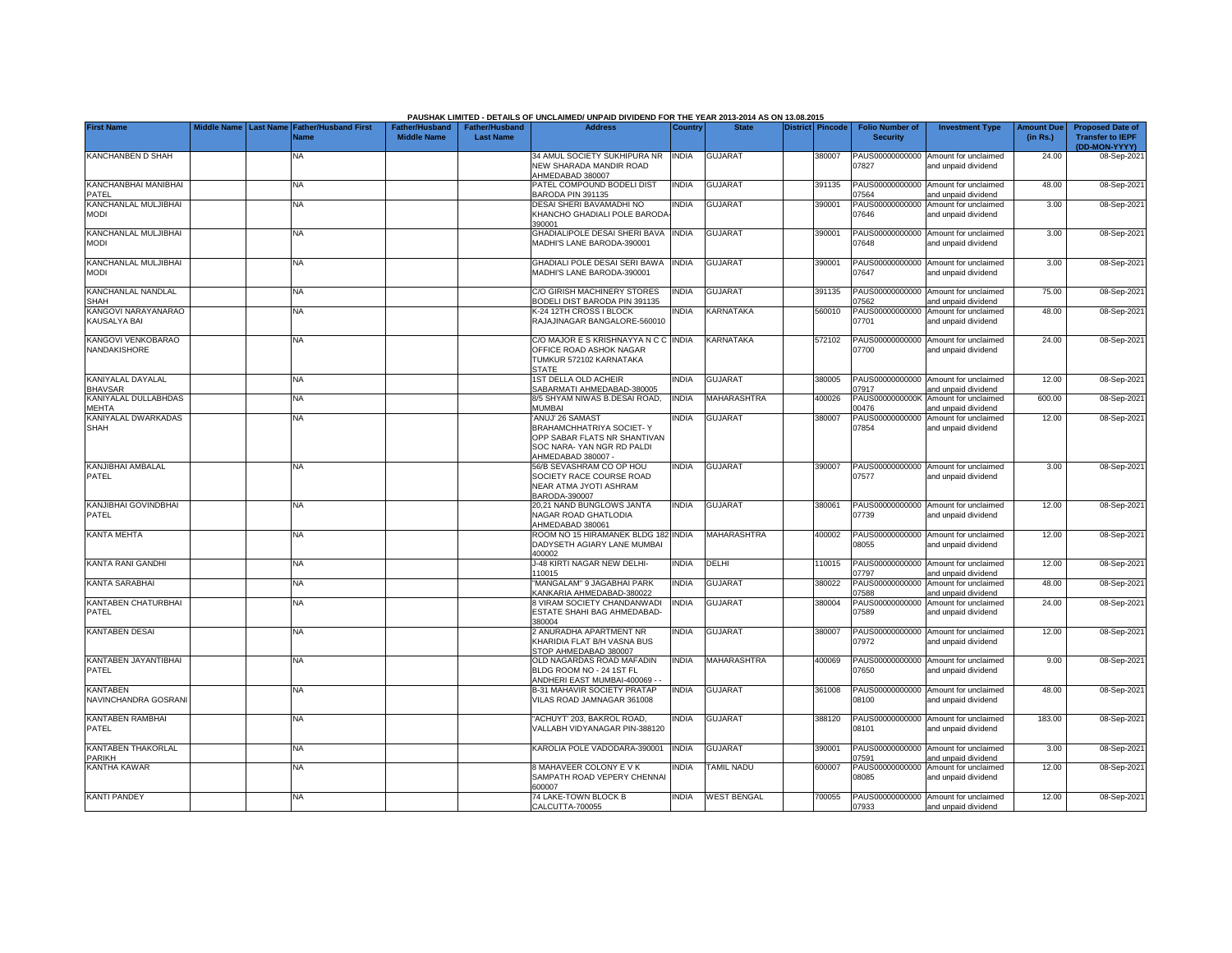|                                             |                    |                  |                                     |                                             |                                           | PAUSHAK LIMITED - DETAILS OF UNCLAIMED/ UNPAID DIVIDEND FOR THE YEAR 2013-2014 AS ON 13.08.2015                                                   |                |                    |                  |        |                                           |                                                             |                               |                                                                     |
|---------------------------------------------|--------------------|------------------|-------------------------------------|---------------------------------------------|-------------------------------------------|---------------------------------------------------------------------------------------------------------------------------------------------------|----------------|--------------------|------------------|--------|-------------------------------------------|-------------------------------------------------------------|-------------------------------|---------------------------------------------------------------------|
| <b>First Name</b>                           | <b>Middle Name</b> | <b>Last Name</b> | <b>Father/Husband First</b><br>Name | <b>Father/Husband</b><br><b>Middle Name</b> | <b>Father/Husband</b><br><b>Last Name</b> | <b>Address</b>                                                                                                                                    | <b>Country</b> | <b>State</b>       | District Pincode |        | <b>Folio Number of</b><br><b>Security</b> | <b>Investment Type</b>                                      | <b>Amount Due</b><br>(in Rs.) | <b>Proposed Date of</b><br><b>Transfer to IEPF</b><br>(DD-MON-YYYY) |
| KANTIBHAI CHANDULAL<br>VAIDYA               |                    |                  | NA                                  |                                             |                                           | ANNYONYA HOUSING SOCIETY<br>RAMNATH ROAD PETLAD DIST<br>KAIRA PIN-388450                                                                          | <b>INDIA</b>   | <b>GUJARAT</b>     |                  | 388450 | PAUS00000000000<br>07651                  | Amount for unclaimed<br>and unpaid dividend                 | 9.00                          | 08-Sep-202                                                          |
| KANTIBHAI CHATURBHAI<br><b>PATEL</b>        |                    |                  | <b>NA</b>                           |                                             |                                           | 11 BARODA PEOPLE'S CO OP<br>HOUSING SOCIETY BARODA-39000                                                                                          | <b>INDIA</b>   | <b>GUJARAT</b>     |                  | 390005 | 07547                                     | PAUS00000000000 Amount for unclaimed<br>and unpaid dividend | 3.00                          | 08-Sep-202                                                          |
| KANTIBHAI CHHOTABHAI<br>PATEL               |                    |                  | <b>NA</b>                           |                                             |                                           | AT & POST JAMBUVA VADODARA                                                                                                                        | <b>NDIA</b>    | <b>GUJARAT</b>     |                  | 390014 | 7592                                      | PAUS00000000000 Amount for unclaimed<br>and unpaid dividend | 3.00                          | 08-Sep-202                                                          |
| KANTIBHAI DARUBHAI<br><b>DESAI</b>          |                    |                  | <b>NA</b>                           |                                             |                                           | JASHWANTI SADAN UPLA FALIA<br>MADAN ZAPA ROAD BARODA-<br>390001                                                                                   | <b>NDIA</b>    | <b>GUJARAT</b>     |                  | 390001 | PAUS00000000000<br>07652                  | Amount for unclaimed<br>and unpaid dividend                 | 24.00                         | 08-Sep-202                                                          |
| KANTIBHAI SHAMJIBHAI<br>KATARIA             |                    |                  | <b>NA</b>                           |                                             |                                           | C/O KATARIA SEEDS NEAR BUS<br>STAND AT & POST VISNAGAR<br>384315                                                                                  | <b>INDIA</b>   | <b>GUJARAT</b>     |                  | 384315 | 08053                                     | PAUS00000000000 Amount for unclaimed<br>and unpaid dividend | 48.00                         | 08-Sep-202                                                          |
| KANTILAL BAHECHARDAS<br>PATFL               |                    |                  | <b>NA</b>                           |                                             |                                           | AT-KADAVIA PO-AMBAGAM TA<br>BAYAD DIST S K PIN 383325                                                                                             | <b>INDIA</b>   | <b>GUJARAT</b>     |                  | 383325 | 07556                                     | PAUS00000000000 Amount for unclaimed<br>and unpaid dividend | 48.00                         | 08-Sep-202                                                          |
| KANTILAL CHUNILAL<br><b>BHAVSAR</b>         |                    |                  | <b>NA</b>                           |                                             |                                           | ASHA BISCUITS BAZAR GANDEVI<br>DIST BULSAR PIN-396360                                                                                             | <b>INDIA</b>   | GUJARAT            |                  | 396360 | PAUS00000000000<br>07653                  | Amount for unclaimed<br>and unpaid dividend                 | 75.00                         | 08-Sep-202                                                          |
| KANTILAL DESAIBHAI<br>PATEL                 |                    |                  | <b>NA</b>                           |                                             |                                           | 886 NEAR PARABADI AT & PO<br>BHAYALI DIST BARODA-391410                                                                                           | <b>INDIA</b>   | <b>GUJARAT</b>     |                  | 391410 | PAUS00000000000<br>07729                  | Amount for unclaimed<br>and unpaid dividend                 | 3.00                          | 08-Sep-202                                                          |
| KANTILAL DEVABHAI<br>PRAJAPATI              |                    |                  | <b>NA</b>                           |                                             |                                           | RHUSHIWADI B/H ANANDNAGAR<br>DHORAJI 360410                                                                                                       | <b>INDIA</b>   | <b>GUJARAT</b>     |                  | 360410 | PAUS00000000000<br>7655                   | Amount for unclaimed<br>and unpaid dividend                 | 99.00                         | 08-Sep-202                                                          |
| KANTILAL G RANA                             |                    |                  | NA                                  |                                             |                                           | DHOBIWAD GANDEVI DIST BULSAR INDIA<br>083698                                                                                                      |                | <b>GUJARAT</b>     |                  | 396360 | PAUS00000000000<br>07728                  | Amount for unclaimed<br>and unpaid dividend                 | 9.00                          | 08-Sep-202                                                          |
| <b>KANTILAL GOKALDAS</b><br><b>MEHTA</b>    |                    |                  | <b>NA</b>                           |                                             |                                           | JOSHI NI KHADKI DESAI POLE PO<br>MAHEMDABAD DIST KHEDA 387130                                                                                     | NDIA           | <b>GUJARAT</b>     |                  | 387130 | PAUS00000000000<br>07565                  | Amount for unclaimed<br>and unpaid dividend                 | 3.00                          | 08-Sep-202                                                          |
| KANTILAL J PATEL                            |                    |                  | <b>NA</b>                           |                                             |                                           | 31 PRERNA PARK LAXMI PURA RD<br>GORWA BARODA 390016                                                                                               | <b>INDIA</b>   | GUJARAT            |                  | 390016 | PAUS00000000000<br>08079                  | Amount for unclaimed<br>and unpaid dividend                 | 3.00                          | 08-Sep-202                                                          |
| KANTILAL JETHALAL<br>PANDYA                 |                    |                  | <b>NA</b>                           |                                             |                                           | AT & POST ATLADRA BARODA<br>390005                                                                                                                | <b>INDIA</b>   | <b>GUJARAT</b>     |                  | 390005 | PAUS00000000000<br>07553                  | Amount for unclaimed<br>and unpaid dividend                 | 9.00                          | 08-Sep-202                                                          |
| KANTILAL LALJIBHAI<br>VALAND                |                    |                  | <b>NA</b>                           |                                             |                                           | <b>16 GAYATRI SOCIETY AHED</b><br>PUROHIT DINING - HALL NEAR<br>NANDANVAN SOCIETY TAL ANAND<br>A- T & PO VALLABH VIDYANAGAR<br>388120 DIST K-AIRA | <b>INDIA</b>   | <b>GUJARAT</b>     |                  | 388120 | PAUS00000000000<br>07656                  | Amount for unclaimed<br>and unpaid dividend                 | 9.00                          | 08-Sep-202                                                          |
| <b>KANTILAL MANGALDAS</b><br>SHAH           |                    |                  | <b>NA</b>                           |                                             |                                           | UDAY OWNER SHEEP FLAT 4TH<br>FLOOR 4/10 KAPDI POLE BARODA-<br>390001                                                                              | <b>NDIA</b>    | <b>GUJARAT</b>     |                  | 390001 | 07657                                     | PAUS00000000000 Amount for unclaimed<br>and unpaid dividend | 15.00                         | 08-Sep-202                                                          |
| <b>KANTILAL RAMANLAL</b><br><b>SHETH</b>    |                    |                  | <b>NA</b>                           |                                             |                                           | 57 ANKUR SOCIETY BEHIND<br>ARYUVEDIK HOSPI- TAL NR<br>RANCHHODJI MANDIR PANIGATE<br>3AROD- A 390019 -                                             | <b>INDIA</b>   | <b>GUJARAT</b>     |                  | 390019 | 07659                                     | PAUS00000000000 Amount for unclaimed<br>and unpaid dividend | 3.00                          | 08-Sep-202                                                          |
| KANTILAL RAMJI DHAROD                       |                    |                  | NA                                  |                                             |                                           | KUVERJI DEVSHI CHAWL 2ND FL B<br>S ROAD OPP ZARAPKAR SHOW<br>ROOM DADAR W RLY MUMBAI<br>400028                                                    | INDIA          | MAHARASHTRA        |                  | 400028 | PAUS00000000000<br>07871                  | Amount for unclaimed<br>and unpaid dividend                 | 12.00                         | 08-Sep-202                                                          |
| <b>KANTILAL RAMJI GALA</b>                  |                    |                  | <b>NA</b>                           |                                             |                                           | KUVERJI DEVSHI CHAWL 2ND FL B INDIA<br>S ROAD OPP ZARAPKAR SHOW<br>ROOM DADAR W RLY MUMBAI<br>400028                                              |                | <b>MAHARASHTRA</b> |                  | 400028 | 07872                                     | PAUS00000000000 Amount for unclaimed<br>and unpaid dividend | 12.00                         | 08-Sep-202                                                          |
| <b>KANTILAL TULSIDAS</b><br>PATEL           |                    |                  | <b>NA</b>                           |                                             |                                           | SABARKATHA DIST SALE &<br>PURCHASE UNION DHANSURA DIST<br>SABARKATHA PIN-383310                                                                   | <b>INDIA</b>   | <b>GUJARAT</b>     |                  | 383310 | PAUS00000000000<br>07660                  | Amount for unclaimed<br>and unpaid dividend                 | 24.00                         | 08-Sep-202                                                          |
| KANTILAL VITHALDAS<br>PATEL                 |                    |                  | <b>NA</b>                           |                                             |                                           | 40 MEHSANA CO-OP HOUSING<br>SOC.LTD. CHINAI BAUG NEW<br>VADAJ AHMEDABAD-380013                                                                    | <b>INDIA</b>   | <b>GUJARAT</b>     |                  | 380013 | 7541                                      | PAUS00000000000 Amount for unclaimed<br>and unpaid dividend | 24.00                         | 08-Sep-202                                                          |
| <b>KANU GANDHI</b>                          |                    |                  | <b>NA</b>                           |                                             |                                           | A-2 BERRYS AVENUE OPP RADHA-<br>KRISHNA PARK AKOTA STEDIUM<br>ROAD VADODARA                                                                       | <b>INDIA</b>   | <b>GUJARAT</b>     |                  | 390020 | 5276                                      | PAUS0000000000K Amount for unclaimed<br>and unpaid dividend | 300.00                        | 08-Sep-202                                                          |
| KANUBHAI BALBHAI<br>PATEL                   |                    |                  | ΝA                                  |                                             |                                           | C/O SHRI SHAKTI ELECTRIC<br>STORES GOLWADI ROAD<br>VIRAMGAM-382150                                                                                | <b>NDIA</b>    | <b>GUJARAT</b>     |                  | 382150 | PAUS00000000000<br>07858                  | Amount for unclaimed<br>and unpaid dividend                 | 24.00                         | 08-Sep-202                                                          |
| <b>KANUBHAI</b><br><b>BHAGAWANDAS PATEL</b> |                    |                  | <b>NA</b>                           |                                             |                                           | KHADIA POLE NO 2 BARODA-390001 INDIA                                                                                                              |                | <b>GUJARAT</b>     |                  | 390001 | )7661                                     | PAUS00000000000 Amount for unclaimed<br>and unpaid dividend | 12.00                         | 08-Sep-202                                                          |
| KANUBHAI M GOHIL                            |                    |                  | <b>NA</b>                           |                                             |                                           | C/O AGRO SERVICES BAZAR<br>DHANSURA 383310                                                                                                        | <b>INDIA</b>   | <b>GUJARAT</b>     |                  | 383310 | PAUS00000000000<br>07578                  | Amount for unclaimed<br>and unpaid dividend                 | 3.00                          | 08-Sep-202                                                          |
| KANUBHAI NARANBHAI<br><b>SHAH</b>           |                    |                  | <b>NA</b>                           |                                             |                                           | 5 NIRMAL SOCIETY MANINAGAR<br>AHMEDABAD-380022                                                                                                    | <b>INDIA</b>   | <b>GUJARAT</b>     |                  | 380022 | PAUS00000000000<br>07595                  | Amount for unclaimed<br>and unpaid dividend                 | 9.00                          | 08-Sep-202                                                          |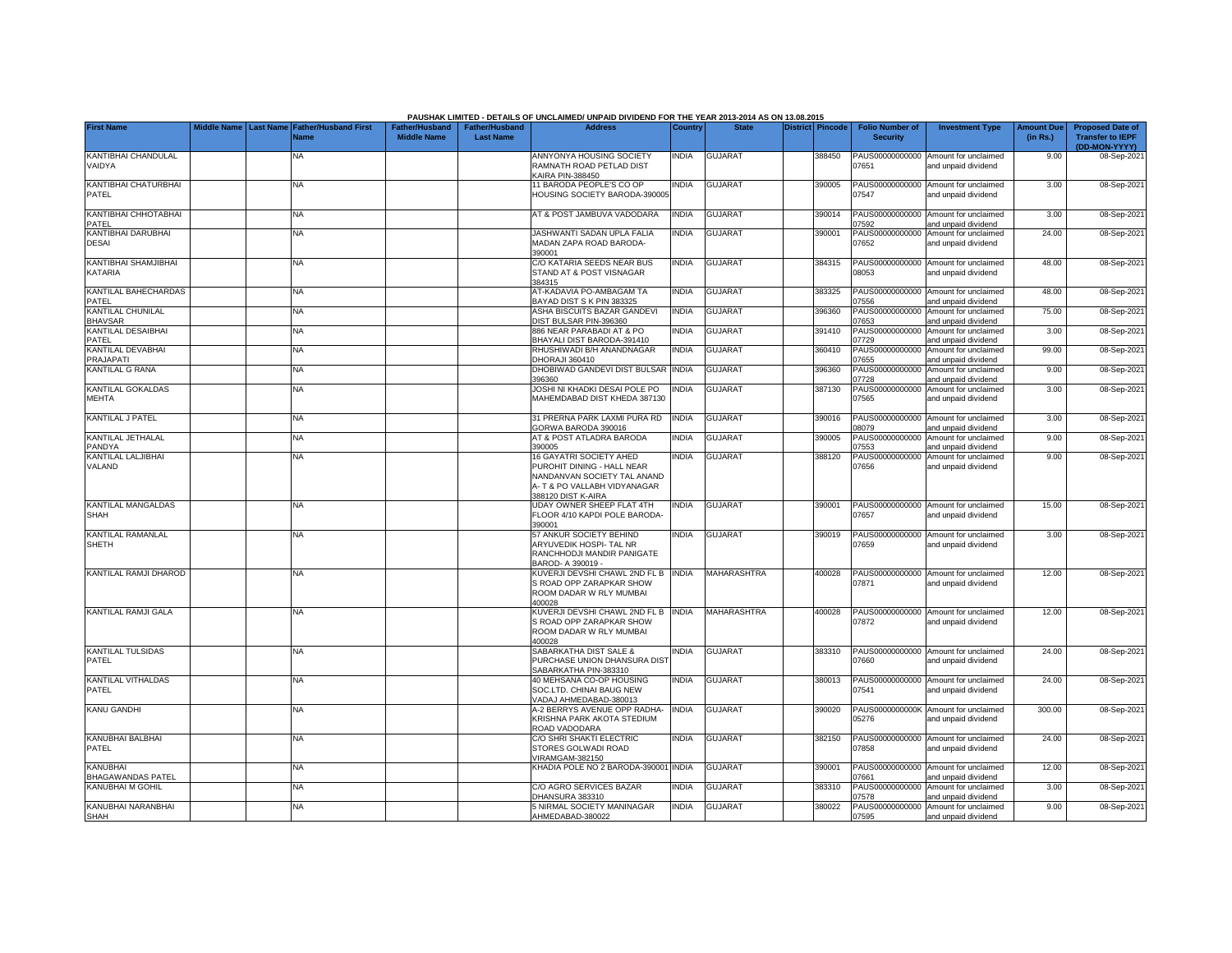|                                                |                    |                  |                                     |                                             |                                           | PAUSHAK LIMITED - DETAILS OF UNCLAIMED/ UNPAID DIVIDEND FOR THE YEAR 2013-2014 AS ON 13.08.2015                    |                |                       |                  |                                           |                                                             |                               |                                                                     |
|------------------------------------------------|--------------------|------------------|-------------------------------------|---------------------------------------------|-------------------------------------------|--------------------------------------------------------------------------------------------------------------------|----------------|-----------------------|------------------|-------------------------------------------|-------------------------------------------------------------|-------------------------------|---------------------------------------------------------------------|
| <b>First Name</b>                              | <b>Middle Name</b> | <b>Last Name</b> | <b>Father/Husband First</b><br>Jame | <b>Father/Husband</b><br><b>Middle Name</b> | <b>Father/Husband</b><br><b>Last Name</b> | <b>Address</b>                                                                                                     | <b>Country</b> | <b>State</b>          | District Pincode | <b>Folio Number of</b><br><b>Security</b> | <b>Investment Type</b>                                      | <b>Amount Due</b><br>(in Rs.) | <b>Proposed Date of</b><br><b>Transfer to IEPF</b><br>(DD-MON-YYYY) |
| KANUBHAI NATHABHAI<br>PATEL                    |                    |                  | NA.                                 |                                             |                                           | AT & PO JITODIA TAK ANAND DIST<br><b>CAIRA PIN-388001</b>                                                          | <b>INDIA</b>   | GUJARA <sub>1</sub>   | 388001           | PAUS00000000000<br>7662                   | Amount for unclaimed<br>and unpaid dividend                 | 3.00                          | 08-Sep-202                                                          |
| KANUBHAI P RAIPARA                             |                    |                  | <b>NA</b>                           |                                             |                                           | SHETH FALIA OPP WELL RAJPIPLA<br>DIST BHARUCH PIN-393145                                                           | <b>INDIA</b>   | <b>GUJARAT</b>        | 393145           | PAUS00000000000<br>07663                  | Amount for unclaimed<br>and unpaid dividend                 | 9.00                          | 08-Sep-2021                                                         |
| KANUBHAI RAVJIBHAI<br>PATEL                    |                    |                  | <b>NA</b>                           |                                             |                                           | AT PO HODOD TA KARAJAN DIST<br><b>BARODA PIN 391240</b>                                                            | <b>INDIA</b>   | <b>GUJARAT</b>        | 391240           | PAUS00000000000<br>7557                   | Amount for unclaimed<br>and unpaid dividend                 | 24.00                         | 08-Sep-2021                                                         |
| <b>KANUBHAI S PATEL</b>                        |                    |                  | NA                                  |                                             |                                           | SHRI KRISHNA PARK NEAR IRMA<br>GATE MANGALPURA ANAND 388001                                                        | <b>NDIA</b>    | <b>GUJARAT</b>        | 388001           | PAUS00000000000<br>07744                  | Amount for unclaimed<br>and unpaid dividend                 | 12.00                         | 08-Sep-2021                                                         |
| <b>KANWALJIT BEDI</b>                          |                    |                  | NA                                  |                                             |                                           | B-234 ASHOK VIHAR DELHI-110052                                                                                     | <b>INDIA</b>   | DELHI                 | 110052           | PAUS00000000000<br>7892                   | Amount for unclaimed<br>and unpaid dividend                 | 12.00                         | 08-Sep-2021                                                         |
| <b>KAPIL CHAWLA</b>                            |                    |                  | NA                                  |                                             |                                           | <b>B-2/87 JANAK PURI NEW DELHI-</b><br>10058                                                                       | <b>NDIA</b>    | DELHI                 | 110058           | PAUS00000000000<br>7789                   | Amount for unclaimed<br>and unpaid dividend                 | 12.00                         | 08-Sep-2021                                                         |
| KAPIL S SABHARWAL                              |                    |                  | NA                                  |                                             |                                           | C 2D/18 B JANAK PURI NEW DELHI<br>110058                                                                           | <b>NDIA</b>    | DELHI                 | 10058            | PAUS00000000000<br>8097                   | Amount for unclaimed<br>and unpaid dividend                 | 12.00                         | 08-Sep-2021                                                         |
| KAPILA BANSI PATEL                             |                    |                  | NA                                  |                                             |                                           | C-34, GANGA LAHARI<br>CO.OP.HSG.SCTY. NEAR-<br>PRATIDNYAMANGAL KARYALAY,<br>KARVENAGAR, - PUNE (M.S.)-<br>411052 - | <b>NDIA</b>    | MAHARASHTRA           | 411052           | PAUS00000000000<br>07978                  | Amount for unclaimed<br>and unpaid dividend                 | 48.00                         | 08-Sep-2021                                                         |
| <b>KAPILA VASUDEV</b><br><b>DORIWALA</b>       |                    |                  | NA                                  |                                             |                                           | 'RAM-ASHISH" SALABATPURA<br>LEKHADIA WADI SURAT-395003                                                             | <b>NDIA</b>    | <b>GUJARAT</b>        | 395003           | )7850                                     | PAUS00000000000 Amount for unclaimed<br>and unpaid dividend | 24.00                         | 08-Sep-2021                                                         |
| KAPILABEN BABUBHAI<br>PATEL                    |                    |                  | NA                                  |                                             |                                           | DESAI'S KHANCHA SULTANPURA<br>VADODARA 390001                                                                      | <b>NDIA</b>    | <b>GUJARAT</b>        | 390001           | 08099                                     | PAUS00000000000 Amount for unclaimed<br>and unpaid dividend | 9.00                          | 08-Sep-2021                                                         |
| KAPILABEN JAYANTILAL<br><b>SHAH</b>            |                    |                  | NA                                  |                                             |                                           | <b>46 VEER NAGAR SOCIETY VIP</b><br>ROAD KARELIBAUG BARODA<br>390018                                               | INDIA          | <b>GUJARAT</b>        | 390018           | 07664                                     | PAUS00000000000 Amount for unclaimed<br>and unpaid dividend | 3.00                          | 08-Sep-2021                                                         |
| KAPILABEN MULJIBHAI<br><b>MODI</b>             |                    |                  | <b>NA</b>                           |                                             |                                           | DESAI SHERI BAVA-MADHI'S<br>KHANCHA BALKRU- SHNA BHUVAN<br>3RD FLOOR GHADIALI POLE BAR-<br>ODA-390001 -            | <b>NDIA</b>    | <b>GUJARAT</b>        | 390001           | 07665                                     | PAUS00000000000 Amount for unclaimed<br>and unpaid dividend | 3.00                          | 08-Sep-2021                                                         |
| KAPILABEN RAMESHBHAI<br>PATEL                  |                    |                  | NA.                                 |                                             |                                           | SHRIJI KRUPA GIRIRAJ SOCIETY<br>BEHIND GAURAV SOC PANIGATE<br>BARODA-390006                                        | <b>NDIA</b>    | <b>GUJARAT</b>        | 390006           | 07667                                     | PAUS00000000000 Amount for unclaimed<br>and unpaid dividend | 3.00                          | 08-Sep-2021                                                         |
| KAPILABEN RAMESHBHAI<br>PATEL                  |                    |                  | NA                                  |                                             |                                           | SHRIJI-KRUPA 11 GIRIRAJ SOCIETY<br>BEHIND GAURAV SOC PANIGATE<br>BARODA-390006                                     | <b>INDIA</b>   | <b>GUJARAT</b>        | 390006           | 07666                                     | PAUS00000000000 Amount for unclaimed<br>and unpaid dividend | 3.00                          | 08-Sep-2021                                                         |
| <b>KARAM SINGH BINDRA</b>                      |                    |                  | NA                                  |                                             |                                           | E-50 GURU NANAK PURA JAIL<br>ROAD NEW DELHI 110018                                                                 | <b>NDIA</b>    | DELHI                 | 10018            | 7791                                      | PAUS00000000000 Amount for unclaimed<br>and unpaid dividend | 36.00                         | 08-Sep-202                                                          |
| <b>KARAMCHAND</b><br><b>GHANSHAMDAS NAGDEV</b> |                    |                  | <b>NA</b>                           |                                             |                                           | A/81 JUMANI MARKET REVADI<br>BAZAR AHMEDABAD 380002                                                                | <b>NDIA</b>    | <b>GUJARAT</b>        | 380002           | 7668                                      | PAUS00000000000 Amount for unclaimed<br>and unpaid dividend | 24.00                         | 08-Sep-202                                                          |
| KARAMSHI T PETHANI                             |                    |                  | NA                                  |                                             |                                           | OM HOSPITAL BUSINESS CENTRE<br>CANAL ROAD RAJKOT 360002                                                            | <b>INDIA</b>   | <b>GUJARAT</b>        | 360002           | 08045                                     | PAUS00000000000 Amount for unclaimed<br>and unpaid dividend | 12.00                         | 08-Sep-202                                                          |
| <b>KARANSINH SOMSINH</b><br>RAULJI             |                    |                  | NA                                  |                                             |                                           | AT&POST MOTIKANTDI TA<br>GODHARA PIN 389001                                                                        | <b>NDIA</b>    | <b>GUJARAT</b>        | 389001           | 7568                                      | PAUS00000000000 Amount for unclaimed<br>and unpaid dividend | 9.00                          | 08-Sep-2021                                                         |
| KARKALA NARASINHA PAI                          |                    |                  | NA.                                 |                                             |                                           | BLOCK NO 2 JOSEPHWADI S V<br>ROAD GOREGAON WEST MUMBAI-<br>400062                                                  | <b>NDIA</b>    | MAHARASHTRA           | 400062           | PAUS00000000000<br>07597                  | Amount for unclaimed<br>and unpaid dividend                 | 33.00                         | 08-Sep-2021                                                         |
| <b>KARNAIL VERMA</b>                           |                    |                  | NA.                                 |                                             |                                           | <b>18 GOVIND MARG NEAR POLICE</b><br><b>MEMORIAL JAIPUR</b>                                                        | <b>NDIA</b>    | RAJASTHAN             | 302004           | PAUS0000000000K<br>03331                  | Amount for unclaimed<br>and unpaid dividend                 | 300.00                        | 08-Sep-2021                                                         |
| <b>KARSHAN ARAJAN PATEL</b>                    |                    |                  | NA.                                 |                                             |                                           | C/O KARSHAN ARAJAN KANTARIA<br>LALPUR DIST JAMNAGAR PIN-<br>361170                                                 | <b>NDIA</b>    | <b>GUJARAT</b>        | 361170           | PAUS00000000000<br>07669                  | Amount for unclaimed<br>and unpaid dividend                 | 24.00                         | 08-Sep-2021                                                         |
| <b>KARTAR SINGH</b>                            |                    |                  | <b>NA</b>                           |                                             |                                           | BUDH SINGH KARTAR SINGH 2406<br>HARDHIAN SINGH ROAD KAROL<br>BAGH NEW DELHI-110005                                 | <b>INDIA</b>   | DELHI                 | 110005           | 07897                                     | PAUS00000000000 Amount for unclaimed<br>and unpaid dividend | 12.00                         | 08-Sep-2021                                                         |
| <b>KARTICK CHANDRA SAHA</b>                    |                    |                  | NA                                  |                                             |                                           | 59B, PAIKPARA FIRST ROW<br>KOLKATA                                                                                 | <b>NDIA</b>    | <b>WEST BENGAL</b>    | 700037           | 2482                                      | PAUS00000000000 Amount for unclaimed<br>and unpaid dividend | 300.00                        | 08-Sep-2021                                                         |
| <b>KARUNA SHARMA</b>                           |                    |                  | NA                                  |                                             |                                           | 78D POCKET A D SHALIMAR BAGH<br><b>DELHI 110052</b>                                                                | INDIA          | DELHI                 | 110052           | 7813                                      | PAUS00000000000 Amount for unclaimed<br>and unpaid dividend | 24.00                         | 08-Sep-2021                                                         |
| <b>KARV KISHORE</b>                            |                    |                  | <b>NA</b>                           |                                             |                                           | BINA MEDICOS 1-C ADARSH NAGAR<br>ALAMBAGH LUCKNOW                                                                  | <b>INDIA</b>   | <b>UTTAR PRADESH</b>  | 226005           | 03393                                     | PAUS0000000000K Amount for unclaimed<br>and unpaid dividend | 300.00                        | 08-Sep-2021                                                         |
| <b>KARVY STOCK BROKING</b><br>LIMITED          |                    |                  | <b>NA</b>                           |                                             |                                           | 529, ROAD NO 10 BANJARAHILLS<br>HYDERABAD                                                                          | <b>NDIA</b>    | <b>ANDHRA PRADESH</b> | 500034           | 14644                                     | PAUSIN300394100 Amount for unclaimed<br>and unpaid dividend | 1947.00                       | 08-Sep-2021                                                         |
| <b>KARVY STOCK BROKING</b><br>LTD              |                    |                  | <b>NA</b>                           |                                             |                                           | 529 ROAD NO-4 BANJARA HILLS<br>HYDERABAD                                                                           | <b>NDIA</b>    | <b>ANDHRA PRADESH</b> | 500034           | 91085                                     | PAUSIN300394126 Amount for unclaimed<br>and unpaid dividend | 15.00                         | 08-Sep-2021                                                         |
| Kasam Hajibhai Parmar                          |                    |                  | Haji Nathubhai Parmar               |                                             |                                           | No 208 Bhatiya Dharmashala Maimsha INDIA<br>Pir Dargah Bukkar Faliya Junagadh                                      |                | <b>GUJARAT</b>        | 362001           | 27071                                     | PAUSIN300095117 Amount for unclaimed<br>and unpaid dividend | 15.00                         | 08-Sep-2021                                                         |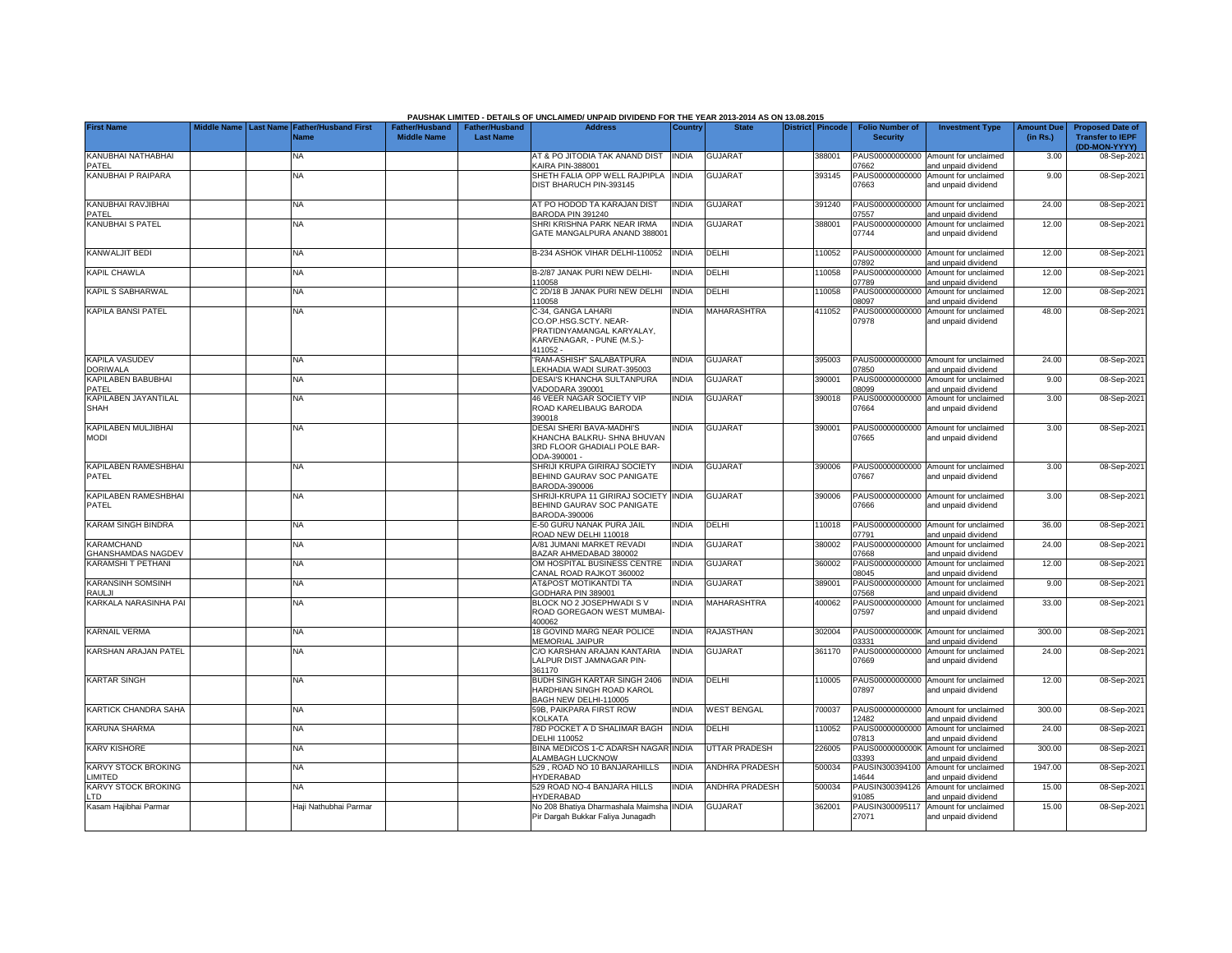|                                             |  |                                            |                       |                       | PAUSHAK LIMITED - DETAILS OF UNCLAIMED/ UNPAID DIVIDEND FOR THE YEAR 2013-2014 AS ON 13.08.2015                   |                |                          |                  |                          |                                                             |                   |                                          |
|---------------------------------------------|--|--------------------------------------------|-----------------------|-----------------------|-------------------------------------------------------------------------------------------------------------------|----------------|--------------------------|------------------|--------------------------|-------------------------------------------------------------|-------------------|------------------------------------------|
| <b>First Name</b>                           |  | Middle Name Last Name Father/Husband First | <b>Father/Husband</b> | <b>Father/Husband</b> | <b>Address</b>                                                                                                    | <b>Country</b> | <b>State</b>             | District Pincode | <b>Folio Number of</b>   | <b>Investment Type</b>                                      | <b>Amount Due</b> | <b>Proposed Date of</b>                  |
|                                             |  | Name                                       | <b>Middle Name</b>    | <b>Last Name</b>      |                                                                                                                   |                |                          |                  | <b>Security</b>          |                                                             | (in Rs.)          | <b>Transfer to IEPF</b><br>(DD-MON-YYYY) |
| <b>KASHMIRA P SHAH</b>                      |  | ΝA                                         |                       |                       | 10/4 CAT III N P COLONY NR<br>CHHANI JAKAT NAKA VADODARA<br>390002                                                | <b>NDIA</b>    | <b>GUJARAT</b>           | 390002           | 08011                    | PAUS00000000000 Amount for unclaimed<br>and unpaid dividend | 198.00            | 08-Sep-202                               |
| <b>KASHMIRI LAL</b>                         |  | <b>NA</b>                                  |                       |                       | KASHMIRI LAL 1/53 AMATI NAGAR NINDIA<br>DELHI-110015                                                              |                | DELHI                    | 10015            | 7807                     | PAUS00000000000 Amount for unclaimed<br>and unpaid dividend | 12.00             | 08-Sep-202                               |
| KASHYAP RASIKLAL<br><b>MODY</b>             |  | <b>NA</b>                                  |                       |                       | 587 THANGAVADA'S POLE RAIPUR<br>AHMEDABAD-380001                                                                  | <b>INDIA</b>   | <b>GUJARAT</b>           | 380001           | PAUS00000000000<br>07737 | Amount for unclaimed<br>and unpaid dividend                 | 12.00             | 08-Sep-202                               |
| <b>KASTURIS</b>                             |  | ΝA                                         |                       |                       | 909, 7th CROSS, I MAIN SRIRAMPUR INDIA<br>I STAGE VIVEKANANDA NAGAR                                               |                | KARNATAKA                | 570023           | 02605                    | PAUS0000000000K Amount for unclaimed<br>and unpaid dividend | 300.00            | 08-Sep-2021                              |
| <b>KASTURIRANGAN T G</b>                    |  | NA                                         |                       |                       | ENGINEER PSS DIVISION VIKRAM<br>SARABHAI SPACE CENTRE<br>TRIVANDRUM-695022                                        | <b>INDIA</b>   | KERALA                   | 695022           | 07936                    | PAUS00000000000 Amount for unclaimed<br>and unpaid dividend | 24.00             | 08-Sep-202                               |
| KASUMARTI RAJA KUMAR                        |  | NAGESWARA RAO                              |                       |                       | 23/857 3RD STREET RAMESH<br>REDDY NAGAR FATHEKHANPET<br>NELLORE                                                   | <b>NDIA</b>    | ANDHRA PRADESH           | 524003           | PAUSIN301313210<br>12602 | Amount for unclaimed<br>and unpaid dividend                 | 900.00            | 08-Sep-202                               |
| KATTEPUR RANGARAO<br>SUBRAMANYAM            |  | ΝA                                         |                       |                       | 2745,1ST FLOOR, 12TH MAIN E,<br>BLOCK, RAJAJINAGAR, 2ND BLOCK<br>(NR. KAVERI TILES, BANGALORE-<br>560010          | <b>INDIA</b>   | KARNATAKA                | 560010           | 07535                    | PAUS00000000000 Amount for unclaimed<br>and unpaid dividend | 24.00             | 08-Sep-202                               |
| KAUMUDI HARIVADAN<br>PARIKH                 |  | <b>NA</b>                                  |                       |                       | BAJWADA SHETH SERI BARODA<br>390001                                                                               | <b>INDIA</b>   | <b>GUJARAT</b>           | 390001           | PAUS00000000000<br>07542 | Amount for unclaimed<br>and unpaid dividend                 | 15.00             | 08-Sep-202                               |
| <b>KAUSHALYA DEVI</b>                       |  | NA                                         |                       |                       | B-161 NIRMAN VIHAR NEAR<br>SHAKARPUR DELHI-110092                                                                 | <b>INDIA</b>   | DELHI                    | 110092           | PAUS00000000000<br>)7805 | Amount for unclaimed<br>and unpaid dividend                 | 24.00             | 08-Sep-202                               |
| KAUSHALYA DHAWAN                            |  | ΝA                                         |                       |                       | <b>179 RAJA PARK STREET NO-4</b><br>JAIPUR-302004                                                                 | INDIA          | RAJASTHAN                | 302004           | PAUS00000000000<br>7778  | Amount for unclaimed<br>nd unpaid dividend                  | 12.00             | 08-Sep-202                               |
| KAUSHALYA RANI                              |  | <b>NA</b>                                  |                       |                       | <b>312 ANAND KUNJ VIKAS PURI NEW</b><br><b>DELHI 110018</b>                                                       | <b>INDIA</b>   | DELHI                    | 10018            | PAUS00000000000<br>7910  | Amount for unclaimed<br>nd unpaid dividend                  | 30.00             | 08-Sep-202                               |
| <b>KAUSHIK BURMAN ROY</b>                   |  | <b>NA</b>                                  |                       |                       | 242 A C I T ROAD CALCUTTA<br>700010                                                                               | <b>INDIA</b>   | <b>WEST BENGAL</b>       | 700010           | PAUS00000000000<br>08031 | Amount for unclaimed<br>and unpaid dividend                 | 48.00             | 08-Sep-202                               |
| <b>KAUSHIK DAHYABHAI</b><br>PATEL           |  | <b>NA</b>                                  |                       |                       | MANGALAM" 82 MALAYIYA NAGAR<br><b>B RAJKOT 360004</b>                                                             | <b>INDIA</b>   | <b>GUJARAT</b>           | 360004           | PAUS00000000000<br>07919 | Amount for unclaimed<br>and unpaid dividend                 | 12.00             | 08-Sep-202                               |
| <b>KAUSHIK PATEL</b>                        |  | ΝA                                         |                       |                       | 5A DEVDEEP SOCIETY OLD PADRA<br>ROAD VADODARA                                                                     | <b>INDIA</b>   | <b>GUJARAT</b>           | 390001           | PAUS0000000000K<br>14494 | Amount for unclaimed<br>and unpaid dividend                 | 300.00            | 08-Sep-202                               |
| <b>KAVITA JAIN</b>                          |  | <b>NA</b>                                  |                       |                       | C/O PRAGYA SALES BEHIND<br>CHHATISGARH COLLEGE RAIPUR                                                             | <b>NDIA</b>    | CHHATTISGARH             | 492001           | PAUS0000000000K<br>3300  | Amount for unclaimed<br>and unpaid dividend                 | 1950.00           | 08-Sep-202                               |
| KAVITA V PAREKH                             |  | NA                                         |                       |                       | C/O V G PAREKH, PAREKH KHIDAKI<br>NR MUNI M- ITHAIWALA OPP MANU<br>BROS KHARGATE M G RO- AD<br>BHAVNAGAR 364001 - | <b>INDIA</b>   | <b>GUJARAT</b>           | 364001           | PAUS00000000000<br>08004 | Amount for unclaimed<br>and unpaid dividend                 | 99.00             | 08-Sep-2021                              |
| <b>KAWALJIT MEHTA</b>                       |  | NA                                         |                       |                       | 3-78 NANAK PURA NEAR P T I<br><b>BUILDING NEW DELHI-110001</b>                                                    | <b>NDIA</b>    | DELHI                    | 110001           | 07908                    | PAUS00000000000 Amount for unclaimed<br>and unpaid dividend | 12.00             | 08-Sep-202                               |
| KENDAPUDI JAYABALAN<br>PREMAVATHY           |  | <b>NA</b>                                  |                       |                       | <b>(J PREMAVATHY 22 BUNGALOW</b><br>STREET SHEVAPET SALEM<br>FAMILNADU 636002                                     | <b>INDIA</b>   | <b><i>FAMIL NADU</i></b> | 636002           | PAUS00000000000<br>07768 | Amount for unclaimed<br>and unpaid dividend                 | 24.00             | 08-Sep-202                               |
| <b>KESHABHAI BABABHAI</b><br>PRAJAPATI      |  | ΝA                                         |                       |                       | C/O BANK OF BARODA PO UNAVA<br>BALVA N G DIST GANDHINAGAR-<br>382650                                              | INDIA          | <b>GUJARAT</b>           | 382650           | 07944                    | PAUS00000000000 Amount for unclaimed<br>and unpaid dividend | 12.00             | 08-Sep-202                               |
| <b>KESHAVBHAI NAGJIBHAI</b><br>PATEL        |  | <b>NA</b>                                  |                       |                       | 34. LAXMINARAYAN NAGAR OPP.<br>LAXMINARAYAN MANDIR<br><b>MANJALPUR VADODARA</b>                                   | <b>INDIA</b>   | <b>GUJARAT</b>           | 390011           | 17672                    | PAUS00000000000 Amount for unclaimed<br>and unpaid dividend | 3.00              | 08-Sep-202                               |
| <b>KESHAVLAL DEVSHANKER</b><br><b>BHATT</b> |  | NA                                         |                       |                       | SAVITRI 26 ARUNODAYA SOCIETY<br>ALKAPURI BARODA-390005                                                            | <b>INDIA</b>   | <b>GUJARAT</b>           | 390005           | PAUS00000000000<br>07673 | Amount for unclaimed<br>and unpaid dividend                 | 123.00            | 08-Sep-202                               |
| <b>KESHAVLAL PARBAT</b><br><b>SHAH</b>      |  | <b>NA</b>                                  |                       |                       | KHODIYAR COLONY AERODROME<br>ROAD JAMNAGAR-361006                                                                 | <b>INDIA</b>   | <b>GUJARAT</b>           | 361006           | PAUS00000000000<br>07674 | Amount for unclaimed<br>nd unpaid dividend                  | 24.00             | 08-Sep-202                               |
| <b>KESHAVLAL</b><br>PURSOTTAMDAS MISTRY     |  | <b>NA</b>                                  |                       |                       | CHHANI AMIN NAGAR SOCIETY NO<br>11 DIST BARODA PIN-391740                                                         | <b>INDIA</b>   | <b>GUJARAT</b>           | 391740           | PAUS00000000000<br>07675 | Amount for unclaimed<br>and unpaid dividend                 | 24.00             | 08-Sep-202                               |
| <b>KESHAVRAO GOVINDRAO</b><br>SAPRE         |  | <b>NA</b>                                  |                       |                       | <b>CO SAPRE BROTHERS GREAT</b><br>EASTERN ROAD RAIPUR MP 492001                                                   | <b>NDIA</b>    | CHHATTISGARH             | 492001           | PAUS00000000000<br>07534 | Amount for unclaimed<br>and unpaid dividend                 | 15.00             | 08-Sep-202                               |
| <b>KESHAWLAL P SAVLANI</b>                  |  | ΝA                                         |                       |                       | BLOCK-4 4TH FLOOR LOTUS<br>COURT 12-A DR ANNIE BESANT<br>ROAD WORLI MUMBAI 400018                                 | <b>NDIA</b>    | MAHARASHTRA              | 400018           | 07876                    | PAUS00000000000 Amount for unclaimed<br>and unpaid dividend | 12.00             | 08-Sep-2021                              |
| <b>KESHVLAL ANANDJI</b><br>PATEL            |  | <b>NA</b>                                  |                       |                       | <b>KAMDARNAGAR SOCIETY</b><br>SANSKAR VIDYALAYA BARODA-<br>390002                                                 | <b>INDIA</b>   | <b>GUJARAT</b>           | 390002           | 07569                    | PAUS00000000000 Amount for unclaimed<br>and unpaid dividend | 48.00             | 08-Sep-202                               |
| <b>KETAN PATEL</b>                          |  | <b>NA</b>                                  |                       |                       | SIDDHARTH' OPP, ST.MARY'S<br>SCHOOL KALAWAD ROAD                                                                  | <b>INDIA</b>   | <b>GUJARAT</b>           | 360005           | 04129                    | PAUS0000000000K Amount for unclaimed<br>and unpaid dividend | 2700.00           | 08-Sep-2021                              |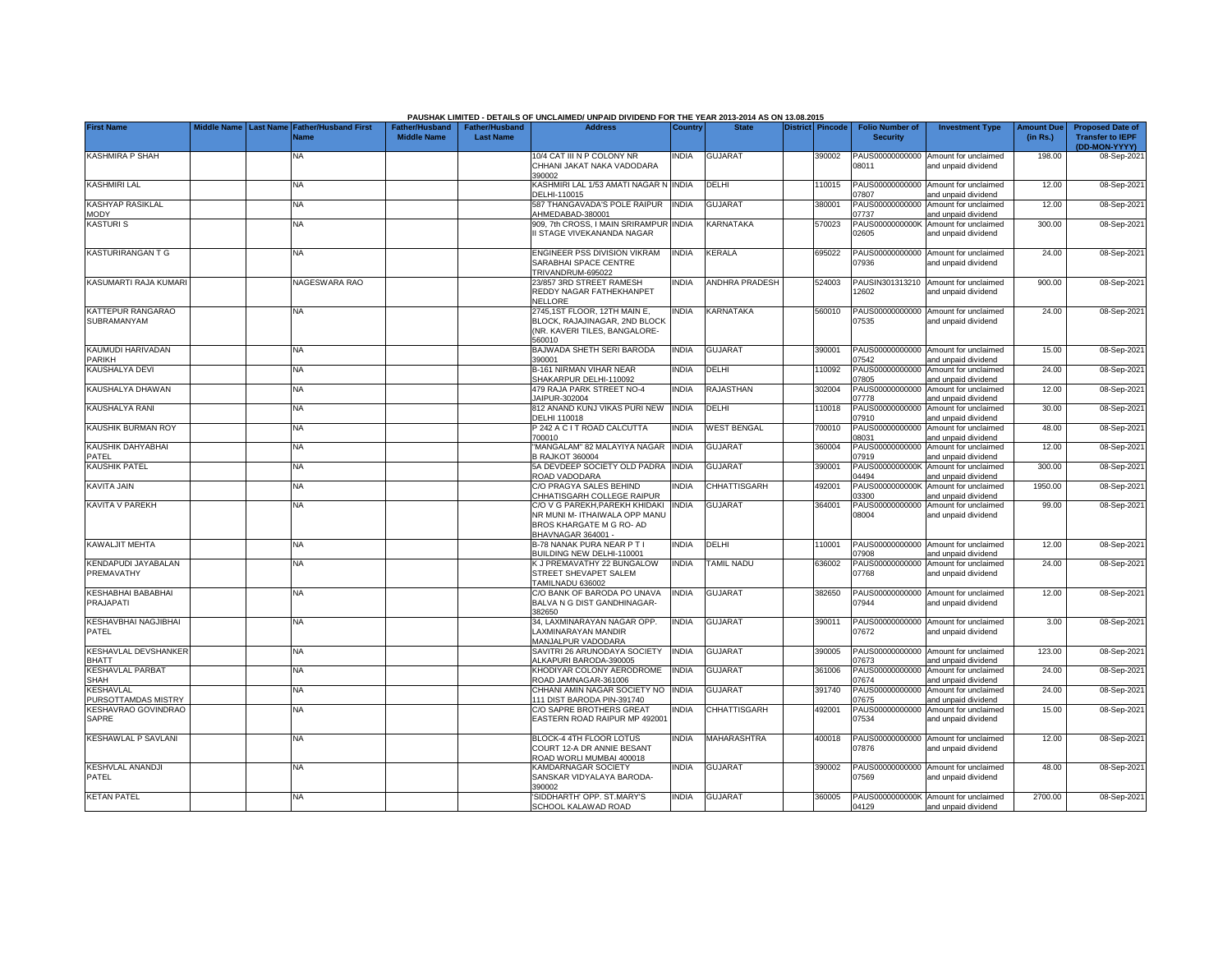|                                                  |  |                                                |                       |                       | PAUSHAK LIMITED - DETAILS OF UNCLAIMED/ UNPAID DIVIDEND FOR THE YEAR 2013-2014 AS ON 13.08.2015 |                |                      |                         |                          |                                                             |                   |                                          |
|--------------------------------------------------|--|------------------------------------------------|-----------------------|-----------------------|-------------------------------------------------------------------------------------------------|----------------|----------------------|-------------------------|--------------------------|-------------------------------------------------------------|-------------------|------------------------------------------|
| <b>First Name</b>                                |  | Middle Name   Last Name   Father/Husband First | <b>Father/Husband</b> | <b>Father/Husband</b> | <b>Address</b>                                                                                  | <b>Country</b> | <b>State</b>         | <b>District Pincode</b> | <b>Folio Number of</b>   | <b>Investment Type</b>                                      | <b>Amount Due</b> | <b>Proposed Date of</b>                  |
|                                                  |  | Name                                           | <b>Middle Name</b>    | <b>Last Name</b>      |                                                                                                 |                |                      |                         | <b>Security</b>          |                                                             | (in Rs.)          | <b>Transfer to IEPF</b><br>(DD-MON-YYYY) |
| KEVALBHAI MATHURBHAI                             |  | ΝA                                             |                       |                       | AT AJABPURA POST ODHA TAL                                                                       | NDIA           | <b>GUJARAT</b>       | 383325                  | PAUS00000000000          | Amount for unclaimed                                        | 3.00              | 08-Sep-202                               |
| PATEL                                            |  |                                                |                       |                       | BAYAD DIST SABARKANTHA 383325                                                                   |                |                      |                         | 07676                    | and unpaid dividend                                         |                   |                                          |
| <b>KEWAL KRISHAN</b>                             |  | <b>NA</b>                                      |                       |                       | C/O K G GUPTA 2616 KINARI BAZAR INDIA                                                           |                | DELHI                | 10006                   |                          | PAUS00000000000 Amount for unclaimed                        | 12.00             | 08-Sep-202                               |
|                                                  |  |                                                |                       |                       | DELHI-110006                                                                                    |                |                      |                         | 7794                     | and unpaid dividend                                         |                   |                                          |
| KHAN ABDUL SATTAR                                |  | <b>NA</b>                                      |                       |                       | SULEMAN BROS BUILDING ROOM                                                                      | <b>NDIA</b>    | <b>MAHARASHTRA</b>   | 400070                  | PAUS00000000000          | Amount for unclaimed                                        | 24.00             | 08-Sep-2021                              |
|                                                  |  |                                                |                       |                       | NO 4 213 NEW MILL ROAD KURLA                                                                    |                |                      |                         | 05427                    | and unpaid dividend                                         |                   |                                          |
| KHAN ABDUL SATTAR                                |  | ΝA                                             |                       |                       | WEST MUMBAI 400070<br>SULEMAN BROS BLDG ROOM NO 4                                               | <b>INDIA</b>   | MAHARASHTRA          | 400070                  |                          | PAUS00000000000 Amount for unclaimed                        | 24.00             | 08-Sep-2021                              |
|                                                  |  |                                                |                       |                       | 213 NEW MILL ROAD KURLA WEST                                                                    |                |                      |                         | 08078                    | and unpaid dividend                                         |                   |                                          |
|                                                  |  |                                                |                       |                       | <b>MUMBAI 400070</b>                                                                            |                |                      |                         |                          |                                                             |                   |                                          |
| KHEVNA V MANKAD                                  |  | <b>NA</b>                                      |                       |                       | 2/H 74 307 HUDCO ANAND NAGAR<br><b>OPP GAYTRI TEMPLE RAJKOT</b>                                 | <b>INDIA</b>   | <b>GUJARAT</b>       | 360002                  | 04122                    | PAUS0000000000K Amount for unclaimed<br>and unpaid dividend | 300.00            | 08-Sep-202                               |
| KHODABHAI CHHAGANLAL                             |  | NΑ                                             |                       |                       | AMBICANAGAR BLOCK NO2/33                                                                        | <b>INDIA</b>   | <b>GUJARAT</b>       | 380023                  | PAUS00000000000          | Amount for unclaimed                                        | 9.00              | 08-Sep-202                               |
| PATEL                                            |  |                                                |                       |                       | NAGARWEL HANUMAN ROAD                                                                           |                |                      |                         | 07677                    | and unpaid dividend                                         |                   |                                          |
| KHURSHEED ALAM                                   |  | NA                                             |                       |                       | AHMEDABAD-380023<br>21 GORACHAND ROAD CALCUTTA                                                  | <b>INDIA</b>   | <b>WEST BENGAL</b>   | 700014                  |                          | PAUS0000000000K Amount for unclaimed                        | 300.00            | 08-Sep-202                               |
|                                                  |  |                                                |                       |                       |                                                                                                 |                |                      |                         | 02817                    | and unpaid dividend                                         |                   |                                          |
| <b>KIRAN BALA</b>                                |  | <b>NA</b>                                      |                       |                       | H 34/117 SECTOR-3 ROHINI DELHI                                                                  | INDIA          | DELHI                | 110085                  | PAUS00000000000          | Amount for unclaimed                                        | 12.00             | 08-Sep-202                               |
| <b>KIRAN BALA</b>                                |  | ΝA                                             |                       |                       | 25 PARDA BAGH DARYA GANG                                                                        | <b>INDIA</b>   | DELHI                | 110002                  | 07799<br>PAUS00000000000 | and unpaid dividend<br>Amount for unclaimed                 | 12.00             | 08-Sep-202                               |
|                                                  |  |                                                |                       |                       | <b>VEW DELHI-110002</b>                                                                         |                |                      |                         | 07904                    | and unpaid dividend                                         |                   |                                          |
| KIRAN FULCHAND SHAH                              |  | <b>NA</b>                                      |                       |                       | A/8 MANORATH DATTAPADA X                                                                        | INDIA          | MAHARASHTRA          | 400066                  | PAUS00000000000          | Amount for unclaimed                                        | 99.00             | 08-Sep-202                               |
|                                                  |  |                                                |                       |                       | ROAD NO 2 BORIVALI EAST<br><b>MUMBAI 400066</b>                                                 |                |                      |                         | 8008                     | and unpaid dividend                                         |                   |                                          |
| <b>KIRAN KHANNA</b>                              |  | <b>NA</b>                                      |                       |                       | 242 MIG-B SECTOR-10 FARIDABAD                                                                   | <b>INDIA</b>   | <b>HARYANA</b>       | 121001                  |                          | PAUS00000000000 Amount for unclaimed                        | 12.00             | 08-Sep-202                               |
|                                                  |  |                                                |                       |                       | <b>HARYANA 121001</b>                                                                           |                |                      |                         | 07815                    | and unpaid dividend                                         |                   |                                          |
| <b>KIRAN KHANNA</b>                              |  | NA                                             |                       |                       | 242 MIG B SECTOR-10 FARIDABAD                                                                   | <b>INDIA</b>   | HARYANA              | 121002                  | PAUS00000000000<br>)7947 | Amount for unclaimed                                        | 12.00             | 08-Sep-202                               |
| <b>KIRAN KUMAR</b>                               |  | ΝA                                             |                       |                       | <b>HARYANA 121002</b><br>4-5B/137-A JANAKPURI NEW DELHI-                                        | <b>INDIA</b>   | DELHI                | 110058                  | PAUS00000000000          | and unpaid dividend<br>Amount for unclaimed                 | 12.00             | 08-Sep-202                               |
|                                                  |  |                                                |                       |                       | 110058                                                                                          |                |                      |                         | 07894                    | and unpaid dividend                                         |                   |                                          |
| <b>KIRAN P BAXI</b>                              |  | ΝA                                             |                       |                       | C/O M/S COMPUTER AIDS INDIA 2/8 INDIA                                                           |                | <b>WEST BENGAL</b>   | 700020                  | PAUS00000000000          | Amount for unclaimed                                        | 12.00             | 08-Sep-2021                              |
|                                                  |  |                                                |                       |                       | SARAT BOSE ROAD CALCUTTA<br>700020                                                              |                |                      |                         | 08083                    | and unpaid dividend                                         |                   |                                          |
| <b>KIRAN SHARMA</b>                              |  | <b>NA</b>                                      |                       |                       | 1-A RAVINDRAPURI LANE NO 3 P O INDIA                                                            |                | <b>UTTAR PRADESH</b> | 221005                  | PAUS0000000000K          | Amount for unclaimed                                        | 300.00            | 08-Sep-202                               |
|                                                  |  |                                                |                       |                       | <b>BHU VARANASI</b>                                                                             |                |                      |                         | 03404                    | and unpaid dividend                                         |                   |                                          |
| KIRANKUMAR KHANTILAL<br><b>SHAH</b>              |  | NA                                             |                       |                       | C/O KHANTILAL VELCHAND SHAH<br>NEAR AMBAJI VAD BHAVNAGAR-                                       | INDIA          | <b>GUJARAT</b>       | 364001                  | PAUS00000000000<br>07879 | Amount for unclaimed<br>and unpaid dividend                 | 12.00             | 08-Sep-2021                              |
|                                                  |  |                                                |                       |                       | 364001                                                                                          |                |                      |                         |                          |                                                             |                   |                                          |
| KIRANKUMAR MANUBHAI                              |  | ΝA                                             |                       |                       | C/O MANUBHAI H PATEL 'GOKUL'                                                                    | <b>INDIA</b>   | <b>GUJARAT</b>       | 387001                  |                          | PAUS00000000000 Amount for unclaimed                        | 24.00             | 08-Sep-202                               |
| PATEL                                            |  |                                                |                       |                       | MAI SOCIETY NEAR VAISHALI<br>THEATRE P O NADIAD-387001                                          |                |                      |                         | 07678                    | and unpaid dividend                                         |                   |                                          |
| <b>KIRIT G SHAH</b>                              |  | NA                                             |                       |                       | NEAR JAIN TEMPLE POST ODE VIA                                                                   | <b>INDIA</b>   | <b>GUJARAT</b>       | 388210                  | PAUS00000000000          | Amount for unclaimed                                        | 9.00              | 08-Sep-202                               |
|                                                  |  |                                                |                       |                       | ANAND PIN-388210                                                                                |                |                      |                         | )7679                    | and unpaid dividend                                         |                   |                                          |
| KIRIT JECHANDBHAI<br><b>DHRUV</b>                |  | ΝA                                             |                       |                       | C/O KALPNA CLASSES LALIT<br>BUILDING RAOPURA BARODA-                                            | <b>INDIA</b>   | <b>GUJARAT</b>       | 390001                  | PAUS00000000000<br>07680 | Amount for unclaimed<br>and unpaid dividend                 | 9.00              | 08-Sep-202                               |
|                                                  |  |                                                |                       |                       | 390001                                                                                          |                |                      |                         |                          |                                                             |                   |                                          |
| <b>KIRIT NARANDAS MODY</b>                       |  | NA                                             |                       |                       | RADHESHYAM BULDING 1ST                                                                          | <b>INDIA</b>   | MAHARASHTRA          | 400092                  |                          | PAUS00000000000 Amount for unclaimed                        | 12.00             | 08-Sep-202                               |
|                                                  |  |                                                |                       |                       | FLOOR BEHIND OLD POLICE ST S V<br>ROAD BORIVALI (W) MUMBAI-                                     |                |                      |                         | 07753                    | and unpaid dividend                                         |                   |                                          |
|                                                  |  |                                                |                       |                       | 400092                                                                                          |                |                      |                         |                          |                                                             |                   |                                          |
| KIRIT NAVNITLAL TRIVEDI                          |  | <b>NA</b>                                      |                       |                       | NEAR MEHTA POLE ABOVE KALYAN INDIA                                                              |                | <b>GUJARAT</b>       | 390006                  |                          | PAUS00000000000 Amount for unclaimed                        | 24.00             | 08-Sep-202                               |
|                                                  |  |                                                |                       |                       | PAN HOUSE BANK ROAD BARODA<br>390006                                                            |                |                      |                         | 08070                    | and unpaid dividend                                         |                   |                                          |
| KIRITBHAI DAHYABHAI                              |  | <b>NA</b>                                      |                       |                       | JOGIDAS STREET NANA ADADH                                                                       | <b>INDIA</b>   | <b>GUJARAT</b>       | 388001                  |                          | PAUS00000000000 Amount for unclaimed                        | 3.00              | 08-Sep-202                               |
| PATEL                                            |  |                                                |                       |                       | ANAND-388001                                                                                    |                |                      |                         | 7566                     | and unpaid dividend                                         |                   |                                          |
| KIRITBHAI ISHVARLAL                              |  | <b>NA</b>                                      |                       |                       | 6/B TASHKAND SOCIETY<br>VIZAMPURA BARODA-390002                                                 | <b>INDIA</b>   | <b>GUJARAT</b>       | 390002                  | PAUS00000000000          | Amount for unclaimed                                        | 150.00            | 08-Sep-202                               |
| <b>DESAI</b><br>KIRITBHAI JETHALAL               |  | NA                                             |                       |                       | SHIVE KRUPA 3RD FLOOR FLAT NO INDIA                                                             |                | MAHARASHTRA          | 400086                  | 07681<br>PAUS00000000000 | and unpaid dividend<br>Amount for unclaimed                 | 12.00             | 08-Sep-202                               |
| <b>SHAH</b>                                      |  |                                                |                       |                       | 9 KARANILANE GHATKOPAR                                                                          |                |                      |                         | 07877                    | and unpaid dividend                                         |                   |                                          |
|                                                  |  |                                                |                       |                       | <b>MUMBAI-400086</b>                                                                            |                |                      |                         |                          |                                                             |                   |                                          |
| <b>KIRITKUMAR CHARANDAS</b><br><b>JOGIDASANI</b> |  | ΝA                                             |                       |                       | PASU KAMDAR STREET KUTCH-<br>MANDVI-370465                                                      | INDIA          | <b>GUJARAT</b>       | 370465                  | 07747                    | PAUS00000000000 Amount for unclaimed<br>and unpaid dividend | 24.00             | 08-Sep-202                               |
|                                                  |  |                                                |                       |                       |                                                                                                 |                |                      |                         |                          |                                                             |                   |                                          |
| KIRITKUMAR LAXMICHAND                            |  | <b>NA</b>                                      |                       |                       | 102/103 NO 2 PRITAM SOCIETY                                                                     | <b>INDIA</b>   | <b>GUJARAT</b>       | 392002                  | PAUS00000000000          | Amount for unclaimed                                        | 150.00            | 08-Sep-202                               |
| SARVAIYA<br>KIRITKUMAR MOHANLAL                  |  | <b>NA</b>                                      |                       |                       | <b>BHARUCH-392002</b><br>ASHOKNAGAR SOCIETY MISSION                                             | <b>INDIA</b>   | <b>GUJARAT</b>       | 387001                  | 07684                    | and unpaid dividend<br>PAUS00000000000 Amount for unclaimed | 9.00              | 08-Sep-2021                              |
| SHAH                                             |  |                                                |                       |                       | ROAD NADIAD-387001                                                                              |                |                      |                         | 07533                    | and unpaid dividend                                         |                   |                                          |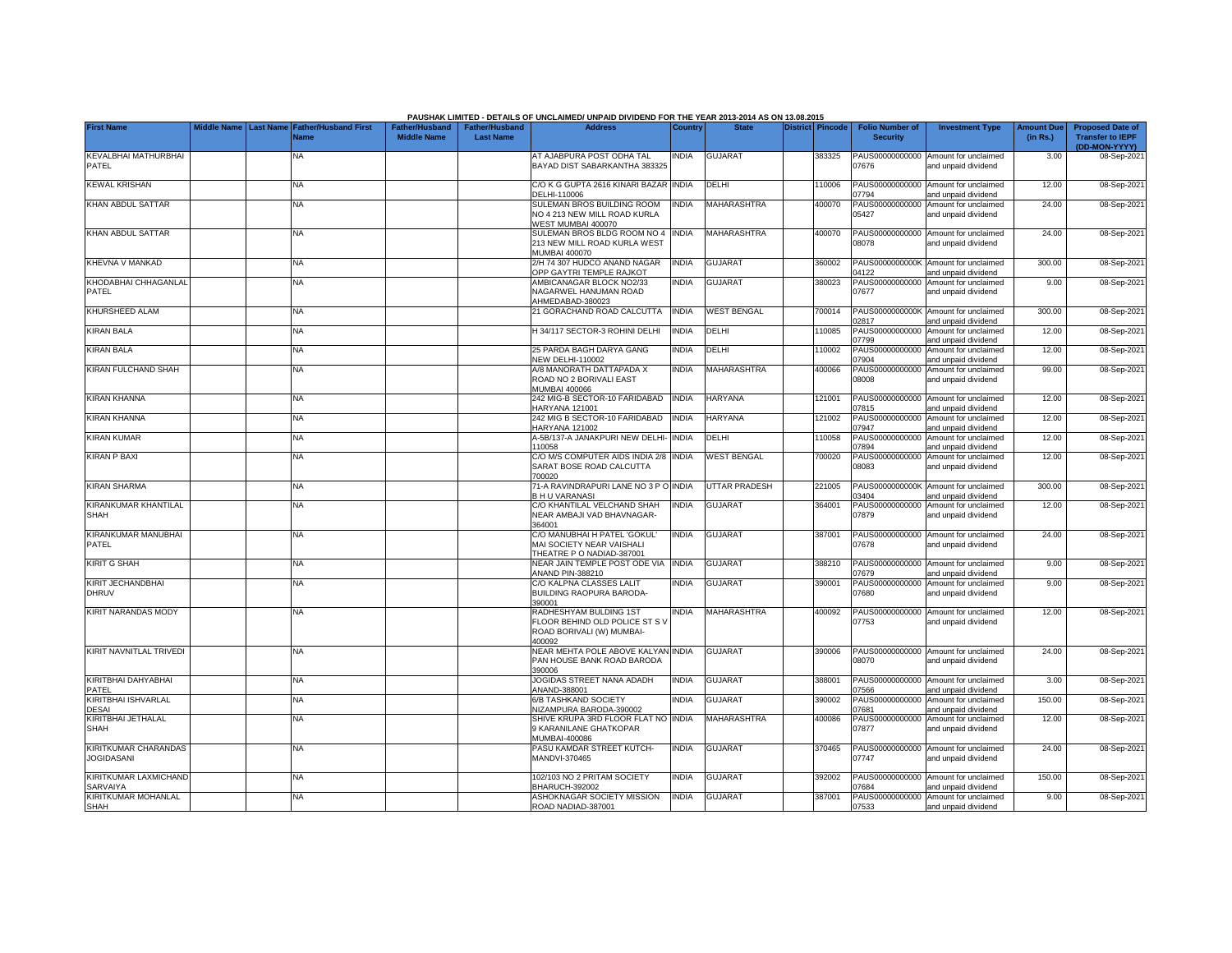|                                         |  |                                                    |                                             |                                           | PAUSHAK LIMITED - DETAILS OF UNCLAIMED/ UNPAID DIVIDEND FOR THE YEAR 2013-2014 AS ON 13.08.2015                          |                |                      |                  |                                           |                                                             |                               |                                                                     |
|-----------------------------------------|--|----------------------------------------------------|---------------------------------------------|-------------------------------------------|--------------------------------------------------------------------------------------------------------------------------|----------------|----------------------|------------------|-------------------------------------------|-------------------------------------------------------------|-------------------------------|---------------------------------------------------------------------|
| <b>First Name</b>                       |  | Middle Name Last Name Father/Husband First<br>Name | <b>Father/Husband</b><br><b>Middle Name</b> | <b>Father/Husband</b><br><b>Last Name</b> | <b>Address</b>                                                                                                           | <b>Country</b> | <b>State</b>         | District Pincode | <b>Folio Number of</b><br><b>Security</b> | <b>Investment Type</b>                                      | <b>Amount Due</b><br>(in Rs.) | <b>Proposed Date of</b><br><b>Transfer to IEPF</b><br>(DD-MON-YYYY) |
| KIRITKUMAR SHANTILAL<br>PATEL           |  | NA                                                 |                                             |                                           | C/O BABUBHAI KESHAVBHAI PATEL<br>OPP WADI RANGMAHAL DARWAJA<br>VADI BARODA 390017                                        | <b>INDIA</b>   | <b>GUJARAT</b>       | 390017           | PAUS00000000000<br>07571                  | Amount for unclaimed<br>and unpaid dividend                 | 3.00                          | 08-Sep-202                                                          |
| KIRITRAY AMBALAL AMIN                   |  | <b>NA</b>                                          |                                             |                                           | 22 RACE COURSE PARK RACE<br>COURSE CIRCLE - WEST NEAR<br>NATUBHAI CENTRE GOTRI ROAD<br>3A- RODA 390007 -                 | INDIA          | <b>GUJARAT</b>       | 390007           | 07608                                     | PAUS00000000000 Amount for unclaimed<br>and unpaid dividend | 9.00                          | 08-Sep-202                                                          |
| <b>KIRTI SHAH</b>                       |  | <b>JAYANTILAL</b><br>KAPURCHAND SHAH               |                                             |                                           | C/3. H-WING. FLAT NO-81 3RD<br><b>ELOOR, MAHAVIR NAGAR</b><br>SHANKER LANE, KANDIVALI-WEST<br><b>IUMBAI, MAHARASHTRA</b> | <b>INDIA</b>   | <b>MAHARASHTRA</b>   | 400067           | PAUSIN303735100<br>01518                  | Amount for unclaimed<br>and unpaid dividend                 | 6.00                          | 08-Sep-202                                                          |
| KIRTIKUMAR RAMANLAL<br><b>DESAI</b>     |  | <b>NA</b>                                          |                                             |                                           | <b>DIYALOK SOCIETY PART-I OPP</b><br>SAIKRIPA S- OC OPP KUNIKA SOC<br>HARNI ROAD BARODA 390-022                          | <b>NDIA</b>    | <b>GUJARAT</b>       | 390022           | 08073                                     | PAUS00000000000 Amount for unclaimed<br>and unpaid dividend | 24.00                         | 08-Sep-202                                                          |
| <b>KIRTIKUMAR SHAH</b>                  |  | <b>NA</b>                                          |                                             |                                           | <b>44 JAIN SOCIETY ELLIS BRIDGE</b><br>AHMEDABAD                                                                         | <b>NDIA</b>    | <b>GUJARAT</b>       | 380006           | PAUS0000000000K<br>2257                   | Amount for unclaimed<br>and unpaid dividend                 | 300.00                        | 08-Sep-202                                                          |
| <b>KISHAN DAS</b>                       |  | NA                                                 |                                             |                                           | PRIYA LAHURABIR CROSSING<br><b>/ARANASI 221001</b>                                                                       | <b>INDIA</b>   | <b>UTTAR PRADESH</b> | 221001           | PAUS00000000000<br>07914                  | Amount for unclaimed<br>and unpaid dividend                 | 12.00                         | 08-Sep-202                                                          |
| KISHEN CHAND JAIN                       |  | ΝA                                                 |                                             |                                           | 1261 VEDWARA MALIWARA<br>CHANDNI CHOWK DELHI 110006                                                                      | <b>NDIA</b>    | DELHI                | 10006            | PAUS00000000000<br>07991                  | Amount for unclaimed<br>and unpaid dividend                 | 48.00                         | 08-Sep-202                                                          |
| <b>KISHOR NANALAL</b><br><b>KUKADIA</b> |  | NA                                                 |                                             |                                           | 22 BHASKER LANE MAVJI JERAM<br>BLDG 2ND FLOOR ROOM NO 50<br>BHULESHWAR MUMBAI-400002                                     | <b>NDIA</b>    | MAHARASHTRA          | 400002           | PAUS00000000000<br>07756                  | Amount for unclaimed<br>and unpaid dividend                 | 12.00                         | 08-Sep-202                                                          |
| <b>KISHOR P LAD</b>                     |  | <b>NA</b>                                          |                                             |                                           | BEHIND BHARATI HIGH SCHOOL<br>3ARANPURA BARODA-390001                                                                    | <b>INDIA</b>   | <b>GUJARAT</b>       | 390001           | PAUS00000000000<br>07689                  | Amount for unclaimed<br>and unpaid dividend                 | 3.00                          | 08-Sep-202                                                          |
| <b>KISHOR SHANTILAL</b><br>PARIKH       |  | NA                                                 |                                             |                                           | 27 MADHUR LAXMI CO OP HSG SOC INDIA<br>NR SAI NATH SOC VEJALPUR<br>AHMEDABAD 380051                                      |                | <b>GUJARAT</b>       | 380051           | PAUS00000000000<br>07986                  | Amount for unclaimed<br>and unpaid dividend                 | 12.00                         | 08-Sep-202                                                          |
| <b>KISHORCHANDRA</b><br>CHHOTUBHAI NAIK |  | ΝA                                                 |                                             |                                           | <b>AT PATEL STREET SARBHON PO</b><br>SARBHON VIA BARDOLI DIST<br><b>SURAT PIN 394350</b>                                 | <b>INDIA</b>   | <b>GUJARAT</b>       | 394350           | 07545                                     | PAUS00000000000 Amount for unclaimed<br>and unpaid dividend | 24.00                         | 08-Sep-202                                                          |
| KISHORE DATTATRAYA<br>KARNAD            |  | ΝA                                                 |                                             |                                           | C-20, SRUSHTI HOUSING COMPLEX<br>SAIYED VASNA ROAD, BARODA-<br>390015                                                    | <b>INDIA</b>   | <b>GUJARAT</b>       | 390015           | 07722                                     | PAUS00000000000 Amount for unclaimed<br>and unpaid dividend | 24.00                         | 08-Sep-202                                                          |
| KISHORE KUMAR DEBATA                    |  | ΝA                                                 |                                             |                                           | PURAK VINIMAY LTD SANTA-SAHI<br><b>CUTTACK ORISSA</b>                                                                    | <b>INDIA</b>   | <b>ORISSA</b>        | 753001           | 2650                                      | PAUS0000000000K Amount for unclaimed<br>and unpaid dividend | 300.00                        | 08-Sep-202                                                          |
| KISHORE KUMAR JAISWAL                   |  | ΝA                                                 |                                             |                                           | H.NO.5-84, BHARATH NAGAR UPPAL INDIA<br>R.R.DIST HYDERABAD                                                               |                | ANDHRA PRADESH       | 500039           | PAUS0000000000K<br>2023                   | Amount for unclaimed<br>and unpaid dividend                 | 300.00                        | 08-Sep-202                                                          |
| KISHOREBHAI KANTILAL<br><b>JAYSWAL</b>  |  | ΝA                                                 |                                             |                                           | <b>SAMI APARTMENT NEAR</b><br>COLLECTOR BUNGLOW GOL<br>LIMADA MANINAGAR AHMEDABAD-<br>380008                             | INDIA          | <b>GUJARAT</b>       | 380008           | PAUS00000000000<br>07688                  | Amount for unclaimed<br>and unpaid dividend                 | 24.00                         | 08-Sep-202                                                          |
| <b>KISHORI M TOPRANI</b>                |  | ΝA                                                 |                                             |                                           | 13-14 SAHKAR NIKETAN 202<br>VADALA MUMBAI-400031                                                                         | <b>INDIA</b>   | MAHARASHTRA          | 400031           | 7864                                      | PAUS00000000000 Amount for unclaimed<br>and unpaid dividend | 12.00                         | 08-Sep-202                                                          |
| KISHORIBEN HARIPRASAD<br><b>SHAH</b>    |  | <b>NA</b>                                          |                                             |                                           | 12 NARAYAN DHAM OPP PALM BICH INDIA<br>100 RING ROAD B/H SHANTI<br>PALACE HEBATPUR RDTHALTEJ<br>AHMEDABAD                |                | <b>GUJARAT</b>       | 380059           | 07691                                     | PAUS00000000000 Amount for unclaimed<br>and unpaid dividend | 48.00                         | 08-Sep-202                                                          |
| KOKILA I THAKKAR                        |  | ΝA                                                 |                                             |                                           | 708 HARIDARSHAN APARTMENTS<br><b>NEAR PARIMAL RLY CROSSING</b><br>ELLIS BRIDGE AHMEDABAD-380006                          | <b>INDIA</b>   | <b>GUJARAT</b>       | 380006           | 07740                                     | PAUS00000000000 Amount for unclaimed<br>and unpaid dividend | 12.00                         | 08-Sep-202                                                          |
| <b>KOKILA N SHAH</b>                    |  | <b>NARESH SHAH</b>                                 |                                             |                                           | MATRUCHHAYA A WING 3RD<br>FLOOR FLAT NO 20 V P ROAD NR<br>SANYASASHRAM VILE PARLE<br>WESTMUMBAL                          | <b>INDIA</b>   | MAHARASHTRA          | 400056           | 13204                                     | PAUS00000000000 Amount for unclaimed<br>and unpaid dividend | 24.00                         | 08-Sep-202                                                          |
| <b>KOKILABEN AMBUBHAI</b><br>PATEL      |  | <b>NA</b>                                          |                                             |                                           | C/O MAHENDRA M PATEL 231<br>RANGARI CHAWL OPP BAWLA<br>MASJID N M JOSHI MARG MUMBAI-<br>400013                           | <b>INDIA</b>   | <b>MAHARASHTRA</b>   | 400013           | 07746                                     | PAUS00000000000 Amount for unclaimed<br>and unpaid dividend | 60.00                         | 08-Sep-202                                                          |
| KOKILABEN KANUBHAI<br><b>SHAH</b>       |  | <b>NA</b>                                          |                                             |                                           | 5 NIRMAL SOCIETY MANINAGAR<br>AHMEDABAD-380022                                                                           | <b>NDIA</b>    | <b>GUJARAT</b>       | 380022           | PAUS00000000000<br>07612                  | Amount for unclaimed<br>and unpaid dividend                 | 9.00                          | 08-Sep-202                                                          |
| <b>KOKILABEN N PARIKH</b>               |  | <b>NA</b>                                          |                                             |                                           | PARASKUNJ SOC PART-1<br>SATELLITE ROAD AHMEDABAD<br>380015                                                               | <b>NDIA</b>    | <b>GUJARAT</b>       | 380015           | PAUS00000000000<br>07995                  | Amount for unclaimed<br>and unpaid dividend                 | 123.00                        | 08-Sep-2021                                                         |
| KOKILABEN RAMESHBHAI<br>PATEL           |  | NA.                                                |                                             |                                           | BANK OF BARODA GOWHAR BAUG,<br>COLLEGE ROAD, BILIMORA-396321                                                             | <b>NDIA</b>    | <b>GUJARAT</b>       | 396321           | PAUS00000000000<br>07558                  | Amount for unclaimed<br>and unpaid dividend                 | 18.00                         | 08-Sep-202                                                          |
| KOKKATTIL KUMARAN<br><b>ACHUTHAN</b>    |  | KOKKATTIL KUMARAN                                  |                                             |                                           | KOKKATTIL HOUSE KOLAZHY P O<br><b>THRISSUR</b>                                                                           | <b>INDIA</b>   | <b>KERALA</b>        | 680010           | 43729                                     | PAUSIN301637406 Amount for unclaimed<br>and unpaid dividend | 63.00                         | 08-Sep-2021                                                         |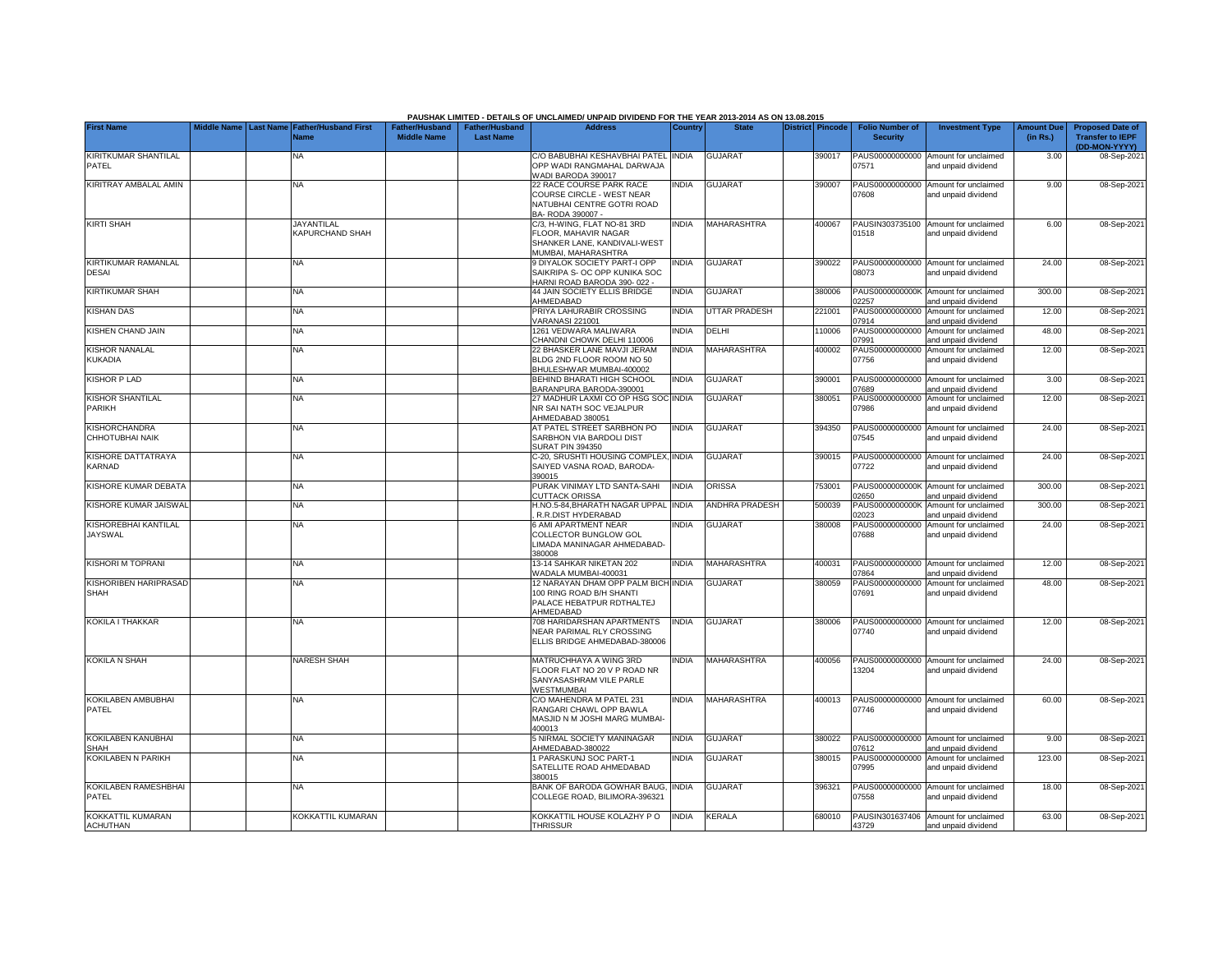|                                                            |                       |                                                 |                       |                       | PAUSHAK LIMITED - DETAILS OF UNCLAIMED/ UNPAID DIVIDEND FOR THE YEAR 2013-2014 AS ON 13.08.2015       |                |                          |                  |                          |                                                             |                   |                                          |
|------------------------------------------------------------|-----------------------|-------------------------------------------------|-----------------------|-----------------------|-------------------------------------------------------------------------------------------------------|----------------|--------------------------|------------------|--------------------------|-------------------------------------------------------------|-------------------|------------------------------------------|
| <b>First Name</b>                                          | Middle Name Last Name | <b>Father/Husband First</b>                     | <b>Father/Husband</b> | <b>Father/Husband</b> | <b>Address</b>                                                                                        | <b>Country</b> | <b>State</b>             | District Pincode | <b>Folio Number of</b>   | <b>Investment Type</b>                                      | <b>Amount Due</b> | <b>Proposed Date of</b>                  |
|                                                            |                       | Name                                            | <b>Middle Name</b>    | <b>Last Name</b>      |                                                                                                       |                |                          |                  | <b>Security</b>          |                                                             | (in Rs.)          | <b>Transfer to IEPF</b><br>(DD-MON-YYYY) |
| <b>KOMARALINGAM</b><br>PARASURAMA IYER                     |                       | ΝA                                              |                       |                       | 19 MIG FLATS SECOND MAIN ROAD INDIA<br>INDIRA NAGAR ADYAR CHENNAI-                                    |                | <b>TAMIL NADU</b>        | 600020           | 07783                    | PAUS00000000000 Amount for unclaimed<br>and unpaid dividend | 12.00             | 08-Sep-202                               |
| <b>NATARA</b><br><b>KONDAIAH EVANI</b>                     |                       | <b>NA</b>                                       |                       |                       | 600020<br>C/O MR SUNDEREVANI B-1/174                                                                  | <b>INDIA</b>   | DELHI                    | 10058            |                          | PAUS00000000000 Amount for unclaimed                        | 12.00             | 08-Sep-202                               |
| KOTA MANOHARA                                              |                       | <b>NA</b>                                       |                       |                       | <b>JANAKPURI NEW DELHI 110058</b><br>C/O. SATYANARAYANA. K 3/506                                      | <b>NDIA</b>    | <b>ANDHRA PRADESH</b>    | 516360           | 17812<br>PAUS0000000000K | hnebivib bironu bne<br>Amount for unclaimed                 | 300.00            | 08-Sep-202                               |
|                                                            |                       |                                                 |                       |                       | C, GANDHI ROAD PRODDATUR(A.P).                                                                        |                |                          |                  | 00122                    | and unpaid dividend                                         |                   |                                          |
| KOTESWAR RAO TUNGAM                                        |                       | <b>NA</b>                                       |                       |                       | 3-3-228/396 REHMATHNAGAR<br>YOUSUFGUDA HYDERABAD                                                      | <b>INDIA</b>   | <b>ANDHRA PRADESH</b>    | 500045           | 03126                    | PAUS0000000000K Amount for unclaimed<br>and unpaid dividend | 300.00            | 08-Sep-202                               |
| <b>KOTHAILAKSHMI</b><br>SUNDARARAJAN                       |                       | <b>NA</b>                                       |                       |                       | SRINIVAS 16-B A A ROAD VELLAI<br>PILLAIYAR KOEL STREET S S<br>COLONY MADURAI-625016                   | <b>INDIA</b>   | <b>TAMIL NADU</b>        | 625016           | PAUS00000000000<br>07865 | Amount for unclaimed<br>and unpaid dividend                 | 12.00             | 08-Sep-202                               |
| <b>KOTHURI</b><br>UMAMAHESHWARA RAO                        |                       | NA                                              |                       |                       | RAGHU MEDICALS, MAIN ROAD,<br><b>NARASARAOPET, (A.P)</b>                                              | <b>INDIA</b>   | <b>ANDHRA PRADESH</b>    | 522601           | PAUS0000000000K<br>00488 | Amount for unclaimed<br>and unpaid dividend                 | 600.00            | 08-Sep-202                               |
| KOTLA SATYARAO KOTLA                                       |                       | <b>NA</b>                                       |                       |                       | 7-1-10/2 MUNICIPAL QUARTERS<br>CHINNAVALLUR VISAKHAPATNAM                                             | <b>INDIA</b>   | <b>ANDHRA PRADESH</b>    | 530023           | PAUS0000000000K<br>04824 | Amount for unclaimed<br>and unpaid dividend                 | 450.00            | 08-Sep-202                               |
| <b>KRISHAN GOPAL CHADHA</b>                                |                       | <b>NA</b>                                       |                       |                       | 13/28 WEST PATEL NAGAR NEW<br><b>DELHI-110008</b>                                                     | <b>INDIA</b>   | DELHI                    | 110008           | PAUS00000000000<br>17907 | Amount for unclaimed<br>hnebivib bironu bne                 | 12.00             | 08-Sep-202                               |
| <b>KRISHAN KUMAR KAPOOR</b>                                |                       | Sh SITAL DASS<br>KAPOOR                         |                       |                       | HOUSE NO. 83-84 BLOCK NO. 24<br>VEST PATEL NAGARNEW DELHI                                             | <b>NDIA</b>    | DELHI                    | 110008           | PAUS12042900000<br>71774 | Amount for unclaimed<br>and unpaid dividend                 | 24.00             | 08-Sep-202                               |
| KRISHAN VASUDEVA                                           |                       | NA                                              |                       |                       | IST FLOOR D-100 PANCHSHEEL<br>ENCLAVE NEW DELHI 110049                                                | <b>INDIA</b>   | DELHI                    | 110049           | PAUS00000000000<br>07793 | Amount for unclaimed<br>and unpaid dividend                 | 12.00             | 08-Sep-202                               |
| <b>KRISHANA CHAUDHARY</b>                                  |                       | <b>NA</b>                                       |                       |                       | C/O ASHIRWAD TRANSPORT<br>CARRIER 6 VISHAL CORP BLDG<br><b>VAROL CHAR RASTA, NAROL</b>                | INDIA          | <b>GUJARAT</b>           | 382405           | PAUS0000000000K<br>02328 | Amount for unclaimed<br>and unpaid dividend                 | 450.00            | 08-Sep-202                               |
| <b>KRISHANA PANDURANG</b><br><b>KAMBLE</b>                 |                       | <b>NA</b>                                       |                       |                       | <b>KUVERJI DEVSHI CHAWL 2ND FL B</b><br>S ROAD OPP ZARAPKAR SHOW<br>ROOM DADAR W RLY MUMBAI<br>400028 | <b>INDIA</b>   | <b>MAHARASHTRA</b>       | 400028           | 07870                    | PAUS00000000000 Amount for unclaimed<br>and unpaid dividend | 12.00             | 08-Sep-202                               |
| <b>KRISHNA KAMMA</b>                                       |                       | <b>NA</b>                                       |                       |                       | GURU DATTAREYA FERTILIZERS<br>OPP NAVAYUGA HOTEL BELLARY                                              | <b>INDIA</b>   | KARNATAKA                | 583101           | 02483                    | PAUS0000000000K Amount for unclaimed<br>and unpaid dividend | 300.00            | 08-Sep-202                               |
| <b>KRISHNA KUMAR</b>                                       |                       | <b>NA</b>                                       |                       |                       | <b>ARMAMENT SECTION</b><br>NO.109, HU, AIR FORCE SULUR<br>COIMBATORE                                  | <b>NDIA</b>    | <b><i>FAMIL NADU</i></b> | 641401           | PAUS0000000000K<br>01269 | Amount for unclaimed<br>and unpaid dividend                 | 300.00            | 08-Sep-2021                              |
| KRISHNA KUMAR KABRA                                        |                       | <b>NA</b>                                       |                       |                       | <b>M/S RAIGARH JUTE MILLS LTD SE</b><br>RLY RAIGARH 496001                                            | <b>INDIA</b>   | CHHATTISGARH             | 496001           | 07885                    | PAUS00000000000 Amount for unclaimed<br>and unpaid dividend | 48.00             | 08-Sep-202                               |
| <b>KRISHNA KUMAR TEWARI</b>                                |                       | <b>NA</b>                                       |                       |                       | 25/2 JEEVAN SAGAR TARANG LI INDIA<br>C COLONY BORIVLI (WEST)<br><b>MUMBAI-400092</b>                  |                | <b>MAHARASHTRA</b>       | 400092           | 07833                    | PAUS00000000000 Amount for unclaimed<br>and unpaid dividend | 12.00             | 08-Sep-2021                              |
| <b>KRISHNA KUMARI</b><br>CHELIKANI                         |                       | <b>NA</b>                                       |                       |                       | Q NO 61-B/TYPE III B H E L TOWN<br>SHIP HYDERABAD-500032                                              | <b>INDIA</b>   | ANDHRA PRADESH           | 500032           | PAUS00000000000<br>7776  | Amount for unclaimed<br>and unpaid dividend                 | 12.00             | 08-Sep-202                               |
| KRISHNA KUMARI DUBEY                                       |                       | <b>NA</b>                                       |                       |                       | 73 ASHOKA SOCIETY NEAR 11 NO<br><b>BUS STOP BHOPAL MP 462016</b>                                      | <b>INDIA</b>   | <b>MADHYA PRADESH</b>    | 462016           | PAUS00000000000<br>07883 | Amount for unclaimed<br>and unpaid dividend                 | 12.00             | 08-Sep-202                               |
| <b>KRISHNAMGS</b>                                          |                       | ΝA                                              |                       |                       | 505, PALLAVI VIHAR APARTMENT<br>AMEERPET HYDERABAD                                                    | <b>INDIA</b>   | <b>ANDHRA PRADESH</b>    | 500016           | 01163                    | PAUS0000000000M Amount for unclaimed<br>and unpaid dividend | 600.00            | 08-Sep-202                               |
| <b>KRISHNA MURTHY</b><br><b>KOTAGIRI</b>                   |                       | <b>NA</b>                                       |                       |                       | RAM BAZAR JAGTIAL, KARIMNAGAR INDIA<br><b>(ARIMNAGAR DIST)</b>                                        |                | <b>ANDHRA PRADESH</b>    | 505327           | PAUS0000000000K<br>03214 | Amount for unclaimed<br>and unpaid dividend                 | 300.00            | 08-Sep-202                               |
| <b>KRISHNA NEMA</b>                                        |                       | <b>NA</b>                                       |                       |                       | C/O MAN MOHAN NEEMA 34/1<br>GRASIM STAFF QRTS BIRLAGRAM<br>456331 NAGDA                               | <b>INDIA</b>   | <b>MADHYA PRADESH</b>    | 456331           | PAUS00000000000<br>07846 | Amount for unclaimed<br>and unpaid dividend                 | 36.00             | 08-Sep-202                               |
| <b>KRISHNA</b><br><b>RAMAKRISHNARAO</b><br><b>KULKARNI</b> |                       | <b>NA</b>                                       |                       |                       | 14/2 BELLARY GALLI HUBLI-580020                                                                       | <b>INDIA</b>   | KARNATAKA                | 580020           | 07702                    | PAUS00000000000 Amount for unclaimed<br>and unpaid dividend | 48.00             | 08-Sep-202                               |
| <b>KRISHNA SHANKAR</b><br><b>SHIVKAR</b>                   |                       | <b>SHANKAR</b><br><b>RAMACHANDRA</b><br>SHIVKAR |                       |                       | MUNICIPAL BLOCK NO 4 ROOM NO INDIA<br><b>1 SCHEME 6 ROAD NO 8 SION</b><br><b>KOLIWADA MUMBAI</b>      |                | MAHARASHTRA              | 400022           | 34688                    | PAUSIN300476400 Amount for unclaimed<br>and unpaid dividend | 300.00            | 08-Sep-202                               |
| <b>KRISHNA SONEJA</b>                                      |                       | NA                                              |                       |                       | GUPTA KUNJ BEHIND MUSEUM<br>DAMPIER NAGAR MATHURA                                                     | INDIA          | UTTAR PRADESH            | 281001           | 04002                    | PAUS0000000000K Amount for unclaimed<br>and unpaid dividend | 300.00            | 08-Sep-202                               |
| <b>KRISHNA V R</b>                                         |                       | NΑ                                              |                       |                       | H NO 12-1-1314/7 SHANTI NAGAR<br>NORTH LALAGUDA<br>SECUNDERABAD                                       | INDIA          | <b>ANDHRA PRADESH</b>    | 500017           | PAUS0000000000K<br>03194 | Amount for unclaimed<br>and unpaid dividend                 | 300.00            | 08-Sep-2021                              |
| <b>KRISHNADUTT GROVER</b>                                  |                       | <b>NA</b>                                       |                       |                       | ROOM NO 1 O T SECTION<br>BARRACK NO 382 ULHASNAGAR                                                    | <b>NDIA</b>    | <b>MAHARASHTRA</b>       | 421001           | PAUS0000000000K<br>03643 | Amount for unclaimed<br>and unpaid dividend                 | 300.00            | 08-Sep-202                               |
| <b>KRISHNAIAH GUDURI</b>                                   |                       | <b>NA</b>                                       |                       |                       | HNO 35-3-69/29, CRP QUARTERS<br>SANJAY GANDHI COLONY, ONGOLE<br>PRAKASAM DT.A P                       | <b>NDIA</b>    | ANDHRA PRADESH           | 523001           | PAUS0000000000K<br>00491 | Amount for unclaimed<br>and unpaid dividend                 | 300.00            | 08-Sep-202                               |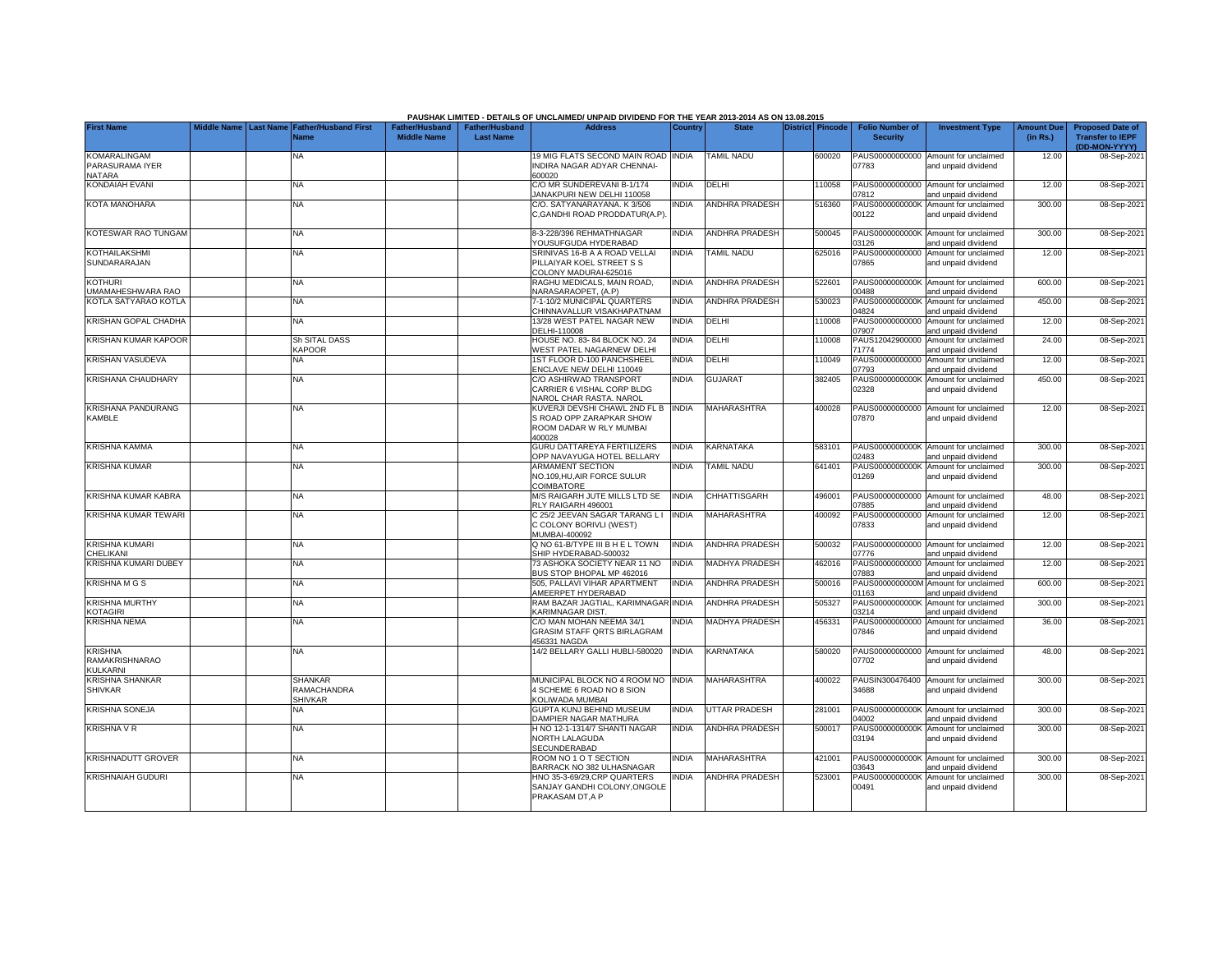|                                                         |                    |                                               |                                             |                                           | PAUSHAK LIMITED - DETAILS OF UNCLAIMED/ UNPAID DIVIDEND FOR THE YEAR 2013-2014 AS ON 13.08.2015               |                |                       |                  |                                           |                                                             |                               |                                                                     |
|---------------------------------------------------------|--------------------|-----------------------------------------------|---------------------------------------------|-------------------------------------------|---------------------------------------------------------------------------------------------------------------|----------------|-----------------------|------------------|-------------------------------------------|-------------------------------------------------------------|-------------------------------|---------------------------------------------------------------------|
| <b>First Name</b>                                       | <b>Middle Name</b> | <b>Last Name Father/Husband First</b><br>Jame | <b>Father/Husband</b><br><b>Middle Name</b> | <b>Father/Husband</b><br><b>Last Name</b> | <b>Address</b>                                                                                                | <b>Country</b> | <b>State</b>          | District Pincode | <b>Folio Number of</b><br><b>Security</b> | <b>Investment Type</b>                                      | <b>Amount Due</b><br>(in Rs.) | <b>Proposed Date of</b><br><b>Transfer to IEPF</b><br>(DD-MON-YYYY) |
| <b>KRISHNAJI VASUDEO</b><br><b>KARMARKAR</b>            |                    | NA.                                           |                                             |                                           | SHANKAR SMRITI GOGRAS WADI<br>PATHARALI RASTA DOMBIVLI EAST<br>121202                                         | <b>NDIA</b>    | MAHARASHTRA           | 421202           | PAUS00000000000<br>)7697                  | Amount for unclaimed<br>and unpaid dividend                 | 9.00                          | 08-Sep-202                                                          |
| <b>KRISHNAKANT MOHANLAL</b><br>SHAH                     |                    | NA                                            |                                             |                                           | 595/C DR AMBEDKAR ROAD<br><b>GROUND FLOOR 5 RATAN</b><br>MANSION MATUNGA (C R) MUMBAI-<br>400019              | <b>INDIA</b>   | MAHARASHTRA           | 400019           | 07866                                     | PAUS00000000000 Amount for unclaimed<br>and unpaid dividend | 24.00                         | 08-Sep-2021                                                         |
| <b>KRISHNAMURTHY</b><br><b>RAJAIAH SETTY</b>            |                    | <b>NA</b>                                     |                                             |                                           | C/O.RATNA MEDICAL STORES.<br><b>ASHOKA ROAD MYSORE</b>                                                        | <b>NDIA</b>    | KARNATAKA             | 570001           | PAUS0000000000K<br>01886                  | Amount for unclaimed<br>and unpaid dividend                 | 300.00                        | 08-Sep-202                                                          |
| <b>KRISHNAMURTHY</b><br>RAMACHANDRA RAO<br><b>DAVAN</b> |                    | <b>NA</b>                                     |                                             |                                           | C/O. D RAGHAVENDRARAO 2-3-<br>703/12/A TIRUMALANAGAR<br><b>AMBERPET</b>                                       | <b>NDIA</b>    | <b>ANDHRA PRADESH</b> | 500013           | PAUS0000000000K<br>00493                  | Amount for unclaimed<br>and unpaid dividend                 | 300.00                        | 08-Sep-2021                                                         |
| <b>KRISHNAN GANAPATHY</b><br><b>RAJ</b>                 |                    | <b>NA</b>                                     |                                             |                                           | PARKATHY NIVAS 7 KANNADASAN<br>STREET S S COLONY MADURAI<br>625016                                            | <b>NDIA</b>    | <b>TAMIL NADU</b>     | 625016           | PAUS00000000000<br>07716                  | Amount for unclaimed<br>and unpaid dividend                 | 24.00                         | 08-Sep-202                                                          |
| <b>KRISHNAN JAYARAM IYER</b>                            |                    | <b>NA</b>                                     |                                             |                                           | KL-4 22/5 SECTOR - 5E KALAMBOLI<br>NAVI MUMBAI                                                                | <b>INDIA</b>   | MAHARASHTRA           | 400064           | PAUS00000000000<br>07867                  | Amount for unclaimed<br>and unpaid dividend                 | 24.00                         | 08-Sep-202                                                          |
| <b>KRISHNARAO V V</b>                                   |                    | <b>NA</b>                                     |                                             |                                           | DARSHAK LTD 26-5-12, G.S.RAJU<br>ROAD, NEAR GYMKHANA CL<br>GANDHINAGAR, VIJAYAWADA                            | <b>NDIA</b>    | <b>ANDHRA PRADESH</b> | 520003           | PAUS0000000000K<br>04736                  | Amount for unclaimed<br>and unpaid dividend                 | 300.00                        | 08-Sep-202                                                          |
| KRISHNAVADAN H JETLEY                                   |                    | NA.                                           |                                             |                                           | 20 PRITAM-NAGAR ELLISBRIDGE<br>AHMEDABAD-380006                                                               | <b>INDIA</b>   | <b>GUJARAT</b>        | 380006           | PAUS00000000000<br>)7859                  | Amount for unclaimed<br>and unpaid dividend                 | 12.00                         | 08-Sep-202                                                          |
| <b>KRISHNRRAO RAJARAM</b><br>CHAUDHARI                  |                    | <b>NA</b>                                     |                                             |                                           | 18 UDYOGNAGAR SOCIETY NR<br>AYURVEDIC COLLEGE AJWA RD<br>BARODA-390006                                        | <b>NDIA</b>    | <b>GUJARAT</b>        | 390006           | PAUS00000000000<br>07613                  | Amount for unclaimed<br>and unpaid dividend                 | 24.00                         | 08-Sep-202                                                          |
| <b>KRISTAPPA SHOMAPPA</b><br>GANGAL                     |                    | NA                                            |                                             |                                           | AT & PO HANCHINAL TAL<br>SOUNDATTI DIST BELGAUM 591126                                                        | <b>NDIA</b>    | KARNATAKA             | 591126           | 07706                                     | PAUS00000000000 Amount for unclaimed<br>and unpaid dividend | 24.00                         | 08-Sep-202                                                          |
| <b>KRUSHNAKANT</b><br><b>GOKALBHAI DEDANIA</b>          |                    | <b>NA</b>                                     |                                             |                                           | C/O GOKALDAS DEVAJI DEDANIA<br>AT KEVADRA VIA KESHOD DIST<br>JUNAGADH PIN-362220                              | <b>INDIA</b>   | <b>GUJARAT</b>        | 362220           | 07695                                     | PAUS00000000000 Amount for unclaimed<br>and unpaid dividend | 33.00                         | 08-Sep-202                                                          |
| KULDIP KAUR KHANNA                                      |                    | <b>NA</b>                                     |                                             |                                           | J-19 RAJOURI GARDEN NEW DELHI- INDIA<br>110027                                                                |                | DELHI                 | 110027           | 07814                                     | PAUS00000000000 Amount for unclaimed<br>and unpaid dividend | 24.00                         | 08-Sep-202                                                          |
| KULJIT KAUR KHURANA                                     |                    | <b>NA</b>                                     |                                             |                                           | 2429-TILAK STREET CHUNA MANDI<br>PAHARGANJ NEW DELHI-110055                                                   | <b>INDIA</b>   | DELHI                 | 110055           | PAUS00000000000<br>07801                  | Amount for unclaimed<br>and unpaid dividend                 | 12.00                         | 08-Sep-202                                                          |
| <b>KULKARNI R B</b>                                     |                    | <b>NA</b>                                     |                                             |                                           | CHIEF ENGINEER (RETD) 10-3/45<br>SRI SATHYA SAI KRUPA VITHAL<br>NAGAR, GULBARGA                               | <b>NDIA</b>    | KARNATAKA             | 585103           | PAUS0000000000R<br>00934                  | Amount for unclaimed<br>and unpaid dividend                 | 1200.00                       | 08-Sep-202                                                          |
| <b>KUM KUM RASTOGI</b>                                  |                    | NA                                            |                                             |                                           | 31/109C GALI NO-5 BHIKAM SINGH<br>COLONY VISHWAS NAGAR<br>SHAHADRA DELHI 110032                               | <b>INDIA</b>   | DELHI                 | 110032           | 07792                                     | PAUS00000000000 Amount for unclaimed<br>and unpaid dividend | 12.00                         | 08-Sep-202                                                          |
| <b>KUMARKANT M</b><br>MAHARAJA                          |                    | <b>NA</b>                                     |                                             |                                           | 4/16/44 DIPARA VISNAGAR-384315                                                                                | <b>INDIA</b>   | GUJARAT               | 384315           | )7855                                     | PAUS00000000000 Amount for unclaimed<br>and unpaid dividend | 12.00                         | 08-Sep-202                                                          |
| KUMUD MADHUSUDAN<br>PANDYA                              |                    | <b>NA</b>                                     |                                             |                                           | 323/9 JAMNADAS BULDG DANDIA<br>BAZAR BARODA-390001                                                            | <b>INDIA</b>   | <b>GUJARAT</b>        | 390001           | PAUS00000000000<br>)7555                  | Amount for unclaimed<br>and unpaid dividend                 | 3.00                          | 08-Sep-202                                                          |
| KUMUD NILRATNA MEHTA                                    |                    | NA.                                           |                                             |                                           | MEHTA HOUSE ASHOK SILK MILLS<br>LANE OFF L B SHASTRI MARG<br>GHATKOPAR WEST MUMBAI 400086                     | <b>INDIA</b>   | <b>MAHARASHTRA</b>    | 400086           | PAUS00000000000<br>07916                  | Amount for unclaimed<br>and unpaid dividend                 | 48.00                         | 08-Sep-202                                                          |
| <b>KUMUDBEN</b><br><b>KASTURCHAND SHAH</b>              |                    | <b>NA</b>                                     |                                             |                                           | C/O KASTURCHAND CHIMANLAL<br>SHAH 36 NAMRA- TA CO-OP HSG<br>SOC NARAYAN NAGAR RD VASNA-<br>AHMEDABAD-380007 - | <b>INDIA</b>   | <b>GUJARAT</b>        | 380007           | PAUS00000000000<br>07825                  | Amount for unclaimed<br>and unpaid dividend                 | 12.00                         | 08-Sep-2021                                                         |
| KUNAL BANKIM CHOKSI                                     |                    | <b>NA</b>                                     |                                             |                                           | 258-A MAHATMA NAGAR NASIK<br>422007                                                                           | <b>NDIA</b>    | MAHARASHTRA           | 422007           | PAUS00000000000<br>8075                   | Amount for unclaimed<br>and unpaid dividend                 | 24.00                         | 08-Sep-202                                                          |
| KUNCHITHAPATHAM T N                                     |                    | <b>NA</b>                                     |                                             |                                           | "MURUGAN ILLAM", 24-A,<br>KATTUKARA STREET.<br>MADAPURAM, TIRUVARUR                                           | <b>INDIA</b>   | <b>TAMIL NADU</b>     | 610001           | PAUS0000000000T<br>00897                  | Amount for unclaimed<br>and unpaid dividend                 | 600.00                        | 08-Sep-2021                                                         |
| <b>KUNDANBEN</b><br>MAHENDRABHAI PATEL                  |                    | <b>NA</b>                                     |                                             |                                           | M/S MEENA MOTORS D NO 2-3-61/6 INDIA<br>TAHA MANSION M G ROAD<br>NALLAGUTTA SECUNDERABAD<br>500003            |                | <b>ANDHRA PRADESH</b> | 500003           | PAUS00000000000<br>07615                  | Amount for unclaimed<br>and unpaid dividend                 | 9.00                          | 08-Sep-2021                                                         |
| KUNJ BEHARI AGARWAL                                     |                    | <b>NA</b>                                     |                                             |                                           | 8 KHANDERAO WADI ROOM NO 30<br>AGIARY LANE KALBADEVI ROAD<br>MUMBAI-400002                                    | <b>INDIA</b>   | <b>MAHARASHTRA</b>    | 400002           | 07873                                     | PAUS00000000000 Amount for unclaimed<br>and unpaid dividend | 12.00                         | 08-Sep-202                                                          |
| <b>KUNJAMMA THOMAS</b>                                  |                    | <b>NA</b>                                     |                                             |                                           | ARANGASSERY HOUSE X/1066,<br><b>NEW BASALICA CHURCH</b><br><b>THRISSUR</b>                                    | <b>NDIA</b>    | KERALA                | 680001           | 05546                                     | PAUS0000000000K Amount for unclaimed<br>and unpaid dividend | 300.00                        | 08-Sep-202                                                          |
| <b>KUSUM LATA</b>                                       |                    | <b>NA</b>                                     |                                             |                                           | 213 PATHARWALA STREET<br><b>MEERUT CITY</b>                                                                   | <b>INDIA</b>   | <b>UTTAR PRADESH</b>  | 250002           | 01629                                     | PAUS0000000000K Amount for unclaimed<br>and unpaid dividend | 300.00                        | 08-Sep-2021                                                         |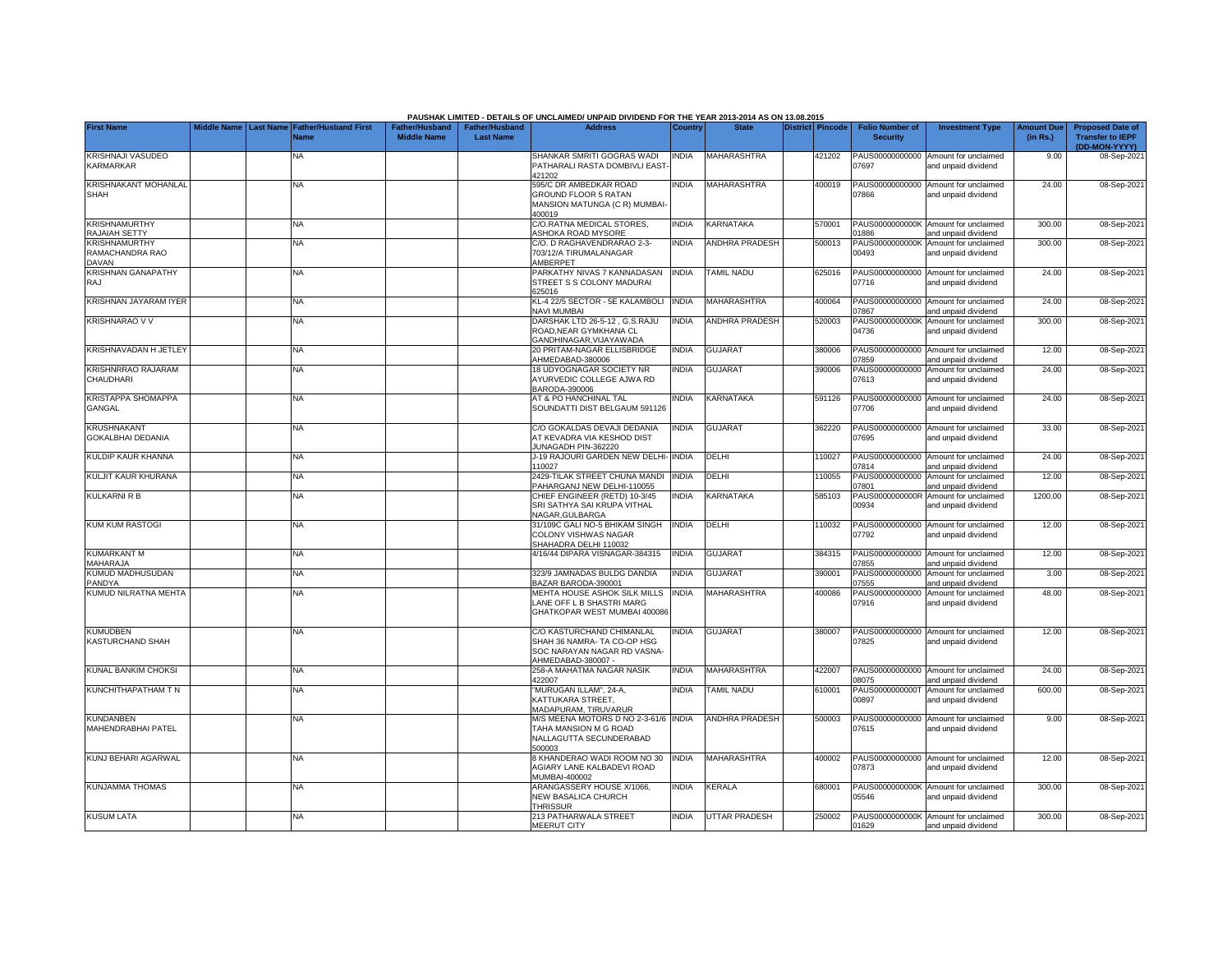|                                           |                    |                  |                             |                       |                       | PAUSHAK LIMITED - DETAILS OF UNCLAIMED/ UNPAID DIVIDEND FOR THE YEAR 2013-2014 AS ON 13.08.2015 |              |                       |                  |                          |                                                             |                   |                                          |
|-------------------------------------------|--------------------|------------------|-----------------------------|-----------------------|-----------------------|-------------------------------------------------------------------------------------------------|--------------|-----------------------|------------------|--------------------------|-------------------------------------------------------------|-------------------|------------------------------------------|
| <b>First Name</b>                         | <b>Middle Name</b> | <b>Last Name</b> | <b>Father/Husband First</b> | <b>Father/Husband</b> | <b>Father/Husband</b> | <b>Address</b>                                                                                  | Country      | <b>State</b>          | District Pincode | <b>Folio Number of</b>   | <b>Investment Type</b>                                      | <b>Amount Due</b> | <b>Proposed Date of</b>                  |
|                                           |                    |                  | Name                        | <b>Middle Name</b>    | <b>Last Name</b>      |                                                                                                 |              |                       |                  | <b>Security</b>          |                                                             | (in Rs.)          | <b>Transfer to IEPF</b><br>(DD-MON-YYYY) |
| <b>KUSUM LATA</b>                         |                    |                  | NA                          |                       |                       | C/O SANJAYKUMAR MAHESHWARI                                                                      | <b>INDIA</b> | UTTAR PRADESH         | 208001           |                          | PAUS00000000000 Amount for unclaimed                        | 12.00             | 08-Sep-202                               |
| <b>MAHESHWARI</b>                         |                    |                  |                             |                       |                       | CHAMBER NO 4-02 PADAM TOWER                                                                     |              |                       |                  | 07845                    | and unpaid dividend                                         |                   |                                          |
|                                           |                    |                  |                             |                       |                       | 114/113 CIVIL LINES KAN- PUR<br>208001-                                                         |              |                       |                  |                          |                                                             |                   |                                          |
| <b>KUSUM RALHAN</b>                       |                    |                  | <b>NA</b>                   |                       |                       | D-20 VIJAY NAGAR DELHI-110009                                                                   | <b>INDIA</b> | DELHI                 | 110009           |                          | PAUS00000000000 Amount for unclaimed                        | 12.00             | 08-Sep-202                               |
|                                           |                    |                  |                             |                       |                       |                                                                                                 |              |                       |                  | 07795                    | and unpaid dividend                                         |                   |                                          |
| <b>KUSUMBEN CHIMANLAL</b><br>THAKKAR      |                    |                  | <b>NA</b>                   |                       |                       | APPRENTICE TRAINING SCHOOL<br>TATA CHEMICAL LTD MITHAPUR DT                                     | <b>NDIA</b>  | <b>GUJARAT</b>        | 361345           | PAUS00000000000<br>07953 | Amount for unclaimed<br>and unpaid dividend                 | 57.00             | 08-Sep-2021                              |
|                                           |                    |                  |                             |                       |                       | JAMNAGAR 361345                                                                                 |              |                       |                  |                          |                                                             |                   |                                          |
| <b>KUTTIAMMAL</b>                         |                    |                  | <b>NA</b>                   |                       |                       | A/75 31ST A CROSS 7TH BLOCK                                                                     | INDIA        | KARNATAKA             | 560082           |                          | PAUS0000000000K Amount for unclaimed                        | 600.00            | 08-Sep-202                               |
| L A RENUKA DEVI                           |                    |                  | <b>NA</b>                   |                       |                       | <b>JAYANAGAR</b><br>39 THEPPA MUDDALIAR STREET                                                  | <b>INDIA</b> | KARNATAKA             | 560001           | 5658                     | and unpaid dividend<br>PAUS00000000000 Amount for unclaimed | 12.00             | 08-Sep-202                               |
|                                           |                    |                  |                             |                       |                       | BANGALORE 560001                                                                                |              |                       |                  | 08196                    | and unpaid dividend                                         |                   |                                          |
| L S DESHMUKH                              |                    |                  | <b>NA</b>                   |                       |                       | H NO 5-1-221 JAMBAG HYDERABAD-<br>500001                                                        | <b>INDIA</b> | ANDHRA PRADESH        | 500001           | PAUS00000000000<br>08139 | Amount for unclaimed                                        | 48.00             | 08-Sep-202                               |
| <b>LABHSHANKAR VADILAL</b>                |                    |                  | <b>NA</b>                   |                       |                       | GUJARAT HOUSING BOARD BLOCK INDIA                                                               |              | <b>GUJARAT</b>        | 390003           | PAUS00000000000          | and unpaid dividend<br>Amount for unclaimed                 | 9.00              | 08-Sep-202                               |
| NAYAK                                     |                    |                  |                             |                       |                       | 1 ROOM-33 GORWA BARODA                                                                          |              |                       |                  | 08123                    | and unpaid dividend                                         |                   |                                          |
|                                           |                    |                  |                             |                       |                       | 390003                                                                                          |              |                       |                  |                          |                                                             |                   |                                          |
| <b>LABHUBEN PATEL</b>                     |                    |                  | <b>NA</b>                   |                       |                       | 73, NIRMAL SOCIETY VATVA ROAD<br>MANINAGAR AHMEDABAD 380008                                     | <b>INDIA</b> | <b>GUJARAT</b>        | 380008           | 08204                    | PAUS00000000000 Amount for unclaimed<br>and unpaid dividend | 24.00             | 08-Sep-202                               |
|                                           |                    |                  |                             |                       |                       |                                                                                                 |              |                       |                  |                          |                                                             |                   |                                          |
| <b>LACHMAN RAM</b>                        |                    |                  | <b>NA</b>                   |                       |                       | H NO 24201 LANE NO 4 BASTI MANI                                                                 | <b>INDIA</b> | <b>PUNJAB</b>         | 141008           |                          | PAUS00000000000 Amount for unclaimed                        | 24.00             | 08-Sep-202                               |
|                                           |                    |                  |                             |                       |                       | SINGH RAHON ROAD LUDHIANA                                                                       |              |                       |                  | 08148                    | and unpaid dividend                                         |                   |                                          |
| <b>LAJPAT RAI VERMA</b>                   |                    |                  | <b>NA</b>                   |                       |                       | 22/32-B TILAK NAGAR NEW DELHI-                                                                  | <b>INDIA</b> | DELHI                 | 110018           |                          | PAUS00000000000 Amount for unclaimed                        | 36.00             | 08-Sep-202                               |
|                                           |                    |                  |                             |                       |                       | 110018                                                                                          |              |                       |                  | 8157                     | and unpaid dividend                                         |                   |                                          |
| LAJWANTI N SUKHIJA                        |                    |                  | <b>NA</b>                   |                       |                       | 53 KATJA COLONY INDORE (M P)<br>452001                                                          | <b>INDIA</b> | <b>MADHYA PRADESH</b> | 452001           | PAUS00000000000<br>08168 | Amount for unclaimed<br>and unpaid dividend                 | 12.00             | 08-Sep-202                               |
| <b>LAKSHMANAN M</b>                       |                    |                  | <b>NA</b>                   |                       |                       | 4, MATHURAM COLONY 2ND CROSS                                                                    | <b>INDIA</b> | <b>TAMIL NADU</b>     | 620018           | PAUS0000000000M          | Amount for unclaimed                                        | 180.00            | 08-Sep-202                               |
|                                           |                    |                  |                             |                       |                       | WEST, THILLAI NAGAR TRICHY                                                                      |              |                       |                  | 00523                    | and unpaid dividend                                         |                   |                                          |
| <b>LAKSHMEESHA S</b>                      |                    |                  | <b>NA</b>                   |                       |                       | <b>TAMIL NADU)</b><br>NO 52/B III CROSS JOURNALIST                                              | <b>INDIA</b> | KARNATAKA             | 560002           |                          | PAUS00000000000 Amount for unclaimed                        | 12.00             | 08-Sep-202                               |
|                                           |                    |                  |                             |                       |                       | COLONY BANGALORE-560002                                                                         |              |                       |                  | 08147                    | and unpaid dividend                                         |                   |                                          |
| <b>LAKSHMI DEVI J</b>                     |                    |                  | <b>NA</b>                   |                       |                       | 40/802 D, NEHRUNAGAR, KURNOOL INDIA                                                             |              | <b>ANDHRA PRADESH</b> | 518004           | PAUS0000000000J          | Amount for unclaimed                                        | 600.00            | 08-Sep-202                               |
| <b>LAKSHMI KUTTY AMMA S</b>               |                    |                  | <b>NA</b>                   |                       |                       | W/O.LATE.MR.N.K.ACHUTHAN.                                                                       | <b>NDIA</b>  | KERALA                | 679501           | 01128<br>PAUS0000000000S | and unpaid dividend<br>Amount for unclaimed                 | 60.00             | 08-Sep-202                               |
|                                           |                    |                  |                             |                       |                       | SARAMBICAL HOUSE, MELUR P.O.                                                                    |              |                       |                  | 01048                    | and unpaid dividend                                         |                   |                                          |
|                                           |                    |                  |                             |                       |                       | (VIA) PANAMANNA                                                                                 |              |                       |                  |                          |                                                             |                   |                                          |
| LAKSHMI PENUGONDA                         |                    |                  | <b>NA</b>                   |                       |                       | PARMATMA KRUPA 75 FEET ROAD<br>D NO 27-32-54 VISAKHAPATNAM                                      | <b>INDIA</b> | <b>ANDHRA PRADESH</b> | 530001           | 04849                    | PAUS0000000000L Amount for unclaimed<br>and unpaid dividend | 450.00            | 08-Sep-202                               |
|                                           |                    |                  |                             |                       |                       |                                                                                                 |              |                       |                  |                          |                                                             |                   |                                          |
| LAKSHMI SUBBA REDDY                       |                    |                  | <b>NA</b>                   |                       |                       | W/O.LATE R SUBBAREDDY<br>POOCHEMPATTI, KATCHAKATTI                                              | <b>NDIA</b>  | TAMIL NADU            | 625014           | PAUS0000000000L<br>01002 | Amount for unclaimed                                        | 1800.00           | 08-Sep-202                               |
|                                           |                    |                  |                             |                       |                       | PO, VIA T VADIAPMADURAI                                                                         |              |                       |                  |                          | and unpaid dividend                                         |                   |                                          |
| LALAJIBHAI MANJIBHAI                      |                    |                  | NA                          |                       |                       | ADALPURA KAMPA POST                                                                             | <b>INDIA</b> | <b>GUJARAT</b>        | 383310           |                          | PAUS00000000000 Amount for unclaimed                        | 9.00              | 08-Sep-202                               |
| PATEL                                     |                    |                  |                             |                       |                       | DHANSURA TAL MODASA DIST<br>SABARKANTHA 383310                                                  |              |                       |                  | 08129                    | and unpaid dividend                                         |                   |                                          |
| <b>LALITA KANSAL</b>                      |                    |                  | <b>NA</b>                   |                       |                       | "KH-75 NEW KAVI NAGAR"                                                                          | <b>INDIA</b> | UTTAR PRADESH         | 201002           |                          | PAUS00000000000 Amount for unclaimed                        | 30.00             | 08-Sep-202                               |
|                                           |                    |                  |                             |                       |                       | GHAZIABAD 201002                                                                                |              |                       |                  | 08153                    | and unpaid dividend                                         |                   |                                          |
| <b>LALITA KUMARI</b><br><b>TADIPARTHI</b> |                    |                  | <b>NA</b>                   |                       |                       | C/O SREEDHAR MEDICAL<br>DISTRIBUTORS NEHRU ROAD                                                 | <b>INDIA</b> | <b>ANDHRA PRADESH</b> | 522201           | PAUS0000000000L<br>04755 | Amount for unclaimed<br>and unpaid dividend                 | 300.00            | 08-Sep-202                               |
|                                           |                    |                  |                             |                       |                       | <b>TENALI</b>                                                                                   |              |                       |                  |                          |                                                             |                   |                                          |
| <b>LALITA MATHUR</b>                      |                    |                  | <b>NA</b>                   |                       |                       | B-2/84 ASHOK VIHAR PHASE II                                                                     | <b>INDIA</b> | DELHI                 | 110052           |                          | PAUS00000000000 Amount for unclaimed                        | 99.00             | 08-Sep-202                               |
| <b>LALITABEN MANIBHAI</b>                 |                    |                  | <b>NA</b>                   |                       |                       | DELHI-110052<br><b>GNAN YAGNA BHD GUNATIT JYOT</b>                                              | <b>INDIA</b> | <b>GUJARAT</b>        | 388120           | 08141<br>PAUS00000000000 | and unpaid dividend<br>Amount for unclaimed                 | 12.00             | 08-Sep-202                               |
| PATEL                                     |                    |                  |                             |                       |                       | VALLABHVIDYA NAGAR VIA ANAND-                                                                   |              |                       |                  | 08142                    | and unpaid dividend                                         |                   |                                          |
|                                           |                    |                  |                             |                       |                       | 388120                                                                                          |              |                       |                  |                          |                                                             |                   |                                          |
| LALITHA R MENON                           |                    |                  | NA                          |                       |                       | A2 LF GARDENS KATTAYIL ROAD<br>LF CHURCH ROAD KALOOR                                            | <b>INDIA</b> | KERALA                | 682017           | PAUS0000000000L<br>14251 | Amount for unclaimed<br>and unpaid dividend                 | 300.00            | 08-Sep-202                               |
| LALITHA SWAMINATHAN                       |                    |                  | <b>NA</b>                   |                       |                       | 27, SAIT COLONY, II STREET,                                                                     | <b>INDIA</b> | <b>TAMIL NADU</b>     | 600008           |                          | PAUS00000000000 Amount for unclaimed                        | 12.00             | 08-Sep-202                               |
|                                           |                    |                  |                             |                       |                       | EGMORE, CHENNAI-600008                                                                          |              |                       |                  | 08152                    | and unpaid dividend                                         |                   |                                          |
| LALITKUMAR CHAMANLAL<br><b>BHARVADA</b>   |                    |                  | <b>NA</b>                   |                       |                       | C/O L I C OF INDIA RAJKOT DIVL<br>OFFICE PHS/SSS DEPTT TAGORE                                   | <b>INDIA</b> | <b>GUJARAT</b>        | 360001           | PAUS00000000000<br>08163 | Amount for unclaimed<br>and unpaid dividend                 | 24.00             | 08-Sep-2021                              |
|                                           |                    |                  |                             |                       |                       | MARG P B NO-208 RAJKOT-360001                                                                   |              |                       |                  |                          |                                                             |                   |                                          |
| LALITKUMAR D AMIPARA                      |                    |                  | <b>NA</b>                   |                       |                       | DAYALAL DEVRAJBHAI & CO BAZAR INDIA                                                             |              | <b>GUJARAT</b>        | 360410           |                          | PAUS00000000000 Amount for unclaimed                        | 48.00             | 08-Sep-202                               |
| <b>LALJI DHARSHI THAKKAR</b>              |                    |                  | <b>NA</b>                   |                       |                       | ROAD DHORAJI 360410<br>5 VITHAL SOCIETY R V DESAI ROAD INDIA                                    |              | GUJARAT               | 390001           | 08216                    | and unpaid dividend<br>PAUS00000000000 Amount for unclaimed | 18.00             | 08-Sep-2021                              |
|                                           |                    |                  |                             |                       |                       | BARODA-390001                                                                                   |              |                       |                  | 08187                    | and unpaid dividend                                         |                   |                                          |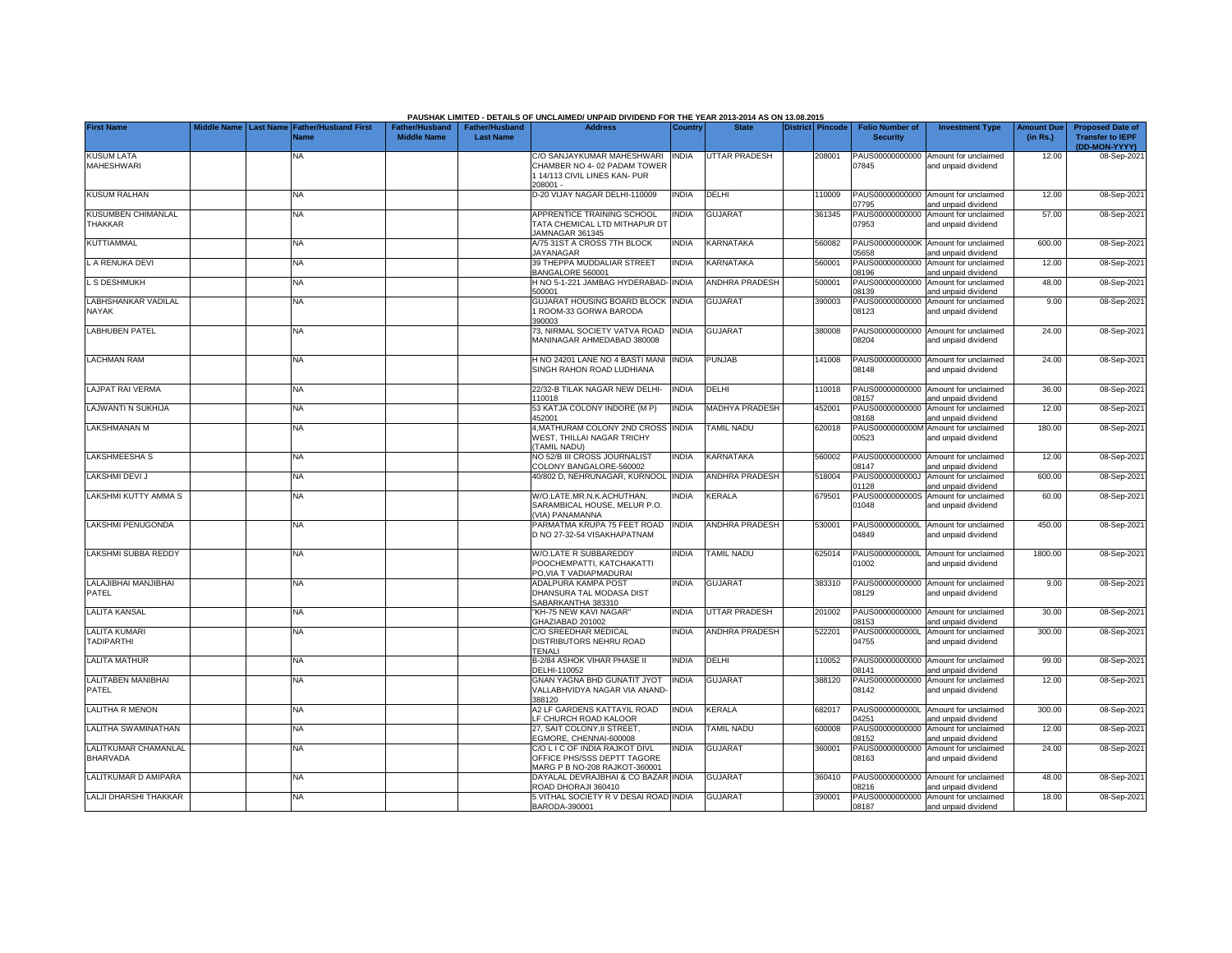|                                         |  |                                                    |                                             |                                           | PAUSHAK LIMITED - DETAILS OF UNCLAIMED/ UNPAID DIVIDEND FOR THE YEAR 2013-2014 AS ON 13.08.2015      |                |                       |                  |                                           |                                                             |                               |                                                                     |
|-----------------------------------------|--|----------------------------------------------------|---------------------------------------------|-------------------------------------------|------------------------------------------------------------------------------------------------------|----------------|-----------------------|------------------|-------------------------------------------|-------------------------------------------------------------|-------------------------------|---------------------------------------------------------------------|
| <b>First Name</b>                       |  | Middle Name Last Name Father/Husband First<br>Name | <b>Father/Husband</b><br><b>Middle Name</b> | <b>Father/Husband</b><br><b>Last Name</b> | <b>Address</b>                                                                                       | <b>Country</b> | <b>State</b>          | District Pincode | <b>Folio Number of</b><br><b>Security</b> | <b>Investment Type</b>                                      | <b>Amount Due</b><br>(in Rs.) | <b>Proposed Date of</b><br><b>Transfer to IEPF</b><br>(DD-MON-YYYY) |
| LALJI HANSRAJ SHAH                      |  | NA                                                 |                                             |                                           | <b>BLOCK NO4 LAXMI NIVAS (EXTN)</b><br>SHARADHANAND ROAD VILE-<br>PARLE EAST MUMBAI-400057           | INDIA          | MAHARASHTRA           | 400057           | PAUS00000000000<br>08167                  | Amount for unclaimed<br>and unpaid dividend                 | 12.00                         | 08-Sep-202                                                          |
| <b>LATA GOPICHAND</b><br><b>NANWANI</b> |  | <b>NA</b>                                          |                                             |                                           | BK 1818 ROOM NO.15 & 16 SECTION INDIA<br><b>38 ULHASNAGAR</b>                                        |                | <b>MAHARASHTRA</b>    | 421005           | PAUS00000000000<br>8198                   | Amount for unclaimed<br>nd unpaid dividend                  | 24.00                         | 08-Sep-202                                                          |
| <b>LATA HARWANI</b>                     |  | <b>NA</b>                                          |                                             |                                           | PLOT NO 3 GURU NANAK COLONY<br><b>JMER 305001</b>                                                    | <b>INDIA</b>   | RAJASTHAN             | 305001           | PAUS00000000000<br>08211                  | Amount for unclaimed<br>and unpaid dividend                 | 24.00                         | 08-Sep-202                                                          |
| <b>LATA K MURTHY</b>                    |  | NA                                                 |                                             |                                           | NO 10 SOUTH END ROAD<br>SESHADRI PURAM BANGALORE-<br>560020                                          | <b>NDIA</b>    | <b>KARNATAKA</b>      | 560020           | PAUS00000000000<br>08182                  | Amount for unclaimed<br>and unpaid dividend                 | 12.00                         | 08-Sep-2021                                                         |
| LATA PRAFULLCHANDRA<br><b>BHATT</b>     |  | NA                                                 |                                             |                                           | -B HARBOUT HEIGHTS B BUILDING INDIA<br>NEAR COLABA STATION COLABA<br><b>JUMBAI 400005</b>            |                | <b>MAHARASHTRA</b>    | 400005           | PAUS00000000000<br>08137                  | Amount for unclaimed<br>and unpaid dividend                 | 9.00                          | 08-Sep-202                                                          |
| LATA RAMCHAND AHUJA                     |  | NA                                                 |                                             |                                           | RAMVILLA 83-A COLLECTORS<br>COLONY CHEMBUR MUMBAI-40007                                              | <b>NDIA</b>    | MAHARASHTRA           | 400074           | PAUS00000000000<br>08175                  | Amount for unclaimed<br>and unpaid dividend                 | 48.00                         | 08-Sep-202                                                          |
| LATABEN RAJENDRABHAI<br><b>KAPADIA</b>  |  | NA                                                 |                                             |                                           | 3/315 BARANPURI BHAGOL SURAT<br>395003                                                               | <b>INDIA</b>   | <b>GUJARAT</b>        | 395003           | PAUS00000000000<br>8223                   | Amount for unclaimed<br>and unpaid dividend                 | 60.00                         | 08-Sep-202                                                          |
| <b>LATABEN</b><br>RAMESHCHANDRA MEHTA   |  | NA                                                 |                                             |                                           | CARE VADILAL JESANGBHAI NEAR<br>JAIN DERASAR LALPUR DIST<br>JAMNAGAR PIN-361170                      | <b>INDIA</b>   | <b>GUJARAT</b>        | 361170           | PAUS00000000000<br>08130                  | Amount for unclaimed<br>and unpaid dividend                 | 24.00                         | 08-Sep-202                                                          |
| LATIKA MUKHERJEE                        |  | NA                                                 |                                             |                                           | <b>B KEDAR BOSE LANE CALCUTTA</b><br>700025                                                          | <b>INDIA</b>   | <b>WEST BENGAL</b>    | 700025           | 8224                                      | PAUS00000000000 Amount for unclaimed<br>and unpaid dividend | 12.00                         | 08-Sep-202                                                          |
| <b>LAVANYA M SHENOY</b>                 |  | NA                                                 |                                             |                                           | 205," GAYATRI "APPARTMENTS 891<br>KANTHARAJ USR ROAD<br>AKSHMIPURAM MYSORE                           | <b>INDIA</b>   | KARNATAKA             | 570004           | PAUS0000000000L<br>02447                  | Amount for unclaimed<br>and unpaid dividend                 | 300.00                        | 08-Sep-202                                                          |
| LAXMAN VISHNU RANADE                    |  | ΝA                                                 |                                             |                                           | 5A AJMAL ROAD VILE PARLE (EAST) INDIA<br>MUMBAI 400057                                               |                | MAHARASHTRA           | 400057           | 08166                                     | PAUS00000000000 Amount for unclaimed<br>and unpaid dividend | 36.00                         | 08-Sep-202                                                          |
| LAXMANRAO<br>NARAYANRAO DESHMUKH        |  | NA                                                 |                                             |                                           | PARADISE 170 TAPADIA NAGAR<br>AKOLA (MAHARASHTRA) PIN 444001                                         | INDIA          | <b>MAHARASHTRA</b>    | 444001           | PAUS00000000000<br>08120                  | Amount for unclaimed<br>and unpaid dividend                 | 3.00                          | 08-Sep-202                                                          |
| <b>LAXMI T ASHAR</b>                    |  | NA                                                 |                                             |                                           | 13-14 SAHKAR NIKETAN 202<br>VADALA MUMBAI-400031                                                     | <b>INDIA</b>   | MAHARASHTRA           | 400031           | 08174                                     | PAUS00000000000 Amount for unclaimed<br>and unpaid dividend | 12.00                         | 08-Sep-202                                                          |
| <b>LAXMIBAI PATIL</b>                   |  | ΝA                                                 |                                             |                                           | SHRI SHIVA YOGESWAR KRUPA<br>PLOT NO 5 SAINAGAR UNKAL<br>HUBLI 580020 KARNATAK                       | INDIA          | KARNATAKA             | 580020           | PAUS00000000000<br>08132                  | Amount for unclaimed<br>and unpaid dividend                 | 24.00                         | 08-Sep-2021                                                         |
| LAXMIBEN SHANKARLAL<br><b>KHATRI</b>    |  | NΑ                                                 |                                             |                                           | C/O SHANKAR MATCHING CENTRE INDIA<br>OPP CIVIL HOSPITAL STATION<br>ROAD PALANPUR N GUJARAT<br>385001 |                | <b>GUJARAT</b>        | 385001           | 08205                                     | PAUS00000000000 Amount for unclaimed<br>and unpaid dividend | 24.00                         | 08-Sep-2021                                                         |
| LAXMIKANT ANANDRAO<br>KORDE             |  | ΝA                                                 |                                             |                                           | KALUPURA BRAHMAN FALIA<br>3ARODA-390006                                                              | <b>INDIA</b>   | <b>GUJARAT</b>        | 390006           | 8133                                      | PAUS00000000000 Amount for unclaimed<br>and unpaid dividend | 24.00                         | 08-Sep-202                                                          |
| LAXMIKANT VASANTLAL<br><b>JOSHI</b>     |  | NA                                                 |                                             |                                           | 3/20 PUNAM TENAMENT B/H<br>PUNAM COMPLEX WAGHODIA<br>ROADVADODARA                                    | INDIA          | <b>GUJARAT</b>        | 390019           | 08134                                     | PAUS00000000000 Amount for unclaimed<br>and unpaid dividend | 3.00                          | 08-Sep-2021                                                         |
| LEELA A MAHIPATHI                       |  | NA                                                 |                                             |                                           | 4-7-287, ESANIA BAZAAR,<br><b>IYDERABAD</b>                                                          | <b>INDIA</b>   | <b>ANDHRA PRADESH</b> | 500027           | 1502                                      | PAUS0000000000L Amount for unclaimed<br>and unpaid dividend | 120.00                        | 08-Sep-202                                                          |
| LEELA A MAHIPATI                        |  | ΝA                                                 |                                             |                                           | 4-7-287 ISAMIA BAZAR HYDERABAD INDIA<br>500027                                                       |                | ANDHRA PRADESH        | 500027           | PAUS00000000000<br>08190                  | Amount for unclaimed<br>and unpaid dividend                 | 9.00                          | 08-Sep-202                                                          |
| <b>LEELA A MAHIPATI</b>                 |  | <b>NA</b>                                          |                                             |                                           | 4/7/287 ESAMIA BAZAR HYDERABAD INDIA<br>500027                                                       |                | <b>ANDHRA PRADESH</b> | 500027           | PAUS00000000000<br>8188                   | Amount for unclaimed<br>and unpaid dividend                 | 24.00                         | 08-Sep-202                                                          |
| <b>LEELA DEVI SARDA</b>                 |  | <b>NA</b>                                          |                                             |                                           | 14-6-10 BEGUM BAZAR HYDERABAD<br>500012 AP                                                           | <b>INDIA</b>   | <b>ANDHRA PRADESH</b> | 500012           | PAUS00000000000<br>8201                   | Amount for unclaimed<br>and unpaid dividend                 | 12.00                         | 08-Sep-202                                                          |
| <b>LEELA JAYAPAL</b>                    |  | NA                                                 |                                             |                                           | FLAT NO. 4 / 2 / P. MARTIN DAISON<br>RESIDENCY 190, PERUR MAIN<br>ROAD.B/H RUBA MEDICAL CENTRE       | <b>INDIA</b>   | <b>TAMIL NADU</b>     | 641026           | PAUS00000000000<br>08150                  | Amount for unclaimed<br>and unpaid dividend                 | 24.00                         | 08-Sep-202                                                          |
| LEELA JAYVANT PRADHAN                   |  | NA                                                 |                                             |                                           | <b>I PATEL COLONY SIDDHNATH</b><br>ROAD BARODA 390001 BARODA<br>390001                               | <b>NDIA</b>    | <b>GUJARAT</b>        | 390001           | PAUS00000000000<br>08197                  | Amount for unclaimed<br>and unpaid dividend                 | 24.00                         | 08-Sep-202                                                          |
| <b>LEELA MANOHAR</b><br>NARKHEDE        |  | NA                                                 |                                             |                                           | NIKITA PO NO 10 GAJANAN NAGAR<br>NEAR GOVT POLY COLLEGE<br>SAMANGAON ROAD NASHIK ROAD                | <b>INDIA</b>   | <b>MAHARASHTRA</b>    | 422101           | PAUSIN301127154<br>52251                  | Amount for unclaimed<br>and unpaid dividend                 | 99.00                         | 08-Sep-2021                                                         |
| <b>LEELA RANI</b>                       |  | NA                                                 |                                             |                                           | 3D/POCKET I MAYUR VIHAR DELHI-<br>10091                                                              | <b>INDIA</b>   | DELHI                 | 110091           | 8159                                      | PAUS00000000000 Amount for unclaimed<br>and unpaid dividend | 12.00                         | 08-Sep-202                                                          |
| <b>LEELABEN H GOHIL</b>                 |  | NA                                                 |                                             |                                           | AT & PO UNDERA DISTT BARODA                                                                          | <b>NDIA</b>    | GUJARAT               | 390016           | PAUS00000000000<br>08221                  | Amount for unclaimed<br>and unpaid dividend                 | 3.00                          | 08-Sep-202                                                          |
| LEELABEN MANUBHAI<br>PATEL              |  | <b>NA</b>                                          |                                             |                                           | SHRIKUNJ HARIHAR SOCIETY<br>RAMNATH PETLAD 388450                                                    | INDIA          | <b>GUJARAT</b>        | 388450           | 08117                                     | PAUS00000000000 Amount for unclaimed<br>and unpaid dividend | 3.00                          | 08-Sep-2021                                                         |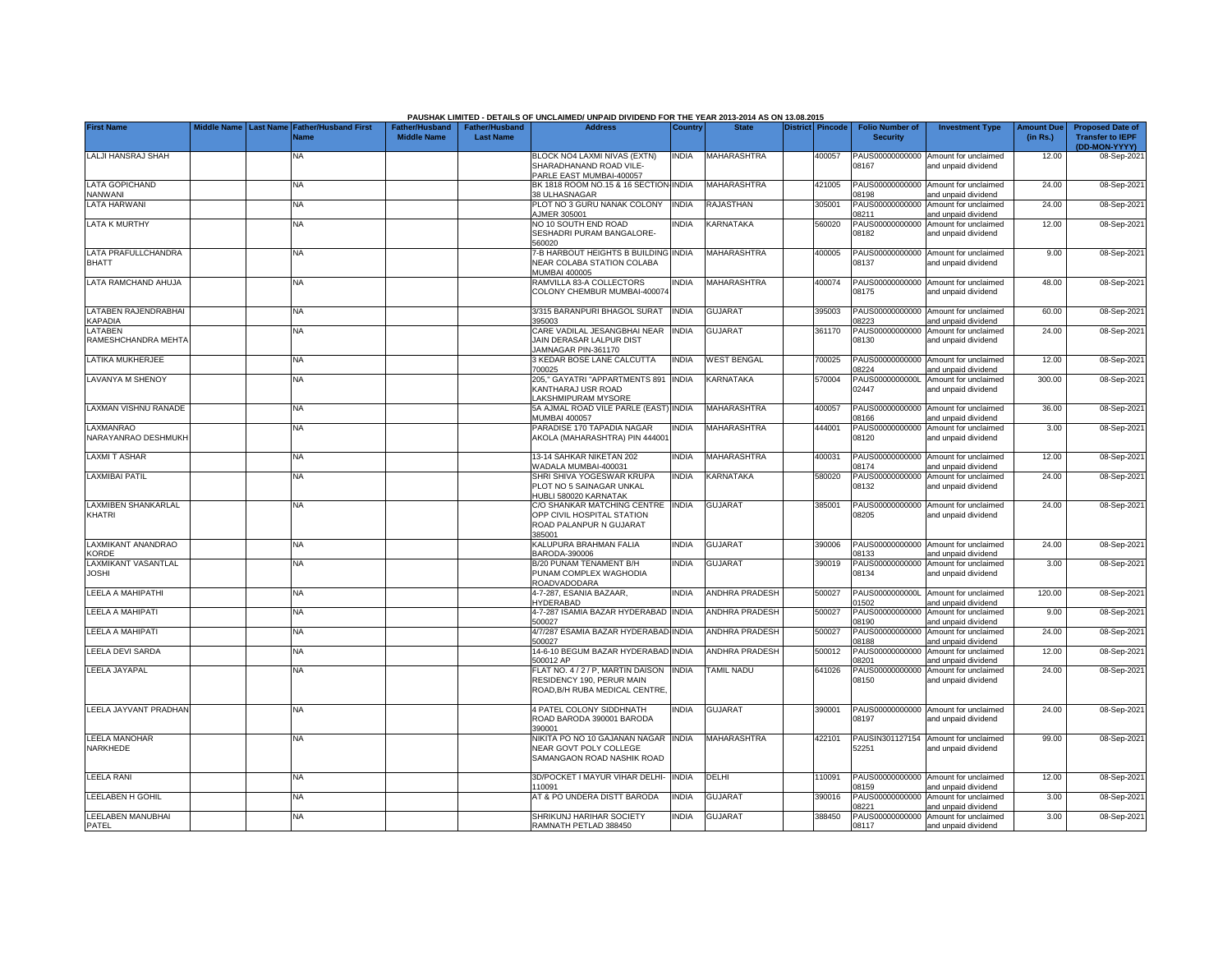|                                            |             |           |                                            |                                      |                                           | PAUSHAK LIMITED - DETAILS OF UNCLAIMED/ UNPAID DIVIDEND FOR THE YEAR 2013-2014 AS ON 13.08.2015                                      |              |                       |                  |                                           |                                                             |                               |                                                                     |
|--------------------------------------------|-------------|-----------|--------------------------------------------|--------------------------------------|-------------------------------------------|--------------------------------------------------------------------------------------------------------------------------------------|--------------|-----------------------|------------------|-------------------------------------------|-------------------------------------------------------------|-------------------------------|---------------------------------------------------------------------|
| <b>First Name</b>                          | Middle Name | Last Name | <b>Father/Husband First</b><br><b>Name</b> | Father/Husband<br><b>Middle Name</b> | <b>Father/Husband</b><br><b>Last Name</b> | <b>Address</b>                                                                                                                       | Country      | <b>State</b>          | District Pincode | <b>Folio Number of</b><br><b>Security</b> | <b>Investment Type</b>                                      | <b>Amount Due</b><br>(in Rs.) | <b>Proposed Date of</b><br><b>Transfer to IEPF</b><br>(DD-MON-YYYY) |
| <b>LEELABEN T DESAI</b>                    |             | <b>NA</b> |                                            |                                      |                                           | 101, ASHOPALAV TITHAL ROAD<br>VALSAD                                                                                                 | <b>INDIA</b> | <b>GUJARAT</b>        | 396001           | PAUS0000000000L<br>01838                  | Amount for unclaimed<br>and unpaid dividend                 | 300.00                        | 08-Sep-2021                                                         |
| LEELAVATI MODADUGU                         |             | <b>NA</b> |                                            |                                      |                                           | 3-2-334 SOMASUNDARAM STREET<br>SECUNDERABAD-500003                                                                                   | <b>INDIA</b> | <b>ANDHRA PRADESH</b> | 500003           | PAUS00000000000<br>08149                  | Amount for unclaimed<br>and unpaid dividend                 | 12.00                         | 08-Sep-2021                                                         |
| LEELAVATI RAMAKRISHNA<br><b>CHAUDHARI</b>  |             | NA        |                                            |                                      |                                           | <b>6 PRATHEMESH DARSHAN NR</b><br>HOLY CROSS CONV- ENT SCH<br>BEHIND JOSEPH COLONY KARNIK<br>ROA- D KALYAN W 421304<br>MAHARASHTRA - | <b>INDIA</b> | <b>MAHARASHTRA</b>    | 421304           | PAUS00000000000<br>08200                  | Amount for unclaimed<br>and unpaid dividend                 | 24.00                         | 08-Sep-2021                                                         |
| <b>LEENA PRABODH DESAI</b>                 |             | NA        |                                            |                                      |                                           | JADAV'S BUNGALOW NR MEHTA<br>PARK AMBAWADI AHMEDABAD<br>380006                                                                       | <b>INDIA</b> | <b>GUJARAT</b>        | 380006           | 08125                                     | PAUS00000000000 Amount for unclaimed<br>and unpaid dividend | 48.00                         | 08-Sep-2021                                                         |
| <b>LILA BHUYAN</b>                         |             | <b>NA</b> |                                            |                                      |                                           | C/O.DR.S.BURMAN PAN BAZAR,<br><b>GUWAHATI</b>                                                                                        | <b>NDIA</b>  | ASSAM                 | 781001           | PAUS0000000000L<br>03074                  | Amount for unclaimed<br>and unpaid dividend                 | 600.00                        | 08-Sep-2021                                                         |
| LILA MAHENDRA KAPADIA                      |             | NA        |                                            |                                      |                                           | C/O BHADU C PARMO-2/3862<br>HALADIA STREET SAGRAMPURA<br>SURAT                                                                       | <b>NDIA</b>  | <b>GUJARAT</b>        | 395002           | PAUS00000000000<br>08170                  | Amount for unclaimed<br>and unpaid dividend                 | 12.00                         | 08-Sep-2021                                                         |
| <b>LILA SHARMA</b>                         |             | NA        |                                            |                                      |                                           | 29 NEW ROMESH NAGAR SADAR<br>KARNAL HARYANA 132001                                                                                   | INDIA        | <b>HARYANA</b>        | 132001           | PAUS00000000000<br>08178                  | Amount for unclaimed<br>and unpaid dividend                 | 12.00                         | 08-Sep-2021                                                         |
| LILABEN CHANDUBHAI<br>PATEL                |             | ΝA        |                                            |                                      |                                           | NAVIPANSARAWAD NAVAPURA<br>PADRA DIST BARODA PIN-391440                                                                              | <b>INDIA</b> | <b>GUJARAT</b>        | 391440           | PAUS00000000000<br>08135                  | Amount for unclaimed<br>and unpaid dividend                 | 12.00                         | 08-Sep-2021                                                         |
| LILABEN DASHARATHBHAI<br>PATEL             |             | <b>NA</b> |                                            |                                      |                                           | 27 NARAYANNAGAR GORWA<br>BARODA-390003                                                                                               | <b>INDIA</b> | <b>GUJARAT</b>        | 390003           | PAUS00000000000<br>08136                  | Amount for unclaimed<br>and unpaid dividend                 | 3.00                          | 08-Sep-2021                                                         |
| <b>LILABEN HAZARILAL</b><br><b>RATHOD</b>  |             | <b>NA</b> |                                            |                                      |                                           | RASULJI CHAL, DINESH TILES<br>FACTORY, NR. OLD STATION.<br><b>BARODA PIN-390003</b>                                                  | <b>INDIA</b> | <b>GUJARAT</b>        | 390003           | PAUS00000000000<br>08228                  | Amount for unclaimed<br>and unpaid dividend                 | 9.00                          | 08-Sep-2021                                                         |
| <b>LILABEN THAKORBHAI</b><br><b>DESAI</b>  |             | <b>NA</b> |                                            |                                      |                                           | 2B PRERNA CO-OP HSG SOCIETY<br>TITHAL ROAD VALSAD 396001                                                                             | <b>NDIA</b>  | <b>GUJARAT</b>        | 396001           | PAUS00000000000<br>08116                  | Amount for unclaimed<br>and unpaid dividend                 | 33.00                         | 08-Sep-2021                                                         |
| LILABHAI ISHVARBHAI<br>PATEL               |             | <b>NA</b> |                                            |                                      |                                           | C/742 IPCL TOWNSHIP PO<br>PETROCHEMICALS DIST BARODA<br>391345                                                                       | <b>NDIA</b>  | <b>GUJARAT</b>        | 391345           | PAUS00000000000<br>08121                  | Amount for unclaimed<br>and unpaid dividend                 | 3.00                          | 08-Sep-2021                                                         |
| LILADHAR NANAJI<br>PADARIA                 |             | <b>NA</b> |                                            |                                      |                                           | JAYANT ENG CO BHADAR ROAD<br>BHADAR ROAD UPLETA-360490                                                                               | <b>INDIA</b> | <b>GUJARAT</b>        | 360490           | PAUS00000000000<br>08151                  | Amount for unclaimed<br>and unpaid dividend                 | 12.00                         | 08-Sep-2021                                                         |
| <b>LILADHAR VORA</b>                       |             | NA        |                                            |                                      |                                           | C/21-A MEDICAL CAMPUS<br><b>JAMNAGAR</b>                                                                                             | <b>INDIA</b> | <b>GUJARAT</b>        | 361008           | PAUS0000000000L<br>03344                  | Amount for unclaimed<br>nd unpaid dividend                  | 450.00                        | 08-Sep-2021                                                         |
| <b>LILAVATI CHAMPAKLAL</b>                 |             | <b>NA</b> |                                            |                                      |                                           | <b>B 204 FALGUN TENAMENTS</b><br>JODHPUR GAM ROAD SATELLITE<br>AHMEDABAD 380015                                                      | <b>NDIA</b>  | <b>GUJARAT</b>        | 380015           | PAUS00000000000<br>08126                  | Amount for unclaimed<br>and unpaid dividend                 | 24.00                         | 08-Sep-2021                                                         |
| LILAVATI INDRAVADAN<br><b>DESAI</b>        |             | NA        |                                            |                                      |                                           | DESAI NO KHANCHO SULTANPURA<br>BARODA-390001                                                                                         | <b>INDIA</b> | <b>GUJARAT</b>        | 390001           | PAUS00000000000<br>08127                  | Amount for unclaimed<br>and unpaid dividend                 | 60.00                         | 08-Sep-2021                                                         |
| LILAVATI NAVINCHANDRA<br><b>SHROFF</b>     |             | NA        |                                            |                                      |                                           | 85 WALKESHWAR ROAD SMRUTI<br>BLDG NEAR WHITE HOUSE MUMBA<br>400006                                                                   | <b>NDIA</b>  | <b>MAHARASHTRA</b>    | 400006           | PAUS00000000000<br>08119                  | Amount for unclaimed<br>and unpaid dividend                 | 9.00                          | 08-Sep-2021                                                         |
| LILAVATIBEN CHUNIBHAI<br>PATEL             |             | NΑ        |                                            |                                      |                                           | 11 ARUNODAYA SOCIETY B/H<br>OFFICERS COLONY BARODA<br>390005                                                                         | <b>NDIA</b>  | <b>GUJARAT</b>        | 390005           | PAUS00000000000<br>08210                  | Amount for unclaimed<br>and unpaid dividend                 | 24.00                         | 08-Sep-2021                                                         |
| LILAVATIBEN SHANTILAL<br>SONI              |             | <b>NA</b> |                                            |                                      |                                           | SONI FALIA (SONI KHADKI) BORSAD INDIA<br>387411 DIST KAIRA                                                                           |              | <b>GUJARAT</b>        | 387411           | 08191                                     | PAUS00000000000 Amount for unclaimed<br>and unpaid dividend | 3.00                          | 08-Sep-2021                                                         |
| LILAWATI MALHOTRA                          |             | <b>NA</b> |                                            |                                      |                                           | 3807 DAVID STREET DARYA GANJ<br><b>NEW DELHI-110002</b>                                                                              | <b>INDIA</b> | DELHI                 | 110002           | PAUS00000000000<br>08179                  | Amount for unclaimed<br>and unpaid dividend                 | 12.00                         | 08-Sep-2021                                                         |
| <b>LILYBEN D PATEL</b>                     |             | NA        |                                            |                                      |                                           | 13-155 PARAS NAGAR SOLA ROAD<br>NARANPURA AHMEDABAD 380013                                                                           | <b>NDIA</b>  | <b>GUJARAT</b>        | 380013           | PAUS00000000000<br>08212                  | Amount for unclaimed<br>and unpaid dividend                 | 36.00                         | 08-Sep-2021                                                         |
| <b>LILYBEN D PATEL</b>                     |             | <b>NA</b> |                                            |                                      |                                           | 13/155 PARAS NAGAR II SOLA<br>ROAD NARANPURA AHMEDABAD<br>380013                                                                     | NDIA         | <b>GUJARAT</b>        | 380013           | PAUS00000000000<br>08207                  | Amount for unclaimed<br>and unpaid dividend                 | 36.00                         | 08-Sep-2021                                                         |
| <b>LINGARADDI</b><br>KRISTARADDI KAMARADDI |             | <b>NA</b> |                                            |                                      |                                           | AT & PO TIRLAPURE TAL<br>NAVALGUND DIST DHARWAR<br>KARNATAK 576224                                                                   | <b>INDIA</b> | <b>KARNATAKA</b>      | 576224           | PAUS00000000000<br>08138                  | Amount for unclaimed<br>and unpaid dividend                 | 24.00                         | 08-Sep-2021                                                         |
| LOKANATH RAO V S                           |             | NA        |                                            |                                      |                                           | 119, BRIGADE ROAD, BANGALORE                                                                                                         | <b>INDIA</b> | KARNATAKA             | 560001           | PAUS0000000000V<br>00299                  | Amount for unclaimed<br>and unpaid dividend                 | 1200.00                       | 08-Sep-2021                                                         |
| LT COL MRITYUNJOY<br><b>GUIN</b>           |             | NA        |                                            |                                      |                                           | PLOT NO.440, HOUSE NO. 589,<br>SHAKTI NAGAR, NR. (BHOLE BABA KI<br>KUTI) JABALPUR(MP)-482001                                         | <b>NDIA</b>  | <b>MADHYA PRADESH</b> | 482001           | PAUS00000000000<br>08154                  | Amount for unclaimed<br>and unpaid dividend                 | 24.00                         | 08-Sep-2021                                                         |
| M A RADHAKRISHNAN                          |             | <b>NA</b> |                                            |                                      |                                           | MUDAN KULANGARA HOUSE<br>PATTIKAD P O TRICHUR DIST<br><b>KERALA 680652</b>                                                           | INDIA        | KERALA                | 680652           | 08460                                     | PAUS00000000000 Amount for unclaimed<br>and unpaid dividend | 60.00                         | 08-Sep-2021                                                         |
| M AMARNATH SINGH                           |             | <b>NA</b> |                                            |                                      |                                           | NO 2005 7TH MAIN 'D'BLOCK II ND<br>STAGE RAJAJI NAGAR BANGALORE                                                                      | <b>INDIA</b> | <b>KARNATAKA</b>      | 560010           | 02370                                     | PAUS0000000000M Amount for unclaimed<br>and unpaid dividend | 300.00                        | 08-Sep-2021                                                         |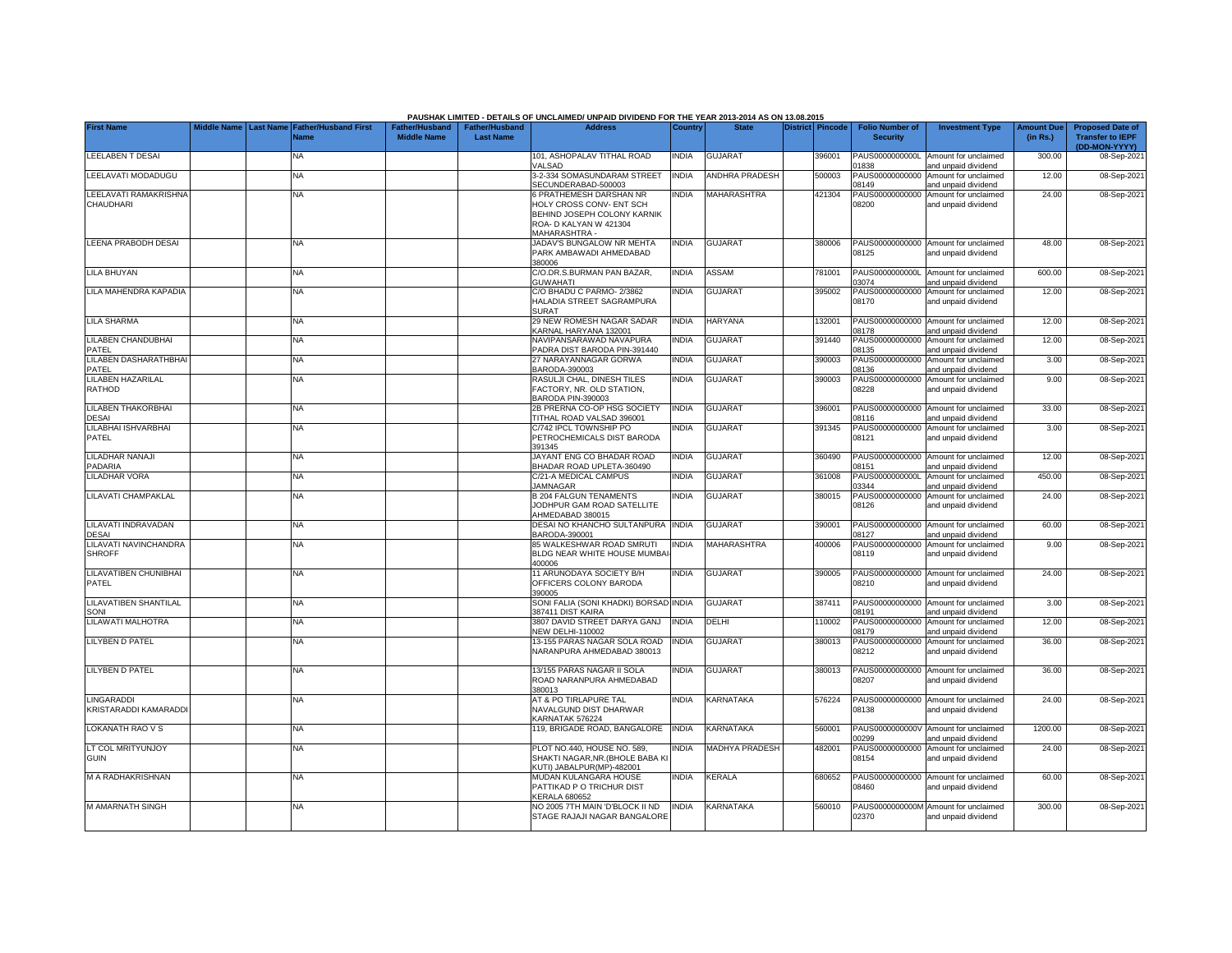|                      |             |                                                      |                                             |                                           | PAUSHAK LIMITED - DETAILS OF UNCLAIMED/ UNPAID DIVIDEND FOR THE YEAR 2013-2014 AS ON 13.08.2015             |                |                       |                         |                                           |                                                             |                               |                                                                     |
|----------------------|-------------|------------------------------------------------------|---------------------------------------------|-------------------------------------------|-------------------------------------------------------------------------------------------------------------|----------------|-----------------------|-------------------------|-------------------------------------------|-------------------------------------------------------------|-------------------------------|---------------------------------------------------------------------|
| <b>First Name</b>    | Middle Name | <b>Last Name Father/Husband First</b><br><b>Name</b> | <b>Father/Husband</b><br><b>Middle Name</b> | <b>Father/Husband</b><br><b>Last Name</b> | <b>Address</b>                                                                                              | <b>Country</b> | <b>State</b>          | <b>District Pincode</b> | <b>Folio Number of</b><br><b>Security</b> | <b>Investment Type</b>                                      | <b>Amount Due</b><br>(in Rs.) | <b>Proposed Date of</b><br><b>Transfer to IEPF</b><br>(DD-MON-YYYY) |
| M CHANDRASHEKAR      |             | NA                                                   |                                             |                                           | NO.64 1ST FLOOR<br>CHOWDESHWARI TEMPLE STREET<br>BANGALORE                                                  | <b>NDIA</b>    | KARNATAKA             | 560002                  | PAUS0000000000M<br>02046                  | Amount for unclaimed<br>and unpaid dividend                 | 30.00                         | 08-Sep-2021                                                         |
| M DHANDAYUDHAM       |             | NA                                                   |                                             |                                           | 1306 THADAGAN ROAD<br>COIMBATORE 641040                                                                     | <b>INDIA</b>   | <b>TAMIL NADU</b>     | 641040                  | PAUS00000000000<br>08512                  | Amount for unclaimed<br>and unpaid dividend                 | 12.00                         | 08-Sep-2021                                                         |
| <b>M DIVAKARAN</b>   |             | <b>NA</b>                                            |                                             |                                           | MOOTHEDATH HOUSE EASWARA<br>VILAS THELAKKAT LANE CHITTUR<br>PALGHAT KERALA 678101                           | INDIA          | KERALA                | 678101                  | PAUS00000000000<br>08493                  | Amount for unclaimed<br>and unpaid dividend                 | 24.00                         | 08-Sep-2021                                                         |
| M G ANANTHALAKSHMY   |             | <b>NA</b>                                            |                                             |                                           | C/O SRI M S GOVINDAN C-2<br>DAMAYANTHI APTS 17 SOUTH<br>MADA ST NUNGAMBAKKAM<br>CHENNAI 600034              | <b>INDIA</b>   | <b>TAMIL NADU</b>     | 600034                  | 08535                                     | PAUS00000000000 Amount for unclaimed<br>and unpaid dividend | 24.00                         | 08-Sep-2021                                                         |
| M G MANKADA          |             | <b>GULAMHUSEN</b><br>RASULBHAI MANKADA               |                                             |                                           | NAVAGADH OPP NARSI NATHA<br>DERASA PALITANA                                                                 | <b>INDIA</b>   | <b>GUJARAT</b>        | 364270                  | 2304                                      | PAUS12034400002 Amount for unclaimed<br>and unpaid dividend | 150.00                        | 08-Sep-2021                                                         |
| <b>M G MARISWAMY</b> |             | NA                                                   |                                             |                                           | XI 72 CAR STREET BELLARY<br>KARNATAK PIN-583101                                                             | <b>INDIA</b>   | KARNATAKA             | 583101                  | PAUS00000000000<br>08435                  | Amount for unclaimed<br>and unpaid dividend                 | 48.00                         | 08-Sep-2021                                                         |
| M GEETHA RAO         |             | <b>NA</b>                                            |                                             |                                           | "TWIN HOUSE" "RAO NIVAS" 9TH<br>CROSS RAMESH NAGAR<br>MARATHAHALLI P O BANGALORE<br>560037                  | <b>INDIA</b>   | KARNATAKA             | 560037                  | PAUS00000000000<br>08457                  | Amount for unclaimed<br>and unpaid dividend                 | 24.00                         | 08-Sep-2021                                                         |
| M GOPALAKRISHNA      |             | <b>NA</b>                                            |                                             |                                           | NO.30 II MAIN CKC GARGEN<br>SHANTINAGAR BANGALORE                                                           | <b>INDIA</b>   | KARNATAKA             | 560027                  | 2064                                      | PAUS0000000000M Amount for unclaimed<br>and unpaid dividend | 150.00                        | 08-Sep-2021                                                         |
| M K JAYA PRAKASH     |             | <b>NA</b>                                            |                                             |                                           | TALLAM PHARMACEUTICALS<br>80/A3(7) I FLOOR , I MAIN 2ND<br>STAGE.INDUSTRIAL SUBURB<br>/ESHWANTPUR.BANGALORE | <b>INDIA</b>   | <b>KARNATAKA</b>      | 560022                  | 02379                                     | PAUS0000000000M Amount for unclaimed<br>and unpaid dividend | 1950.00                       | 08-Sep-202                                                          |
| <b>M KRISHNAN</b>    |             | NA                                                   |                                             |                                           | 14 'O' BLOCK RAMA<br>KAMATHUPURAM T NAGAR<br>CHENNAI-600017                                                 | <b>INDIA</b>   | <b>TAMIL NADU</b>     | 600017                  | 08445                                     | PAUS00000000000 Amount for unclaimed<br>and unpaid dividend | 3.00                          | 08-Sep-2021                                                         |
| M MATEEN KHAN        |             | NA                                                   |                                             |                                           | H.NO.89/I VANKATARAO BUILDING,<br>POST:NILEKANI-SIRSI DIST.UTTARA<br>KANNADA KARNATAKA                      | INDIA          | KARNATAKA             | 581403                  | PAUS00000000000<br>08746                  | Amount for unclaimed<br>and unpaid dividend                 | 99.00                         | 08-Sep-202                                                          |
| M MUTHUPALANIAPPAN   |             | NA                                                   |                                             |                                           | MIDAS INDIA PHARMACIETICALS<br>13/1 BISHOP LANE<br>PURASAWALKKAM CHENNAI                                    | <b>INDIA</b>   | <b>TAMIL NADU</b>     | 600007                  | 03476                                     | PAUS0000000000M Amount for unclaimed<br>and unpaid dividend | 450.00                        | 08-Sep-202                                                          |
| <b>M N BABULAL</b>   |             | <b>NA</b>                                            |                                             |                                           | 13/50 A-4 KAMALANAGAR<br>ANANTAPUR 515001                                                                   | <b>INDIA</b>   | <b>ANDHRA PRADESH</b> | 515001                  | 08519                                     | PAUS00000000000 Amount for unclaimed<br>and unpaid dividend | 12.00                         | 08-Sep-202                                                          |
| <b>MPSINGH</b>       |             | <b>NA</b>                                            |                                             |                                           | UJJWAL LTD SHASHI BUILDING 4/18 INDIA<br>ASAF ALI ROAD NEW DELHI                                            |                | DELHI                 | 110002                  | PAUS0000000000M<br>03870                  | Amount for unclaimed<br>and unpaid dividend                 | 300.00                        | 08-Sep-202                                                          |
| M PRAKASHBABU        |             | M NARAYANAPPA                                        |                                             |                                           | 10/316 FLAT NO.405 4TH FLOOR,<br>CHADRAPRIYA RESIDENCY<br>ADIMURTY NAGAR ANANTAPUR                          | <b>INDIA</b>   | <b>ANDHRA PRADESH</b> | 515001                  | PAUS00000000000<br>12446                  | Amount for unclaimed<br>and unpaid dividend                 | 300.00                        | 08-Sep-2021                                                         |
| <b>M R RAJARAMAN</b> |             | NA                                                   |                                             |                                           | 15 ILAYARAJA STREET A A ROAD<br>VIPLAPURAM MADURAI                                                          | <b>INDIA</b>   | <b>TAMIL NADU</b>     | 625012                  | 03530                                     | PAUS0000000000M Amount for unclaimed<br>and unpaid dividend | 450.00                        | 08-Sep-2021                                                         |
| <b>MR SHAH</b>       |             | NA                                                   |                                             |                                           | 1 JAIN AYEMBIL BHAVAN 1 3421<br>OPP SURAT RAKTADAN KENDRA<br>GOPIPURASURAT                                  | <b>INDIA</b>   | <b>GUJARAT</b>        | 395001                  | PAUS12033300004<br>18395                  | Amount for unclaimed<br>and unpaid dividend                 | 150.00                        | 08-Sep-202                                                          |
| <b>M RADHA</b>       |             | <b>NA</b>                                            |                                             |                                           | W/O.MR.M. VENUNANDA.<br>'PARVATHI NILAYA', ANANTHPUR<br>COLONY, SATYANARAYANAPET, II<br>CROSS               | <b>INDIA</b>   | <b>KARNATAKA</b>      | 583101                  | 14870                                     | PAUS0000000000M Amount for unclaimed<br>and unpaid dividend | 300.00                        | 08-Sep-202                                                          |
| M RAJU               |             | <b>NA</b>                                            |                                             |                                           | 5/73 V STREET TAGORE NAGAR<br>TIRUPALAI MADURAI                                                             | <b>INDIA</b>   | <b>TAMIL NADU</b>     | 625014                  | 3507                                      | PAUS0000000000M Amount for unclaimed<br>and unpaid dividend | 450.00                        | 08-Sep-2021                                                         |
| M S ANANTHA RAMAN    |             | <b>NA</b>                                            |                                             |                                           | NO 21 II MAIN ROAD<br>SESHADRIPURAM BANGALORE-<br>560020                                                    | <b>INDIA</b>   | KARNATAKA             | 560020                  | PAUS00000000000<br>08678                  | Amount for unclaimed<br>and unpaid dividend                 | 12.00                         | 08-Sep-2021                                                         |
| M S LALITHAMMA       |             | NΑ                                                   |                                             |                                           | NO 21 SECOND MAIN<br>SESHADRIPURAM BANGALORE-<br>560020                                                     | <b>INDIA</b>   | <b>KARNATAKA</b>      | 560020                  | PAUS00000000000<br>08502                  | Amount for unclaimed<br>and unpaid dividend                 | 12.00                         | 08-Sep-2021                                                         |
| M S SANKARANARAYANAN |             | <b>NA</b>                                            |                                             |                                           | SHREYAS' E 33 SASTRI NAGAR<br>KARAMANA TRIVANDRUM KERALA-<br>695002                                         | NDIA           | <b>KERALA</b>         | 695002                  | 08292                                     | PAUS00000000000 Amount for unclaimed<br>and unpaid dividend | 24.00                         | 08-Sep-2021                                                         |
| M SATYANARAYANAN     |             | <b>NA</b>                                            |                                             |                                           | 780, IXTH STREET SYNDICATE BANK INDIA<br>COLONY ANNA NAGAR WEST EXTN<br>CHENNAL 600101                      |                | <b>TAMIL NADU</b>     | 600101                  | 08609                                     | PAUS00000000000 Amount for unclaimed<br>and unpaid dividend | 36.00                         | 08-Sep-2021                                                         |
| <b>M SHANKAR</b>     |             | MANI                                                 |                                             |                                           | NO 4/461 MUTHAMIZH NAGAR 87 TH INDIA<br>STREET KODUNGAIYURCHENNAI                                           |                | <b>TAMIL NADU</b>     | 600118                  | PAUS12010600019<br>79006                  | Amount for unclaimed<br>and unpaid dividend                 | 30.00                         | 08-Sep-2021                                                         |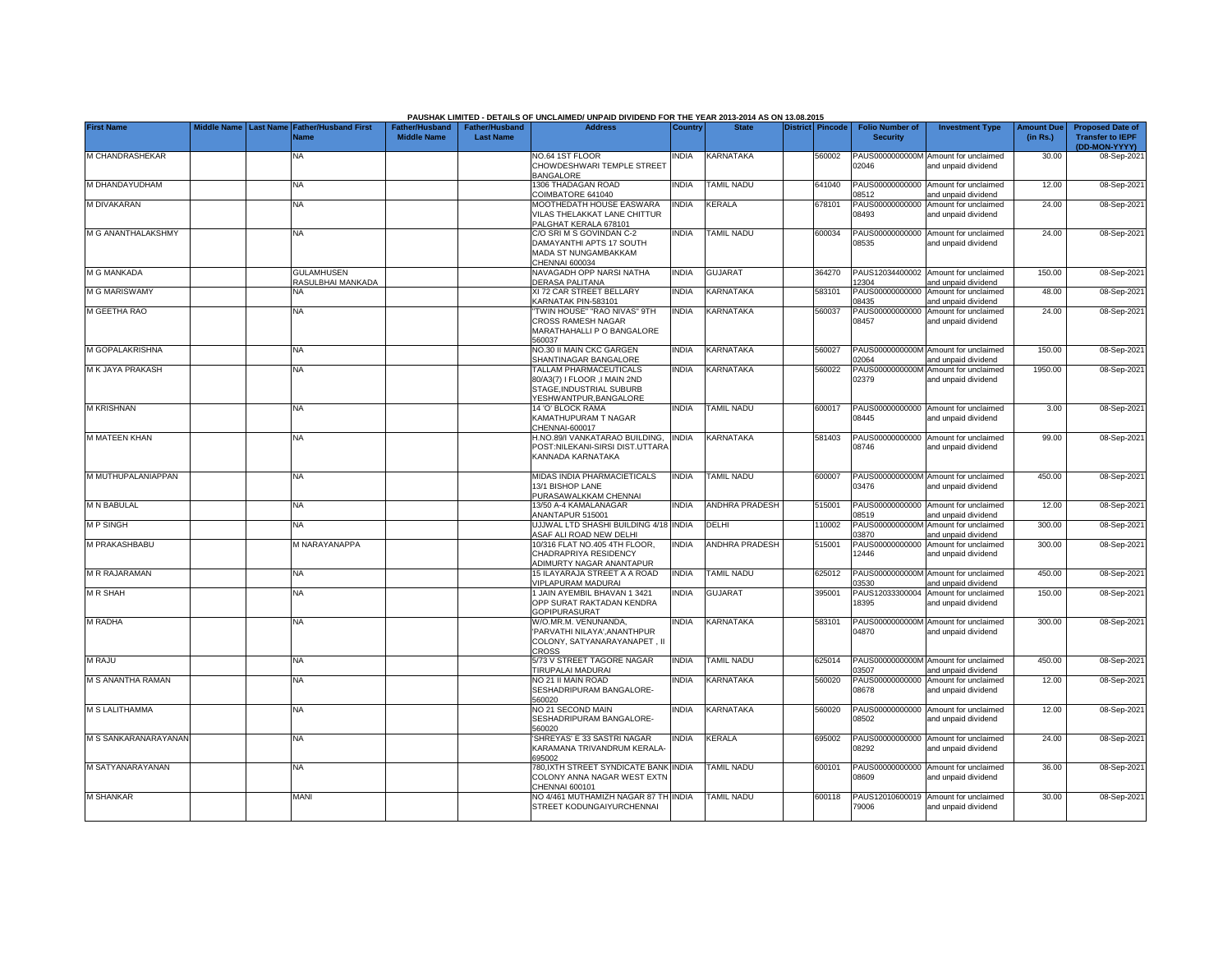|                                      |                    |                                                      |                                      |                                           | PAUSHAK LIMITED - DETAILS OF UNCLAIMED/ UNPAID DIVIDEND FOR THE YEAR 2013-2014 AS ON 13.08.2015      |              |                       |                         |                                           |                                                             |                               |                                                                     |
|--------------------------------------|--------------------|------------------------------------------------------|--------------------------------------|-------------------------------------------|------------------------------------------------------------------------------------------------------|--------------|-----------------------|-------------------------|-------------------------------------------|-------------------------------------------------------------|-------------------------------|---------------------------------------------------------------------|
| <b>First Name</b>                    | <b>Middle Name</b> | <b>Last Name Father/Husband First</b><br><b>Name</b> | Father/Husband<br><b>Middle Name</b> | <b>Father/Husband</b><br><b>Last Name</b> | <b>Address</b>                                                                                       | Country      | <b>State</b>          | <b>District Pincode</b> | <b>Folio Number of</b><br><b>Security</b> | <b>Investment Type</b>                                      | <b>Amount Due</b><br>(in Rs.) | <b>Proposed Date of</b><br><b>Transfer to IEPF</b><br>(DD-MON-YYYY) |
| M SRINIVASA RAO                      |                    | NA                                                   |                                      |                                           | 22 CUSTIAN BEACH ROAD<br>SANTHOME CHENNAI                                                            | <b>INDIA</b> | TAMIL NADU            | 600004                  | PAUS0000000000M<br>02108                  | Amount for unclaimed<br>and unpaid dividend                 | 600.00                        | 08-Sep-2021                                                         |
| M SRINIVASA RAO                      |                    | <b>NA</b>                                            |                                      |                                           | 22 CUSTIAN BEACH ROAD<br>SANTHOME CHENNAI                                                            | <b>INDIA</b> | <b>TAMIL NADU</b>     | 600004                  | PAUS0000000000M<br>02107                  | Amount for unclaimed<br>and unpaid dividend                 | 600.00                        | 08-Sep-2021                                                         |
| <b>M SUBBU</b>                       |                    | <b>NA</b>                                            |                                      |                                           | <b>MIDASINDIA PHARMACEUTICALS</b><br>13/1 BISHOP LANE<br>PURASWALKKAM CHENNAI                        | <b>INDIA</b> | <b>TAMIL NADU</b>     | 600007                  | 03479                                     | PAUS0000000000M Amount for unclaimed<br>and unpaid dividend | 450.00                        | 08-Sep-2021                                                         |
| M UDAYA SHANKAR                      |                    | NA                                                   |                                      |                                           | S/O P.MARIAPPA D.NO.517.<br>SHREYAS, 18TH CROSS 25TH<br>MAIN, II STAGE, D<br><b>BLOCK, J.P.NAGAR</b> | <b>NDIA</b>  | KARNATAKA             | 570008                  | PAUS0000000000M<br>02500                  | Amount for unclaimed<br>and unpaid dividend                 | 300.00                        | 08-Sep-2021                                                         |
| M UMA MAHESWARI                      |                    | <b>NA</b>                                            |                                      |                                           | 52 TATCHI ARUNACHALA ST 2ND<br><b>ELOOR MYLAPORE CHENNAL</b><br>300004                               | <b>INDIA</b> | <b>TAMIL NADU</b>     | 600004                  | 08795                                     | PAUS00000000000 Amount for unclaimed<br>and unpaid dividend | 24.00                         | 08-Sep-2021                                                         |
| M V SUBBARAO                         |                    | NA                                                   |                                      |                                           | D N S-78-30/4 III RD LINE ASHOK<br><b>JAGAR GUNTUR 522002</b>                                        | <b>INDIA</b> | ANDHRA PRADESH        | 522002                  | PAUS00000000000<br>08799                  | Amount for unclaimed<br>and unpaid dividend                 | 48.00                         | 08-Sep-2021                                                         |
| M V SUBBARAO                         |                    | <b>NA</b>                                            |                                      |                                           | FLAT NO A-7 PRAGATI<br>APARTMENTS 5/2 CHANDRAMOULI<br>NAGAR GUNTUR A P 522001                        | <b>INDIA</b> | ANDHRA PRADESH        | 522001                  | PAUS00000000000<br>08793                  | Amount for unclaimed<br>and unpaid dividend                 | 150.00                        | 08-Sep-2021                                                         |
| MADAN LAL MOHINDRU                   |                    | <b>NA</b>                                            |                                      |                                           | 1/6318 GALI NO 4 EAST ROHTAS<br>VAGAR SHAHDARA DELHI-110032                                          | <b>INDIA</b> | DELHI                 | 110032                  | PAUS00000000000<br>08658                  | Amount for unclaimed<br>and unpaid dividend                 | 36.00                         | 08-Sep-2021                                                         |
| <b>MADAN MOHAN SHARMA</b>            |                    | <b>NA</b>                                            |                                      |                                           | C/O ALEMBIC CHEMICAL WORKS<br>CO LTD 22 ALBERT ROAD<br>AMRITSAR-143001                               | <b>INDIA</b> | <b>PUNJAB</b>         | 143001                  | PAUS00000000000<br>08448                  | Amount for unclaimed<br>and unpaid dividend                 | 24.00                         | 08-Sep-2021                                                         |
| <b>MADAN PAL SHARMA</b>              |                    | NA                                                   |                                      |                                           | C/O HARISH CHANDER MITTAL G-12 INDIA<br>LAXMI NAGAR NR VIJAY CHOWK<br><b>DELHI 110092</b>            |              | DELHI                 | 10092                   | PAUS00000000000<br>08660                  | Amount for unclaimed<br>and unpaid dividend                 | 12.00                         | 08-Sep-2021                                                         |
| MADAN T KUNDNANI                     |                    | <b>NA</b>                                            |                                      |                                           | 7/A GOKUL NIVAS LT P N KOTNIS<br>PATH MAHIM MUMBAI 400016                                            | <b>INDIA</b> | MAHARASHTRA           | 400016                  | 08835                                     | PAUS00000000000 Amount for unclaimed<br>and unpaid dividend | 12.00                         | 08-Sep-2021                                                         |
| <b>MADANKANWAR</b>                   |                    | <b>NA</b>                                            |                                      |                                           | C/O.BHANDARI MEDICALS 117.<br><b>VYNIAPPA NAICKEN ST., CHENNAI</b>                                   | <b>INDIA</b> | <b>TAMIL NADU</b>     | 600003                  | PAUS0000000000M<br>00536                  | Amount for unclaimed<br>and unpaid dividend                 | 3000.00                       | 08-Sep-2021                                                         |
| MADANLAL CHIMANLAL<br><b>JAISWAL</b> |                    | NA                                                   |                                      |                                           | <b>M-96/414 SARASWATINAGAR</b><br>POLYTECHNIC POST OFFICE<br>AHMEDABAD-380015                        | INDIA        | <b>GUJARAT</b>        | 380015                  | PAUS00000000000<br>08293                  | Amount for unclaimed<br>and unpaid dividend                 | 9.00                          | 08-Sep-2021                                                         |
| MADDI HEMASUNDARI                    |                    | <b>NA</b>                                            |                                      |                                           | W/O MR.NAGESWARA RAO,<br>20/411, POTTI SRIRAMULU STREET<br>CHILAKALURIPETA.GUNTUR                    | <b>INDIA</b> | <b>ANDHRA PRADESH</b> | 522616                  | 00855                                     | PAUS0000000000N Amount for unclaimed<br>and unpaid dividend | 300.00                        | 08-Sep-2021                                                         |
| MADDI SUBBAYAMMA                     |                    | NA                                                   |                                      |                                           | 11-63-70C BRAHMIN STREET<br><b>JIJAYAWADA</b>                                                        | <b>NDIA</b>  | ANDHRA PRADESH        | 520001                  | 00154                                     | PAUS0000000000M Amount for unclaimed<br>and unpaid dividend | 900.00                        | 08-Sep-2021                                                         |
| MADDUR SUBBARAO<br>SRINIVAS          |                    | NA                                                   |                                      |                                           | APEKSHE" 53/33 30TH CROSS 7TH<br>BLOCK JAYANAGAR BANGALORE                                           | <b>INDIA</b> | KARNATAKA             | 560082                  | PAUS0000000000M<br>05063                  | Amount for unclaimed<br>and unpaid dividend                 | 150.00                        | 08-Sep-2021                                                         |
| MADHAV SHANKAR PAVGI                 |                    | <b>NA</b>                                            |                                      |                                           | 17 RAM NIVAS BRIJ ENCLAVE<br>SUNDARPUR VARANASI 221005                                               | <b>INDIA</b> | UTTAR PRADESH         | 221005                  | PAUS00000000000<br>08244                  | Amount for unclaimed<br>and unpaid dividend                 | 48.00                         | 08-Sep-2021                                                         |
| MADHAV SHANKAR PAVGI                 |                    | <b>NA</b>                                            |                                      |                                           | 17 RAM NIWAS BRIJ ENCLAVE<br><b>SUNDARPUR VARANASI 221005</b>                                        | <b>INDIA</b> | UTTAR PRADESH         | 221005                  | PAUS00000000000<br>08463                  | Amount for unclaimed<br>and unpaid dividend                 | 75.00                         | 08-Sep-2021                                                         |
| MADHAVDAS B GULWANI                  |                    | <b>NA</b>                                            |                                      |                                           | <b>KISHORE TEXTILE SILK MILLS 6 A</b><br>GULWANI COMPOUND UDHNA-<br>394210                           | <b>INDIA</b> | <b>GUJARAT</b>        | 394210                  | PAUS00000000000<br>08586                  | Amount for unclaimed<br>and unpaid dividend                 | 12.00                         | 08-Sep-2021                                                         |
| MADHAVI R PRAKASH                    |                    | NA                                                   |                                      |                                           | 431/A, 9th Cross Girinager II Phase                                                                  | india        | KARNATAKA             | 560085                  | PAUS0000000000M<br>05433                  | Amount for unclaimed<br>and unpaid dividend                 | 150.00                        | 08-Sep-2021                                                         |
| MADHIRA SAROJANI                     |                    | <b>NA</b>                                            |                                      |                                           | 495 I I T KANPUR                                                                                     | <b>INDIA</b> | UTTAR PRADESH         | 208016                  | PAUS0000000000M<br>05189                  | Amount for unclaimed<br>and unpaid dividend                 | 1800.00                       | 08-Sep-2021                                                         |
| MADHU A BAJAJ                        |                    | <b>NA</b>                                            |                                      |                                           | 35 NUTAN CLOTH MARKET O/S<br>RAIPUR GATE AHMEDABAD 380022                                            | <b>NDIA</b>  | <b>GUJARAT</b>        | 380022                  | PAUS00000000000<br>08787                  | Amount for unclaimed<br>and unpaid dividend                 | 12.00                         | 08-Sep-2021                                                         |
| MADHU BALA KAKAR                     |                    | ΝA                                                   |                                      |                                           | 29/99 WEST PATEL NAGAR NEW<br>DELHI-110008                                                           | <b>NDIA</b>  | DELHI                 | 110008                  | PAUS00000000000<br>08570                  | Amount for unclaimed<br>and unpaid dividend                 | 12.00                         | 08-Sep-2021                                                         |
| MADHU BALA NIGAM                     |                    | NA                                                   |                                      |                                           | 15 MIG CHANDRA VIHAR<br><b>AZADNAGAR KANPUR 208002</b>                                               | INDIA        | UTTAR PRADESH         | 208002                  | PAUS00000000000<br>08639                  | Amount for unclaimed<br>and unpaid dividend                 | 12.00                         | 08-Sep-2021                                                         |
| MADHU BHATNAGAR                      |                    | <b>NA</b>                                            |                                      |                                           | 4-6 GREEN PARK EXTENSION NEW-INDIA<br>DELHI-110016                                                   |              | DELHI                 | 110016                  | PAUS00000000000<br>08653                  | Amount for unclaimed<br>and unpaid dividend                 | 12.00                         | 08-Sep-2021                                                         |
| MADHU GUPTA                          |                    | <b>NA</b>                                            |                                      |                                           | 5-B, ALOPIBAGH DARAGANJ, P.O<br>ALLAHABAD                                                            | INDIA        | UTTAR PRADESH         | 211006                  | PAUS0000000000M<br>01487                  | Amount for unclaimed<br>and unpaid dividend                 | 600.00                        | 08-Sep-2021                                                         |
| <b>MADHU JAIN</b>                    |                    | NA                                                   |                                      |                                           | <b>&lt;-4 A FATEH TIBA M D ROAD</b><br>ADARSH NAGARJAIPUR                                            | <b>NDIA</b>  | RAJASTHAN             | 302004                  | PAUS00000000000<br>08527                  | Amount for unclaimed<br>and unpaid dividend                 | 24.00                         | 08-Sep-2021                                                         |
| <b>MADHU KUMAR</b>                   |                    | NA.                                                  |                                      |                                           | <b>B-726 SECTOR C MAHANAGAR</b><br><b>LUCKNOW 226001</b>                                             | INDIA        | <b>UTTAR PRADESH</b>  | 226001                  | PAUS00000000000<br>08518                  | Amount for unclaimed<br>and unpaid dividend                 | 12.00                         | 08-Sep-2021                                                         |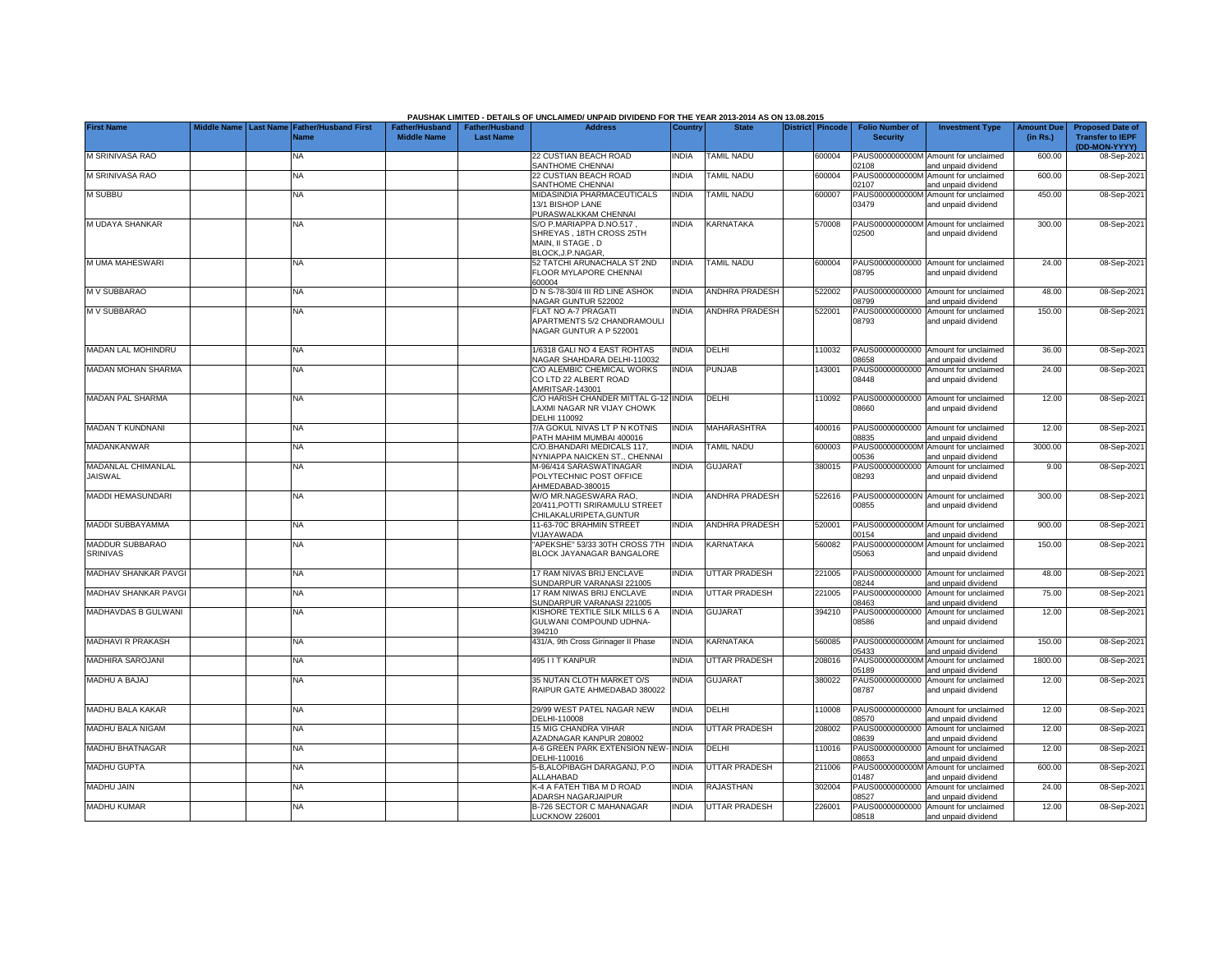|                                               |                    |                                               |                                             |                                           | PAUSHAK LIMITED - DETAILS OF UNCLAIMED/ UNPAID DIVIDEND FOR THE YEAR 2013-2014 AS ON 13.08.2015         |                |                    |                         |        |                                           |                                                             |                               |                                                                     |
|-----------------------------------------------|--------------------|-----------------------------------------------|---------------------------------------------|-------------------------------------------|---------------------------------------------------------------------------------------------------------|----------------|--------------------|-------------------------|--------|-------------------------------------------|-------------------------------------------------------------|-------------------------------|---------------------------------------------------------------------|
| <b>First Name</b>                             | <b>Middle Name</b> | <b>Last Name Father/Husband First</b><br>Vame | <b>Father/Husband</b><br><b>Middle Name</b> | <b>Father/Husband</b><br><b>Last Name</b> | <b>Address</b>                                                                                          | <b>Country</b> | <b>State</b>       | <b>District Pincode</b> |        | <b>Folio Number of</b><br><b>Security</b> | <b>Investment Type</b>                                      | <b>Amount Due</b><br>(in Rs.) | <b>Proposed Date of</b><br><b>Transfer to IEPF</b><br>(DD-MON-YYYY) |
| <b>MADHU M SHAH</b>                           |                    | NA.                                           |                                             |                                           | C/O MOOLCHAND<br>MAHENDRAKUMAR & CO. 189/2<br>JAWAHARNAGAR ROAD NO.13<br>GOREGAON (W)MUMBAI             | <b>NDIA</b>    | MAHARASHTRA        |                         | 400062 | PAUS00000000000<br>08794                  | Amount for unclaimed<br>and unpaid dividend                 | 60.00                         | 08-Sep-2021                                                         |
| MADHU MAHESHWARI                              |                    | NA                                            |                                             |                                           | C/O DR S K MAHESHWARI 30<br>MANDAKINI ENCLAVE KALKAJI NEW<br><b>DELHI 110019</b>                        | <b>NDIA</b>    | DELHI              |                         | 110019 | PAUS00000000000<br>08567                  | Amount for unclaimed<br>and unpaid dividend                 | 30.00                         | 08-Sep-2021                                                         |
| MADHU MAHESHWARI                              |                    | NA                                            |                                             |                                           | 30 MANDAKINI ENCLAVE KALKAJI<br><b>NEW DELHI 110019</b>                                                 | <b>INDIA</b>   | DELHI              |                         | 110019 | PAUS00000000000<br>18801                  | Amount for unclaimed<br>and unpaid dividend                 | 30.00                         | 08-Sep-2021                                                         |
| <b>MADHU SYAL</b>                             |                    | NA.                                           |                                             |                                           | D/21 TEXTILE SOCIETY<br>PRABHADEVI MUMBAI-400025                                                        | <b>NDIA</b>    | <b>MAHARASHTRA</b> |                         | 400025 | PAUS00000000000<br>08557                  | Amount for unclaimed<br>and unpaid dividend                 | 12.00                         | 08-Sep-2021                                                         |
| <b>MADHU VARMA</b>                            |                    | NA.                                           |                                             |                                           | KRUSHNA" NEAR LAXMI CINEMA<br>ANAND 388001                                                              | <b>NDIA</b>    | <b>GUJARAT</b>     |                         | 388001 | PAUS00000000000<br>08758                  | Amount for unclaimed<br>and unpaid dividend                 | 48.00                         | 08-Sep-2021                                                         |
| MADHUBALA NISHIKANT<br>WALAWALAKAR            |                    | ΝA                                            |                                             |                                           | C/O MR S J WADKAR 301 EFF<br>JUMBADARSHAN - HSG SOC<br>KOLAONGRI ROAD ANDHERI EAST<br>MUM- BAI 400069 - | INDIA          | MAHARASHTRA        |                         | 400069 | PAUS00000000000<br>08339                  | Amount for unclaimed<br>and unpaid dividend                 | 24.00                         | 08-Sep-2021                                                         |
| <b>MADHUBEN</b><br><b>GHANSHYAMBHAI PATEL</b> |                    | NA                                            |                                             |                                           | C/O GHANSHYAMBHAI S PATEL<br>VALLABH ST KHARI KOOI SOJITRA<br>VIA NADIADPIN-387240                      | <b>NDIA</b>    | <b>GUJARAT</b>     |                         | 387240 | 08298                                     | PAUS00000000000 Amount for unclaimed<br>and unpaid dividend | 24.00                         | 08-Sep-2021                                                         |
| MADHUBEN JASHBHAI<br>PATEL                    |                    | NA                                            |                                             |                                           | C/O JYOJASH PRINTING PRESS<br>NAVABAZAR NAKA BARODA-390006                                              | <b>NDIA</b>    | <b>GUJARAT</b>     |                         | 390006 | 08337                                     | PAUS00000000000 Amount for unclaimed<br>and unpaid dividend | 3.00                          | 08-Sep-2021                                                         |
| MADHUBEN VADILAL<br>PANCHAL                   |                    | <b>NA</b>                                     |                                             |                                           | <b>B-10 SIDDHARTHNAGAR SOCIETY</b><br>NEAR KAMLA NEHRU PARK<br>NIZAMPURA BARODA 390002                  | <b>INDIA</b>   | <b>GUJARAT</b>     |                         | 390002 | 08734                                     | PAUS00000000000 Amount for unclaimed<br>and unpaid dividend | 3.00                          | 08-Sep-2021                                                         |
| MADHUBHAI AMBALAL<br>PATEL                    |                    | <b>NA</b>                                     |                                             |                                           | SHREE AMBICA PULS MILLS<br>STATION ROAD PETLAD-388450                                                   | <b>INDIA</b>   | <b>GUJARAT</b>     |                         | 388450 | PAUS00000000000<br>05304                  | Amount for unclaimed<br>and unpaid dividend                 | 24.00                         | 08-Sep-2021                                                         |
| MADHUBHAI PREMJIBHAI<br><b>KORAT</b>          |                    | <b>NA</b>                                     |                                             |                                           | AT HALRIYA POST HALRIYA VIA<br>HALALA DIST AMRELI 364630                                                | <b>INDIA</b>   | <b>GUJARAT</b>     |                         | 364630 | PAUS00000000000<br>08340                  | Amount for unclaimed<br>and unpaid dividend                 | 24.00                         | 08-Sep-2021                                                         |
| MADHUBHAI PUNJABHAI<br>PATEL                  |                    | <b>NA</b>                                     |                                             |                                           | <b>MAHIJ PARISHRAM SOCIETY</b><br><b>SUBHANPURA BARODA 390007</b>                                       | <b>NDIA</b>    | <b>GUJARAT</b>     |                         | 390007 | PAUS00000000000<br>08261                  | Amount for unclaimed<br>and unpaid dividend                 | 9.00                          | 08-Sep-2021                                                         |
| <b>MADHUBHAI PUNJABHAI</b><br>PATEL           |                    | NA.                                           |                                             |                                           | <b>PARISHRAM SOCIETY</b><br>SUBHANPURA BARODA 390007                                                    | <b>NDIA</b>    | <b>GUJARAT</b>     |                         | 390007 | PAUS00000000000<br>08728                  | Amount for unclaimed<br>and unpaid dividend                 | 150.00                        | 08-Sep-2021                                                         |
| <b>MADHUBHAI PUNJABHAI</b><br>PATEL           |                    | NA.                                           |                                             |                                           | MAHIJ 7 PARISHRAM SOC<br>SUBHANPURA BARODA 390007                                                       | <b>NDIA</b>    | <b>GUJARAT</b>     |                         | 390007 | PAUS00000000000<br>08730                  | Amount for unclaimed<br>and unpaid dividend                 | 150.00                        | 08-Sep-2021                                                         |
| <b>MADHUKANTA</b><br><b>GOVINDBHAI MISTRY</b> |                    | NA.                                           |                                             |                                           | 58 MADHAV BAUG SOCIETY<br>MAKARPURA ROAD VADODARA                                                       | <b>NDIA</b>    | <b>GUJARAT</b>     |                         | 390009 | PAUS0000000000M<br>04621                  | Amount for unclaimed<br>and unpaid dividend                 | 300.00                        | 08-Sep-2021                                                         |
| MADHUKANTA RAMANLAL<br>SARAIYA                |                    | NA                                            |                                             |                                           | B/1/3 NEW ALKNANDA NEAR AZAD<br>SOCIETY AMBAWADI AHMEDABAD<br>380015                                    | <b>NDIA</b>    | <b>GUJARAT</b>     |                         | 380015 | PAUS00000000000<br>08239                  | Amount for unclaimed<br>and unpaid dividend                 | 3.00                          | 08-Sep-2021                                                         |
| MADHUKAR GAJANAN<br><b>IHZOL</b>              |                    | <b>NA</b>                                     |                                             |                                           | 9/257 CHAMPA NIWAS 19 VADALA<br>MUMBAI-400031                                                           | <b>NDIA</b>    | <b>MAHARASHTRA</b> |                         | 400031 | PAUS00000000000<br>08301                  | Amount for unclaimed<br>and unpaid dividend                 | 33.00                         | 08-Sep-2021                                                         |
| MADHUKAR GAJANAN<br><b>IHZOL</b>              |                    | <b>NA</b>                                     |                                             |                                           | BLOCK NO 9 CHAMPA NIWAS 19<br>WADALA RD PLOT NO 257 MUMBAI<br>400031                                    | <b>NDIA</b>    | MAHARASHTRA        |                         | 400031 | PAUS00000000000<br>08302                  | Amount for unclaimed<br>and unpaid dividend                 | 33.00                         | 08-Sep-2021                                                         |
| MADHUKAR GANPAT<br>CHAUVAN                    |                    | <b>NA</b>                                     |                                             |                                           | KHALAPUR POLICE STATION<br>(HALAPUR DIST KOLABA 410202                                                  | <b>INDIA</b>   | <b>MAHARASHTRA</b> |                         | 410202 | PAUS00000000000<br>08462                  | Amount for unclaimed<br>and unpaid dividend                 | 9.00                          | 08-Sep-2021                                                         |
| MADHUKAR HASTEKAR                             |                    | <b>NA</b>                                     |                                             |                                           | 1 RAJ GRAHA OLD MUMBAI RD<br><b>THANE 400602</b>                                                        | INDIA          | <b>MAHARASHTRA</b> |                         | 400602 | PAUS00000000000<br>08805                  | Amount for unclaimed<br>and unpaid dividend                 | 24.00                         | 08-Sep-2021                                                         |
| <b>MADHUKAR</b><br>RAMCHANDRA RANADIVE        |                    | <b>NA</b>                                     |                                             |                                           | 98 ANAND PARK AUNDH PUNE<br>411007                                                                      | <b>INDIA</b>   | <b>MAHARASHTRA</b> |                         | 411007 | PAUS00000000000<br>08303                  | Amount for unclaimed<br>and unpaid dividend                 | 249.00                        | 08-Sep-2021                                                         |
| MADHULIKA CHOUDHRY                            |                    | <b>NA</b>                                     |                                             |                                           | C/O LT RAJIV CHOUDHRY 3C<br>ANURADHA NOFRA NAVY NAGAR<br>COLABA MUMBAI 400005                           | <b>NDIA</b>    | <b>MAHARASHTRA</b> |                         | 400005 | PAUS00000000000<br>08873                  | Amount for unclaimed<br>and unpaid dividend                 | 48.00                         | 08-Sep-2021                                                         |
| MADHUMALATI<br>HANAMARADDI GANGAL             |                    | <b>NA</b>                                     |                                             |                                           | C/O H T GANGAL GANGAL NURSING INDIA<br>HOME HOUSE HUBLI KARNATAK<br>PIN-580021                          |                | <b>KARNATAKA</b>   |                         | 580021 | 08438                                     | PAUS00000000000 Amount for unclaimed<br>and unpaid dividend | 60.00                         | 08-Sep-2021                                                         |
| <b>MADHURI BISWAS</b>                         |                    | <b>NA</b>                                     |                                             |                                           | A E 756 SECTOR-I SALTLAKE CITY<br>CALCUTTA-700064                                                       | <b>INDIA</b>   | <b>WEST BENGAL</b> |                         | 700064 | PAUS00000000000<br>08681                  | Amount for unclaimed<br>and unpaid dividend                 | 24.00                         | 08-Sep-2021                                                         |
| MADHUSINH MOTISINH<br><b>SOLANKI</b>          |                    | <b>NA</b>                                     |                                             |                                           | MUDIA (NANAMUDIA) POST<br>SATHAMBA TAL BAYAD DIST<br>SABARKANTHA 383340                                 | INDIA          | <b>GUJARAT</b>     |                         | 383340 | PAUS00000000000<br>08342                  | Amount for unclaimed<br>and unpaid dividend                 | 3.00                          | 08-Sep-2021                                                         |
| MADHUSOODAN BAPULAL<br><b>PARIKH</b>          |                    | <b>NA</b>                                     |                                             |                                           | C/O MAHENDRA SHANKARLAL<br>ARIKH 2. SHYAMBAUG SOCIETY<br>GADAPURA GOTRI ROAD BARODA<br>390015           | <b>NDIA</b>    | <b>GUJARAT</b>     |                         | 390015 | PAUS00000000000<br>08232                  | Amount for unclaimed<br>and unpaid dividend                 | 9.00                          | 08-Sep-2021                                                         |
| <b>MADHUSUDAN</b><br>KANAIYALAL SHAH          |                    | NA.                                           |                                             |                                           | MEHTA POLE DANI'S KHANCHA<br>BARODA-390006                                                              | <b>NDIA</b>    | <b>GUJARAT</b>     |                         | 390006 | 08343                                     | PAUS00000000000 Amount for unclaimed<br>and unpaid dividend | 9.00                          | 08-Sep-2021                                                         |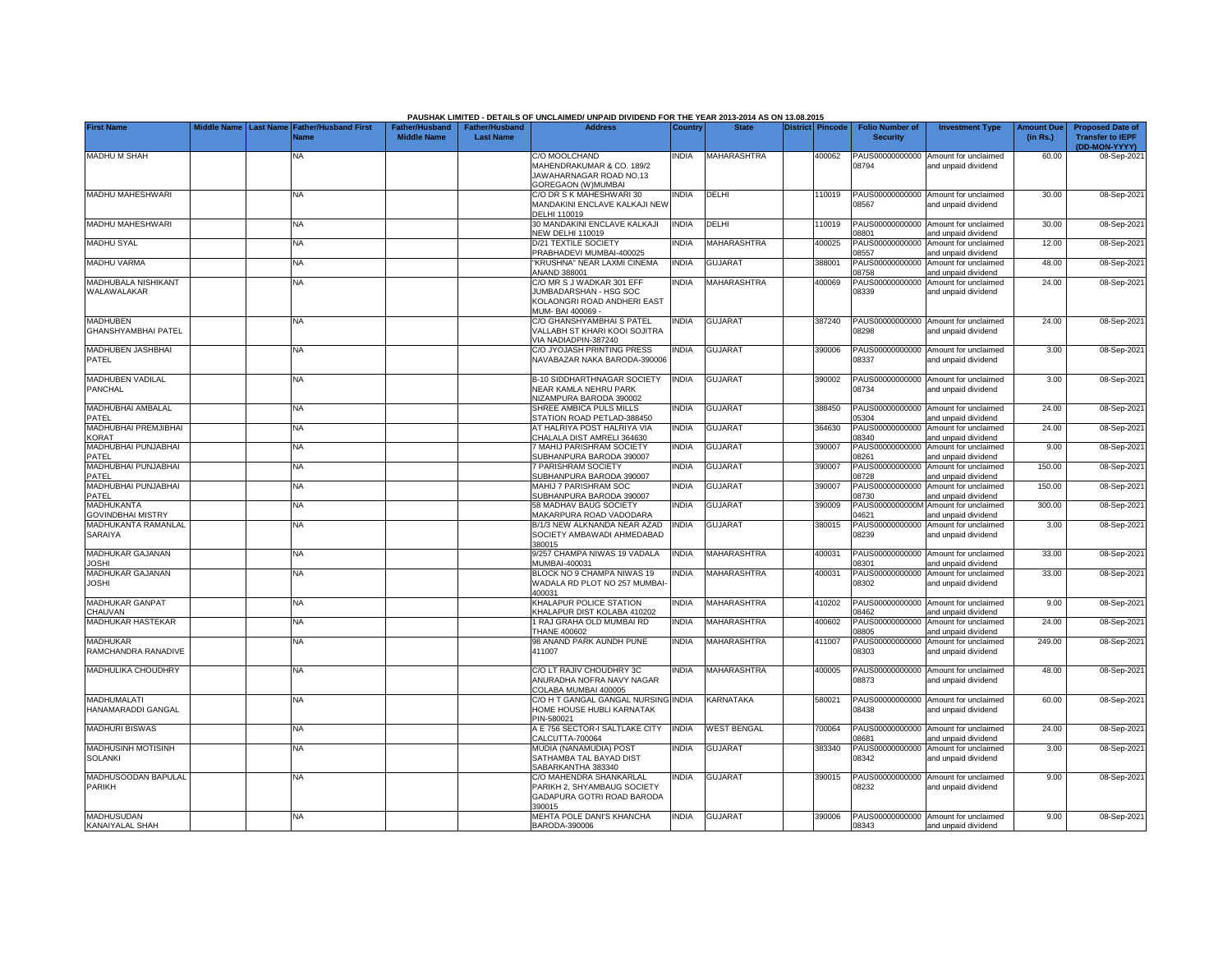|                                             |                    |                                                         |                                             |                                           | PAUSHAK LIMITED - DETAILS OF UNCLAIMED/ UNPAID DIVIDEND FOR THE YEAR 2013-2014 AS ON 13.08.2015   |                |                    |                         |        |                                           |                                                             |                               |                                                                     |
|---------------------------------------------|--------------------|---------------------------------------------------------|---------------------------------------------|-------------------------------------------|---------------------------------------------------------------------------------------------------|----------------|--------------------|-------------------------|--------|-------------------------------------------|-------------------------------------------------------------|-------------------------------|---------------------------------------------------------------------|
| <b>First Name</b>                           | <b>Middle Name</b> | <b>Father/Husband First</b><br><b>Last Name</b><br>Name | <b>Father/Husband</b><br><b>Middle Name</b> | <b>Father/Husband</b><br><b>Last Name</b> | <b>Address</b>                                                                                    | <b>Country</b> | <b>State</b>       | <b>District Pincode</b> |        | <b>Folio Number of</b><br><b>Security</b> | <b>Investment Type</b>                                      | <b>Amount Due</b><br>(in Rs.) | <b>Proposed Date of</b><br><b>Transfer to IEPF</b><br>(DD-MON-YYYY) |
| MADHUSUDAN MALI                             |                    | NA                                                      |                                             |                                           | PUSHPA BHAVAN" MADANZAMPA<br>ROAD VADODARA                                                        | <b>INDIA</b>   | <b>GUJARAT</b>     |                         | 390001 | PAUS0000000000M<br>04667                  | Amount for unclaimed<br>and unpaid dividend                 | 300.00                        | 08-Sep-2021                                                         |
| <b>MADHUSUDAN MALI</b>                      |                    | <b>NA</b>                                               |                                             |                                           | "PUSHPA BHUVAN" MADANZAMPA<br>ROAD VADODARA                                                       | <b>INDIA</b>   | <b>GUJARAT</b>     |                         | 390001 | 12486                                     | PAUS00000000000 Amount for unclaimed<br>and unpaid dividend | 450.00                        | 08-Sep-2021                                                         |
| <b>MADHUSUDAN</b><br>SHIVSHANKER PANDYA     |                    | <b>NA</b>                                               |                                             |                                           | 323/9 JAMNADAS BLDG DANDIA<br>BAZAR BARODA-390001                                                 | <b>INDIA</b>   | <b>GUJARAT</b>     |                         | 390001 | PAUS00000000000<br>8263                   | Amount for unclaimed<br>and unpaid dividend                 | 3.00                          | 08-Sep-2021                                                         |
| <b>MAGAN BAI JAIN</b>                       |                    | NA                                                      |                                             |                                           | 1261 VEDWARA MALIWARA<br>CHANDNI CHOWK DELHI 110006                                               | <b>INDIA</b>   | <b>DELHI</b>       |                         | 110006 | AUS00000000000<br>08777                   | Amount for unclaimed<br>and unpaid dividend                 | 48.00                         | 08-Sep-2021                                                         |
| MAGANBHAI JETHABHAI<br>PATEL                |                    | NA                                                      |                                             |                                           | AT RAMSIKAMPA POST ODHA TAL<br>BAYAD DIST SABARKANTHA 383325                                      | INDIA          | <b>GUJARAT</b>     |                         | 383325 | PAUS00000000000<br>08345                  | Amount for unclaimed<br>and unpaid dividend                 | 3.00                          | 08-Sep-2021                                                         |
| MAGANBHAI KALIDAS<br>PATEL                  |                    | <b>NA</b>                                               |                                             |                                           | C/O FRIENDS ELECTRIC STORES<br>BHAN BLDG M G ROAD BARODA-<br>390001                               | INDIA          | <b>GUJARAT</b>     |                         | 390001 | 08347                                     | PAUS00000000000 Amount for unclaimed<br>and unpaid dividend | 9.00                          | 08-Sep-2021                                                         |
| <b>MAGANBHAI</b><br>RANCHHODBHAI MISTRY     |                    | NA                                                      |                                             |                                           | 3-10, NUTAN SAURABH SOCIETY,<br>NEAR VIJAYNAGAR, HARNI-<br>WARISIYA DING ROAD, VADODARA           | <b>INDIA</b>   | <b>GUJARAT</b>     |                         | 390006 | PAUS00000000000<br>08481                  | Amount for unclaimed<br>and unpaid dividend                 | 24.00                         | 08-Sep-2021                                                         |
| MAGANLAL AMBELAL<br><b>GANDHI</b>           |                    | <b>NA</b>                                               |                                             |                                           | BUNDER ROAD OPP PETIT LIBRARY INDIA<br><b>BILIMORA PIN-396321</b>                                 |                | <b>GUJARAT</b>     |                         | 396321 | 8348                                      | PAUS00000000000 Amount for unclaimed<br>and unpaid dividend | 15.00                         | 08-Sep-2021                                                         |
| MAGANLAL HARMANDAS<br>VALAND                |                    | NA                                                      |                                             |                                           | BLOCK 25 ROOM 345 GUJARAT<br><b>HOUSING BOARD AKOTA ROAD</b><br>3ARODA 390005                     | <b>INDIA</b>   | <b>GUJARAT</b>     |                         | 390005 | PAUS00000000000<br>08275                  | Amount for unclaimed<br>and unpaid dividend                 | 12.00                         | 08-Sep-2021                                                         |
| MAGANLAL JIVANBHAI<br><b>BHANVADIA</b>      |                    | <b>NA</b>                                               |                                             |                                           | <b>ALPUR DIST JAMNAGAR PIN-</b><br>361170                                                         | <b>INDIA</b>   | <b>GUJARAT</b>     |                         | 361170 | PAUS00000000000<br>8349                   | Amount for unclaimed<br>and unpaid dividend                 | 24.00                         | 08-Sep-2021                                                         |
| MAGANLAL KARSHANBHAI<br>PADALIA             |                    | NA                                                      |                                             |                                           | C/O KRUSHI VIKAS KENDRA NEAR<br>CENTRAL BANK OF INDIA JAM<br>JODHPUR DIST JAMNAGAR PIN-<br>360530 | <b>INDIA</b>   | <b>GUJARAT</b>     |                         | 360530 | PAUS00000000000<br>08350                  | Amount for unclaimed<br>and unpaid dividend                 | 48.00                         | 08-Sep-2021                                                         |
| MAHABALESWAR KANOBA<br>KELUSKAR             |                    | NA                                                      |                                             |                                           | 1286, BASWANGALLI SHAHAPUR<br><b>BELGAUM</b>                                                      | <b>INDIA</b>   | <b>KARNATAKA</b>   |                         | 590001 | PAUS0000000000M<br>1093                   | Amount for unclaimed<br>and unpaid dividend                 | 300.00                        | 08-Sep-2021                                                         |
| MAHADEVAN PILLAY V                          |                    | <b>NA</b>                                               |                                             |                                           | MAHALAKSHMI NURSING HOME<br>RAMAVARAMPURAM NAGARCOIL<br>(TAMILNADU)                               | INDIA          | TAMIL NADU         |                         | 629001 | PAUS0000000000V<br>00914                  | Amount for unclaimed<br>and unpaid dividend                 | 600.00                        | 08-Sep-2021                                                         |
| <b>MAHALINGAM SV</b>                        |                    | <b>NA</b>                                               |                                             |                                           | C/O.K.SREEMATHY,36/1, RUKMANI<br>STREET. WEST MAMBALAM<br><b>CHENNAL</b>                          | <b>INDIA</b>   | <b>TAMIL NADU</b>  |                         | 600033 | PAUS0000000000S<br>00963                  | Amount for unclaimed<br>and unpaid dividend                 | 120.00                        | 08-Sep-2021                                                         |
| <b>MAHAMADBHAI FATESINH</b><br>RATHOD       |                    | <b>NA</b>                                               |                                             |                                           | MASJID FALIA GORWA BARODA<br>390003                                                               | <b>INDIA</b>   | <b>GUJARAT</b>     |                         | 390003 | PAUS00000000000<br>08272                  | Amount for unclaimed<br>and unpaid dividend                 | 3.00                          | 08-Sep-2021                                                         |
| <b>MAHARASI</b>                             |                    | NA                                                      |                                             |                                           | 75, OLD.NO.17-A SUBRAMANIA<br>PILLAI STREET S.S.COLONY                                            | INDIA          | <b>TAMIL NADU</b>  |                         | 625010 | PAUS0000000000M<br>05495                  | Amount for unclaimed<br>and unpaid dividend                 | 120.00                        | 08-Sep-2021                                                         |
| MAHAVIR JAIN                                |                    | <b>MISHRI MAL JAIN</b>                                  |                                             |                                           | 75 JAWAHAR NAGAR GODHARA<br>ROAD HALOL PANCHMAHAL                                                 | <b>INDIA</b>   | <b>GUJARAT</b>     |                         | 389350 | PAUSIN301645101<br>98447                  | Amount for unclaimed<br>and unpaid dividend                 | 150.00                        | 08-Sep-2021                                                         |
| <b>MAHENDRA BAI KOCHAR</b>                  |                    | <b>NA</b>                                               |                                             |                                           | 10 MIDDLETON STREET 3RD<br>FLOOR CALCUTTA 700071                                                  | <b>INDIA</b>   | <b>WEST BENGAL</b> |                         | 700071 | AUS00000000000<br>08811                   | Amount for unclaimed<br>and unpaid dividend                 | 12.00                         | 08-Sep-2021                                                         |
| <b>MAHENDRA KARAMSEY</b><br><b>/IKAMSEY</b> |                    | NA                                                      |                                             |                                           | 4/44 BOMBAY SHOPPING CENTRE RUNDIA<br>ROAD BARODA-390005                                          |                | <b>GUJARAT</b>     |                         | 390005 | AUS00000000000<br>8352                    | Amount for unclaimed<br>and unpaid dividend                 | 24.00                         | 08-Sep-2021                                                         |
| MAHENDRA KUMAR<br>BHATIA                    |                    | <b>NA</b>                                               |                                             |                                           | UJJWAL LTD 397 3RD C ROAD<br>SARDARPURA JODHPUR 342001                                            | INDIA          | <b>RAJASTHAN</b>   |                         | 342001 | PAUS00000000000<br>08451                  | Amount for unclaimed<br>and unpaid dividend                 | 24.00                         | 08-Sep-2021                                                         |
| MAHENDRA LAXMIDAS<br>THAKKER                |                    | <b>NA</b>                                               |                                             |                                           | (UVERJI DEVSHI CHAWL 2ND FL B<br>S ROAD OPP ZARAPKAR SHOW<br>ROOM DADAR MUMBAI 400028             | <b>INDIA</b>   | <b>MAHARASHTRA</b> |                         | 400028 | PAUS00000000000<br>08633                  | Amount for unclaimed<br>and unpaid dividend                 | 12.00                         | 08-Sep-2021                                                         |
| <b>MAHENDRA M SHAH</b>                      |                    | <b>NA</b>                                               |                                             |                                           | C/O MOOLCHAND<br>MAHENDRAKUKAR & CO. 189/2<br>JAWAHARNAGAR ROAD NO.13<br>GOREGAON (W) MUMBAI      | <b>INDIA</b>   | <b>MAHARASHTRA</b> |                         | 400062 | PAUS00000000000<br>08786                  | Amount for unclaimed<br>and unpaid dividend                 | 60.00                         | 08-Sep-2021                                                         |
| MAHENDRA POPATLAL<br><b>SHAH</b>            |                    | <b>NA</b>                                               |                                             |                                           | SULTANPURA ADHYARU'S POLE<br>BARODA-390001                                                        | <b>INDIA</b>   | <b>GUJARAT</b>     |                         | 390001 | 8353                                      | PAUS00000000000 Amount for unclaimed<br>and unpaid dividend | 9.00                          | 08-Sep-2021                                                         |
| MAHENDRA PUNJABHAI<br><b>KHIMASYA</b>       |                    | <b>NA</b>                                               |                                             |                                           | 2 SAVMIA FLATS ST ZAVIERS<br>COLLEGE ROAD NAVRANGPURA<br>AHMEDABAD 380009                         | INDIA          | <b>GUJARAT</b>     |                         | 380009 | 08667                                     | PAUS00000000000 Amount for unclaimed<br>and unpaid dividend | 12.00                         | 08-Sep-2021                                                         |
| MAHENDRA R SHAH                             |                    | NA.                                                     |                                             |                                           | C/O RAMANIKLAL & SONS J-20<br>BOMBAY MARKET UMARWADA<br><b>SURAT 395010</b>                       | INDIA          | <b>GUJARAT</b>     |                         | 395010 | PAUS00000000000<br>08472                  | Amount for unclaimed<br>and unpaid dividend                 | 12.00                         | 08-Sep-2021                                                         |
| <b>MAHENDRA</b><br>REVASHANKER TRIVEDI      |                    | <b>NA</b>                                               |                                             |                                           | 21/3 'L' COLONY ELLISBRIDGE<br>AHMEDABAD-380015                                                   | INDIA          | <b>GUJARAT</b>     |                         | 380015 | 8308                                      | PAUS00000000000 Amount for unclaimed<br>and unpaid dividend | 3.00                          | 08-Sep-2021                                                         |
| <b>MAHENDRA S VARIA</b>                     |                    | <b>NA</b>                                               |                                             |                                           | VARIA SUNDARJI VIRJI & CO<br>NATAKSHALA ROAD JAMNAGAR-<br>361001                                  | <b>INDIA</b>   | <b>GUJARAT</b>     |                         | 361001 | PAUS00000000000<br>08354                  | Amount for unclaimed<br>and unpaid dividend                 | 48.00                         | 08-Sep-2021                                                         |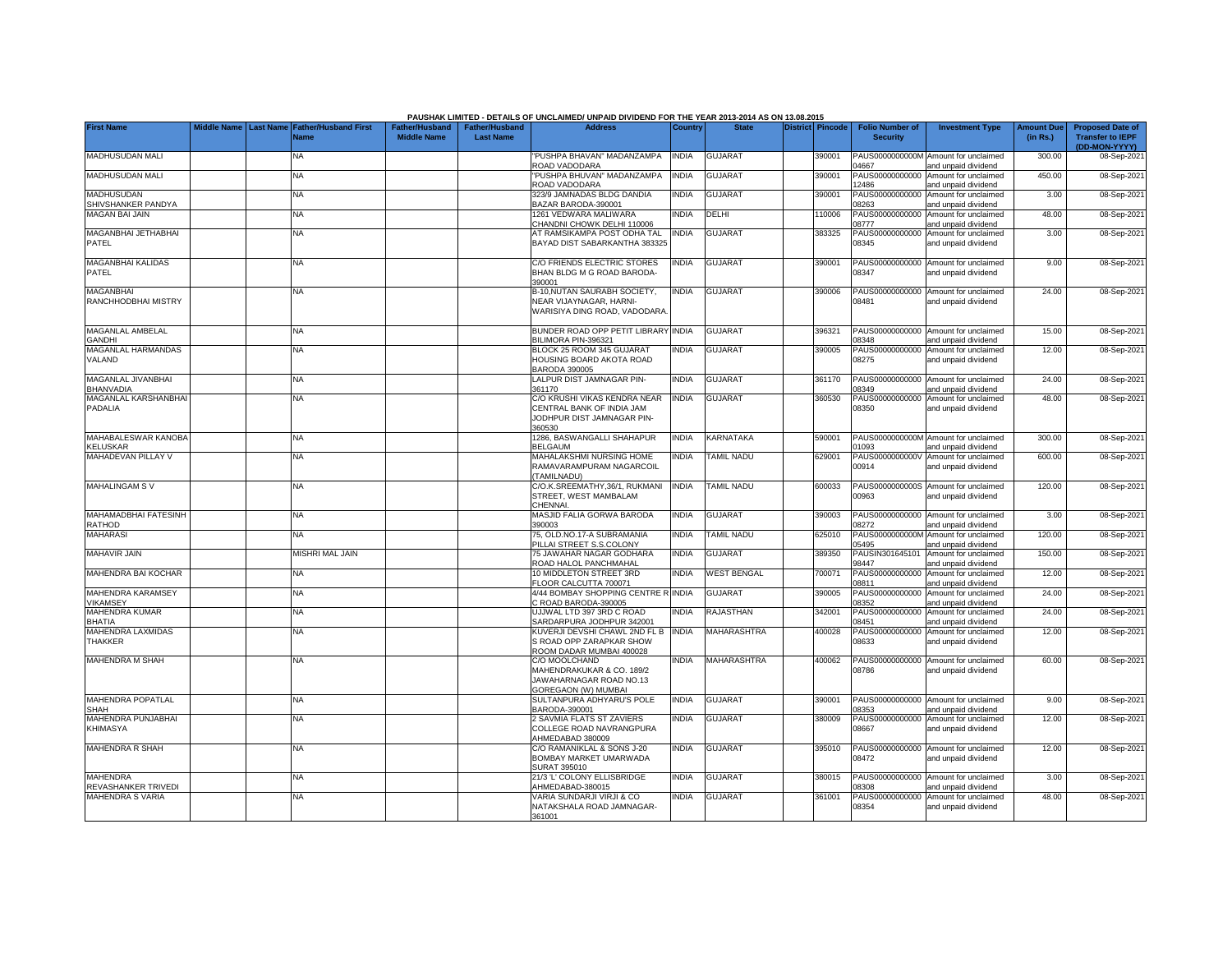|                                                                  |             |                  |                                     |                                             |                                    | PAUSHAK LIMITED - DETAILS OF UNCLAIMED/ UNPAID DIVIDEND FOR THE YEAR 2013-2014 AS ON 13.08.2015            |                |                      |                         |        |                                           |                                                                    |                               |                                                                     |
|------------------------------------------------------------------|-------------|------------------|-------------------------------------|---------------------------------------------|------------------------------------|------------------------------------------------------------------------------------------------------------|----------------|----------------------|-------------------------|--------|-------------------------------------------|--------------------------------------------------------------------|-------------------------------|---------------------------------------------------------------------|
| <b>First Name</b>                                                | Middle Name | <b>Last Name</b> | <b>Father/Husband First</b><br>Name | <b>Father/Husband</b><br><b>Middle Name</b> | Father/Husband<br><b>Last Name</b> | <b>Address</b>                                                                                             | <b>Country</b> | <b>State</b>         | <b>District Pincode</b> |        | <b>Folio Number of</b><br><b>Security</b> | <b>Investment Type</b>                                             | <b>Amount Due</b><br>(in Rs.) | <b>Proposed Date of</b><br><b>Transfer to IEPF</b><br>(DD-MON-YYYY) |
| <b>MAHENDRABHAI</b><br><b>ISHWARBHAI PATEL</b>                   |             |                  | NA                                  |                                             |                                    | NAVI KANSARWAD PADRA DIST.<br><b>ADODARA</b>                                                               | <b>INDIA</b>   | <b>GUJARAT</b>       |                         | 391440 | PAUS00000000000<br>08719                  | Amount for unclaimed<br>and unpaid dividend                        | 18.00                         | 08-Sep-2021                                                         |
| MAHENDRABHAI<br>ISHWARBHAI PATEL                                 |             |                  | <b>NA</b>                           |                                             |                                    | NAVIPANSARAWAD NAVAPURA<br>PADRA DIST VADODARA PIN-391440                                                  | <b>INDIA</b>   | <b>GUJARAT</b>       |                         | 391440 | PAUS00000000000<br>08357                  | Amount for unclaimed<br>and unpaid dividend                        | 18.00                         | 08-Sep-2021                                                         |
| <b>MAHENDRABHAI</b><br>VASANTRAI PANDYA                          |             |                  | NA                                  |                                             |                                    | 2 PANCHAMRUT SOCIETY BEHIND<br><b>B HOSPITAL OPP GEB SUB</b><br>STATION GOTRI ROAD BARODA<br>390007        | <b>INDIA</b>   | <b>GUJARAT</b>       |                         | 390007 | PAUS00000000000<br>08291                  | Amount for unclaimed<br>and unpaid dividend                        | 3.00                          | 08-Sep-2021                                                         |
| MAHENDRAKUMAR<br><b>HEMJIBHAI PATEL</b>                          |             |                  | NΑ                                  |                                             |                                    | 16, AKSHARDHAM TOWNSHIP<br><b>BUNGLOW NEHRU CHOKDY</b><br>BEHIND KALPANA NAGAR SOCIETY<br>AHMEDABAD DEHGAM | <b>INDIA</b>   | <b>GUJARAT</b>       |                         | 382305 | 08358                                     | PAUS00000000000 Amount for unclaimed<br>and unpaid dividend        | 24.00                         | 08-Sep-2021                                                         |
| MAHENDRAKUMAR<br><b>JASHBHAI PATEL</b>                           |             |                  | NA                                  |                                             |                                    | C/O JASHBHAI HATHIBHAI PATEL<br>AXAR SADAN NR BUS STAND<br>KARAMSAD 388325                                 | INDIA          | <b>GUJARAT</b>       |                         | 388325 | 08310                                     | PAUS00000000000 Amount for unclaimed<br>and unpaid dividend        | 24.00                         | 08-Sep-2021                                                         |
| MAHENDRAKUMAR<br>KHODIDAS PATEL                                  |             |                  | NA                                  |                                             |                                    | 613/B DAVNI SHERI LAKHA PATEL'S<br>POLE SANKADI SHERI AHMEDABAD<br>380001                                  | <b>INDIA</b>   | <b>GUJARAT</b>       |                         | 380001 | PAUS00000000000<br>08465                  | Amount for unclaimed<br>and unpaid dividend                        | 24.00                         | 08-Sep-2021                                                         |
| MAHENDRAKUMAR<br>NATHALAL PATEL                                  |             |                  | NA                                  |                                             |                                    | DIPARA DARWAJA RANDAL MATA'S<br>MADH VISNAGAR 384315                                                       | <b>INDIA</b>   | <b>GUJARAT</b>       |                         | 384315 | PAUS00000000000<br>08803                  | Amount for unclaimed<br>and unpaid dividend                        | 9.00                          | 08-Sep-2021                                                         |
| MAHENDRAKUMAR                                                    |             |                  | NA                                  |                                             |                                    | BACK GATE 52 VITTHAL NAGAR                                                                                 | <b>INDIA</b>   | <b>GUJARAT</b>       |                         | 390018 | PAUS00000000000                           | Amount for unclaimed                                               | 123.00                        | 08-Sep-2021                                                         |
| SHIVABHAI PATEL<br>MAHENDRAKUMAR                                 |             |                  | NA                                  |                                             |                                    | KARELI BAUGHVADODARA<br>33 MANGAL PARK GAJARAWADI                                                          | <b>INDIA</b>   | <b>GUJARAT</b>       |                         | 390001 | 08724<br>PAUS00000000000                  | and unpaid dividend<br>Amount for unclaimed                        | 3.00                          | 08-Sep-2021                                                         |
| <b>THAKORLAL</b><br>CHHANGAWALA                                  |             |                  |                                     |                                             |                                    | BARODA-390001                                                                                              |                |                      |                         |        | 08311                                     | and unpaid dividend                                                |                               |                                                                     |
| MAHESH CHAND GOYAL                                               |             |                  | NA                                  |                                             |                                    | C/O KHADI BHANDAR LAL GATE<br>ALWAR-301001                                                                 | <b>INDIA</b>   | RAJASTHAN            |                         | 301001 | PAUS00000000000<br>08523                  | Amount for unclaimed<br>and unpaid dividend                        | 36.00                         | 08-Sep-2021                                                         |
| <b>MAHESH CHAND GUPTA</b>                                        |             |                  | NA                                  |                                             |                                    | <b>70 GANDHI GANJ HAPUR DIST</b><br><b>GHAZIABAD 245101</b>                                                | <b>INDIA</b>   | <b>UTTAR PRADESH</b> |                         | 245101 | PAUS00000000000<br>8562                   | Amount for unclaimed<br>and unpaid dividend                        | 12.00                         | 08-Sep-2021                                                         |
| MAHESH CHAND JAIN                                                |             |                  | <b>NA</b>                           |                                             |                                    | C/O DR M C JAIN 64 JAIN MANDIR<br>ABUPURA MUZAFFAR NAGAR-<br>251001                                        | <b>INDIA</b>   | UTTAR PRADESH        |                         | 251001 | PAUS00000000000<br>08651                  | Amount for unclaimed<br>and unpaid dividend                        | 24.00                         | 08-Sep-2021                                                         |
| <b>MAHESH CHANDRA</b><br><b>GUPTA</b>                            |             |                  | NA                                  |                                             |                                    | S S ROAD LAKHTOKIA GUWAHATI                                                                                | <b>INDIA</b>   | ASSAM                |                         | 781001 | PAUS0000000000M<br>03096                  | Amount for unclaimed<br>and unpaid dividend                        | 450.00                        | 08-Sep-2021                                                         |
| MAHESH H DESAI                                                   |             |                  | NA                                  |                                             |                                    | C-20/102 SECTOR-6 SHANTI NAGAR INDIA<br>MIRA ROAD EAST DIST THANE                                          |                | <b>MAHARASHTRA</b>   |                         | 401107 | PAUS0000000000M<br>03608                  | Amount for unclaimed<br>and unpaid dividend                        | 300.00                        | 08-Sep-2021                                                         |
| MAHESH H MARU                                                    |             |                  | NA                                  |                                             |                                    | <b>FAITH BHOMESHWAR WADI-1</b><br>AMNAGAR ROAD RAJKOT 360006                                               | <b>INDIA</b>   | <b>GUJARAT</b>       |                         | 360006 | PAUS00000000000<br>08691                  | Amount for unclaimed<br>and unpaid dividend                        | 36.00                         | 08-Sep-2021                                                         |
| MAHESH KUMAR MALANI                                              |             |                  | <b>NA</b>                           |                                             |                                    | C/O CHAMPA LAL HANUMAN 70<br>JAMUNA LAL PRASAD CALCUTTA-<br>700007                                         | INDIA          | <b>WEST BENGAL</b>   |                         | 700007 | PAUS00000000000<br>08605                  | Amount for unclaimed<br>and unpaid dividend                        | 12.00                         | 08-Sep-2021                                                         |
| MAHESH KUMAR MULL                                                |             |                  | NA                                  |                                             |                                    | FLAT NO 301 6. JAN KALYAN<br>NAGAR SAMRAT - BUILDING MARVE<br>ROAD MALAD WEST MUMBAI 4-<br>10095           | INDIA          | <b>MAHARASHTRA</b>   |                         | 400095 | PAUS00000000000<br>08846                  | Amount for unclaimed<br>and unpaid dividend                        | 24.00                         | 08-Sep-2021                                                         |
| MAHESH KUMAR MUNDRA                                              |             |                  | RAM GOPAL MUNDRA                    |                                             |                                    | C/O GOPAL AND COMPANY MAIN<br><b>ROAD RAMBHA GANJAM DISTRICT</b>                                           | <b>INDIA</b>   | <b>ORISSA</b>        |                         | 761028 | PAUSIN302324101<br>15394                  | Amount for unclaimed<br>and unpaid dividend                        | 30.00                         | 08-Sep-2021                                                         |
| <b>MAHESH M PATEL</b>                                            |             |                  | NA                                  |                                             |                                    | BLOCK NO 109/1 CH-TYPE<br>PETROCHEMICAL TOWNSHIP<br>GANDHINAGAR 382021                                     | <b>INDIA</b>   | <b>GUJARAT</b>       |                         | 382021 | PAUS00000000000<br>08762                  | Amount for unclaimed<br>and unpaid dividend                        | 48.00                         | 08-Sep-2021                                                         |
| MAHESH MANUBHAI<br>PATEL                                         |             |                  | NA                                  |                                             |                                    | 9/1/B SHREEJIBAG SOCIETY B/H<br>NAVRANGPUR- A POLICE STATION<br>NAVRANGPURA AHMEDABAD -<br>380009-         | <b>INDIA</b>   | <b>GUJARAT</b>       |                         | 380009 | PAUS00000000000<br>08780                  | Amount for unclaimed<br>and unpaid dividend                        | 99.00                         | 08-Sep-2021                                                         |
| <b>MAHESH SITARAM</b><br>AMBEGAONKER                             |             |                  | NA                                  |                                             |                                    | 6/107 NEO SHASTRI NAGAR<br>SOCIETY MULUND WEST MUMBAI-<br>400082                                           | <b>INDIA</b>   | <b>MAHARASHTRA</b>   |                         | 400082 | 08467                                     | PAUS00000000000 Amount for unclaimed<br>and unpaid dividend        | 9.00                          | 08-Sep-2021                                                         |
| MAHESHBABU MAHADEO<br><b>GHODKE</b>                              |             |                  | NA                                  |                                             |                                    | 'SARASWATI" KALUPURA BRAHMIN<br>FALIA NAVA BAZAR BARODA-<br>390006                                         | <b>INDIA</b>   | <b>GUJARAT</b>       |                         | 390006 | PAUS00000000000<br>08359                  | Amount for unclaimed<br>and unpaid dividend                        | 3.00                          | 08-Sep-2021                                                         |
| <b>MAHESHCHANDRA</b>                                             |             |                  | NA                                  |                                             |                                    | B-57 ALEMBIC COLONY BARODA<br>390003                                                                       | INDIA          | <b>GUJARAT</b>       |                         | 390003 | PAUS00000000000<br>8257                   | Amount for unclaimed                                               | 3.00                          | 08-Sep-2021                                                         |
| <b>OCHHAVLAL VYAS</b><br><b>MAHESHCHANDRA</b><br>SANJULAL PANDYA |             |                  | NA                                  |                                             |                                    | SALATWADA GOVT COLONY<br>BLOCK NO D/31 BARODA-390001                                                       | <b>INDIA</b>   | <b>GUJARAT</b>       |                         | 390001 | PAUS00000000000<br>8362                   | and unpaid dividend<br>Amount for unclaimed<br>and unpaid dividend | 9.00                          | 08-Sep-2021                                                         |
| MAHESHWAR TRIMBAK<br>KHARE                                       |             |                  | <b>NA</b>                           |                                             |                                    | KHARE BUNGLOW VRINDAVAN<br>SOCIETY NAVI PETH PUNE 411030                                                   | <b>INDIA</b>   | <b>MAHARASHTRA</b>   |                         | 411030 | PAUS00000000000<br>08313                  | Amount for unclaimed<br>and unpaid dividend                        | 24.00                         | 08-Sep-2021                                                         |
| MAHIJIBHAI JETHABHAI<br>PATEL                                    |             |                  | NA                                  |                                             |                                    | 34/1 SADHANANAGAR KARELIBAG<br>BARODA 390001                                                               | <b>INDIA</b>   | <b>GUJARAT</b>       |                         | 390001 | 08248                                     | PAUS00000000000 Amount for unclaimed<br>and unpaid dividend        | 18.00                         | 08-Sep-2021                                                         |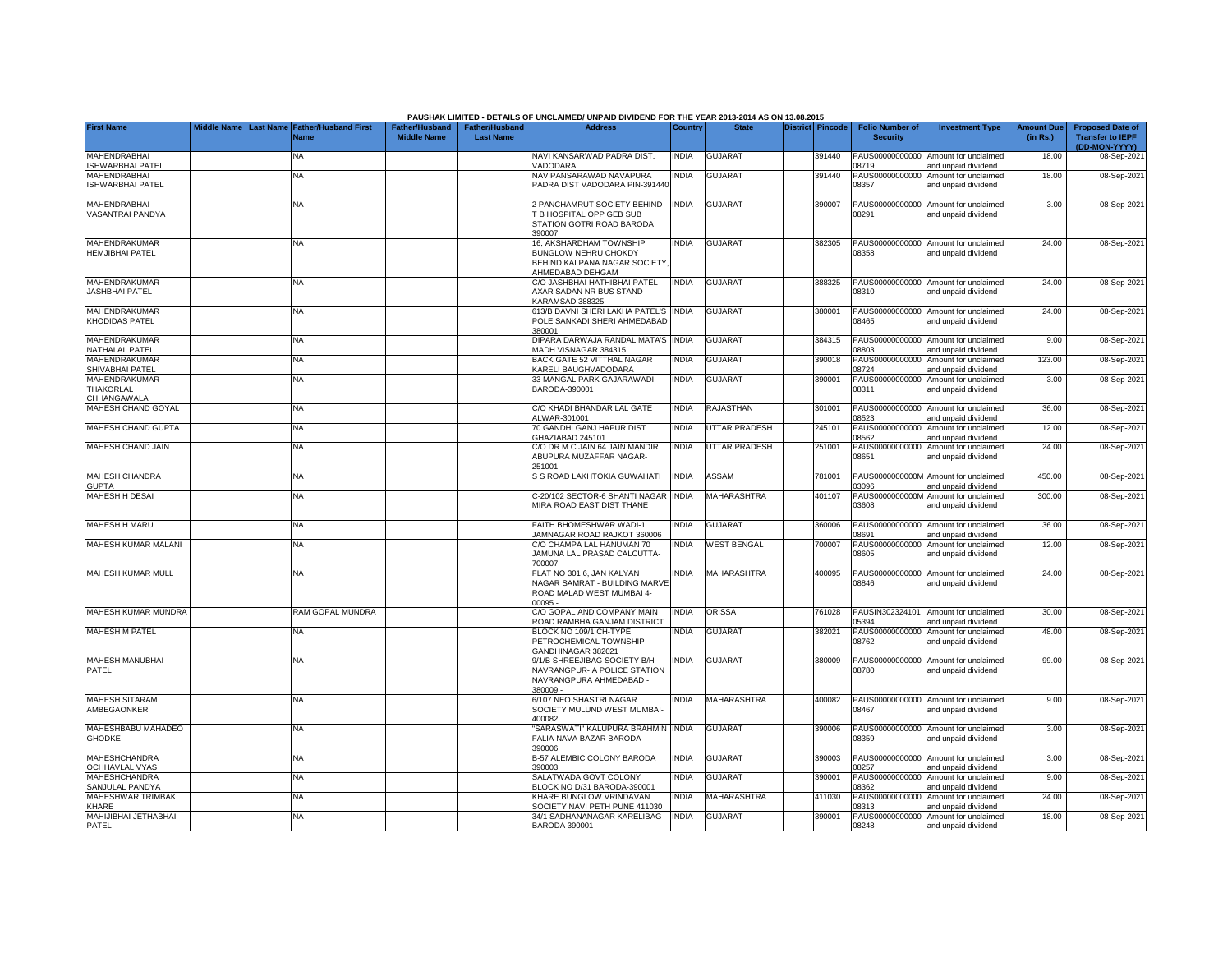|                                               |                                 |                                            |                                             |                                           | PAUSHAK LIMITED - DETAILS OF UNCLAIMED/ UNPAID DIVIDEND FOR THE YEAR 2013-2014 AS ON 13.08.2015                                   |              |                       |                  |                                           |                                                             |                               |                                                                     |
|-----------------------------------------------|---------------------------------|--------------------------------------------|---------------------------------------------|-------------------------------------------|-----------------------------------------------------------------------------------------------------------------------------------|--------------|-----------------------|------------------|-------------------------------------------|-------------------------------------------------------------|-------------------------------|---------------------------------------------------------------------|
| <b>First Name</b>                             | Middle Name<br><b>Last Name</b> | <b>Father/Husband First</b><br><b>Name</b> | <b>Father/Husband</b><br><b>Middle Name</b> | <b>Father/Husband</b><br><b>Last Name</b> | <b>Address</b>                                                                                                                    | Country      | <b>State</b>          | District Pincode | <b>Folio Number of</b><br><b>Security</b> | <b>Investment Type</b>                                      | <b>Amount Due</b><br>(in Rs.) | <b>Proposed Date of</b><br><b>Transfer to IEPF</b><br>(DD-MON-YYYY) |
| MAHMAD SHAFI A VOHRA                          |                                 | NA.                                        |                                             |                                           | C/O A R VOHRA NR SOMNATH<br>SOAP WORKS P O UMRETH-388220                                                                          | <b>NDIA</b>  | <b>GUJARAT</b>        | 388220           | PAUS00000000000<br>08452                  | Amount for unclaimed<br>and unpaid dividend                 | 24.00                         | 08-Sep-2021                                                         |
| <b>MAIMUNA KHATOON</b>                        |                                 | <b>NA</b>                                  |                                             |                                           | 3137 SECTOR P-3 VASANT KUNJ<br><b>NEW DELHI 110030</b>                                                                            | <b>INDIA</b> | DELHI                 | 110030           | 08652                                     | PAUS00000000000 Amount for unclaimed<br>and unpaid dividend | 12.00                         | 08-Sep-2021                                                         |
| MAINAKUMARI                                   |                                 | <b>NA</b>                                  |                                             |                                           | 4 GOWDIA MUTT ROAD 1ST FLOOR<br>ROYAPETTAH CHENNAI 600014                                                                         | <b>INDIA</b> | <b>TAMIL NADU</b>     | 600014           | 08642                                     | PAUS00000000000 Amount for unclaimed<br>and unpaid dividend | 12.00                         | 08-Sep-2021                                                         |
| <b>MAJOR R D SINGH</b>                        |                                 | <b>NA</b>                                  |                                             |                                           | HEAD QUARTERS CME COLLEGE<br>OF MILITARY ENGINEERING CME P<br>O PUNE 411031                                                       | <b>NDIA</b>  | <b>MAHARASHTRA</b>    | 411031           | 08522                                     | PAUS00000000000 Amount for unclaimed<br>and unpaid dividend | 12.00                         | 08-Sep-2021                                                         |
| <b>MAJOR SATYAPAL SAIGAL</b>                  |                                 | <b>NA</b>                                  |                                             |                                           | 4-46/1 NARAINA VIHAR NEW DELHI-<br>10028                                                                                          | <b>INDIA</b> | DELHI                 | 110028           | 8656                                      | PAUS00000000000 Amount for unclaimed<br>and unpaid dividend | 12.00                         | 08-Sep-202                                                          |
| <b>MALA ARVIND KOTWALA</b>                    |                                 | <b>NA</b>                                  |                                             |                                           | 11/12 DAULAT SOCIETY NR<br>UTKARSH VIDYALA- YA NR<br>UTKARSH VIDYALAYA GADAPURA<br>LIONS - HALL RD RACE COURSE<br>BARODA 390007 - | <b>NDIA</b>  | <b>GUJARAT</b>        | 390007           | PAUS00000000000<br>08363                  | Amount for unclaimed<br>and unpaid dividend                 | 24.00                         | 08-Sep-202                                                          |
| <b>MALLAIAH SETTY</b><br>NAGELLA              |                                 | NA                                         |                                             |                                           | S/O N SUBBARAYUDU SEETY<br>VELUGODU DIST KURNOOL 518533                                                                           | <b>NDIA</b>  | <b>ANDHRA PRADESH</b> | 518533           | 08506                                     | PAUS00000000000 Amount for unclaimed<br>and unpaid dividend | 12.00                         | 08-Sep-202                                                          |
| MALLIKA SWAMINATHAN                           |                                 | <b>NA</b>                                  |                                             |                                           | 17 FIRST STREET ABIRAMAPURAM<br>CHENNAI-600018                                                                                    | <b>INDIA</b> | <b>TAMIL NADU</b>     | 600018           | 8536                                      | PAUS00000000000 Amount for unclaimed<br>and unpaid dividend | 24.00                         | 08-Sep-202                                                          |
| MALLIKHARJUNA SARMA<br><b>VELAVARTHI PATI</b> |                                 | <b>NA</b>                                  |                                             |                                           | PANDAREPURAM 6TH LANE H NO 5-<br>72-40 GUNTUR                                                                                     | INDIA        | ANDHRA PRADESH        | 522002           | PAUS0000000000M<br>4735                   | Amount for unclaimed<br>and unpaid dividend                 | 300.00                        | 08-Sep-202                                                          |
| <b>MALOY CHAKRABARTY</b>                      |                                 | NA                                         |                                             |                                           | "MANGAL DEEP" 296/1&2 BANGUR<br><b>AVENUE BLOCK-B CALCUTTA</b>                                                                    | <b>INDIA</b> | <b>WEST BENGAL</b>    | 700055           | PAUS0000000000M<br>2728                   | Amount for unclaimed<br>and unpaid dividend                 | 300.00                        | 08-Sep-202                                                          |
| MALTI ARVIND VAGHELA                          |                                 | <b>NA</b>                                  |                                             |                                           | 'MOHIT" 8. VAISHALI NAGAR<br><b>RAJKOT 360001</b>                                                                                 | <b>INDIA</b> | <b>GUJARAT</b>        | 360001           | PAUS00000000000<br>08791                  | Amount for unclaimed<br>and unpaid dividend                 | 12.00                         | 08-Sep-2021                                                         |
| MALTI ASHWIN R PARIKH                         |                                 | <b>NA</b>                                  |                                             |                                           | PARIKH SADAN POOLBARI NAKA<br>SALATWADA VADODARA-390001                                                                           | <b>INDIA</b> | <b>GUJARAT</b>        | 390001           | PAUS00000000000<br>08314                  | Amount for unclaimed<br>and unpaid dividend                 | 9.00                          | 08-Sep-2021                                                         |
| MALTI HARWANI                                 |                                 | NA                                         |                                             |                                           | MALTI HARWANI PLOT NO 3 GURU<br>NANAK COLONY AJMER 305001                                                                         | <b>INDIA</b> | RAJASTHAN             | 305001           | PAUS00000000000<br>08806                  | Amount for unclaimed<br>and unpaid dividend                 | 24.00                         | 08-Sep-2021                                                         |
| <b>MALTI JAIN</b>                             |                                 | <b>NA</b>                                  |                                             |                                           | E-38 G T B NAGAR ALLAHABAD<br>211016                                                                                              | <b>INDIA</b> | <b>UTTAR PRADESH</b>  | 211016           | PAUS00000000000<br>8697                   | Amount for unclaimed<br>and unpaid dividend                 | 48.00                         | 08-Sep-2021                                                         |
| <b>MALTI VAJPEYI</b>                          |                                 | <b>NA</b>                                  |                                             |                                           | 10 BAKERY ROAD HASTINGS<br>CALCUTTA 700022                                                                                        | INDIA        | <b>WEST BENGAL</b>    | 700022           | PAUS00000000000<br>8747                   | Amount for unclaimed<br>nd unpaid dividend                  | 24.00                         | 08-Sep-202                                                          |
| <b>MALTI VAJPEYI</b>                          |                                 | NA                                         |                                             |                                           | 10 BAKERY ROAD HASTINGS<br>CALCUTTA 700022                                                                                        | <b>INDIA</b> | <b>WEST BENGAL</b>    | 700022           | PAUS00000000000<br>8637                   | Amount for unclaimed<br>and unpaid dividend                 | 24.00                         | 08-Sep-2021                                                         |
| <b>MAMATHA RAO</b>                            |                                 | <b>NA</b>                                  |                                             |                                           | <b>K-24 12TH CROSS I BLOCK</b><br>RAJAJINAGAR BANGALORE-560010                                                                    | <b>NDIA</b>  | KARNATAKA             | 560010           | PAUS00000000000<br>08436                  | Amount for unclaimed<br>and unpaid dividend                 | 48.00                         | 08-Sep-2021                                                         |
| <b>MAMATHAT</b>                               |                                 | NA                                         |                                             |                                           | 41, NALA ROAD NEAR ANITHA<br>SOUND SYSTEMS, CONTONMENT<br>BANGALORE                                                               | <b>NDIA</b>  | KARNATAKA             | 560042           | 05516                                     | PAUS0000000000M Amount for unclaimed<br>and unpaid dividend | 300.00                        | 08-Sep-2021                                                         |
| <b>MAMTA RANI</b>                             |                                 | ΝA                                         |                                             |                                           | 95 SFS RAJOURI APARTMENTS<br>OPP GOVT OF INDIA PRESS NEW<br>DELHI 110064                                                          | <b>NDIA</b>  | DELHI                 | 10064            | 98689                                     | PAUS00000000000 Amount for unclaimed<br>and unpaid dividend | 12.00                         | 08-Sep-2021                                                         |
| <b>MAN MOHAN OBEROI</b>                       |                                 | NA                                         |                                             |                                           | 8/6 PUNJABI BAGH EAST AVENUE<br><b>NEW DELHI-110026</b>                                                                           | INDIA        | DELHI                 | 110026           | 8576                                      | PAUS00000000000 Amount for unclaimed<br>and unpaid dividend | 12.00                         | 08-Sep-2021                                                         |
| <b>MAN MOHAN SURI</b>                         |                                 | <b>NA</b>                                  |                                             |                                           | 14 A/74 W E A KAROLBAGH NEW<br>DELHI-110005                                                                                       | <b>INDIA</b> | DELHI                 | 110005           | 8572                                      | PAUS00000000000 Amount for unclaimed<br>and unpaid dividend | 24.00                         | 08-Sep-2021                                                         |
| <b>MAN MOHAN SYAL</b>                         |                                 | <b>NA</b>                                  |                                             |                                           | D/21 TEXTILA SOCIETY<br>PRABHADEVI MUMBAI-400004                                                                                  | <b>NDIA</b>  | MAHARASHTRA           | 400004           | 08720                                     | PAUS00000000000 Amount for unclaimed<br>and unpaid dividend | 12.00                         | 08-Sep-2021                                                         |
| MANAB BHATTACHARYA                            |                                 | NA.                                        |                                             |                                           | 14 ISHAVASHYAM BUNGLOWS OPP<br>LOVEKUSH SOCIETY 132 FT RING<br>ROAD, SATELLITE AHMEDABAD                                          | <b>INDIA</b> | <b>GUJARAT</b>        | 380015           | 04577                                     | PAUS0000000000M Amount for unclaimed<br>and unpaid dividend | 300.00                        | 08-Sep-2021                                                         |
| <b>MANAHARBHAI A PATEL</b>                    |                                 | NA                                         |                                             |                                           | AT & PO VANSOLI MANDIR FALIYA<br>TA MAHEMDABAD DIST KHEDA<br>GUJARAT                                                              | <b>NDIA</b>  | <b>GUJARAT</b>        | 387411           | 08860                                     | PAUS00000000000 Amount for unclaimed<br>and unpaid dividend | 48.00                         | 08-Sep-2021                                                         |
| MANAKLAL KHANDELWAL                           |                                 | NA                                         |                                             |                                           | 73 WARDEN ROAD MUMBAI 400026                                                                                                      | <b>INDIA</b> | MAHARASHTRA           | 400026           | 08881                                     | PAUS00000000000 Amount for unclaimed<br>and unpaid dividend | 24.00                         | 08-Sep-2021                                                         |
| MANCHELLA VENKATA<br><b>SUBBARAO</b>          |                                 | <b>NA</b>                                  |                                             |                                           | DOOR NO 26-28-37 JAMMICHETTU<br>STREET A T AGRAHARAM GUNTUR<br>522004                                                             | <b>NDIA</b>  | <b>ANDHRA PRADESH</b> | 522004           | 08439                                     | PAUS00000000000 Amount for unclaimed<br>and unpaid dividend | 48.00                         | 08-Sep-2021                                                         |
| <b>MANDAKINI RASIK GANDH</b>                  |                                 | <b>NA</b>                                  |                                             |                                           | 26 PRAKASH PARK SOCIETY OPP<br>COMMERCE COLLEGE<br>NAVRANGPURA AHMEDABAD-<br>380009                                               | <b>INDIA</b> | <b>GUJARAT</b>        | 380009           | 08316                                     | PAUS00000000000 Amount for unclaimed<br>and unpaid dividend | 24.00                         | 08-Sep-202                                                          |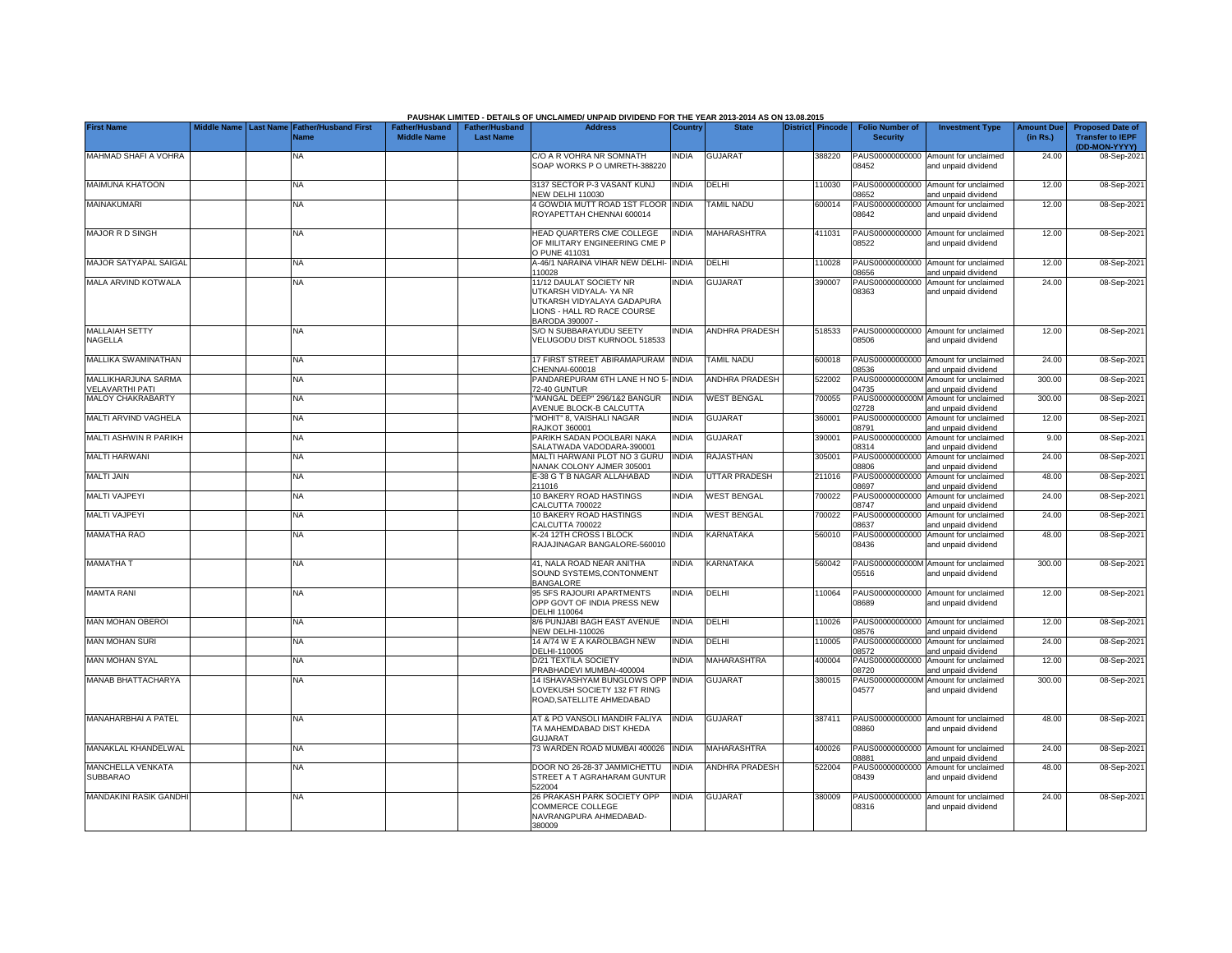|                                          |  |                                                               |                                      |                                    | PAUSHAK LIMITED - DETAILS OF UNCLAIMED/ UNPAID DIVIDEND FOR THE YEAR 2013-2014 AS ON 13.08.2015 |                |                      |                         |                                           |                                                             |                               |                                                                     |
|------------------------------------------|--|---------------------------------------------------------------|--------------------------------------|------------------------------------|-------------------------------------------------------------------------------------------------|----------------|----------------------|-------------------------|-------------------------------------------|-------------------------------------------------------------|-------------------------------|---------------------------------------------------------------------|
| <b>First Name</b>                        |  | Middle Name   Last Name   Father/Husband First<br><b>Name</b> | Father/Husband<br><b>Middle Name</b> | Father/Husband<br><b>Last Name</b> | <b>Address</b>                                                                                  | <b>Country</b> | <b>State</b>         | <b>District Pincode</b> | <b>Folio Number of</b><br><b>Security</b> | <b>Investment Type</b>                                      | <b>Amount Due</b><br>(in Rs.) | <b>Proposed Date of</b><br><b>Transfer to IEPF</b><br>(DD-MON-YYYY) |
| MANGALA A MAHAMBARE                      |  | NA.                                                           |                                      |                                    | B-6 SAI MANDIR S V ROAD DAHISAR INDIA<br>EAST MUMBAI 400068                                     |                | <b>MAHARASHTRA</b>   | 400068                  | PAUS00000000000<br>08833                  | Amount for unclaimed<br>and unpaid dividend                 | 12.00                         | 08-Sep-2021                                                         |
| MANGALA A MAHAMBARE                      |  | ANAND MAHAMBARE                                               |                                      |                                    | B-6, SAI MANDIR S.V. ROAD<br>DAHISAR EASTMUMBAI                                                 | <b>INDIA</b>   | <b>MAHARASHTRA</b>   | 400068                  | PAUS00000000000<br>13109                  | Amount for unclaimed<br>and unpaid dividend                 | 12.00                         | 08-Sep-2021                                                         |
| MANGALA AMBALAL<br><b>PUROHIT</b>        |  | NA                                                            |                                      |                                    | 1858 DHANTURA POLE POST<br>OFFICE BLDG DARIAPUR<br>AHMEDABAD-380001                             | <b>INDIA</b>   | <b>GUJARAT</b>       | 380001                  | PAUS00000000000<br>08238                  | Amount for unclaimed<br>and unpaid dividend                 | 3.00                          | 08-Sep-2021                                                         |
| <b>MANGALA B PANCHABHAI</b>              |  | NA                                                            |                                      |                                    | 2/2 ARCHANANAGAR CO OP H SOC<br>39-2-2 ERANDWANA PUNE 411038                                    | <b>INDIA</b>   | <b>MAHARASHTRA</b>   | 411038                  | PAUS00000000000<br>08581                  | Amount for unclaimed<br>and unpaid dividend                 | 36.00                         | 08-Sep-2021                                                         |
| MANGALBHAI FULABHAI<br>PATEL             |  | NA                                                            |                                      |                                    | HARIKRIPA NIVAS BARODA PIN-<br>391740                                                           | INDIA          | <b>GUJARAT</b>       | 391740                  | 08364                                     | PAUS00000000000 Amount for unclaimed<br>and unpaid dividend | 9.00                          | 08-Sep-2021                                                         |
| <b>MANGALBHAI NARANBHAI</b><br>PATFL     |  | NA                                                            |                                      |                                    | RADODARA TAL- BAYAD DIST<br>SABARKANTHA PIN 383325                                              | <b>INDIA</b>   | <b>GUJARAT</b>       | 383325                  | PAUS00000000000<br>08265                  | Amount for unclaimed<br>and unpaid dividend                 | 24.00                         | 08-Sep-2021                                                         |
| MANGAT KANNAN NAIR                       |  | NA                                                            |                                      |                                    | MANGAT HOUSE P.O. CHOKLI<br><b>CERALA</b>                                                       | <b>INDIA</b>   | KERALA               | 670672                  | PAUS0000000000M<br>00981                  | Amount for unclaimed<br>and unpaid dividend                 | 60.00                         | 08-Sep-2021                                                         |
| MANGLABEN KANUBHAI<br>DALAL              |  | NA                                                            |                                      |                                    | SHRIJI NIVAS SHANTINIVAS<br>SOCIETY GODHRA DIST PMS PIN-<br>389001                              | INDIA          | <b>GUJARAT</b>       | 389001                  | PAUS00000000000<br>08317                  | Amount for unclaimed<br>and unpaid dividend                 | 9.00                          | 08-Sep-2021                                                         |
| MANGUBEN K SHAH                          |  | NA                                                            |                                      |                                    | TALATI BLDG RAMNAGAR<br>SABARMATI AHMEDABAD-380005                                              | <b>INDIA</b>   | <b>GUJARAT</b>       | 380005                  | PAUS00000000000<br>18716                  | Amount for unclaimed<br>and unpaid dividend                 | 12.00                         | 08-Sep-2021                                                         |
| <b>MANHARBHAI BANSIBHAI</b><br>PATEL     |  | NA                                                            |                                      |                                    | SAKAR MANSION SHAHPUR MILL<br>COMPOUND AHMEDABAD-380001                                         | <b>INDIA</b>   | <b>GUJARAT</b>       | 380001                  | PAUS00000000000<br>08471                  | Amount for unclaimed<br>and unpaid dividend                 | 12.00                         | 08-Sep-2021                                                         |
| <b>MANHARBHAI</b><br>RANCHHODBHAI PATEL  |  | NA                                                            |                                      |                                    | AT & PO MANGROL TA NANDOD<br>DIST BROACH PIN-362225                                             | <b>INDIA</b>   | <b>GUJARAT</b>       | 362225                  | PAUS00000000000<br>08365                  | Amount for unclaimed<br>and unpaid dividend                 | 15.00                         | 08-Sep-2021                                                         |
| MANHARLAL GIRDHARLAL<br><b>DOSHIT</b>    |  | NA                                                            |                                      |                                    | C/O M G DOSHIT & CO 35 EMBASSY INDIA<br>MARKET NAVRANGPURA<br>AHMEDABAD-380009                  |                | <b>GUJARAT</b>       | 380009                  | PAUS00000000000<br>08469                  | Amount for unclaimed<br>and unpaid dividend                 | 24.00                         | 08-Sep-2021                                                         |
| MANHARLAL KESHAVLAL<br>SWAMI             |  | NA                                                            |                                      |                                    | SWAMI COMPOUND AT & PO<br><b>BODELI DIST BARODA PIN-391135</b>                                  | <b>INDIA</b>   | <b>GUJARAT</b>       | 391135                  | 08366                                     | PAUS00000000000 Amount for unclaimed<br>and unpaid dividend | 75.00                         | 08-Sep-2021                                                         |
| MANHARLAL MANILAL                        |  | NA                                                            |                                      |                                    | C/O MONEY VINIMAY CORP DHOLI<br>KUI PETLAD VIA ANAND DIST KAIRA<br>PIN-388450                   | <b>INDIA</b>   | <b>GUJARAT</b>       | 388450                  | PAUS00000000000<br>08319                  | Amount for unclaimed<br>and unpaid dividend                 | 6.00                          | 08-Sep-2021                                                         |
| <b>MANI BHARUCHA</b>                     |  | <b>NA</b>                                                     |                                      |                                    | BHARUCHA BLDG SALAPOSE ROAD INDIA<br>AHMEDABAD-380001                                           |                | <b>GUJARAT</b>       | 380001                  | PAUS00000000000<br>08704                  | Amount for unclaimed<br>and unpaid dividend                 | 12.00                         | 08-Sep-2021                                                         |
| MANI RAMAKRISHNAN                        |  | NA                                                            |                                      |                                    | A/8 NALANDA ANUSHAKTI NAGAR P<br>D MUMBAI 400094                                                | <b>INDIA</b>   | <b>MAHARASHTRA</b>   | 400094                  | PAUS00000000000<br>08496                  | Amount for unclaimed<br>and unpaid dividend                 | 12.00                         | 08-Sep-2021                                                         |
| MANIBEN CHHAGANBHAI<br>PATEL             |  | NA                                                            |                                      |                                    | C/O M C PATEL & CO STATION<br>ROAD BAJWA DIST BARODA PIN<br>391310                              | <b>INDIA</b>   | <b>GUJARAT</b>       | 391310                  | PAUS00000000000<br>08237                  | Amount for unclaimed<br>and unpaid dividend                 | 30.00                         | 08-Sep-2021                                                         |
| <b>MANIK MADHAVE</b><br>SHEVADE          |  | NA                                                            |                                      |                                    | HOUSE NO 54 SIDDHESHWAR<br><b>GANDHIGRAM KANPUR 208007</b>                                      | <b>INDIA</b>   | <b>UTTAR PRADESH</b> | 208007                  | PAUS00000000000<br>08251                  | Amount for unclaimed<br>and unpaid dividend                 | 15.00                         | 08-Sep-2021                                                         |
| MANILAL GOKALDAS<br>PATEL                |  | NA                                                            |                                      |                                    | AT & POST ANTISAR TAL<br>KAPADVANJ KAPADWANJ DIST<br>KHEDA                                      | <b>INDIA</b>   | <b>GUJARAT</b>       | 387620                  | PAUS00000000000<br>08369                  | Amount for unclaimed<br>and unpaid dividend                 | 3.00                          | 08-Sep-2021                                                         |
| MANILAL GOPALDAS<br><b>PARMAR</b>        |  | NA                                                            |                                      |                                    | NIRMALA COLONY NAVAYARD OPP INDIA<br>D CABIN BARODA-390002                                      |                | <b>GUJARAT</b>       | 390002                  | PAUS00000000000<br>08371                  | Amount for unclaimed<br>and unpaid dividend                 | 24.00                         | 08-Sep-2021                                                         |
| <b>MANILAL GOPALDAS</b><br><b>PARMAR</b> |  | NA.                                                           |                                      |                                    | NIRMALA COLONY NAVAYARD OPP<br>D CABIN BARODA-390002                                            | <b>INDIA</b>   | <b>GUJARAT</b>       | 390002                  | PAUS00000000000<br>08370                  | Amount for unclaimed<br>and unpaid dividend                 | 24.00                         | 08-Sep-2021                                                         |
| MANILAL HARGOVANDAS<br>PATEL             |  | NA                                                            |                                      |                                    | GUNDIKHAD MANARO VISNAGAR-<br>384315                                                            | <b>INDIA</b>   | <b>GUJARAT</b>       | 384315                  | PAUS00000000000<br>8372                   | Amount for unclaimed<br>nd unpaid dividend                  | 24.00                         | 08-Sep-2021                                                         |
| MANILAL LAXMANBHAI<br><b>RATHOD</b>      |  | <b>NA</b>                                                     |                                      |                                    | 25 MULJINAGAR COLONY<br>NIZAMPURA BARODA-390002                                                 | <b>INDIA</b>   | <b>GUJARAT</b>       | 390002                  | PAUS00000000000<br>08714                  | Amount for unclaimed<br>and unpaid dividend                 | 24.00                         | 08-Sep-2021                                                         |
| <b>MANILAL MOHANBHAI</b><br>PATEL        |  | NA                                                            |                                      |                                    | 79-A KUNJ SOCIETY BEHIND<br>ALKAPURI VADODARA 390005                                            | <b>INDIA</b>   | <b>GUJARAT</b>       | 390005                  | PAUS00000000000<br>08242                  | Amount for unclaimed<br>and unpaid dividend                 | 24.00                         | 08-Sep-2021                                                         |
| MANILAL NATHALAL<br>CHAUDHARY            |  | NA                                                            |                                      |                                    | AT BAKARPUR P O KUVASANA TA<br>VISNAGAR DIST MEHSANA PIN-<br>384315                             | INDIA          | <b>GUJARAT</b>       | 384315                  | PAUS00000000000<br>08373                  | Amount for unclaimed<br>and unpaid dividend                 | 3.00                          | 08-Sep-2021                                                         |
| <b>MANISH H THAKKER</b>                  |  | <b>NA</b>                                                     |                                      |                                    | 1/3227 KRISHNA KUNJ NR SMITA<br>APT KAJI MAIDAN GOPIPURA<br>SURAT                               | <b>INDIA</b>   | <b>GUJARAT</b>       | 395001                  | 04190                                     | PAUS0000000000M Amount for unclaimed<br>and unpaid dividend | 300.00                        | 08-Sep-2021                                                         |
| MANISH JAYANTILAL<br><b>KATIRA</b>       |  | NA.                                                           |                                      |                                    | MANAS MANDIR P.O B/H ARVI NAKA INDIA<br>VARDHA 442005                                           |                | <b>MAHARASHTRA</b>   | 442005                  | PAUS00000000000<br>08809                  | Amount for unclaimed<br>and unpaid dividend                 | 48.00                         | 08-Sep-2021                                                         |
| MANISHA OCHCHHAV<br><b>DESAI</b>         |  | NA                                                            |                                      |                                    | TAMBOLIWADO SHRI GOPAL<br>KRUPA PO KADI DIST MEHSANA<br>382715                                  | <b>INDIA</b>   | <b>GUJARAT</b>       | 382715                  | PAUS00000000000<br>08769                  | Amount for unclaimed<br>and unpaid dividend                 | 36.00                         | 08-Sep-2021                                                         |
| MANJEET KAUR GUJRAL                      |  | <b>NA</b>                                                     |                                      |                                    | 2/2 SINGH SABHA ROAD SHAKTI<br>NAGAR DELHI 110007                                               | <b>INDIA</b>   | <b>DELHI</b>         | 110007                  | 08850                                     | PAUS00000000000 Amount for unclaimed<br>and unpaid dividend | 12.00                         | 08-Sep-2021                                                         |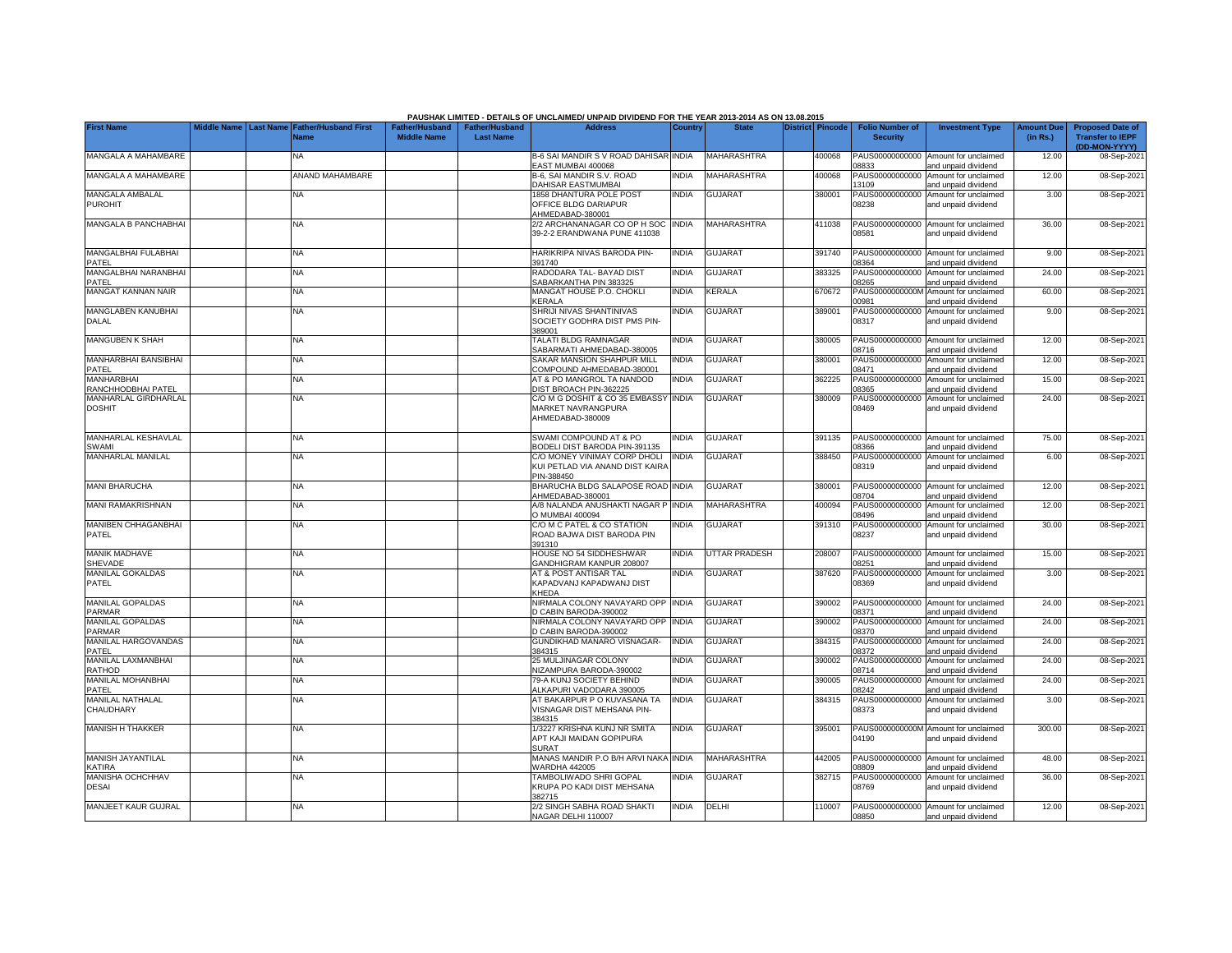|                                       |                       |                                            |                                             |                                           | PAUSHAK LIMITED - DETAILS OF UNCLAIMED/ UNPAID DIVIDEND FOR THE YEAR 2013-2014 AS ON 13.08.2015 |              |                       |                  |                                           |                                                                    |                               |                                                                     |
|---------------------------------------|-----------------------|--------------------------------------------|---------------------------------------------|-------------------------------------------|-------------------------------------------------------------------------------------------------|--------------|-----------------------|------------------|-------------------------------------------|--------------------------------------------------------------------|-------------------------------|---------------------------------------------------------------------|
| <b>First Name</b>                     | Middle Name Last Name | <b>Father/Husband First</b><br><b>Name</b> | <b>Father/Husband</b><br><b>Middle Name</b> | <b>Father/Husband</b><br><b>Last Name</b> | <b>Address</b>                                                                                  | Country      | <b>State</b>          | District Pincode | <b>Folio Number of</b><br><b>Security</b> | <b>Investment Type</b>                                             | <b>Amount Due</b><br>(in Rs.) | <b>Proposed Date of</b><br><b>Transfer to IEPF</b><br>(DD-MON-YYYY) |
| MANJEET KAUR TEHALIA                  |                       | <b>NA</b>                                  |                                             |                                           | C/O.DR.HARIPRAKASH SINGH<br>TEHALIA P.O.INDI BIJAPUR DIST                                       | <b>INDIA</b> | <b>KARNATAKA</b>      | 586209           | 00857                                     | PAUS0000000000M Amount for unclaimed<br>and unpaid dividend        | 300.00                        | 08-Sep-2021                                                         |
| <b>MANJIT KAUR</b>                    |                       | <b>NA</b>                                  |                                             |                                           | 53/78 RAMJAS ROAD KAROL BAGH<br>N DELHI-110005                                                  | <b>INDIA</b> | DELHI                 | 110005           | PAUS00000000000<br>08551                  | Amount for unclaimed<br>and unpaid dividend                        | 12.00                         | 08-Sep-2021                                                         |
| MANJU AGARWAL                         |                       | NA                                         |                                             |                                           | B-66 SOUTH EXTN PART I NEW                                                                      | <b>INDIA</b> | DELHI                 | 110049           | PAUS00000000000                           | Amount for unclaimed                                               | 24.00                         | 08-Sep-2021                                                         |
| MANJU AHUJA                           |                       | <b>NA</b>                                  |                                             |                                           | DELHI-110049<br>FIRST FLOOR 176 KAILASH HILLS<br><b>VEW DELHI 110065</b>                        | <b>INDIA</b> | DELHI                 | 110065           | 08721<br>PAUS00000000000<br>08792         | and unpaid dividend<br>Amount for unclaimed<br>and unpaid dividend | 48.00                         | 08-Sep-2021                                                         |
| MANJU ASHOK RAMNANI                   |                       | NA                                         |                                             |                                           | BK NO 980 ROOM NO 9 STATION<br>ROAD ULHASNAGAR DIST THANE                                       | <b>NDIA</b>  | <b>MAHARASHTRA</b>    | 421003           | PAUS00000000000<br>08629                  | Amount for unclaimed<br>and unpaid dividend                        | 12.00                         | 08-Sep-2021                                                         |
| <b>MANJU BALA</b>                     |                       | <b>NA</b>                                  |                                             |                                           | PIN-421003<br>4872 BHOGAL ROAD JANGPURA                                                         | <b>INDIA</b> | DELHI                 | 110014           | PAUS00000000000                           | Amount for unclaimed                                               | 18.00                         | 08-Sep-2021                                                         |
| <b>MANJU GUPTA</b>                    |                       | <b>NA</b>                                  |                                             |                                           | DELHI-110014<br>20 MAHARSHI DEBENDRA ROAD III<br>FLOOR ROOM NO 61 CALCUTTA-<br>700007           | <b>INDIA</b> | <b>WEST BENGAL</b>    | 700007           | 08571<br>PAUS00000000000<br>08510         | nd unpaid dividend<br>Amount for unclaimed<br>and unpaid dividend  | 36.00                         | 08-Sep-2021                                                         |
| <b>MANJU MOHTA</b>                    |                       | NA                                         |                                             |                                           | KARUNAMOYEE HOUSING ESTATE<br>PHASE II FLAT NO E-22/8 SALT<br>AKE CALCUTTA 700091               | <b>INDIA</b> | <b>WEST BENGAL</b>    | 700091           | PAUS00000000000<br>08604                  | Amount for unclaimed<br>and unpaid dividend                        | 60.00                         | 08-Sep-2021                                                         |
| <b>MANJU RANJAN</b>                   |                       | <b>NA</b>                                  |                                             |                                           | 8/31 TILAK NAGAR NEW DELHI-<br>110018                                                           | <b>INDIA</b> | DELHI                 | 110018           | 08647                                     | PAUS00000000000 Amount for unclaimed<br>and unpaid dividend        | 12.00                         | 08-Sep-2021                                                         |
| MANJU SARASWAT                        |                       | NA                                         |                                             |                                           | C/O A R SARASWAT UNITED<br>COMMERCIAL BANK HIGH COURT<br>ROAD GWALIOR 474009                    | <b>NDIA</b>  | <b>MADHYA PRADESH</b> | 474009           | PAUS00000000000<br>08578                  | Amount for unclaimed<br>and unpaid dividend                        | 24.00                         | 08-Sep-2021                                                         |
| MANJU SHARMA                          |                       | NΑ                                         |                                             |                                           | 1402 GALI MUSBBIRON CHANKYA<br>MARG SUBHASH CHOWK JAIPUR<br>302002                              | <b>NDIA</b>  | <b>RAJASTHAN</b>      | 302002           | PAUS00000000000<br>08821                  | Amount for unclaimed<br>and unpaid dividend                        | 24.00                         | 08-Sep-2021                                                         |
| MANJU SHREE<br><b>BHATTACHARYA</b>    |                       | <b>NA</b>                                  |                                             |                                           | 14 ISHAVASHYAM BUNGLOWS OPP<br>LOVEKUSH SOCIETY 132 FT RING<br>ROAD.SATELLITE AHMEDABAD         | <b>INDIA</b> | <b>GUJARAT</b>        | 380015           | 04564                                     | PAUS0000000000M Amount for unclaimed<br>and unpaid dividend        | 300.00                        | 08-Sep-2021                                                         |
| <b>MANJU SIDANA</b>                   |                       | <b>NA</b>                                  |                                             |                                           | 0593, JALVAYU TOWERS SADANAND INDIA<br>NAGAR BANGALORE 560380                                   |              | <b>KARNATAKA</b>      | 560001           | PAUS00000000000<br>08500                  | Amount for unclaimed<br>and unpaid dividend                        | 36.00                         | 08-Sep-2021                                                         |
| <b>MANJU SURANA</b>                   |                       | <b>NA</b>                                  |                                             |                                           | 141-B CHATRAPATI NAGAR INDORE INDIA                                                             |              | <b>MADHYA PRADESH</b> | 452005           | PAUS12026200001<br>19671                  | Amount for unclaimed<br>nd unpaid dividend                         | 225.00                        | 08-Sep-2021                                                         |
| MANJU ZEEKNA                          |                       | NΑ                                         |                                             |                                           | D/O LATE SH MEGH RAJ LEEKHA<br>PO BHUWA DIST HISSAR 126008<br>HARYANA                           | <b>NDIA</b>  | <b>HARYANA</b>        | 126008           | PAUS00000000000<br>08685                  | Amount for unclaimed<br>and unpaid dividend                        | 48.00                         | 08-Sep-2021                                                         |
| MANJUBALA TILAKRAJ<br>MAHAJAN         |                       | NA                                         |                                             |                                           | B-215 YOJANA VIHAR DELHI 110092                                                                 | <b>INDIA</b> | DELHI                 | 110092           | PAUS00000000000<br>08659                  | Amount for unclaimed<br>and unpaid dividend                        | 12.00                         | 08-Sep-2021                                                         |
| MANJUBEN JAYANTILAL<br>SHAH           |                       | <b>NA</b>                                  |                                             |                                           | PRABHAKUNJ CO-OP HSG SOCIETY<br>COLLEGE ROAD NR DERI GODHRA<br>389001                           | <b>INDIA</b> | <b>GUJARAT</b>        | 389001           | PAUS00000000000<br>08318                  | Amount for unclaimed<br>and unpaid dividend                        | 3.00                          | 08-Sep-2021                                                         |
| MANJUBEN VINOD PATEL                  |                       | NA                                         |                                             |                                           | 18 NEW SHARAD HOUSING<br>SOCIETY NARANPURA AREA OPP<br>VIJAYNAGAR AHMEDABAD-380013              | <b>NDIA</b>  | <b>GUJARAT</b>        | 380013           | PAUS00000000000<br>08665                  | Amount for unclaimed<br>and unpaid dividend                        | 36.00                         | 08-Sep-2021                                                         |
| MANJULA CHANDULAL<br>PATEL            |                       | <b>NA</b>                                  |                                             |                                           | DREAMLAND AGENCY RAJMAHEL<br>ROAD BARODA-390001                                                 | <b>INDIA</b> | <b>GUJARAT</b>        | 390001           | 08374                                     | PAUS00000000000 Amount for unclaimed<br>and unpaid dividend        | 24.00                         | 08-Sep-2021                                                         |
| <b>MANJULA</b><br>NARESHCHANDRA JOSHI |                       | NA                                         |                                             |                                           | 4 HARIOM FLAT CHANDRANAGAR N<br>N ROAD PALDI AHMEDABAD 380007                                   | <b>NDIA</b>  | <b>GUJARAT</b>        | 380007           | PAUS00000000000<br>08853                  | Amount for unclaimed<br>and unpaid dividend                        | 48.00                         | 08-Sep-2021                                                         |
| MANJULA NAVNITLAL<br><b>SHAH</b>      |                       | <b>NA</b>                                  |                                             |                                           | 9 NIYOJAN NAGAR SOCIETY<br>AMBAWADI ELLISBRIDGE<br>AHMEDABAD 380015                             | <b>INDIA</b> | <b>GUJARAT</b>        | 380015           | PAUS00000000000<br>08731                  | Amount for unclaimed<br>and unpaid dividend                        | 9.00                          | 08-Sep-2021                                                         |
| MANJULA RAM AGRAWAL                   |                       | <b>NA</b>                                  |                                             |                                           | 102 SHIVALIK APARTMENTS<br>ALAKNANDA NEW DELHI 110019                                           | <b>INDIA</b> | DELHI                 | 110019           | PAUS00000000000<br>08559                  | Amount for unclaimed<br>nd unpaid dividend                         | 24.00                         | 08-Sep-2021                                                         |
| MANJULABEN AMRATLAL<br>PANCHAL        |                       | <b>NA</b>                                  |                                             |                                           | UTTAMCHAND ZAVERI'S POLE<br>PANIGATE BARODA 390017                                              | <b>INDIA</b> | <b>GUJARAT</b>        | 390017           | PAUS00000000000<br>08759                  | Amount for unclaimed<br>and unpaid dividend                        | 3.00                          | 08-Sep-2021                                                         |
| MANJULABEN<br>CHIMANBHAI PATEL        |                       | <b>NA</b>                                  |                                             |                                           | HARIKRIPA NIVAS CHHANI DIST<br>BARODA PIN-391740                                                | <b>INDIA</b> | <b>GUJARAT</b>        | 391740           | PAUS00000000000<br>08375                  | Amount for unclaimed<br>and unpaid dividend                        | 9.00                          | 08-Sep-2021                                                         |
| MANJULABEN<br><b>GANPATBHAI PATEL</b> |                       | NA                                         |                                             |                                           | VACHALU FALIA MANJALPUR<br>BARODA-390011                                                        | <b>NDIA</b>  | <b>GUJARAT</b>        | 390011           | PAUS00000000000<br>08376                  | Amount for unclaimed<br>and unpaid dividend                        | 3.00                          | 08-Sep-2021                                                         |
| MANJULABEN<br>JAWAHARLAL CHOKSHI      |                       | <b>NA</b>                                  |                                             |                                           | KANDOI'S KHADKI CHOKSHI BAZAR<br>UMRETH TAL ANAND DIST KAIRA<br>PIN-388220                      | <b>INDIA</b> | <b>GUJARAT</b>        | 388220           | PAUS00000000000<br>08379                  | Amount for unclaimed<br>and unpaid dividend                        | 9.00                          | 08-Sep-2021                                                         |
| <b>MANJULABEN</b><br>KRISHNALAL SHAH  |                       | NA                                         |                                             |                                           | HARIKRIPA NR S T STAND<br>UTTERSANDA 387370                                                     | <b>INDIA</b> | <b>GUJARAT</b>        | 387370           | PAUS00000000000<br>08727                  | Amount for unclaimed<br>and unpaid dividend                        | 24.00                         | 08-Sep-2021                                                         |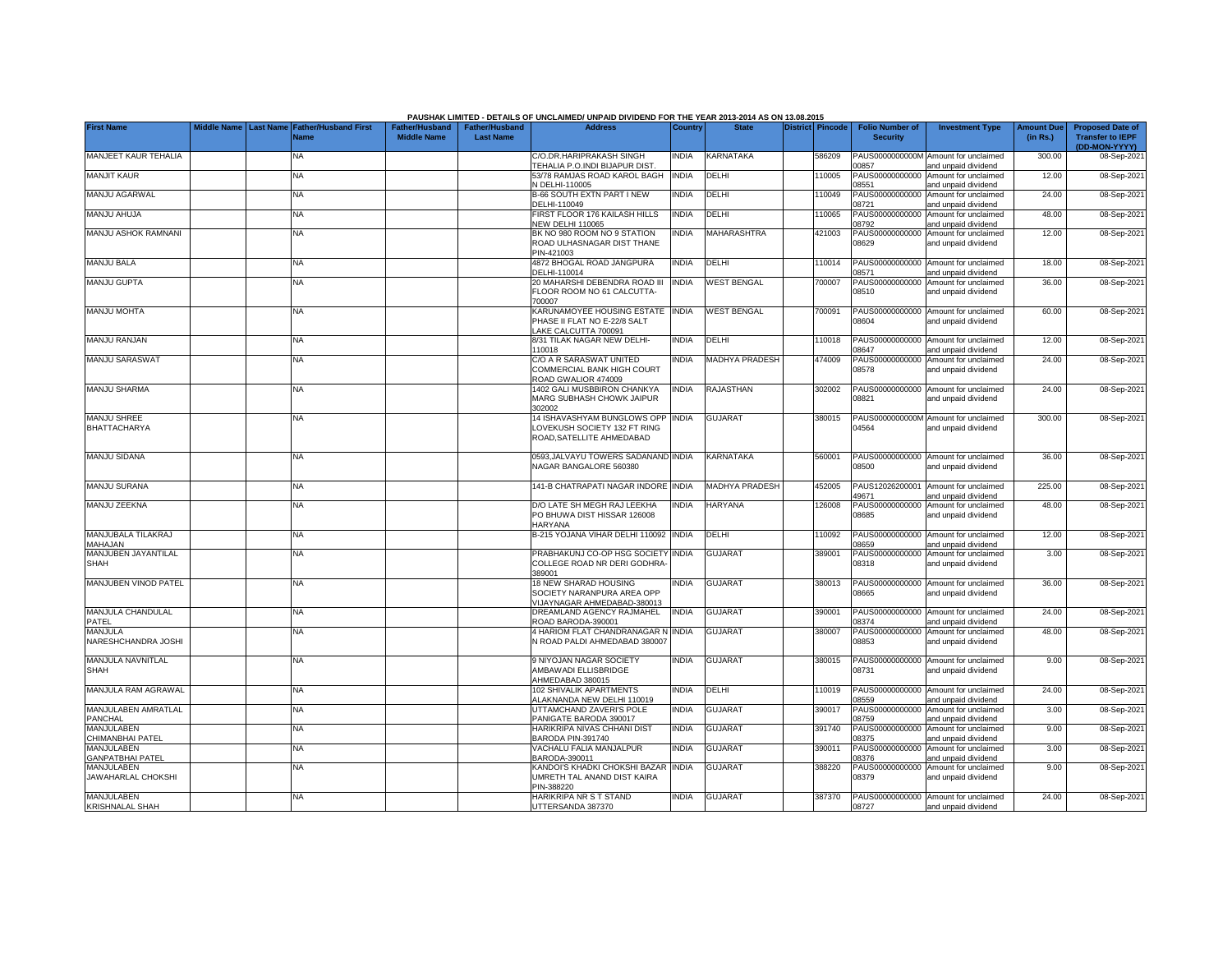|                                             |             |                                               |                                             |                                           | PAUSHAK LIMITED - DETAILS OF UNCLAIMED/ UNPAID DIVIDEND FOR THE YEAR 2013-2014 AS ON 13.08.2015                                                          |                |                       |                         |                                           |                                                             |                               |                                                                     |
|---------------------------------------------|-------------|-----------------------------------------------|---------------------------------------------|-------------------------------------------|----------------------------------------------------------------------------------------------------------------------------------------------------------|----------------|-----------------------|-------------------------|-------------------------------------------|-------------------------------------------------------------|-------------------------------|---------------------------------------------------------------------|
| <b>First Name</b>                           | Middle Name | <b>Last Name Father/Husband First</b><br>Name | <b>Father/Husband</b><br><b>Middle Name</b> | <b>Father/Husband</b><br><b>Last Name</b> | <b>Address</b>                                                                                                                                           | <b>Country</b> | <b>State</b>          | <b>District Pincode</b> | <b>Folio Number of</b><br><b>Security</b> | <b>Investment Type</b>                                      | <b>Amount Due</b><br>(in Rs.) | <b>Proposed Date of</b><br><b>Transfer to IEPF</b><br>(DD-MON-YYYY) |
| MANJULABEN MAGANBHA<br>PATEL                |             | <b>NA</b>                                     |                                             |                                           | <b>B/31 SEVASHRAM SOCIETY NEAR</b><br><b>ATMA JYOTI - ASHRAM RACE</b><br>COURSE ROAD BARODA 390007 -                                                     | INDIA          | <b>GUJARAT</b>        | 390007                  | PAUS00000000000<br>08271                  | Amount for unclaimed<br>and unpaid dividend                 | 9.00                          | 08-Sep-202                                                          |
| <b>MANJULABEN PATEL</b>                     |             | NA                                            |                                             |                                           | C/O.RAMANBHAI M.PATEL NEAR<br>OLD POST OFFICE P.O.ANANDA.<br><b>VAVALI-DIST. KEHARA</b>                                                                  | <b>NDIA</b>    | <b>GUJARAT</b>        | 388001                  | 00552                                     | PAUS0000000000M Amount for unclaimed<br>and unpaid dividend | 300.00                        | 08-Sep-2021                                                         |
| <b>MANJULATHA K</b>                         |             | <b>NA</b>                                     |                                             |                                           | 10-1-78 MANILLAGUDEM KHAMMAM                                                                                                                             | <b>INDIA</b>   | <b>ANDHRA PRADESH</b> | 507001                  | 4731                                      | PAUS0000000000M Amount for unclaimed<br>and unpaid dividend | 300.00                        | 08-Sep-202                                                          |
| <b>MANKUWAR SAHU</b>                        |             | <b>NA</b>                                     |                                             |                                           | 304. LOKSHILP, SECTOR-17 VASHI<br>NEW MUMBAI-400703                                                                                                      | <b>INDIA</b>   | <b>MAHARASHTRA</b>    | 400703                  | PAUS00000000000<br>8597                   | Amount for unclaimed<br>and unpaid dividend                 | 24.00                         | 08-Sep-202                                                          |
| <b>MANMOHAN LAL</b><br>AGARWAL              |             | NA                                            |                                             |                                           | <b>42 MADHUVAN COLONY DELHI</b><br>110092                                                                                                                | <b>NDIA</b>    | DELHI                 | 110092                  | PAUS00000000000<br>08541                  | Amount for unclaimed<br>and unpaid dividend                 | 12.00                         | 08-Sep-202                                                          |
| MANNALAL RAMGOPAL<br>BAJAJ                  |             | <b>NA</b>                                     |                                             |                                           | 30 VAISHALI SOCIETY 1ST FLOOR<br>BEHIND S T BUS DEPOT<br>ANKLESHWAR 393001                                                                               | <b>INDIA</b>   | GUJARA <sub>1</sub>   | 393001                  | PAUS00000000000<br>08627                  | Amount for unclaimed<br>and unpaid dividend                 | 24.00                         | 08-Sep-202                                                          |
| <b>MANNE VITTAL RAO</b>                     |             | NA                                            |                                             |                                           | NEE RIZONAL LABRR L CAMPUS INDIA<br>HYDERABAD 500007                                                                                                     |                | ANDHRA PRADESH        | 500007                  | 8612                                      | PAUS00000000000 Amount for unclaimed<br>and unpaid dividend | 60.00                         | 08-Sep-202                                                          |
| <b>MANNUR MADHUSUDAN</b><br><b>REDDY</b>    |             | NA                                            |                                             |                                           | 4-47 HAUZ KHAS NEW DELHI-<br>110016                                                                                                                      | <b>INDIA</b>   | DELHI                 | 110016                  | 8662                                      | PAUS00000000000 Amount for unclaimed<br>and unpaid dividend | 12.00                         | 08-Sep-202                                                          |
| <b>MANOHAR BABU</b><br>KONDAPALLI           |             | NA                                            |                                             |                                           | C/O EXCELL THERAPEUTICS LTD H<br>NO 1-2-59- 7/30/C 1ST FLR SAHITYA<br>APTS LANE B/S IN- DIRA PARK P<br>PUMP INDIRA PARK ROAD HYDER-<br>ABAD 500080       | <b>NDIA</b>    | ANDHRA PRADESH        | 500080                  | 08380                                     | PAUS00000000000 Amount for unclaimed<br>and unpaid dividend | 48.00                         | 08-Sep-202                                                          |
| <b>MANOHAR J</b>                            |             | <b>NA</b>                                     |                                             |                                           | 13 GANIGERPET BANGALORE-<br>560002                                                                                                                       | <b>INDIA</b>   | KARNATAKA             | 560002                  | 8676                                      | PAUS00000000000 Amount for unclaimed<br>and unpaid dividend | 12.00                         | 08-Sep-202                                                          |
| <b>MANOHAR J</b>                            |             | <b>NA</b>                                     |                                             |                                           | 13 GANIGERPET BANGALORE<br>560002                                                                                                                        | <b>INDIA</b>   | KARNATAKA             | 560002                  | 8816                                      | PAUS00000000000 Amount for unclaimed<br>and unpaid dividend | 12.00                         | 08-Sep-202                                                          |
| MANOHAR RAO V RAIKAR                        |             | <b>NA</b>                                     |                                             |                                           | HOTEL RAJESWARI GULBARGA<br>KARNATAKA                                                                                                                    | <b>NDIA</b>    | KARNATAKA             | 585101                  | 0554                                      | PAUS0000000000M Amount for unclaimed<br>and unpaid dividend | 1200.00                       | 08-Sep-202                                                          |
| <b>MANOHAR SRIRAM</b><br><b>RAJORIA</b>     |             | <b>NA</b>                                     |                                             |                                           | C/O UNITED INDIA INSURANCE CO<br>LTD DIVISIONAL OFFICE POST BOX<br>NO 303 NEW OSMANPURA<br>AURANGABAD 431001                                             | <b>NDIA</b>    | MAHARASHTRA           | 431001                  | PAUS00000000000<br>08600                  | Amount for unclaimed<br>and unpaid dividend                 | 12.00                         | 08-Sep-202                                                          |
| <b>MANOJ BHUPENDRABHAI</b><br>PATEL         |             | <b>NA</b>                                     |                                             |                                           | <b>GEETANJALI SOCIETY JETALPUR</b><br>ROAD VADODARA-390005                                                                                               | INDIA          | <b>GUJARAT</b>        | 390005                  | 08381                                     | PAUS00000000000 Amount for unclaimed<br>and unpaid dividend | 48.00                         | 08-Sep-202                                                          |
| <b>MANOJ BHUPENDRABHAI</b><br>PATEL         |             | <b>NA</b>                                     |                                             |                                           | <b>9 GEETANJALI SOCIETY JETALPUR</b><br>ROAD VADODARA-390005                                                                                             | <b>NDIA</b>    | <b>GUJARAT</b>        | 390005                  | PAUS00000000000<br>08290                  | Amount for unclaimed<br>and unpaid dividend                 | 3.00                          | 08-Sep-202                                                          |
| MANOJ MUJOO                                 |             | <b>NA</b>                                     |                                             |                                           | C/O ALEMBIC CHEMICAL WORKS<br>CO LTD 110 JAWAHAR LAL NEHRU<br>MARG AMBALA CANTT                                                                          | <b>NDIA</b>    | <b>HARYANA</b>        | 133001                  | 03412                                     | PAUS0000000000M Amount for unclaimed<br>and unpaid dividend | 300.00                        | 08-Sep-202                                                          |
| MANOJ NAVINCHANDRA<br>PATEL                 |             | <b>NA</b>                                     |                                             |                                           | <b>A-12 VALLABH SOCIETY 17 TILAK</b><br>ROAD GHATKOPAR EAST MUMBAI<br>400077                                                                             | <b>NDIA</b>    | <b>MAHARASHTRA</b>    | 400077                  | 08626                                     | PAUS00000000000 Amount for unclaimed<br>and unpaid dividend | 12.00                         | 08-Sep-202                                                          |
| <b>MANOJ PATTANI</b>                        |             | <b>NA</b>                                     |                                             |                                           | 105 SUNRISE RAHEJA VIHAR B/H<br>SHIPPING CORP OF INDIA POWAI<br><b>MUMBAI 400072</b>                                                                     | <b>NDIA</b>    | <b>MAHARASHTRA</b>    | 400072                  | 8883                                      | PAUS00000000000 Amount for unclaimed<br>and unpaid dividend | 24.00                         | 08-Sep-2021                                                         |
| <b>MANOJ RATILAL SHETH</b>                  |             | <b>NA</b>                                     |                                             |                                           | POST BOX NO 1291 SHOP NO B-<br>224/226 UDYO- GNAGAR<br>COMMERCIAL COMPLEX CENTRAL<br>ROAD - OPP TELEPHONE<br>EXCHANGE POST UDHNA 39421-0<br><b>SURAT</b> | <b>NDIA</b>    | <b>GUJARAT</b>        | 394210                  | 08749                                     | PAUS00000000000 Amount for unclaimed<br>and unpaid dividend | 48.00                         | 08-Sep-202                                                          |
| <b>MANOJ SHARMA</b>                         |             | <b>NA</b>                                     |                                             |                                           | 13. MANVIHAR COLONY<br>SHAMSABAD ROAD AGRA                                                                                                               | <b>NDIA</b>    | <b>UTTAR PRADESH</b>  | 282001                  | 08898                                     | PAUS00000000000 Amount for unclaimed<br>and unpaid dividend | 48.00                         | 08-Sep-202                                                          |
| <b>MANORAMA GROVER</b>                      |             | <b>NA</b>                                     |                                             |                                           | 27 GYAN KUNJ PO LAXMI NAGAR<br><b>DELHI 110092</b>                                                                                                       | <b>INDIA</b>   | DELHI                 | 10092                   | PAUS00000000000<br>08556                  | Amount for unclaimed<br>and unpaid dividend                 | 12.00                         | 08-Sep-202                                                          |
| <b>MANORBHAI GANESHBHAI</b><br><b>NAGAR</b> |             | <b>NA</b>                                     |                                             |                                           | <b>KANCHANLAL BHATHTHO OPP T B</b><br><b>OSPITAL BARODA-390001</b>                                                                                       | <b>INDIA</b>   | <b>GUJARAT</b>        | 390001                  | PAUS00000000000<br>08279                  | Amount for unclaimed<br>and unpaid dividend                 | 3.00                          | 08-Sep-202                                                          |
| <b>MANPREET MALIK</b>                       |             | <b>NA</b>                                     |                                             |                                           | WZ-3 OLD MAHABIR NAGAR NEW<br>DELHI-110018                                                                                                               | <b>INDIA</b>   | DELHI                 | 10018                   | PAUS00000000000<br>08547                  | Amount for unclaimed<br>and unpaid dividend                 | 12.00                         | 08-Sep-202                                                          |
| <b>MANSINH GHEMARBHAI</b><br>CHAUDHARY      |             | <b>NA</b>                                     |                                             |                                           | AT & PO KHANDOSAN TA<br>VISNAGAR VIA VALAM DIST<br>MEHSANA PIN-392310                                                                                    | <b>NDIA</b>    | <b>GUJARAT</b>        | 392310                  | PAUS00000000000<br>08384                  | Amount for unclaimed<br>and unpaid dividend                 | 9.00                          | 08-Sep-202                                                          |
| MANSUKHALAL AMRITLAL<br><b>PAREKH</b>       |             | <b>NA</b>                                     |                                             |                                           | KUVERJI DEVSHI CHAWL 2ND<br>FLOOR B S ROAD OPP ZARAPKAR<br>SHOW ROOM DADAR MUMBAI<br>400028                                                              | <b>NDIA</b>    | MAHARASHTRA           | 400028                  | PAUS00000000000<br>8632                   | Amount for unclaimed<br>and unpaid dividend                 | 12.00                         | 08-Sep-202                                                          |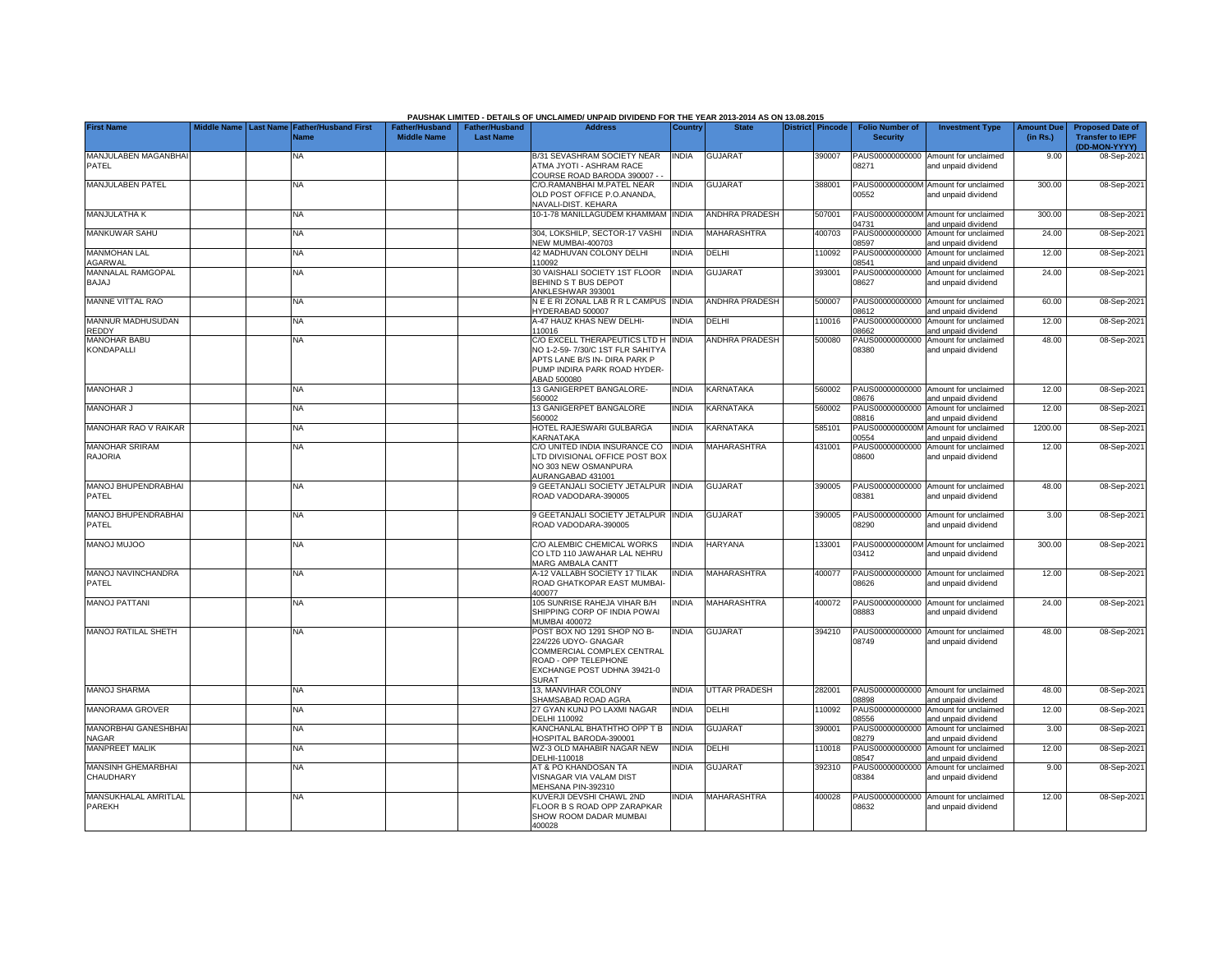|                                                     |                    |                  |                                            |                                      |                                           | PAUSHAK LIMITED - DETAILS OF UNCLAIMED/ UNPAID DIVIDEND FOR THE YEAR 2013-2014 AS ON 13.08.2015 |                |                      |                         |        |                                           |                                                             |                               |                                                                     |
|-----------------------------------------------------|--------------------|------------------|--------------------------------------------|--------------------------------------|-------------------------------------------|-------------------------------------------------------------------------------------------------|----------------|----------------------|-------------------------|--------|-------------------------------------------|-------------------------------------------------------------|-------------------------------|---------------------------------------------------------------------|
| <b>First Name</b>                                   | <b>Middle Name</b> | <b>Last Name</b> | <b>Father/Husband First</b><br><b>Name</b> | Father/Husband<br><b>Middle Name</b> | <b>Father/Husband</b><br><b>Last Name</b> | <b>Address</b>                                                                                  | <b>Country</b> | <b>State</b>         | <b>District Pincode</b> |        | <b>Folio Number of</b><br><b>Security</b> | <b>Investment Type</b>                                      | <b>Amount Due</b><br>(in Rs.) | <b>Proposed Date of</b><br><b>Transfer to IEPF</b><br>(DD-MON-YYYY) |
| MANSUKHLAL POPATLAL<br><b>MISTRY</b>                |                    |                  | NA.                                        |                                      |                                           | AMAR HARDWARE MART MADAN<br>ZAMPA ROAD BARODA-390001                                            | <b>INDIA</b>   | <b>GUJARAT</b>       |                         | 390001 | 8386                                      | PAUS00000000000 Amount for unclaimed<br>and unpaid dividend | 24.00                         | 08-Sep-2021                                                         |
| MANUBHAI AMULAKHBHA<br>SHETH                        |                    |                  | <b>NA</b>                                  |                                      |                                           | <b>B 903 SPRING VALLEY NR PARIMAL INDIA</b><br>CROSSING ELLISBRIDGE<br>AHMEDABAD 380006         |                | <b>GUJARAT</b>       |                         | 380006 | PAUS00000000000<br>08387                  | Amount for unclaimed<br>and unpaid dividend                 | 3.00                          | 08-Sep-2021                                                         |
| MANUBHAI CHHOTABHAI<br>PATEL                        |                    |                  | <b>NA</b>                                  |                                      |                                           | NR POST OFFICE TEKRE AT & PO<br>PALANA 387350 TA NADIAD                                         | <b>INDIA</b>   | <b>GUJARAT</b>       |                         | 387350 | 8733                                      | PAUS00000000000 Amount for unclaimed<br>and unpaid dividend | 9.00                          | 08-Sep-2021                                                         |
| MANUBHAI G PATEL                                    |                    |                  | NA                                         |                                      |                                           | 6 KRISHNA KUNJ SOCIETY<br>JETALPUR ROAD BARODA-390005                                           | <b>INDIA</b>   | <b>GUJARAT</b>       |                         | 390005 | 8389                                      | PAUS00000000000 Amount for unclaimed<br>and unpaid dividend | 24.00                         | 08-Sep-2021                                                         |
| MANUBHAI GOVINDBHAI<br>PATEL                        |                    |                  | NA.                                        |                                      |                                           | <b>S KRISHNA KUNJ SOCIETY</b><br>JETALPUR RD BARODA-390005                                      | <b>INDIA</b>   | <b>GUJARAT</b>       |                         | 390005 | PAUS00000000000<br>08286                  | Amount for unclaimed<br>and unpaid dividend                 | 48.00                         | 08-Sep-2021                                                         |
| MANUBHAI MAGANBHAI<br>PATEL                         |                    |                  | <b>NA</b>                                  |                                      |                                           | 54 PUNITNAGAR OLD PADRA RD<br>BARODA-390007                                                     | <b>INDIA</b>   | <b>GUJARAT</b>       |                         | 390007 | PAUS00000000000<br>8390                   | Amount for unclaimed<br>and unpaid dividend                 | 75.00                         | 08-Sep-2021                                                         |
| MANUBHAI MAHIJIBHAI<br>PATEL                        |                    |                  | <b>NA</b>                                  |                                      |                                           | SHREEJI KHADAKI AT & PO KALALI<br>TAL & DIST BARODA PIN-391410                                  | <b>INDIA</b>   | <b>GUJARAT</b>       |                         | 391410 | PAUS00000000000<br>8391                   | Amount for unclaimed<br>and unpaid dividend                 | 3.00                          | 08-Sep-2021                                                         |
| MANUBHAI RANGILDAS<br>PATHAK                        |                    |                  | NA                                         |                                      |                                           | 7 FATEHGANJ CO OP HOUSING<br>SOCIETY BEHIND CHURCH NEAR<br>DHOBIGHAT BARODA 390002              | <b>INDIA</b>   | <b>GUJARAT</b>       |                         | 390002 | 08454                                     | PAUS00000000000 Amount for unclaimed<br>and unpaid dividend | 24.00                         | 08-Sep-2021                                                         |
| <b>MANUBHAI RAVJIBHAI</b><br>PATEL                  |                    |                  | NA                                         |                                      |                                           | AT PO HODOD TA KARAJAN DIST<br>BARODA PIN 390001                                                | <b>INDIA</b>   | <b>GUJARAT</b>       |                         | 390001 | 8264                                      | PAUS00000000000 Amount for unclaimed<br>and unpaid dividend | 24.00                         | 08-Sep-2021                                                         |
| MANUBHAI SHANKERBHAI<br>PATEL                       |                    |                  | NA                                         |                                      |                                           | CHANDRAJEET" 4 PARISHRAM<br>SOCIETY FATEGANJ BARODA-<br>390002                                  | <b>INDIA</b>   | <b>GUJARAT</b>       |                         | 390002 | 08250                                     | PAUS00000000000 Amount for unclaimed<br>and unpaid dividend | 3.00                          | 08-Sep-2021                                                         |
| <b>MANUBHAI SHANKERBHAI</b><br>PATEL                |                    |                  | <b>NA</b>                                  |                                      |                                           | CHANDRAJEET" 4 PARISHRAM<br>SOCIETY FATEHGANJ BARODA-<br>390002                                 | <b>INDIA</b>   | <b>GUJARAT</b>       |                         | 390002 | 08249                                     | PAUS00000000000 Amount for unclaimed<br>and unpaid dividend | 3.00                          | 08-Sep-2021                                                         |
| <b>MARIA ARABELLA</b><br><b>GERALDINA FERNANDES</b> |                    |                  | NA.                                        |                                      |                                           | MAJORDA SALCETE GOA-403713                                                                      | <b>INDIA</b>   | GOA                  |                         | 403713 | 8326                                      | PAUS00000000000 Amount for unclaimed<br>and unpaid dividend | 9.00                          | 08-Sep-2021                                                         |
| MARIAMA KURIAN                                      |                    |                  | <b>NA</b>                                  |                                      |                                           | C/O OM KURIAN D D GEARS (P) LTD INDIA<br>28. MOTIA KHAN JHUNDELWALA<br>ROAD NEW DELHI 110055    |                | DELHI                |                         | 110055 | 08563                                     | PAUS00000000000 Amount for unclaimed<br>and unpaid dividend | 12.00                         | 08-Sep-2021                                                         |
| MARIAMBEN UMARBHAI<br><b>BALIM</b>                  |                    |                  | <b>NA</b>                                  |                                      |                                           | AT & PO ANASTU TA KARJAN DIST<br><b>BARODA</b>                                                  | <b>INDIA</b>   | <b>GUJARAT</b>       |                         | 391240 | 8742                                      | PAUS00000000000 Amount for unclaimed<br>and unpaid dividend | 3.00                          | 08-Sep-2021                                                         |
| <b>MARIAPPA K C</b>                                 |                    |                  | NA.                                        |                                      |                                           | NO.1. COLES ROAD FRASER TOWN INDIA<br><b>BANGALORE</b>                                          |                | KARNATAKA            |                         | 560005 | 30000                                     | PAUS0000000000K Amount for unclaimed<br>and unpaid dividend | 600.00                        | 08-Sep-2021                                                         |
| <b>MARY SUGANTHI</b>                                |                    |                  | <b>NA</b>                                  |                                      |                                           | 12/4, C.S.NAGAR, II STREET<br>'BALDWIN NIVAS' KRISHNAPURAM<br><b>COLONY MADURAI</b>             | INDIA          | <b>TAMIL NADU</b>    |                         | 625014 | 00163                                     | PAUS0000000000M Amount for unclaimed<br>and unpaid dividend | 600.00                        | 08-Sep-2021                                                         |
| MASUKLAL NANALAL<br><b>VORA</b>                     |                    |                  | <b>NA</b>                                  |                                      |                                           | KUVERJI DEVSHI CHAWL 2ND FL B<br>S ROAD OPP ZARAPKAR SHOW<br>ROOM DADAR MUMBAL 400028           | <b>INDIA</b>   | <b>MAHARASHTRA</b>   |                         | 400028 | 08634                                     | PAUS00000000000 Amount for unclaimed<br>and unpaid dividend | 12.00                         | 08-Sep-2021                                                         |
| <b>MATADIN VIJAY</b>                                |                    |                  | NA.                                        |                                      |                                           | C/O VIJAY BARTAN BHANDAR BAPU INDIA<br>BAZAR CHOMU JAIPUR                                       |                | <b>RAJASTHAN</b>     |                         | 303702 | PAUS12033200047<br>09597                  | Amount for unclaimed<br>and unpaid dividend                 | 300.00                        | 08-Sep-2021                                                         |
| <b>MATHEW B KURIAN</b>                              |                    |                  | V M KURIAN                                 |                                      |                                           | VALLAMATTOM I S PRESS ROAD<br>KOCHI                                                             | <b>INDIA</b>   | <b>KERALA</b>        |                         | 682018 | PAUS12023900001<br>6622                   | Amount for unclaimed<br>and unpaid dividend                 | 345.00                        | 08-Sep-2021                                                         |
| <b>MAULIK R MEHTA</b>                               |                    |                  | <b>NA</b>                                  |                                      |                                           | 33/B ASHOK NAGAR SOC BEHIND<br><b>RLY STATION NADIAD</b>                                        | <b>INDIA</b>   | <b>GUJARAT</b>       |                         | 387001 | 4436                                      | PAUS0000000000M Amount for unclaimed<br>and unpaid dividend | 300.00                        | 08-Sep-2021                                                         |
| <b>MAYA BHAVNANI</b>                                |                    |                  | <b>NA</b>                                  |                                      |                                           | FLAT NO 508 SINDHU APTS 5TH<br>FLR NARAYAN NAGAR SION<br>CHUNABHATTI MUMBAI 400022              | <b>INDIA</b>   | <b>MAHARASHTRA</b>   |                         | 400022 | 08751                                     | PAUS00000000000 Amount for unclaimed<br>and unpaid dividend | 9.00                          | 08-Sep-2021                                                         |
| <b>MAYA DIXIT</b>                                   |                    |                  | NA                                         |                                      |                                           | C/O ARVIND DIXIT SHREERAM<br>BHAVAN TUMSAR 441912 DIST<br>BHANDARA (M.S.)                       | <b>INDIA</b>   | <b>MAHARASHTRA</b>   |                         | 441912 | 08743                                     | PAUS00000000000 Amount for unclaimed<br>and unpaid dividend | 24.00                         | 08-Sep-2021                                                         |
| <b>MAYA GUPTA</b>                                   |                    |                  | <b>NA</b>                                  |                                      |                                           | C/O M/S SRI SHAKTI CALENDERS<br>32/14 CHAWAL MARDI CHOWK<br>KANPUR 208001                       | <b>INDIA</b>   | <b>UTTAR PRADESH</b> |                         | 208001 | 08875                                     | PAUS00000000000 Amount for unclaimed<br>and unpaid dividend | 48.00                         | 08-Sep-2021                                                         |
| MAYA J                                              |                    |                  | NA.                                        |                                      |                                           | NO. 90 SERPENTINE ROAD<br>KUMARA PARK WESTBANGALORE                                             | <b>INDIA</b>   | <b>KARNATAKA</b>     |                         | 560020 | 08880                                     | PAUS00000000000 Amount for unclaimed<br>and unpaid dividend | 24.00                         | 08-Sep-2021                                                         |
| MAYA JAIN                                           |                    |                  | NA                                         |                                      |                                           | A-67 ANAND VIHAR DELHI-110092                                                                   | <b>INDIA</b>   | DELHI                |                         | 110092 | 8655                                      | PAUS00000000000 Amount for unclaimed<br>and unpaid dividend | 12.00                         | 08-Sep-2021                                                         |
| <b>MAYANK</b>                                       |                    |                  | NA                                         |                                      |                                           | 15/2 TAMOLI PARA ALIGARH UTTAR INDIA<br>PRADESH                                                 |                | <b>UTTAR PRADESH</b> |                         | 202001 | 3922                                      | AUS0000000000M Amount for unclaimed<br>and unpaid dividend  | 900.00                        | 08-Sep-2021                                                         |
| <b>MAYANK JAYANTILAL</b><br><b>SHAH</b>             |                    |                  | <b>NA</b>                                  |                                      |                                           | FLAT 52 5TH FLOOR WARDEN<br>COURT AUGUST KRANTI MARG<br>MUMBAI-400036                           | <b>INDIA</b>   | <b>MAHARASHTRA</b>   |                         | 400036 | 08628                                     | PAUS00000000000 Amount for unclaimed<br>and unpaid dividend | 12.00                         | 08-Sep-2021                                                         |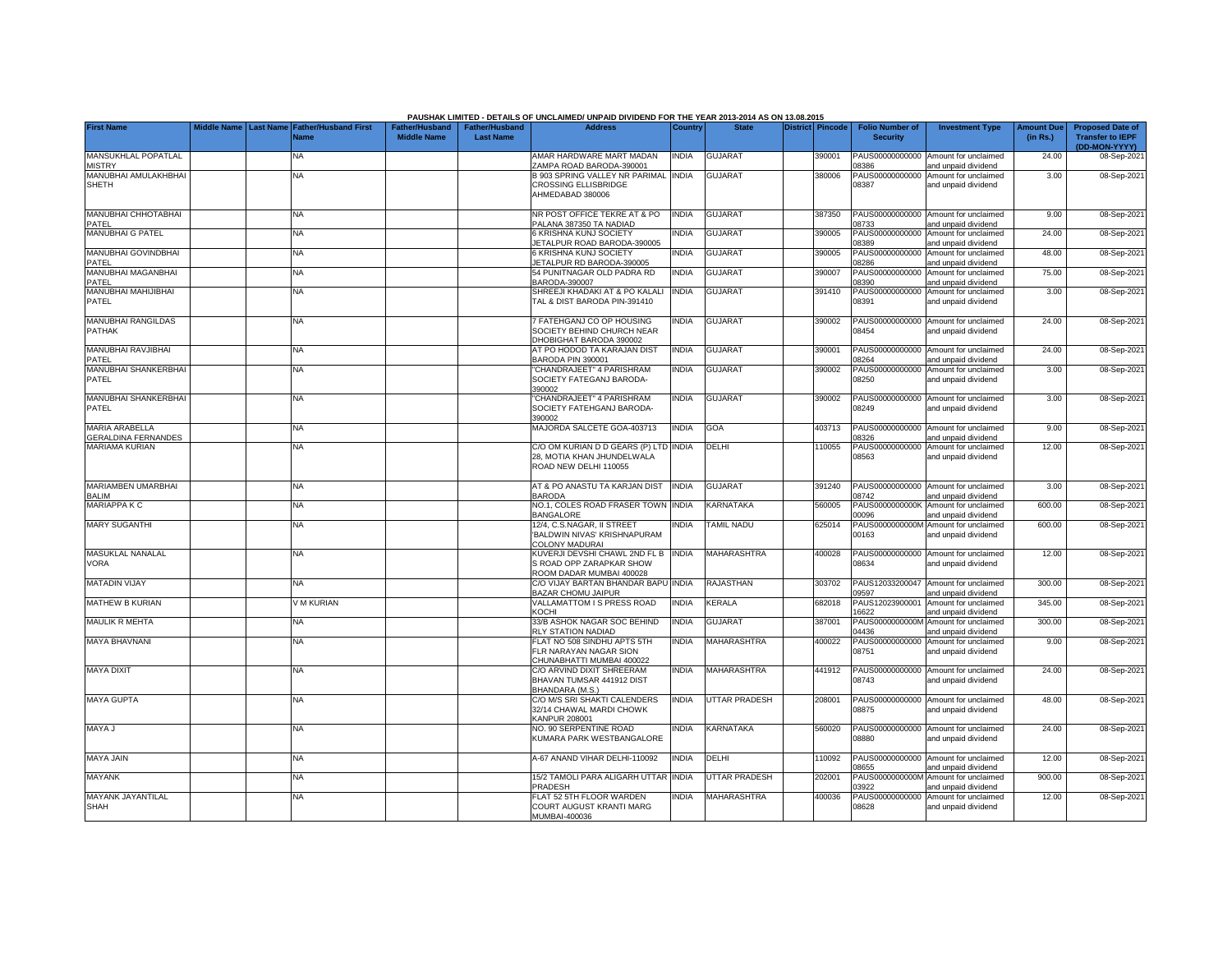|                                  |  |                                                    |                                             |                                           | PAUSHAK LIMITED - DETAILS OF UNCLAIMED/ UNPAID DIVIDEND FOR THE YEAR 2013-2014 AS ON 13.08.2015         |                |                       |                         |                                           |                                                             |                               |                                                                     |
|----------------------------------|--|----------------------------------------------------|---------------------------------------------|-------------------------------------------|---------------------------------------------------------------------------------------------------------|----------------|-----------------------|-------------------------|-------------------------------------------|-------------------------------------------------------------|-------------------------------|---------------------------------------------------------------------|
| <b>First Name</b>                |  | Middle Name Last Name Father/Husband First<br>Name | <b>Father/Husband</b><br><b>Middle Name</b> | <b>Father/Husband</b><br><b>Last Name</b> | <b>Address</b>                                                                                          | <b>Country</b> | <b>State</b>          | <b>District Pincode</b> | <b>Folio Number of</b><br><b>Security</b> | <b>Investment Type</b>                                      | <b>Amount Due</b><br>(in Rs.) | <b>Proposed Date of</b><br><b>Transfer to IEPF</b><br>(DD-MON-YYYY) |
| MAYANK SHANTILAL SHAF            |  | <b>NA</b>                                          |                                             |                                           | ARUN NIVAS RAOPURA ROAD<br><b>KACHHIYA POLE BARODA-390001</b>                                           | <b>NDIA</b>    | GUJARAT               | 390001                  | PAUS00000000000<br>8394                   | Amount for unclaimed<br>and unpaid dividend                 | 24.00                         | 08-Sep-202                                                          |
| MAYURI N VARSADIA                |  | NA                                                 |                                             |                                           | 3-506 MERI GOLD, RAM MANDIR<br>ROAD. EXP. VAZIR NAKA.<br>BORIVALI, (W) MUMBAI-400091                    | <b>INDIA</b>   | MAHARASHTRA           | 400091                  | PAUS00000000000<br>08847                  | Amount for unclaimed<br>and unpaid dividend                 | 99.00                         | 08-Sep-202                                                          |
| <b>MEDAM RANGAIAH GUPTA</b>      |  | <b>NA</b>                                          |                                             |                                           | RANGANATH MEDICAL STORES<br>RAILWAY STATION ROAD<br>ANANTHAPUR (A.P)                                    | <b>INDIA</b>   | <b>ANDHRA PRADESH</b> | 515001                  | 00165                                     | PAUS0000000000M Amount for unclaimed<br>and unpaid dividend | 300.00                        | 08-Sep-202                                                          |
| <b>MEENA AGGARWAL</b>            |  | NA                                                 |                                             |                                           | C/O CHANDRA MEDICAL HALL<br>CINEMA ROAD HARDOI                                                          | <b>NDIA</b>    | <b>UTTAR PRADESH</b>  | 241001                  | 3390                                      | PAUS0000000000M Amount for unclaimed<br>and unpaid dividend | 900.00                        | 08-Sep-202                                                          |
| <b>MEENA ANAND</b>               |  | NA                                                 |                                             |                                           | C/O SETHI & SON 1599 MAIN BAZAR<br>PAHARGANJ NEW DELHI-110055                                           | <b>INDIA</b>   | DELHI                 | 110055                  | PAUS00000000000<br>08569                  | Amount for unclaimed<br>and unpaid dividend                 | 12.00                         | 08-Sep-202                                                          |
| <b>MEENA BHUSHAN</b>             |  | NA                                                 |                                             |                                           | FLAT NO 306 NAWALKALA<br>ENCLAVE PARK ROAD KADAMKHAN<br>PATNA                                           | <b>NDIA</b>    | <b>BIHAR</b>          | 800003                  | 04019                                     | PAUS0000000000M Amount for unclaimed<br>and unpaid dividend | 300.00                        | 08-Sep-202                                                          |
| MEENA PALANIAPPAN                |  | <b>NA</b>                                          |                                             |                                           | AMUDHAM' 28A FIRST MAIN ROAD<br>SHASTRI NAGAR CHENNAI-600020                                            | <b>NDIA</b>    | TAMIL NADU            | 600020                  | PAUS00000000000<br>08533                  | Amount for unclaimed<br>and unpaid dividend                 | 12.00                         | 08-Sep-202                                                          |
| <b>MEENA SHAH</b>                |  | NA                                                 |                                             |                                           | 379/2 KHETARPAL'S POLE MANEK<br>CHOWK AHMEDABAD 380001                                                  | <b>INDIA</b>   | <b>GUJARAT</b>        | 380001                  | PAUS00000000000<br>08745                  | Amount for unclaimed<br>and unpaid dividend                 | 3.00                          | 08-Sep-202                                                          |
| MEENA SHAH                       |  | NA                                                 |                                             |                                           | D/4 PAYAL FLATS OPP ANJALI<br>CINEMA VASNA AHMEDABAD                                                    | <b>INDIA</b>   | <b>GUJARAT</b>        | 380007                  | PAUS0000000000M<br>)2245                  | Amount for unclaimed<br>and unpaid dividend                 | 450.00                        | 08-Sep-202                                                          |
| MEENAKSHI AGGARWAL               |  | ΝA                                                 |                                             |                                           | 4-11/25 VASANT VIHAR NEW ELHI<br>110057                                                                 | <b>INDIA</b>   | DELHI                 | 110057                  | PAUS00000000000<br>08687                  | Amount for unclaimed<br>and unpaid dividend                 | 12.00                         | 08-Sep-202                                                          |
| <b>MEENAKSHI</b><br>CHOKKALINGAM |  | <b>NA</b>                                          |                                             |                                           | PLOT NO-68 BALAMURUGAN<br>GARDENS THURAIPPAKKAM<br>CHENNAI 600096                                       | <b>INDIA</b>   | <b>TAMIL NADU</b>     | 600096                  | 08531                                     | PAUS00000000000 Amount for unclaimed<br>and unpaid dividend | 12.00                         | 08-Sep-2021                                                         |
| MEENAKSHI S KARANTH              |  | <b>NA</b>                                          |                                             |                                           | SHREE SHAILA NO.36, COOP.<br>HOUSING COLONY MANIPAL (S.K)                                               | <b>NDIA</b>    | KARNATAKA             | 576119                  | 0168                                      | PAUS0000000000M Amount for unclaimed<br>and unpaid dividend | 600.00                        | 08-Sep-202                                                          |
| MEER FAYAG HASSAN                |  | <b>NA</b>                                          |                                             |                                           | AMEER BUILDINGS CHIDAMBAR<br>RAO STREET KURNOOL (A.P)                                                   | <b>NDIA</b>    | <b>ANDHRA PRADESH</b> | 518001                  | 0936                                      | PAUS0000000000M Amount for unclaimed<br>and unpaid dividend | 1200.00                       | 08-Sep-202                                                          |
| MEER LAVAQ HASSAN                |  | <b>NA</b>                                          |                                             |                                           | AMEER BUILDINGS<br>CHIDAMBARARAO STREEET,<br>KURNOOL (A.P)                                              | <b>INDIA</b>   | <b>ANDHRA PRADESH</b> | 518001                  | 00921                                     | PAUS0000000000M Amount for unclaimed<br>and unpaid dividend | 1200.00                       | 08-Sep-2021                                                         |
| MEER MOHAMMAD ALI BIN<br>HASSAN  |  | <b>NA</b>                                          |                                             |                                           | AMEER BUILDINGS CHIDAMBAR<br>RAO STREET KURNOOL (A.P)                                                   | <b>INDIA</b>   | ANDHRA PRADESH        | 518001                  | 0939                                      | PAUS0000000000M Amount for unclaimed<br>and unpaid dividend | 1200.00                       | 08-Sep-202                                                          |
| <b>MEERA BATRA</b>               |  | <b>NA</b>                                          |                                             |                                           | C-19 KIRTI NAGAR NEW DELHI-<br>110015                                                                   | <b>INDIA</b>   | DELHI                 | 110015                  | 8648                                      | PAUS00000000000 Amount for unclaimed<br>and unpaid dividend | 12.00                         | 08-Sep-202                                                          |
| MEERA KUMARI GUPTA               |  | <b>NA</b>                                          |                                             |                                           | S-29/161, PUCHKROSI, SHIVEPUR<br><b>/ARANASI</b>                                                        | <b>INDIA</b>   | <b>UTTAR PRADESH</b>  | 221003                  | 1297                                      | PAUS0000000000M Amount for unclaimed<br>and unpaid dividend | 300.00                        | 08-Sep-202                                                          |
| <b>MEERA MILIND GADKARI</b>      |  | <b>NA</b>                                          |                                             |                                           | 3/11 SAI GAURAV CO OP SOCIETY<br>OPP LUSSI CYCLE MART DR R P<br>ROAD DOMBIVLI EAST DIST THANA<br>121201 | <b>NDIA</b>    | <b>MAHARASHTRA</b>    | 421201                  | PAUS00000000000<br>08861                  | Amount for unclaimed<br>and unpaid dividend                 | 24.00                         | 08-Sep-202                                                          |
| <b>MEERA RAO IK</b>              |  | <b>NA</b>                                          |                                             |                                           | 004 VIJAYA TOWERS R P C LAYOUT INDIA<br><b>VIJAYANAGAR BANGALORE</b>                                    |                | KARNATAKA             | 560040                  | 02619                                     | PAUS0000000000M Amount for unclaimed<br>and unpaid dividend | 300.00                        | 08-Sep-202                                                          |
| <b>MEERA RASTOGI</b>             |  | <b>NA</b>                                          |                                             |                                           | C/O ADARSH PHARMA 11 BHASIN<br><b>MARKET AMI NAGAR LUCKNOW</b>                                          | <b>NDIA</b>    | <b>UTTAR PRADESH</b>  | 226018                  | 3373                                      | PAUS0000000000M Amount for unclaimed<br>and unpaid dividend | 300.00                        | 08-Sep-202                                                          |
| <b>MEERA ROY CHOWDHURY</b>       |  | <b>NA</b>                                          |                                             |                                           | C/O. GURU DUTT, 51/185, GALI NO.6<br>W.E.A. KAROL BAGH NEW DELHI-<br>110005                             | <b>INDIA</b>   | DELHI                 | 10005                   | PAUS00000000000<br>88880                  | Amount for unclaimed<br>and unpaid dividend                 | 36.00                         | 08-Sep-2021                                                         |
| MEETA ATMARAM PATEL              |  | <b>NA</b>                                          |                                             |                                           | 3 RASHMI SOCIETY NAVRANGPURA INDIA<br>AHMEDABAD-380009                                                  |                | GUJARAT               | 380009                  | PAUS00000000000<br>08618                  | Amount for unclaimed<br>and unpaid dividend                 | 12.00                         | 08-Sep-2021                                                         |
| MEETA D SHARMA                   |  | <b>NA</b>                                          |                                             |                                           | 55 GAYATRI VIHAR RATANADA<br>JODHPUR RAJ 342001                                                         | <b>NDIA</b>    | <b>RAJASTHAN</b>      | 342001                  | PAUS00000000000<br>08820                  | Amount for unclaimed<br>and unpaid dividend                 | 12.00                         | 08-Sep-202                                                          |
| MEGHJI NANJI KAMANI              |  | NA                                                 |                                             |                                           | AMBAJI KADWA PLOT SHERI NO 6 -<br>C OPP LADALIBHAI.B/H P D<br>MALAVIYA COLLEGE RAJKOT                   | INDIA          | <b>GUJARAT</b>        | 360001                  | PAUS00000000000<br>08427                  | Amount for unclaimed<br>and unpaid dividend                 | 3.00                          | 08-Sep-202                                                          |
| MEHRUNNISHA MOMIN                |  | <b>NA</b>                                          |                                             |                                           | CHHIPWAD STREET KATHOR<br>SURAT 394150                                                                  | <b>INDIA</b>   | <b>GUJARAT</b>        | 394150                  | 08779                                     | PAUS00000000000 Amount for unclaimed<br>and unpaid dividend | 90.00                         | 08-Sep-202                                                          |
| <b>MEHUL BIPIN PATEL</b>         |  | ΝA                                                 |                                             |                                           | 'NIRALI' AKASHGANGA COMPLEX,<br>STATE HIGHWAY NO.9,<br>HIMATNAGAR (S.K.)-383001                         | <b>INDIA</b>   | <b>GUJARAT</b>        | 383001                  | 08812                                     | PAUS00000000000 Amount for unclaimed<br>and unpaid dividend | 24.00                         | 08-Sep-202                                                          |
| <b>MEHUL PANKAJ PATEL</b>        |  | ΝA                                                 |                                             |                                           | ORTHOPAEDIC HOSPITAL<br>OPP.RAMAKRISHNA ASHRAM<br>DR.YAGNIK RD, RAJKOT                                  | <b>NDIA</b>    | <b>GUJARAT</b>        | 360001                  | 05472                                     | PAUS0000000000M Amount for unclaimed<br>and unpaid dividend | 450.00                        | 08-Sep-202                                                          |
| <b>MEHUL PATEL</b>               |  | <b>NA</b>                                          |                                             |                                           | ORTHOPAEDIC HOSPITAL DR<br>YAGNIK ROAD RAJKOT                                                           | <b>NDIA</b>    | <b>GUJARAT</b>        | 360001                  | 04130                                     | PAUS0000000000M Amount for unclaimed<br>and unpaid dividend | 450.00                        | 08-Sep-2021                                                         |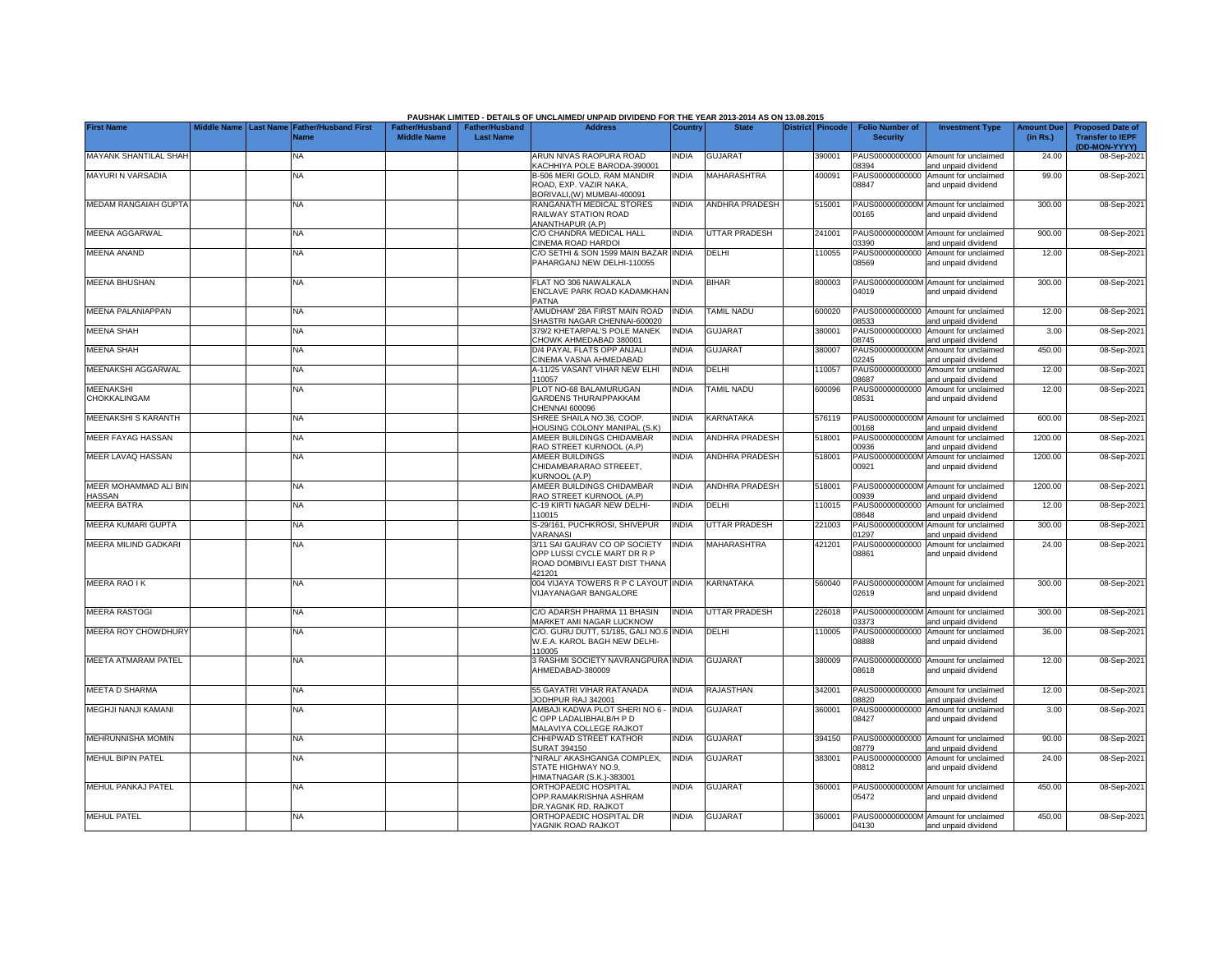|                                                         |  |                                                           |                                      |                                           | PAUSHAK LIMITED - DETAILS OF UNCLAIMED/ UNPAID DIVIDEND FOR THE YEAR 2013-2014 AS ON 13.08.2015             |              |                      |                  |                                           |                                                             |                               |                                                                     |
|---------------------------------------------------------|--|-----------------------------------------------------------|--------------------------------------|-------------------------------------------|-------------------------------------------------------------------------------------------------------------|--------------|----------------------|------------------|-------------------------------------------|-------------------------------------------------------------|-------------------------------|---------------------------------------------------------------------|
| <b>First Name</b>                                       |  | Middle Name Last Name Father/Husband First<br><b>Name</b> | Father/Husband<br><b>Middle Name</b> | <b>Father/Husband</b><br><b>Last Name</b> | <b>Address</b>                                                                                              | Country      | <b>State</b>         | District Pincode | <b>Folio Number of</b><br><b>Security</b> | <b>Investment Type</b>                                      | <b>Amount Due</b><br>(in Rs.) | <b>Proposed Date of</b><br><b>Transfer to IEPF</b><br>(DD-MON-YYYY) |
| <b>MELA RAM</b>                                         |  | NA                                                        |                                      |                                           | FLAT 26 B NEW QUTOB ROAD<br>DELHI-110001                                                                    | <b>NDIA</b>  | DELHI                | 110001           | 08565                                     | PAUS00000000000 Amount for unclaimed<br>and unpaid dividend | 12.00                         | 08-Sep-202                                                          |
| MELKOTE RANGACHAR<br>SESHADRI IYENGAR                   |  | <b>NA</b>                                                 |                                      |                                           | 21/4 GROUND FLOOR ASHRAYA<br>APT 1ST MAIN - 'A' ROAD<br>ATHMANANDA COLONY R T NAGAR<br>BA- NGALORE 560032 - | <b>NDIA</b>  | KARNATAKA            | 560032           | PAUS00000000000<br>08280                  | Amount for unclaimed<br>and unpaid dividend                 | 249.00                        | 08-Sep-202                                                          |
| <b>MELWYND SILVA</b>                                    |  | <b>NA</b>                                                 |                                      |                                           | 501/A TIRUPATHI APTS YESHWANT<br>NAGAR ROA- D VAKOLA<br>SANTACRUZ EAST MUMBAI 400055                        | <b>INDIA</b> | MAHARASHTRA          | 400055           | 08748                                     | PAUS00000000000 Amount for unclaimed<br>and unpaid dividend | 24.00                         | 08-Sep-202                                                          |
| <b>MENTA</b><br>SADANANDESWARUDU                        |  | <b>NA</b>                                                 |                                      |                                           | 18/477 UPSTAIRS RANGAIAHGARI<br>CHOULTRI STREET PRODDATUR,<br><b>CUDDAPAH DIST</b>                          | <b>INDIA</b> | ANDHRA PRADESH       | 516360           | 00317                                     | PAUS0000000000M Amount for unclaimed<br>and unpaid dividend | 300.00                        | 08-Sep-202                                                          |
| MERYL MARY ABRAHAM                                      |  | ΝA                                                        |                                      |                                           | PUTHUMANA PONKUNNAM PO<br>KOTTAYAM KERALA                                                                   | <b>NDIA</b>  | KERALA               | 686506           | 03014                                     | PAUS0000000000M Amount for unclaimed<br>and unpaid dividend | 300.00                        | 08-Sep-202                                                          |
| <b>MILIND S BAPAT</b>                                   |  | <b>NA</b>                                                 |                                      |                                           | 5-5-98 NEW OSMANPURA<br>AURANGABAD                                                                          | <b>NDIA</b>  | MAHARASHTRA          | 431005           | 3852                                      | PAUS0000000000M Amount for unclaimed<br>and unpaid dividend | 600.00                        | 08-Sep-202                                                          |
| MILIND VASANT GADKARI                                   |  | <b>NA</b>                                                 |                                      |                                           | 3/11 SAI GOURAV SOCIETY OPP<br>LASSI CYCLE MART RAGHUVIR<br>NAGAR DOMBIVLI EAST 421201<br><b>DIST THANE</b> | <b>NDIA</b>  | <b>MAHARASHTRA</b>   | 421201           | PAUS00000000000<br>08867                  | Amount for unclaimed<br>and unpaid dividend                 | 24.00                         | 08-Sep-202                                                          |
| <b>MINA L PATEL</b>                                     |  | <b>NA</b>                                                 |                                      |                                           | 153, KOCHRAB PATEL WAS<br>ELLISBRIDGE AHMEDABAD 380006                                                      | <b>NDIA</b>  | <b>GUJARAT</b>       | 380006           | 08789                                     | PAUS00000000000 Amount for unclaimed<br>and unpaid dividend | 99.00                         | 08-Sep-202                                                          |
| <b>MINABEN N PATEL</b>                                  |  | <b>NA</b>                                                 |                                      |                                           | 5 PRATAPGUNJ VADODARA<br><b>GUJARAT</b>                                                                     | <b>NDIA</b>  | <b>GUJARAT</b>       | 390002           | 14378                                     | PAUS0000000000M Amount for unclaimed<br>and unpaid dividend | 300.00                        | 08-Sep-202                                                          |
| MINAXI DIPAKKUMAR<br>NANAVATI                           |  | <b>NA</b>                                                 |                                      |                                           | 66 MANAV MANDIR SOCIETY<br>DIWALIPURA OLD PADRA ROAD<br>BARODA 390015                                       | <b>INDIA</b> | <b>GUJARAT</b>       | 390015           | 08837                                     | PAUS00000000000 Amount for unclaimed<br>and unpaid dividend | 48.00                         | 08-Sep-202                                                          |
| <b>MINAXI SHAH</b>                                      |  | NA                                                        |                                      |                                           | D/4 JAI JALARAM SOCIETY NEAR<br>LAKE VEIW HOTEL PIPLOD SURAT<br>395007                                      | <b>NDIA</b>  | <b>GUJARAT</b>       | 395007           | 08796                                     | PAUS00000000000 Amount for unclaimed<br>and unpaid dividend | 123.00                        | 08-Sep-202                                                          |
| <b>MINAXI SHYAMSUNDAR</b><br><b>DESAI</b>               |  | <b>NA</b>                                                 |                                      |                                           | 14 KIRTIKUNJ SOCIETY KARELIBAG INDIA<br>BARODA-390001                                                       |              | <b>GUJARAT</b>       | 390001           | 8289                                      | PAUS00000000000 Amount for unclaimed<br>nd unpaid dividend  | 3.00                          | 08-Sep-2021                                                         |
| MIRA CHANDRAKANT<br><b>DESHPRABHU</b>                   |  | <b>NA</b>                                                 |                                      |                                           | <b>6,KALPAVRIKSHA,NEAR LIC</b><br>COLONY PAUD ROAD, KOTHRUD<br><b>PUNE</b>                                  | <b>NDIA</b>  | <b>MAHARASHTRA</b>   | 411038           | PAUS0000000000M<br>01054                  | Amount for unclaimed<br>and unpaid dividend                 | 600.00                        | 08-Sep-2021                                                         |
| <b>MIRA NANDI</b>                                       |  | <b>NA</b>                                                 |                                      |                                           | <b>82 SIR S N BANERJEE ROAD</b><br>MATRU VILLA BARRACKPORE 24<br>PARGANAS (N)                               | <b>NDIA</b>  | <b>WEST BENGAL</b>   | 743262           | 08255                                     | PAUS00000000000 Amount for unclaimed<br>and unpaid dividend | 9.00                          | 08-Sep-2021                                                         |
| MIRA PURKAYASTHA                                        |  | <b>NA</b>                                                 |                                      |                                           | CARE SRI A K PURKAYASTHA<br>SURVEYOR & ASSESOR M A ROAD<br><b>GUWAHATI</b>                                  | NDIA         | <b>ASSAM</b>         | 781008           | 03076                                     | PAUS0000000000M Amount for unclaimed<br>and unpaid dividend | 300.00                        | 08-Sep-202                                                          |
| MITA JARIWALA                                           |  | <b>NA</b>                                                 |                                      |                                           | <b>431 VACHLI SHERI KOTHNI POLE</b><br>RAIPUR AHMEDABAD 380001                                              | <b>NDIA</b>  | <b>GUJARAT</b>       | 380001           | 08813                                     | PAUS00000000000 Amount for unclaimed<br>and unpaid dividend | 3.00                          | 08-Sep-202                                                          |
| MITA JAYANTILAL SHAH                                    |  | NA                                                        |                                      |                                           | 17 NAVPAD SOCIETY OPP NEW<br>VIKAS GRUH PALDI AHMEDABAD-<br>380007                                          | <b>NDIA</b>  | GUJARAT              | 380007           | 08695                                     | PAUS00000000000 Amount for unclaimed<br>and unpaid dividend | 36.00                         | 08-Sep-202                                                          |
| MITABEN BIPINCHANDRA<br><b>VYAS</b>                     |  | <b>NA</b>                                                 |                                      |                                           | K/12 ALEMBIC COLONY BARODA-<br>390003                                                                       | <b>NDIA</b>  | <b>GUJARAT</b>       | 390003           | 08456                                     | PAUS00000000000 Amount for unclaimed<br>and unpaid dividend | 24.00                         | 08-Sep-202                                                          |
| MITEN GIRISHBHAI PATEL                                  |  | <b>NA</b>                                                 |                                      |                                           | GIRDHAR NIVAS TA ANAND SARSA<br>DIST KAIRA PIN-388365                                                       | INDIA        | GUJARAT              | 388365           | PAUS00000000000<br>08430                  | Amount for unclaimed<br>and unpaid dividend                 | 3.00                          | 08-Sep-202                                                          |
| <b>MITHLESH JAIN</b>                                    |  | <b>NA</b>                                                 |                                      |                                           | C/O D K JAIN F NO-1093 M BLOCK<br>JAIN BHA- VAN 200 FEET ROAD<br><b>KARA DEO KANPUR - -</b>                 | <b>INDIA</b> | <b>UTTAR PRADESH</b> | 208019           | PAUS00000000000<br>08640                  | Amount for unclaimed<br>and unpaid dividend                 | 36.00                         | 08-Sep-202                                                          |
| <b>MITU AGRAWAL</b>                                     |  | <b>NA</b>                                                 |                                      |                                           | 117/501 PANDU NAGAR KANPUR<br>208005                                                                        | <b>NDIA</b>  | UTTAR PRADESH        | 208005           | PAUS00000000000<br>3085                   | Amount for unclaimed<br>and unpaid dividend                 | 24.00                         | 08-Sep-202                                                          |
| <b>MODY RATNA</b>                                       |  | NA                                                        |                                      |                                           | 204, Ravidarshan Apartments Near<br>Amidhar Apartments Parle Point, City<br>ighy Area                       | <b>NDIA</b>  | <b>GUJARAT</b>       | 395007           | 05291                                     | PAUS0000000000M Amount for unclaimed<br>and unpaid dividend | 300.00                        | 08-Sep-2021                                                         |
| <b>MOHAMMED AYUB</b><br>MOHAMMED SIDDIQ<br>GARIB        |  | <b>NA</b>                                                 |                                      |                                           | WADI MOTI WORWAD BARODA-<br>390001                                                                          | <b>NDIA</b>  | <b>GUJARAT</b>       | 390001           | 08431                                     | PAUS00000000000 Amount for unclaimed<br>and unpaid dividend | 24.00                         | 08-Sep-2021                                                         |
| <b>MOHAMMED HABIB</b><br><b>GULAM MOHIYUDDIN MIY</b>    |  | <b>NA</b>                                                 |                                      |                                           | WADI MOTI VOHARWADA BARODA-<br>390001                                                                       | <b>INDIA</b> | <b>GUJARAT</b>       | 390001           | 08432                                     | PAUS00000000000 Amount for unclaimed<br>and unpaid dividend | 24.00                         | 08-Sep-202                                                          |
| <b>MOHAMMEDHABIB</b><br>MOHAMMEDSIDDIQ<br><b>GARIBA</b> |  | <b>NA</b>                                                 |                                      |                                           | <b>NADI MOTI WOHARWAD BARODA-</b><br>390001                                                                 | <b>INDIA</b> | <b>GUJARAT</b>       | 390001           | PAUS00000000000<br>08400                  | Amount for unclaimed<br>and unpaid dividend                 | 24.00                         | 08-Sep-202                                                          |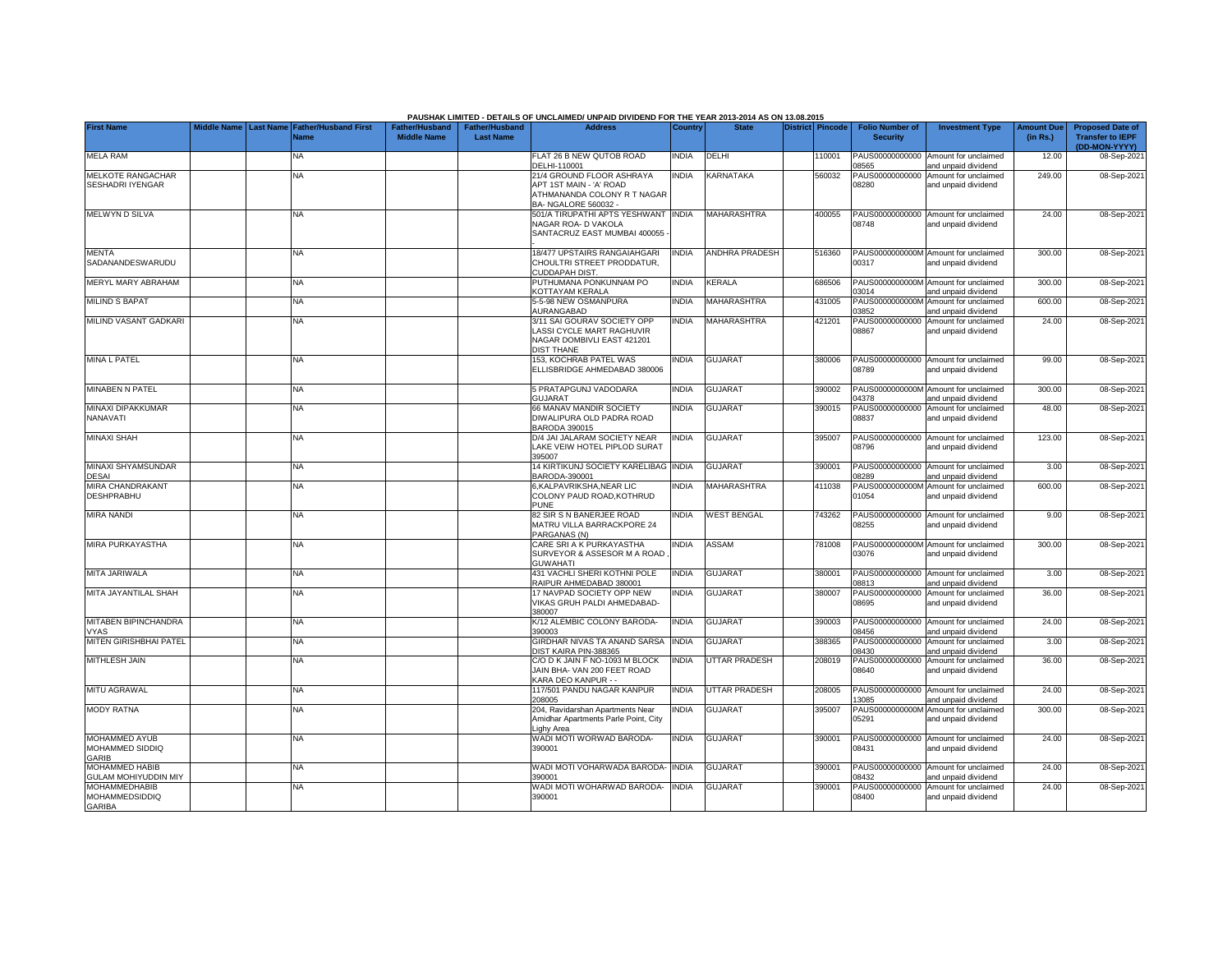|                                                                |  |                                                    |                                             |                                           | PAUSHAK LIMITED - DETAILS OF UNCLAIMED/ UNPAID DIVIDEND FOR THE YEAR 2013-2014 AS ON 13.08.2015               |                |                       |                  |                                           |                                                             |                               |                                                                     |
|----------------------------------------------------------------|--|----------------------------------------------------|---------------------------------------------|-------------------------------------------|---------------------------------------------------------------------------------------------------------------|----------------|-----------------------|------------------|-------------------------------------------|-------------------------------------------------------------|-------------------------------|---------------------------------------------------------------------|
| <b>First Name</b>                                              |  | Middle Name Last Name Father/Husband First<br>Name | <b>Father/Husband</b><br><b>Middle Name</b> | <b>Father/Husband</b><br><b>Last Name</b> | <b>Address</b>                                                                                                | <b>Country</b> | <b>State</b>          | District Pincode | <b>Folio Number of</b><br><b>Security</b> | <b>Investment Type</b>                                      | <b>Amount Due</b><br>(in Rs.) | <b>Proposed Date of</b><br><b>Transfer to IEPF</b><br>(DD-MON-YYYY) |
| <b>MOHAMMEDKASAM</b><br><b>MOHAMMEDUSMAN</b><br>SOPARIW        |  | NA                                                 |                                             |                                           | JANGHIRPURA WADI BARODA-<br>390001                                                                            | INDIA          | <b>GUJARAT</b>        | 390001           | PAUS00000000000<br>08401                  | Amount for unclaimed<br>and unpaid dividend                 | 9.00                          | 08-Sep-202                                                          |
| <b>MOHAMMEDSALIM</b><br><b>GULAMHUSAIN</b><br><b>GARIBAWAL</b> |  | <b>NA</b>                                          |                                             |                                           | VADI VOHARWAD BARODA-390001                                                                                   | <b>INDIA</b>   | <b>GUJARAT</b>        | 390001           | 08403                                     | PAUS00000000000 Amount for unclaimed<br>and unpaid dividend | 24.00                         | 08-Sep-2021                                                         |
| <b>MOHAMMEDSIDDIQ</b><br>CHANDBHAI GARIBAWALA                  |  | NA                                                 |                                             |                                           | <b>NADI MOTI WOHARWAD BARODA-</b><br>390001                                                                   | <b>INDIA</b>   | <b>GUJARAT</b>        | 390001           | 08404                                     | PAUS00000000000 Amount for unclaimed<br>and unpaid dividend | 24.00                         | 08-Sep-202                                                          |
| <b>MOHAMMEDUSMAN</b><br><b>GULAMHUSAIN</b><br><b>GARIBAWAL</b> |  | NA                                                 |                                             |                                           | <b>WADI WOHARWAD BARODA-390001 INDIA</b>                                                                      |                | <b>GUJARAT</b>        | 390001           | 08405                                     | PAUS00000000000 Amount for unclaimed<br>and unpaid dividend | 24.00                         | 08-Sep-202                                                          |
| MOHAN BALKRISHNA<br>GOSAVI                                     |  | ΝA                                                 |                                             |                                           | AT KALUNDRE POST PANVEL TAL<br>PANVEL DIST RAIGAD M S                                                         | <b>INDIA</b>   | CHHATTISGARH          | 496001           | 3774                                      | PAUS0000000000M Amount for unclaimed<br>and unpaid dividend | 300.00                        | 08-Sep-202                                                          |
| <b>MOHAN BORGIKAR</b>                                          |  | NA                                                 |                                             |                                           | AT PO JATH DIST SANGLI JATH<br>MAHARASHTRA                                                                    | <b>INDIA</b>   | <b>MAHARASHTRA</b>    | 416404           | PAUS0000000000M<br>04101                  | Amount for unclaimed<br>and unpaid dividend                 | 300.00                        | 08-Sep-202                                                          |
| <b>MOHAN GUPTA</b>                                             |  | NA                                                 |                                             |                                           | 23 NIZAMUDDIN EAST NEW DELHI<br>110013                                                                        | <b>INDIA</b>   | DELHI                 | 110013           | PAUS00000000000<br>08552                  | Amount for unclaimed<br>and unpaid dividend                 | 24.00                         | 08-Sep-202                                                          |
| <b>MOHAN KUMAR H M</b>                                         |  | ΝA                                                 |                                             |                                           | DEPT OF ENT HEAD & NECK<br>SURGERY 33/4 LAKE SIDE MEDICAL<br>CENTRE BANGALORE                                 | <b>NDIA</b>    | KARNATAKA             | 560042           | PAUS0000000000M<br>02377                  | Amount for unclaimed<br>and unpaid dividend                 | 300.00                        | 08-Sep-202                                                          |
| MOHAN KUMARI ANAND                                             |  | NA                                                 |                                             |                                           | 34/16 OLD RAJINDER NAGAR NEW<br>DELHI-110060                                                                  | <b>INDIA</b>   | DELHI                 | 110060           | 08657                                     | PAUS00000000000 Amount for unclaimed<br>and unpaid dividend | 12.00                         | 08-Sep-202                                                          |
| MOHAN LAL AGARWAL                                              |  | ΝA                                                 |                                             |                                           | FLAT NO G-2 CLUSTER X<br>PURBACHAL HSG EST- ATE SALT<br>LAKE SECTOR III CALCUTTA 70009-                       | <b>NDIA</b>    | <b>WEST BENGAL</b>    | 700091           | PAUS00000000000<br>08509                  | Amount for unclaimed<br>and unpaid dividend                 | 24.00                         | 08-Sep-202                                                          |
| <b>MOHAN PERSHADILAL</b><br><b>SHARMA</b>                      |  | <b>NA</b>                                          |                                             |                                           | 218 SARDARNAGAR BARODA-<br>390002                                                                             | <b>INDIA</b>   | <b>GUJARAT</b>        | 390002           | 08406                                     | PAUS00000000000 Amount for unclaimed<br>and unpaid dividend | 48.00                         | 08-Sep-202                                                          |
| <b>MOHAN SINGH</b><br>VISHWAKARMA                              |  | <b>NA</b>                                          |                                             |                                           | 330 D Z D-SECTOR PIPLANI BHEL<br><b>BHOPAL 462021</b>                                                         | INDIA          | <b>MADHYA PRADESH</b> | 462021           | PAUS00000000000<br>08829                  | Amount for unclaimed<br>and unpaid dividend                 | 75.00                         | 08-Sep-202                                                          |
| <b>MOHAN SINGH</b><br>VISHWAKARMA                              |  | <b>NA</b>                                          |                                             |                                           | 330 D Z D-SECTOR PIPLANI BHEL<br><b>BHOPAL 462021</b>                                                         | <b>INDIA</b>   | <b>MADHYA PRADESH</b> | 462021           | PAUS00000000000<br>8828                   | Amount for unclaimed<br>and unpaid dividend                 | 75.00                         | 08-Sep-202                                                          |
| MOHANBHAI ISHWARBHAI<br>PATEL                                  |  | ΝA                                                 |                                             |                                           | C/13 MANGALAM HSG SOC NR GEB INDIA<br>KV STATION BEHIND HARIKRIPA<br>SOC GOTRI ROAD BARODA 390021             |                | <b>GUJARAT</b>        | 390021           | 08260                                     | PAUS00000000000 Amount for unclaimed<br>and unpaid dividend | 3.00                          | 08-Sep-2021                                                         |
| MOHANI CHATRUBHUJ<br><b>MATRETA</b>                            |  | <b>NA</b>                                          |                                             |                                           | 2/4-A 4TH FLR CENTRE POINT<br>PANCHVATI AMBAWADI<br>AHMEDABAD 380006                                          | <b>INDIA</b>   | <b>GUJARAT</b>        | 380006           | 08407                                     | PAUS00000000000 Amount for unclaimed<br>and unpaid dividend | 39.00                         | 08-Sep-202                                                          |
| <b>MOHANLAL</b>                                                |  | <b>NA</b>                                          |                                             |                                           | NEAR FATIMA HOSPITAL JUNGLE<br>SALIG RAM PADRI BAZAR<br><b>GORAKHPUR</b>                                      | <b>INDIA</b>   | <b>UTTAR PRADESH</b>  | 273001           | 03375                                     | PAUS0000000000M Amount for unclaimed<br>and unpaid dividend | 300.00                        | 08-Sep-202                                                          |
| <b>MOHANLAL</b>                                                |  | <b>NA</b>                                          |                                             |                                           | H.NO.5-3-669, THOPKHANA, OPP.<br><b>OSMANGUNJ HYDERABAD</b>                                                   | <b>INDIA</b>   | <b>ANDHRA PRADESH</b> | 500012           | 0557                                      | PAUS0000000000M Amount for unclaimed<br>and unpaid dividend | 600.00                        | 08-Sep-202                                                          |
| MOHANLAL MATHURDAS<br><b>BHATT</b>                             |  | <b>NA</b>                                          |                                             |                                           | HAVELI STREET GANDEVI DIST<br><b>BULSAR PIN-396360</b>                                                        | <b>INDIA</b>   | <b>GUJARAT</b>        | 396360           | PAUS00000000000<br>8408                   | Amount for unclaimed<br>and unpaid dividend                 | 24.00                         | 08-Sep-202                                                          |
| <b>MOHANSINH PRATAPSINH</b><br><b>DESAI</b>                    |  | <b>NA</b>                                          |                                             |                                           | HOUSE NO 1130 107 H I G GUJ HSG<br>BOARD O- PP IT I COLLEGE LAXMI<br>KUNJ LAXMIPURA R- D VADODARA<br>390016 - | <b>NDIA</b>    | <b>GUJARAT</b>        | 390016           | PAUS00000000000<br>08276                  | Amount for unclaimed<br>and unpaid dividend                 | 3.00                          | 08-Sep-202                                                          |
| <b>MOHD IMTHIAZUDDIN</b>                                       |  | <b>NA</b>                                          |                                             |                                           | SENIOR ADVOCATE 11-33-940<br><b>MALLAPELLY HYDERABAD</b>                                                      | <b>NDIA</b>    | <b>ANDHRA PRADESH</b> | 500001           | 3164                                      | PAUS0000000000M Amount for unclaimed<br>and unpaid dividend | 600.00                        | 08-Sep-202                                                          |
| MOHD MAHBOOB ALI                                               |  | <b>NA</b>                                          |                                             |                                           | JANATA MEDICAL HALL MAIN ROAD INDIA<br><b>TANDUR (HYDERABAD DT.)</b>                                          |                | ANDHRA PRADESH        | 501141           | PAUS0000000000M<br>10932                  | Amount for unclaimed<br>and unpaid dividend                 | 300.00                        | 08-Sep-202                                                          |
| MOHD YUSUF ALI                                                 |  | <b>NA</b>                                          |                                             |                                           | JANATA BAZAAR MAIN ROAD<br><b>TANDUR (HYDERABAD DT.)</b>                                                      | <b>INDIA</b>   | <b>ANDHRA PRADESH</b> | 501141           | PAUS0000000000M<br>00933                  | Amount for unclaimed<br>and unpaid dividend                 | 600.00                        | 08-Sep-202                                                          |
| <b>MOHINDAR KAUR</b><br><b>KAWATRA</b>                         |  | NA                                                 |                                             |                                           | 150 RAJA GARDENS NEW DELHI-<br>110015                                                                         | INDIA          | DELHI                 | 10015            | PAUS00000000000<br>08573                  | Amount for unclaimed<br>and unpaid dividend                 | 24.00                         | 08-Sep-202                                                          |
| MOHINDER KUMAR JAIN                                            |  | NA                                                 |                                             |                                           | 137/15 AKALSAR ROAD SARDAR<br>NAGAR STREET ELECTRIC OFFICE<br>MOGA DIST FARIDKOT                              | <b>NDIA</b>    | PUNJAB                | 142001           | 01305                                     | PAUS0000000000M Amount for unclaimed<br>and unpaid dividend | 300.00                        | 08-Sep-202                                                          |
| <b>MOHINDER KUMAR</b><br><b>KAKKAR</b>                         |  | ΝA                                                 |                                             |                                           | H N 153/11 BOMBAY GALI<br>BAHADURGARH DISH ROHTAK<br>HARYANA-124507                                           | INDIA          | <b>HARYANA</b>        | 124507           | 08544                                     | PAUS00000000000 Amount for unclaimed<br>and unpaid dividend | 12.00                         | 08-Sep-202                                                          |
| <b>MOHINDER LAL BERRY</b>                                      |  | <b>NA</b>                                          |                                             |                                           | 217 RAJA GARDEN NEW DELHI-<br>110015                                                                          | <b>NDIA</b>    | DELHI                 | 10015            | 08543                                     | PAUS00000000000 Amount for unclaimed<br>and unpaid dividend | 12.00                         | 08-Sep-202                                                          |
| <b>MOHINDER PAL SINGH</b>                                      |  | <b>NA</b>                                          |                                             |                                           | M/S UJJWAL LTD 110 JAWAHARLAL<br>NEHRU MARG AMBALA CANTT<br>133001                                            | <b>INDIA</b>   | <b>HARYANA</b>        | 133001           | 08450                                     | PAUS00000000000 Amount for unclaimed<br>and unpaid dividend | 24.00                         | 08-Sep-202                                                          |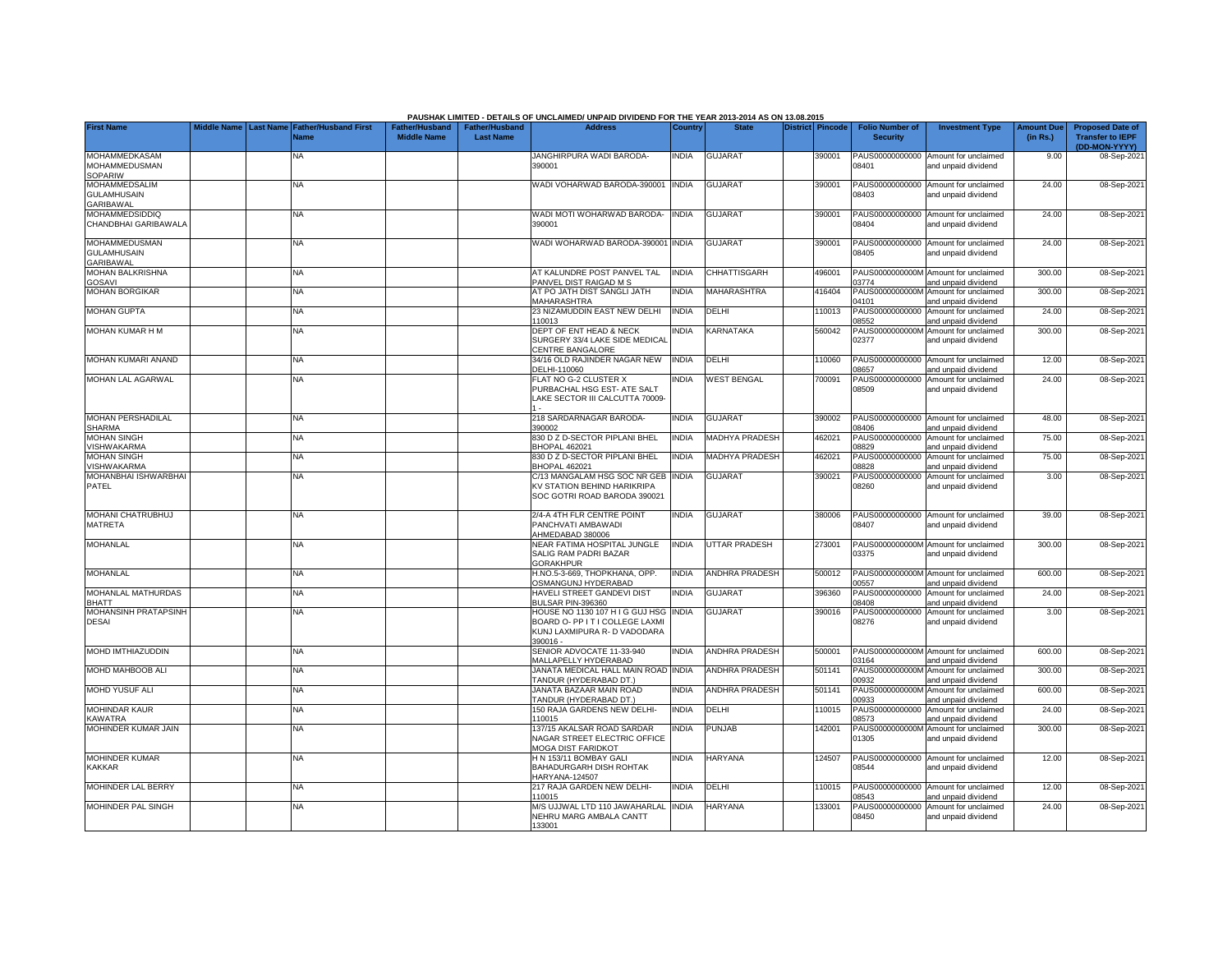|                                                              |  |                                                           |                                             |                                           | PAUSHAK LIMITED - DETAILS OF UNCLAIMED/ UNPAID DIVIDEND FOR THE YEAR 2013-2014 AS ON 13.08.2015             |                |                          |                         |                                           |                                                             |                               |                                                                     |
|--------------------------------------------------------------|--|-----------------------------------------------------------|---------------------------------------------|-------------------------------------------|-------------------------------------------------------------------------------------------------------------|----------------|--------------------------|-------------------------|-------------------------------------------|-------------------------------------------------------------|-------------------------------|---------------------------------------------------------------------|
| <b>First Name</b>                                            |  | Middle Name Last Name Father/Husband First<br><b>Name</b> | <b>Father/Husband</b><br><b>Middle Name</b> | <b>Father/Husband</b><br><b>Last Name</b> | <b>Address</b>                                                                                              | <b>Country</b> | <b>State</b>             | <b>District Pincode</b> | <b>Folio Number of</b><br><b>Security</b> | <b>Investment Type</b>                                      | <b>Amount Due</b><br>(in Rs.) | <b>Proposed Date of</b><br><b>Transfer to IEPF</b><br>(DD-MON-YYYY) |
| <b>MOHINI DEVI LAKHOTIA</b>                                  |  | <b>ATE SHRIKISHAN DAS</b><br><b>MUNDHRA</b>               |                                             |                                           | 24/A. SHAKESPEARE SARANI<br>PARIJAAT', 9th FLOOR FLAT No-<br><b>HKOLKATA</b>                                | <b>INDIA</b>   | <b>WEST BENGAL</b>       | 700017                  | PAUS12026501000<br>07422                  | Amount for unclaimed<br>and unpaid dividend                 | 24.00                         | 08-Sep-202                                                          |
| <b>MOHMEDYUNUS</b><br><b>GULAMABBAS SAIYED</b>               |  | ΝA                                                        |                                             |                                           | 861/12 JASHMENSION NR GAIKWAD INDIA<br>HAVELI RAIKHAD AHMEDABAD-<br>380001                                  |                | <b>GUJARAT</b>           | 380001                  | 08588                                     | PAUS00000000000 Amount for unclaimed<br>and unpaid dividend | 24.00                         | 08-Sep-202                                                          |
| <b>MONA SIDANA</b>                                           |  | ΝA                                                        |                                             |                                           | 0593, JALVAYU TOWERS SADANAND INDIA<br><b>VAGAR BANGALORE</b>                                               |                | KARNATAKA                | 560001                  | 8869                                      | PAUS00000000000 Amount for unclaimed<br>and unpaid dividend | 24.00                         | 08-Sep-202                                                          |
| MOOL CHAND BANSAL                                            |  | <b>NA</b>                                                 |                                             |                                           | 3-709 SAROJINI NAGAR NEW DELHI-INDIA<br>110023                                                              |                | DELHI                    | 110023                  | 8686                                      | PAUS00000000000 Amount for unclaimed<br>and unpaid dividend | 12.00                         | 08-Sep-202                                                          |
| <b>MORESHWAR</b><br><b>RAMAKRISHNARAO</b><br><b>KULKARNI</b> |  | NA                                                        |                                             |                                           | S/O RAMKRISHNA # 20550 DIDDI<br>ONI KILLA ROAD OLD HUBLIKILLA<br>ROAD                                       | <b>NDIA</b>    | <b>KARNATAKA</b>         | 580024                  | PAUS00000000000<br>08437                  | Amount for unclaimed<br>and unpaid dividend                 | 48.00                         | 08-Sep-2021                                                         |
| MORLIDHAR MAGANLAL<br><b>THAKKAR</b>                         |  | <b>NA</b>                                                 |                                             |                                           | <b>95 SANGAM SOCIETY HARNI ROAD</b><br><b>BARODA 390006</b>                                                 | <b>INDIA</b>   | <b>GUJARAT</b>           | 390006                  | PAUS00000000000<br>08409                  | Amount for unclaimed<br>and unpaid dividend                 | 48.00                         | 08-Sep-202                                                          |
| <b>MOTIBAI J SAMPAT</b>                                      |  | NA                                                        |                                             |                                           | 13-14 SAHKAR NIKETAN 202<br>WADALA MUMBAI-400031                                                            | <b>NDIA</b>    | MAHARASHTRA              | 400031                  | PAUS00000000000<br>08622                  | Amount for unclaimed<br>and unpaid dividend                 | 12.00                         | 08-Sep-202                                                          |
| <b>MOTIBEN A PATEL</b>                                       |  | <b>NA</b>                                                 |                                             |                                           | 9/B HARIKRISHNA SOCIETY<br>BALIAKAKA ROAD AHMEDABAD<br>380028                                               | <b>INDIA</b>   | <b>GUJARAT</b>           | 380028                  | 08614                                     | PAUS00000000000 Amount for unclaimed<br>and unpaid dividend | 12.00                         | 08-Sep-202                                                          |
| <b>MOTIBHAI</b><br>RANCHHODBHAI DESAI                        |  | <b>NA</b>                                                 |                                             |                                           | MOTA NAGARWADA KAPADWANJ<br><b>DIST KHEDA 387620</b>                                                        | INDIA          | <b>GUJARAT</b>           | 387620                  | 08410                                     | PAUS00000000000 Amount for unclaimed<br>and unpaid dividend | 48.00                         | 08-Sep-202                                                          |
| MOTIBHAI SOMABHAI<br><b>BAROT</b>                            |  | <b>NA</b>                                                 |                                             |                                           | <b>AT &amp; PO SOKHADA BAROTWADA</b><br><b>DIST BARODA PIN-391240</b>                                       | <b>NDIA</b>    | <b>GUJARAT</b>           | 391240                  | 08411                                     | PAUS00000000000 Amount for unclaimed<br>and unpaid dividend | 3.00                          | 08-Sep-202                                                          |
| <b>MOTIRAM VATWANI</b>                                       |  | <b>NA</b>                                                 |                                             |                                           | MOTIRAM VATWANI JAIPUR 302004                                                                               | <b>INDIA</b>   | RAJASTHAN                | 302004                  | PAUS00000000000<br>08526                  | Amount for unclaimed<br>and unpaid dividend                 | 12.00                         | 08-Sep-202                                                          |
| MOUNABATI SAHOO                                              |  | ABHIMANYU SAHOO                                           |                                             |                                           | PLOT NO 452 & A/70 NUA SAHI OPP<br>SOCIAL WELFARE BOARD<br>NAYAPALLI BHUBANESHWAR<br>ORISSA                 | <b>INDIA</b>   | ORISSA                   | 751012                  | PAUSIN300450114<br>94007                  | Amount for unclaimed<br>and unpaid dividend                 | 48.00                         | 08-Sep-202                                                          |
| MR ROHIT KANCHANLAL<br>VAKHARIA                              |  | NA                                                        |                                             |                                           | 262 A, 2ND FLOOR, VATSALYA<br>BUILDING, MALESHWAR<br><b>MOHOLLA</b>                                         | <b>INDIA</b>   | <b>GUJARAT</b>           | 395002                  | 78970                                     | PAUSIN301330172 Amount for unclaimed<br>and unpaid dividend | 24.00                         | 08-Sep-202                                                          |
| <b>MRIDULA G</b>                                             |  | NA                                                        |                                             |                                           | NO30,2ND MAIN ROAD,CK<br>CHANNAPPA GARDENS<br>SHANTHINAGAR POST BANGALORE                                   | <b>INDIA</b>   | KARNATAKA                | 560027                  | 01901                                     | PAUS0000000000G Amount for unclaimed<br>and unpaid dividend | 150.00                        | 08-Sep-202                                                          |
| <b>MRS INDRA JOHN</b>                                        |  | <b>NA</b>                                                 |                                             |                                           | JOHNS MEDICAL CENTRE<br><b>ARAIKUDI KARAIKUDI</b>                                                           | <b>INDIA</b>   | <b>TAMIL NADU</b>        | 623002                  | 2102                                      | PAUS00000000000 Amount for unclaimed<br>and unpaid dividend | 300.00                        | 08-Sep-202                                                          |
| <b>MRS MRINALINI</b><br>TALUKDAR                             |  | <b>NA</b>                                                 |                                             |                                           | C/O DR P N TALUKDAR K C ROAD<br><b>HRTRIBARI</b>                                                            | <b>INDIA</b>   | ASSAM                    | 781008                  | PAUS0000000000M<br>13083                  | Amount for unclaimed<br>and unpaid dividend                 | 300.00                        | 08-Sep-202                                                          |
| <b>MRS RANI ALIAS</b><br><b>SIVAKAMT K</b>                   |  | <b>NA</b>                                                 |                                             |                                           | , KANDASWAMY MUDALI STREET<br>RANIPET, (N.A.DIST), TAMILNADU.                                               | <b>INDIA</b>   | <b><i>FAMIL NADU</i></b> | 632401                  | PAUS0000000000K<br>00465                  | Amount for unclaimed<br>and unpaid dividend                 | 600.00                        | 08-Sep-202                                                          |
| <b>MRUDULA G VERMA</b>                                       |  | <b>NA</b>                                                 |                                             |                                           | 66 BALWANT NAGAR GANDHI ROAD INDIA<br><b>GWALIOR (M P) 474002</b>                                           |                | <b>MADHYA PRADESH</b>    | 474002                  | PAUS00000000000<br>08599                  | Amount for unclaimed<br>and unpaid dividend                 | 12.00                         | 08-Sep-202                                                          |
| MRUDULABEN RAOJIBHAI<br>PATEL                                |  | NA                                                        |                                             |                                           | 17-A POONAM BUILDING 3RD<br><b>FLOOR LINKING ROAD</b><br><b>KHAR(WEST) MUMBAI-400052</b>                    | INDIA          | MAHARASHTRA              | 400052                  | PAUS00000000000<br>08413                  | Amount for unclaimed<br>and unpaid dividend                 | 24.00                         | 08-Sep-202                                                          |
| <b>MRUDULKUMAR K</b><br><b>SHUKLA</b>                        |  | NΑ                                                        |                                             |                                           | SECTOR NO 24 BLOCK NO 216<br>DOUBLE DECKER LAL-PATO<br><b>GANDHINAGAR GUJ 382024</b>                        | <b>INDIA</b>   | <b>GUJARAT</b>           | 382024                  | 8690                                      | PAUS00000000000 Amount for unclaimed<br>and unpaid dividend | 12.00                         | 08-Sep-202                                                          |
| <b>MRUGENDRA MUKUNDLAL</b><br><b>DAVE</b>                    |  | <b>NA</b>                                                 |                                             |                                           | <b>CO SHRI DHANUBHAI G DESAI</b><br><b>GHADIALI POLE GHANTIADA</b><br>SURESHWAR DESAI LANE BARODA<br>390001 | <b>INDIA</b>   | <b>GUJARAT</b>           | 390001                  | PAUS00000000000<br>08241                  | Amount for unclaimed<br>and unpaid dividend                 | 3.00                          | 08-Sep-202                                                          |
| <b>MRUNAL PATHAK</b>                                         |  | NΑ                                                        |                                             |                                           | <b>ELAT NO.404 RESIDENCY-2 NR</b><br>SHIVANJALI SOCIETY GOTRI ROAD<br><b>/ASANA ROADVADODARA</b>            | <b>NDIA</b>    | <b>GUJARAT</b>           | 390021                  | 03717                                     | PAUS0000000000M Amount for unclaimed<br>and unpaid dividend | 300.00                        | 08-Sep-202                                                          |
| <b>MRUNALIKA YAGNIK</b>                                      |  | ΝA                                                        |                                             |                                           | C/O D M YAGNIK 11-B VISHWJYOT<br>SOC OPP UNI HOSTELS<br>NAVRANGPURA AHMEDABAD<br>380009                     | <b>INDIA</b>   | <b>GUJARAT</b>           | 380009                  | 08864                                     | PAUS00000000000 Amount for unclaimed<br>and unpaid dividend | 9.00                          | 08-Sep-202                                                          |
| <b>MRUNALINI G PATEL</b>                                     |  | NΑ                                                        |                                             |                                           | 19 KAILASHPARK SOCIETY AKOTA<br>NR WATER TANK VADODARA                                                      | <b>INDIA</b>   | <b>GUJARAT</b>           | 390020                  | 04547                                     | PAUS0000000000M Amount for unclaimed<br>and unpaid dividend | 300.00                        | 08-Sep-202                                                          |
| <b>MUDDU B KOTIAN</b>                                        |  | <b>NA</b>                                                 |                                             |                                           | D-5-8 JEEVAN SHANTI S V ROAD<br>SANTACRUZ WEST MUMBAI 400054                                                | <b>NDIA</b>    | MAHARASHTRA              | 400054                  | PAUS00000000000<br>08625                  | Amount for unclaimed<br>and unpaid dividend                 | 12.00                         | 08-Sep-202                                                          |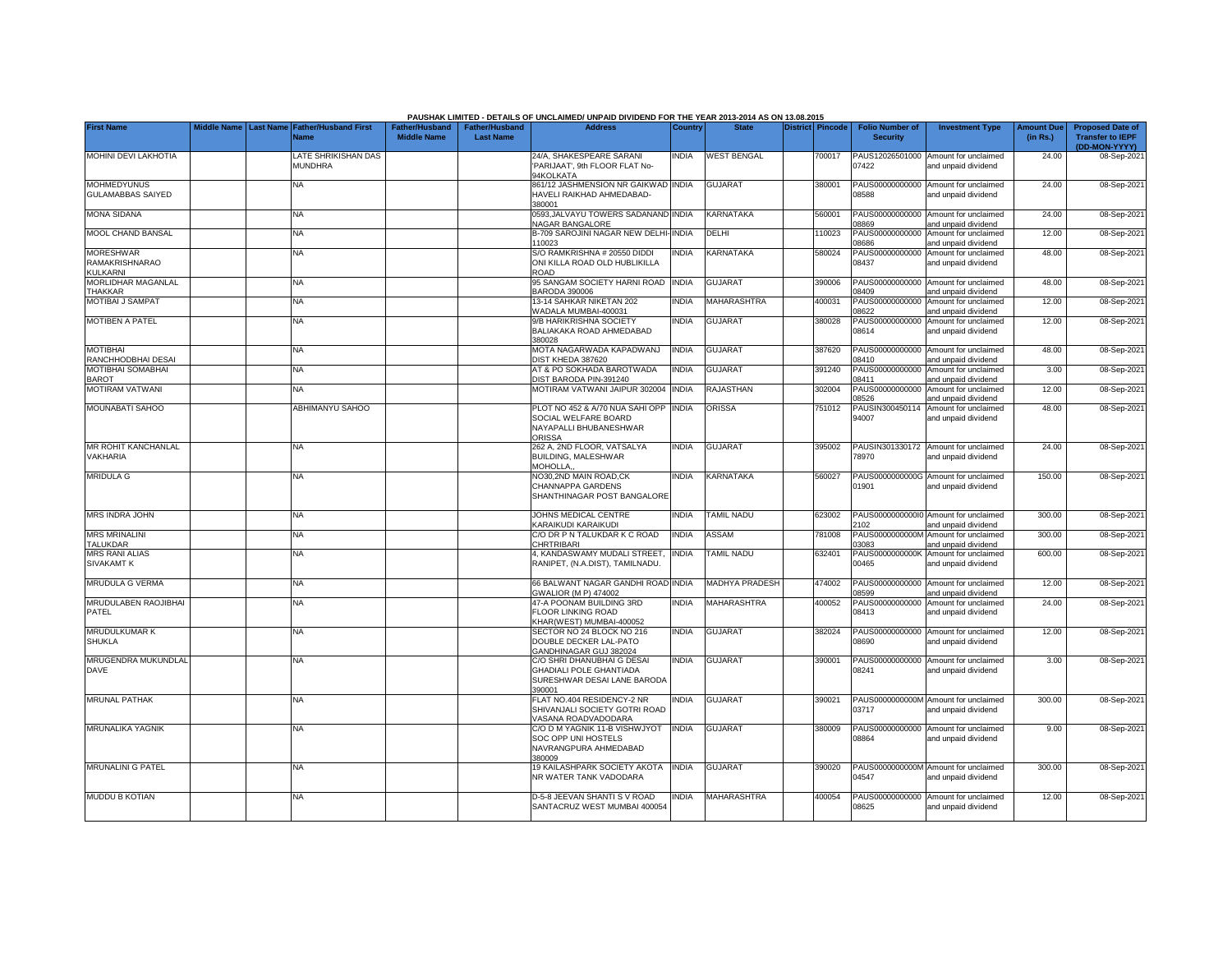|                                              |                    |                                                      |                                             |                                           | PAUSHAK LIMITED - DETAILS OF UNCLAIMED/ UNPAID DIVIDEND FOR THE YEAR 2013-2014 AS ON 13.08.2015            |                |                       |                  |                                           |                                                             |                               |                                                                     |
|----------------------------------------------|--------------------|------------------------------------------------------|---------------------------------------------|-------------------------------------------|------------------------------------------------------------------------------------------------------------|----------------|-----------------------|------------------|-------------------------------------------|-------------------------------------------------------------|-------------------------------|---------------------------------------------------------------------|
| <b>First Name</b>                            | <b>Middle Name</b> | <b>Last Name Father/Husband First</b><br><b>Name</b> | <b>Father/Husband</b><br><b>Middle Name</b> | <b>Father/Husband</b><br><b>Last Name</b> | <b>Address</b>                                                                                             | <b>Country</b> | <b>State</b>          | District Pincode | <b>Folio Number of</b><br><b>Security</b> | <b>Investment Type</b>                                      | <b>Amount Due</b><br>(in Rs.) | <b>Proposed Date of</b><br><b>Transfer to IEPF</b><br>(DD-MON-YYYY) |
| <b>MUKAND SETHI</b>                          |                    | NA                                                   |                                             |                                           | WZ-3 OLD MAHABIR NAGAR NEW<br>DELHI-110018                                                                 | INDIA          | DELHI                 | 110018           | PAUS00000000000<br>08546                  | Amount for unclaimed<br>and unpaid dividend                 | 12.00                         | 08-Sep-2021                                                         |
| MUKESH GUPTA                                 |                    | <b>NA</b>                                            |                                             |                                           | H NO 666 W NO 5 MEHRAULI NEW<br>DELHI-110030                                                               | <b>INDIA</b>   | DELHI                 | 110030           | PAUS00000000000<br>08650                  | Amount for unclaimed<br>and unpaid dividend                 | 12.00                         | 08-Sep-2021                                                         |
| <b>MUKESH GUPTA</b>                          |                    | NA                                                   |                                             |                                           | H NO 234 GALI NO 4 RAM NAGAR<br>NEAR KRISHAN NAGAR DELHI<br>10051                                          | <b>NDIA</b>    | DELHI                 | 10051            | PAUS00000000000<br>08827                  | Amount for unclaimed<br>and unpaid dividend                 | 12.00                         | 08-Sep-2021                                                         |
| <b>MUKESH KANSAL</b>                         |                    | NA                                                   |                                             |                                           | KH-75 NEW KAVI NAGAR'<br>GHAZIABAD 201002                                                                  | <b>INDIA</b>   | UTTAR PRADESH         | 201002           | PAUS00000000000<br>08539                  | Amount for unclaimed<br>and unpaid dividend                 | 30.00                         | 08-Sep-2021                                                         |
| MUKESH MAFATLAL<br>KHALASI                   |                    | MAFATLAL                                             |                                             |                                           | <b>MADAN ZAPA ROAD OPP MOTI</b><br><b>FAMBOLI WAD BESIDE SEJAL</b><br>COMPLEXVADODARA                      | INDIA          | <b>GUJARAT</b>        | 390001           | PAUS00000000000<br>13289                  | Amount for unclaimed<br>and unpaid dividend                 | 150.00                        | 08-Sep-2021                                                         |
| MUKESH MAFATLAL SHAH                         |                    | NA                                                   |                                             |                                           | B-52/832 KRISHNA NAGAR HSG<br>COLONY KRISH- NA NAGAR<br>NARODA ROAD AHMEDABAD<br>382346 - -                | INDIA          | <b>GUJARAT</b>        | 382346           | PAUS00000000000<br>08760                  | Amount for unclaimed<br>and unpaid dividend                 | 99.00                         | 08-Sep-2021                                                         |
| <b>MUKESH R SHAH</b>                         |                    | <b>NA</b>                                            |                                             |                                           | , USMANPURA MUNICIPAL<br><b>MARKET ASHRAM ROAD</b><br>AHMEDABAD                                            | INDIA          | <b>GUJARAT</b>        | 380014           | 08899                                     | PAUS00000000000 Amount for unclaimed<br>and unpaid dividend | 12.00                         | 08-Sep-2021                                                         |
| MUKESH S JHANGIANI                           |                    | <b>NA</b>                                            |                                             |                                           | C/O SEMENTEX SPAN PIPE PVT<br>TD PLOT NO 51 53 & G9 (PT) MIRA<br><b>DIST THANA PIN-401104</b>              | INDIA          | <b>MAHARASHTRA</b>    | 401104           | 08485                                     | PAUS00000000000 Amount for unclaimed<br>and unpaid dividend | 36.00                         | 08-Sep-2021                                                         |
| <b>MUKESHKUMAR</b><br><b>NAGINBHAI PATEL</b> |                    | NA                                                   |                                             |                                           | NAVAPURA SUNAV 388470 TA<br>PETLAD DIST KAIRA                                                              | <b>INDIA</b>   | <b>GUJARAT</b>        | 388410           | 08416                                     | PAUS00000000000 Amount for unclaimed<br>and unpaid dividend | 24.00                         | 08-Sep-2021                                                         |
| MUKTA DAMODHAR<br>SOMAN                      |                    | <b>NA</b>                                            |                                             |                                           | /ISHWA GANGA B/H EKNATH RANG INDIA<br>MANDIR NEW OSMANPURA<br><b>AURANGABAD</b>                            |                | MAHARASHTRA           | 431005           | PAUS0000000000M<br>03841                  | Amount for unclaimed<br>and unpaid dividend                 | 300.00                        | 08-Sep-2021                                                         |
| <b>MUKTA GAUR</b>                            |                    | <b>NA</b>                                            |                                             |                                           | V/2934 BHOLANATH NAGAR EXTN<br>SHAHDARA DELHI-110032                                                       | <b>INDIA</b>   | DELHI                 | 10032            | PAUS00000000000<br>08554                  | Amount for unclaimed<br>and unpaid dividend                 | 12.00                         | 08-Sep-2021                                                         |
| <b>MUKTABEN MATHURADAS</b><br>GANATRA        |                    | NA                                                   |                                             |                                           | <b>ISTCARPENTER ST RAMESH</b><br>BHUVAN 3RD FLOOR ROOM NO 22<br>MUMBAI-400004                              | NDIA           | MAHARASHTRA           | 400004           | PAUS00000000000<br>08483                  | Amount for unclaimed<br>and unpaid dividend                 | 12.00                         | 08-Sep-2021                                                         |
| MUKUL ENDAW                                  |                    | NA                                                   |                                             |                                           | C/O DEVI ART A K AZAD ROAD<br>REHABARI GUWAHATI                                                            | INDIA          | ASSAM                 | 781008           | PAUS0000000000M<br>03097                  | Amount for unclaimed<br>and unpaid dividend                 | 300.00                        | 08-Sep-2021                                                         |
| MUKUND RAMCHANDRA<br><b>BAHULKAR</b>         |                    | NA                                                   |                                             |                                           | DESPANDE WADA RAOPURA<br>KHATRI POLE JUBILEE BAUG<br>BARODA-390001                                         | INDIA          | <b>GUJARAT</b>        | 390001           | PAUS00000000000<br>08419                  | Amount for unclaimed<br>and unpaid dividend                 | 9.00                          | 08-Sep-2021                                                         |
| <b>MUKUND SHASTRY</b>                        |                    | NA                                                   |                                             |                                           | ALEMBIC CHEM WORKS CO LTD<br>MARKETING DEPT ALEMBIC ROAD<br>VADODARA                                       | <b>NDIA</b>    | <b>GUJARAT</b>        | 390003           | 04573                                     | PAUS0000000000M Amount for unclaimed<br>and unpaid dividend | 450.00                        | 08-Sep-2021                                                         |
| MUKUNDARAO KODURU                            |                    | <b>NA</b>                                            |                                             |                                           | MEDICAL SUPERINTENDENT MAIN<br>HOSPITAL THE S C CO LTD<br>KOTHAGUDEM KHAMMAM (A.P)                         | <b>INDIA</b>   | <b>ANDHRA PRADESH</b> | 507101           | 00860                                     | PAUS0000000000M Amount for unclaimed<br>and unpaid dividend | 300.00                        | 08-Sep-2021                                                         |
| MUKUNDLAL HIRALAL<br>PANDYA                  |                    | <b>NA</b>                                            |                                             |                                           | 14/B BHARTI SOCIETY PATAN N G<br>PIN-384265                                                                | <b>INDIA</b>   | <b>GUJARAT</b>        | 384265           | PAUS00000000000<br>08334                  | Amount for unclaimed<br>and unpaid dividend                 | 18.00                         | 08-Sep-2021                                                         |
| MUKUNDLAL<br>PURSHOTTAMDAS SHAH              |                    | <b>NA</b>                                            |                                             |                                           | APNA GHAR KHARADIWAD NEAR<br>LEHARIPURA GATE M G ROAD<br>3ARODA 390001                                     | INDIA          | <b>GUJARAT</b>        | 390001           | PAUS00000000000<br>08797                  | Amount for unclaimed<br>and unpaid dividend                 | 18.00                         | 08-Sep-2021                                                         |
| MUKUNDRAI P PATHAK                           |                    | <b>NA</b>                                            |                                             |                                           | 164/5/1 LAKE GARDENS CALCUTTA- INDIA<br>700045                                                             |                | <b>WEST BENGAL</b>    | 700045           | 08703                                     | PAUS00000000000 Amount for unclaimed<br>and unpaid dividend | 12.00                         | 08-Sep-2021                                                         |
| MULACKAL V JOSEPH                            |                    | <b>NA</b>                                            |                                             |                                           | <b>MULACKAL HOUSE</b><br><b>KUMARAMANGALAM P O</b><br>THODUPUZHA DIST IDUKKI KERALA<br><b>STATE 685597</b> | <b>INDIA</b>   | KERALA                | 685597           | PAUS00000000000<br>08468                  | Amount for unclaimed<br>and unpaid dividend                 | 36.00                         | 08-Sep-2021                                                         |
| MULASINHJI RATNASINHJI<br><b>SOLANKI</b>     |                    | NA                                                   |                                             |                                           | AT POST SATHAMBA TAL BAYAD<br><b>DIST SABARKANTHA 383340</b>                                               | <b>NDIA</b>    | <b>GUJARAT</b>        | 383340           | PAUS00000000000<br>08420                  | Amount for unclaimed<br>and unpaid dividend                 | 3.00                          | 08-Sep-2021                                                         |
| MULCHAND BHAICHAND<br>PAREKH                 |                    | NA                                                   |                                             |                                           | <b>MAHAK HINA 1 CHETAN SOCIETY</b><br>OPP ANAND NAGAR PO<br>AHMEDABAD 380007                               | <b>NDIA</b>    | RAJASTHAN             | 302001           | PAUS00000000000<br>08335                  | Amount for unclaimed<br>and unpaid dividend                 | 9.00                          | 08-Sep-2021                                                         |
| MULCHAND KORJIMAL<br>MULCHANDANI             |                    | ΝA                                                   |                                             |                                           | SINDHI COLONY KHERALU DIST<br>MEHSANA PIN-384325                                                           | <b>NDIA</b>    | GUJARAT               | 384325           | PAUS00000000000<br>08421                  | Amount for unclaimed<br>and unpaid dividend                 | 24.00                         | 08-Sep-2021                                                         |
| MULJIBHAI ISHVARBHAI<br>RAI                  |                    | NΑ                                                   |                                             |                                           | C/O PRAPTI GARMENT DABHOI<br>NAGAR PALIKA - SHOPPING<br>CENTRE SHOP NO 4 OPP S T<br>- DEPOT- DABHOI 391110 | <b>NDIA</b>    | <b>GUJARA1</b>        | 391110           | PAUS00000000000<br>08282                  | Amount for unclaimed<br>and unpaid dividend                 | 3.00                          | 08-Sep-2021                                                         |
| MULJIBHAI MANGALDAS<br>SONI                  |                    | <b>NA</b>                                            |                                             |                                           | AT & POST AMALA TA PADRA DIST<br>BARODA PIN-391445                                                         | <b>INDIA</b>   | <b>GUJARAT</b>        | 391445           | 08422                                     | PAUS00000000000 Amount for unclaimed<br>and unpaid dividend | 9.00                          | 08-Sep-2021                                                         |
| MULJIBHAI<br>RANCHHODBHAI PARMAR             |                    | <b>NA</b>                                            |                                             |                                           | HANUMAN FALIA GORWA DIST<br>BARODA PIN-390003                                                              | <b>INDIA</b>   | <b>GUJARAT</b>        | 390003           | PAUS00000000000<br>08423                  | Amount for unclaimed<br>and unpaid dividend                 | 24.00                         | 08-Sep-2021                                                         |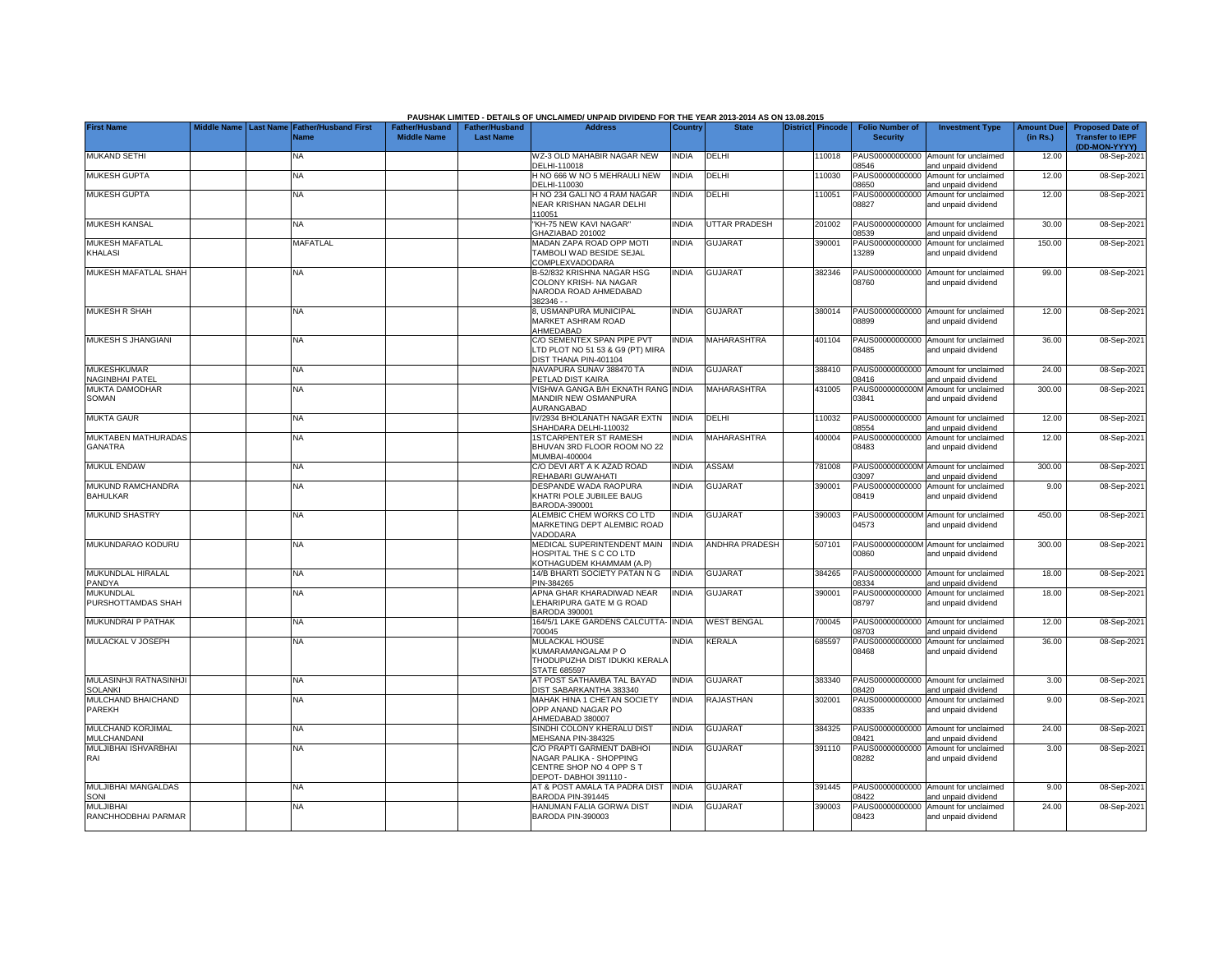|                                               |                       |                                            |                                             |                                    | PAUSHAK LIMITED - DETAILS OF UNCLAIMED/ UNPAID DIVIDEND FOR THE YEAR 2013-2014 AS ON 13.08.2015                                      |              |                       |                         |                                           |                                                             |                               |                                                                     |
|-----------------------------------------------|-----------------------|--------------------------------------------|---------------------------------------------|------------------------------------|--------------------------------------------------------------------------------------------------------------------------------------|--------------|-----------------------|-------------------------|-------------------------------------------|-------------------------------------------------------------|-------------------------------|---------------------------------------------------------------------|
| <b>First Name</b>                             | Middle Name Last Name | <b>Father/Husband First</b><br><b>Name</b> | <b>Father/Husband</b><br><b>Middle Name</b> | Father/Husband<br><b>Last Name</b> | <b>Address</b>                                                                                                                       | Country      | <b>State</b>          | <b>District</b> Pincode | <b>Folio Number of</b><br><b>Security</b> | <b>Investment Type</b>                                      | <b>Amount Due</b><br>(in Rs.) | <b>Proposed Date of</b><br><b>Transfer to IEPF</b><br>(DD-MON-YYYY) |
| MULKI SADANANDA<br><b>BANGERA</b>             |                       | NA                                         |                                             |                                    | DANDELI NIVAS HOSUR 1ST CROSS INDIA<br><b>OSUR, HUBLI</b>                                                                            |              | <b>KARNATAKA</b>      | 580021                  | 1108                                      | PAUS0000000000M Amount for unclaimed<br>and unpaid dividend | 120.00                        | 08-Sep-2021                                                         |
| <b>MULVANT DESAI</b>                          |                       | <b>NA</b>                                  |                                             |                                    | M/S DESAI PHARMA MANGALDAS<br>BLD NO 2 FIRST FLOOR ROOM NO<br>9 MUMBAI                                                               | <b>NDIA</b>  | <b>MAHARASHTRA</b>    | 400002                  | PAUS0000000000M<br>03782                  | Amount for unclaimed<br>and unpaid dividend                 | 450.00                        | 08-Sep-2021                                                         |
| MUMTAZ MOHAMADALI<br><b>KACHWALA</b>          |                       | <b>NA</b>                                  |                                             |                                    | C/O VIPIN GOVINDLAL SHAH 7<br><b>BINDESH PARK SOC WAGHODIA</b><br>ROAD BARODA 390019                                                 | <b>INDIA</b> | <b>GUJARAT</b>        | 390019                  | 08425                                     | PAUS00000000000 Amount for unclaimed<br>and unpaid dividend | 24.00                         | 08-Sep-2021                                                         |
| MUNEERA UDAYAN<br>CHINUBHAI                   |                       | NA.                                        |                                             |                                    | SHANTIKUNJ SHAH BAG<br>AHMEDABAD-380001                                                                                              | <b>INDIA</b> | <b>GUJARAT</b>        | 380001                  | PAUS00000000000<br>08283                  | Amount for unclaimed<br>and unpaid dividend                 | 24.00                         | 08-Sep-2021                                                         |
| MUNGARA SWATANTRA<br><b>BHARATHI</b>          |                       | <b>NA</b>                                  |                                             |                                    | C/O.MANDAVA BALAKOTIAH<br>GADAVALLI P.O REPALLI TQ.<br><b>GUNTUR DT.)</b>                                                            | <b>INDIA</b> | <b>ANDHRA PRADESH</b> | 522265                  | PAUS0000000000M<br>00562                  | Amount for unclaimed<br>and unpaid dividend                 | 600.00                        | 08-Sep-2021                                                         |
| MUNISH AJMANI                                 |                       | NA                                         |                                             |                                    | MUNISH TELECOM CENTRE 108 G T INDIA<br>ROAD GHAZIABAD                                                                                |              | UTTAR PRADESH         | 201001                  | PAUS0000000000M<br>3902                   | Amount for unclaimed<br>and unpaid dividend                 | 300.00                        | 08-Sep-2021                                                         |
| <b>MUNISWAMY T</b>                            |                       | <b>NA</b>                                  |                                             |                                    | 29, BYRAGI MADAM ST.,<br>SHOLINGUR, N.A.DIST.                                                                                        | <b>INDIA</b> | <b>TAMIL NADU</b>     | 631102                  | PAUS0000000000T<br>0280                   | Amount for unclaimed<br>and unpaid dividend                 | 600.00                        | 08-Sep-2021                                                         |
| <b>MURAKONDA</b><br>VENKATARAYUDU             |                       | NA                                         |                                             |                                    | RAGHU MEDICALS MAIN ROAD<br>VARASARAOPET, (GUNTUR DT.)                                                                               | <b>INDIA</b> | <b>ANDHRA PRADESH</b> | 522601                  | PAUS0000000000M<br>0563                   | Amount for unclaimed<br>and unpaid dividend                 | 600.00                        | 08-Sep-2021                                                         |
| <b>MURALI RAMNATH</b>                         |                       | NA.                                        |                                             |                                    | JANATHA NURSING HOME KAKANI<br>ROAD, NR RAILWAY GATE GUNTUR                                                                          | INDIA        | <b>ANDHRA PRADESH</b> | 522001                  | PAUS0000000000M<br>01961                  | Amount for unclaimed<br>and unpaid dividend                 | 1200.00                       | 08-Sep-2021                                                         |
| <b>MURALI SREEDHARA</b><br><b>BABU ESKALA</b> |                       | <b>NA</b>                                  |                                             |                                    | 75-6-16 PRAKASHNAGAR<br><b>RAJAHMUNDRY</b>                                                                                           | INDIA        | <b>ANDHRA PRADESH</b> | 533103                  | 14803                                     | PAUS0000000000M Amount for unclaimed<br>and unpaid dividend | 300.00                        | 08-Sep-2021                                                         |
| <b>MURARI LAL GUPTA</b>                       |                       | NA.                                        |                                             |                                    | MURARI LAL GUPTA &DVOCATE<br>STATION ROAD GANGAPUR CITY<br>322201                                                                    | <b>NDIA</b>  | <b>RAJASTHAN</b>      | 322201                  | PAUS00000000000<br>08649                  | Amount for unclaimed<br>and unpaid dividend                 | 24.00                         | 08-Sep-2021                                                         |
| MURLIDHAR MADHAVRAO<br>KHAIRNAR               |                       | <b>NA</b>                                  |                                             |                                    | <b>/ISHWAKUNJ GUJARAT HOUSING</b><br>BOARD BLOCK-2 ROOM-63 GORWA<br>RD BARODA 390003                                                 | <b>INDIA</b> | <b>GUJARAT</b>        | 390003                  | 08273                                     | PAUS00000000000 Amount for unclaimed<br>and unpaid dividend | 3.00                          | 08-Sep-2021                                                         |
| <b>MURLIDHAR MODI</b>                         |                       | <b>NA</b>                                  |                                             |                                    | 138-A KARAYA ROAD CALCUTTA<br>700017                                                                                                 | <b>INDIA</b> | <b>WEST BENGAL</b>    | 700017                  | PAUS00000000000<br>8507                   | Amount for unclaimed<br>and unpaid dividend                 | 24.00                         | 08-Sep-2021                                                         |
| MURLIDHAR PARMANAND<br><b>TEKCHANDANI</b>     |                       | <b>NA</b>                                  |                                             |                                    | SHRI RAM NIWAS PALACE ROAD<br><b>NEAR MARKET POST OFFICE</b><br>BARODA-390001                                                        | <b>INDIA</b> | <b>GUJARAT</b>        | 390001                  | PAUS00000000000<br>08287                  | Amount for unclaimed<br>and unpaid dividend                 | 48.00                         | 08-Sep-2021                                                         |
| <b>MURTHY C S</b>                             |                       | <b>NA</b>                                  |                                             |                                    | 21, EAST LINK ROAD,<br>MALLESWARAM, BANGALORE                                                                                        | <b>INDIA</b> | <b>KARNATAKA</b>      | 560003                  | PAUS0000000000C<br>1009                   | Amount for unclaimed<br>and unpaid dividend                 | 300.00                        | 08-Sep-2021                                                         |
| <b>MURUKUTLA</b><br>CHALAPATHY RAO            |                       | <b>NA</b>                                  |                                             |                                    | DIVISION MANAGER C/O DARSHAK<br>LTD 18/1 ARUNDELPET GUNTUR-<br>522002                                                                | <b>INDIA</b> | ANDHRA PRADESH        | 522002                  | 08441                                     | PAUS00000000000 Amount for unclaimed<br>and unpaid dividend | 48.00                         | 08-Sep-2021                                                         |
| <b>MURUKUTLA</b><br><b>RADHAKRISHNA</b>       |                       | NA                                         |                                             |                                    | INDOFARM SERVICES 4TH FLOOR<br><b>BRODIPET GUNTUR-522002</b>                                                                         | <b>INDIA</b> | <b>ANDHRA PRADESH</b> | 522002                  | PAUS00000000000<br>08444                  | Amount for unclaimed<br>and unpaid dividend                 | 48.00                         | 08-Sep-2021                                                         |
| MURUKUTLA SITA DEVI                           |                       | <b>NA</b>                                  |                                             |                                    | C/O MR M RADHAKRISHNA<br><b>INDOFARM SERVICE 4TH LINE</b><br>BRODIPET GUNTUR-522002                                                  | INDIA        | ANDHRA PRADESH        | 522002                  | 08443                                     | PAUS00000000000 Amount for unclaimed<br>and unpaid dividend | 48.00                         | 08-Sep-2021                                                         |
| MUTHAMMAL ANNI                                |                       | NA                                         |                                             |                                    | TAMILAGAM", WEST CAR STREET,<br>TIRUNELVELI, TAMIL NADU.                                                                             | <b>INDIA</b> | <b>TAMIL NADU</b>     | 627001                  | 0386                                      | PAUS0000000000D Amount for unclaimed<br>and unpaid dividend | 600.00                        | 08-Sep-2021                                                         |
| MUTHIYALU<br>NARAYANASWAMY                    |                       | <b>NA</b>                                  |                                             |                                    | PROFESSOR OF MATHEMATICS<br>COLLEGE OF ENGINEERING<br><b>GUINDY CHENNAI-600025</b>                                                   | <b>INDIA</b> | <b>TAMIL NADU</b>     | 600025                  | 08611                                     | PAUS00000000000 Amount for unclaimed<br>and unpaid dividend | 12.00                         | 08-Sep-2021                                                         |
| MUTHUKRISHNAN R                               |                       | <b>NA</b>                                  |                                             |                                    | NO.121, A.NETHAJI ROAD, MADURAI INDIA                                                                                                |              | <b>TAMIL NADU</b>     | 625001                  | PAUS0000000000R<br>0211                   | Amount for unclaimed<br>and unpaid dividend                 | 300.00                        | 08-Sep-2021                                                         |
| <b>MYRTLE FERNANDEZ</b>                       |                       | <b>NA</b>                                  |                                             |                                    | <b>ERN HOUSE MIRZAPUR ROAD</b><br>HMEDABAD 380001                                                                                    | <b>INDIA</b> | <b>GUJARAT</b>        | 380001                  | PAUS00000000000<br>8736                   | Amount for unclaimed<br>and unpaid dividend                 | 9.00                          | 08-Sep-2021                                                         |
| <b>MYTHILI</b><br>CHANDRASEKHARAN             |                       | <b>NA</b>                                  |                                             |                                    | "LALITHAM" 66 NUTHIA MUDALY ST<br>CHENNAI-600086                                                                                     | <b>INDIA</b> | TAMIL NADU            | 600086                  | PAUS00000000000<br>8532                   | Amount for unclaimed<br>and unpaid dividend                 | 12.00                         | 08-Sep-2021                                                         |
| N BHARATHI                                    |                       | NA                                         |                                             |                                    | C/O MR.N.RAJAN,HOD(COMPUTER<br>SCIENCE) AMBER VALLEY<br><b>RESIDENTIAL SCHOOL.</b><br>K.M.ROAD.MUGTHIHALLI.CHIKMAG<br>ALUR KARNATAKA | <b>INDIA</b> | <b>KARNATAKA</b>      | 577101                  | PAUS00000000000<br>09279                  | Amount for unclaimed<br>and unpaid dividend                 | 12.00                         | 08-Sep-2021                                                         |
| N G NAGARAJU                                  |                       | NA                                         |                                             |                                    | 1572,39TH F CROSS,18TH MAIN 4TH INDIA<br><b>BLOCK, JAYANAGAR BANGALORE</b>                                                           |              | <b>KARNATAKA</b>      | 560041                  | 02008                                     | PAUS0000000000N Amount for unclaimed<br>and unpaid dividend | 300.00                        | 08-Sep-2021                                                         |
| N GANESA RAJA                                 |                       | NA.                                        |                                             |                                    | 21 RAJAJI ROAD NUNGAMBAKKAM<br>CHENNAI-600034                                                                                        | <b>INDIA</b> | <b>TAMIL NADU</b>     | 600034                  | 09071                                     | PAUS00000000000 Amount for unclaimed<br>and unpaid dividend | 24.00                         | 08-Sep-2021                                                         |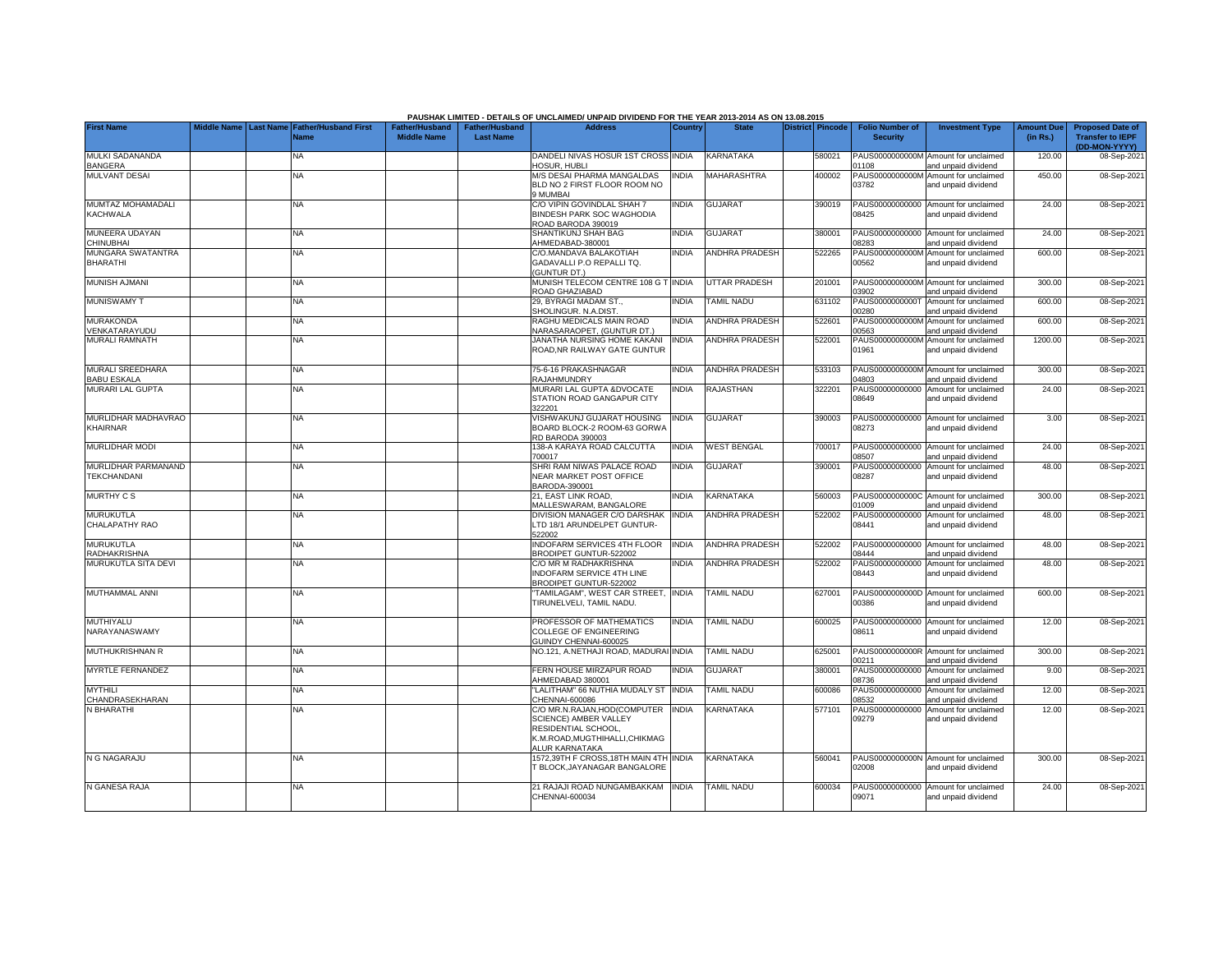|                                   |  |                                            |                       |                       | PAUSHAK LIMITED - DETAILS OF UNCLAIMED/ UNPAID DIVIDEND FOR THE YEAR 2013-2014 AS ON 13.08.2015 |                |                       |                  |                          |                                                             |                   |                                          |
|-----------------------------------|--|--------------------------------------------|-----------------------|-----------------------|-------------------------------------------------------------------------------------------------|----------------|-----------------------|------------------|--------------------------|-------------------------------------------------------------|-------------------|------------------------------------------|
| <b>First Name</b>                 |  | Middle Name Last Name Father/Husband First | <b>Father/Husband</b> | <b>Father/Husband</b> | <b>Address</b>                                                                                  | <b>Country</b> | <b>State</b>          | District Pincode | <b>Folio Number of</b>   | <b>Investment Type</b>                                      | <b>Amount Due</b> | <b>Proposed Date of</b>                  |
|                                   |  | <b>Name</b>                                | <b>Middle Name</b>    | <b>Last Name</b>      |                                                                                                 |                |                       |                  | <b>Security</b>          |                                                             | (in Rs.)          | <b>Transfer to IEPF</b><br>(DD-MON-YYYY) |
| N K BALARAM                       |  | ΝA                                         |                       |                       | FLAT NO.9, SUNDARSRI                                                                            | <b>NDIA</b>    | <b>KARNATAKA</b>      | 560008           |                          | PAUS0000000000N Amount for unclaimed                        | 300.00            | 08-Sep-2021                              |
|                                   |  |                                            |                       |                       | APARTMENTS 367, 100 FEET ROAD                                                                   |                |                       |                  | 05279                    | and unpaid dividend                                         |                   |                                          |
|                                   |  |                                            |                       |                       | HAL II STAGE INDIRANAGAR                                                                        |                |                       |                  |                          |                                                             |                   |                                          |
| N K GOYAL                         |  | <b>NA</b>                                  |                       |                       | D-25 HAKKIKAT RAI ROAD ADARSH INDIA                                                             |                | DELHI                 | 110033           |                          | PAUS00000000000 Amount for unclaimed                        | 24.00             | 08-Sep-2021                              |
|                                   |  |                                            |                       |                       | VAGAR DELHI 110033                                                                              |                |                       |                  | 09182                    | and unpaid dividend                                         |                   |                                          |
| N M VENKATESH                     |  | <b>NA</b>                                  |                       |                       | 56 EGMORE HIGH ROAD CHENNAI-<br>800008                                                          | <b>INDIA</b>   | <b>TAMIL NADU</b>     | 600008           | 09178                    | PAUS00000000000 Amount for unclaimed<br>and unpaid dividend | 12.00             | 08-Sep-2021                              |
| N MANJUNATH                       |  | NA                                         |                       |                       | NO.160/26 36TH CROSS                                                                            | <b>INDIA</b>   | KARNATAKA             | 560041           |                          | PAUS0000000000N Amount for unclaimed                        | 300.00            | 08-Sep-2021                              |
|                                   |  |                                            |                       |                       | JAYANAGAR 5TH BLOCK<br><b>BANGALORE</b>                                                         |                |                       |                  | 02143                    | and unpaid dividend                                         |                   |                                          |
| N NANDHAKUMAR                     |  | <b>NA</b>                                  |                       |                       | <b>EQURTH AVENUE INDIRA NAGAR</b>                                                               | <b>INDIA</b>   | <b>TAMIL NADU</b>     | 600020           |                          | PAUS00000000000 Amount for unclaimed                        | 24.00             | 08-Sep-2021                              |
|                                   |  |                                            |                       |                       | CHENNAI 600020                                                                                  |                |                       |                  | 09114                    | and unpaid dividend                                         |                   |                                          |
| N NARAYANAN                       |  | <b>NA</b>                                  |                       |                       | C-1 P E T S BLOCK 14 NEYVELI<br>TOWNSHIP NEYVELI 607803                                         | <b>INDIA</b>   | <b>TAMIL NADU</b>     | 607803           | 09117                    | PAUS00000000000 Amount for unclaimed<br>and unpaid dividend | 12.00             | 08-Sep-2021                              |
| N R NARASIMHAN                    |  | ΝA                                         |                       |                       | 32/3 ST JOHN'S ROAD CROSS 2ND                                                                   | <b>INDIA</b>   | <b>KARNATAKA</b>      | 560042           |                          | PAUS00000000000 Amount for unclaimed                        | 30.00             | 08-Sep-2021                              |
|                                   |  |                                            |                       |                       | FLOOR RUKMINI COLONY                                                                            |                |                       |                  | 09095                    | and unpaid dividend                                         |                   |                                          |
| N RAGHAVENDRA RAO                 |  | <b>NA</b>                                  |                       |                       | BANGALORE 560042<br>NO 1197 18TH MAIN II PHASE J P                                              | INDIA          | KARNATAKA             | 560078           |                          | PAUS0000000000N Amount for unclaimed                        | 300.00            | 08-Sep-2021                              |
|                                   |  |                                            |                       |                       | NAGAR BANGALORE                                                                                 |                |                       |                  | 02643                    | and unpaid dividend                                         |                   |                                          |
| N RAJENDRA                        |  | <b>NA</b>                                  |                       |                       | NO.73.SARASWATHINAGAR                                                                           | <b>INDIA</b>   | <b>KARNATAKA</b>      | 560040           |                          | PAUS0000000000N Amount for unclaimed                        | 300.00            | 08-Sep-2021                              |
| N RAJESHWARAN                     |  | <b>NA</b>                                  |                       |                       | /IJAYANAGAR BANGALORE<br><b>16,EAST KONGALAMMAN KOIL ST</b>                                     | <b>INDIA</b>   | <b>TAMIL NADU</b>     | 638001           | 02039<br>PAUS00000000000 | and unpaid dividend<br>Amount for unclaimed                 | 249.00            | 08-Sep-2021                              |
|                                   |  |                                            |                       |                       | ERODE 638001                                                                                    |                |                       |                  | 09257                    | and unpaid dividend                                         |                   |                                          |
| N SAKUNTHALA                      |  | NA                                         |                       |                       | 15 WEST ADAYA VALANJAN                                                                          | INDIA          | <b>TAMIL NADU</b>     | 620006           | PAUS00000000000          | Amount for unclaimed                                        | 12.00             | 08-Sep-2021                              |
| <b>NVKGUPTA</b>                   |  | NA                                         |                       |                       | STREET SRIRANGAM-620006<br><b>14 NAGAPPA STREET</b>                                             | <b>INDIA</b>   | KARNATAKA             | 560020           | 09112<br>PAUS0000000000N | and unpaid dividend<br>Amount for unclaimed                 | 300.00            | 08-Sep-2021                              |
|                                   |  |                                            |                       |                       | SESHADRIPURAM BANGALORE                                                                         |                |                       |                  | 05128                    | and unpaid dividend                                         |                   |                                          |
| N VALLINAYAKAM                    |  | NA                                         |                       |                       | W/O R NAGARAJAN H NO-15 7TH                                                                     | INDIA          | KARNATAKA             | 560068           |                          | PAUS0000000000N Amount for unclaimed                        | 300.00            | 08-Sep-2021                              |
|                                   |  |                                            |                       |                       | CROSS MARUTHINAGAR<br><b>MADIWALA</b>                                                           |                |                       |                  | 02599                    | and unpaid dividend                                         |                   |                                          |
| N VENKATARAMAN                    |  | NA                                         |                       |                       | 520/549 SEVENTH MAIN ROAD                                                                       | INDIA          | KARNATAKA             | 560085           |                          | PAUS00000000000 Amount for unclaimed                        | 12.00             | 08-Sep-2021                              |
|                                   |  |                                            |                       |                       | <b>ELEVENTH CROSS GIRINAGAR</b><br>PHASE II BANGALORE 560085                                    |                |                       |                  | 09104                    | and unpaid dividend                                         |                   |                                          |
| N VENKATRANAN                     |  | <b>NA</b>                                  |                       |                       | 18 INF DIV SIG REGI 56 APO                                                                      | INDIA          | MAHARASHTRA           | 999999           |                          | PAUS00000000000 Amount for unclaimed                        | 12.00             | 08-Sep-2021                              |
|                                   |  |                                            |                       |                       |                                                                                                 |                |                       |                  | 09194                    | and unpaid dividend                                         |                   |                                          |
| <b>NADELLA BASAVA</b><br>PURNAIAH |  | <b>NA</b>                                  |                       |                       | <b>JIJAYA MEDICAL</b><br>STORES, PRAKASAM ROAD, SURY                                            | <b>INDIA</b>   | <b>ANDHRA PRADESH</b> | 520002           | PAUS0000000000N<br>00568 | Amount for unclaimed<br>and unpaid dividend                 | 300.00            | 08-Sep-2021                              |
|                                   |  |                                            |                       |                       | <b>JIJAYAWADA</b>                                                                               |                |                       |                  |                          |                                                             |                   |                                          |
| <b>NADIM MODAK</b>                |  | NA                                         |                       |                       | 402 "RED GATES" ST ALEXIERS                                                                     | <b>INDIA</b>   | MAHARASHTRA           | 400050           |                          | PAUS00000000000 Amount for unclaimed                        | 12.00             | 08-Sep-2021                              |
|                                   |  |                                            |                       |                       | ROAD BANDRA WEST MUMBAI<br>100050                                                               |                |                       |                  | 09256                    | and unpaid dividend                                         |                   |                                          |
| NAFISA E RANGWALA                 |  | <b>NA</b>                                  |                       |                       | <b>GURU HIMMAT SOCIETY 3RD</b>                                                                  | <b>INDIA</b>   | MAHARASHTRA           | 400010           |                          | PAUS00000000000 Amount for unclaimed                        | 48.00             | 08-Sep-2021                              |
|                                   |  |                                            |                       |                       | FLOOR FLAT NO 7 DR                                                                              |                |                       |                  | 08994                    | and unpaid dividend                                         |                   |                                          |
|                                   |  |                                            |                       |                       | MASCANHENCE ROAD MAZGAON<br>400010                                                              |                |                       |                  |                          |                                                             |                   |                                          |
| NAGAKUMAR H P                     |  | NA                                         |                       |                       | M/S. MYSORE MEDL.HALL, ASHOKA INDIA                                                             |                | <b>KARNATAKA</b>      | 572101           |                          | PAUS0000000000H Amount for unclaimed                        | 6000.00           | 08-Sep-2021                              |
|                                   |  |                                            |                       |                       | ROAD, TUMKUR(KARNATAKA)                                                                         |                |                       |                  | 00074                    | and unpaid dividend                                         |                   |                                          |
| <b>NAGALATHA N S</b>              |  | NA                                         |                       |                       | 153/A THIRD BLOCK                                                                               | <b>NDIA</b>    | KARNATAKA             | 560028           |                          | PAUS00000000000 Amount for unclaimed                        | 12.00             | 08-Sep-2021                              |
|                                   |  |                                            |                       |                       | THYAGARAJANAGAR BANGALORE-                                                                      |                |                       |                  | 09097                    | and unpaid dividend                                         |                   |                                          |
| NAGAPPA NAIAK M                   |  | <b>NA</b>                                  |                       |                       | 560028<br>NEO MEDICAL STORES, HARIHAR                                                           | <b>INDIA</b>   | <b>KARNATAKA</b>      | 577601           |                          | PAUS0000000000M Amount for unclaimed                        | 300.00            | 08-Sep-2021                              |
|                                   |  |                                            |                       |                       | <b>MYSORE</b>                                                                                   |                |                       |                  | 00526                    | and unpaid dividend                                         |                   |                                          |
| NAGAPPA PAI                       |  | <b>NA</b>                                  |                       |                       | AT & P.O.HULEKAL SIRSI                                                                          | INDIA          | KARNATAKA             | 581336           |                          | PAUS0000000000N Amount for unclaimed                        | 300.00            | 08-Sep-2021                              |
| NAGARAJA H K                      |  | NA                                         |                       |                       | <b>VORTH, KANARA</b><br><b>/INAYAKA STORES NEHRU STREET INDIA</b>                               |                | KARNATAKA             | 573201           | 00565                    | and unpaid dividend<br>PAUS0000000000H Amount for unclaimed | 60.00             | 08-Sep-2021                              |
|                                   |  |                                            |                       |                       | HASSAN                                                                                          |                |                       |                  | 00419                    | and unpaid dividend                                         |                   |                                          |
| NAGARATHNA                        |  | <b>CHANNAPPA</b>                           |                       |                       | AXMI NAGAR, KAKTI,                                                                              | <b>INDIA</b>   | KARNATAKA             | 591113           | PAUS12013200015          | Amount for unclaimed                                        | 24.00             | 08-Sep-2021                              |
| CHANNAPPA<br>BHADRASHETTY         |  |                                            |                       |                       | BELGAUMBELGAUM                                                                                  |                |                       |                  | 36147                    | and unpaid dividend                                         |                   |                                          |
| <b>NAGESH KUMAR</b>               |  | SATYA PRAKASH                              |                       |                       | 6/23 FIRST FLOOR EAST PATEL                                                                     | <b>INDIA</b>   | DELHI                 | 10008            |                          | PAUS00000000000 Amount for unclaimed                        | 24.00             | 08-Sep-2021                              |
|                                   |  |                                            |                       |                       | <b>VAGAR NEW DELHI</b>                                                                          |                |                       |                  | 13052                    | and unpaid dividend                                         |                   |                                          |
| NAGESH RAGHUNATH<br>GHUGARDARE    |  | NA                                         |                       |                       | SUBHADRA NIWAS 2ND FLOOR<br>BLOCK NO 11 P DIN DAYAL CROSS                                       | <b>NDIA</b>    | MAHARASHTRA           | 421202           | 09164                    | PAUS00000000000 Amount for unclaimed<br>and unpaid dividend | 24.00             | 08-Sep-2021                              |
|                                   |  |                                            |                       |                       | ROAD DOMBIVLI WEST-421202                                                                       |                |                       |                  |                          |                                                             |                   |                                          |
| NAGESH VITTHAL RAO                |  | <b>NA</b>                                  |                       |                       | 3.2.293/82/jlll, Road No.86, Jubilee                                                            | <b>INDIA</b>   | <b>ANDHRA PRADESH</b> | 500004           |                          | PAUS0000000000N Amount for unclaimed                        | 60.00             | 08-Sep-2021                              |
| <b>KHISTY</b>                     |  |                                            |                       |                       | Hills, Behind Appollo Hospital                                                                  |                |                       |                  | 01833                    | and unpaid dividend                                         |                   |                                          |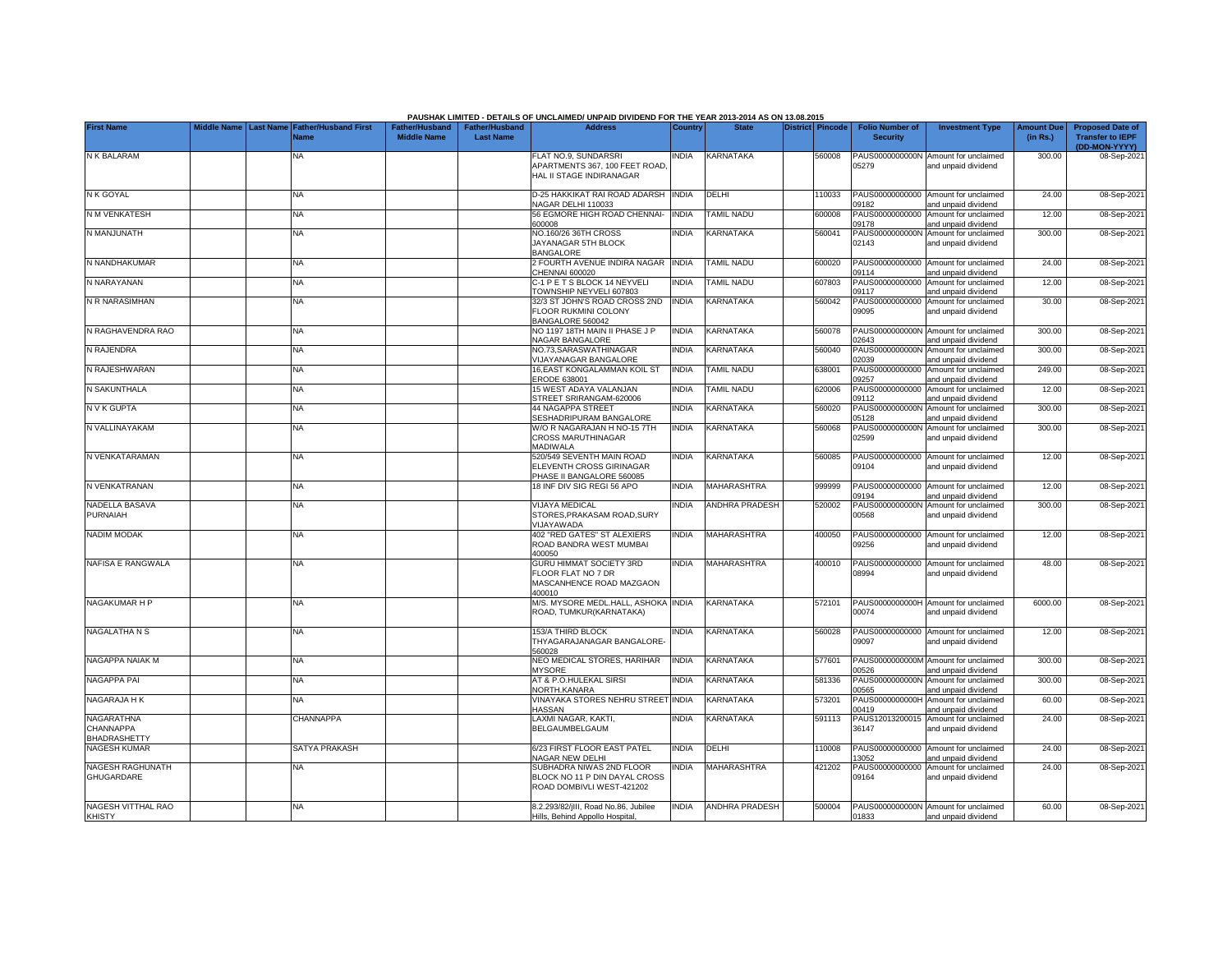|                                                          |                    |           |                                            |                                             |                                           | PAUSHAK LIMITED - DETAILS OF UNCLAIMED/ UNPAID DIVIDEND FOR THE YEAR 2013-2014 AS ON 13.08.2015        |              |                       |                  |        |                                           |                                                             |                               |                                                                     |
|----------------------------------------------------------|--------------------|-----------|--------------------------------------------|---------------------------------------------|-------------------------------------------|--------------------------------------------------------------------------------------------------------|--------------|-----------------------|------------------|--------|-------------------------------------------|-------------------------------------------------------------|-------------------------------|---------------------------------------------------------------------|
| <b>First Name</b>                                        | <b>Middle Name</b> | Last Name | <b>Father/Husband First</b><br><b>Name</b> | <b>Father/Husband</b><br><b>Middle Name</b> | <b>Father/Husband</b><br><b>Last Name</b> | <b>Address</b>                                                                                         | Country      | <b>State</b>          | District Pincode |        | <b>Folio Number of</b><br><b>Security</b> | <b>Investment Type</b>                                      | <b>Amount Due</b><br>(in Rs.) | <b>Proposed Date of</b><br><b>Transfer to IEPF</b><br>(DD-MON-YYYY) |
| NAGESWARA RAO<br><b>DAMINENI</b>                         |                    |           | NA.                                        |                                             |                                           | 3-39 S V N COLONY GUNTUR                                                                               | <b>NDIA</b>  | <b>ANDHRA PRADESH</b> |                  | 522006 | PAUS0000000000N<br>04732                  | Amount for unclaimed<br>and unpaid dividend                 | 300.00                        | 08-Sep-202                                                          |
| NAGESWARA RAO<br><b>GANGINA</b>                          |                    |           | <b>NA</b>                                  |                                             |                                           | KALYANI MEDICAL AGENCIES 31-7-<br>20 PAPPULA STREET<br>RAJAHMUNDRY                                     | <b>INDIA</b> | <b>ANDHRA PRADESH</b> |                  | 533101 | PAUS0000000000N<br>04773                  | Amount for unclaimed<br>and unpaid dividend                 | 300.00                        | 08-Sep-202                                                          |
| NAGINBHAI MAKANBHAI<br>TANDEL                            |                    |           | <b>NA</b>                                  |                                             |                                           | KHATRI POLE KHATRI BLDG<br>BEHIND JUBILEE GARDEN BARODA<br>390001                                      | <b>INDIA</b> | <b>GUJARAT</b>        |                  | 390001 | 08935                                     | PAUS00000000000 Amount for unclaimed<br>and unpaid dividend | 3.00                          | 08-Sep-2021                                                         |
| NAGINBHAI MOTILAL<br><b>SHAH</b>                         |                    |           | <b>NA</b>                                  |                                             |                                           | DESAI SHERI BAVA MADHI'S<br>KHANCHA CHANDRAKANT'S DESAI<br>KHADKI GHADIALI POLE BARODA-<br>390001      | <b>NDIA</b>  | <b>GUJARAT</b>        |                  | 390001 | 08997                                     | PAUS00000000000 Amount for unclaimed<br>and unpaid dividend | 3.00                          | 08-Sep-202                                                          |
| <b>NAGINBHAI MOTILAL</b><br><b>SHAH</b>                  |                    |           | NA                                         |                                             |                                           | DESAI SHERI DESAI BLDG GROUND INDIA<br><b>ELOOR BAWAMADHI'S KHANCHA</b><br>GHADIALI POLE BARODA-390001 |              | <b>GUJARAT</b>        |                  | 390001 | 08996                                     | PAUS00000000000 Amount for unclaimed<br>and unpaid dividend | 3.00                          | 08-Sep-202                                                          |
| <b>NAGINDAS</b><br><b>PURSHOTTAMDAS</b><br><b>PARIKH</b> |                    |           | <b>NA</b>                                  |                                             |                                           | KRISHNA KUNJ BAMROLI ROAD<br>RAYANWAD'S SOCIETY GODHRA-<br>389001                                      | <b>NDIA</b>  | GUJARAT               |                  | 389001 | PAUS00000000000<br>08948                  | Amount for unclaimed<br>and unpaid dividend                 | 3.00                          | 08-Sep-202                                                          |
| <b>NAGINPRASAD</b><br>PRABHASHANKER<br>PANDYA            |                    |           | NA                                         |                                             |                                           | C/O PANDYA BROS & CO<br>LAHERIPURA NEW ROAD BARODA<br>390001                                           | <b>NDIA</b>  | GUJARAT               |                  | 390001 | PAUS00000000000<br>08931                  | Amount for unclaimed<br>and unpaid dividend                 | 24.00                         | 08-Sep-202                                                          |
| <b>NAGINPRASAD</b><br>PRABHASHANKER<br>PANDYA            |                    |           | ΝA                                         |                                             |                                           | <b>SHILPA SOCIETY LALBAUG OPP</b><br>SWIMMING POOL BARODA-390004                                       | NDIA         | <b>GUJARAT</b>        |                  | 390004 | 0000                                      | PAUS00000000000 Amount for unclaimed<br>and unpaid dividend | 48.00                         | 08-Sep-202                                                          |
| <b>NAGINPRASAD</b><br>PRABHASHANKER<br>PANDYA            |                    |           | ΝA                                         |                                             |                                           | <b>SHILPA SOCIETY LALBAUG OPP</b><br>SWIMMING POOL BARODA-390004                                       | <b>NDIA</b>  | <b>GUJARAT</b>        |                  | 390004 | 08999                                     | PAUS00000000000 Amount for unclaimed<br>and unpaid dividend | 48.00                         | 08-Sep-202                                                          |
| NAGJIBHAI G ARYA                                         |                    |           | <b>NA</b>                                  |                                             |                                           | ARYAKUMAR ASHRAM<br>ARELIBAUG BARODA-390001                                                            | <b>INDIA</b> | <b>GUJARAT</b>        |                  | 390001 | 9001                                      | PAUS00000000000 Amount for unclaimed<br>and unpaid dividend | 9.00                          | 08-Sep-202                                                          |
| NAILESH MAHASUKHLAL<br><b>DESAI</b>                      |                    |           | <b>NA</b>                                  |                                             |                                           | 0/1449B AGAM MANDIR ROAD<br>GOPIPURA SUBHASH CHOWK<br>SURAT 395001                                     | <b>INDIA</b> | <b>GUJARAT</b>        |                  | 395001 | PAUS00000000000<br>09294                  | Amount for unclaimed<br>and unpaid dividend                 | 24.00                         | 08-Sep-202                                                          |
| <b>NAINESH N MEHTA</b>                                   |                    |           | NA                                         |                                             |                                           | <b>V3 ATIT APPORTMENTS B/H</b><br>MANAGEMENT ENCLAVE<br><b>/ASTRAPUR AHMEDABAD</b>                     | <b>INDIA</b> | <b>GUJARAT</b>        |                  | 380015 | PAUS0000000000N<br>02332                  | Amount for unclaimed<br>and unpaid dividend                 | 300.00                        | 08-Sep-202                                                          |
| <b>NAINESH S PATEL</b>                                   |                    |           | <b>NA</b>                                  |                                             |                                           | BESIDE JAIN DERASAR INSIDE<br>RANG MAHAL DARWAJA WADI<br>3ARODA 390017                                 | <b>INDIA</b> | <b>GUJARAT</b>        |                  | 390017 | 09290                                     | PAUS00000000000 Amount for unclaimed<br>and unpaid dividend | 3.00                          | 08-Sep-202                                                          |
| <b>NAINESH SHANTILAL</b><br>PATEL                        |                    |           | <b>NA</b>                                  |                                             |                                           | NR. JAIN TEMPLE, INSIDE WADI<br>RANGMAHAL WADI, BARODA-<br>390017                                      | <b>INDIA</b> | <b>GUJARAT</b>        |                  | 390017 | 9322                                      | PAUS00000000000 Amount for unclaimed<br>and unpaid dividend | 3.00                          | 08-Sep-2021                                                         |
| NALINI CHANDRAKANT<br><b>SHAH</b>                        |                    |           | NA                                         |                                             |                                           | 101/4 PAGRAV BUILDING NEAR<br>PATKAR COLLEGE GOREGAON<br><b>NEST MUMBAI</b>                            | INDIA        | MAHARASHTRA           |                  | 400062 | 03588                                     | PAUS0000000000N Amount for unclaimed<br>and unpaid dividend | 600.00                        | 08-Sep-202                                                          |
| NALINI JAGDISH MEHTA                                     |                    |           | <b>NA</b>                                  |                                             |                                           | C/O THE SWASTIK JANATA<br>SAHAKARI BANK LTD 502<br><b>CALBADEVI ROAD MUMBAI-400002</b>                 | <b>INDIA</b> | <b>MAHARASHTRA</b>    |                  | 400002 | 09169                                     | PAUS00000000000 Amount for unclaimed<br>and unpaid dividend | 12.00                         | 08-Sep-202                                                          |
| <b>NALINI RAO M</b>                                      |                    |           | <b>NA</b>                                  |                                             |                                           | RATANAVILLA MANGALORE SOUTH<br><b>CANARA</b>                                                           | <b>INDIA</b> | <b>KARNATAKA</b>      |                  | 575003 | 0138                                      | PAUS0000000000M Amount for unclaimed<br>nd unpaid dividend  | 300.00                        | 08-Sep-202                                                          |
| NALINKUMAR A SHAH                                        |                    |           | <b>NA</b>                                  |                                             |                                           | <b>RAJGHAT SOCIETY NEAR JAIN</b><br>MERCHANT SO- CIETY<br>FATEHNAGAR PALDI AHMEDABAD<br>380007--       | <b>NDIA</b>  | GUJARAT               |                  | 380007 | PAUS00000000000<br>09002                  | Amount for unclaimed<br>and unpaid dividend                 | 48.00                         | 08-Sep-202                                                          |
| NAMA RAMESH BABU                                         |                    |           | NA                                         |                                             |                                           | C/O.NAMA SUBRAMANYAM,<br>SESHUGARI STREET PRODDATUR<br>CUDDAPAH DIST.)                                 | <b>NDIA</b>  | <b>ANDHRA PRADESH</b> |                  | 516390 | 00179                                     | PAUS0000000000N Amount for unclaimed<br>and unpaid dividend | 300.00                        | 08-Sep-202                                                          |
| <b>NAMESH MOHAN</b><br><b>CHAURASIA</b>                  |                    |           | NA                                         |                                             |                                           | 1-136 DDA LIG FLATS ASHOK<br>/IHAR PHASE-I DELHI 110052                                                | <b>INDIA</b> | DELHI                 |                  | 110052 | 9185                                      | PAUS00000000000 Amount for unclaimed<br>and unpaid dividend | 12.00                         | 08-Sep-202                                                          |
| NANAK CHAND MOHINDRU                                     |                    |           | <b>NA</b>                                  |                                             |                                           | NANAK COTTAGE M/58 KALKAJI<br><b>NEW DELHI-110019</b>                                                  | <b>INDIA</b> | DELHI                 |                  | 110019 | PAUS00000000000<br>09133                  | Amount for unclaimed<br>and unpaid dividend                 | 24.00                         | 08-Sep-202                                                          |
| NANAK SINGH MEHTA                                        |                    |           | <b>NA</b>                                  |                                             |                                           | <b>H NO IX/1585 GALI KRISHNA MKT</b><br><b>GANDHI NAGAR DELHI-110031</b>                               | <b>INDIA</b> | DELHI                 |                  | 10031  | PAUS00000000000<br>09196                  | Amount for unclaimed<br>and unpaid dividend                 | 12.00                         | 08-Sep-202                                                          |
| <b>NANDI DEVI</b>                                        |                    |           | NA                                         |                                             |                                           | C/O SHIV INDUSTRIES KEDAL GUNJ<br>ALWAR-301001                                                         | <b>INDIA</b> | RAJASTHAN             |                  | 301001 | PAUS00000000000<br>09109                  | Amount for unclaimed<br>and unpaid dividend                 | 12.00                         | 08-Sep-202                                                          |
| <b>NANDINI H PATEL</b>                                   |                    |           | <b>NA</b>                                  |                                             |                                           | SAGAR FLATS GOKUL PARK<br>NEAR POLY TECHNIC AHMEDABAD<br>380015                                        | <b>NDIA</b>  | <b>GUJARAT</b>        |                  | 380015 | PAUS00000000000<br>09003                  | Amount for unclaimed<br>and unpaid dividend                 | 48.00                         | 08-Sep-202                                                          |
| NANDINI MADAN                                            |                    |           | <b>NA</b>                                  |                                             |                                           | <b>&lt;-81 HAUZ KHAS NEW DELHI</b><br>110016                                                           | <b>INDIA</b> | DELHI                 |                  | 10016  | 09305                                     | PAUS00000000000 Amount for unclaimed<br>and unpaid dividend | 12.00                         | 08-Sep-2021                                                         |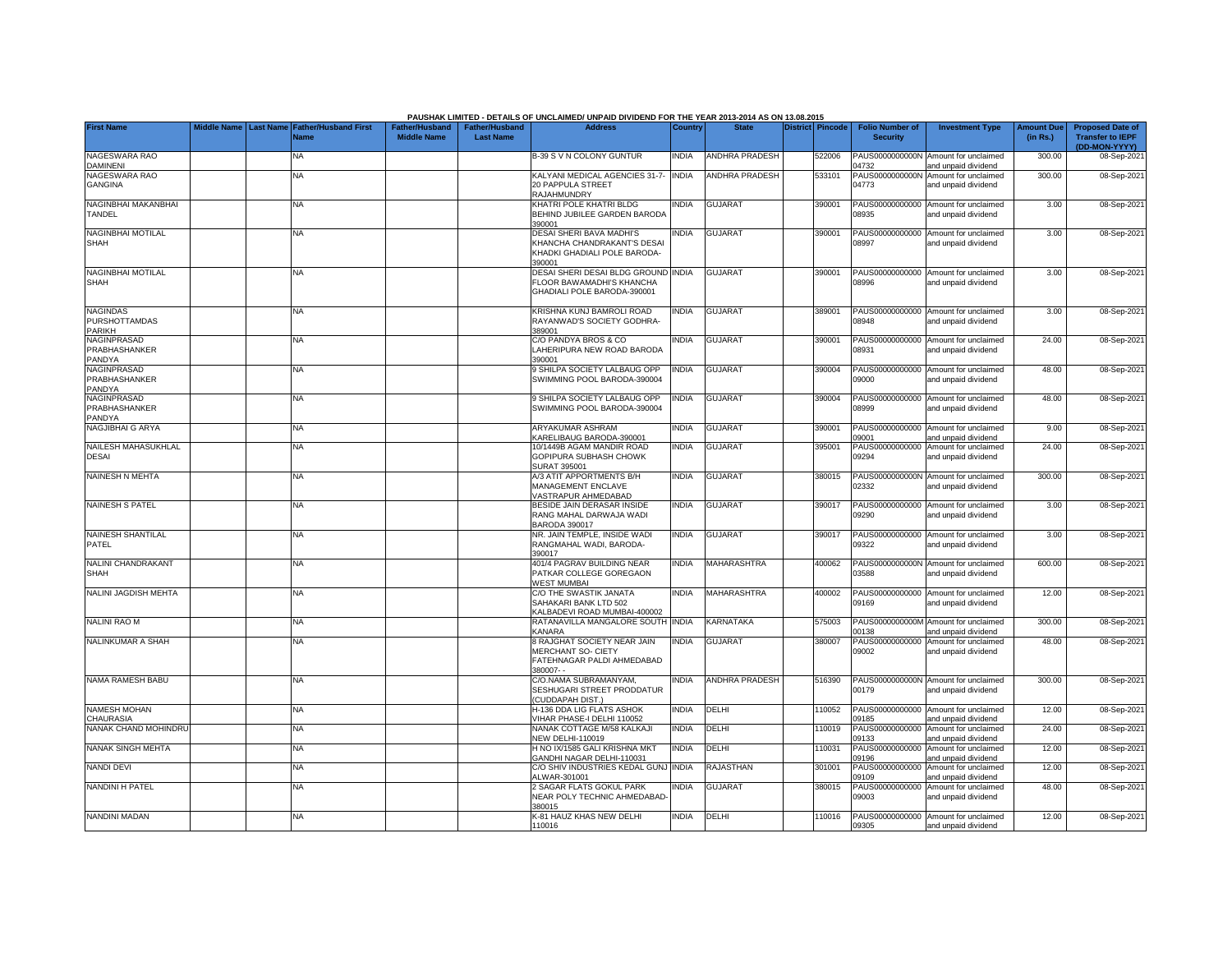|                                                          |                       |                             |                       |                       | PAUSHAK LIMITED - DETAILS OF UNCLAIMED/ UNPAID DIVIDEND FOR THE YEAR 2013-2014 AS ON 13.08.2015     |              |                       |                         |                          |                                                             |                   |                                          |
|----------------------------------------------------------|-----------------------|-----------------------------|-----------------------|-----------------------|-----------------------------------------------------------------------------------------------------|--------------|-----------------------|-------------------------|--------------------------|-------------------------------------------------------------|-------------------|------------------------------------------|
| <b>First Name</b>                                        | Middle Name Last Name | <b>Father/Husband First</b> | <b>Father/Husband</b> | <b>Father/Husband</b> | <b>Address</b>                                                                                      | Country      | <b>State</b>          | <b>District Pincode</b> | <b>Folio Number of</b>   | <b>Investment Type</b>                                      | <b>Amount Due</b> | <b>Proposed Date of</b>                  |
|                                                          |                       | <b>Name</b>                 | <b>Middle Name</b>    | <b>Last Name</b>      |                                                                                                     |              |                       |                         | <b>Security</b>          |                                                             | (in Rs.)          | <b>Transfer to IEPF</b><br>(DD-MON-YYYY) |
| <b>NANDKISHORBHAI</b><br>NAGARBHAI PATEL                 |                       | NA                          |                       |                       | AT P O SAMA NEAR UNION BANK.<br>SAMA BARODA-391775                                                  | <b>INDIA</b> | <b>GUJARAT</b>        | 391775                  | PAUS00000000000<br>09004 | Amount for unclaimed<br>and unpaid dividend                 | 3.00              | 08-Sep-2021                              |
| NANDLAL KHETARPAL                                        |                       | NA                          |                       |                       | II/B-6 LAJPAT NAGAR NEW DELHI-<br>110024                                                            | <b>INDIA</b> | DELHI                 | 110024                  | PAUS00000000000<br>09197 | Amount for unclaimed<br>and unpaid dividend                 | 24.00             | 08-Sep-2021                              |
| <b>NANDUBHAI KALIDAS</b><br>PATEL                        |                       | NA                          |                       |                       | 4 ADHUNIK SOCIETY CHHANI DIST<br>3ARODA PIN-391740                                                  | <b>INDIA</b> | <b>GUJARAT</b>        | 391740                  | PAUS00000000000<br>09005 | Amount for unclaimed<br>and unpaid dividend                 | 9.00              | 08-Sep-2021                              |
| <b>NANHI KAUL</b>                                        |                       | <b>NA</b>                   |                       |                       | C/O C KAUL THE NEW INDIA<br>ASSURANCE CO LTD D58/12A-1 S S<br>SIGRA VARANASI                        | <b>INDIA</b> | <b>UTTAR PRADESH</b>  | 221010                  | PAUS0000000000N<br>03403 | Amount for unclaimed<br>and unpaid dividend                 | 300.00            | 08-Sep-2021                              |
| <b>NANUBEN</b><br><b>FAKIRMAHAMMAD</b><br><b>MANSURI</b> |                       | NA.                         |                       |                       | BAZAR AT & PO DHINOJ TA<br>CHANASMA DIST MEHSANA 384225                                             | <b>NDIA</b>  | <b>GUJARAT</b>        | 384225                  | PAUS00000000000<br>09218 | Amount for unclaimed<br>and unpaid dividend                 | 36.00             | 08-Sep-2021                              |
| <b>NARAHARI KOTA</b>                                     |                       | NA                          |                       |                       | C/O QUINN INDIA LIMITED 3-6-307/1<br>IYDERGUDA HYDERABAD-500001                                     | <b>INDIA</b> | <b>ANDHRA PRADESH</b> | 500001                  | PAUS00000000000<br>09108 | Amount for unclaimed<br>and unpaid dividend                 | 12.00             | 08-Sep-2021                              |
| NARANDAS VITHALDAS<br>PATEL                              |                       | NA                          |                       |                       | 205 SANTOK CHAMBERS NEAR<br>SARDARNAGAR BUS STAND OLD<br>CHHANI ROAD BARODA-390002                  | <b>NDIA</b>  | <b>GUJARAT</b>        | 390002                  | PAUS00000000000<br>08946 | Amount for unclaimed<br>and unpaid dividend                 | 24.00             | 08-Sep-2021                              |
| NARANLAL HARILAL MODI                                    |                       | <b>NA</b>                   |                       |                       | V88/7/8-LUHAR WALO KHANCHO,<br>PRANLAL SETH NO DELEHO, OPP<br>GHEEKHATHA POST OFFICE,<br>AHMEDABAD. | INDIA        | <b>GUJARAT</b>        | 380001                  | PAUS00000000000<br>09219 | Amount for unclaimed<br>and unpaid dividend                 | 24.00             | 08-Sep-2021                              |
| NARAPAREDDY<br><b>RAMIREDDY</b>                          |                       | <b>NA</b>                   |                       |                       | C/O M RAGHAVAREDDY VINJAMUR<br>NELLORE DT AP 524228                                                 | <b>INDIA</b> | <b>ANDHRA PRADESH</b> | 524228                  | 09292                    | PAUS00000000000 Amount for unclaimed<br>and unpaid dividend | 99.00             | 08-Sep-2021                              |
| <b>NARASIMHA</b><br>RAMACHANDRA RAO<br><b>GOLLA</b>      |                       | NA                          |                       |                       | CO.CITY PHARMA DISTRIBUTORS<br>BHAVANARAYANA STREET<br>(IJAYAWADA (A.P)                             | <b>INDIA</b> | <b>ANDHRA PRADESH</b> | 520001                  | 00922                    | PAUS0000000000N Amount for unclaimed<br>and unpaid dividend | 300.00            | 08-Sep-2021                              |
| NARASINGHA DUBE                                          |                       | NA                          |                       |                       | C/O MR SITARAM DUBE O E S AT &<br>PO DHANUPALI DIST SAMBALPUR<br>ORISSA                             | <b>INDIA</b> | ORISSA                | 768001                  | PAUS00000000000<br>09009 | Amount for unclaimed<br>and unpaid dividend                 | 3.00              | 08-Sep-2021                              |
| NARAYAN<br>NARMADASHANKER<br><b>THAKER</b>               |                       | NΑ                          |                       |                       | 47 ARIHANT CO-OP HSG SOCIETY<br>BEHIND RIDHI SIDHI NAGAR AJWA<br>ROAD BARODA 390018                 | <b>NDIA</b>  | <b>GUJARAT</b>        | 390018                  | PAUS00000000000<br>08937 | Amount for unclaimed<br>and unpaid dividend                 | 9.00              | 08-Sep-2021                              |
| NARAYAN PRABHU                                           |                       | <b>NA</b>                   |                       |                       | 88 4TH MAIN MALLESWARAM<br><b>BANGALORE</b>                                                         | <b>INDIA</b> | <b>KARNATAKA</b>      | 560003                  | 01655                    | PAUS0000000000N Amount for unclaimed<br>and unpaid dividend | 600.00            | 08-Sep-2021                              |
| <b>NARAYAN SINGH</b><br>CHAUDHRY                         |                       | NA.                         |                       |                       | C/O AJANTA OPTICALS 73<br>ARUOBINDO PLACE MARKET HAUZ<br>KHAS NEW DELHI 110016                      | <b>NDIA</b>  | DELHI                 | 110016                  | PAUS00000000000<br>09086 | Amount for unclaimed<br>and unpaid dividend                 | 24.00             | 08-Sep-2021                              |
| NARAYANA H K                                             |                       | <b>NA</b>                   |                       |                       | POORNIMA MEDICAL STORES,<br><b>HASSAN.</b>                                                          | INDIA        | <b>KARNATAKA</b>      | 573201                  | PAUS0000000000H<br>00920 | Amount for unclaimed<br>and unpaid dividend                 | 240.00            | 08-Sep-2021                              |
| NARAYANAN A C                                            |                       | NA.                         |                       |                       | CHULLIPARAMBIL HOUSE,<br>MUTHUVATTOOR, P.O<br>CHAVAKKAAD, TRICHUR<br>DIST.(KERALA STATE)            | INDIA        | KERALA                | 680506                  | PAUS0000000000A<br>01038 | Amount for unclaimed<br>and unpaid dividend                 | 60.00             | 08-Sep-2021                              |
| NARAYANARAO R KAVI                                       |                       | <b>NA</b>                   |                       |                       | C/O.DR.G.R.KAVI 'MATHURU<br>CHHAYA', P.O.INDI, (BIJAPUR DIST.                                       | INDIA        | <b>KARNATAKA</b>      | 586209                  | PAUS0000000000N<br>00866 | Amount for unclaimed<br>and unpaid dividend                 | 600.00            | 08-Sep-2021                              |
| NARAYANBHAI<br><b>KRUSHNALAL NAIK</b>                    |                       | <b>NA</b>                   |                       |                       | C/O BANK OF BARODA PO UNAVA<br>BALVA N G DIST GANDHINAGAR-<br>382650                                | <b>INDIA</b> | <b>GUJARAT</b>        | 382650                  | PAUS00000000000<br>09203 | Amount for unclaimed<br>and unpaid dividend                 | 12.00             | 08-Sep-2021                              |
| NARAYANBHAI LALBHAI<br>PARI                              |                       | NA.                         |                       |                       | 08 SHYAM SHARAN-2 AAHORI CLUB INDIA<br>ROAD BOPAL GHUMA ROAD<br><b>GHUMA-AHMEDABAD</b>              |              | <b>GUJARAT</b>        | 380058                  | 08955                    | PAUS00000000000 Amount for unclaimed<br>and unpaid dividend | 9.00              | 08-Sep-2021                              |
| NARAYANBHAI LALBHAI<br>PARI                              |                       | NA                          |                       |                       | 08 SHYAM SHARAN-2 AAHORI CLUB INDIA<br>ROAD BOPAL GHUMA ROAD<br><b>GHUMA-AHMEDABAD</b>              |              | <b>GUJARAT</b>        | 380058                  | PAUS00000000000<br>08954 | Amount for unclaimed<br>and unpaid dividend                 | 9.00              | 08-Sep-2021                              |
| NARAYANBHAI LALBHAI<br>THAKKAR                           |                       | NA                          |                       |                       | 08 SHYAM SHARAN-2 AAHORI CLUB INDIA<br>ROAD BOPAL GHUMA ROAD<br>GHUMA-AHMEDABAD                     |              | <b>GUJARAT</b>        | 380058                  | PAUS00000000000<br>08956 | Amount for unclaimed<br>and unpaid dividend                 | 9.00              | 08-Sep-2021                              |
| NARAYANBHAI LALBHAI<br><b>THAKKAR</b>                    |                       | <b>NA</b>                   |                       |                       | 08 SHYAM SHARAN-2 AAHORI CLUB INDIA<br>ROAD BOPAL GHUMA ROAD<br>GHUMA-AHMEDABAD                     |              | <b>GUJARAT</b>        | 380058                  | PAUS00000000000<br>08957 | Amount for unclaimed<br>and unpaid dividend                 | 9.00              | 08-Sep-2021                              |
| NARBADABEN DAHYABHA<br>PATEL                             |                       | NA                          |                       |                       | 11 BHAT APARTMENT CHUNIBHAI<br>COLONY KANKARIA AHMEDABAD-<br>380022                                 | <b>INDIA</b> | <b>GUJARAT</b>        | 380022                  | PAUS00000000000<br>08958 | Amount for unclaimed<br>and unpaid dividend                 | 24.00             | 08-Sep-2021                              |
| <b>NARENDER SINGH</b>                                    |                       | NA                          |                       |                       | <b>40-D GEWA APARTMENTS VIKAS</b><br>PURI NEW DELHI 110018                                          | <b>INDIA</b> | DELHI                 | 10018                   | PAUS00000000000<br>09129 | Amount for unclaimed<br>and unpaid dividend                 | 12.00             | 08-Sep-2021                              |
| NARENDRA JETHALAL<br><b>VYAS</b>                         |                       | NA                          |                       |                       | IMDI FALIYA AT & PO CHHANI DIST INDIA<br>BARODA PIN-391740                                          |              | <b>GUJARAT</b>        | 391740                  | PAUS00000000000<br>09010 | Amount for unclaimed<br>and unpaid dividend                 | 3.00              | 08-Sep-2021                              |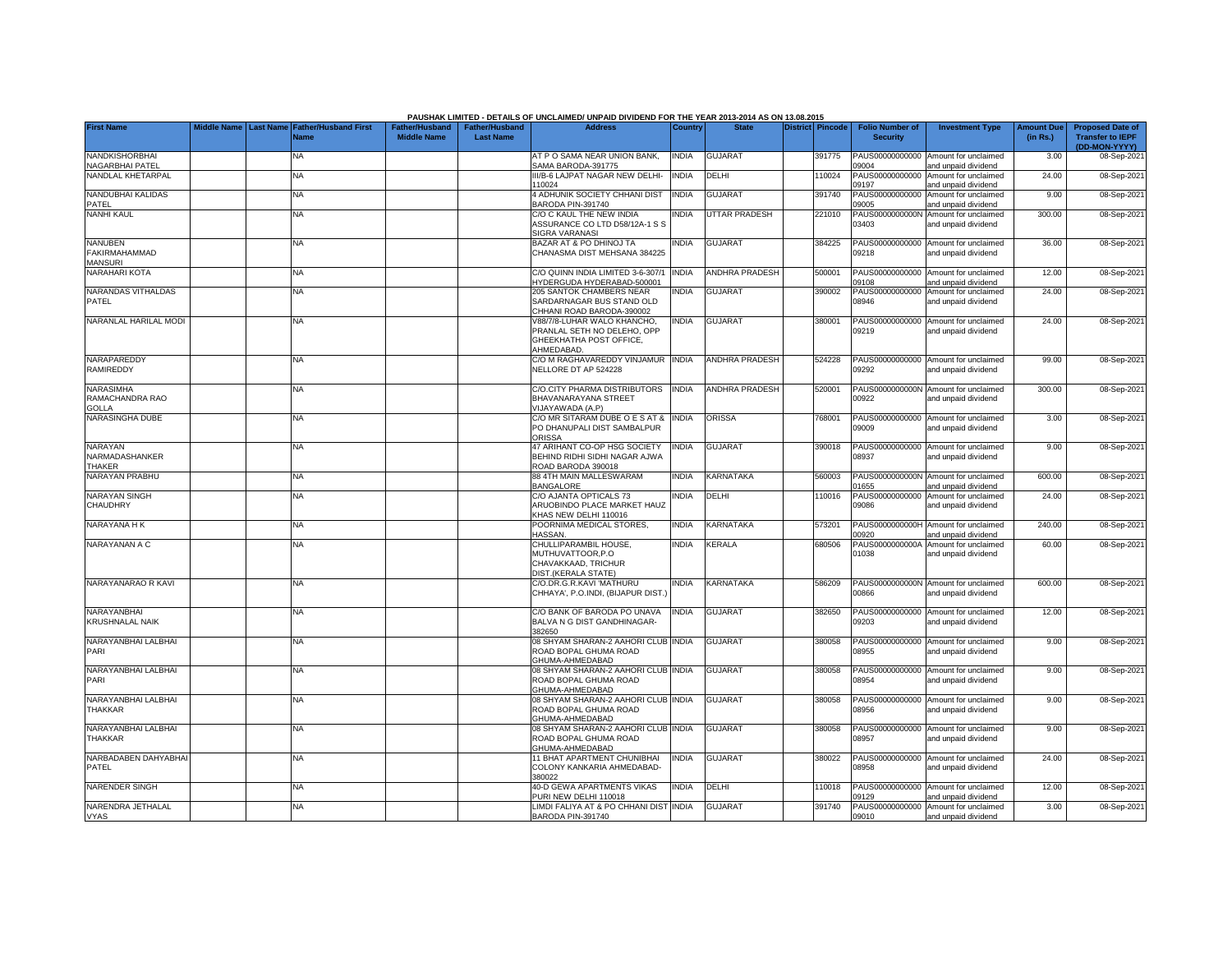|                                          |                    |           |                                            |                                             |                                           | PAUSHAK LIMITED - DETAILS OF UNCLAIMED/ UNPAID DIVIDEND FOR THE YEAR 2013-2014 AS ON 13.08.2015   |                |                      |                  |                                           |                                                             |                               |                                                                     |
|------------------------------------------|--------------------|-----------|--------------------------------------------|---------------------------------------------|-------------------------------------------|---------------------------------------------------------------------------------------------------|----------------|----------------------|------------------|-------------------------------------------|-------------------------------------------------------------|-------------------------------|---------------------------------------------------------------------|
| <b>First Name</b>                        | <b>Middle Name</b> | Last Name | <b>Father/Husband First</b><br><b>Name</b> | <b>Father/Husband</b><br><b>Middle Name</b> | <b>Father/Husband</b><br><b>Last Name</b> | <b>Address</b>                                                                                    | <b>Country</b> | <b>State</b>         | District Pincode | <b>Folio Number of</b><br><b>Security</b> | <b>Investment Type</b>                                      | <b>Amount Due</b><br>(in Rs.) | <b>Proposed Date of</b><br><b>Transfer to IEPF</b><br>(DD-MON-YYYY) |
| NARENDRA KANTILAL<br><b>SHAH</b>         |                    |           | NA                                         |                                             |                                           | C/O M K SHAH HOUSE GIDC<br>COLONY UMBERGAON DIST<br><b>/ALSAD</b>                                 | <b>INDIA</b>   | <b>GUJARAT</b>       | 388250           | PAUS00000000000<br>09011                  | Amount for unclaimed<br>and unpaid dividend                 | 3.00                          | 08-Sep-2021                                                         |
| NARENDRA KUMAR<br>CHIMANLAL DESAI        |                    |           | <b>NA</b>                                  |                                             |                                           | B/99, ALEMBIC COLONY VADODARA INDIA<br><b>/ADODARA</b>                                            |                | <b>GUJARAT</b>       | 390003           | PAUS0000000000N<br>00181                  | Amount for unclaimed<br>and unpaid dividend                 | 60.00                         | 08-Sep-202                                                          |
| <b>NARENDRA KUMAR</b><br>KHURANA         |                    |           | <b>NA</b>                                  |                                             |                                           | 221 SHIV VIHAR COLONY DELHI<br>ROAD SAHARANPUR                                                    | <b>INDIA</b>   | <b>UTTAR PRADESH</b> | 247001           | 09072                                     | PAUS00000000000 Amount for unclaimed<br>and unpaid dividend | 48.00                         | 08-Sep-2021                                                         |
| NARENDRA KUMAR S                         |                    |           | <b>NA</b>                                  |                                             |                                           | NO 2,4TH CROSS,<br><b>/ASANTHANAGAR BANGALORE</b>                                                 | INDIA          | KARNATAKA            | 560052           | PAUS0000000000S<br>01896                  | Amount for unclaimed<br>and unpaid dividend                 | 300.00                        | 08-Sep-202                                                          |
| NARENDRA MITTAL                          |                    |           | ΝA                                         |                                             |                                           | POCKET A-9 D D A FLAT 71-A<br>KALKAJI EXTENSION NEW DELHI<br>110019                               | <b>NDIA</b>    | DELHI                | 110019           | PAUS00000000000<br>09081                  | Amount for unclaimed<br>and unpaid dividend                 | 48.00                         | 08-Sep-202                                                          |
| NARENDRA N VARSADIA                      |                    |           | NA                                         |                                             |                                           | 3-506 MERI GOLD, RAM MANDIR<br>ROAD, EXP, VAZIR & NAKA.<br>3ORIVLI(W) MUMBAI-400091               | <b>INDIA</b>   | <b>MAHARASHTRA</b>   | 400091           | 09298                                     | PAUS00000000000 Amount for unclaimed<br>and unpaid dividend | 48.00                         | 08-Sep-202                                                          |
| NARENDRA PURANI                          |                    |           | NA                                         |                                             |                                           | <b>VEAR RANCHHODJI MANDIR</b><br>GODHRA DIST PANCHMAHALS<br>389001                                | <b>INDIA</b>   | <b>GUJARAT</b>       | 389001           | 09087                                     | PAUS00000000000 Amount for unclaimed<br>and unpaid dividend | 12.00                         | 08-Sep-202                                                          |
| NARENDRAKUMAR<br>CHIMANLAL DESAI         |                    |           | <b>NA</b>                                  |                                             |                                           | FB 99 ALEMBIC COLONY BARODA<br>390003                                                             | INDIA          | <b>GUJARAT</b>       | 390003           | PAUS00000000000<br>08925                  | Amount for unclaimed<br>and unpaid dividend                 | 3.00                          | 08-Sep-202                                                          |
| NARENDRAKUMAR<br>CHIMANLAL DESAI         |                    |           | ΝA                                         |                                             |                                           | FB/99 ALEMBIC COLONY BARODA-<br>390003                                                            | <b>INDIA</b>   | <b>GUJARAT</b>       | 390003           | PAUS00000000000<br>08960                  | Amount for unclaimed<br>and unpaid dividend                 | 24.00                         | 08-Sep-202                                                          |
| NARENDRAKUMAR<br>LALBHAI SHAH            |                    |           | ΝA                                         |                                             |                                           | 202 SHYAMAL FLATS, 12, GUJARAT<br>SOCIETY, - NR.RED CROSS BLOOD<br>BANK PALDI, AHMEDABA- D-380007 | <b>INDIA</b>   | <b>GUJARAT</b>       | 380007           | PAUS00000000000<br>08961                  | Amount for unclaimed<br>and unpaid dividend                 | 24.00                         | 08-Sep-202                                                          |
| NARENDRAKUMAR<br><b>LAXMICHAND DOSHI</b> |                    |           | ΝA                                         |                                             |                                           | 9 VISHWABANDHU SOCIETY NEAR<br><b>ASHOKNAGAR PALDI SARKHEJ</b><br>ROAD AHMEDABAD-380007           | <b>INDIA</b>   | <b>GUJARAT</b>       | 380007           | 08962                                     | PAUS00000000000 Amount for unclaimed<br>and unpaid dividend | 3.00                          | 08-Sep-202                                                          |
| NARENDRAKUMAR<br><b>OCHHAVLAL SHAH</b>   |                    |           | <b>NA</b>                                  |                                             |                                           | <b>/YAS WADA NEAR RADHA</b><br><b>KRISHNA TEMPLE PETLAD DIST</b><br>AIRA PIN-388450               | <b>INDIA</b>   | <b>GUJARAT</b>       | 388450           | PAUS00000000000<br>19015                  | Amount for unclaimed<br>and unpaid dividend                 | 3.00                          | 08-Sep-202                                                          |
| NARENDRAKUMAR<br>PURSHOTTAMDAS VAIDYA    |                    |           | NA                                         |                                             |                                           | -246 ALEMBIC GLASS COLONY<br>ALEMBIC ROAD BARODA 390003                                           | <b>INDIA</b>   | <b>GUJARAT</b>       | 390003           | PAUS00000000000<br>08940                  | Amount for unclaimed<br>and unpaid dividend                 | 3.00                          | 08-Sep-202                                                          |
| NARENDRARAY SHUKLA                       |                    |           | <b>NA</b>                                  |                                             |                                           | "BRAHMANANDA", 191, MANEKBAG.<br>SURENDRA MANGALDAS ROAD,<br>AMBAWADI, AHMEDABAD                  | <b>INDIA</b>   | <b>GUJARAT</b>       | 380015           | 0588                                      | PAUS0000000000N Amount for unclaimed<br>and unpaid dividend | 300.00                        | 08-Sep-202                                                          |
| NARESH CHAND JAIN                        |                    |           | <b>NA</b>                                  |                                             |                                           | C/O VICKERS SPERRY OF INDIA<br>TD D-104 HIMALAYA HOUSE K G<br>ROAD NEW DELHI-110001               | INDIA          | DELHI                | 110001           | 09120                                     | PAUS00000000000 Amount for unclaimed<br>and unpaid dividend | 12.00                         | 08-Sep-202                                                          |
| NARESH DHINGRA                           |                    |           | <b>NA</b>                                  |                                             |                                           | <b>AJMER ROAD PERTAPPURA</b><br>GRA-282001                                                        | <b>INDIA</b>   | <b>UTTAR PRADESH</b> | 282001           | 9016                                      | PAUS00000000000 Amount for unclaimed<br>nd unpaid dividend  | 3.00                          | 08-Sep-202                                                          |
| <b>NARESH KUMAR</b>                      |                    |           | <b>NA</b>                                  |                                             |                                           | 13, ANAND KUNJ, VIKASPURI, NEW INDIA<br>ELHI-110018                                               |                | DELHI                | 110018           | PAUS00000000000<br>9328                   | Amount for unclaimed<br>and unpaid dividend                 | 84.00                         | 08-Sep-202                                                          |
| <b>NARESH KUMAR</b><br>AGARWAL           |                    |           | <b>NA</b>                                  |                                             |                                           | <b>AGRAWALS 18/72 GEETA COLONY</b><br><b>DELHI 110031</b>                                         | <b>INDIA</b>   | DELHI                | 10031            | PAUS00000000000<br>09209                  | Amount for unclaimed<br>and unpaid dividend                 | 36.00                         | 08-Sep-2021                                                         |
| <b>NARESH KUMAR</b><br><b>AGARWAL</b>    |                    |           | ΝA                                         |                                             |                                           | <b>AGRAWALS 18/72 GEETA COLONY</b><br>DELHI 110031                                                | <b>INDIA</b>   | DELHI                | 10031            | PAUS00000000000<br>09119                  | Amount for unclaimed<br>and unpaid dividend                 | 12.00                         | 08-Sep-202                                                          |
| NARESH KUMAR DUA                         |                    |           | ΝA                                         |                                             |                                           | HOUSE NO-1432 SECTOR 15<br>ARIDABAD HARYANA 121001                                                | <b>INDIA</b>   | <b>HARYANA</b>       | 121001           | PAUS00000000000<br>09187                  | Amount for unclaimed<br>and unpaid dividend                 | 12.00                         | 08-Sep-202                                                          |
| <b>NARESH KUMAR</b><br><b>GANGWANI</b>   |                    |           | NA                                         |                                             |                                           | 13/31-A MOTI NAGAR NEW DELHI<br>110015                                                            | INDIA          | DELHI                | 110015           | PAUS00000000000<br>09246                  | Amount for unclaimed<br>and unpaid dividend                 | 24.00                         | 08-Sep-202                                                          |
| <b>NARESH KUMAR</b><br>TARIMELA          |                    |           | NA                                         |                                             |                                           | 51 MEHDIPATNAM COLONY<br>1YDERABAD-500028                                                         | INDIA          | ANDHRA PRADESH       | 500028           | PAUS00000000000<br>09107                  | Amount for unclaimed<br>and unpaid dividend                 | 12.00                         | 08-Sep-202                                                          |
| NARESH SABHARWAL                         |                    |           | NA                                         |                                             |                                           | 0-197 ASHOK VIHAR PHASE-I DELHI<br>110052                                                         | <b>INDIA</b>   | DELHI                | 110052           | PAUS00000000000<br>9282                   | Amount for unclaimed<br>and unpaid dividend                 | 12.00                         | 08-Sep-202                                                          |
| <b>NARESH VERMA</b>                      |                    |           | NA                                         |                                             |                                           | 24/1 SHAKTI NAGAR DELHI-110007                                                                    | <b>INDIA</b>   | DELHI                | 110007           | PAUS00000000000<br>9074                   | Amount for unclaimed<br>and unpaid dividend                 | 48.00                         | 08-Sep-202                                                          |
| <b>NARESH VITTHAL</b><br><b>BATAVALE</b> |                    |           | NA                                         |                                             |                                           | <b>KUVERJI DEVSHI CHAWL 2ND FL B</b><br>S ROAD OPP ZARAPKAR SHOW<br>ROAD DADAR MUMBAI 400028      | <b>INDIA</b>   | <b>MAHARASHTRA</b>   | 400028           | PAUS00000000000<br>09172                  | Amount for unclaimed<br>and unpaid dividend                 | 12.00                         | 08-Sep-202                                                          |
| <b>NARGIS MASIH</b>                      |                    |           | NA                                         |                                             |                                           | C/O ST JOHN'S BAPTIST SCHOOL<br>SOHNA ROAD PALWAL DIST<br><b>FARIDABAD HARYANA 121102</b>         | <b>INDIA</b>   | <b>HARYANA</b>       | 121102           | PAUS00000000000<br>09202                  | Amount for unclaimed<br>and unpaid dividend                 | 48.00                         | 08-Sep-2021                                                         |
| NARHARILAL NATHALAL<br><b>BHATT</b>      |                    |           | NA                                         |                                             |                                           | DEV NIVAS DAYAL BHAU'S<br>KHANCHA RAJMAHAL ROAD<br>BARODA-390001                                  | <b>INDIA</b>   | <b>GUJARAT</b>       | 390001           | PAUS00000000000<br>08090                  | Amount for unclaimed<br>and unpaid dividend                 | 48.00                         | 08-Sep-202                                                          |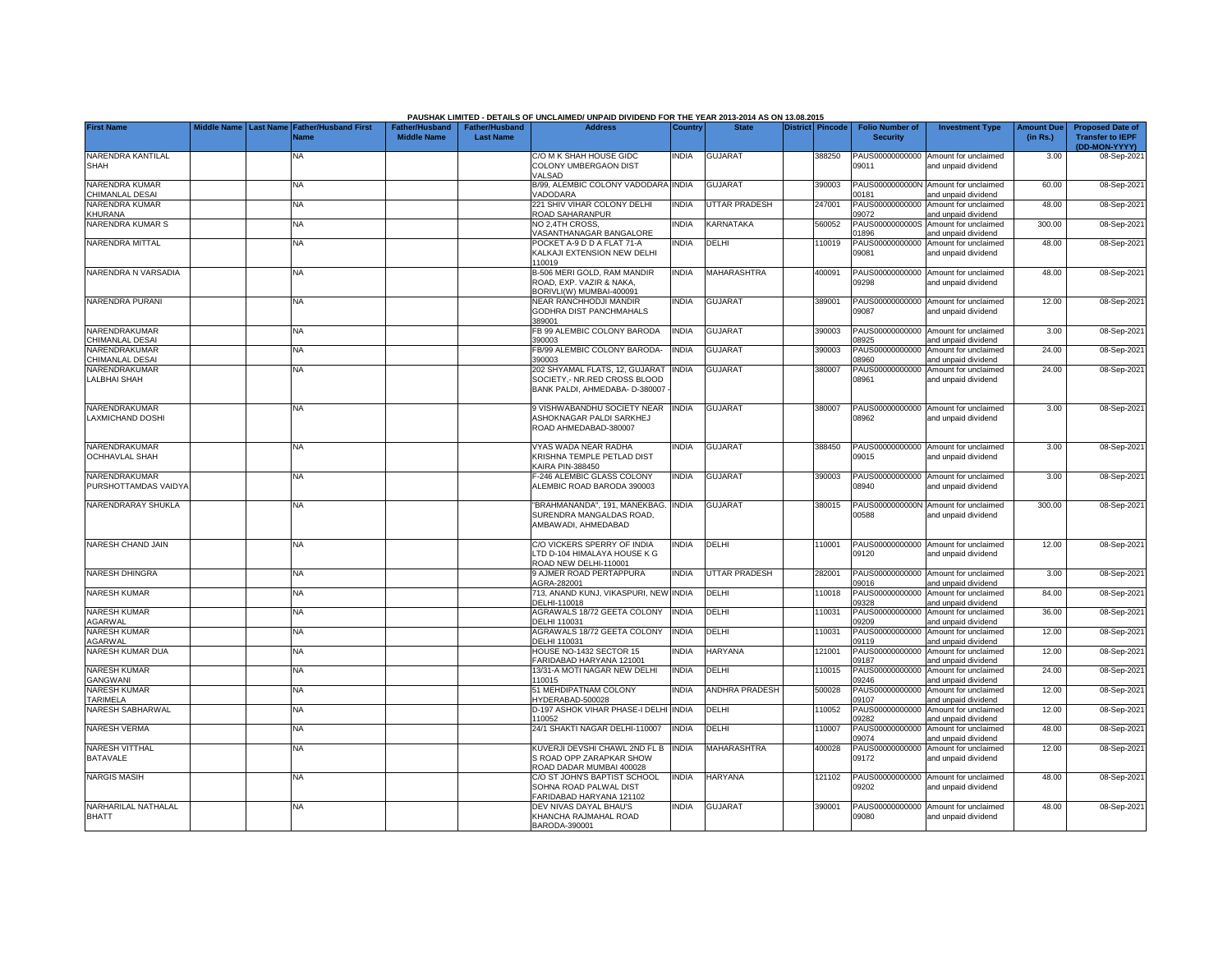|                                          |                    |                  |                                            |                                             |                                           | PAUSHAK LIMITED - DETAILS OF UNCLAIMED/ UNPAID DIVIDEND FOR THE YEAR 2013-2014 AS ON 13.08.2015          |              |                    |                  |                                           |                                                             |                               |                                                                     |
|------------------------------------------|--------------------|------------------|--------------------------------------------|---------------------------------------------|-------------------------------------------|----------------------------------------------------------------------------------------------------------|--------------|--------------------|------------------|-------------------------------------------|-------------------------------------------------------------|-------------------------------|---------------------------------------------------------------------|
| <b>First Name</b>                        | <b>Middle Name</b> | <b>Last Name</b> | <b>Father/Husband First</b><br><b>Name</b> | <b>Father/Husband</b><br><b>Middle Name</b> | <b>Father/Husband</b><br><b>Last Name</b> | <b>Address</b>                                                                                           | Country      | <b>State</b>       | District Pincode | <b>Folio Number of</b><br><b>Security</b> | <b>Investment Type</b>                                      | <b>Amount Due</b><br>(in Rs.) | <b>Proposed Date of</b><br><b>Transfer to IEPF</b><br>(DD-MON-YYYY) |
| NARINDER DEV GROVER                      |                    |                  | <b>NA</b>                                  |                                             |                                           | C/O INDIAN PETROCHEMICALS<br>CORP LTD 2ND - FLOOR HIMALAYA<br>HOUSE 23 K G MARG NEW DE- LHI-<br>110001 - | <b>NDIA</b>  | DELHI              | 10001            | PAUS00000000000<br>09118                  | Amount for unclaimed<br>and unpaid dividend                 | 12.00                         | 08-Sep-2021                                                         |
| NARMADABEN<br><b>THAKORLAL PATEL</b>     |                    |                  | <b>NA</b>                                  |                                             |                                           | KADIPORE GANDEVI DIST BULSAR-<br>396360                                                                  | <b>INDIA</b> | <b>GUJARAT</b>     | 396360           | 09017                                     | PAUS00000000000 Amount for unclaimed<br>and unpaid dividend | 24.00                         | 08-Sep-202                                                          |
| <b>NAROTAMBHAI</b><br>MATHURBHAI PATEL   |                    |                  | <b>NA</b>                                  |                                             |                                           | AT BHACHARVADA POST<br>HAZARPURA TAL NADOD DIST<br>BROACH DIST BROACH                                    | <b>INDIA</b> | <b>GUJARAT</b>     | 392001           | PAUS00000000000<br>09232                  | Amount for unclaimed<br>and unpaid dividend                 | 3.00                          | 08-Sep-202                                                          |
| NAROTTAM TRIBHOVAN<br><b>GHUSANI</b>     |                    |                  | <b>NA</b>                                  |                                             |                                           | NEAR KALYANJI TEMPLE<br>GHOGHIDELL JAMNAGAR-361001                                                       | <b>INDIA</b> | <b>GUJARAT</b>     | 361001           | 19019                                     | PAUS00000000000 Amount for unclaimed<br>and unpaid dividend | 24.00                         | 08-Sep-202                                                          |
| <b>NAROTTAMDAS</b><br>HARAKHCHAND PAREKH |                    |                  | NA                                         |                                             |                                           | SURKAWALA DR PANDYA S BLDG<br>OPP HOME SCH- OOL WAGHAVADI<br>ROAD BHAVNAGAR 364002 - -                   | <b>NDIA</b>  | <b>GUJARAT</b>     | 364002           | PAUS00000000000<br>08923                  | Amount for unclaimed<br>and unpaid dividend                 | 78.00                         | 08-Sep-202                                                          |
| <b>NARPAT SINGH DUGAR</b>                |                    |                  | <b>NA</b>                                  |                                             |                                           | C/O INDUSTRIAL SALES AGENCY<br>MARSHALL HOUSE 33/1 NETAJI<br>SUBHASH ROAD CALCUTT-700001                 | <b>INDIA</b> | <b>WEST BENGAL</b> | 700001           | 09150                                     | PAUS00000000000 Amount for unclaimed<br>and unpaid dividend | 12.00                         | 08-Sep-202                                                          |
| NARSINGH PRASAD<br>KHAITAN               |                    |                  | NA                                         |                                             |                                           | 6A MADAN MOHAN TALLA STREET<br><b>CALCUTTA-700005</b>                                                    | <b>INDIA</b> | <b>WEST BENGAL</b> | 700005           | 09148                                     | PAUS00000000000 Amount for unclaimed<br>and unpaid dividend | 12.00                         | 08-Sep-202                                                          |
| NARSINHBHAI METHABHA<br><b>GHUMALIA</b>  |                    |                  | <b>NA</b>                                  |                                             |                                           | C\O MANSUKH K KAMANI SATNAM<br>TRADING CO. A-54.MARKETING<br>YARD RAJKOT                                 | <b>INDIA</b> | <b>GUJARAT</b>     | 360003           | PAUS00000000000<br>09021                  | Amount for unclaimed<br>and unpaid dividend                 | 3.00                          | 08-Sep-202                                                          |
| NARSINHBHAI<br>VALLABHBHAI PASTAGIA      |                    |                  | <b>NA</b>                                  |                                             |                                           | SHAKBHAJI MARKET BAZAR<br>GANDEVI DIST BULSAR PIN-396360                                                 | <b>NDIA</b>  | <b>GUJARAT</b>     | 396360           | PAUS00000000000<br>09022                  | Amount for unclaimed<br>and unpaid dividend                 | 48.00                         | 08-Sep-202                                                          |
| <b>NARSINHBHAI VIRABHAI</b><br>CHAUDHARY |                    |                  | <b>NA</b>                                  |                                             |                                           | AT & PO PALDI TA VISNAGAR DIST<br><b>MEHSANA PIN-384315</b>                                              | <b>INDIA</b> | <b>GUJARAT</b>     | 384315           | 9023                                      | PAUS00000000000 Amount for unclaimed<br>and unpaid dividend | 15.00                         | 08-Sep-202                                                          |
| <b>NASRIN PEERSAB</b><br><b>HEREKAR</b>  |                    |                  | <b>NA</b>                                  |                                             |                                           | 10 HONDA MANSION 332 SIR J J<br>ROAD NEXT TO SEVA NIKETAN<br>BYCULLA MUMBAI 400008                       | <b>NDIA</b>  | MAHARASHTRA        | 400008           | 09161                                     | PAUS00000000000 Amount for unclaimed<br>and unpaid dividend | 27.00                         | 08-Sep-202                                                          |
| NASRINBANU YOUSUF<br>WAGHBAKRIWALA       |                    |                  | <b>NA</b>                                  |                                             |                                           | C/O SABNAM 1234 VARIYAVI<br>BHAGAL SURAT-395003                                                          | <b>INDIA</b> | <b>GUJARAT</b>     | 395003           | 09154                                     | PAUS00000000000 Amount for unclaimed<br>and unpaid dividend | 36.00                         | 08-Sep-202                                                          |
| <b>NASSIRUDDIN</b>                       |                    |                  | <b>ZAHI RUDDIN</b>                         |                                             |                                           | 607 CHHOTI BAZARIA RAILWAY<br>ROAD GHAZIABAD                                                             | <b>INDIA</b> | UTTAR PRADESH      | 201001           | PAUSIN300183119<br>34078                  | Amount for unclaimed<br>and unpaid dividend                 | 48.00                         | 08-Sep-202                                                          |
| NATARAJ C HIREMATH                       |                    |                  | <b>NA</b>                                  |                                             |                                           | 201 1ST A CROSS J P NAGAR<br>GOKUL ROAD HUBLI                                                            | <b>INDIA</b> | KARNATAKA          | 580030           | PAUS0000000000N<br>02479                  | Amount for unclaimed<br>and unpaid dividend                 | 300.00                        | 08-Sep-202                                                          |
| NATHABHAI NARSINHBHAI<br>PATEL           |                    |                  | <b>NA</b>                                  |                                             |                                           | KRUSHNAKRUPA BLDG BHAIJI<br>DAROGAS POLE BEHIND JUBILEE<br><b>3AG BARODA-390001</b>                      | <b>INDIA</b> | <b>GUJARAT</b>     | 390001           | PAUS00000000000<br>38966                  | Amount for unclaimed<br>and unpaid dividend                 | 9.00                          | 08-Sep-202                                                          |
| <b>NATHALAL BHANJI</b><br><b>MISTRY</b>  |                    |                  | <b>NA</b>                                  |                                             |                                           | <b>B ASHIRWAD NEAR SUVARNA</b><br>HOSPITAL KASTUR PARK SHIMPOLI<br>ROAD BORIVALI WEST MUMBAI<br>100092   | <b>NDIA</b>  | <b>MAHARASHTRA</b> | 400092           | PAUS00000000000<br>09299                  | Amount for unclaimed<br>and unpaid dividend                 | 48.00                         | 08-Sep-202                                                          |
| NATHALAL MADHAVLAL<br>JANI               |                    |                  | <b>NA</b>                                  |                                             |                                           | C/O DR ACHARYA'S DISPENSARY<br>OPP FUVARA NEAR CINEMA<br>VISNAGAR (N-GUJ) PIN 384315                     | <b>INDIA</b> | <b>GUJARAT</b>     | 384315           | 08924                                     | PAUS00000000000 Amount for unclaimed<br>and unpaid dividend | 9.00                          | 08-Sep-2021                                                         |
| NATUBHAI DAHYABHAI<br>PATEL              |                    |                  | <b>NA</b>                                  |                                             |                                           | AT & PO VINA TAL NADIAD DIST<br>KAIRA PIN-387001                                                         | <b>INDIA</b> | <b>GUJARAT</b>     | 387001           | 09025                                     | PAUS00000000000 Amount for unclaimed<br>and unpaid dividend | 24.00                         | 08-Sep-202                                                          |
| NATUBHAI MOTIBHAI<br>PATEL               |                    |                  | <b>NA</b>                                  |                                             |                                           | AT & PO DASRATH DIST BARODA<br>PIN-391740                                                                | <b>NDIA</b>  | <b>GUJARAT</b>     | 391740           | PAUS00000000000<br>09026                  | Amount for unclaimed<br>and unpaid dividend                 | 3.00                          | 08-Sep-202                                                          |
| <b>NATUBHAI</b><br>PURSOTTAMDAS PATEL    |                    |                  | ΝA                                         |                                             |                                           | 5 BAKUL SOCIETY NO 3 OPP<br>ABHISHEK COLONY RACE COURSE<br>ROAD BARODA 390015                            | <b>NDIA</b>  | <b>GUJARAT</b>     | 390015           | PAUS00000000000<br>09027                  | Amount for unclaimed<br>and unpaid dividend                 | 123.00                        | 08-Sep-202                                                          |
| <b>NATUBHAI SOMABHAI</b><br>PATEL        |                    |                  | <b>NA</b>                                  |                                             |                                           | ASHIRVAD BEHIND BANSHIDAR<br>SOCIETY NEAR VYAYAM MANDIR<br>ANAND-388001                                  | <b>INDIA</b> | <b>GUJARAT</b>     | 388001           | 39088                                     | PAUS00000000000 Amount for unclaimed<br>and unpaid dividend | 12.00                         | 08-Sep-202                                                          |
| NATUBHAI V PATEL                         |                    |                  | <b>NA</b>                                  |                                             |                                           | C/O M/S NATUBHAI PATEL BEHARI<br>SHAW LANE PATNA-800004                                                  | <b>INDIA</b> | <b>BIHAR</b>       | 800004           | 09069                                     | PAUS00000000000 Amount for unclaimed<br>and unpaid dividend | 123.00                        | 08-Sep-202                                                          |
| <b>NATVARBHAI</b><br>RAMCHANDBHAI PATEL  |                    |                  | <b>NA</b>                                  |                                             |                                           | OUTSIDE FATEH DARWAJA AT PO<br>& TA VISNAGAR DIST MEHSANA PIN<br>384315                                  | <b>INDIA</b> | <b>GUJARAT</b>     | 384315           | PAUS00000000000<br>09029                  | Amount for unclaimed<br>and unpaid dividend                 | 3.00                          | 08-Sep-2021                                                         |
| <b>NATVARLAL</b><br>DALSUKHBHAI PARIKH   |                    |                  | NA                                         |                                             |                                           | JAGMAL S POLE VIJAY NIWAS<br>BARODA-390001                                                               | <b>NDIA</b>  | <b>GUJARAT</b>     | 390001           | PAUS00000000000<br>8913                   | Amount for unclaimed<br>and unpaid dividend                 | 12.00                         | 08-Sep-202                                                          |
| NATVARLAL<br>DALSUKHBHAI PARIKH          |                    |                  | NA                                         |                                             |                                           | VIJAY NIWAS KALYANRAIJI MANDIR INDIA<br>BARODA-390001                                                    |              | <b>GUJARAT</b>     | 390001           | PAUS00000000000<br>8912                   | Amount for unclaimed<br>and unpaid dividend                 | 12.00                         | 08-Sep-202                                                          |
| NATVARLAL HIRALAL<br>PARIKH              |                    |                  | <b>NA</b>                                  |                                             |                                           | PATODIA POLE BARODA 390001                                                                               | <b>INDIA</b> | <b>GUJARAT</b>     | 390001           | PAUS00000000000<br>08920                  | Amount for unclaimed<br>and unpaid dividend                 | 3.00                          | 08-Sep-2021                                                         |

## **PAUSHAK LIMITED - DETAILS OF UNCLAIMED/ UNPAID DIVIDEND FOR THE YEAR 2013-2014 AS ON 13.08.2015**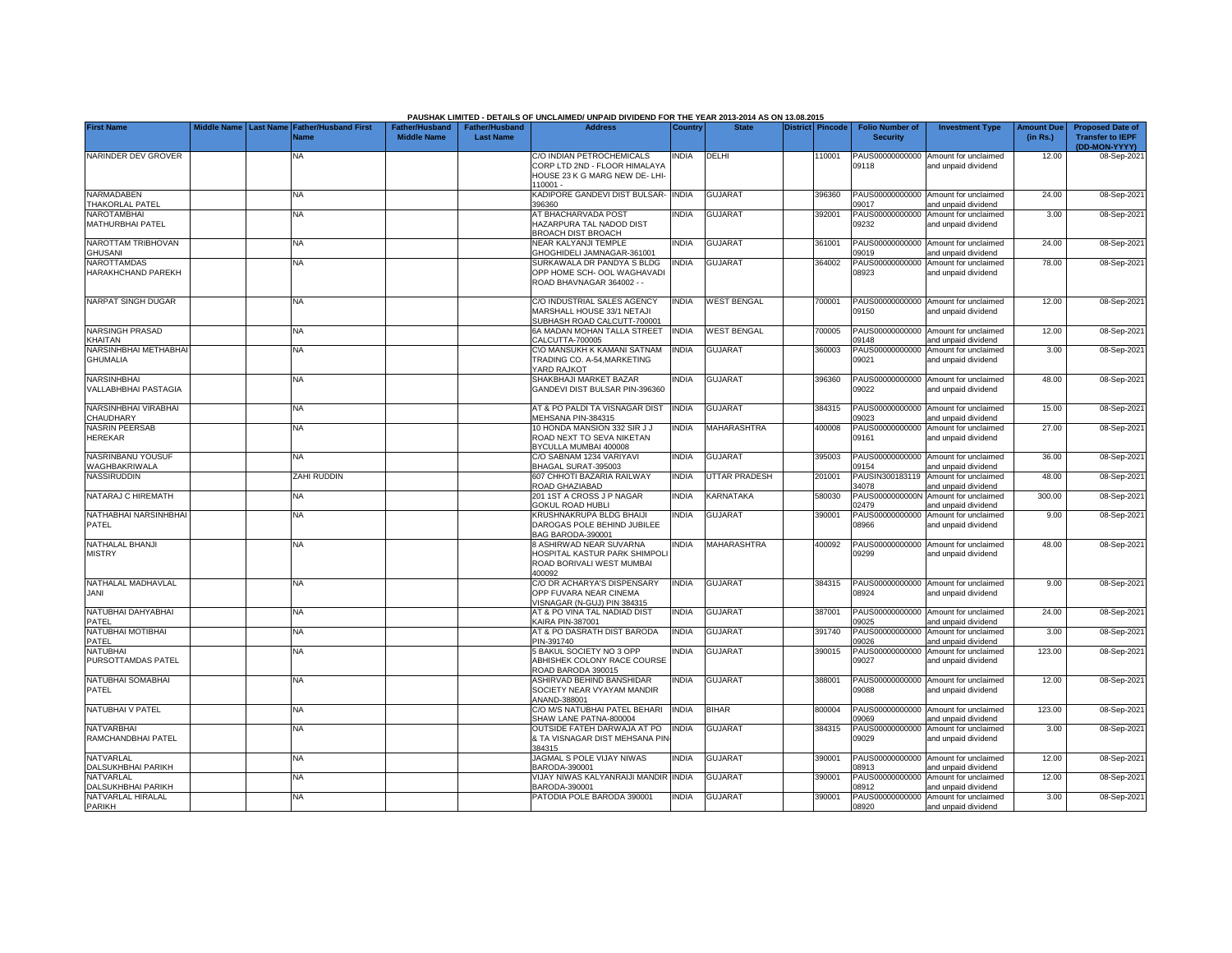|                                              |  |                                                           |                                             |                                           | PAUSHAK LIMITED - DETAILS OF UNCLAIMED/ UNPAID DIVIDEND FOR THE YEAR 2013-2014 AS ON 13.08.2015                            |              |                       |                         |                                           |                                                             |                               |                                                                     |
|----------------------------------------------|--|-----------------------------------------------------------|---------------------------------------------|-------------------------------------------|----------------------------------------------------------------------------------------------------------------------------|--------------|-----------------------|-------------------------|-------------------------------------------|-------------------------------------------------------------|-------------------------------|---------------------------------------------------------------------|
| <b>First Name</b>                            |  | Middle Name Last Name Father/Husband First<br><b>Name</b> | <b>Father/Husband</b><br><b>Middle Name</b> | <b>Father/Husband</b><br><b>Last Name</b> | <b>Address</b>                                                                                                             | Country      | <b>State</b>          | <b>District Pincode</b> | <b>Folio Number of</b><br><b>Security</b> | <b>Investment Type</b>                                      | <b>Amount Due</b><br>(in Rs.) | <b>Proposed Date of</b><br><b>Transfer to IEPF</b><br>(DD-MON-YYYY) |
| NATVARLAL MANGALDAS<br><b>SHAH</b>           |  | NA                                                        |                                             |                                           | C/O. HARESH N. SHAH A/20,<br>GHANSHYAM PAR- K SCTY.OPP:<br>RAJDHANI SCTY, HARNI- VARAS- IA<br>RING ROAD, VADODARA 390006 - | INDIA        | <b>GUJARAT</b>        | 390006                  | PAUS00000000000<br>08936                  | Amount for unclaimed<br>and unpaid dividend                 | 3.00                          | 08-Sep-2021                                                         |
| NATVERLAL CHANDULAL<br><b>SHAH</b>           |  | <b>NA</b>                                                 |                                             |                                           | LADWADA KATWALA'S LANE<br>BARODA 390001                                                                                    | <b>INDIA</b> | <b>GUJARAT</b>        | 390001                  | PAUS00000000000<br>08909                  | Amount for unclaimed<br>and unpaid dividend                 | 3.00                          | 08-Sep-2021                                                         |
| NATVERLAL CHUNILAL<br><b>SHAH</b>            |  | NA                                                        |                                             |                                           | <b>GANU BAKRI'S KHANCHA LAKKAD</b><br>PITHA ROAD BARODA-390001                                                             | <b>INDIA</b> | <b>GUJARAT</b>        | 390001                  | PAUS00000000000<br>09032                  | Amount for unclaimed<br>and unpaid dividend                 | 75.00                         | 08-Sep-2021                                                         |
| <b>NATVERLAL</b><br><b>GOVARDHANDAS SHAH</b> |  | NΑ                                                        |                                             |                                           | 287 SAMUEL STREET MUMBAI<br>400003                                                                                         | <b>INDIA</b> | MAHARASHTRA           | 400003                  | PAUS00000000000<br>08908                  | Amount for unclaimed<br>and unpaid dividend                 | 24.00                         | 08-Sep-2021                                                         |
| NATWARBHAI LAKHABHAI<br>PATEL                |  | LAKHABHAI PATEL                                           |                                             |                                           | AXMI NIVAS, GANESHPURA OPP.<br>DIAMOND FACTORY PALANPUR<br>B.K.                                                            | <b>INDIA</b> | <b>GUJARAT</b>        | 385001                  | PAUS00000000000<br>12766                  | Amount for unclaimed<br>and unpaid dividend                 | 48.00                         | 08-Sep-2021                                                         |
| NATWARLAL BAPULAL<br><b>SHAH</b>             |  | NA                                                        |                                             |                                           | 2 ANURADHA SOCIETY PANIGATE<br>BARODA-390001                                                                               | <b>INDIA</b> | <b>GUJARAT</b>        | 390001                  | PAUS00000000000<br>09033                  | Amount for unclaimed<br>and unpaid dividend                 | 24.00                         | 08-Sep-2021                                                         |
| NATWARLAL SHAH                               |  | <b>NA</b>                                                 |                                             |                                           | "ADITI" 12 KAMLESH PARK SOC<br>COLLEGE ROAD NADIAD-387001                                                                  | <b>INDIA</b> | <b>GUJARAT</b>        | 387001                  | PAUS00000000000<br>08910                  | Amount for unclaimed<br>and unpaid dividend                 | 3.00                          | 08-Sep-2021                                                         |
| NAVAL KHYALIRAM<br><b>GUPTA</b>              |  | NA                                                        |                                             |                                           | 28 ALKAPURI SOCIETY SUMUL<br>DAIRY ROAD SURAT 395003                                                                       | <b>INDIA</b> | <b>GUJARAT</b>        | 395003                  | PAUS00000000000<br>09258                  | Amount for unclaimed<br>and unpaid dividend                 | 48.00                         | 08-Sep-2021                                                         |
| NAVEEN GOYAL                                 |  | NA                                                        |                                             |                                           | 50 SHIVAJI ROAD MEERUT U P                                                                                                 | <b>INDIA</b> | <b>UTTAR PRADESH</b>  | 250001                  | PAUS0000000000N<br>03560                  | Amount for unclaimed<br>and unpaid dividend                 | 300.00                        | 08-Sep-2021                                                         |
| NAVEEN KUMAR JAIN                            |  | NA                                                        |                                             |                                           | C/O UMA BHANDAR 26 J J ROAD<br>JPPER BAZAR RANCHI 834001<br>RIHAR                                                          | <b>INDIA</b> | <b>JHARKHAND</b>      | 834001                  | PAUS00000000000<br>09295                  | Amount for unclaimed<br>and unpaid dividend                 | 12.00                         | 08-Sep-2021                                                         |
| NAVIN DHURALAL SHAH                          |  | NA                                                        |                                             |                                           | 12 SHUBHANIDHI FLAT DOLAT<br>KHANA SARANGPUR AHMEDABAD<br>380001                                                           | INDIA        | <b>GUJARAT</b>        | 380001                  | 09260                                     | PAUS00000000000 Amount for unclaimed<br>and unpaid dividend | 24.00                         | 08-Sep-2021                                                         |
| NAVIN KUMAR SINGH                            |  | NA                                                        |                                             |                                           | K2/16 RING ROAD TELCO COLONY<br><b>JAMSHEDPUR</b>                                                                          | <b>INDIA</b> | <b>JHARKHAND</b>      | 831004                  | PAUSIN301313207<br>03716                  | Amount for unclaimed<br>and unpaid dividend                 | 300.00                        | 08-Sep-2021                                                         |
| <b>NAVIN TANDON</b>                          |  | <b>NA</b>                                                 |                                             |                                           | 69 GODAVARI APARTMENTS<br>ALAKNANDA NEW DELHI 110019                                                                       | <b>INDIA</b> | DELHI                 | 110019                  | PAUS00000000000<br>09099                  | Amount for unclaimed<br>and unpaid dividend                 | 12.00                         | 08-Sep-2021                                                         |
| NAVINCHANDRA BABULAL<br><b>JOSHI</b>         |  | <b>NA</b>                                                 |                                             |                                           | C/O VISHNU STORE S T ROAD IDAR INDIA<br>DIST SABARKATHA PIN-383430                                                         |              | <b>GUJARAT</b>        | 383430                  | PAUS00000000000<br>09039                  | Amount for unclaimed<br>and unpaid dividend                 | 3.00                          | 08-Sep-2021                                                         |
| NAVINCHANDRA C MODI                          |  | NA                                                        |                                             |                                           | 701.MATRU ASHISH<br>CO.OP.HSG.SCTY, PLOT 46<br>SECTOR 29, VASHI, NAVI MUMBAI-<br>400705                                    | <b>INDIA</b> | <b>MAHARASHTRA</b>    | 400705                  | PAUS00000000000<br>09326                  | Amount for unclaimed<br>and unpaid dividend                 | 24.00                         | 08-Sep-2021                                                         |
| NAVINCHANDRA HIRALAL<br>PARIKH               |  | <b>HIRALAL PARIKH</b>                                     |                                             |                                           | 19 SHAYAM SUNDER SOCIETY<br>NEAR POST OFFICE HALOL DIST<br>PANCHMAHAL                                                      | <b>INDIA</b> | <b>GUJARAT</b>        | 389350                  | PAUSIN300394134<br>32085                  | Amount for unclaimed<br>and unpaid dividend                 | 12.00                         | 08-Sep-2021                                                         |
| NAVINCHANDRA<br><b>ICHCHHASHANKER VAYAS</b>  |  | NA                                                        |                                             |                                           | 13 KARAN PARA NARAYAN NIWAS<br><b>RAJKOT-360002</b>                                                                        | <b>INDIA</b> | <b>GUJARAT</b>        | 360002                  | PAUS00000000000<br>09137                  | Amount for unclaimed<br>and unpaid dividend                 | 12.00                         | 08-Sep-2021                                                         |
| NAVINCHANDRA T<br><b>SHROFF</b>              |  | NA                                                        |                                             |                                           | 85 WALKESHWAR ROAD SMRUTI<br>BLDG NEAR WHITE HOUSE MUMBA<br>400006                                                         | <b>INDIA</b> | <b>MAHARASHTRA</b>    | 400006                  | 08915                                     | PAUS00000000000 Amount for unclaimed<br>and unpaid dividend | 9.00                          | 08-Sep-2021                                                         |
| NAVINKUMAR AMBALAL<br>PATEL                  |  | NA                                                        |                                             |                                           | 16 MAHARANI ROAD INDORE<br>452007                                                                                          | <b>INDIA</b> | <b>MADHYA PRADESH</b> | 452007                  | PAUS00000000000<br>09221                  | Amount for unclaimed<br>and unpaid dividend                 | 87.00                         | 08-Sep-2021                                                         |
| <b>NAVJIT BEDI</b>                           |  | NA                                                        |                                             |                                           | B-234 ASHOK VIHAR DELHI-110052                                                                                             | <b>INDIA</b> | <b>DELHI</b>          | 110052                  | PAUS00000000000<br>09181                  | Amount for unclaimed<br>and unpaid dividend                 | 12.00                         | 08-Sep-2021                                                         |
| NAVNIT JIVRAJ                                |  | NA                                                        |                                             |                                           | SOMAIYA SADAN 8/9 DASHRATHLAL INDIA<br>JOSHI RD ABOVE BANK OF<br>BARODA VILE PARLE WEST<br><b>MUMBAI 400056</b>            |              | <b>MAHARASHTRA</b>    | 400056                  | PAUS00000000000<br>09236                  | Amount for unclaimed<br>and unpaid dividend                 | 48.00                         | 08-Sep-2021                                                         |
| NAVNITBHAI M PATEL                           |  | NA                                                        |                                             |                                           | SHETARIA'S STREET AT PADRA<br>391440 DIST BARODA GUJARAT                                                                   | INDIA        | <b>GUJARAT</b>        | 391440                  | PAUS00000000000<br>09244                  | Amount for unclaimed<br>and unpaid dividend                 | 9.00                          | 08-Sep-2021                                                         |
| NAVNITLAL DWARKADAS<br>PATEL                 |  | NA                                                        |                                             |                                           | 8 NARSIINAGAR SOCIETY<br>NARAYANPURA CHARRASTA<br>AHMEDABAD-380013                                                         | INDIA        | <b>GUJARAT</b>        | 380013                  | PAUS00000000000<br>09085                  | Amount for unclaimed<br>and unpaid dividend                 | 12.00                         | 08-Sep-2021                                                         |
| NAVNITLAL JETHALAL<br>SHAH                   |  | NA                                                        |                                             |                                           | 117 SARGAM APARTMENT CO-OP<br>HOUSING SOC - LTD NR SHRIPAD<br>NAGAR SOCIETY KARELIBAUG-<br>BARODA 390018 -                 | <b>INDIA</b> | <b>GUJARAT</b>        | 390018                  | PAUS00000000000<br>08941                  | Amount for unclaimed<br>and unpaid dividend                 | 15.00                         | 08-Sep-2021                                                         |
| NAVNITRAI AMRUTLAL<br><b>MEHTA</b>           |  | NA                                                        |                                             |                                           | C/O MONA TRADING CO MAIN<br>BAZAR AT RAJULA DIST AMRELI<br>PIN-364560                                                      | <b>INDIA</b> | <b>GUJARAT</b>        | 364560                  | 09045                                     | PAUS00000000000 Amount for unclaimed<br>and unpaid dividend | 24.00                         | 08-Sep-2021                                                         |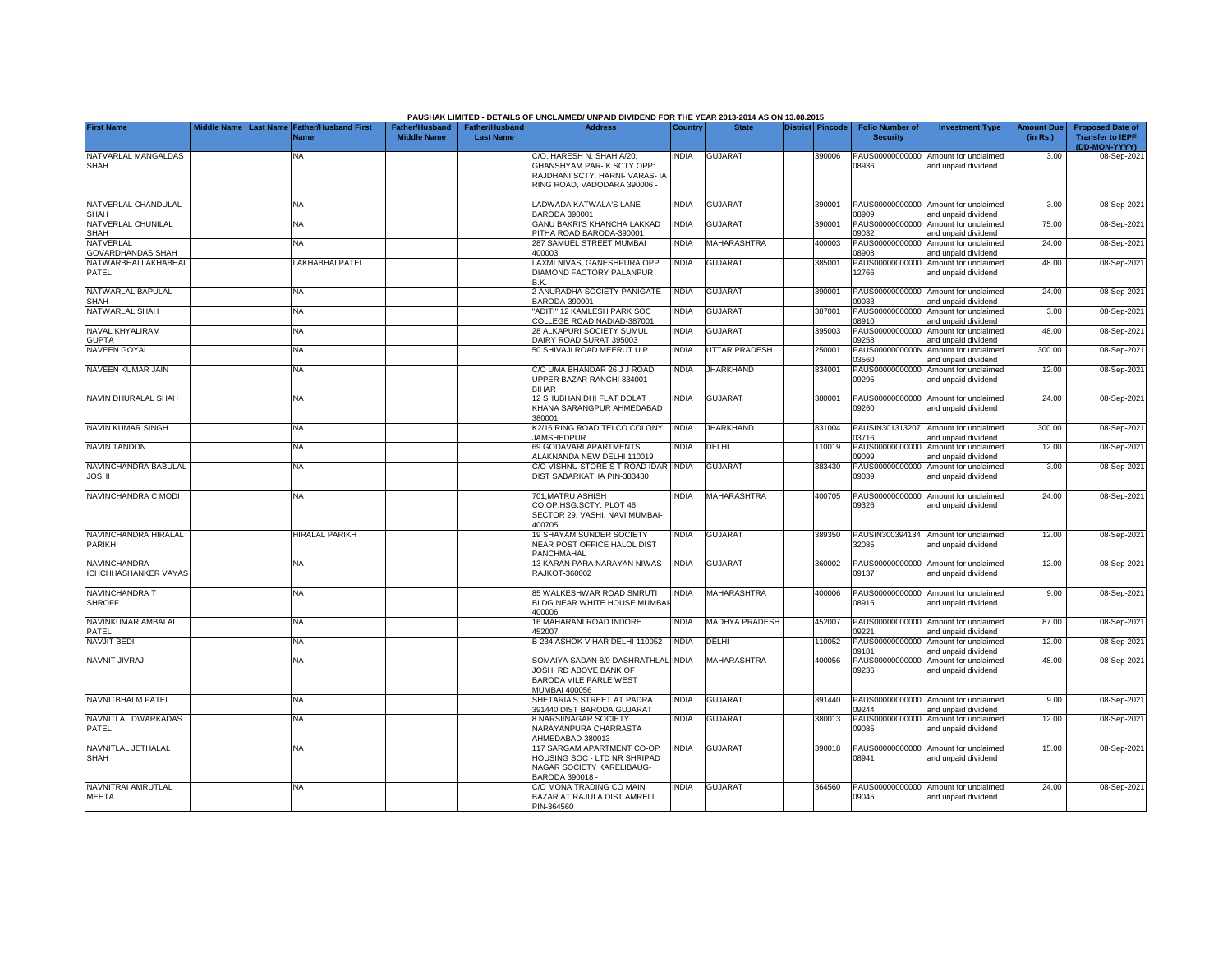|                                        |  |                                                    |                                             |                                           | PAUSHAK LIMITED - DETAILS OF UNCLAIMED/ UNPAID DIVIDEND FOR THE YEAR 2013-2014 AS ON 13.08.2015                      |                |                       |                  |                                           |                                                             |                               |                                                                     |
|----------------------------------------|--|----------------------------------------------------|---------------------------------------------|-------------------------------------------|----------------------------------------------------------------------------------------------------------------------|----------------|-----------------------|------------------|-------------------------------------------|-------------------------------------------------------------|-------------------------------|---------------------------------------------------------------------|
| <b>First Name</b>                      |  | Middle Name Last Name Father/Husband First<br>Name | <b>Father/Husband</b><br><b>Middle Name</b> | <b>Father/Husband</b><br><b>Last Name</b> | <b>Address</b>                                                                                                       | <b>Country</b> | <b>State</b>          | District Pincode | <b>Folio Number of</b><br><b>Security</b> | <b>Investment Type</b>                                      | <b>Amount Due</b><br>(in Rs.) | <b>Proposed Date of</b><br><b>Transfer to IEPF</b><br>(DD-MON-YYYY) |
| NAYANA SURESH DHRU                     |  | NA                                                 |                                             |                                           | C/O THE SWASTIK JANATA<br>SAHAKARI BANK LTD 502<br>ALBADEVI ROAD MUMBAI-400002                                       | <b>NDIA</b>    | MAHARASHTRA           | 400002           | PAUS00000000000<br>09168                  | Amount for unclaimed<br>and unpaid dividend                 | 12.00                         | 08-Sep-202                                                          |
| NAZMUDDIN ABDUL<br>KADER               |  | NA                                                 |                                             |                                           | <b>(ATABJIWALA P 3 CHANDNI</b><br>CHOWK ST 2ND FLOOR CALCUTTA<br>00013                                               | <b>NDIA</b>    | <b>WEST BENGAL</b>    | 700013           | 09149                                     | PAUS00000000000 Amount for unclaimed<br>and unpaid dividend | 24.00                         | 08-Sep-2021                                                         |
| NEELA RAMESHCHANDRA<br><b>DESAI</b>    |  | NA                                                 |                                             |                                           | RATNA-DEEP 80 ATMAJYOTI<br>NAGAR OPP ATMAJYOTI ASHRAM<br>RACE COURSE VADODARA-390007                                 | <b>NDIA</b>    | <b>GUJARAT</b>        | 390007           | 08980                                     | PAUS00000000000 Amount for unclaimed<br>and unpaid dividend | 3.00                          | 08-Sep-202                                                          |
| NEELA VIJAYKUMAR ADI                   |  | ΝA                                                 |                                             |                                           | SHIYABAUG MAIN ROAD BARODA<br>390001                                                                                 | <b>INDIA</b>   | <b>GUJARAT</b>        | 390001           | PAUS00000000000<br>9243                   | Amount for unclaimed<br>and unpaid dividend                 | 48.00                         | 08-Sep-202                                                          |
| NEELAKANTH PUNNAPPA<br><b>HALBHAVI</b> |  | NA                                                 |                                             |                                           | 1819, RASIVADEKAR GALLI CHIKODI INDIA                                                                                |                | <b>KARNATAKA</b>      | 591201           | PAUS0000000000N<br>0575                   | Amount for unclaimed<br>and unpaid dividend                 | 300.00                        | 08-Sep-202                                                          |
| <b>NEELAM GUPTA</b>                    |  | ARUN KUMAR GUPTA                                   |                                             |                                           | <b>ANANT METALS NORTH MARKET</b><br>ROAD RANCHI RANCHI                                                               | <b>INDIA</b>   | <b>JHARKHAND</b>      | 834001           | PAUSIN301330175<br>32213                  | Amount for unclaimed<br>and unpaid dividend                 | 48.00                         | 08-Sep-202                                                          |
| NEELIMA MADHUKAR<br><b>DESHPANDE</b>   |  | NA                                                 |                                             |                                           | 12 SHANWAR PETH PUNE-411030                                                                                          | <b>INDIA</b>   | <b>MAHARASHTRA</b>    | 411030           | PAUS00000000000<br>8981                   | Amount for unclaimed<br>and unpaid dividend                 | 9.00                          | 08-Sep-202                                                          |
| NEELKANTH NARAYAN<br>SAPRE             |  | ΝA                                                 |                                             |                                           | SHARMA WARD KHURAI M P 262700<br>SAGARMADHYA PRADESH                                                                 | <b>INDIA</b>   | MADHYA PRADESH        | 470117           | PAUS00000000000<br>8918                   | Amount for unclaimed<br>and unpaid dividend                 | 9.00                          | 08-Sep-202                                                          |
| <b>NEENA CHANDRU</b><br>SHAHANI        |  | ΝA                                                 |                                             |                                           | MADHUR JYOTI HARE KRISHNA<br>MANDIR ROAD PUNE 411016                                                                 | <b>INDIA</b>   | MAHARASHTRA           | 411016           | PAUS00000000000<br>09142                  | Amount for unclaimed<br>and unpaid dividend                 | 12.00                         | 08-Sep-202                                                          |
| <b>NEERAJ MADAN</b>                    |  | ΝA                                                 |                                             |                                           | 5/28 MADIA KATRA AGRA-282002                                                                                         | <b>INDIA</b>   | UTTAR PRADESH         | 282002           | PAUS00000000000<br>09224                  | Amount for unclaimed<br>and unpaid dividend                 | 12.00                         | 08-Sep-202                                                          |
| <b>NEERAJ MEDIRATTA</b>                |  | NA                                                 |                                             |                                           | -132 KIRTI NAGAR NEW DELHI                                                                                           | INDIA          | DELHI                 | 110001           | PAUS00000000000<br>09283                  | Amount for unclaimed<br>and unpaid dividend                 | 12.00                         | 08-Sep-202                                                          |
| NEERU V KHANNA                         |  | ΝA                                                 |                                             |                                           | 103/B SAMEER NIWAS 21/A J P<br>ROAD 7 BUNGLOWS VERSOVA<br>MI IMRAI                                                   | <b>NDIA</b>    | MAHARASHTRA           | 400061           | PAUS0000000000N<br>04615                  | Amount for unclaimed<br>and unpaid dividend                 | 450.00                        | 08-Sep-202                                                          |
| <b>NEETA R LALANI</b>                  |  | ΝA                                                 |                                             |                                           | PAREKH FALI AT DHANDHUKA DIST INDIA<br>AHMEDABAD 382460                                                              |                | <b>GUJARAT</b>        | 382460           | 09274                                     | PAUS00000000000 Amount for unclaimed<br>and unpaid dividend | 48.00                         | 08-Sep-202                                                          |
| <b>NEETA R PATEL</b>                   |  | NA                                                 |                                             |                                           | <b>HILL PARK SOCIETY COLLEGE</b><br><b>ROAD NADIAD</b>                                                               | INDIA          | <b>GUJARAT</b>        | 387001           | 04700                                     | PAUS0000000000N Amount for unclaimed<br>and unpaid dividend | 600.00                        | 08-Sep-202                                                          |
| <b>NEIL J GAJJAR</b>                   |  | NA                                                 |                                             |                                           | 35-A AZAD ROAD JUHU TARA H<br>GAWDE MARG MUMBAI 400049                                                               | <b>NDIA</b>    | MAHARASHTRA           | 400049           | PAUS00000000000<br>09314                  | Amount for unclaimed<br>and unpaid dividend                 | 9.00                          | 08-Sep-202                                                          |
| NEMAI CHAND SARKAR                     |  | ΝA                                                 |                                             |                                           | M G ROAD DHARAMPUR<br>CHINSURAH HOOGALY                                                                              | <b>INDIA</b>   | <b>WEST BENGAL</b>    | 712101           | 02923                                     | PAUS0000000000N Amount for unclaimed<br>and unpaid dividend | 300.00                        | 08-Sep-202                                                          |
| <b>NETA KAMAT</b>                      |  | <b>NA</b>                                          |                                             |                                           | BATA SHOE STORE BHELUPURA<br><b>/ARANASI</b>                                                                         | INDIA          | UTTAR PRADESH         | 221001           | 03406                                     | PAUS0000000000N Amount for unclaimed<br>and unpaid dividend | 300.00                        | 08-Sep-202                                                          |
| NETRAVATI SUNDER<br><b>SHETTY</b>      |  | <b>NA</b>                                          |                                             |                                           | B/8 RANE SADAN H F SOCIETY<br>NATWER NAGAR ROAD NO 5<br>JOGESHWARI MUMBAI-400060                                     | <b>INDIA</b>   | <b>MAHARASHTRA</b>    | 400060           | 09048                                     | PAUS00000000000 Amount for unclaimed<br>and unpaid dividend | 48.00                         | 08-Sep-2021                                                         |
| NEVES AGUSTA D SOUZA                   |  | <b>NA</b>                                          |                                             |                                           | UNIVERSAL FILTRATION CO 202<br>COMMERCE HO- USE 2ND FLOOR<br>140 NAGINDAS MASTER ROAD -<br>MEDOWS ST MUMBAI 400023 - | <b>INDIA</b>   | MAHARASHTRA           | 400023           | 09293                                     | PAUS00000000000 Amount for unclaimed<br>and unpaid dividend | 12.00                         | 08-Sep-202                                                          |
| <b>NIKHIL JAIN</b>                     |  | <b>NA</b>                                          |                                             |                                           | 4358 MAIN ROAD PAHARI DHIRAJ<br>DELHI 110006                                                                         | <b>INDIA</b>   | DELHI                 | 10006            | 9226                                      | PAUS00000000000 Amount for unclaimed<br>and unpaid dividend | 48.00                         | 08-Sep-202                                                          |
| NIKHIL R CHAMANKAR                     |  | NA                                                 |                                             |                                           | 703, DHEERAJ VIHAR, NATWAR<br>NAGAR, ROAD, NO.1 PP DIAS<br>COMPOUND, JOGESHWAR(E)<br>MUMBAI-400060                   | <b>INDIA</b>   | MAHARASHTRA           | 400060           | PAUS00000000000<br>09275                  | Amount for unclaimed<br>and unpaid dividend                 | 12.00                         | 08-Sep-202                                                          |
| <b>NIKUNJ</b>                          |  | <b>NA</b>                                          |                                             |                                           | B-103 SHEETAL ARCADE SHEETAL<br>NAGAR MIRA ROAD EAST DIST<br><b>THANE 401107</b>                                     | <b>INDIA</b>   | <b>MAHARASHTRA</b>    | 401107           | 09281                                     | PAUS00000000000 Amount for unclaimed<br>and unpaid dividend | 24.00                         | 08-Sep-202                                                          |
| NILABEN JASHVANTLAL<br>PANCHAL         |  | <b>NA</b>                                          |                                             |                                           | 102-403 SHASHWAT, OPP:<br>GUJARAT COLLEGE, ELLISBRIDGE,<br>AHMEDABAD-380006                                          | <b>NDIA</b>    | GUJARAT               | 380006           | PAUS00000000000<br>09049                  | Amount for unclaimed<br>and unpaid dividend                 | 123.00                        | 08-Sep-2021                                                         |
| <b>NILESH BABUBHAI SHAH</b>            |  | NA                                                 |                                             |                                           | 602/D RAJESH NAGAR SAI BABA<br>NAGAR BORIVALI WEST MUMBAI<br>400092                                                  | <b>NDIA</b>    | <b>MAHARASHTRA</b>    | 400092           | PAUS00000000000<br>09255                  | Amount for unclaimed<br>and unpaid dividend                 | 99.00                         | 08-Sep-202                                                          |
| <b>NILESHKUMAR</b><br>CHANDULAL PATEL  |  | <b>NA</b>                                          |                                             |                                           | RAMJI MANDIR AT & PO SOKHADA<br>DIST BARODA PIN-391240                                                               | <b>INDIA</b>   | <b>GUJARAT</b>        | 391240           | PAUS00000000000<br>9050                   | Amount for unclaimed<br>and unpaid dividend                 | 3.00                          | 08-Sep-202                                                          |
| NILIMA P GUNDAWAR                      |  | NA                                                 |                                             |                                           | C/O SHRI P GUNDAWAR<br>9ADVOCATE GANDHIGATE<br>SHUKRAWARI ROAD MAHAL                                                 | <b>NDIA</b>    | MAHARASHTRA           | 440002           | PAUS00000000000<br>09265                  | Amount for unclaimed<br>and unpaid dividend                 | 150.00                        | 08-Sep-2021                                                         |
| NILKANTH NARAYAN                       |  | <b>NA</b>                                          |                                             |                                           | <b>VAGPUR 440002</b><br>"VASUDEO SMRITTEE" SHUKLA                                                                    | <b>INDIA</b>   | <b>MADHYA PRADESH</b> | 470117           |                                           | PAUS00000000000 Amount for unclaimed                        | 9.00                          | 08-Sep-2021                                                         |
| SAPRE                                  |  |                                                    |                                             |                                           | WARD KHURAI M P 470117                                                                                               |                |                       |                  | 18983                                     | and unpaid dividend                                         |                               |                                                                     |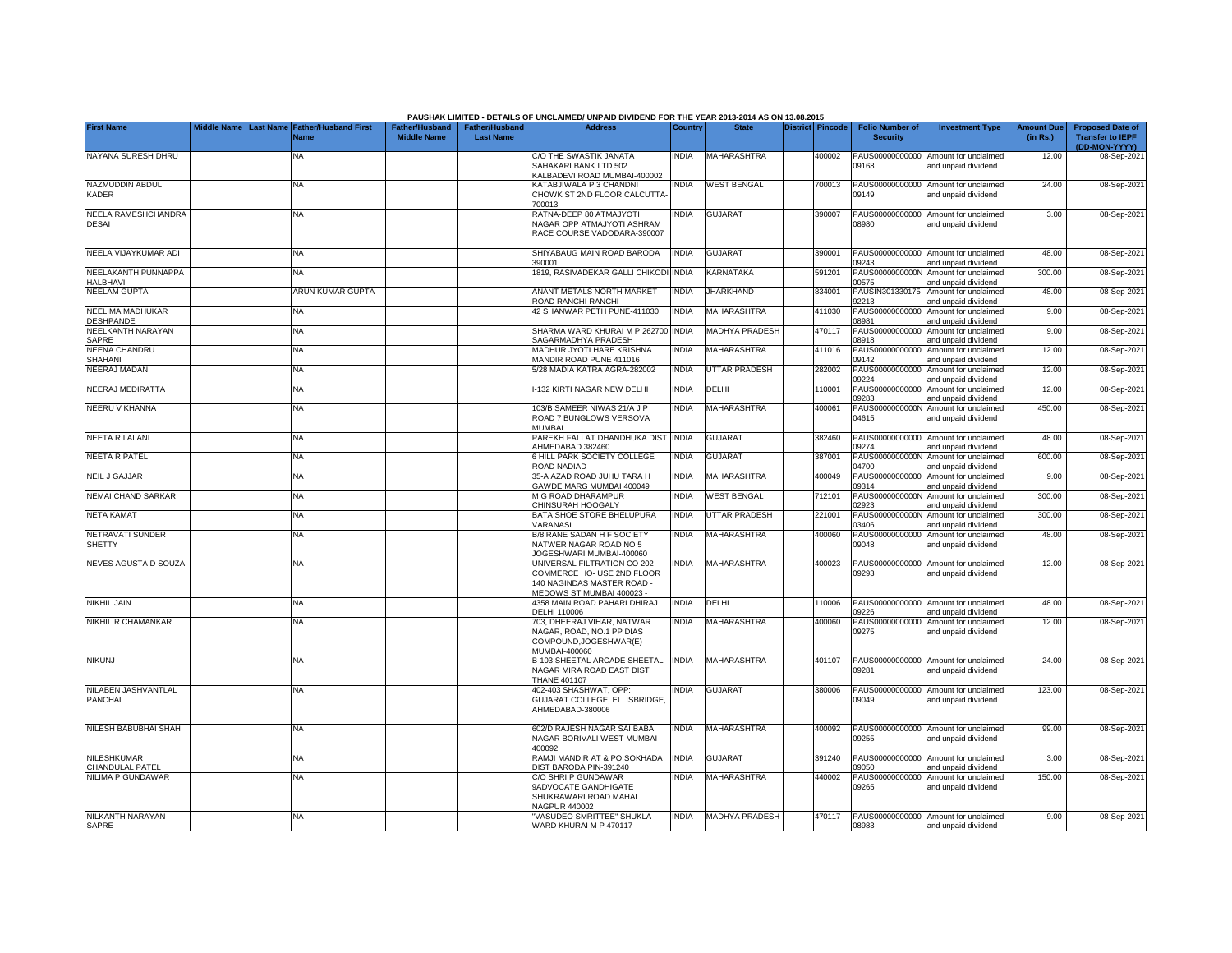|                                          |  |                                                    |                                             |                                           | PAUSHAK LIMITED - DETAILS OF UNCLAIMED/ UNPAID DIVIDEND FOR THE YEAR 2013-2014 AS ON 13.08.2015                                |                |                       |                  |                                           |                                                             |                               |                                                                     |
|------------------------------------------|--|----------------------------------------------------|---------------------------------------------|-------------------------------------------|--------------------------------------------------------------------------------------------------------------------------------|----------------|-----------------------|------------------|-------------------------------------------|-------------------------------------------------------------|-------------------------------|---------------------------------------------------------------------|
| <b>First Name</b>                        |  | Middle Name Last Name Father/Husband First<br>Name | <b>Father/Husband</b><br><b>Middle Name</b> | <b>Father/Husband</b><br><b>Last Name</b> | <b>Address</b>                                                                                                                 | <b>Country</b> | <b>State</b>          | District Pincode | <b>Folio Number of</b><br><b>Security</b> | <b>Investment Type</b>                                      | <b>Amount Due</b><br>(in Rs.) | <b>Proposed Date of</b><br><b>Transfer to IEPF</b><br>(DD-MON-YYYY) |
| NIMAT CHANDRA KONAR                      |  | NA                                                 |                                             |                                           | C/O M/S LIFE GUARD P-48 B CI I<br><b>ROAD CALCUTTA</b>                                                                         | <b>INDIA</b>   | <b>WEST BENGAL</b>    | 700014           | PAUS0000000000N<br>2914                   | Amount for unclaimed<br>and unpaid dividend                 | 300.00                        | 08-Sep-202                                                          |
| <b>NIMESH MOHANLAL</b><br><b>BHAVSAR</b> |  | <b>NA</b>                                          |                                             |                                           | 101/2A VITHAL APARTMENT S V<br>PATEL ROAD BORIVALI MUMBAI-<br>100092                                                           | <b>INDIA</b>   | MAHARASHTRA           | 400092           | PAUS00000000000<br>09165                  | Amount for unclaimed<br>and unpaid dividend                 | 24.00                         | 08-Sep-2021                                                         |
| NIMMAGADDA BABU<br>RAJENDRA PRASAD       |  | NA                                                 |                                             |                                           | 40-3-3 KRISHNA NAGAR LABBI PET<br>/IJAYAWADA-520010                                                                            | <b>INDIA</b>   | <b>ANDHRA PRADESH</b> | 520010           | PAUS00000000000<br>9052                   | Amount for unclaimed<br>and unpaid dividend                 | 48.00                         | 08-Sep-202                                                          |
| NIMMAGADDA DHANA<br><b>RATNA PRASAD</b>  |  | NA                                                 |                                             |                                           | 10-3-3 KRISHNA NAGAR LABBI PETA<br>/IJAYAWADA-520010                                                                           | <b>INDIA</b>   | ANDHRA PRADESH        | 520010           | PAUS00000000000<br>9053                   | Amount for unclaimed<br>and unpaid dividend                 | 48.00                         | 08-Sep-202                                                          |
| NIMMAGADDA RAMA<br>PRASAD                |  | ΝA                                                 |                                             |                                           | 10/4/9 LABBIPET KRISHNANAGAR<br>/IJAYWADA 520010                                                                               | <b>INDIA</b>   | ANDHRA PRADESH        | 520010           | PAUS00000000000<br>09054                  | Amount for unclaimed<br>and unpaid dividend                 | 48.00                         | 08-Sep-202                                                          |
| NIMMAGADDA VENKATA<br><b>KRISHNARAO</b>  |  | NА                                                 |                                             |                                           | #40-4-10 J V R STREET KRISHNA<br>NAGAR LABBIPETVIJAYAWADA                                                                      | <b>NDIA</b>    | ANDHRA PRADESH        | 520010           | PAUS00000000000<br>09055                  | Amount for unclaimed<br>and unpaid dividend                 | 48.00                         | 08-Sep-202                                                          |
| NIRALI MIHIR MEHTA                       |  | ΝA                                                 |                                             |                                           | D/32 RAMESHWAR 36/40 S V ROAD<br>SANTACRUZ WEST MUMBAI 400054                                                                  | INDIA          | MAHARASHTRA           | 400054           | PAUS00000000000<br>09288                  | Amount for unclaimed<br>and unpaid dividend                 | 12.00                         | 08-Sep-2021                                                         |
| NIRANJAN GUPTA<br><b>MANTHRI</b>         |  | <b>NA</b>                                          |                                             |                                           | H NO 1-3-10371 GUNJ ROAD<br><b>METPALLI DIST KARIMNAGAR</b>                                                                    | <b>INDIA</b>   | <b>ANDHRA PRADESH</b> | 505325           | 03138                                     | PAUS0000000000N Amount for unclaimed<br>and unpaid dividend | 450.00                        | 08-Sep-202                                                          |
| NIRANJAN KANCHANLAL<br>SHETH             |  | NA                                                 |                                             |                                           | <b>&lt;-5 GHANSHYAM NAGAR NEAR</b><br>SUBHASH BRIDGE AHMEDABAD-<br>380027                                                      | <b>INDIA</b>   | <b>GUJARAT</b>        | 380027           | 09082                                     | PAUS00000000000 Amount for unclaimed<br>and unpaid dividend | 24.00                         | 08-Sep-2021                                                         |
| NIRANJANA DURLABHJI<br><b>SHAH</b>       |  | NA                                                 |                                             |                                           | C/O. MR. RAJESH V. MEHTA. D/36,<br>CHANDRA-KIRAN, IIND<br>FLR, OPP: N.L. HIGH SCHOOL, S- .V.<br>ROAD, MALAD(W) MUMBAI-400064 - | INDIA          | MAHARASHTRA           | 400064           | 09167                                     | PAUS00000000000 Amount for unclaimed<br>and unpaid dividend | 24.00                         | 08-Sep-202                                                          |
| NIRANJANA SHANKARLAL<br><b>SEVAK</b>     |  | NΑ                                                 |                                             |                                           | C/O BHARATBHAI BHAILALBHAI<br>JOSHI LAKHA JOSHI'S POLE LAL<br>DARWAJA P O UMRETH DIST<br><b>CHEDA</b>                          | <b>INDIA</b>   | <b>GUJARAT</b>        | 387411           | 09301                                     | PAUS00000000000 Amount for unclaimed<br>and unpaid dividend | 24.00                         | 08-Sep-202                                                          |
| NIRANJANA V SHAH                         |  | <b>NA</b>                                          |                                             |                                           | , SUJATHA SOCIETY GOTRI ROAD,<br>NEAR HARINAGAR PANCH RASTA                                                                    | <b>INDIA</b>   | <b>GUJARAT</b>        | 390021           | 05586                                     | PAUS0000000000N Amount for unclaimed<br>and unpaid dividend | 300.00                        | 08-Sep-202                                                          |
| NIRANJANBHAI<br>PARBATBHAI SAVANI        |  | <b>PARBATBHAI</b><br><b>BHAGWANBHAI SAVAN</b>      |                                             |                                           | PARMESHWAR AVENUE GROUND INDIA<br>FLOOR VISHVAKARMA COLONY<br>KANKARIA MANINAGAR<br>AHMEDABAD                                  |                | <b>GUJARAT</b>        | 380008           | PAUSIN300183129<br>25058                  | Amount for unclaimed<br>and unpaid dividend                 | 99.00                         | 08-Sep-202                                                          |
| NIRANJANKUMAR<br>DEVJIBHAI PATEL         |  | NA                                                 |                                             |                                           | AT & PO. GUNDICHA TAL.<br>SANKHEDA DIST. BARODA BARODA                                                                         | <b>NDIA</b>    | <b>GUJARAT</b>        | 391145           | PAUS12042800000<br>02168                  | Amount for unclaimed<br>and unpaid dividend                 | 900.00                        | 08-Sep-202                                                          |
| NIRGUNA MANSHANKAR<br><b>UPADHYAY</b>    |  | <b>NA</b>                                          |                                             |                                           | C/O JANTA MEDICAL STORE<br><b>KODINAR DIST AMRELI PIN-362720</b>                                                               | INDIA          | <b>GUJARAT</b>        | 362720           | 08985                                     | PAUS00000000000 Amount for unclaimed<br>and unpaid dividend | 9.00                          | 08-Sep-202                                                          |
| <b>NIRMAL PRASAD</b><br><b>MEKAPATTI</b> |  | NA                                                 |                                             |                                           | C/O.MR.P.S.H.PRASAD SUNDARAM<br>COLONY, RING ROAD, GUNTUR                                                                      | <b>INDIA</b>   | ANDHRA PRADESH        | 522006           | PAUS0000000000N<br>00185                  | Amount for unclaimed<br>and unpaid dividend                 | 600.00                        | 08-Sep-2021                                                         |
| NIRMALA BHASKARRAO<br>INGLE              |  | <b>NA</b>                                          |                                             |                                           | 252 SARAD NAGAR TARSALI CO<br>SOCIETY BARODA-390009                                                                            | <b>INDIA</b>   | <b>GUJARAT</b>        | 390009           | 08939                                     | PAUS00000000000 Amount for unclaimed<br>and unpaid dividend | 3.00                          | 08-Sep-202                                                          |
| NIRMALA C KASHIKAR                       |  | <b>NA</b>                                          |                                             |                                           | 11 SAURABH SANT NAMDEV PATH<br>DOMBIVLI 421201 MAHARASHTRA                                                                     | <b>INDIA</b>   | MAHARASHTRA           | 421201           | 09240                                     | PAUS00000000000 Amount for unclaimed<br>and unpaid dividend | 99.00                         | 08-Sep-202                                                          |
| NIRMALA DEVI KOTHARI                     |  | NA                                                 |                                             |                                           | C/O MATHURA DAS KOTHARI 6<br>SIKDARPARA II N D LANE<br>CALCUTTA-700070                                                         | INDIA          | <b>WEST BENGAL</b>    | 700070           | 09145                                     | PAUS00000000000 Amount for unclaimed<br>and unpaid dividend | 36.00                         | 08-Sep-202                                                          |
| <b>NIRMALA MISRA</b>                     |  | <b>NA</b>                                          |                                             |                                           | INDRANI VILLA 3 CIVIL LINES OPP<br>DR DUBE'S HOSPITAL<br><b>OSHANGABAD M P 461001</b>                                          | <b>INDIA</b>   | <b>MADHYA PRADESH</b> | 461001           | 08987                                     | PAUS00000000000 Amount for unclaimed<br>and unpaid dividend | 24.00                         | 08-Sep-202                                                          |
| NIRMALA R DESHPANDE                      |  | <b>NA</b>                                          |                                             |                                           | 97 BRAHMIN WADI K A<br>SUBRAMANIAM ROAD MATUNGA<br>MUMBAI-400019                                                               | <b>NDIA</b>    | MAHARASHTRA           | 400019           | 09191                                     | PAUS00000000000 Amount for unclaimed<br>and unpaid dividend | 24.00                         | 08-Sep-202                                                          |
| NIRMALA R MALPANI                        |  | <b>NA</b>                                          |                                             |                                           | / P ROAD VAIJAPUR DIST<br><b>IURANGABAD 423701</b>                                                                             | <b>NDIA</b>    | <b>MAHARASHTRA</b>    | 423701           | 09237                                     | PAUS00000000000 Amount for unclaimed<br>and unpaid dividend | 12.00                         | 08-Sep-202                                                          |
| <b>NIRMALA R</b><br>PONNAMBALAM          |  | <b>NA</b>                                          |                                             |                                           | 4-6 HOUSING UNIT S N PALAYAM<br>COIMBATORE                                                                                     | <b>INDIA</b>   | <b>TAMIL NADU</b>     | 641007           | 03043                                     | PAUS0000000000N Amount for unclaimed<br>and unpaid dividend | 450.00                        | 08-Sep-202                                                          |
| <b>NIRMALA S GANDHI</b>                  |  | <b>NA</b>                                          |                                             |                                           | 19 KALPANA SOCIETY RACE<br>COURCE CIRCLE BARODA-390007                                                                         | <b>NDIA</b>    | <b>GUJARAT</b>        | 390007           | PAUS00000000000<br>09057                  | Amount for unclaimed<br>and unpaid dividend                 | 48.00                         | 08-Sep-202                                                          |
| NIRMALA SURESH AMIN                      |  | <b>NA</b>                                          |                                             |                                           | <b>46. HARIBHAKTHI COLONY RACE</b><br>COURSE ROAD VADODARA                                                                     | <b>INDIA</b>   | <b>GUJARAT</b>        | 390007           | PAUS0000000000N<br>0592                   | Amount for unclaimed<br>and unpaid dividend                 | 300.00                        | 08-Sep-202                                                          |
| NIRMALABEN CHIMANLAL<br><b>SHAH</b>      |  | NA                                                 |                                             |                                           | C/O VADILAL C SHAH OPP<br>KAMODIA DISPENSARY MAKEN<br>KUVA GODHRA-389001                                                       | <b>INDIA</b>   | <b>GUJARAT</b>        | 389001           | PAUS00000000000<br>08990                  | Amount for unclaimed<br>and unpaid dividend                 | 24.00                         | 08-Sep-202                                                          |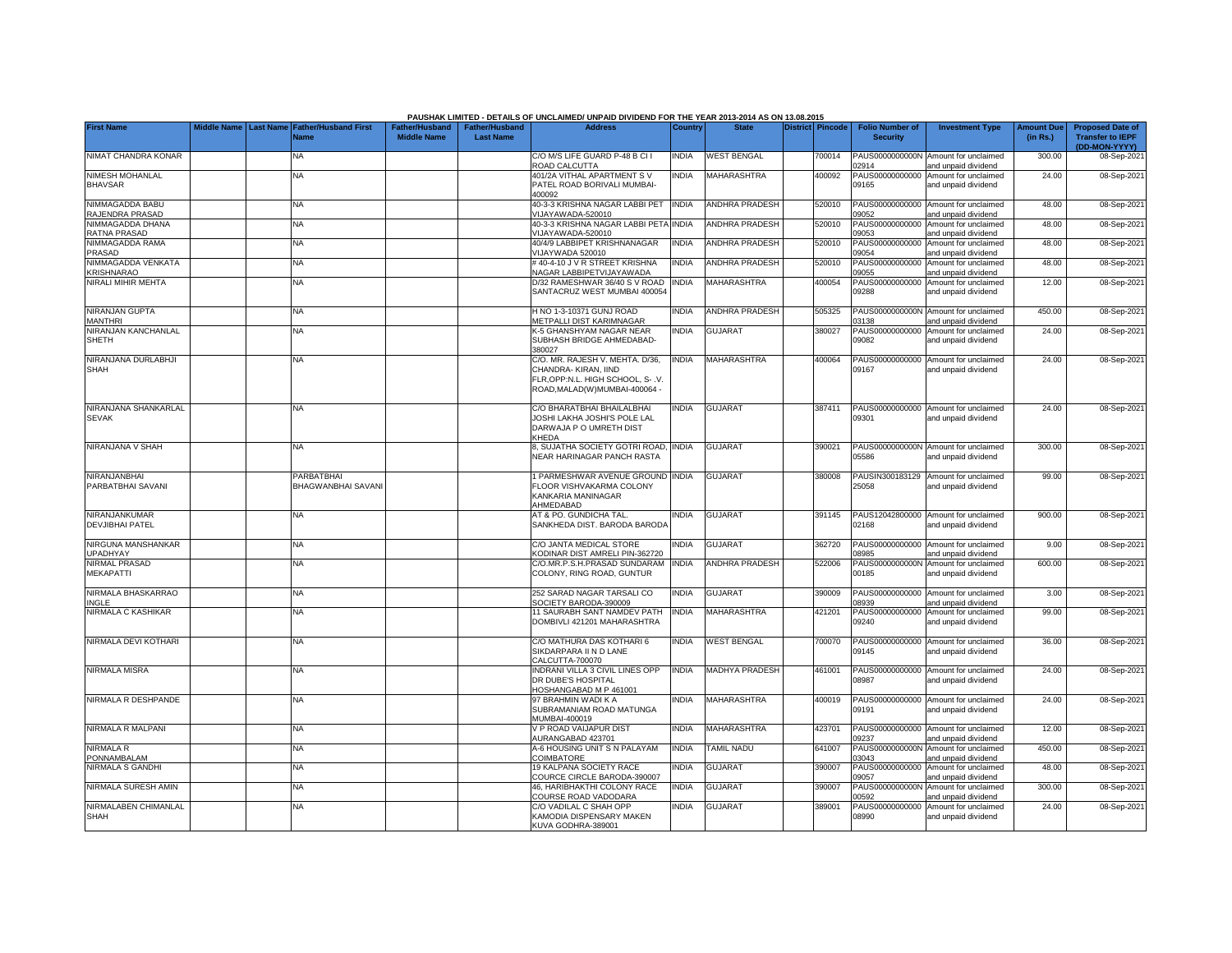|                                               |  |                                                    |                                             |                                           | PAUSHAK LIMITED - DETAILS OF UNCLAIMED/ UNPAID DIVIDEND FOR THE YEAR 2013-2014 AS ON 13.08.2015                        |                |                       |                  |                                           |                                                             |                               |                                                                     |
|-----------------------------------------------|--|----------------------------------------------------|---------------------------------------------|-------------------------------------------|------------------------------------------------------------------------------------------------------------------------|----------------|-----------------------|------------------|-------------------------------------------|-------------------------------------------------------------|-------------------------------|---------------------------------------------------------------------|
| <b>First Name</b>                             |  | Middle Name Last Name Father/Husband First<br>Name | <b>Father/Husband</b><br><b>Middle Name</b> | <b>Father/Husband</b><br><b>Last Name</b> | <b>Address</b>                                                                                                         | <b>Country</b> | <b>State</b>          | District Pincode | <b>Folio Number of</b><br><b>Security</b> | <b>Investment Type</b>                                      | <b>Amount Due</b><br>(in Rs.) | <b>Proposed Date of</b><br><b>Transfer to IEPF</b><br>(DD-MON-YYYY) |
| NIRMALDAS BHARATHARI<br><b>KORI</b>           |  | NA                                                 |                                             |                                           | <b>KUVERJI DEVSHI CHAWL 2ND FL B</b><br>S ROAD OPP ZARAPKAR SHOW<br>ROOM DADAR MUMBAI 400028                           | <b>INDIA</b>   | MAHARASHTRA           | 400028           | PAUS00000000000<br>09171                  | Amount for unclaimed<br>and unpaid dividend                 | 12.00                         | 08-Sep-202                                                          |
| NIRUMATI DASHRATHBHAI<br><b>DARJI</b>         |  | <b>NA</b>                                          |                                             |                                           | A/26 ALEMBIC COLONY ALEMBIC<br>ROAD BARODA 390003                                                                      | <b>INDIA</b>   | <b>GUJARAT</b>        | 390003           | 8945                                      | PAUS00000000000 Amount for unclaimed<br>nd unpaid dividend  | 3.00                          | 08-Sep-202                                                          |
| NIRUPABEN KANUBHAI<br>PATEL                   |  | <b>NA</b>                                          |                                             |                                           | <b>CO BABUBHAI FULABHAI PATEL</b><br><b>B11 RANMUKT- ESHWAR SOCIETY</b><br><b>OPP VIHAR CINEMA BARODA--</b><br>390004- | <b>NDIA</b>    | <b>GUJARAT</b>        | 390004           | PAUS00000000000<br>09067                  | Amount for unclaimed<br>and unpaid dividend                 | 3.00                          | 08-Sep-202                                                          |
| NISHABEN ARUNBHAI<br><b>DIGHE</b>             |  | <b>NA</b>                                          |                                             |                                           | 301, KARAN COMPLEX NR.MAHAVIR INDIA<br>COLONY RAJMAHEL ROAD<br><b>/ADODARA</b>                                         |                | <b>GUJARAT</b>        | 390001           | 09335                                     | PAUS00000000000 Amount for unclaimed<br>and unpaid dividend | 3.00                          | 08-Sep-202                                                          |
| NISHANT KULSHRESHTHA                          |  | NA                                                 |                                             |                                           | C/O M B PHARMA OPP RAILWAY<br>NSTITUTE JODHPUR                                                                         | <b>INDIA</b>   | RAJASTHAN             | 342001           | PAUS0000000000N<br>3338                   | Amount for unclaimed<br>and unpaid dividend                 | 300.00                        | 08-Sep-202                                                          |
| NISHAR EHMAD GULAM<br>MOUDIN MIYAWALA         |  | <b>NA</b>                                          |                                             |                                           | <b>NADI MOTI VORWAWAD BARODA-</b><br>390001                                                                            | <b>INDIA</b>   | <b>GUJARAT</b>        | 390001           | PAUS00000000000<br>9061                   | Amount for unclaimed<br>and unpaid dividend                 | 24.00                         | 08-Sep-202                                                          |
| <b>NISHIT P KOTHARI</b>                       |  | NA                                                 |                                             |                                           | 204-USH-KAL NEW RAMDASPETH<br><b>VAGPUR-440010</b>                                                                     | <b>INDIA</b>   | MAHARASHTRA           | 440010           | PAUS00000000000<br>09152                  | Amount for unclaimed<br>and unpaid dividend                 | 12.00                         | 08-Sep-202                                                          |
| <b>NISHITH CHANDRA</b>                        |  | NA                                                 |                                             |                                           | HARI SHARNUM C-163 SECTOR<br><b>IFTEEN NOIDA DIST GHAZIABAD</b><br>201301                                              | <b>NDIA</b>    | UTTAR PRADESH         | 201301           | PAUS00000000000<br>09128                  | Amount for unclaimed<br>and unpaid dividend                 | 12.00                         | 08-Sep-202                                                          |
| <b>NISHITH CHANDRA</b>                        |  | ΝA                                                 |                                             |                                           | HARI SHARNUM C-163 SECTOR<br><b>IFTEEN NIODA DIST GHAZIABAD</b><br>201301                                              | <b>NDIA</b>    | <b>UTTAR PRADESH</b>  | 201301           | 09208                                     | PAUS00000000000 Amount for unclaimed<br>and unpaid dividend | 48.00                         | 08-Sep-202                                                          |
| <b>NITA GUPTA</b>                             |  | NA                                                 |                                             |                                           | 120 CANAL STREET SREE BHUMI<br>CALCUTTA                                                                                | INDIA          | <b>WEST BENGAL</b>    | 700048           | 02702                                     | PAUS0000000000N Amount for unclaimed<br>and unpaid dividend | 300.00                        | 08-Sep-202                                                          |
| NITA WADHERA                                  |  | NA                                                 |                                             |                                           | 2 BAG FARZANA CIVIL LINES AGRA<br>282002                                                                               | <b>INDIA</b>   | UTTAR PRADESH         | 282002           | PAUS00000000000<br>09141                  | Amount for unclaimed<br>and unpaid dividend                 | 12.00                         | 08-Sep-202                                                          |
| NITAI BANERJEA                                |  | NA                                                 |                                             |                                           | 32/3N GARIAHAT ROAD (SOUTH)<br>CALCUTTA 700031                                                                         | <b>INDIA</b>   | <b>WEST BENGAL</b>    | 700031           | PAUS00000000000<br>09100                  | Amount for unclaimed<br>and unpaid dividend                 | 12.00                         | 08-Sep-2021                                                         |
| NITAI DATTA                                   |  | NA                                                 |                                             |                                           | C/O MR R N MUKHERJI 2 SOUTH<br>PARK HALTU SCHOOL ROAD<br>CALCUTTA                                                      | <b>INDIA</b>   | <b>WEST BENGAL</b>    | 700078           | 02709                                     | PAUS0000000000N Amount for unclaimed<br>and unpaid dividend | 450.00                        | 08-Sep-2021                                                         |
| NITEEN RATANSHI BHUVA                         |  | ΝA                                                 |                                             |                                           | 24-A INDRADEEP CO-OP SOCIETY<br>OPP KASTURBA VIKAS GRUH<br>JAMNAGAR-361001                                             | <b>INDIA</b>   | <b>GUJARAT</b>        | 361001           | 09062                                     | PAUS00000000000 Amount for unclaimed<br>and unpaid dividend | 48.00                         | 08-Sep-202                                                          |
| NITIN D HALDIKAR                              |  | NΑ                                                 |                                             |                                           | 202, AMAR APT. DEEN DAYAL<br>CROSS RD NEXT TO HOTEL<br>SAMRAT, DOMBIVALI(W)<br><b>DOMBIVLI(MS)-421202</b>              | <b>INDIA</b>   | <b>MAHARASHTRA</b>    | 421202           | 09327                                     | PAUS00000000000 Amount for unclaimed<br>and unpaid dividend | 48.00                         | 08-Sep-2021                                                         |
| <b>NITIN GANGJI MOTA</b>                      |  | NA                                                 |                                             |                                           | E-16 RH-IV SECTOR 6 VASHI NEW<br><b>JUMBAI 400703</b>                                                                  | <b>INDIA</b>   | MAHARASHTRA           | 400703           | 9254                                      | PAUS00000000000 Amount for unclaimed<br>and unpaid dividend | 12.00                         | 08-Sep-202                                                          |
| <b>NITIN K SHAH</b>                           |  | <b>NA</b>                                          |                                             |                                           | BARODA ORTHOPAEDIC CLINIC<br>KHARIVAR NEAR G.P.O. VADODARA<br>390001                                                   | INDIA          | <b>GUJARAT</b>        | 390001           | 09323                                     | PAUS00000000000 Amount for unclaimed<br>and unpaid dividend | 3.00                          | 08-Sep-2021                                                         |
| <b>NITIN MODI</b>                             |  | NA                                                 |                                             |                                           | <b>96 TILAK ROAD BURHANPUR</b>                                                                                         | <b>INDIA</b>   | <b>MADHYA PRADESH</b> | 450331           | 3226                                      | PAUS0000000000N Amount for unclaimed<br>and unpaid dividend | 900.00                        | 08-Sep-202                                                          |
| <b>NITINKUMAR</b><br><b>NARSINHBHAI PATEL</b> |  | ΝA                                                 |                                             |                                           | AT & PO CHAKLAD TA AMOD DIST<br>BROACH PIN-392110                                                                      | INDIA          | <b>GUJARAT</b>        | 392110           | 09063                                     | PAUS00000000000 Amount for unclaimed<br>and unpaid dividend | 30.00                         | 08-Sep-202                                                          |
| NIVAJKHAN ANAVARKHAN<br>PATHAN                |  | NA                                                 |                                             |                                           | NAVAYARD NEAR BUS STAND<br>3ARODA-390002                                                                               | <b>NDIA</b>    | <b>GUJARAT</b>        | 390002           | PAUS00000000000<br>9064                   | Amount for unclaimed<br>and unpaid dividend                 | 3.00                          | 08-Sep-202                                                          |
| <b>NIVEDITA R DAVE</b>                        |  | NA                                                 |                                             |                                           | C/O MR UPENDRA VED 408 SHILPA<br>GOLIBAR LANE JAGDUSHANAGAR<br>GHATKOPAR MUMBAI 400077                                 | <b>INDIA</b>   | <b>MAHARASHTRA</b>    | 400077           | PAUS00000000000<br>09277                  | Amount for unclaimed<br>and unpaid dividend                 | 48.00                         | 08-Sep-202                                                          |
| <b>NIWAS SARDA</b>                            |  | <b>NA</b>                                          |                                             |                                           | C/O RAJ KUMAR KABRA O JOGBANI INDIA<br>354328 DIST ARARIA BIHAR                                                        |                | <b>BIHAR</b>          | 854328           | PAUS00000000000<br>11484                  | Amount for unclaimed<br>and unpaid dividend                 | 2499.00                       | 08-Sep-202                                                          |
| NOONEY SESHA SUSEELA                          |  | <b>NA</b>                                          |                                             |                                           | 3RD LINE BRODI PET GUNTUR-<br>22002                                                                                    | <b>INDIA</b>   | <b>ANDHRA PRADESH</b> | 522002           | PAUS00000000000<br>9065                   | Amount for unclaimed<br>and unpaid dividend                 | 48.00                         | 08-Sep-202                                                          |
| NOONEY VASANTA                                |  | NA                                                 |                                             |                                           | <b>BRD LINE BRODI PET GUNTUR-</b><br>22002                                                                             | <b>INDIA</b>   | <b>ANDHRA PRADESH</b> | 522002           | PAUS00000000000<br>9066                   | Amount for unclaimed<br>and unpaid dividend                 | 48.00                         | 08-Sep-202                                                          |
| NOONEY VASANTA                                |  | NA                                                 |                                             |                                           | <b>BRD LANE BRODIPET GUNTUR</b>                                                                                        | <b>INDIA</b>   | <b>ANDHRA PRADESH</b> | 522002           | PAUS0000000000N<br>5358                   | Amount for unclaimed<br>and unpaid dividend                 | 900.00                        | 08-Sep-202                                                          |
| NOORUNNISA MOHD<br><b>HUSAIN PARKAR</b>       |  | NA                                                 |                                             |                                           | 4/24 MUNICIPAL BUILDING L J<br>CROSS ROAD NO 2 MAHIM MUMBA<br>100016                                                   | <b>NDIA</b>    | MAHARASHTRA           | 400016           | PAUS00000000000<br>09269                  | Amount for unclaimed<br>and unpaid dividend                 | 99.00                         | 08-Sep-2021                                                         |
| NUKARATNAM PALUKURI                           |  | NA                                                 |                                             |                                           | <b>GENERAL &amp; MEDICAL STORES</b><br>STATION ROAD, ANAKAPALLE<br>VISAKHAPATNAM                                       | <b>INDIA</b>   | <b>ANDHRA PRADESH</b> | 531001           | PAUS0000000000N<br>00593                  | Amount for unclaimed<br>and unpaid dividend                 | 1200.00                       | 08-Sep-2021                                                         |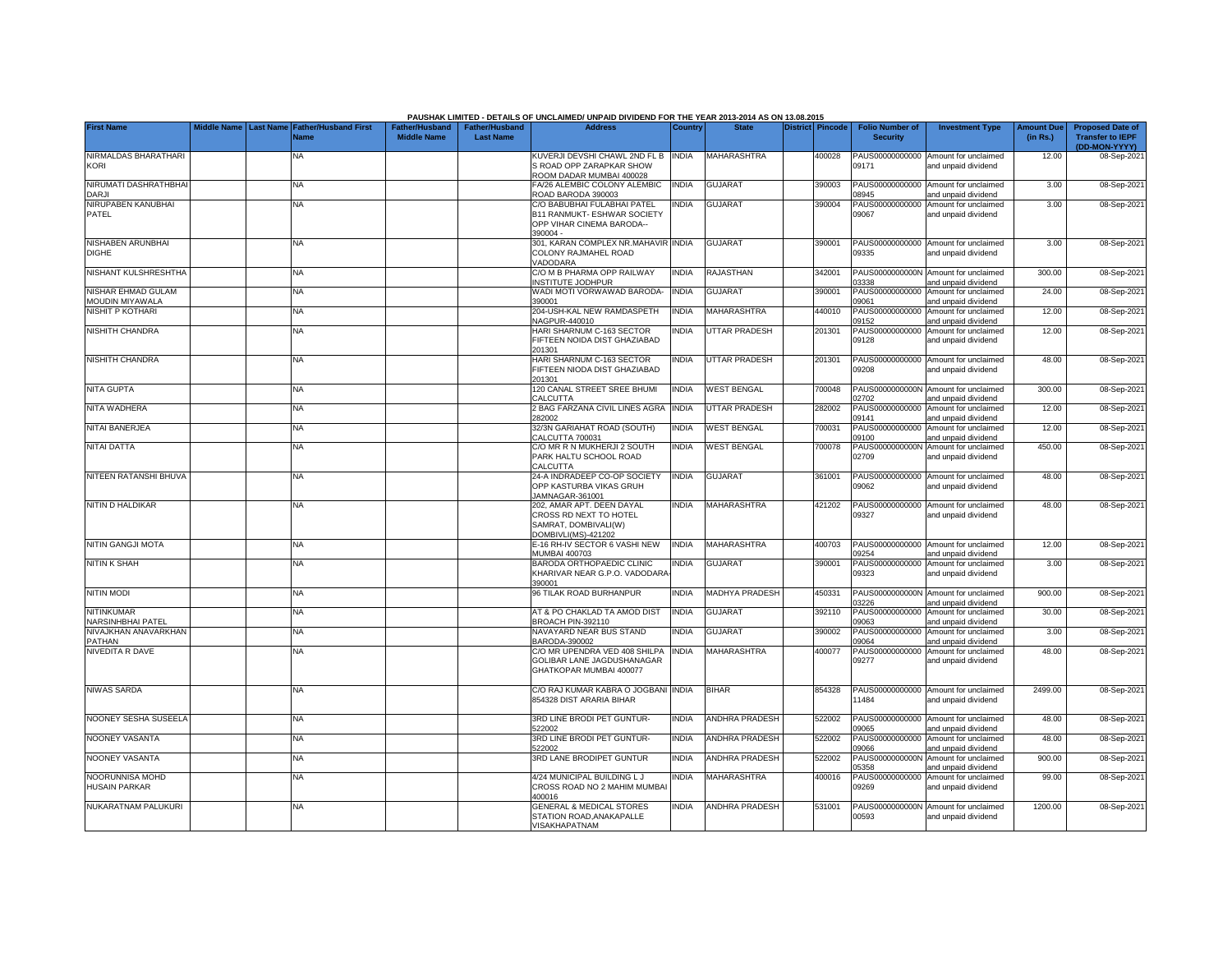|                                                   |                    |           |                                                                                                                                                                                                                                                                                                                                            |                                             |                                           | PAUSHAK LIMITED - DETAILS OF UNCLAIMED/ UNPAID DIVIDEND FOR THE YEAR 2013-2014 AS ON 13.08.2015 |              |                          |    |                  |                                           |                                                             |                               |                                                                     |
|---------------------------------------------------|--------------------|-----------|--------------------------------------------------------------------------------------------------------------------------------------------------------------------------------------------------------------------------------------------------------------------------------------------------------------------------------------------|---------------------------------------------|-------------------------------------------|-------------------------------------------------------------------------------------------------|--------------|--------------------------|----|------------------|-------------------------------------------|-------------------------------------------------------------|-------------------------------|---------------------------------------------------------------------|
| <b>First Name</b>                                 | <b>Middle Name</b> | Last Name | <b>Father/Husband First</b><br><b>Name</b>                                                                                                                                                                                                                                                                                                 | <b>Father/Husband</b><br><b>Middle Name</b> | <b>Father/Husband</b><br><b>Last Name</b> | <b>Address</b>                                                                                  | Country      | <b>State</b>             |    | District Pincode | <b>Folio Number of</b><br><b>Security</b> | <b>Investment Type</b>                                      | <b>Amount Due</b><br>(in Rs.) | <b>Proposed Date of</b><br><b>Transfer to IEPF</b><br>(DD-MON-YYYY) |
| <b>NUTAN N SHAH</b>                               |                    |           | NA                                                                                                                                                                                                                                                                                                                                         |                                             |                                           | 1-B NEELDHARA APARTMENTS<br>228/229 R B MEHTA ROAD<br>GHATKOPAR MUMBAI-400077                   | <b>INDIA</b> | <b>MAHARASHTRA</b>       |    | 400077           | PAUS00000000000<br>09174                  | Amount for unclaimed<br>and unpaid dividend                 | 36.00                         | 08-Sep-2021                                                         |
| NUTANBEN PRAFULBHAI<br><b>KAPADIA</b>             |                    |           | <b>NA</b>                                                                                                                                                                                                                                                                                                                                  |                                             |                                           | G-31 BOMBAY MARKET<br>JMARWADA SURAT 395010                                                     | <b>INDIA</b> | <b>GUJARAT</b>           |    | 395010           | 09308                                     | PAUS00000000000 Amount for unclaimed<br>and unpaid dividend | 24.00                         | 08-Sep-202                                                          |
| O V THOMAS                                        |                    |           | <b>NA</b>                                                                                                                                                                                                                                                                                                                                  |                                             |                                           | <b>MANAGING PARTNER NEERA</b><br><b>AGENCIES ERNAKULAM 682011</b>                               | <b>INDIA</b> | KERALA                   |    | 682011           | PAUS00000000000<br>09337                  | Amount for unclaimed<br>and unpaid dividend                 | 75.00                         | 08-Sep-202                                                          |
| <b>OASIS CINE</b><br><b>COMMUNICATION LIMITED</b> |                    |           | NA                                                                                                                                                                                                                                                                                                                                         |                                             |                                           | 3/2 MOIRA STREET 4TH FLOOR<br>CALCUTTA 700017                                                   | <b>INDIA</b> | <b>WEST BENGAL</b>       |    | 700017           | PAUS00000000000<br>09362                  | Amount for unclaimed<br>and unpaid dividend                 | 498.00                        | 08-Sep-202                                                          |
| <b>OCHCHHAV HASMUKHLAL</b><br><b>DESAI</b>        |                    |           | NA                                                                                                                                                                                                                                                                                                                                         |                                             |                                           | <b>TAMBOLIWADO SHRI GOPAL</b><br>KRUPA PO KADI DIST MEHSANA<br>382715                           | INDIA        | <b>GUJARAT</b>           |    | 382715           | 09361                                     | PAUS00000000000 Amount for unclaimed<br>and unpaid dividend | 36.00                         | 08-Sep-202                                                          |
| OM NARAIN TIWARI                                  |                    |           | NA                                                                                                                                                                                                                                                                                                                                         |                                             |                                           | FRONT SIDE, 1ST FLOOR, 7/107A(1)<br>SWAROOP NAGAR KANPUR                                        | INDIA        | <b>UTTAR PRADESH</b>     |    | 208002           | 1329                                      | PAUS00000000000 Amount for unclaimed<br>and unpaid dividend | 300.00                        | 08-Sep-202                                                          |
| <b>OM PARKASH</b>                                 |                    |           | NA                                                                                                                                                                                                                                                                                                                                         |                                             |                                           | MIG FLAT NO-153 PKT F25 SECTOR-<br><b>B ROHINI NEW DELHI 110085</b>                             | <b>INDIA</b> | DELHI                    |    | 10085            | PAUS00000000000<br>09344                  | Amount for unclaimed<br>and unpaid dividend                 | 24.00                         | 08-Sep-202                                                          |
| <b>OM PARKASH</b>                                 |                    |           | <b>NA</b>                                                                                                                                                                                                                                                                                                                                  |                                             |                                           | C/O HARI RAM CHHABRA T/367<br>AHATA KIDARA BARA HINDU RAO<br>DELHI-110006                       | <b>INDIA</b> | DELHI                    |    | 110006           | 09341                                     | PAUS00000000000 Amount for unclaimed<br>and unpaid dividend | 12.00                         | 08-Sep-202                                                          |
| OM PARKASH ANAND                                  |                    |           | NA                                                                                                                                                                                                                                                                                                                                         |                                             |                                           | C/O HARI RAM CHHABRA T/367<br>AHATA KIDARA BARA HINDU RAO<br>DELHI-110006                       | <b>INDIA</b> | DELHI                    |    | 110006           | 09342                                     | PAUS00000000000 Amount for unclaimed<br>and unpaid dividend | 12.00                         | 08-Sep-202                                                          |
| OM PRAKASH GUPTA                                  |                    |           | <b>NA</b>                                                                                                                                                                                                                                                                                                                                  |                                             |                                           | 3-15 ARMY OFFICERS FLATS NAVY<br>NAGAR COLABA MUMBAI 400025                                     | <b>INDIA</b> | MAHARASHTRA              |    | 400025           | PAUS00000000000<br>09359                  | Amount for unclaimed<br>and unpaid dividend                 | 24.00                         | 08-Sep-202                                                          |
| OM PRAKASH LATA                                   |                    |           | <b>NA</b>                                                                                                                                                                                                                                                                                                                                  |                                             |                                           | 9, B T ROAD 10/25 BELGHARIA<br>GOVT QTRS CALCUTTA 700056                                        | <b>INDIA</b> | <b>WEST BENGAL</b>       |    | 700056           | PAUS00000000000<br>09350                  | Amount for unclaimed<br>and unpaid dividend                 | 48.00                         | 08-Sep-202                                                          |
| <b>OM PRAKASH</b><br><b>SRIVASTAVA</b>            |                    |           | <b>NA</b>                                                                                                                                                                                                                                                                                                                                  |                                             |                                           | 165D HIMMATGANJ BEHIND<br>BHAGWAN ICE FACTORY<br>ALLAHABAD-211001                               | <b>INDIA</b> | <b>UTTAR PRADESH</b>     |    | 211001           | PAUS00000000000<br>09338                  | Amount for unclaimed<br>and unpaid dividend                 | 24.00                         | 08-Sep-202                                                          |
| OM PRAKASH TANDON                                 |                    |           | <b>NA</b>                                                                                                                                                                                                                                                                                                                                  |                                             |                                           | -G-48 LAJPAT NAGAR II NEW<br><b>DELHI 110024</b>                                                | <b>INDIA</b> | DELHI                    |    | 110024           | 09345                                     | PAUS00000000000 Amount for unclaimed<br>and unpaid dividend | 12.00                         | 08-Sep-202                                                          |
| OM SHANKER MEHRA                                  |                    |           | <b>NA</b>                                                                                                                                                                                                                                                                                                                                  |                                             |                                           | SECTOR IV POCKET B/8 FLAT NO<br>101 MIG ROHINI DELHI 110085                                     | <b>INDIA</b> | DELHI                    |    | 110085           | PAUS00000000000<br>9343                   | Amount for unclaimed<br>nd unpaid dividend                  | 48.00                         | 08-Sep-202                                                          |
| OMPRAKASH GOBINDRAM<br><b>MEHRA</b>               |                    |           | <b>NA</b>                                                                                                                                                                                                                                                                                                                                  |                                             |                                           | 104 RAJKUTIR PLOT NO 301-302<br>LINKING ROAD KHAR MUMBAI-<br>100052                             | INDIA        | MAHARASHTRA              | NA | 400052           | PAUS00000000000<br>09351                  | Amount for unclaimed<br>and unpaid dividend                 | 12.00                         | 08-Sep-202                                                          |
| <b>OMPRAKASH MALANI</b>                           |                    |           | <b>NA</b>                                                                                                                                                                                                                                                                                                                                  |                                             |                                           | 56 RISHI ARBIND SARANI B T ROAD INDIA<br>BONHOOGHLY CALCUTTA 700090                             |              | <b>WEST BENGAL</b>       |    | 700090           | 09349                                     | PAUS00000000000 Amount for unclaimed<br>and unpaid dividend | 12.00                         | 08-Sep-202                                                          |
| P B AKOLKAR                                       |                    |           | ΝA                                                                                                                                                                                                                                                                                                                                         |                                             |                                           | 38-GIRIDHARI SADAN D L VAIDYA<br>RD DADAR WEST MUMBAI 400028                                    | <b>NDIA</b>  | MAHARASHTRA              |    | 400028           | PAUS00000000000<br>9837                   | Amount for unclaimed<br>and unpaid dividend                 | 48.00                         | 08-Sep-202                                                          |
| P B CHAUDHARY                                     |                    |           | NA                                                                                                                                                                                                                                                                                                                                         |                                             |                                           | 35 VANDANA 9TH FLOOR OLD INS<br>TRATA R C CHURCH COLABA<br>MUMBAI                               | <b>NDIA</b>  | MAHARASHTRA              |    | 400005           | PAUS00000000000<br>09838                  | Amount for unclaimed<br>and unpaid dividend                 | 99.00                         | 08-Sep-202                                                          |
| P BALAKRISHNAN                                    |                    |           | NA                                                                                                                                                                                                                                                                                                                                         |                                             |                                           | 147/1 KARAYA ROAD FLAT 4<br>CALCUTTA 700017                                                     | <b>INDIA</b> | <b>WEST BENGAL</b>       |    | 700017           | 09674                                     | PAUS00000000000 Amount for unclaimed<br>and unpaid dividend | 12.00                         | 08-Sep-202                                                          |
| P GOLDWIN                                         |                    |           | <b>NA</b>                                                                                                                                                                                                                                                                                                                                  |                                             |                                           | 519. 10TH F MAIN, 6TH BLOCK<br>RAJAJI NAGAR BANGALORE                                           | <b>INDIA</b> | KARNATAKA                |    | 560010           | PAUS0000000000P<br>02019                  | Amount for unclaimed<br>and unpaid dividend                 | 300.00                        | 08-Sep-202                                                          |
| P JOSEPH GERALD                                   |                    |           | <b>NA</b>                                                                                                                                                                                                                                                                                                                                  |                                             |                                           | PRODUCT MANAGER ALEMBIC<br>CHEMICAL WORKS LTD VADODARA                                          | <b>NDIA</b>  | <b>GUJARAT</b>           |    | 390003           | PAUS0000000000P<br>04571                  | Amount for unclaimed<br>and unpaid dividend                 | 300.00                        | 08-Sep-202                                                          |
| P K Bairoliya                                     |                    |           | <p bairoliya<="" td=""><td></td><td></td><td>No - 31, Swamy Enclave No - 9, 1st<br/>Main, 1st Block Koramangala<br/><b>BANGALORE</b></td><td><b>NDIA</b></td><td><b>KARNATAKA</b></td><td></td><td>560034</td><td>PAUSIN300095100<br/>55521</td><td>Amount for unclaimed<br/>and unpaid dividend</td><td>12.00</td><td>08-Sep-202</td></p> |                                             |                                           | No - 31, Swamy Enclave No - 9, 1st<br>Main, 1st Block Koramangala<br><b>BANGALORE</b>           | <b>NDIA</b>  | <b>KARNATAKA</b>         |    | 560034           | PAUSIN300095100<br>55521                  | Amount for unclaimed<br>and unpaid dividend                 | 12.00                         | 08-Sep-202                                                          |
| P K MARSHAL TITO                                  |                    |           | <b>NA</b>                                                                                                                                                                                                                                                                                                                                  |                                             |                                           | 3 4TH STREET EXTENTION<br>GANDHIPURAM COIMBATORE                                                | <b>INDIA</b> | <b>TAMIL NADU</b>        |    | 641012           | 03032                                     | PAUS0000000000P Amount for unclaimed<br>and unpaid dividend | 300.00                        | 08-Sep-202                                                          |
| P KASTURI                                         |                    |           | ΝA                                                                                                                                                                                                                                                                                                                                         |                                             |                                           | SERNO CONTROLS DIVISION E C I L INDIA<br>HYDERABAD-500762                                       |              | <b>ANDHRA PRADESH</b>    |    | 500762           | 09577                                     | PAUS00000000000 Amount for unclaimed<br>and unpaid dividend | 12.00                         | 08-Sep-202                                                          |
| P KRISHNAMURTHI                                   |                    |           | ΝA                                                                                                                                                                                                                                                                                                                                         |                                             |                                           | D-1 E I D PARRY RESIDENTIAL<br><b>ESTATE E T P S POST OFFICE</b><br>ENNORE CHENNAI 600057       | INDIA        | <b><i>FAMIL NADU</i></b> |    | 600057           | 09588                                     | PAUS00000000000 Amount for unclaimed<br>and unpaid dividend | 150.00                        | 08-Sep-202                                                          |
| P LAKSHMI                                         |                    |           | NA                                                                                                                                                                                                                                                                                                                                         |                                             |                                           | <b>44 VENKATACHALA CHETTY ST</b><br><b>TRIPLICANE CHENNAI 600005</b>                            | INDIA        | <b>TAMIL NADU</b>        |    | 600005           | 9738                                      | PAUS00000000000 Amount for unclaimed<br>and unpaid dividend | 12.00                         | 08-Sep-202                                                          |
| P M ACHAMMA<br><b>PONNAMMA</b>                    |                    |           | <b>NA</b>                                                                                                                                                                                                                                                                                                                                  |                                             |                                           | C/O O M KURIAN D D GEARS (P)<br>TD 28 MOTIA KHAN JHANDEWALA<br>ROAD N DELHI-110055              | <b>NDIA</b>  | DELHI                    |    | 10055            | PAUS00000000000<br>09610                  | Amount for unclaimed<br>and unpaid dividend                 | 12.00                         | 08-Sep-202                                                          |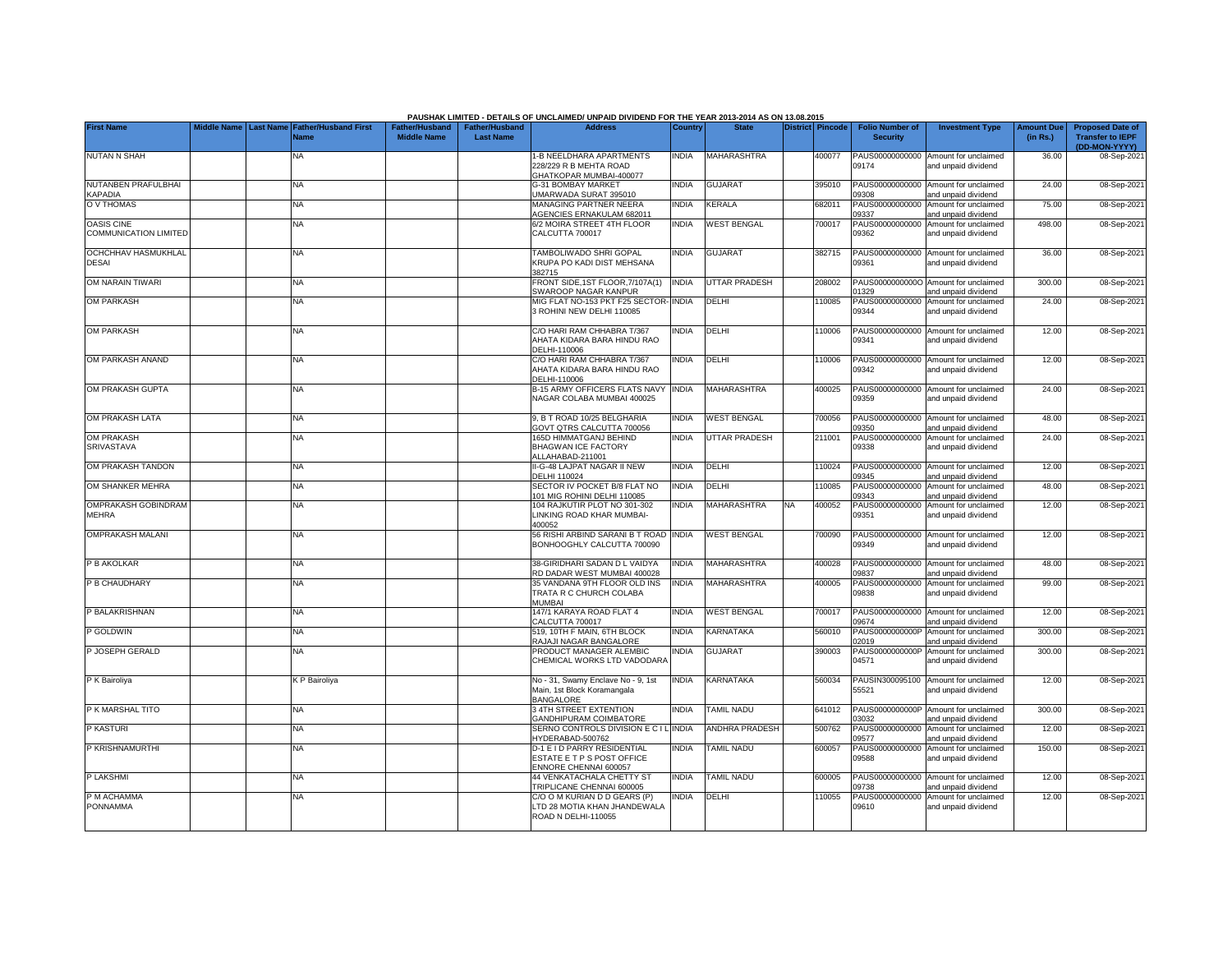| Middle Name Last Name Father/Husband First<br><b>Father/Husband</b><br><b>Father/Husband</b><br><b>Address</b><br><b>Folio Number of</b><br><b>Amount Due</b><br><b>Proposed Date of</b><br><b>Country</b><br><b>State</b><br>District Pincode<br><b>Investment Type</b><br><b>Middle Name</b><br><b>Last Name</b><br>(in Rs.)<br><b>Transfer to IEPF</b><br><b>Security</b><br><b>Name</b><br>(DD-MON-YYYY)<br>NA<br><b>M G NAGIN PARTNER ENGLISH</b><br><b>NDIA</b><br>KERALA<br>688001<br>PAUS0000000000P<br>Amount for unclaimed<br>1950.00<br>08-Sep-202<br>COMPANY POST BAG 14 ALAPUZA<br>02996<br>and unpaid dividend<br>P MAHALAKSHMI<br>14,III - CROSS NARAYANA NAGAR,<br><b>INDIA</b><br><b>TAMIL NADU</b><br>PAUS00000000000<br>249.00<br>636015<br>Amount for unclaimed<br>08-Sep-202<br>NA<br>SALEM T.N.-636015<br>9866<br>and unpaid dividend<br>P MARUTHAI<br><b>INDIA</b><br><b>TAMIL NADU</b><br>PAUS0000000000P<br>NA<br>NO 46 SECOND STREET KAMARAJ<br>600080<br>Amount for unclaimed<br>900.00<br>08-Sep-202<br>NAGAR KORATTUR CHENNAI<br>03498<br>and unpaid dividend<br>KARNATAKA<br>P N SATHYAMURTHY<br>ΝA<br>431/A, 9th Cross, Girinagar II Phase<br>INDIA<br>560085<br>PAUS0000000000P<br>Amount for unclaimed<br>150.00<br>08-Sep-202<br>05431<br>and unpaid dividend<br>P P GUPTA<br><b>PROFESSOR'S COLONY</b><br><b>INDIA</b><br><b>UTTAR PRADESH</b><br>201204<br>PAUS00000000000<br>Amount for unclaimed<br>12.00<br>08-Sep-202<br>NΑ<br>MODINAGAR DT GHAZIABAD PIN-<br>09686<br>and unpaid dividend<br>201204<br><b>INDIA</b><br><b>TAMIL NADU</b><br>NA<br><b>4 GOWDIA MUTT ROAD 1ST FLOOR</b><br>600014<br>PAUS00000000000 Amount for unclaimed<br>12.00<br>08-Sep-2021<br>ROYAPETTAH CHENNAI 600014<br>09678<br>and unpaid dividend<br>P RAMESHCHAND<br>H NO 3-4-376/16 BASANT NAGAR<br>INDIA<br>ANDHRA PRADESH<br>500027<br>PAUS00000000000<br>150.00<br>08-Sep-202<br>NA<br>Amount for unclaimed<br>BHANDARI<br>COLONY HYDERABAD 500027<br>09769<br>and unpaid dividend<br>KARNATAKA<br>PAUS0000000000P<br>P S DAKSHAYANI<br>NA.<br>535, HARBHAVI CIRCLE,<br><b>INDIA</b><br>577001<br>600.00<br>08-Sep-202<br>Amount for unclaimed<br>CHAMRAJPET<br>05570<br>and unpaid dividend<br>P S SUBASHINI<br>C/O K K GOPALAKRISHNAN<br><b>INDIA</b><br>KERALA<br>680006<br>PAUS00000000000 Amount for unclaimed<br>48.00<br>08-Sep-202<br><b>NA</b><br>09521<br>KOKKUVAYIL HOUSE P O<br>and unpaid dividend<br>EDAVALANGU DIST TRICHUR<br>680006<br>NO 32 3RD CROSS AREKEMPANA<br><b>INDIA</b><br>KARNATAKA<br>560027<br>PAUS00000000000 Amount for unclaimed<br>12.00<br>08-Sep-202<br>ΝA<br>HALLI WILSON GARDEN<br>09840<br>and unpaid dividend<br>BANGALORE 560027<br>P SARVAMANGALAMMA<br>INDIA<br><b>KARNATAKA</b><br>PAUS00000000000 Amount for unclaimed<br>LATE T G RAJENDRA<br>C/O T G JAYAPRAKSH GOSALA<br>572102<br>24.00<br>08-Sep-202<br>PRASAD<br>12788<br>NILAYA 2ND MAIN 1ST CROSS<br>and unpaid dividend<br>JAYANAGAR (WEST)TUMKUR<br>P SITARAM<br>INDIA<br>ANDHRA PRADESH<br>500001<br>PAUS00000000000<br>NA<br>1-4-106 BHAGWANDAS BLDG<br>15.00<br>08-Sep-202<br>Amount for unclaimed<br>09525<br>SULTAN BAZAR HYDERABAD-<br>and unpaid dividend<br>500001<br>P SIVASANKARAN<br><b>NDIA</b><br><b>TAMIL NADU</b><br><b>G/5 MAHALAKSHMI FLATS</b><br>600031<br>PAUS00000000000 Amount for unclaimed<br>12.00<br>NA<br>08-Sep-202<br>09587<br>HARRINGTON ROAD 5TH AVENUE<br>and unpaid dividend<br>CHETPET CHENNAI 600031<br>ANDHRA PRADESH<br><b>NA</b><br>H NO 3-4-376/16 BASANT NAGAR<br><b>INDIA</b><br>500027<br>PAUS00000000000 Amount for unclaimed<br>150.00<br>08-Sep-202<br>COLONY HYDERABAD 500027<br>09770<br>and unpaid dividend<br>P VISWANATHAN<br>134/10A. THIRD FLOOR. RAJPARIS<br><b>INDIA</b><br><b>TAMIL NADU</b><br>600018<br>PAUS00000000000<br>12.00<br>08-Sep-202<br><b>NA</b><br>Amount for unclaimed<br>BRINDAVA- N APT. ELDAMS ROAD.<br>09584<br>and unpaid dividend<br>TEYNAMPET CHENNAI-6-00018 -<br>PABINDRA NATH<br><b>NA</b><br><b>C ROAD CHATRIBARI DIS</b><br><b>INDIA</b><br>ASSAM<br>781008<br>PAUS0000000000P<br>300.00<br>08-Sep-202<br>Amount for unclaimed<br><b>CANPUR ASSAM</b><br>03082<br>and unpaid dividend<br><b>PADAM DAS</b><br><b>UTTAR PRADESH</b><br>18 SAURABH NAGAR OPP JEEWAN<br><b>INDIA</b><br>282005<br>PAUS0000000000P<br>300.00<br>NA<br>Amount for unclaimed<br>08-Sep-202<br>JYOTI DAYAL BAGH AGRA<br>03999<br>and unpaid dividend<br>1104 SRINIVAS 35-D CROSS 4TH T<br><b>INDIA</b><br>KARNATAKA<br>560041<br>PAUS00000000000 Amount for unclaimed<br>12.00<br>08-Sep-202<br>NA<br>BLOCK JAYANAGAR BANGALORE<br>09730<br>and unpaid dividend<br>560041<br>PADMA NATARAJAN<br>C/O K P NATARAJAN ARUNDLE<br>NDIA<br><b>TAMIL NADU</b><br>600090<br>PAUS00000000000 Amount for unclaimed<br>12.00<br>08-Sep-202<br><b>NA</b><br>NAGAR PLOT NO- 26 BEACH ROAD<br>09585<br>and unpaid dividend<br>KALAKSHETRA COLONY BESAN-T<br>NAGAR CHENNAI-600090<br>MAHARASHTRA<br><b>NA</b><br>4 A/6 SONAWALA BLDG III FLOOR<br><b>INDIA</b><br>400007<br>PAUS00000000000 Amount for unclaimed<br>9.00<br>08-Sep-202<br><b>DESAI</b><br>TARDEO MUMBAI-400007<br>09413<br>and unpaid dividend<br>PADMA RAMAN<br>NA<br>286 AVVAI SHANMUGAM ROAD<br><b>NDIA</b><br><b>TAMIL NADU</b><br>PAUS00000000000<br>12.00<br>08-Sep-202<br>600014<br>Amount for unclaimed<br>CHENNAI-600014<br>9681<br>and unpaid dividend<br><b>NDIA</b><br>RAJASTHAN<br>12.00<br>ΝA<br><b>M/S KHETAN &amp; CO KHETAN</b><br>302001<br>PAUS00000000000<br>08-Sep-202<br>Amount for unclaimed<br>BHAWAN M I ROAD JAIPUR-302001<br>09581<br>and unpaid dividend<br>PADMA VIJAYAN<br>FLAT NO 402 RAVI APARTMENTS<br><b>NDIA</b><br><b>MAHARASHTRA</b><br>PAUS00000000000 Amount for unclaimed<br>48.00<br>NA<br>400601<br>08-Sep-2021<br>EDULJI ROAD CHARAI THANE<br>09656<br>and unpaid dividend<br>VEST 400601<br>PADMABEN CHIMANLAL<br>50 KUNJ SOCIETY ALKAPURI<br><b>INDIA</b><br><b>GUJARAT</b><br>390005<br>PAUS00000000000 Amount for unclaimed<br>9.00<br>08-Sep-202<br>NA<br>BARODA-390005<br>9409<br>and unpaid dividend<br>APT 307 PRASANTH TOWERS<br><b>INDIA</b><br><b>ANDHRA PRADESH</b><br>500020<br>PAUS0000000000P<br>900.00<br>08-Sep-202<br><b>NA</b><br>Amount for unclaimed<br><b>MUSHEERABAD HYDERABAD</b><br>2458<br>and unpaid dividend<br>PADMAVATHY GANESAN<br>4/869 DEEPAM PARVATHY NAGAR<br><b>INDIA</b><br><b>KERALA</b><br><b>NA</b><br>695003<br>PAUS00000000000 Amount for unclaimed<br>12.00<br>08-Sep-202<br>KAUDIAR TRIVANDRUM 695003<br>09586<br>and unpaid dividend |                       |  |  | PAUSHAK LIMITED - DETAILS OF UNCLAIMED/ UNPAID DIVIDEND FOR THE YEAR 2013-2014 AS ON 13.08.2015 |  |  |  |  |
|-------------------------------------------------------------------------------------------------------------------------------------------------------------------------------------------------------------------------------------------------------------------------------------------------------------------------------------------------------------------------------------------------------------------------------------------------------------------------------------------------------------------------------------------------------------------------------------------------------------------------------------------------------------------------------------------------------------------------------------------------------------------------------------------------------------------------------------------------------------------------------------------------------------------------------------------------------------------------------------------------------------------------------------------------------------------------------------------------------------------------------------------------------------------------------------------------------------------------------------------------------------------------------------------------------------------------------------------------------------------------------------------------------------------------------------------------------------------------------------------------------------------------------------------------------------------------------------------------------------------------------------------------------------------------------------------------------------------------------------------------------------------------------------------------------------------------------------------------------------------------------------------------------------------------------------------------------------------------------------------------------------------------------------------------------------------------------------------------------------------------------------------------------------------------------------------------------------------------------------------------------------------------------------------------------------------------------------------------------------------------------------------------------------------------------------------------------------------------------------------------------------------------------------------------------------------------------------------------------------------------------------------------------------------------------------------------------------------------------------------------------------------------------------------------------------------------------------------------------------------------------------------------------------------------------------------------------------------------------------------------------------------------------------------------------------------------------------------------------------------------------------------------------------------------------------------------------------------------------------------------------------------------------------------------------------------------------------------------------------------------------------------------------------------------------------------------------------------------------------------------------------------------------------------------------------------------------------------------------------------------------------------------------------------------------------------------------------------------------------------------------------------------------------------------------------------------------------------------------------------------------------------------------------------------------------------------------------------------------------------------------------------------------------------------------------------------------------------------------------------------------------------------------------------------------------------------------------------------------------------------------------------------------------------------------------------------------------------------------------------------------------------------------------------------------------------------------------------------------------------------------------------------------------------------------------------------------------------------------------------------------------------------------------------------------------------------------------------------------------------------------------------------------------------------------------------------------------------------------------------------------------------------------------------------------------------------------------------------------------------------------------------------------------------------------------------------------------------------------------------------------------------------------------------------------------------------------------------------------------------------------------------------------------------------------------------------------------------------------------------------------------------------------------------------------------------------------------------------------------------------------------------------------------------------------------------------------------------------------------------------------------------------------------------------------------------------------------------------------------------------------------------------------------------------------------------------------------------------------------------------------------------------------------------------------------------------------------------------------------------------------------------------------------------------------------------------------------------------------------------------------------------------------------------------------------------------------------------------------------------------------------------------------------------------------------------------------------------------------------------------------------------------------------------------------------------------------------------------------------------------------------------------------------------------------------------------|-----------------------|--|--|-------------------------------------------------------------------------------------------------|--|--|--|--|
|                                                                                                                                                                                                                                                                                                                                                                                                                                                                                                                                                                                                                                                                                                                                                                                                                                                                                                                                                                                                                                                                                                                                                                                                                                                                                                                                                                                                                                                                                                                                                                                                                                                                                                                                                                                                                                                                                                                                                                                                                                                                                                                                                                                                                                                                                                                                                                                                                                                                                                                                                                                                                                                                                                                                                                                                                                                                                                                                                                                                                                                                                                                                                                                                                                                                                                                                                                                                                                                                                                                                                                                                                                                                                                                                                                                                                                                                                                                                                                                                                                                                                                                                                                                                                                                                                                                                                                                                                                                                                                                                                                                                                                                                                                                                                                                                                                                                                                                                                                                                                                                                                                                                                                                                                                                                                                                                                                                                                                                                                                                                                                                                                                                                                                                                                                                                                                                                                                                                                                                                                                                                                                                                                                                                                                                                                                                                                                                                                                                                                                                                                                         | <b>First Name</b>     |  |  |                                                                                                 |  |  |  |  |
|                                                                                                                                                                                                                                                                                                                                                                                                                                                                                                                                                                                                                                                                                                                                                                                                                                                                                                                                                                                                                                                                                                                                                                                                                                                                                                                                                                                                                                                                                                                                                                                                                                                                                                                                                                                                                                                                                                                                                                                                                                                                                                                                                                                                                                                                                                                                                                                                                                                                                                                                                                                                                                                                                                                                                                                                                                                                                                                                                                                                                                                                                                                                                                                                                                                                                                                                                                                                                                                                                                                                                                                                                                                                                                                                                                                                                                                                                                                                                                                                                                                                                                                                                                                                                                                                                                                                                                                                                                                                                                                                                                                                                                                                                                                                                                                                                                                                                                                                                                                                                                                                                                                                                                                                                                                                                                                                                                                                                                                                                                                                                                                                                                                                                                                                                                                                                                                                                                                                                                                                                                                                                                                                                                                                                                                                                                                                                                                                                                                                                                                                                                         |                       |  |  |                                                                                                 |  |  |  |  |
|                                                                                                                                                                                                                                                                                                                                                                                                                                                                                                                                                                                                                                                                                                                                                                                                                                                                                                                                                                                                                                                                                                                                                                                                                                                                                                                                                                                                                                                                                                                                                                                                                                                                                                                                                                                                                                                                                                                                                                                                                                                                                                                                                                                                                                                                                                                                                                                                                                                                                                                                                                                                                                                                                                                                                                                                                                                                                                                                                                                                                                                                                                                                                                                                                                                                                                                                                                                                                                                                                                                                                                                                                                                                                                                                                                                                                                                                                                                                                                                                                                                                                                                                                                                                                                                                                                                                                                                                                                                                                                                                                                                                                                                                                                                                                                                                                                                                                                                                                                                                                                                                                                                                                                                                                                                                                                                                                                                                                                                                                                                                                                                                                                                                                                                                                                                                                                                                                                                                                                                                                                                                                                                                                                                                                                                                                                                                                                                                                                                                                                                                                                         | P M AHAMED            |  |  |                                                                                                 |  |  |  |  |
|                                                                                                                                                                                                                                                                                                                                                                                                                                                                                                                                                                                                                                                                                                                                                                                                                                                                                                                                                                                                                                                                                                                                                                                                                                                                                                                                                                                                                                                                                                                                                                                                                                                                                                                                                                                                                                                                                                                                                                                                                                                                                                                                                                                                                                                                                                                                                                                                                                                                                                                                                                                                                                                                                                                                                                                                                                                                                                                                                                                                                                                                                                                                                                                                                                                                                                                                                                                                                                                                                                                                                                                                                                                                                                                                                                                                                                                                                                                                                                                                                                                                                                                                                                                                                                                                                                                                                                                                                                                                                                                                                                                                                                                                                                                                                                                                                                                                                                                                                                                                                                                                                                                                                                                                                                                                                                                                                                                                                                                                                                                                                                                                                                                                                                                                                                                                                                                                                                                                                                                                                                                                                                                                                                                                                                                                                                                                                                                                                                                                                                                                                                         |                       |  |  |                                                                                                 |  |  |  |  |
|                                                                                                                                                                                                                                                                                                                                                                                                                                                                                                                                                                                                                                                                                                                                                                                                                                                                                                                                                                                                                                                                                                                                                                                                                                                                                                                                                                                                                                                                                                                                                                                                                                                                                                                                                                                                                                                                                                                                                                                                                                                                                                                                                                                                                                                                                                                                                                                                                                                                                                                                                                                                                                                                                                                                                                                                                                                                                                                                                                                                                                                                                                                                                                                                                                                                                                                                                                                                                                                                                                                                                                                                                                                                                                                                                                                                                                                                                                                                                                                                                                                                                                                                                                                                                                                                                                                                                                                                                                                                                                                                                                                                                                                                                                                                                                                                                                                                                                                                                                                                                                                                                                                                                                                                                                                                                                                                                                                                                                                                                                                                                                                                                                                                                                                                                                                                                                                                                                                                                                                                                                                                                                                                                                                                                                                                                                                                                                                                                                                                                                                                                                         |                       |  |  |                                                                                                 |  |  |  |  |
|                                                                                                                                                                                                                                                                                                                                                                                                                                                                                                                                                                                                                                                                                                                                                                                                                                                                                                                                                                                                                                                                                                                                                                                                                                                                                                                                                                                                                                                                                                                                                                                                                                                                                                                                                                                                                                                                                                                                                                                                                                                                                                                                                                                                                                                                                                                                                                                                                                                                                                                                                                                                                                                                                                                                                                                                                                                                                                                                                                                                                                                                                                                                                                                                                                                                                                                                                                                                                                                                                                                                                                                                                                                                                                                                                                                                                                                                                                                                                                                                                                                                                                                                                                                                                                                                                                                                                                                                                                                                                                                                                                                                                                                                                                                                                                                                                                                                                                                                                                                                                                                                                                                                                                                                                                                                                                                                                                                                                                                                                                                                                                                                                                                                                                                                                                                                                                                                                                                                                                                                                                                                                                                                                                                                                                                                                                                                                                                                                                                                                                                                                                         |                       |  |  |                                                                                                 |  |  |  |  |
|                                                                                                                                                                                                                                                                                                                                                                                                                                                                                                                                                                                                                                                                                                                                                                                                                                                                                                                                                                                                                                                                                                                                                                                                                                                                                                                                                                                                                                                                                                                                                                                                                                                                                                                                                                                                                                                                                                                                                                                                                                                                                                                                                                                                                                                                                                                                                                                                                                                                                                                                                                                                                                                                                                                                                                                                                                                                                                                                                                                                                                                                                                                                                                                                                                                                                                                                                                                                                                                                                                                                                                                                                                                                                                                                                                                                                                                                                                                                                                                                                                                                                                                                                                                                                                                                                                                                                                                                                                                                                                                                                                                                                                                                                                                                                                                                                                                                                                                                                                                                                                                                                                                                                                                                                                                                                                                                                                                                                                                                                                                                                                                                                                                                                                                                                                                                                                                                                                                                                                                                                                                                                                                                                                                                                                                                                                                                                                                                                                                                                                                                                                         |                       |  |  |                                                                                                 |  |  |  |  |
|                                                                                                                                                                                                                                                                                                                                                                                                                                                                                                                                                                                                                                                                                                                                                                                                                                                                                                                                                                                                                                                                                                                                                                                                                                                                                                                                                                                                                                                                                                                                                                                                                                                                                                                                                                                                                                                                                                                                                                                                                                                                                                                                                                                                                                                                                                                                                                                                                                                                                                                                                                                                                                                                                                                                                                                                                                                                                                                                                                                                                                                                                                                                                                                                                                                                                                                                                                                                                                                                                                                                                                                                                                                                                                                                                                                                                                                                                                                                                                                                                                                                                                                                                                                                                                                                                                                                                                                                                                                                                                                                                                                                                                                                                                                                                                                                                                                                                                                                                                                                                                                                                                                                                                                                                                                                                                                                                                                                                                                                                                                                                                                                                                                                                                                                                                                                                                                                                                                                                                                                                                                                                                                                                                                                                                                                                                                                                                                                                                                                                                                                                                         |                       |  |  |                                                                                                 |  |  |  |  |
|                                                                                                                                                                                                                                                                                                                                                                                                                                                                                                                                                                                                                                                                                                                                                                                                                                                                                                                                                                                                                                                                                                                                                                                                                                                                                                                                                                                                                                                                                                                                                                                                                                                                                                                                                                                                                                                                                                                                                                                                                                                                                                                                                                                                                                                                                                                                                                                                                                                                                                                                                                                                                                                                                                                                                                                                                                                                                                                                                                                                                                                                                                                                                                                                                                                                                                                                                                                                                                                                                                                                                                                                                                                                                                                                                                                                                                                                                                                                                                                                                                                                                                                                                                                                                                                                                                                                                                                                                                                                                                                                                                                                                                                                                                                                                                                                                                                                                                                                                                                                                                                                                                                                                                                                                                                                                                                                                                                                                                                                                                                                                                                                                                                                                                                                                                                                                                                                                                                                                                                                                                                                                                                                                                                                                                                                                                                                                                                                                                                                                                                                                                         |                       |  |  |                                                                                                 |  |  |  |  |
|                                                                                                                                                                                                                                                                                                                                                                                                                                                                                                                                                                                                                                                                                                                                                                                                                                                                                                                                                                                                                                                                                                                                                                                                                                                                                                                                                                                                                                                                                                                                                                                                                                                                                                                                                                                                                                                                                                                                                                                                                                                                                                                                                                                                                                                                                                                                                                                                                                                                                                                                                                                                                                                                                                                                                                                                                                                                                                                                                                                                                                                                                                                                                                                                                                                                                                                                                                                                                                                                                                                                                                                                                                                                                                                                                                                                                                                                                                                                                                                                                                                                                                                                                                                                                                                                                                                                                                                                                                                                                                                                                                                                                                                                                                                                                                                                                                                                                                                                                                                                                                                                                                                                                                                                                                                                                                                                                                                                                                                                                                                                                                                                                                                                                                                                                                                                                                                                                                                                                                                                                                                                                                                                                                                                                                                                                                                                                                                                                                                                                                                                                                         |                       |  |  |                                                                                                 |  |  |  |  |
|                                                                                                                                                                                                                                                                                                                                                                                                                                                                                                                                                                                                                                                                                                                                                                                                                                                                                                                                                                                                                                                                                                                                                                                                                                                                                                                                                                                                                                                                                                                                                                                                                                                                                                                                                                                                                                                                                                                                                                                                                                                                                                                                                                                                                                                                                                                                                                                                                                                                                                                                                                                                                                                                                                                                                                                                                                                                                                                                                                                                                                                                                                                                                                                                                                                                                                                                                                                                                                                                                                                                                                                                                                                                                                                                                                                                                                                                                                                                                                                                                                                                                                                                                                                                                                                                                                                                                                                                                                                                                                                                                                                                                                                                                                                                                                                                                                                                                                                                                                                                                                                                                                                                                                                                                                                                                                                                                                                                                                                                                                                                                                                                                                                                                                                                                                                                                                                                                                                                                                                                                                                                                                                                                                                                                                                                                                                                                                                                                                                                                                                                                                         | P PRAKASHCHAND        |  |  |                                                                                                 |  |  |  |  |
|                                                                                                                                                                                                                                                                                                                                                                                                                                                                                                                                                                                                                                                                                                                                                                                                                                                                                                                                                                                                                                                                                                                                                                                                                                                                                                                                                                                                                                                                                                                                                                                                                                                                                                                                                                                                                                                                                                                                                                                                                                                                                                                                                                                                                                                                                                                                                                                                                                                                                                                                                                                                                                                                                                                                                                                                                                                                                                                                                                                                                                                                                                                                                                                                                                                                                                                                                                                                                                                                                                                                                                                                                                                                                                                                                                                                                                                                                                                                                                                                                                                                                                                                                                                                                                                                                                                                                                                                                                                                                                                                                                                                                                                                                                                                                                                                                                                                                                                                                                                                                                                                                                                                                                                                                                                                                                                                                                                                                                                                                                                                                                                                                                                                                                                                                                                                                                                                                                                                                                                                                                                                                                                                                                                                                                                                                                                                                                                                                                                                                                                                                                         |                       |  |  |                                                                                                 |  |  |  |  |
|                                                                                                                                                                                                                                                                                                                                                                                                                                                                                                                                                                                                                                                                                                                                                                                                                                                                                                                                                                                                                                                                                                                                                                                                                                                                                                                                                                                                                                                                                                                                                                                                                                                                                                                                                                                                                                                                                                                                                                                                                                                                                                                                                                                                                                                                                                                                                                                                                                                                                                                                                                                                                                                                                                                                                                                                                                                                                                                                                                                                                                                                                                                                                                                                                                                                                                                                                                                                                                                                                                                                                                                                                                                                                                                                                                                                                                                                                                                                                                                                                                                                                                                                                                                                                                                                                                                                                                                                                                                                                                                                                                                                                                                                                                                                                                                                                                                                                                                                                                                                                                                                                                                                                                                                                                                                                                                                                                                                                                                                                                                                                                                                                                                                                                                                                                                                                                                                                                                                                                                                                                                                                                                                                                                                                                                                                                                                                                                                                                                                                                                                                                         |                       |  |  |                                                                                                 |  |  |  |  |
|                                                                                                                                                                                                                                                                                                                                                                                                                                                                                                                                                                                                                                                                                                                                                                                                                                                                                                                                                                                                                                                                                                                                                                                                                                                                                                                                                                                                                                                                                                                                                                                                                                                                                                                                                                                                                                                                                                                                                                                                                                                                                                                                                                                                                                                                                                                                                                                                                                                                                                                                                                                                                                                                                                                                                                                                                                                                                                                                                                                                                                                                                                                                                                                                                                                                                                                                                                                                                                                                                                                                                                                                                                                                                                                                                                                                                                                                                                                                                                                                                                                                                                                                                                                                                                                                                                                                                                                                                                                                                                                                                                                                                                                                                                                                                                                                                                                                                                                                                                                                                                                                                                                                                                                                                                                                                                                                                                                                                                                                                                                                                                                                                                                                                                                                                                                                                                                                                                                                                                                                                                                                                                                                                                                                                                                                                                                                                                                                                                                                                                                                                                         |                       |  |  |                                                                                                 |  |  |  |  |
|                                                                                                                                                                                                                                                                                                                                                                                                                                                                                                                                                                                                                                                                                                                                                                                                                                                                                                                                                                                                                                                                                                                                                                                                                                                                                                                                                                                                                                                                                                                                                                                                                                                                                                                                                                                                                                                                                                                                                                                                                                                                                                                                                                                                                                                                                                                                                                                                                                                                                                                                                                                                                                                                                                                                                                                                                                                                                                                                                                                                                                                                                                                                                                                                                                                                                                                                                                                                                                                                                                                                                                                                                                                                                                                                                                                                                                                                                                                                                                                                                                                                                                                                                                                                                                                                                                                                                                                                                                                                                                                                                                                                                                                                                                                                                                                                                                                                                                                                                                                                                                                                                                                                                                                                                                                                                                                                                                                                                                                                                                                                                                                                                                                                                                                                                                                                                                                                                                                                                                                                                                                                                                                                                                                                                                                                                                                                                                                                                                                                                                                                                                         |                       |  |  |                                                                                                 |  |  |  |  |
|                                                                                                                                                                                                                                                                                                                                                                                                                                                                                                                                                                                                                                                                                                                                                                                                                                                                                                                                                                                                                                                                                                                                                                                                                                                                                                                                                                                                                                                                                                                                                                                                                                                                                                                                                                                                                                                                                                                                                                                                                                                                                                                                                                                                                                                                                                                                                                                                                                                                                                                                                                                                                                                                                                                                                                                                                                                                                                                                                                                                                                                                                                                                                                                                                                                                                                                                                                                                                                                                                                                                                                                                                                                                                                                                                                                                                                                                                                                                                                                                                                                                                                                                                                                                                                                                                                                                                                                                                                                                                                                                                                                                                                                                                                                                                                                                                                                                                                                                                                                                                                                                                                                                                                                                                                                                                                                                                                                                                                                                                                                                                                                                                                                                                                                                                                                                                                                                                                                                                                                                                                                                                                                                                                                                                                                                                                                                                                                                                                                                                                                                                                         |                       |  |  |                                                                                                 |  |  |  |  |
|                                                                                                                                                                                                                                                                                                                                                                                                                                                                                                                                                                                                                                                                                                                                                                                                                                                                                                                                                                                                                                                                                                                                                                                                                                                                                                                                                                                                                                                                                                                                                                                                                                                                                                                                                                                                                                                                                                                                                                                                                                                                                                                                                                                                                                                                                                                                                                                                                                                                                                                                                                                                                                                                                                                                                                                                                                                                                                                                                                                                                                                                                                                                                                                                                                                                                                                                                                                                                                                                                                                                                                                                                                                                                                                                                                                                                                                                                                                                                                                                                                                                                                                                                                                                                                                                                                                                                                                                                                                                                                                                                                                                                                                                                                                                                                                                                                                                                                                                                                                                                                                                                                                                                                                                                                                                                                                                                                                                                                                                                                                                                                                                                                                                                                                                                                                                                                                                                                                                                                                                                                                                                                                                                                                                                                                                                                                                                                                                                                                                                                                                                                         |                       |  |  |                                                                                                 |  |  |  |  |
|                                                                                                                                                                                                                                                                                                                                                                                                                                                                                                                                                                                                                                                                                                                                                                                                                                                                                                                                                                                                                                                                                                                                                                                                                                                                                                                                                                                                                                                                                                                                                                                                                                                                                                                                                                                                                                                                                                                                                                                                                                                                                                                                                                                                                                                                                                                                                                                                                                                                                                                                                                                                                                                                                                                                                                                                                                                                                                                                                                                                                                                                                                                                                                                                                                                                                                                                                                                                                                                                                                                                                                                                                                                                                                                                                                                                                                                                                                                                                                                                                                                                                                                                                                                                                                                                                                                                                                                                                                                                                                                                                                                                                                                                                                                                                                                                                                                                                                                                                                                                                                                                                                                                                                                                                                                                                                                                                                                                                                                                                                                                                                                                                                                                                                                                                                                                                                                                                                                                                                                                                                                                                                                                                                                                                                                                                                                                                                                                                                                                                                                                                                         |                       |  |  |                                                                                                 |  |  |  |  |
|                                                                                                                                                                                                                                                                                                                                                                                                                                                                                                                                                                                                                                                                                                                                                                                                                                                                                                                                                                                                                                                                                                                                                                                                                                                                                                                                                                                                                                                                                                                                                                                                                                                                                                                                                                                                                                                                                                                                                                                                                                                                                                                                                                                                                                                                                                                                                                                                                                                                                                                                                                                                                                                                                                                                                                                                                                                                                                                                                                                                                                                                                                                                                                                                                                                                                                                                                                                                                                                                                                                                                                                                                                                                                                                                                                                                                                                                                                                                                                                                                                                                                                                                                                                                                                                                                                                                                                                                                                                                                                                                                                                                                                                                                                                                                                                                                                                                                                                                                                                                                                                                                                                                                                                                                                                                                                                                                                                                                                                                                                                                                                                                                                                                                                                                                                                                                                                                                                                                                                                                                                                                                                                                                                                                                                                                                                                                                                                                                                                                                                                                                                         | P SANJAY              |  |  |                                                                                                 |  |  |  |  |
|                                                                                                                                                                                                                                                                                                                                                                                                                                                                                                                                                                                                                                                                                                                                                                                                                                                                                                                                                                                                                                                                                                                                                                                                                                                                                                                                                                                                                                                                                                                                                                                                                                                                                                                                                                                                                                                                                                                                                                                                                                                                                                                                                                                                                                                                                                                                                                                                                                                                                                                                                                                                                                                                                                                                                                                                                                                                                                                                                                                                                                                                                                                                                                                                                                                                                                                                                                                                                                                                                                                                                                                                                                                                                                                                                                                                                                                                                                                                                                                                                                                                                                                                                                                                                                                                                                                                                                                                                                                                                                                                                                                                                                                                                                                                                                                                                                                                                                                                                                                                                                                                                                                                                                                                                                                                                                                                                                                                                                                                                                                                                                                                                                                                                                                                                                                                                                                                                                                                                                                                                                                                                                                                                                                                                                                                                                                                                                                                                                                                                                                                                                         |                       |  |  |                                                                                                 |  |  |  |  |
|                                                                                                                                                                                                                                                                                                                                                                                                                                                                                                                                                                                                                                                                                                                                                                                                                                                                                                                                                                                                                                                                                                                                                                                                                                                                                                                                                                                                                                                                                                                                                                                                                                                                                                                                                                                                                                                                                                                                                                                                                                                                                                                                                                                                                                                                                                                                                                                                                                                                                                                                                                                                                                                                                                                                                                                                                                                                                                                                                                                                                                                                                                                                                                                                                                                                                                                                                                                                                                                                                                                                                                                                                                                                                                                                                                                                                                                                                                                                                                                                                                                                                                                                                                                                                                                                                                                                                                                                                                                                                                                                                                                                                                                                                                                                                                                                                                                                                                                                                                                                                                                                                                                                                                                                                                                                                                                                                                                                                                                                                                                                                                                                                                                                                                                                                                                                                                                                                                                                                                                                                                                                                                                                                                                                                                                                                                                                                                                                                                                                                                                                                                         |                       |  |  |                                                                                                 |  |  |  |  |
|                                                                                                                                                                                                                                                                                                                                                                                                                                                                                                                                                                                                                                                                                                                                                                                                                                                                                                                                                                                                                                                                                                                                                                                                                                                                                                                                                                                                                                                                                                                                                                                                                                                                                                                                                                                                                                                                                                                                                                                                                                                                                                                                                                                                                                                                                                                                                                                                                                                                                                                                                                                                                                                                                                                                                                                                                                                                                                                                                                                                                                                                                                                                                                                                                                                                                                                                                                                                                                                                                                                                                                                                                                                                                                                                                                                                                                                                                                                                                                                                                                                                                                                                                                                                                                                                                                                                                                                                                                                                                                                                                                                                                                                                                                                                                                                                                                                                                                                                                                                                                                                                                                                                                                                                                                                                                                                                                                                                                                                                                                                                                                                                                                                                                                                                                                                                                                                                                                                                                                                                                                                                                                                                                                                                                                                                                                                                                                                                                                                                                                                                                                         |                       |  |  |                                                                                                 |  |  |  |  |
|                                                                                                                                                                                                                                                                                                                                                                                                                                                                                                                                                                                                                                                                                                                                                                                                                                                                                                                                                                                                                                                                                                                                                                                                                                                                                                                                                                                                                                                                                                                                                                                                                                                                                                                                                                                                                                                                                                                                                                                                                                                                                                                                                                                                                                                                                                                                                                                                                                                                                                                                                                                                                                                                                                                                                                                                                                                                                                                                                                                                                                                                                                                                                                                                                                                                                                                                                                                                                                                                                                                                                                                                                                                                                                                                                                                                                                                                                                                                                                                                                                                                                                                                                                                                                                                                                                                                                                                                                                                                                                                                                                                                                                                                                                                                                                                                                                                                                                                                                                                                                                                                                                                                                                                                                                                                                                                                                                                                                                                                                                                                                                                                                                                                                                                                                                                                                                                                                                                                                                                                                                                                                                                                                                                                                                                                                                                                                                                                                                                                                                                                                                         |                       |  |  |                                                                                                 |  |  |  |  |
|                                                                                                                                                                                                                                                                                                                                                                                                                                                                                                                                                                                                                                                                                                                                                                                                                                                                                                                                                                                                                                                                                                                                                                                                                                                                                                                                                                                                                                                                                                                                                                                                                                                                                                                                                                                                                                                                                                                                                                                                                                                                                                                                                                                                                                                                                                                                                                                                                                                                                                                                                                                                                                                                                                                                                                                                                                                                                                                                                                                                                                                                                                                                                                                                                                                                                                                                                                                                                                                                                                                                                                                                                                                                                                                                                                                                                                                                                                                                                                                                                                                                                                                                                                                                                                                                                                                                                                                                                                                                                                                                                                                                                                                                                                                                                                                                                                                                                                                                                                                                                                                                                                                                                                                                                                                                                                                                                                                                                                                                                                                                                                                                                                                                                                                                                                                                                                                                                                                                                                                                                                                                                                                                                                                                                                                                                                                                                                                                                                                                                                                                                                         |                       |  |  |                                                                                                 |  |  |  |  |
|                                                                                                                                                                                                                                                                                                                                                                                                                                                                                                                                                                                                                                                                                                                                                                                                                                                                                                                                                                                                                                                                                                                                                                                                                                                                                                                                                                                                                                                                                                                                                                                                                                                                                                                                                                                                                                                                                                                                                                                                                                                                                                                                                                                                                                                                                                                                                                                                                                                                                                                                                                                                                                                                                                                                                                                                                                                                                                                                                                                                                                                                                                                                                                                                                                                                                                                                                                                                                                                                                                                                                                                                                                                                                                                                                                                                                                                                                                                                                                                                                                                                                                                                                                                                                                                                                                                                                                                                                                                                                                                                                                                                                                                                                                                                                                                                                                                                                                                                                                                                                                                                                                                                                                                                                                                                                                                                                                                                                                                                                                                                                                                                                                                                                                                                                                                                                                                                                                                                                                                                                                                                                                                                                                                                                                                                                                                                                                                                                                                                                                                                                                         |                       |  |  |                                                                                                 |  |  |  |  |
|                                                                                                                                                                                                                                                                                                                                                                                                                                                                                                                                                                                                                                                                                                                                                                                                                                                                                                                                                                                                                                                                                                                                                                                                                                                                                                                                                                                                                                                                                                                                                                                                                                                                                                                                                                                                                                                                                                                                                                                                                                                                                                                                                                                                                                                                                                                                                                                                                                                                                                                                                                                                                                                                                                                                                                                                                                                                                                                                                                                                                                                                                                                                                                                                                                                                                                                                                                                                                                                                                                                                                                                                                                                                                                                                                                                                                                                                                                                                                                                                                                                                                                                                                                                                                                                                                                                                                                                                                                                                                                                                                                                                                                                                                                                                                                                                                                                                                                                                                                                                                                                                                                                                                                                                                                                                                                                                                                                                                                                                                                                                                                                                                                                                                                                                                                                                                                                                                                                                                                                                                                                                                                                                                                                                                                                                                                                                                                                                                                                                                                                                                                         |                       |  |  |                                                                                                 |  |  |  |  |
|                                                                                                                                                                                                                                                                                                                                                                                                                                                                                                                                                                                                                                                                                                                                                                                                                                                                                                                                                                                                                                                                                                                                                                                                                                                                                                                                                                                                                                                                                                                                                                                                                                                                                                                                                                                                                                                                                                                                                                                                                                                                                                                                                                                                                                                                                                                                                                                                                                                                                                                                                                                                                                                                                                                                                                                                                                                                                                                                                                                                                                                                                                                                                                                                                                                                                                                                                                                                                                                                                                                                                                                                                                                                                                                                                                                                                                                                                                                                                                                                                                                                                                                                                                                                                                                                                                                                                                                                                                                                                                                                                                                                                                                                                                                                                                                                                                                                                                                                                                                                                                                                                                                                                                                                                                                                                                                                                                                                                                                                                                                                                                                                                                                                                                                                                                                                                                                                                                                                                                                                                                                                                                                                                                                                                                                                                                                                                                                                                                                                                                                                                                         |                       |  |  |                                                                                                 |  |  |  |  |
|                                                                                                                                                                                                                                                                                                                                                                                                                                                                                                                                                                                                                                                                                                                                                                                                                                                                                                                                                                                                                                                                                                                                                                                                                                                                                                                                                                                                                                                                                                                                                                                                                                                                                                                                                                                                                                                                                                                                                                                                                                                                                                                                                                                                                                                                                                                                                                                                                                                                                                                                                                                                                                                                                                                                                                                                                                                                                                                                                                                                                                                                                                                                                                                                                                                                                                                                                                                                                                                                                                                                                                                                                                                                                                                                                                                                                                                                                                                                                                                                                                                                                                                                                                                                                                                                                                                                                                                                                                                                                                                                                                                                                                                                                                                                                                                                                                                                                                                                                                                                                                                                                                                                                                                                                                                                                                                                                                                                                                                                                                                                                                                                                                                                                                                                                                                                                                                                                                                                                                                                                                                                                                                                                                                                                                                                                                                                                                                                                                                                                                                                                                         | P VIMALCHAND BHANDARI |  |  |                                                                                                 |  |  |  |  |
|                                                                                                                                                                                                                                                                                                                                                                                                                                                                                                                                                                                                                                                                                                                                                                                                                                                                                                                                                                                                                                                                                                                                                                                                                                                                                                                                                                                                                                                                                                                                                                                                                                                                                                                                                                                                                                                                                                                                                                                                                                                                                                                                                                                                                                                                                                                                                                                                                                                                                                                                                                                                                                                                                                                                                                                                                                                                                                                                                                                                                                                                                                                                                                                                                                                                                                                                                                                                                                                                                                                                                                                                                                                                                                                                                                                                                                                                                                                                                                                                                                                                                                                                                                                                                                                                                                                                                                                                                                                                                                                                                                                                                                                                                                                                                                                                                                                                                                                                                                                                                                                                                                                                                                                                                                                                                                                                                                                                                                                                                                                                                                                                                                                                                                                                                                                                                                                                                                                                                                                                                                                                                                                                                                                                                                                                                                                                                                                                                                                                                                                                                                         |                       |  |  |                                                                                                 |  |  |  |  |
|                                                                                                                                                                                                                                                                                                                                                                                                                                                                                                                                                                                                                                                                                                                                                                                                                                                                                                                                                                                                                                                                                                                                                                                                                                                                                                                                                                                                                                                                                                                                                                                                                                                                                                                                                                                                                                                                                                                                                                                                                                                                                                                                                                                                                                                                                                                                                                                                                                                                                                                                                                                                                                                                                                                                                                                                                                                                                                                                                                                                                                                                                                                                                                                                                                                                                                                                                                                                                                                                                                                                                                                                                                                                                                                                                                                                                                                                                                                                                                                                                                                                                                                                                                                                                                                                                                                                                                                                                                                                                                                                                                                                                                                                                                                                                                                                                                                                                                                                                                                                                                                                                                                                                                                                                                                                                                                                                                                                                                                                                                                                                                                                                                                                                                                                                                                                                                                                                                                                                                                                                                                                                                                                                                                                                                                                                                                                                                                                                                                                                                                                                                         |                       |  |  |                                                                                                 |  |  |  |  |
|                                                                                                                                                                                                                                                                                                                                                                                                                                                                                                                                                                                                                                                                                                                                                                                                                                                                                                                                                                                                                                                                                                                                                                                                                                                                                                                                                                                                                                                                                                                                                                                                                                                                                                                                                                                                                                                                                                                                                                                                                                                                                                                                                                                                                                                                                                                                                                                                                                                                                                                                                                                                                                                                                                                                                                                                                                                                                                                                                                                                                                                                                                                                                                                                                                                                                                                                                                                                                                                                                                                                                                                                                                                                                                                                                                                                                                                                                                                                                                                                                                                                                                                                                                                                                                                                                                                                                                                                                                                                                                                                                                                                                                                                                                                                                                                                                                                                                                                                                                                                                                                                                                                                                                                                                                                                                                                                                                                                                                                                                                                                                                                                                                                                                                                                                                                                                                                                                                                                                                                                                                                                                                                                                                                                                                                                                                                                                                                                                                                                                                                                                                         |                       |  |  |                                                                                                 |  |  |  |  |
|                                                                                                                                                                                                                                                                                                                                                                                                                                                                                                                                                                                                                                                                                                                                                                                                                                                                                                                                                                                                                                                                                                                                                                                                                                                                                                                                                                                                                                                                                                                                                                                                                                                                                                                                                                                                                                                                                                                                                                                                                                                                                                                                                                                                                                                                                                                                                                                                                                                                                                                                                                                                                                                                                                                                                                                                                                                                                                                                                                                                                                                                                                                                                                                                                                                                                                                                                                                                                                                                                                                                                                                                                                                                                                                                                                                                                                                                                                                                                                                                                                                                                                                                                                                                                                                                                                                                                                                                                                                                                                                                                                                                                                                                                                                                                                                                                                                                                                                                                                                                                                                                                                                                                                                                                                                                                                                                                                                                                                                                                                                                                                                                                                                                                                                                                                                                                                                                                                                                                                                                                                                                                                                                                                                                                                                                                                                                                                                                                                                                                                                                                                         |                       |  |  |                                                                                                 |  |  |  |  |
|                                                                                                                                                                                                                                                                                                                                                                                                                                                                                                                                                                                                                                                                                                                                                                                                                                                                                                                                                                                                                                                                                                                                                                                                                                                                                                                                                                                                                                                                                                                                                                                                                                                                                                                                                                                                                                                                                                                                                                                                                                                                                                                                                                                                                                                                                                                                                                                                                                                                                                                                                                                                                                                                                                                                                                                                                                                                                                                                                                                                                                                                                                                                                                                                                                                                                                                                                                                                                                                                                                                                                                                                                                                                                                                                                                                                                                                                                                                                                                                                                                                                                                                                                                                                                                                                                                                                                                                                                                                                                                                                                                                                                                                                                                                                                                                                                                                                                                                                                                                                                                                                                                                                                                                                                                                                                                                                                                                                                                                                                                                                                                                                                                                                                                                                                                                                                                                                                                                                                                                                                                                                                                                                                                                                                                                                                                                                                                                                                                                                                                                                                                         | <b>TALUKDAR</b>       |  |  |                                                                                                 |  |  |  |  |
|                                                                                                                                                                                                                                                                                                                                                                                                                                                                                                                                                                                                                                                                                                                                                                                                                                                                                                                                                                                                                                                                                                                                                                                                                                                                                                                                                                                                                                                                                                                                                                                                                                                                                                                                                                                                                                                                                                                                                                                                                                                                                                                                                                                                                                                                                                                                                                                                                                                                                                                                                                                                                                                                                                                                                                                                                                                                                                                                                                                                                                                                                                                                                                                                                                                                                                                                                                                                                                                                                                                                                                                                                                                                                                                                                                                                                                                                                                                                                                                                                                                                                                                                                                                                                                                                                                                                                                                                                                                                                                                                                                                                                                                                                                                                                                                                                                                                                                                                                                                                                                                                                                                                                                                                                                                                                                                                                                                                                                                                                                                                                                                                                                                                                                                                                                                                                                                                                                                                                                                                                                                                                                                                                                                                                                                                                                                                                                                                                                                                                                                                                                         |                       |  |  |                                                                                                 |  |  |  |  |
|                                                                                                                                                                                                                                                                                                                                                                                                                                                                                                                                                                                                                                                                                                                                                                                                                                                                                                                                                                                                                                                                                                                                                                                                                                                                                                                                                                                                                                                                                                                                                                                                                                                                                                                                                                                                                                                                                                                                                                                                                                                                                                                                                                                                                                                                                                                                                                                                                                                                                                                                                                                                                                                                                                                                                                                                                                                                                                                                                                                                                                                                                                                                                                                                                                                                                                                                                                                                                                                                                                                                                                                                                                                                                                                                                                                                                                                                                                                                                                                                                                                                                                                                                                                                                                                                                                                                                                                                                                                                                                                                                                                                                                                                                                                                                                                                                                                                                                                                                                                                                                                                                                                                                                                                                                                                                                                                                                                                                                                                                                                                                                                                                                                                                                                                                                                                                                                                                                                                                                                                                                                                                                                                                                                                                                                                                                                                                                                                                                                                                                                                                                         |                       |  |  |                                                                                                 |  |  |  |  |
|                                                                                                                                                                                                                                                                                                                                                                                                                                                                                                                                                                                                                                                                                                                                                                                                                                                                                                                                                                                                                                                                                                                                                                                                                                                                                                                                                                                                                                                                                                                                                                                                                                                                                                                                                                                                                                                                                                                                                                                                                                                                                                                                                                                                                                                                                                                                                                                                                                                                                                                                                                                                                                                                                                                                                                                                                                                                                                                                                                                                                                                                                                                                                                                                                                                                                                                                                                                                                                                                                                                                                                                                                                                                                                                                                                                                                                                                                                                                                                                                                                                                                                                                                                                                                                                                                                                                                                                                                                                                                                                                                                                                                                                                                                                                                                                                                                                                                                                                                                                                                                                                                                                                                                                                                                                                                                                                                                                                                                                                                                                                                                                                                                                                                                                                                                                                                                                                                                                                                                                                                                                                                                                                                                                                                                                                                                                                                                                                                                                                                                                                                                         | <b>PADMA MURTHY</b>   |  |  |                                                                                                 |  |  |  |  |
|                                                                                                                                                                                                                                                                                                                                                                                                                                                                                                                                                                                                                                                                                                                                                                                                                                                                                                                                                                                                                                                                                                                                                                                                                                                                                                                                                                                                                                                                                                                                                                                                                                                                                                                                                                                                                                                                                                                                                                                                                                                                                                                                                                                                                                                                                                                                                                                                                                                                                                                                                                                                                                                                                                                                                                                                                                                                                                                                                                                                                                                                                                                                                                                                                                                                                                                                                                                                                                                                                                                                                                                                                                                                                                                                                                                                                                                                                                                                                                                                                                                                                                                                                                                                                                                                                                                                                                                                                                                                                                                                                                                                                                                                                                                                                                                                                                                                                                                                                                                                                                                                                                                                                                                                                                                                                                                                                                                                                                                                                                                                                                                                                                                                                                                                                                                                                                                                                                                                                                                                                                                                                                                                                                                                                                                                                                                                                                                                                                                                                                                                                                         |                       |  |  |                                                                                                 |  |  |  |  |
|                                                                                                                                                                                                                                                                                                                                                                                                                                                                                                                                                                                                                                                                                                                                                                                                                                                                                                                                                                                                                                                                                                                                                                                                                                                                                                                                                                                                                                                                                                                                                                                                                                                                                                                                                                                                                                                                                                                                                                                                                                                                                                                                                                                                                                                                                                                                                                                                                                                                                                                                                                                                                                                                                                                                                                                                                                                                                                                                                                                                                                                                                                                                                                                                                                                                                                                                                                                                                                                                                                                                                                                                                                                                                                                                                                                                                                                                                                                                                                                                                                                                                                                                                                                                                                                                                                                                                                                                                                                                                                                                                                                                                                                                                                                                                                                                                                                                                                                                                                                                                                                                                                                                                                                                                                                                                                                                                                                                                                                                                                                                                                                                                                                                                                                                                                                                                                                                                                                                                                                                                                                                                                                                                                                                                                                                                                                                                                                                                                                                                                                                                                         |                       |  |  |                                                                                                 |  |  |  |  |
|                                                                                                                                                                                                                                                                                                                                                                                                                                                                                                                                                                                                                                                                                                                                                                                                                                                                                                                                                                                                                                                                                                                                                                                                                                                                                                                                                                                                                                                                                                                                                                                                                                                                                                                                                                                                                                                                                                                                                                                                                                                                                                                                                                                                                                                                                                                                                                                                                                                                                                                                                                                                                                                                                                                                                                                                                                                                                                                                                                                                                                                                                                                                                                                                                                                                                                                                                                                                                                                                                                                                                                                                                                                                                                                                                                                                                                                                                                                                                                                                                                                                                                                                                                                                                                                                                                                                                                                                                                                                                                                                                                                                                                                                                                                                                                                                                                                                                                                                                                                                                                                                                                                                                                                                                                                                                                                                                                                                                                                                                                                                                                                                                                                                                                                                                                                                                                                                                                                                                                                                                                                                                                                                                                                                                                                                                                                                                                                                                                                                                                                                                                         |                       |  |  |                                                                                                 |  |  |  |  |
|                                                                                                                                                                                                                                                                                                                                                                                                                                                                                                                                                                                                                                                                                                                                                                                                                                                                                                                                                                                                                                                                                                                                                                                                                                                                                                                                                                                                                                                                                                                                                                                                                                                                                                                                                                                                                                                                                                                                                                                                                                                                                                                                                                                                                                                                                                                                                                                                                                                                                                                                                                                                                                                                                                                                                                                                                                                                                                                                                                                                                                                                                                                                                                                                                                                                                                                                                                                                                                                                                                                                                                                                                                                                                                                                                                                                                                                                                                                                                                                                                                                                                                                                                                                                                                                                                                                                                                                                                                                                                                                                                                                                                                                                                                                                                                                                                                                                                                                                                                                                                                                                                                                                                                                                                                                                                                                                                                                                                                                                                                                                                                                                                                                                                                                                                                                                                                                                                                                                                                                                                                                                                                                                                                                                                                                                                                                                                                                                                                                                                                                                                                         |                       |  |  |                                                                                                 |  |  |  |  |
|                                                                                                                                                                                                                                                                                                                                                                                                                                                                                                                                                                                                                                                                                                                                                                                                                                                                                                                                                                                                                                                                                                                                                                                                                                                                                                                                                                                                                                                                                                                                                                                                                                                                                                                                                                                                                                                                                                                                                                                                                                                                                                                                                                                                                                                                                                                                                                                                                                                                                                                                                                                                                                                                                                                                                                                                                                                                                                                                                                                                                                                                                                                                                                                                                                                                                                                                                                                                                                                                                                                                                                                                                                                                                                                                                                                                                                                                                                                                                                                                                                                                                                                                                                                                                                                                                                                                                                                                                                                                                                                                                                                                                                                                                                                                                                                                                                                                                                                                                                                                                                                                                                                                                                                                                                                                                                                                                                                                                                                                                                                                                                                                                                                                                                                                                                                                                                                                                                                                                                                                                                                                                                                                                                                                                                                                                                                                                                                                                                                                                                                                                                         |                       |  |  |                                                                                                 |  |  |  |  |
|                                                                                                                                                                                                                                                                                                                                                                                                                                                                                                                                                                                                                                                                                                                                                                                                                                                                                                                                                                                                                                                                                                                                                                                                                                                                                                                                                                                                                                                                                                                                                                                                                                                                                                                                                                                                                                                                                                                                                                                                                                                                                                                                                                                                                                                                                                                                                                                                                                                                                                                                                                                                                                                                                                                                                                                                                                                                                                                                                                                                                                                                                                                                                                                                                                                                                                                                                                                                                                                                                                                                                                                                                                                                                                                                                                                                                                                                                                                                                                                                                                                                                                                                                                                                                                                                                                                                                                                                                                                                                                                                                                                                                                                                                                                                                                                                                                                                                                                                                                                                                                                                                                                                                                                                                                                                                                                                                                                                                                                                                                                                                                                                                                                                                                                                                                                                                                                                                                                                                                                                                                                                                                                                                                                                                                                                                                                                                                                                                                                                                                                                                                         | PADMA PARWATRAI       |  |  |                                                                                                 |  |  |  |  |
|                                                                                                                                                                                                                                                                                                                                                                                                                                                                                                                                                                                                                                                                                                                                                                                                                                                                                                                                                                                                                                                                                                                                                                                                                                                                                                                                                                                                                                                                                                                                                                                                                                                                                                                                                                                                                                                                                                                                                                                                                                                                                                                                                                                                                                                                                                                                                                                                                                                                                                                                                                                                                                                                                                                                                                                                                                                                                                                                                                                                                                                                                                                                                                                                                                                                                                                                                                                                                                                                                                                                                                                                                                                                                                                                                                                                                                                                                                                                                                                                                                                                                                                                                                                                                                                                                                                                                                                                                                                                                                                                                                                                                                                                                                                                                                                                                                                                                                                                                                                                                                                                                                                                                                                                                                                                                                                                                                                                                                                                                                                                                                                                                                                                                                                                                                                                                                                                                                                                                                                                                                                                                                                                                                                                                                                                                                                                                                                                                                                                                                                                                                         |                       |  |  |                                                                                                 |  |  |  |  |
|                                                                                                                                                                                                                                                                                                                                                                                                                                                                                                                                                                                                                                                                                                                                                                                                                                                                                                                                                                                                                                                                                                                                                                                                                                                                                                                                                                                                                                                                                                                                                                                                                                                                                                                                                                                                                                                                                                                                                                                                                                                                                                                                                                                                                                                                                                                                                                                                                                                                                                                                                                                                                                                                                                                                                                                                                                                                                                                                                                                                                                                                                                                                                                                                                                                                                                                                                                                                                                                                                                                                                                                                                                                                                                                                                                                                                                                                                                                                                                                                                                                                                                                                                                                                                                                                                                                                                                                                                                                                                                                                                                                                                                                                                                                                                                                                                                                                                                                                                                                                                                                                                                                                                                                                                                                                                                                                                                                                                                                                                                                                                                                                                                                                                                                                                                                                                                                                                                                                                                                                                                                                                                                                                                                                                                                                                                                                                                                                                                                                                                                                                                         |                       |  |  |                                                                                                 |  |  |  |  |
|                                                                                                                                                                                                                                                                                                                                                                                                                                                                                                                                                                                                                                                                                                                                                                                                                                                                                                                                                                                                                                                                                                                                                                                                                                                                                                                                                                                                                                                                                                                                                                                                                                                                                                                                                                                                                                                                                                                                                                                                                                                                                                                                                                                                                                                                                                                                                                                                                                                                                                                                                                                                                                                                                                                                                                                                                                                                                                                                                                                                                                                                                                                                                                                                                                                                                                                                                                                                                                                                                                                                                                                                                                                                                                                                                                                                                                                                                                                                                                                                                                                                                                                                                                                                                                                                                                                                                                                                                                                                                                                                                                                                                                                                                                                                                                                                                                                                                                                                                                                                                                                                                                                                                                                                                                                                                                                                                                                                                                                                                                                                                                                                                                                                                                                                                                                                                                                                                                                                                                                                                                                                                                                                                                                                                                                                                                                                                                                                                                                                                                                                                                         | PADMA RANI KHETAN     |  |  |                                                                                                 |  |  |  |  |
|                                                                                                                                                                                                                                                                                                                                                                                                                                                                                                                                                                                                                                                                                                                                                                                                                                                                                                                                                                                                                                                                                                                                                                                                                                                                                                                                                                                                                                                                                                                                                                                                                                                                                                                                                                                                                                                                                                                                                                                                                                                                                                                                                                                                                                                                                                                                                                                                                                                                                                                                                                                                                                                                                                                                                                                                                                                                                                                                                                                                                                                                                                                                                                                                                                                                                                                                                                                                                                                                                                                                                                                                                                                                                                                                                                                                                                                                                                                                                                                                                                                                                                                                                                                                                                                                                                                                                                                                                                                                                                                                                                                                                                                                                                                                                                                                                                                                                                                                                                                                                                                                                                                                                                                                                                                                                                                                                                                                                                                                                                                                                                                                                                                                                                                                                                                                                                                                                                                                                                                                                                                                                                                                                                                                                                                                                                                                                                                                                                                                                                                                                                         |                       |  |  |                                                                                                 |  |  |  |  |
|                                                                                                                                                                                                                                                                                                                                                                                                                                                                                                                                                                                                                                                                                                                                                                                                                                                                                                                                                                                                                                                                                                                                                                                                                                                                                                                                                                                                                                                                                                                                                                                                                                                                                                                                                                                                                                                                                                                                                                                                                                                                                                                                                                                                                                                                                                                                                                                                                                                                                                                                                                                                                                                                                                                                                                                                                                                                                                                                                                                                                                                                                                                                                                                                                                                                                                                                                                                                                                                                                                                                                                                                                                                                                                                                                                                                                                                                                                                                                                                                                                                                                                                                                                                                                                                                                                                                                                                                                                                                                                                                                                                                                                                                                                                                                                                                                                                                                                                                                                                                                                                                                                                                                                                                                                                                                                                                                                                                                                                                                                                                                                                                                                                                                                                                                                                                                                                                                                                                                                                                                                                                                                                                                                                                                                                                                                                                                                                                                                                                                                                                                                         |                       |  |  |                                                                                                 |  |  |  |  |
|                                                                                                                                                                                                                                                                                                                                                                                                                                                                                                                                                                                                                                                                                                                                                                                                                                                                                                                                                                                                                                                                                                                                                                                                                                                                                                                                                                                                                                                                                                                                                                                                                                                                                                                                                                                                                                                                                                                                                                                                                                                                                                                                                                                                                                                                                                                                                                                                                                                                                                                                                                                                                                                                                                                                                                                                                                                                                                                                                                                                                                                                                                                                                                                                                                                                                                                                                                                                                                                                                                                                                                                                                                                                                                                                                                                                                                                                                                                                                                                                                                                                                                                                                                                                                                                                                                                                                                                                                                                                                                                                                                                                                                                                                                                                                                                                                                                                                                                                                                                                                                                                                                                                                                                                                                                                                                                                                                                                                                                                                                                                                                                                                                                                                                                                                                                                                                                                                                                                                                                                                                                                                                                                                                                                                                                                                                                                                                                                                                                                                                                                                                         |                       |  |  |                                                                                                 |  |  |  |  |
|                                                                                                                                                                                                                                                                                                                                                                                                                                                                                                                                                                                                                                                                                                                                                                                                                                                                                                                                                                                                                                                                                                                                                                                                                                                                                                                                                                                                                                                                                                                                                                                                                                                                                                                                                                                                                                                                                                                                                                                                                                                                                                                                                                                                                                                                                                                                                                                                                                                                                                                                                                                                                                                                                                                                                                                                                                                                                                                                                                                                                                                                                                                                                                                                                                                                                                                                                                                                                                                                                                                                                                                                                                                                                                                                                                                                                                                                                                                                                                                                                                                                                                                                                                                                                                                                                                                                                                                                                                                                                                                                                                                                                                                                                                                                                                                                                                                                                                                                                                                                                                                                                                                                                                                                                                                                                                                                                                                                                                                                                                                                                                                                                                                                                                                                                                                                                                                                                                                                                                                                                                                                                                                                                                                                                                                                                                                                                                                                                                                                                                                                                                         | <b>PARIKH</b>         |  |  |                                                                                                 |  |  |  |  |
|                                                                                                                                                                                                                                                                                                                                                                                                                                                                                                                                                                                                                                                                                                                                                                                                                                                                                                                                                                                                                                                                                                                                                                                                                                                                                                                                                                                                                                                                                                                                                                                                                                                                                                                                                                                                                                                                                                                                                                                                                                                                                                                                                                                                                                                                                                                                                                                                                                                                                                                                                                                                                                                                                                                                                                                                                                                                                                                                                                                                                                                                                                                                                                                                                                                                                                                                                                                                                                                                                                                                                                                                                                                                                                                                                                                                                                                                                                                                                                                                                                                                                                                                                                                                                                                                                                                                                                                                                                                                                                                                                                                                                                                                                                                                                                                                                                                                                                                                                                                                                                                                                                                                                                                                                                                                                                                                                                                                                                                                                                                                                                                                                                                                                                                                                                                                                                                                                                                                                                                                                                                                                                                                                                                                                                                                                                                                                                                                                                                                                                                                                                         | PADMAJA PARAVASTY     |  |  |                                                                                                 |  |  |  |  |
|                                                                                                                                                                                                                                                                                                                                                                                                                                                                                                                                                                                                                                                                                                                                                                                                                                                                                                                                                                                                                                                                                                                                                                                                                                                                                                                                                                                                                                                                                                                                                                                                                                                                                                                                                                                                                                                                                                                                                                                                                                                                                                                                                                                                                                                                                                                                                                                                                                                                                                                                                                                                                                                                                                                                                                                                                                                                                                                                                                                                                                                                                                                                                                                                                                                                                                                                                                                                                                                                                                                                                                                                                                                                                                                                                                                                                                                                                                                                                                                                                                                                                                                                                                                                                                                                                                                                                                                                                                                                                                                                                                                                                                                                                                                                                                                                                                                                                                                                                                                                                                                                                                                                                                                                                                                                                                                                                                                                                                                                                                                                                                                                                                                                                                                                                                                                                                                                                                                                                                                                                                                                                                                                                                                                                                                                                                                                                                                                                                                                                                                                                                         |                       |  |  |                                                                                                 |  |  |  |  |
|                                                                                                                                                                                                                                                                                                                                                                                                                                                                                                                                                                                                                                                                                                                                                                                                                                                                                                                                                                                                                                                                                                                                                                                                                                                                                                                                                                                                                                                                                                                                                                                                                                                                                                                                                                                                                                                                                                                                                                                                                                                                                                                                                                                                                                                                                                                                                                                                                                                                                                                                                                                                                                                                                                                                                                                                                                                                                                                                                                                                                                                                                                                                                                                                                                                                                                                                                                                                                                                                                                                                                                                                                                                                                                                                                                                                                                                                                                                                                                                                                                                                                                                                                                                                                                                                                                                                                                                                                                                                                                                                                                                                                                                                                                                                                                                                                                                                                                                                                                                                                                                                                                                                                                                                                                                                                                                                                                                                                                                                                                                                                                                                                                                                                                                                                                                                                                                                                                                                                                                                                                                                                                                                                                                                                                                                                                                                                                                                                                                                                                                                                                         |                       |  |  |                                                                                                 |  |  |  |  |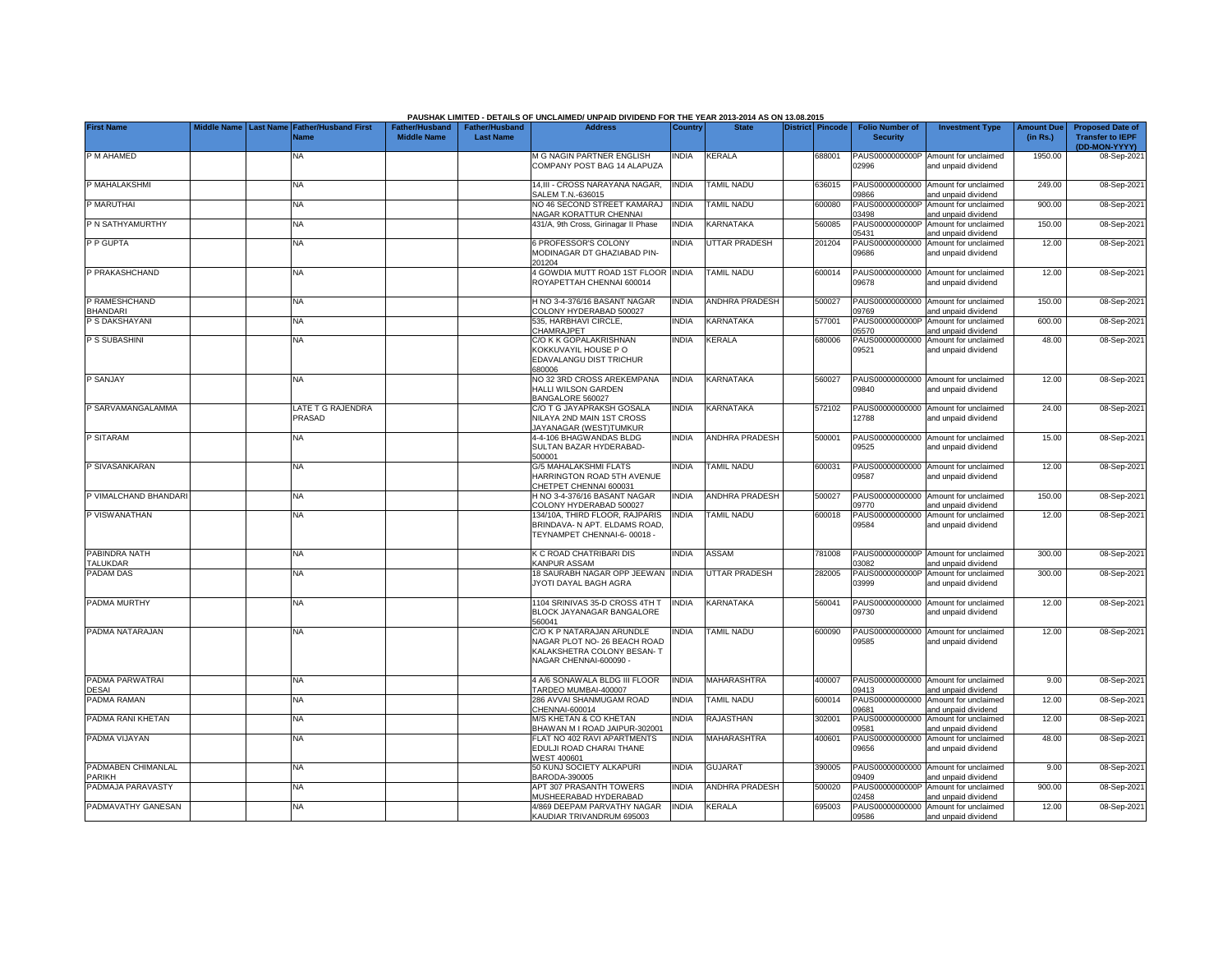|                                          |  |                                                               |                                             |                                           | PAUSHAK LIMITED - DETAILS OF UNCLAIMED/ UNPAID DIVIDEND FOR THE YEAR 2013-2014 AS ON 13.08.2015             |                |                       |                         |                                           |                                                             |                               |                                                    |
|------------------------------------------|--|---------------------------------------------------------------|---------------------------------------------|-------------------------------------------|-------------------------------------------------------------------------------------------------------------|----------------|-----------------------|-------------------------|-------------------------------------------|-------------------------------------------------------------|-------------------------------|----------------------------------------------------|
| <b>First Name</b>                        |  | Middle Name   Last Name   Father/Husband First<br><b>Name</b> | <b>Father/Husband</b><br><b>Middle Name</b> | <b>Father/Husband</b><br><b>Last Name</b> | <b>Address</b>                                                                                              | <b>Country</b> | <b>State</b>          | <b>District</b> Pincode | <b>Folio Number of</b><br><b>Security</b> | <b>Investment Type</b>                                      | <b>Amount Due</b><br>(in Rs.) | <b>Proposed Date of</b><br><b>Transfer to IEPF</b> |
| PADMINI RAO                              |  | NA                                                            |                                             |                                           | 41 V P KOIL STREET HYLAPORE<br>CHENNAI                                                                      | <b>INDIA</b>   | <b>TAMIL NADU</b>     | 600004                  | PAUS0000000000P<br>03487                  | Amount for unclaimed<br>and unpaid dividend                 | 300.00                        | (DD-MON-YYYY)<br>08-Sep-2021                       |
| PADMINI RAVIRAJAN                        |  | <b>NA</b>                                                     |                                             |                                           | M-96 K H B COLONY RAICHUR<br>KARNATAKA                                                                      | <b>INDIA</b>   | KARNATAKA             | 584101                  | PAUS0000000000P<br>02522                  | Amount for unclaimed<br>and unpaid dividend                 | 600.00                        | 08-Sep-2021                                        |
| PALLAVI N PANDYA                         |  | <b>NA</b>                                                     |                                             |                                           | B-20 SATYAPATH SOCIETY B/H<br>JANPATH SOCIETY GHODASAR<br>AHMEDABAD                                         | <b>INDIA</b>   | <b>GUJARAT</b>        | 380050                  | PAUS0000000000P<br>02255                  | Amount for unclaimed<br>and unpaid dividend                 | 300.00                        | 08-Sep-2021                                        |
| PALLAVI SHAH                             |  | ΝA                                                            |                                             |                                           | 3, SUJATHA SOCIETY GOTRI ROAD,<br>NEAR HARINAGAR PANCH RASTA                                                | <b>INDIA</b>   | <b>GUJARAT</b>        | 390021                  | 05585                                     | PAUS0000000000P Amount for unclaimed<br>and unpaid dividend | 150.00                        | 08-Sep-2021                                        |
| PALLAVIBEN KIRITKUMAR<br>SARVAIYA        |  | NA                                                            |                                             |                                           | 102/103 NO 2 PRITAM SOCIETY<br><b>BHARUCH-392002</b>                                                        | <b>INDIA</b>   | <b>GUJARAT</b>        | 392002                  | 09449                                     | PAUS00000000000 Amount for unclaimed<br>and unpaid dividend | 99.00                         | 08-Sep-2021                                        |
| PALLAVUR RAMASHARMA<br>RAJAGOPALAN       |  | NA                                                            |                                             |                                           | 656/G-16TH MAIN.<br>SARASWATHIPURAM, MYSORE                                                                 | <b>NDIA</b>    | KARNATAKA             | 570009                  | PAUS0000000000P<br>00923                  | Amount for unclaimed<br>and unpaid dividend                 | 240.00                        | 08-Sep-2021                                        |
| PANACHAND DAHYABHAI<br><b>JHAVERI</b>    |  | <b>NA</b>                                                     |                                             |                                           | A-1, GULAB VATIKA (DUPLEX)<br>TANDALJA ROAD, VADODARA-<br>390020                                            | <b>INDIA</b>   | <b>GUJARAT</b>        | 390020                  | 09828                                     | PAUS00000000000 Amount for unclaimed<br>and unpaid dividend | 24.00                         | 08-Sep-2021                                        |
| PANALAL SHAH                             |  | <b>NA</b>                                                     |                                             |                                           | VRUNDAVAN KUNJ MAHANDEO'S<br>ROAD VALLABH VIDYANAGAR DIST<br>KHEDA GUJARAT 388120                           | <b>INDIA</b>   | <b>GUJARAT</b>        | 388120                  | 09762                                     | PAUS00000000000 Amount for unclaimed<br>and unpaid dividend | 36.00                         | 08-Sep-2021                                        |
| PANALAL SHAH                             |  | <b>NA</b>                                                     |                                             |                                           | 'VRUNDAVAN KUNJ" MAHADEO<br>ROAD VALLABH VIDYANAGAR<br>388120 KHEDA GUJ                                     | <b>INDIA</b>   | <b>GUJARAT</b>        | 388120                  | 09772                                     | PAUS00000000000 Amount for unclaimed<br>and unpaid dividend | 6.00                          | 08-Sep-2021                                        |
| PANDARATHIL<br><b>BALACHANDRAN</b>       |  | <b>NA</b>                                                     |                                             |                                           | GEETHANJALI PATTATHANAM EAST INDIA<br>QUILON 691001 KERALA                                                  |                | KERALA                | 691001                  | 09527                                     | PAUS00000000000 Amount for unclaimed<br>and unpaid dividend | 48.00                         | 08-Sep-2021                                        |
| PANDURANGA RAO<br><b>KOMMURI</b>         |  | NA                                                            |                                             |                                           | C/O.M/S.RAGHAVAN MEDICAL<br>CORPN., NARASARAOPET GUNTUR<br>(ANDHRA PRADESH)                                 | NDIA           | ANDHRA PRADESH        | 522601                  | PAUS0000000000P<br>00602                  | Amount for unclaimed<br>and unpaid dividend                 | 1200.00                       | 08-Sep-2021                                        |
| <b>PANDURANGAN S</b>                     |  | <b>NA</b>                                                     |                                             |                                           | MANI MEDL. STORES 61, BAZAAR<br>STREET, VINIYAMBADI (N.A)                                                   | <b>NDIA</b>    | TAMIL NADU            | 635751                  | PAUS0000000000P<br>00193                  | Amount for unclaimed<br>and unpaid dividend                 | 600.00                        | 08-Sep-2021                                        |
| PANKAJ K DOSHI                           |  | NA                                                            |                                             |                                           | C/O POPATLAL K SHAH AT MARCHI<br>POLE IN RATAN POLE AHMEDABAD-<br>380001                                    | <b>INDIA</b>   | <b>GUJARAT</b>        | 380001                  | PAUS00000000000<br>09643                  | Amount for unclaimed<br>and unpaid dividend                 | 24.00                         | 08-Sep-2021                                        |
| PANKAJ PATEL                             |  | ΝA                                                            |                                             |                                           | ORTHOPAEDIC HOSPITAL DR<br>YAGNIK ROAD RAJKOT                                                               | <b>INDIA</b>   | <b>GUJARAT</b>        | 360001                  | 04144                                     | PAUS0000000000P Amount for unclaimed<br>and unpaid dividend | 450.00                        | 08-Sep-2021                                        |
| PANKAJ R PATEL                           |  | RAMANBHAI PATEL                                               |                                             |                                           | 12 MAHAJAN SOCIETY FATHEGUNJ INDIA<br>VADODARA GUJARAT.                                                     |                | <b>GUJARAT</b>        | 390002                  | PAUS00000000000<br>13001                  | Amount for unclaimed<br>and unpaid dividend                 | 618.00                        | 08-Sep-2021                                        |
| <b>PANKAJKUMAR</b><br>MANEKLAL SHAH      |  | NA                                                            |                                             |                                           | C-1, ASHIRWAD APARTMENTS, MIR- INDIA<br>AMBICA ROAD, NEAR KALPTARU<br>SCTY. NARANPURA, AHMEDABAD-<br>380013 |                | <b>GUJARAT</b>        | 380013                  | PAUS00000000000<br>09743                  | Amount for unclaimed<br>and unpaid dividend                 | 24.00                         | 08-Sep-2021                                        |
| <b>PANKAJKUMAR</b><br>MANSUKHLAL VADHANI |  | <b>NA</b>                                                     |                                             |                                           | C/O VADHANI BROTHERS<br>FERTILIZER MERCHANT AT LATHI<br>DIST AMRELI PIN-364430                              | INDIA          | <b>GUJARAT</b>        | 364430                  | 09451                                     | PAUS00000000000 Amount for unclaimed<br>and unpaid dividend | 24.00                         | 08-Sep-2021                                        |
| PANKIT D SHAH                            |  | <b>NA</b>                                                     |                                             |                                           | 214-A, KAMAL KUNJ B NO 12 2ND<br>FLR IRLA BRIDGE ANDHERI WEST<br>MUMBAI 400058                              | INDIA          | MAHARASHTRA           | 400058                  | 09773                                     | PAUS00000000000 Amount for unclaimed<br>and unpaid dividend | 75.00                         | 08-Sep-2021                                        |
| PANKTI D SHAH                            |  | <b>NA</b>                                                     |                                             |                                           | 214 (A) 12 2ND FLR VIVEK KAMAL S<br>V RD IRLA BRIDGE ANDHERI WEST<br><b>JUMBAI 400058</b>                   | <b>INDIA</b>   | <b>MAHARASHTRA</b>    | 400058                  | 09847                                     | PAUS00000000000 Amount for unclaimed<br>and unpaid dividend | 48.00                         | 08-Sep-2021                                        |
| PANTHAM RANGA RAO                        |  | <b>NA</b>                                                     |                                             |                                           | VENKATACHALA CLINIC & NURSING INDIA<br>HOME MAIN ROAD PITHAPURAM.<br>E.G.DIST                               |                | <b>ANDHRA PRADESH</b> | 533450                  | 05558                                     | PAUS0000000000P Amount for unclaimed<br>and unpaid dividend | 600.00                        | 08-Sep-2021                                        |
| PAPPU VITHALACHAR                        |  | NΑ                                                            |                                             |                                           | 413, (A-4), SHARAVATHI BLOCK<br>NATIONAL GAMES HOUSING<br>COMPLEX KORAMANGA<br><b>BANGALORE</b>             | <b>INDIA</b>   | KARNATAKA             | 560047                  | 03150                                     | PAUS0000000000P Amount for unclaimed<br>and unpaid dividend | 450.00                        | 08-Sep-2021                                        |
| PARAG HANAMARADDI<br><b>GANGAL</b>       |  | <b>NA</b>                                                     |                                             |                                           | C/O DR H T GANGAL GANGAL<br>NURSING HOME HOUSE HUBLI-<br>580021                                             | <b>INDIA</b>   | KARNATAKA             | 580021                  | 09520                                     | PAUS00000000000 Amount for unclaimed<br>and unpaid dividend | 60.00                         | 08-Sep-2021                                        |
| <b>PARAMJIT KAUR</b>                     |  | NA                                                            |                                             |                                           | 53/78 RAMJAS ROAD KAROL BAGH<br>N DELHI-110005                                                              | <b>INDIA</b>   | DELHI                 | 110005                  | 09598                                     | PAUS00000000000 Amount for unclaimed<br>and unpaid dividend | 12.00                         | 08-Sep-2021                                        |
| PARAMPAVANA MURTHY<br><b>SAJJALA</b>     |  | NA.                                                           |                                             |                                           | GOVARDANAGIRI' OLD NO 12, NEW INDIA<br>NO 33, 3RD MAIN, SANJIVINI<br>NAGAR, MUDALAPALYA                     |                | KARNATAKA             | 560072                  | PAUS0000000000P<br>00605                  | Amount for unclaimed<br>and unpaid dividend                 | 300.00                        | 08-Sep-2021                                        |
| PARBATI LEEKHA                           |  | NA                                                            |                                             |                                           | D/216 SAKET NEW DELHI 110017                                                                                | <b>INDIA</b>   | DELHI                 | 110017                  | 09694                                     | PAUS00000000000 Amount for unclaimed<br>and unpaid dividend | 12.00                         | 08-Sep-2021                                        |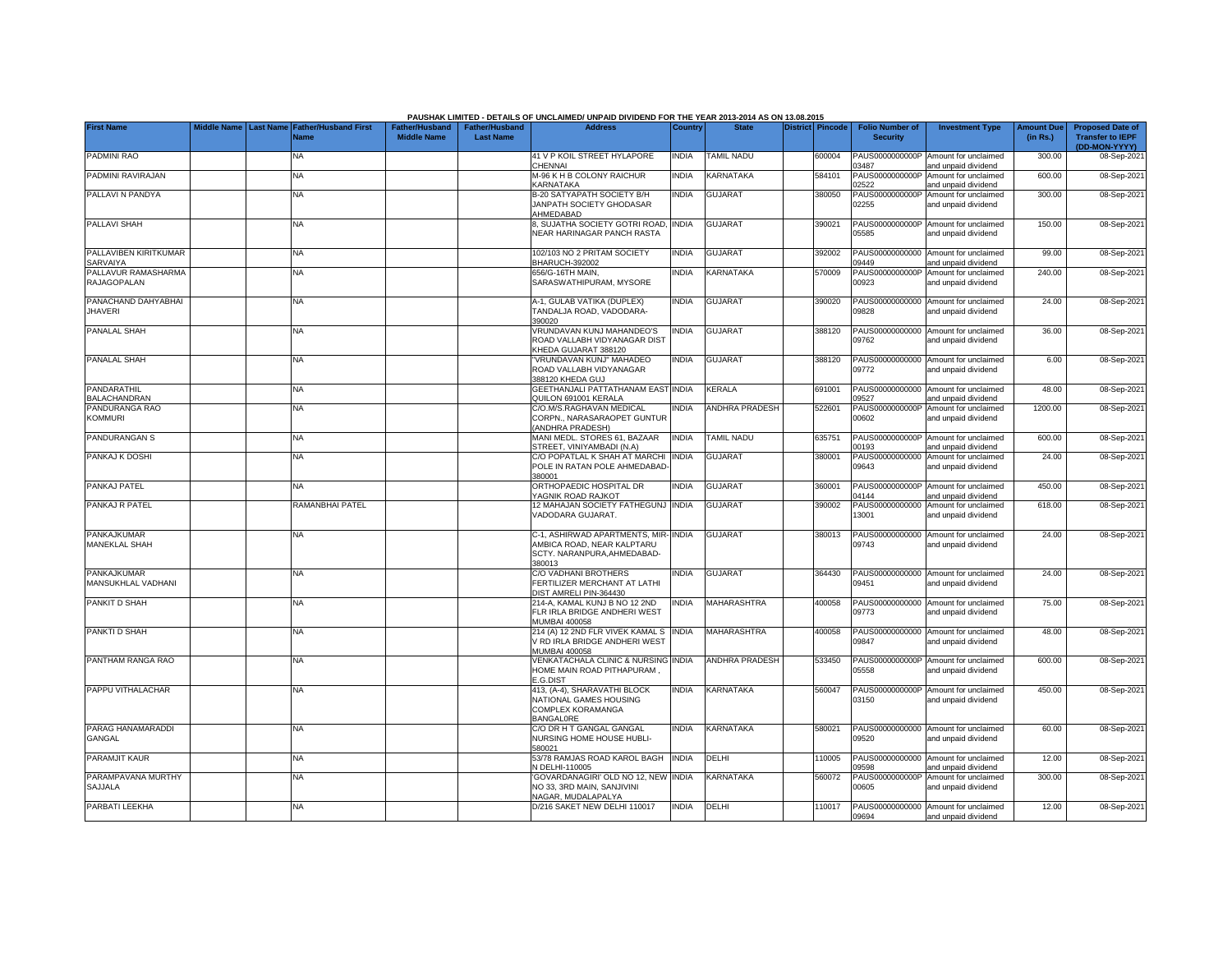|                                           |  |                                                    |                                             |                                           | PAUSHAK LIMITED - DETAILS OF UNCLAIMED/ UNPAID DIVIDEND FOR THE YEAR 2013-2014 AS ON 13.08.2015 |                |                       |                  |                                           |                                                             |                               |                                                                     |
|-------------------------------------------|--|----------------------------------------------------|---------------------------------------------|-------------------------------------------|-------------------------------------------------------------------------------------------------|----------------|-----------------------|------------------|-------------------------------------------|-------------------------------------------------------------|-------------------------------|---------------------------------------------------------------------|
| <b>First Name</b>                         |  | Middle Name Last Name Father/Husband First<br>Name | <b>Father/Husband</b><br><b>Middle Name</b> | <b>Father/Husband</b><br><b>Last Name</b> | <b>Address</b>                                                                                  | <b>Country</b> | <b>State</b>          | District Pincode | <b>Folio Number of</b><br><b>Security</b> | <b>Investment Type</b>                                      | <b>Amount Due</b><br>(in Rs.) | <b>Proposed Date of</b><br><b>Transfer to IEPF</b><br>(DD-MON-YYYY) |
| PARESH R GUPTA                            |  | <b>NA</b>                                          |                                             |                                           | YESH INVESTMENT VIJAY<br><b>COMMERCIAL MARKET NEAR</b><br>TOWER VIRAMGAM 382150                 | <b>INDIA</b>   | <b>GUJARAT</b>        | 382150           | 09799                                     | PAUS00000000000 Amount for unclaimed<br>and unpaid dividend | 12.00                         | 08-Sep-2021                                                         |
| PARESHNATH DAS                            |  | NA                                                 |                                             |                                           | PARESHNATH DAS "THE ARTIST"<br>HOOGHLY GHAT B DE RD PO &<br>DIST HOOGHLY W BENGAL-712103        | <b>INDIA</b>   | <b>WEST BENGAL</b>    | 712103           | 09641                                     | PAUS00000000000 Amount for unclaimed<br>and unpaid dividend | 12.00                         | 08-Sep-2021                                                         |
| PARIMAL B PATEL                           |  | NA                                                 |                                             |                                           | NEAR POST OFFICE AT & PO<br>PADRA DIST BARODA 391440                                            | <b>INDIA</b>   | <b>GUJARAT</b>        | 391440           | 09765                                     | PAUS00000000000 Amount for unclaimed<br>and unpaid dividend | 30.00                         | 08-Sep-2021                                                         |
| PARIMAL RAMANLAL<br>PARIKH                |  | NA                                                 |                                             |                                           | 203, SHAKUNTAL COMPLEX NEAR<br>KALADARSHAN CHAR RASTA<br>WAGHODIA ROAD VADODARA                 | <b>INDIA</b>   | GUJARAT               | 390019           | PAUS00000000000<br>09887                  | Amount for unclaimed<br>and unpaid dividend                 | 3.00                          | 08-Sep-2021                                                         |
| PARITOSH CHATTERJEE                       |  | NA                                                 |                                             |                                           | NEAR RLY CROSSING CHOTA<br>GOVINDPUR VIA TELCO WORKS PO<br>GADHRA JAMSHEDPUR 831004             | <b>INDIA</b>   | <b>JHARKHAND</b>      | 831004           | 09528                                     | PAUS00000000000 Amount for unclaimed<br>and unpaid dividend | 24.00                         | 08-Sep-2021                                                         |
| PARKASH SEHGAL                            |  | NA                                                 |                                             |                                           | 8/94 RAMESH NAGAR NEW DELHI<br>110015                                                           | <b>INDIA</b>   | DELHI                 | 110015           | 09732                                     | PAUS00000000000 Amount for unclaimed<br>and unpaid dividend | 75.00                         | 08-Sep-2021                                                         |
| PARMAR ANIL B                             |  | <b>NA</b>                                          |                                             |                                           | FB-79 ALEMBIC COLONY BARODA<br>390003                                                           | <b>INDIA</b>   | <b>GUJARAT</b>        | 390003           | PAUS00000000000<br>09815                  | Amount for unclaimed<br>and unpaid dividend                 | 48.00                         | 08-Sep-2021                                                         |
| PARMOD CHANDER<br>SABHARWAL               |  | NA                                                 |                                             |                                           | H NO 79/2A G NO 2 EAST MOTI<br>BAGH SARAI ROHILLA DELHI-<br>110007                              | <b>INDIA</b>   | DELHI                 | 110007           | PAUS00000000000<br>09599                  | Amount for unclaimed<br>and unpaid dividend                 | 24.00                         | 08-Sep-2021                                                         |
| PARSHOTAMBHAI<br>HIRABHAI PATEL           |  | NA                                                 |                                             |                                           | AT POST BOROL TAL BAYAD DIST<br>SABARKANTHA 383325                                              | <b>INDIA</b>   | <b>GUJARAT</b>        | 383325           | PAUS00000000000<br>09455                  | Amount for unclaimed<br>and unpaid dividend                 | 3.00                          | 08-Sep-2021                                                         |
| PARSHOTAMDAS MOTILAL<br>PARIKH            |  | <b>NA</b>                                          |                                             |                                           | RANCHHODJI POLE MEHMEDABAD INDIA<br>DIST KAIRA PIN 387130                                       |                | <b>GUJARAT</b>        | 387130           | PAUS00000000000<br>09382                  | Amount for unclaimed<br>and unpaid dividend                 | 9.00                          | 08-Sep-2021                                                         |
| PARSHOTTAM DASS<br><b>RUSTAGI</b>         |  | <b>NA</b>                                          |                                             |                                           | 4/20, RAQUET COURT ROAD, OPP;<br>DELHI VIDHAN SABHA CIVIL LINES,<br>DELHI-390001                | <b>INDIA</b>   | <b>GUJARAT</b>        | 390001           | 09685                                     | PAUS00000000000 Amount for unclaimed<br>and unpaid dividend | 12.00                         | 08-Sep-2021                                                         |
| <b>PARSHOTTAMBHAI</b><br>NATHUBHAI PATEL  |  | <b>NA</b>                                          |                                             |                                           | AT POST BERNA TAL HIMATNAGAR<br>383001                                                          | <b>INDIA</b>   | <b>GUJARAT</b>        | 383001           | PAUS00000000000<br>09456                  | Amount for unclaimed<br>and unpaid dividend                 | 3.00                          | 08-Sep-2021                                                         |
| PARSHURAM ANANT<br><b>BHIDE</b>           |  | <b>NA</b>                                          |                                             |                                           | GRINDWELL NORTON LTD MORA<br>NAD KARANJA DIST KULABA PIN-<br>400704                             | <b>INDIA</b>   | MAHARASHTRA           | 400704           | PAUS00000000000<br>09412                  | Amount for unclaimed<br>and unpaid dividend                 | 9.00                          | 08-Sep-2021                                                         |
| PARSHURAM ANANT<br><b>BHIDE</b>           |  | NA                                                 |                                             |                                           | 553 NARAYAN PETH KELKAR ROAD<br>POONA 411030                                                    | <b>INDIA</b>   | MAHARASHTRA           | 411030           | 09383                                     | PAUS00000000000 Amount for unclaimed<br>and unpaid dividend | 3.00                          | 08-Sep-2021                                                         |
| PARSOTTAM DEVSHIBHAI<br>PATEL             |  | NA                                                 |                                             |                                           | AT-KAILASH CAMPA, TA-<br>KAPADWANJ                                                              | <b>NDIA</b>    | <b>GUJARAT</b>        | 387620           | PAUSIN300982106<br>36113                  | Amount for unclaimed<br>and unpaid dividend                 | 48.00                         | 08-Sep-2021                                                         |
| PARSOTTAM HIRABHAI<br>PARMAR              |  | NA                                                 |                                             |                                           | CHHANI ROAD JAKAT NAKA EKTA<br>NAGAR BARODA-390002                                              | <b>INDIA</b>   | <b>GUJARAT</b>        | 390002           | PAUS00000000000<br>09401                  | Amount for unclaimed<br>and unpaid dividend                 | 3.00                          | 08-Sep-2021                                                         |
| PARSOTTAM<br>MATHURBHAI RAVAL             |  | <b>NA</b>                                          |                                             |                                           | 12/2 SHASTRI PARK BEHIND ARYA<br>KANYA VIDYALAYA KARELIBAG<br><b>BARODA 390018</b>              | <b>INDIA</b>   | <b>GUJARAT</b>        | 390018           | PAUS00000000000<br>09457                  | Amount for unclaimed<br>and unpaid dividend                 | 3.00                          | 08-Sep-2021                                                         |
| PARVATHAMMA                               |  | <b>NA</b>                                          |                                             |                                           | 18-1-168. MARKET FEEDER ROAD.<br><b>HINDUPUR</b>                                                | <b>INDIA</b>   | ANDHRA PRADESH        | 515201           | 01096                                     | PAUS0000000000P Amount for unclaimed<br>and unpaid dividend | 600.00                        | 08-Sep-2021                                                         |
| <b>PARVATHIBEN</b><br>CHAMPALAL DANDIWALA |  | NA                                                 |                                             |                                           | 22/C MANAV MANDIR SOCIETY, OPP<br>WATER TANK WAGHODIA ROAD<br>VADODARA                          | <b>INDIA</b>   | <b>GUJARAT</b>        | 390019           | PAUS0000000000P<br>01885                  | Amount for unclaimed<br>and unpaid dividend                 | 240.00                        | 08-Sep-2021                                                         |
| <b>PARVEEN KASERA</b>                     |  | <b>NA</b>                                          |                                             |                                           | C/O M/S RADHA RAMAN TRADING<br>CO. 6081, GALI BATASHAN KHARI<br><b>BAOLI DELHI</b>              | <b>INDIA</b>   | DELHI                 | 110006           | 09886                                     | PAUS00000000000 Amount for unclaimed<br>and unpaid dividend | 12.00                         | 08-Sep-2021                                                         |
| PARVESH KUMARI JAIN                       |  | <b>NA</b>                                          |                                             |                                           | C/O AJIT NATH JAIN 66 ARIHANT<br>NAGAR PUNJABI BAGH WEST<br>ROHTAK ROAD NEW DELHI 110026        | <b>INDIA</b>   | DELHI                 | 110026           | 09695                                     | PAUS00000000000 Amount for unclaimed<br>and unpaid dividend | 24.00                         | 08-Sep-2021                                                         |
| PARWATI RAHEJA                            |  | <b>NA</b>                                          |                                             |                                           | C-4 B/13/147 JANAKPURI NEW<br>DELHI-110058                                                      | <b>INDIA</b>   | DELHI                 | 110058           | PAUS00000000000<br>09613                  | Amount for unclaimed<br>and unpaid dividend                 | 36.00                         | 08-Sep-2021                                                         |
| PASANDALI G HAMID                         |  | <b>NA</b>                                          |                                             |                                           | C/O R J SURANI OPP S T STAND<br>SANAND DIST AHMEDABAD 382110                                    | INDIA          | <b>GUJARAT</b>        | 382110           | PAUS00000000000<br>09775                  | Amount for unclaimed<br>and unpaid dividend                 | 48.00                         | 08-Sep-2021                                                         |
| PASCAL BASIL PINHO                        |  | NA.                                                |                                             |                                           | 'ARCABELLE" B/H. ZILLA PARISHAD<br>OFFICE, DATTA CHOWK, BELAVLI,<br>PO. KULGAON BADLAPUR-421503 | <b>INDIA</b>   | <b>MAHARASHTRA</b>    | 421503           | 09565                                     | PAUS00000000000 Amount for unclaimed<br>and unpaid dividend | 24.00                         | 08-Sep-2021                                                         |
| <b>PASUMARTHI</b><br>VARALAKSHMI          |  | GURUNADHA RAO P                                    |                                             |                                           | D.NO.16-123 BANDAM STREET<br>PARVATHIPURAM                                                      | <b>NDIA</b>    | <b>ANDHRA PRADESH</b> | 535501           | PAUSIN301696101<br>8858                   | Amount for unclaimed<br>and unpaid dividend                 | 141.00                        | 08-Sep-2021                                                         |
| PATEL GIRISHBHAI<br>VITTHALBHAI           |  | <b>/ITTHALBHAI P PATEL</b>                         |                                             |                                           | 26.ABHAY NAGAR SOCIETY, NEAR<br>VEGETABLE MARKET, GORWA,<br>VADODARA.                           | <b>INDIA</b>   | GUJARA1               | 390016           | PAUS00000000000<br>12777                  | Amount for unclaimed<br>and unpaid dividend                 | 3.00                          | 08-Sep-2021                                                         |

**PAUSHAK LIMITED - DETAILS OF UNCLAIMED/ UNPAID DIVIDEND FOR THE YEAR 2013-2014 AS ON 13.08.2015**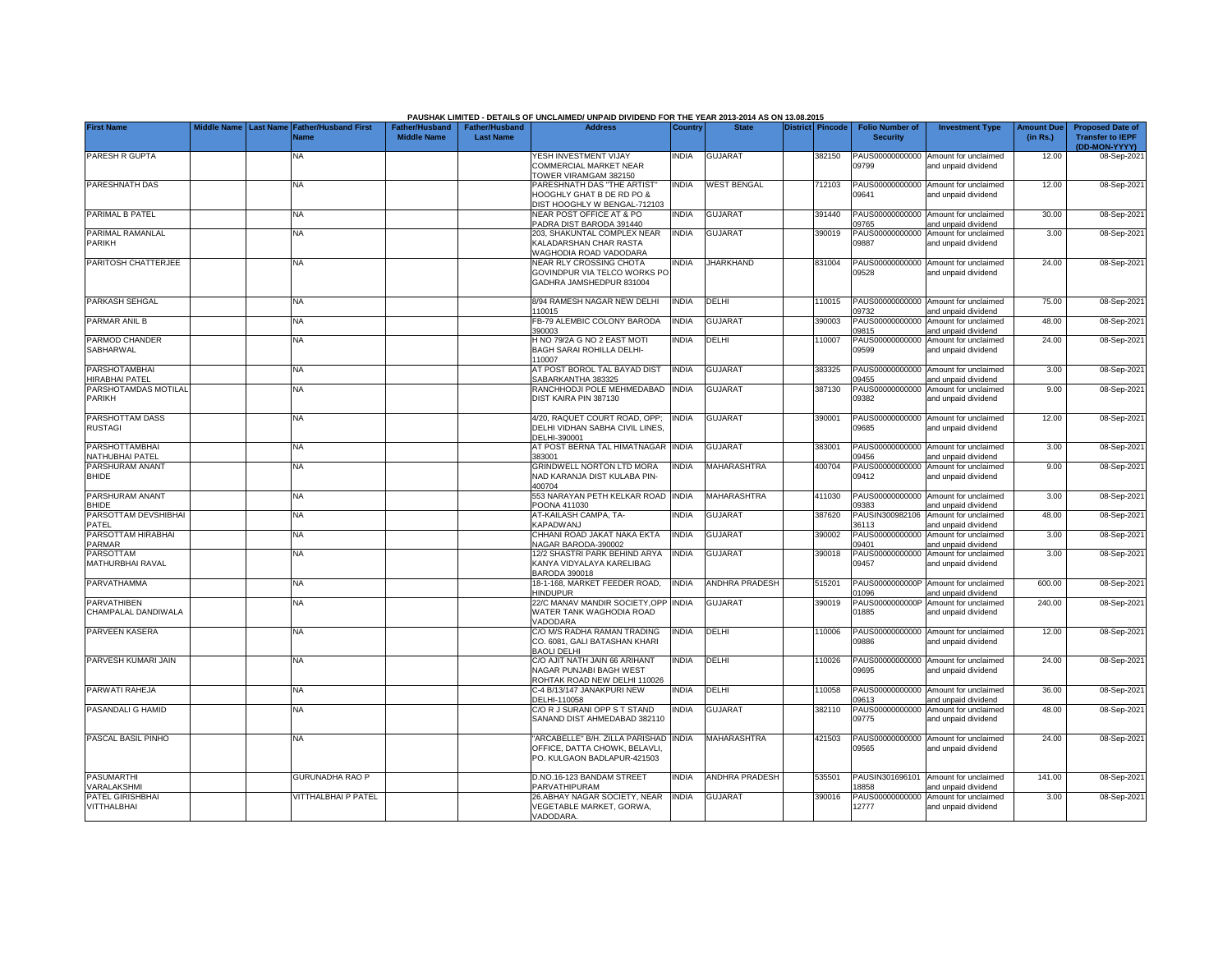|                                            |                    |                                               |                                             |                                           | PAUSHAK LIMITED - DETAILS OF UNCLAIMED/ UNPAID DIVIDEND FOR THE YEAR 2013-2014 AS ON 13.08.2015                                               |                |                       |                         |                                           |                                                             |                               |                                                                     |
|--------------------------------------------|--------------------|-----------------------------------------------|---------------------------------------------|-------------------------------------------|-----------------------------------------------------------------------------------------------------------------------------------------------|----------------|-----------------------|-------------------------|-------------------------------------------|-------------------------------------------------------------|-------------------------------|---------------------------------------------------------------------|
| <b>First Name</b>                          | <b>Middle Name</b> | <b>Last Name Father/Husband First</b><br>Jame | <b>Father/Husband</b><br><b>Middle Name</b> | <b>Father/Husband</b><br><b>Last Name</b> | <b>Address</b>                                                                                                                                | <b>Country</b> | <b>State</b>          | <b>District Pincode</b> | <b>Folio Number of</b><br><b>Security</b> | <b>Investment Type</b>                                      | <b>Amount Due</b><br>(in Rs.) | <b>Proposed Date of</b><br><b>Transfer to IEPF</b><br>(DD-MON-YYYY) |
| PATEL HITESHBHAI<br><b>RASHMIKANT</b>      |                    | RASHMIKANT PATEL                              |                                             |                                           | D-44 WAGHESHWARI SOCIETY<br>OPP. VRUNDAWAN BUS STOP<br>WAGHODIA ROAD VADODARA                                                                 | INDIA          | <b>GUJARAT</b>        | 390019                  | PAUS00000000000<br>13024                  | Amount for unclaimed<br>and unpaid dividend                 | 3.00                          | 08-Sep-202                                                          |
| PATEL JYOTSANABEN S                        |                    | PATEL SANKALCHAND<br>KESHAVLAL                |                                             |                                           | 21. JYOTIKA PARK SOCIETY HIGH<br><b>NAY ROAD KALOL (N.G.)</b>                                                                                 | <b>INDIA</b>   | <b>GUJARAT</b>        | 382721                  | PAUSIN301233100<br>76068                  | Amount for unclaimed<br>and unpaid dividend                 | 48.00                         | 08-Sep-202                                                          |
| PATEL KAVITABEN<br><b>KIRANBHAI</b>        |                    | <b>NA</b>                                     |                                             |                                           | OPP MUKHYA KUMAR SHALLA<br>'OMVILLA" ANAND 388001                                                                                             | <b>INDIA</b>   | GUJARAT               | 388001                  | PAUS00000000000<br>09816                  | Amount for unclaimed<br>and unpaid dividend                 | 48.00                         | 08-Sep-202                                                          |
| PATEL LILABEN                              |                    | <b>BHIKHUBHAI</b>                             |                                             |                                           | B/2, SABAR FLATS, NARAYAN<br>NAGAR ROAD, PALDI AHMEDABAD                                                                                      | NDIA           | <b>GUJARAT</b>        | 380007                  | PAUSIN301645102<br>19562                  | Amount for unclaimed<br>and unpaid dividend                 | 249.00                        | 08-Sep-2021                                                         |
| PATEL MAHESHBAHI<br><b>HARIBHAI</b>        |                    | <b>NA</b>                                     |                                             |                                           | D.123, Vrandavam Township Opp.<br>Apexa Society Wskon Mandir Road,<br>Saidvasna                                                               | NDIA           | <b>GUJARAT</b>        | 390015                  | 05617                                     | PAUS0000000000P Amount for unclaimed<br>and unpaid dividend | 150.00                        | 08-Sep-202                                                          |
| <b>PATEL PRAGNA</b><br><b>JASHVANTBHAI</b> |                    | <b>NA</b>                                     |                                             |                                           | 407/41 SARDAR PATEL SOC<br>ANKLESHWAR                                                                                                         | <b>INDIA</b>   | RAJASTHAN             | 343002                  | PAUS12033200017<br>9791                   | Amount for unclaimed<br>and unpaid dividend                 | 3.00                          | 08-Sep-202                                                          |
| PATEL UMESHBHAI<br><b>HASMUKHBHAI</b>      |                    | PATEL HASMUKHBHAI<br>M                        |                                             |                                           | 'SHREE YOGILAL KRUPA"<br>NILKANTH SOCIETY NURSARY<br>ROAD, DEVSAR BILIMORA                                                                    | <b>NDIA</b>    | <b>GUJARAT</b>        | 396380                  | PAUS00000000000<br>12519                  | Amount for unclaimed<br>and unpaid dividend                 | 24.00                         | 08-Sep-2021                                                         |
| PATEL VALLAVBHAI<br>PUNJABHAI              |                    | <b>NA</b>                                     |                                             |                                           | AT & P.O.DAVAL WEST PART TQ.<br>BORSA & DIST. KAIRA                                                                                           | <b>INDIA</b>   | <b>GUJARAT</b>        | 387411                  | PAUS0000000000P<br>0607                   | Amount for unclaimed<br>and unpaid dividend                 | 120.00                        | 08-Sep-202                                                          |
| PATTAVARDHAN S<br><b>SHYLESH</b>           |                    | <b>NA</b>                                     |                                             |                                           | 431/A, 9th Cross, Girinagar II Phase                                                                                                          | <b>INDIA</b>   | KARNATAKA             | 560085                  | PAUS0000000000P<br>5432                   | Amount for unclaimed<br>and unpaid dividend                 | 150.00                        | 08-Sep-202                                                          |
| PAWAN KUMAR GOYAL                          |                    | <b>NA</b>                                     |                                             |                                           | CLOTH MERCHANT NEAR POST<br>OFFICE P O GANGOH<br>SAHARANPUR 247341                                                                            | <b>INDIA</b>   | UTTAR PRADESH         | 247341                  | PAUS00000000000<br>09731                  | Amount for unclaimed<br>and unpaid dividend                 | 12.00                         | 08-Sep-202                                                          |
| PAWAN KUMAR KESRI                          |                    | <b>NA</b>                                     |                                             |                                           | <b>BANK OF INDIA BHARAT NAGAR</b><br><b>CHOWK BRANCH LUDHIANA PB</b>                                                                          | <b>NDIA</b>    | <b>PUNJAB</b>         | 141008                  | PAUS00000000000<br>9717                   | Amount for unclaimed<br>and unpaid dividend                 | 12.00                         | 08-Sep-202                                                          |
| PAWAN KUMAR RENWA                          |                    | <b>NA</b>                                     |                                             |                                           | 12B TARAK DUTT ROAD CALCUTTA-<br>700019                                                                                                       | <b>INDIA</b>   | <b>WEST BENGAL</b>    | 700019                  | PAUS00000000000<br>09572                  | Amount for unclaimed<br>and unpaid dividend                 | 24.00                         | 08-Sep-202                                                          |
| PAWAN KUMAR SHARMA                         |                    | <b>NA</b>                                     |                                             |                                           | 158/10 BELILIOUS ROAD 1ST<br>FLOOR HOWRAH 711101                                                                                              | <b>INDIA</b>   | <b>WEST BENGAL</b>    | 711101                  | PAUS00000000000<br>09759                  | Amount for unclaimed<br>and unpaid dividend                 | 12.00                         | 08-Sep-202                                                          |
| PENDYALA LAKSHMI<br><b>SOBHADEVI</b>       |                    | NA                                            |                                             |                                           | C/O P KRISHNA KUMAR DR NO 27-3- INDIA<br>29 UPSTA- IRS CHEJARLE<br>LAKSHMANACHARY 2ND ST BESI-<br>DES SOUTH RD ONGOLE 523001<br>PRAKASHAM DT- |                | <b>ANDHRA PRADESH</b> | 523001                  | PAUS00000000000<br>09459                  | Amount for unclaimed<br>and unpaid dividend                 | 48.00                         | 08-Sep-202                                                          |
| PENMETSA SESHU BABU                        |                    | <b>NA</b>                                     |                                             |                                           | 8-2-335/2 ROAD NO 5 BANJARA<br>HILLS HYDERABAD 500034                                                                                         | <b>NDIA</b>    | <b>ANDHRA PRADESH</b> | 500034                  | PAUS00000000000<br>09795                  | Amount for unclaimed<br>and unpaid dividend                 | 24.00                         | 08-Sep-202                                                          |
| PENUGONDA<br>VENKATESHWARA RAO             |                    | NA                                            |                                             |                                           | 6-1-208 MAIN ROAD NARASARAO<br>PET-522601                                                                                                     | <b>INDIA</b>   | ANDHRA PRADESH        | 522601                  | PAUS00000000000<br>09460                  | Amount for unclaimed<br>and unpaid dividend                 | 249.00                        | 08-Sep-202                                                          |
| PERVEEN M TAYABALI                         |                    | NA                                            |                                             |                                           | SANDRINGHAM VILLA 63-K B DESAI<br>ROAD MUMBAI 400026                                                                                          | <b>INDIA</b>   | MAHARASHTRA           | 400026                  | PAUS00000000000<br>09776                  | Amount for unclaimed<br>and unpaid dividend                 | 24.00                         | 08-Sep-202                                                          |
| PETER AMBALAL PARMAR                       |                    | NA.                                           |                                             |                                           | H.NO. F-1214/18, ISHWARKRUPA<br>SOCIETY, AKOTA ROAD,<br>VADODARA-390020                                                                       | <b>INDIA</b>   | <b>GUJARAT</b>        | 390020                  | PAUS00000000000<br>09395                  | Amount for unclaimed<br>and unpaid dividend                 | 3.00                          | 08-Sep-202                                                          |
| PILLAI P K N                               |                    | <b>KRISHNA PILLAI</b>                         |                                             |                                           | THURUTHEL HOUSE KUTTUR PO<br><b>TIRUVALLA KERALA</b>                                                                                          | INDIA          | KERALA                | 689106                  | 10403                                     | PAUSIN300239104 Amount for unclaimed<br>and unpaid dividend | 12.00                         | 08-Sep-202                                                          |
| PINAKIN BIHARILAL<br>CHOKSHI               |                    | NA                                            |                                             |                                           | MEHTA POLE HOLICHAKLA<br>BARODA-390006                                                                                                        | <b>NDIA</b>    | <b>GUJARAT</b>        | 390006                  | PAUS00000000000<br>09461                  | Amount for unclaimed<br>and unpaid dividend                 | 3.00                          | 08-Sep-202                                                          |
| PINDI DASS SAHNI                           |                    | <b>NA</b>                                     |                                             |                                           | D-5 RAJOURI GARDEN NEW DELHI<br>110027                                                                                                        | <b>INDIA</b>   | DELHI                 | 110027                  | PAUS00000000000<br>09609                  | Amount for unclaimed<br>and unpaid dividend                 | 12.00                         | 08-Sep-202                                                          |
| PIROJA ERUCHSHAH<br><b>ENGINEER</b>        |                    | <b>NA</b>                                     |                                             |                                           | ARSIWALLA BLDG 1ST FLOOR FLAT INDIA<br>NO 20 61 WODE HOUSE ROAD<br>COLABA MUMBAI-400005                                                       |                | MAHARASHTRA           | 400005                  | PAUS00000000000<br>09417                  | Amount for unclaimed<br>and unpaid dividend                 | 24.00                         | 08-Sep-2021                                                         |
| PIUSBHAI JACOBBHAI<br><b>MACWAN</b>        |                    | <b>NA</b>                                     |                                             |                                           | C-51 RADHESHYAM SOCIETY NEAR INDIA<br>GOKUL TOWNSHIP B/H G E B<br>GOTRI ROADVADODARA                                                          |                | <b>GUJARAT</b>        | 390021                  | 09462                                     | PAUS00000000000 Amount for unclaimed<br>and unpaid dividend | 9.00                          | 08-Sep-2021                                                         |
| PIYUSH HARISCHANDRA<br>AMIN                |                    | NA.                                           |                                             |                                           | 23 PARISHRAM SOCIETY<br>VADODARA                                                                                                              | <b>INDIA</b>   | <b>GUJARAT</b>        | 390007                  | 00612                                     | PAUS0000000000P Amount for unclaimed<br>and unpaid dividend | 120.00                        | 08-Sep-202                                                          |
| PIYUSH MULJIBHAI PATEL                     |                    | MULJIBHAI PATEL                               |                                             |                                           | B/302, 3RD FLOOR, B-TOWER<br>AVISHKAR COMPLEX OLD PADRA<br>ROAD BARODA                                                                        | INDIA          | <b>GUJARAT</b>        | 390015                  | 53775                                     | PAUSIN301549155 Amount for unclaimed<br>and unpaid dividend | 123.00                        | 08-Sep-2021                                                         |
| PIYUSHKUMAR<br><b>GOVINDLAL TRIVEDI</b>    |                    | <b>NA</b>                                     |                                             |                                           | FB/54 ALEMBIC COLONY BARODA-<br>390003                                                                                                        | <b>INDIA</b>   | <b>GUJARAT</b>        | 390003                  | 09529                                     | PAUS00000000000 Amount for unclaimed<br>and unpaid dividend | 24.00                         | 08-Sep-202                                                          |
| PL VISALAKSHI                              |                    | <b>NA</b>                                     |                                             |                                           | 33 LAJAPATHI ROI ST RAMNAGAR<br>COIMBATORE-641009                                                                                             | <b>INDIA</b>   | <b>TAMIL NADU</b>     | 641009                  | PAUS00000000000<br>09576                  | Amount for unclaimed<br>and unpaid dividend                 | 12.00                         | 08-Sep-202                                                          |
| POONAM AGARWAL                             |                    | <b>NA</b>                                     |                                             |                                           | C-3/23 JANAK PURI NEW DELHI-<br>110058                                                                                                        | <b>INDIA</b>   | DELHI                 | 110058                  | PAUS00000000000<br>09605                  | Amount for unclaimed<br>and unpaid dividend                 | 12.00                         | 08-Sep-202                                                          |
| POORANI DEVI R M                           |                    | RANGASAMY MANIAN                              |                                             |                                           | NO 45 KANGAYAM ROAD<br>KODUMUDI ERODE, TAMILNADU                                                                                              | <b>INDIA</b>   | <b>TAMIL NADU</b>     | 638151                  | 85073                                     | PAUSIN301895105 Amount for unclaimed<br>and unpaid dividend | 360.00                        | 08-Sep-202                                                          |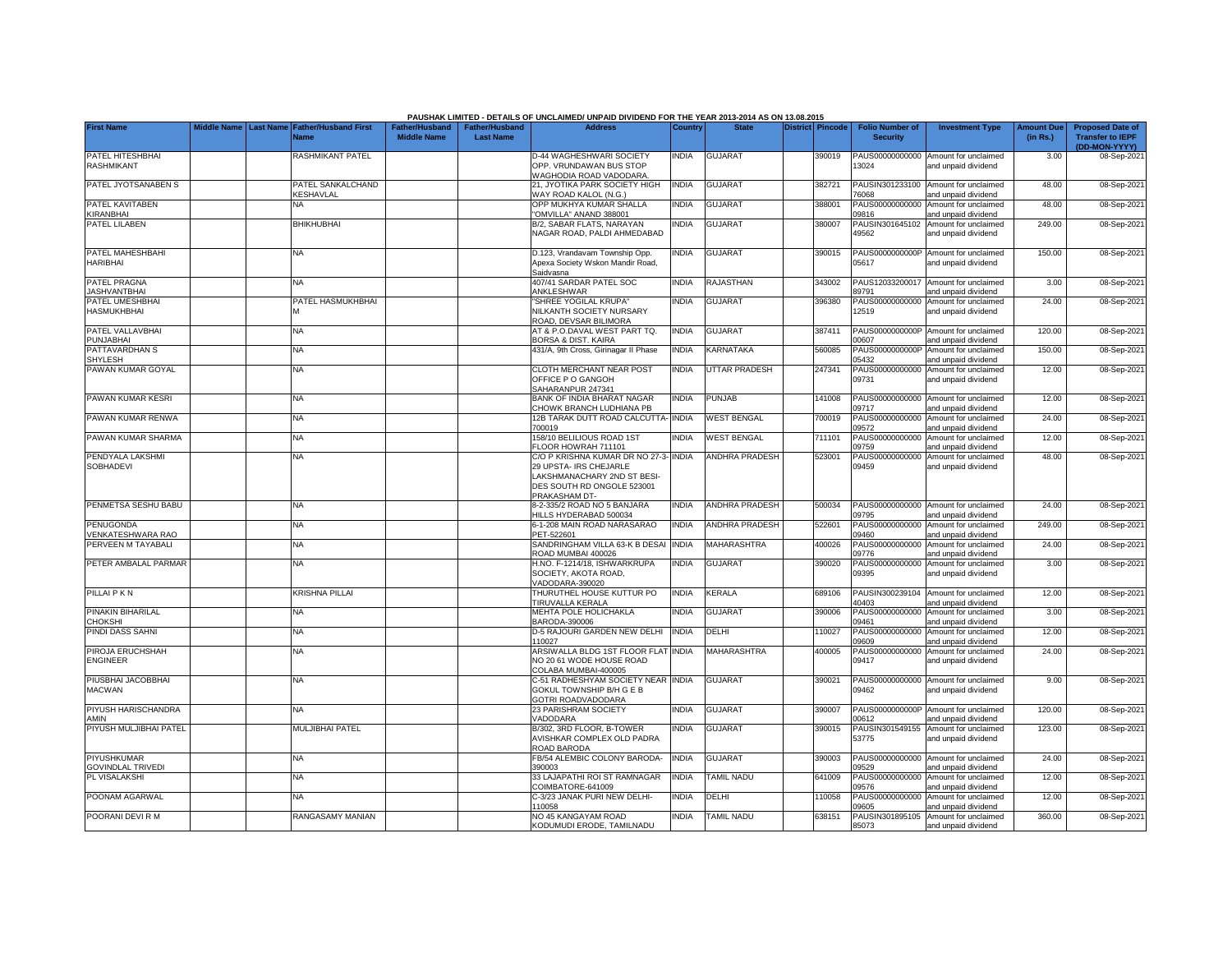|                                              |             |                  |                                            |                                             |                                           | PAUSHAK LIMITED - DETAILS OF UNCLAIMED/ UNPAID DIVIDEND FOR THE YEAR 2013-2014 AS ON 13.08.2015  |              |                       |                  |                                           |                                                             |                               |                                                                     |
|----------------------------------------------|-------------|------------------|--------------------------------------------|---------------------------------------------|-------------------------------------------|--------------------------------------------------------------------------------------------------|--------------|-----------------------|------------------|-------------------------------------------|-------------------------------------------------------------|-------------------------------|---------------------------------------------------------------------|
| <b>First Name</b>                            | Middle Name | <b>Last Name</b> | <b>Father/Husband First</b><br><b>Name</b> | <b>Father/Husband</b><br><b>Middle Name</b> | <b>Father/Husband</b><br><b>Last Name</b> | <b>Address</b>                                                                                   | Country      | <b>State</b>          | District Pincode | <b>Folio Number of</b><br><b>Security</b> | <b>Investment Type</b>                                      | <b>Amount Due</b><br>(in Rs.) | <b>Proposed Date of</b><br><b>Transfer to IEPF</b><br>(DD-MON-YYYY) |
| POPATLAL RAVJI SHAH                          |             |                  | NA                                         |                                             |                                           | C/O JAYANT MED STORE SAFRI<br>BAUG SURAT-395001                                                  | <b>INDIA</b> | <b>GUJARAT</b>        | 395001           | PAUS00000000000<br>09464                  | Amount for unclaimed<br>and unpaid dividend                 | 9.00                          | 08-Sep-2021                                                         |
| POTINA SURYABAI                              |             |                  | <b>NA</b>                                  |                                             |                                           | W/O.DR.POTINA VENKATESWARA<br>RAO MEDICAL PRACTIONER,<br>KOTHAPETA MAIN ROAD.<br>VIJAYAWAD (A.P) | <b>INDIA</b> | ANDHRA PRADESH        | 520001           | PAUS0000000000P<br>00614                  | Amount for unclaimed<br>and unpaid dividend                 | 1200.00                       | 08-Sep-2021                                                         |
| PR NAGAPPAN                                  |             |                  | <b>NA</b>                                  |                                             |                                           | 27 RAMANATHAN STREET T NAGAR INDIA<br>CHENNAI 600017                                             |              | <b>TAMIL NADU</b>     | 600017           | PAUS00000000000<br>09680                  | Amount for unclaimed<br>and unpaid dividend                 | 12.00                         | 08-Sep-2021                                                         |
| PRABHA KHANDELWAL                            |             |                  | NA                                         |                                             |                                           | H/8 HARDING ROAD KANPUR<br>KANPUR                                                                | <b>INDIA</b> | <b>UTTAR PRADESH</b>  | 208001           | PAUSIN300011106<br>02925                  | Amount for unclaimed<br>and unpaid dividend                 | 12.00                         | 08-Sep-202                                                          |
| PRABHA N SUKHIJA                             |             |                  | NA                                         |                                             |                                           | 53 KATJU COLONY INDORE (MP)                                                                      | <b>INDIA</b> | <b>MADHYA PRADESH</b> | 452001           | PAUS00000000000<br>09642                  | Amount for unclaimed<br>and unpaid dividend                 | 12.00                         | 08-Sep-2021                                                         |
| PRABHA RANI TATAPUDY                         |             |                  | <b>NA</b>                                  |                                             |                                           | C/O MR V V RAMA RAO 48 8 9 2<br>DWARKANAGAR VISAKHAPATNAM<br>530016                              | <b>NDIA</b>  | <b>ANDHRA PRADESH</b> | 530016           | PAUS00000000000<br>09725                  | Amount for unclaimed<br>and unpaid dividend                 | 12.00                         | 08-Sep-2021                                                         |
| PRABHA VIJAY VARGIYA                         |             |                  | NA                                         |                                             |                                           | 3-6-709 STREET NO.11 HIMAYAT<br>NAGAR HYDERABAD                                                  | <b>INDIA</b> | <b>ANDHRA PRADESH</b> | 500029           | PAUS00000000000<br>09703                  | Amount for unclaimed<br>and unpaid dividend                 | 12.00                         | 08-Sep-2021                                                         |
| <b>PRABHAKAR</b><br>BHALCHANDRA BHAGWAT      |             |                  | <b>NA</b>                                  |                                             |                                           | PARIKH BUNGLOW, OPP; SLU<br>COLLEGE,<br>ELLISBRIDGE, AHMEDABAD PIN-<br>380006                    | <b>INDIA</b> | <b>GUJARAT</b>        | 380006           | PAUS00000000000<br>09871                  | Amount for unclaimed<br>and unpaid dividend                 | 24.00                         | 08-Sep-2021                                                         |
| PRABHAKAR K PATHAK                           |             |                  | <b>NA</b>                                  |                                             |                                           | <b>SRPICRISATPO "ICRISAT"</b><br>PATANCHERU" A P-502324                                          | <b>INDIA</b> | <b>ANDHRA PRADESH</b> | 502324           | PAUS00000000000<br>09579                  | Amount for unclaimed<br>nd unpaid dividend                  | 24.00                         | 08-Sep-2021                                                         |
| PRABHAKAR NAGARDAS<br><b>BHATT</b>           |             |                  | NΑ                                         |                                             |                                           | 75A HARIYALA PLOT BORDI GATE<br>NEAR HANUMAN DERI BHAVNAGAR<br>364001                            | <b>NDIA</b>  | <b>GUJARAT</b>        | 364001           | PAUS00000000000<br>09420                  | Amount for unclaimed<br>and unpaid dividend                 | 15.00                         | 08-Sep-2021                                                         |
| PRABHAKAR RAO<br>KULKARNI                    |             |                  | <b>NA</b>                                  |                                             |                                           | 1-8-525. CHIKKADPALLI,<br>HYDERABAD PIN-500020                                                   | <b>INDIA</b> | <b>ANDHRA PRADESH</b> | 500020           | 09869                                     | PAUS00000000000 Amount for unclaimed<br>and unpaid dividend | 150.00                        | 08-Sep-2021                                                         |
| PRABHAT KUMAR<br><b>SRIVASTAVA</b>           |             |                  | <b>NA</b>                                  |                                             |                                           | C/O ANANT PHARMA NG/S/44<br>NEHRU PLACE JAIPUR                                                   | <b>INDIA</b> | <b>RAJASTHAN</b>      | 302006           | PAUS0000000000P<br>04678                  | Amount for unclaimed<br>and unpaid dividend                 | 300.00                        | 08-Sep-2021                                                         |
| PRABHAVATHI TURPATI                          |             |                  | <b>NA</b>                                  |                                             |                                           | C/O DR T NARAYANA RAO<br>DOCTORS ENCLAVE<br>VISAKHAPATNAM                                        | <b>INDIA</b> | <b>ANDHRA PRADESH</b> | 530002           | PAUS0000000000P<br>04839                  | Amount for unclaimed<br>and unpaid dividend                 | 450.00                        | 08-Sep-2021                                                         |
| PRABHAVATI BALKRISHNA<br>KULKARNI            |             |                  | NA                                         |                                             |                                           | 2181 SADASHIV PETH NARAYAN<br>SADAN HAVELE BUNGLOW TILAK<br>ROAD POONA 411030                    | <b>NDIA</b>  | <b>MAHARASHTRA</b>    | 411030           | PAUS00000000000<br>09739                  | Amount for unclaimed<br>and unpaid dividend                 | 12.00                         | 08-Sep-2021                                                         |
| PRABHAVATI VINUBHAI<br><b>SHAH</b>           |             |                  | NA                                         |                                             |                                           | C/O UNITED COMMERCIAL BANK M<br>G ROAD BARODA 390001                                             | <b>INDIA</b> | <b>GUJARAT</b>        | 390001           | PAUS00000000000<br>09736                  | Amount for unclaimed<br>and unpaid dividend                 | 15.00                         | 08-Sep-2021                                                         |
| PRABHAVATI VITHALDAS<br><b>DESAI</b>         |             |                  | NA                                         |                                             |                                           | SHREE KUNJ DESAI VAGO NADIAD-<br>387001                                                          | <b>INDIA</b> | <b>GUJARAT</b>        | 387001           | PAUS00000000000<br>09368                  | Amount for unclaimed<br>and unpaid dividend                 | 24.00                         | 08-Sep-2021                                                         |
| <b>PRABHAVATIBEN</b><br><b>VINUBHAI SHAH</b> |             |                  | NΑ                                         |                                             |                                           | C/O UCO BANK M G ROAD BARODA<br>390001                                                           | <b>NDIA</b>  | <b>GUJARAT</b>        | 390001           | PAUS00000000000<br>09422                  | Amount for unclaimed<br>and unpaid dividend                 | 9.00                          | 08-Sep-2021                                                         |
| PRABHUDAS BALUBHAI<br><b>PATWARI</b>         |             |                  | NA                                         |                                             |                                           | <b>46 PARIMAL SOCIETY AHMEDABAD</b><br>380006                                                    | INDIA        | <b>GUJARAT</b>        | 380006           | PAUS00000000000<br>09376                  | Amount for unclaimed<br>and unpaid dividend                 | 150.00                        | 08-Sep-2021                                                         |
| PRABHUDAS BHAILALBHA<br>PATEL                |             |                  | NA                                         |                                             |                                           | JAGDISH' BEHIND CHURCH<br>FATEHGUNJ UNIVERSITY ROAD<br>BARODA-390002                             | <b>INDIA</b> | <b>GUJARAT</b>        | 390002           | PAUS00000000000<br>09424                  | Amount for unclaimed<br>and unpaid dividend                 | 9.00                          | 08-Sep-2021                                                         |
| PRABHUDAS BHAILALBHA<br>PATEL                |             |                  | <b>NA</b>                                  |                                             |                                           | 'JAGDISH" BEHIND CHURCH<br>FATEHGUNJ UNIVERSITY ROAD<br>BARODA-390002                            | <b>INDIA</b> | <b>GUJARAT</b>        | 390002           | PAUS00000000000<br>09423                  | Amount for unclaimed<br>and unpaid dividend                 | 9.00                          | 08-Sep-2021                                                         |
| PRABHUDAS P PATEL                            |             |                  | <b>NA</b>                                  |                                             |                                           | , SUSHIL NAGAR SOCIETY,<br><b>IIZAMPURA, BARODA-390002</b>                                       | <b>INDIA</b> | <b>GUJARAT</b>        | 390002           | PAUS00000000000<br>09876                  | Amount for unclaimed<br>nd unpaid dividend                  | 3.00                          | 08-Sep-2021                                                         |
| PRABHUDEV LAKKUNDI                           |             |                  | <b>NA</b>                                  |                                             |                                           | C/O DATTA MANDIR ASHOK NAGAR INDIA<br>41 IRI I                                                   |              | <b>KARNATAKA</b>      | 580032           | PAUS0000000000P<br>02472                  | Amount for unclaimed<br>and unpaid dividend                 | 300.00                        | 08-Sep-2021                                                         |
| PRABHULAL NANALAL<br>VORA                    |             |                  | <b>NA</b>                                  |                                             |                                           | KUVERJI DEVSHI CHAWL 2ND FL B<br>S ROAD OPP ZARAPKAR SHOW<br>ROOM DADAR W RLY MUMBAI<br>400028   | <b>INDIA</b> | <b>MAHARASHTRA</b>    | 400028           | PAUS00000000000<br>09665                  | Amount for unclaimed<br>and unpaid dividend                 | 12.00                         | 08-Sep-2021                                                         |
| PRADEEP BIDKAR                               |             |                  | ΝA                                         |                                             |                                           | 1001 AWARD BLOCK NO B-1 DIPTI<br>SAGAR APARTMENT SANE GURUJI<br>ROAD KOLHAPUR                    | <b>NDIA</b>  | <b>MAHARASHTRA</b>    | 416001           | PAUS0000000000P<br>04107                  | Amount for unclaimed<br>and unpaid dividend                 | 300.00                        | 08-Sep-2021                                                         |
| PRADEEP KUMAR<br>KHARBANDA                   |             |                  | <b>NA</b>                                  |                                             |                                           | HOUSE NO 593 SECTOR 37<br>FARIDABAD FARIDABAD HARYANA                                            | <b>NDIA</b>  | <b>HARYANA</b>        | 121002           | 09601                                     | PAUS00000000000 Amount for unclaimed<br>and unpaid dividend | 24.00                         | 08-Sep-2021                                                         |
| PRADEEP KUMAR VARMA                          |             |                  | NA                                         |                                             |                                           | FLAT NO.C-403, PRINCE<br><b>APARTMENTS, PLOT</b><br>NO.54, PATPARGANJ, DELHI                     | <b>NDIA</b>  | DELHI                 | 10092            | PAUS00000000000<br>09574                  | Amount for unclaimed<br>and unpaid dividend                 | 24.00                         | 08-Sep-2021                                                         |
| PRADEEP SURANA                               |             |                  | <b>NA</b>                                  |                                             |                                           | A-21, Sector.2 Reliance Greens, PO<br>Digvijay Gram                                              | <b>INDIA</b> | <b>GUJARAT</b>        | 361140           | 05296                                     | PAUS0000000000P Amount for unclaimed<br>and unpaid dividend | 300.00                        | 08-Sep-2021                                                         |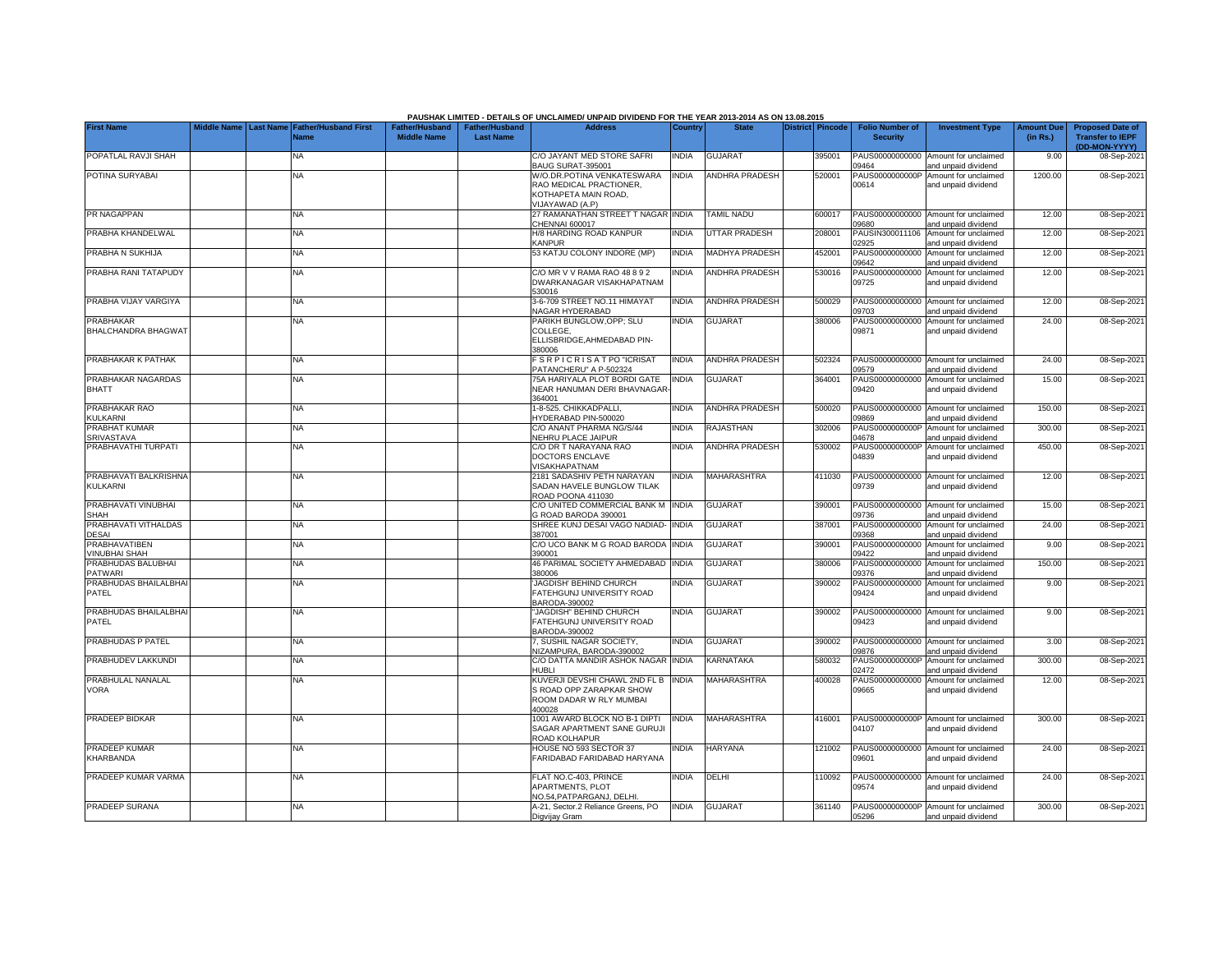|                                          |                    |                  |                                            |                                             |                                           | PAUSHAK LIMITED - DETAILS OF UNCLAIMED/ UNPAID DIVIDEND FOR THE YEAR 2013-2014 AS ON 13.08.2015   |                |                       |                  |                                           |                                                             |                               |                                                                     |
|------------------------------------------|--------------------|------------------|--------------------------------------------|---------------------------------------------|-------------------------------------------|---------------------------------------------------------------------------------------------------|----------------|-----------------------|------------------|-------------------------------------------|-------------------------------------------------------------|-------------------------------|---------------------------------------------------------------------|
| <b>First Name</b>                        | <b>Middle Name</b> | <b>Last Name</b> | <b>Father/Husband First</b><br><b>Name</b> | <b>Father/Husband</b><br><b>Middle Name</b> | <b>Father/Husband</b><br><b>Last Name</b> | <b>Address</b>                                                                                    | <b>Country</b> | <b>State</b>          | District Pincode | <b>Folio Number of</b><br><b>Security</b> | <b>Investment Type</b>                                      | <b>Amount Due</b><br>(in Rs.) | <b>Proposed Date of</b><br><b>Transfer to IEPF</b><br>(DD-MON-YYYY) |
| PRADIP CHIMANLAL<br><b>MEHTA</b>         |                    |                  | <b>NA</b>                                  |                                             |                                           | C/O POPATLAL K SHAH AT MARCHI<br>POLE IN RATAN POLE AHMEDABAD<br>380001                           | <b>INDIA</b>   | <b>GUJARAT</b>        | 380001           | PAUS00000000000<br>09644                  | Amount for unclaimed<br>and unpaid dividend                 | 24.00                         | 08-Sep-2021                                                         |
| PRADIP PURSHOTTAM<br><b>TAMHANKAR</b>    |                    |                  | <b>NA</b>                                  |                                             |                                           | O-7. ADWAIT APTS. NR.VERR<br>SAVARKAR CHOWK, SAMRAT<br>NAGAR, AURANGABAD-431005                   | <b>INDIA</b>   | MAHARASHTRA           | 431005           | 09555                                     | PAUS00000000000 Amount for unclaimed<br>and unpaid dividend | 24.00                         | 08-Sep-202                                                          |
| PRADNYA PRABHAKAR                        |                    |                  | <b>NA</b>                                  |                                             |                                           | BHALERAO TEKARI RAOPURA<br>BARODA-390001                                                          | <b>INDIA</b>   | <b>GUJARAT</b>        | 390001           | 09513                                     | PAUS00000000000 Amount for unclaimed<br>and unpaid dividend | 3.00                          | 08-Sep-202                                                          |
| PRAFUL KESHAVRAO<br>DAYAL                |                    |                  | <b>NA</b>                                  |                                             |                                           | 'AMIT" B/3 NARAYAN COLONY OPP I INDIA<br>T I NEAR T V CENTRE AMRELI<br>365601                     |                | <b>GUJARAT</b>        | 365601           | 09708                                     | PAUS00000000000 Amount for unclaimed<br>and unpaid dividend | 24.00                         | 08-Sep-202                                                          |
| PRAFULABEN S SHAH                        |                    |                  | <b>NA</b>                                  |                                             |                                           | BLOCK NO 45/3 SECTOR NO 16<br>GANDHINAGAR 382016                                                  | <b>INDIA</b>   | <b>GUJARAT</b>        | 382016           | 09427                                     | PAUS00000000000 Amount for unclaimed<br>and unpaid dividend | 24.00                         | 08-Sep-202                                                          |
| PRAFULCHANDRA<br>CHINTAMANRAO BAXI       |                    |                  | NA                                         |                                             |                                           | WADI CHHELLI POLE PRAFULL<br>NIWAS 1ST FLOOR BARODA-390001                                        | <b>NDIA</b>    | <b>GUJARAT</b>        | 390001           | PAUS00000000000<br>09468                  | Amount for unclaimed<br>and unpaid dividend                 | 3.00                          | 08-Sep-202                                                          |
| PRAFULCHANDRA<br>MOHANLAL CHOKSHI        |                    |                  | <b>NA</b>                                  |                                             |                                           | C/O M/S MAHESHCHANDRA<br>MOHANLAL & CO NEAR LIMDA<br>MANEKCHOWK AHMEDABAD-<br>380001              | <b>INDIA</b>   | <b>GUJARAT</b>        | 380001           | PAUS00000000000<br>09428                  | Amount for unclaimed<br>and unpaid dividend                 | 3.00                          | 08-Sep-202                                                          |
| <b>PRAFULCHANDRA</b><br>SHANTILAL PARIKH |                    |                  | NA                                         |                                             |                                           | 5/E ADESHWARNAGAR SOCIETY<br>NEAR ZAVERNAGAR WAGHODIA<br>RD AJWA ROADVADODARA                     | <b>INDIA</b>   | <b>GUJARAT</b>        | 390019           | 09399                                     | PAUS00000000000 Amount for unclaimed<br>and unpaid dividend | 3.00                          | 08-Sep-202                                                          |
| <b>PRAFULLA</b><br>NAVINCHANDRA PATEL    |                    |                  | <b>NA</b>                                  |                                             |                                           | 10 RAJCHANDRA SOCIETY NEAR<br>GALAXY CINEMA NARODA 382325<br>AHMEDABAD                            | <b>INDIA</b>   | <b>GUJARAT</b>        | 382325           | 09781                                     | PAUS00000000000 Amount for unclaimed<br>and unpaid dividend | 123.00                        | 08-Sep-202                                                          |
| PRAGNA JAGDISH BHAT                      |                    |                  | NA                                         |                                             |                                           | C/O DR.JAGDISH SHANTILAL BHATT INDIA<br>12, MILANPARK SOCIETY,<br>SHOBHESHWAR ROAD, MORBI.        |                | <b>GUJARAT</b>        | 363642           | 14126                                     | PAUS0000000000P Amount for unclaimed<br>and unpaid dividend | 300.00                        | 08-Sep-202                                                          |
| PRAGNA K PATEL                           |                    |                  | <b>NA</b>                                  |                                             |                                           | TRIMURTY COMPLEX BETWEEN<br>ANUSHAKTINAGAR NR AYYAPPA<br>TEMPLE NEW SAMA ROAD<br>VADODARA 390008  | <b>INDIA</b>   | <b>GUJARAT</b>        | 390008           | PAUS00000000000<br>09830                  | Amount for unclaimed<br>and unpaid dividend                 | 114.00                        | 08-Sep-202                                                          |
| PRAGNYA KETAN PATEL                      |                    |                  | <b>NA</b>                                  |                                             |                                           | NEAR AYYAPPA TEMPLE NEW<br>SAHRA ROAD VADODARA 390008                                             | <b>INDIA</b>   | <b>GUJARAT</b>        | 390008           | 09833                                     | PAUS00000000000 Amount for unclaimed<br>and unpaid dividend | 258.00                        | 08-Sep-202                                                          |
| PRAHALADBHAI<br><b>DESAIBHAI PATEL</b>   |                    |                  | <b>NA</b>                                  |                                             |                                           | DHAMANIYA KAMPA POST<br>DHAMANIA TAL BAYAD DIST<br>SABARKANTHA 383325                             | INDIA          | <b>GUJARAT</b>        | 383325           | PAUS00000000000<br>09472                  | Amount for unclaimed<br>and unpaid dividend                 | 3.00                          | 08-Sep-202                                                          |
| PRAHALADBHAI<br>KASHIRAM PATEL           |                    |                  | <b>NA</b>                                  |                                             |                                           | 16, SHARDA SOCIETY S T ROAD<br>MEHSANA                                                            | <b>INDIA</b>   | <b>GUJARAT</b>        | 384001           | 9625                                      | PAUS00000000000 Amount for unclaimed<br>and unpaid dividend | 24.00                         | 08-Sep-202                                                          |
| <b>PRAHLAD SARDA</b>                     |                    |                  | <b>NA</b>                                  |                                             |                                           | SRI INVESTMENTS 14-6-68<br>NAGARKHANA BAGUM BAZAR<br>HYDERABAD 500012                             | <b>INDIA</b>   | <b>ANDHRA PRADESH</b> | 500012           | PAUS00000000000<br>09784                  | Amount for unclaimed<br>and unpaid dividend                 | 12.00                         | 08-Sep-202                                                          |
| PRAHLADBHAI ATMARAM<br><b>PATEL</b>      |                    |                  | NA                                         |                                             |                                           | 9 RANJAN SOCIETY NEAR SARDAR<br>PATEL COLONY AHMEDABAD-<br>380015                                 | <b>INDIA</b>   | <b>GUJARAT</b>        | 380015           | 09430                                     | PAUS00000000000 Amount for unclaimed<br>and unpaid dividend | 3.00                          | 08-Sep-202                                                          |
| PRAKASH BABUBHAI<br>PATFL                |                    |                  | <b>NA</b>                                  |                                             |                                           | 5 PRATAPGUNJ BARODA-390002                                                                        | <b>INDIA</b>   | GUJARAT               | 390002           | PAUS00000000000<br>09473                  | Amount for unclaimed<br>and unpaid dividend                 | 75.00                         | 08-Sep-202                                                          |
| PRAKASH BHAMBHANI                        |                    |                  | <b>NA</b>                                  |                                             |                                           | B/304 LOK VIHAR PITAMPURA<br><b>DELHI 110034</b>                                                  | <b>INDIA</b>   | DELHI                 | 10034            | PAUS00000000000<br>09684                  | Amount for unclaimed<br>and unpaid dividend                 | 24.00                         | 08-Sep-202                                                          |
| PRAKASH CHANDRA MODI                     |                    |                  | NA                                         |                                             |                                           | D-128 SHASTRI NAGAR JODHPUR<br>RAJASTHAN                                                          | <b>INDIA</b>   | RAJASTHAN             | 342003           | PAUS0000000000P<br>04906                  | Amount for unclaimed<br>and unpaid dividend                 | 3750.00                       | 08-Sep-202                                                          |
| PRAKASH GURUNATH<br><b>HEBALKAR</b>      |                    |                  | <b>NA</b>                                  |                                             |                                           | FLAT 601 UDAY DARSHAN SAYANI<br>ROAD PRABHADEVI MUMBAI 400025                                     | <b>INDIA</b>   | MAHARASHTRA           | 400025           | PAUS00000000000<br>09672                  | Amount for unclaimed<br>and unpaid dividend                 | 12.00                         | 08-Sep-2021                                                         |
| PRAKASH JAIN                             |                    |                  | <b>NA</b>                                  |                                             |                                           | ROYAL PHARMA 412/1 DEVAMBA<br>AGHRAR K R MOHALLA MYSORE                                           | <b>INDIA</b>   | KARNATAKA             | 570024           | 02456                                     | PAUS0000000000P Amount for unclaimed<br>and unpaid dividend | 900.00                        | 08-Sep-202                                                          |
| PRAKASH N SERVAIA                        |                    |                  | <b>NA</b>                                  |                                             |                                           | 38 L G NAGAR NIZAMPURA<br><b>BARODA 390002</b>                                                    | <b>NDIA</b>    | <b>GUJARAT</b>        | 390002           | PAUS00000000000<br>09474                  | Amount for unclaimed<br>and unpaid dividend                 | 3.00                          | 08-Sep-202                                                          |
| PRAKASH SEHGAL                           |                    |                  | <b>NA</b>                                  |                                             |                                           | 8/94 RAMESH NAGAR NEW DELHI-<br>110015                                                            | <b>INDIA</b>   | DELHI                 | 10015            | PAUS00000000000<br>9607                   | Amount for unclaimed<br>and unpaid dividend                 | 24.00                         | 08-Sep-202                                                          |
| PRAKASH SHAH                             |                    |                  | <b>NA</b>                                  |                                             |                                           | A/5 NEW YOGESHWAR SOCIETY<br>OPP VISHAL NAGAR NR<br>TAPOBHUMI SOCIETY ISANPUR<br>AHMEDABAD 382443 | <b>NDIA</b>    | <b>GUJARAT</b>        | 382443           | PAUS00000000000<br>09549                  | Amount for unclaimed<br>and unpaid dividend                 | 36.00                         | 08-Sep-2021                                                         |
| PRAKASH WAMANRAO<br>YERAWAR              |                    |                  | <b>NA</b>                                  |                                             |                                           | C/O KRISHI BACTO LABORATORIES INDIA<br>AZAD MAIDAN YEOTMAL-445001                                 |                | <b>MAHARASHTRA</b>    | 445001           | 09475                                     | PAUS00000000000 Amount for unclaimed<br>and unpaid dividend | 48.00                         | 08-Sep-202                                                          |
| PRAKASHKUMAR<br>RAMANLAL CHOKSHI         |                    |                  | <b>NA</b>                                  |                                             |                                           | CHOKSHI BAZAR THREE POLE<br>UMRETH DIST KAIRA PIN-388220                                          | <b>INDIA</b>   | <b>GUJARAT</b>        | 388220           | 09476                                     | PAUS00000000000 Amount for unclaimed<br>and unpaid dividend | 9.00                          | 08-Sep-2021                                                         |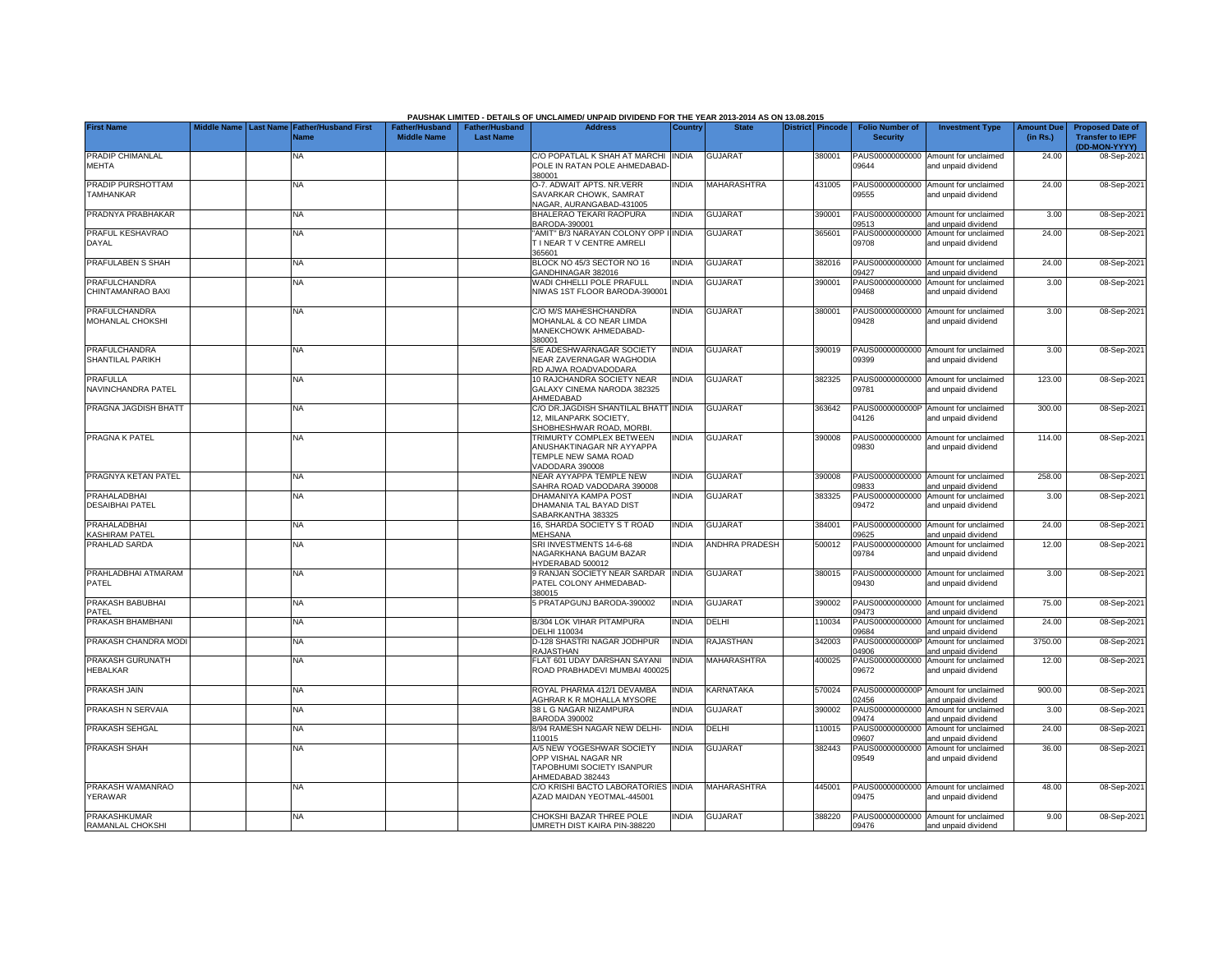|                                              |                    |                  |                                     |                                             |                                           | PAUSHAK LIMITED - DETAILS OF UNCLAIMED/ UNPAID DIVIDEND FOR THE YEAR 2013-2014 AS ON 13.08.2015                |                |                      |                  |                                           |                                                             |                               |                                                                     |
|----------------------------------------------|--------------------|------------------|-------------------------------------|---------------------------------------------|-------------------------------------------|----------------------------------------------------------------------------------------------------------------|----------------|----------------------|------------------|-------------------------------------------|-------------------------------------------------------------|-------------------------------|---------------------------------------------------------------------|
| <b>First Name</b>                            | <b>Middle Name</b> | <b>Last Name</b> | <b>Father/Husband First</b><br>Jame | <b>Father/Husband</b><br><b>Middle Name</b> | <b>Father/Husband</b><br><b>Last Name</b> | <b>Address</b>                                                                                                 | <b>Country</b> | <b>State</b>         | District Pincode | <b>Folio Number of</b><br><b>Security</b> | <b>Investment Type</b>                                      | <b>Amount Due</b><br>(in Rs.) | <b>Proposed Date of</b><br><b>Transfer to IEPF</b><br>(DD-MON-YYYY) |
| PRAMILA R SHAH                               |                    |                  | NA.                                 |                                             |                                           | C/O. SRI BISHAN SWARUP<br>KHANDELWAL. 90, HEERANAAGAR,<br>JAIL ROAD, PO, HALDWANI(DIST,<br>NAINITAL.UP)-263139 | <b>NDIA</b>    | UTTARAKHAND          | 263139           | PAUS00000000000<br>09571                  | Amount for unclaimed<br>and unpaid dividend                 | 24.00                         | 08-Sep-202                                                          |
| <b>PRAMILABEN</b><br>YESHWANTRAO JOSHI       |                    |                  | <b>NA</b>                           |                                             |                                           | KHODIAR MATA LANE NAGARWADA INDIA<br>3ARODA-390001                                                             |                | <b>GUJARAT</b>       | 390001           | PAUS00000000000<br>09433                  | Amount for unclaimed<br>and unpaid dividend                 | 9.00                          | 08-Sep-202                                                          |
| PRAMOD A GAILAD                              |                    |                  | <b>NA</b>                           |                                             |                                           | JOSHI HOUSE ROOM NO 9 ABOVE<br>PRAMOD BAKERY TILAK CHOWK<br><b>KALYAN 421301</b>                               | <b>NDIA</b>    | <b>MAHARASHTRA</b>   | 421301           | PAUS00000000000<br>09760                  | Amount for unclaimed<br>and unpaid dividend                 | 48.00                         | 08-Sep-202                                                          |
| PRAMOD ACHYUT NADGIR                         |                    |                  | <b>NA</b>                           |                                             |                                           | AKSHAY H NO. 1 ROAD NO, 4<br><b>MALAMADDI DHARWAD</b>                                                          | <b>INDIA</b>   | KARNATAKA            | 580007           | PAUS12010600004<br>58334                  | Amount for unclaimed<br>and unpaid dividend                 | 150.00                        | 08-Sep-202                                                          |
| PRAMOD B AKOLKAR                             |                    |                  | <b>NA</b>                           |                                             |                                           | 38 GIRIDHARI SADAN D L VAIDYA<br>ROAD DADAR WEST MUMBAI<br>400028                                              | <b>NDIA</b>    | <b>MAHARASHTRA</b>   | 400028           | PAUS00000000000<br>09843                  | Amount for unclaimed<br>and unpaid dividend                 | 75.00                         | 08-Sep-202                                                          |
| PRAMOD BABURAO<br>AKOLKAR                    |                    |                  | NA.                                 |                                             |                                           | <b>49 BISMILLA BUILDING RANADE</b><br>ROAD DADAR WEST MUMBAI<br>400028                                         | <b>INDIA</b>   | MAHARASHTRA          | 400028           | 09839                                     | PAUS00000000000 Amount for unclaimed<br>and unpaid dividend | 24.00                         | 08-Sep-202                                                          |
| PRAMOD C J                                   |                    |                  | NA                                  |                                             |                                           | 1798/9 NEAR AYURVEDIC COLLEGE INDIA<br>ANJANYA LAYOUT DAVANGERE                                                |                | KARNATAKA            | 577004           | 02593                                     | PAUS0000000000P Amount for unclaimed<br>and unpaid dividend | 300.00                        | 08-Sep-202                                                          |
| PRAMODCHANDRA<br><b>BHAGWANJIBHAI PARIKH</b> |                    |                  | <b>NA</b>                           |                                             |                                           | SHANKER BHUVAN<br>LALLUBHADHAR'S KHANCHA<br>MEHTA POLE BARODA 390006                                           | <b>INDIA</b>   | <b>GUJARAT</b>       | 390006           | 09729                                     | PAUS00000000000 Amount for unclaimed<br>and unpaid dividend | 9.00                          | 08-Sep-2021                                                         |
| PRAMODRAY KESHAVLAL<br><b>VYAS</b>           |                    |                  | <b>NA</b>                           |                                             |                                           | 19 PARAMHANSE SOCIETY<br>MANJALPUR BARODA-390011                                                               | <b>INDIA</b>   | <b>GUJARAT</b>       | 390011           | 09435                                     | PAUS00000000000 Amount for unclaimed<br>and unpaid dividend | 24.00                         | 08-Sep-202                                                          |
| PRANLAL AMRUTLAL<br>MEHTA                    |                    |                  | <b>NA</b>                           |                                             |                                           | 19/A PRABHAT COLONY WAGHODIA INDIA<br>ROAD VADODARA-390019                                                     |                | <b>GUJARAT</b>       | 390019           | 09478                                     | PAUS00000000000 Amount for unclaimed<br>and unpaid dividend | 3.00                          | 08-Sep-2021                                                         |
| PRANLAL RAMCHANDRA<br>KHARADI                |                    |                  | <b>NA</b>                           |                                             |                                           | SHAK MARKET PADRA DIST<br>BARODA PIN-391440                                                                    | <b>INDIA</b>   | <b>GUJARAT</b>       | 391440           | 09479                                     | PAUS00000000000 Amount for unclaimed<br>and unpaid dividend | 3.00                          | 08-Sep-202                                                          |
| PRANLAL VRAJLAL DOSHI                        |                    |                  | <b>NA</b>                           |                                             |                                           | C/O MUKESH P DOSHI "SAMRPAN"<br>R P ROAD RAJKOT-360001                                                         | <b>INDIA</b>   | <b>GUJARAT</b>       | 360001           | PAUS00000000000<br>09707                  | Amount for unclaimed<br>and unpaid dividend                 | 12.00                         | 08-Sep-2021                                                         |
| <b>PRASAD K</b>                              |                    |                  | <b>NA</b>                           |                                             |                                           | PRAKASH PROVISION STORES<br>GANDHINAGAR 3RD CROSS<br><b>BELLARY</b>                                            | <b>INDIA</b>   | KARNATAKA            | 583103           | 02482                                     | PAUS0000000000P Amount for unclaimed<br>and unpaid dividend | 300.00                        | 08-Sep-202                                                          |
| <b>PRASAD PURKAIT</b>                        |                    |                  | NA                                  |                                             |                                           | C/O MR.RAVINDRA KUMAR<br>SRIVASTAVA HOUSE NO.C/1 38/47<br>ALINAGAR(NORTH)                                      | <b>NDIA</b>    | <b>UTTAR PRADESH</b> | 272001           | 03379                                     | PAUS0000000000P Amount for unclaimed<br>and unpaid dividend | 300.00                        | 08-Sep-202                                                          |
| PRASADARAO<br>VULIGVNDAM                     |                    |                  | <b>NA</b>                           |                                             |                                           | ECIL 570 ANNA SALAI TEY NAMPET<br>CHENNAI-600018                                                               | <b>INDIA</b>   | TAMIL NADU           | 600018           | 9589                                      | PAUS00000000000 Amount for unclaimed<br>and unpaid dividend | 12.00                         | 08-Sep-202                                                          |
| PRASANNA P VAIDYA                            |                    |                  | NA                                  |                                             |                                           | BLOCK 10 SHIVNERI 177 SION<br>WEST-400022                                                                      | INDIA          | MAHARASHTRA          | 400022           | PAUS00000000000<br>9556                   | Amount for unclaimed<br>and unpaid dividend                 | 24.00                         | 08-Sep-202                                                          |
| PRASHANT D<br><b>DHOPESHWAR</b>              |                    |                  | NA                                  |                                             |                                           | FLAT NO 4 SHIVKRUPA SM 78/PL<br>NO.161 LEFT BHUSARI COLONY<br>PAUD ROAD                                        | INDIA          | <b>MAHARASHTRA</b>   | 411038           | PAUS0000000000P<br>04041                  | Amount for unclaimed<br>and unpaid dividend                 | 300.00                        | 08-Sep-202                                                          |
| PRASHANT DADASAHEB<br>PAWAR                  |                    |                  | DADASAHEB PAWAR                     |                                             |                                           | C/O SACHIN KIRANA STORES<br><b>GWAHANE WASTI, ADINATH</b><br>NAGAR BHOSARIPUNE                                 | <b>NDIA</b>    | MAHARASHTRA          | 411039           | PAUS12013200001<br>73701                  | Amount for unclaimed<br>and unpaid dividend                 | 12.00                         | 08-Sep-202                                                          |
| PRASHANT UMASHANKER<br><b>UPADHYAYA</b>      |                    |                  | <b>NA</b>                           |                                             |                                           | A/31 CHANDRICA PARK OPP<br>MANGLESHWAR SOCIETY<br>GODASAR AHMEDABAD 380050                                     | <b>INDIA</b>   | <b>GUJARAT</b>       | 380050           | PAUS00000000000<br>09713                  | Amount for unclaimed<br>and unpaid dividend                 | 24.00                         | 08-Sep-202                                                          |
| PRATAP GOVIND<br><b>TENDULKAR</b>            |                    |                  | <b>NA</b>                           |                                             |                                           | "BHAGIWATHI SADHAN" ROOM NO<br>13 1ST FLOOR S V ROAD BANDRA<br>WEST MUMBAI 400050                              | <b>INDIA</b>   | MAHARASHTRA          | 400050           | 09805                                     | PAUS00000000000 Amount for unclaimed<br>and unpaid dividend | 48.00                         | 08-Sep-202                                                          |
| PRATAPRAI MANSUKHLAL<br><b>KAMDAR</b>        |                    |                  | <b>NA</b>                           |                                             |                                           | "VILLA KAILASH" FIRST FLOOR<br>KARAN PARA KISHORAINHJI ROAD<br>OPP MADHULI RAJKOT 360001<br><b>GUJARAT</b>     | <b>INDIA</b>   | <b>GUJARAT</b>       | 360001           | 09480                                     | PAUS00000000000 Amount for unclaimed<br>and unpaid dividend | 24.00                         | 08-Sep-202                                                          |
| PRATAPSINH MOHANSINH<br><b>BARIA</b>         |                    |                  | <b>NA</b>                           |                                             |                                           | ALEMBIC COLONY BLOCK NO FB/72 INDIA<br><b>BARODA 390003</b>                                                    |                | <b>GUJARAT</b>       | 390003           | 09398                                     | PAUS00000000000 Amount for unclaimed<br>and unpaid dividend | 3.00                          | 08-Sep-202                                                          |
| PRATIBHA P PARMAR                            |                    |                  | <b>NA</b>                           |                                             |                                           | 'AVNI", 41-B, MAHAVIR SOCIETY<br>NEAR NIRMALA CONVENT SCHOOL<br>RAJKOT.                                        | <b>INDIA</b>   | <b>GUJARAT</b>       | 360001           | 09879                                     | PAUS00000000000 Amount for unclaimed<br>and unpaid dividend | 123.00                        | 08-Sep-202                                                          |
| PRATIBHA R SONGIRE                           |                    |                  | <b>NA</b>                           |                                             |                                           | C/O DEY'S MEDICAL A B ROAD<br>(AKAD CHAMBER WORLI MUMBAI                                                       | <b>INDIA</b>   | MAHARASHTRA          | 400018           | 3792                                      | PAUS0000000000P Amount for unclaimed<br>and unpaid dividend | 300.00                        | 08-Sep-202                                                          |
| PRATIMA RANI KARMAKAF                        |                    |                  | <b>NA</b>                           |                                             |                                           | 29 GULU OSTAGAR LANE P O<br>BEADON STREET CALCUTTA-<br>700006                                                  | INDIA          | <b>WEST BENGAL</b>   | 700006           | 09701                                     | PAUS00000000000 Amount for unclaimed<br>and unpaid dividend | 24.00                         | 08-Sep-202                                                          |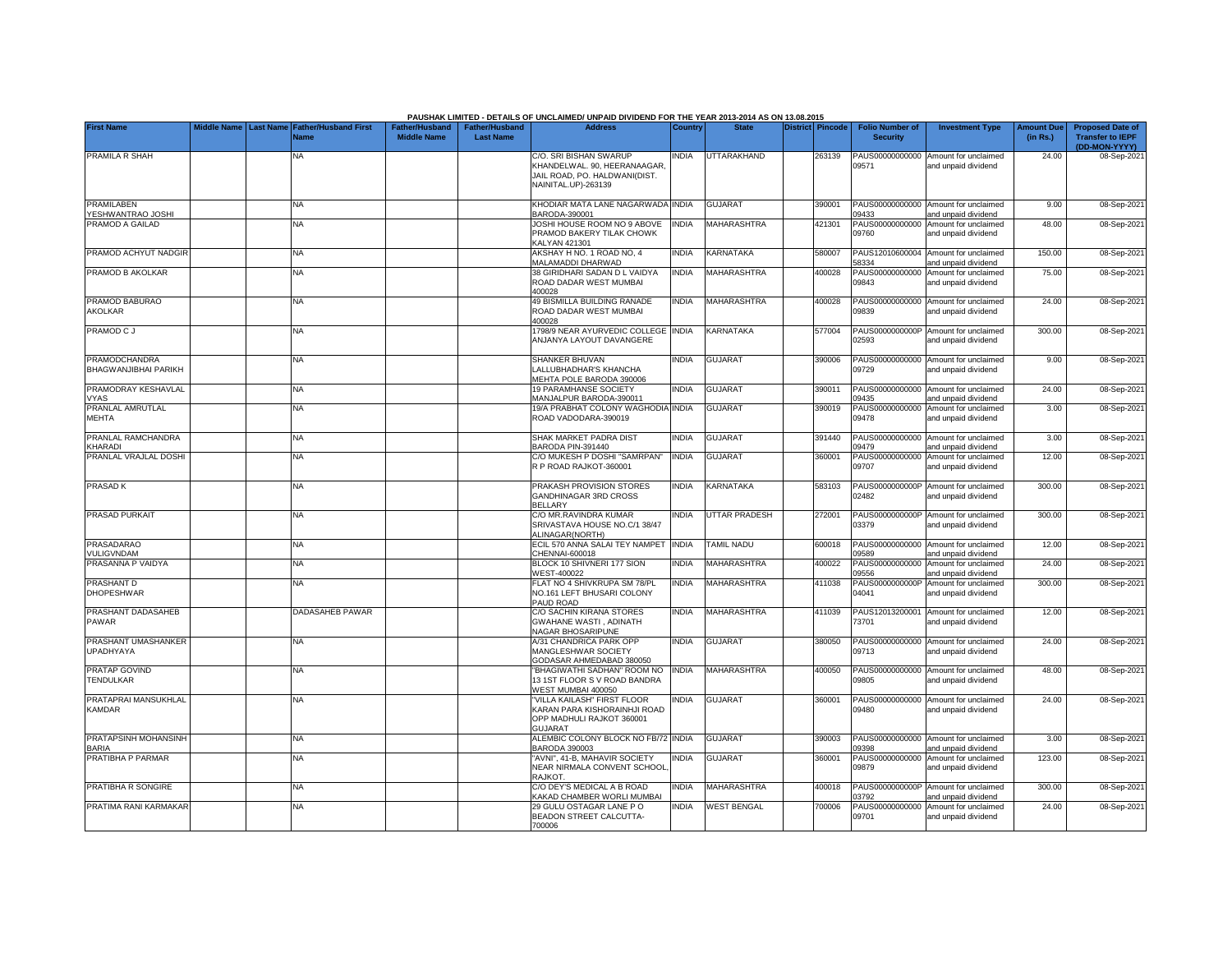|                                                |  |                                                           |                                             |                                           | PAUSHAK LIMITED - DETAILS OF UNCLAIMED/ UNPAID DIVIDEND FOR THE YEAR 2013-2014 AS ON 13.08.2015   |                |                       |                  |                                           |                                                             |                               |                                                                     |
|------------------------------------------------|--|-----------------------------------------------------------|---------------------------------------------|-------------------------------------------|---------------------------------------------------------------------------------------------------|----------------|-----------------------|------------------|-------------------------------------------|-------------------------------------------------------------|-------------------------------|---------------------------------------------------------------------|
| <b>First Name</b>                              |  | Middle Name Last Name Father/Husband First<br><b>Name</b> | <b>Father/Husband</b><br><b>Middle Name</b> | <b>Father/Husband</b><br><b>Last Name</b> | <b>Address</b>                                                                                    | <b>Country</b> | <b>State</b>          | District Pincode | <b>Folio Number of</b><br><b>Security</b> | <b>Investment Type</b>                                      | <b>Amount Due</b><br>(in Rs.) | <b>Proposed Date of</b><br><b>Transfer to IEPF</b><br>(DD-MON-YYYY) |
| PRAVATI JANA                                   |  | NA                                                        |                                             |                                           | <b>GOLEPUKUR OPP TELEPHONE</b><br><b>EXCHANGE P O BARIPUR 24</b><br>PARGANAS                      | <b>NDIA</b>    | <b>WEST BENGAL</b>    | 743248           | 02929                                     | PAUS0000000000P Amount for unclaimed<br>and unpaid dividend | 300.00                        | 08-Sep-202                                                          |
| <b>PRAVEEN BAKSHI</b>                          |  | <b>NA</b>                                                 |                                             |                                           | GULDASTA APARTMENT, G-3/455<br>GULMOHAR COLONY,<br><b>BHARATNAGAR BHOPAI</b>                      | <b>INDIA</b>   | <b>MADHYA PRADESH</b> | 462016           | PAUS0000000000P<br>03280                  | Amount for unclaimed<br>and unpaid dividend                 | 600.00                        | 08-Sep-202                                                          |
| <b>PRAVEEN BASS</b>                            |  | <b>NA</b>                                                 |                                             |                                           | 106 BARA BAZAR BAREILLY                                                                           | <b>NDIA</b>    | <b>UTTAR PRADESH</b>  | 243001           | 04007                                     | PAUS0000000000P Amount for unclaimed<br>and unpaid dividend | 300.00                        | 08-Sep-202                                                          |
| PRAVEEN KALIA                                  |  | NA                                                        |                                             |                                           | 3-378 GREATER KAILASH PART II<br><b>JEW DELHI-110048</b>                                          | INDIA          | DELHI                 | 110048           | PAUS00000000000<br>09721                  | Amount for unclaimed<br>and unpaid dividend                 | 12.00                         | 08-Sep-202                                                          |
| PRAVEEN T VASAVA                               |  | ΝA                                                        |                                             |                                           | GAYATRIPURA GOTRI BARODA<br>390021                                                                | INDIA          | <b>GUJARAT</b>        | 390021           | PAUS00000000000<br>09823                  | Amount for unclaimed<br>and unpaid dividend                 | 24.00                         | 08-Sep-202                                                          |
| PRAVIN KUMAR TRIPATHI                          |  | ΝA                                                        |                                             |                                           | PRODUCT MANAGER ALEMBIC<br>CHEMICAL WORKS L ALEMBIC<br>ROAD VADODARA                              | <b>INDIA</b>   | <b>GUJARAT</b>        | 390003           | PAUS0000000000F<br>04500                  | Amount for unclaimed<br>and unpaid dividend                 | 300.00                        | 08-Sep-202                                                          |
| PRAVINA PRABHUDAS<br><b>DAXINI</b>             |  | <b>NA</b>                                                 |                                             |                                           | C/O D P DAXANI JIVAN JYOT<br>SOCIETY "SACH- IN" BRAHM SAMA,<br>RAIYA ROAD RAJKOT 36000-5 -        | <b>INDIA</b>   | <b>GUJARAT</b>        | 360005           | 09706                                     | PAUS00000000000 Amount for unclaimed<br>and unpaid dividend | 12.00                         | 08-Sep-202                                                          |
| PRAVINABEN LAXMIKANT<br>PARIKH                 |  | NA                                                        |                                             |                                           | NEAR NAVLAKHA'S HAVELI<br>BAJWADA BARODA 390001                                                   | <b>INDIA</b>   | <b>GUJARAT</b>        | 390001           | 09861                                     | PAUS00000000000 Amount for unclaimed<br>and unpaid dividend | 30.00                         | 08-Sep-202                                                          |
| PRAVINBHAI BHAILALBHAI<br>PATEL                |  | ΝA                                                        |                                             |                                           | AT & POST ADVALA TA AMOD DIST<br>BROACH PIN-392110                                                | <b>INDIA</b>   | <b>GUJARAT</b>        | 392110           | 09482                                     | PAUS00000000000 Amount for unclaimed<br>and unpaid dividend | 15.00                         | 08-Sep-202                                                          |
| PRAVINBHAI RAMANLAL<br>PATEL                   |  | <b>NA</b>                                                 |                                             |                                           | FB 106 ALEMBIC COLONY BARODA<br>390003                                                            | <b>INDIA</b>   | <b>GUJARAT</b>        | 390003           | PAUS00000000000<br>09400                  | Amount for unclaimed<br>and unpaid dividend                 | 9.00                          | 08-Sep-202                                                          |
| PRAVINBHAI SAKARLAL<br><b>KAPADIA</b>          |  | <b>NA</b>                                                 |                                             |                                           | 3-31 BOMBAY MARKET<br>JMARWADA SURAT 395010                                                       | <b>NDIA</b>    | <b>GUJARAT</b>        | 395010           | PAUS00000000000<br>09842                  | Amount for unclaimed<br>and unpaid dividend                 | 24.00                         | 08-Sep-202                                                          |
| PRAVINCHANDRA<br><b>BABULAL PARIKH</b>         |  | <b>NA</b>                                                 |                                             |                                           | B-505 PARSHWA PADMAVATI APPT INDIA<br>NR LIC, DR JIVRAJ MEHTA<br>ROADVASANA                       |                | <b>GUJARAT</b>        | 380007           | 09438                                     | PAUS00000000000 Amount for unclaimed<br>and unpaid dividend | 3.00                          | 08-Sep-202                                                          |
| PRAVINCHANDRA C<br><b>GANDHI</b>               |  | <b>NA</b>                                                 |                                             |                                           | C/O M M GANDHI DINMANI SADAN<br>RAMRATAN TRIVEDI ROAD<br><b>MULUND MUMBAI-400088</b>              | <b>INDIA</b>   | MAHARASHTRA           | 400088           | PAUS00000000000<br>09439                  | Amount for unclaimed<br>and unpaid dividend                 | 9.00                          | 08-Sep-202                                                          |
| <b>PRAVINCHANDRA</b><br>CHHOTABHAI PATEL       |  | <b>NA</b>                                                 |                                             |                                           | GHAYAJ TAL PADRA DIST BARODA<br>PIN-391440                                                        | <b>INDIA</b>   | <b>GUJARAT</b>        | 391440           | 09408                                     | PAUS00000000000 Amount for unclaimed<br>and unpaid dividend | 9.00                          | 08-Sep-202                                                          |
| <b>PRAVINCHANDRA</b><br>CHIMANLAL CHOKSHI      |  | <b>NA</b>                                                 |                                             |                                           | <b>913/1 NAGAR BORDI'S POLE</b><br>RAIPUR AHMEDABAD 380001                                        | <b>INDIA</b>   | <b>GUJARAT</b>        | 380001           | PAUS00000000000<br>09740                  | Amount for unclaimed<br>and unpaid dividend                 | 9.00                          | 08-Sep-202                                                          |
| <b>PRAVINCHANDRA</b><br><b>GOKALDAS SHAH</b>   |  | <b>NA</b>                                                 |                                             |                                           | BLOCK NO 21/244 GUJ HOUSING<br>BOARD COLONY OPP PADRA<br>POLICE LINES BARODA-390005               | <b>INDIA</b>   | <b>GUJARAT</b>        | 390005           | PAUS00000000000<br>09380                  | Amount for unclaimed<br>and unpaid dividend                 | 9.00                          | 08-Sep-202                                                          |
| <b>PRAVINCHANDRA</b><br><b>JAYANTILAL SHAH</b> |  | <b>NA</b>                                                 |                                             |                                           | 35 BHARAT NAGAR CO-OP<br>SOCIETY VAGHODIA DIST BARODA<br>PIN-391760                               | <b>NDIA</b>    | <b>GUJARAT</b>        | 391760           | 09487                                     | PAUS00000000000 Amount for unclaimed<br>and unpaid dividend | 9.00                          | 08-Sep-202                                                          |
| PRAVINCHANDRA VADILAL<br>PATEL                 |  | ΝA                                                        |                                             |                                           | 4 RANJAN SOCIETY NO 2 NR S P<br>COLONY AHMEDABAD 380013                                           | <b>INDIA</b>   | <b>GUJARAT</b>        | 380013           | 09836                                     | PAUS00000000000 Amount for unclaimed<br>and unpaid dividend | 9.00                          | 08-Sep-202                                                          |
| <b>PRAVINCHANDRA</b><br>VALLABHDAS SOMANI      |  | NA                                                        |                                             |                                           | RAVLIA PLOT STREET NO 2 OPP<br><b>/IJAY KUNJ NR RLY STATION</b><br>PORBANDAR 360575               | INDIA          | <b>GUJARAT</b>        | 360575           | 09664                                     | PAUS00000000000 Amount for unclaimed<br>and unpaid dividend | 12.00                         | 08-Sep-2021                                                         |
| PRAVINKANT CHIMANLAL<br><b>SHAH</b>            |  | NA                                                        |                                             |                                           | SNEHAL CLINIC DESAI POLE SONI<br>FALIA SURAT 395003                                               | <b>NDIA</b>    | <b>GUJARAT</b>        | 395003           | PAUS00000000000<br>09375                  | Amount for unclaimed<br>and unpaid dividend                 | 150.00                        | 08-Sep-202                                                          |
| PRAVINKUMAR RAMANLAL<br><b>MEHTA</b>           |  | NA                                                        |                                             |                                           | 16 NAVATH SOC SHRI SHAKTI<br>KRUPA OPP ELECTRIC STATION<br>TARSALI ROAD BARODA 391720<br>/ADODARA | <b>INDIA</b>   | <b>GUJARAT</b>        | 390009           | 09488                                     | PAUS00000000000 Amount for unclaimed<br>and unpaid dividend | 3.00                          | 08-Sep-2021                                                         |
| PRAVINSINH FATEHSINH<br><b>GOHIL</b>           |  | ΝA                                                        |                                             |                                           | AT VITHALGAM POST UMARGAM<br>TAL VALIA DIST BROACH PIN-<br>393135                                 | <b>NDIA</b>    | <b>GUJARA1</b>        | 393135           | PAUS00000000000<br>09489                  | Amount for unclaimed<br>and unpaid dividend                 | 48.00                         | 08-Sep-202                                                          |
| PREM DEV DEWAN                                 |  | <b>NA</b>                                                 |                                             |                                           | SUNDAR SADAN" BAHADURGARH<br><b>ROHTAK-124507</b>                                                 | <b>INDIA</b>   | <b>HARYANA</b>        | 124507           | 09608                                     | PAUS00000000000 Amount for unclaimed<br>and unpaid dividend | 48.00                         | 08-Sep-202                                                          |
| PREM KHETARPAL                                 |  | <b>NA</b>                                                 |                                             |                                           | <b>39-C CIRCULAR ROAD</b><br>AMRITSAR(PB)                                                         | <b>INDIA</b>   | <b>PUNJAB</b>         | 143001           | PAUSIN301127153<br>98000                  | Amount for unclaimed<br>and unpaid dividend                 | 24.00                         | 08-Sep-202                                                          |
| PREM KUMARI JAIN                               |  | <b>NA</b>                                                 |                                             |                                           | B A 6B ASHOK VIHAR DELHI-110052                                                                   | <b>INDIA</b>   | DELHI                 | 110052           | PAUS00000000000<br>9690                   | Amount for unclaimed<br>nd unpaid dividend                  | 12.00                         | 08-Sep-202                                                          |
| PREM LATA KHEMKA                               |  | <b>NA</b>                                                 |                                             |                                           | CO BABULAL KHEMKA 35-B<br>DARPNARAYAN TAGORE STREET<br>CALCUTTA 700006                            | <b>NDIA</b>    | <b>WEST BENGAL</b>    | 700006           | PAUS00000000000<br>09796                  | Amount for unclaimed<br>and unpaid dividend                 | 12.00                         | 08-Sep-202                                                          |
| PREM NATH KAPOOR                               |  | ΝA                                                        |                                             |                                           | 14/116 B CIVIL LINES KANPUR-<br>208001                                                            | <b>INDIA</b>   | <b>UTTAR PRADESH</b>  | 208001           | 09677                                     | PAUS00000000000 Amount for unclaimed<br>and unpaid dividend | 12.00                         | 08-Sep-2021                                                         |

**PAUSHAK LIMITED - DETAILS OF UNCLAIMED/ UNPAID DIVIDEND FOR THE YEAR 2013-2014 AS ON 13.08.2015**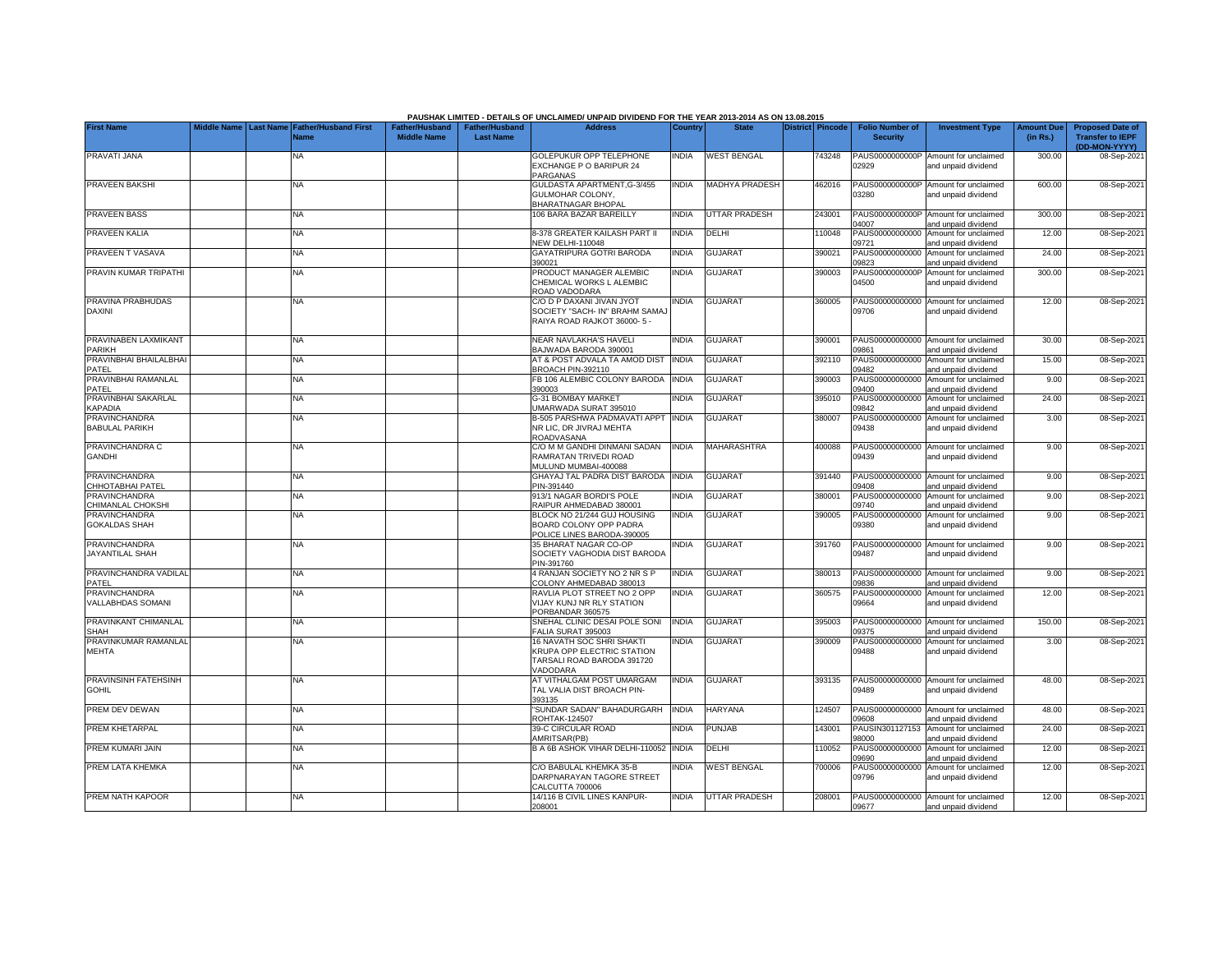|                                               |                    |                  |                             |                       |                       | PAUSHAK LIMITED - DETAILS OF UNCLAIMED/ UNPAID DIVIDEND FOR THE YEAR 2013-2014 AS ON 13.08.2015 |                |                       |                         |                          |                                                             |                   |                             |
|-----------------------------------------------|--------------------|------------------|-----------------------------|-----------------------|-----------------------|-------------------------------------------------------------------------------------------------|----------------|-----------------------|-------------------------|--------------------------|-------------------------------------------------------------|-------------------|-----------------------------|
| <b>First Name</b>                             | <b>Middle Name</b> | <b>Last Name</b> | <b>Father/Husband First</b> | <b>Father/Husband</b> | <b>Father/Husband</b> | <b>Address</b>                                                                                  | <b>Country</b> | <b>State</b>          | <b>District Pincode</b> | <b>Folio Number of</b>   | <b>Investment Type</b>                                      | <b>Amount Due</b> | <b>Proposed Date of</b>     |
|                                               |                    |                  | <b>Name</b>                 | <b>Middle Name</b>    | <b>Last Name</b>      |                                                                                                 |                |                       |                         | <b>Security</b>          |                                                             | (in Rs.)          | <b>Transfer to IEPF</b>     |
| <b>PREM PRAKASH</b>                           |                    |                  | NA                          |                       |                       | 10000 GALI NAL WALI NAWAB GANJ INDIA                                                            |                | DELHI                 | 10006                   | PAUS00000000000          | Amount for unclaimed                                        | 24.00             | (DD-MON-YYYY)<br>08-Sep-202 |
| MANGHANI                                      |                    |                  |                             |                       |                       | PUL BANGASH DELHI-110006                                                                        |                |                       |                         | 09595                    | and unpaid dividend                                         |                   |                             |
|                                               |                    |                  |                             |                       |                       |                                                                                                 |                |                       |                         |                          |                                                             |                   |                             |
| PREMANAND JIVALAL                             |                    |                  | NA.                         |                       |                       | 3 MEGHDOOT SOCIETY                                                                              | <b>INDIA</b>   | <b>GUJARAT</b>        | 390001                  |                          | PAUS00000000000 Amount for unclaimed                        | 9.00              | 08-Sep-202                  |
| CHAUHAN<br>PREMASAKHI                         |                    |                  | <b>NA</b>                   |                       |                       | <b>KARELIBAUG BARODA-390001</b><br>C/O.DR.A.KRISHNA RAO. DAYAL                                  | <b>INDIA</b>   | <b>ANDHRA PRADESH</b> | 530001                  | 09490<br>PAUS0000000000P | and unpaid dividend<br>Amount for unclaimed                 | 2400.00           | 08-Sep-202                  |
| ANANTAPATNAIKUNI                              |                    |                  |                             |                       |                       | <b>CLINIC VISAKHAPATNAM</b>                                                                     |                |                       |                         | 00622                    | and unpaid dividend                                         |                   |                             |
| PREMJI DAMJI GAJRA                            |                    |                  | NA                          |                       |                       | 71 ISSAJI STREET MUMBAI-400003                                                                  | <b>INDIA</b>   | MAHARASHTRA           | 400003                  | PAUS00000000000          | Amount for unclaimed                                        | 123.00            | 08-Sep-202                  |
|                                               |                    |                  |                             |                       |                       |                                                                                                 |                |                       |                         | 09492                    | and unpaid dividend                                         |                   |                             |
| <b>PREMJIBHAI</b><br><b>CHHAGANBHAI PATEL</b> |                    |                  | <b>NA</b>                   |                       |                       | AT & PO BAYAD DIST<br>SABARKANTHA PIN 383325                                                    | <b>INDIA</b>   | <b>GUJARAT</b>        | 383325                  | PAUS00000000000<br>09389 | Amount for unclaimed<br>and unpaid dividend                 | 24.00             | 08-Sep-202                  |
| <b>PREMSUKHBHAI</b>                           |                    |                  | NA                          |                       |                       | AT & PO VINA MOTI KHADKI TAL                                                                    | <b>INDIA</b>   | <b>GUJARAT</b>        | 387001                  | PAUS00000000000          | Amount for unclaimed                                        | 9.00              | 08-Sep-202                  |
| CHHOTABHAI PATEL                              |                    |                  |                             |                       |                       | NADIAD DIST KAIRA 387001                                                                        |                |                       |                         | 09493                    | and unpaid dividend                                         |                   |                             |
| <b>PRITI JAIN</b>                             |                    |                  | <b>NA</b>                   |                       |                       | 49- PREM PURI MUZAFFARNAGAR                                                                     | <b>INDIA</b>   | <b>UTTAR PRADESH</b>  | 251002                  | PAUS00000000000          | Amount for unclaimed                                        | 12.00             | 08-Sep-202                  |
| <b>PRITI RATILAL SHAH</b>                     |                    |                  | <b>NA</b>                   |                       |                       | 251002<br>II-B WEST VIEW 309 S V ROAD                                                           | <b>INDIA</b>   | MAHARASHTRA           | 400054                  | 09615                    | and unpaid dividend<br>PAUS00000000000 Amount for unclaimed | 27.00             | 08-Sep-202                  |
|                                               |                    |                  |                             |                       |                       | SANTACRUZ (W) MUMBAI-400054                                                                     |                |                       |                         | 09668                    | and unpaid dividend                                         |                   |                             |
| PRITIDAS G SAMBARI                            |                    |                  | <b>NA</b>                   |                       |                       | HOUSE NO 105-I PITRA-KRUPA                                                                      | <b>INDIA</b>   | GOA                   | 403720                  |                          | PAUS0000000000P Amount for unclaimed                        | 300.00            | 08-Sep-202                  |
|                                               |                    |                  |                             |                       |                       | ARLEM-RAIA SALCETE GOA                                                                          |                |                       |                         | 04088                    | and unpaid dividend                                         |                   |                             |
| PRIYAKANT MANILAL                             |                    |                  | <b>NA</b>                   |                       |                       | 45 CHANDRALOK SOCIETY CADILA                                                                    | <b>INDIA</b>   | <b>GUJARAT</b>        | 382440                  | 09543                    | PAUS00000000000 Amount for unclaimed                        | 12.00             | 08-Sep-2021                 |
| <b>BHATT</b>                                  |                    |                  |                             |                       |                       | ROAD GHODASAR P O VATVA<br>AHMEDABAD-382440                                                     |                |                       |                         |                          | and unpaid dividend                                         |                   |                             |
| PRODYOT MAZUMDER                              |                    |                  | <b>NA</b>                   |                       |                       | 16/9 ROY BAHADUR ROAD                                                                           | <b>INDIA</b>   | <b>WEST BENGAL</b>    | 700034                  |                          | PAUS0000000000P Amount for unclaimed                        | 300.00            | 08-Sep-202                  |
|                                               |                    |                  |                             |                       |                       | CALCUTTA                                                                                        |                |                       |                         | 02912                    | and unpaid dividend                                         |                   |                             |
| PROMILA KATARIYA                              |                    |                  | <b>NA</b>                   |                       |                       | 71. FRENDS COLONY, WEST., NEW                                                                   | <b>INDIA</b>   | DELHI                 | 110065                  | PAUS00000000000          | Amount for unclaimed                                        | 18.00             | 08-Sep-202                  |
| <b>PROMOD RAKSHIT</b>                         |                    |                  | NA                          |                       |                       | DELHI-110065<br>C/O S ROY UCO BANK                                                              | <b>NDIA</b>    | <b>ASSAM</b>          | 784506                  | 09873<br>PAUS00000000000 | and unpaid dividend<br>Amount for unclaimed                 | 48.00             | 08-Sep-202                  |
|                                               |                    |                  |                             |                       |                       | GORUBANDHA BRANCH PO                                                                            |                |                       |                         | 09787                    | and unpaid dividend                                         |                   |                             |
|                                               |                    |                  |                             |                       |                       | MISSAMAIR 784506                                                                                |                |                       |                         |                          |                                                             |                   |                             |
| PUNITA GIRISH SHAH                            |                    |                  | <b>NA</b>                   |                       |                       | MALVI RANCHODDAS GIRISH N                                                                       | <b>NDIA</b>    | <b>GUJARA1</b>        | 380009                  |                          | PAUS00000000000 Amount for unclaimed                        | 123.00            | 08-Sep-202                  |
|                                               |                    |                  |                             |                       |                       | SHAH & CO B/3 TRUPTI APTS B/H                                                                   |                |                       |                         | 09442                    | and unpaid dividend                                         |                   |                             |
|                                               |                    |                  |                             |                       |                       | <b>GUJARAT HIGH COURT</b><br>NAVRANGPURA AHMEDABAD                                              |                |                       |                         |                          |                                                             |                   |                             |
|                                               |                    |                  |                             |                       |                       | 380009                                                                                          |                |                       |                         |                          |                                                             |                   |                             |
| <b>PUNJABHAI</b>                              |                    |                  | <b>NA</b>                   |                       |                       | AT POST HATHIPURA VIA                                                                           | <b>INDIA</b>   | <b>GUJARAT</b>        | 383340                  |                          | PAUS00000000000 Amount for unclaimed                        | 3.00              | 08-Sep-202                  |
| PARASHOTAMDAS PATEL                           |                    |                  |                             |                       |                       | SATHAMBA TAL BAYAD DIST                                                                         |                |                       |                         | 09497                    | and unpaid dividend                                         |                   |                             |
| <b>PURI SAVITRAMMA</b>                        |                    |                  | <b>NA</b>                   |                       |                       | SABARKANTHA 383340<br>20/12, RAPPULA BAZAR KURNOOL                                              | <b>INDIA</b>   | <b>ANDHRA PRADESH</b> | 518001                  |                          | PAUS0000000000P Amount for unclaimed                        | 300.00            | 08-Sep-202                  |
|                                               |                    |                  |                             |                       |                       |                                                                                                 |                |                       |                         | 38800                    | and unpaid dividend                                         |                   |                             |
| PURNANAND GOVINDJI                            |                    |                  | <b>NA</b>                   |                       |                       | 47 C P TANK ROAD OLD                                                                            | <b>INDIA</b>   | MAHARASHTRA           | 400004                  | PAUS00000000000          | Amount for unclaimed                                        | 12.00             | 08-Sep-202                  |
| DAMANIA                                       |                    |                  |                             |                       |                       | SONAWALAL BLDG 1ST FLOOR                                                                        |                |                       |                         | 09554                    | and unpaid dividend                                         |                   |                             |
| PURNIMA MITTAL                                |                    |                  | NA                          |                       |                       | ROOM NO 17 MUMBAI-400004<br>1719 SECTOR 44-B RBI OFFICER'S                                      | <b>INDIA</b>   | CHANDIGARH            | 160047                  | PAUS00000000000          | Amount for unclaimed                                        | 12.00             | 08-Sep-202                  |
|                                               |                    |                  |                             |                       |                       | FLATS CHANDIGARH 160047                                                                         |                |                       |                         | 09580                    | and unpaid dividend                                         |                   |                             |
| PURNIMA R JHAVERI                             |                    |                  | <b>NA</b>                   |                       |                       | 70, VASANT KUNJ SOCIETY, NEW                                                                    | <b>INDIA</b>   | <b>GUJARAT</b>        | 380007                  | PAUS00000000000          | Amount for unclaimed                                        | 24.00             | 08-Sep-202                  |
|                                               |                    |                  |                             |                       |                       | SHARDA MANDIR ROAD, PALDI,                                                                      |                |                       |                         | 09872                    | and unpaid dividend                                         |                   |                             |
|                                               |                    |                  |                             |                       |                       | AHMEDABAD-380007                                                                                |                |                       | 395001                  |                          | PAUS00000000000 Amount for unclaimed                        | 12.00             |                             |
| PURSHOTTAM DASS<br><b>HACHAN</b>              |                    |                  | <b>NA</b>                   |                       |                       | 402. TAKSHASHILA APARTMENT<br>BHATAR ROAD, SURAT-395001                                         | <b>INDIA</b>   | <b>GUJARAT</b>        |                         | 9639                     | and unpaid dividend                                         |                   | 08-Sep-202                  |
| PURSHOTTAM FULCHAND                           |                    |                  | <b>NA</b>                   |                       |                       | C/O AKSHAY P PANCHAL B-1.                                                                       | <b>INDIA</b>   | <b>GUJARAT</b>        | 390011                  | PAUS00000000000          | Amount for unclaimed                                        | 18.00             | 08-Sep-202                  |
| PANCHAL                                       |                    |                  |                             |                       |                       | <b>KHODAL NAGAR OPP.</b>                                                                        |                |                       |                         | 12603                    | and unpaid dividend                                         |                   |                             |
|                                               |                    |                  |                             |                       |                       | NIRMANPARK, VISHWAMITRI ROAD                                                                    |                |                       |                         |                          |                                                             |                   |                             |
| PURUSHOTHAM V BHIDE                           |                    |                  | <b>NA</b>                   |                       |                       | <b>/ADODARA</b><br>25/5 PADMAREKHA SOCIETY                                                      | <b>INDIA</b>   | <b>MAHARASHTRA</b>    | 411052                  |                          | PAUS0000000000P Amount for unclaimed                        | 300.00            |                             |
|                                               |                    |                  |                             |                       |                       | <b>KARVE NAGAR PUNE</b>                                                                         |                |                       |                         | 4035                     | and unpaid dividend                                         |                   | 08-Sep-202                  |
| PURUSHOTTAM AMBALAL                           |                    |                  | <b>NA</b>                   |                       |                       | SARDAR CHOWK SUNAV TAL                                                                          | <b>INDIA</b>   | <b>GUJARAT</b>        | 388470                  | PAUS00000000000          | Amount for unclaimed                                        | 24.00             | 08-Sep-202                  |
| PATFI                                         |                    |                  |                             |                       |                       | PETLAD DIST KAIRA 388470                                                                        |                |                       |                         | 09499                    | and unpaid dividend                                         |                   |                             |
| PURUSHOTTAM AMBALAL                           |                    |                  | <b>NA</b>                   |                       |                       | SARDAR CHOWK SUNAV TAL                                                                          | <b>INDIA</b>   | <b>GUJARAT</b>        | 388470                  | PAUS00000000000          | Amount for unclaimed                                        | 24.00             | 08-Sep-202                  |
| PATEL<br>PURUSHOTTAM BAHADUR                  |                    |                  | <b>NA</b>                   |                       |                       | PETLAD DIST KAIRA 388470<br>D-57/49 PLOT NO 3 MOLVI BAGH                                        | <b>INDIA</b>   | <b>UTTAR PRADESH</b>  | 221010                  | 09500<br>PAUS00000000000 | and unpaid dividend<br>Amount for unclaimed                 | 99.00             | 08-Sep-202                  |
| <b>MATHUR</b>                                 |                    |                  |                             |                       |                       | VARANASI 221010                                                                                 |                |                       |                         | 09502                    | and unpaid dividend                                         |                   |                             |
| PURUSHOTTAM                                   |                    |                  | <b>NA</b>                   |                       |                       | 11 PARISHRAM SOCIETY                                                                            | <b>INDIA</b>   | <b>GUJARAT</b>        | 390007                  | PAUS00000000000          | Amount for unclaimed                                        | 24.00             | 08-Sep-202                  |
| CHHOTALAL AMIN                                |                    |                  |                             |                       |                       | SUBHANPURA BARODA-390007                                                                        |                |                       |                         | 09446                    | and unpaid dividend                                         |                   |                             |
| PURUSHOTTAM R WAIDYA                          |                    |                  | <b>NA</b>                   |                       |                       | MANGAL DHARA HSG SOC<br><b>GANGA WADI RAVIWAR PETH</b>                                          | <b>INDIA</b>   | MAHARASHTRA           | 422001                  | PAUS00000000000          | Amount for unclaimed                                        | 3.00              | 08-Sep-202                  |
|                                               |                    |                  |                             |                       |                       | <b>NASIK 422001</b>                                                                             |                |                       |                         | 09381                    | and unpaid dividend                                         |                   |                             |
| <b>PURUSHOTTAM</b>                            |                    |                  | <b>NA</b>                   |                       |                       | JANPAD SOCIETY NR P T COLLEGE INDIA                                                             |                | <b>GUJARAT</b>        | 380007                  | PAUS00000000000          | Amount for unclaimed                                        | 9.00              | 08-Sep-202                  |
| VALLAVDAS BHAVSAR                             |                    |                  |                             |                       |                       | PALDI AHMEDABAD-380007                                                                          |                |                       |                         | 09723                    | and unpaid dividend                                         |                   |                             |
|                                               |                    |                  |                             |                       |                       |                                                                                                 |                |                       |                         |                          |                                                             |                   |                             |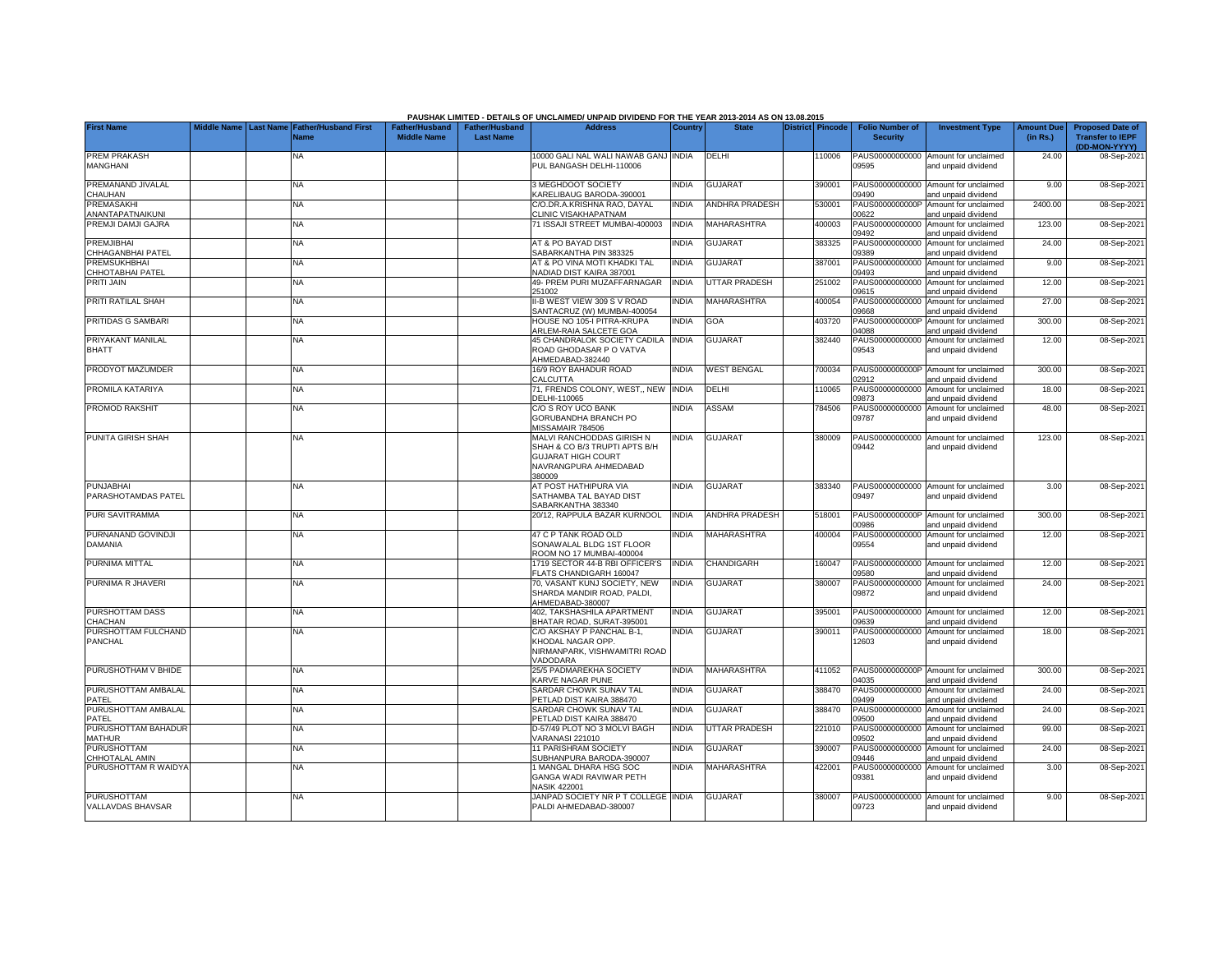|                                               |             |                  |                                     |                                             |                                           | PAUSHAK LIMITED - DETAILS OF UNCLAIMED/ UNPAID DIVIDEND FOR THE YEAR 2013-2014 AS ON 13.08.2015                        |              |                       |                         |                                           |                                                             |                               |                                                                     |
|-----------------------------------------------|-------------|------------------|-------------------------------------|---------------------------------------------|-------------------------------------------|------------------------------------------------------------------------------------------------------------------------|--------------|-----------------------|-------------------------|-------------------------------------------|-------------------------------------------------------------|-------------------------------|---------------------------------------------------------------------|
| <b>First Name</b>                             | Middle Name | <b>Last Name</b> | <b>Father/Husband First</b><br>Name | <b>Father/Husband</b><br><b>Middle Name</b> | <b>Father/Husband</b><br><b>Last Name</b> | <b>Address</b>                                                                                                         | Country      | <b>State</b>          | <b>District Pincode</b> | <b>Folio Number of</b><br><b>Security</b> | <b>Investment Type</b>                                      | <b>Amount Due</b><br>(in Rs.) | <b>Proposed Date of</b><br><b>Transfer to IEPF</b><br>(DD-MON-YYYY) |
| PURUSHOTTAMBHAI F<br>PANCHAL                  |             |                  | NA.                                 |                                             |                                           | Khodal Nagar 1/B, Opp. Nirman Park<br>/ishwatnitri Road                                                                | <b>INDIA</b> | <b>GUJARAT</b>        | 390011                  | PAUS0000000000P<br>05632                  | Amount for unclaimed<br>and unpaid dividend                 | 150.00                        | 08-Sep-2021                                                         |
| PURUSHOTTAMBHAI H<br><b>MANGROUA</b>          |             |                  | <b>NA</b>                           |                                             |                                           | 31 MAHECHHA CO-HOUSING<br>SOCIETY ISANPUR CHAR RASTA<br><b>ISANPUR AHMEDABAD</b>                                       | <b>INDIA</b> | <b>GUJARAT</b>        | 382443                  | PAUS0000000000P<br>02291                  | Amount for unclaimed<br>and unpaid dividend                 | 300.00                        | 08-Sep-2021                                                         |
| <b>PURUSHOTTAMBHAI</b><br>SOMABHAI PATEL      |             |                  | <b>NA</b>                           |                                             |                                           | AT & PO JITODIA TAK ANAND DIST<br><b>KAIRA PIN-388001</b>                                                              | <b>INDIA</b> | <b>GUJARAT</b>        | 388001                  | PAUS00000000000<br>09504                  | Amount for unclaimed<br>and unpaid dividend                 | 24.00                         | 08-Sep-2021                                                         |
| PUSHP LATA CHAUDHARY                          |             |                  | <b>NA</b>                           |                                             |                                           | C/O SH H R CHHABRA Q NO 74B<br>BA/BLOCK PA-NKHA RD<br>RESIDENTIAL SCHEME JAIL ROAD<br>NE- W DELHI 110018 -             | <b>INDIA</b> | DELHI                 | 110018                  | PAUS00000000000<br>09603                  | Amount for unclaimed<br>and unpaid dividend                 | 12.00                         | 08-Sep-2021                                                         |
| PUSHPA CHHABADA                               |             |                  | <b>NA</b>                           |                                             |                                           | 23 DROOPAD COLONY<br><b>GANDHINAGAR KOLHAPUR M S</b>                                                                   | <b>NDIA</b>  | <b>MAHARASHTRA</b>    | 416119                  | 04045                                     | PAUS0000000000P Amount for unclaimed<br>and unpaid dividend | 300.00                        | 08-Sep-2021                                                         |
| PUSHPA DHIRENDRA<br>PATEL                     |             |                  | NA                                  |                                             |                                           | C/O SHRI MUKUNDRAV GHANEKAR<br>NR KHUSHALC- HAND CHARITY<br>TRUST B/H MAHARANI SCH RAO-<br>PURA BARODA 390001 -        | <b>INDIA</b> | <b>GUJARAT</b>        | 390001                  | PAUS00000000000<br>09505                  | Amount for unclaimed<br>and unpaid dividend                 | 24.00                         | 08-Sep-2021                                                         |
| PUSHPA DUTTA<br><b>CHOWDHURY</b>              |             |                  | NA                                  |                                             |                                           | 38/1/2 RAMTONU BOSE LANE<br>CALCUTTA-700006                                                                            | <b>NDIA</b>  | <b>WEST BENGAL</b>    | 700006                  | PAUS00000000000<br>09573                  | Amount for unclaimed<br>and unpaid dividend                 | 24.00                         | 08-Sep-2021                                                         |
| PUSHPA KHANDUJA                               |             |                  | NA                                  |                                             |                                           | 2/362 SUBHASH NAGAR NEW DELHI-INDIA<br>110027                                                                          |              | DELHI                 | 110027                  | PAUS00000000000<br>09687                  | Amount for unclaimed<br>and unpaid dividend                 | 24.00                         | 08-Sep-2021                                                         |
| PUSHPA NARAYAN<br>SAHASRABUDDHE               |             |                  | <b>NA</b>                           |                                             |                                           | SHRIRAM BHAVAN PANCH ALI PAR<br>NAKA KALYAN-421301                                                                     | <b>INDIA</b> | <b>MAHARASHTRA</b>    | 421301                  | PAUS00000000000<br>09667                  | Amount for unclaimed<br>and unpaid dividend                 | 12.00                         | 08-Sep-2021                                                         |
| PUSHPA PRAVINCHANDRA<br><b>MEHTA</b>          |             |                  | NA                                  |                                             |                                           | C/O THE SWASTIK JANATA<br>SAHAKARI BANK LTD 502<br><b>KALBADEVI ROAD MUMBAI-400002</b>                                 | <b>INDIA</b> | <b>MAHARASHTRA</b>    | 400002                  | PAUS00000000000<br>09655                  | Amount for unclaimed<br>and unpaid dividend                 | 12.00                         | 08-Sep-2021                                                         |
| PUSHPA RAMANLAL<br>SWAMINARAYAN               |             |                  | NA.                                 |                                             |                                           | <b>KESHAV JIVAN KALAVAD ROAD NR</b><br>SETUBANDH - SOC BEHIND MAHILA<br>COLLEGE SAHAKAR NAGAR- ST-4<br>RAJKOT-360001 - | <b>INDIA</b> | <b>GUJARAT</b>        | 360001                  | PAUS00000000000<br>09727                  | Amount for unclaimed<br>and unpaid dividend                 | 36.00                         | 08-Sep-2021                                                         |
| <b>PUSHPABAI</b>                              |             |                  | <b>NA</b>                           |                                             |                                           | 15-1-503/B/13 1ST FLOOR OLD<br>FEELKHAYA HYDERABAD 500012                                                              | <b>NDIA</b>  | <b>ANDHRA PRADESH</b> | 500012                  | PAUS00000000000<br>09767                  | Amount for unclaimed<br>and unpaid dividend                 | 12.00                         | 08-Sep-2021                                                         |
| PUSHPABEN ARVINDBHAI<br>RAJYAGURU             |             |                  | <b>NA</b>                           |                                             |                                           | 6 SAIBABA FLATS NARANPURA<br>CHAR RASTA ANKUR ROAD<br>AHMEDABAD 380013                                                 | <b>INDIA</b> | <b>GUJARAT</b>        | 380013                  | PAUS00000000000<br>09853                  | Amount for unclaimed<br>and unpaid dividend                 | 249.00                        | 08-Sep-2021                                                         |
| PUSHPABEN KANUBHAI<br>SHAH                    |             |                  | <b>NA</b>                           |                                             |                                           | , GOVARDHAN APTS. 69,<br><b>SUVARNAPURI</b><br>SOCIETY, CHIKUWADI JETALPUR<br>ROAD, VADODARA-390005                    | <b>INDIA</b> | <b>GUJARAT</b>        | 390005                  | PAUS00000000000<br>09510                  | Amount for unclaimed<br>and unpaid dividend                 | 18.00                         | 08-Sep-2021                                                         |
| PUSHPABEN KANUBHAI<br>SHAH                    |             |                  | <b>NA</b>                           |                                             |                                           | 1, GOVARDHAN APARTMENTS 69,<br><b>SUVARNAPURI</b><br>SOCIETY.CHIKUWADI, JETALPUR<br>ROAD, VADODARA-390005              | <b>INDIA</b> | <b>GUJARAT</b>        | 390005                  | PAUS00000000000<br>09509                  | Amount for unclaimed<br>and unpaid dividend                 | 99.00                         | 08-Sep-2021                                                         |
| PUSHPABEN RAMBHAI<br><b>KESHWALA</b>          |             |                  | NA                                  |                                             |                                           | 32/377 RAGHUKUL APTS SOLA<br>ROAD NARANPURA AHMEDABAD<br>380013                                                        | <b>NDIA</b>  | <b>GUJARAT</b>        | 380013                  | PAUS00000000000<br>09550                  | Amount for unclaimed<br>and unpaid dividend                 | 24.00                         | 08-Sep-2021                                                         |
| PUSHPABEN SHASHIKANT<br><b>GANDHI</b>         |             |                  | NA                                  |                                             |                                           | 109, DUDHESHWAR SOCIETY,<br>AJWA ROAD, VADODARA-390019                                                                 | <b>NDIA</b>  | <b>GUJARAT</b>        | 390019                  | PAUS00000000000<br>09875                  | Amount for unclaimed<br>and unpaid dividend                 | 24.00                         | 08-Sep-2021                                                         |
| <b>PUSHPABEN</b><br>SURESHCHANDRA<br>PANDYA   |             |                  | <b>NA</b>                           |                                             |                                           | C/O. MUKESH S. PANDYA.<br>MIRSAHEB COMPOUND,<br>WHITEFIELD, BANGALORE-560066                                           | <b>NDIA</b>  | <b>KARNATAKA</b>      | 560066                  | PAUS00000000000<br>09864                  | Amount for unclaimed<br>and unpaid dividend                 | 48.00                         | 08-Sep-2021                                                         |
| PUSHPAGAURI<br>MAYANKKUMAR PANDYA             |             |                  | <b>NA</b>                           |                                             |                                           | C/O NATHALAL M PANDYA 16<br>GOKALE BAUG NR DINESH MILL<br>AKOTA RD BARODA-390005                                       | <b>NDIA</b>  | <b>GUJARAT</b>        | 390005                  | PAUS00000000000<br>09534                  | Amount for unclaimed<br>and unpaid dividend                 | 15.00                         | 08-Sep-2021                                                         |
| <b>PUSHPALATA</b><br>MADHAVRAO KHANVILKAR     |             |                  | ΝA                                  |                                             |                                           | C/O RELIABLE CARGO CARRIER<br>OPP PAWAGADH BUSSTAND<br>BARODA-390001                                                   | INDIA        | <b>GUJARAT</b>        | 390001                  | 09511                                     | PAUS00000000000 Amount for unclaimed<br>and unpaid dividend | 48.00                         | 08-Sep-2021                                                         |
| <b>PUSHPAVATI</b><br><b>BHANUPRASAD DESAI</b> |             |                  | NA                                  |                                             |                                           | 24 "SHRADDHA" PANKAJ SOCIETY<br>RACE COURSE CIRCLE BARODA-<br>390007                                                   | <b>NDIA</b>  | <b>GUJARAT</b>        | 390007                  | PAUS00000000000<br>09512                  | Amount for unclaimed<br>and unpaid dividend                 | 3.00                          | 08-Sep-2021                                                         |
| PYARELAL CHIMANLAL<br><b>PRAJAPATI</b>        |             |                  | <b>NA</b>                           |                                             |                                           | <b>KUVERJI DEVSHI CHAWL 2ND FL B</b><br>S ROAD OPP ZARAPKAR SHOW<br>ROOM DADAR W RLY MUMBAI<br>400028                  | <b>INDIA</b> | <b>MAHARASHTRA</b>    | 400028                  | PAUS00000000000<br>09666                  | Amount for unclaimed<br>and unpaid dividend                 | 12.00                         | 08-Sep-2021                                                         |
| R A GUPTA                                     |             |                  | NA                                  |                                             |                                           | C/O TAYLOR INST CO (I) LTD 14<br>MATHURA ROAD FARIDABAD                                                                | <b>INDIA</b> | <b>HARYANA</b>        | 121001                  | PAUS00000000000<br>10436                  | Amount for unclaimed<br>and unpaid dividend                 | 24.00                         | 08-Sep-2021                                                         |
| R B LAL                                       |             |                  | <b>NA</b>                           |                                             |                                           | C/O UJJWAL LTD 4/18 ASAFALI<br>ROAD NEW DELHI 110001                                                                   | <b>INDIA</b> | DELHI                 | 110001                  | PAUS00000000000<br>10110                  | Amount for unclaimed<br>and unpaid dividend                 | 75.00                         | 08-Sep-2021                                                         |
| R BALAKRISHNAN                                |             |                  | <b>NA</b>                           |                                             |                                           | 26, 5TH FLOOR EUCRESS<br><b>BUILDING, WADALA EAST MUMBAI</b>                                                           | <b>INDIA</b> | <b>MAHARASHTRA</b>    | 400037                  | 05235                                     | PAUS0000000000R Amount for unclaimed<br>and unpaid dividend | 300.00                        | 08-Sep-2021                                                         |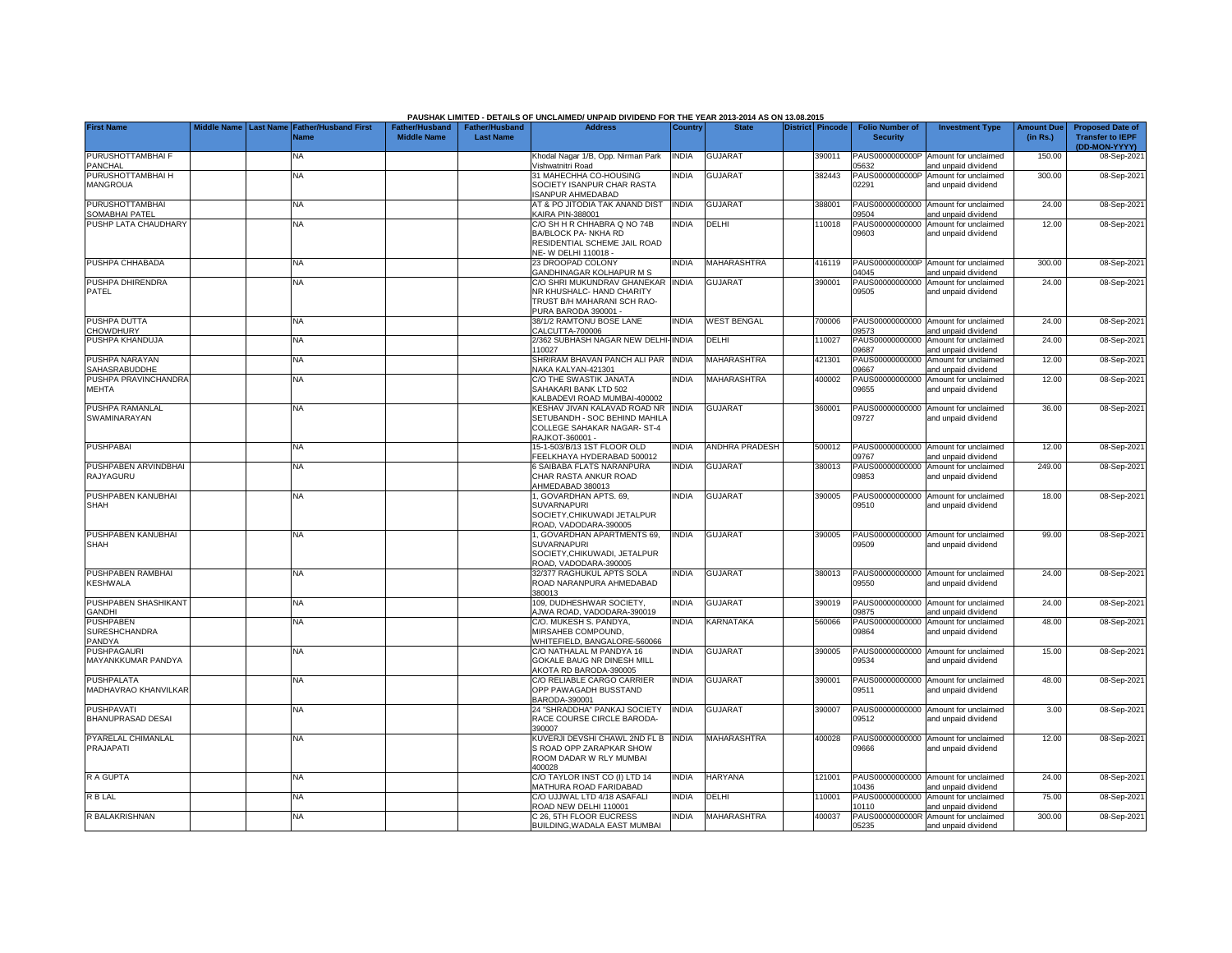|                         |                    |                                               |                                             |                                           | PAUSHAK LIMITED - DETAILS OF UNCLAIMED/ UNPAID DIVIDEND FOR THE YEAR 2013-2014 AS ON 13.08.2015 |                |                       |                  |                                           |                                                             |                               |                                                                     |
|-------------------------|--------------------|-----------------------------------------------|---------------------------------------------|-------------------------------------------|-------------------------------------------------------------------------------------------------|----------------|-----------------------|------------------|-------------------------------------------|-------------------------------------------------------------|-------------------------------|---------------------------------------------------------------------|
| <b>First Name</b>       | <b>Middle Name</b> | <b>Last Name Father/Husband First</b><br>Name | <b>Father/Husband</b><br><b>Middle Name</b> | <b>Father/Husband</b><br><b>Last Name</b> | <b>Address</b>                                                                                  | <b>Country</b> | <b>State</b>          | District Pincode | <b>Folio Number of</b><br><b>Security</b> | <b>Investment Type</b>                                      | <b>Amount Due</b><br>(in Rs.) | <b>Proposed Date of</b><br><b>Transfer to IEPF</b><br>(DD-MON-YYYY) |
| R CHANDRA SHEKAR        |                    | NA                                            |                                             |                                           | AKSHAYA" 12/3 53RD STREET<br><b>ASHOK NAGAR CHENNAI</b>                                         | <b>NDIA</b>    | <b>TAMIL NADU</b>     | 600083           | PAUS0000000000R<br>5209                   | Amount for unclaimed<br>and unpaid dividend                 | 300.00                        | 08-Sep-2021                                                         |
| R CHANDRAMOHAN          |                    | <b>NA</b>                                     |                                             |                                           | PLOT NO. 50, SEETHAPATHY<br>COLONY WEST MARREDPALLY.<br>SECUNDERABAD-500026                     | <b>NDIA</b>    | ANDHRA PRADESH        | 500026           | PAUS00000000000<br>10180                  | Amount for unclaimed<br>and unpaid dividend                 | 12.00                         | 08-Sep-2021                                                         |
| R DEVIKA                |                    | <b>NA</b>                                     |                                             |                                           | 21 RAJAJI ROAD NUNGAMBAKKAM<br>CHENNAI-600034                                                   | <b>INDIA</b>   | TAMIL NADU            | 600034           | 10107                                     | PAUS00000000000 Amount for unclaimed<br>and unpaid dividend | 24.00                         | 08-Sep-2021                                                         |
| R DURGA<br>PARAMESWARAN |                    | ΝA                                            |                                             |                                           | 127 NEHRU NAGAR TRICHUR<br>380006                                                               | INDIA          | KERALA                | 680006           | 10316                                     | PAUS00000000000 Amount for unclaimed<br>and unpaid dividend | 12.00                         | 08-Sep-2021                                                         |
| R GANGA                 |                    | <b>R</b> SRIDHAR                              |                                             |                                           | 5-4-69/1 5-4-69/1 NIZAMABAD<br><b>NIZAMABAD</b>                                                 | <b>NDIA</b>    | <b>ANDHRA PRADESH</b> | 503003           | PAUSIN302324104<br>71090                  | Amount for unclaimed<br>and unpaid dividend                 | 450.00                        | 08-Sep-2021                                                         |
| R GOWRILAKSHMI          |                    | NA                                            |                                             |                                           | NO.21 189/F BAFNA ENCLAVE<br>WEST RAMALINGAM ROAD R S<br><b>PURAMCOIMBATORE</b>                 | <b>NDIA</b>    | <b>TAMIL NADU</b>     | 641002           | PAUS0000000000R<br>03059                  | Amount for unclaimed<br>and unpaid dividend                 | 900.00                        | 08-Sep-2021                                                         |
| R K AGARWAL             |                    | ΝA                                            |                                             |                                           | 235 SECTOR 15A NOIDA 201301                                                                     | <b>NDIA</b>    | <b>UTTAR PRADESH</b>  | 201301           | PAUS00000000000<br>0540                   | Amount for unclaimed<br>and unpaid dividend                 | 24.00                         | 08-Sep-2021                                                         |
| R K AGRAWAL             |                    | ΝA                                            |                                             |                                           | <b>AB-846 SAROJINI NAGAR NEW</b><br><b>JELHI-110023</b>                                         | <b>NDIA</b>    | DELHI                 | 10023            | PAUS00000000000<br>10323                  | Amount for unclaimed<br>and unpaid dividend                 | 12.00                         | 08-Sep-2021                                                         |
| R KALAIGNANAM           |                    | NA                                            |                                             |                                           | 1/10 SRI SWATI CO-OP HSG<br>SOCIETY GOVANDI MUMBAI-400088                                       | <b>NDIA</b>    | <b>MAHARASHTRA</b>    | 400088           | PAUS00000000000<br>10138                  | Amount for unclaimed<br>and unpaid dividend                 | 12.00                         | 08-Sep-2021                                                         |
| <b>R KUMARI</b>         |                    | NA                                            |                                             |                                           | 511 A BLOCK RIVER DALE APTS<br>4TH MAIN ROAD EXTN<br>KOTTURPURAM CHENNAI 600085                 | <b>NDIA</b>    | <b>TAMIL NADU</b>     | 600085           | 10175                                     | PAUS00000000000 Amount for unclaimed<br>and unpaid dividend | 24.00                         | 08-Sep-2021                                                         |
| R M DATTA               |                    | NA                                            |                                             |                                           | 97 KALIKAPUR ROAD EAST END<br>PARK CALCUTTA                                                     | <b>NDIA</b>    | <b>WEST BENGAL</b>    | 700078           | PAUS0000000000R<br>02815                  | Amount for unclaimed<br>and unpaid dividend                 | 450.00                        | 08-Sep-2021                                                         |
| R MYLVAGANAN            |                    | NA                                            |                                             |                                           | 21 RAJAJI ROAD NUNGAMBAKKAM<br>CHENNAI-600034                                                   | <b>INDIA</b>   | TAMIL NADU            | 600034           | PAUS00000000000<br>10106                  | Amount for unclaimed<br>and unpaid dividend                 | 24.00                         | 08-Sep-2021                                                         |
| R N PARAMESWARAN        |                    | <b>NA</b>                                     |                                             |                                           | C/O MEENAKSHI MEDICAL STORES INDIA<br>MARAR ROAD TRICHUR                                        |                | <b>KERALA</b>         | 680001           | 04249                                     | PAUS0000000000R Amount for unclaimed<br>and unpaid dividend | 300.00                        | 08-Sep-2021                                                         |
| R N RANGACHAR           |                    | NA                                            |                                             |                                           | NR 9 TANK ROAD COTTONPET<br>BANGALORE-560053                                                    | <b>INDIA</b>   | KARNATAKA             | 560053           | 10365                                     | PAUS00000000000 Amount for unclaimed<br>and unpaid dividend | 12.00                         | 08-Sep-2021                                                         |
| R N SUJATHA             |                    | NA                                            |                                             |                                           | 44 NAGAPPA STREET<br>SESHADRIPURAM BANGALORE                                                    | <b>NDIA</b>    | KARNATAKA             | 560020           | 05127                                     | PAUS0000000000R Amount for unclaimed<br>and unpaid dividend | 300.00                        | 08-Sep-2021                                                         |
| R NAGARAJAN             |                    | NA                                            |                                             |                                           | C/O DARSHAK LTD NO 1<br>ARULANANDAM MUDALI STREET<br>SANTHOME CHENNAI 600004                    | <b>NDIA</b>    | <b>TAMIL NADU</b>     | 600004           | 10121                                     | PAUS00000000000 Amount for unclaimed<br>and unpaid dividend | 48.00                         | 08-Sep-2021                                                         |
| R NAGARAJAN             |                    | <b>NA</b>                                     |                                             |                                           | C/O DARSHAK LTD NO 1<br>ARULANANDAM MUDALI STREET<br>SANTHOME CHENNAI 600004                    | <b>NDIA</b>    | <b>TAMIL NADU</b>     | 600004           | 10109                                     | PAUS00000000000 Amount for unclaimed<br>and unpaid dividend | 48.00                         | 08-Sep-2021                                                         |
| R NAGARAJAN             |                    | <b>NA</b>                                     |                                             |                                           | C/O DARSHAK LIMITED NO 1<br>ARULANANDAM MUDALI STREET<br>SANTHOME CHENNAI 600004                | <b>NDIA</b>    | <b>TAMIL NADU</b>     | 600004           | 10120                                     | PAUS00000000000 Amount for unclaimed<br>and unpaid dividend | 78.00                         | 08-Sep-2021                                                         |
| R PADMINI               |                    | <b>NA</b>                                     |                                             |                                           | 1 ARULAMAMDA MUDALI ST<br>SANTHOME CHENNAI                                                      | <b>INDIA</b>   | <b>TAMIL NADU</b>     | 600004           | 03454                                     | PAUS0000000000R Amount for unclaimed<br>and unpaid dividend | 900.00                        | 08-Sep-2021                                                         |
| R PALANIAMMAL           |                    | <b>NA</b>                                     |                                             |                                           | 28 IVTH STREET<br>VEDATHALANGADU<br><b>KARUVAMPALAYAM TIRUPUR</b>                               | INDIA          | TAMIL NADU            | 641604           | 10170                                     | PAUS00000000000 Amount for unclaimed<br>and unpaid dividend | 12.00                         | 08-Sep-2021                                                         |
| R RAJAM                 |                    | NA                                            |                                             |                                           | 7C KALINGA COLONY K K NAGAR<br>CHENNAI                                                          | <b>INDIA</b>   | <b>TAMIL NADU</b>     | 600078           | 03477                                     | PAUS0000000000R Amount for unclaimed<br>and unpaid dividend | 300.00                        | 08-Sep-2021                                                         |
| R RAJESH                |                    | <b>RAJENDRAN</b>                              |                                             |                                           | 1,4/98,A6, KANGA NAGAR,<br>PERUVILAI.NAGERCOILKANYAKUM<br>ARI                                   | <b>NDIA</b>    | <b>TAMIL NADU</b>     | 629003           | PAUS12029800001<br>24319                  | Amount for unclaimed<br>and unpaid dividend                 | 3.00                          | 08-Sep-2021                                                         |
| <b>R RAMESH</b>         |                    | <b>NA</b>                                     |                                             |                                           | E-211, Raheja Residency 3rd Block, 7th<br>Vlain Koramangala                                     | <b>INDIA</b>   | <b>KARNATAKA</b>      | 560034           | 04198                                     | PAUS0000000000R Amount for unclaimed<br>and unpaid dividend | 300.00                        | 08-Sep-2021                                                         |
| R S KALYANPUR           |                    | NA                                            |                                             |                                           | 24B ANANDASHRAM BLDG 13TH<br>CROSS RD X MAIN RD<br>MALLESWARAM BANGALORE-                       | <b>NDIA</b>    | KARNATAKA             | 560003           | PAUS00000000000<br>10101                  | Amount for unclaimed<br>and unpaid dividend                 | 24.00                         | 08-Sep-2021                                                         |
| R S MANOHAR             |                    | <b>NA</b>                                     |                                             |                                           | 560003<br>NO 9 TANK ROAD COTTONPET<br>BANGALORE-560053                                          | <b>NDIA</b>    | KARNATAKA             | 560053           | 10366                                     | PAUS00000000000 Amount for unclaimed<br>and unpaid dividend | 12.00                         | 08-Sep-2021                                                         |
| R SARADA                |                    | NA.                                           |                                             |                                           | 218, PALLADAM ROAD,<br>VEERAPANDI POST TIRUPAR<br>641605                                        | <b>NDIA</b>    | <b>TAMIL NADU</b>     | 641605           | PAUS00000000000<br>10169                  | Amount for unclaimed<br>and unpaid dividend                 | 12.00                         | 08-Sep-2021                                                         |
| R SARASWATHI            |                    | NA                                            |                                             |                                           | 50/5, SECOND MAIN ROAD<br><b>GANDHINAGAR ADYAR</b>                                              | <b>NDIA</b>    | <b>TAMIL NADU</b>     | 600020           | PAUS0000000000R<br>03455                  | Amount for unclaimed<br>and unpaid dividend                 | 600.00                        | 08-Sep-2021                                                         |
| R SITARAMAN             |                    | NA                                            |                                             |                                           | 42 NEW STREET KARUR 639001<br><b>TAMILNADU</b>                                                  | INDIA          | <b>TAMIL NADU</b>     | 639001           | 10507                                     | PAUS00000000000 Amount for unclaimed<br>and unpaid dividend | 48.00                         | 08-Sep-2021                                                         |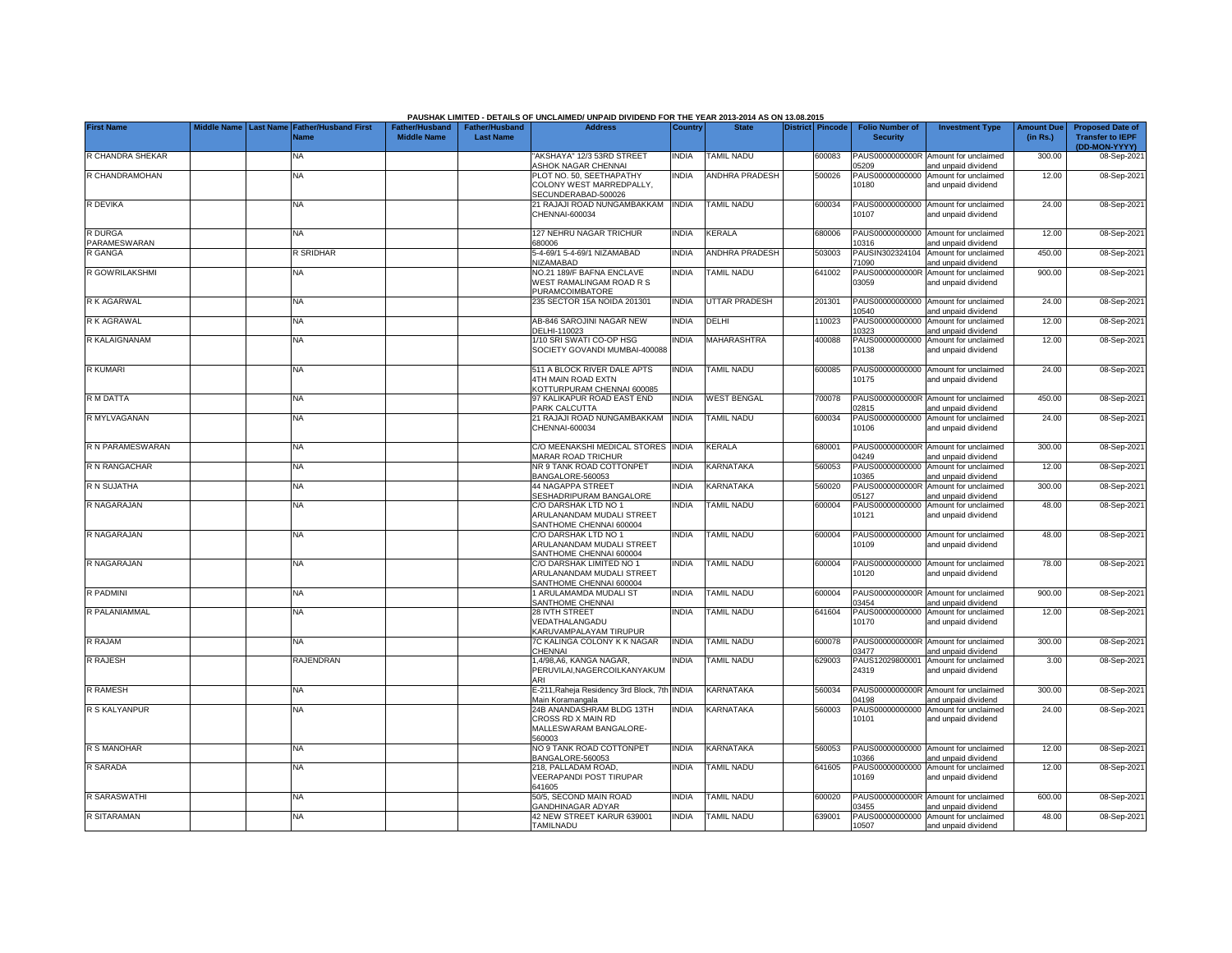|                                        |             |           |                                            |                                             |                                           | PAUSHAK LIMITED - DETAILS OF UNCLAIMED/ UNPAID DIVIDEND FOR THE YEAR 2013-2014 AS ON 13.08.2015                                                                       |              |                            |                  |                                           |                                                             |                               |                                                                     |
|----------------------------------------|-------------|-----------|--------------------------------------------|---------------------------------------------|-------------------------------------------|-----------------------------------------------------------------------------------------------------------------------------------------------------------------------|--------------|----------------------------|------------------|-------------------------------------------|-------------------------------------------------------------|-------------------------------|---------------------------------------------------------------------|
| <b>First Name</b>                      | Middle Name | Last Name | <b>Father/Husband First</b><br><b>Name</b> | <b>Father/Husband</b><br><b>Middle Name</b> | <b>Father/Husband</b><br><b>Last Name</b> | <b>Address</b>                                                                                                                                                        | Country      | <b>State</b>               | District Pincode | <b>Folio Number of</b><br><b>Security</b> | <b>Investment Type</b>                                      | <b>Amount Due</b><br>(in Rs.) | <b>Proposed Date of</b><br><b>Transfer to IEPF</b><br>(DD-MON-YYYY) |
| R SUBRAMANYAM                          |             |           | <b>NA</b>                                  |                                             |                                           | 45/26 B-2 ASHOK NAGAR KURNOOL<br>18005                                                                                                                                | <b>INDIA</b> | <b>ANDHRA PRADESH</b>      | 518005           | PAUS00000000000<br>10005                  | Amount for unclaimed<br>and unpaid dividend                 | 24.00                         | 08-Sep-2021                                                         |
| R SUNDARAM                             |             |           | NA                                         |                                             |                                           | <b>NORTH STREET</b><br>KADIRAMANGALAM POST<br>KUMBAKONAM RMS                                                                                                          | <b>INDIA</b> | <b>TAMIL NADU</b>          | 612106           | PAUS0000000000R<br>04210                  | Amount for unclaimed<br>and unpaid dividend                 | 300.00                        | 08-Sep-2021                                                         |
| R SURENDRA KAMATH                      |             |           | LATE N RAMACHENDRA<br><b>KAMATH</b>        |                                             |                                           | 5/918 PATHUMURI G K AVENUE<br>MATTANCHERRI KOCHI                                                                                                                      | <b>INDIA</b> | KERALA                     | 682002           | 57505                                     | PAUSIN300394121 Amount for unclaimed<br>and unpaid dividend | 24.00                         | 08-Sep-2021                                                         |
| R V NAGARKAR                           |             |           | <b>NA</b>                                  |                                             |                                           | SURVEY NO 35, BLDG NO 65/181<br>DUTTAWADI AKURDI PUNE 411035                                                                                                          | <b>NDIA</b>  | <b>MAHARASHTRA</b>         | 411035           | 10462                                     | PAUS00000000000 Amount for unclaimed<br>and unpaid dividend | 9.00                          | 08-Sep-2021                                                         |
| R VAIDYANATHAN                         |             |           | <b>NA</b>                                  |                                             |                                           | C/o.S.Ramanam No.5/1229. Bank of<br>Baroda Colony Settnpatti Nagar,<br>Madipakkam                                                                                     | <b>INDIA</b> | <b>TAMIL NADU</b>          | 600091           | 05212                                     | PAUS0000000000R Amount for unclaimed<br>and unpaid dividend | 300.00                        | 08-Sep-2021                                                         |
| R VIJAYARANGHAVAN                      |             |           | NA                                         |                                             |                                           | C/O M/S DARSHAK LTD 62/236<br>CHIDAMBARA RAO ST FORT<br>URNOOL-518001                                                                                                 | <b>NDIA</b>  | ANDHRA PRADESH             | 518001           | 10006                                     | PAUS00000000000 Amount for unclaimed<br>and unpaid dividend | 24.00                         | 08-Sep-2021                                                         |
| RABAB SIRAJUDDIN TAPIA                 |             |           | NA                                         |                                             |                                           | <b>TAPIA HOUSE 2ND FLOOR</b><br>BEGUMPURA HAIDARALI CASAMJI<br>STREET SURAT-395003                                                                                    | <b>NDIA</b>  | GUJARAT                    | 395003           | PAUS00000000000<br>10394                  | Amount for unclaimed<br>and unpaid dividend                 | 24.00                         | 08-Sep-2021                                                         |
| <b>RACHNA RIKHYE</b>                   |             |           | ΝA                                         |                                             |                                           | C/O GANDOTRA ANCHAL MUSEUM<br>HILL ROAD SIMLA 171004                                                                                                                  | <b>INDIA</b> | <b>HIMACHAL</b><br>PRADESH | 171004           | 10375                                     | PAUS00000000000 Amount for unclaimed<br>and unpaid dividend | 12.00                         | 08-Sep-2021                                                         |
| RACHNA RIKHYE                          |             |           | <b>NA</b>                                  |                                             |                                           | C/O GANDOTRA ANCHAL MUSEUM<br>HILL ROAD SIMLA 171004                                                                                                                  | <b>INDIA</b> | <b>HIMACHAL</b><br>PRADESH | 171004           | 10415                                     | PAUS00000000000 Amount for unclaimed<br>and unpaid dividend | 48.00                         | 08-Sep-2021                                                         |
| RADHA KISHAN KHANNA                    |             |           | NA                                         |                                             |                                           | BA 293/1 TAGORE GARDEN NEW<br><b>DELHI 110027</b>                                                                                                                     | <b>INDIA</b> | DELHI                      | 110027           | 10377                                     | PAUS00000000000 Amount for unclaimed<br>and unpaid dividend | 12.00                         | 08-Sep-2021                                                         |
| RADHA KRISHNA<br>PERUMALLA             |             |           | <b>NA</b>                                  |                                             |                                           | <b>STENO CONSTRUCTION</b><br><b>EQUIPMENT ZONE RASHT- RIYA</b><br><b>ISPAT NIGAM LTD VISAKHAPATNAM</b><br>STEE- LPJT BALACHERUVU SITE<br>OFFICE VISAKHAPAT-NAM-530026 | <b>INDIA</b> | <b>ANDHRA PRADESH</b>      | 530026           | PAUS00000000000<br>10313                  | Amount for unclaimed<br>and unpaid dividend                 | 12.00                         | 08-Sep-2021                                                         |
| RADHA MOHAN VERMA                      |             |           | ΝA                                         |                                             |                                           | FLAT NO-23, INDERPRASTA APTT.<br>PATPARGANJ NEW DELHI                                                                                                                 | INDIA        | DELHI                      | 110092           | 10225                                     | PAUS00000000000 Amount for unclaimed<br>and unpaid dividend | 36.00                         | 08-Sep-2021                                                         |
| RADHE SHIAM GUPTA                      |             |           | <b>NA</b>                                  |                                             |                                           | 0-290 PRASHANT VIHAR PO ROHINI INDIA<br><b>DELHI 110085</b>                                                                                                           |              | DELHI                      | 110085           | PAUS00000000000<br>10222                  | Amount for unclaimed<br>and unpaid dividend                 | 12.00                         | 08-Sep-2021                                                         |
| RADHIKA SESHAN                         |             |           | <b>NA</b>                                  |                                             |                                           | 3/5 THE SAFIRE 11TH AVENUE<br><b>ASHOK NAGAR CHENNAI 600083</b>                                                                                                       | INDIA        | <b>TAMIL NADU</b>          | 600083           | PAUS00000000000<br>10372                  | Amount for unclaimed<br>and unpaid dividend                 | 24.00                         | 08-Sep-2021                                                         |
| RADHIKA SOLASA                         |             |           | <b>NA</b>                                  |                                             |                                           | 12-151 KOTHAPET CHIRALA A P                                                                                                                                           | INDIA        | ANDHRA PRADESH             | 523157           | PAUS0000000000R<br>14750                  | Amount for unclaimed<br>and unpaid dividend                 | 300.00                        | 08-Sep-2021                                                         |
| RAFIUDDIN VAZIR SHAIKH                 |             |           | <b>NA</b>                                  |                                             |                                           | <b>801 302 DATAR APPARTMENT</b><br>AZIZIA MASJID NAYA NAGAR MIRA<br><b>ROAD MUMBAI.401107</b>                                                                         | <b>NDIA</b>  | MAHARASHTRA                | 401107           | PAUS00000000000<br>10434                  | Amount for unclaimed<br>and unpaid dividend                 | 24.00                         | 08-Sep-2021                                                         |
| RAGHAVENDRA K DESAI                    |             |           | <b>NA</b>                                  |                                             |                                           | <b>NO 73 TRIVIKRAM TEMPLE LANE</b><br><b>GODBOLE MALA BIJAPUR</b>                                                                                                     | <b>INDIA</b> | KARNATAKA                  | 586101           | 12492                                     | PAUS0000000000R Amount for unclaimed<br>and unpaid dividend | 300.00                        | 08-Sep-2021                                                         |
| <b>RAGHAVENDRA</b><br>KRISHNAMOHAN RAO |             |           | NA                                         |                                             |                                           | C/O THE SWASTIK JANATA<br>SAHAKARI BANK LTD 502<br><b>CALBADEVI ROAD MUMBAI-400002</b>                                                                                | <b>NDIA</b>  | <b>MAHARASHTRA</b>         | 400002           | PAUS00000000000<br>10292                  | Amount for unclaimed<br>and unpaid dividend                 | 12.00                         | 08-Sep-2021                                                         |
| <b>RAGHAVENDRA</b><br>PRASANNA T       |             |           | NA                                         |                                             |                                           | 41 NALA ROAD B/H SHREE TALNES<br>CANTONMENT BANGALORE                                                                                                                 | <b>INDIA</b> | KARNATAKA                  | 560042           | 05060                                     | PAUS0000000000R Amount for unclaimed<br>and unpaid dividend | 900.00                        | 08-Sep-2021                                                         |
| RAGHAVENDRA<br>RANGARAO KULKARNI       |             |           | <b>NA</b>                                  |                                             |                                           | FLAT NO.1, BUILDING NO.4A,<br><b>TAPOVAN CO.OP HOUSING</b><br>SOCIETY, WARJE, PUNE.                                                                                   | <b>INDIA</b> | MAHARASHTRA                | 411029           | 00631                                     | PAUS0000000000R Amount for unclaimed<br>and unpaid dividend | 1200.00                       | 08-Sep-2021                                                         |
| RAGHAVJI JIVRAJ MEHTA                  |             |           | <b>NA</b>                                  |                                             |                                           | <b>KUVERJI DEVSHI CHAWL 2ND FL B</b><br>S ROAD OP- P ZARAPKAR SHOW<br>ROOM DADAR W RLY MUMBAI- -<br>400028.                                                           | <b>INDIA</b> | MAHARASHTRA                | 400028           | 10299                                     | PAUS00000000000 Amount for unclaimed<br>and unpaid dividend | 12.00                         | 08-Sep-2021                                                         |
| RAGHAVJI MOHANBHAI<br>ADROJA           |             |           | <b>NA</b>                                  |                                             |                                           | 'SATYAM" OPP HANUMAN'S<br>TEMPLE JOGASAR ROAD<br>DHRANGADHRA 363310                                                                                                   | <b>INDIA</b> | <b>GUJARAT</b>             | 363310           | 09942                                     | PAUS00000000000 Amount for unclaimed<br>and unpaid dividend | 3.00                          | 08-Sep-2021                                                         |
| RAGHU NATH PRASAD                      |             |           | NA.                                        |                                             |                                           | C/O SHAKTI PROVISION STORE I-<br>4/5 MAIN BAZAR LAXMI NAGAR<br>DELHI-110092                                                                                           | INDIA        | DELHI                      | 10092            | 10349                                     | PAUS00000000000 Amount for unclaimed<br>and unpaid dividend | 12.00                         | 08-Sep-2021                                                         |
| RAGHUBIR SINGH GUPTA                   |             |           | <b>NA</b>                                  |                                             |                                           | 171 PURWA DIN DAYAL AMBER<br><b>TALAB ROORKEE-247667</b>                                                                                                              | <b>INDIA</b> | <b>UTTAR PRADESH</b>       | 247667           | 10195                                     | PAUS00000000000 Amount for unclaimed<br>and unpaid dividend | 24.00                         | 08-Sep-2021                                                         |
| RAGUNATHARADDI<br>HANAMARADDI IRADDI   |             |           | ΝA                                         |                                             |                                           | <b>AT &amp; PO TIRLAPURE TAL</b><br>NAVALGUNDA DIST DHARWAR<br>KARNATAK 582208                                                                                        | <b>INDIA</b> | KARNATAKA                  | 582208           | 10103                                     | PAUS00000000000 Amount for unclaimed<br>and unpaid dividend | 24.00                         | 08-Sep-2021                                                         |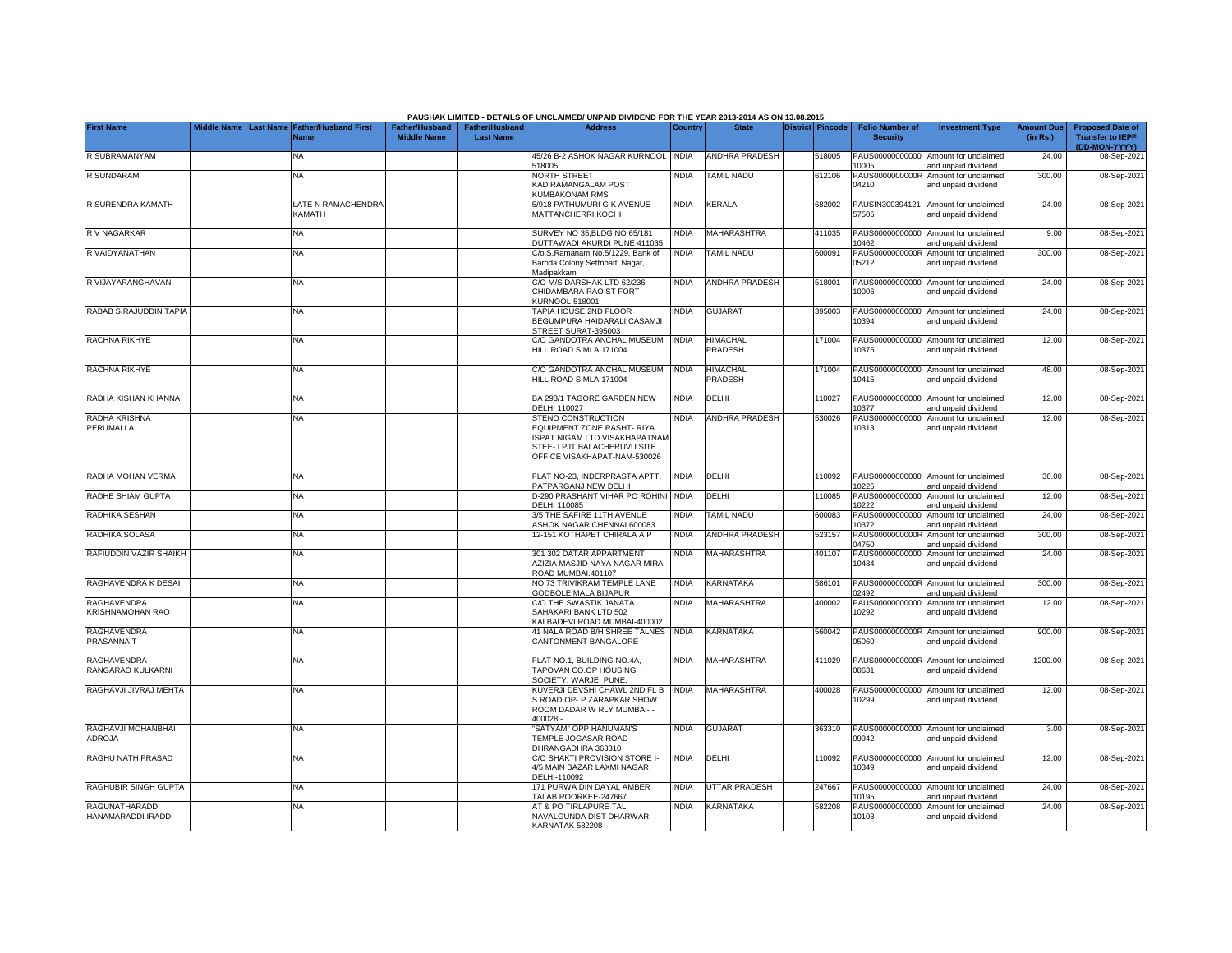| <b>First Name</b>                             |  | Middle Name Last Name Father/Husband First<br><b>Name</b> | ו האווטרש<br><b>Father/Husband</b><br><b>Middle Name</b> | <b>Father/Husband</b><br><b>Last Name</b> | <b>Address</b>                                                                                                      | Country      | <b>State</b>         | 19.99.ZU I<br>District Pincode | <b>Folio Number of</b><br><b>Security</b> | <b>Investment Type</b>                                      | <b>Amount Due</b><br>(in Rs.) | <b>Proposed Date of</b><br><b>Transfer to IEPF</b><br>(DD-MON-YYYY) |
|-----------------------------------------------|--|-----------------------------------------------------------|----------------------------------------------------------|-------------------------------------------|---------------------------------------------------------------------------------------------------------------------|--------------|----------------------|--------------------------------|-------------------------------------------|-------------------------------------------------------------|-------------------------------|---------------------------------------------------------------------|
| RAHMAN MASTAN<br>SHERIFF                      |  | NA                                                        |                                                          |                                           | E-18 SECTOR 21 JALVAYU VIHAR<br><b>NOIDA 201301 U P</b>                                                             | <b>INDIA</b> | UTTAR PRADESH        | 201301                         | PAUS00000000000<br>0364                   | Amount for unclaimed<br>nd unpaid dividend                  | 12.00                         | 08-Sep-2021                                                         |
| RAHUL NANUBHAI AMIN                           |  | NA.                                                       |                                                          |                                           | C/O SHRI N B AMIN AMALTAS FARM INDIA<br>NURSERY- BHAYLI RAIPURA<br>VILLAGE RD BHAYLI 39141-0 DIST<br><b>BARODA-</b> |              | <b>GUJARAT</b>       | 391410                         | PAUS00000000000<br>10403                  | Amount for unclaimed<br>and unpaid dividend                 | 3.00                          | 08-Sep-2021                                                         |
| RAIBEN K PRAJAPATI                            |  | NA                                                        |                                                          |                                           | B/61, ALEMBIC COLONY, ALEMBIC INDIA<br>ROAD, VADODARA-390003                                                        |              | <b>GUJARAT</b>       | 390003                         | PAUS00000000000<br>10577                  | Amount for unclaimed<br>and unpaid dividend                 | 24.00                         | 08-Sep-2021                                                         |
| RAICHAND ODHAVJI<br>DOSHI                     |  | NA                                                        |                                                          |                                           | C/O THE SWASTIK JANATA<br>SAHAKARI BANK LTD 502<br>KALBADEVI ROAD MUMBAI-400002                                     | <b>INDIA</b> | <b>MAHARASHTRA</b>   | 400002                         | PAUS00000000000<br>10291                  | Amount for unclaimed<br>and unpaid dividend                 | 12.00                         | 08-Sep-2021                                                         |
| RAIJIBHAI SULTANBHAI<br>ODD                   |  | NA                                                        |                                                          |                                           | ODD FALIA NEAR KACHHIA POLE<br>POST CHHANI PIN-391740                                                               | <b>INDIA</b> | <b>GUJARAT</b>       | 391740                         | PAUS00000000000<br>0008                   | Amount for unclaimed<br>nd unpaid dividend                  | 3.00                          | 08-Sep-2021                                                         |
| RAJ KAPOOR                                    |  | NA                                                        |                                                          |                                           | C-37 KALKAJI COLONY NEW DELHI- INDIA<br>110019                                                                      |              | DELHI                | 110019                         | PAUS00000000000<br>10376                  | Amount for unclaimed<br>and unpaid dividend                 | 12.00                         | 08-Sep-2021                                                         |
| <b>RAJ KARNANI</b>                            |  | NA                                                        |                                                          |                                           | CD-17C RAJOURI GARDEN G-8<br>AREA NEAR H N DEPOT NEW DELH<br>110064                                                 | <b>NDIA</b>  | <b>DELHI</b>         | 110064                         | PAUS00000000000<br>10231                  | Amount for unclaimed<br>and unpaid dividend                 | 36.00                         | 08-Sep-2021                                                         |
| RAJ KISHORE MEHRA                             |  | NA                                                        |                                                          |                                           | 24 HARTINGS ROAD ALLAHABAD-<br>211001                                                                               | <b>INDIA</b> | <b>UTTAR PRADESH</b> | 211001                         | PAUS00000000000<br>0009                   | Amount for unclaimed<br>and unpaid dividend                 | 24.00                         | 08-Sep-2021                                                         |
| <b>RAJ KUMAR</b>                              |  | NA                                                        |                                                          |                                           | C/O BHAGWAN DAS GUPTA & CO 4 INDIA<br>DELHI STOCK EXCHANGE BULD<br>ASAF ALI ROAD NEW DELHI-110002                   |              | <b>DELHI</b>         | 110002                         | PAUS00000000000<br>10321                  | Amount for unclaimed<br>and unpaid dividend                 | 12.00                         | 08-Sep-2021                                                         |
| RAJ KUMAR                                     |  | <b>JOGINDER PAL</b>                                       |                                                          |                                           | THATHIARA MOHALLA, KOT KULJAS INDIA<br>RAI BATALA                                                                   |              | <b>PUNJAB</b>        | 143505                         | 80763                                     | PAUS12019101002 Amount for unclaimed<br>and unpaid dividend | 105.00                        | 08-Sep-2021                                                         |
| RAJ KUMAR SADDI                               |  | NA.                                                       |                                                          |                                           | C/O ALEMBIC CHEMICALS WORKS<br>CO LTD 110 JAWAHARLAL NEHRU<br>MARG AMBALA CANTT                                     | <b>INDIA</b> | HARYANA              | 133001                         | PAUS0000000000R<br>03414                  | Amount for unclaimed<br>and unpaid dividend                 | 300.00                        | 08-Sep-2021                                                         |
| RAJ KUMAR SAHA                                |  | NA.                                                       |                                                          |                                           | CHURIPATTY P O - JIAGUNJ DIST -<br>MURSHIDABAD JIAGUNJ                                                              | <b>INDIA</b> | <b>WEST BENGAL</b>   | 742123                         | PAUS12053200000<br>34299                  | Amount for unclaimed<br>and unpaid dividend                 | 300.00                        | 08-Sep-2021                                                         |
| RAJ KUMARI CHATURVEDI                         |  | NA.                                                       |                                                          |                                           | 5/13 ROOP NAGAR DELHI-110007                                                                                        | <b>INDIA</b> | DELHI                | 110007                         | PAUS00000000000<br>10354                  | Amount for unclaimed<br>and unpaid dividend                 | 12.00                         | 08-Sep-2021                                                         |
| RAJ RANI                                      |  | NA                                                        |                                                          |                                           | XV-8315 GALI NO 4 MULTANI<br>DHANDA PAHAR GANJ NEW DELHI<br>110055                                                  | india        | DELHI                | 110055                         | PAUS00000000000<br>10348                  | Amount for unclaimed<br>and unpaid dividend                 | 12.00                         | 08-Sep-2021                                                         |
| RAJ SEHGAL                                    |  | NA                                                        |                                                          |                                           | GP-37 PITAMPURA DELHI-110034                                                                                        | INDIA        | DELHI                | 110034                         | PAUS00000000000<br>10176                  | Amount for unclaimed<br>and unpaid dividend                 | 30.00                         | 08-Sep-2021                                                         |
| RAJ SEHGAL                                    |  | NA                                                        |                                                          |                                           | GP-37 PITAMPURA DELHI 110034                                                                                        | <b>INDIA</b> | DELHI                | 110034                         | PAUS00000000000<br>10421                  | Amount for unclaimed<br>and unpaid dividend                 | 30.00                         | 08-Sep-2021                                                         |
| RAJA RAM RASTOGI                              |  | NA                                                        |                                                          |                                           | 35 HAVE LOCK ROAD LUCKNOW                                                                                           | <b>INDIA</b> | <b>UTTAR PRADESH</b> | 226001                         | PAUS0000000000R<br>03366                  | Amount for unclaimed<br>and unpaid dividend                 | 6000.00                       | 08-Sep-2021                                                         |
| RAJAGOPALAN<br>RAGHAVENDRA<br><b>SUNDARAM</b> |  | NA                                                        |                                                          |                                           | NO.64, RAJAMANGAL VILLA IST<br>STREET NEW FAIRLANDS SALEM                                                           | INDIA        | <b>TAMIL NADU</b>    | 636016                         | PAUS0000000000R<br>00632                  | Amount for unclaimed<br>and unpaid dividend                 | 300.00                        | 08-Sep-2021                                                         |
| RAJAGOPALAN<br>VENKATARAMAN                   |  | NA.                                                       |                                                          |                                           | 65/14 MURALI ANAND FLATS<br>ALAMELU MANGAPURAM<br><b>MYLAPORE</b>                                                   | <b>INDIA</b> | <b>TAMIL NADU</b>    | 600004                         | 04221                                     | PAUS0000000000R Amount for unclaimed<br>and unpaid dividend | 300.00                        | 08-Sep-2021                                                         |
| RAJAM VAIDYANATHAN                            |  | <b>NA</b>                                                 |                                                          |                                           | FLAT NO 3 SPRING FIELDS 25<br>FIRST CROSS - STREET KASTURBA<br>NAGAR ADAYAR CHENNAI 60-0020                         | INDIA        | <b>TAMIL NADU</b>    | 600020                         | PAUS00000000000<br>10272                  | Amount for unclaimed<br>and unpaid dividend                 | 12.00                         | 08-Sep-2021                                                         |
| RAJAN BATRA                                   |  | <b>NA</b>                                                 |                                                          |                                           | C-19 KIRTI NAGAR NEW DELHI-<br>110015                                                                               | <b>INDIA</b> | DELHI                | 110015                         | PAUS00000000000<br>10391                  | Amount for unclaimed<br>and unpaid dividend                 | 12.00                         | 08-Sep-2021                                                         |
| RAJAN GUPTA                                   |  | NA                                                        |                                                          |                                           | H NO 27 WEST AZAD NAGAR DELHI<br>110051                                                                             | <b>INDIA</b> | DELHI                | 110051                         | PAUS00000000000<br>10517                  | Amount for unclaimed<br>nd unpaid dividend                  | 12.00                         | 08-Sep-2021                                                         |
| RAJANI SHANKARRAO<br><b>JOGLEKAR</b>          |  | NA                                                        |                                                          |                                           | 8 URMILA SOC 15TH ROAD NORTH<br>AVENUE SANTACRUZ WEST<br>MUMBAI-400051                                              | <b>INDIA</b> | <b>MAHARASHTRA</b>   | 400051                         | PAUS00000000000<br>10340                  | Amount for unclaimed<br>and unpaid dividend                 | 12.00                         | 08-Sep-2021                                                         |
| RAJANIKANT HARILAL<br>JANI                    |  | NA.                                                       |                                                          |                                           | 14 'SHAKUNTAL PARK' MANJALPUR INDIA<br>NAKA BARODA-390004                                                           |              | <b>GUJARAT</b>       | 390004                         | 10011                                     | PAUS00000000000 Amount for unclaimed<br>and unpaid dividend | 15.00                         | 08-Sep-2021                                                         |
| RAJANIKANT RAMANLAL<br><b>DESAI</b>           |  | NA.                                                       |                                                          |                                           | 14 GIRIKUNJ RIDDHI SIDDHI NAGAR INDIA<br>AJWA ROAD VADODARA 390019                                                  |              | <b>GUJARAT</b>       | 390019                         | PAUS00000000000<br>09954                  | Amount for unclaimed<br>and unpaid dividend                 | 15.00                         | 08-Sep-2021                                                         |
| RAJEEV KUMAR<br>SAWHNEY                       |  | NA                                                        |                                                          |                                           | 14/41 CIVIL LINES LAL IMLI ROAD<br>KANPUR 208001                                                                    | <b>INDIA</b> | <b>UTTAR PRADESH</b> | 208001                         | PAUS00000000000<br>10510                  | Amount for unclaimed<br>and unpaid dividend                 | 12.00                         | 08-Sep-2021                                                         |
| RAJEEV KUMAR<br>SAWHNEY                       |  | NA                                                        |                                                          |                                           | 14/41 CIVIL LINES LAL IMLI ROAD<br>KANPUR-208001                                                                    | <b>INDIA</b> | <b>UTTAR PRADESH</b> | 208001                         | PAUS00000000000<br>10310                  | Amount for unclaimed<br>and unpaid dividend                 | 12.00                         | 08-Sep-2021                                                         |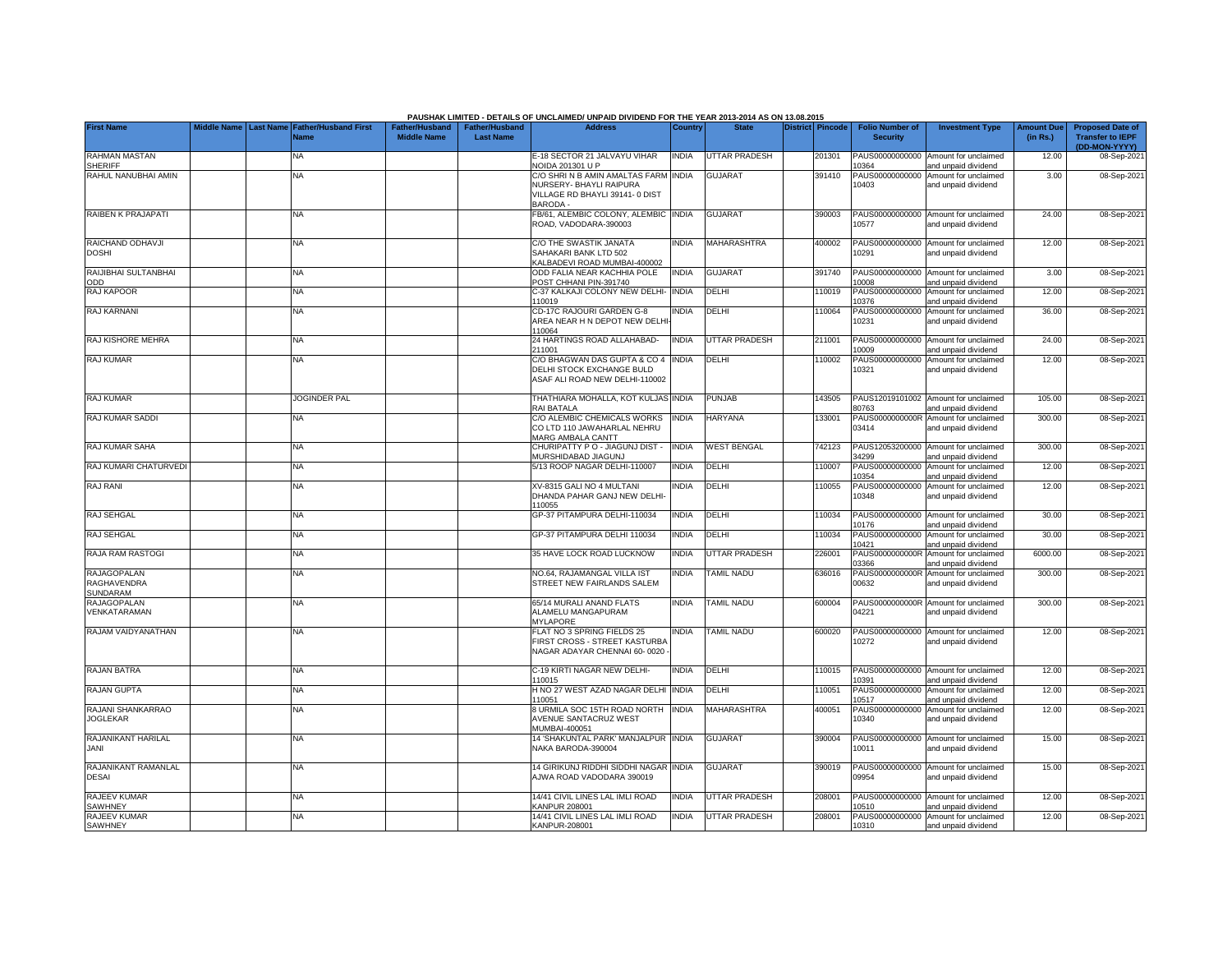|                                                 |  |                                                               |                                             |                                           | PAUSHAK LIMITED - DETAILS OF UNCLAIMED/ UNPAID DIVIDEND FOR THE YEAR 2013-2014 AS ON 13.08.2015                              |                |                    |                         |        |                                           |                                                             |                               |                                                                     |
|-------------------------------------------------|--|---------------------------------------------------------------|---------------------------------------------|-------------------------------------------|------------------------------------------------------------------------------------------------------------------------------|----------------|--------------------|-------------------------|--------|-------------------------------------------|-------------------------------------------------------------|-------------------------------|---------------------------------------------------------------------|
| <b>First Name</b>                               |  | Middle Name   Last Name   Father/Husband First<br><b>Name</b> | <b>Father/Husband</b><br><b>Middle Name</b> | <b>Father/Husband</b><br><b>Last Name</b> | <b>Address</b>                                                                                                               | <b>Country</b> | <b>State</b>       | <b>District Pincode</b> |        | <b>Folio Number of</b><br><b>Security</b> | <b>Investment Type</b>                                      | <b>Amount Due</b><br>(in Rs.) | <b>Proposed Date of</b><br><b>Transfer to IEPF</b><br>(DD-MON-YYYY) |
| <b>RAJENDAR PARSHAD</b><br><b>GUPTA</b>         |  | NA                                                            |                                             |                                           | JAI BALA ESTATE.3437 RAJA PARK<br>MAIN ROAD RANI BAGH SHAKUR<br><b>BASTI DELHI</b>                                           | <b>INDIA</b>   | DELHI              |                         | 110034 | PAUS00000000000<br>0204                   | Amount for unclaimed<br>and unpaid dividend                 | 12.00                         | 08-Sep-2021                                                         |
| RAJENDRA ATMARAM<br><b>MODI</b>                 |  | NA                                                            |                                             |                                           | CHOKSHY D R & CO OPP<br>GHANCHI'S POLE MANEKCHOWK<br>AHMEDABAD 380001                                                        | <b>NDIA</b>    | <b>GUJARAT</b>     |                         | 380001 | 0545                                      | PAUS00000000000 Amount for unclaimed<br>and unpaid dividend | 3.00                          | 08-Sep-2021                                                         |
| RAJENDRA KRISHNA DAS                            |  | NA                                                            |                                             |                                           | 355/16 JOKHAN BAGH JHANSI<br>284001                                                                                          | <b>INDIA</b>   | UTTAR PRADESH      |                         | 284001 | PAUS00000000000<br>0111                   | Amount for unclaimed<br>and unpaid dividend                 | 48.00                         | 08-Sep-2021                                                         |
| RAJENDRA MADHAV<br><b>BARHATE</b>               |  | NA                                                            |                                             |                                           | N-9 L-172/1 CIDCO SHIVAJI NAGAR<br><b>AURANGABAD (M H)</b>                                                                   | <b>INDIA</b>   | <b>MAHARASHTRA</b> |                         | 431003 | PAUS0000000000R<br>14923                  | Amount for unclaimed<br>and unpaid dividend                 | 450.00                        | 08-Sep-2021                                                         |
| RAJENDRA MAGANLAL<br><b>KAMDAR</b>              |  | NA                                                            |                                             |                                           | DHANVANTRI COMPLEX, FIRST<br>FLOOR. BLOCK NO.5. MILL PARA<br>MAIN RD, RAJKOT-360002                                          | <b>NDIA</b>    | <b>GUJARAT</b>     |                         | 360002 | PAUS00000000000<br>10012                  | Amount for unclaimed<br>and unpaid dividend                 | 24.00                         | 08-Sep-2021                                                         |
| RAJENDRA MANOHAR<br><b>GADGIL</b>               |  | NA                                                            |                                             |                                           | A/4/304, HARIDHAM FLATS<br>MANJALPUR AHMEDABAD                                                                               | <b>INDIA</b>   | <b>GUJARAT</b>     |                         | 380001 | PAUS00000000000<br>09960                  | Amount for unclaimed<br>and unpaid dividend                 | 3.00                          | 08-Sep-2021                                                         |
| RAJENDRA P SONGIRE                              |  | NA                                                            |                                             |                                           | C/O DEY'S MEDICAL A B ROAD<br>KAKAD CHAMBER WORLI MUMBAI                                                                     | NDIA           | <b>MAHARASHTRA</b> |                         | 400018 | PAUS0000000000R<br>03788                  | Amount for unclaimed<br>and unpaid dividend                 | 300.00                        | 08-Sep-2021                                                         |
| RAJENDRA PANDYA                                 |  | NA                                                            |                                             |                                           | <b>9 SHILPA SOCIETY OPP</b><br>ATITHIGRUH LALBAUG VADODARA<br>390004                                                         | NDIA           | <b>GUJARAT</b>     |                         | 390004 | PAUS00000000000<br>10529                  | Amount for unclaimed<br>and unpaid dividend                 | 24.00                         | 08-Sep-2021                                                         |
| RAJENDRA PRABHULAL<br><b>DESAI</b>              |  | NA                                                            |                                             |                                           | 17 NEHRUNAGAR S M ROAD<br>AHMEDABAD-380015                                                                                   | <b>INDIA</b>   | <b>GUJARAT</b>     |                         | 380015 | PAUS00000000000<br>09968                  | Amount for unclaimed<br>and unpaid dividend                 | 30.00                         | 08-Sep-2021                                                         |
| RAJENDRA PRASAD S L                             |  | ΝA                                                            |                                             |                                           | DO NO 19/4/22 S N PETA HINDUPUR INDIA                                                                                        |                | ANDHRA PRADESH     |                         | 515201 | PAUSIN301696109<br>26185                  | Amount for unclaimed<br>and unpaid dividend                 | 150.00                        | 08-Sep-2021                                                         |
| RAJENDRA R SHAH                                 |  | NA                                                            |                                             |                                           | C/O RAKESH STORE 978 M G ROAD INDIA<br>BHAVNAGAR-364001                                                                      |                | <b>GUJARAT</b>     |                         | 364001 | PAUS00000000000<br>10123                  | Amount for unclaimed<br>and unpaid dividend                 | 12.00                         | 08-Sep-2021                                                         |
| RAJENDRA RAMCHAND<br><b>MIRCHANDANI</b>         |  | NA                                                            |                                             |                                           | BHANUKUNJ ADANIYA BRIDGE<br>BARODA-390006                                                                                    | <b>INDIA</b>   | <b>GUJARAT</b>     |                         | 390006 | PAUS00000000000<br>09969                  | Amount for unclaimed<br>and unpaid dividend                 | 3.00                          | 08-Sep-2021                                                         |
| RAJENDRA SINGH LODHA                            |  | NA                                                            |                                             |                                           | 8 NATIONAL TOWER 13 LOUDON<br>STREET CALCUTTA-700017                                                                         | <b>INDIA</b>   | <b>WEST BENGAL</b> |                         | 700017 | PAUS00000000000<br>09907                  | Amount for unclaimed<br>and unpaid dividend                 | 3.00                          | 08-Sep-2021                                                         |
| RAJENDRA SREENATH<br>PRASAD                     |  | <b>NA</b>                                                     |                                             |                                           | M/4 79 ONGC FLATS<br>CHITTARANJAN NAGAR VIDYA<br>VIHAR (EAST) MUMBAI-400077                                                  | <b>INDIA</b>   | MAHARASHTRA        |                         | 400077 | PAUS00000000000<br>10286                  | Amount for unclaimed<br>and unpaid dividend                 | 12.00                         | 08-Sep-2021                                                         |
| RAJENDRABABU<br>PRATAPRAI DESAI                 |  | NA                                                            |                                             |                                           | KACHHOLI GANDEVI VIA AMALSAD INDIA<br>DIST BULSAR PIN-396360                                                                 |                | <b>GUJARAT</b>     |                         | 396360 | 10013                                     | PAUS00000000000 Amount for unclaimed<br>and unpaid dividend | 24.00                         | 08-Sep-2021                                                         |
| <b>RAJENDRABHAI</b><br><b>DADUBHAI PATEL</b>    |  | <b>NA</b>                                                     |                                             |                                           | ANNAPURNA SHAREPURA PETLAD- INDIA<br>388450                                                                                  |                | <b>GUJARAT</b>     |                         | 388450 | 10014                                     | PAUS00000000000 Amount for unclaimed<br>and unpaid dividend | 9.00                          | 08-Sep-2021                                                         |
| <b>RAJENDRAKUMAR</b><br><b>HARMANBHAI PATEL</b> |  | <b>NA</b>                                                     |                                             |                                           | 9A GANDHINAGAR SOCIETY<br>MANINAGAR AHMEDABAD-380008                                                                         | <b>NDIA</b>    | <b>GUJARAT</b>     |                         | 380008 | PAUS00000000000<br>09970                  | Amount for unclaimed<br>and unpaid dividend                 | 9.00                          | 08-Sep-2021                                                         |
| <b>RAJENDRAKUMAR</b><br><b>KANTILAL SONI</b>    |  | <b>NA</b>                                                     |                                             |                                           | PAINTERNI KHADKI SONIWAD<br>GODHRA PANCHAMAHALS 389001                                                                       | <b>NDIA</b>    | <b>GUJARAT</b>     |                         | 389001 | PAUS00000000000<br>0416                   | Amount for unclaimed<br>and unpaid dividend                 | 3.00                          | 08-Sep-2021                                                         |
| RAJENDRAKUMAR<br>SATYADEV PATEL                 |  | NA                                                            |                                             |                                           | AMHEDABAD'S KHADKI SAMARKHA<br>DIST KAIRA PIN-388360                                                                         | <b>INDIA</b>   | <b>GUJARAT</b>     |                         | 388360 | PAUS00000000000<br>10016                  | Amount for unclaimed<br>and unpaid dividend                 | 9.00                          | 08-Sep-2021                                                         |
| RAJENDRAKUVARBA<br>LAXMANSINHJI SOLANK          |  | <b>NA</b>                                                     |                                             |                                           | AT POST SATHAMBA TAL BAYAD<br><b>DIST SABARKANTHA 383340</b>                                                                 | <b>INDIA</b>   | <b>GUJARAT</b>     |                         | 383340 | 0017                                      | PAUS00000000000 Amount for unclaimed<br>and unpaid dividend | 3.00                          | 08-Sep-2021                                                         |
| RAJENDRANATH MATHUR                             |  | NA                                                            |                                             |                                           | PROFESSOR & HEAD INSTITUTE OF INDIA<br>OPHTHALMO-LOGY 2<br>PROFESSOR'S FLATS CIVIL<br>HOSPITAL- ASARWA AHMEDABAD-<br>380016- |                | <b>GUJARAT</b>     |                         | 380016 | PAUS00000000000<br>10018                  | Amount for unclaimed<br>and unpaid dividend                 | 24.00                         | 08-Sep-2021                                                         |
| RAJENDRAPRASAD<br><b>JAGDISHBHAI PATEL</b>      |  | <b>NA</b>                                                     |                                             |                                           | DAJI NIVAS AT & PO SOKHADA DIST INDIA<br>BARODA PIN-391240                                                                   |                | <b>GUJARAT</b>     |                         | 391240 | PAUS00000000000<br>0019                   | Amount for unclaimed<br>and unpaid dividend                 | 3.00                          | 08-Sep-2021                                                         |
| RAJESH CHANDER VAID                             |  | NA                                                            |                                             |                                           | 881 HIG-2 HOUSING BOARD<br>COLONY SECTOR-29 FARIDABAD<br>(HARYANA)                                                           | <b>NDIA</b>    | DELHI              |                         | 10022  | PAUS00000000000<br>10116                  | Amount for unclaimed<br>and unpaid dividend                 | 24.00                         | 08-Sep-2021                                                         |
| RAJESH D THAKKAR                                |  | NΑ                                                            |                                             |                                           | A/3/72 GOYAL INTERCITY B/H.<br>DRIVE IN CINEMA OPP: PRAJAPATI<br>HOSTEL, MEMNAGAR, AHMEDABAD<br>380001-380001                | <b>NDIA</b>    | <b>GUJARAT</b>     |                         | 380001 | PAUS00000000000<br>10573                  | Amount for unclaimed<br>and unpaid dividend                 | 24.00                         | 08-Sep-2021                                                         |
| RAJESH DAYALJIBHAI<br><b>POOJARA</b>            |  | <b>NA</b>                                                     |                                             |                                           | SECTOR NO 19 BLOCK NO 276/1<br>GANDHINAGAR-382019                                                                            | <b>INDIA</b>   | <b>GUJARAT</b>     |                         | 382019 | PAUS00000000000<br>0358                   | Amount for unclaimed<br>and unpaid dividend                 | 12.00                         | 08-Sep-2021                                                         |
| RAJESH G KAGALI                                 |  | <b>NA</b>                                                     |                                             |                                           | NO.16/21, LALBAGH FORT ROAD<br>BASAVANAGUDI BANGALORE                                                                        | <b>INDIA</b>   | KARNATAKA          |                         | 560004 | PAUS0000000000R<br>02604                  | Amount for unclaimed<br>and unpaid dividend                 | 300.00                        | 08-Sep-2021                                                         |
| RAJESH KUMAR MALIK                              |  | NA                                                            |                                             |                                           | 10232 AZAD MARKET LIBRARY<br>ROAD DELHI-110006                                                                               | <b>INDIA</b>   | DELHI              |                         | 110006 | PAUS00000000000<br>10213                  | Amount for unclaimed<br>and unpaid dividend                 | 12.00                         | 08-Sep-2021                                                         |
| RAJESH MANGLA                                   |  | NA                                                            |                                             |                                           | 79 KAPIL VIHAR PITAMPURA NEW<br>DELHI 110034                                                                                 | <b>INDIA</b>   | DELHI              |                         | 110034 | PAUS00000000000<br>10199                  | Amount for unclaimed<br>and unpaid dividend                 | 12.00                         | 08-Sep-2021                                                         |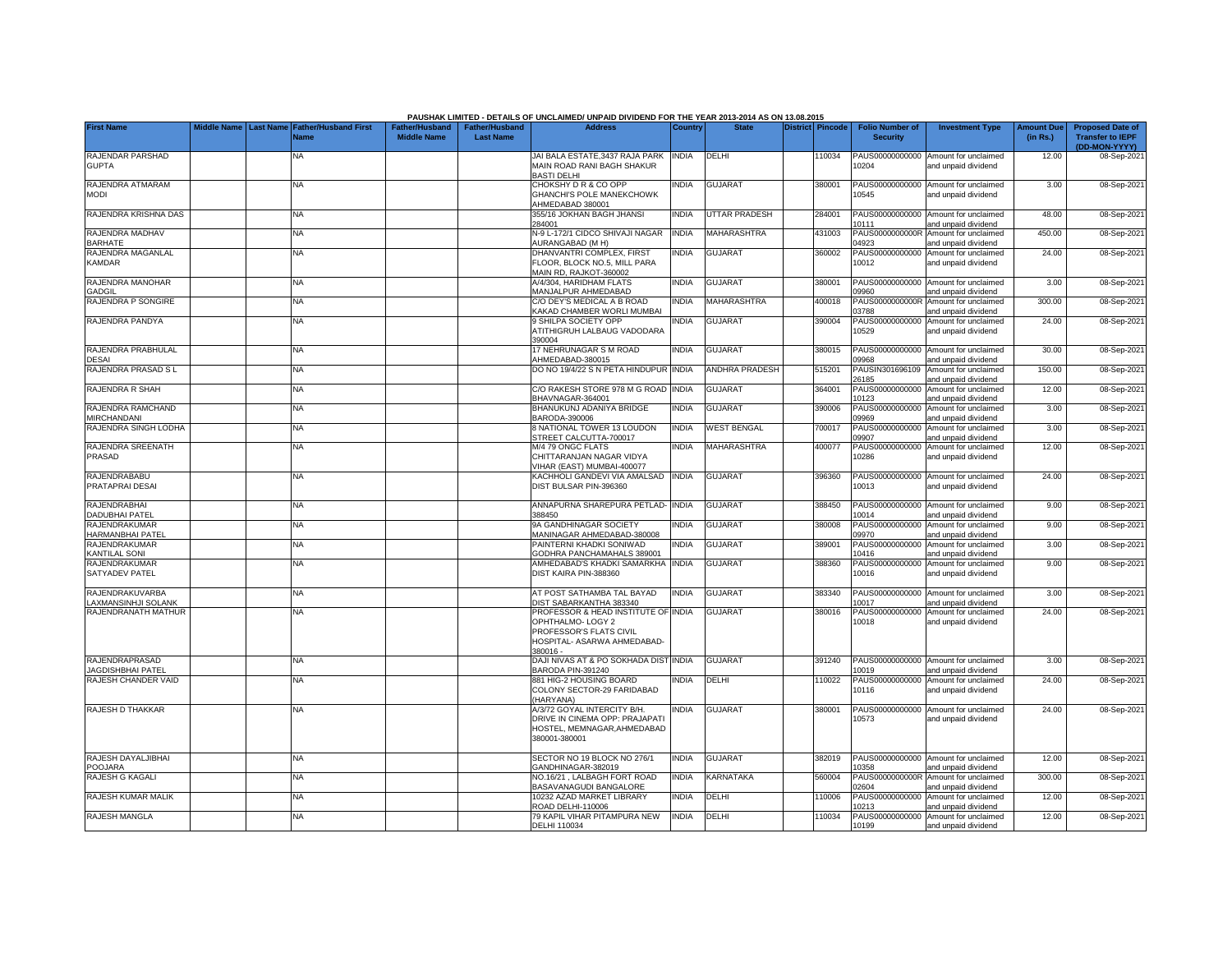|                                           |                       |                                            |                                             |                                           | PAUSHAK LIMITED - DETAILS OF UNCLAIMED/ UNPAID DIVIDEND FOR THE YEAR 2013-2014 AS ON 13.08.2015         |                |                       |                         |                                           |                                                             |                               |                                                                     |
|-------------------------------------------|-----------------------|--------------------------------------------|---------------------------------------------|-------------------------------------------|---------------------------------------------------------------------------------------------------------|----------------|-----------------------|-------------------------|-------------------------------------------|-------------------------------------------------------------|-------------------------------|---------------------------------------------------------------------|
| <b>First Name</b>                         | Middle Name Last Name | <b>Father/Husband First</b><br><b>Name</b> | <b>Father/Husband</b><br><b>Middle Name</b> | <b>Father/Husband</b><br><b>Last Name</b> | <b>Address</b>                                                                                          | <b>Country</b> | <b>State</b>          | <b>District Pincode</b> | <b>Folio Number of</b><br><b>Security</b> | <b>Investment Type</b>                                      | <b>Amount Due</b><br>(in Rs.) | <b>Proposed Date of</b><br><b>Transfer to IEPF</b><br>(DD-MON-YYYY) |
| <b>RAJESH PAUL</b>                        |                       | LATE RAM CHANDRA<br>PAUL                   |                                             |                                           | SOUDUGANJ PO-JIAGANJ DIST-<br><b>MURSHIDABAD</b>                                                        | <b>INDIA</b>   | <b>WEST BENGAL</b>    | 742123                  | PAUSIN300263100<br>37675                  | Amount for unclaimed<br>and unpaid dividend                 | 300.00                        | 08-Sep-2021                                                         |
| <b>RAJESH TRIVEDI</b>                     |                       | <b>NA</b>                                  |                                             |                                           | 12 KETTY TERRACE 7 SLEATER<br>ROAD TARDEO MUMBAI                                                        | <b>INDIA</b>   | <b>MAHARASHTRA</b>    | 400007                  | PAUS0000000000R<br>03660                  | Amount for unclaimed<br>and unpaid dividend                 | 300.00                        | 08-Sep-2021                                                         |
| RAJESH UMARSHI PALAN                      |                       | <b>NA</b>                                  |                                             |                                           | C/O THE SWASTIK JANATA<br>SAHAKARI BANK LTD 502<br><b>KALBADEVI ROAD MUMBAI-400002</b>                  | <b>INDIA</b>   | <b>MAHARASHTRA</b>    | 400002                  | PAUS00000000000<br>10290                  | Amount for unclaimed<br>and unpaid dividend                 | 12.00                         | 08-Sep-2021                                                         |
| <b>RAJESHKUMAR</b><br>MANGALBHAI PATEL    |                       | <b>NA</b>                                  |                                             |                                           | HARIKRIPA NIVAS CHHANI BARODA<br>PIN-391740                                                             | <b>INDIA</b>   | <b>GUJARAT</b>        | 391740                  | PAUS00000000000<br>0021                   | Amount for unclaimed<br>and unpaid dividend                 | 9.00                          | 08-Sep-2021                                                         |
| <b>RAJESHWARI</b>                         |                       | <b>NA</b>                                  |                                             |                                           | RU-97 VISHAKHA ENCLAVE MIG<br><b>ELATS PITAMPURA DELHI 110034</b>                                       | INDIA          | <b>DELHI</b>          | 110034                  | PAUS00000000000<br>0208                   | Amount for unclaimed<br>and unpaid dividend                 | 12.00                         | 08-Sep-2021                                                         |
| <b>RAJESHWARI</b>                         |                       | <b>NA</b>                                  |                                             |                                           | RU-97 VISHAKHA ENCLAVE MIG<br>FLATS PITAMPURA DELHI 110034                                              | INDIA          | DELHI                 | 110034                  | PAUS00000000000<br>0389                   | Amount for unclaimed<br>and unpaid dividend                 | 24.00                         | 08-Sep-2021                                                         |
| RAJESHWARI DEVI GOEL                      |                       | NA                                         |                                             |                                           | 142 SATHAMANGALAM HOUSING<br>JNIT MADURAI-625020                                                        | <b>INDIA</b>   | <b>TAMIL NADU</b>     | 625020                  | AUS00000000000<br>0172                    | Amount for unclaimed<br>and unpaid dividend                 | 24.00                         | 08-Sep-2021                                                         |
| RAJESWARI KUNDU                           |                       | <b>NA</b>                                  |                                             |                                           | 8 9 10/2 SASHI BHUSAN SARKAR<br>ANE SALKIA HOWRAH-711106                                                | <b>INDIA</b>   | <b>WEST BENGAL</b>    | 711106                  | PAUS00000000000<br>0270                   | Amount for unclaimed<br>and unpaid dividend                 | 12.00                         | 08-Sep-2021                                                         |
| <b>RAJINDER KAUR</b><br><b>GHATEHORDE</b> |                       | <b>NA</b>                                  |                                             |                                           | 9 DIGNITY PLOT 134 NR BON BON<br><b>OFF J P ROAD 4 BUNGLOW</b><br>ANDHERI WEST MUMBAI 400058            | <b>INDIA</b>   | <b>MAHARASHTRA</b>    | 400058                  | PAUS00000000000<br>10134                  | Amount for unclaimed<br>and unpaid dividend                 | 12.00                         | 08-Sep-2021                                                         |
| <b>RAJINDER KUMAR</b>                     |                       | <b>NA</b>                                  |                                             |                                           | 254 NEW LAYALPUR COLONY<br><b>HANDER NAGAR DELHI</b>                                                    | <b>INDIA</b>   | <b>DELHI</b>          | 110051                  | 3964                                      | PAUS0000000000R Amount for unclaimed<br>and unpaid dividend | 450.00                        | 08-Sep-2021                                                         |
| RAJINDER KUMAR<br><b>NISCHAL</b>          |                       | NA                                         |                                             |                                           | B/5 PRABHAT APPARTMENT PLOT<br>NO 162/A DEVLI NEW DELHI 110062                                          | <b>INDIA</b>   | DELHI                 | 110062                  | PAUS00000000000<br>10400                  | Amount for unclaimed<br>and unpaid dividend                 | 186.00                        | 08-Sep-2021                                                         |
| RAJINDER NANDA                            |                       | NA                                         |                                             |                                           | MIDDLESEX ROAD MHOW 453441<br>MP)                                                                       | <b>INDIA</b>   | <b>MADHYA PRADESH</b> | 453441                  | PAUS00000000000<br>0427                   | Amount for unclaimed<br>and unpaid dividend                 | 48.00                         | 08-Sep-2021                                                         |
| <b>RAJINDER PAUL</b><br>SAWHNEY           |                       | <b>NA</b>                                  |                                             |                                           | 803 CHHOTA BAZAR KASHMERE<br>GATE DELHI-110006                                                          | <b>INDIA</b>   | <b>DELHI</b>          | 110006                  | 0236                                      | PAUS00000000000 Amount for unclaimed<br>and unpaid dividend | 12.00                         | 08-Sep-2021                                                         |
| RAJINDER PERSHAD<br><b>GUPTA</b>          |                       | NA.                                        |                                             |                                           | PROP M/S PREM FLOUR MILLS J<br>5/101 F NEHRU MARKET RAJORI<br>GARDEN NEW DELHI-110027                   | INDIA          | <b>DELHI</b>          | 110027                  | PAUS00000000000<br>10215                  | Amount for unclaimed<br>and unpaid dividend                 | 12.00                         | 08-Sep-2021                                                         |
| RAJIV BHARDWAJ                            |                       | NA                                         |                                             |                                           | A-9/4 VASANT VIHAR NEW DELHI-<br>110057                                                                 | <b>INDIA</b>   | <b>DELHI</b>          | 110057                  | 0326                                      | PAUS00000000000 Amount for unclaimed<br>and unpaid dividend | 36.00                         | 08-Sep-2021                                                         |
| RAJIV KUMAR CHHABRA                       |                       | <b>NA</b>                                  |                                             |                                           | <b>B-99 GREATER KAILASH I NEW</b><br>DELHI-110048                                                       | INDIA          | <b>DELHI</b>          | 110048                  | 0237                                      | PAUS00000000000 Amount for unclaimed<br>and unpaid dividend | 30.00                         | 08-Sep-2021                                                         |
| RAJIV KUMAR CHHABRA                       |                       | <b>NA</b>                                  |                                             |                                           | <b>B-99 GREATER KAILASH-I NEW</b><br><b>DELHI 110048</b>                                                | INDIA          | DELHI                 | 110048                  | PAUS00000000000<br>10430                  | Amount for unclaimed<br>and unpaid dividend                 | 30.00                         | 08-Sep-2021                                                         |
| RAJIV KUMAR CHHABRA                       |                       | NA                                         |                                             |                                           | <b>B-99 GREATER KAILASH-I NEW</b><br><b>DELHI 110048</b>                                                | <b>INDIA</b>   | DELHI                 | 110048                  | PAUS00000000000<br>0518                   | Amount for unclaimed<br>and unpaid dividend                 | 12.00                         | 08-Sep-2021                                                         |
| RAJIV MALIK                               |                       | <b>NA</b>                                  |                                             |                                           | B-1/16 JANAK PURI NEW DELHI                                                                             | <b>INDIA</b>   | <b>DELHI</b>          | 110058                  | PAUS00000000000<br>0591                   | Amount for unclaimed<br>and unpaid dividend                 | 24.00                         | 08-Sep-2021                                                         |
| <b>RAJIV MITTA</b>                        |                       | <b>NA</b>                                  |                                             |                                           | NO 23-A PITAMPURA DELHI 110034                                                                          | <b>INDIA</b>   | <b>DELHI</b>          | 110034                  | PAUS00000000000<br>0461                   | Amount for unclaimed<br>and unpaid dividend                 | 12.00                         | 08-Sep-2021                                                         |
| RAJIV RAMCHANDRA<br><b>JOSHI</b>          |                       | <b>NA</b>                                  |                                             |                                           | G/31, ALEMBIC COLONY ALEMBIC<br>ROAD VADODARA                                                           | INDIA          | <b>GUJARAT</b>        | 390003                  | PAUS0000000000R<br>3853                   | Amount for unclaimed<br>and unpaid dividend                 | 300.00                        | 08-Sep-2021                                                         |
| RAJIV RATTAN NANGPAL                      |                       | NA.                                        |                                             |                                           | 3-134 PREET VIHAR VIKAS MARG<br><b>DELHI 110092</b>                                                     | <b>INDIA</b>   | <b>DELHI</b>          | 110092                  | AUS00000000000<br>0226                    | Amount for unclaimed<br>and unpaid dividend                 | 12.00                         | 08-Sep-2021                                                         |
| RAJIV SAWHNEY                             |                       | <b>NA</b>                                  |                                             |                                           | -62 IST FLOOR SHIVAJI PARK<br>PUNJABI BAGH NEW DELHI 110026                                             | INDIA          | <b>DELHI</b>          | 110026                  | PAUS00000000000<br>10197                  | Amount for unclaimed<br>and unpaid dividend                 | 12.00                         | 08-Sep-2021                                                         |
| <b>RAJIVKUMAR</b><br>NAGESHWAR SHUKLA     |                       | <b>NA</b>                                  |                                             |                                           | MEHTA POLE MUSA POLE BARODA-<br>390006                                                                  | <b>INDIA</b>   | <b>GUJARAT</b>        | 390006                  | 0022                                      | PAUS00000000000 Amount for unclaimed<br>and unpaid dividend | 9.00                          | 08-Sep-2021                                                         |
| RAJKUMARI PIPLANI                         |                       | <b>NA</b>                                  |                                             |                                           | I-I-14 LAJPAT NAGAR NEW DELHI                                                                           | <b>INDIA</b>   | DELHI                 | 110024                  | PAUS0000000000R<br>3985                   | Amount for unclaimed<br>and unpaid dividend                 | 300.00                        | 08-Sep-2021                                                         |
| <b>RAJNI GIRISH PATEL</b>                 |                       | <b>NA</b>                                  |                                             |                                           | C/O RAMESH M AMIN 1 PIYUSH<br>COURT R C DUTT ROAD OPP<br>HOTEL EXPRESS ALKAPURI<br><b>BARODA 390005</b> | INDIA          | <b>GUJARAT</b>        | 390005                  | PAUS00000000000<br>10404                  | Amount for unclaimed<br>and unpaid dividend                 | 3.00                          | 08-Sep-2021                                                         |
| RAJNIKANT AMBALAL<br>PATEL                |                       | <b>NA</b>                                  |                                             |                                           | VADVALU FALIU ODE VIA ANAND<br>388210                                                                   | <b>INDIA</b>   | <b>GUJARAT</b>        | 388210                  | 9927                                      | PAUS00000000000 Amount for unclaimed<br>and unpaid dividend | 3.00                          | 08-Sep-2021                                                         |
| RAJNIKANT BHIKHABHAI<br>PATEL             |                       | NA                                         |                                             |                                           | 16. ROKADNATH SOCIETY, LIONS<br>HALL ROAD, , RACE COURSE<br>CIRCLEVADODARA                              | <b>INDIA</b>   | <b>GUJARAT</b>        | 390007                  | PAUS00000000000<br>09972                  | Amount for unclaimed<br>and unpaid dividend                 | 3.00                          | 08-Sep-2021                                                         |
| RAJNIKANT CHATURBHAI<br>PATEL             |                       | NA.                                        |                                             |                                           | C-12 ABHAYNAGAR SOCIETY NEAR<br>GORVA HOUSING BOARD BARODA<br>390016                                    | <b>INDIA</b>   | <b>GUJARAT</b>        | 390016                  | PAUS00000000000<br>09939                  | Amount for unclaimed<br>and unpaid dividend                 | 9.00                          | 08-Sep-2021                                                         |
| RAJNIKANT GULABCHAND<br><b>SHAH</b>       |                       | <b>NA</b>                                  |                                             |                                           | NEAR JAIN TEMPLE POST ODE TAL INDIA<br><b>ANAND PIN-388210</b>                                          |                | <b>GUJARAT</b>        | 388210                  | 10023                                     | PAUS00000000000 Amount for unclaimed<br>and unpaid dividend | 24.00                         | 08-Sep-2021                                                         |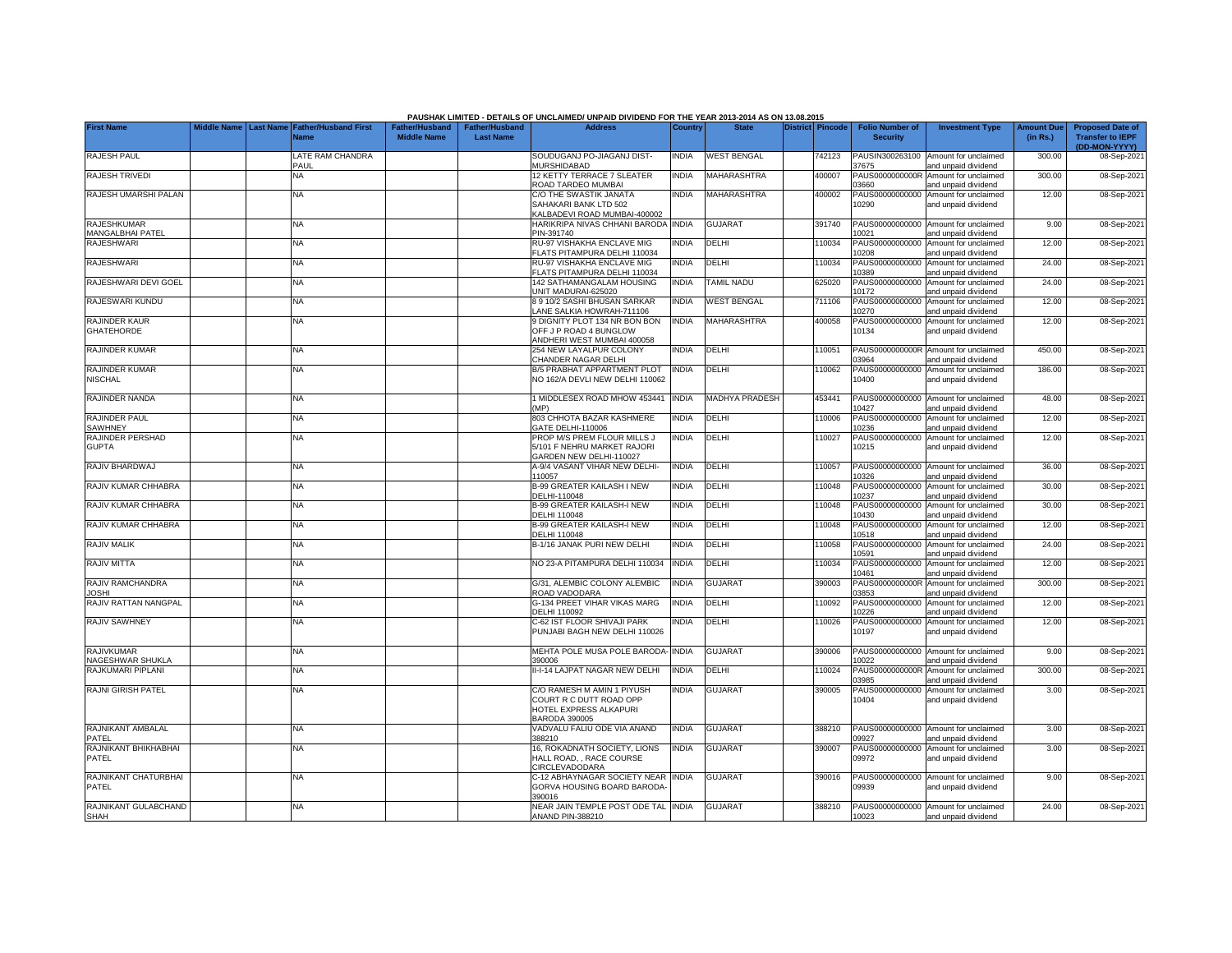|                                        |                       |                                            |                                             |                                           | PAUSHAK LIMITED - DETAILS OF UNCLAIMED/ UNPAID DIVIDEND FOR THE YEAR 2013-2014 AS ON 13.08.2015   |                |                      |                         |        |                                           |                                                             |                               |                                                                     |
|----------------------------------------|-----------------------|--------------------------------------------|---------------------------------------------|-------------------------------------------|---------------------------------------------------------------------------------------------------|----------------|----------------------|-------------------------|--------|-------------------------------------------|-------------------------------------------------------------|-------------------------------|---------------------------------------------------------------------|
| <b>First Name</b>                      | Middle Name Last Name | <b>Father/Husband First</b><br><b>Name</b> | <b>Father/Husband</b><br><b>Middle Name</b> | <b>Father/Husband</b><br><b>Last Name</b> | <b>Address</b>                                                                                    | <b>Country</b> | <b>State</b>         | <b>District Pincode</b> |        | <b>Folio Number of</b><br><b>Security</b> | <b>Investment Type</b>                                      | <b>Amount Due</b><br>(in Rs.) | <b>Proposed Date of</b><br><b>Transfer to IEPF</b><br>(DD-MON-YYYY) |
| RAJNIKANT HARILAL SHAH                 |                       | NA.                                        |                                             |                                           | SALUN BAZAR KOVADA POLE<br>VADIAD DIST KAIRA PIN-387001                                           | <b>INDIA</b>   | <b>GUJARAT</b>       |                         | 387001 | PAUS00000000000<br>0024                   | Amount for unclaimed<br>and unpaid dividend                 | 9.00                          | 08-Sep-2021                                                         |
| RAJNIKANT MANIBHAI<br>PATEL            |                       | NA                                         |                                             |                                           | NAVAPURA SUNAV TAL PETLAD<br>DIST KAIRA 388470                                                    | <b>INDIA</b>   | <b>GUJARAT</b>       |                         | 388470 | PAUS00000000000<br>10025                  | Amount for unclaimed<br>and unpaid dividend                 | 24.00                         | 08-Sep-2021                                                         |
| RAJNIKANT NANALAL<br>MEHTA             |                       | NA                                         |                                             |                                           | C/O THE SWASTIK JANATA<br>SAHAKARI BANK LTD 502<br>KALBADEVI ROAD MUMBAI-400002                   | <b>INDIA</b>   | <b>MAHARASHTRA</b>   |                         | 400002 | 10293                                     | PAUS00000000000 Amount for unclaimed<br>and unpaid dividend | 12.00                         | 08-Sep-2021                                                         |
| RAJNIKANT RAMBHAI<br>PATEL             |                       | ΝA                                         |                                             |                                           | AT PO HANSAPORE TAL NAVSARI<br>DIST VALSAD-396445                                                 | <b>INDIA</b>   | <b>GUJARAT</b>       |                         | 396445 | 0250                                      | PAUS00000000000 Amount for unclaimed<br>and unpaid dividend | 12.00                         | 08-Sep-2021                                                         |
| RAJU LOHIYA                            |                       | NA.                                        |                                             |                                           | 5-C/II MITTAL COURT NARIMAN<br><b>POINT MUMBAI</b>                                                | <b>INDIA</b>   | <b>MAHARASHTRA</b>   |                         | 400021 | 5238                                      | PAUS0000000000R Amount for unclaimed<br>and unpaid dividend | 300.00                        | 08-Sep-2021                                                         |
| <b>RAJU P G</b>                        |                       | <b>NA</b>                                  |                                             |                                           | NEW NO.29. VARADARAJAN<br>STREET, VETRINAGAR, CHENNAI                                             | <b>INDIA</b>   | <b>TAMIL NADU</b>    |                         | 600082 | 00965                                     | PAUS0000000000P Amount for unclaimed<br>and unpaid dividend | 60.00                         | 08-Sep-2021                                                         |
| <b>RAJU P G</b>                        |                       | NA                                         |                                             |                                           | NEW NO.29. VARADARAJAN<br>STREET, VETRINAGAR, CHENNAI                                             | INDIA          | <b>TAMIL NADU</b>    |                         | 600082 | PAUS0000000000P<br>0951                   | Amount for unclaimed<br>and unpaid dividend                 | 60.00                         | 08-Sep-2021                                                         |
| RAJU P G                               |                       | NА                                         |                                             |                                           | NEW NO.29, VARADARAJAN<br>STREET, VETRINAGAR, CHENNAI                                             | INDIA          | <b>TAMIL NADU</b>    |                         | 600082 | PAUS0000000000P<br>0952                   | Amount for unclaimed<br>and unpaid dividend                 | 60.00                         | 08-Sep-2021                                                         |
| RAJUL YOGESH PATEL                     |                       | YOGESH A PATEL                             |                                             |                                           | 60 SHREE SOCIETY PRATAPNAGAR<br>PRATAPNAGAR VADODARA                                              | <b>INDIA</b>   | <b>GUJARAT</b>       |                         | 390004 | PAUSIN301330207<br>37317                  | Amount for unclaimed<br>and unpaid dividend                 | 12.00                         | 08-Sep-2021                                                         |
| RAJVILAS GUPTA                         |                       | NA                                         |                                             |                                           | H NO.4-2-66, SULTAN BAZAR<br><b>IYDERABAD</b>                                                     | <b>INDIA</b>   | ANDHRA PRADESH       |                         | 500001 | 0639                                      | PAUS0000000000R Amount for unclaimed<br>and unpaid dividend | 300.00                        | 08-Sep-2021                                                         |
| RAKESH CHANDER<br>AGGARWAL             |                       | ΝA                                         |                                             |                                           | 34 WHITE GANJ HARDOI                                                                              | <b>INDIA</b>   | <b>UTTAR PRADESH</b> |                         | 241001 | PAUS0000000000R<br>3389                   | Amount for unclaimed<br>and unpaid dividend                 | 900.00                        | 08-Sep-2021                                                         |
| RAKESH KANT JAIN                       |                       | NA                                         |                                             |                                           | 5 P & T COLONY AGRA CANTT<br><b>AGRA</b>                                                          | <b>INDIA</b>   | UTTARAKHAND          |                         | 263001 | AUS00000000000<br>0115                    | Amount for unclaimed<br>and unpaid dividend                 | 24.00                         | 08-Sep-2021                                                         |
| <b>RAKESH KUMAR</b><br>AGARWAL         |                       | NA                                         |                                             |                                           | PURCHASE DEPTT SYNTHETIES<br>CHEM LTD FATEHGANJ WEST<br><b>BAREILLY</b>                           | <b>INDIA</b>   | <b>UTTAR PRADESH</b> |                         | 243501 | PAUS0000000000R<br>03914                  | Amount for unclaimed<br>and unpaid dividend                 | 750.00                        | 08-Sep-2021                                                         |
| RAKESH KUMAR KUMAR                     |                       | ΝA                                         |                                             |                                           | N-2 115-A MINAKASHI GARDEN PO INDIA<br>TILAK NAGAR NEW DELHI-110018                               |                | <b>DELHI</b>         |                         | 110018 | PAUS00000000000<br>10206                  | Amount for unclaimed<br>and unpaid dividend                 | 12.00                         | 08-Sep-2021                                                         |
| <b>RAKESH SARAF</b>                    |                       | <b>NA</b>                                  |                                             |                                           | 20/81 SHAKTI NAGAR DELHI-110007                                                                   | <b>INDIA</b>   | <b>DELHI</b>         |                         | 110007 | 10026                                     | PAUS00000000000 Amount for unclaimed<br>and unpaid dividend | 15.00                         | 08-Sep-2021                                                         |
| RAKESH SHAMSHERY                       |                       | <b>NA</b>                                  |                                             |                                           | -A COURT ROAD DEHRADUN                                                                            | <b>INDIA</b>   | <b>UTTARAKHAND</b>   |                         | 248001 | PAUS0000000000R<br>3556                   | Amount for unclaimed<br>nd unpaid dividend                  | 300.00                        | 08-Sep-2021                                                         |
| RAKESH VASHISHTA                       |                       | <b>NA</b>                                  |                                             |                                           | UJJWAL LTD SHASHI BUILDING<br>ASAF ALI ROAD NEW DELHI                                             | <b>INDIA</b>   | <b>DELHI</b>         |                         | 110002 | PAUS0000000000R<br>3873                   | Amount for unclaimed<br>nd unpaid dividend                  | 300.00                        | 08-Sep-2021                                                         |
| RAKSHA PRAVINCHANDRA<br><b>TRIVEDI</b> |                       | <b>NA</b>                                  |                                             |                                           | 2770/1 JIVANKAMALSHI'S POLE<br>SHAHPUR AHMEDABAD-380001                                           | <b>INDIA</b>   | <b>GUJARAT</b>       |                         | 380001 | PAUS00000000000<br>10129                  | Amount for unclaimed<br>and unpaid dividend                 | 12.00                         | 08-Sep-2021                                                         |
| RAM AVATAR GUPTA                       |                       | <b>NA</b>                                  |                                             |                                           | C/O TAYLOR INSTRUMENT CO (P)<br>TD 14-MATHURA ROAD<br>ARIDABAD 121001                             | <b>INDIA</b>   | <b>HARYANA</b>       |                         | 21001  | 10329                                     | PAUS00000000000 Amount for unclaimed<br>and unpaid dividend | 24.00                         | 08-Sep-2021                                                         |
| <b>RAM BAHADUR SINHA</b>               |                       | NA.                                        |                                             |                                           | AKE AVENUE KANKE ROAD<br>RANCHI-834008                                                            | <b>INDIA</b>   | <b>JHARKHAND</b>     |                         | 334008 | 0027                                      | PAUS00000000000 Amount for unclaimed<br>and unpaid dividend | 24.00                         | 08-Sep-2021                                                         |
| RAM CHANDRA KANSAL                     |                       | NA                                         |                                             |                                           | "KH-75 NEW KAVI NAGAR"<br>GHAZIABAD 201002                                                        | <b>INDIA</b>   | <b>UTTAR PRADESH</b> |                         | 201002 | PAUS00000000000<br>0182                   | Amount for unclaimed<br>and unpaid dividend                 | 30.00                         | 08-Sep-2021                                                         |
| RAM CHANDRA KANSAL                     |                       | NA                                         |                                             |                                           | KH-75 KAVINAGAR GHAZIABAD<br>201002                                                               | <b>INDIA</b>   | UTTAR PRADESH        |                         | 201002 | PAUS00000000000<br>0570                   | Amount for unclaimed<br>and unpaid dividend                 | 12.00                         | 08-Sep-2021                                                         |
| RAM DHANI SINGH                        |                       | ΝA                                         |                                             |                                           | N-9/24 A-1 EXTENSION BRIDGE<br>ENCLAVE PATIA PO BASARDIHA<br><b>/ARANASI 221010</b>               | <b>INDIA</b>   | <b>UTTAR PRADESH</b> |                         | 221010 | PAUS00000000000<br>10114                  | Amount for unclaimed<br>and unpaid dividend                 | 48.00                         | 08-Sep-2021                                                         |
| RAM DHARI GOEL                         |                       | NA                                         |                                             |                                           | 77 CHANDU PARK DELHI-110051                                                                       | <b>INDIA</b>   | DELHI                |                         | 110051 | PAUS00000000000<br>0390                   | Amount for unclaimed<br>and unpaid dividend                 | 12.00                         | 08-Sep-2021                                                         |
| RAM KISHAN DALAL                       |                       | <b>NA</b>                                  |                                             |                                           | C/O ALEMBIC CHEMICALS WORKS<br>CO LTD AMBALA CANTT                                                | <b>INDIA</b>   | <b>HARYANA</b>       |                         | 133001 | PAUS0000000000R<br>3416                   | Amount for unclaimed<br>and unpaid dividend                 | 300.00                        | 08-Sep-2021                                                         |
| <b>RAM KUMAR SINGHAL</b>               |                       | NA                                         |                                             |                                           | DELHI STOCK EXCHANGE BLDG<br>ASAF ALI ROAD NEW DELHI-110002                                       | <b>INDIA</b>   | DELHI                |                         | 110002 | PAUS00000000000<br>10333                  | Amount for unclaimed<br>and unpaid dividend                 | 12.00                         | 08-Sep-2021                                                         |
| <b>RAM LAL</b>                         |                       | <b>NA</b>                                  |                                             |                                           | C/O BHAGWAN DAS GUPTA & CO 4 INDIA<br>DELHI STOCK EXCHANGE BULD<br>ASAF ALI ROAD NEW DELHI-110002 |                | DELHI                |                         | 110002 | 10320                                     | PAUS00000000000 Amount for unclaimed<br>and unpaid dividend | 12.00                         | 08-Sep-2021                                                         |
| RAM MOHAN MENON                        |                       | NA                                         |                                             |                                           | 35 J S HALL 'B' ROAD CHURCH<br>GATE MUMBAI-400020                                                 | INDIA          | <b>MAHARASHTRA</b>   |                         | 400020 | 0143                                      | PAUS00000000000 Amount for unclaimed<br>and unpaid dividend | 12.00                         | 08-Sep-2021                                                         |
| RAM NARAYAN KOTHARI                    |                       | <b>NA</b>                                  |                                             |                                           | NO-6 SIKDAR PARA 2ND LANE<br>CALCUTTA 700007                                                      | <b>INDIA</b>   | <b>WEST BENGAL</b>   |                         | 700007 | PAUS00000000000<br>0261                   | Amount for unclaimed<br>and unpaid dividend                 | 36.00                         | 08-Sep-2021                                                         |
| <b>RAM RATTAN PAUL</b>                 |                       | <b>NA</b>                                  |                                             |                                           | M/S UJJWAL LIMITED 110 J L N<br>MARG AMBALA CANTT HARYANA                                         | INDIA          | <b>HARYANA</b>       |                         | 33001  | 03408                                     | PAUS0000000000R Amount for unclaimed<br>and unpaid dividend | 300.00                        | 08-Sep-2021                                                         |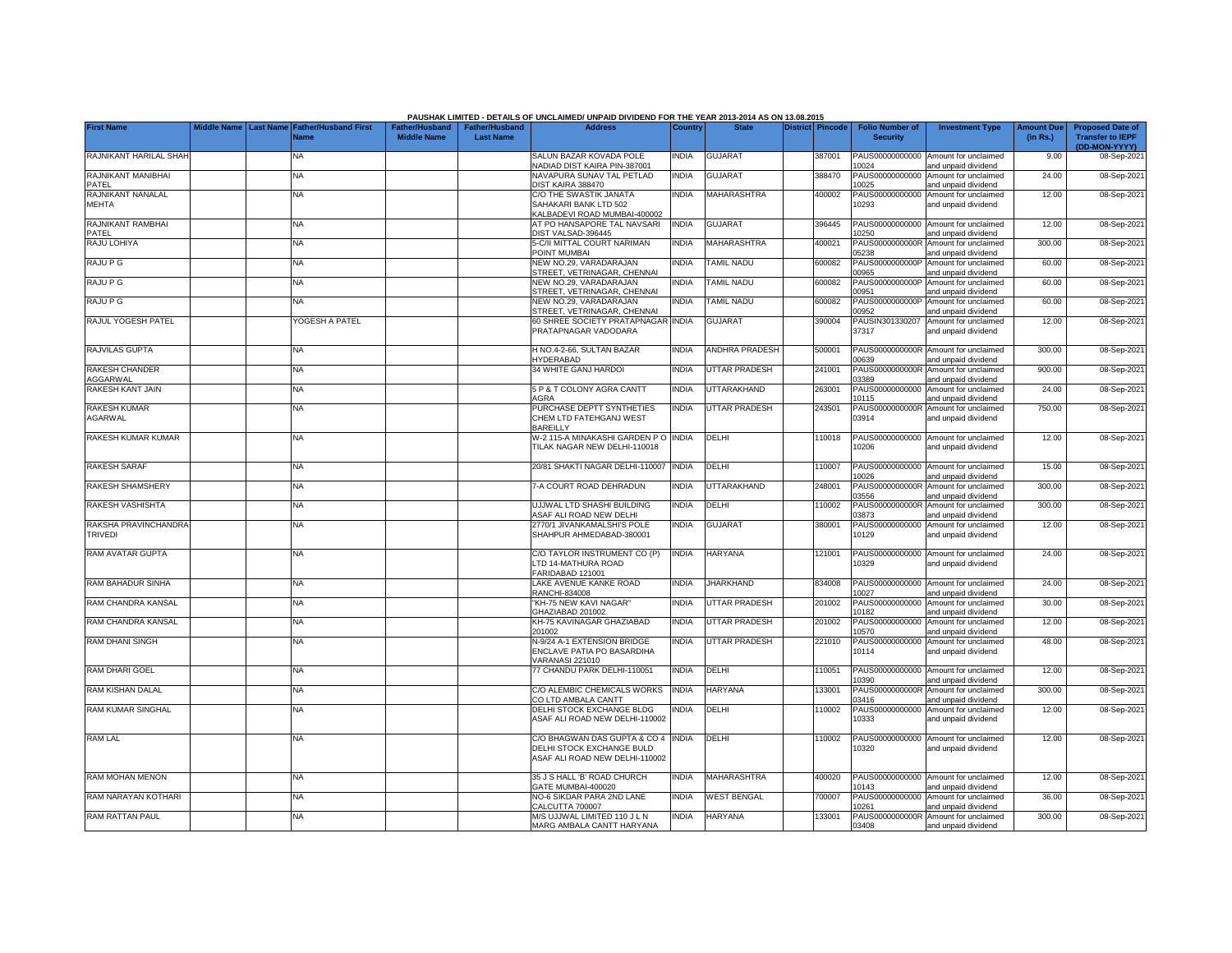|                                                            |  |                                                           |                                             |                                           | <b>PAUSHAK LIMITED - DETAILS OF UNCLAIMED/ UNPAID DIVIDEND FOR THE YEAR 2013-2014 AS ON 13.08.2015</b>   |                |                       |                         |        |                                           |                                                             |                               |                                                                     |
|------------------------------------------------------------|--|-----------------------------------------------------------|---------------------------------------------|-------------------------------------------|----------------------------------------------------------------------------------------------------------|----------------|-----------------------|-------------------------|--------|-------------------------------------------|-------------------------------------------------------------|-------------------------------|---------------------------------------------------------------------|
| <b>First Name</b>                                          |  | Middle Name Last Name Father/Husband First<br><b>Name</b> | <b>Father/Husband</b><br><b>Middle Name</b> | <b>Father/Husband</b><br><b>Last Name</b> | <b>Address</b>                                                                                           | <b>Country</b> | <b>State</b>          | <b>District Pincode</b> |        | <b>Folio Number of</b><br><b>Security</b> | <b>Investment Type</b>                                      | <b>Amount Due</b><br>(in Rs.) | <b>Proposed Date of</b><br><b>Transfer to IEPF</b><br>(DD-MON-YYYY) |
| RAM SWARUP BATRA                                           |  | <b>NA</b>                                                 |                                             |                                           | C-9/95 95 VASANT KUNJ NEW DELHI-<br>10070                                                                | <b>INDIA</b>   | DELHI                 |                         | 10070  | PAUS00000000000<br>10318                  | Amount for unclaimed<br>and unpaid dividend                 | 12.00                         | 08-Sep-2021                                                         |
| RAM SWARUP J SUROTIA                                       |  | <b>NA</b>                                                 |                                             |                                           | M 5/5/38 SHASTRINAGAR<br>AHMEDABAD 380013                                                                | <b>INDIA</b>   | <b>GUJARAT</b>        |                         | 380013 | PAUS00000000000<br>10028                  | Amount for unclaimed<br>and unpaid dividend                 | 99.00                         | 08-Sep-2021                                                         |
| RAMA CHAKRABORTY                                           |  | NA                                                        |                                             |                                           | C/O MR SWAPAN CHAKRABORTY<br>M/S MODERN WATCH COMPANY<br><b>GUWAHATI</b>                                 | <b>INDIA</b>   | ASSAM                 |                         | 781001 | PAUS0000000000R<br>03099                  | Amount for unclaimed<br>and unpaid dividend                 | 300.00                        | 08-Sep-2021                                                         |
| RAMA CHANDRA SHEKAR                                        |  | <b>NA</b>                                                 |                                             |                                           | ASHWINI MEDICAL CENTRE R C<br><b>ROAD HASSAN</b>                                                         | <b>INDIA</b>   | KARNATAKA             |                         | 573201 | 02406                                     | PAUS0000000000R Amount for unclaimed<br>nd unpaid dividend  | 300.00                        | 08-Sep-2021                                                         |
| RAMA DEVI CHOPRA                                           |  | NA                                                        |                                             |                                           | A G VIDYASAGAR & CO STOCK &<br>SHARE BROCKERS 12-D S E<br>BUILDING ASAF ALI ROAD NEW<br>DELHI-110002     | <b>NDIA</b>    | DELHI                 |                         | 110002 | PAUS00000000000<br>10324                  | Amount for unclaimed<br>and unpaid dividend                 | 12.00                         | 08-Sep-2021                                                         |
| <b>RAMA KANT PANDEY</b>                                    |  | NA                                                        |                                             |                                           | UJJWAL LTD AAKRITI TOWER 6TH<br>FLR 19/B VIDHAN SABHA MARG<br><b>UCKNOW 226001</b>                       | INDIA          | <b>UTTAR PRADESH</b>  |                         | 226001 | PAUS00000000000<br>10113                  | Amount for unclaimed<br>and unpaid dividend                 | 24.00                         | 08-Sep-2021                                                         |
| <b>RAMA TANDON</b>                                         |  | <b>NA</b>                                                 |                                             |                                           | 16/25 TILAK NAGAR NEW DELHI-<br>110018                                                                   | <b>INDIA</b>   | <b>DELHI</b>          |                         | 110018 | PAUS00000000000<br>10334                  | Amount for unclaimed<br>and unpaid dividend                 | 24.00                         | 08-Sep-2021                                                         |
| RAMABAI BHAWSAR                                            |  | NA                                                        |                                             |                                           | C/O SHRI N R BHAWSAR A 2/19, MIG INDIA<br>MAHANANDA NAGAR, BEHIND<br>POLYTECHNIC, UJJAIN                 |                | <b>MADHYA PRADESH</b> |                         | 456010 | PAUS0000000000R<br>04395                  | Amount for unclaimed<br>and unpaid dividend                 | 450.00                        | 08-Sep-2021                                                         |
| <b>RAMABEN B PATEL</b>                                     |  | <b>NA</b>                                                 |                                             |                                           | C/O MBM POP RIVETS &<br>FASTENERS (P) LTD 114 (B)<br>METAGALLI INDUSTRIAL AREA KRS<br>ROAD MYSORE 570016 | INDIA          | <b>KARNATAKA</b>      |                         | 570016 | PAUS00000000000<br>09974                  | Amount for unclaimed<br>and unpaid dividend                 | 9.00                          | 08-Sep-2021                                                         |
| RAMABEN GOVINDLAL<br><b>SHAH</b>                           |  | NA                                                        |                                             |                                           | ASHOK NIVAS LEVA SHERI<br>AHMEDABADI POLE RAOPURA<br>BARODA 390001                                       | <b>INDIA</b>   | <b>GUJARAT</b>        |                         | 390001 | PAUS00000000000<br>09904                  | Amount for unclaimed<br>and unpaid dividend                 | 3.00                          | 08-Sep-2021                                                         |
| RAMABEN JASHVANTLAL<br><b>SHAH</b>                         |  | ΝA                                                        |                                             |                                           | C/O RAMYA ART PRINTERS 6<br>MAHAVIR ESTATE BAHUCHRAJI<br>ROAD KARELIBAUG VADODARA<br>390018              | <b>NDIA</b>    | <b>GUJARAT</b>        |                         | 390018 | PAUS00000000000<br>09975                  | Amount for unclaimed<br>and unpaid dividend                 | 24.00                         | 08-Sep-2021                                                         |
| RAMACHANDRA CHETTY T<br>VE                                 |  | NA                                                        |                                             |                                           | 43, NAIKER NEW STREET, MADURAI INDIA                                                                     |                | <b>TAMIL NADU</b>     |                         | 625001 | 00289                                     | PAUS0000000000T Amount for unclaimed<br>and unpaid dividend | 300.00                        | 08-Sep-2021                                                         |
| RAMACHANDRA RAO<br><b>BOYINA</b>                           |  | <b>NA</b>                                                 |                                             |                                           | S/O ADINARAYANA LATE PLOT NO.<br>2, S B I COLONY, NEAR WATER<br>TANKSRIKAKULAM                           | <b>INDIA</b>   | <b>ANDHRA PRADESH</b> |                         | 532001 | 04828                                     | PAUS0000000000R Amount for unclaimed<br>and unpaid dividend | 300.00                        | 08-Sep-2021                                                         |
| <b>RAMADHAN</b><br><b>BHAGAVATIPRASAD</b><br><b>SHUKLA</b> |  | <b>NA</b>                                                 |                                             |                                           | 31 SARVODAYA SOCIETY CHHANI<br>ROAD NIZAMPURA BARODA-390002                                              | INDIA          | <b>GUJARAT</b>        |                         | 390002 | PAUS00000000000<br>10029                  | Amount for unclaimed<br>and unpaid dividend                 | 24.00                         | 08-Sep-2021                                                         |
| <b>RAMADHAR</b><br><b>BHAGVATIPRASAD</b><br><b>SHUKLA</b>  |  | <b>NA</b>                                                 |                                             |                                           | 31 SARVODAY SOCIETY<br>NIZAMPURA BARODA-390002                                                           | INDIA          | <b>GUJARAT</b>        |                         | 390002 | PAUS00000000000<br>10030                  | Amount for unclaimed<br>and unpaid dividend                 | 48.00                         | 08-Sep-2021                                                         |
| RAMADHURAI K S                                             |  | <b>NA</b>                                                 |                                             |                                           | ANNAI ARUL NO 9<br>SRINIVASANAGAR NORTH<br>EXTENSION TIRUVANAIKOIL<br>TRICHY 620005                      | <b>NDIA</b>    | <b>TAMIL NADU</b>     |                         | 620005 | 10181                                     | PAUS00000000000 Amount for unclaimed<br>and unpaid dividend | 12.00                         | 08-Sep-2021                                                         |
| <b>RAMAKRISHNAN S</b>                                      |  | <b>NA</b>                                                 |                                             |                                           | 139. PERUMALPURAM TIRUNELVELI INDIA<br>TAMIL NADU                                                        |                | <b>TAMIL NADU</b>     |                         | 327007 | 00675                                     | PAUS0000000000S Amount for unclaimed<br>and unpaid dividend | 600.00                        | 08-Sep-2021                                                         |
| RAMALAXMI MANTHA                                           |  | NA                                                        |                                             |                                           | C/O.CPL MANTHA V.R. STATION<br>WORK SHOP, AIR FORCE STATION<br>BEGUMPET, SECUNDARABAD.                   | INDIA          | <b>ANDHRA PRADESH</b> |                         | 500011 | PAUS0000000000R<br>05470                  | Amount for unclaimed<br>and unpaid dividend                 | 300.00                        | 08-Sep-2021                                                         |
| <b>RAMAMURTHY</b><br>SWAMINATHA                            |  | NA                                                        |                                             |                                           | H I G FLAT NO B 4/9<br>BHARATHIDASAN COLONY T N H B<br>K K NAGAR CHENNAI 600083                          | <b>NDIA</b>    | <b>TAMIL NADU</b>     |                         | 600083 | PAUS00000000000<br>10173                  | Amount for unclaimed<br>and unpaid dividend                 | 12.00                         | 08-Sep-2021                                                         |
| <b>RAMAN SHARMA</b>                                        |  | NA                                                        |                                             |                                           | H.NO.EK.256 PHAGWARA GATE<br><b>JALANDHAR CITY</b>                                                       | INDIA          | <b>PUNJAB</b>         |                         | 144001 | 03441                                     | PAUS0000000000R Amount for unclaimed<br>and unpaid dividend | 300.00                        | 08-Sep-2021                                                         |
| RAMANAIAH BACHALA                                          |  | NA                                                        |                                             |                                           | C/O.SRINIVASA & CO., HOSPITAL<br><b>ROAD, ONGOLE (A.P)</b>                                               | <b>INDIA</b>   | <b>ANDHRA PRADESH</b> |                         | 523001 | PAUS0000000000R<br>00220                  | Amount for unclaimed<br>nd unpaid dividend                  | 600.00                        | 08-Sep-2021                                                         |
| <b>RAMANAND</b><br>ADVAITANAND SHASTRI                     |  | NA                                                        |                                             |                                           | AMBALAL DUDHWALA'S HOUSE<br>MANGALDAS MOHALLA SIABAG<br>BARODA-390001                                    | <b>NDIA</b>    | <b>GUJARAT</b>        |                         | 390001 | PAUS00000000000<br>09978                  | Amount for unclaimed<br>and unpaid dividend                 | 9.00                          | 08-Sep-2021                                                         |
| RAMANATHAN N                                               |  | NA.                                                       |                                             |                                           | 89. NARAYANA PILLAI STREET<br>CANTONMENT BANGALORE                                                       | <b>INDIA</b>   | KARNATAKA             |                         | 560001 | 01076                                     | PAUS0000000000N Amount for unclaimed<br>and unpaid dividend | 300.00                        | 08-Sep-2021                                                         |
| RAMANBHAI A PATEL                                          |  | NA                                                        |                                             |                                           | 1110, LAXMIKUNJ, VADODARA                                                                                | <b>NDIA</b>    | <b>GUJARAT</b>        |                         | 390001 | PAUS00000000000<br>10578                  | Amount for unclaimed<br>and unpaid dividend                 | 24.00                         | 08-Sep-2021                                                         |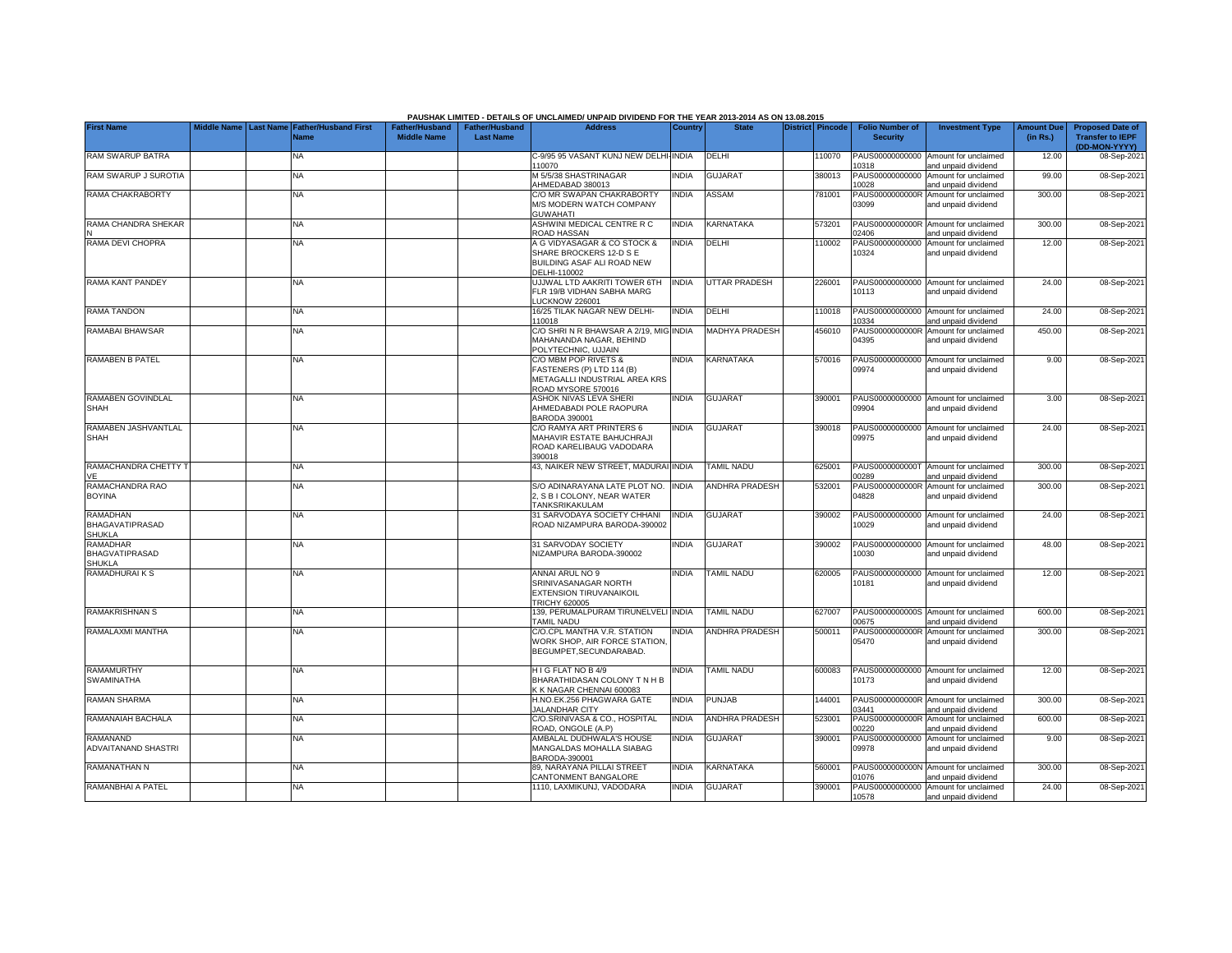|                                         |                    |                                                                |                                             |                                           | PAUSHAK LIMITED - DETAILS OF UNCLAIMED/ UNPAID DIVIDEND FOR THE YEAR 2013-2014 AS ON 13.08.2015                                                                                                                                                        |                |                    |                         |                                           |                                                             |                               |                                                                     |
|-----------------------------------------|--------------------|----------------------------------------------------------------|---------------------------------------------|-------------------------------------------|--------------------------------------------------------------------------------------------------------------------------------------------------------------------------------------------------------------------------------------------------------|----------------|--------------------|-------------------------|-------------------------------------------|-------------------------------------------------------------|-------------------------------|---------------------------------------------------------------------|
| <b>First Name</b>                       | <b>Middle Name</b> | <b>Father/Husband First</b><br><b>Last Name</b><br><b>Name</b> | <b>Father/Husband</b><br><b>Middle Name</b> | <b>Father/Husband</b><br><b>Last Name</b> | <b>Address</b>                                                                                                                                                                                                                                         | <b>Country</b> | <b>State</b>       | <b>District Pincode</b> | <b>Folio Number of</b><br><b>Security</b> | <b>Investment Type</b>                                      | <b>Amount Due</b><br>(in Rs.) | <b>Proposed Date of</b><br><b>Transfer to IEPF</b><br>(DD-MON-YYYY) |
| RAMANBHAI ASHABHAI<br><b>DESAI</b>      |                    | NA.                                                            |                                             |                                           | 5. CHANDRAMANI PARK OPP<br>JAIBAJRANG SOCIETY I P C L ROAD<br>SUBHANPURA BARODA 390007                                                                                                                                                                 | <b>INDIA</b>   | <b>GUJARAT</b>     | 390007                  | PAUS00000000000<br>09956                  | Amount for unclaimed<br>and unpaid dividend                 | 9.00                          | 08-Sep-2021                                                         |
| RAMANBHAI CHATURBHAI<br>PATEL           |                    | NA                                                             |                                             |                                           | AT KHANPUR POST SEWASI DIST<br>BARODA PIN-390007                                                                                                                                                                                                       | <b>INDIA</b>   | <b>GUJARAT</b>     | 390007                  | PAUS00000000000<br>10031                  | Amount for unclaimed<br>and unpaid dividend                 | 3.00                          | 08-Sep-2021                                                         |
| RAMANBHAI DARUBHAI<br>PATEL             |                    | <b>NA</b>                                                      |                                             |                                           | MAY SHERI POST SARSA TA<br>ANAND DIST KAIRA PIN-388365                                                                                                                                                                                                 | INDIA          | <b>GUJARAT</b>     | 388365                  | PAUS00000000000<br>10032                  | Amount for unclaimed<br>and unpaid dividend                 | 9.00                          | 08-Sep-2021                                                         |
| RAMANBHAI HIRABHAI<br>PATEL             |                    | <b>NA</b>                                                      |                                             |                                           | AT & POST ADVALA TA AMOD DIST<br><b>BROACH PIN-392110</b>                                                                                                                                                                                              | <b>INDIA</b>   | <b>GUJARAT</b>     | 392110                  | PAUS00000000000<br>10033                  | Amount for unclaimed<br>and unpaid dividend                 | 24.00                         | 08-Sep-2021                                                         |
| RAMANBHAI MAGANBHAI<br>PATEL            |                    | NA                                                             |                                             |                                           | AT & PO BAYAD DIST<br>SABARKANTHA PIN 383325                                                                                                                                                                                                           | <b>NDIA</b>    | <b>GUJARAT</b>     | 383325                  | PAUS00000000000<br>09925                  | Amount for unclaimed<br>and unpaid dividend                 | 24.00                         | 08-Sep-2021                                                         |
| RAMANBHAI MAHIJIBHAI<br>PATEL           |                    | NA                                                             |                                             |                                           | <b>44 RANJAN SOCIETY NR LIONS</b><br>HALL RACE COURSE BARODA<br>390015                                                                                                                                                                                 | <b>NDIA</b>    | <b>GUJARAT</b>     | 390015                  | PAUS00000000000<br>09949                  | Amount for unclaimed<br>and unpaid dividend                 | 3.00                          | 08-Sep-2021                                                         |
| RAMANBHAI MOTIBHAI<br>PATEL             |                    | NA                                                             |                                             |                                           | JAGRUTI SOC, G/32/576 "SHREEJI<br>KRUPA" GOTRI ROAD BARODA<br>390021                                                                                                                                                                                   | <b>NDIA</b>    | <b>GUJARAT</b>     | 390021                  | PAUS00000000000<br>10036                  | Amount for unclaimed<br>and unpaid dividend                 | 3.00                          | 08-Sep-2021                                                         |
| RAMANBHAI MOTIBHAI<br>PATEL             |                    | NA                                                             |                                             |                                           | AT & PO DASRATH DIST BARODA<br>PIN-391740                                                                                                                                                                                                              | <b>INDIA</b>   | <b>GUJARAT</b>     | 391740                  | PAUS00000000000<br>10034                  | Amount for unclaimed<br>and unpaid dividend                 | 3.00                          | 08-Sep-2021                                                         |
| RAMANGOUDA<br>NEELKANTHA GOUDA<br>PATIL |                    | NA                                                             |                                             |                                           | SHREE SHAKTI TRADERS DEALERS INDIA<br>IN SEED PESTISIDE & FERTILIZERS<br>RANEBENNUR DIST DHARWAR                                                                                                                                                       |                | KARNATAKA          | 581110                  | PAUS00000000000<br>10102                  | Amount for unclaimed<br>and unpaid dividend                 | 24.00                         | 08-Sep-2021                                                         |
| RAMANLAL AMBALAL<br>PATEL               |                    | NA                                                             |                                             |                                           | 1110 LAXMIKUNJ SOCIETY 107 HIG<br>GUJARAT - HSG BOARD GORWA<br>LAXMIPURA ROAD VADODARA-<br>390016-                                                                                                                                                     | INDIA          | <b>GUJARAT</b>     | 390016                  | PAUS00000000000<br>09944                  | Amount for unclaimed<br>and unpaid dividend                 | 9.00                          | 08-Sep-2021                                                         |
| RAMANLAL AMRITLAL<br>MODY               |                    | NA.                                                            |                                             |                                           | BAJWADA TAMBOLIWAD<br>CHAKANIYA SHERI VADODARA-<br>390001                                                                                                                                                                                              | <b>NDIA</b>    | <b>GUJARAT</b>     | 390001                  | PAUS00000000000<br>09919                  | Amount for unclaimed<br>and unpaid dividend                 | 3.00                          | 08-Sep-2021                                                         |
| RAMANLAL DEVJIBHAI<br>PATEL             |                    | NA                                                             |                                             |                                           | 9, MONALI PARK, NEAR PADMATEX<br>ENG. VISHWAMITRI ROAD,<br>/ADODARA-390011                                                                                                                                                                             | <b>INDIA</b>   | <b>GUJARAT</b>     | 390011                  | PAUS00000000000<br>10574                  | Amount for unclaimed<br>and unpaid dividend                 | 750.00                        | 08-Sep-2021                                                         |
| RAMANLAL JAMIATRAM<br><b>JOSHI</b>      |                    | <b>NA</b>                                                      |                                             |                                           | KASTURBA CROSS ROAD NO-8<br><b>3ORIVALI (EAST) MUMBAI-400066</b>                                                                                                                                                                                       | <b>INDIA</b>   | <b>MAHARASHTRA</b> | 400066                  | PAUS00000000000<br>10122                  | Amount for unclaimed<br>nd unpaid dividend                  | 9.00                          | 08-Sep-2021                                                         |
| RAMANLAL JOSHI                          |                    | <b>NA</b>                                                      |                                             |                                           | C/102 SAGUN PLAZA NEAR GOYAL<br>PARK JUDGES COLONY ROAD<br>JODHPUR TEKRA AHMEDABAD<br>380015                                                                                                                                                           | <b>INDIA</b>   | <b>GUJARAT</b>     | 380015                  | PAUS00000000000<br>10445                  | Amount for unclaimed<br>and unpaid dividend                 | 24.00                         | 08-Sep-2021                                                         |
| RAMANLAL MANILAL SHAH                   |                    | <b>NA</b>                                                      |                                             |                                           | 36 VAISHALI SOCIETY KARELIBAUG INDIA<br>8ARODA-390001                                                                                                                                                                                                  |                | <b>GUJARAT</b>     | 390001                  | PAUS00000000000<br>09915                  | Amount for unclaimed<br>and unpaid dividend                 | 3.00                          | 08-Sep-2021                                                         |
| RAMANLAL MANISHANKER<br><b>SHUKLA</b>   |                    | NA                                                             |                                             |                                           | 30 SARDARNAGAR SOCIETY<br>BARODA 390002                                                                                                                                                                                                                | <b>NDIA</b>    | <b>GUJARAT</b>     | 390002                  | PAUS00000000000<br>09891                  | Amount for unclaimed<br>nd unpaid dividend                  | 3.00                          | 08-Sep-2021                                                         |
| RAMANLAL MOHANLAL<br>PANCHAL            |                    | NA                                                             |                                             |                                           | AMLI FALIA NAGARVADA BARODA-<br>390001                                                                                                                                                                                                                 | <b>INDIA</b>   | <b>GUJARAT</b>     | 390001                  | PAUS00000000000<br>09917                  | Amount for unclaimed<br>and unpaid dividend                 | 9.00                          | 08-Sep-2021                                                         |
| RAMANLAL SHANALAL<br>SHAH               |                    | NA                                                             |                                             |                                           | PATOLIA POLE DEHRASAR NI<br><hadki baroda-390001<="" td=""><td><b>INDIA</b></td><td><b>GUJARAT</b></td><td>390001</td><td>PAUS00000000000<br/>09897</td><td>Amount for unclaimed<br/>and unpaid dividend</td><td>3.00</td><td>08-Sep-2021</td></hadki> | <b>INDIA</b>   | <b>GUJARAT</b>     | 390001                  | PAUS00000000000<br>09897                  | Amount for unclaimed<br>and unpaid dividend                 | 3.00                          | 08-Sep-2021                                                         |
| RAMANLAL SOMALAL<br><b>CHOKSHI</b>      |                    | ΝA                                                             |                                             |                                           | CHOKSHI BAZAR THREEPOLE<br><b>JMRETH DIST KAIRA PIN-388220</b>                                                                                                                                                                                         | INDIA          | <b>GUJARAT</b>     | 388220                  | PAUS00000000000<br>10043                  | Amount for unclaimed<br>and unpaid dividend                 | 9.00                          | 08-Sep-2021                                                         |
| RAMANLAL TRAMBAKLAL<br><b>BHATT</b>     |                    | ΝA                                                             |                                             |                                           | B-5/89 SIDDHARTHNAGAR PEARL<br>CO-OP HOU S- OCIETY BEHIND<br>WEIGH BRIDGE GOREGAON (WE-<br>ST) MUMBAI-400062 -                                                                                                                                         | <b>INDIA</b>   | <b>MAHARASHTRA</b> | 400062                  | PAUS00000000000<br>10387                  | Amount for unclaimed<br>and unpaid dividend                 | 3.00                          | 08-Sep-2021                                                         |
| RAMANLAL VALJIBHAI<br><b>MISTRY</b>     |                    | NA                                                             |                                             |                                           | VISHWAKARMA ENG WORKS<br>DEGAUM RAKHIAL TAL DEGAUM<br>DIST AHMEDABAD PIN-382315                                                                                                                                                                        | <b>INDIA</b>   | <b>GUJARAT</b>     | 382315                  | PAUS00000000000<br>10044                  | Amount for unclaimed<br>and unpaid dividend                 | 9.00                          | 08-Sep-2021                                                         |
| RAMANUJ MADHUSUDAN<br>PATHAK            |                    | NA                                                             |                                             |                                           | 16/2 SADHANA NAGAR<br><b>KARELIBAUG BARODA 390018</b>                                                                                                                                                                                                  | <b>NDIA</b>    | GUJARAT            | 390018                  | PAUS00000000000<br>10548                  | Amount for unclaimed<br>and unpaid dividend                 | 99.00                         | 08-Sep-2021                                                         |
| RAMASUBRAMANIAM<br>MAHALINGAM           |                    | NA                                                             |                                             |                                           | SENIOR ENGR R & D I BHARAT<br>ELECTRONICS LTD BANGALORE-<br>560013                                                                                                                                                                                     | INDIA          | KARNATAKA          | 560013                  | PAUS00000000000<br>10367                  | Amount for unclaimed<br>and unpaid dividend                 | 12.00                         | 08-Sep-2021                                                         |
| RAMASUBRAMANYAM G S                     |                    | NA                                                             |                                             |                                           | NO.7, 'SRUTHI FLATS' 2, MOSQUE<br>STREET, MYLAPORE                                                                                                                                                                                                     | <b>INDIA</b>   | <b>TAMIL NADU</b>  | 600004                  | PAUS0000000000R<br>00655                  | Amount for unclaimed<br>and unpaid dividend                 | 300.00                        | 08-Sep-2021                                                         |
| RAMASWAMY K P                           |                    | NA                                                             |                                             |                                           | ALEMBIC CHEMICALS WORKS CO<br>TD, NO 1 ARULANANDA MUDALI<br>ST, SANTHOME, MYLAPORE<br><b>HENNAI</b>                                                                                                                                                    | <b>INDIA</b>   | <b>TAMIL NADU</b>  | 600004                  | PAUS0000000000K<br>01142                  | Amount for unclaimed<br>and unpaid dividend                 | 570.00                        | 08-Sep-2021                                                         |
| RAMAYE ACHI                             |                    | NA                                                             |                                             |                                           | 441, RAJAJI STREET, COIMBATORE. INDIA                                                                                                                                                                                                                  |                | <b>TAMIL NADU</b>  | 641001                  | 01105                                     | PAUS0000000000A Amount for unclaimed<br>and unpaid dividend | 600.00                        | 08-Sep-2021                                                         |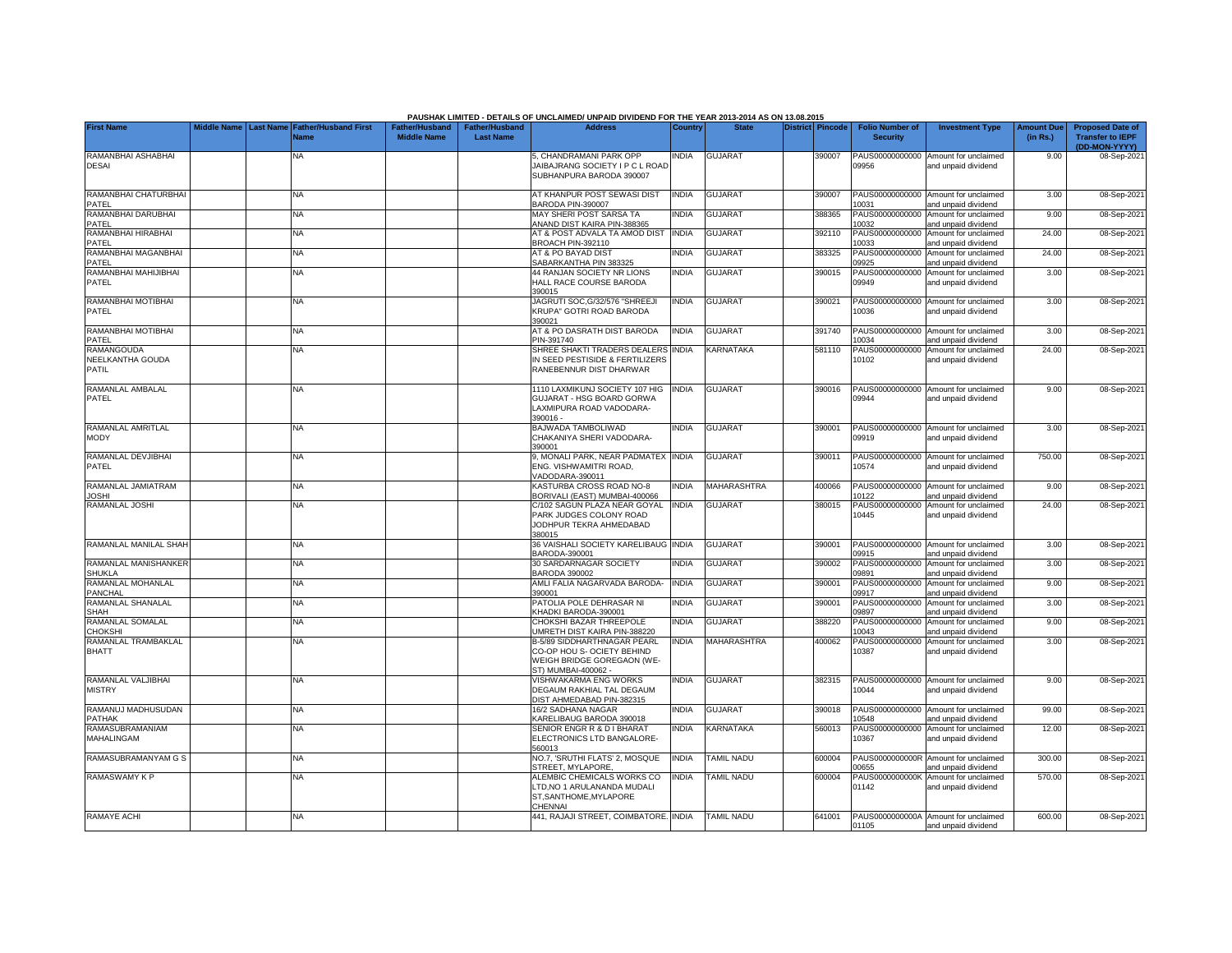|                                               |                    |                                               |                                             |                                           | PAUSHAK LIMITED - DETAILS OF UNCLAIMED/ UNPAID DIVIDEND FOR THE YEAR 2013-2014 AS ON 13.08.2015                       |                |                       |                         |                                           |                                                             |                               |                                                                     |
|-----------------------------------------------|--------------------|-----------------------------------------------|---------------------------------------------|-------------------------------------------|-----------------------------------------------------------------------------------------------------------------------|----------------|-----------------------|-------------------------|-------------------------------------------|-------------------------------------------------------------|-------------------------------|---------------------------------------------------------------------|
| <b>First Name</b>                             | <b>Middle Name</b> | <b>Last Name Father/Husband First</b><br>Jame | <b>Father/Husband</b><br><b>Middle Name</b> | <b>Father/Husband</b><br><b>Last Name</b> | <b>Address</b>                                                                                                        | <b>Country</b> | <b>State</b>          | <b>District Pincode</b> | <b>Folio Number of</b><br><b>Security</b> | <b>Investment Type</b>                                      | <b>Amount Due</b><br>(in Rs.) | <b>Proposed Date of</b><br><b>Transfer to IEPF</b><br>(DD-MON-YYYY) |
| <b>RAMAYEE R</b>                              |                    | NA                                            |                                             |                                           | W/O.A.L.RAMASWAMY NO.9, PATTY INDIA<br>STREET, PENNADAM (S.A.DIST.)<br><b>TAMIL NADU</b>                              |                | <b>TAMIL NADU</b>     | 606105                  | PAUS0000000000R<br>00212                  | Amount for unclaimed<br>and unpaid dividend                 | 600.00                        | 08-Sep-202                                                          |
| <b>RAMCHAND TIRATHDAS</b><br><b>HUF</b>       |                    | <b>RAM DEVNANI</b>                            |                                             |                                           | TIRATH NIWAS 112/2/5 SWAROOP<br>NAGAR KANPUR.                                                                         | <b>INDIA</b>   | <b>UTTAR PRADESH</b>  | 208002                  | 2884                                      | PAUS00000000000 Amount for unclaimed<br>and unpaid dividend | 300.00                        | 08-Sep-2021                                                         |
| <b>RAMCHANDBHAI</b><br><b>GODADBHAI PATEL</b> |                    | <b>GODADBHAI M PATEL</b>                      |                                             |                                           | <b>GANESHPURA, NEAR PRIMARI</b><br><b>SCHOOL, PALANPUR</b>                                                            | <b>NDIA</b>    | <b>GUJARAT</b>        | 385001                  | PAUS12047800000<br>17779                  | Amount for unclaimed<br>and unpaid dividend                 | 24.00                         | 08-Sep-2021                                                         |
| RAMCHANDRA C<br><b>THENGNE</b>                |                    | NA                                            |                                             |                                           | C/O BALAJI MEDICAL STORES<br><b>VIRANI TALKIES ROAD WANI DIST</b><br>YAVATMAL MAHARASHTRA 445304                      | <b>NDIA</b>    | MAHARASHTRA           | 445304                  | PAUS00000000000<br>10159                  | Amount for unclaimed<br>and unpaid dividend                 | 24.00                         | 08-Sep-2021                                                         |
| <b>RAMCHANDRA</b><br>CHHOTALAL PATEL          |                    | <b>NA</b>                                     |                                             |                                           | AT PO BODELI TA SANKHEDA DIST<br>3ARODA PIN-391135                                                                    | <b>INDIA</b>   | <b>GUJARAT</b>        | 391135                  | 0046                                      | PAUS00000000000 Amount for unclaimed<br>and unpaid dividend | 24.00                         | 08-Sep-2021                                                         |
| <b>RAMCHANDRA</b><br>DATTATRAYA JOSHI         |                    | NA                                            |                                             |                                           | <b>BLOCK NO.5.RAMKRUPA</b><br>BLDG.AVADH APT. ELEVENTH(11)<br>LANE, PARAMHANSA NAGAR.<br>KOTHRUD, PUNE-411038         | <b>NDIA</b>    | <b>MAHARASHTRA</b>    | 411038                  | PAUS00000000000<br>09980                  | Amount for unclaimed<br>and unpaid dividend                 | 48.00                         | 08-Sep-2021                                                         |
| RAMCHANDRA GANESH<br>CHITALE                  |                    | NA                                            |                                             |                                           | 'SHILPA" APARTMENTS FLAT NO 3<br>CTS NO - 66/7-A ERANDAWANA<br>15TH PRABHAT RD LANE - PUNE-<br>411004-                | <b>INDIA</b>   | MAHARASHTRA           | 411004                  | 09892                                     | PAUS00000000000 Amount for unclaimed<br>and unpaid dividend | 123.00                        | 08-Sep-2021                                                         |
| RAMCHANDRA GARG                               |                    | <b>NA</b>                                     |                                             |                                           | RAJASTHAN TRADING AGENCY 104<br>SIYAGANG INDORE-452001                                                                | <b>INDIA</b>   | <b>MADHYA PRADESH</b> | 452001                  | 0371                                      | PAUS00000000000 Amount for unclaimed<br>and unpaid dividend | 12.00                         | 08-Sep-2021                                                         |
| RAMCHANDRA TRIKAMLAL<br>PANCHAL               |                    | NA                                            |                                             |                                           | C-76 NUTAN MAHESHWAR SOCIETY INDIA<br>SUBHANPURA BARODA-390007                                                        |                | <b>GUJARAT</b>        | 390007                  | PAUS00000000000<br>09952                  | Amount for unclaimed<br>and unpaid dividend                 | 24.00                         | 08-Sep-2021                                                         |
| <b>RAMCHANDRA</b><br>VISHWANATH<br>PATWARDHAN |                    | NA                                            |                                             |                                           | 15-A BURROWS LANE MUMBAI<br>400002                                                                                    | <b>NDIA</b>    | MAHARASHTRA           | 400002                  | 09900                                     | PAUS00000000000 Amount for unclaimed<br>and unpaid dividend | 75.00                         | 08-Sep-2021                                                         |
| <b>RAMCHANDRABHAI</b><br>CHHOTALAL PATEL      |                    | ΝA                                            |                                             |                                           | AT:DHANKIA, PO:MASABAR,<br>TQ.JAMBUGHODA,<br>DIST.PANCHMAHAL-389390                                                   | <b>NDIA</b>    | <b>GUJARAT</b>        | 389390                  | 09929                                     | PAUS00000000000 Amount for unclaimed<br>and unpaid dividend | 24.00                         | 08-Sep-2021                                                         |
| RAMDAS KANAIYALAL<br><b>SHARMA</b>            |                    | NA                                            |                                             |                                           | FB/47 ALEMBIC COLONY BARODA-<br>390003                                                                                | <b>INDIA</b>   | <b>GUJARAT</b>        | 390003                  | 0119                                      | PAUS00000000000 Amount for unclaimed<br>and unpaid dividend | 24.00                         | 08-Sep-2021                                                         |
| <b>RAMESH BABU E</b>                          |                    | NA                                            |                                             |                                           | C/O S SHIVRAM REDDY H NO 17-E II INDIA<br><b>GANDHINAGAR IIIRD CROSS</b><br>BELLARY                                   |                | KARNATAKA             | 583103                  | PAUS0000000000R<br>02595                  | Amount for unclaimed<br>and unpaid dividend                 | 300.00                        | 08-Sep-2021                                                         |
| <b>RAMESH CHAND</b><br>CHHABRA                |                    | <b>NA</b>                                     |                                             |                                           | W Z 2080 RANI BAGH DELHI-110034                                                                                       | <b>INDIA</b>   | DELHI                 | 110034                  | PAUS00000000000<br>0352                   | Amount for unclaimed<br>and unpaid dividend                 | 12.00                         | 08-Sep-2021                                                         |
| RAMESH CHAND JAIN                             |                    | <b>NA</b>                                     |                                             |                                           | POST PACHEWAR VIA DIGGI DIST<br><b>TONK 304504</b>                                                                    | <b>NDIA</b>    | RAJASTHAN             | 304504                  | PAUS00000000000<br>0339                   | Amount for unclaimed<br>and unpaid dividend                 | 24.00                         | 08-Sep-2021                                                         |
| RAMESH CHAND KEDIA                            |                    | <b>NA</b>                                     |                                             |                                           | C/O SATISH MEDICAL AGENCIES<br>MUZAFFARNAGAR-251002                                                                   | <b>NDIA</b>    | UTTAR PRADESH         | 251002                  | PAUS00000000000<br>10327                  | Amount for unclaimed<br>and unpaid dividend                 | 12.00                         | 08-Sep-2021                                                         |
| RAMESH CHANDRA<br><b>MEHTANI</b>              |                    | NA                                            |                                             |                                           | 67/2 CHANDER NAGAR RAMBAGH<br><b>UCKNOW</b>                                                                           | INDIA          | <b>UTTAR PRADESH</b>  | 226001                  | PAUS00000000000<br>10312                  | Amount for unclaimed<br>and unpaid dividend                 | 12.00                         | 08-Sep-202                                                          |
| RAMESH CHANDRAN G                             |                    | NA                                            |                                             |                                           | 50, SHYAMAL ROW HOUSES 1A<br>SATELLITE ROAD AHMEDABAD                                                                 | <b>NDIA</b>    | <b>GUJARAT</b>        | 380015                  | PAUS0000000000R<br>14565                  | Amount for unclaimed<br>and unpaid dividend                 | 450.00                        | 08-Sep-2021                                                         |
| <b>RAMESH K BHAT</b>                          |                    | ΝA                                            |                                             |                                           | 9/36-A DR NANJAPPA ROAD<br>CHENNYS CHAMBERS<br>COIMBATORE                                                             | <b>NDIA</b>    | <b>TAMIL NADU</b>     | 641018                  | 03067                                     | PAUS0000000000R Amount for unclaimed<br>and unpaid dividend | 300.00                        | 08-Sep-2021                                                         |
| <b>RAMESH KIMATRAM</b><br><b>GULANI</b>       |                    | NA                                            |                                             |                                           | <b>SAPTA-SINDHU ROAD NO 2</b><br>CHEMBUR MUMBAI-400071                                                                | <b>NDIA</b>    | MAHARASHTRA           | 400071                  | 0252                                      | PAUS00000000000 Amount for unclaimed<br>and unpaid dividend | 24.00                         | 08-Sep-2021                                                         |
| RAMESH KUMAR KHANNA                           |                    | <b>NA</b>                                     |                                             |                                           | 2E/3 JHANDEWALAN EXTENSION<br>LINK ROAD NEW DELHI-110055                                                              | <b>INDIA</b>   | <b>DELHI</b>          | 110055                  | 10218                                     | PAUS00000000000 Amount for unclaimed<br>and unpaid dividend | 12.00                         | 08-Sep-2021                                                         |
| RAMESH KUMAR SINGAL                           |                    | <b>NA</b>                                     |                                             |                                           | C/O UNITED BANK OF INDIA 32 G T<br>ROAD JULLUNDUR-144001                                                              | <b>INDIA</b>   | <b>PUNJAB</b>         | 144001                  | 0227                                      | PAUS00000000000 Amount for unclaimed<br>and unpaid dividend | 12.00                         | 08-Sep-202                                                          |
| RAMESH PARSHOTAMDAS<br>PATEL                  |                    | <b>NA</b>                                     |                                             |                                           | C/O AURO ELECTRIC CO<br>ANANDPURA NEAR S S G<br>HOSPITAL BARODA-390001                                                | <b>INDIA</b>   | <b>GUJARAT</b>        | 390001                  | 10047                                     | PAUS00000000000 Amount for unclaimed<br>and unpaid dividend | 9.00                          | 08-Sep-2021                                                         |
| <b>RAMESH POLASA</b>                          |                    | <b>NA</b>                                     |                                             |                                           | CIVIL ASST SURGEON GOVT T B<br>HOSPITAL SULTANABAD                                                                    | <b>INDIA</b>   | <b>ANDHRA PRADESH</b> | 505185                  | 3173                                      | PAUS0000000000R Amount for unclaimed<br>and unpaid dividend | 1200.00                       | 08-Sep-202                                                          |
| RAMESH RUPCHAND JAIN                          |                    | <b>NA</b>                                     |                                             |                                           | M/S FUTARMAL MULCHAND & CO<br>220 KIKA ST GULALWADI MUMBAI-<br>400002                                                 | <b>NDIA</b>    | <b>MAHARASHTRA</b>    | 400002                  | 10144                                     | PAUS00000000000 Amount for unclaimed<br>and unpaid dividend | 12.00                         | 08-Sep-2021                                                         |
| <b>RAMESH S JAIN</b>                          |                    | <b>NA</b>                                     |                                             |                                           | M/S NEW SANGHI ENTERPRISES 21 INDIA<br>2ND FLOOR KSST COMPLEX 2ND<br>CROSS JOURNALIST COLONY J C<br><b>ROAD CROSS</b> |                | <b>KARNATAKA</b>      | 560002                  | 01921                                     | PAUS0000000000R Amount for unclaimed<br>and unpaid dividend | 150.00                        | 08-Sep-2021                                                         |
| <b>RAMESH SACHDEV</b>                         |                    | <b>NA</b>                                     |                                             |                                           | 6B/28 RAMESH NAGAR NEW DELHI-<br>110015                                                                               | <b>INDIA</b>   | <b>DELHI</b>          | 110015                  | 10378                                     | PAUS00000000000 Amount for unclaimed<br>and unpaid dividend | 24.00                         | 08-Sep-2021                                                         |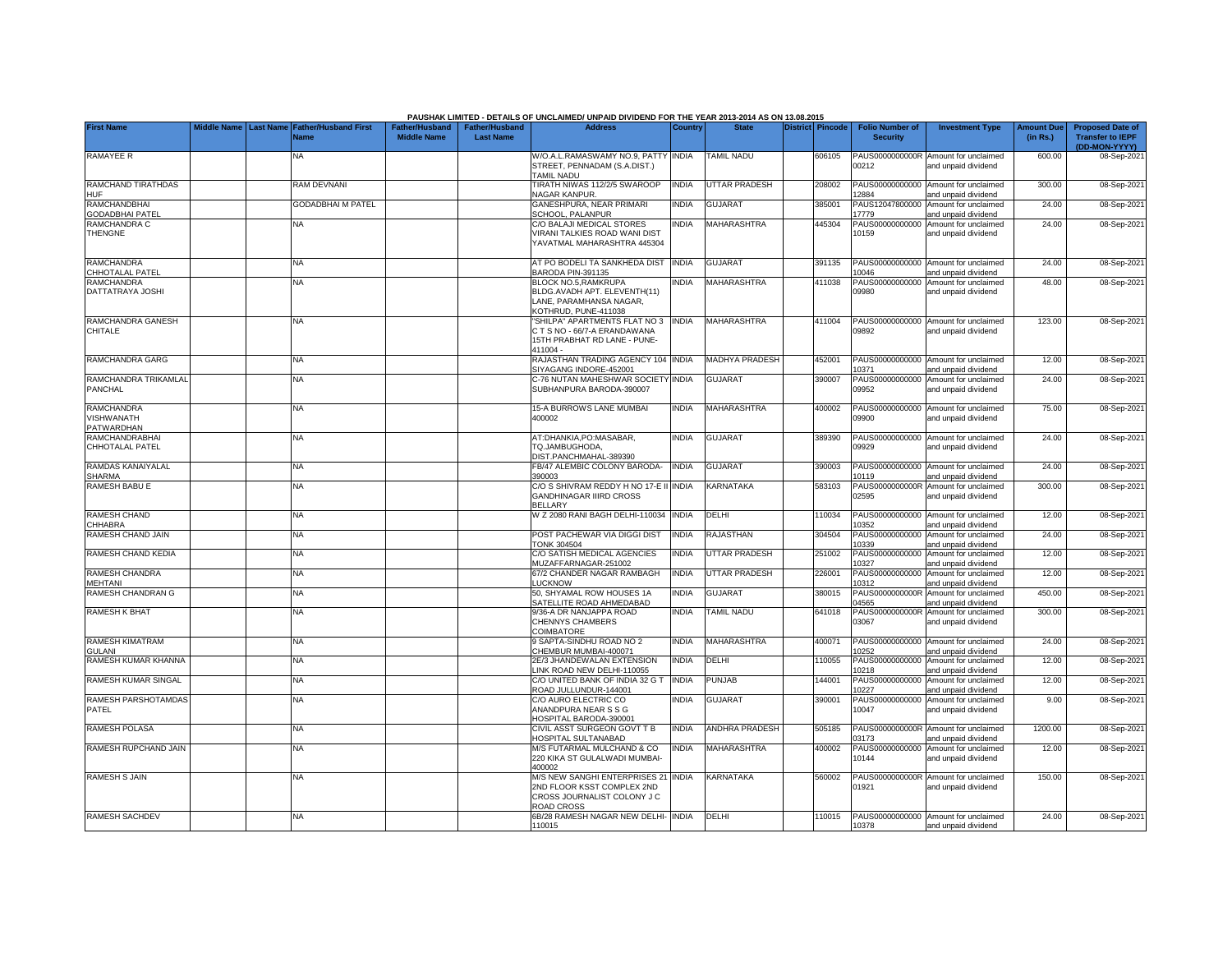|                                               | <b>Name</b> | Middle Name | <b>Last Name</b> |                                                                                                       |              |                       |        | <b>Security</b>          |                                                             | (in Rs.) | <b>Transfer to IEPF</b><br>(DD-MON-YYYY) |
|-----------------------------------------------|-------------|-------------|------------------|-------------------------------------------------------------------------------------------------------|--------------|-----------------------|--------|--------------------------|-------------------------------------------------------------|----------|------------------------------------------|
| RAMESH V BEKNAL                               | <b>NA</b>   |             |                  | M/S GULBARGA MEDICAL HALL<br>OPP GOVT HOSPITAL GULBARGA                                               | <b>NDIA</b>  | <b>KARNATAKA</b>      | 585102 | PAUS0000000000R<br>2569  | Amount for unclaimed<br>and unpaid dividend                 | 450.00   | 08-Sep-2021                              |
| RAMESHBHAI FULABHAI<br>PATEL                  | <b>NA</b>   |             |                  | B/55 ALEMBIC COLONY P O CHEM<br>IND BARODA 390003                                                     | <b>INDIA</b> | <b>GUJARAT</b>        | 390003 | PAUS00000000000<br>9940  | Amount for unclaimed<br>and unpaid dividend                 | 9.00     | 08-Sep-2021                              |
| RAMESHBHAI NARANDAS<br>PATEL                  | <b>NA</b>   |             |                  | 11 GIRIRAJ SOCIETY SHRIJI-KRUPA INDIA<br><b>BEHIND - GAURAV SOCIETY</b><br>PANIGATE BARODA-390006 - - |              | <b>GUJARAT</b>        | 390006 | PAUS00000000000<br>10037 | Amount for unclaimed<br>and unpaid dividend                 | 9.00     | 08-Sep-2021                              |
| RAMESHBHAI RAOJIBHAI<br>PATEL                 | <b>NA</b>   |             |                  | <b>12 NANDANVAN SOCIETY</b><br>GHODDOD ROAD ATHWALINES<br>SURAT 395001                                | INDIA        | <b>GUJARAT</b>        | 395001 | 10437                    | PAUS00000000000 Amount for unclaimed<br>and unpaid dividend | 48.00    | 08-Sep-2021                              |
| RAMESHBHAI RATILAL<br>PATEL                   | <b>NA</b>   |             |                  | TAYAGRAJ MARG ADANIA POOL<br>FATEHPURA BARODA-390006                                                  | INDIA        | <b>GUJARAT</b>        | 390006 | PAUS00000000000<br>9985  | Amount for unclaimed<br>and unpaid dividend                 | 9.00     | 08-Sep-2021                              |
| RAMESHBHAI<br><b>SHANKERLAL PATEL</b>         | <b>NA</b>   |             |                  | <b>18 SHARDA SOCIETY S T WORK</b><br>SHOP ROAD MEHSANA                                                | <b>INDIA</b> | <b>GUJARAT</b>        | 384001 | PAUS00000000000<br>10423 | Amount for unclaimed<br>and unpaid dividend                 | 24.00    | 08-Sep-2021                              |
| RAMESHCHANDRA B<br><b>VYAS</b>                | <b>NA</b>   |             |                  | 3 JAGNATH PLOT "RAMNIKETAN"<br>RAJKOT-360001                                                          | INDIA        | <b>GUJARAT</b>        | 360001 | PAUS00000000000<br>0242  | Amount for unclaimed<br>and unpaid dividend                 | 12.00    | 08-Sep-2021                              |
| RAMESHCHANDRA<br>CHANDULAL JANI               | <b>NA</b>   |             |                  | BLOCK NO A-43 KACHHI SOCIETY<br>CHHAPARIA ROAD HIMATNAGAR<br><b>DIST S K PIN-383001</b>               | INDIA        | <b>GUJARAT</b>        | 383001 | PAUS00000000000<br>10051 | Amount for unclaimed<br>and unpaid dividend                 | 9.00     | 08-Sep-2021                              |
| RAMESHCHANDRA<br>CHANDULAL PATEL              | <b>NA</b>   |             |                  | 'SHRI RAMKRIPA' 1ST FLOOR WADI<br>DALIA POLE VADODARA-390001                                          | <b>INDIA</b> | <b>GUJARAT</b>        | 390001 | PAUS00000000000<br>09986 | Amount for unclaimed<br>and unpaid dividend                 | 36.00    | 08-Sep-2021                              |
| RAMESHCHANDRA D<br>MEHTA                      | <b>NA</b>   |             |                  | FB-119 ALEMBIC COLONY<br>VADODARA                                                                     | <b>INDIA</b> | <b>GUJARAT</b>        | 390003 | 4274                     | PAUS0000000000R Amount for unclaimed<br>and unpaid dividend | 300.00   | 08-Sep-2021                              |
| RAMESHCHANDRA<br>DAHYABHAI CHOKSHI            | <b>NA</b>   |             |                  | 10 SHANTINAGAR SOCIETY<br>ASHRAM ROAD WADAJ<br>AHMEDABAD 380013                                       | <b>NDIA</b>  | <b>GUJARAT</b>        | 380013 | PAUS00000000000<br>10453 | Amount for unclaimed<br>and unpaid dividend                 | 48.00    | 08-Sep-2021                              |
| <b>RAMESHCHANDRA</b><br>JETHALAL KANSARA      | JETHALAL    |             |                  | VIJLI ROAD UPLETA UPLETA                                                                              | <b>INDIA</b> | <b>GUJARAT</b>        | 360490 | 6879                     | PAUS13019900000 Amount for unclaimed<br>and unpaid dividend | 48.00    | 08-Sep-2021                              |
| RAMESHCHANDRA<br>KANTILAL SHAH                | <b>NA</b>   |             |                  | KATHAWADA VILLAGE TA DASKROI<br>DI AHMEDABAD                                                          | <b>INDIA</b> | <b>GUJARAT</b>        | 380001 | PAUS00000000000<br>0245  | Amount for unclaimed<br>and unpaid dividend                 | 24.00    | 08-Sep-2021                              |
| RAMESHCHANDRA<br>KHANDERAO POWAR              | <b>NA</b>   |             |                  | OPP MAHARASHTRA BOARDING<br>DANDIA BAZZAR BARODA-390001                                               | <b>NDIA</b>  | <b>GUJARAT</b>        | 390001 | PAUS00000000000<br>0053  | Amount for unclaimed<br>and unpaid dividend                 | 3.00     | 08-Sep-2021                              |
| <b>RAMESHCHANDRA</b><br>LAXMANBHAI VAIDYA     | <b>NA</b>   |             |                  | MADAN ZAMPA ROAD NEAR AZAD<br>GROUND BARODA-390001                                                    | <b>INDIA</b> | <b>GUJARAT</b>        | 390001 | PAUS00000000000<br>09964 | Amount for unclaimed<br>and unpaid dividend                 | 9.00     | 08-Sep-2021                              |
| <b>RAMESHCHANDRA</b><br><b>LAXMIDAS PATEL</b> | <b>NA</b>   |             |                  | BANK OF BARODA GOWHAR BAUG<br>COLLEGE ROAD, BILIMORA-396321                                           | <b>INDIA</b> | <b>GUJARAT</b>        | 396321 | PAUS00000000000<br>09910 | Amount for unclaimed<br>and unpaid dividend                 | 24.00    | 08-Sep-2021                              |
| RAMESHCHANDRA<br>MOHANLAL DAVE                | <b>NA</b>   |             |                  | A16/17 DALIA BLDG ELLISBRIDGE<br>AHMEDABAD-380006                                                     | INDIA        | <b>GUJARAT</b>        | 380006 | PAUS00000000000<br>9988  | Amount for unclaimed<br>and unpaid dividend                 | 9.00     | 08-Sep-2021                              |
| RAMESHCHANDRA<br>MOHANLAL PANCHAL             | <b>NA</b>   |             |                  | 14/A VIDHYADHAM SOCIETY NEAR<br>ABHILASHA CHAR RASTA NEW<br>SAMA ROAD VADODARA 390008                 | <b>INDIA</b> | <b>GUJARAT</b>        | 390008 | PAUS00000000000<br>10054 | Amount for unclaimed<br>and unpaid dividend                 | 3.00     | 08-Sep-2021                              |
| RAMESHCHANDRA<br>NAVNITLAL DALAL              | NA          |             |                  | 'NAVNITA KRUPA' BAJWADA SHETH INDIA<br>SHERI BARODA-390001                                            |              | <b>GUJARAT</b>        | 390001 | 9989                     | PAUS00000000000 Amount for unclaimed<br>and unpaid dividend | 33.00    | 08-Sep-2021                              |
| <b>RAMESHCHANDRA</b><br><b>TULSIDAS RANA</b>  | <b>NA</b>   |             |                  | C/O R R RANA NEAR WATER<br>STAND POST GOSAI MOHALLA<br>WARASIA BARODA 390006                          | <b>INDIA</b> | <b>GUJARAT</b>        | 390006 | PAUS00000000000<br>09937 | Amount for unclaimed<br>and unpaid dividend                 | 3.00     | 08-Sep-2021                              |
| RAMESHKUMAR<br>TRIBHOVANBHAI PATEL            | <b>NA</b>   |             |                  | HARIKRIPA NIVAS CHHANI BARODA-INDIA<br>391740                                                         |              | <b>GUJARAT</b>        | 391740 | PAUS00000000000<br>0058  | Amount for unclaimed<br>and unpaid dividend                 | 9.00     | 08-Sep-2021                              |
| RAMGOPAL JAWAHARLAL<br><b>SUROTIA</b>         | <b>NA</b>   |             |                  | C/O P J SOROTIA & CO OPP.<br>CHAKHODIA MAHADEV RAKHIAL<br>AHMEDABAD                                   | <b>NDIA</b>  | <b>GUJARAT</b>        | 380060 | PAUS00000000000<br>10059 | Amount for unclaimed<br>and unpaid dividend                 | 123.00   | 08-Sep-2021                              |
| RAMGOPAL KOTA MBBS                            | <b>NA</b>   |             |                  | S/O. DR. GUPTA. K.G.K 15TH LANE,<br>ARUNDELPET, GUNTUR                                                | <b>INDIA</b> | <b>ANDHRA PRADESH</b> | 522002 | PAUS0000000000K<br>0464  | Amount for unclaimed<br>and unpaid dividend                 | 1500.00  | 08-Sep-2021                              |
| <b>RAMILA</b><br>RAMESHCHANDRA SHAH           | <b>NA</b>   |             |                  | 87 AMIN NAGAR CHHANI DIST<br>BARODA PIN-391740                                                        | <b>INDIA</b> | <b>GUJARAT</b>        | 391740 | PAUS00000000000<br>9991  | Amount for unclaimed<br>and unpaid dividend                 | 48.00    | 08-Sep-2021                              |
| RAMILABEN VINOD SHAH                          | <b>NA</b>   |             |                  | C/O VINOD R SHAH D D PATEL<br>SHARDA ENGLISH SCHOOL AT &                                              | <b>INDIA</b> | <b>GUJARAT</b>        | 391440 | PAUS00000000000<br>10060 | Amount for unclaimed<br>and unpaid dividend                 | 9.00     | 08-Sep-2021                              |

PO PADRA DIST BARODA 391440

S ROAD OPP ZARAPKAR SHOW ROOM DADAR W RLY MUMBAI

PADRA TA PADRA DIST BARODA

400028

PIN-391440

A NA NA KUVERJI DEVSHI CHAWL 2ND FL B

A<br>NAVAPUR PUNITCHOK POST

## **PAUSHAK LIMITED - DETAILS OF UNCLAIMED/ UNPAID DIVIDEND FOR THE YEAR 2013-2014 AS ON 13.08.2015**

**Address Country State District Pincode Folio Number of** 

INDIA MAHARASHTRA 400028 PAUS00000000000Amount for unclaimed 10298

INDIA GUJARAT | 391440 PAUS00000000000 Amount for unclaimed 10061

and unpaid dividend

and unpaid dividend

and unpaid dividend

12.00 08-Sep-2021

9.00 08-Sep-2021

**Investment Type Amount Due Proposed Date of** 

**First Name Middle Name Last Name Father/Husband First Father/Husband Father/Husband** 

NA

RAMJI SAMJI GORA

**PATEL** 

RAMJIBHAI CHHOTABHAI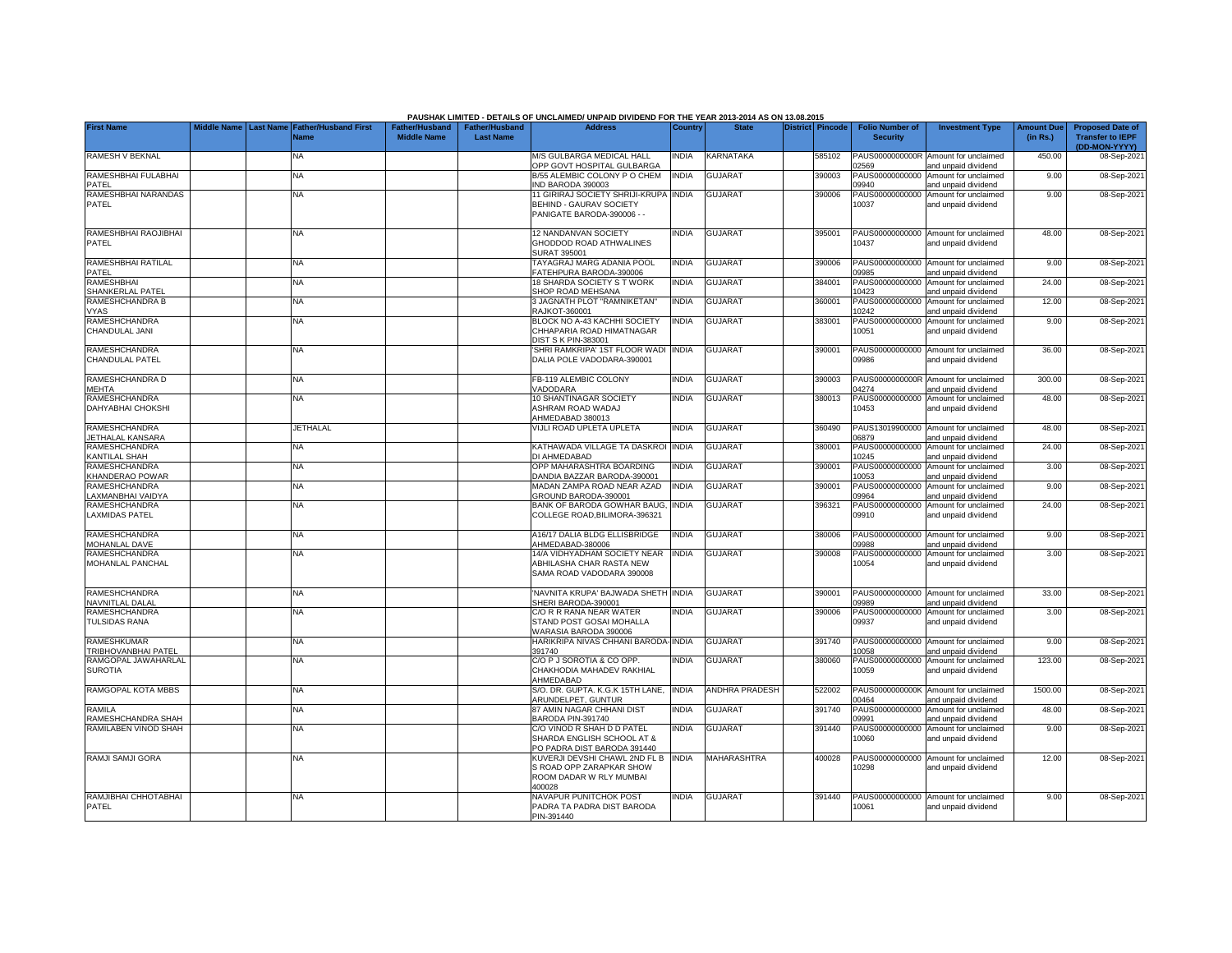|                                                     |  |                                                           |                                             |                                           | PAUSHAK LIMITED - DETAILS OF UNCLAIMED/ UNPAID DIVIDEND FOR THE YEAR 2013-2014 AS ON 13.08.2015           |                |                       |                         |                                           |                                                             |                               |                                                                     |
|-----------------------------------------------------|--|-----------------------------------------------------------|---------------------------------------------|-------------------------------------------|-----------------------------------------------------------------------------------------------------------|----------------|-----------------------|-------------------------|-------------------------------------------|-------------------------------------------------------------|-------------------------------|---------------------------------------------------------------------|
| <b>First Name</b>                                   |  | Middle Name Last Name Father/Husband First<br><b>Name</b> | <b>Father/Husband</b><br><b>Middle Name</b> | <b>Father/Husband</b><br><b>Last Name</b> | <b>Address</b>                                                                                            | <b>Country</b> | <b>State</b>          | <b>District Pincode</b> | <b>Folio Number of</b><br><b>Security</b> | <b>Investment Type</b>                                      | <b>Amount Due</b><br>(in Rs.) | <b>Proposed Date of</b><br><b>Transfer to IEPF</b><br>(DD-MON-YYYY) |
| RAMJIBHAI GALABHAI<br>PATEI                         |  | <b>NA</b>                                                 |                                             |                                           | GIN PLOT DHORAJI DIST-RAJKOT<br>PIN 360410                                                                | <b>INDIA</b>   | <b>GUJARAT</b>        | 360410                  | PAUS00000000000<br>9934                   | Amount for unclaimed<br>and unpaid dividend                 | 48.00                         | 08-Sep-2021                                                         |
| RAMKISHEN AGARWAL                                   |  | <b>NA</b>                                                 |                                             |                                           | JANATA MEDICAL HALL ABID ROAD<br>HYDERABAD                                                                | <b>INDIA</b>   | <b>ANDHRA PRADESH</b> | 500001                  | PAUS0000000000R<br>0926                   | Amount for unclaimed<br>and unpaid dividend                 | 600.00                        | 08-Sep-2021                                                         |
| RAMLAL HIRALAL PATEL                                |  | <b>NA</b>                                                 |                                             |                                           | KHODIYAR BHUVAN BEHIND<br><b>GOVERNMENT GODOWN NEAR</b><br>RAILWAY BRIDGE PALANPUR-<br>385001             | <b>INDIA</b>   | <b>GUJARAT</b>        | 385001                  | PAUS00000000000<br>10247                  | Amount for unclaimed<br>and unpaid dividend                 | 12.00                         | 08-Sep-2021                                                         |
| RAMNATH GANESH PAI<br><b>BUDBUDE</b>                |  | NA                                                        |                                             |                                           | DAMODAR HOUSING SOCIETY<br><b>AQUEM MARGOA</b>                                                            | <b>INDIA</b>   | GOA                   | 403601                  | PAUS0000000000R<br>1084                   | Amount for unclaimed<br>and unpaid dividend                 | 60.00                         | 08-Sep-2021                                                         |
| RAMPRAKASH SINGH                                    |  | <b>NA</b>                                                 |                                             |                                           | PAUSHAK LTD 4TH FLOOR<br>ALEMBIC ROAD BARODA 390003                                                       | <b>INDIA</b>   | <b>GUJARAT</b>        | 390003                  | PAUS00000000000<br>0466                   | Amount for unclaimed<br>nd unpaid dividend                  | 48.00                         | 08-Sep-2021                                                         |
| RAMSINH JINABHAI<br>THAKOR                          |  | <b>NA</b>                                                 |                                             |                                           | ROHIT' 55 DHANLAKSHMI SOCIETY<br>NO 2 BEHIND ARYAKANYA<br>VIDYALAYA KARELIBAUG BARODA<br>390001           | <b>INDIA</b>   | <b>GUJARAT</b>        | 390001                  | PAUS00000000000<br>09926                  | Amount for unclaimed<br>and unpaid dividend                 | 3.00                          | 08-Sep-2021                                                         |
| RAMSWAROOP SHARMA                                   |  | <b>NA</b>                                                 |                                             |                                           | M/S KHETAN & CO KHETAN<br>BHAWAN M I ROAD JAIPUR-302001                                                   | <b>INDIA</b>   | <b>RAJASTHAN</b>      | 302001                  | 0165                                      | PAUS00000000000 Amount for unclaimed<br>and unpaid dividend | 12.00                         | 08-Sep-2021                                                         |
| RAMVILAS MODANI                                     |  | <b>NA</b>                                                 |                                             |                                           | 3-3-188 CHAPPALBAZAR<br>HYDERABAD-500027                                                                  | INDIA          | <b>ANDHRA PRADESH</b> | 500027                  | PAUS00000000000<br>0369                   | Amount for unclaimed<br>and unpaid dividend                 | 12.00                         | 08-Sep-2021                                                         |
| RAMZAN J SURANI                                     |  | ΝA                                                        |                                             |                                           | OPP S T STAND SANAND 382110<br>DIST AHMEDABAD                                                             | INDIA          | <b>GUJARAT</b>        | 382110                  | PAUS00000000000<br>0478                   | Amount for unclaimed<br>and unpaid dividend                 | 24.00                         | 08-Sep-2021                                                         |
| RAMZAN J SURANI                                     |  | <b>NA</b>                                                 |                                             |                                           | OPP S T STAND SANAND 382110<br><b>DIST AHMEDABAD</b>                                                      | INDIA          | <b>GUJARAT</b>        | 382110                  | PAUS00000000000<br>0479                   | Amount for unclaimed<br>and unpaid dividend                 | 24.00                         | 08-Sep-2021                                                         |
| RANACHHODBHAI<br>AMBALAL BRAHMABHATT                |  | ΝA                                                        |                                             |                                           | SALATWADA TULSIBHAI<br>BAKORBHAI NI CHAL BARODA-<br>390001                                                | <b>NDIA</b>    | <b>GUJARAT</b>        | 390001                  | PAUS00000000000<br>10422                  | Amount for unclaimed<br>and unpaid dividend                 | 3.00                          | 08-Sep-2021                                                         |
| RANADIP RANJAN GHOSH<br>ROY                         |  | <b>NA</b>                                                 |                                             |                                           | FLAT-3 E-14 KARUNAMAYEE<br><b>ESTATE SALT LAKE CITY</b><br>CALCUTTA                                       | <b>INDIA</b>   | <b>WEST BENGAL</b>    | 700091                  | PAUS0000000000R<br>02829                  | Amount for unclaimed<br>and unpaid dividend                 | 300.00                        | 08-Sep-2021                                                         |
| RANCHHODBHAI<br><b>BECHARBHAI PATEL</b>             |  | <b>NA</b>                                                 |                                             |                                           | UMIYA KRUPA DUNGARAWALA<br>FALIYA PADRA DIST VADODARA<br>PIN-391440                                       | <b>INDIA</b>   | <b>GUJARAT</b>        | 391440                  | PAUS00000000000<br>0062                   | Amount for unclaimed<br>and unpaid dividend                 | 24.00                         | 08-Sep-2021                                                         |
| <b>RANCHHODBHAI</b><br><b>JAGJIVANBHAI PANCHOLI</b> |  | <b>NA</b>                                                 |                                             |                                           | VIVEKANAND CO-HSG SOC A-23<br><b>AJWA ROAD BARODA-390006</b>                                              | <b>INDIA</b>   | <b>GUJARAT</b>        | 390006                  | 0063                                      | PAUS00000000000 Amount for unclaimed<br>and unpaid dividend | 48.00                         | 08-Sep-2021                                                         |
| RANGA ANNAVAJJALA                                   |  | ΝA                                                        |                                             |                                           | C/O.MR.RANGANATH SHARMA 6.<br>MINCHIN STREET, KURNOOL (A.P)                                               | <b>NDIA</b>    | <b>ANDHRA PRADESH</b> | 518001                  | PAUS0000000000R<br>0227                   | Amount for unclaimed<br>and unpaid dividend                 | 300.00                        | 08-Sep-2021                                                         |
| RANGANATHAN<br>SRINIVASAN                           |  | NA                                                        |                                             |                                           | 2 EAST RANGANATHAPURAM<br>SRIRANGAM TRICHY 620006                                                         | <b>INDIA</b>   | <b>TAMIL NADU</b>     | 620006                  | PAUS00000000000<br>0105                   | Amount for unclaimed<br>and unpaid dividend                 | 18.00                         | 08-Sep-2021                                                         |
| RANGARAO PANTAM                                     |  | <b>NA</b>                                                 |                                             |                                           | PITHAPURAM EAST GODAVARI<br>DIST. ANDHRA PRADESH                                                          | <b>INDIA</b>   | <b>ANDHRA PRADESH</b> | 533450                  | PAUS0000000000R<br>0658                   | Amount for unclaimed<br>and unpaid dividend                 | 600.00                        | 08-Sep-2021                                                         |
| RANGASWAMY G R                                      |  | <b>NA</b>                                                 |                                             |                                           | 25/2 THULASIRAMDAS MUTT ROAD<br>FRAZER TOWN BANGALORE                                                     | <b>INDIA</b>   | KARNATAKA             | 560005                  | PAUS0000000000R<br>02529                  | Amount for unclaimed<br>and unpaid dividend                 | 300.00                        | 08-Sep-2021                                                         |
| RANI B NANGRANI                                     |  | <b>NA</b>                                                 |                                             |                                           | 802 EMBASSY TOWERS 7<br>BUNGLOWS RD VARSOVA MUMBA<br>400061                                               | <b>NDIA</b>    | <b>MAHARASHTRA</b>    | 400061                  | 10476                                     | PAUS00000000000 Amount for unclaimed<br>and unpaid dividend | 450.00                        | 08-Sep-2021                                                         |
| RANI CHANDUMAL ISRANI                               |  | NA                                                        |                                             |                                           | C/O MRS D K VALLECHA AL-4 BLDG<br>NO 12 ROOM NO 1 SECTOR NO 5<br>AIROLI CIDCO COLONY NEW<br>MUMBAI 400708 | <b>INDIA</b>   | <b>MAHARASHTRA</b>    | 400708                  | 10362                                     | PAUS00000000000 Amount for unclaimed<br>and unpaid dividend | 12.00                         | 08-Sep-2021                                                         |
| RANJAN JAMES SALIS                                  |  | <b>NA</b>                                                 |                                             |                                           | RB-II 7/15 RAILWAY QUARTERS 335<br>SIR J J ROAD BYCULLA MUMBAI<br>400008                                  | <b>INDIA</b>   | <b>MAHARASHTRA</b>    | 400008                  | PAUS00000000000<br>0504                   | Amount for unclaimed<br>and unpaid dividend                 | 48.00                         | 08-Sep-2021                                                         |
| RANJAN SAPRA                                        |  | <b>NA</b>                                                 |                                             |                                           | A2/97 RAJOURI GARDEN NEW<br>DELHI-110027                                                                  | <b>INDIA</b>   | <b>DELHI</b>          | 110027                  | 0190                                      | PAUS00000000000 Amount for unclaimed<br>nd unpaid dividend  | 12.00                         | 08-Sep-2021                                                         |
| RANJANA AGGARWAL                                    |  | <b>NA</b>                                                 |                                             |                                           | C/O KASHMIRILAL AGGARWAL &<br><b>BROS ENGINEERS &amp; FOUNDERS</b><br>AIZPURA ROAD BATALA-143505          | INDIA          | <b>PUNJAB</b>         | 143505                  | PAUS00000000000<br>10156                  | Amount for unclaimed<br>and unpaid dividend                 | 12.00                         | 08-Sep-2021                                                         |
| RANJANA J SINGH                                     |  | <b>NA</b>                                                 |                                             |                                           | S-272 GREATER KAILASH II NEW<br>DELHI-110048                                                              | <b>NDIA</b>    | DELHI                 | 10048                   | PAUS00000000000<br>0229                   | Amount for unclaimed<br>and unpaid dividend                 | 12.00                         | 08-Sep-2021                                                         |
| RANJANA JIVARAJ SHAH                                |  | <b>NA</b>                                                 |                                             |                                           | C/O RATANSINH RUNCHORDAS 25<br>SWALLOW LANE CALCUTTA-700001                                               | <b>INDIA</b>   | <b>WEST BENGAL</b>    | 700001                  | PAUS00000000000<br>10265                  | Amount for unclaimed<br>and unpaid dividend                 | 12.00                         | 08-Sep-2021                                                         |
| RANJANA SHARMA                                      |  | NA                                                        |                                             |                                           | A-IV/23 NIRMAL PURI LAJPAT<br>NAGAR NEW DELHI-110024                                                      | <b>NDIA</b>    | DELHI                 | 110024                  | PAUS00000000000<br>0207                   | Amount for unclaimed<br>and unpaid dividend                 | 12.00                         | 08-Sep-2021                                                         |
| <b>RANJEET KAUR</b>                                 |  | <b>NA</b>                                                 |                                             |                                           | C/O A-41/E D D A FLAT MUNIRKA<br>NEW DELHI-110067                                                         | <b>INDIA</b>   | DELHI                 | 110067                  | 10331                                     | PAUS00000000000 Amount for unclaimed<br>and unpaid dividend | 12.00                         | 08-Sep-2021                                                         |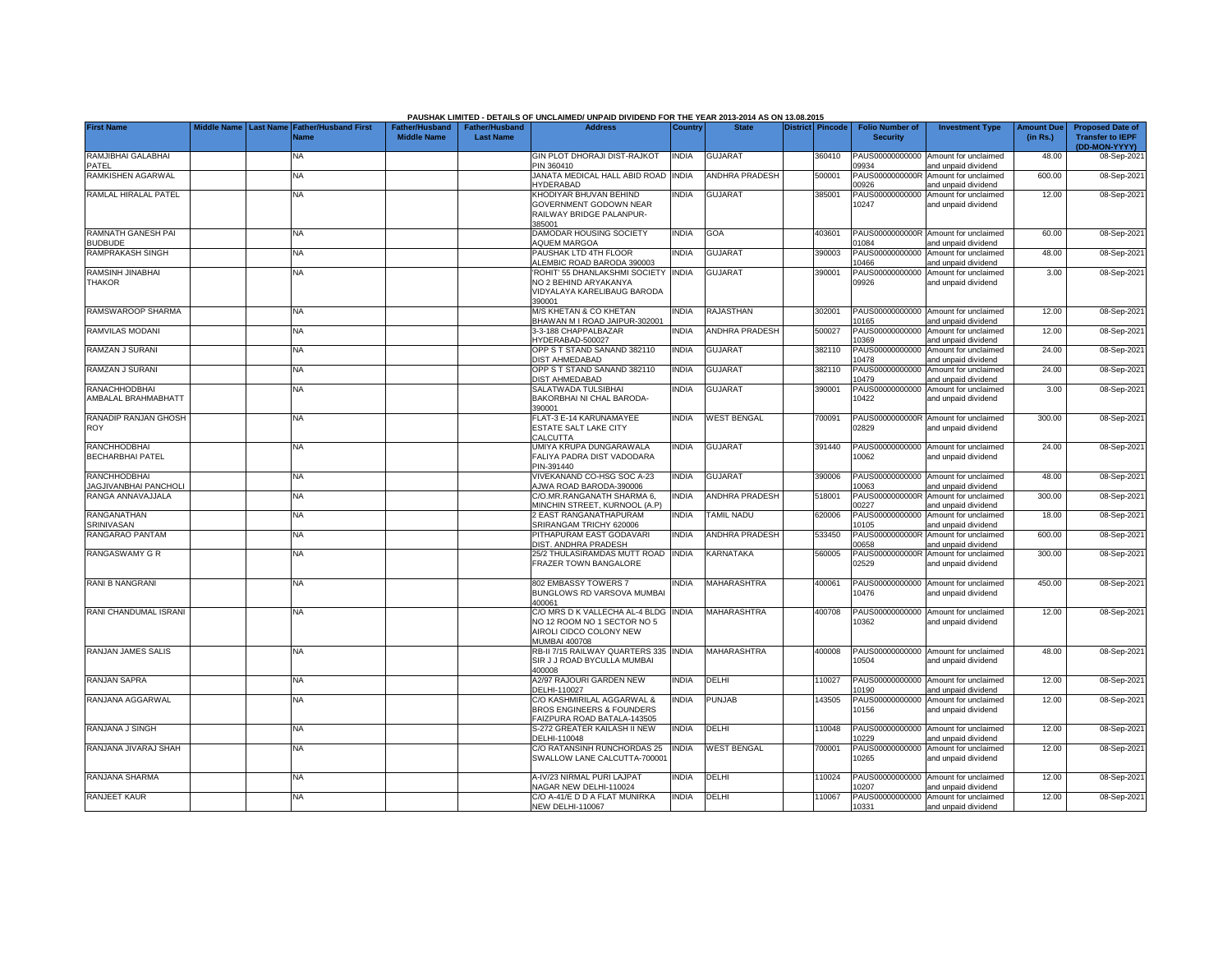|                                            |                    |                  |                             |                       |                       | PAUSHAK LIMITED - DETAILS OF UNCLAIMED/ UNPAID DIVIDEND FOR THE YEAR 2013-2014 AS ON 13.08.2015 |              |                    |                  |                          |                                                             |                   |                                          |
|--------------------------------------------|--------------------|------------------|-----------------------------|-----------------------|-----------------------|-------------------------------------------------------------------------------------------------|--------------|--------------------|------------------|--------------------------|-------------------------------------------------------------|-------------------|------------------------------------------|
| <b>First Name</b>                          | <b>Middle Name</b> | <b>Last Name</b> | <b>Father/Husband First</b> | <b>Father/Husband</b> | <b>Father/Husband</b> | <b>Address</b>                                                                                  | Country      | <b>State</b>       | District Pincode | <b>Folio Number of</b>   | <b>Investment Type</b>                                      | <b>Amount Due</b> | <b>Proposed Date of</b>                  |
|                                            |                    |                  | Name                        | <b>Middle Name</b>    | <b>Last Name</b>      |                                                                                                 |              |                    |                  | <b>Security</b>          |                                                             | (in Rs.)          | <b>Transfer to IEPF</b><br>(DD-MON-YYYY) |
| RANJEETA SARDA                             |                    |                  | NA                          |                       |                       | 11 KAKANAGAR MARKET DR ZAKIR<br>HUSSAIN ROAD NEW DELHI 110003                                   | <b>INDIA</b> | DELHI              | 110003           | 10459                    | PAUS00000000000 Amount for unclaimed<br>and unpaid dividend | 48.00             | 08-Sep-202                               |
|                                            |                    |                  |                             |                       |                       |                                                                                                 |              |                    |                  |                          |                                                             |                   |                                          |
| <b>RANJIT NARAINDAS</b><br><b>BHAVNANI</b> |                    |                  | <b>NA</b>                   |                       |                       | 508 SINDHU APARTMENTS<br>NARAYAN NAGAR SION                                                     | <b>INDIA</b> | <b>MAHARASHTRA</b> | 400022           | 10572                    | PAUS00000000000 Amount for unclaimed                        | 24.00             | 08-Sep-2021                              |
|                                            |                    |                  |                             |                       |                       | CHUNABHATTI BOMBAY 400022                                                                       |              |                    |                  |                          | and unpaid dividend                                         |                   |                                          |
| <b>RANJIT NARAINDAS</b>                    |                    |                  | <b>NA</b>                   |                       |                       | 508 5TH FLOOR SINDHU APTS                                                                       | <b>INDIA</b> | <b>MAHARASHTRA</b> | 400022           |                          | PAUS00000000000 Amount for unclaimed                        | 21.00             | 08-Sep-2021                              |
| BHAVNANI                                   |                    |                  |                             |                       |                       | <b>NARAYAN NAGAR SION</b><br>CHUNABHATTI MUMBAI 400022                                          |              |                    |                  | 10487                    | and unpaid dividend                                         |                   |                                          |
| RANJITA P RAO                              |                    |                  | S PRADEEP RAO               |                       |                       | NEW NO. 41 D.B.ROAD R.S. PURAM                                                                  | <b>INDIA</b> | <b>TAMIL NADU</b>  | 641002           |                          | PAUS00000000000 Amount for unclaimed                        | 450.00            | 08-Sep-202                               |
| <b>RANJITKAUR</b>                          |                    |                  | <b>NA</b>                   |                       |                       | COIMBATORE<br>L/1 SUJATA FLATS CAMP ROAD                                                        | INDIA        | <b>GUJARAT</b>     | 380004           | 12916                    | and unpaid dividend<br>PAUS00000000000 Amount for unclaimed | 24.00             | 08-Sep-202                               |
| RATTANSINGH BUNAIT                         |                    |                  |                             |                       |                       | SHAHI BAG OPP SHAHI BAG                                                                         |              |                    |                  | 10065                    | and unpaid dividend                                         |                   |                                          |
|                                            |                    |                  |                             |                       |                       | POLICE CHOWKY AHMEDABAD-<br>380004                                                              |              |                    |                  |                          |                                                             |                   |                                          |
| RANJNA SEHGAL                              |                    |                  | <b>NA</b>                   |                       |                       | C/O MR C V RAMACHANDRAN G C H INDIA                                                             |              | DELHI              | 110001           |                          | PAUS00000000000 Amount for unclaimed                        | 12.00             | 08-Sep-202                               |
|                                            |                    |                  |                             |                       |                       | LTD 121-0 NEW DELHI HOUSE 27<br>BARA ROAD NEW DELH- I-110001 -                                  |              |                    |                  | 10322                    | and unpaid dividend                                         |                   |                                          |
|                                            |                    |                  |                             |                       |                       |                                                                                                 |              |                    |                  |                          |                                                             |                   |                                          |
| <b>RANMAL N</b>                            |                    |                  | <b>NA</b>                   |                       |                       | 227 DHANLAXMI MARKET<br>AHMEDABAD 380002                                                        | <b>INDIA</b> | <b>GUJARAT</b>     | 380002           |                          | PAUS00000000000 Amount for unclaimed                        | 48.00             | 08-Sep-202                               |
| RAO G PURUSHOTHAMA                         |                    |                  | <b>NA</b>                   |                       |                       | 688/1 N S ROAD DEVARAJ                                                                          | <b>INDIA</b> | KARNATAKA          | 570001           | 10559                    | and unpaid dividend<br>PAUS0000000000R Amount for unclaimed | 300.00            | 08-Sep-202                               |
|                                            |                    |                  |                             |                       |                       | <b>MOHALLA MYSORE</b>                                                                           |              |                    |                  | 2631                     | and unpaid dividend                                         |                   |                                          |
| RAOJIBHAI AMBALAL<br><b>SOLANKI</b>        |                    |                  | <b>NA</b>                   |                       |                       | SOLANKI STREET GORWA BARODA-INDIA<br>390003                                                     |              | <b>GUJARAT</b>     | 390003           | PAUS00000000000<br>9950  | Amount for unclaimed<br>and unpaid dividend                 | 3.00              | 08-Sep-202                               |
| RAOJIBHAI BHAILALBHAI                      |                    |                  | NA                          |                       |                       | <b>ALDAS STREET AT KANTHARIA</b>                                                                | INDIA        | <b>GUJARAT</b>     | 388307           | PAUS00000000000          | Amount for unclaimed                                        | 3.00              | 08-Sep-202                               |
| PATEL                                      |                    |                  |                             |                       |                       | TAL BORSADN VIA VASADDIST.<br>KHEDA                                                             |              |                    |                  | 10066                    | and unpaid dividend                                         |                   |                                          |
| RAOJIBHAI MATHURBHAI                       |                    |                  | NA                          |                       |                       | I JAYSHREE SOCIETY KARELIBAG                                                                    | <b>INDIA</b> | <b>GUJARAT</b>     | 390001           |                          | PAUS00000000000 Amount for unclaimed                        | 24.00             | 08-Sep-202                               |
| PATEL<br><b>RAOJIBHAI</b>                  |                    |                  | <b>NA</b>                   |                       |                       | BARODA-390001<br>34 SHASTRI NAGAR SOCIETY                                                       | <b>INDIA</b> | <b>GUJARAT</b>     | 390002           | 09993<br>PAUS00000000000 | and unpaid dividend<br>Amount for unclaimed                 | 69.00             | 08-Sep-2021                              |
| <b>PURUSHOTTAMBHAI</b>                     |                    |                  |                             |                       |                       | NIZAMPURA BARODA 390002                                                                         |              |                    |                  | )9905                    | and unpaid dividend                                         |                   |                                          |
| PATEL<br>RAOJIBHAI SOMABHAI                |                    |                  | <b>NA</b>                   |                       |                       | C/O MR SOMABHAI B PATEL AT                                                                      | <b>INDIA</b> |                    | 388001           |                          |                                                             |                   |                                          |
| PATEL                                      |                    |                  |                             |                       |                       | POST VEHRA KHADI TAL ANAND                                                                      |              | <b>GUJARAT</b>     |                  | PAUS00000000000<br>09995 | Amount for unclaimed<br>and unpaid dividend                 | 15.00             | 08-Sep-2021                              |
|                                            |                    |                  |                             |                       |                       | DIST KAIRA PIN-388001                                                                           |              |                    |                  |                          |                                                             |                   |                                          |
| <b>RASHMI</b>                              |                    |                  | <b>NA</b>                   |                       |                       | 231/C PKT I MAYUR VIHAR PHASE I INDIA<br>DELHI 110091                                           |              | <b>DELHI</b>       | 110091           | 10210                    | PAUS00000000000 Amount for unclaimed<br>and unpaid dividend | 12.00             | 08-Sep-202                               |
| <b>RASHMI GERA</b>                         |                    |                  | <b>NA</b>                   |                       |                       | NEW MEDICINE HOME MAIN ROAD.                                                                    | <b>INDIA</b> | <b>JHARKHAND</b>   | 834001           |                          | PAUS0000000000R Amount for unclaimed                        | 300.00            | 08-Sep-202                               |
|                                            |                    |                  |                             |                       |                       | <b>NEAR SUJATHA CINEMA RANCHI</b>                                                               |              |                    |                  | 05551                    | and unpaid dividend                                         |                   |                                          |
| <b>RASHMI VINAYAK</b>                      |                    |                  | <b>NA</b>                   |                       |                       | VINAYAKASHRAM 759/15 DECCAN                                                                     | <b>INDIA</b> | MAHARASHTRA        | 411004           | PAUS00000000000          | Amount for unclaimed                                        | 9.00              | 08-Sep-202                               |
| PATANKAR<br><b>RASHMI VINAYAK</b>          |                    |                  | <b>NA</b>                   |                       |                       | GYMKHANA PUNE 411004<br>VINAYAKASHRAM 759/15 DECCAN                                             | <b>INDIA</b> | MAHARASHTRA        | 411004           | 10431<br>PAUS00000000000 | and unpaid dividend<br>Amount for unclaimed                 | 9.00              | 08-Sep-202                               |
| <b>PATANKAR</b>                            |                    |                  |                             |                       |                       | GYMKHANA PUNE 411004                                                                            |              |                    |                  | 10420                    | and unpaid dividend                                         |                   |                                          |
| RASHMIBEN RAJNIBHAI<br>PATEL               |                    |                  | <b>NA</b>                   |                       |                       | GUNDA FALIA RAJMAHAL ROAD<br>3ARODA-390001                                                      | <b>INDIA</b> | <b>GUJARAT</b>     | 390001           | PAUS00000000000<br>10068 | Amount for unclaimed<br>and unpaid dividend                 | 9.00              | 08-Sep-202                               |
| RASHMIKANT B DAVE                          |                    |                  | <b>NA</b>                   |                       |                       | C/O DR DAVE B T SHIYAPURA                                                                       | <b>INDIA</b> | <b>GUJARAT</b>     | 390003           | PAUS0000000000R          | Amount for unclaimed                                        | 900.00            | 08-Sep-202                               |
| RASHMIKANT JAYENDRA                        |                    |                  | <b>NA</b>                   |                       |                       | RAOPURA VADODARA<br>58 VARDHAMAN NAGAR SOC                                                      |              | <b>GUJARAT</b>     |                  | 05255                    | and unpaid dividend                                         |                   |                                          |
| <b>SHUKLA</b>                              |                    |                  |                             |                       |                       | BEHIND SARDAR BAG KALOL PIN-                                                                    | <b>INDIA</b> |                    | 382721           | PAUS00000000000<br>10069 | Amount for unclaimed<br>and unpaid dividend                 | 24.00             | 08-Sep-202                               |
|                                            |                    |                  |                             |                       |                       | 382721                                                                                          |              |                    |                  |                          |                                                             |                   |                                          |
| RASHMIKANT RAOJIBHAI<br>PATEL              |                    |                  | <b>NA</b>                   |                       |                       | 73 ALEMBIC GLASS COLONY<br>WHITEFIELD BANGALORE-560066                                          | <b>NDIA</b>  | KARNATAKA          | 560066           | PAUS00000000000<br>10118 | Amount for unclaimed<br>and unpaid dividend                 | 48.00             | 08-Sep-202                               |
| RASHMIKANT SHANTILAL                       |                    |                  | NA                          |                       |                       | SHARE DEPARTMENT ALEMBIC                                                                        | <b>NDIA</b>  | <b>GUJARAT</b>     | 390003           | PAUS00000000000          | Amount for unclaimed                                        | 3.00              | 08-Sep-202                               |
| PATEL                                      |                    |                  |                             |                       |                       | CHEMICAL WORKS CO LTD<br><b>BARODA 390003</b>                                                   |              |                    |                  | 09943                    | and unpaid dividend                                         |                   |                                          |
| RASHMIKUMAR G PANDYA                       |                    |                  | <b>NA</b>                   |                       |                       | 16/21 ADHYAPAK NIVAS GUJARAT                                                                    | <b>INDIA</b> | <b>GUJARAT</b>     | 380014           |                          | PAUS00000000000 Amount for unclaimed                        | 48.00             | 08-Sep-202                               |
| <b>RASIK CHHOTALAL</b>                     |                    |                  | <b>NA</b>                   |                       |                       | VIDHYAPITH AHMEDABAD 380014<br>SADAR BAZAR DHOBIMAHOLLA                                         | <b>INDIA</b> | <b>GUJARAT</b>     | 390002           | 10536<br>PAUS00000000000 | and unpaid dividend<br>Amount for unclaimed                 | 9.00              | 08-Sep-202                               |
| CHAUHAN                                    |                    |                  |                             |                       |                       | FATEH GUNJ BARODA 390002                                                                        |              |                    |                  | 19945                    | and unpaid dividend                                         |                   |                                          |
| RASIKBHAI HARIBHAI<br>SONI                 |                    |                  | <b>NA</b>                   |                       |                       | B-33 JALABAPA NAGAR SOCIETY<br>BACK OF RANCHHODJI MANDIR NR                                     | <b>NDIA</b>  | <b>GUJARAT</b>     | 390019           | PAUS00000000000<br>09938 | Amount for unclaimed<br>and unpaid dividend                 | 3.00              | 08-Sep-2021                              |
|                                            |                    |                  |                             |                       |                       | ANKUR SOC VAGHODIA ROAD                                                                         |              |                    |                  |                          |                                                             |                   |                                          |
| RASIKBHAI JASHBHAI                         |                    |                  | <b>NA</b>                   |                       |                       | <b>BARODA 390019</b><br>'MAULIK SMRUTI" OPP GOVT                                                | <b>INDIA</b> | <b>GUJARAT</b>     | 389380           |                          | PAUS00000000000 Amount for unclaimed                        | 60.00             |                                          |
| <b>PATEL</b>                               |                    |                  |                             |                       |                       | HOSPITAL DEVGAD BARIA 389380                                                                    |              |                    |                  | 10547                    | and unpaid dividend                                         |                   | 08-Sep-202                               |
|                                            |                    |                  |                             |                       |                       | <b>DIST PANCHMAHAL GUJ</b>                                                                      |              |                    |                  |                          |                                                             |                   |                                          |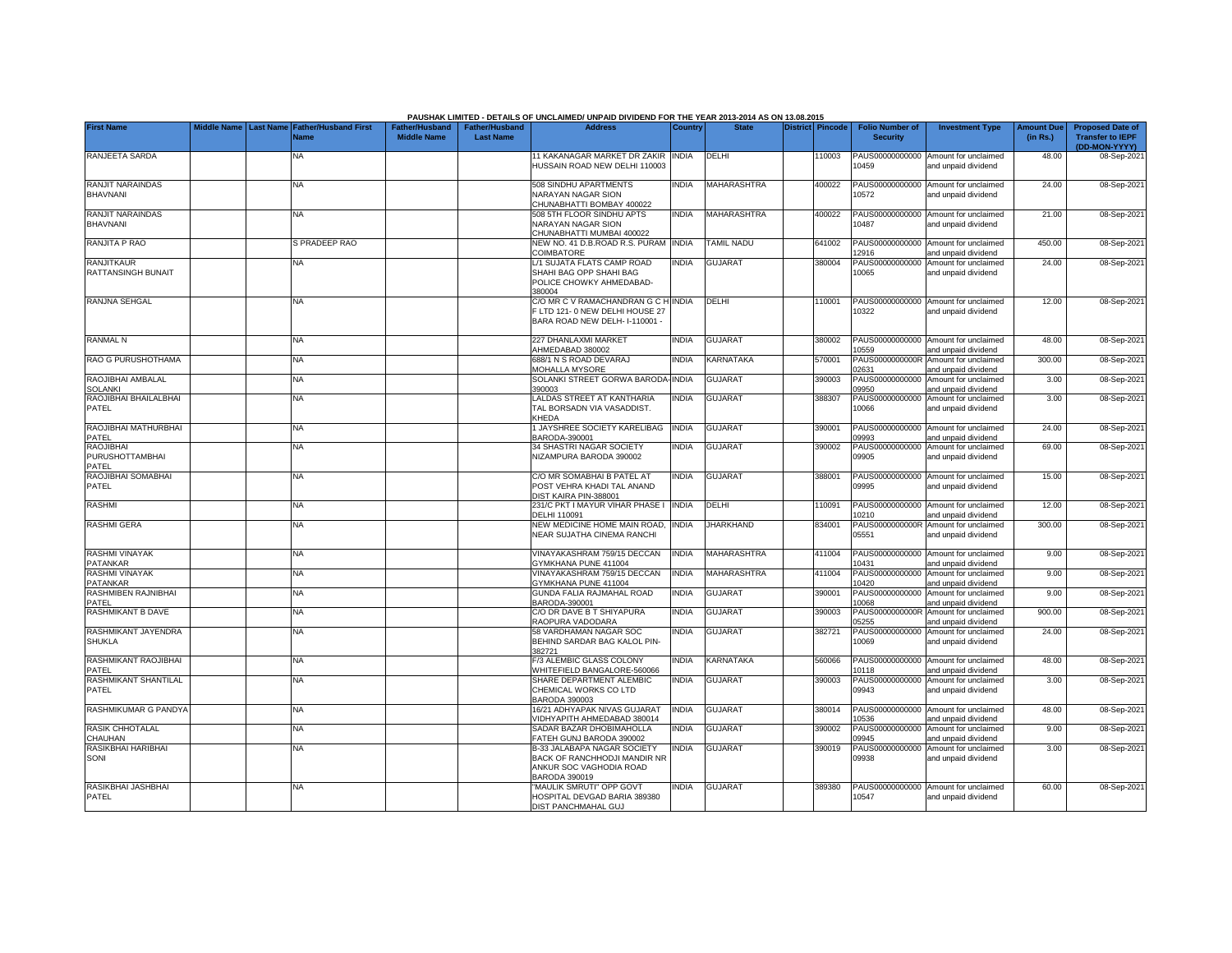|                                       |             |                  |                                     |                                             |                                           | PAUSHAK LIMITED - DETAILS OF UNCLAIMED/ UNPAID DIVIDEND FOR THE YEAR 2013-2014 AS ON 13.08.2015 |                |                       |                  |                                           |                                                             |                               |                                                                     |
|---------------------------------------|-------------|------------------|-------------------------------------|---------------------------------------------|-------------------------------------------|-------------------------------------------------------------------------------------------------|----------------|-----------------------|------------------|-------------------------------------------|-------------------------------------------------------------|-------------------------------|---------------------------------------------------------------------|
| <b>First Name</b>                     | Middle Name | <b>Last Name</b> | <b>Father/Husband First</b><br>Name | <b>Father/Husband</b><br><b>Middle Name</b> | <b>Father/Husband</b><br><b>Last Name</b> | <b>Address</b>                                                                                  | <b>Country</b> | <b>State</b>          | District Pincode | <b>Folio Number of</b><br><b>Security</b> | <b>Investment Type</b>                                      | <b>Amount Due</b><br>(in Rs.) | <b>Proposed Date of</b><br><b>Transfer to IEPF</b><br>(DD-MON-YYYY) |
| RASIKLAL BHOGILAL MOD                 |             | NA               |                                     |                                             |                                           | 20 SHANTINAGAR SOCIETY NEAR<br>GAYATRI TEMPLE VISNAGAR<br>384315 NORTH GUJARAT                  | <b>INDIA</b>   | <b>GUJARAT</b>        | 384315           | PAUS00000000000<br>10072                  | Amount for unclaimed<br>and unpaid dividend                 | 24.00                         | 08-Sep-202                                                          |
| RASIKLAL LAVCHAND<br>VASA             |             | <b>NA</b>        |                                     |                                             |                                           | 291/21 D M JAIN BLDG NO 1<br>STATION ROAD MATUNGA MUMBAI<br>100019                              | INDIA          | MAHARASHTRA           | 400019           | 10255                                     | PAUS00000000000 Amount for unclaimed<br>and unpaid dividend | 48.00                         | 08-Sep-202                                                          |
| RASIKLAL MADHAVLAL<br>SHAH            |             | NA               |                                     |                                             |                                           | KAPOOR BUILDING AMBAWADI<br>RAMNAGAR SABARMATI<br>AHMEDABAD 380005                              | india          | <b>GUJARAT</b>        | 380005           | 10447                                     | PAUS00000000000 Amount for unclaimed<br>and unpaid dividend | 24.00                         | 08-Sep-202                                                          |
| RASIKLAL MAGANLAL<br><b>UPADHYAYA</b> |             | NA               |                                     |                                             |                                           | PRATHMIK AROGYA AKKAM AT &<br>PO SOKHADA TA SOKHADA-391240                                      | <b>NDIA</b>    | <b>GUJARAT</b>        | 391240           | 10073                                     | PAUS00000000000 Amount for unclaimed<br>and unpaid dividend | 3.00                          | 08-Sep-202                                                          |
| RASIKLAL NARANDAS<br>PATEL            |             | NA               |                                     |                                             |                                           | C/O M/S FULCHANDBHAI<br>ALLUBHAI BEHIND KHANDERAO<br>MARKET SULEMAN BLDG BARODA<br>390001       | <b>INDIA</b>   | <b>GUJARA1</b>        | 390001           | 10074                                     | PAUS00000000000 Amount for unclaimed<br>and unpaid dividend | 3.00                          | 08-Sep-202                                                          |
| RASIKLAL RAMCHANDRA<br>KHARADI        |             | <b>NA</b>        |                                     |                                             |                                           | SHAK MARKET PADRA DIST<br>BARODA PIN-391440                                                     | <b>INDIA</b>   | <b>GUJARAT</b>        | 391440           | PAUS00000000000<br>10075                  | Amount for unclaimed<br>and unpaid dividend                 | 3.00                          | 08-Sep-202                                                          |
| RASIKLAL RANCHHODLAL<br><b>MODI</b>   |             | <b>NA</b>        |                                     |                                             |                                           | RANDHEJA DIST GANDHINAGAR<br>382620                                                             | <b>INDIA</b>   | <b>GUJARAT</b>        | 382620           | PAUS00000000000<br>09998                  | Amount for unclaimed<br>and unpaid dividend                 | 3.00                          | 08-Sep-202                                                          |
| RASIKLAL RATHOD                       |             | <b>NA</b>        |                                     |                                             |                                           | 1-A RAMANAND COLONY KRAM<br><b>CHOWK AURANGABAD</b>                                             | <b>INDIA</b>   | MAHARASHTRA           | 431005           | PAUS0000000000R<br>4929                   | Amount for unclaimed<br>and unpaid dividend                 | 300.00                        | 08-Sep-202                                                          |
| RASIKLAL VELJI GANDHI                 |             | <b>NA</b>        |                                     |                                             |                                           | KUVERJI DEVSHI CHAWL 2ND FL B<br>S ROAD OPP ZARAPKAR SHOW<br>ROOM DADAR W RLY MUMBAI<br>400028  | <b>INDIA</b>   | MAHARASHTRA           | 400028           | PAUS00000000000<br>10300                  | Amount for unclaimed<br>and unpaid dividend                 | 12.00                         | 08-Sep-202                                                          |
| RASULBHAI ALIBHAI<br><b>BHARMAL</b>   |             | <b>NA</b>        |                                     |                                             |                                           | C/O BHARMAL BROTHERS & CO<br>KALSARI ROAD AT VISAVADAR<br>DIST JUNAGADH PIN-362130              | <b>NDIA</b>    | <b>GUJARAT</b>        | 362130           | 10076                                     | PAUS00000000000 Amount for unclaimed<br>and unpaid dividend | 24.00                         | 08-Sep-202                                                          |
| RATANBEN KANTILAL<br><b>FURIA</b>     |             | <b>NA</b>        |                                     |                                             |                                           | C/O R P SHROFF AND SONS 704 A<br>STOCK EXCHANGE PLAZA DALAL<br>STREET FORT MUMBAI-400023        | <b>INDIA</b>   | MAHARASHTRA           | 400023           | 10296                                     | PAUS00000000000 Amount for unclaimed<br>and unpaid dividend | 36.00                         | 08-Sep-202                                                          |
| <b>RATANSINH</b><br>PARTHAMSINH RAO   |             | <b>NA</b>        |                                     |                                             |                                           | 94/E RAILWAY COLONY<br>PRATAPNAGAR BARODA-390004                                                | <b>NDIA</b>    | <b>GUJARAT</b>        | 390004           | PAUS00000000000<br>10077                  | Amount for unclaimed<br>and unpaid dividend                 | 3.00                          | 08-Sep-202                                                          |
| RATHINDRA KR MITRA                    |             | <b>NA</b>        |                                     |                                             |                                           | 172 DIAMOND PARK PO JOKA 24<br>PARGANAS(S)                                                      | <b>INDIA</b>   | <b>WEST BENGAL</b>    | 700104           | PAUS0000000000R<br>02882                  | Amount for unclaimed<br>and unpaid dividend                 | 300.00                        | 08-Sep-202                                                          |
| RATHNAKALA PAKKALA                    |             | <b>NA</b>        |                                     |                                             |                                           | 37/2 R C F COLONY SECTOR-6<br>VASHI NAVI MUMBAI 400703                                          | <b>INDIA</b>   | MAHARASHTRA           | 400703           | PAUS00000000000<br>10567                  | Amount for unclaimed<br>and unpaid dividend                 | 12.00                         | 08-Sep-202                                                          |
| RATILAL BAPUBHAI RAVAL                |             | <b>NA</b>        |                                     |                                             |                                           | VAIRAGI MAHOLLO MADAN ZAMPA<br>RD PATTHER GATE BARODA 39000                                     | <b>INDIA</b>   | <b>GUJARAT</b>        | 390001           | PAUS00000000000<br>09951                  | Amount for unclaimed<br>and unpaid dividend                 | 3.00                          | 08-Sep-202                                                          |
| RATILAL CHUNILAL SHAH                 |             | <b>NA</b>        |                                     |                                             |                                           | II-B WEST VIEW 309 S V ROAD<br>SANTACRUZ (W) MUMBAI-400054                                      | <b>NDIA</b>    | MAHARASHTRA           | 400054           | PAUS00000000000<br>10306                  | Amount for unclaimed<br>and unpaid dividend                 | 27.00                         | 08-Sep-202                                                          |
| RATILAL DEVJI FADADU                  |             | <b>NA</b>        |                                     |                                             |                                           | 26 ASIYAD NAGAR KANJARI ROAD<br><b>HALOL 348350 PMS</b>                                         | <b>NDIA</b>    | GUJARAT               | 384350           | PAUS00000000000<br>09933                  | Amount for unclaimed<br>and unpaid dividend                 | 24.00                         | 08-Sep-202                                                          |
| RATILAL HARIBHAI<br>SAVALIA           |             | NA               |                                     |                                             |                                           | M/S NANJIBHAI HARIBHAI & CO<br>POST OFFICE ROAD VISAVADAR<br>DIST JUNAGADH 362130               | <b>NDIA</b>    | <b>GUJARAT</b>        | 362130           | PAUS00000000000<br>09963                  | Amount for unclaimed<br>and unpaid dividend                 | 24.00                         | 08-Sep-202                                                          |
| RATILAL HIRALAL PATEL                 |             | NA               |                                     |                                             |                                           | 4, UTKARSH SOCIETY NANA<br>KUMBHNATH ROAD NADIAD-387001                                         | <b>INDIA</b>   | <b>GUJARAT</b>        | 387001           | 09901                                     | PAUS00000000000 Amount for unclaimed<br>and unpaid dividend | 3.00                          | 08-Sep-202                                                          |
| RATILAL M SHAH                        |             | <b>NA</b>        |                                     |                                             |                                           | 13 SWETAMBERNAGAR CO-HSG<br>SOC LTD NARANPURA VISTAR<br>AHMEDABAD-380013                        | <b>NDIA</b>    | <b>GUJARAT</b>        | 380013           | 10124                                     | PAUS00000000000 Amount for unclaimed<br>and unpaid dividend | 36.00                         | 08-Sep-202                                                          |
| RATNA A MODI                          |             | <b>NA</b>        |                                     |                                             |                                           | B-604, GOLD COIN APTS. HAJIALI,<br>TARDEO ROAD, PT.M.M.M. MARG,<br>MUMBAI-400034                | <b>INDIA</b>   | MAHARASHTRA           | 400034           | 10579                                     | PAUS00000000000 Amount for unclaimed<br>and unpaid dividend | 48.00                         | 08-Sep-202                                                          |
| <b>RATNA TELIKAPALLI</b>              |             | <b>NA</b>        |                                     |                                             |                                           | D-1. PRESIDENT BANZARA ROAD<br>NO.2 BANZARA HILLS,<br>SECUNDERABAD                              | <b>INDIA</b>   | <b>ANDHRA PRADESH</b> | 500038           | 0659                                      | PAUS0000000000R Amount for unclaimed<br>and unpaid dividend | 1200.00                       | 08-Sep-202                                                          |
| RAVAJIBHAI KUBERBHAI<br>PATEL         |             | NA               |                                     |                                             |                                           | SINHUJ MOTI KHADKI TA<br>MEHMADABAD DIST KAIRA PIN-<br>387130                                   | <b>NDIA</b>    | <b>GUJARAT</b>        | 387130           | PAUS00000000000<br>10080                  | Amount for unclaimed<br>and unpaid dividend                 | 3.00                          | 08-Sep-202                                                          |
| RAVI B WALIA                          |             | <b>NA</b>        |                                     |                                             |                                           | 279 RESHIM BAUG NAGPUR-440009                                                                   | <b>INDIA</b>   | MAHARASHTRA           | 440009           | 10081                                     | PAUS00000000000 Amount for unclaimed<br>and unpaid dividend | 9.00                          | 08-Sep-202                                                          |
| RAVI KIRAN MALIK                      |             | <b>NA</b>        |                                     |                                             |                                           | S-1/16 DLF PHASE -III GURGAON                                                                   | <b>INDIA</b>   | HARYANA               | 122001           | PAUSIN302365100<br>8530                   | Amount for unclaimed<br>and unpaid dividend                 | 12.00                         | 08-Sep-202                                                          |
| <b>RAVI PRAKASH SETH</b>              |             | <b>NA</b>        |                                     |                                             |                                           | 3346 PYARE LAL ROAD KAROL<br>BAGH NEW DELHI-110005                                              | <b>INDIA</b>   | <b>DELHI</b>          | 110005           | PAUS00000000000<br>10184                  | Amount for unclaimed<br>and unpaid dividend                 | 12.00                         | 08-Sep-202                                                          |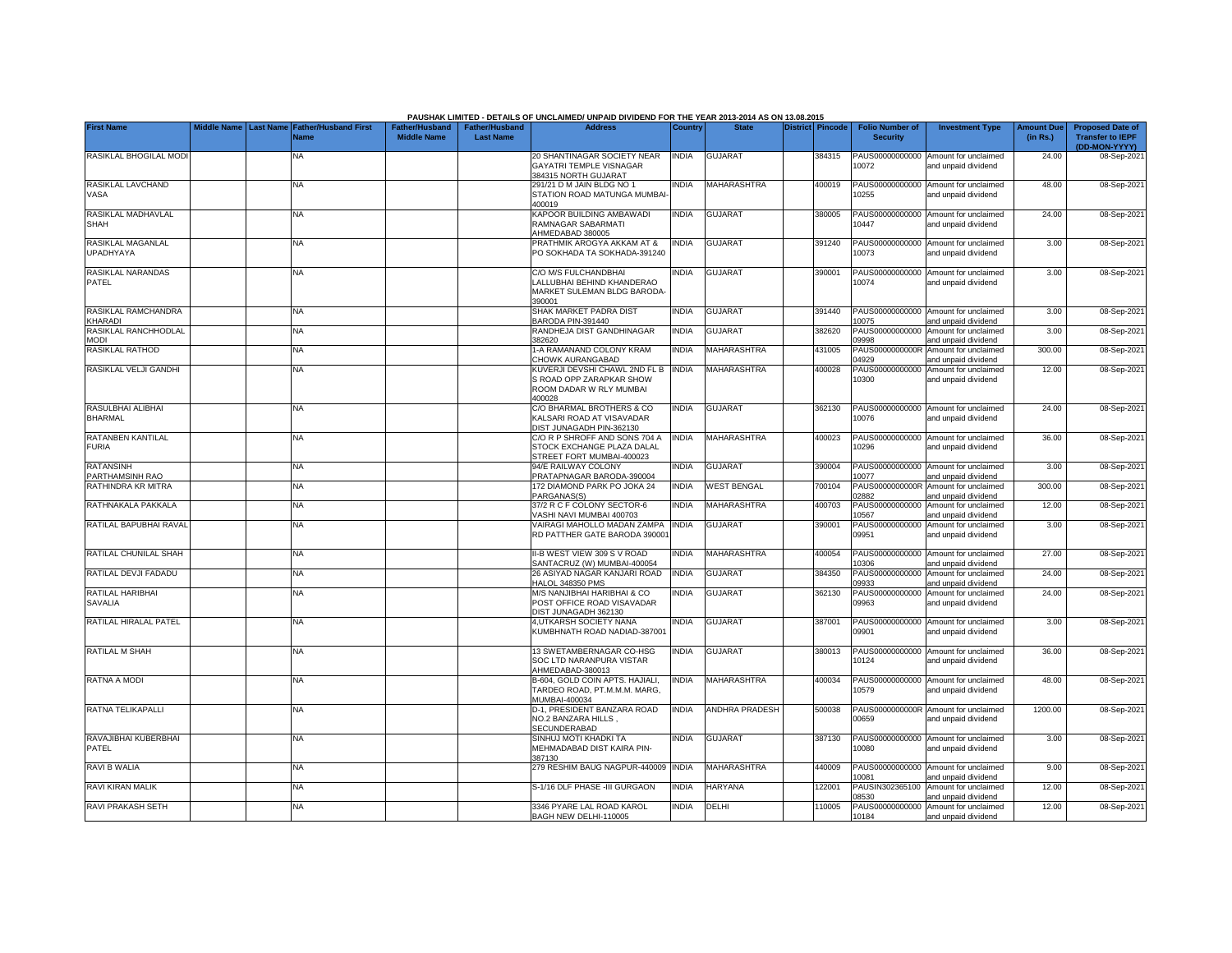|                                               |  |                                                        |                                             |                                           | PAUSHAK LIMITED - DETAILS OF UNCLAIMED/ UNPAID DIVIDEND FOR THE YEAR 2013-2014 AS ON 13.08.2015         |              |                       |                  |                                           |                                                             |                               |                                                    |
|-----------------------------------------------|--|--------------------------------------------------------|---------------------------------------------|-------------------------------------------|---------------------------------------------------------------------------------------------------------|--------------|-----------------------|------------------|-------------------------------------------|-------------------------------------------------------------|-------------------------------|----------------------------------------------------|
| <b>First Name</b>                             |  | Middle Name   Last Name   Father/Husband First<br>Name | <b>Father/Husband</b><br><b>Middle Name</b> | <b>Father/Husband</b><br><b>Last Name</b> | <b>Address</b>                                                                                          | Country      | <b>State</b>          | District Pincode | <b>Folio Number of</b><br><b>Security</b> | <b>Investment Type</b>                                      | <b>Amount Due</b><br>(in Rs.) | <b>Proposed Date of</b><br><b>Transfer to IEPF</b> |
| RAVIKUMAR VERMA                               |  | NA                                                     |                                             |                                           | HOUSE NO 262 SECTOR 37A<br><b>HANDIGARH</b>                                                             | <b>INDIA</b> | CHANDIGARH            | 160009           | PAUS00000000000<br>0485                   | Amount for unclaimed<br>and unpaid dividend                 | 48.00                         | (DD-MON-YYYY)<br>08-Sep-202                        |
| RAVILAL LAXMIDAS<br>THAKKER                   |  | <b>NA</b>                                              |                                             |                                           | <b>KUVERJI DEVSHI CHAWL 2ND FL B</b><br>S ROAD OPP ZARAPKAR SHOW<br>ROOM DADAR MUMBAI-400028            | <b>INDIA</b> | <b>MAHARASHTRA</b>    | 400028           | PAUS00000000000<br>10297                  | Amount for unclaimed<br>and unpaid dividend                 | 12.00                         | 08-Sep-2021                                        |
| RAVINABEN MAGANBHAI<br><b>MACWAN</b>          |  | <b>NA</b>                                              |                                             |                                           | C/O M H MACWAN ASHOK<br>COMPOUND PENSIONPURA<br>3ARODA-390002                                           | <b>INDIA</b> | <b>GUJARAT</b>        | 390002           | 10083                                     | PAUS00000000000 Amount for unclaimed<br>and unpaid dividend | 3.00                          | 08-Sep-202                                         |
| RAVINDER KUMAR JAIN                           |  | NA                                                     |                                             |                                           | 132 VEER NAGAR DELHI-110007                                                                             | INDIA        | DELHI                 | 110007           | 10353                                     | PAUS00000000000 Amount for unclaimed<br>and unpaid dividend | 24.00                         | 08-Sep-202                                         |
| RAVINDER KUMAR JAIN                           |  | <b>NA</b>                                              |                                             |                                           | 196 PREM GALI KASHMERE GATE<br>DELHI-110006                                                             | <b>INDIA</b> | DELHI                 | 10006            | PAUS00000000000<br>10211                  | Amount for unclaimed<br>and unpaid dividend                 | 12.00                         | 08-Sep-202                                         |
| <b>RAVINDER SINGH</b>                         |  | <b>NA</b>                                              |                                             |                                           | <b>M B 76 NEAR P O DELHI-110092</b>                                                                     | <b>INDIA</b> | DELHI                 | 110092           | PAUS00000000000<br>10343                  | Amount for unclaimed<br>and unpaid dividend                 | 12.00                         | 08-Sep-202                                         |
| <b>RAVINDER SINGH</b><br><b>KHURANA</b>       |  | <b>NA</b>                                              |                                             |                                           | 2429-TILAK STREET CHUNA MANDI<br>PAHAR GANJ NEW DELHI-110055                                            | <b>INDIA</b> | DELHI                 | 10055            | PAUS00000000000<br>10212                  | Amount for unclaimed<br>and unpaid dividend                 | 12.00                         | 08-Sep-202                                         |
| RAVINDER SINGH LAMBA                          |  | NA                                                     |                                             |                                           | H NO 9673 ISLAM GANJ OPP AZAD<br>MARKET DELHI-110006                                                    | <b>INDIA</b> | DELHI                 | 110006           | PAUS00000000000<br>10187                  | Amount for unclaimed<br>and unpaid dividend                 | 12.00                         | 08-Sep-202                                         |
| RAVINDRA BABUBHAI<br>AMIN                     |  | NA.                                                    |                                             |                                           | 28 HARIBHAKTI EXTENSION OLD<br>PADRA ROAD BARODA-390005                                                 | <b>INDIA</b> | <b>GUJARAT</b>        | 390005           | 10084                                     | PAUS00000000000 Amount for unclaimed<br>and unpaid dividend | 24.00                         | 08-Sep-202                                         |
| RAVINDRA GAJANAN<br>PHANSE                    |  | <b>NA</b>                                              |                                             |                                           | PHANSE'S WADA NEAR DR DIGHE<br>ABORATORY DANDIA BAZAR<br>BARODA-390001                                  | <b>INDIA</b> | <b>GUJARAT</b>        | 390001           | 09959                                     | PAUS00000000000 Amount for unclaimed<br>and unpaid dividend | 3.00                          | 08-Sep-202                                         |
| RAVINDRA J PANDYA                             |  | <b>NA</b>                                              |                                             |                                           | <b>S-19 MAHAVEER MARG C SCHEME</b><br><b>IAIPUR 302001</b>                                              | <b>INDIA</b> | RAJASTHAN             | 302001           | 10112                                     | PAUS00000000000 Amount for unclaimed<br>and unpaid dividend | 48.00                         | 08-Sep-202                                         |
| RAVINDRA JAYANTILAL<br><b>JANI</b>            |  | NA                                                     |                                             |                                           | <b>RANGVIHAR SOCIETY OPP</b><br>SHANKER ASHRAM PALDI<br>AHMEDABAD 380007                                | INDIA        | <b>GUJARAT</b>        | 380007           | 09999                                     | PAUS00000000000 Amount for unclaimed<br>and unpaid dividend | 3.00                          | 08-Sep-202                                         |
| RAVINDRA NATH A                               |  | <b>NA</b>                                              |                                             |                                           | 63 VARADHA MUTHIAPPAN STREET INDIA<br>CHENNAI-600001                                                    |              | <b>TAMIL NADU</b>     | 600001           | 10374                                     | PAUS00000000000 Amount for unclaimed<br>and unpaid dividend | 12.00                         | 08-Sep-202                                         |
| RAVINDRA PRAKASH                              |  | <b>NA</b>                                              |                                             |                                           | C/O PRAKASH MOTOR & GENERAL<br>FINANCIERS 13-14 SARRAFA BAZAF<br>MEERUT CITY-250002                     | <b>INDIA</b> | UTTAR PRADESH         | 250002           | PAUS00000000000<br>10356                  | Amount for unclaimed<br>and unpaid dividend                 | 24.00                         | 08-Sep-202                                         |
| <b>RAVINDRABHAI</b><br>RAMANBHAI PATEL        |  | ΝA                                                     |                                             |                                           | C/O ORIENTAL PROSPECTING CO<br>AT KOT KARK- HANA P O KOT TAL<br>VIJAPUR DIST MEHSANA P- IN-<br>382870 - | <b>INDIA</b> | <b>GUJARAT</b>        | 382870           | 10085                                     | PAUS00000000000 Amount for unclaimed<br>and unpaid dividend | 3.00                          | 08-Sep-202                                         |
| <b>RAVINDRAKUMAR</b><br><b>KANTILAL PATEL</b> |  | ΝA                                                     |                                             |                                           | JAWAHARNAGAR PLOT NO 327<br>GOREGAON (WEST) MUMBAI-<br>100062                                           | INDIA        | MAHARASHTRA           | 400062           | 10409                                     | PAUS00000000000 Amount for unclaimed<br>and unpaid dividend | 48.00                         | 08-Sep-202                                         |
| RAVINDRANATH<br><b>BATTEPATI</b>              |  | <b>NA</b>                                              |                                             |                                           | 1-7-69/5 S D ROAD SECUNDERABAD INDIA                                                                    |              | <b>ANDHRA PRADESH</b> | 500003           | 03133                                     | PAUS0000000000R Amount for unclaimed<br>and unpaid dividend | 450.00                        | 08-Sep-202                                         |
| <b>RAVISHANKAR</b><br><b>NATHURAM THAKAR</b>  |  | NA                                                     |                                             |                                           | 35/2 SADHNANAGAR SOCIETY<br><b>KARELIBAUG BARODA 390018</b>                                             | INDIA        | <b>GUJARAT</b>        | 390018           | PAUS00000000000<br>10426                  | Amount for unclaimed<br>and unpaid dividend                 | 3.00                          | 08-Sep-202                                         |
| RAVJI PUNABHAI PATEL                          |  | NA                                                     |                                             |                                           | C/O SUMANRAI HARIBHAI & CO<br>KALSARI ROAD VISAVADAR DIST<br><b>IUNAGADH PIN-362130</b>                 | <b>INDIA</b> | <b>GUJARAT</b>        | 362130           | PAUS00000000000<br>09962                  | Amount for unclaimed<br>and unpaid dividend                 | 24.00                         | 08-Sep-202                                         |
| RAVJIBHAI JETHABHAI<br>PATEL                  |  | NA                                                     |                                             |                                           | AT & PO DUDHATHALLA POST<br>DUDHATAL TAL KAPADVANJ DIST<br><b><i>CAIRA</i></b>                          | INDIA        | <b>GUJARAT</b>        | 387620           | PAUS00000000000<br>10087                  | Amount for unclaimed<br>and unpaid dividend                 | 3.00                          | 08-Sep-202                                         |
| RAVJIBHAI PUNABHAI<br>PATEL                   |  | NA                                                     |                                             |                                           | C/O SUMANRAI HARIBHAI & CO<br>KALSARI ROAD AT VISAVADAR<br>DIST JUNAGADH PIN-362130                     | INDIA        | <b>GUJARAT</b>        | 362130           | 10088                                     | PAUS00000000000 Amount for unclaimed<br>and unpaid dividend | 24.00                         | 08-Sep-202                                         |
| <b>RAY MUKESHKUMAR</b><br><b>SHANTILAL</b>    |  | ΝA                                                     |                                             |                                           | 3-23 VRAJDHAM SOCIETY<br>ARUNACHAL TO SAMTA ROAD<br>SUBHANPURA BARODA 390007                            | INDIA        | <b>GUJARAT</b>        | 390007           | 10523                                     | PAUS00000000000 Amount for unclaimed<br>and unpaid dividend | 48.00                         | 08-Sep-202                                         |
| <b>RAYEN FJ</b>                               |  | <b>NA</b>                                              |                                             |                                           | 10. V.E.ROAD, TUTICORIN.                                                                                | <b>INDIA</b> | <b>TAMIL NADU</b>     | 628001           | 00058                                     | PAUS0000000000F Amount for unclaimed<br>and unpaid dividend | 600.00                        | 08-Sep-202                                         |
| <b>REKHA KALPESH</b><br>KADAKIYA              |  | <b>NA</b>                                              |                                             |                                           | HOLI CHAKLA NEAR CHAMPA WADI INDIA<br>O DEVGADH BARIA DIST<br>ANCHMAHAL PIN-389380                      |              | <b>GUJARAT</b>        | 389380           | PAUS00000000000<br>10089                  | Amount for unclaimed<br>and unpaid dividend                 | 24.00                         | 08-Sep-202                                         |
| <b>REKHA M MEHTA</b>                          |  | <b>NA</b>                                              |                                             |                                           | 33/B ASHOK NAGAR SOC BEHIND<br><b>RLY STATION NADIAD</b>                                                | <b>INDIA</b> | <b>GUJARAT</b>        | 387001           | PAUS0000000000R<br>04437                  | Amount for unclaimed<br>and unpaid dividend                 | 300.00                        | 08-Sep-202                                         |
| <b>REKHA P GAJARE</b>                         |  | NA                                                     |                                             |                                           | <b>ELAT NO 166/1 POCKET D-12</b><br>SECTOR NO 7 ROHINI DELHI 110034                                     | NDIA         | DELHI                 | 110034           | PAUS00000000000<br>10201                  | Amount for unclaimed<br>and unpaid dividend                 | 12.00                         | 08-Sep-202                                         |
| <b>REKHA VERMA</b>                            |  | ΝA                                                     |                                             |                                           | C/O MR JARNAIL VERMA 18 GOVIND INDIA<br><b>MARG JAIPUR</b>                                              |              | RAJASTHAN             | 302004           | 03310                                     | PAUS0000000000R Amount for unclaimed<br>and unpaid dividend | 300.00                        | 08-Sep-2021                                        |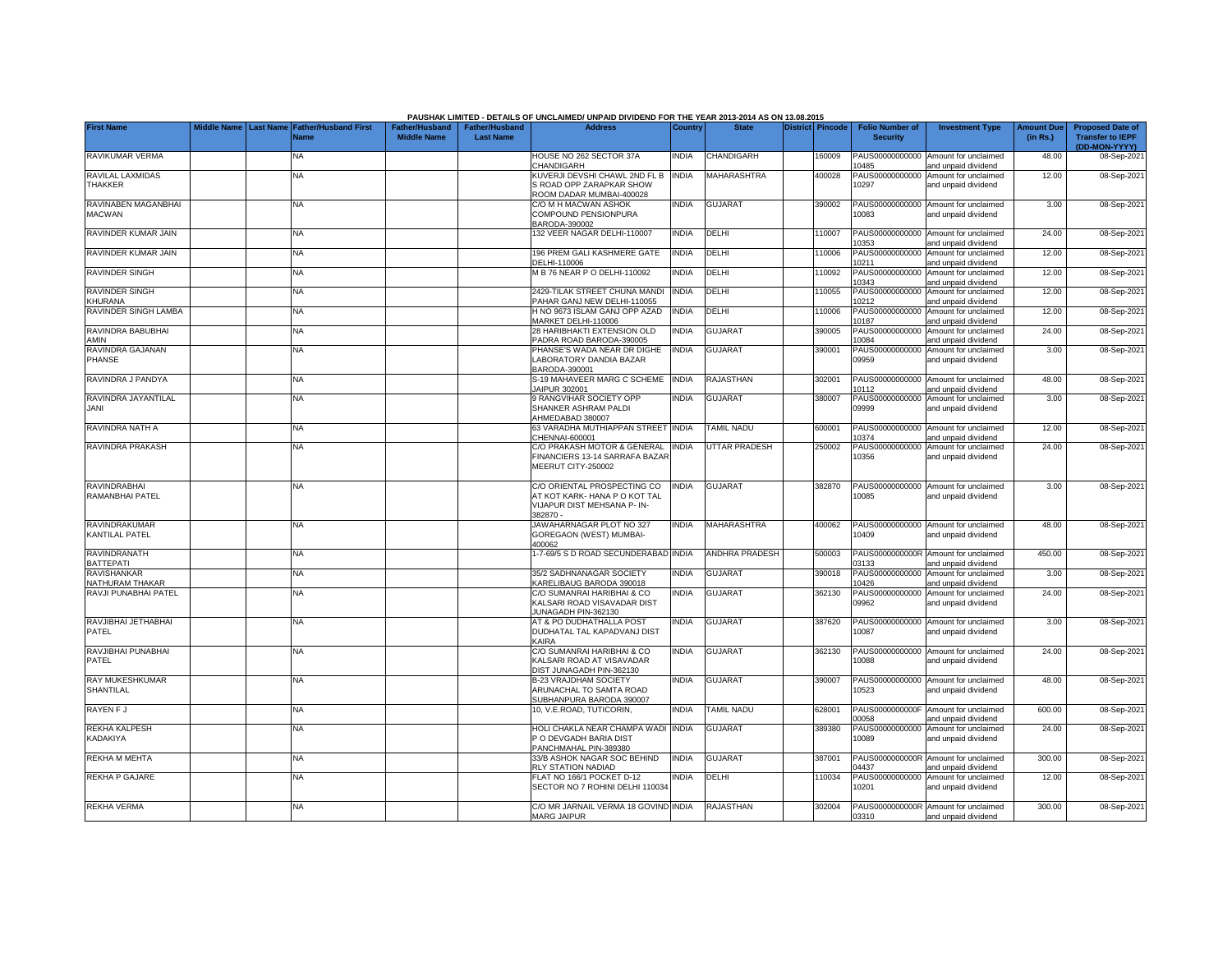|                                         |             |                  |                                            |                                             |                                           | PAUSHAK LIMITED - DETAILS OF UNCLAIMED/ UNPAID DIVIDEND FOR THE YEAR 2013-2014 AS ON 13.08.2015 |              |                       |                  |                                           |                                                             |                               |                                                                     |
|-----------------------------------------|-------------|------------------|--------------------------------------------|---------------------------------------------|-------------------------------------------|-------------------------------------------------------------------------------------------------|--------------|-----------------------|------------------|-------------------------------------------|-------------------------------------------------------------|-------------------------------|---------------------------------------------------------------------|
| <b>First Name</b>                       | Middle Name | <b>Last Name</b> | <b>Father/Husband First</b><br><b>Name</b> | <b>Father/Husband</b><br><b>Middle Name</b> | <b>Father/Husband</b><br><b>Last Name</b> | <b>Address</b>                                                                                  | Country      | <b>State</b>          | District Pincode | <b>Folio Number of</b><br><b>Security</b> | <b>Investment Type</b>                                      | <b>Amount Due</b><br>(in Rs.) | <b>Proposed Date of</b><br><b>Transfer to IEPF</b><br>(DD-MON-YYYY) |
| <b>RENU GOYAL</b>                       |             |                  | NA                                         |                                             |                                           | 50 SHIVAJI ROAD MEERUT                                                                          | <b>INDIA</b> | <b>UTTAR PRADESH</b>  | 250001           | PAUS0000000000R<br>03561                  | Amount for unclaimed<br>and unpaid dividend                 | 300.00                        | 08-Sep-2021                                                         |
| <b>RENU KHANNA</b>                      |             |                  | <b>NA</b>                                  |                                             |                                           | B-64 MOTI NAGAR NEW DELHI-<br>110015                                                            | <b>INDIA</b> | DELHI                 | 110015           | PAUS00000000000<br>10335                  | Amount for unclaimed<br>and unpaid dividend                 | 24.00                         | 08-Sep-2021                                                         |
| <b>RENU RANI</b>                        |             |                  | <b>NA</b>                                  |                                             |                                           | W/O SRI RANJAN KUMAR SHIV LOK INDIA<br>BEHIND TRIHUT ACADEMY<br>SCHOOL, KASHIPUR SAMASTIPUR     |              | <b>BIHAR</b>          | 848101           | PAUS12019101005<br>30218                  | Amount for unclaimed<br>and unpaid dividend                 | 300.00                        | 08-Sep-2021                                                         |
| <b>RENU SETHI</b>                       |             |                  | NA                                         |                                             |                                           | 95 DEFENCE ENCLAVE VIKASH<br><b>MARG DELHI-110092</b>                                           | <b>INDIA</b> | DELHI                 | 110092           | PAUS00000000000<br>0345                   | Amount for unclaimed<br>and unpaid dividend                 | 12.00                         | 08-Sep-2021                                                         |
| <b>RENUKANATH B S</b>                   |             |                  | NA                                         |                                             |                                           | C/O. RENUKA MEDICAL HALL,<br>ARSIKERE, HASSAN DIST                                              | <b>INDIA</b> | KARNATAKA             | 583125           | PAUS0000000000B<br>00947                  | Amount for unclaimed<br>and unpaid dividend                 | 300.00                        | 08-Sep-202                                                          |
| <b>REVATHI BHARATAN</b>                 |             |                  | ΝA                                         |                                             |                                           | H NO 9 HYDER BASTHY<br>SECUNDERABAD-500003                                                      | <b>INDIA</b> | <b>ANDHRA PRADESH</b> | 500003           | PAUS00000000000<br>10370                  | Amount for unclaimed<br>and unpaid dividend                 | 36.00                         | 08-Sep-2021                                                         |
| <b>RINABEN MAHENDRASINH</b><br>RANA     |             |                  | NA                                         |                                             |                                           | GARASIA MOHALLA OPP. GORWA<br>POLICE STATION GORWA                                              | <b>INDIA</b> | <b>GUJARAT</b>        | 390003           | PAUS0000000000R<br>05577                  | Amount for unclaimed<br>and unpaid dividend                 | 150.00                        | 08-Sep-2021                                                         |
| RIPU DAMAN BHARADWA.                    |             |                  | <b>NA</b>                                  |                                             |                                           | HIG-21/G-3, TNHB FLATS SEA<br>BREEZE APTS, THIRUVALLUVAR<br>NAGAR THIRUVANMIYUR, CHENNAI        | <b>NDIA</b>  | <b>TAMIL NADU</b>     | 600041           | PAUS0000000000R<br>02182                  | Amount for unclaimed<br>and unpaid dividend                 | 150.00                        | 08-Sep-2021                                                         |
| <b>RISHMAKUMARI</b><br>KISHORBHAI PATEL |             |                  | NA                                         |                                             |                                           | WADI CHHELLI POLE BARODA-<br>390001                                                             | <b>INDIA</b> | <b>GUJARAT</b>        | 390001           | PAUS00000000000<br>10092                  | Amount for unclaimed<br>and unpaid dividend                 | 3.00                          | 08-Sep-2021                                                         |
| <b>RITA</b>                             |             |                  | <b>NA</b>                                  |                                             |                                           | <b>B-49 MOTI NAGAR NEWDELHI-</b><br>10015                                                       | <b>INDIA</b> | DELHI                 | 110015           | PAUS00000000000<br>10214                  | Amount for unclaimed<br>nd unpaid dividend                  | 30.00                         | 08-Sep-2021                                                         |
| <b>RITA ROSE KURIAN</b>                 |             |                  | <b>NA</b>                                  |                                             |                                           | VACHAPARAMBIL<br><b>KOTTAMPARAMBA B O CALICUT</b>                                               | <b>INDIA</b> | <b>KERALA</b>         | 673008           | PAUS0000000000R<br>02960                  | Amount for unclaimed<br>and unpaid dividend                 | 300.00                        | 08-Sep-2021                                                         |
| RITABEN PRAVINBHAI<br><b>KAPADIA</b>    |             |                  | <b>NA</b>                                  |                                             |                                           | <b>G-31 BOMBAY MARKET</b><br>JMARWADA SURAT 395010                                              | <b>NDIA</b>  | <b>GUJARAT</b>        | 395010           | PAUS00000000000<br>0552                   | Amount for unclaimed<br>and unpaid dividend                 | 48.00                         | 08-Sep-2021                                                         |
| <b>RITEN M ANTANI</b>                   |             |                  | <b>NA</b>                                  |                                             |                                           | 'SAMANVAY" OPP TRIKAMRAY<br>TEMPLE DR MEHTA MARG NAGAR<br>CHAKALO BHUJ KUTCH                    | <b>NDIA</b>  | <b>GUJARAT</b>        | 370001           | PAUS0000000000R<br>04699                  | Amount for unclaimed<br>and unpaid dividend                 | 600.00                        | 08-Sep-2021                                                         |
| <b>RITESH SETH</b>                      |             |                  | <b>NA</b>                                  |                                             |                                           | 4 CAPPER ROAD LALBAGH<br><b>LUCKNOW</b>                                                         | <b>INDIA</b> | <b>UTTAR PRADESH</b>  | 226001           | 03383                                     | PAUS0000000000R Amount for unclaimed<br>and unpaid dividend | 300.00                        | 08-Sep-2021                                                         |
| <b>RIYAZ ALI KHAN</b>                   |             |                  | <b>NA</b>                                  |                                             |                                           | <b>NDIAN OVERSEAS BANK TILAK</b><br>NAGAR NEAR LBS COLLEGE<br>JAIPUR 302004                     | <b>INDIA</b> | <b>RAJASTHAN</b>      | 302004           | PAUS00000000000<br>10509                  | Amount for unclaimed<br>and unpaid dividend                 | 24.00                         | 08-Sep-2021                                                         |
| ROHINI POPATLAL PARIKH                  |             |                  | NA                                         |                                             |                                           | 136 SAMRAT ASHOK SOCIETY 4TH<br>FLOOR RATILAL R THAKKAR MARG<br>MALBAR HILL MUMBAI-400006       | <b>INDIA</b> | <b>MAHARASHTRA</b>    | 400006           | PAUS00000000000<br>10003                  | Amount for unclaimed<br>and unpaid dividend                 | 48.00                         | 08-Sep-2021                                                         |
| ROHINI VIRENDRA PARIKH                  |             |                  | <b>NA</b>                                  |                                             |                                           | BAJWADA SHETH SERI BARODA<br>390001                                                             | <b>INDIA</b> | <b>GUJARAT</b>        | 390001           | PAUS00000000000<br>09903                  | Amount for unclaimed<br>and unpaid dividend                 | 9.00                          | 08-Sep-2021                                                         |
| ROHIT ANAND                             |             |                  | <b>NA</b>                                  |                                             |                                           | 21/36 OLD RAJINDAR NAGAR NEW<br><b>DELHI 110060</b>                                             | <b>INDIA</b> | DELHI                 | 110060           | PAUS00000000000<br>10486                  | Amount for unclaimed<br>and unpaid dividend                 | 24.00                         | 08-Sep-2021                                                         |
| ROHIT HARISHCHANDRA<br>CHANDAN          |             |                  | NA                                         |                                             |                                           | A/9 NARENDRA SOCIETY BUILDING<br>S V ROAD JOGESHWARI MUMBAI-<br>400060                          | <b>INDIA</b> | MAHARASHTRA           | 400060           | PAUS00000000000<br>10142                  | Amount for unclaimed<br>and unpaid dividend                 | 12.00                         | 08-Sep-2021                                                         |
| <b>ROHIT MODI</b>                       |             |                  | ΝA                                         |                                             |                                           | SHANKER BHUVAN OPP RLY CLUB<br>MANINAGAR AHMEDABAD                                              | <b>INDIA</b> | <b>GUJARAT</b>        | 380008           | PAUS0000000000R<br>02292                  | Amount for unclaimed<br>and unpaid dividend                 | 1050.00                       | 08-Sep-2021                                                         |
| <b>ROHIT PATEL</b>                      |             |                  | <b>NA</b>                                  |                                             |                                           | 88 KALAKUNJ SOC DIVISION 3 OPP<br>RUSHIMANDAP KARELIBAUG<br>VADODARA                            | <b>INDIA</b> | <b>GUJARAT</b>        | 390018           | PAUS0000000000R<br>04383                  | Amount for unclaimed<br>and unpaid dividend                 | 300.00                        | 08-Sep-2021                                                         |
| ROHITBHAI A SHAH                        |             |                  | <b>NA</b>                                  |                                             |                                           | 41 EESHITA APARTMENTS NEAR<br>ISHWAR BHUVAN NAVRANGPURA<br>AHMEDABAD-380009                     | NDIA         | <b>GUJARAT</b>        | 380009           | 10093                                     | PAUS00000000000 Amount for unclaimed<br>and unpaid dividend | 48.00                         | 08-Sep-2021                                                         |
| ROHITBHAI MAGANLAL<br><b>KAMDAR</b>     |             |                  | <b>NA</b>                                  |                                             |                                           | KAMDAR STREET CORNER OF<br>UJJADPA JETPUR-360370                                                | INDIA        | <b>GUJARAT</b>        | 360370           | PAUS00000000000<br>10094                  | Amount for unclaimed<br>and unpaid dividend                 | 24.00                         | 08-Sep-2021                                                         |
| RONNIE VARIAWA                          |             |                  | <b>NA</b>                                  |                                             |                                           | 12 SAVA SADI SADAN BHAVNAGARI INDIA<br>ST VANKI BORDI SURAT                                     |              | <b>GUJARAT</b>        | 395003           | PAUS0000000000R<br>04665                  | Amount for unclaimed<br>and unpaid dividend                 | 300.00                        | 08-Sep-2021                                                         |
| <b>ROSA STANLEY</b><br><b>MENACHERY</b> |             |                  | NA                                         |                                             |                                           | 5/5 ARTISTES VILLAGE SECTOR 8 C INDIA<br>B D BELAPUR NEW MUMBAI 400614                          |              | <b>MAHARASHTRA</b>    | 400614           | 10498                                     | PAUS00000000000 Amount for unclaimed<br>and unpaid dividend | 24.00                         | 08-Sep-2021                                                         |
| <b>RUBY DOSS</b>                        |             |                  | <b>NA</b>                                  |                                             |                                           | NO 9 MUTHIAL NAICK STREET<br>PURASA WALKAM CHENNAI-600007                                       | <b>NDIA</b>  | <b>TAMIL NADU</b>     | 600007           | 10171                                     | PAUS00000000000 Amount for unclaimed<br>and unpaid dividend | 12.00                         | 08-Sep-2021                                                         |
| RUCHIRA SUDHAN<br>RAJPUT                |             |                  | ΝA                                         |                                             |                                           | C 12/5 RCF TOWNSHIP KURUKL<br>ALIBAG MAHARASHTRA 402209                                         | INDIA        | MAHARASHTRA           | 402209           | PAUS00000000000<br>0448                   | Amount for unclaimed<br>and unpaid dividend                 | 48.00                         | 08-Sep-2021                                                         |
| <b>RUDOEF OLIVERA</b>                   |             |                  | <b>NA</b>                                  |                                             |                                           | 9 AMIN NAGAR CHHANI BARODA-<br>391740                                                           | <b>INDIA</b> | <b>GUJARAT</b>        | 391740           | PAUS00000000000<br>10096                  | Amount for unclaimed<br>and unpaid dividend                 | 9.00                          | 08-Sep-2021                                                         |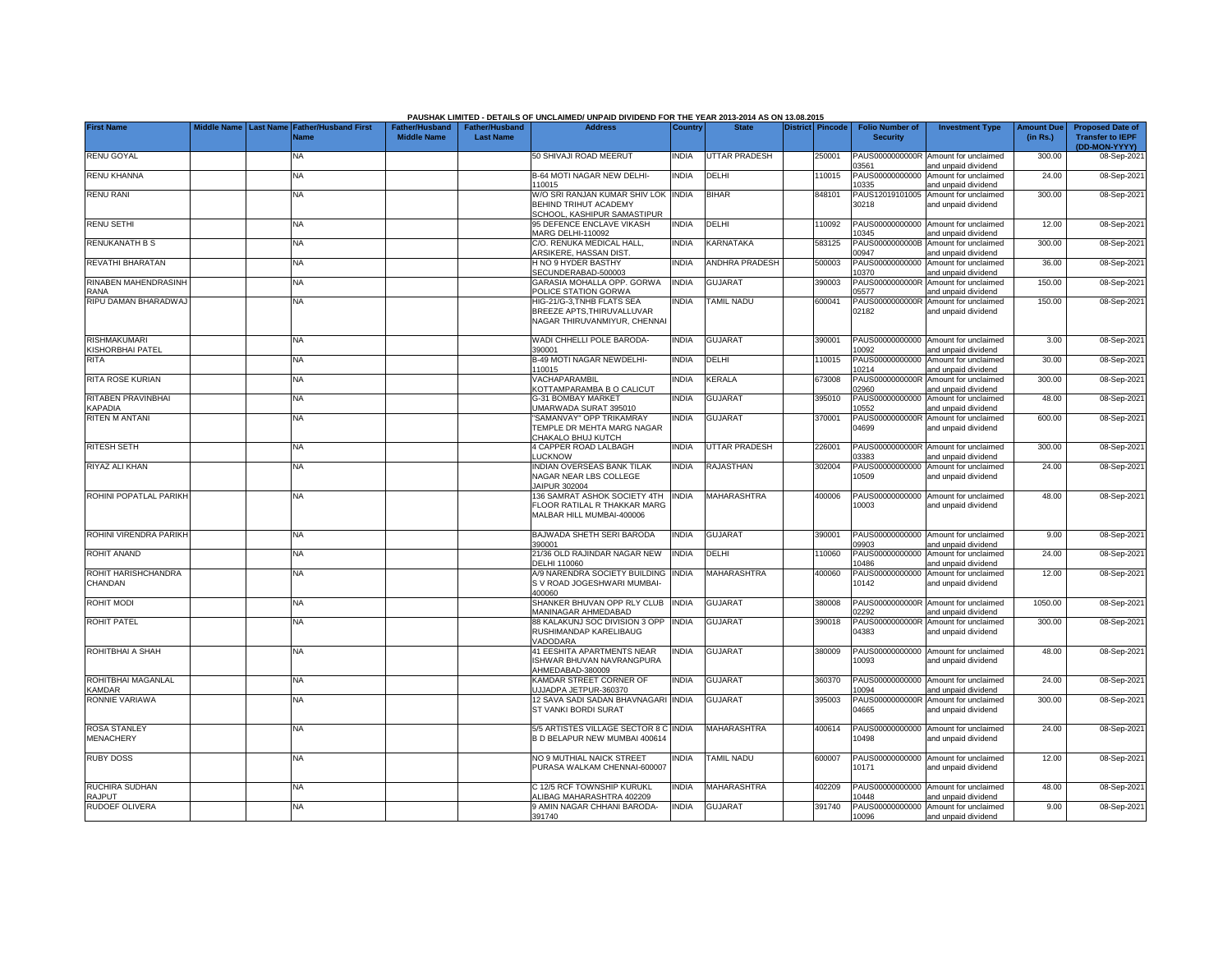|                                          |             |                                                      |                                             |                                           | PAUSHAK LIMITED - DETAILS OF UNCLAIMED/ UNPAID DIVIDEND FOR THE YEAR 2013-2014 AS ON 13.08.2015                   |                |                       |                         |                                           |                                                             |                               |                                                                     |
|------------------------------------------|-------------|------------------------------------------------------|---------------------------------------------|-------------------------------------------|-------------------------------------------------------------------------------------------------------------------|----------------|-----------------------|-------------------------|-------------------------------------------|-------------------------------------------------------------|-------------------------------|---------------------------------------------------------------------|
| <b>First Name</b>                        | Middle Name | <b>Last Name Father/Husband First</b><br><b>Name</b> | <b>Father/Husband</b><br><b>Middle Name</b> | <b>Father/Husband</b><br><b>Last Name</b> | <b>Address</b>                                                                                                    | <b>Country</b> | <b>State</b>          | <b>District Pincode</b> | <b>Folio Number of</b><br><b>Security</b> | <b>Investment Type</b>                                      | <b>Amount Due</b><br>(in Rs.) | <b>Proposed Date of</b><br><b>Transfer to IEPF</b><br>(DD-MON-YYYY) |
| <b>RUDRAIYA D M</b>                      |             | <b>NA</b>                                            |                                             |                                           | CITY X-RAY CLINIC, K.R.MARKET<br>FRONTAGE, BANGALORE                                                              | <b>INDIA</b>   | KARNATAKA             | 560002                  | PAUS0000000000D<br>0385                   | Amount for unclaimed<br>and unpaid dividend                 | 300.00                        | 08-Sep-202                                                          |
| <b>RUKMINI DEVI</b>                      |             | <b>NA</b>                                            |                                             |                                           | 5-B BASANT VIHAR 17/5 BLOCK "A"<br><b>NEW ALIPORE CALCUTTA 700053</b>                                             | <b>INDIA</b>   | <b>WEST BENGAL</b>    | 700053                  | PAUS00000000000<br>10481                  | Amount for unclaimed<br>and unpaid dividend                 | 12.00                         | 08-Sep-2021                                                         |
| RUMA ACHARYA                             |             | <b>NA</b>                                            |                                             |                                           | 43 SWADHIN YALLY P O SINTHI<br>CALCUTTA                                                                           | <b>INDIA</b>   | <b>WEST BENGAL</b>    | 700050                  | 2767                                      | PAUS0000000000R Amount for unclaimed<br>and unpaid dividend | 300.00                        | 08-Sep-202                                                          |
| <b>RUPA BANSIRAO</b><br><b>THAKORE</b>   |             | NA                                                   |                                             |                                           | CHANDRI VILLA 2ND FLOOR TEJPAL INDIA<br>ROAD GAMDEVI MUMBAI 400007                                                |                | MAHARASHTRA           | 400007                  | PAUS00000000000<br>09890                  | Amount for unclaimed<br>and unpaid dividend                 | 33.00                         | 08-Sep-202                                                          |
| <b>RUPI GHOSE</b>                        |             | <b>NA</b>                                            |                                             |                                           | 79/4/3A RAJA NABA KISSEN STREET INDIA<br>CALCUTTA 700005                                                          |                | <b>WEST BENGAL</b>    | 700005                  | PAUS00000000000<br>10368                  | Amount for unclaimed<br>and unpaid dividend                 | 36.00                         | 08-Sep-202                                                          |
| <b>RUSHIKANT P MEHTA</b>                 |             | <b>NA</b>                                            |                                             |                                           | BUNGALOW NO2 PUSHPKUNJ<br>SOCIETY KANKARIA ROAD<br>AHMEDABAD-380028                                               | <b>NDIA</b>    | <b>GUJARAT</b>        | 380028                  | PAUS00000000000<br>10276                  | Amount for unclaimed<br>and unpaid dividend                 | 24.00                         | 08-Sep-2021                                                         |
| <b>RUSTOM JAMSHEDJEE</b><br><b>TUREL</b> |             | <b>NA</b>                                            |                                             |                                           | 11/B5 2ND FLOOR GOVT. QUATERS<br>HAJI ALI MUMBAI                                                                  | <b>INDIA</b>   | MAHARASHTRA           | 400034                  | 3572                                      | PAUS0000000000R Amount for unclaimed<br>and unpaid dividend | 300.00                        | 08-Sep-202                                                          |
| <b>RUSTOMJI ARDESHIR</b><br>NARAILVALA   |             | <b>NA</b>                                            |                                             |                                           | ALI MANZIL 2ND FLOOR N PATIT ST INDIA<br>GRANT ROAD MUMBAI-400007                                                 |                | <b>MAHARASHTRA</b>    | 400007                  | 10004                                     | PAUS00000000000 Amount for unclaimed<br>and unpaid dividend | 9.00                          | 08-Sep-202                                                          |
| RUXMANIBEN KANTILAL<br>PATEL             |             | <b>NA</b>                                            |                                             |                                           | 6/B BARODA PEOPLES CO-OP<br>SOCIETY ALKAPURI BARODA-<br>390005                                                    | <b>NDIA</b>    | <b>GUJARAT</b>        | 390005                  | 09923                                     | PAUS00000000000 Amount for unclaimed<br>and unpaid dividend | 9.00                          | 08-Sep-2021                                                         |
| <b>S ARUNA</b>                           |             | <b>NA</b>                                            |                                             |                                           | NO 27/2 C P W D COLONY K K<br>NAGAR CHENNAI-600078                                                                | <b>NDIA</b>    | <b>TAMIL NADU</b>     | 600078                  | 10840                                     | PAUS00000000000 Amount for unclaimed<br>and unpaid dividend | 3.00                          | 08-Sep-202                                                          |
| <b>S BALAJI</b>                          |             | <b>NA</b>                                            |                                             |                                           | FLAT D ABINAYA-1 II MAIN ROAD T<br><b>3 NAGAR CHENNAI</b>                                                         | INDIA          | <b>TAMIL NADU</b>     | 600061                  | PAUS0000000000S<br>3509                   | Amount for unclaimed<br>and unpaid dividend                 | 600.00                        | 08-Sep-202                                                          |
| S BENUGOPAL PATRA                        |             | <b>NA</b>                                            |                                             |                                           | PLOT NO J-10 B J B NAGAR<br><b>BHUBANESWAR</b>                                                                    | <b>NDIA</b>    | ORISSA                | 751014                  | PAUS0000000000S<br>2647                   | Amount for unclaimed<br>and unpaid dividend                 | 300.00                        | 08-Sep-202                                                          |
| S C MONGA                                |             | <b>NA</b>                                            |                                             |                                           | 3/13 KALKAJI EXTENSION NEW<br>DELHI-110019                                                                        | <b>NDIA</b>    | DELHI                 | 110019                  | PAUS00000000000<br>1223                   | Amount for unclaimed<br>and unpaid dividend                 | 12.00                         | 08-Sep-202                                                          |
| <b>S G NARAYANAN</b>                     |             | <b>NA</b>                                            |                                             |                                           | FLAT NO 17 METRO FLATS<br>VELACHERI ROAD SEMBAKKAM<br>SELAIYUR POST CHENNAI 600073                                | <b>INDIA</b>   | <b>TAMIL NADU</b>     | 600073                  | PAUS00000000000<br>10842                  | Amount for unclaimed<br>and unpaid dividend                 | 24.00                         | 08-Sep-202                                                          |
| <b>SHMEHTA</b>                           |             | <b>NA</b>                                            |                                             |                                           | 2-A,PERIANNA MAISTRY ST, 2 ND<br>FLOOR, CHENNAI-600001                                                            | INDIA          | <b>TAMIL NADU</b>     | 600001                  | 1209                                      | PAUS00000000000 Amount for unclaimed<br>and unpaid dividend | 24.00                         | 08-Sep-202                                                          |
| <b>SHARISH</b>                           |             | <b>NA</b>                                            |                                             |                                           | 228 I FLOOR 9TH CROSS "M" BLOCK INDIA<br>II STAGE KUVEMPUNAGAR<br><b>MYSORE</b>                                   |                | KARNATAKA             | 570023                  | PAUS0000000000S<br>02443                  | Amount for unclaimed<br>and unpaid dividend                 | 300.00                        | 08-Sep-202                                                          |
| S INDRANI NAGENDRA                       |             | <b>NA</b>                                            |                                             |                                           | COMPCO LTD, NO.125/A<br>BLOCK, BALAJI COMPLEX,<br>SULTANPET, BANGALORE-560053                                     | <b>NDIA</b>    | KARNATAKA             | 560053                  | PAUS00000000000<br>11424                  | Amount for unclaimed<br>and unpaid dividend                 | 12.00                         | 08-Sep-202                                                          |
| <b>SKB PATNAIK</b>                       |             | <b>NA</b>                                            |                                             |                                           | H NO-2-2-647/99 CENTRAL EXCIDE<br>COLONY HYDERABAD-500013                                                         | <b>INDIA</b>   | <b>ANDHRA PRADESH</b> | 500013                  | PAUS00000000000<br>10954                  | Amount for unclaimed<br>and unpaid dividend                 | 12.00                         | 08-Sep-202                                                          |
| S K MOHANA                               |             | NA                                                   |                                             |                                           | FLAT NO 11 DHRUVA APARTMENTS INDIA<br>BHARANI CO- LONY DEFENCE<br>COLONY SAINIKPURI PO SECUN-<br>DERABAD 500594 - |                | ANDHRA PRADESH        | 500594                  | PAUS00000000000<br>10962                  | Amount for unclaimed<br>and unpaid dividend                 | 24.00                         | 08-Sep-202                                                          |
| <b>SK TIKU</b>                           |             | <b>NA</b>                                            |                                             |                                           | DARSHAK LIMITED BANK OF INDIA<br>BLDG NO.11 K G ROAD                                                              | <b>INDIA</b>   | <b>KARNATAKA</b>      | 560009                  | 03882                                     | PAUS0000000000S Amount for unclaimed<br>and unpaid dividend | 300.00                        | 08-Sep-202                                                          |
| <b>S KAMALA</b>                          |             | <b>NA</b>                                            |                                             |                                           | New No.52, Apparseamy Koil Strret<br>Old No. 102/2. Mylapore                                                      | <b>INDIA</b>   | <b>TAMIL NADU</b>     | 600004                  | PAUS0000000000S<br>05608                  | Amount for unclaimed<br>and unpaid dividend                 | 240.00                        | 08-Sep-202                                                          |
| S KRISHNA LATA                           |             | NA                                                   |                                             |                                           | -10-27/1 ASHOK NAGAR<br><b>IYDERABAD 500020</b>                                                                   | <b>NDIA</b>    | ANDHRA PRADESH        | 500020                  | PAUS00000000000<br>0902                   | Amount for unclaimed<br>and unpaid dividend                 | 12.00                         | 08-Sep-202                                                          |
| <b>S LALITHA</b>                         |             | <b>NA</b>                                            |                                             |                                           | NO 6 JHANKAR SOCIETY JIVRAJ P<br>O AHMEDABAD-380051                                                               | <b>INDIA</b>   | <b>GUJARAT</b>        | 380051                  | PAUS00000000000<br>0881                   | Amount for unclaimed<br>and unpaid dividend                 | 24.00                         | 08-Sep-202                                                          |
| <b>S LALITHA</b>                         |             | <b>NA</b>                                            |                                             |                                           | C/O.M/S RENUKA MEDICAL HALL<br>ARASIKERE HASSAN DIST                                                              | <b>NDIA</b>    | KARNATAKA             | 583125                  | PAUS0000000000S<br>1834                   | Amount for unclaimed<br>and unpaid dividend                 | 300.00                        | 08-Sep-202                                                          |
| S M ADEEBA KHANAM                        |             | <b>NA</b>                                            |                                             |                                           | NO 7 SIXTH STREET<br>TIRUMURTINAGAR CHENNAI-600034                                                                | <b>NDIA</b>    | <b>TAMIL NADU</b>     | 600034                  | 10974                                     | PAUS00000000000 Amount for unclaimed<br>and unpaid dividend | 24.00                         | 08-Sep-2021                                                         |
| S M SHANKARA RAJU                        |             | <b>NA</b>                                            |                                             |                                           | NO.3391 SHANKARI NIWASA 4TH<br>'C" BLOCK, GAYATHRINAGAR<br><b>BANGALORE</b>                                       | <b>INDIA</b>   | KARNATAKA             | 560021                  | 10930                                     | PAUS00000000000 Amount for unclaimed<br>and unpaid dividend | 48.00                         | 08-Sep-202                                                          |
| <b>S MOHAN</b>                           |             | <b>NA</b>                                            |                                             |                                           | H.B.52 RANI MANGAMMAL COLONY                                                                                      | <b>INDIA</b>   | <b>TAMIL NADU</b>     | 624001                  | 5563                                      | PAUS0000000000S Amount for unclaimed<br>and unpaid dividend | 450.00                        | 08-Sep-202                                                          |
| S MUTHUKUMARA PILLAI                     |             | <b>NA</b>                                            |                                             |                                           | <b>40 LALKHAN STREET</b><br>CHIDAMBARAM-608001                                                                    | <b>NDIA</b>    | <b>TAMIL NADU</b>     | 608001                  | PAUS00000000000<br>0662                   | Amount for unclaimed<br>and unpaid dividend                 | 30.00                         | 08-Sep-202                                                          |
| S N DIVYA                                |             | <b>NA</b>                                            |                                             |                                           | D/O S S NAGARAJA 35,I DIVISION<br><b>KODLIPET</b>                                                                 | <b>NDIA</b>    | KARNATAKA             | 571231                  | 02378                                     | PAUS0000000000S Amount for unclaimed<br>and unpaid dividend | 300.00                        | 08-Sep-2021                                                         |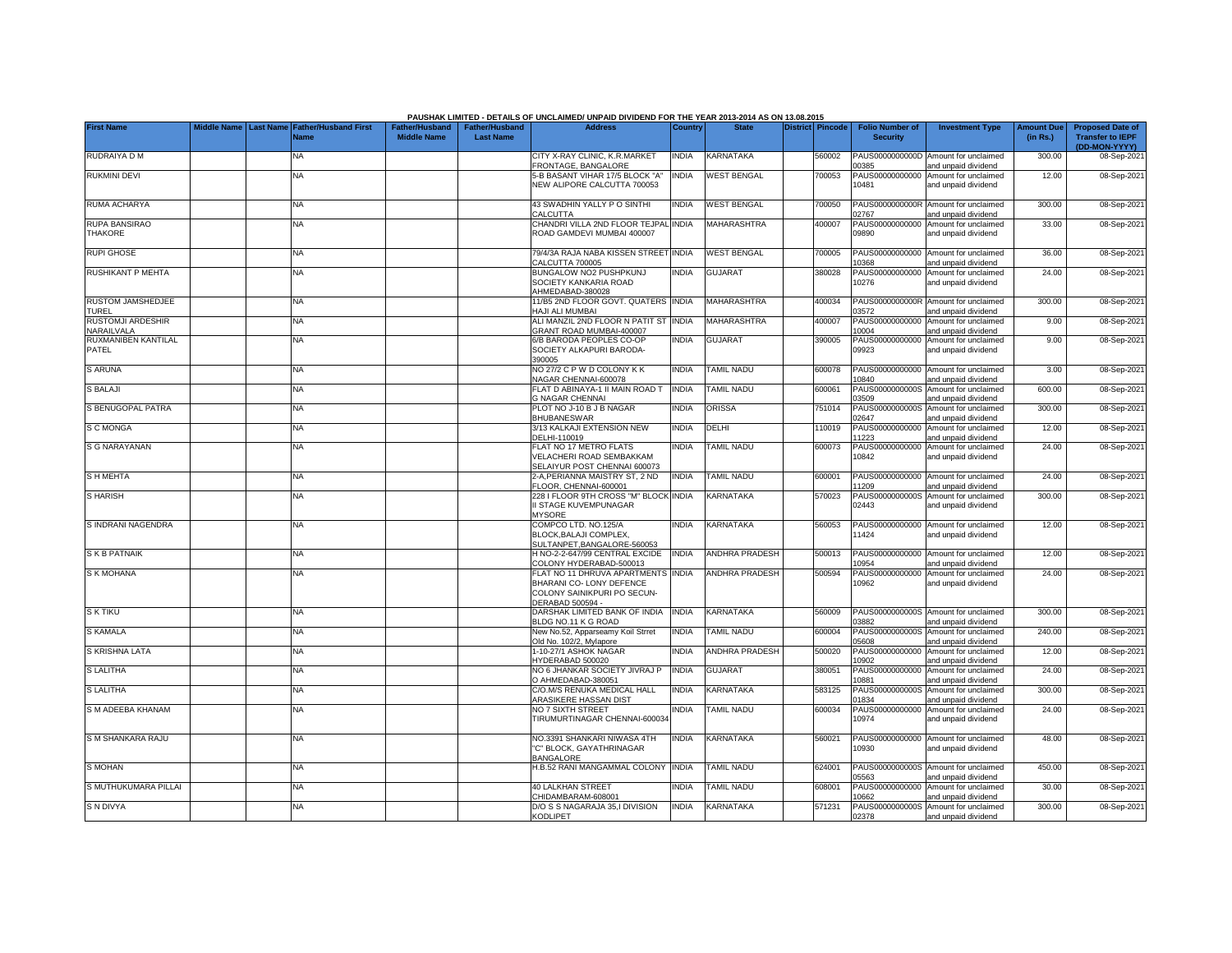|                          |             |                  |                                     |                                      |                                           | PAUSHAK LIMITED - DETAILS OF UNCLAIMED/ UNPAID DIVIDEND FOR THE YEAR 2013-2014 AS ON 13.08.2015 |              |                       |                         |                                           |                                                             |                               |                                                                     |
|--------------------------|-------------|------------------|-------------------------------------|--------------------------------------|-------------------------------------------|-------------------------------------------------------------------------------------------------|--------------|-----------------------|-------------------------|-------------------------------------------|-------------------------------------------------------------|-------------------------------|---------------------------------------------------------------------|
| <b>First Name</b>        | Middle Name | <b>Last Name</b> | <b>Father/Husband First</b><br>Name | Father/Husband<br><b>Middle Name</b> | <b>Father/Husband</b><br><b>Last Name</b> | <b>Address</b>                                                                                  | Country      | <b>State</b>          | <b>District Pincode</b> | <b>Folio Number of</b><br><b>Security</b> | <b>Investment Type</b>                                      | <b>Amount Due</b><br>(in Rs.) | <b>Proposed Date of</b><br><b>Transfer to IEPF</b><br>(DD-MON-YYYY) |
| S N JAYARAMAN            |             |                  | NA                                  |                                      |                                           | 3A SELUKKA SUBBIER LANE EAST<br>VELI ST MADURAI 625001                                          | <b>INDIA</b> | TAMIL NADU            | 625001                  | PAUS00000000000<br>11206                  | Amount for unclaimed<br>and unpaid dividend                 | 12.00                         | 08-Sep-202                                                          |
| S N MOORTHY GUNTURI      |             |                  | <b>NA</b>                           |                                      |                                           | Darshak Ltd. 26-5-12, G.S.Raje Street<br>Near Gyamkhana Club, Gandhinagar                       | <b>INDIA</b> | <b>ANDHRA PRADESH</b> | 520003                  | 04715                                     | PAUS0000000000S Amount for unclaimed<br>and unpaid dividend | 600.00                        | 08-Sep-2021                                                         |
| S NARENDRA KUMAR         |             |                  | NA                                  |                                      |                                           | NO.30 2ND MAIN ROAD C K C<br><b>GARDEN BANGALORE</b>                                            | <b>INDIA</b> | KARNATAKA             | 560027                  | PAUS0000000000S<br>02112                  | Amount for unclaimed<br>and unpaid dividend                 | 150.00                        | 08-Sep-202                                                          |
| <b>S NEENA</b>           |             |                  | ΝA                                  |                                      |                                           | C/O S SANTOSH KUMAR 4304<br>MEENAXI APPARTMENTS<br>GOKULDHAM GOREGAON EAST<br>MUMBAI 400063     | <b>INDIA</b> | MAHARASHTRA           | 400063                  | PAUS00000000000<br>11544                  | Amount for unclaimed<br>and unpaid dividend                 | 48.00                         | 08-Sep-202                                                          |
| S PADMAVATHY             |             |                  | <b>NA</b>                           |                                      |                                           | 2688 18TH MAIN 4TH CROSS HAL II<br>STAGE BANGALORE 560008                                       | <b>INDIA</b> | KARNATAKA             | 560008                  | 1281                                      | PAUS00000000000 Amount for unclaimed<br>and unpaid dividend | 12.00                         | 08-Sep-202                                                          |
| S PARAMASIVAN            |             |                  | NA                                  |                                      |                                           | PLOT NO 2 SASTHA NAGAR II<br>MUDAKKATHAN MADURAI                                                | <b>NDIA</b>  | <b>TAMIL NADU</b>     | 625014                  | PAUS0000000000S<br>03512                  | Amount for unclaimed<br>and unpaid dividend                 | 300.00                        | 08-Sep-202                                                          |
| S PRABHAKER RAO          |             |                  | <b>NA</b>                           |                                      |                                           | 16/482 KURLA EAST NEHRUNAGAR<br>MUMBAI-400024                                                   | <b>INDIA</b> | <b>MAHARASHTRA</b>    | 400024                  | PAUS00000000000<br>10901                  | Amount for unclaimed<br>and unpaid dividend                 | 12.00                         | 08-Sep-202                                                          |
| S R INDIRA BAI           |             |                  | <b>NA</b>                           |                                      |                                           | B/94 LAXMI NILAYA JNANA MARG<br>SIDDHARTHA NAGAR MYSORE                                         | <b>INDIA</b> | KARNATAKA             | 570011                  | PAUS0000000000S<br>2615                   | Amount for unclaimed<br>nd unpaid dividend                  | 300.00                        | 08-Sep-202                                                          |
| S R MEENA PRASAD         |             |                  | <b>NA</b>                           |                                      |                                           | 19-7-4 UPSTAIRS S N PET                                                                         | INDIA        | ANDHRA PRADESH        | 515201                  | PAUSIN300610102<br>99409                  | Amount for unclaimed<br>and unpaid dividend                 | 75.00                         | 08-Sep-202                                                          |
| S R PRABHAKAR            |             |                  | <b>NA</b>                           |                                      |                                           | NO-9 TANK ROAD COTTON PET<br>BANGALORE-560053                                                   | <b>NDIA</b>  | KARNATAKA             | 560053                  | PAUS00000000000<br>1283                   | Amount for unclaimed<br>and unpaid dividend                 | 12.00                         | 08-Sep-202                                                          |
| S RAJALAKSHMI            |             |                  | NA                                  |                                      |                                           | MADHUKUNJ CO-OP HSG SOC FLAT<br>BLDG-2 IST FLOOR 249 NAGALA<br>PARK E WARD KOLHAPUR 416003      | <b>NDIA</b>  | <b>MAHARASHTRA</b>    | 416003                  | PAUS00000000000<br>11309                  | Amount for unclaimed<br>and unpaid dividend                 | 24.00                         | 08-Sep-202                                                          |
| S RAJAMANI               |             |                  | <b>NA</b>                           |                                      |                                           | 12 THIAGA BRAMMAM STREET<br>SUBRAMANIA NAGAR SALEM<br>336005                                    | <b>INDIA</b> | TAMIL NADU            | 636005                  | 11150                                     | PAUS00000000000 Amount for unclaimed<br>and unpaid dividend | 12.00                         | 08-Sep-2021                                                         |
| S RAJESWARAN             |             |                  | <b>NA</b>                           |                                      |                                           | 3, V. VANNIA NADAR STREET<br><b>/IRUDHU NAGAR</b>                                               | <b>NDIA</b>  | <b>TAMIL NADU</b>     | 626001                  | PAUS0000000000S<br>01876                  | Amount for unclaimed<br>and unpaid dividend                 | 1200.00                       | 08-Sep-202                                                          |
| S RAMACHANDRAN           |             |                  | NA                                  |                                      |                                           | 21 RAJAJI ROAD NUNGAMBAKKAM<br>CHENNAI-600034                                                   | <b>INDIA</b> | <b>TAMIL NADU</b>     | 600034                  | 10843                                     | PAUS00000000000 Amount for unclaimed<br>and unpaid dividend | 24.00                         | 08-Sep-2021                                                         |
| S RAMASWAMY              |             |                  | <b>NA</b>                           |                                      |                                           | NO 15 JYOTHI RAMALINGASWAMY<br>STREET WEST MAMBALAM<br>CHENNAI-600033                           | <b>INDIA</b> | <b>TAMIL NADU</b>     | 600033                  | 10839                                     | PAUS00000000000 Amount for unclaimed<br>and unpaid dividend | 3.00                          | 08-Sep-202                                                          |
| S RAMU                   |             |                  | <b>NA</b>                           |                                      |                                           | 50/5, SECOND MAIN ROAD<br>GANDHINAGAR ADYAR, CHENNAI                                            | <b>NDIA</b>  | TAMIL NADU            | 600020                  | PAUS0000000000S<br>3456                   | Amount for unclaimed<br>and unpaid dividend                 | 600.00                        | 08-Sep-202                                                          |
| S RANGANAYAKAMMA         |             |                  | NA                                  |                                      |                                           | W/O MR S V S BHASKAR RAO D M<br>M/S DARSHAK LTD MALLADIVARI<br>STREET RAILPET GUNTUR 522001     | <b>INDIA</b> | <b>ANDHRA PRADESH</b> | 522001                  | PAUS00000000000<br>10735                  | Amount for unclaimed<br>and unpaid dividend                 | 48.00                         | 08-Sep-202                                                          |
| S RATHINAM<br>VENKATESAN |             |                  | <b>NA</b>                           |                                      |                                           | C/O GRACE AGRO SERVICE 1 EAST<br><b>MAIN STREET TANJORE</b>                                     | <b>INDIA</b> | TAMIL NADU            | 612001                  | 10834                                     | PAUS00000000000 Amount for unclaimed<br>and unpaid dividend | 15.00                         | 08-Sep-202                                                          |
| S S GEORGE RAO           |             |                  | <b>NA</b>                           |                                      |                                           | DENTAL SURGEON H NO 10-247 A<br>GULZARPET ANANTAPUR                                             | <b>INDIA</b> | ANDHRA PRADESH        | 515001                  | PAUS0000000000S<br>03144                  | Amount for unclaimed<br>and unpaid dividend                 | 300.00                        | 08-Sep-202                                                          |
| S S VANCHINATHAN         |             |                  | <b>NA</b>                           |                                      |                                           | JAYANTH ASSOCIATES 85 SASTRI<br>RD RAM NAGAR COIMBATORE                                         | <b>INDIA</b> | <b>TAMIL NADU</b>     | 641009                  | PAUS0000000000S<br>3050                   | Amount for unclaimed<br>nd unpaid dividend                  | 300.00                        | 08-Sep-202                                                          |
| S SATHISH KUMAR          |             |                  | <b>NA</b>                           |                                      |                                           | 4-127/1 JEEVANBIMANAGAR<br>BANGALORE                                                            | <b>NDIA</b>  | KARNATAKA             | 560075                  | PAUS0000000000S<br>2100                   | Amount for unclaimed<br>nd unpaid dividend                  | 750.00                        | 08-Sep-202                                                          |
| S SATYA BAMA             |             |                  | <b>NA</b>                           |                                      |                                           | NO.3, SUNDARAM LANE,<br>PURASAWAIKAM, CHENNAI-600007                                            | <b>NDIA</b>  | <b>TAMIL NADU</b>     | 600007                  | PAUS00000000000<br>10838                  | Amount for unclaimed<br>and unpaid dividend                 | 3.00                          | 08-Sep-202                                                          |
| S SEKAR                  |             |                  | <b>NA</b>                           |                                      |                                           | NO 1 ARULANANDA MUDALI<br>STREET SANT HOME MAILAPUR<br>CHENNAI 600004                           | <b>NDIA</b>  | TAMIL NADU            | 600004                  | PAUS00000000000<br>11590                  | Amount for unclaimed<br>and unpaid dividend                 | 99.00                         | 08-Sep-2021                                                         |
| S SEKAR                  |             |                  | <b>NA</b>                           |                                      |                                           | NO.1 ARULANANDA STREET<br>SANTHOME.CHENNAI                                                      | <b>INDIA</b> | <b>TAMIL NADU</b>     | 600004                  | 2168                                      | PAUS0000000000S Amount for unclaimed<br>and unpaid dividend | 480.00                        | 08-Sep-202                                                          |
| <b>S SEKAR</b>           |             |                  | <b>NA</b>                           |                                      |                                           | ARULAMAMDA MUDALI ST<br>SANTHOME CHENNAI                                                        | <b>NDIA</b>  | <b>TAMIL NADU</b>     | 600004                  | PAUS0000000000S<br>3453                   | Amount for unclaimed<br>and unpaid dividend                 | 900.00                        | 08-Sep-202                                                          |
| S SHANKARAPPA            |             |                  | NA.                                 |                                      |                                           | "RAVI KRUPA" 17 'A' STREET EAST<br>LINK ROAD MALLESWARAM<br><b>BANGALORE</b>                    | <b>NDIA</b>  | KARNATAKA             | 560003                  | PAUS0000000000S<br>02545                  | Amount for unclaimed<br>and unpaid dividend                 | 300.00                        | 08-Sep-202                                                          |
| S SUNDARAM               |             |                  | <b>NA</b>                           |                                      |                                           | 504 "NUGEET" 5TH FLOOR NEW<br>PRABHADEVI R- OAD OPP "SAMNA"<br>PRESS WORLI MUMBAI 4000-25 -     | <b>NDIA</b>  | <b>MAHARASHTRA</b>    | 400025                  | 1620                                      | PAUS00000000000 Amount for unclaimed<br>and unpaid dividend | 48.00                         | 08-Sep-202                                                          |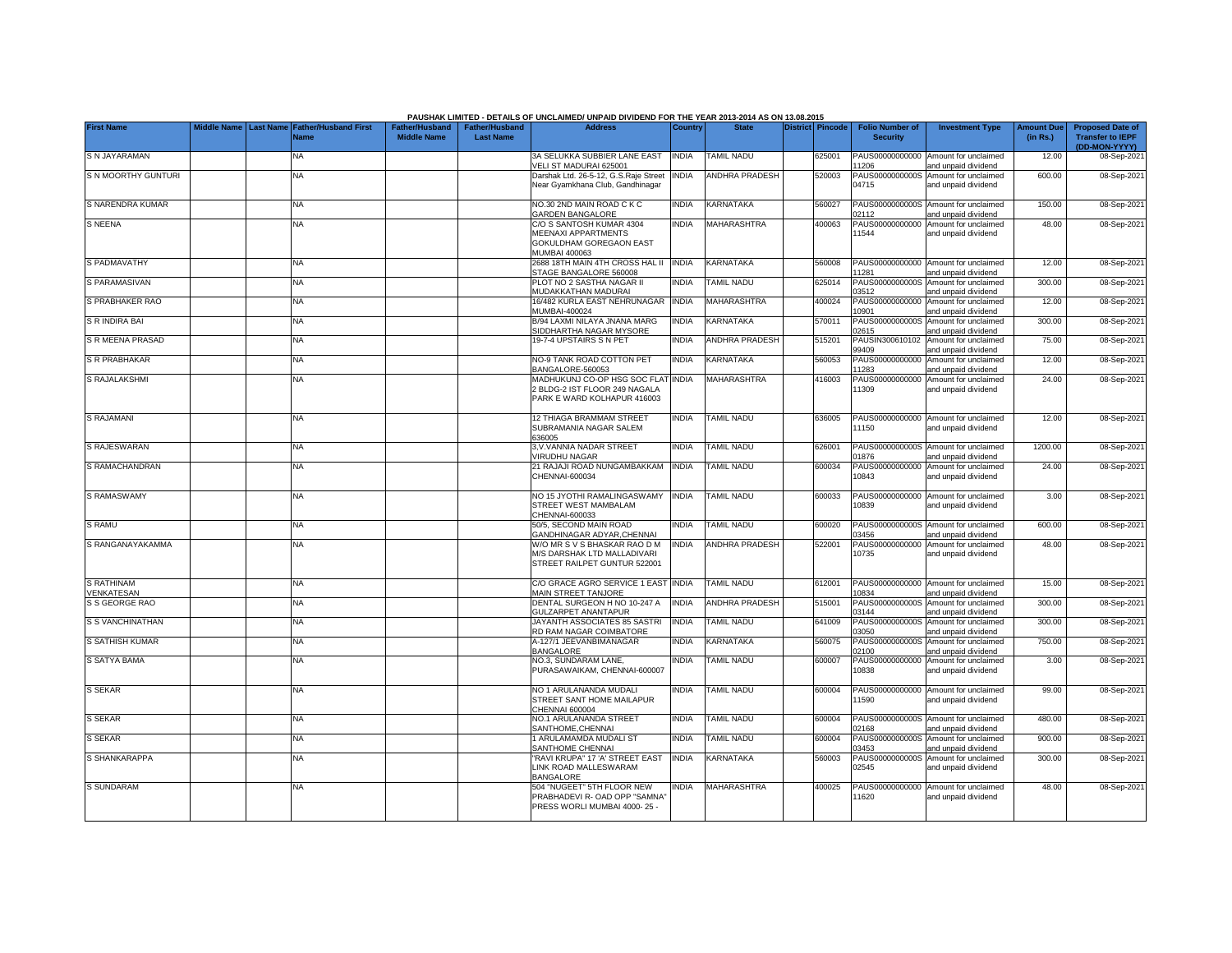|                                            |             |                                                      |                                      |                                           | PAUSHAK LIMITED - DETAILS OF UNCLAIMED/ UNPAID DIVIDEND FOR THE YEAR 2013-2014 AS ON 13.08.2015                                      |              |                       |                         |                                           |                                                             |                               |                                                                     |
|--------------------------------------------|-------------|------------------------------------------------------|--------------------------------------|-------------------------------------------|--------------------------------------------------------------------------------------------------------------------------------------|--------------|-----------------------|-------------------------|-------------------------------------------|-------------------------------------------------------------|-------------------------------|---------------------------------------------------------------------|
| <b>First Name</b>                          | Middle Name | <b>Last Name Father/Husband First</b><br><b>Name</b> | Father/Husband<br><b>Middle Name</b> | <b>Father/Husband</b><br><b>Last Name</b> | <b>Address</b>                                                                                                                       | Country      | <b>State</b>          | <b>District Pincode</b> | <b>Folio Number of</b><br><b>Security</b> | <b>Investment Type</b>                                      | <b>Amount Due</b><br>(in Rs.) | <b>Proposed Date of</b><br><b>Transfer to IEPF</b><br>(DD-MON-YYYY) |
| S SUNDARAM                                 |             | <b>NA</b>                                            |                                      |                                           | 26/1 VISWANATHAPURAM, II<br>STREET, KODAMBAKKAM, CHENNA<br>600024                                                                    | NDIA         | <b>TAMIL NADU</b>     | 600024                  | 10981                                     | PAUS00000000000 Amount for unclaimed<br>and unpaid dividend | 12.00                         | 08-Sep-2021                                                         |
| S SWAMINATHAN                              |             | <b>NA</b>                                            |                                      |                                           | C/65 7TH CROSS THILLAINAGAR<br>TRICHY                                                                                                | <b>INDIA</b> | <b>TAMIL NADU</b>     | 620018                  | 4226                                      | PAUS0000000000S Amount for unclaimed<br>and unpaid dividend | 600.00                        | 08-Sep-202                                                          |
| S SWAMINATHAN                              |             | <b>NA</b>                                            |                                      |                                           | 1/C EX MILITARY LAND ASHOK<br>NAGAR CHENNAI-600083                                                                                   | <b>NDIA</b>  | <b>TAMIL NADU</b>     | 600083                  | PAUS00000000000<br>10841                  | Amount for unclaimed<br>and unpaid dividend                 | 3.00                          | 08-Sep-202                                                          |
| S THANGADURAI                              |             | NA                                                   |                                      |                                           | <b>47 NATCHIYAR PALAYAM</b><br><b>NORAIYUR TRICHY TAMIL NADU</b>                                                                     | <b>NDIA</b>  | <b>TAMIL NADU</b>     | 620003                  | PAUS0000000000S<br>04212                  | Amount for unclaimed<br>and unpaid dividend                 | 300.00                        | 08-Sep-2021                                                         |
| S UMANATH NAYAK                            |             | <b>NA</b>                                            |                                      |                                           | CORPORATION BANK REGIONAL<br>OFFICE DALAMA- L TOWERS 409-<br>412 4TH FLOOR BACKBAY RECL-<br>AMATION NARIMAN POINT MUMBAI<br>400021 - | <b>NDIA</b>  | <b>MAHARASHTRA</b>    | 400021                  | PAUS00000000000<br>10870                  | Amount for unclaimed<br>and unpaid dividend                 | 3.00                          | 08-Sep-2021                                                         |
| <b>SV RAVI</b>                             |             | <b>NA</b>                                            |                                      |                                           | 27 D, Vinayaka Apartments<br>Dr.Ambedkar Road Venkatapuram,<br>/elandipalayam                                                        | <b>NDIA</b>  | <b>TAMIL NADU</b>     | 641025                  | 03511                                     | PAUS0000000000S Amount for unclaimed<br>and unpaid dividend | 300.00                        | 08-Sep-2021                                                         |
| S VASANTHALAKSHMI                          |             | <b>NA</b>                                            |                                      |                                           | 431/A, 9th Cross Girinagar II Phase                                                                                                  | <b>NDIA</b>  | KARNATAKA             | 560085                  | 05434                                     | PAUS0000000000S Amount for unclaimed<br>and unpaid dividend | 150.00                        | 08-Sep-2021                                                         |
| S VEERARAGHAVAN                            |             | <b>NA</b>                                            |                                      |                                           | C/O ENNORE FOUNDRIES LTD<br>ENNORE CHENNAI-600057                                                                                    | <b>NDIA</b>  | <b>TAMIL NADU</b>     | 600057                  | PAUS00000000000<br>1337                   | Amount for unclaimed<br>and unpaid dividend                 | 12.00                         | 08-Sep-202                                                          |
| SABANNA SANGAPPA<br>KUBAKADDI              |             | ΝA                                                   |                                      |                                           | ANAND CLINIC CAR STREET<br><b>KURUGODU POST</b>                                                                                      | <b>NDIA</b>  | KARNATAKA             | 583101                  | PAUSIN301774118<br>38074                  | Amount for unclaimed<br>and unpaid dividend                 | 300.00                        | 08-Sep-202                                                          |
| SADANAND<br>RAMACHANDRA<br><b>HOSALKAR</b> |             | ΝA                                                   |                                      |                                           | <b>/IBHA 32 GOVT COLONY BANDRA</b><br>EAST MUMBAI 400051                                                                             | india        | MAHARASHTRA           | 400051                  | PAUS00000000000<br>10905                  | Amount for unclaimed<br>and unpaid dividend                 | 12.00                         | 08-Sep-202                                                          |
| SADANANDA ADAK                             |             | <b>NA</b>                                            |                                      |                                           | 53 A, Motilal Nehru Road Calcutta                                                                                                    | <b>INDIA</b> | <b>WEST BENGAL</b>    | 700029                  | 2857                                      | PAUS0000000000S Amount for unclaimed<br>and unpaid dividend | 450.00                        | 08-Sep-202                                                          |
| SADANANDA S PUTHRAN                        |             | <b>NA</b>                                            |                                      |                                           | D-5-8 JEEVAN SHANTI S V ROAD<br>SANTACRUZ WEST MUMBAI 400054                                                                         | <b>INDIA</b> | <b>MAHARASHTRA</b>    | 400054                  | PAUS00000000000<br>11155                  | Amount for unclaimed<br>and unpaid dividend                 | 12.00                         | 08-Sep-202                                                          |
| SADASHIV SRINIVAS<br>KAMATH                |             | NA                                                   |                                      |                                           | FLAT NO 210 GANESH APTS 3 6 440 INDIA<br>HARDIKAR BAGH ROAD NO 5<br>HIMAYATNAGAR HYDERABAD<br>500029                                 |              | <b>ANDHRA PRADESH</b> | 500029                  | 10979                                     | PAUS00000000000 Amount for unclaimed<br>and unpaid dividend | 12.00                         | 08-Sep-202                                                          |
| <b>SADAYA PILLAI</b>                       |             | <b>NA</b>                                            |                                      |                                           | KOLATHU THERU,<br>SUNNAMBUMEDU VILLAGE,<br>KILKOVLVED P.O., VANDAVASI TQ.                                                            | <b>NDIA</b>  | <b>TAMIL NADU</b>     | 604408                  | PAUS0000000000S<br>01148                  | Amount for unclaimed<br>and unpaid dividend                 | 60.00                         | 08-Sep-202                                                          |
| SADHANABEN<br>PUNAMBHAI PATEL              |             | <b>NA</b>                                            |                                      |                                           | KRISHNA SADAN 364/B SHRINAGAR INDIA<br>SOCIETY BARODA-390005                                                                         |              | <b>GUJARAT</b>        | 390005                  | 10736                                     | PAUS00000000000 Amount for unclaimed<br>and unpaid dividend | 30.00                         | 08-Sep-202                                                          |
| SADRUDIN ABDUL KARIM<br>VIRANI             |             | <b>NA</b>                                            |                                      |                                           | POST KAUSA DIST THANE PIN-<br>400612                                                                                                 | <b>INDIA</b> | <b>MAHARASHTRA</b>    | 400612                  | 1094                                      | PAUS00000000000 Amount for unclaimed<br>nd unpaid dividend  | 60.00                         | 08-Sep-202                                                          |
| SAFAIYABU ALIHUSEIN<br>TINWALA             |             | <b>NA</b>                                            |                                      |                                           | WADI BADRI MOHALLA BARODA-<br>390001                                                                                                 | <b>INDIA</b> | <b>GUJARAT</b>        | 390001                  | PAUS00000000000<br>0737                   | Amount for unclaimed<br>nd unpaid dividend                  | 15.00                         | 08-Sep-202                                                          |
| SAGAR PANDYA                               |             | <b>NA</b>                                            |                                      |                                           | <b>SHILPA SOCIETY OPP</b><br>ATITHIGRUH LALBAUG VADODARA<br>390004                                                                   | <b>NDIA</b>  | GUJARAT               | 390009                  | PAUS00000000000<br>11572                  | Amount for unclaimed<br>and unpaid dividend                 | 48.00                         | 08-Sep-202                                                          |
| <b>SAHIL KUMARI</b>                        |             | NA                                                   |                                      |                                           | 190 DAYANAND VIHAR VIKAS<br>VAGAR DELHI 110002                                                                                       | <b>NDIA</b>  | DELHI                 | 110002                  | PAUS00000000000<br>1397                   | Amount for unclaimed<br>and unpaid dividend                 | 12.00                         | 08-Sep-202                                                          |
| SAI TRIMURTULU KASINA                      |             | NA                                                   |                                      |                                           | S S L D MEDICALS 17-9-14<br>A.P.P.MILLS ROAD SEETAAMPETA<br>RAJAHMUNDRY                                                              | <b>NDIA</b>  | <b>ANDHRA PRADESH</b> | 533104                  | PAUS0000000000S<br>04763                  | Amount for unclaimed<br>and unpaid dividend                 | 450.00                        | 08-Sep-2021                                                         |
| SAILENDRA LALL SEAL                        |             | NA                                                   |                                      |                                           | 44, SIKDARPARA STREET<br>CALCUTTA 700007                                                                                             | <b>INDIA</b> | <b>WEST BENGAL</b>    | 700007                  | 1473                                      | PAUS00000000000 Amount for unclaimed<br>and unpaid dividend | 24.00                         | 08-Sep-202                                                          |
| SAILENDRA LALL SEAL                        |             | <b>NA</b>                                            |                                      |                                           | <b>44 SIKDARPARA STREET</b><br>CALCUTTA 700007                                                                                       | <b>INDIA</b> | <b>WEST BENGAL</b>    | 700007                  | 1374                                      | PAUS00000000000 Amount for unclaimed<br>and unpaid dividend | 24.00                         | 08-Sep-202                                                          |
| SAINSON INVESTMENTS<br><b>PVT LTD</b>      |             | <b>NA</b>                                            |                                      |                                           | 273/45 A CHANDIGARH 160047                                                                                                           | <b>NDIA</b>  | CHANDIGARH            | 160047                  | 1623                                      | PAUS00000000000 Amount for unclaimed<br>and unpaid dividend | 24.00                         | 08-Sep-2021                                                         |
| SAJAL KUMAR GHOSH                          |             | <b>NA</b>                                            |                                      |                                           | 338 DUM DUM PARK CALCUTTA                                                                                                            | <b>INDIA</b> | <b>WEST BENGAL</b>    | 700055                  | PAUS0000000000S<br>2707                   | Amount for unclaimed<br>and unpaid dividend                 | 300.00                        | 08-Sep-202                                                          |
| SAKHEDKAR LAXMAN<br>GANESH                 |             | <b>NA</b>                                            |                                      |                                           | GANESH DEEP' SWANAND<br>HSG.SCTY NO.1 PLOT NO.4.<br>SAHAKAR NGR.2, PUNE-411009                                                       | <b>INDIA</b> | <b>MAHARASHTRA</b>    | 411009                  | PAUS00000000000<br>11676                  | Amount for unclaimed<br>and unpaid dividend                 | 12.00                         | 08-Sep-2021                                                         |
| <b>SAKINA HADI</b>                         |             | <b>NA</b>                                            |                                      |                                           | 8-2-120/86/2 ROAD NO 3 BANJARA<br>HILLS HYDERABAD                                                                                    | <b>NDIA</b>  | ANDHRA PRADESH        | 500034                  | PAUS0000000000S<br>3140                   | Amount for unclaimed<br>and unpaid dividend                 | 900.00                        | 08-Sep-202                                                          |
| SAKINA SULEMAN                             |             | NA                                                   |                                      |                                           | WARDHA PLYWOOD DEPOT OPP<br>KHOJA JAMATKHANA WARDHA-<br>442001                                                                       | <b>NDIA</b>  | <b>MAHARASHTRA</b>    | 442001                  | PAUS00000000000<br>11149                  | Amount for unclaimed<br>and unpaid dividend                 | 12.00                         | 08-Sep-202                                                          |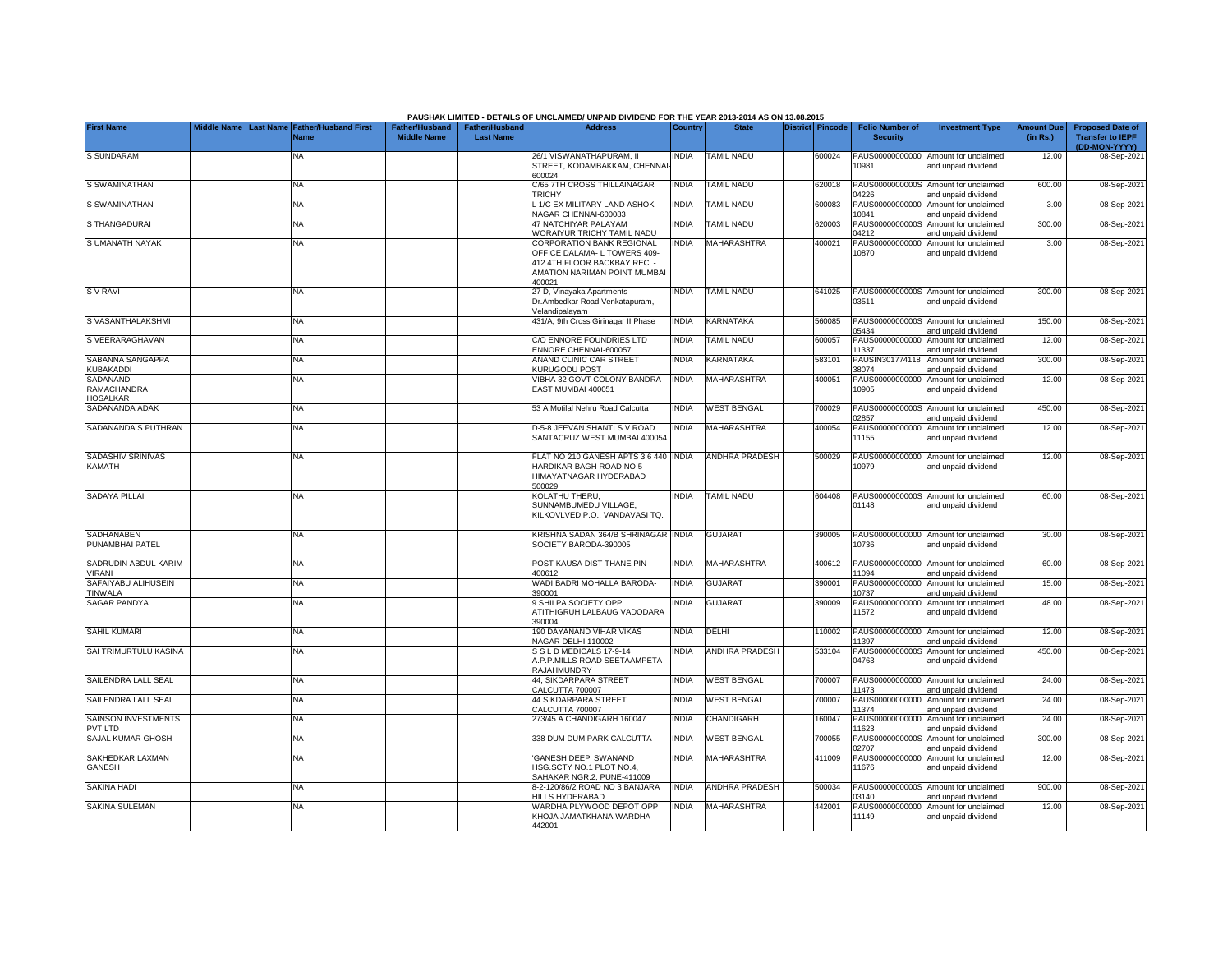|                                            |                       |                                            |                                             |                                           | PAUSHAK LIMITED - DETAILS OF UNCLAIMED/ UNPAID DIVIDEND FOR THE YEAR 2013-2014 AS ON 13.08.2015            |              |                       |                  |                                           |                                                             |                               |                                                                     |
|--------------------------------------------|-----------------------|--------------------------------------------|---------------------------------------------|-------------------------------------------|------------------------------------------------------------------------------------------------------------|--------------|-----------------------|------------------|-------------------------------------------|-------------------------------------------------------------|-------------------------------|---------------------------------------------------------------------|
| <b>First Name</b>                          | Middle Name Last Name | <b>Father/Husband First</b><br>Name        | <b>Father/Husband</b><br><b>Middle Name</b> | <b>Father/Husband</b><br><b>Last Name</b> | <b>Address</b>                                                                                             | Country      | <b>State</b>          | District Pincode | <b>Folio Number of</b><br><b>Security</b> | <b>Investment Type</b>                                      | <b>Amount Due</b><br>(in Rs.) | <b>Proposed Date of</b><br><b>Transfer to IEPF</b><br>(DD-MON-YYYY) |
| <b>SAKUNTALA DEBI</b><br><b>MAHESHWARI</b> |                       | NA                                         |                                             |                                           | 101/B BELGACHIA ROAD CALCUTTA-INDIA<br>700004                                                              |              | <b>WEST BENGAL</b>    | 700004           | PAUS00000000000<br>11286                  | Amount for unclaimed<br>and unpaid dividend                 | 24.00                         | 08-Sep-2021                                                         |
| SAKUNTALABEN<br>RAVIKANT SHETH             |                       | <b>NA</b>                                  |                                             |                                           | <b>VINAY BHUVAN STATION ROAD</b><br>IDAR DIST SABARKATHA PIN-<br>383430                                    | <b>INDIA</b> | <b>GUJARAT</b>        | 383430           | PAUS00000000000<br>10738                  | Amount for unclaimed<br>and unpaid dividend                 | 3.00                          | 08-Sep-2021                                                         |
| <b>SALIN KATARIA</b>                       |                       | <b>NA</b>                                  |                                             |                                           | II-L-86, LAJPAT NAGAR NEW DELHI                                                                            | <b>INDIA</b> | DELHI                 | 110024           | 11723                                     | PAUS00000000000 Amount for unclaimed<br>and unpaid dividend | 249.00                        | 08-Sep-2021                                                         |
| <b>SALMA JAMAL</b>                         |                       | <b>NA</b>                                  |                                             |                                           | NO1 RICHMOND ROAD RICHMOND<br>TOWN BANGALORE-560025                                                        | <b>INDIA</b> | KARNATAKA             | 560025           | PAUS00000000000<br>10935                  | Amount for unclaimed<br>and unpaid dividend                 | 12.00                         | 08-Sep-2021                                                         |
| SAMBA SIVA RAO<br><b>ADDEPALLI</b>         |                       | ΝA                                         |                                             |                                           | C/O SREE DEVI MEDICAL<br>DISTRIBUTORS D NO 6-4-23<br>ANJANEYAPANTULU STREET<br><b>GANGANAMMAPET TENALI</b> | INDIA        | <b>ANDHRA PRADESH</b> | 522201           | PAUS0000000000S<br>04737                  | Amount for unclaimed<br>and unpaid dividend                 | 300.00                        | 08-Sep-2021                                                         |
| <b>SAMBIT MANDAL</b>                       |                       | <b>NA</b>                                  |                                             |                                           | 29/1 BEHARILAL GHOSH ROAD<br>CALCUTTA                                                                      | <b>INDIA</b> | <b>WEST BENGAL</b>    | 700057           | 02737                                     | PAUS0000000000S Amount for unclaimed<br>and unpaid dividend | 300.00                        | 08-Sep-2021                                                         |
| SAMEER HANAMARADDI<br>GANGAL               |                       | NA                                         |                                             |                                           | C/O DR H T GANGAL GANGAL<br>NURSING HOME HOUSE HUBLI-<br>580021                                            | <b>INDIA</b> | KARNATAKA             | 580021           | PAUS00000000000<br>10835                  | Amount for unclaimed<br>and unpaid dividend                 | 60.00                         | 08-Sep-2021                                                         |
| SAMEER N SHAH                              |                       | NA                                         |                                             |                                           | 25/C SONORIKA APPARTMENT 1ST<br>FLOOR CHANDAWADI OPP<br>MADHAO BAUG C P TANK MUMBAI<br>400004              | <b>INDIA</b> | <b>MAHARASHTRA</b>    | 400004           | PAUS00000000000<br>11482                  | Amount for unclaimed<br>and unpaid dividend                 | 24.00                         | 08-Sep-2021                                                         |
| <b>SAMERCHAND</b>                          |                       | <b>NA</b>                                  |                                             |                                           | P.B.1831, NO.3 II MAIN<br>ROAD, CHAMRAJPET BANGALORE                                                       | INDIA        | KARNATAKA             | 560018           | 05421                                     | PAUS0000000000S Amount for unclaimed<br>and unpaid dividend | 150.00                        | 08-Sep-2021                                                         |
| <b>SAMIR PARIKH</b>                        |                       | NA                                         |                                             |                                           | C/O DR PARIKH H M 29 SEJAL<br>SOCIETY POSTOFFICE ROAD<br>FATEHGANJ, VADODARA                               | <b>INDIA</b> | <b>GUJARAT</b>        | 390002           | PAUS0000000000S<br>01740                  | Amount for unclaimed<br>and unpaid dividend                 | 1200.00                       | 08-Sep-2021                                                         |
| SAMIRENDRA SAHA                            |                       | <b>NA</b>                                  |                                             |                                           | 14 G SWINHOE STREET CALCUTTA                                                                               | <b>INDIA</b> | <b>WEST BENGAL</b>    | 700019           | 02892                                     | PAUS0000000000S Amount for unclaimed<br>and unpaid dividend | 300.00                        | 08-Sep-2021                                                         |
| SAMPATH KUMAR K J                          |                       | NA                                         |                                             |                                           | 2668, 17th D Cross Banashankari II<br>Stage                                                                | <b>INDIA</b> | KARNATAKA             | 560070           | PAUS0000000000S<br>04719                  | Amount for unclaimed<br>and unpaid dividend                 | 900.00                        | 08-Sep-2021                                                         |
| SAMRUDDHI SHAILESH<br><b>GANDHI</b>        |                       | NA                                         |                                             |                                           | II-B WEST VIEW 309 S V ROAD<br>SANTACRUZ (WEST) MUMBAI-<br>400054                                          | <b>INDIA</b> | MAHARASHTRA           | 400054           | PAUS00000000000<br>11176                  | Amount for unclaimed<br>and unpaid dividend                 | 27.00                         | 08-Sep-2021                                                         |
| SAMTA DEVI RANKA                           |                       | <b>GANPATLAL RANKA</b>                     |                                             |                                           | HIRNO KA MOHALLA GYANJIKA<br>CHOWK GANGAPUR (BHILWARA)                                                     | <b>INDIA</b> | RAJASTHAN             | 311801           | PAUS00000000000<br>12985                  | Amount for unclaimed<br>and unpaid dividend                 | 24.00                         | 08-Sep-2021                                                         |
| SAMUEL H LAWRENCE                          |                       | <b>NA</b>                                  |                                             |                                           | MISSION TRAINING COMPOUND<br>FATEHGUNJ BARODA-390002                                                       | <b>INDIA</b> | <b>GUJARAT</b>        | 390002           | PAUS00000000000<br>11086                  | Amount for unclaimed<br>and unpaid dividend                 | 24.00                         | 08-Sep-2021                                                         |
| SANATKUMAR V PATEL                         |                       | <b>NA</b>                                  |                                             |                                           | <b>B MANHAR PARK H T LINE ROAD</b><br>SUBHANPURA VADODARA                                                  | <b>INDIA</b> | <b>GUJARAT</b>        | 390007           | PAUS0000000000S<br>04633                  | Amount for unclaimed<br>and unpaid dividend                 | 300.00                        | 08-Sep-2021                                                         |
| SANDEEP                                    |                       | <b>NA</b>                                  |                                             |                                           | EF-620 SAROJINI NAGAR NEW<br>DELHI-110023                                                                  | <b>INDIA</b> | DELHI                 | 110023           | PAUS00000000000<br>10740                  | Amount for unclaimed<br>and unpaid dividend                 | 9.00                          | 08-Sep-2021                                                         |
| SANDEEP BHATIA                             |                       | <b>/IJENDRA PAL SINGH</b><br><b>BHATIA</b> |                                             |                                           | C/O V P S BHATIA 5/423 NEW<br><b>IYDERABAD LUCKNOW</b>                                                     | <b>INDIA</b> | UTTAR PRADESH         | 226007           | PAUSIN301557101<br>37316                  | Amount for unclaimed<br>and unpaid dividend                 | 435.00                        | 08-Sep-2021                                                         |
| SANDEEP JAIN                               |                       | NA                                         |                                             |                                           | A 7, CC COLONY DELHI D                                                                                     | <b>INDIA</b> | DELHI                 | 110007           | PAUSIN300888136<br>15193                  | Amount for unclaimed<br>and unpaid dividend                 | 3.00                          | 08-Sep-2021                                                         |
| <b>SANDEEP KUMAR SETT</b>                  |                       | <b>NA</b>                                  |                                             |                                           | <b>6 RAM NARAYAN BHATTACHARJEE INDIA</b><br>LANE CALCUTTA 700006                                           |              | <b>WEST BENGAL</b>    | 700006           | PAUS00000000000<br>11550                  | Amount for unclaimed<br>and unpaid dividend                 | 12.00                         | 08-Sep-2021                                                         |
| SANDEEP SHETTY                             |                       | <b>NA</b>                                  |                                             |                                           | ! HARI NIWAS DATTATRAYA ROAD<br>SANTACRUZ WEST MUMBAI                                                      | <b>INDIA</b> | MAHARASHTRA           | 400054           | PAUS0000000000S<br>03827                  | Amount for unclaimed<br>and unpaid dividend                 | 300.00                        | 08-Sep-2021                                                         |
| <b>SANDHYA JAIN</b>                        |                       | <b>NA</b>                                  |                                             |                                           | C-19 PANCHSHEEL ENCLAVE NEW<br><b>DELHI 110017</b>                                                         | <b>INDIA</b> | DELHI                 | 110017           | PAUS00000000000<br>11376                  | Amount for unclaimed<br>and unpaid dividend                 | 24.00                         | 08-Sep-2021                                                         |
| SANDHYA LAGU                               |                       | NA                                         |                                             |                                           | B.3, CHANKYAPURI SHAHANOOR<br>WADI AURANGABAD                                                              | <b>INDIA</b> | <b>MAHARASHTRA</b>    | 431005           | PAUS0000000000S<br>04083                  | Amount for unclaimed<br>and unpaid dividend                 | 600.00                        | 08-Sep-2021                                                         |
| <b>SANGAM K R</b>                          |                       | <b>NA</b>                                  |                                             |                                           | 678, NEW TIPPASANDRA HAL IIIRD<br>STAGE BANGALORE                                                          | <b>INDIA</b> | KARNATAKA             | 560075           | PAUS0000000000S<br>01387                  | Amount for unclaimed<br>and unpaid dividend                 | 300.00                        | 08-Sep-2021                                                         |
| SANGEETA JAIN                              |                       | NA                                         |                                             |                                           | B A 6B ASHOK VIHARI DELHI-110052 INDIA                                                                     |              | DELHI                 | 110052           | PAUS00000000000<br>11248                  | Amount for unclaimed<br>and unpaid dividend                 | 12.00                         | 08-Sep-2021                                                         |
| <b>SANJAY AJMANI</b>                       |                       | <b>NA</b>                                  |                                             |                                           | II-H/78 NEHRU NAGER GHAZIABAD                                                                              | <b>INDIA</b> | <b>UTTAR PRADESH</b>  | 201001           | PAUS0000000000S<br>03901                  | Amount for unclaimed<br>and unpaid dividend                 | 450.00                        | 08-Sep-2021                                                         |
| <b>SANJAY BHAT</b>                         |                       | <b>NA</b>                                  |                                             |                                           | KASHNA-E-NARJIS CIVIL LINE-2<br><b>BIJNOR</b>                                                              | <b>INDIA</b> | UTTAR PRADESH         | 246701           | PAUS0000000000S<br>03931                  | Amount for unclaimed<br>and unpaid dividend                 | 300.00                        | 08-Sep-2021                                                         |
| SANJAY CHAMPAKLAL<br><b>SHAH</b>           |                       | <b>NA</b>                                  |                                             |                                           | C/O THE SWASTIK JANATA<br>SAHAKARI BANK LTD 502<br><b>KALBADEVI ROAD MUMBAI-400002</b>                     | <b>INDIA</b> | MAHARASHTRA           | 400002           | PAUS00000000000<br>11161                  | Amount for unclaimed<br>and unpaid dividend                 | 12.00                         | 08-Sep-2021                                                         |
| <b>SANJAY DUBEY</b>                        |                       | <b>NA</b>                                  |                                             |                                           | 73 ASHOKA SOCIETY E7 ARERA<br>COLONY BHOPAL M P 462016                                                     | <b>INDIA</b> | MADHYA PRADESH        | 462016           | PAUS00000000000<br>11586                  | Amount for unclaimed<br>and unpaid dividend                 | 12.00                         | 08-Sep-2021                                                         |
| <b>SANJAY DUBEY</b>                        |                       | <b>NA</b>                                  |                                             |                                           | 73 ASHOKA SOCIETY E7 ARERA<br>COLONY BHOPAL M P 462016                                                     | <b>INDIA</b> | <b>MADHYA PRADESH</b> | 462016           | 11587                                     | PAUS00000000000 Amount for unclaimed<br>and unpaid dividend | 12.00                         | 08-Sep-2021                                                         |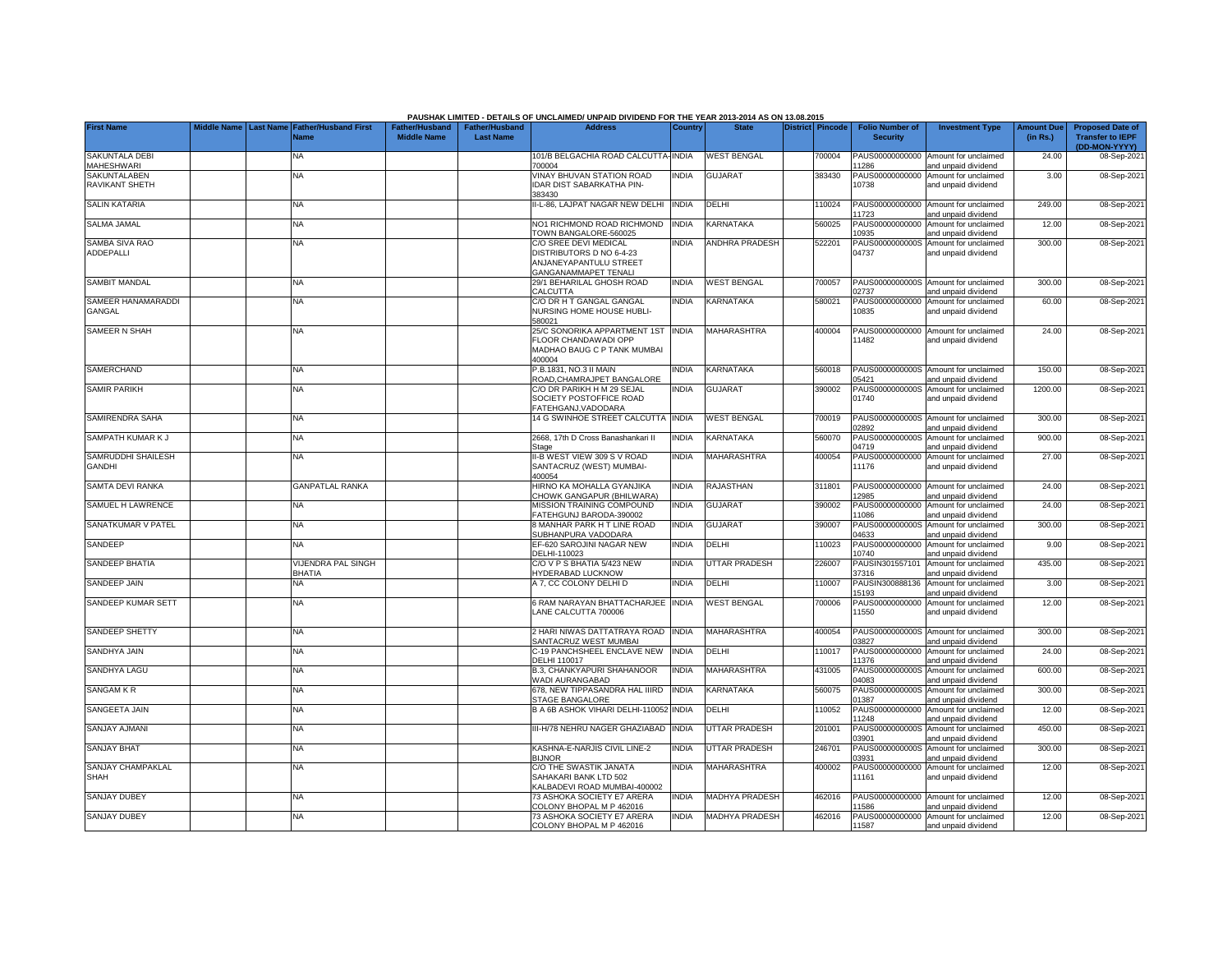|                                                     |                       |           |                                     |                                             |                                           | PAUSHAK LIMITED - DETAILS OF UNCLAIMED/ UNPAID DIVIDEND FOR THE YEAR 2013-2014 AS ON 13.08.2015                |                |                      |                  |        |                                           |                                                             |                               |                                                                     |
|-----------------------------------------------------|-----------------------|-----------|-------------------------------------|---------------------------------------------|-------------------------------------------|----------------------------------------------------------------------------------------------------------------|----------------|----------------------|------------------|--------|-------------------------------------------|-------------------------------------------------------------|-------------------------------|---------------------------------------------------------------------|
| <b>First Name</b>                                   | Middle Name Last Name | Name      | <b>Father/Husband First</b>         | <b>Father/Husband</b><br><b>Middle Name</b> | <b>Father/Husband</b><br><b>Last Name</b> | <b>Address</b>                                                                                                 | <b>Country</b> | <b>State</b>         | District Pincode |        | <b>Folio Number of</b><br><b>Security</b> | <b>Investment Type</b>                                      | <b>Amount Due</b><br>(in Rs.) | <b>Proposed Date of</b><br><b>Transfer to IEPF</b><br>(DD-MON-YYYY) |
| SANJAY G KHANDELWAL                                 |                       |           | <b>GIRJASHANKAR M</b><br>KHANDELWAL |                                             |                                           | PLAT NO.405 S/4 SUNDER WAN<br>SUNDER NAGAR MALAD<br>W)MUMBAI                                                   | <b>INDIA</b>   | <b>MAHARASHTRA</b>   |                  | 400064 | PAUS12010600016<br>87196                  | Amount for unclaimed<br>and unpaid dividend                 | 48.00                         | 08-Sep-2021                                                         |
| <b>SANJAY HASTIMAL</b><br><b>SAKARIA</b>            |                       | NA        |                                     |                                             |                                           | B/12 KINNDU APARTMENT 3RD FLR INDIA<br>OPP MUNICIPAL MARKET MILLAN<br>PARK SOC NAVRANGPURA<br>AHMEDABAD 380009 |                | <b>GUJARAT</b>       |                  | 380009 | 11395                                     | PAUS00000000000 Amount for unclaimed<br>and unpaid dividend | 48.00                         | 08-Sep-2021                                                         |
| <b>SANJAY PRASAD</b>                                |                       | NA        |                                     |                                             |                                           | 3-2/84 ASHOK VIHAR PHASE II<br>DELHI-110052                                                                    | <b>NDIA</b>    | DELHI                |                  | 10052  | 10867                                     | PAUS00000000000 Amount for unclaimed<br>and unpaid dividend | 48.00                         | 08-Sep-202                                                          |
| <b>SANJAY PRASAD</b>                                |                       | NA        |                                     |                                             |                                           | 3-2/84 ASHOK VIHAR II DELHI-<br>10052                                                                          | <b>INDIA</b>   | DELHI                |                  | 10052  | PAUS00000000000<br>10865                  | Amount for unclaimed<br>and unpaid dividend                 | 48.00                         | 08-Sep-202                                                          |
| <b>SANJAY R GOYANI</b>                              |                       | NA        |                                     |                                             |                                           | 701/1 GULSHAN VILLA CO-OP HSG<br>SOC JUHU LANE ANDHERI WEST<br><b>MUMBAI 400058</b>                            | <b>INDIA</b>   | MAHARASHTRA          |                  | 400058 | PAUS00000000000<br>1594                   | Amount for unclaimed<br>and unpaid dividend                 | 150.00                        | 08-Sep-202                                                          |
| <b>SANJAY SAHAI</b>                                 |                       | NA        |                                     |                                             |                                           | MARKETING DIV ALEMBIC<br>CHEMICALS VADODARA                                                                    | <b>INDIA</b>   | <b>GUJARAT</b>       |                  | 390003 | 4566                                      | PAUS0000000000S Amount for unclaimed<br>and unpaid dividend | 450.00                        | 08-Sep-202                                                          |
| <b>SANJAY SINGH</b>                                 |                       | ΝA        |                                     |                                             |                                           | B/20/47 AI VIJAYANAGARAM<br>COLONY (EXTENSION) BHELPUR<br>/ARANASI 221001 U P                                  | <b>INDIA</b>   | UTTAR PRADESH        |                  | 221001 | PAUS00000000000<br>11062                  | Amount for unclaimed<br>and unpaid dividend                 | 12.00                         | 08-Sep-202                                                          |
| SANJAY SOMALAL PARIKH                               |                       | ΝA        |                                     |                                             |                                           | 4-66 ADHAR SOCIETY WAGHODIA<br>ROAD BARODA 390019                                                              | <b>INDIA</b>   | <b>GUJARAT</b>       |                  | 390019 | 1271                                      | PAUS00000000000 Amount for unclaimed<br>and unpaid dividend | 12.00                         | 08-Sep-202                                                          |
| <b>SANJAY SOMALAL PARIKH</b>                        |                       | <b>NA</b> |                                     |                                             |                                           | <b>466 ADHAR SOCIETY WAGHODIA</b><br><b>ROAD BARODA</b>                                                        | <b>INDIA</b>   | <b>GUJARAT</b>       |                  | 390019 | PAUS00000000000<br>11583                  | Amount for unclaimed<br>and unpaid dividend                 | 12.00                         | 08-Sep-202                                                          |
| SANJAY VERGHESE                                     |                       | ΝA        |                                     |                                             |                                           | <b>S-V-5 BASANT VIHAR DADABARI</b><br><b>COTA.</b>                                                             | <b>INDIA</b>   | RAJASTHAN            |                  | 324009 | PAUS0000000000S<br>03328                  | Amount for unclaimed<br>and unpaid dividend                 | 300.00                        | 08-Sep-202                                                          |
| SANJEEV KHURANA                                     |                       | NA        |                                     |                                             |                                           | C-149, ASHOK VIHAR PHASE I, NEW<br><b>DELHI PIN-110052</b>                                                     | <b>INDIA</b>   | DELHI                |                  | 10052  | PAUS00000000000<br>11675                  | Amount for unclaimed<br>and unpaid dividend                 | 12.00                         | 08-Sep-202                                                          |
| SANJEEVANI<br>NIMKHEDKAR                            |                       | <b>NA</b> |                                     |                                             |                                           | 29 DEOTALE LAYOUT NEAR LAKE<br>AMBAZARI NAGPUR M S                                                             | <b>INDIA</b>   | <b>MAHARASHTRA</b>   |                  | 440010 | PAUS0000000000S<br>03766                  | Amount for unclaimed<br>and unpaid dividend                 | 600.00                        | 08-Sep-202                                                          |
| SANJIB KUMAR SAHA                                   |                       | <b>NA</b> |                                     |                                             |                                           | C/O ANANTA LAL SAHA P O<br><b>BILASIPARA DT DHUBRI ASSAM</b>                                                   | INDIA          | ASSAM                |                  | 783348 | PAUS0000000000S<br>03103                  | Amount for unclaimed<br>nd unpaid dividend                  | 300.00                        | 08-Sep-202                                                          |
| <b>SANJIV KUMAR</b><br><b>UPADHYAY</b>              |                       |           | <b>BLUPADHYAY</b>                   |                                             |                                           | <b>D-86. VIVEK VIHAR DELHI</b>                                                                                 | <b>INDIA</b>   | DELHI                |                  | 110095 | PAUSIN300724100<br>19929                  | Amount for unclaimed<br>nd unpaid dividend                  | 24.00                         | 08-Sep-202                                                          |
| <b>SANKARLAL R PATEL</b>                            |                       | <b>NA</b> |                                     |                                             |                                           | AT-KANSA TA-VISNAGAR DIST-<br><b>MEHSANA VISNAGAR</b>                                                          | <b>INDIA</b>   | <b>GUJARAT</b>       |                  | 384315 | PAUS12034100001<br>4571                   | Amount for unclaimed<br>and unpaid dividend                 | 3.00                          | 08-Sep-202                                                          |
| SANKATHA SINGH                                      |                       | <b>NA</b> |                                     |                                             |                                           | 0-38 HAUZ KHAS FLAT NO 2 I<br>FLOOR NEW DELHI 110016                                                           | <b>INDIA</b>   | DELHI                |                  | 10016  | PAUS00000000000<br>1306                   | Amount for unclaimed<br>and unpaid dividend                 | 12.00                         | 08-Sep-202                                                          |
| <b>SANT BHADUR SINGH</b>                            |                       | NA        |                                     |                                             |                                           | ACHARYA NAGAR KASBA, LALGUNJ INDIA<br>DIST. RAEBARELI-229001                                                   |                | <b>UTTAR PRADESH</b> |                  | 229001 | PAUS00000000000<br>1688                   | Amount for unclaimed<br>and unpaid dividend                 | 75.00                         | 08-Sep-202                                                          |
| <b>SANTIMAY</b><br>MUKHOPADHYAY<br><b>MUKHERJEE</b> |                       | NA        |                                     |                                             |                                           | 29/30 NANDANVAN HOUSING<br>COMPLEX OFF ABHILASHA<br>CROSSING NEW SAMA ROAD<br><b>BARODA 390008</b>             | <b>NDIA</b>    | <b>GUJARAT</b>       |                  | 390008 | PAUS00000000000<br>10741                  | Amount for unclaimed<br>and unpaid dividend                 | 24.00                         | 08-Sep-2021                                                         |
| SANTOSH AGARWAL                                     |                       | <b>NA</b> |                                     |                                             |                                           | TRISALA PEO FANCY BAZAR<br><b>GUWAHATI</b>                                                                     | <b>INDIA</b>   | ASSAM                |                  | 781001 | 3068                                      | PAUS0000000000S Amount for unclaimed<br>and unpaid dividend | 300.00                        | 08-Sep-202                                                          |
| <b>SANTOSH DEVI</b>                                 |                       | <b>NA</b> |                                     |                                             |                                           | 2641 MAIN BAZAR SHADIPUR P O<br>PATEL NAGAR NEW DELHI-110008                                                   | <b>NDIA</b>    | DELHI                |                  | 110008 | PAUS00000000000<br>10987                  | Amount for unclaimed<br>and unpaid dividend                 | 12.00                         | 08-Sep-202                                                          |
| <b>SANTOSH GUPTA</b>                                |                       | <b>NA</b> |                                     |                                             |                                           | H NO-234 RAM NAGAR NEAR<br>KRISHNA NAGAR DELHI-110051                                                          | <b>NDIA</b>    | DELHI                |                  | 10051  | PAUS00000000000<br>10991                  | Amount for unclaimed<br>and unpaid dividend                 | 12.00                         | 08-Sep-202                                                          |
| <b>SANTOSH JAIN</b>                                 |                       | NA        |                                     |                                             |                                           | C/O G C JAIN ALLAHABAD BANK<br>SCINDIA HOUSE NEW DELHI-11000                                                   | <b>NDIA</b>    | DELHI                |                  | 110001 | PAUS00000000000<br>11299                  | Amount for unclaimed<br>and unpaid dividend                 | 12.00                         | 08-Sep-2021                                                         |
| <b>SANTOSH KUMAR</b><br>CHAUDHARY                   |                       | <b>NA</b> |                                     |                                             |                                           | N 2-18 SUNDER NAGAR S V ROAD<br>MALAD (WEST) MUMBAI-400064                                                     | <b>INDIA</b>   | <b>MAHARASHTRA</b>   |                  | 400064 | 10916                                     | PAUS00000000000 Amount for unclaimed<br>and unpaid dividend | 12.00                         | 08-Sep-202                                                          |
| <b>SANTOSH RANI</b>                                 |                       | <b>NA</b> |                                     |                                             |                                           | C/O M/S BABOO RAM HARI CHAND<br>KHARI BAOLI DELHI-110006                                                       | <b>INDIA</b>   | DELHI                |                  | 110006 | PAUS00000000000<br>11301                  | Amount for unclaimed<br>and unpaid dividend                 | 12.00                         | 08-Sep-202                                                          |
| SANTOSH SIDHU                                       |                       | <b>NA</b> |                                     |                                             |                                           | 24 SRAVANA NOFRA NAVY NAGAR<br>COLABA MUMBAI 400005                                                            | <b>INDIA</b>   | MAHARASHTRA          |                  | 400005 | 1088                                      | PAUS00000000000 Amount for unclaimed<br>and unpaid dividend | 12.00                         | 08-Sep-202                                                          |
| SANWARMAL SIHAG                                     |                       | <b>NA</b> |                                     |                                             |                                           | C/O SHRIRAJ BEARING CO OPP<br><b>/ORK HOTEL M I ROAD JAIPUR</b>                                                | INDIA          | RAJASTHAN            |                  | 302003 | 3321                                      | PAUS0000000000S Amount for unclaimed<br>and unpaid dividend | 300.00                        | 08-Sep-202                                                          |
| SARABHAI CHIMANLAL                                  |                       | <b>NA</b> |                                     |                                             |                                           | MANGALAM" 9 JAGABHAI PARK<br><b>KANKARIA AHMEDABAD-380022</b>                                                  | INDIA          | <b>GUJARAT</b>       |                  | 380022 | PAUS00000000000<br>10665                  | Amount for unclaimed<br>and unpaid dividend                 | 48.00                         | 08-Sep-202                                                          |
| <b>SARADA G NAIR</b>                                |                       | <b>NA</b> |                                     |                                             |                                           | SARADA VIHAR NARTHENR GATE<br>AMBALAPUIAH                                                                      | <b>INDIA</b>   | <b>HARYANA</b>       |                  | 133001 | PAUS00000000000<br>1380                   | Amount for unclaimed<br>and unpaid dividend                 | 9.00                          | 08-Sep-202                                                          |
| SARADA VETCHA                                       |                       | NA        |                                     |                                             |                                           | C/O P V RAMANIAH RAJA 5 SECOND INDIA<br>CROSS STREET T T K ROAD<br>ALWARPET CHENNAI 600018                     |                | <b>TAMIL NADU</b>    |                  | 600018 | PAUS00000000000<br>1392                   | Amount for unclaimed<br>and unpaid dividend                 | 24.00                         | 08-Sep-202                                                          |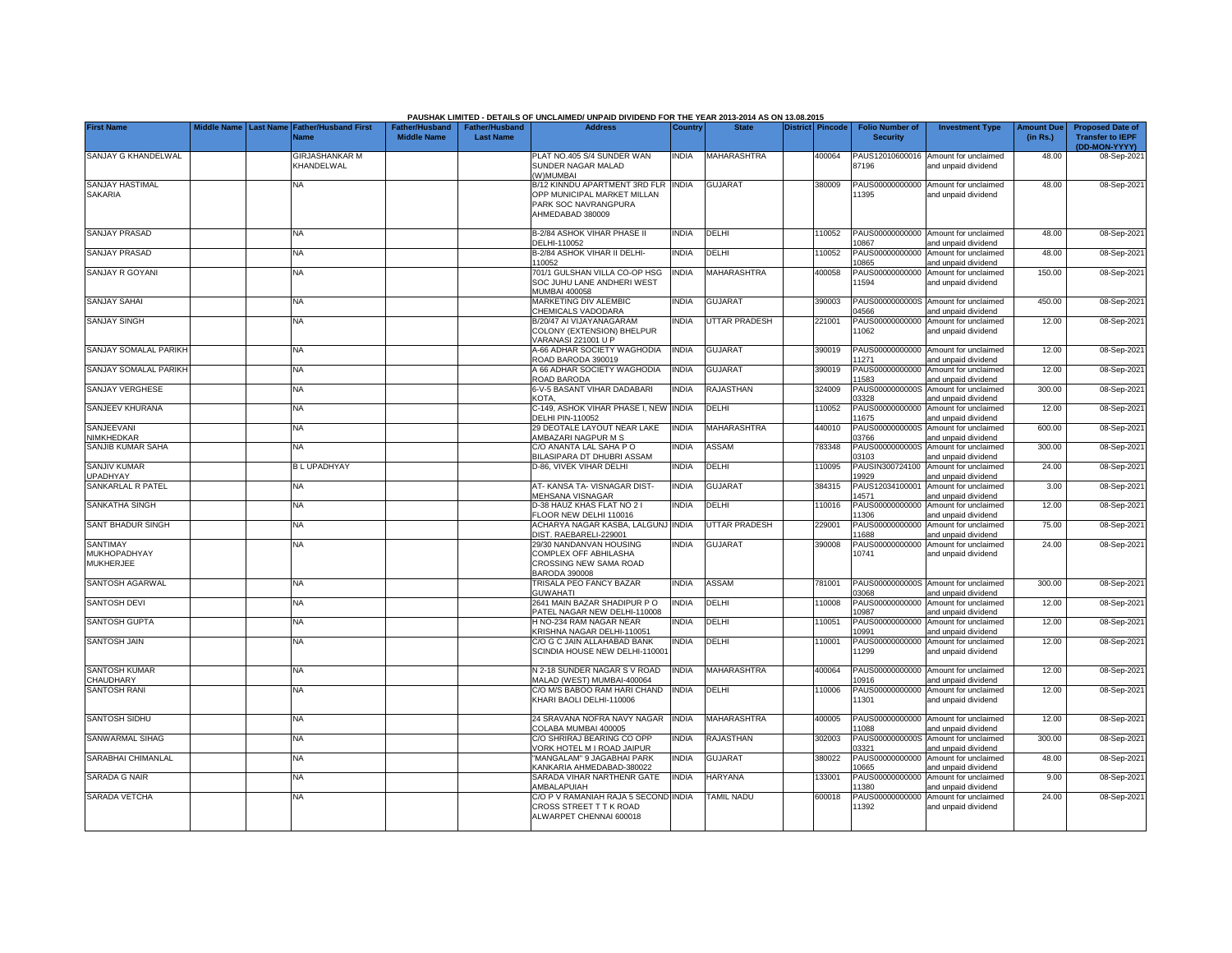|                                        |  |                                                           |                                             |                                           | PAUSHAK LIMITED - DETAILS OF UNCLAIMED/ UNPAID DIVIDEND FOR THE YEAR 2013-2014 AS ON 13.08.2015                     |                |                       |                  |                                           |                                                             |                               |                                                                     |
|----------------------------------------|--|-----------------------------------------------------------|---------------------------------------------|-------------------------------------------|---------------------------------------------------------------------------------------------------------------------|----------------|-----------------------|------------------|-------------------------------------------|-------------------------------------------------------------|-------------------------------|---------------------------------------------------------------------|
| <b>First Name</b>                      |  | Middle Name Last Name Father/Husband First<br><b>Name</b> | <b>Father/Husband</b><br><b>Middle Name</b> | <b>Father/Husband</b><br><b>Last Name</b> | <b>Address</b>                                                                                                      | <b>Country</b> | <b>State</b>          | District Pincode | <b>Folio Number of</b><br><b>Security</b> | <b>Investment Type</b>                                      | <b>Amount Due</b><br>(in Rs.) | <b>Proposed Date of</b><br><b>Transfer to IEPF</b><br>(DD-MON-YYYY) |
| SARANJEET KAUR                         |  | NA                                                        |                                             |                                           | C/O LT COL KARLE SINGH 1167<br>SECTOR 37 ARUNVILLA NOIDA<br>201303                                                  | <b>NDIA</b>    | <b>UTTAR PRADESH</b>  | 201303           | 11056                                     | PAUS00000000000 Amount for unclaimed<br>and unpaid dividend | 75.00                         | 08-Sep-2021                                                         |
| SARASWATHI D                           |  | <b>NA</b>                                                 |                                             |                                           | NO 5 SRIDEVI COLONY ASHOK<br>NAGAR CHENNAI 600083                                                                   | <b>INDIA</b>   | <b>TAMIL NADU</b>     | 600083           | 0982                                      | PAUS00000000000 Amount for unclaimed<br>and unpaid dividend | 30.00                         | 08-Sep-202                                                          |
| SARASWATI DEBI                         |  | <b>NA</b>                                                 |                                             |                                           | C-169 D D A FLATS SAKET NEW<br>DELHI-110017                                                                         | <b>NDIA</b>    | DELHI                 | 110017           | PAUS00000000000<br>1228                   | Amount for unclaimed<br>and unpaid dividend                 | 24.00                         | 08-Sep-202                                                          |
| SARAT KUMAR SAHOO                      |  | <b>NA</b>                                                 |                                             |                                           | PHYSICIAN ,DY. CHIEF MEDICAL<br>OFFICER GAS AUTHORITY OF<br>INDIA LTD, 16, BHIKAIJI PALACE.<br>R.K.PURAM, NEW DELHI | <b>NDIA</b>    | DELHI                 | 10066            | PAUS0000000000S<br>04451                  | Amount for unclaimed<br>and unpaid dividend                 | 300.00                        | 08-Sep-2021                                                         |
| SARITA KUMARI                          |  | <b>JAGDISH PARKASH</b>                                    |                                             |                                           | HOUSE NO 329 A FIRST FLOOR<br>HOUSING BOARD COLONY KALKA<br>HARYANA                                                 | NDIA           | <b>HARYANA</b>        | 133302           | PAUSIN301330191<br>86615                  | Amount for unclaimed<br>and unpaid dividend                 | 90.00                         | 08-Sep-202                                                          |
| SARLA D TRIPATHI                       |  | <b>NA</b>                                                 |                                             |                                           | C/O STATE BANK OF INDIA<br>RANDHEJA DIST GANDHINAGAR<br>882620 GUJ                                                  | <b>NDIA</b>    | <b>GUJARAT</b>        | 382620           | 11441                                     | PAUS00000000000 Amount for unclaimed<br>and unpaid dividend | 48.00                         | 08-Sep-2021                                                         |
| SARLA DHAWAN                           |  | <b>NA</b>                                                 |                                             |                                           | 25 MALCHA MARG CHANAKYAPURI INDIA<br><b>NEW DELHI-110021</b>                                                        |                | <b>DELHI</b>          | 110021           | 11050                                     | PAUS00000000000 Amount for unclaimed<br>and unpaid dividend | 12.00                         | 08-Sep-202                                                          |
| SARLA HIRALAL CHHAYA                   |  | <b>NA</b>                                                 |                                             |                                           | BLOCK NO 2 RAMNIVAS HANUMAN<br>ROAD VILEPARLE (EAST) MUMBAI-<br>100057                                              | <b>INDIA</b>   | <b>MAHARASHTRA</b>    | 400057           | 10887                                     | PAUS00000000000 Amount for unclaimed<br>and unpaid dividend | 24.00                         | 08-Sep-202                                                          |
| SARLA HUKUMCHAND<br><b>PUNJABI</b>     |  | <b>NA</b>                                                 |                                             |                                           | PLOT NO 50 LULLA NAGER PUNE<br>111040                                                                               | <b>NDIA</b>    | <b>MAHARASHTRA</b>    | 411040           | 1565                                      | PAUS00000000000 Amount for unclaimed<br>and unpaid dividend | 75.00                         | 08-Sep-202                                                          |
| SARLA KIRITBHAI SHAH                   |  | ΝA                                                        |                                             |                                           | SHIVE KRUPA 3RD FL FLAT NO 9<br>KARANI LANE GHATKOPAR MUMBA<br>400086                                               | <b>NDIA</b>    | MAHARASHTRA           | 400086           | PAUS00000000000<br>11163                  | Amount for unclaimed<br>and unpaid dividend                 | 12.00                         | 08-Sep-202                                                          |
| <b>SAROJ BALA JAIN</b>                 |  | <b>NA</b>                                                 |                                             |                                           | 64 APUPURA JAIN MANDIR<br><b>MUZAFFARNAGAR</b>                                                                      | <b>NDIA</b>    | UTTAR PRADESH         | 251001           | 11384                                     | PAUS00000000000 Amount for unclaimed<br>and unpaid dividend | 24.00                         | 08-Sep-202                                                          |
| SAROJ KEJRIWAL                         |  | <b>NA</b>                                                 |                                             |                                           | AMPOULES & VIALS MFG CO (B)<br>LTD 139-A MAROL MAROSHI ROAD<br>MUMBAI-400059                                        | <b>INDIA</b>   | MAHARASHTRA           | 400059           | PAUS00000000000<br>10912                  | Amount for unclaimed<br>and unpaid dividend                 | 48.00                         | 08-Sep-202                                                          |
| <b>SAROJ KUMARI</b>                    |  | NA                                                        |                                             |                                           | <b>G-134 PREET VIHAR VIKAS MARG</b><br><b>DELHI 110092</b>                                                          | <b>NDIA</b>    | DELHI                 | 110092           | 1222                                      | PAUS00000000000 Amount for unclaimed<br>and unpaid dividend | 12.00                         | 08-Sep-202                                                          |
| <b>SAROJ KUMARI</b>                    |  | <b>NA</b>                                                 |                                             |                                           | C/O PAWAN CREDIT<br>CORPORATION 30/31 KALA-KAR<br>STREET 4TH FLOOR ROOM NO 27<br>CALCUTT- A-700007                  | NDIA           | <b>WEST BENGAL</b>    | 700007           | PAUS00000000000<br>11285                  | Amount for unclaimed<br>and unpaid dividend                 | 12.00                         | 08-Sep-202                                                          |
| <b>SAROJ VINOD PAREKH</b>              |  | <b>NA</b>                                                 |                                             |                                           | 39 SARASWATI BHUWAN<br>WALKESHWAR BANGANGA CROSS<br>ANE MUMBAI -400006                                              | <b>NDIA</b>    | <b>MAHARASHTRA</b>    | 400006           | 11273                                     | PAUS00000000000 Amount for unclaimed<br>and unpaid dividend | 24.00                         | 08-Sep-202                                                          |
| <b>SAROJ VISHNOI</b>                   |  | <b>NA</b>                                                 |                                             |                                           | 73 TAGORE PARK MODEL TOWN<br>DELHI-110009                                                                           | <b>INDIA</b>   | DELHI                 | 110009           | 0994                                      | PAUS00000000000 Amount for unclaimed<br>and unpaid dividend | 24.00                         | 08-Sep-202                                                          |
| SAROJBEN BHANUBHAI<br>PATEL            |  | <b>NA</b>                                                 |                                             |                                           | TUSHAR' BEHIND UCO BANK NEAR<br>SARDAR STATUE V VIDYANAGAR<br><b>JIST KAIRA 388120</b>                              | <b>INDIA</b>   | <b>GUJARAT</b>        | 388120           | PAUS00000000000<br>10744                  | Amount for unclaimed<br>and unpaid dividend                 | 24.00                         | 08-Sep-202                                                          |
| <b>SAROJBEN</b><br>DHANSUKHRAM INGREJI |  | NA                                                        |                                             |                                           | <b>B-12 SUSHMA SOCIETY NEAR</b><br>HINDU MILAN MANDIR SURAT<br>95003                                                | <b>NDIA</b>    | GUJARAT               | 395003           | 11372                                     | PAUS00000000000 Amount for unclaimed<br>and unpaid dividend | 9.00                          | 08-Sep-202                                                          |
| SAROJBEN MANEKCHAND<br><b>SHAH</b>     |  | NA                                                        |                                             |                                           | 592/64 PARADISE APARTMENT<br>AXMINAGAR GUJ HSG BOARD<br>BARODA 390021                                               | INDIA          | GUJARAT               | 390021           | 10667                                     | PAUS00000000000 Amount for unclaimed<br>and unpaid dividend | 3.00                          | 08-Sep-202                                                          |
| <b>SAROJINI DEVI</b>                   |  | NA                                                        |                                             |                                           | C/O B K CHAODHARY ALEMBIC<br>CHEMICAL WORKS CO LTD PATNA                                                            | <b>NDIA</b>    | <b>BIHAR</b>          | 800001           | PAUS0000000000S<br>04017                  | Amount for unclaimed<br>and unpaid dividend                 | 300.00                        | 08-Sep-202                                                          |
| <b>SAROJINI M</b>                      |  | NA                                                        |                                             |                                           | C/O PRAJA VYDYA SALA OPP<br>HOTEL SUDHA GAJUWALA<br>VISAKHAPATNAM                                                   | <b>INDIA</b>   | <b>ANDHRA PRADESH</b> | 530026           | 04833                                     | PAUS0000000000S Amount for unclaimed<br>and unpaid dividend | 300.00                        | 08-Sep-2021                                                         |
| SAROJINI S SANKA                       |  | <b>NA</b>                                                 |                                             |                                           | N C-12 POWER HOUSE COLONY<br>GODAVARI KHANI KARIM NAGAR<br>505209 A P                                               | <b>NDIA</b>    | <b>ANDHRA PRADESH</b> | 505209           | 10961                                     | PAUS00000000000 Amount for unclaimed<br>and unpaid dividend | 12.00                         | 08-Sep-202                                                          |
| SARSWTIBEN GULABRAI<br>SONI            |  | <b>NA</b>                                                 |                                             |                                           | C/24, GANDHINAGAR, RLY.<br>STATION ROAD, JAMNAGAR PIN-<br>361002                                                    | <b>NDIA</b>    | <b>GUJARAT</b>        | 361002           | 11075                                     | PAUS00000000000 Amount for unclaimed<br>and unpaid dividend | 12.00                         | 08-Sep-2021                                                         |
| SARVESH CHANDEV<br><b>NAGAR</b>        |  | <b>NA</b>                                                 |                                             |                                           | C/O SHRI VINOD KUMAR STATE<br>BANK OF INDIA ASAF ALI ROAD<br><b>NEW DELHI 110001</b>                                | <b>NDIA</b>    | DELHI                 | 110001           | PAUS00000000000<br>10990                  | Amount for unclaimed<br>and unpaid dividend                 | 12.00                         | 08-Sep-202                                                          |
| SARVOTAM VENKATESH<br><b>BHAT</b>      |  | <b>NA</b>                                                 |                                             |                                           | 6 GHARKUL GOPAL NAGAR<br>DOMBIVLI EAST 421201                                                                       | <b>NDIA</b>    | <b>MAHARASHTRA</b>    | 421201           | 11168                                     | PAUS00000000000 Amount for unclaimed<br>and unpaid dividend | 12.00                         | 08-Sep-2021                                                         |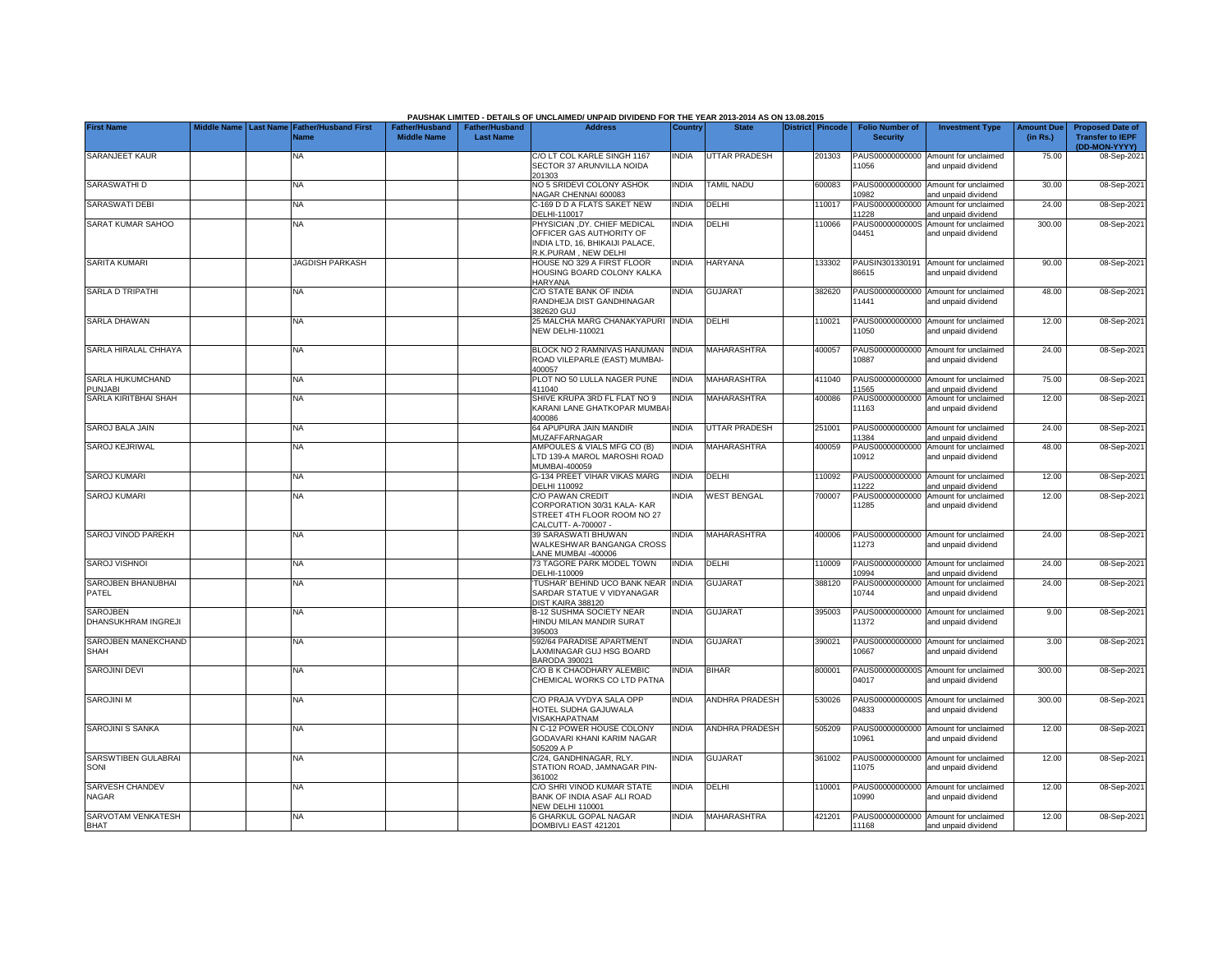|                                      |                    |                                               |                                             |                                           | PAUSHAK LIMITED - DETAILS OF UNCLAIMED/ UNPAID DIVIDEND FOR THE YEAR 2013-2014 AS ON 13.08.2015         |                |                       |                         |                                           |                                                             |                               |                                                                     |
|--------------------------------------|--------------------|-----------------------------------------------|---------------------------------------------|-------------------------------------------|---------------------------------------------------------------------------------------------------------|----------------|-----------------------|-------------------------|-------------------------------------------|-------------------------------------------------------------|-------------------------------|---------------------------------------------------------------------|
| <b>First Name</b>                    | <b>Middle Name</b> | <b>Last Name Father/Husband First</b><br>Name | <b>Father/Husband</b><br><b>Middle Name</b> | <b>Father/Husband</b><br><b>Last Name</b> | <b>Address</b>                                                                                          | <b>Country</b> | <b>State</b>          | <b>District Pincode</b> | <b>Folio Number of</b><br><b>Security</b> | <b>Investment Type</b>                                      | <b>Amount Due</b><br>(in Rs.) | <b>Proposed Date of</b><br><b>Transfer to IEPF</b><br>(DD-MON-YYYY) |
| SARYU M SHAH                         |                    | <b>NA</b>                                     |                                             |                                           | 16/6 ASHIRWAD BLDG<br>VISWABHARTI CO-OP HS- G STY V<br>P ROAD ANDHERI (W) MUMBAI-<br>$10005 - 8 -$      | NDIA           | MAHARASHTRA           | 400058                  | PAUS00000000000<br>10914                  | Amount for unclaimed<br>and unpaid dividend                 | 12.00                         | 08-Sep-202                                                          |
| SASINDRANATH N                       |                    | NA                                            |                                             |                                           | <b>310,3RD CROSS, HENNUR</b><br>BANASWADI LAYOUT,1ST BLOCK<br><b>BANGALORE</b>                          | <b>NDIA</b>    | KARNATAKA             | 560043                  | 00178                                     | PAUS0000000000N Amount for unclaimed<br>and unpaid dividend | 300.00                        | 08-Sep-202                                                          |
| SASTRY D G P                         |                    | <b>NA</b>                                     |                                             |                                           | 5-3-668/10/45 DURGA NAGAR<br>COLONY PANJABUTIA, HYDERABAD                                               | <b>NDIA</b>    | <b>ANDHRA PRADESH</b> | 500482                  | PAUS0000000000S<br>03196                  | Amount for unclaimed<br>and unpaid dividend                 | 300.00                        | 08-Sep-2021                                                         |
| <b>SAT PAL</b>                       |                    | NA                                            |                                             |                                           | C/O BHAGWAN DAS GUPTA & CO 4<br>DELHI STOCK EXCHANGE BULD<br><b>ASAF ALI ROAD NEW DELHI-110002</b>      | <b>INDIA</b>   | DELHI                 | 10002                   | 11217                                     | PAUS00000000000 Amount for unclaimed<br>and unpaid dividend | 12.00                         | 08-Sep-202                                                          |
| <b>SAT PAL</b>                       |                    | <b>NA</b>                                     |                                             |                                           | 602 NIRMAL TOWER BARAKHAMBA<br>ROAD NEW DELHI 110001                                                    | <b>INDIA</b>   | DELHI                 | 110001                  | 11351                                     | PAUS00000000000 Amount for unclaimed<br>and unpaid dividend | 12.00                         | 08-Sep-202                                                          |
| SAT PAL DHAWAN                       |                    | NA                                            |                                             |                                           | <b>15 BAG FARZANA CIVIL LINES</b><br><b>AGRA 282002</b>                                                 | <b>NDIA</b>    | <b>UTTAR PRADESH</b>  | 282002                  | PAUS00000000000<br>1085                   | Amount for unclaimed<br>and unpaid dividend                 | 12.00                         | 08-Sep-202                                                          |
| SATEESH MAHALE                       |                    | NA                                            |                                             |                                           | 3, ESKIMO'S ENCLAVE NEAR<br>HAVELI BUNGALOW BEHIND<br><b>F.V.TOWER, OFF DRIVE-IN</b><br>ROAD, AHMEDABAD | <b>NDIA</b>    | <b>GUJARAT</b>        | 380054                  | PAUS0000000000S<br>04618                  | Amount for unclaimed<br>and unpaid dividend                 | 300.00                        | 08-Sep-202                                                          |
| SATEESH MAHALE                       |                    | NA                                            |                                             |                                           | 3, ESKIMO'S ENCLAVE, NEAR<br>HAVELI BUNGALO BEHIND<br><b>T.V.TOWER OFF DIRVE-IN</b><br>ROAD, AHMEDABAD  | INDIA          | <b>GUJARAT</b>        | 380054                  | 05278                                     | PAUS0000000000S Amount for unclaimed<br>and unpaid dividend | 300.00                        | 08-Sep-202                                                          |
| SATHEESHKUMAR S                      |                    | <b>NA</b>                                     |                                             |                                           | LEKSHMI VILASOM VETTINADU<br>VATTAPPARA P O                                                             | <b>INDIA</b>   | <b>KERALA</b>         | 695028                  | )7620                                     | PAUSIN300214170 Amount for unclaimed<br>and unpaid dividend | 660.00                        | 08-Sep-202                                                          |
| <b>SATHYAVATHI</b>                   |                    | <b>NA</b>                                     |                                             |                                           | W/O H B GOWDA J S S DOCTORS<br>QUARTERS-NO II CROSS SHANKAR<br>MUTT ROAD MYSORE                         | <b>NDIA</b>    | KARNATAKA             | 570004                  | 02453                                     | PAUS0000000000S Amount for unclaimed<br>and unpaid dividend | 300.00                        | 08-Sep-2021                                                         |
| SATISH CHANDRA                       |                    | <b>NA</b>                                     |                                             |                                           | C-6/13 RANA PRATAP BAGH DELHI-<br>110007                                                                | <b>INDIA</b>   | DELHI                 | 110007                  | 1001                                      | PAUS00000000000 Amount for unclaimed<br>and unpaid dividend | 12.00                         | 08-Sep-202                                                          |
| SATISH CHANDRA<br><b>BHARGAVA</b>    |                    | <b>NA</b>                                     |                                             |                                           | 4/62 JAWAHAR NAGAR, JAIPUR.<br><b>JAIPUR.</b>                                                           | <b>INDIA</b>   | RAJASTHAN             | 302004                  | 0746                                      | PAUS00000000000 Amount for unclaimed<br>and unpaid dividend | 48.00                         | 08-Sep-202                                                          |
| SATISH CHANDRA<br><b>RASTOGI</b>     |                    | <b>NA</b>                                     |                                             |                                           | 31/109C GALI NO-5 BHIKAM SINGH<br>COLONY VISHWAS NAGAR<br>SHAHDRA DELHI 110032                          | INDIA          | DELHI                 | 110032                  | 10999                                     | PAUS00000000000 Amount for unclaimed<br>and unpaid dividend | 12.00                         | 08-Sep-202                                                          |
| SATISH KASHINATHRAO<br>KALE          |                    | <b>NA</b>                                     |                                             |                                           | 4-3/12 NABARDNAGAR THAKUR<br>COMPLEX WESTERN EXPRESS<br>HIGHWAY KANDIVLI EAST MUMBAI<br>100101          | <b>INDIA</b>   | <b>MAHARASHTRA</b>    | 400101                  | 11422                                     | PAUS00000000000 Amount for unclaimed<br>and unpaid dividend | 99.00                         | 08-Sep-202                                                          |
| SATISH KUMAR JASWAL                  |                    | <b>NA</b>                                     |                                             |                                           | <b>C-24, SHREEJI PARK NEW SAMA</b><br>ROAD VADODARA                                                     | <b>NDIA</b>    | <b>GUJARAT</b>        | 390008                  | 26642                                     | PAUS13018700001 Amount for unclaimed<br>and unpaid dividend | 900.00                        | 08-Sep-202                                                          |
| SATISH KUMAR KAPOOR                  |                    | <b>NA</b>                                     |                                             |                                           | 140 VINOBA PURI LAJPAT NAGAR<br><b>NEW DELHI-110024</b>                                                 | <b>NDIA</b>    | DELHI                 | 10024                   | PAUS00000000000<br>0965                   | Amount for unclaimed<br>and unpaid dividend                 | 48.00                         | 08-Sep-202                                                          |
| SATISH KUMAR RATHORE                 |                    | <b>NA</b>                                     |                                             |                                           | C-233 SOUTH MOTI BAGH NEW<br>DELHI-110021                                                               | <b>NDIA</b>    | DELHI                 | 110021                  | PAUS00000000000<br>10989                  | Amount for unclaimed<br>and unpaid dividend                 | 12.00                         | 08-Sep-202                                                          |
| SATISHBABU TALEGAON                  |                    | <b>LAXMAN TALEGAON</b>                        |                                             |                                           | -/2 PL NO 7 NEAR SBI TRIMURTHY<br>APTS RANI CHANNAMMA<br>NAGARBELGAUM                                   | <b>NDIA</b>    | KARNATAKA             | 590006                  | PAUS12029900003<br>06328                  | Amount for unclaimed<br>and unpaid dividend                 | 300.00                        | 08-Sep-202                                                          |
| SATNAM SINGH                         |                    | <b>NA</b>                                     |                                             |                                           | 27 RAMA PARK KISHEN GANJ DELHI<br>110007                                                                | <b>INDIA</b>   | DELHI                 | 110007                  | PAUS00000000000<br>1026                   | Amount for unclaimed<br>and unpaid dividend                 | 12.00                         | 08-Sep-202                                                          |
| SATPAL SINGH BEDI                    |                    | <b>NA</b>                                     |                                             |                                           | B-234 ASHOK VIHAR DELHI-110052                                                                          | <b>NDIA</b>    | DELHI                 | 110052                  | PAUS00000000000<br>1214                   | Amount for unclaimed<br>and unpaid dividend                 | 12.00                         | 08-Sep-202                                                          |
| SATYA BRATA DUTTA                    |                    | <b>NA</b>                                     |                                             |                                           | BAGH KUTIR BARA BAZAR PO<br>CHANDAN NAGAR DIST HOOGHLY<br>VEST BENGAL-712136                            | <b>NDIA</b>    | <b>WEST BENGAL</b>    | 712136                  | PAUS00000000000<br>11115                  | Amount for unclaimed<br>and unpaid dividend                 | 24.00                         | 08-Sep-2021                                                         |
| SATYA PRASAD GHOSAL                  |                    | NA                                            |                                             |                                           | 62 SURJYA SEN STREET CALCUTTA-INDIA<br>700009                                                           |                | <b>WEST BENGAL</b>    | 700009                  | 11125                                     | PAUS00000000000 Amount for unclaimed<br>and unpaid dividend | 12.00                         | 08-Sep-202                                                          |
| SATYANARAYANA SINHA<br>NALLANTHIGHAL |                    | <b>NA</b>                                     |                                             |                                           | 209/2 MVP COLONY<br>VISAKHAPATNAM                                                                       | <b>NDIA</b>    | <b>ANDHRA PRADESH</b> | 530017                  | PAUS0000000000S<br>04814                  | Amount for unclaimed<br>and unpaid dividend                 | 750.00                        | 08-Sep-202                                                          |
| SATYANARAYANA<br><b>TALANKI</b>      |                    | <b>NA</b>                                     |                                             |                                           | H NO 25-26 SANJEEVANAGAR<br>NANDYAL                                                                     | <b>NDIA</b>    | <b>ANDHRA PRADESH</b> | 518501                  | 03170                                     | PAUS0000000000S Amount for unclaimed<br>and unpaid dividend | 300.00                        | 08-Sep-202                                                          |
| SATYASURYANARAYANA<br>YANAMANDRA     |                    | <b>NA</b>                                     |                                             |                                           | 37/A, BANSILALPET<br>SECUNDERABAD                                                                       | <b>NDIA</b>    | <b>ANDHRA PRADESH</b> | 500003                  | 0695                                      | PAUS0000000000S Amount for unclaimed<br>and unpaid dividend | 300.00                        | 08-Sep-202                                                          |
| SATYAVATI<br>PRAVINCHANDRA PANDYA    |                    | <b>NA</b>                                     |                                             |                                           | B/141, HARISHIDH PARK OPP<br>SANSKAR KENDRA G.S.T. ROAD<br>RANIPAHMEDABAD                               | <b>INDIA</b>   | <b>GUJARAT</b>        | 382480                  | 10670                                     | PAUS00000000000 Amount for unclaimed<br>and unpaid dividend | 3.00                          | 08-Sep-202                                                          |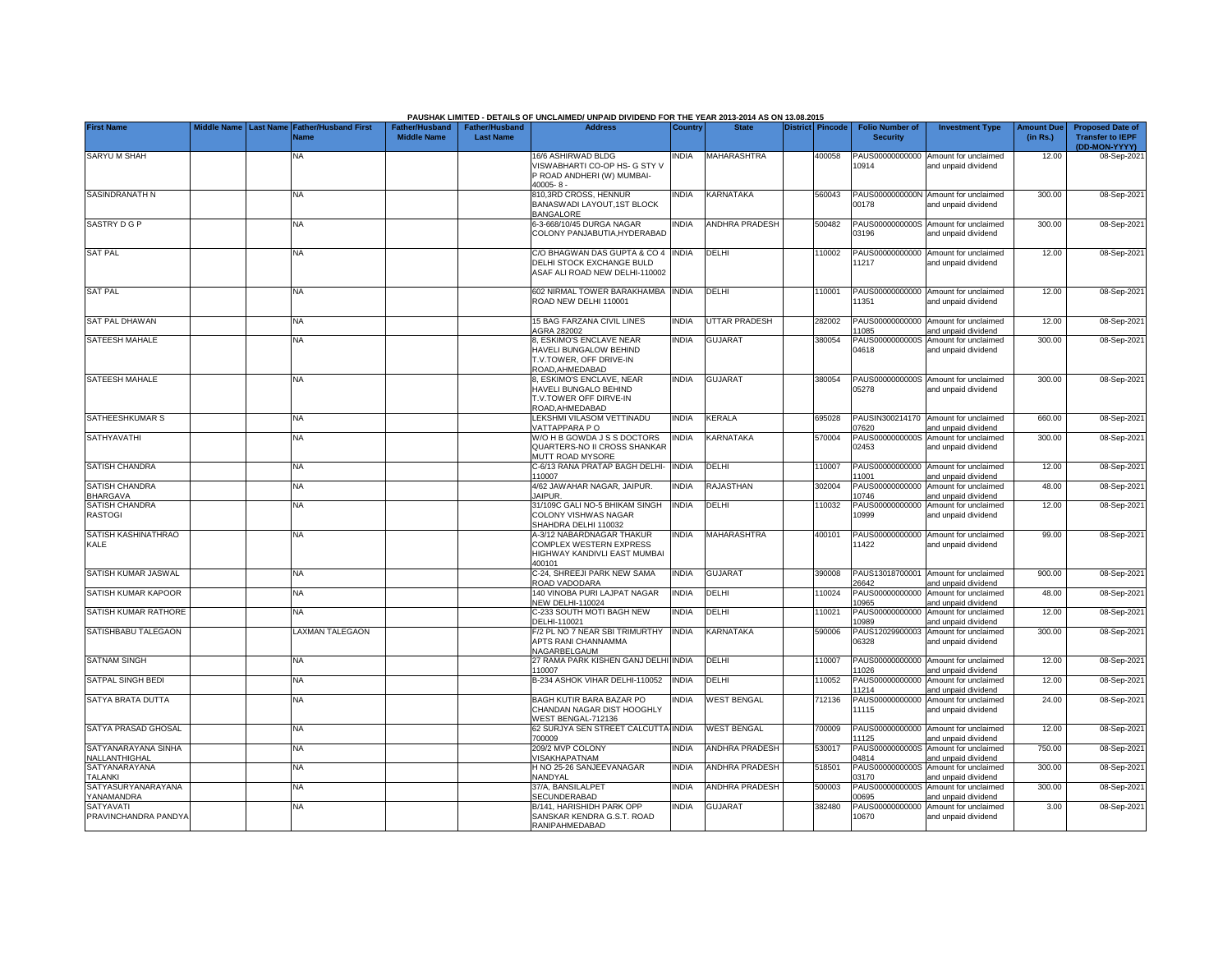|                                              |             |           |                                            |                                      |                                           | PAUSHAK LIMITED - DETAILS OF UNCLAIMED/ UNPAID DIVIDEND FOR THE YEAR 2013-2014 AS ON 13.08.2015                   |              |                       |                  |                                           |                                                             |                               |                                                                     |
|----------------------------------------------|-------------|-----------|--------------------------------------------|--------------------------------------|-------------------------------------------|-------------------------------------------------------------------------------------------------------------------|--------------|-----------------------|------------------|-------------------------------------------|-------------------------------------------------------------|-------------------------------|---------------------------------------------------------------------|
| <b>First Name</b>                            | Middle Name | Last Name | <b>Father/Husband First</b><br><b>Name</b> | Father/Husband<br><b>Middle Name</b> | <b>Father/Husband</b><br><b>Last Name</b> | <b>Address</b>                                                                                                    | Country      | <b>State</b>          | District Pincode | <b>Folio Number of</b><br><b>Security</b> | <b>Investment Type</b>                                      | <b>Amount Due</b><br>(in Rs.) | <b>Proposed Date of</b><br><b>Transfer to IEPF</b><br>(DD-MON-YYYY) |
| SATYENDRA KUMAR<br><b>SINHA</b>              |             |           | <b>NA</b>                                  |                                      |                                           | D/95 P C COLONY KANKAR BAGH<br>PATNA 800020                                                                       | <b>NDIA</b>  | <b>BIHAR</b>          | 800020           | PAUS00000000000<br>1468                   | Amount for unclaimed<br>and unpaid dividend                 | 75.00                         | 08-Sep-202                                                          |
| SATYENDRAKUMAR<br><b>GOVINDBHAI PATEL</b>    |             |           | <b>NA</b>                                  |                                      |                                           | HARIKRIPA NIVAS CHHANI BARODA<br>391740                                                                           | <b>NDIA</b>  | <b>GUJARAT</b>        | 391740           | PAUS00000000000<br>10748                  | Amount for unclaimed<br>and unpaid dividend                 | 9.00                          | 08-Sep-202                                                          |
| SAURABH ARVINDKUMAR<br><b>SHAH</b>           |             |           | NA                                         |                                      |                                           | C/O. ARVINDKUMAR R. SHAH K-<br>2/454, NOBLE-NAGAR, OPP<br>NARODA RLY STN. PO:KUBERNAG-<br>AR, AHMEADABAD-382340 - | INDIA        | <b>GUJARAT</b>        | 382340           | 10877                                     | PAUS00000000000 Amount for unclaimed<br>and unpaid dividend | 24.00                         | 08-Sep-2021                                                         |
| SAURENDRA NATH<br><b>MUKHERJEE</b>           |             |           | <b>NA</b>                                  |                                      |                                           | <b>67 R B GHOSE ROAD KHOSHBAGAN INDIA</b><br>O DIST BURDWAN                                                       |              | <b>WEST BENGAL</b>    | 713101           | 02903                                     | PAUS0000000000S Amount for unclaimed<br>and unpaid dividend | 300.00                        | 08-Sep-202                                                          |
| SAVITA DHINGRA                               |             |           | NA                                         |                                      |                                           | 1/9059 WEST ROHTAS NAGAR<br>HADARA DELHI-110032                                                                   | <b>NDIA</b>  | DELHI                 | 10032            | 1003                                      | PAUS00000000000 Amount for unclaimed<br>and unpaid dividend | 12.00                         | 08-Sep-202                                                          |
| <b>SAVITA NATHANI</b>                        |             |           | <b>NA</b>                                  |                                      |                                           | C/O ASHIRWAD TRANSPORT<br>CARRIER 6 VIWHAL CORP BLDG<br><b>VAROL CHAR RASTA NAROL</b>                             | <b>NDIA</b>  | GUJARAT               | 382405           | PAUS0000000000S<br>02327                  | Amount for unclaimed<br>and unpaid dividend                 | 450.00                        | 08-Sep-202                                                          |
| SAVITABEN BHOGILAL<br>PATEL                  |             |           | <b>NA</b>                                  |                                      |                                           | -255 ALEMBIC COLONY BARODA<br>390003                                                                              | INDIA        | <b>GUJARAT</b>        | 390003           | PAUS00000000000<br>0859                   | Amount for unclaimed<br>and unpaid dividend                 | 48.00                         | 08-Sep-202                                                          |
| <b>SAVITABEN</b><br>JASHVANTBHAI PATEL       |             |           | <b>ZAVERBHAI PATEL</b>                     |                                      |                                           | 54, SAYAJI SOCIETY B/H<br>MUKTANAND KARELIBAUG BARODA                                                             | <b>NDIA</b>  | <b>GUJARAT</b>        | 390018           | PAUS00000000000<br>12674                  | Amount for unclaimed<br>and unpaid dividend                 | 24.00                         | 08-Sep-202                                                          |
| SAVITABEN NANDUBHAI<br>PATEL                 |             |           | <b>NA</b>                                  |                                      |                                           | 4 AADHUNIK SOCIETY PO CHHANI<br>DIST BARODA PIN-391740                                                            | <b>NDIA</b>  | <b>GUJARAT</b>        | 391740           | 10749                                     | PAUS00000000000 Amount for unclaimed<br>and unpaid dividend | 3.00                          | 08-Sep-202                                                          |
| <b>SAVITABEN U PATEL</b>                     |             |           | <b>NA</b>                                  |                                      |                                           | MAHESHWAR DARSHAN-1 FLAT NO<br>6 S V ROAD SANTACRUZ WEST<br><b>MUMBAI 400054</b>                                  | <b>INDIA</b> | MAHARASHTRA           | 400054           | PAUS00000000000<br>11592                  | Amount for unclaimed<br>and unpaid dividend                 | 99.00                         | 08-Sep-202                                                          |
| SAVITABEN VITHALBHAI<br>PATEL                |             |           | <b>NA</b>                                  |                                      |                                           | <b>SARDARNAGAR SOCIETY</b><br><b>BARODA 390002</b>                                                                | <b>INDIA</b> | <b>GUJARAT</b>        | 390002           | PAUS00000000000<br>0618                   | Amount for unclaimed<br>and unpaid dividend                 | 60.00                         | 08-Sep-202                                                          |
| <b>SAVITHA</b>                               |             |           | NA                                         |                                      |                                           | 308, KEMPS AVENUE PAI LAYOUT,<br>VIDYANAGAR, BENNIGANAHALLI<br>OFF OLD MADRAS<br>ROAD, BANGALORE                  | <b>NDIA</b>  | KARNATAKA             | 560016           | PAUS0000000000S<br>00251                  | Amount for unclaimed<br>and unpaid dividend                 | 1500.00                       | 08-Sep-202                                                          |
| <b>SAVITHRI BOLLINI</b>                      |             |           | <b>NA</b>                                  |                                      |                                           | 20 THOMAS ROAD TANAGAR<br>CHENNAI-600017                                                                          | <b>INDIA</b> | <b>TAMIL NADU</b>     | 600017           | 11132                                     | PAUS00000000000 Amount for unclaimed<br>and unpaid dividend | 12.00                         | 08-Sep-202                                                          |
| SAVITRI ADDAGADA                             |             |           | <b>NA</b>                                  |                                      |                                           | 2-2-1075/12/C BAGHAMBER PET<br>HYDERABAD-500013                                                                   | INDIA        | <b>ANDHRA PRADESH</b> | 500013           | PAUS00000000000<br>0960                   | Amount for unclaimed<br>nd unpaid dividend                  | 12.00                         | 08-Sep-202                                                          |
| SAVITRI BAI NARAYAN<br><b>BHAT SHIVAPURA</b> |             |           | NA                                         |                                      |                                           | SREENIVAS BLDG. VIVEKANANDA<br>ROAD GADAG (KARNATAKA)                                                             | <b>INDIA</b> | KARNATAKA             | 582101           | PAUS0000000000S<br>0697                   | Amount for unclaimed<br>nd unpaid dividend                  | 2400.00                       | 08-Sep-202                                                          |
| SAVITRI DEVI SURI                            |             |           | <b>NA</b>                                  |                                      |                                           | WZ-114 MAHABIR NAGAR NEW<br>DELHI-110018                                                                          | <b>INDIA</b> | DELHI                 | 10018            | PAUS00000000000<br>1023                   | Amount for unclaimed<br>and unpaid dividend                 | 12.00                         | 08-Sep-202                                                          |
| <b>SAVITRI GARG</b>                          |             |           | <b>NA</b>                                  |                                      |                                           | C/O SH L C BANSAL D-21 GANESH<br>MARG BAPUNAGAR JAIPUR 302001<br>LAS                                              | <b>NDIA</b>  | RAJASTHAN             | 302001           | PAUS00000000000<br>11371                  | Amount for unclaimed<br>and unpaid dividend                 | 36.00                         | 08-Sep-202                                                          |
| SAVITRI KAPOOR                               |             |           | <b>SHIV</b><br>SHANKERKAPOOR               |                                      |                                           | C/69 SECTOR M ALIGANJ KURSHI<br>ROAD LUCKNOW                                                                      | <b>NDIA</b>  | <b>UTTAR PRADESH</b>  | 226024           | 50843                                     | PAUSIN301313200 Amount for unclaimed<br>and unpaid dividend | 75.00                         | 08-Sep-202                                                          |
| <b>SAVITRI KUMAR</b>                         |             |           | NA                                         |                                      |                                           | C-2/3B LAWRENCE RD DELHI<br>110035                                                                                | <b>INDIA</b> | DELHI                 | 110035           | PAUS00000000000<br>11413                  | Amount for unclaimed<br>and unpaid dividend                 | 12.00                         | 08-Sep-202                                                          |
| SAVITRIBEN KESHAVLAL<br><b>BHATT</b>         |             |           | NA                                         |                                      |                                           | SAVITRI 26 ARUNODAYA SOCIETY<br>ALKAPURI BARODA-390005                                                            | <b>INDIA</b> | <b>GUJARAT</b>        | 390005           | PAUS00000000000<br>0751                   | Amount for unclaimed<br>and unpaid dividend                 | 123.00                        | 08-Sep-202                                                          |
| SAWATRI DEBI<br>DHANDHANIA                   |             |           | <b>NA</b>                                  |                                      |                                           | C/O INTEX ENTERPRISES P-25<br>PRINCEP STREET CALCUTTA<br>700072                                                   | <b>INDIA</b> | <b>WEST BENGAL</b>    | 700072           | 11288                                     | PAUS00000000000 Amount for unclaimed<br>and unpaid dividend | 12.00                         | 08-Sep-2021                                                         |
| <b>SEEMA KUTHIALA</b>                        |             |           | NA                                         |                                      |                                           | C.2/22, MODEL TOWN -ITI NEW<br>DELHI                                                                              | <b>INDIA</b> | DELHI                 | 110009           | 3966                                      | PAUS0000000000S Amount for unclaimed<br>and unpaid dividend | 900.00                        | 08-Sep-202                                                          |
| SEETHA H RAO                                 |             |           | <b>NA</b>                                  |                                      |                                           | Flat No.301, Sovereign Palace 17/28,<br>R.V.Layout Kumarapark West                                                | <b>NDIA</b>  | <b>KARNATAKA</b>      | 560020           | PAUS0000000000S<br>05647                  | Amount for unclaimed<br>and unpaid dividend                 | 1200.00                       | 08-Sep-202                                                          |
| SEETHA KAILASAM                              |             |           | <b>NA</b>                                  |                                      |                                           | C/O SRI R K CHANDRASHEKARAN<br>PROFESSOR OF CHEMISTRY, MIG<br>FLAT NO 12 RAJARAM<br>NAGAR.SALEM                   | <b>NDIA</b>  | <b>TAMIL NADU</b>     | 636007           | PAUS0000000000S<br>01029                  | Amount for unclaimed<br>and unpaid dividend                 | 60.00                         | 08-Sep-2021                                                         |
| SEETHARAMAIAH CHETTY<br><b>GANDHIT</b>       |             |           | NA                                         |                                      |                                           | SAROJA CLINIC & NURSING HOME<br>CHINTAVARI ST., ANAKAPALLE<br>(A.P)                                               | <b>INDIA</b> | ANDHRA PRADESH        | 531001           | 00701                                     | PAUS0000000000S Amount for unclaimed<br>and unpaid dividend | 900.00                        | 08-Sep-2021                                                         |
| SEJAL KARTIKBHAI<br>KAMARIA                  |             |           | <b>NA</b>                                  |                                      |                                           | 163/164 AZAD SOCIETY AMBAWADI INDIA<br>AHMEDABAD                                                                  |              | <b>GUJARAT</b>        | 380015           | )2336                                     | PAUS0000000000S Amount for unclaimed<br>and unpaid dividend | 600.00                        | 08-Sep-2021                                                         |
| SELVARAJAN M                                 |             |           | <b>NA</b>                                  |                                      |                                           | 240/A. 11TH CROSS SASTRINAGAR<br>BANGALORE                                                                        | <b>NDIA</b>  | KARNATAKA             | 560028           | PAUS0000000000M<br>01008                  | Amount for unclaimed<br>and unpaid dividend                 | 120.00                        | 08-Sep-202                                                          |
| <b>SESHAN SRINIVASAN</b>                     |             |           | <b>NA</b>                                  |                                      |                                           | 3/5 THE SAFIRE 11TH AVENUE<br>ASHOK NAGAR CHENNAI 600083                                                          | <b>NDIA</b>  | <b>TAMIL NADU</b>     | 600083           | 10976                                     | PAUS00000000000 Amount for unclaimed<br>and unpaid dividend | 24.00                         | 08-Sep-2021                                                         |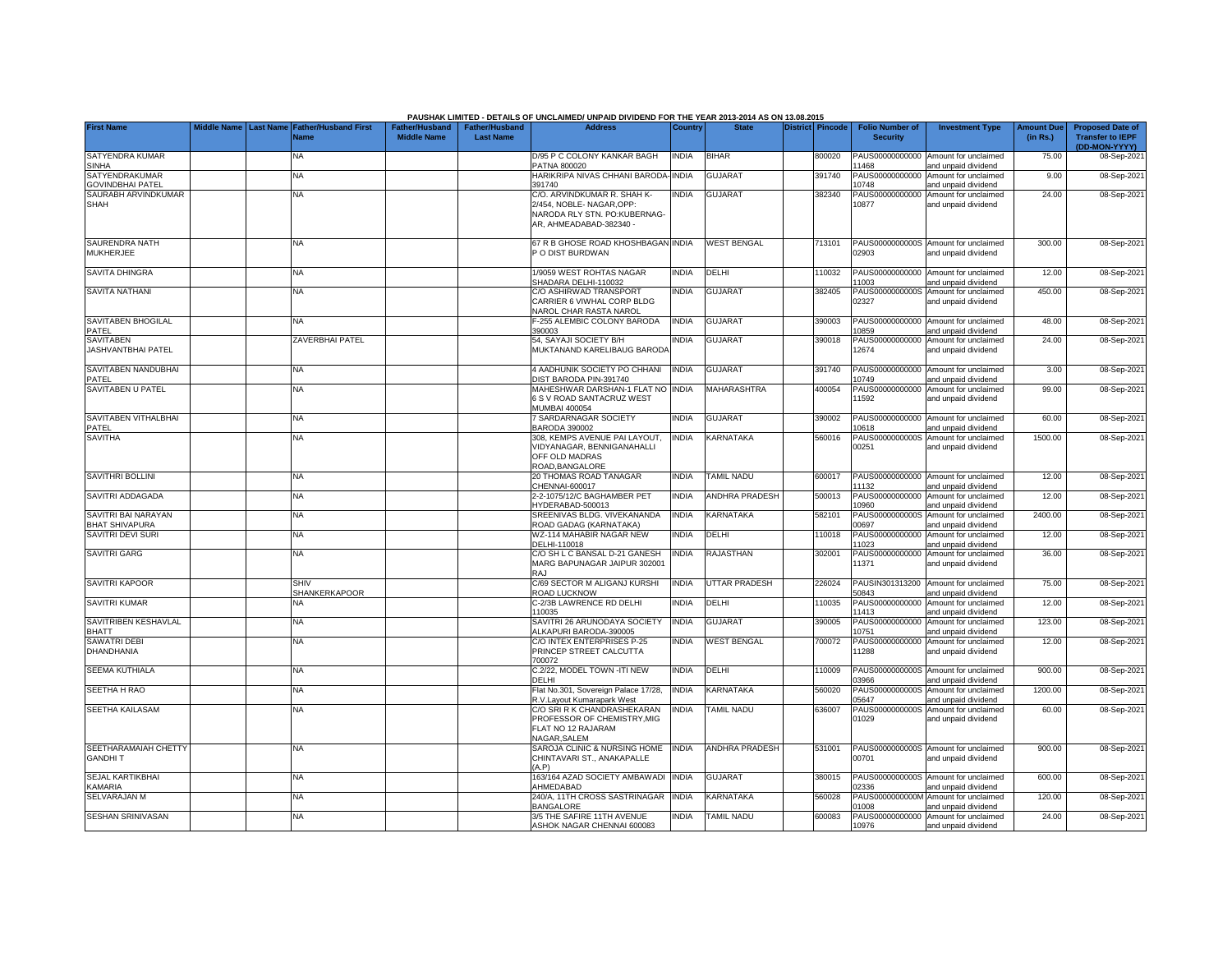|                                               |  |                                                    |                                             |                                           | PAUSHAK LIMITED - DETAILS OF UNCLAIMED/ UNPAID DIVIDEND FOR THE YEAR 2013-2014 AS ON 13.08.2015                 |                |                       |                  |                                           |                                                             |                               |                                                                     |
|-----------------------------------------------|--|----------------------------------------------------|---------------------------------------------|-------------------------------------------|-----------------------------------------------------------------------------------------------------------------|----------------|-----------------------|------------------|-------------------------------------------|-------------------------------------------------------------|-------------------------------|---------------------------------------------------------------------|
| <b>First Name</b>                             |  | Middle Name Last Name Father/Husband First<br>Name | <b>Father/Husband</b><br><b>Middle Name</b> | <b>Father/Husband</b><br><b>Last Name</b> | <b>Address</b>                                                                                                  | <b>Country</b> | <b>State</b>          | District Pincode | <b>Folio Number of</b><br><b>Security</b> | <b>Investment Type</b>                                      | <b>Amount Due</b><br>(in Rs.) | <b>Proposed Date of</b><br><b>Transfer to IEPF</b><br>(DD-MON-YYYY) |
| <b>SETUL M PATEL</b>                          |  | NA                                                 |                                             |                                           | SETUL OPP PETROL PUMP HAKIM<br>STREET NAGARWADA BARODA<br><b>890001 GUJARAT</b>                                 | INDIA          | <b>GUJARAT</b>        | 390001           | PAUS00000000000<br>11641                  | Amount for unclaimed<br>and unpaid dividend                 | 24.00                         | 08-Sep-202                                                          |
| SEVANTILAL CHIMANLAL<br><b>MODI</b>           |  | <b>NA</b>                                          |                                             |                                           | SHERTHA TG&DI GANDHINAGAR<br>IA-KASTURINAGAR-382423                                                             | <b>INDIA</b>   | <b>GUJARAT</b>        | 382423           | PAUS00000000000<br>1266                   | Amount for unclaimed<br>nd unpaid dividend                  | 12.00                         | 08-Sep-202                                                          |
| <b>SEWA RAM BATRA</b>                         |  | <b>NA</b>                                          |                                             |                                           | <b>7A/29 W E AREA KAROL BAGH</b><br><b>JEW DELHI-110005</b>                                                     | <b>INDIA</b>   | DELHI                 | 10005            | PAUS00000000000<br>11029                  | Amount for unclaimed<br>and unpaid dividend                 | 12.00                         | 08-Sep-202                                                          |
| SHABBIR SHAMSHERALI<br>PATANGWALA             |  | <b>NA</b>                                          |                                             |                                           | <b>MOGALWADA SURTI'S CORNER</b><br>3ARODA-390001                                                                | <b>INDIA</b>   | <b>GUJARAT</b>        | 390001           | PAUS00000000000<br>10753                  | Amount for unclaimed<br>and unpaid dividend                 | 24.00                         | 08-Sep-202                                                          |
| SHABIRHUSAIN BOHARI                           |  | NA                                                 |                                             |                                           | 393 MAIN ROAD PANDHARPUR                                                                                        | <b>INDIA</b>   | MAHARASHTRA           | 413304           | PAUS0000000000S<br>4062                   | Amount for unclaimed<br>and unpaid dividend                 | 300.00                        | 08-Sep-202                                                          |
| SHAFINAZ BEGUM                                |  | <b>NA</b>                                          |                                             |                                           | 3/10 ALEMBIC GLASS COLONY<br>VHITEFIELD BANGALORE-560066                                                        | <b>INDIA</b>   | <b>KARNATAKA</b>      | 560066           | PAUS00000000000<br>10855                  | Amount for unclaimed<br>and unpaid dividend                 | 24.00                         | 08-Sep-202                                                          |
| SHAFIQ GULAMALI<br><b>SHAIKH</b>              |  | NA                                                 |                                             |                                           | 3-150, SAURABH PARK, B/H.<br>SAMATA FLATS, P.O. T.B.<br>HOSPITAL, VADODARA-390021                               | <b>NDIA</b>    | <b>GUJARAT</b>        | 390021           | PAUS00000000000<br>10638                  | Amount for unclaimed<br>and unpaid dividend                 | 3.00                          | 08-Sep-202                                                          |
| SHAH AMITABEN<br><b>ATULBHAI</b>              |  | ATULBHAI RAMANLAL                                  |                                             |                                           | B-22 VRUNDAVAN SOC VIP ROAD<br>B/H BRIGHT DAY SCHOOL<br><b>KARELIBAUG BARODA</b>                                | <b>INDIA</b>   | GUJARAT               | 390018           | 46540                                     | PAUSIN300394153 Amount for unclaimed<br>and unpaid dividend | 9.00                          | 08-Sep-202                                                          |
| <b>SHAH PUJA</b><br>DHARMESHKUMAR             |  | <b>NA</b>                                          |                                             |                                           | <b>NANDANVAN SOCIETY AT AND</b><br>POST DEMAI TALUKA BAYAD                                                      | <b>NDIA</b>    | <b>GUJARAT</b>        | 383330           | PAUSIN302332100<br>26847                  | Amount for unclaimed<br>and unpaid dividend                 | 24.00                         | 08-Sep-202                                                          |
| <b>SHAH RASIKLAL</b><br>VAGHJIBHAI            |  | ΝA                                                 |                                             |                                           | 402/A, ANAND MANGAL<br><b>APARTMENT KHANFOLIA</b><br><b>KATARGAM</b>                                            | INDIA          | <b>GUJARAT</b>        | 395004           | PAUSIN300425100<br>45415                  | Amount for unclaimed<br>and unpaid dividend                 | 12.00                         | 08-Sep-202                                                          |
| <b>SHAH SANATKUMAR</b><br>PRAVINCHANDRA       |  | ΝA                                                 |                                             |                                           | GOKULDHAM SOCIETY OPP. SBI<br>ATM NADIAD PATEL SOCIETY<br>AREAKHEDA                                             | INDIA          | <b>GUJARAT</b>        | 387002           | 11695                                     | PAUS00000000000 Amount for unclaimed<br>and unpaid dividend | 48.00                         | 08-Sep-202                                                          |
| SHAHEEN TAJ                                   |  | NA                                                 |                                             |                                           | 332 HANUMANTHANAGAR N B<br>EXTENSION MYSORE 570015                                                              | <b>INDIA</b>   | KARNATAKA             | 570015           | PAUS00000000000<br>10853                  | Amount for unclaimed<br>and unpaid dividend                 | 24.00                         | 08-Sep-202                                                          |
| SHAILAJA PRAKASH<br><b>HEBALKAR</b>           |  | NA                                                 |                                             |                                           | FLAT 601 UDAY DARSHAN SAYANI<br>ROAD PRABHADEVI MUMBAI 400025                                                   | <b>INDIA</b>   | <b>MAHARASHTRA</b>    | 400025           | 11182                                     | PAUS00000000000 Amount for unclaimed<br>and unpaid dividend | 12.00                         | 08-Sep-202                                                          |
| SHAILAJA SHANKAR<br>SHENDE                    |  | ΝA                                                 |                                             |                                           | ALEMBIC NAGAR BLOCK NO 1<br>REFINERY ROAD GORWA BARODA<br>390003                                                | <b>NDIA</b>    | <b>GUJARAT</b>        | 390003           | 10625                                     | PAUS00000000000 Amount for unclaimed<br>and unpaid dividend | 3.00                          | 08-Sep-202                                                          |
| <b>SHAILESH KUMAR</b>                         |  | <b>BANGALI SINGH</b>                               |                                             |                                           | 5TH FLOOR SUMITRA SADAN WEST INDIA<br>BORING CANAL ROAD PATNA<br><b>BIHAR</b>                                   |                | <b>BIHAR</b>          | 800001           | 12227                                     | PAUSIN300999100 Amount for unclaimed<br>and unpaid dividend | 48.00                         | 08-Sep-202                                                          |
| <b>SHAILESH M PATEL</b>                       |  | ΝA                                                 |                                             |                                           | <b>AT &amp; PO KANIYOL TAL</b><br>HIMATNAGAR 383010 DIST<br>SABARKANTHA GUJ                                     | INDIA          | <b>GUJARAT</b>        | 383010           | 11599                                     | PAUS00000000000 Amount for unclaimed<br>and unpaid dividend | 9.00                          | 08-Sep-202                                                          |
| SHAILESH MODY                                 |  | <b>NA</b>                                          |                                             |                                           | 23, BHAKTINAGAR SOCIETY RAMIP<br>AMDAVAD                                                                        | <b>INDIA</b>   | <b>GUJARAT</b>        | 382480           | 05540                                     | PAUS0000000000S Amount for unclaimed<br>and unpaid dividend | 300.00                        | 08-Sep-202                                                          |
| SHAILESH PAVECHA                              |  | ΝA                                                 |                                             |                                           | M/S MALWA FERTILISERS NAI<br>ABADI GADI ADDHA MANDSAUR<br>(M.P)                                                 | <b>INDIA</b>   | <b>MADHYA PRADESH</b> | 458001           | 11701                                     | PAUS00000000000 Amount for unclaimed<br>and unpaid dividend | 24.00                         | 08-Sep-202                                                          |
| <b>SHAILESH PAVECHA</b>                       |  | NA                                                 |                                             |                                           | M/S MALWA FERTILISERS NAI<br>ABADI GADI ADDHA MANDASAUR<br>M.P                                                  | <b>NDIA</b>    | <b>MADHYA PRADESH</b> | 458001           | 11616                                     | PAUS00000000000 Amount for unclaimed<br>and unpaid dividend | 300.00                        | 08-Sep-202                                                          |
| <b>SHAILESH</b><br>RAMESHCHANDRA PATEI        |  | NA                                                 |                                             |                                           | C/O R N PATEL SHRIJI KRUPA 11<br>GIRIRAJ S- OC BEHIND GAURAV<br>SOC PANIGATE BARODA-39-0006                     | <b>NDIA</b>    | <b>GUJARAT</b>        | 390006           | PAUS00000000000<br>10754                  | Amount for unclaimed<br>and unpaid dividend                 | 3.00                          | 08-Sep-202                                                          |
| SHAILESH RASIKLAL<br><b>GANDHI</b>            |  | <b>NA</b>                                          |                                             |                                           | I-B WEST VIEW 309 S V ROAD<br>SANTACRUZ (W) MUMBAI-400054                                                       | <b>NDIA</b>    | <b>MAHARASHTRA</b>    | 400054           | 11179                                     | PAUS00000000000 Amount for unclaimed<br>and unpaid dividend | 27.00                         | 08-Sep-202                                                          |
| SHAILESH SHARD KAPSE                          |  | NA                                                 |                                             |                                           | C/O. SHARAD PRALHAD KAPSE<br>FLAT NO."C" 12 SHRIJAY NAGAR<br>VADALA-PATHARDI ROAD INDIRA<br>NAGAR, NASIK 422006 | <b>NDIA</b>    | MAHARASHTRA           | 422006           | PAUS00000000000<br>11639                  | Amount for unclaimed<br>and unpaid dividend                 | 48.00                         | 08-Sep-2021                                                         |
| <b>SHAILESHKUMAR</b><br><b>KANTILAL PATEL</b> |  | <b>NA</b>                                          |                                             |                                           | 17/A VIKRAM NAGAR SOCIETY<br><b>KARELI BAUG BARODA-390001</b>                                                   | <b>NDIA</b>    | <b>GUJARAT</b>        | 390001           | 10756                                     | PAUS00000000000 Amount for unclaimed<br>and unpaid dividend | 30.00                         | 08-Sep-202                                                          |
| <b>SHAILESHKUMAR</b><br>KANTILAL PATEL        |  | NA                                                 |                                             |                                           | 17/A VIKRAM NAGAR BEHIND<br>ARYAKANYA KARELI BAUG<br>3ARODA-390018                                              | <b>NDIA</b>    | <b>GUJARAT</b>        | 390018           | PAUS00000000000<br>10869                  | Amount for unclaimed<br>and unpaid dividend                 | 18.00                         | 08-Sep-2021                                                         |
| SHAKUNTALA M ASOPA                            |  | NA.                                                |                                             |                                           | C/O PRAKASH CHANDRA ASOPA<br>BAGDI MOHALLA GOGA GATE<br><b>BIKANERRAJASTHAN</b>                                 | <b>NDIA</b>    | RAJASTHAN             | 334001           | PAUS00000000000<br>10903                  | Amount for unclaimed<br>and unpaid dividend                 | 12.00                         | 08-Sep-202                                                          |
| SHAKUNTLA DEVI<br><b>MOHINDRU</b>             |  | <b>NA</b>                                          |                                             |                                           | 0/58 KALKAJI NEW DELHI-110019                                                                                   | <b>NDIA</b>    | DELHI                 | 10019            | PAUS00000000000<br>11042                  | Amount for unclaimed<br>and unpaid dividend                 | 24.00                         | 08-Sep-202                                                          |
| SHAKUNTLA GOYAL                               |  | <b>NA</b>                                          |                                             |                                           | C/O KHADI BHANDAR LAL GATE<br>ALWAR-301001                                                                      | INDIA          | RAJASTHAN             | 301001           | 10968                                     | PAUS00000000000 Amount for unclaimed<br>and unpaid dividend | 24.00                         | 08-Sep-2021                                                         |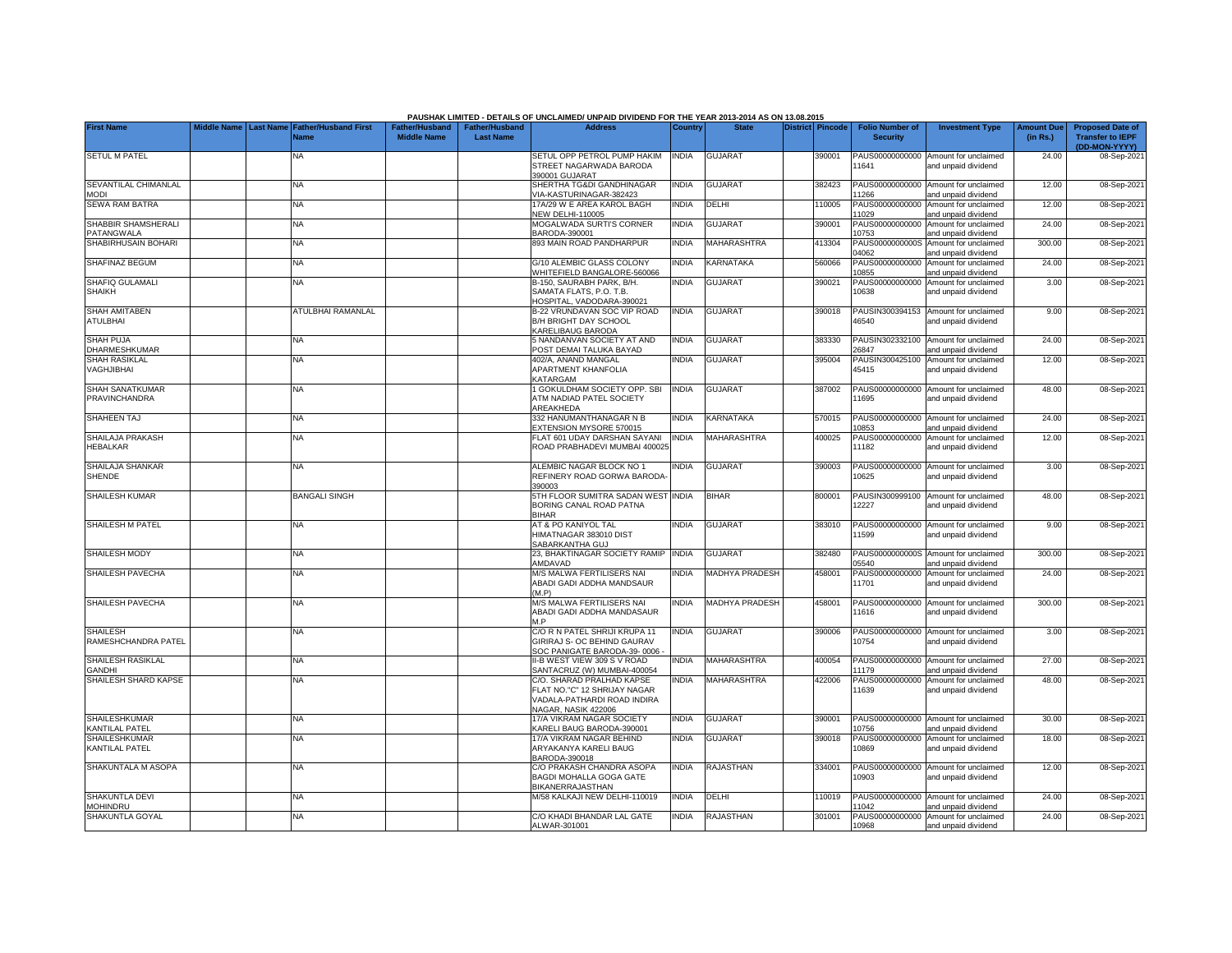|                                                             |  |                                                               |                                             |                                           | PAUSHAK LIMITED - DETAILS OF UNCLAIMED/ UNPAID DIVIDEND FOR THE YEAR 2013-2014 AS ON 13.08.2015                  |              |                       |                         |                                           |                                                             |                               |                                                                     |
|-------------------------------------------------------------|--|---------------------------------------------------------------|---------------------------------------------|-------------------------------------------|------------------------------------------------------------------------------------------------------------------|--------------|-----------------------|-------------------------|-------------------------------------------|-------------------------------------------------------------|-------------------------------|---------------------------------------------------------------------|
| <b>First Name</b>                                           |  | Middle Name   Last Name   Father/Husband First<br><b>Name</b> | <b>Father/Husband</b><br><b>Middle Name</b> | <b>Father/Husband</b><br><b>Last Name</b> | <b>Address</b>                                                                                                   | Country      | <b>State</b>          | <b>District Pincode</b> | <b>Folio Number of</b><br><b>Security</b> | <b>Investment Type</b>                                      | <b>Amount Due</b><br>(in Rs.) | <b>Proposed Date of</b><br><b>Transfer to IEPF</b><br>(DD-MON-YYYY) |
| SHAKUNTLA JAIN                                              |  | <b>NA</b>                                                     |                                             |                                           | D-10 VIVEK VIHAR DELHI-110032                                                                                    | <b>INDIA</b> | DELHI                 | 10032                   | PAUS00000000000<br>11243                  | Amount for unclaimed<br>and unpaid dividend                 | 24.00                         | 08-Sep-202                                                          |
| SHAKUNTLA VERMA                                             |  | <b>NA</b>                                                     |                                             |                                           | C/O SRI YASH PAL SINGH VERMA<br>31 LADDHA WALA MUZAFFAR<br><b>JAGAR-251002</b>                                   | <b>INDIA</b> | <b>UTTAR PRADESH</b>  | 251002                  | PAUS00000000000<br>11219                  | Amount for unclaimed<br>and unpaid dividend                 | 12.00                         | 08-Sep-202                                                          |
| <b>SHAKUNTLABEN</b><br><b>BALMUKUND TRIVEDI</b>             |  | <b>NA</b>                                                     |                                             |                                           | BANSIDHAR BUNGLOW NO 5 B/H<br>VINAY SOC AJWA ROAD BARODA                                                         | <b>INDIA</b> | <b>GUJARAT</b>        | 390019                  | PAUS00000000000<br>11379                  | Amount for unclaimed<br>and unpaid dividend                 | 3.00                          | 08-Sep-202                                                          |
| <b>SHAKUNTLABEN</b><br>RAJARAM TIMPLEY                      |  | ΝA                                                            |                                             |                                           | CHHIPWAD DAMODARDAS'S<br>CHAWL BARODA-390006                                                                     | <b>INDIA</b> | <b>GUJARAT</b>        | 390006                  | PAUS00000000000<br>10757                  | Amount for unclaimed<br>and unpaid dividend                 | 3.00                          | 08-Sep-202                                                          |
| <b>SHALINI</b><br><b>SHARATCHANDRA</b><br><b>DHAVLE</b>     |  | <b>NA</b>                                                     |                                             |                                           | JANAKI TAMBE CONVALESCENT<br>HOME TALEGAON GEN HOSP<br>TALEGAON 410508                                           | INDIA        | <b>MAHARASHTRA</b>    | 410508                  | PAUS00000000000<br>10607                  | Amount for unclaimed<br>and unpaid dividend                 | 24.00                         | 08-Sep-202                                                          |
| SHAM SUNDER CHAWLA                                          |  | NA                                                            |                                             |                                           | <b>3 126 PREET VIHAR DELHI</b>                                                                                   | INDIA        | DELHI                 | 110092                  | 11047                                     | PAUS00000000000 Amount for unclaimed<br>nd unpaid dividend  | 12.00                         | 08-Sep-202                                                          |
| SHAMBHUBHAI CHELDAS<br>PATEL                                |  | <b>NA</b>                                                     |                                             |                                           | <b>BL NO 13 D DIV 8 SARDARNAGAR</b><br>OCIETY BARODA-390002                                                      | <b>INDIA</b> | <b>GUJARAT</b>        | 390002                  | PAUS00000000000<br>10653                  | Amount for unclaimed<br>and unpaid dividend                 | 3.00                          | 08-Sep-202                                                          |
| <b>SHAMBHUBHAI</b><br><b>GIRDHARDAS PATEL</b>               |  | <b>NA</b>                                                     |                                             |                                           | 33 MOTISALE PURI DARIAPUR<br>AHMEDABAD-380001                                                                    | <b>INDIA</b> | <b>GUJARAT</b>        | 380001                  | PAUS00000000000<br>10875                  | Amount for unclaimed<br>and unpaid dividend                 | 12.00                         | 08-Sep-202                                                          |
| <b>SHAMBHUBHAI</b><br>ZAVERBHAI PATEL                       |  | ΝA                                                            |                                             |                                           | AT & PO CHAKLAD TA AMOD DIST<br>BROACH PIN-392110                                                                | <b>INDIA</b> | <b>GUJARAT</b>        | 392110                  | PAUS00000000000<br>10758                  | Amount for unclaimed<br>and unpaid dividend                 | 15.00                         | 08-Sep-202                                                          |
| <b>SHAMDAS WADHUMAL</b><br><b>DHINGREJA</b>                 |  | <b>NA</b>                                                     |                                             |                                           | FLAT NO.5TH 5TH FLOOR DHAIRYA INDIA<br>HOUSE 7TH ROAD OPP KHAR<br>DELIVERY POST OFFICEKHAR<br><b>NEST MUMBAI</b> |              | <b>MAHARASHTRA</b>    | 400052                  | PAUS00000000000<br>11175                  | Amount for unclaimed<br>and unpaid dividend                 | 36.00                         | 08-Sep-202                                                          |
| SHAMITA CHAKRABORTY                                         |  | <b>NA</b>                                                     |                                             |                                           | C/O SRI SOUMITRA CHAKRABORTY INDIA<br>20/A NATIONAL PLACE BUXARAH<br><b>HOWRAH 711306 W B</b>                    |              | <b>WEST BENGAL</b>    | 711306                  | 11633                                     | PAUS00000000000 Amount for unclaimed<br>and unpaid dividend | 12.00                         | 08-Sep-202                                                          |
| SHAMJI KANJI PUNJANI                                        |  | ΝA                                                            |                                             |                                           | 106 NARAYANRAO KOLI MARG<br>MASKAI BUILDING 2ND FLOOR<br>ROOM NO 26 MUMBAI-400003                                | <b>INDIA</b> | MAHARASHTRA           | 400003                  | 10894                                     | PAUS00000000000 Amount for unclaimed<br>and unpaid dividend | 36.00                         | 08-Sep-202                                                          |
| SHAMJIBHAI NARANBHAI<br>PATEL                               |  | NΑ                                                            |                                             |                                           | D/30 LAXMI KRUPA BUILDING<br>SUBHASH ROAD DOMBIVALI WEST<br><b>JIST THANE</b>                                    | <b>NDIA</b>  | <b>GUJARAT</b>        | 370001                  | 10759                                     | PAUS00000000000 Amount for unclaimed<br>and unpaid dividend | 9.00                          | 08-Sep-202                                                          |
| <b>SHAMSHER SINGH</b>                                       |  | <b>NA</b>                                                     |                                             |                                           | 4-8 MALVIYA NAGAR NEW DELHI-<br>110017                                                                           | INDIA        | DELHI                 | 110017                  | 11018                                     | PAUS00000000000 Amount for unclaimed<br>and unpaid dividend | 12.00                         | 08-Sep-202                                                          |
| <b>SHAMSUDDIN</b><br><b>ABDULKADIRSAHEB</b><br><b>KADRI</b> |  | <b>NA</b>                                                     |                                             |                                           | 1962 KADRI ROAD RAIKHAD<br>AHMEDABAD-380001                                                                      | <b>INDIA</b> | <b>GUJARAT</b>        | 380001                  | PAUS00000000000<br>10606                  | Amount for unclaimed<br>and unpaid dividend                 | 3.00                          | 08-Sep-202                                                          |
| <b>SHANABHAI</b><br>RANCHHODBHAI PARMAR                     |  | <b>NA</b>                                                     |                                             |                                           | BRAMANWADA AT & PO SOKHADA<br>DIST BARODA PIN-391240                                                             | <b>INDIA</b> | <b>GUJARAT</b>        | 391240                  | 10760                                     | PAUS00000000000 Amount for unclaimed<br>and unpaid dividend | 3.00                          | 08-Sep-202                                                          |
| <b>SHANKAR KRISHNA</b><br><b>HUKERIKAR</b>                  |  | <b>NA</b>                                                     |                                             |                                           | 125 BABULA TANK ROAD MUMBAI-<br>100009                                                                           | <b>INDIA</b> | MAHARASHTRA           | 400009                  | 10674                                     | PAUS00000000000 Amount for unclaimed<br>and unpaid dividend | 9.00                          | 08-Sep-202                                                          |
| SHANKAR M P B                                               |  | <b>NA</b>                                                     |                                             |                                           | 505, PALLAVI VIHAR APARTMENT<br><b>AMEERPET HYDERABAD</b>                                                        | <b>INDIA</b> | <b>ANDHRA PRADESH</b> | 500016                  | 01165                                     | PAUS0000000000M Amount for unclaimed<br>and unpaid dividend | 300.00                        | 08-Sep-202                                                          |
| SHANKAR MAHADEO<br>SHENDE                                   |  | NA                                                            |                                             |                                           | ALEMBIC NAGAR BL NO 1<br>REFINERY RD GORWA BARODA-<br>390003                                                     | <b>INDIA</b> | <b>GUJARAT</b>        | 390003                  | 10675                                     | PAUS00000000000 Amount for unclaimed<br>and unpaid dividend | 48.00                         | 08-Sep-202                                                          |
| SHANKAR TRIMBAK<br><b>GHAISAS</b>                           |  | NA                                                            |                                             |                                           | 1127 SHUKARWAR PETH<br><b>KUSUMSHREE PUNE-411001</b>                                                             | <b>INDIA</b> | MAHARASHTRA           | 411001                  | 10678                                     | PAUS00000000000 Amount for unclaimed<br>and unpaid dividend | 9.00                          | 08-Sep-202                                                          |
| SHANKAR TRIMBAK<br><b>GHAISAS</b>                           |  | NA                                                            |                                             |                                           | 1127 SHUKARWAR PETH<br><b>KUSUMSHREE PUNE-411001</b>                                                             | <b>INDIA</b> | MAHARASHTRA           | 411001                  | PAUS00000000000<br>10677                  | Amount for unclaimed<br>and unpaid dividend                 | 9.00                          | 08-Sep-202                                                          |
| <b>SHANKAR TRIMBAK</b><br><b>GHAISAS</b>                    |  | <b>NA</b>                                                     |                                             |                                           | 1127 SHUKARWAR PETH<br><b>KUSUMSHREE PUNE-411001</b>                                                             | <b>INDIA</b> | <b>MAHARASHTRA</b>    | 411001                  | PAUS00000000000<br>10676                  | Amount for unclaimed<br>and unpaid dividend                 | 9.00                          | 08-Sep-202                                                          |
| SHANKARA RAO<br><b>DOGIPARTHI</b>                           |  | <b>NA</b>                                                     |                                             |                                           | <b>MESSERS STAR MEDICAL STORES</b><br>PARK ROAD VIJAYAWADA                                                       | <b>INDIA</b> | <b>ANDHRA PRADESH</b> | 520001                  | PAUS0000000000S<br>00683                  | Amount for unclaimed<br>and unpaid dividend                 | 1200.00                       | 08-Sep-202                                                          |
| <b>SHANKARBHAI</b><br>HARMANBHAI PATEL                      |  | NA                                                            |                                             |                                           | LAXMI RESTAURANT ASHRAM<br>ROAD NADIAD-388001                                                                    | <b>INDIA</b> | <b>GUJARAT</b>        | 388001                  | 10761                                     | PAUS00000000000 Amount for unclaimed<br>nd unpaid dividend  | 48.00                         | 08-Sep-202                                                          |
| SHANKARLAL AGARWALA                                         |  | <b>NA</b>                                                     |                                             |                                           | CO RAMJEEWAN MANDHA 1 ISHAN INDIA<br>BOSE LANE SIBPUR HOWRAH<br>SOUTH)-711102                                    |              | <b>WEST BENGAL</b>    | 711102                  | PAUS00000000000<br>11121                  | Amount for unclaimed<br>and unpaid dividend                 | 24.00                         | 08-Sep-202                                                          |
| SHANKER CHAMPAKLAL<br><b>MODI</b>                           |  | ΝA                                                            |                                             |                                           | PRIYA DARSHINI APARTMENTS<br>FLAT NO 3 SECOND FLOOR<br>SOCIETY AREA BHARUCH 392002                               | INDIA        | <b>GUJARAT</b>        | 392002                  | 0856                                      | PAUS00000000000 Amount for unclaimed<br>and unpaid dividend | 3.00                          | 08-Sep-202                                                          |
| SHANKER LAL SINGHANIA                                       |  | <b>NA</b>                                                     |                                             |                                           | 233/34 CHANDNI CHOWK<br>FATEHPURI DELHI 110006                                                                   | <b>INDIA</b> | DELHI                 | 10006                   | 11483                                     | PAUS00000000000 Amount for unclaimed<br>and unpaid dividend | 48.00                         | 08-Sep-2021                                                         |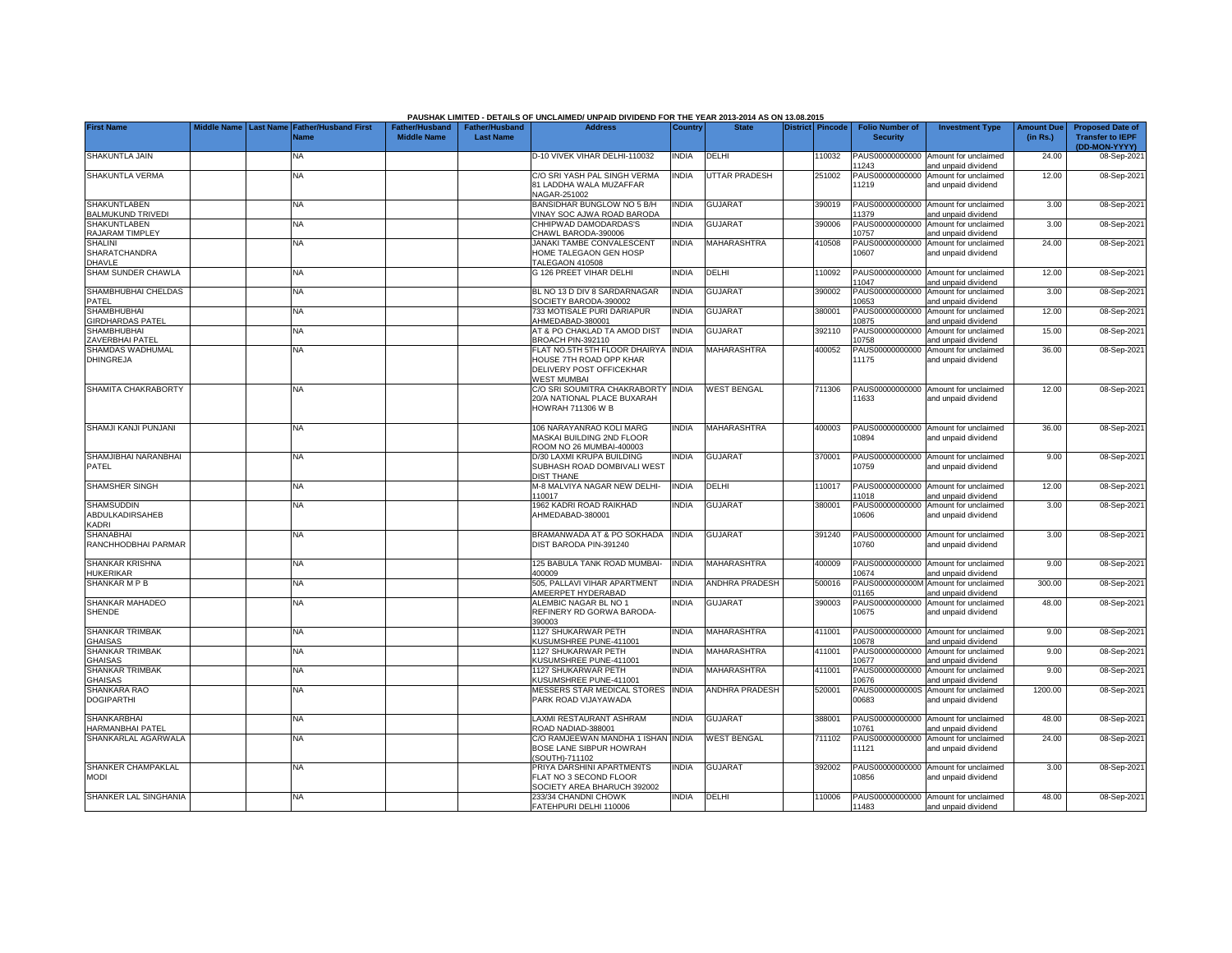|                                                |  |                                                    |                                             |                                           | PAUSHAK LIMITED - DETAILS OF UNCLAIMED/ UNPAID DIVIDEND FOR THE YEAR 2013-2014 AS ON 13.08.2015 |                |                       |                  |                                           |                                                             |                               |                                                                     |
|------------------------------------------------|--|----------------------------------------------------|---------------------------------------------|-------------------------------------------|-------------------------------------------------------------------------------------------------|----------------|-----------------------|------------------|-------------------------------------------|-------------------------------------------------------------|-------------------------------|---------------------------------------------------------------------|
| <b>First Name</b>                              |  | Middle Name Last Name Father/Husband First<br>Name | <b>Father/Husband</b><br><b>Middle Name</b> | <b>Father/Husband</b><br><b>Last Name</b> | <b>Address</b>                                                                                  | <b>Country</b> | <b>State</b>          | District Pincode | <b>Folio Number of</b><br><b>Security</b> | <b>Investment Type</b>                                      | <b>Amount Due</b><br>(in Rs.) | <b>Proposed Date of</b><br><b>Transfer to IEPF</b><br>(DD-MON-YYYY) |
| <b>SHANKERBHAI</b><br><b>BHAILALBHAI PATEL</b> |  | NA                                                 |                                             |                                           | C/O DR S S PATEL C-627 LALBHAINI<br>PAT LALLUBHAI CHAKLA BROACH<br>102001                       | <b>INDIA</b>   | <b>GUJARAT</b>        | 392001           | PAUS00000000000<br>10679                  | Amount for unclaimed<br>and unpaid dividend                 | 24.00                         | 08-Sep-202                                                          |
| <b>SHANKERBHAI</b><br><b>RAMDASBHAI PATEL</b>  |  | <b>NA</b>                                          |                                             |                                           | AT PO RAJBODELI TA PAVI-JETPUR<br>IST BARODA PIN 391160                                         | <b>INDIA</b>   | <b>GUJARAT</b>        | 391160           | PAUS00000000000<br>0632                   | Amount for unclaimed<br>nd unpaid dividend                  | 3.00                          | 08-Sep-202                                                          |
| SHANKERBHAI VITHALDAS<br>PATEL                 |  | <b>NA</b>                                          |                                             |                                           | -B VASUDHA SOCIETY<br><b>IZAMPURA BARODA-390003</b>                                             | <b>INDIA</b>   | <b>GUJARAT</b>        | 390003           | PAUS00000000000<br>10652                  | Amount for unclaimed<br>and unpaid dividend                 | 3.00                          | 08-Sep-202                                                          |
| SHANKERLAL KALURAM<br><b>DAVE</b>              |  | NA                                                 |                                             |                                           | C/O ANIL R PARIKH FINANCE<br>DIVISION A G I LTD BARODA-390003                                   | <b>NDIA</b>    | <b>GUJARAT</b>        | 390003           | PAUS00000000000<br>10762                  | Amount for unclaimed<br>and unpaid dividend                 | 9.00                          | 08-Sep-2021                                                         |
| SHANKERRAO POSHAYYA<br><b>SHAPHAKAR</b>        |  | NA                                                 |                                             |                                           | 24/771 GEETANAGAR NEAR INDIRA<br>NAGAR AMRAIWADI AHMEDABAD-<br>380008                           | <b>NDIA</b>    | <b>GUJARAT</b>        | 380008           | PAUS00000000000<br>10763                  | Amount for unclaimed<br>and unpaid dividend                 | 3.00                          | 08-Sep-202                                                          |
| SHANKUNTALABEN<br><b>BUDDISAGAR PATEL</b>      |  | ΝA                                                 |                                             |                                           | BHATWADA AT & PO SOKHDA<br>391740 TA BARODA                                                     | <b>INDIA</b>   | <b>GUJARAT</b>        | 391740           | PAUS00000000000<br>1377                   | Amount for unclaimed<br>and unpaid dividend                 | 15.00                         | 08-Sep-202                                                          |
| SHANMUGA SUNDARAM M                            |  | NΑ                                                 |                                             |                                           | 107, WEST CAR STREET<br><b><i>TIRUCHENDUR TAMIL NADU</i></b>                                    | <b>NDIA</b>    | <b>TAMIL NADU</b>     | 628215           | PAUS0000000000M<br>0533                   | Amount for unclaimed<br>and unpaid dividend                 | 600.00                        | 08-Sep-202                                                          |
| <b>SHANTA AGARWAL</b>                          |  | ΝA                                                 |                                             |                                           | C/O SHIV INDUSTRIES KEDAL GUNJ<br>ALWAR-301001                                                  | <b>INDIA</b>   | RAJASTHAN             | 301001           | PAUS00000000000<br>10967                  | Amount for unclaimed<br>and unpaid dividend                 | 12.00                         | 08-Sep-202                                                          |
| SHANTA JAYARAMAN                               |  | NA                                                 |                                             |                                           | C-205 PARADISE APARTMENTS 40<br>NDRAPRASTA EXTENSION<br>PATPARGANJ DELHI 110092                 | <b>INDIA</b>   | DELHI                 | 10092            | PAUS00000000000<br>11028                  | Amount for unclaimed<br>and unpaid dividend                 | 24.00                         | 08-Sep-202                                                          |
| <b>SHANTA SHARMA</b>                           |  | NA                                                 |                                             |                                           | 1-D/28 OLD RAJENDRANAGAR NEW<br>DELHI 110060                                                    | <b>INDIA</b>   | DELHI                 | 10060            | PAUS00000000000<br>1382                   | Amount for unclaimed<br>and unpaid dividend                 | 24.00                         | 08-Sep-202                                                          |
| <b>SHANTABAI</b><br>RAMCHANDRA PATHAK          |  | ΝA                                                 |                                             |                                           | <b>ASHOK COLONY KHASGI BAZAR</b><br>3WALIOR 474001                                              | <b>INDIA</b>   | <b>MADHYA PRADESH</b> | 474001           | PAUS00000000000<br>11065                  | Amount for unclaimed<br>and unpaid dividend                 | 24.00                         | 08-Sep-202                                                          |
| SHANTABEN B PANCHOL                            |  | ΝA                                                 |                                             |                                           | 'MATRU CHHAYA" DANDIA BAZAR<br>SHIVAJI ROAD BARODA 390001                                       | <b>INDIA</b>   | <b>GUJARAT</b>        | 390001           | PAUS00000000000<br>1481                   | Amount for unclaimed<br>and unpaid dividend                 | 9.00                          | 08-Sep-202                                                          |
| SHANTABEN C PATEL                              |  | ΝA                                                 |                                             |                                           | BAJRANG FALIA P O CHHANI DIST<br><b>BARODA</b>                                                  | <b>INDIA</b>   | <b>GUJARAT</b>        | 391740           | PAUS0000000000S<br>14424                  | Amount for unclaimed<br>and unpaid dividend                 | 300.00                        | 08-Sep-202                                                          |
| SHANTABEN CHUNILAL<br>DESAI                    |  | NA                                                 |                                             |                                           | BAJWADA HANUMAN POLE OPP<br>KRISHNA BHAVAN BARODA-390001                                        | INDIA          | <b>GUJARAT</b>        | 390001           | PAUS00000000000<br>10764                  | Amount for unclaimed<br>and unpaid dividend                 | 3.00                          | 08-Sep-202                                                          |
| SHANTABEN HIRALAL<br><b>JOSHI</b>              |  | ΝA                                                 |                                             |                                           | NEAR CHAMPANER GATE<br>CHHIPWAD RD BARODA-390006                                                | <b>INDIA</b>   | <b>GUJARAT</b>        | 390006           | 10650                                     | PAUS00000000000 Amount for unclaimed<br>and unpaid dividend | 3.00                          | 08-Sep-202                                                          |
| <b>SHANTABEN JAIN</b>                          |  | ΝA                                                 |                                             |                                           | 16 GANGA VIHAR ROKADIA LANE<br><b>BORIVALI (WEST) MUMBAI</b>                                    | <b>INDIA</b>   | MAHARASHTRA           | 400092           | PAUS00000000000<br>1696                   | Amount for unclaimed<br>and unpaid dividend                 | 48.00                         | 08-Sep-202                                                          |
| SHANTABEN JETHABHAI<br><b>BRAHMBHATT</b>       |  | NA                                                 |                                             |                                           | -221 ALEMBIC GLASS COLONY<br>BARODA-390003                                                      | <b>INDIA</b>   | <b>GUJARAT</b>        | 390003           | PAUS00000000000<br>1353                   | Amount for unclaimed<br>and unpaid dividend                 | 15.00                         | 08-Sep-202                                                          |
| SHANTABEN KANTIBHAI<br>PATEL                   |  | NA                                                 |                                             |                                           | 102 NIRANJAN PARK OPP DARPAN<br>CINEMA L H ROAD SURAT 395006                                    | <b>INDIA</b>   | <b>GUJARAT</b>        | 395006           | PAUS00000000000<br>11265                  | Amount for unclaimed<br>and unpaid dividend                 | 75.00                         | 08-Sep-202                                                          |
| SHANTABEN S THAKKAR                            |  | ΝA                                                 |                                             |                                           | FILKA BLDG FLAT NO 5 3RD FL<br>PLOT NO 2-B DAFTARY ROAD<br><b>MALAD EAST MUMBAI-400064</b>      | <b>INDIA</b>   | MAHARASHTRA           | 400064           | 11339                                     | PAUS00000000000 Amount for unclaimed<br>and unpaid dividend | 12.00                         | 08-Sep-202                                                          |
| SHANTABEN SANTUBHAI<br>PATEL                   |  | <b>NA</b>                                          |                                             |                                           | <b>GAIKWAD COMPOUND NEAR</b><br>GARNALA OPP NAVNITPARK AJWA<br>ROAD BARODA-390006               | <b>NDIA</b>    | <b>GUJARAT</b>        | 390006           | PAUS00000000000<br>10768                  | Amount for unclaimed<br>and unpaid dividend                 | 60.00                         | 08-Sep-202                                                          |
| <b>SHANTABEN</b><br>SHAMBHUBHAI PATEL          |  | NA                                                 |                                             |                                           | <b>GAYAKWAD COMPOUND NAVNIT</b><br>PARK AJWA ROAD NEAR WATER<br>TANK BARODA-390006              | <b>NDIA</b>    | <b>GUJARAT</b>        | 390006           | 10767                                     | PAUS00000000000 Amount for unclaimed<br>and unpaid dividend | 24.00                         | 08-Sep-202                                                          |
| <b>SHANTHA</b>                                 |  | <b>NA</b>                                          |                                             |                                           | NO.20, IST MAIN ROAD,<br>GANDHINAGAR, TUMKUR<br>KARNATAKA)                                      | <b>NDIA</b>    | <b>KARNATAKA</b>      | 572101           | PAUS0000000000S<br>00254                  | Amount for unclaimed<br>and unpaid dividend                 | 1500.00                       | 08-Sep-202                                                          |
| SHANTHA L NAIDU                                |  | <b>NA</b>                                          |                                             |                                           | NO.862, 22ND MAIN 37TH CROSS<br>4TH 'T' BLOCK, JAYANAGAR<br><b>BANGALORE</b>                    | <b>NDIA</b>    | <b>KARNATAKA</b>      | 560011           | PAUS0000000000S<br>00255                  | Amount for unclaimed<br>and unpaid dividend                 | 600.00                        | 08-Sep-202                                                          |
| SHANTHA M                                      |  | NA                                                 |                                             |                                           | 505, PALLAVI VIHAR APARTMENT<br>AMEERPET HYDERABAD                                              | INDIA          | ANDHRA PRADESH        | 500016           | 01164                                     | PAUS0000000000M Amount for unclaimed<br>and unpaid dividend | 1920.00                       | 08-Sep-202                                                          |
| SHANTHA MURTHY                                 |  | NA                                                 |                                             |                                           | NO 21, JYOTHI', EAST OF LINK ROAD INDIA<br>MALLESWARAM BANGALORE                                |                | KARNATAKA             | 560003           | PAUS0000000000S<br>01928                  | Amount for unclaimed<br>and unpaid dividend                 | 300.00                        | 08-Sep-202                                                          |
| SHANTHAVEERAYYA<br><b>KULKARNI</b>             |  | NΑ                                                 |                                             |                                           | ecturer Dr. B.N.M. Ayu Medical<br>College Shri Mallikarjun Swamiji Post<br>Graduate &           | <b>NDIA</b>    | KARNATAKA             | 586101           | 02338                                     | PAUS0000000000S Amount for unclaimed<br>and unpaid dividend | 300.00                        | 08-Sep-202                                                          |
| <b>SHANTI CHOPRA</b>                           |  | <b>NA</b>                                          |                                             |                                           | O SETHI & SON 1599 MAIN BAZAR INDIA<br>PAHAR GANJ NEW DELHI-110055                              |                | DELHI                 | 10055            | 11045                                     | PAUS00000000000 Amount for unclaimed<br>and unpaid dividend | 12.00                         | 08-Sep-202                                                          |
| <b>SHANTI DEVI</b>                             |  | <b>NA</b>                                          |                                             |                                           | -169 D D A FLATS SAKET NEW<br>DELHI-110017                                                      | INDIA          | DELHI                 | 10017            | 11227                                     | PAUS00000000000 Amount for unclaimed<br>and unpaid dividend | 24.00                         | 08-Sep-2021                                                         |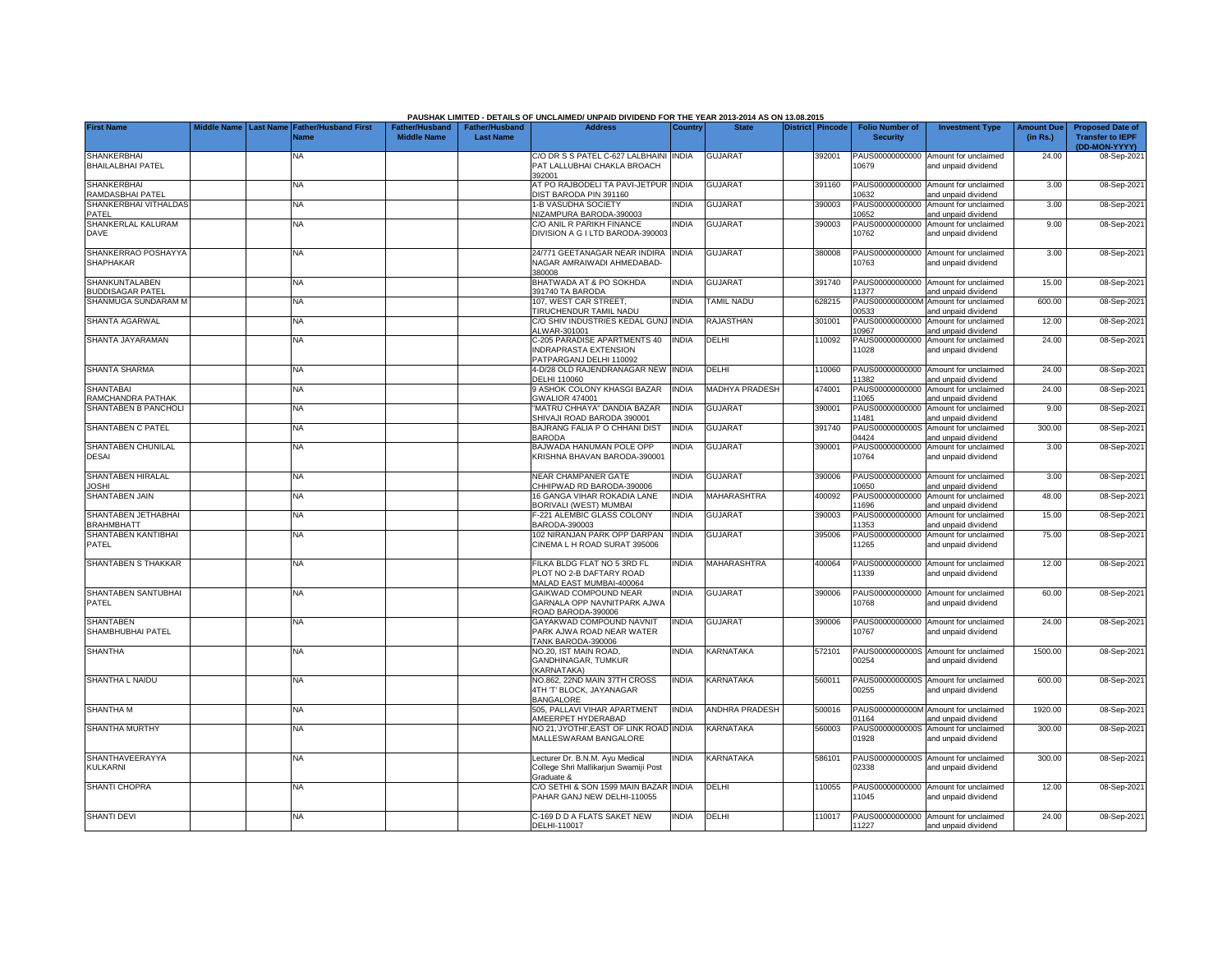|                                           |             |           |                                            |                                             |                                           | PAUSHAK LIMITED - DETAILS OF UNCLAIMED/ UNPAID DIVIDEND FOR THE YEAR 2013-2014 AS ON 13.08.2015                                                 |              |                      |                  |                                           |                                                             |                               |                                                                     |
|-------------------------------------------|-------------|-----------|--------------------------------------------|---------------------------------------------|-------------------------------------------|-------------------------------------------------------------------------------------------------------------------------------------------------|--------------|----------------------|------------------|-------------------------------------------|-------------------------------------------------------------|-------------------------------|---------------------------------------------------------------------|
| <b>First Name</b>                         | Middle Name | Last Name | <b>Father/Husband First</b><br><b>Name</b> | <b>Father/Husband</b><br><b>Middle Name</b> | <b>Father/Husband</b><br><b>Last Name</b> | <b>Address</b>                                                                                                                                  | Country      | <b>State</b>         | District Pincode | <b>Folio Number of</b><br><b>Security</b> | <b>Investment Type</b>                                      | <b>Amount Due</b><br>(in Rs.) | <b>Proposed Date of</b><br><b>Transfer to IEPF</b><br>(DD-MON-YYYY) |
| <b>SHANTI DEVI</b>                        |             |           | <b>NA</b>                                  |                                             |                                           | <b>B-99 GREATER KAILASH I NEW</b><br>DELHI-110048                                                                                               | <b>INDIA</b> | DELHI                | 10048            | PAUS00000000000<br>1063                   | Amount for unclaimed<br>and unpaid dividend                 | 12.00                         | 08-Sep-2021                                                         |
| SHANTI DEVI ASHANT                        |             |           | NA                                         |                                             |                                           | DWARKA 293 6TH D MAIN WEST OF INDIA<br>CHARD ROA- D IIND STAGE IIND<br>PHASE MAHALAXMIPURAM -<br>-AYOUT BANGALORE-560086.                       |              | KARNATAKA            | 560086           | PAUS00000000000<br>10966                  | Amount for unclaimed<br>and unpaid dividend                 | 12.00                         | 08-Sep-2021                                                         |
| SHANTI DEVI BANSAL                        |             |           | <b>NA</b>                                  |                                             |                                           | C/O SHRI SHRINIWAS BANSAL 477<br>GAH BAKHTABAR HATHRAS-20410'                                                                                   | <b>INDIA</b> | <b>UTTAR PRADESH</b> | 204101           | 1041                                      | PAUS00000000000 Amount for unclaimed<br>and unpaid dividend | 12.00                         | 08-Sep-2021                                                         |
| SHANTI DEVI GANDHI                        |             |           | <b>NA</b>                                  |                                             |                                           | M-34 KIRTI NAGAR NEW DELHI-<br>110015                                                                                                           | <b>INDIA</b> | DELHI                | 110015           | 1024                                      | PAUS00000000000 Amount for unclaimed<br>and unpaid dividend | 12.00                         | 08-Sep-2021                                                         |
| SHANTI LAL BAID                           |             |           | NA                                         |                                             |                                           | P-30/B C I T ROAD 3RD FLOOR<br>CALCUTTA 700014                                                                                                  | <b>INDIA</b> | <b>WEST BENGAL</b>   | 700014           | PAUS00000000000<br>1647                   | Amount for unclaimed<br>and unpaid dividend                 | 24.00                         | 08-Sep-2021                                                         |
| <b>SHANTIBEN</b><br>CHANDRAKANT PARIKH    |             |           | ΝA                                         |                                             |                                           | SHAHPORE SURAT-395001                                                                                                                           | <b>INDIA</b> | <b>GUJARAT</b>       | 395001           | PAUS00000000000<br>0660                   | Amount for unclaimed<br>and unpaid dividend                 | 24.00                         | 08-Sep-2021                                                         |
| SHANTILAL AMBALAL<br>PATEL                |             |           | NΑ                                         |                                             |                                           | 19 BHAWANI PURA SOCIETY<br>NIZAMPURA BARODA-390002                                                                                              | <b>INDIA</b> | <b>GUJARAT</b>       | 390002           | PAUS00000000000<br>10769                  | Amount for unclaimed<br>and unpaid dividend                 | 24.00                         | 08-Sep-2021                                                         |
| SHANTILAL CHHOTALAL<br><b>SHAH</b>        |             |           | ΝA                                         |                                             |                                           | 5 JAY NATIONAL SOCIETY<br>NARANPURA CHAR RASTA<br>AHMEDABAD-380013                                                                              | <b>INDIA</b> | <b>GUJARAT</b>       | 380013           | PAUS00000000000<br>11139                  | Amount for unclaimed<br>and unpaid dividend                 | 27.00                         | 08-Sep-2021                                                         |
| SHANTILAL HANSRAJ<br><b>GOAR</b>          |             |           | NA                                         |                                             |                                           | SIDDHIVINAYAK BUILDING GROUND INDIA<br><b>FLOOR NEAR DENA BANK</b><br>MANOHAR ROAD PALGHAR WEST<br>DIST THANE 401404                            |              | <b>MAHARASHTRA</b>   | 401404           | 11189                                     | PAUS00000000000 Amount for unclaimed<br>and unpaid dividend | 12.00                         | 08-Sep-2021                                                         |
| SHANTILAL JIVABHAI<br>PANCHAL             |             |           | <b>NA</b>                                  |                                             |                                           | 2 ALEMBIC NAGAR REFINERY<br>ROAD BARODA-390016                                                                                                  | <b>INDIA</b> | <b>GUJARAT</b>       | 390016           | PAUS00000000000<br>0626                   | Amount for unclaimed<br>and unpaid dividend                 | 3.00                          | 08-Sep-2021                                                         |
| SHANTILAL MANILAL SHAH                    |             |           | NA                                         |                                             |                                           | 20-KADAM BUILDING SAYAJIGANJ<br>BARODA-390005                                                                                                   | <b>INDIA</b> | <b>GUJARAT</b>       | 390005           | PAUS00000000000<br>0630                   | Amount for unclaimed<br>and unpaid dividend                 | 3.00                          | 08-Sep-2021                                                         |
| <b>SHANTILAL</b><br>PURUSHOTTAM PUROHIT   |             |           | NA                                         |                                             |                                           | 1-SHANTIKUNJ SOCIETY UTKARSH<br>VIDYALAY B/H VRAJWADI<br>GADAPURA BARODA 390015                                                                 | <b>INDIA</b> | <b>GUJARAT</b>       | 390015           | PAUS00000000000<br>0683                   | Amount for unclaimed<br>and unpaid dividend                 | 24.00                         | 08-Sep-2021                                                         |
| SHANTPRAKASH GOPILAL<br>GANDHI            |             |           | <b>NA</b>                                  |                                             |                                           | C/O PRAKASH TRADING CO<br>MANGALDAS MARKET AKOLA PIN-<br>444001                                                                                 | <b>INDIA</b> | <b>MAHARASHTRA</b>   | 444001           | PAUS00000000000<br>0684                   | Amount for unclaimed<br>and unpaid dividend                 | 90.00                         | 08-Sep-2021                                                         |
| SHARAD DATTATRAY<br><b>BHAGWAT</b>        |             |           | NA                                         |                                             |                                           | BHAGYASHREE 8 GAYATRI KRUPA<br>SOC B/H KABIR MANDIR<br>MANJALPUR VADODARA 390011                                                                | <b>INDIA</b> | <b>GUJARAT</b>       | 390011           | 10752                                     | PAUS00000000000 Amount for unclaimed<br>and unpaid dividend | 3.00                          | 08-Sep-2021                                                         |
| SHARAD DIWAKAR<br>SHARANGPANI             |             |           | <b>NA</b>                                  |                                             |                                           | 344 KRISHNA COTTAGE 6TH ROAD<br><b>CHAR MUMBAI-400052</b>                                                                                       | <b>INDIA</b> | <b>MAHARASHTRA</b>   | 400052           | 0685                                      | PAUS00000000000 Amount for unclaimed<br>nd unpaid dividend  | 9.00                          | 08-Sep-2021                                                         |
| SHARAD MULJIBHAI<br>KAKKAD                |             |           | NA                                         |                                             |                                           | 16. ANKUR APTS JETALPUR ROAD<br>VISHWAS COLONY ALKAPURI<br><b>BARODA 390005</b>                                                                 | <b>INDIA</b> | <b>GUJARAT</b>       | 390005           | PAUS00000000000<br>10772                  | Amount for unclaimed<br>and unpaid dividend                 | 9.00                          | 08-Sep-2021                                                         |
| SHARADA SHANKAR PATIL                     |             |           | ΝA                                         |                                             |                                           | 1/B 106 PIRAMAL NAGAR S V ROAD<br>GOREGAON (WEST) MUMBAI-<br>400062                                                                             | <b>INDIA</b> | <b>MAHARASHTRA</b>   | 400062           | PAUS00000000000<br>10911                  | Amount for unclaimed<br>and unpaid dividend                 | 24.00                         | 08-Sep-2021                                                         |
| <b>SHARADCHANDRA</b><br>GORDHANBHAI PATEL |             |           | <b>NA</b>                                  |                                             |                                           | 43 SHREYNAGAR SOCIETY<br>SUBHANPURA BARODA 390007                                                                                               | <b>INDIA</b> | <b>GUJARAT</b>       | 390007           | 0608                                      | PAUS00000000000 Amount for unclaimed<br>and unpaid dividend | 24.00                         | 08-Sep-2021                                                         |
| SHARADCHANDRA<br><b>NARANBHAI PATEL</b>   |             |           | <b>NA</b>                                  |                                             |                                           | NAVI MANGROL POST SITPUR TAL<br>DABHOI DIST BARODA PIN-391110                                                                                   | <b>INDIA</b> | <b>GUJARAT</b>       | 391110           | PAUS00000000000<br>10774                  | Amount for unclaimed<br>and unpaid dividend                 | 48.00                         | 08-Sep-2021                                                         |
| SHARADKANTA BANSILAL<br><b>DHRUV</b>      |             |           | <b>NA</b>                                  |                                             |                                           | 22 NAVYUG SOCIETY S M ROAD<br>AMBAWADI AHMEDABAD-380015                                                                                         | <b>NDIA</b>  | <b>GUJARAT</b>       | 380015           | PAUS00000000000<br>10775                  | Amount for unclaimed<br>and unpaid dividend                 | 24.00                         | 08-Sep-2021                                                         |
| SHARAT CHANDRA<br>SATPATHY                |             |           | <b>NA</b>                                  |                                             |                                           | G-30 ALEMBIC COLONY ALEMBIC<br>ROAD VADODARA                                                                                                    | <b>INDIA</b> | <b>GUJARAT</b>       | 390003           | PAUS0000000000S<br>04568                  | Amount for unclaimed<br>and unpaid dividend                 | 300.00                        | 08-Sep-2021                                                         |
| SHARDA KHERA                              |             |           | <b>NA</b>                                  |                                             |                                           | C/O M/S BHARTI KATRAS ROAD PO<br>DHANBAD 826001                                                                                                 | <b>INDIA</b> | <b>JHARKHAND</b>     | 326001           | PAUS00000000000<br>11631                  | Amount for unclaimed<br>and unpaid dividend                 | 75.00                         | 08-Sep-2021                                                         |
| SHARDA MANI MISRA                         |             |           | NA                                         |                                             |                                           | "SURUCHI" 5/5 SARVA PRIYA VIHAR<br><b>NEW DELHI-110016</b>                                                                                      | <b>INDIA</b> | DELHI                | 110016           | PAUS00000000000<br>11031                  | Amount for unclaimed<br>and unpaid dividend                 | 12.00                         | 08-Sep-2021                                                         |
| SHARDA NAND JHA                           |             |           | <b>NA</b>                                  |                                             |                                           | C/O BHARAT GENERAL & TEX INDS<br>LTD 9/1 R N MUKHERJEE ROAD<br>CALCUTTA-700001                                                                  | <b>INDIA</b> | <b>WEST BENGAL</b>   | 700001           | PAUS00000000000<br>11289                  | Amount for unclaimed<br>and unpaid dividend                 | 12.00                         | 08-Sep-2021                                                         |
| SHARDA NARESH<br><b>DALWADI</b>           |             |           | <b>NA</b>                                  |                                             |                                           | B/1 RACHNA APTS ELLISBRIDGE NR INDIA<br>NAVRANGPURA TELE EXCHANGE<br>AHMEDABAD-380006                                                           |              | <b>GUJARAT</b>       | 380006           | 10882                                     | PAUS00000000000 Amount for unclaimed<br>and unpaid dividend | 24.00                         | 08-Sep-2021                                                         |
| SHARDA PRAMODRAI<br><b>DESAI</b>          |             |           | <b>NA</b>                                  |                                             |                                           | 16 A MAHADEONAGAR SOCIETY<br>MAJURA BHAGAL SURAT 395002                                                                                         | <b>NDIA</b>  | <b>GUJARAT</b>       | 395002           | PAUS00000000000<br>0609                   | Amount for unclaimed<br>and unpaid dividend                 | 24.00                         | 08-Sep-2021                                                         |
| SHARDABEN DINKERBHAI<br>DALAL             |             |           | NA                                         |                                             |                                           | C/O BHARAT L PARIKH BUNGLOW<br>NO 7 AAROHI- BUNGLOWS NEAR<br>ASHWAMEGH 1 B/H P & T CO-<br>MPLEX 132 RING RD SATELLITE<br>ROAD AHMEDA-BAD 380015 | <b>NDIA</b>  | <b>GUJARAT</b>       | 380015           | PAUS00000000000<br>11345                  | Amount for unclaimed<br>and unpaid dividend                 | 24.00                         | 08-Sep-2021                                                         |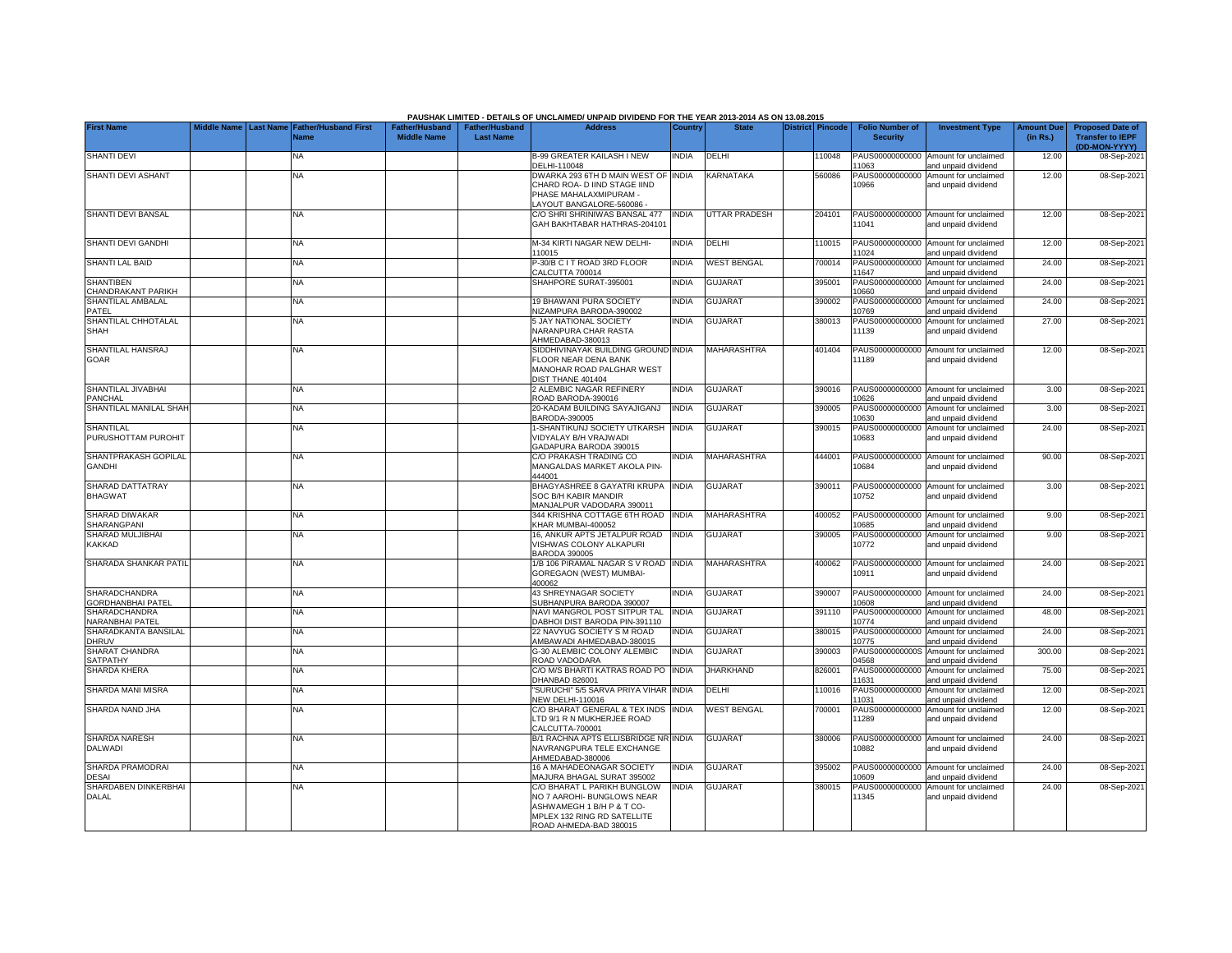|                                         |                    |                  |                                     |                                             |                                           | PAUSHAK LIMITED - DETAILS OF UNCLAIMED/ UNPAID DIVIDEND FOR THE YEAR 2013-2014 AS ON 13.08.2015           |                |                      |                  |                                           |                                                             |                               |                                                                     |
|-----------------------------------------|--------------------|------------------|-------------------------------------|---------------------------------------------|-------------------------------------------|-----------------------------------------------------------------------------------------------------------|----------------|----------------------|------------------|-------------------------------------------|-------------------------------------------------------------|-------------------------------|---------------------------------------------------------------------|
| <b>First Name</b>                       | <b>Middle Name</b> | <b>Last Name</b> | <b>Father/Husband First</b><br>Name | <b>Father/Husband</b><br><b>Middle Name</b> | <b>Father/Husband</b><br><b>Last Name</b> | <b>Address</b>                                                                                            | <b>Country</b> | <b>State</b>         | District Pincode | <b>Folio Number of</b><br><b>Security</b> | <b>Investment Type</b>                                      | <b>Amount Due</b><br>(in Rs.) | <b>Proposed Date of</b><br><b>Transfer to IEPF</b><br>(DD-MON-YYYY) |
| SHARDABEN ISHVERBHAI<br>PATEL           |                    |                  | NA                                  |                                             |                                           | 301, SUBH COMPLEX SAI CHOKDI<br>AMBER SCHOOL ROADMANJALPUR                                                | <b>INDIA</b>   | <b>GUJARAT</b>       | 390011           | PAUS00000000000<br>11087                  | Amount for unclaimed<br>and unpaid dividend                 | 12.00                         | 08-Sep-202                                                          |
| SHARDABEN ISHWARBHA<br>PATEL            |                    |                  | <b>NA</b>                           |                                             |                                           | 4-46 ALEMBIC COLONY BARODA<br>390003                                                                      | <b>INDIA</b>   | <b>GUJARAT</b>       | 390003           | 10624                                     | PAUS00000000000 Amount for unclaimed<br>and unpaid dividend | 3.00                          | 08-Sep-202                                                          |
| SHARDABEN KESHAVBHA<br>PATEL            |                    |                  | <b>NA</b>                           |                                             |                                           | 34, LAXMINARAYAN NAGAR OPP.<br><b>AXMINARAYAN MANDIR</b><br><b>MANJALPUR VADODARA</b>                     | <b>INDIA</b>   | GUJARAT              | 390011           | PAUS00000000000<br>10776                  | Amount for unclaimed<br>and unpaid dividend                 | 3.00                          | 08-Sep-202                                                          |
| SHARDABEN NARSHIBHAI<br>AMIN            |                    |                  | ΝA                                  |                                             |                                           | C/O JAGDISHBHAI NATHABHAI<br>PATEL MANOR TEKRA PO VASAD<br>TAL ANAND DIST KHEDA                           | NDIA           | <b>GUJARAT</b>       | 390001           | PAUS00000000000<br>10777                  | Amount for unclaimed<br>and unpaid dividend                 | 24.00                         | 08-Sep-202                                                          |
| <b>SHARDABEN</b><br><b>RAJENDRABHAI</b> |                    |                  | <b>NA</b>                           |                                             |                                           | GHADIALI POLE BARODA-390001                                                                               | <b>INDIA</b>   | <b>GUJARAT</b>       | 390001           | 10620                                     | PAUS00000000000 Amount for unclaimed<br>and unpaid dividend | 15.00                         | 08-Sep-202                                                          |
| SHARDABEN RAMBHAI<br>PATEL              |                    |                  | NA                                  |                                             |                                           | 26, RAJNAGAR SOCIETY, B/H.<br>G.E.B. COLONY VADODARA-390015                                               | <b>NDIA</b>    | <b>GUJARAT</b>       | 390015           | PAUS00000000000<br>10658                  | Amount for unclaimed<br>and unpaid dividend                 | 3.00                          | 08-Sep-202                                                          |
| SHARDABEN RASIKLAL<br>SHAH              |                    |                  | <b>NA</b>                           |                                             |                                           | B/301 RATNADEEP COMPLEX OPP<br>PRENATIRTH DERASAR BESIDES<br>KALATIRTH FLAT, SATELITE,<br>JODHPUAHMEDABAD | <b>INDIA</b>   | <b>GUJARAT</b>       | 380015           | PAUS00000000000<br>10689                  | Amount for unclaimed<br>and unpaid dividend                 | 9.00                          | 08-Sep-202                                                          |
| SHARDABEN U SOLANKI                     |                    |                  | <b>NA</b>                           |                                             |                                           | RAMDEV FALIA, NAVAYARD<br>/ADODARA-390002                                                                 | <b>INDIA</b>   | <b>GUJARAT</b>       | 390002           | 1668                                      | PAUS00000000000 Amount for unclaimed<br>and unpaid dividend | 24.00                         | 08-Sep-202                                                          |
| <b>SHARDABEN V SHAH</b>                 |                    |                  | <b>NA</b>                           |                                             |                                           | RADIOWALA'S HOUSE SHATRI NO<br>KHANCHO DHANA SUTHAR'S POLE<br>KALUPUR AHMEDABAD-380001                    | <b>INDIA</b>   | <b>GUJARAT</b>       | 380001           | PAUS00000000000<br>11141                  | Amount for unclaimed<br>and unpaid dividend                 | 12.00                         | 08-Sep-202                                                          |
| <b>SHASHI BALA</b>                      |                    |                  | NA                                  |                                             |                                           | B-49 MOTI NAGAR NEW DELHI-<br>110015                                                                      | INDIA          | DELHI                | 110015           | 1238                                      | PAUS00000000000 Amount for unclaimed<br>and unpaid dividend | 30.00                         | 08-Sep-202                                                          |
| SHASHI BHUSHAN<br><b>AWASTHI</b>        |                    |                  | <b>NA</b>                           |                                             |                                           | B1/703, MONTVERT FINESSE<br>S.NO.134/3, BANER PASHAN LINK<br>ROAD PASHANPUNE                              | <b>INDIA</b>   | <b>MAHARASHTRA</b>   | 411002           | 03286                                     | PAUS0000000000S Amount for unclaimed<br>and unpaid dividend | 450.00                        | 08-Sep-2021                                                         |
| SHASHI GUPTA                            |                    |                  | <b>NA</b>                           |                                             |                                           | 4/6 ROOP NAGAR DELHI-110006                                                                               | <b>INDIA</b>   | DELHI                | 10006            | 11346                                     | PAUS00000000000 Amount for unclaimed<br>and unpaid dividend | 12.00                         | 08-Sep-202                                                          |
| SHASHI KHANNA                           |                    |                  | <b>NA</b>                           |                                             |                                           | D-38 VIJAY NAGAR DELHI-110009                                                                             | <b>NDIA</b>    | DELHI                | 110009           | PAUS00000000000<br>11039                  | Amount for unclaimed<br>and unpaid dividend                 | 12.00                         | 08-Sep-202                                                          |
| SHASHI KIRAN THAKUR                     |                    |                  | <b>NA</b>                           |                                             |                                           | SQN LDR KEVAL SINGH 57 B ROCK<br>VIEW AIR FORCE STATION PALAM<br><b>NEW DELHI 110010</b>                  | <b>INDIA</b>   | DELHI                | 110010           | 11487                                     | PAUS00000000000 Amount for unclaimed<br>and unpaid dividend | 48.00                         | 08-Sep-202                                                          |
| SHASHI PRABHA PANDEY                    |                    |                  | <b>NA</b>                           |                                             |                                           | 112/277 A SWARUP NAGAR<br><b>KANPUR 208002</b>                                                            | <b>INDIA</b>   | <b>UTTAR PRADESH</b> | 208002           | 1634                                      | PAUS00000000000 Amount for unclaimed<br>and unpaid dividend | 12.00                         | 08-Sep-202                                                          |
| SHASHI PRABHA SAXENA                    |                    |                  | <b>NA</b>                           |                                             |                                           | -4H-150 JANAKPURI NEW DELHI-<br>10058                                                                     | <b>INDIA</b>   | DELHI                | 110058           | PAUS00000000000<br>10992                  | Amount for unclaimed<br>and unpaid dividend                 | 12.00                         | 08-Sep-202                                                          |
| <b>SHASHI SHARMA</b>                    |                    |                  | <b>NA</b>                           |                                             |                                           | C/O UJJWAL LTD SHANKAR<br>BHAWAN S M S HIGHWAY JAIPUR-<br>302003                                          | <b>NDIA</b>    | RAJASTHAN            | 302003           | PAUS00000000000<br>10847                  | Amount for unclaimed<br>and unpaid dividend                 | 24.00                         | 08-Sep-202                                                          |
| SHASHI SURENDRA<br><b>MEHRA</b>         |                    |                  | <b>NA</b>                           |                                             |                                           | 8B-3K HILTON CO-OP HSG SOC LTD INDIA<br>3RD FLOOR RAM NAGAR BORIVLI<br>WEST MUMBAI-400092                 |                | <b>MAHARASHTRA</b>   | 400092           | 0893                                      | PAUS00000000000 Amount for unclaimed<br>and unpaid dividend | 24.00                         | 08-Sep-202                                                          |
| SHASHIKALA R SHETTY                     |                    |                  | <b>NA</b>                           |                                             |                                           | VIJAYA BANK C M S BRANCH K G<br>ROAD BANGALORE                                                            | <b>INDIA</b>   | KARNATAKA            | 560009           | 12572                                     | PAUS0000000000S Amount for unclaimed<br>and unpaid dividend | 900.00                        | 08-Sep-202                                                          |
| SHASHIKANT CHANDULAL<br><b>MEHTA</b>    |                    |                  | <b>NA</b>                           |                                             |                                           | 10 STATE BANK SOCIETY B/H<br>ROHINI SOC NR- GANDHI PARK<br>COLLEGE ROAD NADIAD 387001-                    | <b>INDIA</b>   | <b>GUJARAT</b>       | 387001           | PAUS00000000000<br>10691                  | Amount for unclaimed<br>and unpaid dividend                 | 9.00                          | 08-Sep-202                                                          |
| SHASHIKANT GOKALDAS<br>THAKKAR          |                    |                  | <b>NA</b>                           |                                             |                                           | GOKUL NIVAS GHADIALI POLE<br>KOLAKHADI BARODA-390001                                                      | <b>INDIA</b>   | <b>GUJARAT</b>       | 390001           | 10603                                     | PAUS00000000000 Amount for unclaimed<br>and unpaid dividend | 9.00                          | 08-Sep-202                                                          |
| SHASHIKANT M SHAH                       |                    |                  | <b>NA</b>                           |                                             |                                           | MOTINAGAR CHAWAL NO.B. ROOM INDIA<br>NO. 10. CHAR CHAR ROAD.<br>BHAYANDAR (WEST)-401101                   |                | MAHARASHTRA          | 401101           | PAUS00000000000<br>11677                  | Amount for unclaimed<br>and unpaid dividend                 | 48.00                         | 08-Sep-202                                                          |
| SHASHIKANT SOLOMAN<br>CHRISTIAN         |                    |                  | <b>NA</b>                           |                                             |                                           | 107 SHAKTI NAGAR SOC NR BY<br>HARINAGAR PANI NI TANKI NR<br>MOTHER SCHOOL GOTRI ROAD<br>VADODARA 390021   | <b>INDIA</b>   | <b>GUJARAT</b>       | 390021           | 10641                                     | PAUS00000000000 Amount for unclaimed<br>and unpaid dividend | 3.00                          | 08-Sep-202                                                          |
| SHASHIKANT T SHAH                       |                    |                  | <b>NA</b>                           |                                             |                                           | B/5 VIMLA FLAT FATEHPURA NEAR<br>THAKOR PARK PALDI AHMEDABAD                                              | <b>INDIA</b>   | <b>GUJARAT</b>       | 380007           | 02250                                     | PAUS0000000000S Amount for unclaimed<br>and unpaid dividend | 300.00                        | 08-Sep-202                                                          |
| SHASHIKANT VITHALDAS<br>SHAH            |                    |                  | NA                                  |                                             |                                           | STATION ROAD GODHRA-389001                                                                                | <b>INDIA</b>   | <b>GUJARAT</b>       | 389001           | 0823                                      | PAUS00000000000 Amount for unclaimed<br>and unpaid dividend | 12.00                         | 08-Sep-202                                                          |
| SHATRUGHAN KUMAR                        |                    |                  | <b>GOBIND SINGH</b>                 |                                             |                                           | D-59/235-A-1-A NIRALA NAGAR<br>LANE NO-8VARANASI                                                          | <b>INDIA</b>   | <b>UTTAR PRADESH</b> | 221003           | PAUS12038400003<br>60172                  | Amount for unclaimed<br>and unpaid dividend                 | 150.00                        | 08-Sep-2021                                                         |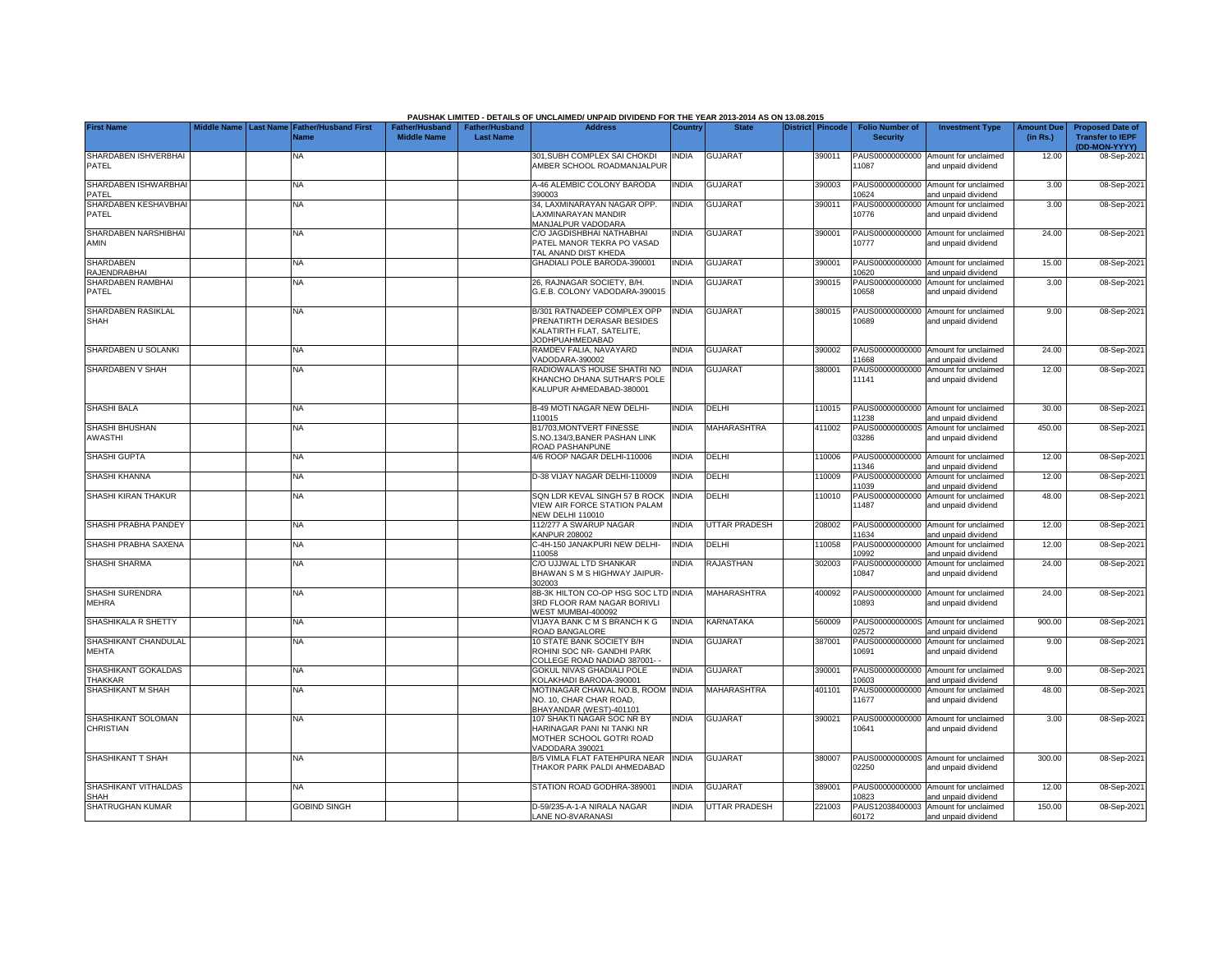|                                               |  |                                            |                       |                       | PAUSHAK LIMITED - DETAILS OF UNCLAIMED/ UNPAID DIVIDEND FOR THE YEAR 2013-2014 AS ON 13.08.2015 |                |                       |                         |                          |                                                             |                   |                              |
|-----------------------------------------------|--|--------------------------------------------|-----------------------|-----------------------|-------------------------------------------------------------------------------------------------|----------------|-----------------------|-------------------------|--------------------------|-------------------------------------------------------------|-------------------|------------------------------|
| <b>First Name</b>                             |  | Middle Name Last Name Father/Husband First | <b>Father/Husband</b> | <b>Father/Husband</b> | <b>Address</b>                                                                                  | <b>Country</b> | <b>State</b>          | <b>District Pincode</b> | <b>Folio Number of</b>   | <b>Investment Type</b>                                      | <b>Amount Due</b> | <b>Proposed Date of</b>      |
|                                               |  | Name                                       | <b>Middle Name</b>    | <b>Last Name</b>      |                                                                                                 |                |                       |                         | <b>Security</b>          |                                                             | (in Rs.)          | <b>Transfer to IEPF</b>      |
| SHEELA                                        |  | ΝA                                         |                       |                       | E/414 GOVT QUARTERS DEV                                                                         | NDIA           | <b>DELHI</b>          | 10005                   |                          | PAUS00000000000 Amount for unclaimed                        | 12.00             | (DD-MON-YYYY)<br>08-Sep-2021 |
|                                               |  |                                            |                       |                       | NAGAR KAROL BAGH NEW DELHI                                                                      |                |                       |                         | 11252                    | and unpaid dividend                                         |                   |                              |
|                                               |  |                                            |                       |                       | 110005                                                                                          |                |                       |                         |                          |                                                             |                   |                              |
| SHEELA AGGARWAL                               |  | <b>NA</b>                                  |                       |                       | -14/7 MODEL TOWN DELHI-110009                                                                   | <b>INDIA</b>   | DELHI                 | 110009                  |                          | PAUS00000000000 Amount for unclaimed                        | 12.00             | 08-Sep-2021                  |
| SHEELA NILESHWAR                              |  | <b>NA</b>                                  |                       |                       | F-6 ANANDASHRAM HOUSING                                                                         | <b>NDIA</b>    | <b>MAHARASHTRA</b>    | 400007                  | 1009<br>PAUS00000000000  | and unpaid dividend<br>Amount for unclaimed                 | 12.00             | 08-Sep-2021                  |
|                                               |  |                                            |                       |                       | SOCIETY PROCTOR ROAD GRANT                                                                      |                |                       |                         | 10919                    | and unpaid dividend                                         |                   |                              |
|                                               |  |                                            |                       |                       | ROAD MUMBAI-400007                                                                              |                |                       |                         |                          |                                                             |                   |                              |
| SHEELA VATI GANDOTRA                          |  | NA                                         |                       |                       | C/O KAMAL TRADER"S 198 GHEE                                                                     | <b>NDIA</b>    | DELHI                 | 110055                  |                          | PAUS00000000000 Amount for unclaimed                        | 12.00             | 08-Sep-2021                  |
|                                               |  |                                            |                       |                       | MANDI PAHAR GUNJ NEW DELHI<br>110055                                                            |                |                       |                         | 11241                    | and unpaid dividend                                         |                   |                              |
| SHEILA G PATEL                                |  | NA                                         |                       |                       | NEAR KOTY'S STUDIO PALACE                                                                       | <b>NDIA</b>    | <b>GUJARAT</b>        | 390001                  |                          | PAUS00000000000 Amount for unclaimed                        | 48.00             | 08-Sep-202                   |
|                                               |  |                                            |                       |                       | ROAD BARODA-390001                                                                              |                |                       |                         | 10780                    | and unpaid dividend                                         |                   |                              |
| <b>SHEILA KAPOOR</b>                          |  | NΑ                                         |                       |                       | FLAT NO 216 "D" WING BLDG NO 42                                                                 | <b>INDIA</b>   | MAHARASHTRA           | 400058                  | PAUS00000000000          | Amount for unclaimed                                        | 12.00             | 08-Sep-202                   |
|                                               |  |                                            |                       |                       | MANISH - NAGAR J P ROAD<br>ANDHERI WEST MUMBAI-4000-58                                          |                |                       |                         | 10923                    | and unpaid dividend                                         |                   |                              |
| SHELAT BHAVANABEN                             |  | <b>NA</b>                                  |                       |                       | 5/A GAYATRI KRUPA SOCIETY NEW                                                                   | <b>INDIA</b>   | <b>GUJARAT</b>        | 390022                  |                          | PAUSIN300394106 Amount for unclaimed                        | 3.00              | 08-Sep-202                   |
| <b>JAYESHKUMAR</b>                            |  |                                            |                       |                       | <b>/IP ROAD BEHIND AIRPORT NEAR</b>                                                             |                |                       |                         | 80927                    | and unpaid dividend                                         |                   |                              |
|                                               |  |                                            |                       |                       | KALPANANAKAR SOC VADODARA                                                                       |                |                       |                         |                          |                                                             |                   |                              |
|                                               |  |                                            |                       |                       |                                                                                                 |                |                       |                         |                          |                                                             |                   |                              |
| <b>SHESHARADDI</b><br><b>VENARADDI GANGAL</b> |  | NA                                         |                       |                       | HANCHINAL SAUNDATTI DIST<br>BELGAUM KARNATAKA STATE                                             | <b>NDIA</b>    | <b>KARNATAKA</b>      | 590001                  | 10832                    | PAUS00000000000 Amount for unclaimed<br>and unpaid dividend | 48.00             | 08-Sep-2021                  |
|                                               |  |                                            |                       |                       | 590001                                                                                          |                |                       |                         |                          |                                                             |                   |                              |
| SHIKHA GUPTA                                  |  | <b>NA</b>                                  |                       |                       | C/O GOVT- POLOTECHNIC                                                                           | <b>INDIA</b>   | <b>UTTAR PRADESH</b>  | 284003                  |                          | PAUSIN301006101 Amount for unclaimed                        | 48.00             | 08-Sep-2021                  |
|                                               |  |                                            |                       |                       | COLLEGE                                                                                         |                |                       |                         | 0274                     | and unpaid dividend                                         |                   |                              |
| SHILPA SESHADRI                               |  | <b>NA</b>                                  |                       |                       | 24 PREM MILAN CO-OP 87-B                                                                        | <b>INDIA</b>   | <b>MAHARASHTRA</b>    | 400006                  | PAUS0000000000S          | Amount for unclaimed                                        | 1800.00           | 08-Sep-2021                  |
| SHIRISH YESHWANT                              |  | NA                                         |                       |                       | <b>JAPEAN SEA ROAD MUMBAI</b><br>14/1 MUKUND IRON STAFF CO OP                                   | <b>NDIA</b>    | MAHARASHTRA           | 400081                  | 05097<br>PAUS00000000000 | and unpaid dividend<br>Amount for unclaimed                 | 12.00             | 08-Sep-2021                  |
| <b>JOSHI</b>                                  |  |                                            |                       |                       | HSG SOC GAYANPADA MULUND E                                                                      |                |                       |                         | 10891                    | and unpaid dividend                                         |                   |                              |
|                                               |  |                                            |                       |                       | MUMBAI 400081                                                                                   |                |                       |                         |                          |                                                             |                   |                              |
| SHIRISHBHAI MAGANBHAI                         |  | <b>NA</b>                                  |                       |                       | 14 ASHAPURI SOCIETY AKOTA                                                                       | INDIA          | <b>GUJARAT</b>        | 390005                  |                          | PAUS00000000000 Amount for unclaimed                        | 15.00             | 08-Sep-2021                  |
| PATEL<br>SHITAL KUMAR SIPANI                  |  | <b>NA</b>                                  |                       |                       | BARODA-390005<br>37 MAHARANA PRATAP NAGAR                                                       | <b>INDIA</b>   | <b>MADHYA PRADESH</b> | 474009                  | 0781                     | and unpaid dividend<br>PAUS00000000000 Amount for unclaimed | 24.00             |                              |
|                                               |  |                                            |                       |                       | <b>JSHA COLONY JHANSI ROAD</b>                                                                  |                |                       |                         | 11066                    | and unpaid dividend                                         |                   | 08-Sep-2021                  |
|                                               |  |                                            |                       |                       | <b>GWALIOR 474009</b>                                                                           |                |                       |                         |                          |                                                             |                   |                              |
| SHIV BHAJAN MISRA                             |  | <b>NA</b>                                  |                       |                       | 83/194 PARAMPURWA KANPUR                                                                        | <b>NDIA</b>    | <b>UTTAR PRADESH</b>  | 208014                  |                          | PAUS00000000000 Amount for unclaimed                        | 12.00             | 08-Sep-2021                  |
|                                               |  |                                            |                       |                       | 208014                                                                                          |                |                       |                         | 11200                    | and unpaid dividend                                         |                   |                              |
| SHIVA PHANIRAJ NANDUR<br>N S RAJ              |  | <b>NA</b>                                  |                       |                       | 6-4-101, NAGULA STREET,<br>HANUMAKONDA, WARANGAI                                                | INDIA          | ANDHRA PRADESH        | 505001                  | 0714                     | PAUS0000000000S Amount for unclaimed<br>and unpaid dividend | 600.00            | 08-Sep-2021                  |
| <b>SHIVABHAIMOTIBHAI</b>                      |  | NA                                         |                       |                       | 50 SONALIKA SOCIETY KARELI                                                                      | <b>NDIA</b>    | <b>GUJARAT</b>        | 390018                  |                          | PAUS00000000000 Amount for unclaimed                        | 3.00              | 08-Sep-202                   |
| PATEL                                         |  |                                            |                       |                       | BAUG BARODA-390018                                                                              |                |                       |                         | 10643                    | and unpaid dividend                                         |                   |                              |
| SHIVAJI UMAJI DHOKANE                         |  | <b>NA</b>                                  |                       |                       | VARSHA" 493A NEAR RANGTA                                                                        | <b>NDIA</b>    | MAHARASHTRA           | 422001                  | PAUS00000000000          | Amount for unclaimed                                        | 24.00             | 08-Sep-2021                  |
| SHIVALINGAPPA TUBACHI                         |  | NA                                         |                       |                       | HIGH SCHOOL NASIK-422001<br>IST MAIN IIND B CROSS SADASHIV                                      | INDIA          | KARNATAKA             | 590002                  | 11269<br>PAUS0000000000S | and unpaid dividend<br>Amount for unclaimed                 | 300.00            | 08-Sep-202                   |
|                                               |  |                                            |                       |                       | NAGAR BELGAUM                                                                                   |                |                       |                         | 02386                    | and unpaid dividend                                         |                   |                              |
| SHIVANI SETHI                                 |  | <b>NA</b>                                  |                       |                       | H NO 200 SECTOR 6 PANCHKULA                                                                     | <b>INDIA</b>   | <b>HARYANA</b>        | 134108                  | PAUS0000000000S          | Amount for unclaimed                                        | 450.00            | 08-Sep-202                   |
|                                               |  |                                            |                       |                       | HARYANA                                                                                         |                |                       |                         | 3427                     | and unpaid dividend                                         |                   |                              |
| SHIVGANESH MAURYA                             |  | <b>NA</b>                                  |                       |                       | ROOM NO 23 BHOLA BHAI KICHAWL<br><b>AGRA ROAD THANE 400601</b>                                  | <b>INDIA</b>   | <b>MAHARASHTRA</b>    | 400601                  | PAUS00000000000<br>10899 | Amount for unclaimed                                        | 24.00             | 08-Sep-202                   |
|                                               |  |                                            |                       |                       |                                                                                                 |                |                       |                         |                          | and unpaid dividend                                         |                   |                              |
| SHOBHA BHAMBHANI                              |  | NA                                         |                       |                       | C/O S K GIANCHANDANI SR E E                                                                     | <b>NDIA</b>    | <b>MADHYA PRADESH</b> | 486889                  |                          | PAUS00000000000 Amount for unclaimed                        | 12.00             | 08-Sep-2021                  |
|                                               |  |                                            |                       |                       | (E&M) NCL SINGRAULI SIDHI 486889                                                                |                |                       |                         | 11212                    | and unpaid dividend                                         |                   |                              |
|                                               |  |                                            |                       |                       |                                                                                                 |                |                       |                         |                          |                                                             |                   |                              |
| SHOBHAGYCHAND VELJI<br><b>GANDHI</b>          |  | <b>NA</b>                                  |                       |                       | C/O SHANTILAL M RATHOD<br>SIDDHIVINAYAK BL- DG GR FLOOR                                         | <b>NDIA</b>    | MAHARASHTRA           | 401404                  | 11190                    | PAUS00000000000 Amount for unclaimed<br>and unpaid dividend | 12.00             | 08-Sep-2021                  |
|                                               |  |                                            |                       |                       | NEAR DENA BANK MANOR ROAD P-                                                                    |                |                       |                         |                          |                                                             |                   |                              |
|                                               |  |                                            |                       |                       | ALGHAR WEST DIST THANE 401404                                                                   |                |                       |                         |                          |                                                             |                   |                              |
|                                               |  |                                            |                       |                       |                                                                                                 |                |                       |                         |                          |                                                             |                   |                              |
| SHOBHANA K KAPADIA                            |  | ΝA                                         |                       |                       | C/O. LA MODE 88/1,                                                                              | <b>NDIA</b>    | MADHYA PRADESH        | 452003                  |                          | PAUS00000000000 Amount for unclaimed                        | 135.00            | 08-Sep-2021                  |
|                                               |  |                                            |                       |                       | SNEHLATAGANJ, INDORE(MP)-<br>152003                                                             |                |                       |                         | 11338                    | and unpaid dividend                                         |                   |                              |
| SHOBHANA MAHESHWAR                            |  | NA                                         |                       |                       | KHARE BUNGLOW VRINDAWAN                                                                         | NDIA           | <b>MAHARASHTRA</b>    | 411030                  |                          | PAUS00000000000 Amount for unclaimed                        | 24.00             | 08-Sep-202                   |
| KHARE                                         |  |                                            |                       |                       | SOCIETY NAVI PETH PUNE 411030                                                                   |                |                       |                         | 0694                     | and unpaid dividend                                         |                   |                              |
| <b>SHOBHANA MORE</b>                          |  | NA                                         |                       |                       | DIGVIJAY MILLS CHAWL 157/28                                                                     | <b>NDIA</b>    | <b>MAHARASHTRA</b>    | 400033                  | PAUS00000000000          | Amount for unclaimed                                        | 48.00             | 08-Sep-2021                  |
|                                               |  |                                            |                       |                       | DATTARAM LAD MARG<br><b>KALACHOWKI MUMBAI 400033</b>                                            |                |                       |                         | 1453                     | and unpaid dividend                                         |                   |                              |
| <b>SHOBHNABEN</b>                             |  | <b>NA</b>                                  |                       |                       | C/O KESHAVLAL MOHANLAL 51                                                                       | <b>INDIA</b>   | <b>MAHARASHTRA</b>    | 400007                  |                          | PAUS00000000000 Amount for unclaimed                        | 12.00             | 08-Sep-2021                  |
| <b>MANHARLAL SHAH</b>                         |  |                                            |                       |                       | VITHALWADI MUMBAI-400007                                                                        |                |                       |                         | 11352                    | and unpaid dividend                                         |                   |                              |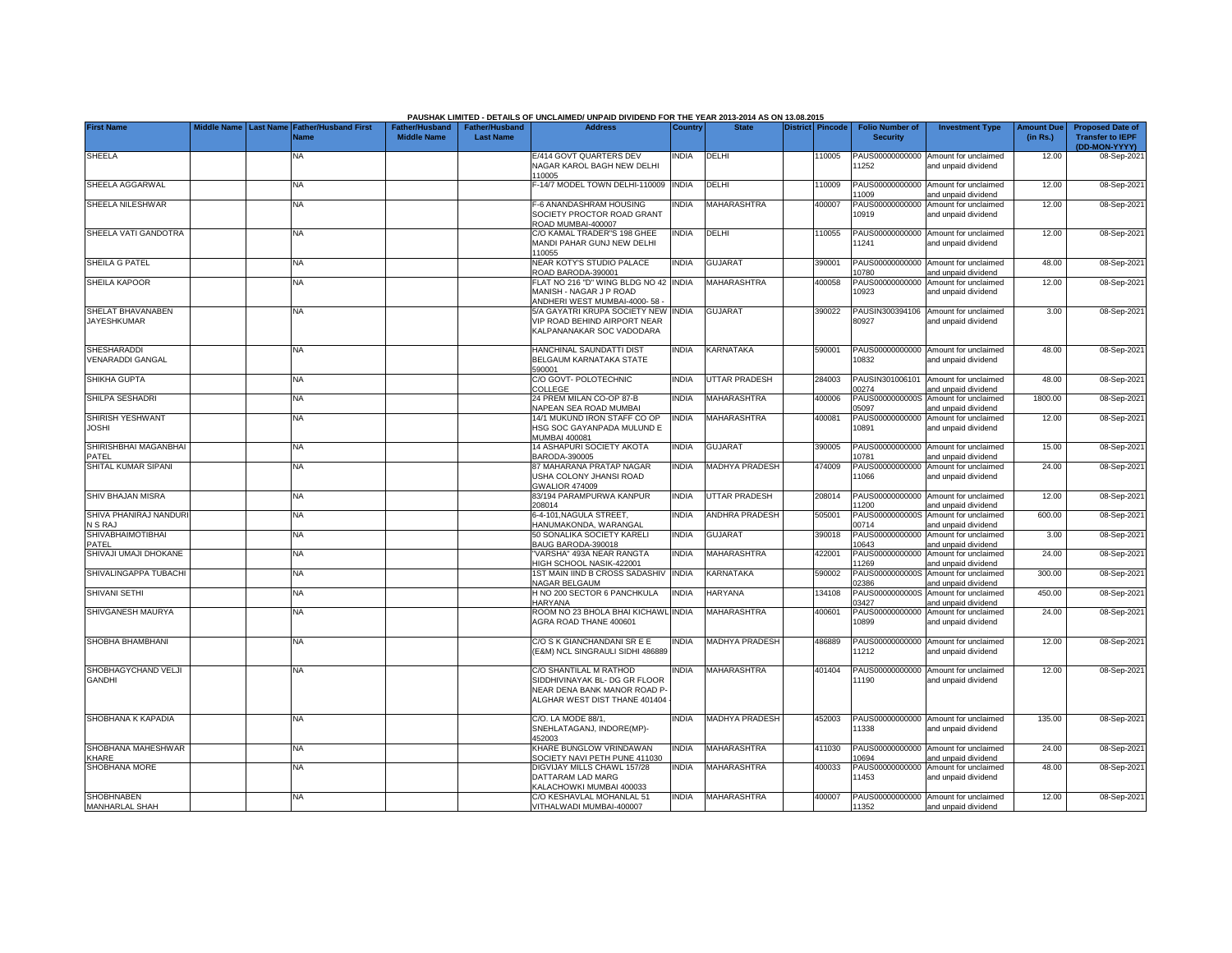|                                                  |                    |                                                      |                                      |                                           | PAUSHAK LIMITED - DETAILS OF UNCLAIMED/ UNPAID DIVIDEND FOR THE YEAR 2013-2014 AS ON 13.08.2015 |                |                       |                  |                                           |                                                             |                               |                                                                     |
|--------------------------------------------------|--------------------|------------------------------------------------------|--------------------------------------|-------------------------------------------|-------------------------------------------------------------------------------------------------|----------------|-----------------------|------------------|-------------------------------------------|-------------------------------------------------------------|-------------------------------|---------------------------------------------------------------------|
| <b>First Name</b>                                | <b>Middle Name</b> | <b>Last Name Father/Husband First</b><br><b>Name</b> | Father/Husband<br><b>Middle Name</b> | <b>Father/Husband</b><br><b>Last Name</b> | <b>Address</b>                                                                                  | <b>Country</b> | <b>State</b>          | District Pincode | <b>Folio Number of</b><br><b>Security</b> | <b>Investment Type</b>                                      | <b>Amount Due</b><br>(in Rs.) | <b>Proposed Date of</b><br><b>Transfer to IEPF</b><br>(DD-MON-YYYY) |
| SHRADDHA SHAH                                    |                    | <b>NA</b>                                            |                                      |                                           | BLOCK NO. 71, DUDHESHWAR<br>SCTY. AJWA ROAD, VADODARA-<br>390019                                | <b>INDIA</b>   | <b>GUJARAT</b>        | 390019           | PAUS00000000000<br>11681                  | Amount for unclaimed<br>and unpaid dividend                 | 24.00                         | 08-Sep-2021                                                         |
| SHRADHA SUDHIR DHONE                             |                    | VINAYAKRAO KOKATE                                    |                                      |                                           | A 17 PATRAKAR COLONY BEHIND<br>NEW BUS STAND AKOLA,<br>MAHARASHTRA                              | <b>INDIA</b>   | MAHARASHTRA           | 444001           | PAUSIN301895107<br>83439                  | Amount for unclaimed<br>and unpaid dividend                 | 24.00                         | 08-Sep-2021                                                         |
| SHREE KRISHNA LATH                               |                    | NA                                                   |                                      |                                           | 22/13 MANOHAR PUKUR ROAD<br>CALCUTTA-700029                                                     | <b>INDIA</b>   | <b>WEST BENGAL</b>    | 700029           | PAUS00000000000<br>11109                  | Amount for unclaimed<br>and unpaid dividend                 | 12.00                         | 08-Sep-2021                                                         |
| <b>SHREEDAR</b><br>YAMANAPPASHETTY<br>MANGANAHAL |                    | <b>NA</b>                                            |                                      |                                           | BANK ROAD NAVALAGUND DIST<br>DHARWAR 576224                                                     | <b>INDIA</b>   | KARNATAKA             | 576224           | PAUS00000000000<br>10830                  | Amount for unclaimed<br>and unpaid dividend                 | 24.00                         | 08-Sep-2021                                                         |
| SHREEKANT<br>RAMCHANDRA PENDSE                   |                    | <b>NA</b>                                            |                                      |                                           | 1182 BUDHWAR PETH POONA-<br>111002                                                              | <b>INDIA</b>   | <b>MAHARASHTRA</b>    | 411002           | 0661                                      | PAUS00000000000 Amount for unclaimed<br>and unpaid dividend | 3.00                          | 08-Sep-2021                                                         |
| SHRENIK RATILAL SHAH                             |                    | NA                                                   |                                      |                                           | 12-B WEST VIEW 309 S V ROAD<br>SANTACRUZ (W) MUMBAI-400054                                      | <b>INDIA</b>   | MAHARASHTRA           | 400054           | PAUS00000000000<br>11178                  | Amount for unclaimed<br>and unpaid dividend                 | 27.00                         | 08-Sep-2021                                                         |
| SHRI PRAKASH AGARWAL                             |                    | ΝA                                                   |                                      |                                           | <b>S D 360 SHASTRINAGAR</b><br>HAZIABAD U P 201001                                              | <b>INDIA</b>   | UTTAR PRADESH         | 201001           | PAUS00000000000<br>1059                   | Amount for unclaimed<br>and unpaid dividend                 | 12.00                         | 08-Sep-2021                                                         |
| SHRICHAND HARIASRA                               |                    | NA                                                   |                                      |                                           | <b>61 JASWANT BHAWAN JODHPUR</b>                                                                | INDIA          | RAJASTHAN             | 342001           | PAUS0000000000S<br>03320                  | Amount for unclaimed<br>and unpaid dividend                 | 300.00                        | 08-Sep-2021                                                         |
| SHRIDHAR DATTATRAYA<br>AGASHE                    |                    | <b>NA</b>                                            |                                      |                                           | <b>3112 TILAK LANE RATNAGIRI-</b><br>115612                                                     | <b>INDIA</b>   | MAHARASHTRA           | 415612           | PAUS00000000000<br>10695                  | Amount for unclaimed<br>and unpaid dividend                 | 9.00                          | 08-Sep-2021                                                         |
| SHRIDHAR K POOJARY                               |                    | <b>NA</b>                                            |                                      |                                           | D-5-8 JEEVAN SHANTI S V ROAD<br>SANTACRUZ WEST MUMBAI 400054                                    | <b>INDIA</b>   | MAHARASHTRA           | 400054           | PAUS00000000000<br>11156                  | Amount for unclaimed<br>and unpaid dividend                 | 12.00                         | 08-Sep-2021                                                         |
| SHRIDHAR SHETTI                                  |                    | <b>NA</b>                                            |                                      |                                           | <b>ASHWIN SURGICAL HOSPITAL 1395</b><br><b>BASAVAN GALLI BELGAUM</b>                            | <b>INDIA</b>   | KARNATAKA             | 590002           | 02518                                     | PAUS0000000000S Amount for unclaimed<br>and unpaid dividend | 300.00                        | 08-Sep-2021                                                         |
| SHRIKANT BHARGAV<br>GORE                         |                    | <b>NA</b>                                            |                                      |                                           | SAPHALYA SHRI SOCIETY SHASTRI INDIA<br>VAGAR DOMBIVALI WEST 421202                              |                | <b>MAHARASHTRA</b>    | 421202           | PAUS00000000000<br>11478                  | Amount for unclaimed<br>and unpaid dividend                 | 24.00                         | 08-Sep-2021                                                         |
| SHRIKANT V PRABHU                                |                    | NA                                                   |                                      |                                           | RAJESHREE 36 SARASWATI BAG<br><b>IOGESWARI (EAST) MUMBAI</b>                                    | <b>INDIA</b>   | MAHARASHTRA           | 400060           | PAUS0000000000S<br>02041                  | Amount for unclaimed<br>and unpaid dividend                 | 300.00                        | 08-Sep-2021                                                         |
| <b>SHRIKAR MANGESH</b><br><b>KENKARE</b>         |                    | <b>NA</b>                                            |                                      |                                           | ICL, 163, ASHRAM ROAD,<br>OPP.A.I.R., AHMEDABAD                                                 | <b>INDIA</b>   | <b>GUJARAT</b>        | 380014           | PAUS0000000000S<br>00711                  | Amount for unclaimed<br>and unpaid dividend                 | 300.00                        | 08-Sep-2021                                                         |
| SHRIKRISHNA M FIRKE                              |                    | NΑ                                                   |                                      |                                           | C/O SUREKHA NARKHEDE<br>MOHANANAND NAGAR MUNJARLI P<br>O KULGAON DIST THANE M S<br>421503       | INDIA          | MAHARASHTRA           | 421503           | PAUS00000000000<br>11095                  | Amount for unclaimed<br>and unpaid dividend                 | 12.00                         | 08-Sep-2021                                                         |
| SHRIMATI JAYKAR<br><b>LMAULA</b>                 |                    | <b>NA</b>                                            |                                      |                                           | <b>SA PRITAMNAGAR ELLISBRIDGE</b><br>AHMEDABAD 380006                                           | <b>INDIA</b>   | <b>GUJARAT</b>        | 380006           | PAUS00000000000<br>11370                  | Amount for unclaimed<br>and unpaid dividend                 | 12.00                         | 08-Sep-2021                                                         |
| SHRINIVAS MARTANAND<br><b>IOSHI</b>              |                    | <b>NA</b>                                            |                                      |                                           | 15 BELLARY GALLI HUBLI-580020                                                                   | INDIA          | KARNATAKA             | 580020           | PAUS00000000000<br>10831                  | Amount for unclaimed<br>and unpaid dividend                 | 48.00                         | 08-Sep-2021                                                         |
| SHRINIVAS MUTALIK<br>PATIL                       |                    | <b>NA</b>                                            |                                      |                                           | <b>11 ASHOK NAGAR HUBLI</b>                                                                     | <b>INDIA</b>   | KARNATAKA             | 580032           | PAUS0000000000S<br>02466                  | Amount for unclaimed<br>and unpaid dividend                 | 900.00                        | 08-Sep-2021                                                         |
| SHRIPAD SHANKAR<br><b>GUNJIKAR</b>               |                    | NA                                                   |                                      |                                           | <b>/ITHOBA GALLI, POST &amp;</b><br>AT.KHANAPUR, BELGAUM DIST.                                  | <b>INDIA</b>   | KARNATAKA             | 591302           | PAUS0000000000S<br>00886                  | Amount for unclaimed<br>and unpaid dividend                 | 300.00                        | 08-Sep-2021                                                         |
| SHRIPAD SHANKARRAO<br><b>THAKUR</b>              |                    | NA                                                   |                                      |                                           | 340-G, AD-SECTOR, SCHEME NO.<br>4C, INDORE-452010                                               | <b>INDIA</b>   | <b>MADHYA PRADESH</b> | 452010           | PAUS00000000000<br>1067                   | Amount for unclaimed<br>and unpaid dividend                 | 12.00                         | 08-Sep-2021                                                         |
| SHRITI KANA SAHA                                 |                    | NA.                                                  |                                      |                                           | C/O DR DEBDAS SAHA RAJA ROAD<br>PO SUKCHAR 24 PARGANAS (N)                                      | <b>INDIA</b>   | <b>WEST BENGAL</b>    | 700115           | PAUS0000000000S<br>02783                  | Amount for unclaimed<br>and unpaid dividend                 | 300.00                        | 08-Sep-2021                                                         |
| SHUBHA PRAMOD NAIK                               |                    | <b>NA</b>                                            |                                      |                                           | TYPE III/C 4-TATA COLONY MAHUL<br>ROAD CHEMBUR MUMBAI 400074                                    | <b>INDIA</b>   | MAHARASHTRA           | 400074           | PAUS00000000000<br>1277                   | Amount for unclaimed<br>and unpaid dividend                 | 60.00                         | 08-Sep-2021                                                         |
| SHUBHRA CHAKRAVARTY                              |                    | <b>NA</b>                                            |                                      |                                           | C/O REDIFFUSION ADVERTISING<br>(P) LTD POONAM BLDG 5/2 RUSSEL<br>STREET CALCUTTA-700071         | INDIA          | <b>WEST BENGAL</b>    | 700071           | PAUS00000000000<br>10942                  | Amount for unclaimed<br>and unpaid dividend                 | 12.00                         | 08-Sep-2021                                                         |
| SHUBHRA MOITRA                                   |                    | NA                                                   |                                      |                                           | PURBACHAL PO DATTA PUKUR 24<br>PRGS N                                                           | <b>INDIA</b>   | <b>WEST BENGAL</b>    | 743248           | )2925                                     | PAUS0000000000S Amount for unclaimed<br>and unpaid dividend | 300.00                        | 08-Sep-2021                                                         |
| SHUSILABEN RAMANLAL<br>CHOKSHI                   |                    | <b>NA</b>                                            |                                      |                                           | CHOKSHI BAZAR UMRETH DIST<br><b>KAIRA PIN-388220</b>                                            | <b>INDIA</b>   | <b>GUJARAT</b>        | 388220           | PAUS00000000000<br>0784                   | Amount for unclaimed<br>and unpaid dividend                 | 9.00                          | 08-Sep-2021                                                         |
| SHYAM KISHORI DEVI                               |                    | <b>NA</b>                                            |                                      |                                           | C/O. SHRI R.M. VERMA FLAT NO. E-<br>23. IP EXTN, PATPARGANJ NEW<br>DELHI-110092                 | <b>INDIA</b>   | DELHI                 | 10092            | PAUS00000000000<br>11048                  | Amount for unclaimed<br>and unpaid dividend                 | 36.00                         | 08-Sep-2021                                                         |
| SHYAM KUMAR PAREEK                               |                    | <b>NA</b>                                            |                                      |                                           | M/S UJJWAL LTD SHANKAR<br>BHAWAN S M S HIGHWAY JAIPUR-<br>302003                                | <b>INDIA</b>   | <b>RAJASTHAN</b>      | 302003           | PAUS00000000000<br>10849                  | Amount for unclaimed<br>and unpaid dividend                 | 24.00                         | 08-Sep-2021                                                         |
| SHYAM SUNDER SARDA                               |                    | <b>NA</b>                                            |                                      |                                           | C/O BEJNATH SATYANARAYAN<br>GANDHI GUNJ NIZAMABAD A P                                           | <b>INDIA</b>   | <b>ANDHRA PRADESH</b> | 503001           | PAUS00000000000<br>11420                  | Amount for unclaimed<br>and unpaid dividend                 | 48.00                         | 08-Sep-2021                                                         |
| SHYAMAL BANERJEE                                 |                    | <b>NA</b>                                            |                                      |                                           | 19A/4 DUM DUM ROAD CALCUTTA                                                                     | <b>INDIA</b>   | <b>WEST BENGAL</b>    | 700030           | PAUS0000000000S<br>02796                  | Amount for unclaimed<br>and unpaid dividend                 | 300.00                        | 08-Sep-2021                                                         |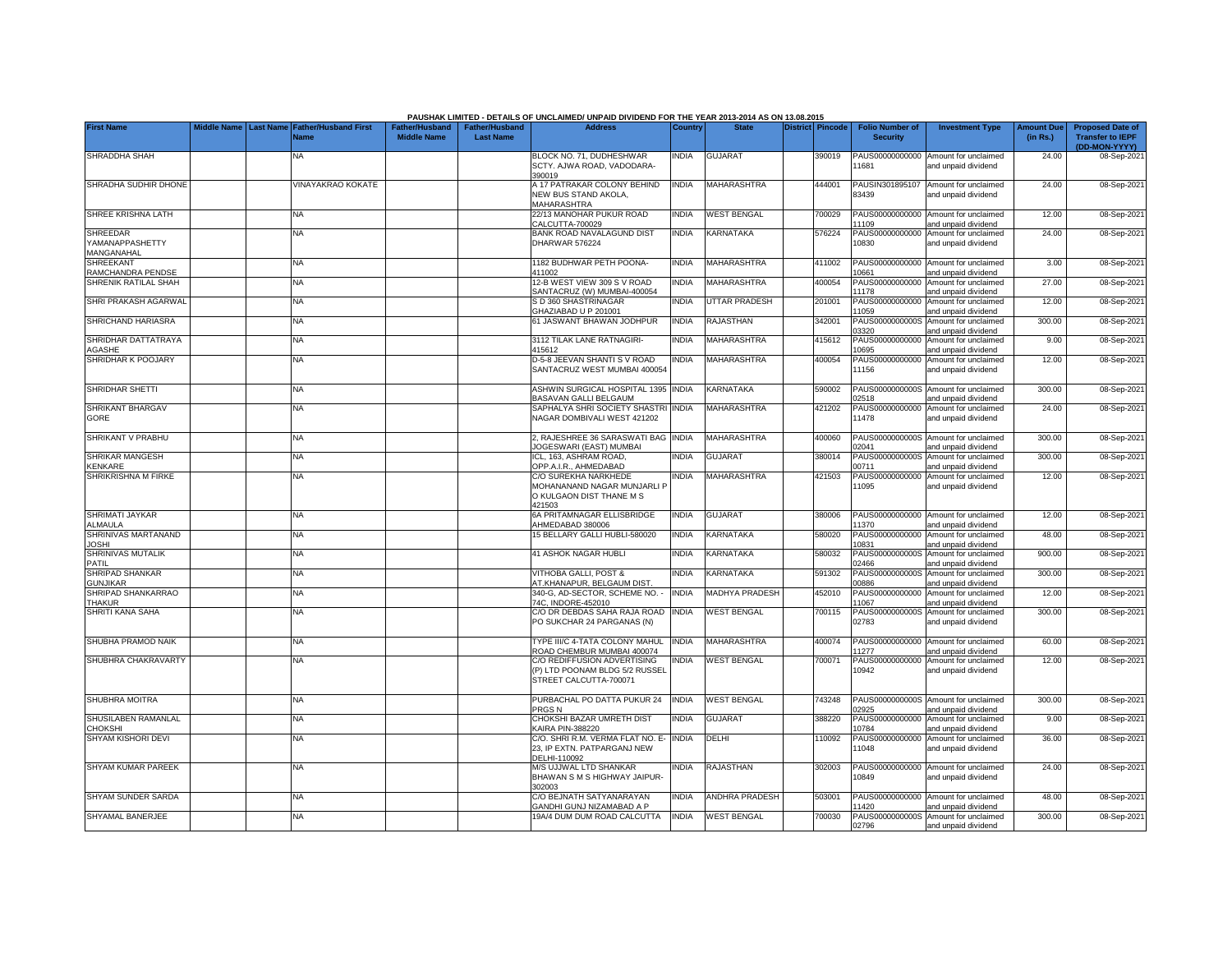|                                            |             |                                               |                                             |                                           | PAUSHAK LIMITED - DETAILS OF UNCLAIMED/ UNPAID DIVIDEND FOR THE YEAR 2013-2014 AS ON 13.08.2015 |                |                       |                  |                                           |                                                             |                               |                                                                     |
|--------------------------------------------|-------------|-----------------------------------------------|---------------------------------------------|-------------------------------------------|-------------------------------------------------------------------------------------------------|----------------|-----------------------|------------------|-------------------------------------------|-------------------------------------------------------------|-------------------------------|---------------------------------------------------------------------|
| <b>First Name</b>                          | Middle Name | <b>Last Name Father/Husband First</b><br>Name | <b>Father/Husband</b><br><b>Middle Name</b> | <b>Father/Husband</b><br><b>Last Name</b> | <b>Address</b>                                                                                  | <b>Country</b> | <b>State</b>          | District Pincode | <b>Folio Number of</b><br><b>Security</b> | <b>Investment Type</b>                                      | <b>Amount Due</b><br>(in Rs.) | <b>Proposed Date of</b><br><b>Transfer to IEPF</b><br>(DD-MON-YYYY) |
| SHYAMAL DATTA                              |             | ΝA                                            |                                             |                                           | JEEVAN-DEEP" 120 RAJA S C<br><b>MULLICK ROAD CALCUTTA</b>                                       | <b>NDIA</b>    | <b>WEST BENGAL</b>    | 700047           | PAUS0000000000S<br>2803                   | Amount for unclaimed<br>and unpaid dividend                 | 450.00                        | 08-Sep-202                                                          |
| SHYAMAL GHOSH                              |             | NA                                            |                                             |                                           | <b>MARKETING DIVISION ALEMBIC</b><br>CHEMICAL WORK ALEMBIC ROAD<br><b>ADODARA</b>               | <b>NDIA</b>    | GUJARAT               | 390003           | PAUS0000000000S<br>04578                  | Amount for unclaimed<br>and unpaid dividend                 | 300.00                        | 08-Sep-202                                                          |
| <b>SHYAMSUNDER</b><br>CHIRUMALLA           |             | <b>NA</b>                                     |                                             |                                           | SKIN SPECIALIST H NO 5-5-27<br><b>KHALEELWADI NIZAMABAD A P</b>                                 | <b>NDIA</b>    | <b>ANDHRA PRADESH</b> | 503003           | PAUS0000000000S<br>3178                   | Amount for unclaimed<br>nd unpaid dividend                  | 900.00                        | 08-Sep-202                                                          |
| SHYMAL KUMAR<br>TALUKDAR                   |             | <b>NA</b>                                     |                                             |                                           | <b>TALUKDAR CHAWL MALPA DONGRI</b><br><b>VO-3 ANDHERI EAST MUMBAI</b><br>100093                 | <b>INDIA</b>   | <b>MAHARASHTRA</b>    | 400093           | PAUS00000000000<br>11614                  | Amount for unclaimed<br>and unpaid dividend                 | 48.00                         | 08-Sep-2021                                                         |
| SIDDARTHAN V S                             |             | <b>SRINIVASAN</b>                             |                                             |                                           | NO 8, KEEZHAVEETHI<br><b>/EDARENYAM T P VEDARANYAM</b><br><b>TALUK NAGAPATTINAM</b>             | <b>NDIA</b>    | <b>TAMIL NADU</b>     | 614810           | PAUSIN300175105<br>91028                  | Amount for unclaimed<br>and unpaid dividend                 | 2400.00                       | 08-Sep-202                                                          |
| SIDDHARTH B TOPRANI                        |             | NA                                            |                                             |                                           | 13-14 SAHKAR NIKETAN 202<br>VADALA MUMBAI-400031                                                | <b>NDIA</b>    | MAHARASHTRA           | 400031           | PAUS00000000000<br>1153                   | Amount for unclaimed<br>and unpaid dividend                 | 12.00                         | 08-Sep-202                                                          |
| SIGFRED D SILVA                            |             | ΝA                                            |                                             |                                           | <b>AMIN NAGAR CHHANI DIST</b><br>BARODA PIN-391740                                              | <b>NDIA</b>    | GUJARAT               | 391740           | PAUS00000000000<br>0785                   | Amount for unclaimed<br>nd unpaid dividend                  | 3.00                          | 08-Sep-202                                                          |
| SIGFRED OLIVERA                            |             | ΝA                                            |                                             |                                           | <b>J AMIN NAGAR CHHANI BARODA</b><br>PIN-391740                                                 | <b>NDIA</b>    | <b>GUJARAT</b>        | 391740           | PAUS00000000000<br>0786                   | Amount for unclaimed<br>and unpaid dividend                 | 9.00                          | 08-Sep-202                                                          |
| <b>SIKHA DEY</b>                           |             | ΝA                                            |                                             |                                           | MOTOR ACCIDENT CLAIMS<br>TRIBUNAL H C GOSWAMI RD<br><b>UZARBAZAR GUWAHATI</b>                   | <b>NDIA</b>    | ASSAM                 | 781001           | PAUS0000000000S<br>03108                  | Amount for unclaimed<br>and unpaid dividend                 | 300.00                        | 08-Sep-202                                                          |
| SIMA LAKHOTIA                              |             | NA                                            |                                             |                                           | 24-A SHAKESPEARE SARANI 9TH<br>FLOOR FLAT NO 94D CALCUTTA<br>700017                             | <b>NDIA</b>    | <b>WEST BENGAL</b>    | 700017           | 10941                                     | PAUS00000000000 Amount for unclaimed<br>and unpaid dividend | 24.00                         | 08-Sep-202                                                          |
| SIMONE MANEKJEE<br><b>REGISTRAR</b>        |             | NA                                            |                                             |                                           | BUNGALOW AE-1 THE INDIAN<br>STEEL & WIRE PRODS LTD PO<br>INDRANAGAR JAMSHEDPUR 831008           | <b>INDIA</b>   | <b>JHARKHAND</b>      | 831008           | 1665                                      | PAUS00000000000 Amount for unclaimed<br>and unpaid dividend | 12.00                         | 08-Sep-202                                                          |
| SINGDHA KUMAR<br>GANGULY                   |             | <b>NA</b>                                     |                                             |                                           | B/1/32 SHEESHMAHAL COLONY<br><b>KAMACHHA VARANASI 221010</b>                                    | <b>INDIA</b>   | UTTAR PRADESH         | 221010           | 10846                                     | PAUS00000000000 Amount for unclaimed<br>and unpaid dividend | 24.00                         | 08-Sep-202                                                          |
| SIPRA SEAL                                 |             | NA                                            |                                             |                                           | <b>44 SIKDARPARA STREET</b><br>CALCUTTA 700007                                                  | INDIA          | <b>WEST BENGAL</b>    | 700007           | 11368                                     | PAUS00000000000 Amount for unclaimed<br>and unpaid dividend | 12.00                         | 08-Sep-202                                                          |
| SIRAJ JIVABHAI<br>LOKHANDWALA              |             | NA                                            |                                             |                                           | M G ROAD BARODA-390001                                                                          | INDIA          | <b>GUJARAT</b>        | 390001           | 10787                                     | PAUS00000000000 Amount for unclaimed<br>and unpaid dividend | 9.00                          | 08-Sep-202                                                          |
| SITA RAM BAHETI                            |             | <b>NA</b>                                     |                                             |                                           | 48 HEM CHANDRA NASKAR ROAD<br>BELLA GHATA CALCUTTA                                              | <b>INDIA</b>   | <b>WEST BENGAL</b>    | 700010           | PAUS0000000000S<br>)2814                  | Amount for unclaimed<br>and unpaid dividend                 | 450.00                        | 08-Sep-202                                                          |
| <b>SITA RAM FALOR</b>                      |             | <b>NA</b>                                     |                                             |                                           | C/O M/S SHREE LAXMI BASTRA<br>BHANDAR P O TAMLUK DIST<br>MIDNAPORE-721636                       | <b>INDIA</b>   | <b>WEST BENGAL</b>    | 721636           | 11107                                     | PAUS00000000000 Amount for unclaimed<br>and unpaid dividend | 24.00                         | 08-Sep-2021                                                         |
| SITANGSHU JANA                             |             | <b>NA</b>                                     |                                             |                                           | <b>GOLEPUKUR OPP TELEPHONE</b><br>EXCHANGE P O BARIPUR 24<br>PARGANAS                           | <b>INDIA</b>   | <b>WEST BENGAL</b>    | 743248           | 02930                                     | PAUS0000000000S Amount for unclaimed<br>and unpaid dividend | 300.00                        | 08-Sep-202                                                          |
| <b>SITARAMAIYER</b><br>VENUGOPALAN         |             | <b>NA</b>                                     |                                             |                                           | 15 DOUBLE STREET AGRAHARAM<br>SINGANALLUR COIMBATORE<br>641005                                  | <b>INDIA</b>   | <b>TAMIL NADU</b>     | 641005           | 10950                                     | PAUS00000000000 Amount for unclaimed<br>and unpaid dividend | 12.00                         | 08-Sep-202                                                          |
| SIVAGAMI KANNAN                            |             | <b>NA</b>                                     |                                             |                                           | <b>B JAYAMMAL STREET AYYAVOO</b><br>NAIDU COLONY CHENNAI-600029                                 | <b>NDIA</b>    | <b>TAMIL NADU</b>     | 600029           | 0978                                      | PAUS00000000000 Amount for unclaimed<br>and unpaid dividend | 12.00                         | 08-Sep-202                                                          |
| <b>SIVAM GHOSH</b>                         |             | NA                                            |                                             |                                           | 5/4 BARASAT HOUSING ESTATE<br>PHASE-II P O NOAPARA 24-PAGS(N                                    | NDIA           | <b>WEST BENGAL</b>    | 700125           | PAUS0000000000S<br>02774                  | Amount for unclaimed<br>and unpaid dividend                 | 300.00                        | 08-Sep-202                                                          |
| <b>SIVASANKARI</b><br><b>SATHIAMOORTHY</b> |             | <b>SUNDARAM</b><br><b>RAKKIYAPPAN</b>         |                                             |                                           | 28 ANNAIINDRA NAGAR IRUGAR<br>ROAD ONDIPUDUR COIMBATORE                                         | <b>NDIA</b>    | <b>TAMIL NADU</b>     | 641016           | PAUS13041400007<br>18734                  | Amount for unclaimed<br>and unpaid dividend                 | 3.00                          | 08-Sep-202                                                          |
| <b>SMITA C PATEL</b>                       |             | <b>NA</b>                                     |                                             |                                           | 54 VITHALNAGAR SOCIETY<br>KARELIBAUG VADODARA                                                   | <b>NDIA</b>    | <b>GUJARAT</b>        | 390018           | 4524                                      | PAUS0000000000S Amount for unclaimed<br>and unpaid dividend | 300.00                        | 08-Sep-202                                                          |
| SMITA DEEPAK DESAI                         |             | <b>NA</b>                                     |                                             |                                           | <b>B-1/6 REF KURUL COLONY ALIBAG</b><br>DIST RAIGAD 402208 M S                                  | <b>NDIA</b>    | MAHARASHTRA           | 402208           | PAUS00000000000<br>1431                   | Amount for unclaimed<br>and unpaid dividend                 | 48.00                         | 08-Sep-202                                                          |
| SMITA MOHAN JAYAWAR                        |             | <b>NA</b>                                     |                                             |                                           | <b>MAWANI TOWER 1ST FLOOR</b><br>PEDDAR ROAD MUMBAI 400026                                      | <b>NDIA</b>    | <b>MAHARASHTRA</b>    | 400026           | PAUS00000000000<br>1409                   | Amount for unclaimed<br>and unpaid dividend                 | 174.00                        | 08-Sep-202                                                          |
| SMITA RAMESH PETHE                         |             | <b>NA</b>                                     |                                             |                                           | 'SHRIDHAR" VISHRAMBAG P O<br>WILLINGDON COLLEGE DIST<br><b>SANGLI 416415</b>                    | <b>NDIA</b>    | MAHARASHTRA           | 416415           | PAUS00000000000<br>10699                  | Amount for unclaimed<br>and unpaid dividend                 | 24.00                         | 08-Sep-202                                                          |
| <b>SMITA SHANKERLAL</b><br><b>TANNA</b>    |             | <b>NA</b>                                     |                                             |                                           | C/O SHANKERLAL R TANNA 28/43<br>PRAHLAD PLOT "SHIVAM" RAJKOT<br>360001                          | NDIA           | <b>GUJARAT</b>        | 360001           | PAUS00000000000<br>11076                  | Amount for unclaimed<br>and unpaid dividend                 | 12.00                         | 08-Sep-2021                                                         |
| SNEHLATA JANARDAN<br>MEHTA                 |             | <b>NA</b>                                     |                                             |                                           | C/O MR GIRISH MEHTA BANK OF<br>BARODA P B NO-131 MARUTI GALLI<br><b>BELGAUM 590002</b>          | NDIA           | KARNATAKA             | 590002           | PAUS00000000000<br>10597                  | Amount for unclaimed<br>and unpaid dividend                 | 3.00                          | 08-Sep-202                                                          |
| <b>SNEHLATA</b><br>VIPINCHANDRA PATEL      |             | NA                                            |                                             |                                           | SAYAJI IRON & ENGG CO LTD<br>CHHANI ROAD BARODA 390002                                          | <b>NDIA</b>    | <b>GUJARAT</b>        | 390002           | 10659                                     | PAUS00000000000 Amount for unclaimed<br>and unpaid dividend | 3.00                          | 08-Sep-2021                                                         |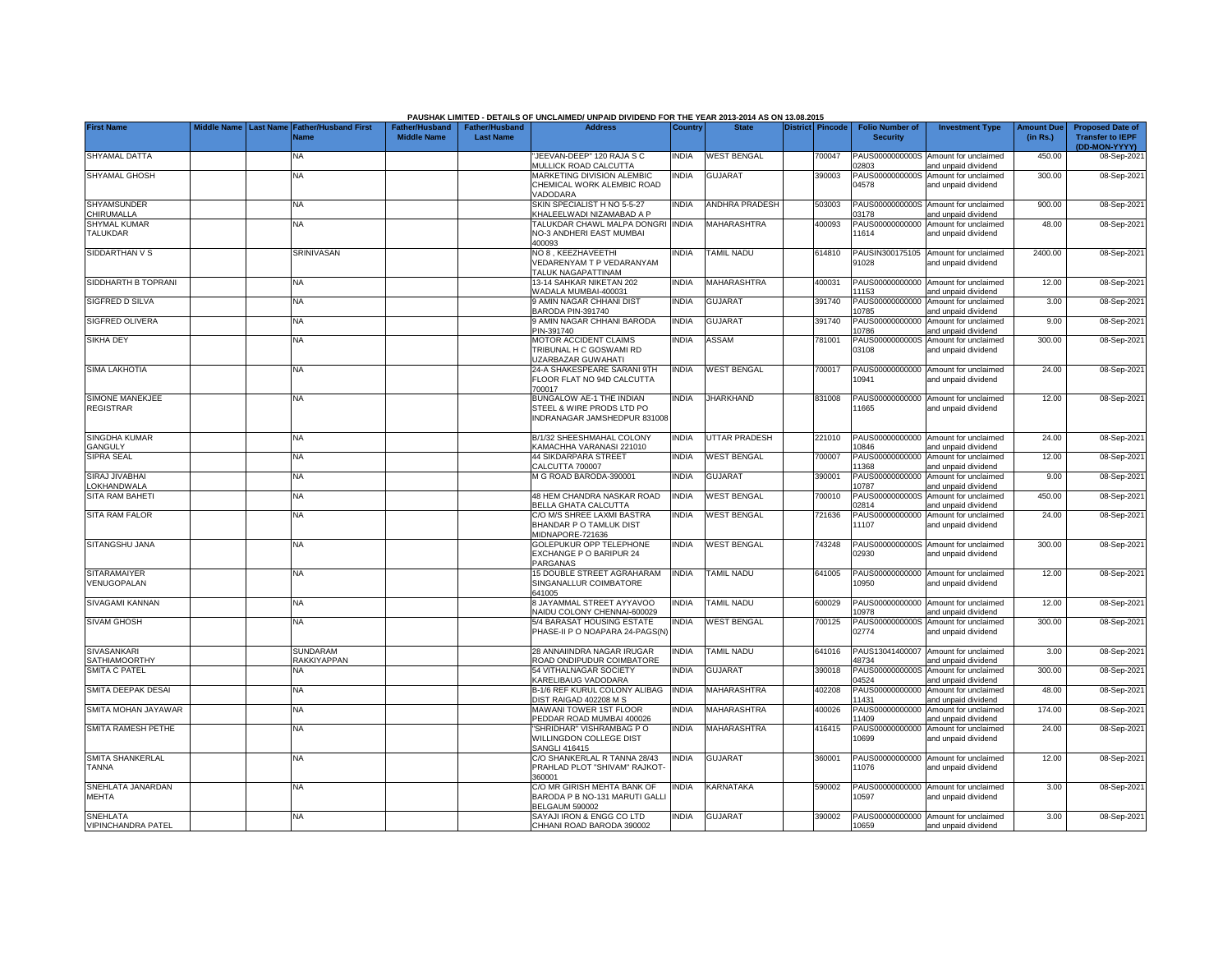|                                                  |             |                                                      |                                             |                                           | PAUSHAK LIMITED - DETAILS OF UNCLAIMED/ UNPAID DIVIDEND FOR THE YEAR 2013-2014 AS ON 13.08.2015                        |              |                       |                         |                                           |                                                             |                               |                                                                     |
|--------------------------------------------------|-------------|------------------------------------------------------|---------------------------------------------|-------------------------------------------|------------------------------------------------------------------------------------------------------------------------|--------------|-----------------------|-------------------------|-------------------------------------------|-------------------------------------------------------------|-------------------------------|---------------------------------------------------------------------|
| <b>First Name</b>                                | Middle Name | <b>Last Name Father/Husband First</b><br><b>Name</b> | <b>Father/Husband</b><br><b>Middle Name</b> | <b>Father/Husband</b><br><b>Last Name</b> | <b>Address</b>                                                                                                         | Country      | <b>State</b>          | <b>District Pincode</b> | <b>Folio Number of</b><br><b>Security</b> | <b>Investment Type</b>                                      | <b>Amount Due</b><br>(in Rs.) | <b>Proposed Date of</b><br><b>Transfer to IEPF</b><br>(DD-MON-YYYY) |
| SNEHLATABEN VINUBHAI<br>PATEL                    |             | <b>NA</b>                                            |                                             |                                           | C/O ORIENTAL CERAMIC WORKS<br>AT,PO & TAL VIJAPUR DIST<br>MEHSANA PIN-382870                                           | <b>NDIA</b>  | <b>GUJARAT</b>        | 382870                  | PAUS00000000000<br>10789                  | Amount for unclaimed<br>and unpaid dividend                 | 9.00                          | 08-Sep-2021                                                         |
| SNIGDHA BOSE                                     |             | <b>NA</b>                                            |                                             |                                           | C/O UJJWAL LIMITED 2ND FLOOR<br>/18 ASAF ALI ROAD NEW DELHI                                                            | <b>INDIA</b> | DELHI                 | 110002                  | 3872                                      | PAUS0000000000S Amount for unclaimed<br>and unpaid dividend | 300.00                        | 08-Sep-202                                                          |
| SOBHA RAJENDRAKUMAR                              |             | <b>NA</b>                                            |                                             |                                           | ERICKATTU BALAKRISHNA MENON<br>ROAD EDAPALLY P O COCHIN                                                                | <b>INDIA</b> | KERALA                | 682024                  | PAUS0000000000S<br>02973                  | Amount for unclaimed<br>and unpaid dividend                 | 300.00                        | 08-Sep-202                                                          |
| SOBHINI DHARMA<br><b>RATNAM</b>                  |             | NA                                                   |                                             |                                           | CHAKKAMADATHIL HOUSE,<br>NATTIKA POST, THRISSUR DIST.<br>KERALA-680566                                                 | <b>INDIA</b> | KERALA                | 680566                  | 0984                                      | PAUS00000000000 Amount for unclaimed<br>and unpaid dividend | 12.00                         | 08-Sep-202                                                          |
| <b>SOHAN SINGH</b>                               |             | <b>NA</b>                                            |                                             |                                           | 6/81 W E A KAROL BAGH NEW<br>DELHI-110005                                                                              | INDIA        | DELHI                 | 110005                  | PAUS00000000000<br>10700                  | Amount for unclaimed<br>and unpaid dividend                 | 48.00                         | 08-Sep-202                                                          |
| <b>SOHAN SINGH</b>                               |             | <b>NA</b>                                            |                                             |                                           | 6/81, WEA, KAROLBAGH NEW DELHI                                                                                         | <b>INDIA</b> | DELHI                 | 110005                  | PAUS0000000000S<br>1410                   | Amount for unclaimed<br>nd unpaid dividend                  | 600.00                        | 08-Sep-202                                                          |
| <b>SOHAN SINGH</b>                               |             | <b>NA</b>                                            |                                             |                                           | 6/81 W E A KAROLBAGH N DELHI-<br>10005                                                                                 | <b>INDIA</b> | DELHI                 | 110005                  | PAUS00000000000<br>0850                   | Amount for unclaimed<br>and unpaid dividend                 | 99.00                         | 08-Sep-202                                                          |
| SOHANBAI JODHRAJJI<br>JAIN                       |             | NA                                                   |                                             |                                           | 9 KALYAN KUTIR L B SHASHTRI<br>MARG KURLA (WEST) MUMBAI -<br>400070                                                    | <b>NDIA</b>  | <b>MAHARASHTRA</b>    | 400070                  | PAUS00000000000<br>11272                  | Amount for unclaimed<br>and unpaid dividend                 | 24.00                         | 08-Sep-202                                                          |
| SOHINI ASHOKKUMAR<br><b>PARIKH</b>               |             | <b>NA</b>                                            |                                             |                                           | 797 OLD PADRA ROAD OPP TAGOR<br>NAGAR NR DR J M SHAH'S HOUSE<br>BARODA 390015                                          | <b>INDIA</b> | <b>GUJARAT</b>        | 390015                  | 11657                                     | PAUS00000000000 Amount for unclaimed<br>and unpaid dividend | 123.00                        | 08-Sep-202                                                          |
| <b>SOJAN FRANCIS</b>                             |             | ΝA                                                   |                                             |                                           | KONIKKARA HOUSE<br>CHELAKKOTTOKARA TRICHUR                                                                             | <b>NDIA</b>  | KERALA                | 680005                  | )2986                                     | PAUS0000000000S Amount for unclaimed<br>and unpaid dividend | 450.00                        | 08-Sep-202                                                          |
| SOMA SUNDARA<br><b>ESWARAN</b>                   |             | <b>NA</b>                                            |                                             |                                           | C 50 D D A FLATS SAKET NEW<br>DELHI-110017                                                                             | <b>NDIA</b>  | DELHI                 | 10017                   | 1216                                      | PAUS00000000000 Amount for unclaimed<br>and unpaid dividend | 24.00                         | 08-Sep-2021                                                         |
| SOMABHAI AMTHABHAI<br>PATFL                      |             | <b>NA</b>                                            |                                             |                                           | AT & PO KANSA TAL VISNAGAR<br>DIST MEHSANA PIN-384250                                                                  | <b>NDIA</b>  | <b>GUJARAT</b>        | 384250                  | PAUS00000000000<br>0790                   | Amount for unclaimed<br>and unpaid dividend                 | 9.00                          | 08-Sep-202                                                          |
| SOMABHAI PRABHUDAS<br>PATEL                      |             | <b>NA</b>                                            |                                             |                                           | KAMANIYA PARA NEAR TANK DIST.<br>MEHSANA AT. POST. UNAVA                                                               | <b>INDIA</b> | <b>GUJARA1</b>        | 384160                  | PAUS00000000000<br>11722                  | Amount for unclaimed<br>and unpaid dividend                 | 3.00                          | 08-Sep-202                                                          |
| SOMESH RAMANAND<br><b>SHASTRI</b>                |             | <b>NA</b>                                            |                                             |                                           | B/101, RAJSTAMBHA SOCIETY,<br>OPP: POLOGROUND, VADODARA-<br>390001                                                     | <b>INDIA</b> | <b>GUJARAT</b>        | 390001                  | 11674                                     | PAUS00000000000 Amount for unclaimed<br>and unpaid dividend | 9.00                          | 08-Sep-202                                                          |
| SONA SURESH HINDUJA                              |             | <b>NA</b>                                            |                                             |                                           | SAI DARSHAN CO-OP HSG SOCIETY INDIA<br>FLAT NO 7 1ST FLOOR R K T<br>COLLEGE RD ULHASNAGAR 421003<br><b>MAHARASHTRA</b> |              | MAHARASHTRA           | 421003                  | 10897                                     | PAUS00000000000 Amount for unclaimed<br>and unpaid dividend | 12.00                         | 08-Sep-202                                                          |
| SONAL MUKUNDRAI<br><b>MAKWANA</b>                |             | <b>NA</b>                                            |                                             |                                           | <b>3 TIRTH NAGAR PART 2 GURUKUL</b><br>ROAD AHMEDABAD 380052                                                           | <b>INDIA</b> | <b>GUJARAT</b>        | 380052                  | 1429                                      | PAUS00000000000 Amount for unclaimed<br>and unpaid dividend | 99.00                         | 08-Sep-202                                                          |
| SONALI UDESH KAPOOR                              |             | <b>NA</b>                                            |                                             |                                           | H/6, Nav Prabhat Chs Ltd. Sant<br>Janabai Marg Vile Parle(E)                                                           | <b>NDIA</b>  | <b>MAHARASHTRA</b>    | 400057                  | PAUS0000000000S<br>3755                   | Amount for unclaimed<br>and unpaid dividend                 | 300.00                        | 08-Sep-202                                                          |
| SOPAN BAJIRAO<br><b>LOKHANDE</b>                 |             | <b>NA</b>                                            |                                             |                                           | FLAT NO 2-3 C-6 TYPE BLDG NO 14<br><b>SECTOR 6 C B D NEW MUMBAI</b><br>400615                                          | <b>INDIA</b> | <b>MAHARASHTRA</b>    | 400615                  | PAUS00000000000<br>10885                  | Amount for unclaimed<br>and unpaid dividend                 | 12.00                         | 08-Sep-202                                                          |
| SOUMENDRA KUMAR<br><b>BOTHRA</b>                 |             | <b>NA</b>                                            |                                             |                                           | C/O LOTTERY-HOUSE 143-D<br>SARPAT BOSE ROAD CALCUTTA-<br>700026                                                        | <b>NDIA</b>  | <b>WEST BENGAL</b>    | 700026                  | 11113                                     | PAUS00000000000 Amount for unclaimed<br>and unpaid dividend | 12.00                         | 08-Sep-202                                                          |
| <b>SQN LDR S</b><br>VENKATACHARY                 |             | <b>NA</b>                                            |                                             |                                           | C-ACCTS I HQ TRAINING COMMAND INDIA<br>A F HEBBAL BANGALORE-560006                                                     |              | KARNATAKA             | 560006                  | 11282                                     | PAUS00000000000 Amount for unclaimed<br>and unpaid dividend | 12.00                         | 08-Sep-202                                                          |
| <b>SREE LAKSHMI</b><br><b>PENUGONDA</b>          |             | <b>NA</b>                                            |                                             |                                           | PARAMATMA KRUPA 75 FEET ROAD INDIA<br>D NO 27-32-54 VISAKHAPATNAM                                                      |              | ANDHRA PRADESH        | 530001                  | PAUS0000000000S<br>04853                  | Amount for unclaimed<br>and unpaid dividend                 | 450.00                        | 08-Sep-202                                                          |
| <b>SREESAI SATYA PRAKASH</b><br><b>BENDAPUDI</b> |             | <b>NA</b>                                            |                                             |                                           | 18-1-30 APARTMENT NO-2 O P<br>MEDICALS ADITYA MEDICAL<br>COMPLEX VISAKHAPATNAM                                         | <b>INDIA</b> | <b>ANDHRA PRADESH</b> | 530002                  | 14829                                     | PAUS0000000000S Amount for unclaimed<br>and unpaid dividend | 450.00                        | 08-Sep-202                                                          |
| SRIDEVI JANARDHAN                                |             | ΝA                                                   |                                             |                                           | PLOTNO.62, 54D, SHIVAYANAGAR<br>NEAR THIYAGARAJAN STREET,<br>ALAGAPURAM.                                               | <b>INDIA</b> | <b>TAMIL NADU</b>     | 636004                  | 01028                                     | PAUS0000000000S Amount for unclaimed<br>and unpaid dividend | 2400.00                       | 08-Sep-202                                                          |
| SRIDHAR DAVULURU                                 |             | <b>NA</b>                                            |                                             |                                           | DG-844 SAROJINI NAGAR NEW<br>DELHI                                                                                     | <b>NDIA</b>  | DELHI                 | 110023                  | 3878                                      | PAUS0000000000S Amount for unclaimed<br>and unpaid dividend | 300.00                        | 08-Sep-202                                                          |
| <b>SRIKANT TUKARAM</b><br><b>VERNEKAR</b>        |             | NA                                                   |                                             |                                           | L-3, LECTURERS QUARTERS<br><b>/IKRAM BAUG, PRATAP GUNG</b><br><b>/ADODARA</b>                                          | INDIA        | <b>GUJARAT</b>        | 390002                  | PAUS0000000000S<br>00264                  | Amount for unclaimed<br>and unpaid dividend                 | 300.00                        | 08-Sep-202                                                          |
| SRIKRISHNA MURTHY<br><b>BADIDA</b>               |             | <b>NA</b>                                            |                                             |                                           | AZAD STREET, NO.7/183,<br>ROBERTSONPET MACHILIPATNAM                                                                   | <b>NDIA</b>  | ANDHRA PRADESH        | 521001                  | 00719                                     | PAUS0000000000S Amount for unclaimed<br>and unpaid dividend | 600.00                        | 08-Sep-2021                                                         |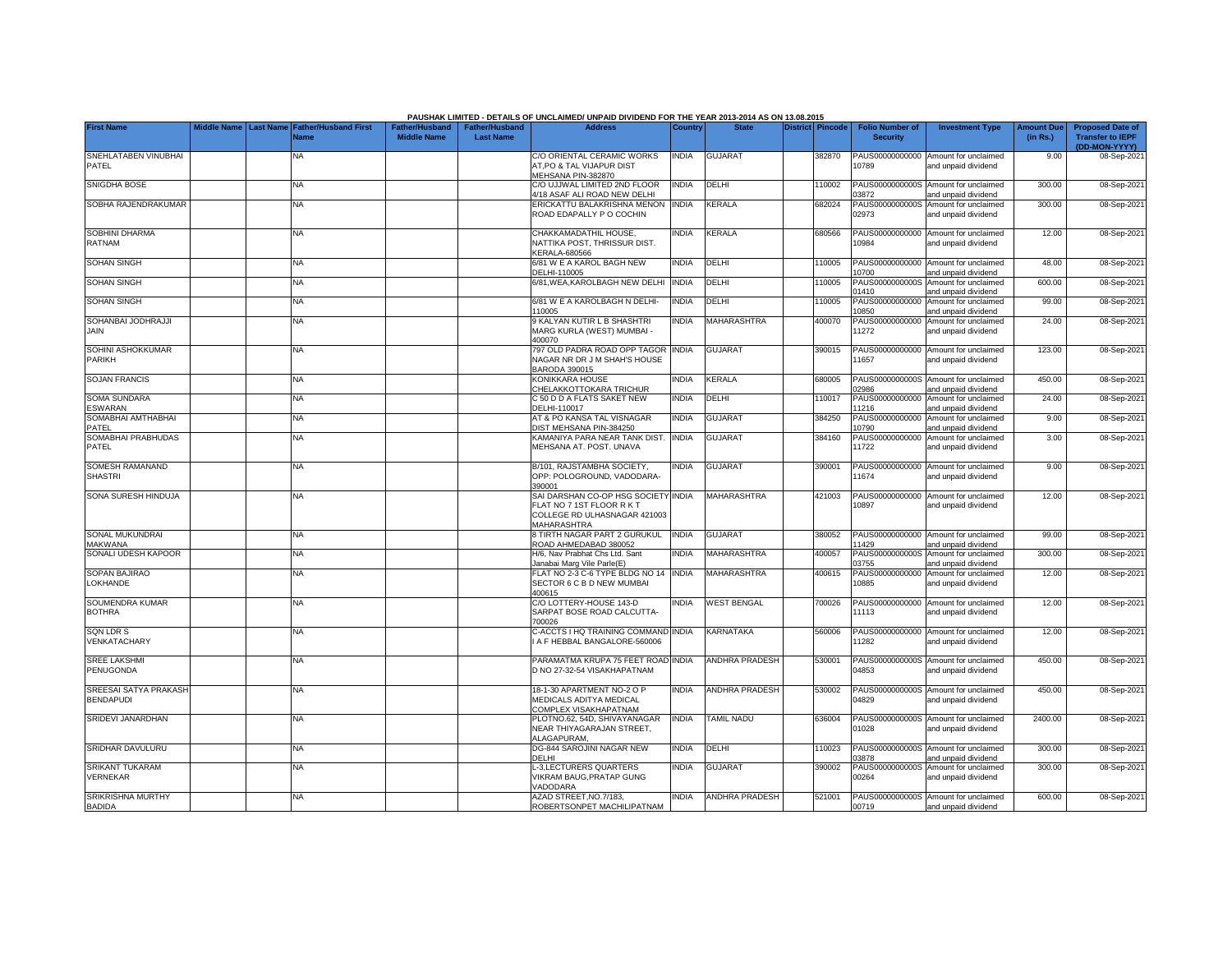|                                           |             |                                                         |                                             |                                           | PAUSHAK LIMITED - DETAILS OF UNCLAIMED/ UNPAID DIVIDEND FOR THE YEAR 2013-2014 AS ON 13.08.2015                        |              |                       |                  |                                           |                                                             |                               |                                                                     |
|-------------------------------------------|-------------|---------------------------------------------------------|---------------------------------------------|-------------------------------------------|------------------------------------------------------------------------------------------------------------------------|--------------|-----------------------|------------------|-------------------------------------------|-------------------------------------------------------------|-------------------------------|---------------------------------------------------------------------|
| <b>First Name</b>                         | Middle Name | <b>Father/Husband First</b><br><b>Last Name</b><br>Name | <b>Father/Husband</b><br><b>Middle Name</b> | <b>Father/Husband</b><br><b>Last Name</b> | <b>Address</b>                                                                                                         | Country      | <b>State</b>          | District Pincode | <b>Folio Number of</b><br><b>Security</b> | <b>Investment Type</b>                                      | <b>Amount Due</b><br>(in Rs.) | <b>Proposed Date of</b><br><b>Transfer to IEPF</b><br>(DD-MON-YYYY) |
| SRIKRISHNA RAO B N                        |             | <b>NA</b>                                               |                                             |                                           | M/S SRI NIMISHAMBA MEDICALS<br>'PARIMALA COMPLEX'100 FI ROAD<br><b>MYSORE</b>                                          | <b>INDIA</b> | KARNATAKA             | 570024           | PAUS0000000000S<br>02634                  | Amount for unclaimed<br>and unpaid dividend                 | 600.00                        | 08-Sep-2021                                                         |
| <b>SRINATH CV</b>                         |             | <b>NA</b>                                               |                                             |                                           | NO.B3/129<br>GHATAPRABHA, NATIONAL GAMES<br>VILLAGE, KORAMANGALA<br>BANGALORE 560034 KARNATAKA                         | <b>INDIA</b> | <b>KARNATAKA</b>      | 560034           | 10791                                     | PAUS00000000000 Amount for unclaimed<br>and unpaid dividend | 9.00                          | 08-Sep-2021                                                         |
| SRINIVAS ENJAMOORI                        |             | NA                                                      |                                             |                                           | PLOT 20 VETERINARY COLONY<br>SHAIKPET, FILM NAGAR BESIDE<br><b>ADITYA HILL TOP</b><br>APPTSHYDERABAD                   | <b>INDIA</b> | <b>ANDHRA PRADESH</b> | 500008           | 03125                                     | PAUS0000000000S Amount for unclaimed<br>and unpaid dividend | 300.00                        | 08-Sep-202                                                          |
| SRINIVASA RAMANUJAM<br>PARVASTU           |             | <b>NA</b>                                               |                                             |                                           | C/O MR.P.V.G. RAJAN, 14-37-24,<br>GOKHULE R MUPPIDI COLONY.<br>MAHARANIPETA VISHAKAPATNAM                              | <b>NDIA</b>  | <b>ANDHRA PRADESH</b> | 530002           | 00722                                     | PAUS0000000000S Amount for unclaimed<br>and unpaid dividend | 1200.00                       | 08-Sep-202                                                          |
| SRINIVASA SAI KOTI                        |             | <b>NA</b>                                               |                                             |                                           | C/O K S SAI HOUSE NO LIG 822<br>BHARATHI N- AGAR BHEL R C<br>PURAM HYDERABAD 500032 - -                                | <b>NDIA</b>  | ANDHRA PRADESH        | 500032           | 10956                                     | PAUS00000000000 Amount for unclaimed<br>and unpaid dividend | 12.00                         | 08-Sep-202                                                          |
| SRINIVASAN T S                            |             | <b>NA</b>                                               |                                             |                                           | 28/1 5TH MAIN ROAD<br>MALLESWARAM BANGALORE                                                                            | <b>INDIA</b> | KARNATAKA             | 560010           | 00962                                     | PAUS0000000000T Amount for unclaimed<br>and unpaid dividend | 120.00                        | 08-Sep-202                                                          |
| <b>SRIRAMA MURTHY</b><br>VISHNUVAJHALA    |             | <b>NA</b>                                               |                                             |                                           | 6-11-45 PRAKASAM ROAD<br>NARSAPUR 534275 W.G.DT 534275                                                                 | <b>INDIA</b> | <b>ANDHRA PRADESH</b> | 534275           | PAUS00000000000<br>11311                  | Amount for unclaimed<br>and unpaid dividend                 | 12.00                         | 08-Sep-202                                                          |
| <b>SRIRAMA PRASAD</b><br><b>KORUKONDA</b> |             | SATYANARAYANA<br><b>GUPTA KORUKONDA</b>                 |                                             |                                           | 8-3-8 BARUVARI STREET WARD 5<br>RAJAHMUNDRY                                                                            | <b>INDIA</b> | <b>ANDHRA PRADESH</b> | 533101           | PAUSIN302324110<br>14707                  | Amount for unclaimed<br>and unpaid dividend                 | 450.00                        | 08-Sep-202                                                          |
| <b>SUBASH KAUL</b>                        |             |                                                         |                                             |                                           | KAUL SONS CHEMISTS BANIHAL<br>VIA JAMMU (TAWI) BANIHAL-182146                                                          | <b>NDIA</b>  | JAMMU AND<br>KASHMIR  | 182146           | PAUS00000000000<br>10792                  | Amount for unclaimed<br>and unpaid dividend                 | 3.00                          | 08-Sep-202                                                          |
| SUBBA RAMAN K M                           |             | <b>NA</b>                                               |                                             |                                           | FLAT II SECOND FL GAYATHRI<br>APTS 53 SANTOSHNAGAR COLONY<br>MEHDHIPATNAM HYDERABAD<br>500028                          | <b>NDIA</b>  | <b>ANDHRA PRADESH</b> | 500028           | PAUS00000000000<br>10934                  | Amount for unclaimed<br>and unpaid dividend                 | 24.00                         | 08-Sep-202                                                          |
| SUBBAIAH SETTY M R                        |             | <b>NA</b>                                               |                                             |                                           | SRI SAIBABA MEDICAL STORES<br>SANTHEPET CHITRADURGA<br>(KARNATAKA)                                                     | <b>INDIA</b> | <b>KARNATAKA</b>      | 577501           | 0149                                      | PAUS0000000000M Amount for unclaimed<br>and unpaid dividend | 600.00                        | 08-Sep-202                                                          |
| SUBBARAO M V                              |             | <b>NA</b>                                               |                                             |                                           | C/O M V SUBBA RAO ASHOK<br>JAGAR 5-7-30/4 GUNTUR                                                                       | <b>INDIA</b> | ANDHRA PRADESH        | 522007           | 1486                                      | PAUS00000000000 Amount for unclaimed<br>and unpaid dividend | 48.00                         | 08-Sep-202                                                          |
| SUBBAREDDY RAMASAMY                       |             | <b>NA</b>                                               |                                             |                                           | C/O.R.SUBBA REDDY B.A.<br>POOCHMPATTY.KACHAIKATTY P.O.<br>(VIA) VADPATTY, MADURAI DIST.                                | <b>INDIA</b> | TAMIL NADU            | 625001           | PAUS0000000000S<br>01413                  | Amount for unclaimed<br>and unpaid dividend                 | 300.00                        | 08-Sep-202                                                          |
| SUBBULAKSHMI C                            |             | <b>NA</b>                                               |                                             |                                           | W/O. CHOKKALINGAM. G, 175,<br>Cauvery Road Udayanagar                                                                  | <b>INDIA</b> | KARNATAKA             | 560016           | 1062                                      | PAUS0000000000C Amount for unclaimed<br>and unpaid dividend | 60.00                         | 08-Sep-202                                                          |
| <b>SUBEDAR SINGH THAKUR</b>               |             | <b>NA</b>                                               |                                             |                                           | 67 GIRIJASUT SOCIETY<br>CHANDLODIYA AHMEDABAD-382480                                                                   | <b>NDIA</b>  | <b>GUJARAT</b>        | 382480           | PAUS00000000000<br>10880                  | Amount for unclaimed<br>and unpaid dividend                 | 24.00                         | 08-Sep-2021                                                         |
| SUBHA NARNARAIN<br>CHOUDHARY              |             | NA                                                      |                                             |                                           | D II/6 SUBHRAMANIAM BHARATI<br>MARG NEW DELHI 110003                                                                   | INDIA        | DELHI                 | 110003           | 10702                                     | PAUS00000000000 Amount for unclaimed<br>and unpaid dividend | 15.00                         | 08-Sep-202                                                          |
| SUBHADRA BHOGILAL<br>SHAH                 |             | <b>NA</b>                                               |                                             |                                           | C-1 GROUND FLR AMI VARSHA OPP INDIA<br>SYNDICATE- BANK NR RAM GALLI<br>OFF S V ROAD KANDIVL- I WEST<br>MUMBAI-400067 - |              | MAHARASHTRA           | 400067           | PAUS00000000000<br>10888                  | Amount for unclaimed<br>and unpaid dividend                 | 12.00                         | 08-Sep-2021                                                         |
| SUBHAGI VINODKUMAR<br>VAIDYA              |             | <b>NA</b>                                               |                                             |                                           | , MADHUVAN SOCIETY OPP. S T<br>BUS STAND, BAVLA DIST-<br>AHMEDABAD GUJARAT                                             | <b>INDIA</b> | <b>GUJARAT</b>        | 382220           | 12547                                     | PAUS00000000000 Amount for unclaimed<br>and unpaid dividend | 12.00                         | 08-Sep-202                                                          |
| SUBHASH CHANDER<br><b>ALIMAH</b>          |             | NA                                                      |                                             |                                           | -30 PRASHANT VIHAR ROHINI<br><b>SECTOR XIV DELHI</b>                                                                   | <b>INDIA</b> | DELHI                 | 10085            | PAUS00000000000<br>1220                   | Amount for unclaimed<br>and unpaid dividend                 | 12.00                         | 08-Sep-202                                                          |
| SUBHASH CHOPRA                            |             | <b>NA</b>                                               |                                             |                                           | C-190 MAHANAGAR LUCKNOW-<br>226006                                                                                     | <b>INDIA</b> | UTTAR PRADESH         | 226006           | PAUS00000000000<br>10793                  | Amount for unclaimed<br>and unpaid dividend                 | 24.00                         | 08-Sep-202                                                          |
| <b>SUBHASH DATAR</b>                      |             | <b>NA</b>                                               |                                             |                                           | 38/2, MADHUBAN A SOCIETY<br>SAMARTH PATH KARVE NAGAR (<br><b>GANSSH NAGAR )PUNE</b>                                    | <b>INDIA</b> | MAHARASHTRA           | 411052           | PAUS0000000000S<br>04944                  | Amount for unclaimed<br>and unpaid dividend                 | 450.00                        | 08-Sep-2021                                                         |
| SUBHASH GOVINDRAO<br>MARATHE              |             | <b>NA</b>                                               |                                             |                                           | "KH-75 NEW KAVI NAGAR"<br>GHAZIABAD 201002                                                                             | <b>INDIA</b> | <b>UTTAR PRADESH</b>  | 201002           | 10795                                     | PAUS00000000000 Amount for unclaimed<br>and unpaid dividend | 3.00                          | 08-Sep-202                                                          |
| <b>SUBHASH JITENDRA</b><br>DALAL          |             | <b>NA</b>                                               |                                             |                                           | SWATI A202 C D BARFIWALA MARG INDIA<br>ANDHERI WEST MUMBAI-400058                                                      |              | <b>MAHARASHTRA</b>    | 400058           | PAUS00000000000<br>10704                  | Amount for unclaimed<br>and unpaid dividend                 | 3.00                          | 08-Sep-202                                                          |
| SUBHASH NAROTAMDAS<br>SHAH                |             | <b>NA</b>                                               |                                             |                                           | C/O BHARATKUMAR<br>MAHESHCHANDRA 295 NEW CLOTH<br>MARKET AHMEDABAD-380002                                              | <b>NDIA</b>  | <b>GUJARAT</b>        | 380002           | PAUS00000000000<br>11268                  | Amount for unclaimed<br>and unpaid dividend                 | 12.00                         | 08-Sep-202                                                          |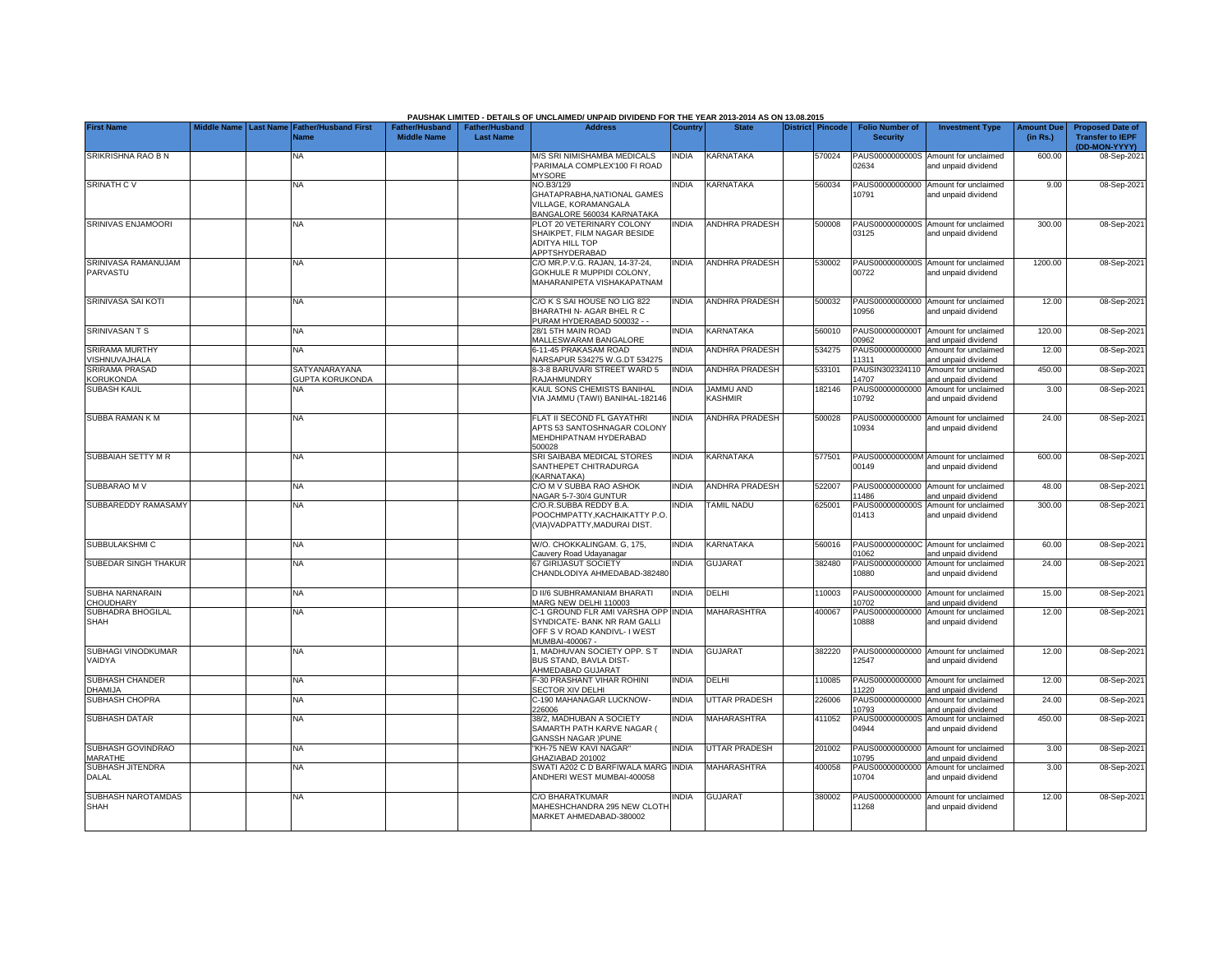|                                              |                       |                                            |                                             |                                           | PAUSHAK LIMITED - DETAILS OF UNCLAIMED/ UNPAID DIVIDEND FOR THE YEAR 2013-2014 AS ON 13.08.2015                          |              |                       |                         |                                           |                                                             |                               |                                                                     |
|----------------------------------------------|-----------------------|--------------------------------------------|---------------------------------------------|-------------------------------------------|--------------------------------------------------------------------------------------------------------------------------|--------------|-----------------------|-------------------------|-------------------------------------------|-------------------------------------------------------------|-------------------------------|---------------------------------------------------------------------|
| <b>First Name</b>                            | Middle Name Last Name | <b>Father/Husband First</b><br><b>Name</b> | <b>Father/Husband</b><br><b>Middle Name</b> | <b>Father/Husband</b><br><b>Last Name</b> | <b>Address</b>                                                                                                           | Country      | <b>State</b>          | <b>District Pincode</b> | <b>Folio Number of</b><br><b>Security</b> | <b>Investment Type</b>                                      | <b>Amount Due</b><br>(in Rs.) | <b>Proposed Date of</b><br><b>Transfer to IEPF</b><br>(DD-MON-YYYY) |
| SUBHASH PASAWALA                             |                       | NA                                         |                                             |                                           | B/H SARKARI VASAHAT PARTH<br><b>NDRAPRASTH T- OWER'S NEAR</b><br>GURUKUL DRIVE IN ROAD VASTR-<br>APUR AHMEDABAD 380052 - | <b>INDIA</b> | <b>GUJARAT</b>        | 380052                  | PAUS00000000000<br>1525                   | Amount for unclaimed<br>and unpaid dividend                 | 3.00                          | 08-Sep-2021                                                         |
| <b>SUBHASHCHANDRA</b><br>RANCHHODBHAI PANDYA |                       | NA                                         |                                             |                                           | "NIRU KUNJ" OPP TELEPHONE<br>EXCHANGE VALL- ABHA<br>VIDYANAGAR DIST KAIRA PIN-<br>388120 - -                             | <b>INDIA</b> | <b>GUJARAT</b>        | 388120                  | PAUS00000000000<br>10796                  | Amount for unclaimed<br>and unpaid dividend                 | 24.00                         | 08-Sep-2021                                                         |
| SUBHENDU ROY                                 |                       | <b>NA</b>                                  |                                             |                                           | F-1180 CHITTARANJAN PARK NEW<br>DELHI-110019                                                                             | <b>INDIA</b> | <b>DELHI</b>          | 110019                  | 10939                                     | PAUS00000000000 Amount for unclaimed<br>and unpaid dividend | 12.00                         | 08-Sep-2021                                                         |
| SUBHOJIT MUKHERJEE                           |                       | <b>NA</b>                                  |                                             |                                           | B-139/1 R D S O MANAK NAGAR<br><b>UCKNOW</b>                                                                             | <b>INDIA</b> | <b>UTTAR PRADESH</b>  | 226011                  | PAUS0000000000S<br>03395                  | Amount for unclaimed<br>and unpaid dividend                 | 300.00                        | 08-Sep-2021                                                         |
| <b>SUBIR MANDAL</b>                          |                       | <b>NA</b>                                  |                                             |                                           | 53/1B/1A CHAUL PATTY ROAD<br>RAGINI CINEMA HALL                                                                          | <b>INDIA</b> | <b>WEST BENGAL</b>    | 700010                  | PAUSIN300513176<br>1223                   | Amount for unclaimed<br>and unpaid dividend                 | 840.00                        | 08-Sep-2021                                                         |
| SUBODH KUMAR KUNDU                           |                       | <b>NA</b>                                  |                                             |                                           | 8 9 10/2 SASHI BHUSAN SARKAR<br>ANE SALKIA HOWRAH-711106                                                                 | <b>INDIA</b> | <b>WEST BENGAL</b>    | 711106                  | PAUS00000000000<br>11124                  | Amount for unclaimed<br>and unpaid dividend                 | 12.00                         | 08-Sep-2021                                                         |
| SUBODHCHANDRA C<br>VAIDYA                    |                       | NA                                         |                                             |                                           | AT & POST KELISANA TA VIJAPUR<br>DIST MEHSANA 382830 (N G)                                                               | <b>INDIA</b> | <b>GUJARAT</b>        | 382830                  | PAUS00000000000<br>10797                  | Amount for unclaimed<br>and unpaid dividend                 | 3.00                          | 08-Sep-2021                                                         |
| SUBRAHMANYA K BHAT                           |                       | SUBRAYA BHAT K                             |                                             |                                           | NO 43 9TH A MAIN PIPELINE ROAD<br>SRINAGAR BANGALORE                                                                     | <b>INDIA</b> | KARNATAKA             | 560050                  | PAUSIN301356200<br>77692                  | Amount for unclaimed<br>and unpaid dividend                 | 24.00                         | 08-Sep-2021                                                         |
| SUBRAHMANYA SASTRY<br><b>TEJOMURTHULA</b>    |                       | <b>NA</b>                                  |                                             |                                           | C/O CIRCARS LAKSHIMI MILL<br><b>STORES CONVENT STREET</b><br>VIJAYAWADA 520001                                           | <b>INDIA</b> | <b>ANDHRA PRADESH</b> | 520001                  | PAUS00000000000<br>11084                  | Amount for unclaimed<br>and unpaid dividend                 | 24.00                         | 08-Sep-2021                                                         |
| SUBRAHMANYAM KOLLI                           |                       | NA                                         |                                             |                                           | 47-9-24B 3RD LANE<br>DWARAKANAGAR VISAKHAPATNAM<br>530016                                                                | <b>INDIA</b> | <b>ANDHRA PRADESH</b> | 530016                  | 10798                                     | PAUS00000000000 Amount for unclaimed<br>and unpaid dividend | 48.00                         | 08-Sep-2021                                                         |
| SUBRAHMANYAM VOODI                           |                       | NA                                         |                                             |                                           | KWALITY SURGICALS 9A J V R<br>MUNICIPAL BUILDING NELLORE                                                                 | <b>INDIA</b> | <b>ANDHRA PRADESH</b> | 524001                  | 04705                                     | PAUS0000000000S Amount for unclaimed<br>and unpaid dividend | 600.00                        | 08-Sep-2021                                                         |
| SUBRAMANIAM<br>MAHADEVAN IYER                |                       | NΑ                                         |                                             |                                           | ALIN GAMA DHOM<br>PHARMACEUTICAL/LABORATORY<br>17/113, NOORANI, PALGHAT<br>(KERALA)                                      | <b>INDIA</b> | <b>KERALA</b>         | 678004                  | PAUS0000000000S<br>00731                  | Amount for unclaimed<br>and unpaid dividend                 | 600.00                        | 08-Sep-202                                                          |
| <b>SUBRAMANIAN R</b>                         |                       | <b>NA</b>                                  |                                             |                                           | 298, MAIN ROAD SHEVAPET SALAM                                                                                            | <b>INDIA</b> | <b>TAMIL NADU</b>     | 636002                  | 00628                                     | PAUS0000000000R Amount for unclaimed<br>and unpaid dividend | 300.00                        | 08-Sep-2021                                                         |
| <b>SUBRAMANIAN S</b>                         |                       | NA                                         |                                             |                                           | 23, TEPPAKULAM ST., TUTICORIN<br>TAMIL NADU                                                                              | <b>INDIA</b> | <b>TAMIL NADU</b>     | 628002                  | PAUS0000000000S<br>00242                  | Amount for unclaimed<br>and unpaid dividend                 | 300.00                        | 08-Sep-202                                                          |
| SUBRAMANYA M N                               |                       | <b>NA</b>                                  |                                             |                                           | NO.40 POLICE STATION ROAD<br>BASAVANGUDI, BANGALORE                                                                      | <b>INDIA</b> | KARNATAKA             | 560004                  | PAUS0000000000M<br>00525                  | Amount for unclaimed<br>and unpaid dividend                 | 600.00                        | 08-Sep-2021                                                         |
| SUBRAMANYAM KOLLI                            |                       | <b>NA</b>                                  |                                             |                                           | M/S.WALTER BASHNELL LTD. 7TH<br>PLOT 9TH MAIN ROAD<br>DANDEESWARAM VELACHERY<br><b>MADRAS</b>                            | <b>INDIA</b> | <b>TAMIL NADU</b>     | 600042                  | PAUS0000000000S<br>00730                  | Amount for unclaimed<br>and unpaid dividend                 | 2400.00                       | 08-Sep-2021                                                         |
| <b>SUBRATA MOITRA</b>                        |                       | <b>NA</b>                                  |                                             |                                           | PURBA CHAL PO DATTA PUKUR 24<br>PRGS <sub>N</sub>                                                                        | <b>INDIA</b> | <b>WEST BENGAL</b>    | 743248                  | 02926                                     | PAUS0000000000S Amount for unclaimed<br>and unpaid dividend | 300.00                        | 08-Sep-2021                                                         |
| <b>SUBRAY M HEGDE</b>                        |                       | <b>NA</b>                                  |                                             |                                           | NO.82 III MAIN, III STAGE,<br>VINAYAKA LAYOUT<br>VIJAYANAGARBANGALORE                                                    | <b>INDIA</b> | <b>KARNATAKA</b>      | 560040                  | PAUS00000000000<br>11105                  | Amount for unclaimed<br>and unpaid dividend                 | 24.00                         | 08-Sep-2021                                                         |
| <b>SUCHI SHANDILYA</b>                       |                       | <b>NA</b>                                  |                                             |                                           | CARE OF SMT SHARDA MANI<br>MISRA 5/5 SARVA PRIYA VIHAR<br><b>NEW DELHI-110016</b>                                        | <b>INDIA</b> | DELHI                 | 110016                  | 1030                                      | PAUS00000000000 Amount for unclaimed<br>and unpaid dividend | 12.00                         | 08-Sep-2021                                                         |
| <b>SUDARSHAN KUMAR</b><br><b>SHARMA</b>      |                       | <b>NA</b>                                  |                                             |                                           | C/O UJJWAL LTD BROWN ROAD<br><b>UDHIANA</b>                                                                              | <b>INDIA</b> | <b>PUNJAB</b>         | 141008                  | 3442                                      | PAUS0000000000S Amount for unclaimed<br>and unpaid dividend | 300.00                        | 08-Sep-2021                                                         |
| SUDESH KUMAR KAPUR                           |                       | <b>NA</b>                                  |                                             |                                           | -202 SOM VIHAR APTS R K PURAM<br>NEW DELHI                                                                               | <b>INDIA</b> | CHANDIGARH            | 160018                  | PAUS00000000000<br>0998                   | Amount for unclaimed<br>and unpaid dividend                 | 12.00                         | 08-Sep-2021                                                         |
| SUDGOONA DINKAR<br><b>INAMDAR</b>            |                       | NA                                         |                                             |                                           | B-4 JAY MAHAL FLATS MITHAKHALI<br>ELLISBRIDGE AHMEDABAD-380006                                                           | <b>NDIA</b>  | <b>GUJARAT</b>        | 380006                  | PAUS00000000000<br>10614                  | Amount for unclaimed<br>and unpaid dividend                 | 15.00                         | 08-Sep-2021                                                         |
| SUDHA AVINASH<br>AROSKAR                     |                       | NA                                         |                                             |                                           | 403 SADACHAR RAIYANIGRAM<br>SHIMPOLI ROAD BORIVALI (W)<br>MUMBAI-400092                                                  | <b>INDIA</b> | <b>MAHARASHTRA</b>    | 400092                  | 11151                                     | PAUS00000000000 Amount for unclaimed<br>and unpaid dividend | 24.00                         | 08-Sep-2021                                                         |
| <b>SUDHA JHA</b>                             |                       | NA                                         |                                             |                                           | NO 6-1-299/2 PLOT 72 WALKER<br>TOWN PADMA RAO NAGAR<br>SECUNDERABAD 500025 A P                                           | <b>INDIA</b> | ANDHRA PRADESH        | 500025                  | 11357                                     | PAUS00000000000 Amount for unclaimed<br>and unpaid dividend | 36.00                         | 08-Sep-2021                                                         |
| SUDHA SURESH PATEL                           |                       | <b>NA</b>                                  |                                             |                                           | C/O DR S S PATEL C-627 LALBHAINI<br>PAT LALLUBHAI CHAKLA BROACH<br>392001                                                | <b>INDIA</b> | <b>GUJARAT</b>        | 392001                  | 10706                                     | PAUS00000000000 Amount for unclaimed<br>and unpaid dividend | 24.00                         | 08-Sep-2021                                                         |
| SUDHABEN NAVINBHAI<br>PATEL                  |                       | <b>NA</b>                                  |                                             |                                           | 23 ROKADNATH HOUSING CO-OP<br>SOCIETY RACE COURSE CIRCLE<br>GOTRI ROAD BARODA 390007                                     | <b>INDIA</b> | <b>GUJARAT</b>        | 390007                  | PAUS00000000000<br>10600                  | Amount for unclaimed<br>and unpaid dividend                 | 48.00                         | 08-Sep-2021                                                         |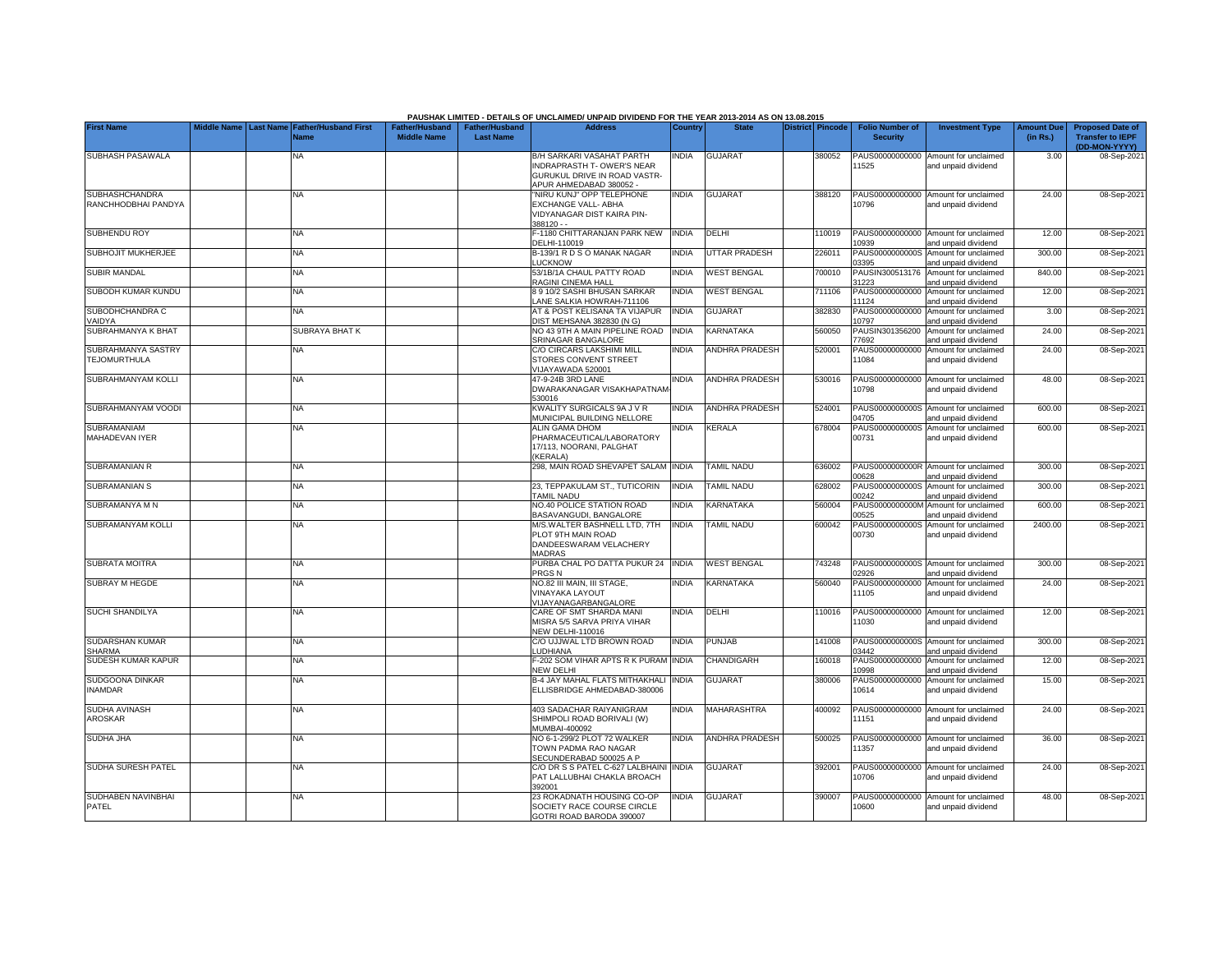|                                         |             |                  |                             |                       |                       | PAUSHAK LIMITED - DETAILS OF UNCLAIMED/ UNPAID DIVIDEND FOR THE YEAR 2013-2014 AS ON 13.08.2015 |                |                       |                  |                          |                                                             |                   |                                          |
|-----------------------------------------|-------------|------------------|-----------------------------|-----------------------|-----------------------|-------------------------------------------------------------------------------------------------|----------------|-----------------------|------------------|--------------------------|-------------------------------------------------------------|-------------------|------------------------------------------|
| <b>First Name</b>                       | Middle Name | <b>Last Name</b> | <b>Father/Husband First</b> | <b>Father/Husband</b> | <b>Father/Husband</b> | <b>Address</b>                                                                                  | <b>Country</b> | <b>State</b>          | District Pincode | <b>Folio Number of</b>   | <b>Investment Type</b>                                      | <b>Amount Due</b> | <b>Proposed Date of</b>                  |
|                                         |             |                  | <b>Name</b>                 | <b>Middle Name</b>    | <b>Last Name</b>      |                                                                                                 |                |                       |                  | <b>Security</b>          |                                                             | (in Rs.)          | <b>Transfer to IEPF</b><br>(DD-MON-YYYY) |
| SUDHABEN SATYENDRA                      |             |                  | NA                          |                       |                       | PITRUDAYA SOORYODAY SOCIETY INDIA                                                               |                | <b>GUJARAT</b>        | 390002           | PAUS00000000000          | Amount for unclaimed                                        | 3.00              | 08-Sep-202                               |
| <b>BHATT</b>                            |             |                  |                             |                       |                       | FATEH GANJ BARODA 390002                                                                        |                |                       |                  | 10637                    | and unpaid dividend                                         |                   |                                          |
| SUDHABEN THAKORBHAI                     |             |                  | NA.                         |                       |                       | AT & PO SAMA DIST BARODA                                                                        | <b>INDIA</b>   | <b>GUJARAT</b>        | 390008           |                          | PAUS00000000000 Amount for unclaimed                        | 3.00              | 08-Sep-202                               |
| PATEL                                   |             |                  |                             |                       |                       | 390008                                                                                          |                |                       |                  | 11517                    | and unpaid dividend                                         |                   |                                          |
| <b>SUDHAKAR</b>                         |             |                  | SATYANARAYANA               |                       |                       | NO 21 TULA NIVAS SRINIVASA                                                                      | <b>INDIA</b>   | <b>ANDHRA PRADESH</b> | 518001           | PAUSIN301022215          | Amount for unclaimed                                        | 1500.00           | 08-Sep-2021                              |
| SATYANARAYANA<br>TANGUTURU              |             |                  | LAKSHMI NARASIMHA           |                       |                       | <b>CLOTH MARKET KURNOOL</b>                                                                     |                |                       |                  | 27861                    | and unpaid dividend                                         |                   |                                          |
| SUDHINDRA NATH DAS                      |             |                  | <b>NA</b>                   |                       |                       | B/2/169 KALYANI PO KALYANI DIST                                                                 | <b>INDIA</b>   | <b>WEST BENGAL</b>    | 741235           |                          | PAUS00000000000 Amount for unclaimed                        | 24.00             | 08-Sep-202                               |
| <b>GUPTA</b>                            |             |                  |                             |                       |                       | NADIA WEST BENGAL 741235                                                                        |                |                       |                  | 11123                    | and unpaid dividend                                         |                   |                                          |
| SUDHIR DOGRA                            |             |                  | <b>NA</b>                   |                       |                       | FLAT NO 603.UDYAN-3. B<br>WING.MILITARY ROAD.                                                   | <b>INDIA</b>   | MAHARASHTRA           | 400072           | PAUS00000000000<br>11637 | Amount for unclaimed<br>and unpaid dividend                 | 48.00             | 08-Sep-2021                              |
|                                         |             |                  |                             |                       |                       | MAROL.ANDHERI WEST, MUMBAI,                                                                     |                |                       |                  |                          |                                                             |                   |                                          |
| SUDHIR JAYANTILAL                       |             |                  | <b>NA</b>                   |                       |                       | HUZARAT PAGA SHUSHILA                                                                           | <b>NDIA</b>    | <b>GUJARAT</b>        | 390006           |                          | PAUS00000000000 Amount for unclaimed                        | 24.00             | 08-Sep-202                               |
| <b>JAISWAL</b><br>SUDHIR KUMAR DHAMIJA  |             |                  | DINA NATH DHAMIJA           |                       |                       | COTTAGE BARODA-390006<br>H-5/43 GROUND FLOOR SECTOR 11 INDIA                                    |                | DELHI                 | 110085           | 10799                    | and unpaid dividend<br>PAUS00000000000 Amount for unclaimed | 12.00             | 08-Sep-202                               |
|                                         |             |                  |                             |                       |                       | ROHINI NEW DELHI                                                                                |                |                       |                  | 13111                    | and unpaid dividend                                         |                   |                                          |
| SUDHIR KUMAR GHOSE                      |             |                  | <b>NA</b>                   |                       |                       | 79/4/3A RAJA NABA KISSEN STREET INDIA                                                           |                | <b>WEST BENGAL</b>    | 700005           |                          | PAUS00000000000 Amount for unclaimed                        | 12.00             | 08-Sep-202                               |
|                                         |             |                  | <b>NA</b>                   |                       |                       | CALCUTTA-700005                                                                                 |                |                       |                  | 11108                    | and unpaid dividend                                         |                   |                                          |
| SUDHIR KUMAR GHOSH                      |             |                  |                             |                       |                       | 43/A, NIMTOLE GHAT STREET<br>CALCUTTA                                                           | <b>INDIA</b>   | <b>WEST BENGAL</b>    | 700006           | 02669                    | PAUS0000000000S Amount for unclaimed<br>and unpaid dividend | 300.00            | 08-Sep-202                               |
| SUDHIR KUMAR RAHA                       |             |                  | <b>NA</b>                   |                       |                       | 65A SURJA SEN STREET CALCUTTA-INDIA                                                             |                | <b>WEST BENGAL</b>    | 700009           | PAUS00000000000          | Amount for unclaimed                                        | 12.00             | 08-Sep-202                               |
|                                         |             |                  |                             |                       |                       | 700009                                                                                          |                |                       |                  | 10940                    | and unpaid dividend                                         |                   |                                          |
| SUDHIR MUGATLAL<br><b>JATHAL</b>        |             |                  | NA.                         |                       |                       | FLAT NO.6 SHIV APARTMENT OPP<br>DA-MART, NEAR SARDAR PATEL                                      | <b>INDIA</b>   | <b>GUJARAT</b>        | 388120           | PAUS00000000000<br>10648 | Amount for unclaimed<br>and unpaid dividend                 | 48.00             | 08-Sep-202                               |
|                                         |             |                  |                             |                       |                       | STATUE MOTA BAZAR, VALLABH                                                                      |                |                       |                  |                          |                                                             |                   |                                          |
|                                         |             |                  |                             |                       |                       | /IDYANAGAR 388120(GUJ)                                                                          |                |                       |                  |                          |                                                             |                   |                                          |
| <b>SUDHIRCHANDRA</b><br>SHRIPAD SAMARTH |             |                  | <b>NA</b>                   |                       |                       | 2/9 SAURABH PARK GUJARAT                                                                        | <b>INDIA</b>   | GUJARAT               | 390002           | PAUS00000000000<br>10708 | Amount for unclaimed                                        | 48.00             | 08-Sep-202                               |
|                                         |             |                  |                             |                       |                       | HOUSING BOARD - FLATS NR<br>CHHANI JAKAT NAKA BARODA-                                           |                |                       |                  |                          | and unpaid dividend                                         |                   |                                          |
|                                         |             |                  |                             |                       |                       | 39000-2-                                                                                        |                |                       |                  |                          |                                                             |                   |                                          |
| SUDHIRKUMAR SHIVNATH                    |             |                  | <b>NA</b>                   |                       |                       | 123 AJAY SOCIETY FATEHGANJ                                                                      | <b>INDIA</b>   | <b>GUJARAT</b>        | 390002           |                          | PAUS00000000000 Amount for unclaimed                        | 3.00              | 08-Sep-202                               |
| <b>MISRA</b><br>SUHASINI VITHAL CHAVAN  |             |                  | <b>NA</b>                   |                       |                       | BARODA 390002<br>C-10 SHANTI CAMPUS SOCIETY                                                     | <b>INDIA</b>   | MAHARASHTRA           | 400080           | 10801<br>PAUS00000000000 | and unpaid dividend<br>Amount for unclaimed                 | 6.00              | 08-Sep-202                               |
|                                         |             |                  |                             |                       |                       | NAHUR ROAD MULUND WEST                                                                          |                |                       |                  | 11455                    | and unpaid dividend                                         |                   |                                          |
|                                         |             |                  |                             |                       |                       | MUMBAI 400080                                                                                   |                |                       |                  |                          |                                                             |                   |                                          |
| <b>SUJAL PATEL</b>                      |             |                  | <b>NA</b>                   |                       |                       | NIRALI "AKASH GANGA" TRADE<br>CENTRE HIMATNAGAR 383001                                          | <b>INDIA</b>   | <b>GUJARAT</b>        | 383001           | 1628                     | PAUS00000000000 Amount for unclaimed<br>and unpaid dividend | 24.00             | 08-Sep-202                               |
| <b>SUJATA DEY</b>                       |             |                  | NA                          |                       |                       | C/O DR TARUN KUMAR DEY                                                                          | <b>INDIA</b>   | <b>WEST BENGAL</b>    | 700114           | PAUS0000000000S          | Amount for unclaimed                                        | 300.00            | 08-Sep-202                               |
|                                         |             |                  |                             |                       |                       | BENGAL CHEMICAL OFFICER S                                                                       |                |                       |                  | 02781                    | and unpaid dividend                                         |                   |                                          |
|                                         |             |                  |                             |                       |                       | QUARTER P O PANIHATI DIST 24<br>PGS (N)                                                         |                |                       |                  |                          |                                                             |                   |                                          |
| <b>SUJATA VIPUL VORA</b>                |             |                  | <b>VIPUL VORA</b>           |                       |                       | D 801 DHANJAY TOWER SATELLITE INDIA                                                             |                | <b>GUJARAT</b>        | 380052           |                          | PAUS00000000000 Amount for unclaimed                        | 48.00             | 08-Sep-202                               |
|                                         |             |                  |                             |                       |                       | AHMEDABAD                                                                                       |                |                       |                  | 3253                     | and unpaid dividend                                         |                   |                                          |
| SUJAYA BASAVANNA                        |             |                  | <b>NA</b>                   |                       |                       | 751 10TH MAIN III BLOCK III STAGE<br><b>BASAVESHWARANAGAR</b>                                   | <b>INDIA</b>   | <b>KARNATAKA</b>      | 560079           | PAUS00000000000<br>1280  | Amount for unclaimed<br>and unpaid dividend                 | 12.00             | 08-Sep-202                               |
|                                         |             |                  |                             |                       |                       | BANGALORE-560079                                                                                |                |                       |                  |                          |                                                             |                   |                                          |
| <b>SUJITH M</b>                         |             |                  | CHERIAN                     |                       |                       | 333/339 VALLELIL PANAMTHOTTIL 2 INDIA                                                           |                | KERALA                | 689107           |                          | PAUSIN300513109 Amount for unclaimed                        | 99.00             | 08-Sep-202                               |
|                                         |             |                  |                             |                       |                       | VALAN JAVATTOM KADAPRA<br>THIRUVALLA                                                            |                |                       |                  | '6622                    | and unpaid dividend                                         |                   |                                          |
| <b>SUKANTA KUMAR</b>                    |             |                  | <b>NA</b>                   |                       |                       | SENER BAGAN G T ROAD WEST                                                                       | <b>NDIA</b>    | <b>WEST BENGAL</b>    | 712136           |                          | PAUS0000000000S Amount for unclaimed                        | 300.00            | 08-Sep-202                               |
| GANGULI                                 |             |                  |                             |                       |                       | BARABAZAR PO CHANDANNAGAR                                                                       |                |                       |                  | 02673                    | and unpaid dividend                                         |                   |                                          |
| SUKANYABEN HIRALAL                      |             |                  | <b>NA</b>                   |                       |                       | <b>DT HOOGHLY</b><br>C/O SHRIKRISHNA DURLABHDAS                                                 |                | <b>MAHARASHTRA</b>    |                  |                          |                                                             |                   |                                          |
| <b>SHAH</b>                             |             |                  |                             |                       |                       | SHAH DESAIPURA NANDARBAR                                                                        | <b>NDIA</b>    |                       | 425412           | 10655                    | PAUS00000000000 Amount for unclaimed<br>and unpaid dividend | 15.00             | 08-Sep-202                               |
|                                         |             |                  |                             |                       |                       | DIST DHULIA PIN-425412                                                                          |                |                       |                  |                          |                                                             |                   |                                          |
| <b>SUKHBIR SINGH</b>                    |             |                  | <b>NA</b>                   |                       |                       | FLAT NO 89 NEHRU APPARTMENTS                                                                    | <b>NDIA</b>    | DELHI                 | 110019           |                          | PAUS00000000000 Amount for unclaimed                        | 75.00             | 08-Sep-202                               |
|                                         |             |                  |                             |                       |                       | OUTER RING ROAD KALKAJI NEW<br>DELHI 110019                                                     |                |                       |                  | 1058                     | and unpaid dividend                                         |                   |                                          |
| <b>SUKHI DEVI BHUTORIA</b>              |             |                  | <b>NA</b>                   |                       |                       | C/O DAULATRAM BIJAI SINGH                                                                       | <b>INDIA</b>   | RAJASTHAN             | 341306           |                          | PAUS00000000000 Amount for unclaimed                        | 36.00             | 08-Sep-2021                              |
|                                         |             |                  |                             |                       |                       | BHUTORIA PATTY NO 7TH PO                                                                        |                |                       |                  | 11303                    | and unpaid dividend                                         |                   |                                          |
| <b>SUKHJIT SINGH SIDHU</b>              |             |                  | NA                          |                       |                       | <b>ADNUN 341306</b><br>C/O LT COL LAKHA SINGH VSM                                               | <b>INDIA</b>   | DELHI                 | 110006           |                          | PAUS00000000000 Amount for unclaimed                        | 12.00             | 08-Sep-202                               |
|                                         |             |                  |                             |                       |                       | ARMY HQ PROVOST UNIT RED                                                                        |                |                       |                  | 1006                     | and unpaid dividend                                         |                   |                                          |
|                                         |             |                  |                             |                       |                       | FORT DELHI-110006                                                                               |                |                       |                  |                          |                                                             |                   |                                          |
| <b>SUKHLAL MAGANLAL</b>                 |             |                  | <b>NA</b>                   |                       |                       | KUVERJI DEVSHI CHAWL 2ND FL B                                                                   | <b>INDIA</b>   | MAHARASHTRA           | 400028           | PAUS00000000000<br>11174 | Amount for unclaimed                                        | 12.00             | 08-Sep-2021                              |
| <b>SETHE</b>                            |             |                  |                             |                       |                       | S ROAD OPP ZARAPKAR SHOW<br>ROOM DADAR W RLY MUMBAI                                             |                |                       |                  |                          | and unpaid dividend                                         |                   |                                          |
|                                         |             |                  |                             |                       |                       | 400028                                                                                          |                |                       |                  |                          |                                                             |                   |                                          |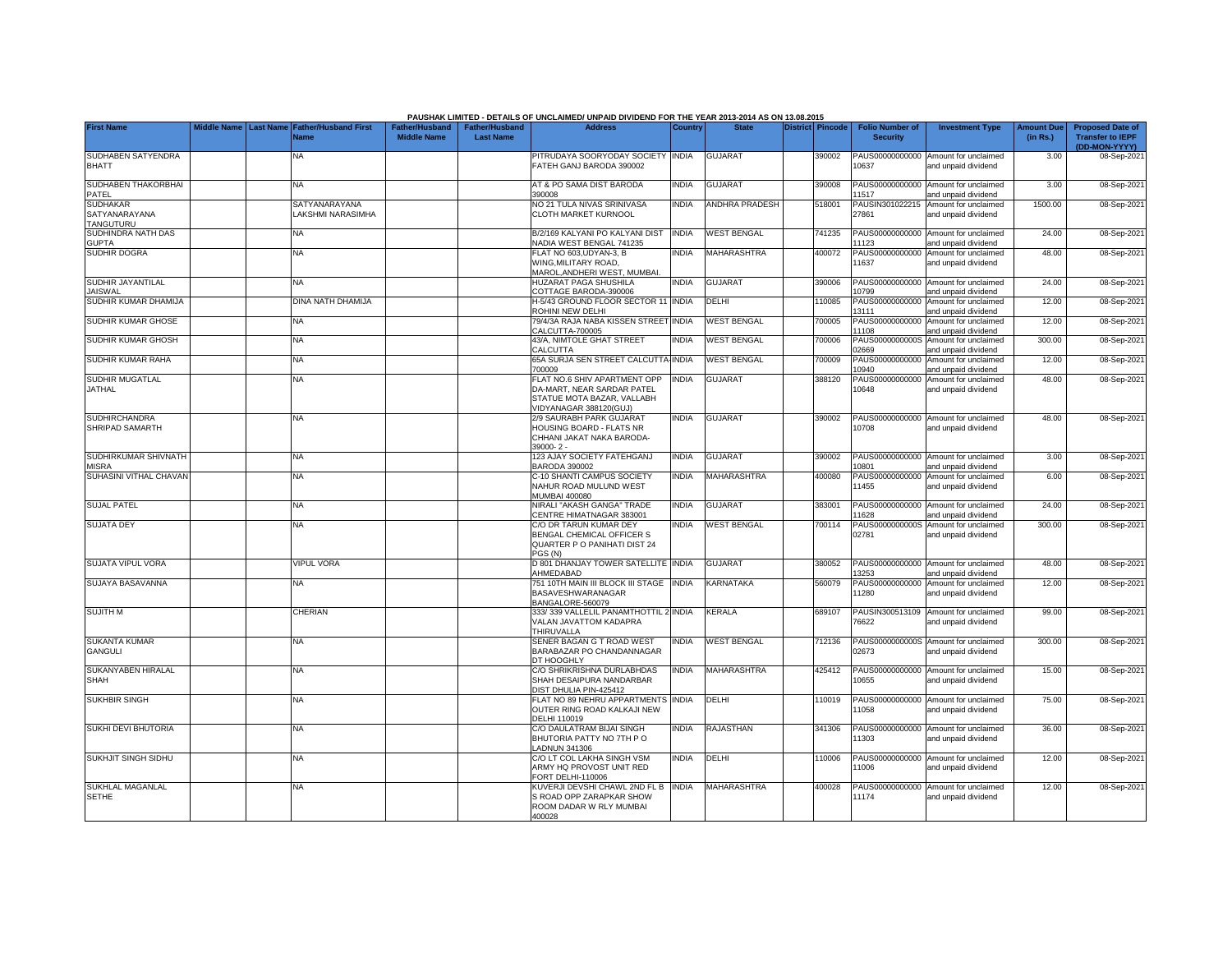|                                            |  |                                                           |                                             |                                           | PAUSHAK LIMITED - DETAILS OF UNCLAIMED/ UNPAID DIVIDEND FOR THE YEAR 2013-2014 AS ON 13.08.2015                     |                |                       |                         |                                           |                                                             |                               |                                                                     |
|--------------------------------------------|--|-----------------------------------------------------------|---------------------------------------------|-------------------------------------------|---------------------------------------------------------------------------------------------------------------------|----------------|-----------------------|-------------------------|-------------------------------------------|-------------------------------------------------------------|-------------------------------|---------------------------------------------------------------------|
| <b>First Name</b>                          |  | Middle Name Last Name Father/Husband First<br><b>Vame</b> | <b>Father/Husband</b><br><b>Middle Name</b> | <b>Father/Husband</b><br><b>Last Name</b> | <b>Address</b>                                                                                                      | <b>Country</b> | <b>State</b>          | <b>District</b> Pincode | <b>Folio Number of</b><br><b>Security</b> | <b>Investment Type</b>                                      | <b>Amount Due</b><br>(in Rs.) | <b>Proposed Date of</b><br><b>Transfer to IEPF</b><br>(DD-MON-YYYY) |
| SUKHRAJ CHHOGALAL<br>ZINANI                |  | NA.                                                       |                                             |                                           | BAGRECHA BUILDING JUNGOKIBAS INDIA<br>SIWANA DT BARMER RAJ PIN-<br>343044                                           |                | <b>RAJASTHAN</b>      | 343044                  | PAUS00000000000<br>10710                  | Amount for unclaimed<br>and unpaid dividend                 | 24.00                         | 08-Sep-2021                                                         |
| <b>SUKUMAR ROY S</b>                       |  | NA                                                        |                                             |                                           | C/O MRS PRITI ROY CHOWDHARY<br>156 NAPIER TOWN, RAJUL STATE.<br><b>BLOCK NO1 JABALPUR</b>                           | <b>INDIA</b>   | <b>MADHYA PRADESH</b> | 482002                  | 00736                                     | PAUS0000000000S Amount for unclaimed<br>and unpaid dividend | 300.00                        | 08-Sep-2021                                                         |
| SULAXANA PRATAPRAI                         |  | NA                                                        |                                             |                                           | FLAT NO 204 CHANDRALOK 'A' 97<br><b>VEPEAN SEA RD MUMBAI-400006</b>                                                 | <b>NDIA</b>    | <b>MAHARASHTRA</b>    | 400006                  | PAUS00000000000<br>10711                  | Amount for unclaimed<br>nd unpaid dividend                  | 48.00                         | 08-Sep-2021                                                         |
| VYAS<br>SULJAN MAHMOOD KHAN<br><b>SURI</b> |  | NA                                                        |                                             |                                           | 53/A 34TH CROSS 9TH MAIN ROAD<br><b>BANA SHANKARI IIND STAGE</b><br>BANGALORE KARNATAKA 560070                      | <b>INDIA</b>   | <b>KARNATAKA</b>      | 560070                  | PAUS00000000000<br>10854                  | Amount for unclaimed<br>and unpaid dividend                 | 24.00                         | 08-Sep-2021                                                         |
| <b>SULOCHANA</b>                           |  | NA.                                                       |                                             |                                           | W/O SHRI.A V VEERARAJE URS<br>DNO 876/5,1ST                                                                         | <b>NDIA</b>    | <b>KARNATAKA</b>      | 570014                  | 01912                                     | PAUS0000000000S Amount for unclaimed<br>and unpaid dividend | 600.00                        | 08-Sep-2021                                                         |
| <b>SULOCHANA</b><br>CHANDRAKANT VYAS       |  | NA                                                        |                                             |                                           | CROSS, LAXMIPURAM MYSORE<br>PARDESHI FALIA MADAN ZAMPA<br>ROAD VADODARA                                             | INDIA          | <b>GUJARAT</b>        | 390001                  | PAUS00000000000<br>11603                  | Amount for unclaimed<br>and unpaid dividend                 | 24.00                         | 08-Sep-2021                                                         |
| SULOCHANA CHOKSI                           |  | NΑ                                                        |                                             |                                           | A/1 ASHUTOSH SOCIETY OPP<br>HARINAGAR WATER TANK ROAD<br><b>GOTRI ROAD VADODARA</b>                                 | <b>NDIA</b>    | <b>GUJARAT</b>        | 390015                  | PAUS0000000000S<br>04404                  | Amount for unclaimed<br>and unpaid dividend                 | 300.00                        | 08-Sep-2021                                                         |
| <b>SULOCHANA</b><br>DINESHCHANDRA PARIKH   |  | NA                                                        |                                             |                                           | C/O D R PARIKH 'SHUBHAM<br>BUILDING NO 3 - MAHALAXMI PARK<br>4 SHREE GOYAGATE CO OP H- SG<br>SOCI VADODARA 390004 - | <b>NDIA</b>    | <b>GUJARAT</b>        | 390004                  | PAUS00000000000<br>10712                  | Amount for unclaimed<br>and unpaid dividend                 | 24.00                         | 08-Sep-2021                                                         |
| SULOCHANA SHANTARAM<br>PATIL               |  | NA                                                        |                                             |                                           | DNYANRAJ 1327 A SADASHIV PETH INDIA<br>PUNE                                                                         |                | MAHARASHTRA           | 411030                  | 04032                                     | PAUS0000000000S Amount for unclaimed<br>and unpaid dividend | 750.00                        | 08-Sep-2021                                                         |
| SULOCHNA CHAMANLAL<br>SONI                 |  | NA                                                        |                                             |                                           | 2332 RAIPUR MAHALAXMI NI POLE<br>AHMEDABAD-380001                                                                   | <b>INDIA</b>   | <b>GUJARAT</b>        | 380001                  | PAUS00000000000<br>11138                  | Amount for unclaimed<br>and unpaid dividend                 | 12.00                         | 08-Sep-2021                                                         |
| SULTANALI NOORALI<br>LADAK                 |  | NA                                                        |                                             |                                           | 504 DARIYA DARSHAN J P ROAD<br>ANDHERI WEST MUMBAI 400061                                                           | INDIA          | MAHARASHTRA           | 400061                  | PAUS00000000000<br>10917                  | Amount for unclaimed<br>and unpaid dividend                 | 12.00                         | 08-Sep-2021                                                         |
| <b>SUMALA BHADURI</b>                      |  | NA.                                                       |                                             |                                           | 36-A DR SUDHIR BOSE ROAD 4TH<br><b>FLOOR CALCUTTA</b>                                                               | <b>INDIA</b>   | <b>WEST BENGAL</b>    | 700023                  | PAUS0000000000S<br>02801                  | Amount for unclaimed<br>and unpaid dividend                 | 450.00                        | 08-Sep-2021                                                         |
| <b>SUMAN ARORA</b>                         |  | NA                                                        |                                             |                                           | 501 VARSHA 7 BUNGLOWS<br>ANDHERI (WEST) MUMBAI-400061                                                               | <b>NDIA</b>    | <b>MAHARASHTRA</b>    | 400061                  | PAUS00000000000<br>10927                  | Amount for unclaimed<br>and unpaid dividend                 | 12.00                         | 08-Sep-2021                                                         |
| <b>SUMAN LAL THAKUR</b>                    |  | NA                                                        |                                             |                                           | A-7 PHARE I NARAINA IND AREA<br><b>NEW DELHI-110028</b>                                                             | <b>INDIA</b>   | <b>DELHI</b>          | 110028                  | PAUS00000000000<br>11051                  | Amount for unclaimed<br>and unpaid dividend                 | 12.00                         | 08-Sep-2021                                                         |
| <b>SUMANA SEN</b>                          |  | NA                                                        |                                             |                                           | 214/3/22 S K DEB ROAD<br>CHOWDHURY BAGAN CALCUTTA                                                                   | <b>INDIA</b>   | <b>WEST BENGAL</b>    | 700048                  | PAUS0000000000S<br>02740                  | Amount for unclaimed<br>and unpaid dividend                 | 300.00                        | 08-Sep-2021                                                         |
| <b>SUMANBEN RASIKLAL</b><br><b>THAKER</b>  |  | NA.                                                       |                                             |                                           | 48 SHYAMAL ROW HOUSES-II<br>SATELLITE ROAD AHMEDABAD<br>380015                                                      | <b>NDIA</b>    | <b>GUJARAT</b>        | 380015                  | PAUS00000000000<br>10715                  | Amount for unclaimed<br>and unpaid dividend                 | 24.00                         | 08-Sep-2021                                                         |
| SUMANDEVI JITENDRALAL<br><b>DESAI</b>      |  | <b>NA</b>                                                 |                                             |                                           | 134 MANEKBAG SOCIETY<br>AMBAVADI AHMEDABAD-380015                                                                   | <b>NDIA</b>    | <b>GUJARAT</b>        | 380015                  | PAUS00000000000<br>10716                  | Amount for unclaimed<br>and unpaid dividend                 | 3.00                          | 08-Sep-2021                                                         |
| SUMANLAL CHIMANLAL                         |  | <b>NA</b>                                                 |                                             |                                           | BHAGYA NAGAR SOCIETY H NO 2<br>RAMBAG MANINAGAR AHMEDABAD<br>380008                                                 | INDIA          | <b>GUJARAT</b>        | 380008                  | PAUS00000000000<br>10719                  | Amount for unclaimed<br>and unpaid dividend                 | 9.00                          | 08-Sep-2021                                                         |
| SUMANRAI HARIBHAI<br>PATEL                 |  | <b>NA</b>                                                 |                                             |                                           | C/O M/S SUMANRAI HARIBHAI & CO INDIA<br>KALSARI ROAD AT VISAVADAR<br>DIST JUNAGADH PIN-362130                       |                | <b>GUJARAT</b>        | 362130                  | PAUS00000000000<br>10802                  | Amount for unclaimed<br>and unpaid dividend                 | 24.00                         | 08-Sep-2021                                                         |
| SUMANTLAL CHUNILAL<br><b>SHAH</b>          |  | <b>NA</b>                                                 |                                             |                                           | SHUBH SHANTI COMPLEX FLAT NO INDIA<br>A 104 1ST - FLOOR DHANUKAR<br>WADI KANDIVALI WEST MUMB- AI<br>400067 -        |                | <b>MAHARASHTRA</b>    | 400067                  | PAUS00000000000<br>10889                  | Amount for unclaimed<br>and unpaid dividend                 | 36.00                         | 08-Sep-2021                                                         |
| SUMANTRAY HIMATLAL<br><b>SHUKLA</b>        |  | NA                                                        |                                             |                                           | C K 1B CYNAMID COLONY ATUL-<br>96020                                                                                | <b>INDIA</b>   | <b>GUJARAT</b>        | 396020                  | PAUS00000000000<br>10720                  | Amount for unclaimed<br>and unpaid dividend                 | 30.00                         | 08-Sep-2021                                                         |
| SUMATI RAMCHANDRA<br>CHITALE               |  | <b>NA</b>                                                 |                                             |                                           | SHILPA 66/7-A ERANDAWANA 15 TH INDIA<br>PRABHAT - ROAD CROSS LANE<br>DABHADEPATH PUNE 411004--                      |                | <b>MAHARASHTRA</b>    | 411004                  | PAUS00000000000<br>11589                  | Amount for unclaimed<br>and unpaid dividend                 | 123.00                        | 08-Sep-2021                                                         |
| <b>SUMATIBEN</b><br>RANCHHODBHAI PATEL     |  | NA                                                        |                                             |                                           | 9 MAHARANI ROAD SIYAGANJ<br>NDORE-452001                                                                            | <b>NDIA</b>    | <b>MADHYA PRADESH</b> | 452001                  | 10868                                     | PAUS00000000000 Amount for unclaimed<br>and unpaid dividend | 24.00                         | 08-Sep-2021                                                         |
| <b>SUMER SINGH</b>                         |  | NA                                                        |                                             |                                           | 45/A DHULESHWAR GARDEN<br><b>AJMER ROAD JAIPUR 302001</b>                                                           | INDIA          | <b>RAJASTHAN</b>      | 302001                  | PAUS00000000000<br>10848                  | Amount for unclaimed<br>and unpaid dividend                 | 24.00                         | 08-Sep-2021                                                         |
| <b>SUMI MAHESHWARI</b>                     |  | NA                                                        |                                             |                                           | TAPARIA AGENCY CHAH KAMAL P<br>O HAPUR 245101                                                                       | <b>INDIA</b>   | UTTAR PRADESH         | 245101                  | PAUS00000000000<br>11060                  | Amount for unclaimed<br>and unpaid dividend                 | 36.00                         | 08-Sep-2021                                                         |
| <b>SUMITRA DAS</b>                         |  | <b>NA</b>                                                 |                                             |                                           | 7/2C NORTHERN AVENUE<br><b>CALCUTTA</b>                                                                             | <b>NDIA</b>    | <b>WEST BENGAL</b>    | 700037                  | PAUS0000000000S<br>02694                  | Amount for unclaimed<br>and unpaid dividend                 | 300.00                        | 08-Sep-2021                                                         |
| <b>SUMITTRA DEVI</b>                       |  | NA.                                                       |                                             |                                           | B-29 C C COLONY OPP RANA<br>PRATAP BAGH DELHI-110007                                                                | <b>INDIA</b>   | DELHI                 | 110007                  | PAUS00000000000<br>11332                  | Amount for unclaimed<br>and unpaid dividend                 | 24.00                         | 08-Sep-2021                                                         |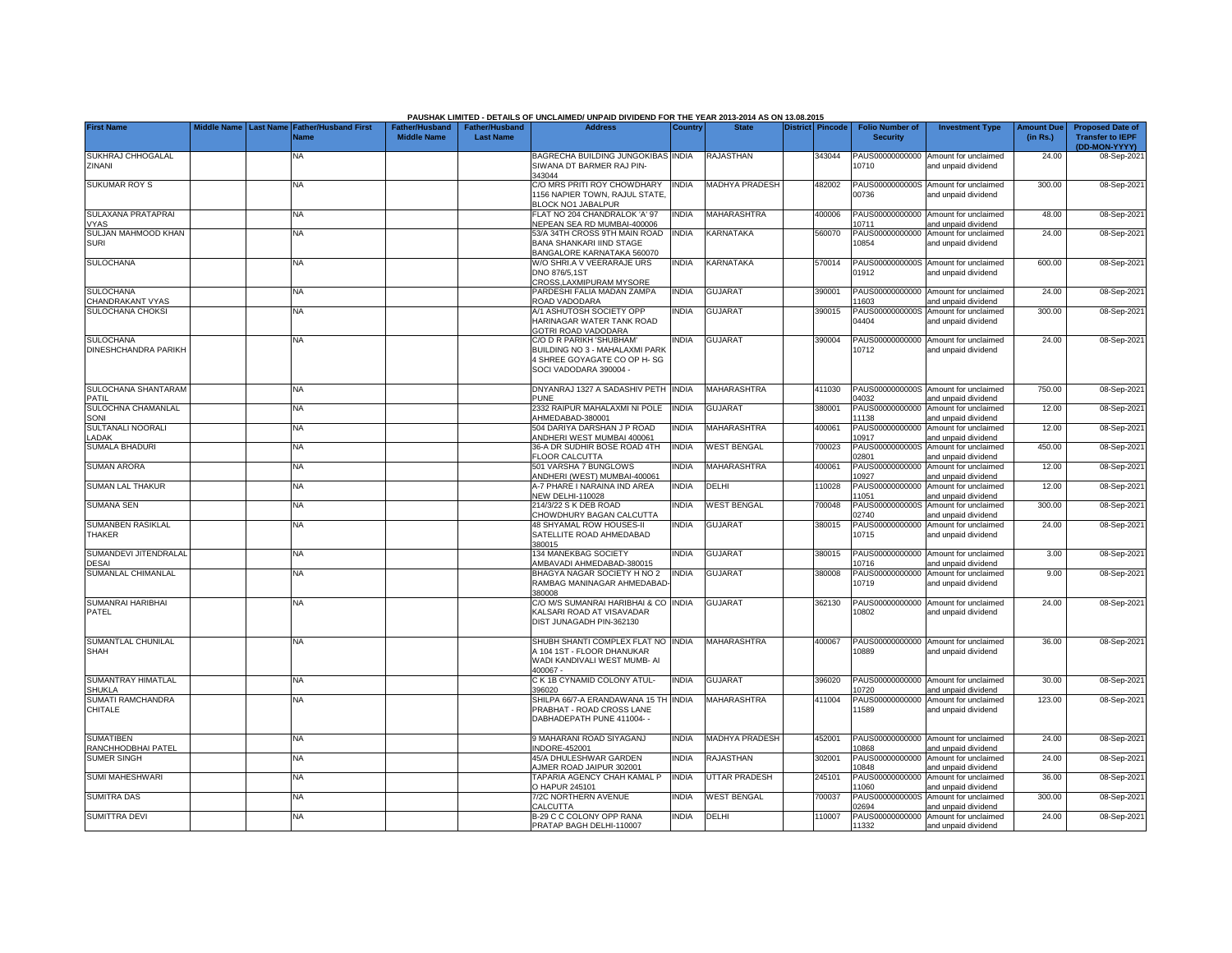|                                           |             |                                                      |                                             |                                           | PAUSHAK LIMITED - DETAILS OF UNCLAIMED/ UNPAID DIVIDEND FOR THE YEAR 2013-2014 AS ON 13.08.2015       |              |                       |                         |                                           |                                                             |                               |                                                                     |
|-------------------------------------------|-------------|------------------------------------------------------|---------------------------------------------|-------------------------------------------|-------------------------------------------------------------------------------------------------------|--------------|-----------------------|-------------------------|-------------------------------------------|-------------------------------------------------------------|-------------------------------|---------------------------------------------------------------------|
| <b>First Name</b>                         | Middle Name | <b>Last Name Father/Husband First</b><br><b>Name</b> | <b>Father/Husband</b><br><b>Middle Name</b> | <b>Father/Husband</b><br><b>Last Name</b> | <b>Address</b>                                                                                        | Country      | <b>State</b>          | <b>District Pincode</b> | <b>Folio Number of</b><br><b>Security</b> | <b>Investment Type</b>                                      | <b>Amount Due</b><br>(in Rs.) | <b>Proposed Date of</b><br><b>Transfer to IEPF</b><br>(DD-MON-YYYY) |
| SUNANDA SANJEEV SHET                      |             | <b>NA</b>                                            |                                             |                                           | C/O THE SWASTIK JANATA<br>SAHAKARI BANK LTD 502<br>KALBADEVI ROAD MUMBAI-400002                       | <b>NDIA</b>  | <b>MAHARASHTRA</b>    | 400002                  | PAUS00000000000<br>11162                  | Amount for unclaimed<br>and unpaid dividend                 | 12.00                         | 08-Sep-2021                                                         |
| SUNDAR LAL SHARMA                         |             | <b>NA</b>                                            |                                             |                                           | 29 NEW ROMESH NAGAR SADAR<br><b>KARNAL 132001</b>                                                     | <b>NDIA</b>  | <b>HARYANA</b>        | 132001                  | 1232                                      | PAUS00000000000 Amount for unclaimed<br>and unpaid dividend | 12.00                         | 08-Sep-202                                                          |
| <b>SUNDAR RAJ KJ</b>                      |             | <b>NA</b>                                            |                                             |                                           | J.S.PHARMACY, BANK ROAD,<br><b>MYSORE</b>                                                             | <b>NDIA</b>  | KARNATAKA             | 570001                  | PAUS0000000000J<br>00084                  | Amount for unclaimed<br>and unpaid dividend                 | 300.00                        | 08-Sep-202                                                          |
| SUNDARAM PL                               |             | PALANIAPPA CHETTIAR                                  |                                             |                                           | NO.1/151-N, KRISHNAMMAL NAGAR,<br>OPP. TO SARADA COLLEGE, SALEM                                       | <b>INDIA</b> | <b>TAMIL NADU</b>     | 636016                  | PAUS12010900006<br>19929                  | Amount for unclaimed<br>and unpaid dividend                 | 900.00                        | 08-Sep-202                                                          |
| <b>SUNDARAM S R</b>                       |             | <b>NA</b>                                            |                                             |                                           | 22 UMAPATHY STREET WEST<br><b>MAMBALAM CHENNAI</b>                                                    | <b>INDIA</b> | <b>TAMIL NADU</b>     | 600033                  | PAUS0000000000S<br>1892                   | Amount for unclaimed<br>and unpaid dividend                 | 300.00                        | 08-Sep-202                                                          |
| SUNDARARAJA RAO T S                       |             | <b>NA</b>                                            |                                             |                                           | MARUTHI', 14, SIXTH MAIN ROAD,<br>RAJAH ANNAMALAI PURAM,<br>CHENNAI                                   | <b>INDIA</b> | TAMIL NADU            | 600028                  | PAUS0000000000T<br>00754                  | Amount for unclaimed<br>and unpaid dividend                 | 600.00                        | 08-Sep-202                                                          |
| SUNDARI RAJAGOPAL                         |             | <b>NA</b>                                            |                                             |                                           | SAMPATH ARCADE' 45-58-7/5, FLAT INDIA<br>NO.201. 'SANTHOSH'<br>NARASIMHANAGAR<br><b>/ISAKHAPATNAM</b> |              | <b>ANDHRA PRADESH</b> | 530024                  | 00738                                     | PAUS0000000000S Amount for unclaimed<br>and unpaid dividend | 300.00                        | 08-Sep-202                                                          |
| SUNDER B SAMDANI                          |             | NA                                                   |                                             |                                           | C/O JAGDISH R BALDI 6 OSWAL<br>COLONY JAMNAGAR                                                        | <b>INDIA</b> | <b>GUJARAT</b>        | 361005                  | 14913                                     | PAUS0000000000S Amount for unclaimed<br>and unpaid dividend | 300.00                        | 08-Sep-202                                                          |
| SUNDER P JHANGIANI                        |             | <b>NA</b>                                            |                                             |                                           | C/O SEMENTEX SPUN PIPE (P) LTD<br>MIRA DIST THANA PIN-401104                                          | <b>INDIA</b> | MAHARASHTRA           | 401104                  | PAUS00000000000<br>10895                  | Amount for unclaimed<br>and unpaid dividend                 | 36.00                         | 08-Sep-202                                                          |
| SUNDERLAL VADILAL<br><b>SHAH</b>          |             | ΝA                                                   |                                             |                                           | 13 CHANDRANAGAR SOCIETY<br>BEHIND NAJAR BAG BARODA<br>390001                                          | <b>NDIA</b>  | <b>GUJARAT</b>        | 390001                  | PAUS00000000000<br>10628                  | Amount for unclaimed<br>and unpaid dividend                 | 3.00                          | 08-Sep-2021                                                         |
| SUNIL J HINDOCHA                          |             | <b>NA</b>                                            |                                             |                                           | <b>B-21 DHANLAXMI SOCIETY ARYA</b><br>KANYA ROAD KARELI BAUG<br><b>/ADODARA 390018</b>                | <b>NDIA</b>  | <b>GUJARAT</b>        | 390018                  | 11462                                     | PAUS00000000000 Amount for unclaimed<br>and unpaid dividend | 24.00                         | 08-Sep-202                                                          |
| <b>SUNIL K SHAH</b>                       |             | <b>NA</b>                                            |                                             |                                           | <b>B-1 ASHIRWAD FLATS GROUND</b><br>FLOOR NR LAVANYA SOCIETY<br>VASNA AHMEDABAD 380007                | <b>NDIA</b>  | <b>GUJARA1</b>        | 380007                  | PAUS00000000000<br>11529                  | Amount for unclaimed<br>and unpaid dividend                 | 9.00                          | 08-Sep-202                                                          |
| <b>SUNIL KUMAR</b>                        |             | <b>NA</b>                                            |                                             |                                           | C/O ALEMBIC CHEMICALS WORKS<br>CO LTD 110 JAWAHAR LAL NEHRU<br>MARG AMBALA CANTT                      | <b>INDIA</b> | <b>HARYANA</b>        | 133001                  | 03417                                     | PAUS0000000000S Amount for unclaimed<br>and unpaid dividend | 300.00                        | 08-Sep-202                                                          |
| SUNIL KUMAR DUTTA                         |             | <b>NA</b>                                            |                                             |                                           | 47 JATINDRA MOHAN AVENUE<br>CALCUTTA                                                                  | <b>INDIA</b> | <b>WEST BENGAL</b>    | 700005                  | 02864                                     | PAUS0000000000S Amount for unclaimed<br>nd unpaid dividend  | 300.00                        | 08-Sep-202                                                          |
| SUNIL KUMAR GHOSE                         |             | <b>NA</b>                                            |                                             |                                           | 79/4/3A RAJA NABA KISSEN STREET INDIA<br>CALCUTTA-700005                                              |              | <b>WEST BENGAL</b>    | 700005                  | PAUS00000000000<br>1192                   | Amount for unclaimed<br>nd unpaid dividend                  | 36.00                         | 08-Sep-202                                                          |
| <b>SUNIL KUMAR JAIN</b>                   |             | ΝA                                                   |                                             |                                           | <b>VARIYA MEDICAL STORE</b><br><b>NDERGANJ LASHKAR GWALIOR</b>                                        | <b>NDIA</b>  | <b>MADHYA PRADESH</b> | 474009                  | PAUS0000000000S<br>3250                   | Amount for unclaimed<br>and unpaid dividend                 | 300.00                        | 08-Sep-202                                                          |
| SUNIL KUMAR LAKHOTIA                      |             | LT GANESH DAS<br>LAKHOTIA                            |                                             |                                           | 24/A SHAKESPEARE SARANI<br>PARIJAAT 9TH FLOOR FLAT NO 94<br>CALCUTTA                                  | <b>NDIA</b>  | <b>WEST BENGAL</b>    | 700017                  | PAUSIN301250280<br>47861                  | Amount for unclaimed<br>and unpaid dividend                 | 24.00                         | 08-Sep-2021                                                         |
| SUNIL KUMAR PUROHIT                       |             | <b>NA</b>                                            |                                             |                                           | 107 LAKSHMI APARTMENTS<br>NALGONDA 'X' ROAD'S MALAKPET<br>HYDERABAD                                   | NDIA         | <b>ANDHRA PRADESH</b> | 500036                  | PAUS0000000000S<br>03157                  | Amount for unclaimed<br>and unpaid dividend                 | 900.00                        | 08-Sep-2021                                                         |
| <b>SUNIL M</b>                            |             | <b>NA</b>                                            |                                             |                                           | 165 SHANTI NIKETAN MAHENDRA<br>HILLS EASTMAREDPALLY<br>SECUNDRABAD 500026                             | <b>NDIA</b>  | <b>ANDHRA PRADESH</b> | 500026                  | 11545                                     | PAUS00000000000 Amount for unclaimed<br>and unpaid dividend | 48.00                         | 08-Sep-202                                                          |
| SUNIL N SHRIPURKAR                        |             | NA                                                   |                                             |                                           | 217 SHANKAR NAGAR NAGPUR<br>440010                                                                    | <b>NDIA</b>  | MAHARASHTRA           | 440010                  | PAUS00000000000<br>0807                   | Amount for unclaimed<br>and unpaid dividend                 | 3.00                          | 08-Sep-202                                                          |
| <b>SUNIL RAMESHCHANDRA</b><br><b>SHAH</b> |             | <b>NA</b>                                            |                                             |                                           | GOPAL BHUVAN 2ND FLOOR B B<br>S MARG GHATKOPAR (WEST)<br>00004-1ABNUM                                 | <b>INDIA</b> | <b>MAHARASHTRA</b>    | 400086                  | PAUS00000000000<br>11146                  | Amount for unclaimed<br>and unpaid dividend                 | 24.00                         | 08-Sep-202                                                          |
| SUNIL SITARAM WAGH                        |             | <b>NA</b>                                            |                                             |                                           | KUVERJI DEVSHI CHAWL 2ND FL B<br>S ROAD OPP ZARAPKAR SHOW<br>ROOM DADAR W RLY MUMBAI<br>400028        | <b>NDIA</b>  | <b>MAHARASHTRA</b>    | 400028                  | PAUS00000000000<br>11173                  | Amount for unclaimed<br>and unpaid dividend                 | 12.00                         | 08-Sep-202                                                          |
| <b>SUNITA</b>                             |             | <b>NA</b>                                            |                                             |                                           | -1-274 CHIKADPALLY HYDERABAD INDIA                                                                    |              | <b>ANDHRA PRADESH</b> | 500020                  | 3175                                      | PAUS0000000000S Amount for unclaimed<br>and unpaid dividend | 300.00                        | 08-Sep-202                                                          |
| SUNITA GOSWAMI                            |             | ΝA                                                   |                                             |                                           | 2E/3 JHANDEWALAN EXTENSION<br>INK ROAD NEW DELHI-110055                                               | <b>NDIA</b>  | DELHI                 | 110055                  | PAUS00000000000<br>1032                   | Amount for unclaimed<br>and unpaid dividend                 | 12.00                         | 08-Sep-202                                                          |
| <b>SUNITA GUPTA</b>                       |             | NA                                                   |                                             |                                           | KH-75 NEW KAVI NAGAR"<br>3HAZIABAD 201002                                                             | INDIA        | <b>UTTAR PRADESH</b>  | 201002                  | PAUS00000000000<br>0988                   | Amount for unclaimed<br>and unpaid dividend                 | 30.00                         | 08-Sep-202                                                          |
| SUNITA JAIN                               |             | <b>NA</b>                                            |                                             |                                           | C-Y/100 S D A HAUZ KHAS NEW<br>DLEHI 110016                                                           | <b>NDIA</b>  | DELHI                 | 110016                  | 11244                                     | PAUS00000000000 Amount for unclaimed<br>and unpaid dividend | 12.00                         | 08-Sep-2021                                                         |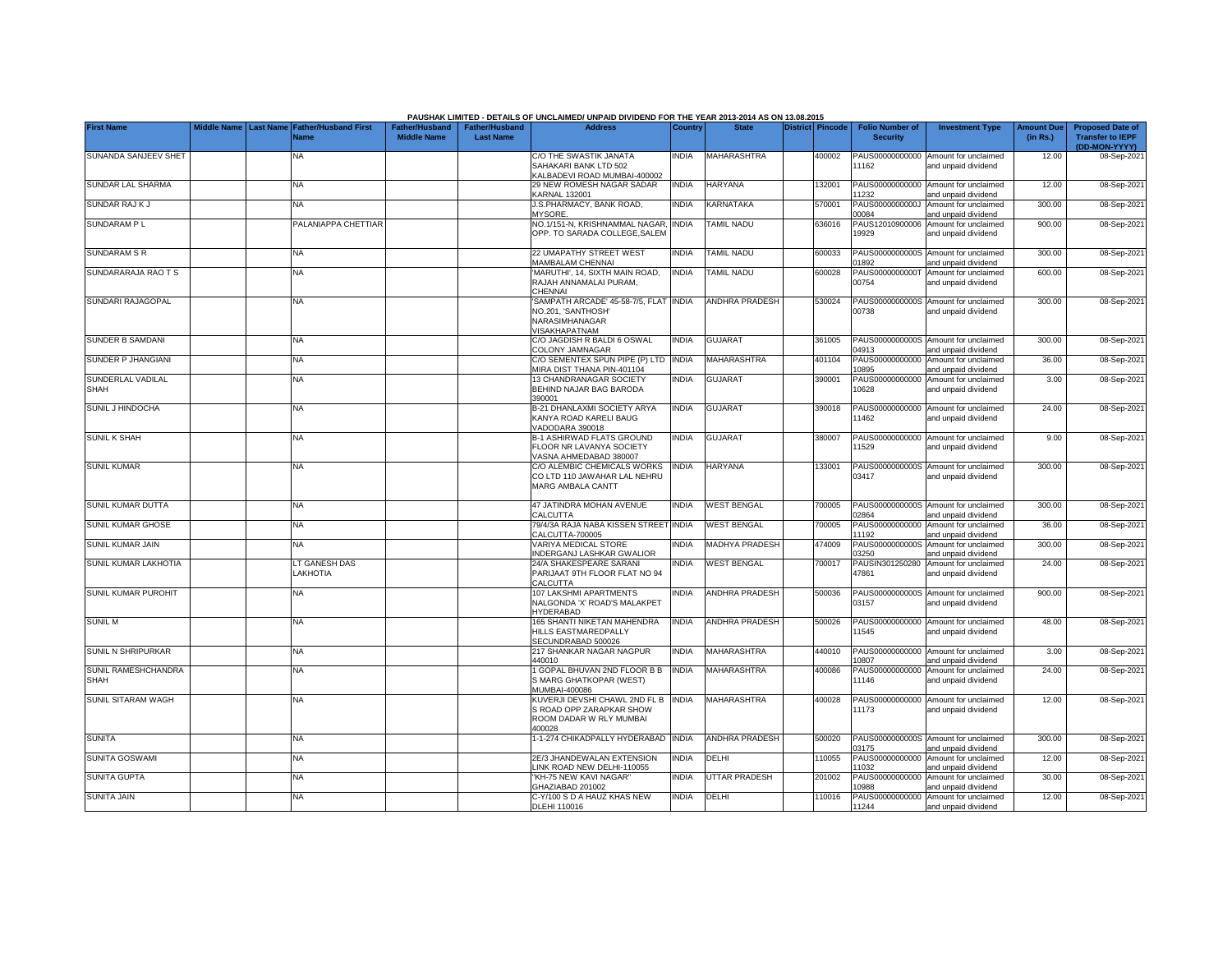|                                                 |  |                                                    |                                             |                                           | PAUSHAK LIMITED - DETAILS OF UNCLAIMED/ UNPAID DIVIDEND FOR THE YEAR 2013-2014 AS ON 13.08.2015         |                |                      |                  |                                           |                                                                    |                               |                                                                     |
|-------------------------------------------------|--|----------------------------------------------------|---------------------------------------------|-------------------------------------------|---------------------------------------------------------------------------------------------------------|----------------|----------------------|------------------|-------------------------------------------|--------------------------------------------------------------------|-------------------------------|---------------------------------------------------------------------|
| <b>First Name</b>                               |  | Middle Name Last Name Father/Husband First<br>Name | <b>Father/Husband</b><br><b>Middle Name</b> | <b>Father/Husband</b><br><b>Last Name</b> | <b>Address</b>                                                                                          | <b>Country</b> | <b>State</b>         | District Pincode | <b>Folio Number of</b><br><b>Security</b> | <b>Investment Type</b>                                             | <b>Amount Due</b><br>(in Rs.) | <b>Proposed Date of</b><br><b>Transfer to IEPF</b><br>(DD-MON-YYYY) |
| <b>SUNITA MAHENDRA</b><br><b>KHIMASIA</b>       |  | <b>NA</b>                                          |                                             |                                           | 2 SAUMYA FLATS ST XAVIERS<br>COLLEGE ROAD NAVRANGPURA<br>HMEDABAD 380009                                | NDIA           | <b>GUJARA1</b>       | 380009           | PAUS00000000000<br>11519                  | Amount for unclaimed<br>and unpaid dividend                        | 12.00                         | 08-Sep-202                                                          |
| SUNITA MOHAN DARYANI                            |  | <b>NA</b>                                          |                                             |                                           | SHAVITA MANSION DR AMBEDKAR<br>ROAD DADAR MUMBAI-400014                                                 | <b>INDIA</b>   | <b>MAHARASHTRA</b>   | 400014           | 10918                                     | PAUS00000000000 Amount for unclaimed<br>and unpaid dividend        | 24.00                         | 08-Sep-202                                                          |
| <b>SUNITA MUKESH</b><br>SHIVDASANI              |  | NA                                                 |                                             |                                           | BA/94 W E A KAROL BAGH NEW<br>DELHI-110005                                                              | <b>NDIA</b>    | DELHI                | 10005            | 1054                                      | PAUS00000000000 Amount for unclaimed<br>and unpaid dividend        | 12.00                         | 08-Sep-202                                                          |
| <b>SUNITA PATHAK</b>                            |  | <b>NA</b>                                          |                                             |                                           | <b>B-2/89 SAFDARJUNG ENCLAVE</b><br><b>VEW DELHI-110029</b>                                             | <b>NDIA</b>    | DELHI                | 110029           | PAUS00000000000<br>1250                   | Amount for unclaimed<br>and unpaid dividend                        | 24.00                         | 08-Sep-202                                                          |
| <b>SUNITA PURI</b>                              |  | <b>NA</b>                                          |                                             |                                           | <b>B-24/F 1 DILSHAD GARDEN DELHI</b><br>10095                                                           | <b>NDIA</b>    | DELHI                | 110095           | PAUS00000000000<br>1022                   | Amount for unclaimed<br>and unpaid dividend                        | 12.00                         | 08-Sep-202                                                          |
| SUNITA SANJAY PATIL                             |  | SANJAY JAYAWANT<br>PATIL                           |                                             |                                           | ASHIRWAD BUNGLOW KARAD<br>ROAD PANDHARPUR SOLAPUR                                                       | <b>NDIA</b>    | MAHARASHTRA          | 413304           | PAUSIN301774120<br>6967                   | Amount for unclaimed<br>and unpaid dividend                        | 750.00                        | 08-Sep-202                                                          |
| SUNITA SHARADCHANDRA<br>WADKAR                  |  | NA                                                 |                                             |                                           | 2-301 E F F JUMBODARSHAN HSG<br>SOCIETY KULDONGRI RD-2<br>ANDHERI EAST MUMBAI-400069                    | <b>INDIA</b>   | <b>MAHARASHTRA</b>   | 400069           | PAUS00000000000<br>10809                  | Amount for unclaimed<br>and unpaid dividend                        | 24.00                         | 08-Sep-202                                                          |
| SUNITA SHRIDHAR DATE                            |  | <b>NA</b>                                          |                                             |                                           | 4-1203, SAINATH HEIGHT CHS NR.<br>JAIN TEMPLE NEELAM NGR RD PH-<br>MULUND EASTMUMBAI                    | <b>NDIA</b>    | <b>MAHARASHTRA</b>   | 400081           | PAUS00000000000<br>10723                  | Amount for unclaimed<br>and unpaid dividend                        | 9.00                          | 08-Sep-202                                                          |
| SUNITA SHRIKANT BHIDE                           |  | ΝA                                                 |                                             |                                           | DATT KUTIR MUKADAM'S HOUSE<br>BEHIND G P O RAOPURA BARODA-<br>390001                                    | <b>NDIA</b>    | <b>GUJARAT</b>       | 390001           | 10810                                     | PAUS00000000000 Amount for unclaimed<br>and unpaid dividend        | 3.00                          | 08-Sep-202                                                          |
| <b>SUNITA YADAV</b>                             |  | NA                                                 |                                             |                                           | A 103 MONIKA APARTMENT<br>KHAJPURA PATNA (BIHAR)                                                        | <b>INDIA</b>   | <b>BIHAR</b>         | 800014           | PAUS0000000000S<br>14016                  | Amount for unclaimed<br>and unpaid dividend                        | 300.00                        | 08-Sep-202                                                          |
| <b>SUNKU</b><br>VENKATASUBBARAO<br><b>GUPTA</b> |  | ΝA                                                 |                                             |                                           | 18/140 SESHUGARI STREET<br>PRODDATUR                                                                    | <b>NDIA</b>    | ANDHRA PRADESH       | 516360           | PAUS0000000000S<br>01031                  | Amount for unclaimed<br>and unpaid dividend                        | 300.00                        | 08-Sep-202                                                          |
| SURA REDDY KOVVURI                              |  | NA                                                 |                                             |                                           | SRI SATYA MEDICAL & ELECTRICAL INDIA<br>STORES, RAYAVARAM VIA.<br>ANAPARTHI, (E.G.DT.)                  |                | ANDHRA PRADESH       | 516129           | 00892                                     | PAUS0000000000S Amount for unclaimed<br>and unpaid dividend        | 300.00                        | 08-Sep-202                                                          |
| SURAJI BAI AGRAWAL                              |  | <b>NA</b>                                          |                                             |                                           | C/O MR C L AGRAWAL AGRAWAL<br><b>TALKIES P O ARANG DIST RAIPUR</b><br>493441                            | <b>NDIA</b>    | CHHATTISGARH         | 493441           | 11106                                     | PAUS00000000000 Amount for unclaimed<br>and unpaid dividend        | 24.00                         | 08-Sep-202                                                          |
| <b>SUREKHABEN</b><br><b>GOVINDBHAI PATEL</b>    |  | <b>NA</b>                                          |                                             |                                           | HARIKRIPA NIVAS CHHANI BARODA<br>PIN-391740                                                             | <b>INDIA</b>   | GUJARAT              | 391740           | 0811                                      | PAUS00000000000 Amount for unclaimed<br>and unpaid dividend        | 9.00                          | 08-Sep-202                                                          |
| SURENDER JIT SINGH                              |  | <b>NA</b>                                          |                                             |                                           | 29 P P N MARKET KANPUR-208001                                                                           | <b>INDIA</b>   | <b>UTTAR PRADESH</b> | 208001           | 1203                                      | PAUS00000000000 Amount for unclaimed<br>and unpaid dividend        | 12.00                         | 08-Sep-202                                                          |
| SURENDER SACHDEVA                               |  | <b>NA</b>                                          |                                             |                                           | FLAT NO 46 POCKET NO F-25<br>SECTOR NO 7 ROHINI DELHI 110085                                            | <b>NDIA</b>    | DELHI                | 110085           | 11249                                     | PAUS00000000000 Amount for unclaimed<br>and unpaid dividend        | 12.00                         | 08-Sep-2021                                                         |
| SURENDRA CHIMANBHAI<br>AMIN                     |  | <b>NA</b>                                          |                                             |                                           | 131 MAHAJAN CO-OP HOUSING<br>SOCIETY FATEHGUNJ BARODA-<br>390002                                        | <b>NDIA</b>    | <b>GUJARAT</b>       | 390002           | 10852                                     | PAUS00000000000 Amount for unclaimed<br>and unpaid dividend        | 24.00                         | 08-Sep-202                                                          |
| SURENDRA CHIMANLAL<br><b>PARIKH</b>             |  | NA                                                 |                                             |                                           | <b>GHANTIADA GHADIALI POLE</b><br>BARODA-390001                                                         | <b>INDIA</b>   | <b>GUJARAT</b>       | 390001           | 1347                                      | PAUS00000000000 Amount for unclaimed<br>and unpaid dividend        | 3.00                          | 08-Sep-202                                                          |
| SURENDRA CHOHAN                                 |  | <b>NA</b>                                          |                                             |                                           | 504 MURLIDHAR APARTMENT NR<br>NEHRUNAGAR AMBAWADI<br>AHMEDABAD                                          | <b>NDIA</b>    | <b>GUJARAT</b>       | 380015           | 02259                                     | PAUS0000000000S Amount for unclaimed<br>and unpaid dividend        | 450.00                        | 08-Sep-202                                                          |
| <b>SURENDRA KUMAR</b>                           |  | NA                                                 |                                             |                                           | C/O SUNIL KHANDELWAL 526                                                                                | <b>NDIA</b>    | DELHI                | 110006           |                                           | PAUS00000000000 Amount for unclaimed                               | 12.00                         | 08-Sep-202                                                          |
| SURENDRA RAVJIBHAI<br>PATEL                     |  | <b>NA</b>                                          |                                             |                                           | KUCHA PATI RAM DELHI 110006<br>AT POST 15 HARIDARSHAN<br>SOCIETY NAVABAZAR KARJAN<br>DIST BARODA 391240 | <b>NDIA</b>    | <b>GUJARAT</b>       | 391240           | 1399<br>PAUS00000000000<br>10627          | and unpaid dividend<br>Amount for unclaimed<br>and unpaid dividend | 24.00                         | 08-Sep-202                                                          |
| SURENDRA SATYAPAL<br><b>MEHRA</b>               |  | <b>NA</b>                                          |                                             |                                           | <b>BB 3K HILTON CO-OP HSG SOC LTD</b><br>3RD FLOOR RAM NAGAR BORIVLI<br>VEST MUMBAI-400092              | <b>NDIA</b>    | MAHARASHTRA          | 400092           | PAUS00000000000<br>10892                  | Amount for unclaimed<br>and unpaid dividend                        | 24.00                         | 08-Sep-202                                                          |
| <b>SURENDRA TAPSE</b>                           |  | <b>NA</b>                                          |                                             |                                           | AMAR CHHAYA G-5 GADITAL<br>HADAPSAR PUNE                                                                | <b>NDIA</b>    | MAHARASHTRA          | 411028           | 4068                                      | PAUS0000000000S Amount for unclaimed<br>and unpaid dividend        | 900.00                        | 08-Sep-202                                                          |
| SURESH BABU V                                   |  | <b>NA</b>                                          |                                             |                                           | 56 V TH B CROSS TRIVENI ROAD<br>YESWANTHPUR BANGALORE                                                   | <b>NDIA</b>    | KARNATAKA            | 560022           | PAUS0000000000S<br>2360                   | Amount for unclaimed<br>and unpaid dividend                        | 300.00                        | 08-Sep-202                                                          |
| <b>SURESH BIJJARGI</b>                          |  | <b>NA</b>                                          |                                             |                                           | MANGALWAR PETH POST TALUKA<br><b>JAT DIST SANGLI</b>                                                    | <b>NDIA</b>    | MAHARASHTRA          | 416404           | PAUS0000000000S<br>4067                   | Amount for unclaimed<br>and unpaid dividend                        | 300.00                        | 08-Sep-202                                                          |
| SURESH CHAND GOEL                               |  | NA                                                 |                                             |                                           | B-214 B-BLOCK DERAWAL NAGAR                                                                             | <b>NDIA</b>    | DELHI                | 110009           | PAUSIN300118106<br>2612                   | Amount for unclaimed<br>and unpaid dividend                        | 24.00                         | 08-Sep-202                                                          |
| SURESH DULLABHRAM<br>VAKHARIA                   |  | <b>NA</b>                                          |                                             |                                           | C/O B G VAKHARIA & CO 155<br><b>NAGDEVI STREET MUMBAI 400003</b>                                        | <b>NDIA</b>    | MAHARASHTRA          | 400003           | PAUS00000000000<br>10619                  | Amount for unclaimed<br>and unpaid dividend                        | 24.00                         | 08-Sep-202                                                          |
| SURESH GOVINDLAL<br>SHAH                        |  | NA                                                 |                                             |                                           | MAMA'S POLE RAOPURA BARODA<br>390001                                                                    | INDIA          | <b>GUJARAT</b>       | 390001           | 10642                                     | PAUS00000000000 Amount for unclaimed<br>and unpaid dividend        | 3.00                          | 08-Sep-2021                                                         |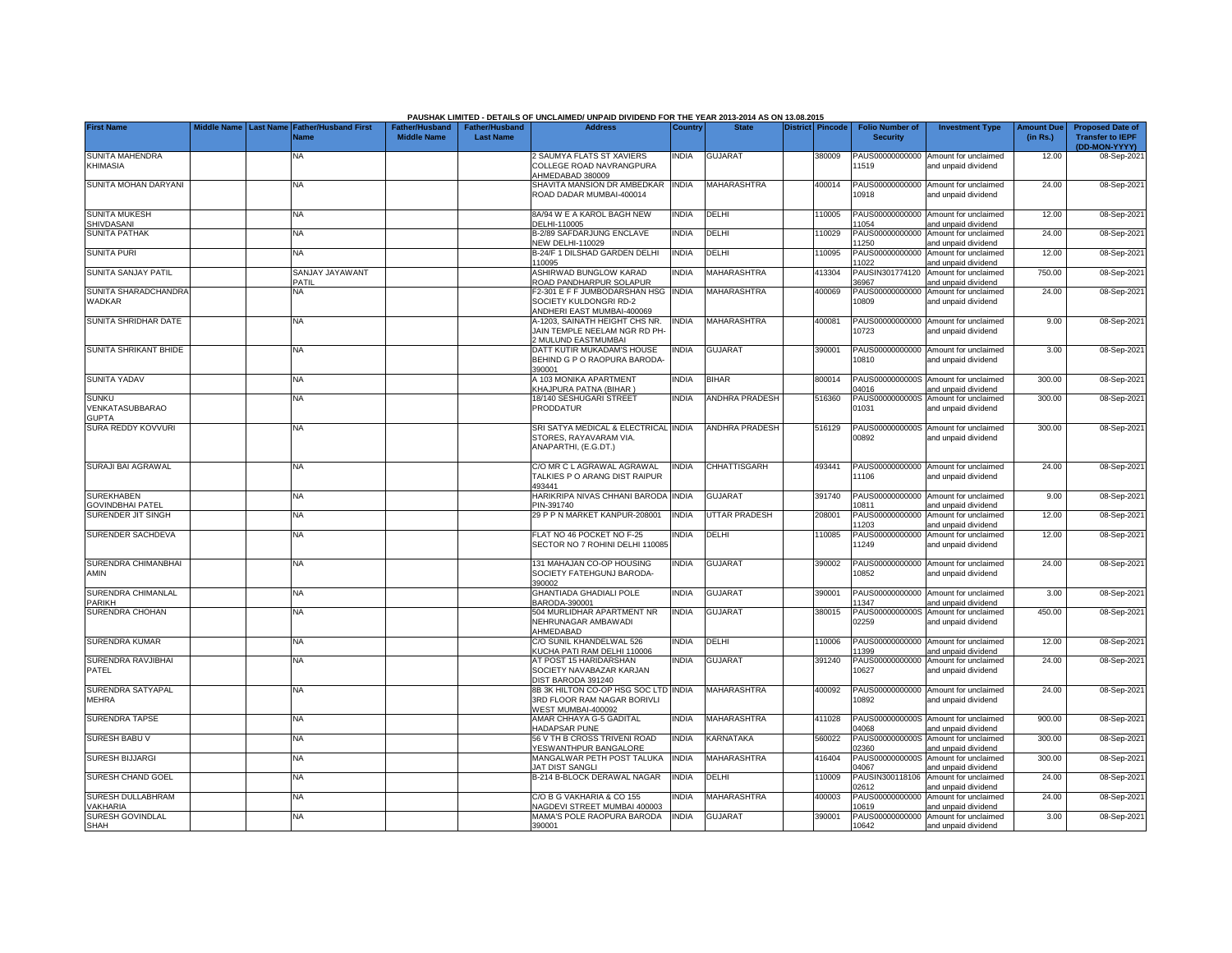|                                            |                    |                                       |                       |                       | PAUSHAK LIMITED - DETAILS OF UNCLAIMED/ UNPAID DIVIDEND FOR THE YEAR 2013-2014 AS ON 13.08.2015 |              |                       |                         |        |                          |                                                             |                   |                                          |
|--------------------------------------------|--------------------|---------------------------------------|-----------------------|-----------------------|-------------------------------------------------------------------------------------------------|--------------|-----------------------|-------------------------|--------|--------------------------|-------------------------------------------------------------|-------------------|------------------------------------------|
| <b>First Name</b>                          | <b>Middle Name</b> | <b>Last Name Father/Husband First</b> | <b>Father/Husband</b> | <b>Father/Husband</b> | <b>Address</b>                                                                                  | Country      | <b>State</b>          | <b>District Pincode</b> |        | <b>Folio Number of</b>   | <b>Investment Type</b>                                      | <b>Amount Due</b> | <b>Proposed Date of</b>                  |
|                                            |                    | <b>Vame</b>                           | <b>Middle Name</b>    | <b>Last Name</b>      |                                                                                                 |              |                       |                         |        | <b>Security</b>          |                                                             | (in Rs.)          | <b>Transfer to IEPF</b><br>(DD-MON-YYYY) |
| <b>SURESH JAIN</b>                         |                    | NA                                    |                       |                       | C 2 ROOM NO 32 4TH FLR MANIYAR INDIA<br>BLDG TARDEO RD MUMBAI 400034                            |              | <b>MAHARASHTRA</b>    |                         | 400034 | PAUS00000000000<br>1581  | Amount for unclaimed<br>and unpaid dividend                 | 12.00             | 08-Sep-2021                              |
| <b>SURESH KAKKAR</b>                       |                    | NA.                                   |                       |                       | E-20 G K ENCLAVE II NEW DELHI-<br>110046                                                        | <b>INDIA</b> | DELHI                 |                         | 110046 | PAUS00000000000<br>0986  | Amount for unclaimed<br>and unpaid dividend                 | 12.00             | 08-Sep-2021                              |
| SURESH KANCHANLAL<br><b>MODI</b>           |                    | <b>NA</b>                             |                       |                       | DESAI SHERI BAVA MADHI'S LANE<br>BARODA-390001                                                  | <b>INDIA</b> | <b>GUJARAT</b>        |                         | 390001 | PAUS00000000000<br>10812 | Amount for unclaimed<br>and unpaid dividend                 | 3.00              | 08-Sep-2021                              |
| <b>SURESH KUMAR</b>                        |                    | NA                                    |                       |                       | QTR NO TYPE II/520 LAXMI BAI                                                                    | INDIA        | DELHI                 |                         | 110023 | PAUS00000000000          | Amount for unclaimed                                        | 24.00             | 08-Sep-2021                              |
| <b>GOINDANI</b><br>SURESH KUMAR GUPTA      |                    | NA                                    |                       |                       | NAGAR NEW DELHI 110023<br>HOUSE NO-700, BABA KHARAM                                             | <b>NDIA</b>  | DELHI                 |                         | 110001 | 11254<br>PAUS0000000000S | and unpaid dividend<br>Amount for unclaimed                 | 300.00            | 08-Sep-2021                              |
|                                            |                    |                                       |                       |                       | SINGH MARG NEAR NEW DELHI<br>G.P.O., NEW DELHI                                                  |              |                       |                         |        | 01428                    | and unpaid dividend                                         |                   |                                          |
| <b>SURESH KUMAR P</b>                      |                    | NA                                    |                       |                       | M/S. PUSHAK METALS D-3/1. PVR<br>ROAD BANGALORE                                                 | <b>NDIA</b>  | KARNATAKA             |                         | 560010 | 02075                    | PAUS0000000000S Amount for unclaimed<br>and unpaid dividend | 150.00            | 08-Sep-2021                              |
| <b>SURESH KUMBAR</b>                       |                    | NA.                                   |                       |                       | ADARSH PATHOLOGY<br>LABORATORY RAMDRUG DIST                                                     | <b>NDIA</b>  | <b>KARNATAKA</b>      |                         | 591123 | PAUS0000000000S<br>02481 | Amount for unclaimed<br>and unpaid dividend                 | 300.00            | 08-Sep-2021                              |
| <b>SURESH M P</b>                          |                    | <b>NA</b>                             |                       |                       | <b>BELGAUM</b><br>D NO 1 8TH MAIN S J H ROAD<br><b>/IDYARANYAPURAM MYSORE</b>                   | <b>INDIA</b> | <b>KARNATAKA</b>      |                         | 570008 | 02497                    | PAUS0000000000S Amount for unclaimed<br>and unpaid dividend | 450.00            | 08-Sep-2021                              |
| <b>SURESH MAHADEV</b>                      |                    | <b>NA</b>                             |                       |                       | KUVERJI DEVSHI CHAWL 2ND                                                                        | <b>NDIA</b>  | <b>MAHARASHTRA</b>    |                         | 400028 | PAUS00000000000          | Amount for unclaimed                                        | 12.00             | 08-Sep-2021                              |
| <b>BATAVALE</b>                            |                    |                                       |                       |                       | FLOOR B S ROAD OPP ZARAPKAR<br>SHOW ROOM DADAR W RLY<br><b>MUMBAI 400028</b>                    |              |                       |                         |        | 11171                    | and unpaid dividend                                         |                   |                                          |
| <b>SURESH RAMANLAL SHAH</b>                |                    | NA.                                   |                       |                       | 1/2 VIVEKANAND NAGAR NEAR<br>KORAKENDRA S V ROAD BORIVLI<br>WEST MUMBAI 400092                  | <b>NDIA</b>  | <b>MAHARASHTRA</b>    |                         | 400092 | 1607                     | PAUS00000000000 Amount for unclaimed<br>and unpaid dividend | 150.00            | 08-Sep-2021                              |
| <b>SURESH SINGRU</b>                       |                    | NA                                    |                       |                       | SRIRAM 138 SURENDRANAGAR<br><b>VAGPUR</b>                                                       | <b>NDIA</b>  | <b>MAHARASHTRA</b>    |                         | 440015 | PAUS0000000000S<br>3721  | Amount for unclaimed<br>and unpaid dividend                 | 300.00            | 08-Sep-2021                              |
| <b>SURESH SITARAMJI</b><br><b>GADODIA</b>  |                    | NA                                    |                       |                       | C/O 2ND FLOOR SHIVNERI BLDG<br>SHIVAJINAGAR AT & PO PARBHANI                                    | <b>NDIA</b>  | <b>MAHARASHTRA</b>    |                         | 421103 | PAUS00000000000<br>10913 | Amount for unclaimed<br>and unpaid dividend                 | 12.00             | 08-Sep-2021                              |
| <b>SURESH SONI</b>                         |                    | NA                                    |                       |                       | M S<br>C/O SURESH MEDICAL STORES                                                                | <b>NDIA</b>  | <b>MADHYA PRADESH</b> |                         | 481001 |                          | PAUS0000000000S Amount for unclaimed                        | 900.00            | 08-Sep-2021                              |
|                                            |                    |                                       |                       |                       | BUS STAND ROAD BALAGHAT M.P.                                                                    |              |                       |                         |        | 03253                    | and unpaid dividend                                         |                   |                                          |
| SURESHBHAI D PATEL                         |                    | <b>NA</b>                             |                       |                       | AT & PO KARENA TAL AMOD DIST<br><b>BHARUCH</b>                                                  | INDIA        | <b>GUJARAT</b>        |                         | 392001 | 1568                     | PAUS00000000000 Amount for unclaimed<br>and unpaid dividend | 48.00             | 08-Sep-2021                              |
| SURESHBHAI SHIVABHAI<br>PATEL              |                    | NA                                    |                       |                       | OLD ZAVER BHUWAN NR<br>MAHARASHTRA LODGE DANDIA<br>3AZAR BARODA 390001                          | <b>NDIA</b>  | <b>GUJARAT</b>        |                         | 390001 | PAUS00000000000<br>10633 | Amount for unclaimed<br>and unpaid dividend                 | 9.00              | 08-Sep-2021                              |
| <b>SURESHCHANDRA</b><br>NARAYANPRASAD RANA |                    | NA                                    |                       |                       | DESAIWADA CHHELA FALIA DAHOD INDIA<br>DIST PANCHMAHALS 389151                                   |              | <b>GUJARAT</b>        |                         | 389151 | PAUS00000000000<br>10866 | Amount for unclaimed<br>and unpaid dividend                 | 15.00             | 08-Sep-2021                              |
| <b>SURESHCHANDRA</b><br>RAOJIBHAI PATEL    |                    | NA                                    |                       |                       | 15 NUTAN SOCIETY BHAIKAKA<br>ROAD VALLABH VIDYANAGAR-<br>388120                                 | INDIA        | <b>GUJARAT</b>        |                         | 388120 | PAUS00000000000<br>0636  | Amount for unclaimed<br>and unpaid dividend                 | 3.00              | 08-Sep-2021                              |
| <b>SURINDER KAUR</b>                       |                    | <b>NA</b>                             |                       |                       | 40-D GEWA APARTMENTS VIKA<br>PURI NEW DELHI 110018                                              | <b>INDIA</b> | DELHI                 |                         | 110018 | PAUS00000000000<br>11025 | Amount for unclaimed<br>and unpaid dividend                 | 12.00             | 08-Sep-2021                              |
| <b>SURINDER KAUR</b>                       |                    | <b>NA</b>                             |                       |                       | BUDH SINGH KARTAR SINGH 2406<br>HARDHIAN SINGH ROAD KAROL<br>3HAGH NEW DELHI-110005             | <b>INDIA</b> | DELHI                 |                         | 110005 | PAUS00000000000<br>11233 | Amount for unclaimed<br>and unpaid dividend                 | 12.00             | 08-Sep-2021                              |
| <b>SURINDER KUMAR</b><br><b>CHOPRA</b>     |                    | <b>NA</b>                             |                       |                       | <b>B-14 MOTI NAGAR NEW DELHI-</b><br>10015                                                      | <b>INDIA</b> | DELHI                 |                         | 110015 | PAUS00000000000<br>1017  | Amount for unclaimed<br>and unpaid dividend                 | 12.00             | 08-Sep-2021                              |
| SURINDER KUMAR<br><b>DHUPER</b>            |                    | <b>NA</b>                             |                       |                       | C-1796, SHUSHANT LOK PHASE-1,<br><b>GURGAON HARYANA-122001</b>                                  | <b>INDIA</b> | <b>HARYANA</b>        |                         | 122001 | PAUS00000000000<br>1363  | Amount for unclaimed<br>and unpaid dividend                 | 12.00             | 08-Sep-2021                              |
| <b>SURINDER LAL</b><br>KHAZANCHI           |                    | NA                                    |                       |                       | H NO 3514 LALMAN STREET DARYA<br><b>GUNJ NEW DELHI-110002</b>                                   | <b>INDIA</b> | DELHI                 |                         | 110002 | PAUS00000000000<br>1008  | Amount for unclaimed<br>and unpaid dividend                 | 12.00             | 08-Sep-2021                              |
| SURINDER SINGH                             |                    | <b>NA</b>                             |                       |                       | C-1/343 YAMUNA VIHAR DELHI<br>110053                                                            | <b>NDIA</b>  | DELHI                 |                         | 110053 | PAUS00000000000<br>1327  | Amount for unclaimed<br>and unpaid dividend                 | 24.00             | 08-Sep-2021                              |
| SURINDER SINGH G<br><b>BHATIA</b>          |                    | NA                                    |                       |                       | C/O JANTA ROAD LINES<br>26, AHMEDABAD WARE - HOUSING<br>NAROL CHAR RASTA AHMEDABAD<br>3824-05-  | <b>NDIA</b>  | <b>GUJARAT</b>        |                         | 382405 | PAUS00000000000<br>11494 | Amount for unclaimed<br>and unpaid dividend                 | 48.00             | 08-Sep-2021                              |
| <b>SURJEET KAUR</b>                        |                    | <b>NA</b>                             |                       |                       | C/O LT COL LAKHA SINGH VSM<br>ARMY HQ PROVOST UNIT RED<br><b>FORT DELHI-110006</b>              | <b>INDIA</b> | DELHI                 |                         | 110006 | 11007                    | PAUS00000000000 Amount for unclaimed<br>and unpaid dividend | 12.00             | 08-Sep-2021                              |
| <b>SURJIT KAUR</b>                         |                    | NA                                    |                       |                       | 68. PRASHANT APARTMENTS 41 I P                                                                  | <b>INDIA</b> | DELHI                 |                         | 10092  | PAUS00000000000          | Amount for unclaimed                                        | 24.00             | 08-Sep-2021                              |
| <b>SURKSHA RANI</b>                        |                    | <b>NA</b>                             |                       |                       | <b>EXTN DELHI</b><br>2/5 PANT NAGAR JANGPURA NEW                                                | <b>INDIA</b> | DELHI                 |                         | 110014 | 1465<br>PAUS00000000000  | and unpaid dividend<br>Amount for unclaimed                 | 12.00             | 08-Sep-2021                              |
|                                            |                    |                                       |                       |                       | <b>DELHI 110014</b>                                                                             |              |                       |                         |        | 11423                    | and unpaid dividend                                         |                   |                                          |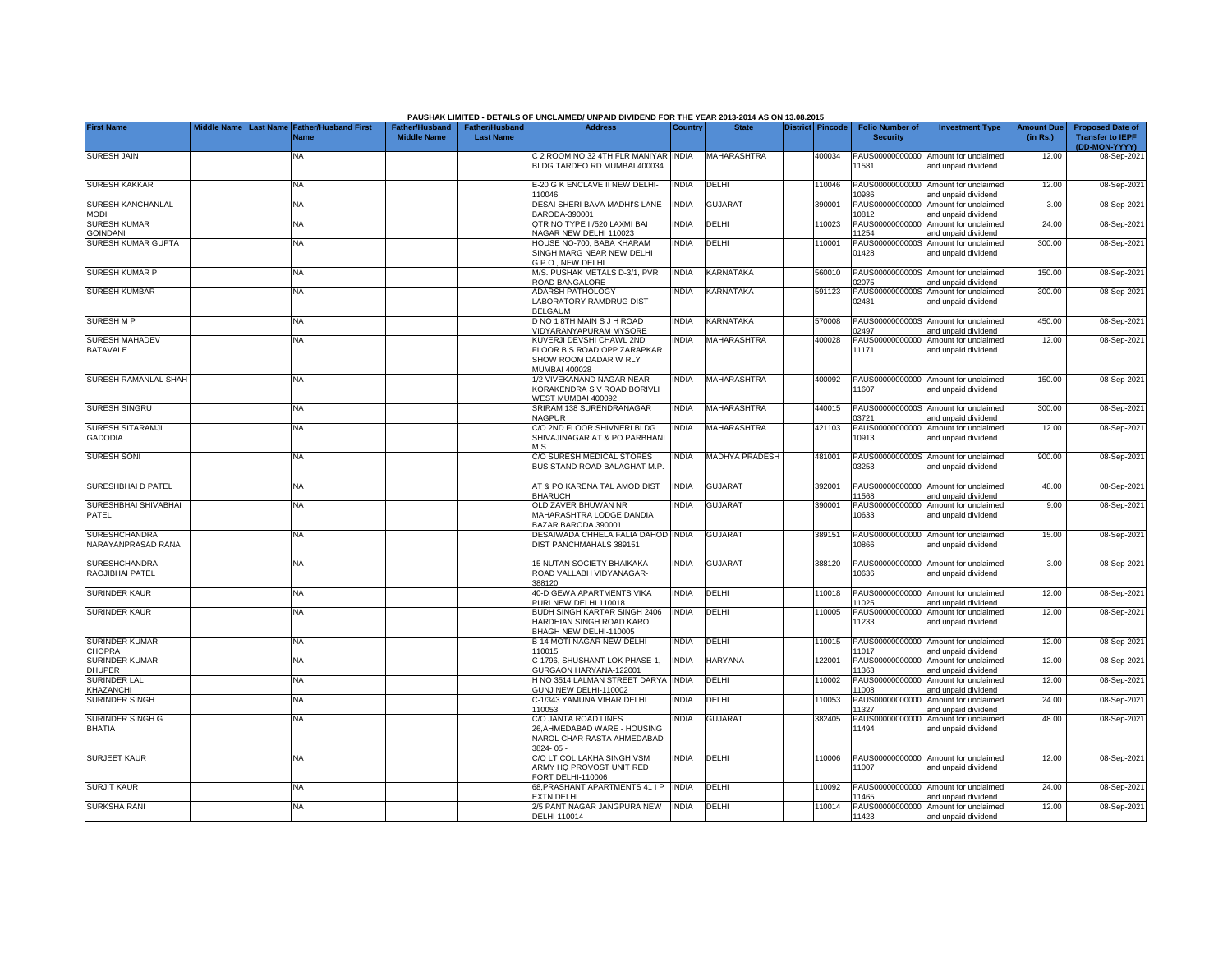|                                        |                       |                                     |                                             |                                           | PAUSHAK LIMITED - DETAILS OF UNCLAIMED/ UNPAID DIVIDEND FOR THE YEAR 2013-2014 AS ON 13.08.2015 |                |                       |                         |                                           |                                                             |                               |                                                                     |
|----------------------------------------|-----------------------|-------------------------------------|---------------------------------------------|-------------------------------------------|-------------------------------------------------------------------------------------------------|----------------|-----------------------|-------------------------|-------------------------------------------|-------------------------------------------------------------|-------------------------------|---------------------------------------------------------------------|
| <b>First Name</b>                      | Middle Name Last Name | <b>Father/Husband First</b><br>Name | <b>Father/Husband</b><br><b>Middle Name</b> | <b>Father/Husband</b><br><b>Last Name</b> | <b>Address</b>                                                                                  | <b>Country</b> | <b>State</b>          | <b>District Pincode</b> | <b>Folio Number of</b><br><b>Security</b> | <b>Investment Type</b>                                      | <b>Amount Due</b><br>(in Rs.) | <b>Proposed Date of</b><br><b>Transfer to IEPF</b><br>(DD-MON-YYYY) |
| <b>SURYA BAI</b>                       |                       | NA                                  |                                             |                                           | C/O.JEEVAN MEDL. HALL GAJWEL<br>DIST.MEDAK (A.P)                                                | <b>INDIA</b>   | <b>ANDHRA PRADESH</b> | 502110                  | PAUS0000000000S<br>0275                   | Amount for unclaimed<br>and unpaid dividend                 | 300.00                        | 08-Sep-2021                                                         |
| <b>SURYA H PATEL</b>                   |                       | ΝA                                  |                                             |                                           | G/120 ALEMBIC GLASS COLONY<br>ALEMBIC ROAD VADODARA                                             | <b>INDIA</b>   | <b>GUJARAT</b>        | 390003                  | PAUS0000000000S<br>04584                  | Amount for unclaimed<br>and unpaid dividend                 | 300.00                        | 08-Sep-2021                                                         |
| <b>SURYA H PATEL</b>                   |                       | <b>NA</b>                           |                                             |                                           | G/120 ALEMBIC GLASS COLONY<br><b>BARODA 390003</b>                                              | INDIA          | <b>GUJARAT</b>        | 390003                  | PAUS00000000000<br>1585                   | Amount for unclaimed<br>and unpaid dividend                 | 24.00                         | 08-Sep-2021                                                         |
| SURYAKANT CHANDULAL<br><b>DESAI</b>    |                       | NA                                  |                                             |                                           | GOVIND KUNJ" FLAT NO 203/204<br>2ND FLOOR LAJPATRAI ROAD VILE<br>PARLE WEST MUMBAI 400056       | <b>INDIA</b>   | <b>MAHARASHTRA</b>    | 400056                  | PAUS00000000000<br>10729                  | Amount for unclaimed<br>and unpaid dividend                 | 9.00                          | 08-Sep-2021                                                         |
| SURYAKANT CHIMANBHAI<br>PATEL          |                       | <b>NA</b>                           |                                             |                                           | 20 GAYATRI NAGAR NEAR ABHAI<br>NAGAR GORWA BARODA 390004                                        | <b>INDIA</b>   | <b>GUJARAT</b>        | 390004                  | 0640                                      | PAUS00000000000 Amount for unclaimed<br>and unpaid dividend | 3.00                          | 08-Sep-2021                                                         |
| SURYAKANT DATTATRAY/<br>GORE           |                       | NA.                                 |                                             |                                           | RUKHMINI BHUVAN 3RD FLOOR<br>KHADILKAR ROAD GIRGAUM<br><b>MUMBAI-400004</b>                     | <b>INDIA</b>   | <b>MAHARASHTRA</b>    | 400004                  | PAUS00000000000<br>10731                  | Amount for unclaimed<br>and unpaid dividend                 | 24.00                         | 08-Sep-2021                                                         |
| <b>SURYAKANT</b><br>HARGOVINDDAS PATEL |                       | NA                                  |                                             |                                           | AT KOTVALIYAPURA P O & TA<br>CHANASMA DIST MEHSANA PIN-<br>384220                               | <b>INDIA</b>   | <b>GUJARAT</b>        | 384220                  | PAUS00000000000<br>10816                  | Amount for unclaimed<br>and unpaid dividend                 | 9.00                          | 08-Sep-2021                                                         |
| SURYANARAYANA<br>KARMACHETTY           |                       | <b>NA</b>                           |                                             |                                           | "RATNA" 46, SREENAGAR COLONY,<br><b>IYDERABAD</b>                                               | <b>INDIA</b>   | ANDHRA PRADESH        | 500873                  | 0740                                      | PAUS0000000000S Amount for unclaimed<br>and unpaid dividend | 600.00                        | 08-Sep-2021                                                         |
| <b>SUSEELA UDATHA</b>                  |                       | NA                                  |                                             |                                           | W/O U.RAMATULASAIAH C/O MADDI INDIA<br>SAMBASIVA RAO H.NO.5-37-<br>4,4/9,BRODIPET               |                | <b>ANDHRA PRADESH</b> | 522002                  | PAUS0000000000S<br>04729                  | Amount for unclaimed<br>and unpaid dividend                 | 300.00                        | 08-Sep-2021                                                         |
| <b>SUSHEELA BAI</b><br>SAKHARAM PANADE |                       | <b>NA</b>                           |                                             |                                           | 1102, MAHADEVAGALLI, NIPANI.<br>(BELGAUM DT.)                                                   | <b>INDIA</b>   | KARNATAKA             | 591237                  | PAUS0000000000S<br>0743                   | Amount for unclaimed<br>and unpaid dividend                 | 300.00                        | 08-Sep-2021                                                         |
| SUSHIL RANJAN GHOSAL                   |                       | NA                                  |                                             |                                           | 3 K K PALLY PO BIRATI                                                                           | <b>INDIA</b>   | <b>WEST BENGAL</b>    | 700051                  | PAUS0000000000S<br>2679                   | Amount for unclaimed<br>and unpaid dividend                 | 300.00                        | 08-Sep-2021                                                         |
| <b>SUSHIL THAPLIYAL</b>                |                       | <b>NA</b>                           |                                             |                                           | 3392 SECTOR D POCKET-3 VASANT INDIA<br><b>KUNJ NEW DELHI</b>                                    |                | <b>DELHI</b>          | 110070                  | PAUS0000000000S<br>14681                  | Amount for unclaimed<br>and unpaid dividend                 | 300.00                        | 08-Sep-2021                                                         |
| SUSHILA BHANUBHAI<br>MEHTA             |                       | NA                                  |                                             |                                           | QRT NO 164/9 SECTOR NO 17<br>GANDHINAGAR-382017                                                 | INDIA          | <b>GUJARAT</b>        | 382017                  | PAUS00000000000<br>0860                   | Amount for unclaimed<br>and unpaid dividend                 | 9.00                          | 08-Sep-2021                                                         |
| SUSHILA DHINGRA                        |                       | NA.                                 |                                             |                                           | 6082 SADAR BAZAR BARI MARKET<br>DELHI-110006                                                    | <b>INDIA</b>   | DELHI                 | 110006                  | PAUS00000000000<br>1000                   | Amount for unclaimed<br>and unpaid dividend                 | 36.00                         | 08-Sep-2021                                                         |
| SUSHILA GULEECHA                       |                       | <b>NA</b>                           |                                             |                                           | P.B.1831, NO.3, II MAIN ROAD<br>CHAMRAJPET BANGALORE                                            | INDIA          | KARNATAKA             | 560018                  | PAUS0000000000S<br>05451                  | Amount for unclaimed<br>and unpaid dividend                 | 150.00                        | 08-Sep-2021                                                         |
| SUSHILA KAPURCHAND<br>PARMAR           |                       | <b>NA</b>                           |                                             |                                           | 2-D/24 TAXIMEN SOCIETY L B S<br>MARG KURLA MUMBAI 400070                                        | <b>INDIA</b>   | <b>MAHARASHTRA</b>    | 400070                  | 1543                                      | PAUS00000000000 Amount for unclaimed<br>and unpaid dividend | 12.00                         | 08-Sep-2021                                                         |
| <b>SUSHILA MEHTA</b>                   |                       | <b>ALIT MEHTA</b>                   |                                             |                                           | 62 MOTI MAGRI SHEME UDAIPUR<br>RAJASTHAN UDAIPUR                                                | <b>INDIA</b>   | <b>RAJASTHAN</b>      | 313001                  | PAUSIN301276300<br>2429                   | Amount for unclaimed<br>and unpaid dividend                 | 24.00                         | 08-Sep-2021                                                         |
| <b>SUSHILA RANJAN</b>                  |                       | NA                                  |                                             |                                           | 8/31 TILAK NAGAR NEW DELHI-<br>110018                                                           | <b>INDIA</b>   | DELHI                 | 110018                  | AUS00000000000<br>1213                    | Amount for unclaimed<br>and unpaid dividend                 | 12.00                         | 08-Sep-2021                                                         |
| <b>SUSHILA SHARMA</b>                  |                       | <b>NA</b>                           |                                             |                                           | HOUSE NO 1402 GALI MUSBBIRON<br>CHANKYA MA- RG SUBASH CHOWK<br>JAIPUR 302002 - -                | <b>INDIA</b>   | <b>RAJASTHAN</b>      | 302002                  | PAUS00000000000<br>1365                   | Amount for unclaimed<br>and unpaid dividend                 | 24.00                         | 08-Sep-2021                                                         |
| <b>SUSHILA TAYAL</b>                   |                       | <b>NA</b>                           |                                             |                                           | S R INVESTMENT 88 HANUMAN<br>ANE SITABURDI NAGPUR 440012                                        | <b>INDIA</b>   | <b>MAHARASHTRA</b>    | 440012                  | 1621                                      | PAUS00000000000 Amount for unclaimed<br>and unpaid dividend | 24.00                         | 08-Sep-2021                                                         |
| SUSHILA YOGESHBHAI<br>PANDYA           |                       | NA.                                 |                                             |                                           | B NO 70/E/1087 SAHIJPUR BOGA<br><b>KRISHNANAGAR AHMEDABAD</b>                                   | <b>INDIA</b>   | <b>GUJARAT</b>        | 382345                  | AUS00000000000<br>1412                    | Amount for unclaimed<br>and unpaid dividend                 | 15.00                         | 08-Sep-2021                                                         |
| SUSHILABEN JAYANTILAL<br>PATEL         |                       | <b>NA</b>                           |                                             |                                           | -/4 STERLING APARTMENT OPP<br>EXPRESS HOTEL R C DUTTA ROAD                                      | <b>INDIA</b>   | <b>GUJARAT</b>        | 390007                  | PAUSIN300757113<br>95163                  | Amount for unclaimed<br>and unpaid dividend                 | 75.00                         | 08-Sep-2021                                                         |
| SUSHILKUMAR KOTHARI                    |                       | <b>NA</b>                           |                                             |                                           | ASSOCIATED BEARING CORPN 16/A INDIA<br>3RD FLR LOHANA BLDG RAOPURA<br>BARODA 390001             |                | <b>GUJARAT</b>        | 390001                  | 11518                                     | PAUS00000000000 Amount for unclaimed<br>and unpaid dividend | 3.00                          | 08-Sep-2021                                                         |
| SUSHMA DEVI RUSTAGI                    |                       | <b>NA</b>                           |                                             |                                           | -- 1/3 KRISHNA NAGAR DELHI-<br>10051                                                            | <b>INDIA</b>   | <b>DELHI</b>          | 110051                  | 1240                                      | PAUS00000000000 Amount for unclaimed<br>and unpaid dividend | 12.00                         | 08-Sep-2021                                                         |
| <b>SUSHMA GUPTA</b>                    |                       | NA                                  |                                             |                                           | C/O UPENDRA GUPTA H NO 170<br>GALI BARDOOB WALI AJMERI GATE<br>DELHI-110006                     | INDIA          | DELHI                 | 110006                  | PAUS00000000000<br>1002                   | Amount for unclaimed<br>and unpaid dividend                 | 12.00                         | 08-Sep-2021                                                         |
| <b>SUSHMA MOHTA</b>                    |                       | <b>NA</b>                           |                                             |                                           | C/O MR RAVI DUJARI 303,"ANAND-<br>JYOTI" 41.NETAJI SUBHASH ROAD<br>KOLKATA                      | INDIA          | <b>WEST BENGAL</b>    | 700001                  | 11117                                     | PAUS00000000000 Amount for unclaimed<br>and unpaid dividend | 24.00                         | 08-Sep-2021                                                         |
| SUSHMITHA R SAKALA                     |                       | NA.                                 |                                             |                                           | RAVI CLINIC 372 50 FEET ROAD<br>HANUMANTHA NAGAR BANGALORE                                      | <b>INDIA</b>   | KARNATAKA             | 560019                  | 02542                                     | PAUS0000000000S Amount for unclaimed<br>and unpaid dividend | 300.00                        | 08-Sep-2021                                                         |
| <b>SUSILAN V</b>                       |                       | NA                                  |                                             |                                           | 73,SUBBAIAH MUDALIAR STREET<br>COIMBATORE TAMILNADU                                             | <b>INDIA</b>   | <b>TAMIL NADU</b>     | 641001                  | PAUS0000000000S<br>1433                   | Amount for unclaimed<br>and unpaid dividend                 | 300.00                        | 08-Sep-2021                                                         |
| SUVARNABEN PRIYAKANT<br><b>PARIKH</b>  |                       | <b>NA</b>                           |                                             |                                           | PATOLIA POLE GHADIALI POLE<br>MANDVI BARODA 390001                                              | <b>INDIA</b>   | <b>GUJARAT</b>        | 390001                  | 11437                                     | PAUS00000000000 Amount for unclaimed<br>and unpaid dividend | 9.00                          | 08-Sep-2021                                                         |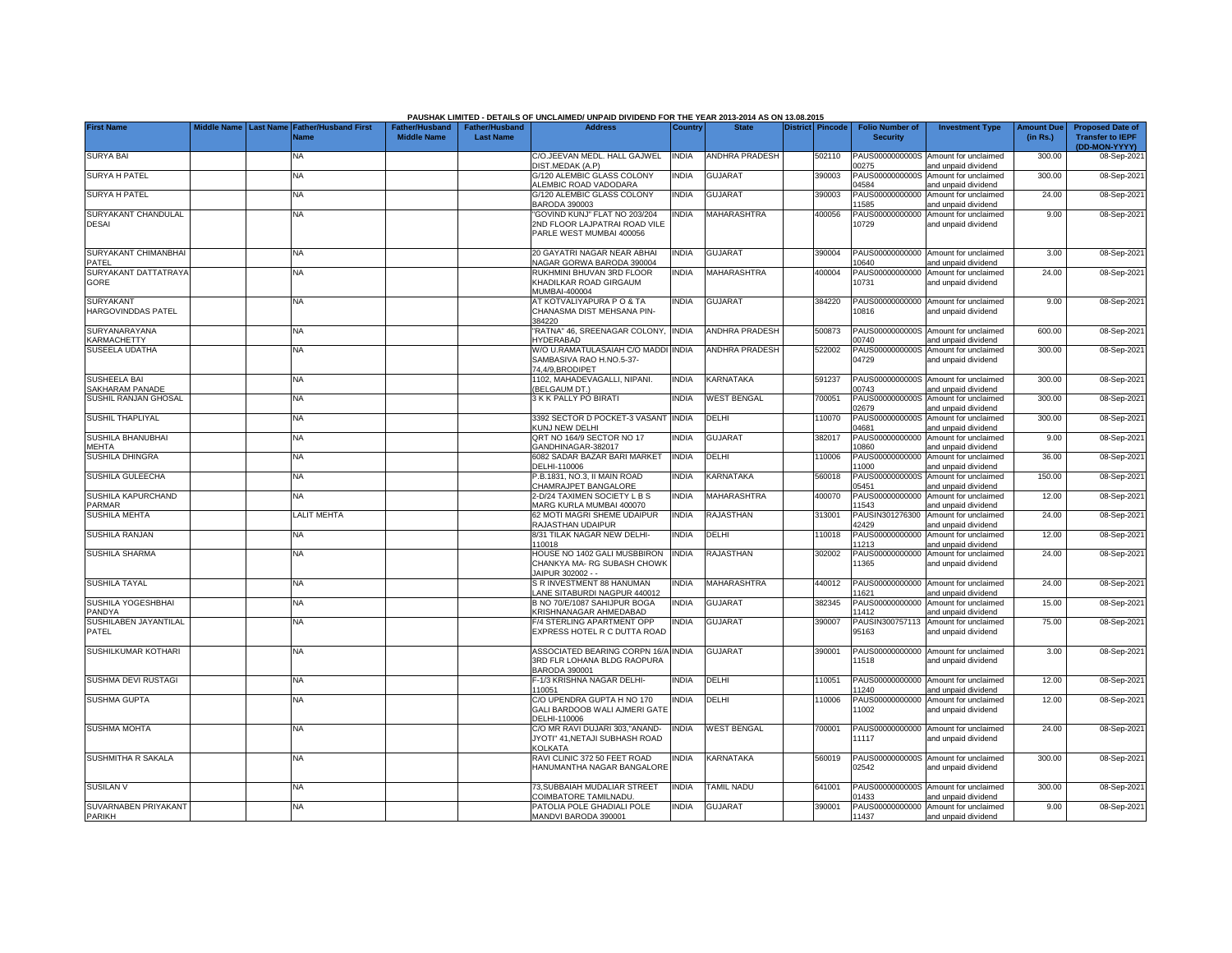|                                          |                         |                                            |                                             |                                           | PAUSHAK LIMITED - DETAILS OF UNCLAIMED/ UNPAID DIVIDEND FOR THE YEAR 2013-2014 AS ON 13.08.2015 |                |                       |                         |                                           |                                                             |                               |                                                    |
|------------------------------------------|-------------------------|--------------------------------------------|---------------------------------------------|-------------------------------------------|-------------------------------------------------------------------------------------------------|----------------|-----------------------|-------------------------|-------------------------------------------|-------------------------------------------------------------|-------------------------------|----------------------------------------------------|
| <b>First Name</b>                        | Middle Name   Last Name | <b>Father/Husband First</b><br><b>Name</b> | <b>Father/Husband</b><br><b>Middle Name</b> | <b>Father/Husband</b><br><b>Last Name</b> | <b>Address</b>                                                                                  | <b>Country</b> | <b>State</b>          | <b>District</b> Pincode | <b>Folio Number of</b><br><b>Security</b> | <b>Investment Type</b>                                      | <b>Amount Due</b><br>(in Rs.) | <b>Proposed Date of</b><br><b>Transfer to IEPF</b> |
| SUVARNAKUMARI VICTOR                     |                         | NA                                         |                                             |                                           | 12. THIRUCHENDUR ROAD.<br>PALAYAMKOTTAI, TAMIL NADU.                                            | <b>INDIA</b>   | <b>TAMIL NADU</b>     | 627002                  | PAUS0000000000S<br>0747                   | Amount for unclaimed<br>and unpaid dividend                 | 6000.00                       | (DD-MON-YYYY)<br>08-Sep-2021                       |
| SWAMI ALIAS BABURAO G<br><b>NEGINHAL</b> |                         | <b>NA</b>                                  |                                             |                                           | 93 MEHABOOBNAGAR HUBLI-<br>580020                                                               | <b>INDIA</b>   | KARNATAKA             | 580020                  | PAUS00000000000<br>10822                  | Amount for unclaimed<br>and unpaid dividend                 | 99.00                         | 08-Sep-2021                                        |
| SWAMINATHAN<br>PANCHANATHAN              |                         | NA                                         |                                             |                                           | PARK PARADISE OLD 10/6 NEW 50/6 INDIA<br>EAST CLUD ROAD SHENOYNAGAR<br>CHENNAI                  |                | <b>TAMIL NADU</b>     | 600030                  | PAUS00000000000<br>10884                  | Amount for unclaimed<br>and unpaid dividend                 | 12.00                         | 08-Sep-2021                                        |
| <b>SWARN KANTA</b>                       |                         | <b>NA</b>                                  |                                             |                                           | <b>-4 PARSAD NAGAR NEW DELHI</b>                                                                | <b>INDIA</b>   | DELHI                 | 110005                  | 03918                                     | PAUS0000000000S Amount for unclaimed<br>and unpaid dividend | 750.00                        | 08-Sep-2021                                        |
| SWARNA CHALASANI                         |                         | ΝA                                         |                                             |                                           | 222 VENKATESWARA NAGAR<br>MEERPET MOULA ALI<br>SECUNDERABAD 500040 A P                          | <b>INDIA</b>   | <b>ANDHRA PRADESH</b> | 500040                  | PAUS00000000000<br>11388                  | Amount for unclaimed<br>and unpaid dividend                 | 12.00                         | 08-Sep-2021                                        |
| SWARNA KAMAL<br><b>MUKHERJEE</b>         |                         | NA                                         |                                             |                                           | 73 DURGACHANRAN DOCTOR<br>ROAD CALCUTTA                                                         | <b>INDIA</b>   | <b>WEST BENGAL</b>    | 700014                  | )2909                                     | PAUS0000000000S Amount for unclaimed<br>and unpaid dividend | 300.00                        | 08-Sep-2021                                        |
| <b>SWARUP KUMAR SINHA</b><br><b>ROY</b>  |                         | NA                                         |                                             |                                           | 3/2B SREEMOHAN LANE CALCUTTA                                                                    | <b>INDIA</b>   | <b>WEST BENGAL</b>    | 700026                  | PAUS0000000000S<br>02670                  | Amount for unclaimed<br>and unpaid dividend                 | 450.00                        | 08-Sep-2021                                        |
| T A SRINIVASAN                           |                         | <b>NA</b>                                  |                                             |                                           | 894 INDRA NAGAR 1ST STAGE<br>BANGALORE 560038                                                   | <b>INDIA</b>   | KARNATAKA             | 560038                  | PAUS00000000000<br>11785                  | Amount for unclaimed<br>and unpaid dividend                 | 24.00                         | 08-Sep-2021                                        |
| T B AMEER AHAMED                         |                         | NA                                         |                                             |                                           | S/O T H BASHA SAHEB<br>AGRICULTURIST P O<br>HARIHARAPURA KOPPATALUK<br>577120                   | <b>INDIA</b>   | KARNATAKA             | 577120                  | PAUS00000000000<br>11786                  | Amount for unclaimed<br>and unpaid dividend                 | 12.00                         | 08-Sep-2021                                        |
| <b>T BHAIRAV</b>                         |                         | <b>NA</b>                                  |                                             |                                           | THIRCHIGANJ ROAD KAMAREDDY<br>POST DIST.NIZAMABAD                                               | <b>INDIA</b>   | <b>ANDHRA PRADESH</b> | 503111                  | 03211                                     | PAUS0000000000T Amount for unclaimed<br>and unpaid dividend | 300.00                        | 08-Sep-2021                                        |
| T G CHANDRAMOHAN                         |                         | <b>NA</b>                                  |                                             |                                           | K-11 ALEMBIC COLONY VADODARA<br>VADODARA                                                        | <b>INDIA</b>   | <b>GUJARAT</b>        | 390003                  | PAUS0000000000T<br>04307                  | Amount for unclaimed<br>and unpaid dividend                 | 300.00                        | 08-Sep-2021                                        |
| T G LAKSHMANAN                           |                         | NA                                         |                                             |                                           | 20/1540 G II FLOOR GANGA<br>APARTMENTS MANARI ROAD<br>KALLAI P O CALICUT                        | <b>NDIA</b>    | KERALA                | 673003                  | PAUS0000000000T<br>02949                  | Amount for unclaimed<br>and unpaid dividend                 | 300.00                        | 08-Sep-2021                                        |
| T G NAGARAJAN                            |                         | NA                                         |                                             |                                           | 3 K 1ST STREET NARAYAN PILLAI<br>ST CROSS BANGALORE 560001                                      | <b>NDIA</b>    | KARNATAKA             | 560001                  | PAUS00000000000<br>1765                   | Amount for unclaimed<br>and unpaid dividend                 | 12.00                         | 08-Sep-2021                                        |
| T GOMATHI AMMAL                          |                         | <b>NA</b>                                  |                                             |                                           | 59, OFFICERS COLONY PUTHUR<br><b>TIRUCHI</b>                                                    | <b>INDIA</b>   | TAMIL NADU            | 620017                  | PAUS0000000000T<br>01913                  | Amount for unclaimed<br>and unpaid dividend                 | 600.00                        | 08-Sep-2021                                        |
| T GOPALAKRISHNA<br><b>MURTHY</b>         |                         | NA                                         |                                             |                                           | 49-26-16 2ND 'D' SRINIVAS<br><b>MADHURA NAGAR</b><br>VISAKHAPATNAM                              | <b>INDIA</b>   | <b>ANDHRA PRADESH</b> | 530016                  | PAUS0000000000T<br>04727                  | Amount for unclaimed<br>and unpaid dividend                 | 450.00                        | 08-Sep-2021                                        |
| T K NATARAJAN                            |                         | NA.                                        |                                             |                                           | C/O DUNLOP INDIA LIMITED 1ST<br>FLOOR MOHAN TOWERS 50<br>RESIDENCY ROAD BANGALORE<br>560025     | <b>INDIA</b>   | KARNATAKA             | 560025                  | 11797                                     | PAUS00000000000 Amount for unclaimed<br>and unpaid dividend | 24.00                         | 08-Sep-2021                                        |
| T K PRASANNA KUMAR                       |                         | NA                                         |                                             |                                           | 255 HILLSIDE LAYOUT WHITE FIELD INDIA<br>BANGALORE                                              |                | KARNATAKA             | 560066                  | PAUS0000000000T<br>02375                  | Amount for unclaimed<br>and unpaid dividend                 | 300.00                        | 08-Sep-2021                                        |
| T K VENKITESWARAN                        |                         | NA                                         |                                             |                                           | 1X/628 PANDIKUDI ROAD COCHIN-<br>682002                                                         | <b>INDIA</b>   | KERALA                | 682002                  | PAUS00000000000<br>11781                  | Amount for unclaimed<br>and unpaid dividend                 | 24.00                         | 08-Sep-2021                                        |
| T L SATYANARAYANA                        |                         | NA                                         |                                             |                                           | TULANIVAS 21 SRINIVASA CLOTH<br>MARKET KURNOOL A P                                              | <b>INDIA</b>   | <b>ANDHRA PRADESH</b> | 518001                  | PAUS0000000000T<br>05343                  | Amount for unclaimed<br>and unpaid dividend                 | 900.00                        | 08-Sep-2021                                        |
| <b>TMJOHN</b>                            |                         | <b>NA</b>                                  |                                             |                                           | JAYANAGAR 1ST STAGE<br>PRARTHANA NEAR RING ROAD<br>NEAR RELIANCE TOWER HASSAN<br>HASSAN         | <b>INDIA</b>   | KARNATAKA             | 573201                  | PAUS12013200003<br>55004                  | Amount for unclaimed<br>and unpaid dividend                 | 450.00                        | 08-Sep-2021                                        |
| T MALLIKARJUNA RAO                       |                         | S O T SIVAIAH CHETTY                       |                                             |                                           | D.NO13-<br>38.NEWRAJAMEDICALSTORE.<br><b>VEDURLA BAZAAR</b><br>PRODDATURKADAPA [DIST]           | <b>INDIA</b>   | ANDHRA PRADESH        | 516360                  | 63265                                     | PAUS12013700002 Amount for unclaimed<br>and unpaid dividend | 48.00                         | 08-Sep-2021                                        |
| <b>T N VITTAL</b>                        |                         | <b>NA</b>                                  |                                             |                                           | <b>3 LAKSHMIPURAM 1ST STREET</b><br>ROYAPETTAH CHENNAI-600014                                   | <b>INDIA</b>   | TAMIL NADU            | 600014                  | PAUS00000000000<br>1756                   | Amount for unclaimed<br>and unpaid dividend                 | 9.00                          | 08-Sep-2021                                        |
| <b>T NARENDRAN</b>                       |                         | NA                                         |                                             |                                           | <b>B 21 IST MAIN ROAD T V NAGAR</b><br>AMBATTUR CHENNAI                                         | <b>INDIA</b>   | <b>TAMIL NADU</b>     | 600053                  | PAUS0000000000T<br>03497                  | Amount for unclaimed<br>and unpaid dividend                 | 450.00                        | 08-Sep-2021                                        |
| T P RAMESH                               |                         | ΝA                                         |                                             |                                           | 24/371 AUDITHYA PURAM VILLAGE<br>PALGAHAT                                                       | <b>INDIA</b>   | KERALA                | 678008                  | PAUS00000000000<br>11741                  | Amount for unclaimed<br>and unpaid dividend                 | 3.00                          | 08-Sep-2021                                        |
| T R RAMADAS                              |                         | NA                                         |                                             |                                           | F/33 RBI STAFF QRS KAKOOR<br>ERNAKULAM KOCHI                                                    | <b>INDIA</b>   | KERALA                | 682017                  | PAUS0000000000T<br>03017                  | Amount for unclaimed<br>and unpaid dividend                 | 300.00                        | 08-Sep-2021                                        |
| T RAMASWAMI IYENGAR                      |                         | <b>NA</b>                                  |                                             |                                           | A/75 31'A' CROSS 7TH BLOCK<br>JAYANAGAR BANGALORE                                               | <b>INDIA</b>   | KARNATAKA             | 560082                  | PAUS0000000000T<br>05352                  | Amount for unclaimed<br>and unpaid dividend                 | 150.00                        | 08-Sep-2021                                        |
| T S BALAKRISHNAN                         |                         | ΝA                                         |                                             |                                           | 18 INF DIV SIG REGI 56 APO                                                                      | <b>INDIA</b>   | MAHARASHTRA           | 999999                  | PAUS00000000000<br>11787                  | Amount for unclaimed<br>and unpaid dividend                 | 12.00                         | 08-Sep-2021                                        |
| T S KALYANAKRISHNAN                      |                         | NA                                         |                                             |                                           | MANOBEENA C D BARFIWALA<br>MARG ANDHERI (WEST) MUMBAI-<br>400058                                | <b>NDIA</b>    | MAHARASHTRA           | 400058                  | PAUS00000000000<br>11763                  | Amount for unclaimed<br>and unpaid dividend                 | 24.00                         | 08-Sep-2021                                        |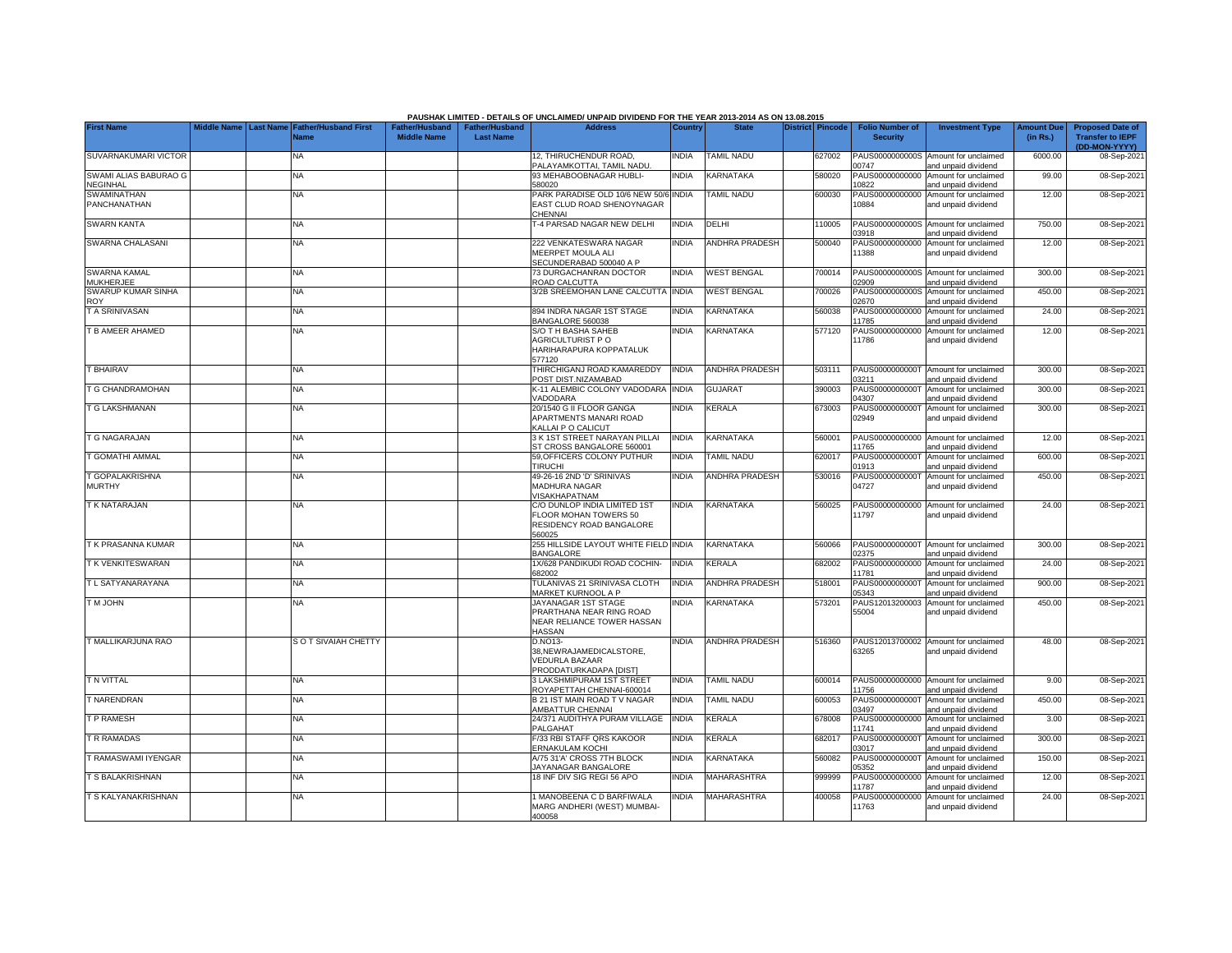|                                            |  |                                                               |                                      |                                           | PAUSHAK LIMITED - DETAILS OF UNCLAIMED/ UNPAID DIVIDEND FOR THE YEAR 2013-2014 AS ON 13.08.2015                |                |                       |                  |                                           |                                                             |                               |                                                                     |
|--------------------------------------------|--|---------------------------------------------------------------|--------------------------------------|-------------------------------------------|----------------------------------------------------------------------------------------------------------------|----------------|-----------------------|------------------|-------------------------------------------|-------------------------------------------------------------|-------------------------------|---------------------------------------------------------------------|
| <b>First Name</b>                          |  | Middle Name   Last Name   Father/Husband First<br><b>Name</b> | Father/Husband<br><b>Middle Name</b> | <b>Father/Husband</b><br><b>Last Name</b> | <b>Address</b>                                                                                                 | <b>Country</b> | <b>State</b>          | District Pincode | <b>Folio Number of</b><br><b>Security</b> | <b>Investment Type</b>                                      | <b>Amount Due</b><br>(in Rs.) | <b>Proposed Date of</b><br><b>Transfer to IEPF</b><br>(DD-MON-YYYY) |
| <b>T S SUDHAKAR</b>                        |  | <b>NA</b>                                                     |                                      |                                           | TULANIVAS 21 SRINIVASA CLOTH<br>MARKET KURNOOL A P                                                             | <b>INDIA</b>   | <b>ANDHRA PRADESH</b> | 518001           | PAUS0000000000T<br>05345                  | Amount for unclaimed<br>and unpaid dividend                 | 600.00                        | 08-Sep-2021                                                         |
| <b>SAMBASIVA RAO</b>                       |  | <b>NA</b>                                                     |                                      |                                           | D-152 FATEH NAGAR NEW DELHI<br>110018                                                                          | <b>NDIA</b>    | DELHI                 | 110018           | PAUS00000000000<br>11789                  | Amount for unclaimed<br>and unpaid dividend                 | 24.00                         | 08-Sep-2021                                                         |
| <b>T T NICKOLSON</b>                       |  | NA                                                            |                                      |                                           | 11 GUJJAR COLONY NIZAMPURA<br>HIGHWAY BARODA-390002                                                            | <b>NDIA</b>    | <b>GUJARA1</b>        | 390002           | PAUS00000000000<br>11742                  | Amount for unclaimed<br>and unpaid dividend                 | 54.00                         | 08-Sep-2021                                                         |
| <b>TVSMANI</b>                             |  | NA                                                            |                                      |                                           | 'ASHOK" 16 SECOND CROSS<br>STREET WEST C I T NAGAR<br>CHENNAI-600035                                           | <b>INDIA</b>   | <b>TAMIL NADU</b>     | 600035           | PAUS00000000000<br>11768                  | Amount for unclaimed<br>and unpaid dividend                 | 12.00                         | 08-Sep-2021                                                         |
| T V SUBBAIAH                               |  | NA                                                            |                                      |                                           | D-1, PRESIDENT BANZARA ROAD<br>NO. 2 BANZARA HILLS. HYDERABAD                                                  | <b>NDIA</b>    | <b>ANDHRA PRADESH</b> | 500034           | PAUS0000000000T<br>14625                  | Amount for unclaimed<br>and unpaid dividend                 | 300.00                        | 08-Sep-2021                                                         |
| TV SUBRAMANYAM                             |  | N VENUGOPALAN                                                 |                                      |                                           | NO 96 S RAMARAO LAYOUT BSK<br><b>3RD STAGE KATTRIGUPPA</b><br><b>BANGALORE</b>                                 | <b>INDIA</b>   | KARNATAKA             | 560085           | 63827                                     | PAUSIN301926300 Amount for unclaimed<br>and unpaid dividend | 300.00                        | 08-Sep-2021                                                         |
| T VIJAYAKUMAR                              |  | <b>NA</b>                                                     |                                      |                                           | 91 SARAVANA PERUMAL STREET<br>PURSWALLKAM                                                                      | <b>INDIA</b>   | <b>TAMIL NADU</b>     | 600084           | PAUS0000000000T<br>05207                  | Amount for unclaimed<br>and unpaid dividend                 | 300.00                        | 08-Sep-2021                                                         |
| TAIYABALI NANABHAI<br>SORANGWALA           |  | <b>NA</b>                                                     |                                      |                                           | WADI BADRI MOHOLLA BARODA-<br>390001                                                                           | <b>NDIA</b>    | <b>GUJARAT</b>        | 390001           | PAUS00000000000<br>11743                  | Amount for unclaimed<br>and unpaid dividend                 | 48.00                         | 08-Sep-2021                                                         |
| TAMBAKE BASAPPA<br>ONKARAPPA               |  | NA                                                            |                                      |                                           | P B NO. 25 TAMBAKE STREET NEAR<br>HANUMAN TEMPLE DIST. BIJAPUR<br>TALIKOTI DIST. BIJAPUR TALIKOTI              | <b>INDIA</b>   | KARNATAKA             | 586214           | PAUSIN300888137<br>54208                  | Amount for unclaimed<br>and unpaid dividend                 | 300.00                        | 08-Sep-2021                                                         |
| <b>TANESH DESAI</b>                        |  | PARMANAND DESAI                                               |                                      |                                           | 88 TARANG HILL SOCIETY NR<br>ARJUN ASHRAM CHANDLODIA<br>SOLA CIVIL AHMEDABAD                                   | <b>NDIA</b>    | <b>GUJARAT</b>        | 380014           | PAUSIN301276301<br>73210                  | Amount for unclaimed<br>and unpaid dividend                 | 9.00                          | 08-Sep-2021                                                         |
| <b>TANVEER KHAN</b>                        |  | NA.                                                           |                                      |                                           | C/O R A KHAN INDIAN OVERSEAS<br>BANK TILAK NAGAR JAIPUR 302004                                                 | <b>NDIA</b>    | RAJASTHAN             | 302004           | PAUS00000000000<br>11799                  | Amount for unclaimed<br>and unpaid dividend                 | 24.00                         | 08-Sep-2021                                                         |
| <b>TAPAN SAHA</b>                          |  | <b>NA</b>                                                     |                                      |                                           | C/O SWAPNA MEDICAL STORES 37<br>JESSORE ROAD NAGE BAZAR P S<br><b>DUMDUM</b>                                   | <b>NDIA</b>    | <b>WEST BENGAL</b>    | 700028           | 02773                                     | PAUS0000000000T Amount for unclaimed<br>and unpaid dividend | 300.00                        | 08-Sep-2021                                                         |
| <b>TAPAS RAY</b>                           |  | <b>NA</b>                                                     |                                      |                                           | FLAT NO 3 22 B SARDAR SANKAR<br>ROAD CALCUTTA                                                                  | <b>INDIA</b>   | <b>WEST BENGAL</b>    | 700029           | PAUS0000000000T<br>02698                  | Amount for unclaimed<br>and unpaid dividend                 | 900.00                        | 08-Sep-2021                                                         |
| TAPASI MUKHERJEE                           |  | <b>NA</b>                                                     |                                      |                                           | 3 T N CHATTERJEE STREET<br>CALCUTTA                                                                            | <b>NDIA</b>    | <b>WEST BENGAL</b>    | 700090           | PAUS0000000000T<br>2703                   | Amount for unclaimed<br>and unpaid dividend                 | 300.00                        | 08-Sep-2021                                                         |
| TAPOBRATA<br>CHOWDHURY                     |  | NA                                                            |                                      |                                           | MADHYA BALURIA NABAPALLY<br>BARASAT 24 PARGS N                                                                 | INDIA          | <b>WEST BENGAL</b>    | 700126           | PAUS0000000000T<br>02931                  | Amount for unclaimed<br>and unpaid dividend                 | 300.00                        | 08-Sep-2021                                                         |
| TARABAI<br>BHAVANISHANKAR<br>RAIKAR        |  | NA                                                            |                                      |                                           | C/O THE SWASTIK JANATA<br>SAHAKARI BANK LTD 502<br>KALBADEVI ROAD MUMBAI-400002                                | INDIA          | MAHARASHTRA           | 400002           | PAUS00000000000<br>11780                  | Amount for unclaimed<br>and unpaid dividend                 | 12.00                         | 08-Sep-2021                                                         |
| <b>TARACHAND</b><br>DEVCHANDDAS CHOKSHI    |  | <b>NA</b>                                                     |                                      |                                           | C/O. MAHENDRABHAI B. GOSER<br>FLAT NO. 949, II FLR, BLOCK NO.<br>M.20 VIJAYNAGAR, HARNI ROAD,<br>BARODA-390006 | <b>NDIA</b>    | <b>GUJARAT</b>        | 390006           | PAUS00000000000<br>11733                  | Amount for unclaimed<br>and unpaid dividend                 | 9.00                          | 08-Sep-2021                                                         |
| TARALAXMI NAVNITRAI<br>MEHTA               |  | <b>NA</b>                                                     |                                      |                                           | C/O MONA TRADING CO MAIN<br>BAZAR AT RAJULA DIST AMRELI<br>PIN-364560                                          | <b>NDIA</b>    | <b>GUJARAT</b>        | 364560           | 11745                                     | PAUS00000000000 Amount for unclaimed<br>and unpaid dividend | 24.00                         | 08-Sep-2021                                                         |
| <b><i>FARULATTA DAHYABHAI</i></b><br>PATEL |  | NΑ                                                            |                                      |                                           | PUSPAKUNJ COLONY AMUL DAIRY<br>ROAD ANAND DIST KAIRA PIN-<br>388001                                            | <b>INDIA</b>   | <b>GUJARAT</b>        | 388001           | PAUS00000000000<br>11746                  | Amount for unclaimed<br>and unpaid dividend                 | 48.00                         | 08-Sep-2021                                                         |
| <b>TARUN GOOPTU</b>                        |  | NA                                                            |                                      |                                           | 48V B T ROAD CALCUTTA                                                                                          | <b>INDIA</b>   | <b>WEST BENGAL</b>    | 700050           | 02861                                     | PAUS0000000000T Amount for unclaimed<br>and unpaid dividend | 300.00                        | 08-Sep-2021                                                         |
| TARUN KUMAR DEY                            |  | <b>NA</b>                                                     |                                      |                                           | BENGAL CHEMICAL OFFICERS<br>QUARTER P O PANIHATI 24 PGS (N)                                                    | <b>NDIA</b>    | <b>WEST BENGAL</b>    | 700114           | PAUS0000000000T<br>02784                  | Amount for unclaimed<br>and unpaid dividend                 | 300.00                        | 08-Sep-2021                                                         |
| TEJ RANBIR SINGH<br><b>NURORA</b>          |  | <b>NA</b>                                                     |                                      |                                           | UJJWAL LTD S M S HIGH WAY<br>JAIPUR-302003                                                                     | <b>INDIA</b>   | <b>RAJASTHAN</b>      | 302003           | PAUS00000000000<br>1757                   | Amount for unclaimed<br>and unpaid dividend                 | 24.00                         | 08-Sep-2021                                                         |
| <b><i>TEJASVI KUMAR JAIN</i></b>           |  | <b>NA</b>                                                     |                                      |                                           | 2054 KINARI BAZAR DELHI-110006                                                                                 | <b>INDIA</b>   | DELHI                 | 110006           | PAUS00000000000<br>1771                   | Amount for unclaimed<br>and unpaid dividend                 | 12.00                         | 08-Sep-2021                                                         |
| THAKARSI PADMASHI<br>PANPARIYA             |  | ΝA                                                            |                                      |                                           | <b>UMA SOCIETY BEHIND SANGAM</b><br>SOCIETY HARNI ROAD BARODA-<br>390001                                       | <b>NDIA</b>    | <b>GUJARA1</b>        | 390001           | PAUS00000000000<br>11747                  | Amount for unclaimed<br>and unpaid dividend                 | 99.00                         | 08-Sep-2021                                                         |
| THAKORBHAI LALLUBHAI<br>DESAI              |  | <b>NA</b>                                                     |                                      |                                           | LAL BADUR SHASTRI SOC NR NA\<br><b>VIRMAN S- CHOOL POST RANIP</b><br>AHMEDABAD 382480 - -                      | <b>INDIA</b>   | <b>GUJARAT</b>        | 382480           | PAUS00000000000<br>11762                  | Amount for unclaimed<br>and unpaid dividend                 | 12.00                         | 08-Sep-2021                                                         |
| THAKORBHAI RAMANBHA<br>PATEL               |  | NA                                                            |                                      |                                           | PATIDAR BHAVAN DAVAKHANA<br>UPAR GORVA BARODA-390003                                                           | <b>INDIA</b>   | <b>GUJARAT</b>        | 390003           | PAUS00000000000<br>11748                  | Amount for unclaimed<br>and unpaid dividend                 | 3.00                          | 08-Sep-2021                                                         |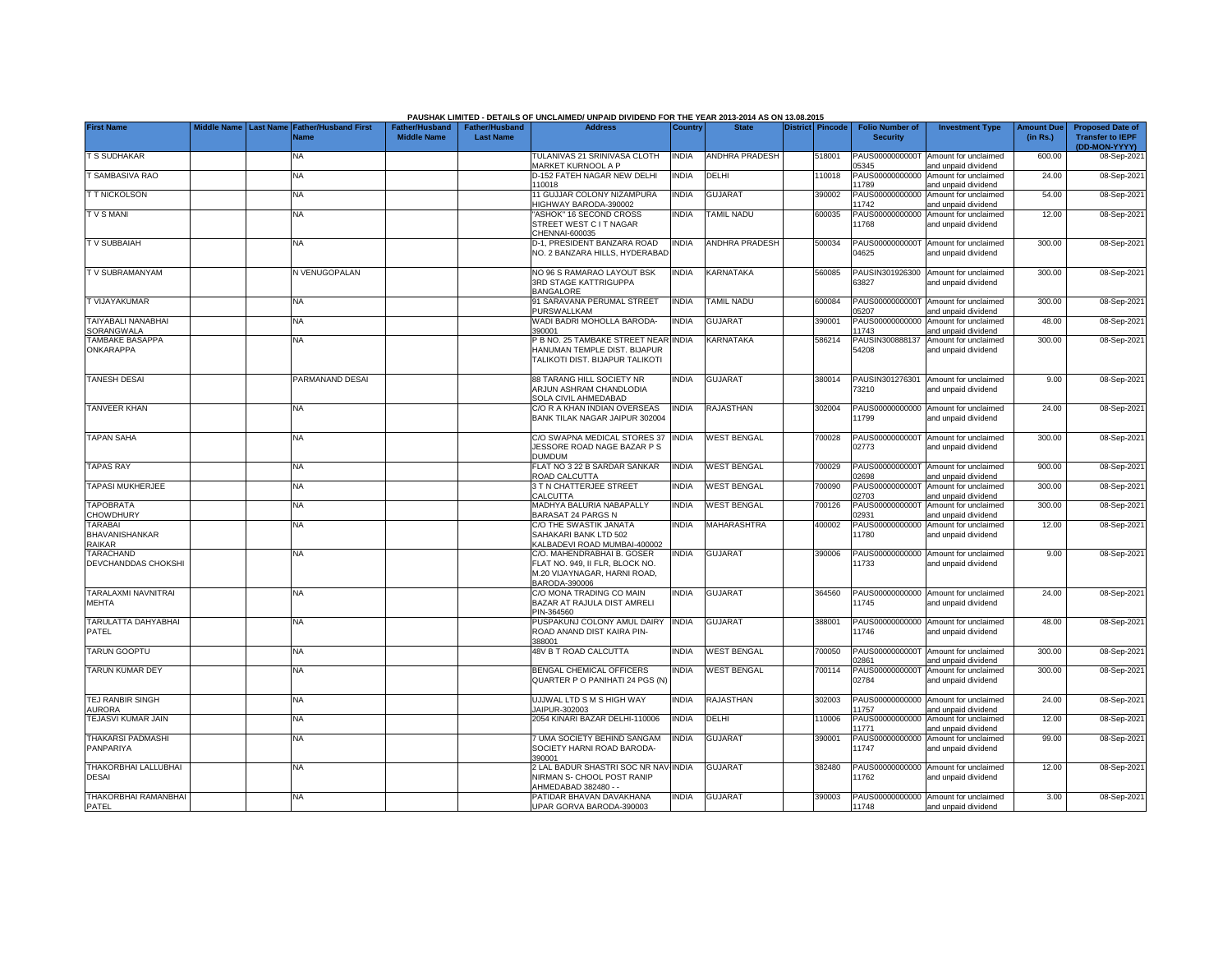|                                               |                    |                  |                                            |                                             |                                           | PAUSHAK LIMITED - DETAILS OF UNCLAIMED/ UNPAID DIVIDEND FOR THE YEAR 2013-2014 AS ON 13.08.2015             |                |                       |                         |                                           |                                                             |                               |                                                    |
|-----------------------------------------------|--------------------|------------------|--------------------------------------------|---------------------------------------------|-------------------------------------------|-------------------------------------------------------------------------------------------------------------|----------------|-----------------------|-------------------------|-------------------------------------------|-------------------------------------------------------------|-------------------------------|----------------------------------------------------|
| <b>First Name</b>                             | <b>Middle Name</b> | <b>Last Name</b> | <b>Father/Husband First</b><br><b>Name</b> | <b>Father/Husband</b><br><b>Middle Name</b> | <b>Father/Husband</b><br><b>Last Name</b> | <b>Address</b>                                                                                              | <b>Country</b> | <b>State</b>          | <b>District Pincode</b> | <b>Folio Number of</b><br><b>Security</b> | <b>Investment Type</b>                                      | <b>Amount Due</b><br>(in Rs.) | <b>Proposed Date of</b><br><b>Transfer to IEPF</b> |
|                                               |                    |                  |                                            |                                             |                                           |                                                                                                             |                |                       |                         |                                           |                                                             |                               | (DD-MON-YYYY)                                      |
| THAKORLAL N PARIKH                            |                    |                  | NA                                         |                                             |                                           | KARODIA POLE OM LAXMI BENGLE INDIA<br>STORE VADODARA 390001                                                 |                | <b>GUJARAT</b>        | 390001                  | 11811                                     | PAUS00000000000 Amount for unclaimed<br>and unpaid dividend | 123.00                        | 08-Sep-2021                                        |
| THANKAMMA P K                                 |                    |                  | NA.                                        |                                             |                                           | KRISHNA VILAS PEREKKAT LANE<br>ALWAYE                                                                       | <b>INDIA</b>   | <b>KERALA</b>         | 683101                  | 2977                                      | PAUS0000000000T Amount for unclaimed<br>and unpaid dividend | 300.00                        | 08-Sep-2021                                        |
| <b>THOMAS ABRAHAM</b>                         |                    |                  | <b>NA</b>                                  |                                             |                                           | M/S.THOMAS ABRAHAM & SON.<br>CHEMISTS & DRUGGISTS, MEDICAL<br>COLLEGE P. TRIVANDRUM                         | <b>NDIA</b>    | KERALA                | 695011                  | PAUS0000000000T<br>00758                  | Amount for unclaimed<br>and unpaid dividend                 | 600.00                        | 08-Sep-2021                                        |
| <b>THOMAS DEVASSY</b><br>THARAKAN             |                    |                  | <b>NA</b>                                  |                                             |                                           | A 39/302 VAISHALI NAGAR S V<br>ROAD JOGESHWARI WEST MUMBA                                                   | <b>NDIA</b>    | MAHARASHTRA           | 400102                  | 01793                                     | PAUS0000000000T Amount for unclaimed<br>and unpaid dividend | 600.00                        | 08-Sep-2021                                        |
| <b>THOMAS JOSEPH</b><br>ANTHONY SALES PONTES  |                    |                  | NA                                         |                                             |                                           | FLAT 2 PLOT 1 OLD GOLF LINKS<br>KHAR MUMBAI-400052                                                          | <b>NDIA</b>    | <b>MAHARASHTRA</b>    | 400052                  | 11764                                     | PAUS00000000000 Amount for unclaimed<br>and unpaid dividend | 12.00                         | 08-Sep-2021                                        |
| <b>THOMSON ANDREWS</b>                        |                    |                  | <b>NA</b>                                  |                                             |                                           | NO.1, 63RD STREET, ASHOK<br>NAGAR, CHENNAI                                                                  | <b>NDIA</b>    | TAMIL NADU            | 600083                  | PAUS0000000000T<br>1088                   | Amount for unclaimed<br>and unpaid dividend                 | 60.00                         | 08-Sep-202                                         |
| THULASI AMMAL T                               |                    |                  | <b>NA</b>                                  |                                             |                                           | THULASI AMMAL 'PRASANTH' T C<br>4/99 INFANT JESUS SCHOOL LANE<br>KAWDIAR P O TRIVANDRUM-695003              | <b>NDIA</b>    | <b>KERALA</b>         | 695003                  | 11782                                     | PAUS00000000000 Amount for unclaimed<br>and unpaid dividend | 12.00                         | 08-Sep-2021                                        |
| <b>TIKAM CHAND JAIN</b>                       |                    |                  | <b>NA</b>                                  |                                             |                                           | <b>60-A NALINI SETH ROAD GROUND</b><br>FLOOR CALCUTTA 700007                                                | <b>NDIA</b>    | <b>WEST BENGAL</b>    | 700007                  | 1809                                      | PAUS00000000000 Amount for unclaimed<br>and unpaid dividend | 24.00                         | 08-Sep-202                                         |
| <b>TILAK RAJ SONI</b>                         |                    |                  | <b>NA</b>                                  |                                             |                                           | <b>B-106 CHINAR RETREAT OPP</b><br>MAIDA MILL BHOPAL 462011                                                 | <b>NDIA</b>    | <b>MADHYA PRADESH</b> | 462011                  | 11777                                     | PAUS00000000000 Amount for unclaimed<br>and unpaid dividend | 24.00                         | 08-Sep-202                                         |
| TO BE PUNCHED FROM<br><b>FORM</b>             |                    |                  | <b>NA</b>                                  |                                             |                                           |                                                                                                             | <b>NDIA</b>    | <b>MAHARASHTRA</b>    | 999999                  | 1690                                      | PAUS00000000000 Amount for unclaimed<br>and unpaid dividend | 48.00                         | 08-Sep-202                                         |
| <b>TRIBHOVANBHAI</b><br><b>FULABHAI PATEL</b> |                    |                  | <b>NA</b>                                  |                                             |                                           | HARIKRIPA NIVAS CHHANI BARODA<br>PIN-391740                                                                 | <b>INDIA</b>   | <b>GUJARAT</b>        | 391740                  | PAUS00000000000<br>1750                   | Amount for unclaimed<br>and unpaid dividend                 | 9.00                          | 08-Sep-2021                                        |
| <b>TRIBHOVANDAS</b><br>KHODIDAS SOLANKI       |                    |                  | NA                                         |                                             |                                           | SOLANKI NIVAS LAKKAD PITHA<br>FAIYAZKHAN ROAD BARODA-<br>390001                                             | <b>NDIA</b>    | GUJARAT               | 390001                  | PAUS00000000000<br>11751                  | Amount for unclaimed<br>and unpaid dividend                 | 9.00                          | 08-Sep-202                                         |
| <b>TRIMBAK RAO G</b>                          |                    |                  | <b>NA</b>                                  |                                             |                                           | ADARSH MEDICAL STORES NEW<br>BUS STAND, NIRMAL ADILABAD<br>DIST <sub>(A.P)</sub>                            | INDIA          | ANDHRA PRADESH        | 504106                  | 00400                                     | PAUS0000000000G Amount for unclaimed<br>and unpaid dividend | 300.00                        | 08-Sep-202                                         |
| <b>TRISHLA DEVI JAIN</b>                      |                    |                  | NA                                         |                                             |                                           | 3/69 ROOP NAGAR DELHI-110007                                                                                | <b>NDIA</b>    | DELHI                 | 110007                  | 1769                                      | PAUS00000000000 Amount for unclaimed<br>and unpaid dividend | 12.00                         | 08-Sep-202                                         |
| <b>TULASIBHAI JETHABHAI</b><br>PATEL          |                    |                  | <b>NA</b>                                  |                                             |                                           | AT RAMSIKAMPA POST ODHA TAL<br>BAYAD DIST SABARKANTHA 383325                                                | <b>NDIA</b>    | <b>GUJARAT</b>        | 383325                  | PAUS00000000000<br>11752                  | Amount for unclaimed<br>and unpaid dividend                 | 3.00                          | 08-Sep-202                                         |
| <b>TULSHIDAS DUNGERSEY</b><br><b>THAKKAR</b>  |                    |                  | NA                                         |                                             |                                           | <b>DUNGARSEY &amp; CO NAVJIVAN</b><br>(MANDVI) R NO- - 212/213 2ND FLR<br>125/127 KAZI S ST MUMB- AI 400003 | <b>NDIA</b>    | MAHARASHTRA           | 400003                  | PAUS00000000000<br>11753                  | Amount for unclaimed<br>and unpaid dividend                 | 75.00                         | 08-Sep-2021                                        |
| <b>TULSIBHAI JIVABHAI</b><br>PATEL            |                    |                  | <b>NA</b>                                  |                                             |                                           | 1 JYOTI PARK SOCIETY<br>KARELIBAUG BARODA-390001                                                            | <b>NDIA</b>    | <b>GUJARAT</b>        | 390001                  | PAUS00000000000<br>11754                  | Amount for unclaimed<br>and unpaid dividend                 | 18.00                         | 08-Sep-2021                                        |
| <b>TUSHAR A MEHTA</b>                         |                    |                  | <b>NA</b>                                  |                                             |                                           | VRAJ APTS 2ND FLOOR OPP<br>SAMARTHESHWAR MAHADEV<br>ELLISBRIDGE AHMEDABAD 380006                            | <b>INDIA</b>   | <b>GUJARAT</b>        | 380006                  | PAUS00000000000<br>11795                  | Amount for unclaimed<br>and unpaid dividend                 | 3.00                          | 08-Sep-2021                                        |
| <b>TUSHAR BABULAL PARIKH</b>                  |                    |                  | <b>NA</b>                                  |                                             |                                           | MANI BHUVAN DALAL COLONY OPP INDIA<br>HARIHAR SOCIETY MANINAGER<br>AHMEDABAD 380008                         |                | <b>GUJARAT</b>        | 380008                  | 11728                                     | PAUS00000000000 Amount for unclaimed<br>and unpaid dividend | 3.00                          | 08-Sep-2021                                        |
| <b>TUSHAR SETH</b>                            |                    |                  | <b>NA</b>                                  |                                             |                                           | <b>4 CAPPER ROAD LALBAGH</b><br><b>LICKNOW</b>                                                              | <b>INDIA</b>   | <b>UTTAR PRADESH</b>  | 226001                  | 3385                                      | PAUS0000000000T Amount for unclaimed<br>hnebivib bisanu bne | 300.00                        | 08-Sep-202                                         |
| <b>TYEB MOHAMEDALY</b><br><b>MOGUL</b>        |                    |                  | <b>NA</b>                                  |                                             |                                           | RETREAT BELLASIS ROAD MUMBAI- INDIA<br>400008                                                               |                | MAHARASHTRA           | 400008                  | PAUS00000000000<br>1739                   | Amount for unclaimed<br>and unpaid dividend                 | 24.00                         | 08-Sep-2021                                        |
| U V KRISHNA RAO                               |                    |                  | NΑ                                         |                                             |                                           | C/O DR NAGRAJ K RAO 628, 8TH 'B'<br>MAIN 3RD BLOCK 3RD STAGE<br><b>BASAVESWARA NAGAR</b>                    | <b>INDIA</b>   | KARNATAKA             | 560078                  | PAUS0000000000U<br>02534                  | Amount for unclaimed<br>and unpaid dividend                 | 300.00                        | 08-Sep-2021                                        |
| <b>UDAY ANANT PUNKAR</b>                      |                    |                  | <b>NA</b>                                  |                                             |                                           | GANGADHAR NIWAS KUMEDAN<br>FALIA RAJMAHAL ROAD BARODA<br>390001                                             | <b>NDIA</b>    | <b>GUJARAT</b>        | 390001                  | 11907                                     | PAUS00000000000 Amount for unclaimed<br>and unpaid dividend | 3.00                          | 08-Sep-2021                                        |
| <b>UDAY KUMAR RAHALKAR</b>                    |                    |                  | <b>NA</b>                                  |                                             |                                           | 310-BLOCK -C SAGARE<br>APARTMENTS 17/1, OLD PALASIA                                                         | <b>NDIA</b>    | <b>MADHYA PRADESH</b> | 452003                  | 3248                                      | PAUS0000000000U Amount for unclaimed<br>and unpaid dividend | 600.00                        | 08-Sep-202                                         |
| <b>UDAYAN KUMAR</b><br><b>MUKHERJEE</b>       |                    |                  | <b>NA</b>                                  |                                             |                                           | <b>5 ATUL APARTMENTS SWASTIK</b><br>PARK CHEMBUR MUMBAI 400071                                              | NDIA           | <b>MAHARASHTRA</b>    | 400071                  | 1859                                      | PAUS00000000000 Amount for unclaimed<br>and unpaid dividend | 24.00                         | 08-Sep-202                                         |
| <b>UDAYKUMAR ISHWARBHA</b><br><b>DESAI</b>    |                    |                  | NA                                         |                                             |                                           | <b>9 MAHESHWAR NAGAR</b><br>SUBHANPURA BARODA 390003                                                        | <b>NDIA</b>    | <b>GUJARAT</b>        | 390003                  | 11829                                     | PAUS00000000000 Amount for unclaimed<br>and unpaid dividend | 3.00                          | 08-Sep-2021                                        |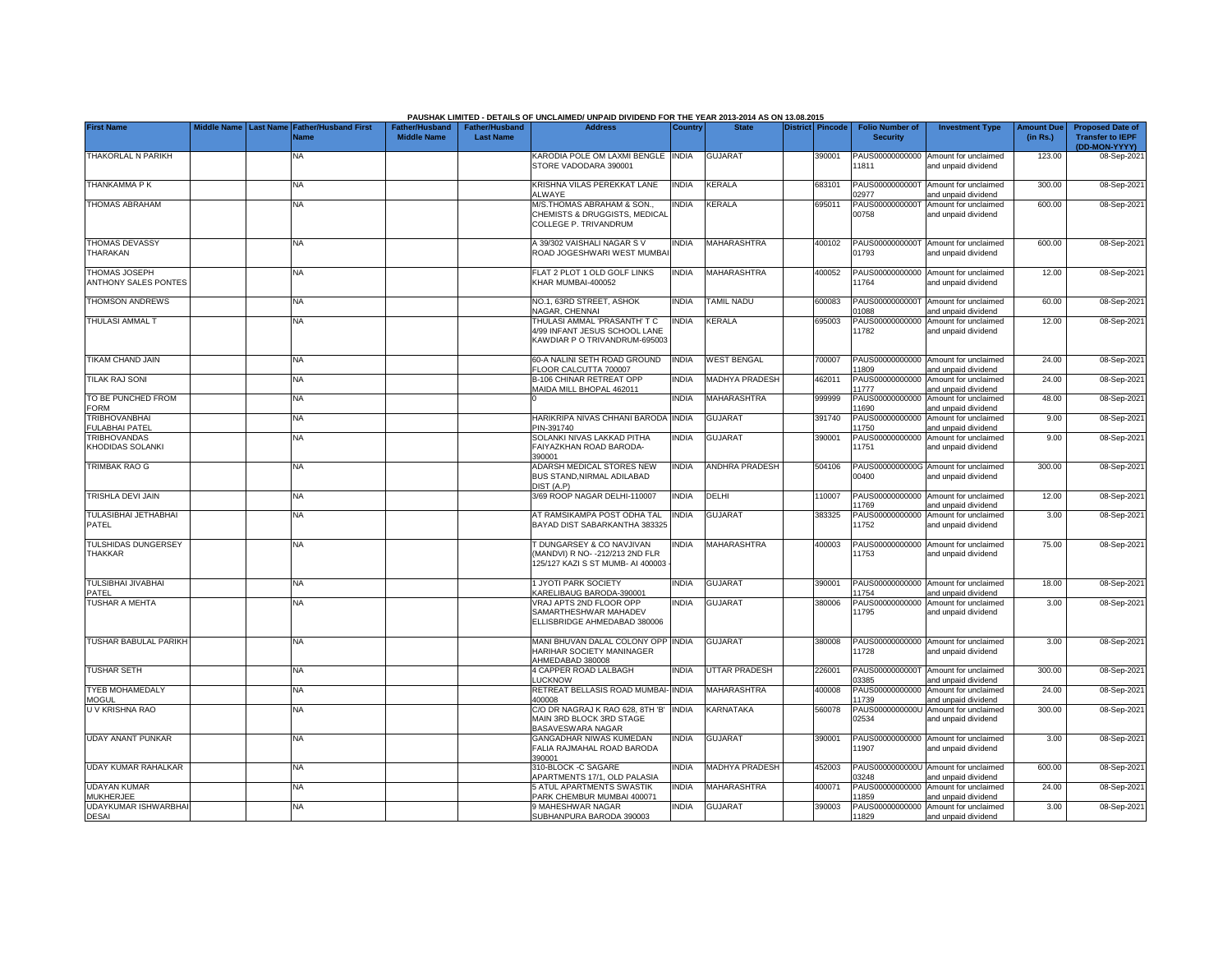|                                             |                       |                                            |                                             |                                           | PAUSHAK LIMITED - DETAILS OF UNCLAIMED/ UNPAID DIVIDEND FOR THE YEAR 2013-2014 AS ON 13.08.2015                                                 |                |                       |                         |                                           |                                                             |                               |                                                                     |
|---------------------------------------------|-----------------------|--------------------------------------------|---------------------------------------------|-------------------------------------------|-------------------------------------------------------------------------------------------------------------------------------------------------|----------------|-----------------------|-------------------------|-------------------------------------------|-------------------------------------------------------------|-------------------------------|---------------------------------------------------------------------|
| <b>First Name</b>                           | Middle Name Last Name | <b>Father/Husband First</b><br><b>Name</b> | <b>Father/Husband</b><br><b>Middle Name</b> | <b>Father/Husband</b><br><b>Last Name</b> | <b>Address</b>                                                                                                                                  | <b>Country</b> | <b>State</b>          | <b>District Pincode</b> | <b>Folio Number of</b><br><b>Security</b> | <b>Investment Type</b>                                      | <b>Amount Due</b><br>(in Rs.) | <b>Proposed Date of</b><br><b>Transfer to IEPF</b><br>(DD-MON-YYYY) |
| <b>UDHO RAM CHAWALIA</b>                    |                       | NA                                         |                                             |                                           | 11/92 WEST AZAD NAGAR PO<br>KRISHAN NAGAR DELHI-110051                                                                                          | <b>NDIA</b>    | DELHI                 | 10051                   | PAUS00000000000<br>11887                  | Amount for unclaimed<br>and unpaid dividend                 | 12.00                         | 08-Sep-2021                                                         |
| <b>UJJVAL ASHOKKUMAR</b><br><b>SHAH</b>     |                       | <b>ASHOKKUMAR J SHAH</b>                   |                                             |                                           | 56. KUNDAN TENAMENTS-3 B/H P & INDIA<br><b><i>COLONY VASNA AHMEDABAD</i></b>                                                                    |                | <b>GUJARAT</b>        | 380007                  | PAUS00000000000<br>12651                  | Amount for unclaimed<br>and unpaid dividend                 | 36.00                         | 08-Sep-2021                                                         |
| <b>UJJWALA RAMESH</b><br>CHOUDHARY          |                       | <b>NA</b>                                  |                                             |                                           | PLOT NO - 427 A HANUMAN NAGAR<br>NAGPUR                                                                                                         | <b>INDIA</b>   | MAHARASHTRA           | 440009                  | PAUSIN301485107<br>30033                  | Amount for unclaimed<br>and unpaid dividend                 | 30.00                         | 08-Sep-2021                                                         |
| UJWALA KRISHNA PATIL                        |                       | NA                                         |                                             |                                           | 4-1 WILD FLOWER HALL JAI<br>BHAWANIMATA MARG OFFCEASOR<br>ROAD AMBOLI ANDHERI WEST<br>MUMBAI 400058                                             | <b>NDIA</b>    | MAHARASHTRA           | 400058                  | PAUS00000000000<br>11877                  | Amount for unclaimed<br>and unpaid dividend                 | 12.00                         | 08-Sep-2021                                                         |
| <b>ULHAS SHANKARRAO</b><br><b>VIDVANS</b>   |                       | NA                                         |                                             |                                           | PRATAP ROAD RAOPURA BARODA-<br>390001                                                                                                           | <b>INDIA</b>   | <b>GUJARAT</b>        | 390001                  | PAUS00000000000<br>11822                  | Amount for unclaimed<br>and unpaid dividend                 | 3.00                          | 08-Sep-2021                                                         |
| <b>ULHAS SUBHEDEV</b><br><b>SURYAWANSHI</b> |                       | <b>NA</b>                                  |                                             |                                           | 10 'SUNDARAM' MAHAVIR NAGAR<br>CHINCHPADA PEN DIST RAIGAD                                                                                       | <b>INDIA</b>   | <b>MAHARASHTRA</b>    | 402106                  | PAUS0000000000U<br>03828                  | Amount for unclaimed<br>nd unpaid dividend                  | 300.00                        | 08-Sep-2021                                                         |
| <b>UMA M BAPAT</b>                          |                       | NA                                         |                                             |                                           | S-5-98 NEW OSMANPURA<br><b>AURANGABAD</b>                                                                                                       | <b>NDIA</b>    | <b>MAHARASHTRA</b>    | 431005                  | PAUS0000000000U<br>03851                  | Amount for unclaimed<br>and unpaid dividend                 | 600.00                        | 08-Sep-2021                                                         |
| <b>UMA RAMARATHANAM</b>                     |                       | <b>NA</b>                                  |                                             |                                           | BLOCK 24 B B C HOMES 18 SOUTH<br>BOAG ROAD T NAGAR CHENNAI<br>600017                                                                            | <b>INDIA</b>   | <b>TAMIL NADU</b>     | 600017                  | PAUS00000000000<br>11910                  | Amount for unclaimed<br>and unpaid dividend                 | 12.00                         | 08-Sep-2021                                                         |
| <b>UMA TAMBE</b>                            |                       | <b>NA</b>                                  |                                             |                                           | GANGAWAS APTS S NO 36/3/3<br><b>RANDAWANE PUNE</b>                                                                                              | <b>INDIA</b>   | <b>MAHARASHTRA</b>    | 411058                  | 04073                                     | PAUS0000000000U Amount for unclaimed<br>and unpaid dividend | 300.00                        | 08-Sep-2021                                                         |
| UMABEN JASHVANTLAL<br>PANCHAL               |                       | <b>NA</b>                                  |                                             |                                           | 402-403, SHASWAT, OPP: GUJARAT<br>COLLEGE,ELLISBRIDGE<br>AHMEDABAD-380006                                                                       | <b>INDIA</b>   | <b>GUJARAT</b>        | 380006                  | PAUS00000000000<br>11842                  | Amount for unclaimed<br>and unpaid dividend                 | 123.00                        | 08-Sep-2021                                                         |
| <b>UMADEVI</b>                              |                       | NA                                         |                                             |                                           | H NO 107 HYDERBASTHI<br>KINGSWAY SECUNDERABAD<br>500003                                                                                         | <b>NDIA</b>    | <b>ANDHRA PRADESH</b> | 500003                  | PAUS00000000000<br>11904                  | Amount for unclaimed<br>and unpaid dividend                 | 24.00                         | 08-Sep-2021                                                         |
| <b>UMAKANT RAMANLAL</b><br>PATEL            |                       | <b>NA</b>                                  |                                             |                                           | CHOKHANDI WADI VAIDA POLE<br><b>ASHOK MARG BARODA 390001</b>                                                                                    | <b>INDIA</b>   | <b>GUJARAT</b>        | 390001                  | PAUS00000000000<br>11825                  | Amount for unclaimed<br>and unpaid dividend                 | 3.00                          | 08-Sep-2021                                                         |
| <b>UMEDABHAI</b><br>TRIBHOVENDAS PATEL      |                       | NA                                         |                                             |                                           | DHARMRAJ NAGAR CO-OP HSG<br>SOC VIBHAG-2 NR CHANKYAPURI<br>GHATLODIYA AHMEDABAD                                                                 | INDIA          | <b>GUJARAT</b>        | 380001                  | PAUS00000000000<br>11893                  | Amount for unclaimed<br>and unpaid dividend                 | 12.00                         | 08-Sep-2021                                                         |
| <b>UMESH ATCHUT</b><br>SARDESSAI            |                       | <b>NA</b>                                  |                                             |                                           | ANTIL-PETH BICHOLIM GOA PIN-<br>103504                                                                                                          | <b>INDIA</b>   | GOA                   | 403504                  | PAUS00000000000<br>11843                  | Amount for unclaimed<br>nd unpaid dividend                  | 9.00                          | 08-Sep-2021                                                         |
| <b>UMESH KUMAR</b><br>PRABHAKAR             |                       | <b>NA</b>                                  |                                             |                                           | H NO 970 SEC-19 FARIDABAD                                                                                                                       | <b>NDIA</b>    | <b>HARYANA</b>        | 121001                  | PAUS0000000000U<br>03434                  | Amount for unclaimed<br>and unpaid dividend                 | 300.00                        | 08-Sep-2021                                                         |
| <b>UMESH NATH</b><br><b>MAHESHWARI</b>      |                       | <b>NA</b>                                  |                                             |                                           | C-25 INDUSTRIAL ESTATE ALIGARH INDIA<br>202001                                                                                                  |                | <b>UTTAR PRADESH</b>  | 202001                  | PAUS00000000000<br>11870                  | Amount for unclaimed<br>and unpaid dividend                 | 12.00                         | 08-Sep-2021                                                         |
| <b>UMESH RAIZADA</b>                        |                       | <b>NA</b>                                  |                                             |                                           | BHARATI NAGAR MANIS ROAD<br>ALIGARH-202001                                                                                                      | <b>INDIA</b>   | <b>UTTAR PRADESH</b>  | 202001                  | PAUS00000000000<br>11853                  | Amount for unclaimed<br>and unpaid dividend                 | 48.00                         | 08-Sep-2021                                                         |
| <b>UMESH SADERSSAI</b>                      |                       | NA                                         |                                             |                                           | 'ATCHUT" ALTO-TORDA ALTO<br>PORVORIM GOA                                                                                                        | <b>NDIA</b>    | GOA                   | 403521                  | PAUS0000000000U<br>04072                  | Amount for unclaimed<br>and unpaid dividend                 | 300.00                        | 08-Sep-2021                                                         |
| <b>UNNITA DINKARBHAI</b><br><b>DALAL</b>    |                       | <b>NA</b>                                  |                                             |                                           | C/O BHARAT L PARIKH BUNG NO 7<br>AAROHI BU- NGLOWS NEAR<br>ASHWAMEGH 1 B/H P & T COMPL-<br>EX 132 RING ROAD SATELLITE<br>ROAD AHMEDAB-AD 380015 | <b>INDIA</b>   | <b>GUJARAT</b>        | 380015                  | PAUS00000000000<br>11912                  | Amount for unclaimed<br>and unpaid dividend                 | 24.00                         | 08-Sep-2021                                                         |
| <b>UPENDRA HARIPRASAD</b><br><b>BHATT</b>   |                       | <b>NA</b>                                  |                                             |                                           | TANNA BUILDING STATION RD<br>AMRELI 364601                                                                                                      | <b>INDIA</b>   | <b>GUJARAT</b>        | 364601                  | PAUS00000000000<br>11845                  | Amount for unclaimed<br>and unpaid dividend                 | 9.00                          | 08-Sep-2021                                                         |
| <b>URAMBATH KRISHNAN</b><br><b>NAIR</b>     |                       | NA                                         |                                             |                                           | ROOM NO 5 MOHAN VILLA J P<br>NAGAR GOREGAON (EAST)<br>MUMBAI-400063                                                                             | INDIA          | <b>MAHARASHTRA</b>    | 400063                  | PAUS00000000000<br>11832                  | Amount for unclaimed<br>and unpaid dividend                 | 9.00                          | 08-Sep-2021                                                         |
| <b>URMILA AGGARWAL</b>                      |                       | <b>NA</b>                                  |                                             |                                           | 142 MULTANI COLONY PO SIRSA<br>125055                                                                                                           | <b>INDIA</b>   | HARYANA               | 125055                  | PAUS00000000000<br>11926                  | Amount for unclaimed<br>nd unpaid dividend                  | 24.00                         | 08-Sep-2021                                                         |
| URMILA BALMUKUND<br><b>SHAH</b>             |                       | <b>NA</b>                                  |                                             |                                           | SULTANPURA ADHYARU'S POLE<br>3ARODA-390001                                                                                                      | <b>INDIA</b>   | <b>GUJARAT</b>        | 390001                  | PAUS00000000000<br>11828                  | Amount for unclaimed<br>and unpaid dividend                 | 3.00                          | 08-Sep-2021                                                         |
| <b>URMILA DEVI</b>                          |                       | NA                                         |                                             |                                           | C/O SMT PREM KAPOOR AHUJA<br>RADIOS 215 OKHLA INDUSTRIAL<br><b>ESTATE NEW DELHI-110020</b>                                                      | <b>NDIA</b>    | DELHI                 | 110020                  | PAUS00000000000<br>11886                  | Amount for unclaimed<br>and unpaid dividend                 | 12.00                         | 08-Sep-2021                                                         |
| URMILA JASVANTLAL<br><b>BHATT</b>           |                       | NA.                                        |                                             |                                           | 10 MAHESHWAR NAGAR CO HSG<br>SOC SUBHANPURA BARODA 39000                                                                                        | <b>NDIA</b>    | <b>GUJARAT</b>        | 390007                  | PAUS00000000000<br>11854                  | Amount for unclaimed<br>and unpaid dividend                 | 75.00                         | 08-Sep-2021                                                         |
| URMILA JASVANTLAL<br><b>BHATT</b>           |                       | <b>NA</b>                                  |                                             |                                           | 10, MAHESWARA NAGAR SOCIETY,<br>SUBHANPURA, VADODARA                                                                                            | <b>INDIA</b>   | <b>GUJARAT</b>        | 390001                  | 00769                                     | PAUS0000000000U Amount for unclaimed<br>and unpaid dividend | 60.00                         | 08-Sep-2021                                                         |
| <b>URMILA KANAIYALAL</b><br><b>SHAH</b>     |                       | NA                                         |                                             |                                           | 4/16 PROFESSOR BLOCK SIX<br>BUNGALOWS NR ST BUS STAND<br>VALLABH VIDYANAGAR 388120                                                              | <b>NDIA</b>    | <b>GUJARAT</b>        | 388120                  | PAUS00000000000<br>11834                  | Amount for unclaimed<br>and unpaid dividend                 | 48.00                         | 08-Sep-2021                                                         |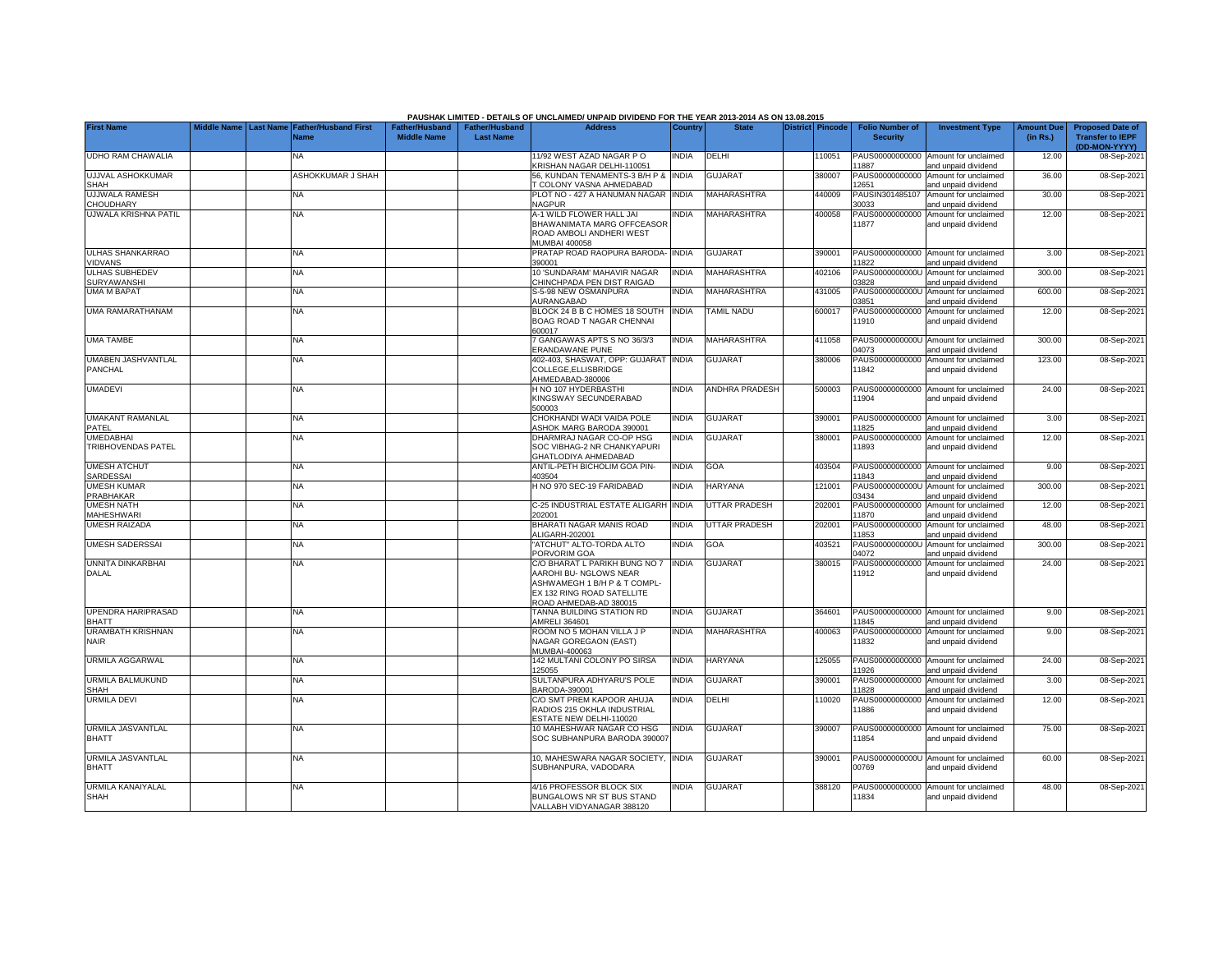|                                              |  |                                                        |                                             |                                           | PAUSHAK LIMITED - DETAILS OF UNCLAIMED/ UNPAID DIVIDEND FOR THE YEAR 2013-2014 AS ON 13.08.2015 |                |                      |                  |                                           |                                                             |                               |                                                                     |
|----------------------------------------------|--|--------------------------------------------------------|---------------------------------------------|-------------------------------------------|-------------------------------------------------------------------------------------------------|----------------|----------------------|------------------|-------------------------------------------|-------------------------------------------------------------|-------------------------------|---------------------------------------------------------------------|
| <b>First Name</b>                            |  | Middle Name   Last Name   Father/Husband First<br>Name | <b>Father/Husband</b><br><b>Middle Name</b> | <b>Father/Husband</b><br><b>Last Name</b> | <b>Address</b>                                                                                  | <b>Country</b> | <b>State</b>         | District Pincode | <b>Folio Number of</b><br><b>Security</b> | <b>Investment Type</b>                                      | <b>Amount Due</b><br>(in Rs.) | <b>Proposed Date of</b><br><b>Transfer to IEPF</b><br>(DD-MON-YYYY) |
| <b>URMILA KANTILAL</b><br>LODAYA             |  | NA                                                     |                                             |                                           | C/O THE SWASTIK JANATA<br>SAHAKARI BANK LTD 502<br><b>CALBADEVI ROAD MUMBAI-400002</b>          | INDIA          | MAHARASHTRA          | 400002           | PAUS00000000000<br>11879                  | Amount for unclaimed<br>and unpaid dividend                 | 12.00                         | 08-Sep-202                                                          |
| <b>URMILA MAHENDRA</b><br>PAREKH             |  | <b>NA</b>                                              |                                             |                                           | <b>39 SARSWATI BHAVAN</b><br><b><i>NALKESHWAR BANGANGA CROSS</i></b><br>ANE MUMBAI-400006       | <b>NDIA</b>    | <b>MAHARASHTRA</b>   | 400006           | 1894                                      | PAUS00000000000 Amount for unclaimed<br>and unpaid dividend | 24.00                         | 08-Sep-2021                                                         |
| <b>URMILA MITTAL</b>                         |  | <b>SUNIL KUMAR MITTAL</b>                              |                                             |                                           | SONA ENCLAVE OPP SUMAN<br>CINEMA MODINAGAR UTTAR<br>PRADESH                                     | <b>INDIA</b>   | <b>UTTAR PRADESH</b> | 201204           | 31088                                     | PAUSIN300966102 Amount for unclaimed<br>and unpaid dividend | 12.00                         | 08-Sep-202                                                          |
| <b>URMILA RATILAL SHAH</b>                   |  | NA                                                     |                                             |                                           | I-B WEST VIEW 309 S V ROAD<br>ANTACRUZ (W) MUMBAI-400054                                        | <b>INDIA</b>   | MAHARASHTRA          | 400054           | 1881                                      | PAUS00000000000 Amount for unclaimed<br>and unpaid dividend | 27.00                         | 08-Sep-202                                                          |
| <b>URMILABEN RAMANIKLAL</b><br><b>MANIAR</b> |  | RAMANIKLAL                                             |                                             |                                           | AKANKI STATION ROAD 4/2/16<br>/ISNAGAR DIST MEHSANA<br>MEHSANA                                  | <b>INDIA</b>   | <b>GUJARAT</b>       | 384315           | PAUSIN301276303<br>25689                  | Amount for unclaimed<br>and unpaid dividend                 | 9.00                          | 08-Sep-2021                                                         |
| URMILABEN RAOJIBHAI<br>PATEL                 |  | NA                                                     |                                             |                                           | C/O KASHIBHAI RAOJIBHAI PATEL<br>CHOKSHI BAZAR BEHIND POST<br>OFFICE POST PADRA-391440          | <b>INDIA</b>   | <b>GUJARAT</b>       | 391440           | PAUS00000000000<br>11827                  | Amount for unclaimed<br>and unpaid dividend                 | 3.00                          | 08-Sep-202                                                          |
| <b>URMILABEN</b><br>SANMUKHBHAI SONI         |  | NA                                                     |                                             |                                           | B/122 ALEMBIC COLONY B/H<br>BHAILAL AMIN HOSPITAL BARODA<br>390003                              | <b>NDIA</b>    | GUJARAT              | 390003           | PAUS00000000000<br>1823                   | Amount for unclaimed<br>and unpaid dividend                 | 3.00                          | 08-Sep-202                                                          |
| <b>URMILABEN VINOOBHAI</b><br>PATEL          |  | ΝA                                                     |                                             |                                           | <b>GUNDA FALIA RAJMAHAL ROAD</b><br>BARODA-390001                                               | <b>INDIA</b>   | <b>GUJARAT</b>       | 390001           | PAUS00000000000<br>1847                   | Amount for unclaimed<br>and unpaid dividend                 | 9.00                          | 08-Sep-202                                                          |
| <b>URVASHIBEN</b><br>PRAVINKUMAR MEHTA       |  | NA                                                     |                                             |                                           | 16 NAVNATH SOCIETY 'SHRI<br>SHAKTI KRUPA' OPP ELECTRIC<br>STATION TARSALI ROAD BARODA<br>390001 | <b>NDIA</b>    | <b>GUJARAT</b>       | 390001           | PAUS00000000000<br>11848                  | Amount for unclaimed<br>and unpaid dividend                 | 3.00                          | 08-Sep-202                                                          |
| <b>USHA AGARWAL</b>                          |  | NA                                                     |                                             |                                           | FD-54 HAL FLATS OLD CHENNAI<br>ROAD BANGALORE 560093                                            | INDIA          | KARNATAKA            | 560093           | 1863                                      | PAUS00000000000 Amount for unclaimed<br>and unpaid dividend | 24.00                         | 08-Sep-202                                                          |
| <b>USHA ANAND</b>                            |  | NA                                                     |                                             |                                           | J-33 PASCHIM VIHAR NEW DELHI-<br>110063                                                         | <b>INDIA</b>   | DELHI                | 110063           | PAUS00000000000<br>11896                  | Amount for unclaimed<br>and unpaid dividend                 | 36.00                         | 08-Sep-202                                                          |
| <b>USHA BANSAL</b>                           |  | R P BANSAL                                             |                                             |                                           | J 74 SECTOR 25 JALVAYU VIHAR<br>ACIDA                                                           | <b>INDIA</b>   | UTTAR PRADESH        | 201301           | PAUSIN301549156<br>50851                  | Amount for unclaimed<br>and unpaid dividend                 | 48.00                         | 08-Sep-202                                                          |
| <b>USHA CHADHA</b>                           |  | NA                                                     |                                             |                                           | 13/28 WEST PATEL NAGAR NEW<br>DELHI-110008                                                      | <b>INDIA</b>   | DELHI                | 110008           | PAUS00000000000<br>11888                  | Amount for unclaimed<br>and unpaid dividend                 | 12.00                         | 08-Sep-202                                                          |
| <b>USHA GOYAL</b>                            |  | NA                                                     |                                             |                                           | C/O M/S MOOLCHAND & SONS 131<br>COTTON STREET 2ND FLR ROOM<br>NO 6 CALCUTTA 700007              | INDIA          | <b>WEST BENGAL</b>   | 700007           | 11876                                     | PAUS00000000000 Amount for unclaimed<br>and unpaid dividend | 36.00                         | 08-Sep-2021                                                         |
| <b>USHA IYER</b>                             |  | <b>NA</b>                                              |                                             |                                           | NO 48 JYOTI KALASH SOCIETY<br>SATTELITE NAGAR AHMEDABAD-<br>380015                              | <b>NDIA</b>    | <b>GUJARAT</b>       | 380015           | 11857                                     | PAUS00000000000 Amount for unclaimed<br>and unpaid dividend | 12.00                         | 08-Sep-202                                                          |
| <b>USHA J SACHDE</b>                         |  | <b>NA</b>                                              |                                             |                                           | 20/B CHANDANMAHAL 3RD FLOOR<br><b>VALJI LADHA ROAD MULUND WEST</b><br>MUMBAI 400080             | <b>NDIA</b>    | MAHARASHTRA          | 400080           | 11931                                     | PAUS00000000000 Amount for unclaimed<br>and unpaid dividend | 48.00                         | 08-Sep-202                                                          |
| <b>USHA JAGAJIVAN</b><br><b>RUPAREL</b>      |  | ΝA                                                     |                                             |                                           | C/O J R RUPAREL G E B COLONY<br>QUATER NO C-2 PORBANDAR-<br>360575                              | <b>INDIA</b>   | <b>GUJARAT</b>       | 360575           | 1858                                      | PAUS00000000000 Amount for unclaimed<br>and unpaid dividend | 12.00                         | 08-Sep-202                                                          |
| <b>USHA KAPOOR</b>                           |  | <b>NA</b>                                              |                                             |                                           | BLOCK DA FLAT NO 11-B HARI<br>NAGAR (NEAR CLOCK TOWER)<br><b>VEW DELHI-110064</b>               | <b>INDIA</b>   | DELHI                | 110064           | 11885                                     | PAUS00000000000 Amount for unclaimed<br>and unpaid dividend | 12.00                         | 08-Sep-202                                                          |
| <b>USHA KAPOOR</b>                           |  | <b>NA</b>                                              |                                             |                                           | BLOCK DA FLAT NO 11-B HARI<br>NAGAR NR CLOCK TOWER NEW<br>DELHI 110064                          | <b>NDIA</b>    | DELHI                | 10064            | PAUS00000000000<br>11906                  | Amount for unclaimed<br>and unpaid dividend                 | 12.00                         | 08-Sep-202                                                          |
| <b>USHA KAPOOR</b>                           |  | <b>NA</b>                                              |                                             |                                           | -19 SECTOR-9 NEW VIJAY NAGAR INDIA<br>GHAZIABAD U P 201009                                      |                | <b>UTTAR PRADESH</b> | 201009           | 1883                                      | PAUS00000000000 Amount for unclaimed<br>and unpaid dividend | 24.00                         | 08-Sep-202                                                          |
| <b>USHA KATHURIA</b>                         |  | <b>NA</b>                                              |                                             |                                           | 7814 RAM GALI R A ROAD 7814-RAM INDIA<br><b>GALLR A ROAD DELHI-110007</b>                       |                | DELHI                | 110007           | PAUS00000000000<br>1891                   | Amount for unclaimed<br>and unpaid dividend                 | 12.00                         | 08-Sep-202                                                          |
| <b>USHA KIRTIKUMAR</b><br><b>SHROFF</b>      |  | <b>NA</b>                                              |                                             |                                           | <b>35 WALKESHWAR ROAD SMRUTI</b><br>BLDG NEAR WHITE HOUSE MUMBA<br>400006                       | <b>INDIA</b>   | <b>MAHARASHTRA</b>   | 400006           | PAUS00000000000<br>11819                  | Amount for unclaimed<br>and unpaid dividend                 | 9.00                          | 08-Sep-202                                                          |
| <b>USHA KISHOREKUMAR</b><br>SONI             |  | NA                                                     |                                             |                                           | 7/25 SUBODH GURU C H S TAGORE<br>ROAD SANTACRUZ WEST MUMBAI<br>100054                           | NDIA           | <b>MAHARASHTRA</b>   | 400054           | PAUS00000000000<br>11874                  | Amount for unclaimed<br>and unpaid dividend                 | 12.00                         | 08-Sep-202                                                          |
| <b>USHA LAL</b>                              |  | <b>HAR KRISHAN LAL</b>                                 |                                             |                                           | 3/8, SARVARRIYA VIHAR NEW DELHI                                                                 | <b>INDIA</b>   | DELHI                | 10016            | PAUS00000000000<br>2540                   | Amount for unclaimed<br>and unpaid dividend                 | 24.00                         | 08-Sep-202                                                          |
| <b>USHA NARANG</b>                           |  | NA                                                     |                                             |                                           | SNS PLAZA 1ST FLOOR NO 41<br>KUMARAKRUPA- RD SHIVANANDA<br>CIRCLE BANGALORE 560001 - -          | <b>NDIA</b>    | <b>KARNATAKA</b>     | 560001           | PAUS00000000000<br>11895                  | Amount for unclaimed<br>and unpaid dividend                 | 12.00                         | 08-Sep-2021                                                         |
| USHA RAMESH KANSARA                          |  | NA                                                     |                                             |                                           | 202, RAJ SUNFLOWER - A ROYAL<br>COMPLEX EKSAR ROAD, BORIVALI<br>(WEST)MUMBAI                    | <b>NDIA</b>    | <b>MAHARASHTRA</b>   | 400092           | PAUS00000000000<br>11927                  | Amount for unclaimed<br>and unpaid dividend                 | 249.00                        | 08-Sep-2021                                                         |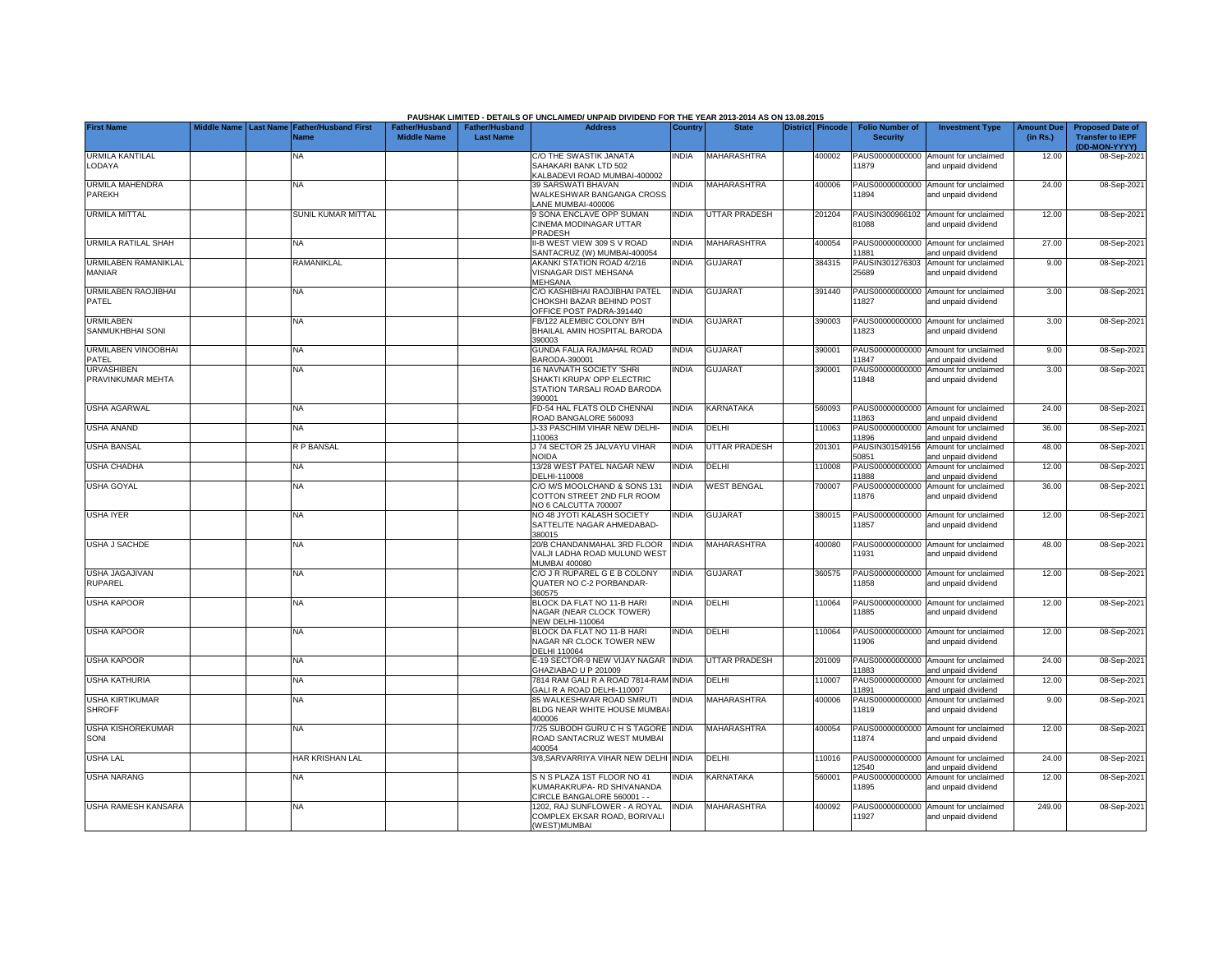|                                             |                       |                                            |                                             |                                           | PAUSHAK LIMITED - DETAILS OF UNCLAIMED/ UNPAID DIVIDEND FOR THE YEAR 2013-2014 AS ON 13.08.2015                      |                |                   |                  |                                           |                                                             |                               |                                                                     |
|---------------------------------------------|-----------------------|--------------------------------------------|---------------------------------------------|-------------------------------------------|----------------------------------------------------------------------------------------------------------------------|----------------|-------------------|------------------|-------------------------------------------|-------------------------------------------------------------|-------------------------------|---------------------------------------------------------------------|
| <b>First Name</b>                           | Middle Name Last Name | <b>Father/Husband First</b><br><b>Name</b> | <b>Father/Husband</b><br><b>Middle Name</b> | <b>Father/Husband</b><br><b>Last Name</b> | <b>Address</b>                                                                                                       | <b>Country</b> | <b>State</b>      | District Pincode | <b>Folio Number of</b><br><b>Security</b> | <b>Investment Type</b>                                      | <b>Amount Due</b><br>(in Rs.) | <b>Proposed Date of</b><br><b>Transfer to IEPF</b><br>(DD-MON-YYYY) |
| <b>USHA RANI</b>                            |                       | ΝA                                         |                                             |                                           | E/414 GOVT QUARTERS DEV<br>NAGAR KAROL BAGH NEW DELHI<br>110005                                                      | INDIA          | DELHI             | 10005            | PAUS00000000000<br>1890                   | Amount for unclaimed<br>and unpaid dividend                 | 12.00                         | 08-Sep-2021                                                         |
| <b>USHA RANI NANDA</b>                      |                       | <b>NA</b>                                  |                                             |                                           | C/O J.D.MODI, H-17/139, SECTOR 7,<br>ROHINI DELHI-110085                                                             | <b>INDIA</b>   | DELHI             | 110085           | 11868                                     | PAUS00000000000 Amount for unclaimed<br>and unpaid dividend | 12.00                         | 08-Sep-2021                                                         |
| <b>USHA SHARMA</b>                          |                       | <b>NA</b>                                  |                                             |                                           | -208 PANDAV NAGAR SAMASPUR<br>ROAD PATPARGANJ DELHI-110092                                                           | <b>INDIA</b>   | DELHI             | 110092           | PAUS00000000000<br>1902                   | Amount for unclaimed<br>and unpaid dividend                 | 12.00                         | 08-Sep-2021                                                         |
| <b>USHA SHASTRI</b><br><b>DUGGIRALA</b>     |                       | <b>NA</b>                                  |                                             |                                           | C/ODS SASTRISRS O (P & R)<br>DEPT S C CO LTD KOTHAGUDEM<br>507101                                                    | <b>NDIA</b>    | ANDHRA PRADESH    | 507101           | 1897                                      | PAUS00000000000 Amount for unclaimed<br>and unpaid dividend | 24.00                         | 08-Sep-2021                                                         |
| <b>USHABEN</b><br>MAHENDRABHAI PATEL        |                       | <b>NA</b>                                  |                                             |                                           | N DARWAJA THAMNA VIA UMRETH INDIA<br><b>TAL NADIAD THAMNA-388215</b>                                                 |                | <b>GUJARAT</b>    | 388215           | 1849                                      | PAUS00000000000 Amount for unclaimed<br>and unpaid dividend | 24.00                         | 08-Sep-2021                                                         |
| USHABEN RAMANBHAI<br>PATEL                  |                       | <b>NA</b>                                  |                                             |                                           | C/O RAMANBHAI S PATEL SHIYA<br>PURA RAOPURA BARODA-390001                                                            | INDIA          | <b>GUJARAT</b>    | 390001           | 1900                                      | PAUS00000000000 Amount for unclaimed<br>and unpaid dividend | 3.00                          | 08-Sep-2021                                                         |
| <b>USHABEN RAOJIBHAI</b><br>PATEL           |                       | <b>NA</b>                                  |                                             |                                           | <b>34 SHASTRINAGAR SOCIETY</b><br><b>VIZAMPURA BARODA 390002</b>                                                     | <b>INDIA</b>   | <b>GUJARAT</b>    | 390002           | PAUS00000000000<br>1820                   | Amount for unclaimed<br>and unpaid dividend                 | 69.00                         | 08-Sep-2021                                                         |
| <b>USHABEN RATILAL</b><br><b>PARMAR</b>     |                       | <b>NA</b>                                  |                                             |                                           | <b>NIRMALA COLONY NEW YARD D'</b><br>CABIN BARODA-390002                                                             | <b>INDIA</b>   | <b>GUJARAT</b>    | 390002           | PAUS00000000000<br>1851                   | Amount for unclaimed<br>and unpaid dividend                 | 48.00                         | 08-Sep-2021                                                         |
| <b>USHANATH K</b>                           |                       | <b>NA</b>                                  |                                             |                                           | 3/1 5TH CROSS - DINNUR<br>RABINDRANATH TAGORE NAGAR<br><b>BANGALORE</b>                                              | <b>NDIA</b>    | KARNATAKA         | 560032           | PAUS0000000000U<br>00296                  | Amount for unclaimed<br>and unpaid dividend                 | 120.00                        | 08-Sep-2021                                                         |
| <b>USHARAJE VASANTRAO</b><br><b>GAEKWAD</b> |                       | <b>NA</b>                                  |                                             |                                           | <b>GAEKWAD BUILDING RAJMAHAL</b><br>ROAD BARODA 390001                                                               | <b>INDIA</b>   | <b>GUJARAT</b>    | 390001           | 1923                                      | PAUS00000000000 Amount for unclaimed<br>and unpaid dividend | 24.00                         | 08-Sep-2021                                                         |
| <b>USMANBHAI GABUBHAI</b><br><b>MANSURI</b> |                       | <b>NA</b>                                  |                                             |                                           | RAJMAHAL ROAD, KHANDERAO<br><b>MARKET KHADIA POLE NO.1</b><br>/ADODARA-390001                                        | <b>INDIA</b>   | <b>GUJARAT</b>    | 390001           | PAUS00000000000<br>11824                  | Amount for unclaimed<br>and unpaid dividend                 | 3.00                          | 08-Sep-2021                                                         |
| UTKARSH A KOTHARI                           |                       | NA                                         |                                             |                                           | C/O. SMT. NINOCHAKA A. KOTHARI<br>D-1056, NEW FRIENDS COLONY<br><b>VEW DELHI-110056</b>                              | <b>INDIA</b>   | DELHI             | 10056            | 11821                                     | PAUS00000000000 Amount for unclaimed<br>and unpaid dividend | 684.00                        | 08-Sep-2021                                                         |
| UTKARSH A KOTHARI                           |                       | <b>NA</b>                                  |                                             |                                           | C/O. SMT. NINOCHAKA A. KOTHARI<br>D-1056, NEW FRIENDS COLONY<br><b>VEW DELHI-110065</b>                              | <b>INDIA</b>   | DELHI             | 10065            | 11840                                     | PAUS00000000000 Amount for unclaimed<br>and unpaid dividend | 309.00                        | 08-Sep-2021                                                         |
| UTTAM NAMAJI BHOSALE                        |                       | NA                                         |                                             |                                           | SPECIAL ENGG PVT LTD JETEX<br>COMPOUND PRATAPPURA HALOL<br><b>DIST PANCHMAHAL</b>                                    | NDIA           | <b>GUJARAT</b>    | 390003           | 11852                                     | PAUS00000000000 Amount for unclaimed<br>and unpaid dividend | 3.00                          | 08-Sep-2021                                                         |
| UTTAMCHAND DEVCHAND<br>SANKHESRA            |                       | NA                                         |                                             |                                           | C/O AMAR FERTILISER OPP<br><b>TALUKA K V SANGH IDAR DIST</b><br>SABARKATHA PIN-383430                                | <b>NDIA</b>    | <b>GUJARAT</b>    | 383430           | 11850                                     | PAUS00000000000 Amount for unclaimed<br>and unpaid dividend | 24.00                         | 08-Sep-2021                                                         |
| V ANNAPURNA                                 |                       | NA                                         |                                             |                                           | 1882 C MAIN ROAD JAYANAGAR IX<br><b>BLOCK BANGALORE-560069</b>                                                       | <b>INDIA</b>   | KARNATAKA         | 560069           | 2089                                      | PAUS00000000000 Amount for unclaimed<br>and unpaid dividend | 12.00                         | 08-Sep-2021                                                         |
| V BALAKRISHNAN NAIR                         |                       | <b>NA</b>                                  |                                             |                                           | <b>MUTHIRAPARAMBIL HOUSE</b><br><b>THAMMANAM P O KOCHI</b>                                                           | <b>INDIA</b>   | KERALA            | 682032           | PAUSIN301330187<br>59751                  | Amount for unclaimed<br>and unpaid dividend                 | 24.00                         | 08-Sep-2021                                                         |
| V EBENEZER PAUL                             |                       | NA                                         |                                             |                                           | NCOME TAX INSPECTOR TAX<br>RECOVERY OFFICE BANK OF<br>BARODA BUILDINGS COIMBATORE-<br>341018                         | <b>NDIA</b>    | <b>TAMIL NADU</b> | 641018           | PAUS00000000000<br>12094                  | Amount for unclaimed<br>and unpaid dividend                 | 12.00                         | 08-Sep-2021                                                         |
| V JAYARAMAN                                 |                       | <b>NA</b>                                  |                                             |                                           | RS PROJECT MANAGEMENT<br>OFFICE 4TH FLOOR ISRO<br>SATELLITE CENTRE AIRPORT<br>ROAD VIMANPURA P O<br>BANGALORE-560017 | <b>INDIA</b>   | KARNATAKA         | 560017           | 12090                                     | PAUS00000000000 Amount for unclaimed<br>and unpaid dividend | 12.00                         | 08-Sep-2021                                                         |
| V K PRABHU                                  |                       | <b>NA</b>                                  |                                             |                                           | NO 1 (133/1) 5TH CROSS,3RD O<br>ROAD PAPATH LAYOUT, KASTURI<br><b>VAGAR BANGALORE</b>                                | INDIA          | KARNATAKA         | 560016           | 03505                                     | PAUS0000000000V Amount for unclaimed<br>and unpaid dividend | 300.00                        | 08-Sep-2021                                                         |
| V K PRABHU                                  |                       | <b>NA</b>                                  |                                             |                                           | 14/17C DUKKARA OFFICE ROAD<br>TATABAD COIMBATORE-641012                                                              | <b>NDIA</b>    | <b>TAMIL NADU</b> | 641012           | 2057                                      | PAUS00000000000 Amount for unclaimed<br>and unpaid dividend | 9.00                          | 08-Sep-2021                                                         |
| V L DAKSHINA MURTHY                         |                       | <b>NA</b>                                  |                                             |                                           | 75/28 F BLOCK FIRST MAIN ROAD<br>THANIKACHALAM NAGAR<br>WESTPONNIAMMANMEDU.<br>CHENNAI                               | <b>INDIA</b>   | <b>TAMIL NADU</b> | 600110           | 01836                                     | PAUS0000000000V Amount for unclaimed<br>and unpaid dividend | 60.00                         | 08-Sep-2021                                                         |
| V L DHAKSHINAMURTHY                         |                       | <b>NA</b>                                  |                                             |                                           | -74 THANIKACHALAM NAGAR<br>PONNIAMMANMEDU WEST<br>CHENNAI 600110                                                     | <b>INDIA</b>   | <b>TAMIL NADU</b> | 600110           | 12054                                     | PAUS00000000000 Amount for unclaimed<br>and unpaid dividend | 9.00                          | 08-Sep-2021                                                         |
| <b>V LAKSHMANAN</b>                         |                       | <b>NA</b>                                  |                                             |                                           | C/O INDOFAB D-31,32 DEVELOPED<br>PLOT ESTATE THUVAKUDI TRICHY                                                        | <b>NDIA</b>    | <b>TAMIL NADU</b> | 620015           | 04211                                     | PAUS0000000000V Amount for unclaimed<br>and unpaid dividend | 300.00                        | 08-Sep-2021                                                         |
| V N RAMASWAMY                               |                       | <b>NA</b>                                  |                                             |                                           | 3-6-294/A/10 HYDERGUDA<br>YDERABAD 500029                                                                            | <b>INDIA</b>   | ANDHRA PRADESH    | 500029           | 12210                                     | PAUS00000000000 Amount for unclaimed<br>and unpaid dividend | 24.00                         | 08-Sep-2021                                                         |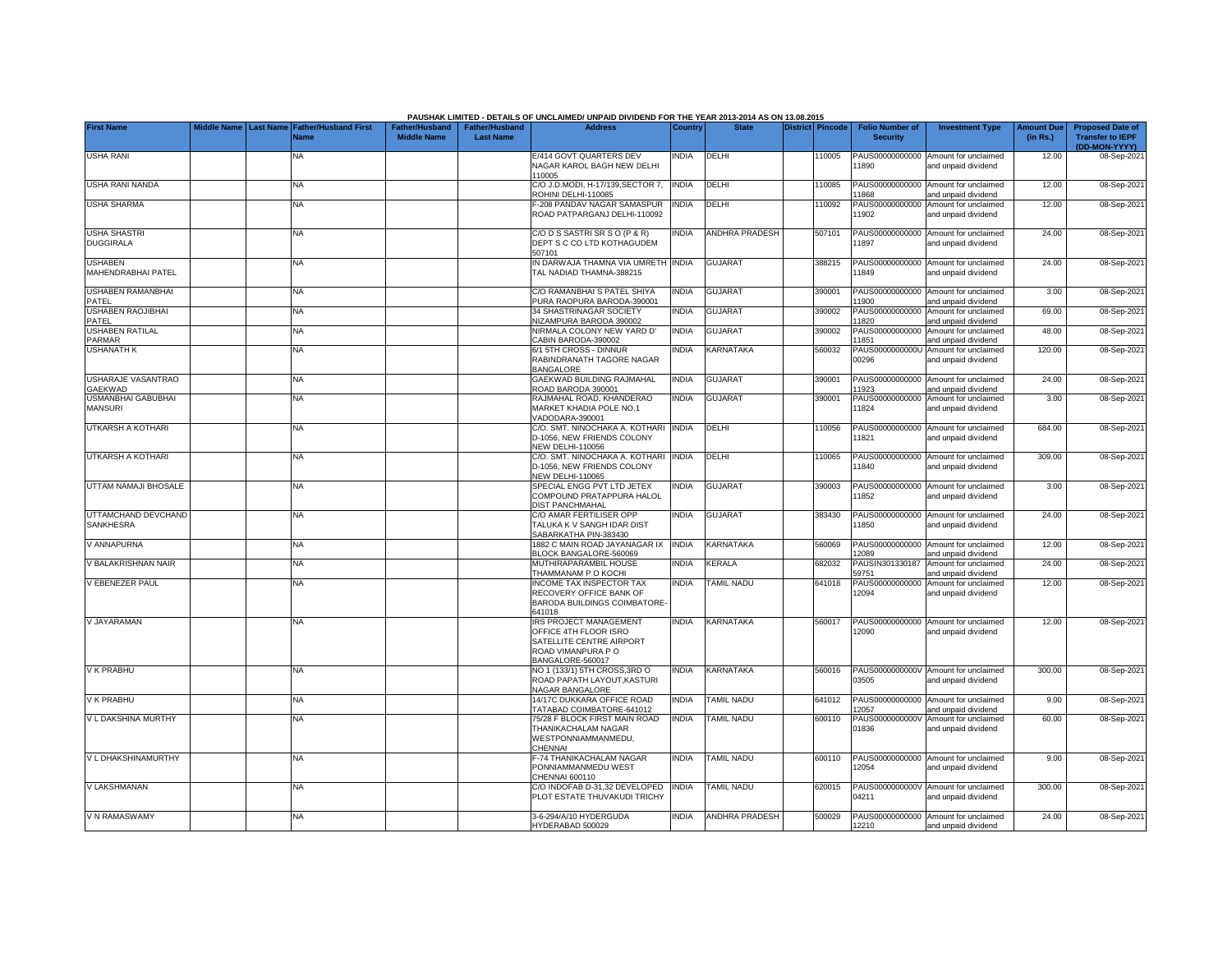|                                           |  |                                                           |                                             |                                           | PAUSHAK LIMITED - DETAILS OF UNCLAIMED/ UNPAID DIVIDEND FOR THE YEAR 2013-2014 AS ON 13.08.2015  |                |                       |                  |                                           |                                                             |                               |                                                                     |
|-------------------------------------------|--|-----------------------------------------------------------|---------------------------------------------|-------------------------------------------|--------------------------------------------------------------------------------------------------|----------------|-----------------------|------------------|-------------------------------------------|-------------------------------------------------------------|-------------------------------|---------------------------------------------------------------------|
| <b>First Name</b>                         |  | Middle Name Last Name Father/Husband First<br><b>Name</b> | <b>Father/Husband</b><br><b>Middle Name</b> | <b>Father/Husband</b><br><b>Last Name</b> | <b>Address</b>                                                                                   | <b>Country</b> | <b>State</b>          | District Pincode | <b>Folio Number of</b><br><b>Security</b> | <b>Investment Type</b>                                      | <b>Amount Due</b><br>(in Rs.) | <b>Proposed Date of</b><br><b>Transfer to IEPF</b><br>(DD-MON-YYYY) |
| V NARAYANAN                               |  | <b>NA</b>                                                 |                                             |                                           | 19/20 KADAI VEEDHI KADAMBAR<br>KOIL KULITHALAI PIN-639104                                        | <b>NDIA</b>    | TAMIL NADU            | 639104           | 2050                                      | PAUS00000000000 Amount for unclaimed<br>and unpaid dividend | 15.00                         | 08-Sep-202                                                          |
| V NIRANJAN RAO                            |  | V JAGANNADHA RAO                                          |                                             |                                           | FLAT NO 102. A BLOCK OM SAI<br>EMERALD.OPP MARI KRISHNA HALI<br>VIJAYAPURI, TARNAKA<br>HYDERABAD | <b>INDIA</b>   | <b>ANDHRA PRADESH</b> | 500007           | PAUSIN300360100<br>36990                  | Amount for unclaimed<br>and unpaid dividend                 | 9.00                          | 08-Sep-202                                                          |
| V P SETHUMADHAVAN                         |  | <b>NA</b>                                                 |                                             |                                           | C/O DARSHAK LTD 32/77<br>CANNONSHED ROAD ERNAKULAM<br>COCHIN-682011                              | <b>NDIA</b>    | <b>KERALA</b>         | 682011           | 12059                                     | PAUS00000000000 Amount for unclaimed<br>and unpaid dividend | 3.00                          | 08-Sep-202                                                          |
| V P SHAH                                  |  | <b>NA</b>                                                 |                                             |                                           | 506 GOLDEN APARTMENT 4TH<br>FLOOR SUBHANPURA RACE<br>COURSE ROAD BARODA 390007                   | <b>INDIA</b>   | <b>GUJARAT</b>        | 390007           | 12061                                     | PAUS00000000000 Amount for unclaimed<br>and unpaid dividend | 174.00                        | 08-Sep-202                                                          |
| <b>V P VASWANI</b>                        |  | <b>NA</b>                                                 |                                             |                                           | II-O-42 LAJPAT NAGAR NEW DELHI<br>10024                                                          | <b>INDIA</b>   | DELHI                 | 10024            | 2299                                      | PAUS00000000000 Amount for unclaimed<br>and unpaid dividend | 12.00                         | 08-Sep-202                                                          |
| <b>V P VASWANI</b>                        |  | <b>NA</b>                                                 |                                             |                                           | I-O-42 LAJPAT NAGAR NEW DELHI<br>10024                                                           | <b>NDIA</b>    | DELHI                 | 10024            | PAUS00000000000<br>2289                   | Amount for unclaimed<br>and unpaid dividend                 | 12.00                         | 08-Sep-202                                                          |
| V S CH MANIKYARAO<br>PELLURI              |  | <b>NA</b>                                                 |                                             |                                           | -2-32 SITHARAMPURAM ONGOLE                                                                       | <b>INDIA</b>   | <b>ANDHRA PRADESH</b> | 523002           | PAUS0000000000V<br>04745                  | Amount for unclaimed<br>and unpaid dividend                 | 600.00                        | 08-Sep-202                                                          |
| V S KARKHANIS                             |  | <b>NA</b>                                                 |                                             |                                           | GOKHALENAGAR RANANTHAPA<br>HYDERABAD-500013                                                      | <b>INDIA</b>   | <b>ANDHRA PRADESH</b> | 500013           | PAUS00000000000<br>2058                   | Amount for unclaimed<br>nd unpaid dividend                  | 9.00                          | 08-Sep-202                                                          |
| V SADAYAPILLAI                            |  | <b>NA</b>                                                 |                                             |                                           | SUNNAMBUMEDU VILLAGE<br>KEELGOLAVEEDU POST<br>VANDAVASI TALUK NORTH ARCOT<br><b>DIST</b>         | <b>INDIA</b>   | <b>TAMIL NADU</b>     | 632503           | PAUS00000000000<br>12060                  | Amount for unclaimed<br>and unpaid dividend                 | 9.00                          | 08-Sep-202                                                          |
| V SEETHARAMAN                             |  | NA                                                        |                                             |                                           | NO 11 RESERVE CHSL "PARAG"<br>CHANDAVARKAR ROAD BORIVILI<br>VEST MUMBAI 400092                   | <b>NDIA</b>    | <b>MAHARASHTRA</b>    | 400092           | 12109                                     | PAUS00000000000 Amount for unclaimed<br>and unpaid dividend | 48.00                         | 08-Sep-202                                                          |
| V SIVARAMAKRISHNAN                        |  | <b>NA</b>                                                 |                                             |                                           | C/O M/S DARSHAK LIMITED NO 1<br>ARULANANDA MUDALI STREET<br>SANTHOME CHENNAI 60000               | <b>NDIA</b>    | <b>TAMIL NADU</b>     | 600004           | PAUS00000000000<br>12055                  | Amount for unclaimed<br>and unpaid dividend                 | 3.00                          | 08-Sep-202                                                          |
| V VIJAYAKUMAR                             |  | <b>NA</b>                                                 |                                             |                                           | 11 E-2 " SAIKRIPA" CANERY NAGAR<br>K K PUDUR COIMBATORE                                          | <b>INDIA</b>   | <b>TAMIL NADU</b>     | 641038           | PAUS0000000000V<br>03039                  | Amount for unclaimed<br>and unpaid dividend                 | 300.00                        | 08-Sep-202                                                          |
| V VIJAYALAKSHMI                           |  | <b>NA</b>                                                 |                                             |                                           | 134 PALANI ROAD VENKATESA<br>MILLS POST UDAMALPET-642128                                         | <b>NDIA</b>    | <b>TAMIL NADU</b>     | 642128           | PAUS00000000000<br>2095                   | Amount for unclaimed<br>nd unpaid dividend                  | 12.00                         | 08-Sep-202                                                          |
| <b>VABBILISETTY VENKATA</b><br><b>RAO</b> |  | SEETARAMAIAH                                              |                                             |                                           | THE PREMIER PHARMACY 18 2 22<br>MAIN ROAD VISAKHAPATNAM                                          | <b>NDIA</b>    | <b>ANDHRA PRADESH</b> | 530002           | PAUSIN301022206<br>88118                  | Amount for unclaimed<br>and unpaid dividend                 | 1800.00                       | 08-Sep-202                                                          |
| VADIBHAI VALLABHDAS<br>PATEL              |  | <b>NA</b>                                                 |                                             |                                           | 56 PRABHAKUNJ SOCIETY GODHRA INDIA<br>389001                                                     |                | <b>GUJARAT</b>        | 389001           | 12047                                     | PAUS00000000000 Amount for unclaimed<br>and unpaid dividend | 249.00                        | 08-Sep-202                                                          |
| VADILAL MANILAL PAREKH                    |  | <b>NA</b>                                                 |                                             |                                           | KUVERJI DEVSHI CHAWL 2ND FL B<br>S ROAD OPP ZARAPKAR SHOW<br>ROOM DADAR W RLY MUMBAI<br>400028   | <b>INDIA</b>   | <b>MAHARASHTRA</b>    | 400028           | 12176                                     | PAUS00000000000 Amount for unclaimed<br>and unpaid dividend | 12.00                         | 08-Sep-2021                                                         |
| VAIDYANATHAN<br>NARAYANAN                 |  | <b>NA</b>                                                 |                                             |                                           | FLAT NO 3 SPRING FIELDS 25<br>FIRST CROSS - STREET KASTURBA<br>NAGAR ADAYAR CHENNAI 60-0020      | <b>NDIA</b>    | <b>TAMIL NADU</b>     | 600020           | 12162                                     | PAUS00000000000 Amount for unclaimed<br>and unpaid dividend | 12.00                         | 08-Sep-202                                                          |
| <b>VAIDYANATHAN S</b>                     |  | <b>NA</b>                                                 |                                             |                                           | ROOM NO. 214. POST BOX NO. 47<br>KLERI POST JAMSHEDPUR                                           | <b>INDIA</b>   | <b>JHARKHAND</b>      | 831001           | 0244                                      | PAUS0000000000S Amount for unclaimed<br>and unpaid dividend | 300.00                        | 08-Sep-202                                                          |
| VAIDYANATHAN<br><b>SEETHARAMAN</b>        |  | ΝA                                                        |                                             |                                           | TC NO 41/548 MALAMEL LANE III<br>PUTHEN STREET TRIVANDRUM<br>695009                              | <b>NDIA</b>    | KERALA                | 695009           | PAUS00000000000<br>12093                  | Amount for unclaimed<br>and unpaid dividend                 | 12.00                         | 08-Sep-202                                                          |
| VAISHAL BRAHMBHATT                        |  | <b>NA</b>                                                 |                                             |                                           | 12 KASHIVISHVANATH SOC NR S R<br>P GR NO 1 BARODA                                                | <b>NDIA</b>    | <b>GUJARAT</b>        | 390004           | PAUS00000000000<br>2312                   | Amount for unclaimed<br>and unpaid dividend                 | 3.00                          | 08-Sep-202                                                          |
| VAISHALI D PRABHUDESA                     |  | <b>NA</b>                                                 |                                             |                                           | B-I/43 MANIYAR BLDG 7TH FLOOR<br><b>TARDEO ROAD TARDEO MUMBAI-</b><br>400034                     | <b>NDIA</b>    | MAHARASHTRA           | 400034           | 12084                                     | PAUS00000000000 Amount for unclaimed<br>and unpaid dividend | 24.00                         | 08-Sep-202                                                          |
| VAJINDER KUMAR GUPTA                      |  | <b>NA</b>                                                 |                                             |                                           | 26/22 VISHWAS NAGAR GALI NO 12 INDIA<br>SHAHDARA DELHI-110032                                    |                | DELHI                 | 110032           | 12116                                     | PAUS00000000000 Amount for unclaimed<br>and unpaid dividend | 12.00                         | 08-Sep-202                                                          |
| VALABOJU                                  |  | <b>NA</b>                                                 |                                             |                                           | H NO 1-8-183/1 CHIKKADPALLY<br>HYDERABAD                                                         | <b>NDIA</b>    | <b>ANDHRA PRADESH</b> | 500020           | PAUS0000000000V<br>3216                   | Amount for unclaimed<br>and unpaid dividend                 | 450.00                        | 08-Sep-202                                                          |
| VALJI NANAJI GANGAR                       |  | <b>NA</b>                                                 |                                             |                                           | KUVERJI DEVSHI CHAWL 2ND FL B<br>S ROAD OPP ZARAPKAR SHOW<br>ROOM DADAR W RLY MUMBAI<br>400028   | <b>INDIA</b>   | <b>MAHARASHTRA</b>    | 400028           | PAUS00000000000<br>12175                  | Amount for unclaimed<br>and unpaid dividend                 | 12.00                         | 08-Sep-202                                                          |
| <b>VALLABHDAS GALABHAI</b><br>PATEL       |  | <b>NA</b>                                                 |                                             |                                           | <b>GIN PLOT DHORAJI DIST-RAJKOT</b><br>PIN 360410                                                | <b>NDIA</b>    | <b>GUJARAT</b>        | 360410           | 11945                                     | PAUS00000000000 Amount for unclaimed<br>and unpaid dividend | 24.00                         | 08-Sep-2021                                                         |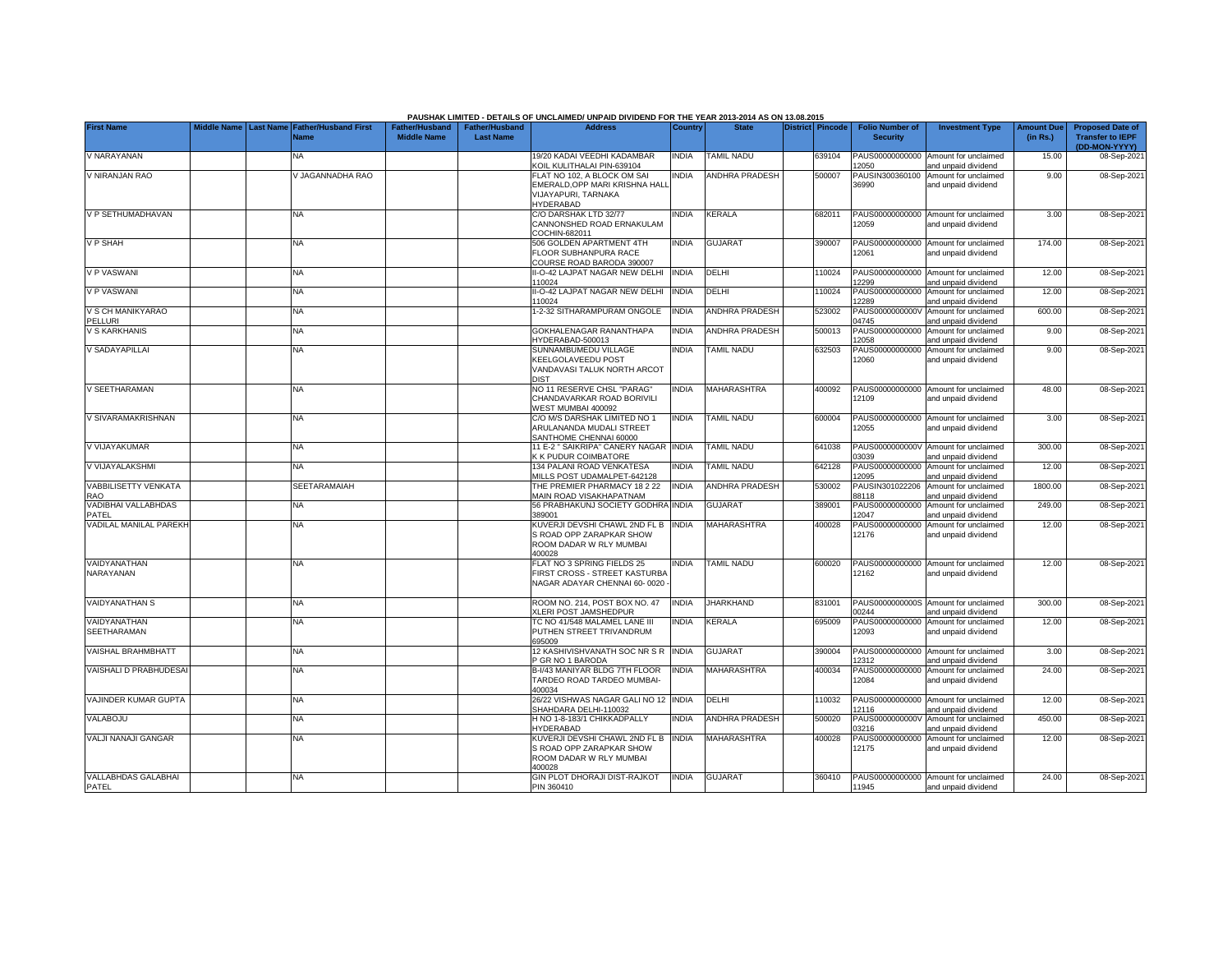|                                            |                         |                                            |                                             |                                           | PAUSHAK LIMITED - DETAILS OF UNCLAIMED/ UNPAID DIVIDEND FOR THE YEAR 2013-2014 AS ON 13.08.2015                                     |                |                       |                         |                                           |                                                             |                               |                                                    |
|--------------------------------------------|-------------------------|--------------------------------------------|---------------------------------------------|-------------------------------------------|-------------------------------------------------------------------------------------------------------------------------------------|----------------|-----------------------|-------------------------|-------------------------------------------|-------------------------------------------------------------|-------------------------------|----------------------------------------------------|
| <b>First Name</b>                          | Middle Name   Last Name | <b>Father/Husband First</b><br><b>Vame</b> | <b>Father/Husband</b><br><b>Middle Name</b> | <b>Father/Husband</b><br><b>Last Name</b> | <b>Address</b>                                                                                                                      | <b>Country</b> | <b>State</b>          | <b>District</b> Pincode | <b>Folio Number of</b><br><b>Security</b> | <b>Investment Type</b>                                      | <b>Amount Due</b><br>(in Rs.) | <b>Proposed Date of</b><br><b>Transfer to IEPF</b> |
| <b>VALLABHDAS NARSIDAS</b><br><b>GHIYA</b> |                         | NA.                                        |                                             |                                           | A 306 RIDHHI SIDHHI APT 3RD FLR<br>RAJENDR- A COMPLEX OPP<br>CORPORATION BANK ANAND NA-<br>GAR DAHISAR EAST MUMBAI<br>$-8300068$    | <b>INDIA</b>   | <b>MAHARASHTRA</b>    | 400068                  | PAUS00000000000<br>12285                  | Amount for unclaimed<br>and unpaid dividend                 | 48.00                         | (DD-MON-YYYY)<br>08-Sep-2021                       |
| VANDANA MAHENDRA<br>PATEL                  |                         | NA                                         |                                             |                                           | 47 SARDARNAGAR BARODA 390002 INDIA                                                                                                  |                | <b>GUJARAT</b>        | 390002                  | PAUS00000000000<br>12257                  | Amount for unclaimed<br>and unpaid dividend                 | 9.00                          | 08-Sep-2021                                        |
| <b>VANDANA NAGPAL</b>                      |                         | NA                                         |                                             |                                           | H-243 ASHOK VIHAR PHASE-I DELHI INDIA<br>10052                                                                                      |                | DELHI                 | 110052                  | PAUS00000000000<br>12300                  | Amount for unclaimed<br>and unpaid dividend                 | 48.00                         | 08-Sep-2021                                        |
| <b>VANISHREE SIRPURAM</b>                  |                         | NA                                         |                                             |                                           | 4-9 THREE STAR CHS CHHEDA<br><b>VAGAR CHEMBUR MUMBAI</b>                                                                            | <b>NDIA</b>    | <b>MAHARASHTRA</b>    | 400089                  | PAUS0000000000<br>03662                   | Amount for unclaimed<br>and unpaid dividend                 | 300.00                        | 08-Sep-2021                                        |
| <b>VANLATA ASHWIN PATEL</b>                |                         | NA                                         |                                             |                                           | C/O M/S G T BROTHERS<br>KHUSHBOO CORNER 56 VISHWAS<br>COLONY ALKAPURI BARODA<br>390005                                              | <b>NDIA</b>    | <b>GUJARAT</b>        | 390005                  | PAUS00000000000<br>11996                  | Amount for unclaimed<br>and unpaid dividend                 | 75.00                         | 08-Sep-2021                                        |
| <b>VANLILA R PATEL</b>                     |                         | NA                                         |                                             |                                           | B/29 ALEMBIC COLONY BARODA<br>390003                                                                                                | <b>INDIA</b>   | <b>GUJARAT</b>        | 390003                  | PAUS00000000000<br>12306                  | Amount for unclaimed<br>and unpaid dividend                 | 24.00                         | 08-Sep-2021                                        |
| VARADRAJ AGARKHED                          |                         | NA                                         |                                             |                                           | DR V H AGARKHED H NO 1136<br>TILAK ROAD GODBOLE MALA<br><b>BIJAPUR</b>                                                              | <b>INDIA</b>   | <b>KARNATAKA</b>      | 586101                  | PAUS0000000000V<br>02490                  | Amount for unclaimed<br>and unpaid dividend                 | 450.00                        | 08-Sep-2021                                        |
| <b>VARALAKSHMI BOLISETTY</b>               |                         | <b>NA</b>                                  |                                             |                                           | M/S SRI VENKATA DURGA PRASAD INDIA<br>MED & GEN S K T ROAD<br>VIJAYAWADA                                                            |                | <b>ANDHRA PRADESH</b> | 520001                  | 04759                                     | PAUS0000000000V Amount for unclaimed<br>and unpaid dividend | 450.00                        | 08-Sep-2021                                        |
| VARALAKSHMI<br>NUTHULAGANTI                |                         | NA                                         |                                             |                                           | 1610 Cheney Drive Vidalia GA 30474                                                                                                  | <b>INDIA</b>   | MAHARASHTRA           | 999999                  | PAUS0000000000V<br>00784                  | Amount for unclaimed<br>and unpaid dividend                 | 600.00                        | 08-Sep-2021                                        |
| VARKADI VASUDEVA RAO                       |                         | NA                                         |                                             |                                           | NO-1 GOPAL KRISHNA STREET T<br>NAGAR CHENNAI 600017                                                                                 | <b>INDIA</b>   | <b>TAMIL NADU</b>     | 600017                  | PAUS00000000000<br>12118                  | Amount for unclaimed<br>and unpaid dividend                 | 12.00                         | 08-Sep-2021                                        |
| <b>VARSHA S MUNDLE</b>                     |                         | <b>NA</b>                                  |                                             |                                           | C/O. MR. SHIVAJI S. SAWANT L/101<br>GOKUL - HEAVEN, THAKUR<br>COMPLEX, WESTERN EXPRESS H-<br>IGHWAY, KANDIVLI(E)MUMBAI-<br>400101 - | <b>INDIA</b>   | <b>MAHARASHTRA</b>    | 400101                  | PAUS00000000000<br>12279                  | Amount for unclaimed<br>and unpaid dividend                 | 24.00                         | 08-Sep-2021                                        |
| VARSHABEN MUKESHBHAI<br><b>PANCHAL</b>     |                         | NA                                         |                                             |                                           | 402-403 SHASHWAT, OPP:<br><b>GUJARAT COLLEGE ELLISBRIDGE.</b><br>AHMEDABAD-380006                                                   | <b>NDIA</b>    | <b>GUJARAT</b>        | 380006                  | PAUS00000000000<br>12069                  | Amount for unclaimed<br>and unpaid dividend                 | 48.00                         | 08-Sep-2021                                        |
| <b>VARSHABEN RAJNIKANT</b><br>LALANI       |                         | NA                                         |                                             |                                           | PARIKH FALI DHANDHUKA DIST<br>AHMEDABAD                                                                                             | <b>INDIA</b>   | <b>GUJARAT</b>        | 382460                  | PAUS00000000000<br>12264                  | Amount for unclaimed<br>and unpaid dividend                 | 48.00                         | 08-Sep-2021                                        |
| Vasamreddy Sreedhar<br>Reddy               |                         | / Dasaratha Rami Reddy                     |                                             |                                           | 11/84, Potti Sreeramulu Street<br>Sullurpet Dist Nellore                                                                            | <b>INDIA</b>   | <b>ANDHRA PRADESH</b> | 524121                  | PAUSIN300095107<br>77866                  | Amount for unclaimed<br>and unpaid dividend                 | 600.00                        | 08-Sep-2021                                        |
| VASANT A PATIL                             |                         | NA                                         |                                             |                                           | D.NO.208, 2ND CROSS, BHARATI<br>NAGAR,                                                                                              | INDIA          | KARNATAKA             | 580007                  | PAUS0000000000V<br>00902                  | Amount for unclaimed<br>and unpaid dividend                 | 1200.00                       | 08-Sep-2021                                        |
| VASANT DINKAR RAO<br>AHIRRAO               |                         | <b>NA</b>                                  |                                             |                                           | A/2 PRABHAKAR COLONY<br>VAGHODIA ROAD BARODA 390019                                                                                 | <b>INDIA</b>   | <b>GUJARAT</b>        | 390019                  | PAUS00000000000<br>12333                  | Amount for unclaimed<br>and unpaid dividend                 | 3.00                          | 08-Sep-2021                                        |
| VASANT GURURAO PUJAR                       |                         | NA                                         |                                             |                                           | 236 SHRI CHIDAMBAR NAGAR<br>TILAKWADI BELGAUM 590006                                                                                | <b>INDIA</b>   | KARNATAKA             | 590006                  | PAUS00000000000<br>12048                  | Amount for unclaimed<br>and unpaid dividend                 | 24.00                         | 08-Sep-2021                                        |
| VASANT H MEHTA                             |                         | NA                                         |                                             |                                           | VERMA MANSION BANK MORE PO<br>DHANBAD-826001                                                                                        | <b>INDIA</b>   | <b>JHARKHAND</b>      | 826001                  | PAUS00000000000<br>12158                  | Amount for unclaimed<br>and unpaid dividend                 | 12.00                         | 08-Sep-2021                                        |
| <b>VASANT KISAN</b><br><b>CHOUDHARI</b>    |                         | <b>NA</b>                                  |                                             |                                           | 'SURANA NIWAS" AT BODWAD DIST<br>JALGAON MAHARASHTRA 425310                                                                         | <b>INDIA</b>   | <b>MAHARASHTRA</b>    | 425310                  | PAUS00000000000<br>12178                  | Amount for unclaimed<br>and unpaid dividend                 | 12.00                         | 08-Sep-2021                                        |
| VASANTBEN J THAKKAR                        |                         | NA                                         |                                             |                                           | SHRI GANESH NIVAS 1ST FLOOR N INDIA<br>S BOSE ROAD MUMBAI-400080                                                                    |                | <b>MAHARASHTRA</b>    | 400080                  | PAUS00000000000<br>12082                  | Amount for unclaimed<br>and unpaid dividend                 | 48.00                         | 08-Sep-2021                                        |
| VASANTBHAI BHIKHABHAI<br><b>RANA</b>       |                         | <b>NA</b>                                  |                                             |                                           | AT & PO SOKHADA SUNDER<br>BAZAAR DIST BARODA PIN-391240                                                                             | <b>INDIA</b>   | <b>GUJARAT</b>        | 391240                  | PAUS00000000000<br>11998                  | Amount for unclaimed<br>and unpaid dividend                 | 3.00                          | 08-Sep-2021                                        |
| <b>VASANTBHAI</b><br>SHAMBHUBHAI PATEL     |                         | NA                                         |                                             |                                           | AT & PO CHAKLAD TA AMOD DIST<br>BROACH-392110                                                                                       | <b>INDIA</b>   | <b>GUJARAT</b>        | 392110                  | PAUS00000000000<br>11999                  | Amount for unclaimed<br>and unpaid dividend                 | 3.00                          | 08-Sep-2021                                        |
| <b>VASANTHA DEVI</b>                       |                         | NA                                         |                                             |                                           | NO.13, NEW THANDAVARAYA<br><b>GRAMANI STREET, CHENNAI</b>                                                                           | <b>NDIA</b>    | <b>TAMIL NADU</b>     | 600021                  | PAUS0000000000S<br>01091                  | Amount for unclaimed<br>and unpaid dividend                 | 300.00                        | 08-Sep-2021                                        |
| <b>VASANTHIK</b>                           |                         | NA                                         |                                             |                                           | 47-9-21 PRERNA SERGICAL &<br>CHILDRENS HOSP DWARKA NAGAF<br>/IZAG                                                                   | <b>NDIA</b>    | <b>ANDHRA PRADESH</b> | 530016                  | PAUS0000000000V<br>04826                  | Amount for unclaimed<br>and unpaid dividend                 | 450.00                        | 08-Sep-2021                                        |
| VASANTHI N KUMAR                           |                         | <b>NA</b>                                  |                                             |                                           | M/S.MYSORE MEDL. HALL, ASHOKA INDIA<br>ROAD TUMKUR (KARNATAKA)                                                                      |                | <b>KARNATAKA</b>      | 572101                  | 00306                                     | PAUS0000000000V Amount for unclaimed<br>and unpaid dividend | 1500.00                       | 08-Sep-2021                                        |
| <b>VASANTI BRIJLAL MODI</b>                |                         | <b>NA</b>                                  |                                             |                                           | 303 MODI NIVAS SWAMI<br><b>VIVEKANAND ROAD SANTACRUZ</b><br>W) MUMBAI-400054                                                        | <b>NDIA</b>    | <b>MAHARASHTRA</b>    | 400054                  | 12067                                     | PAUS00000000000 Amount for unclaimed<br>and unpaid dividend | 48.00                         | 08-Sep-2021                                        |
| <b>VASANTIBEN GULABDAS</b><br>SNATIKA      |                         | NA.                                        |                                             |                                           | C/O ANIL G PATEL HOUSE NO-2161-<br>B KALAKRUTI ROAD YEOLA DIST<br>NASIK VIA MANMAD                                                  | <b>INDIA</b>   | <b>GUJARAT</b>        | 390001                  | PAUS00000000000<br>11971                  | Amount for unclaimed<br>and unpaid dividend                 | 24.00                         | 08-Sep-2021                                        |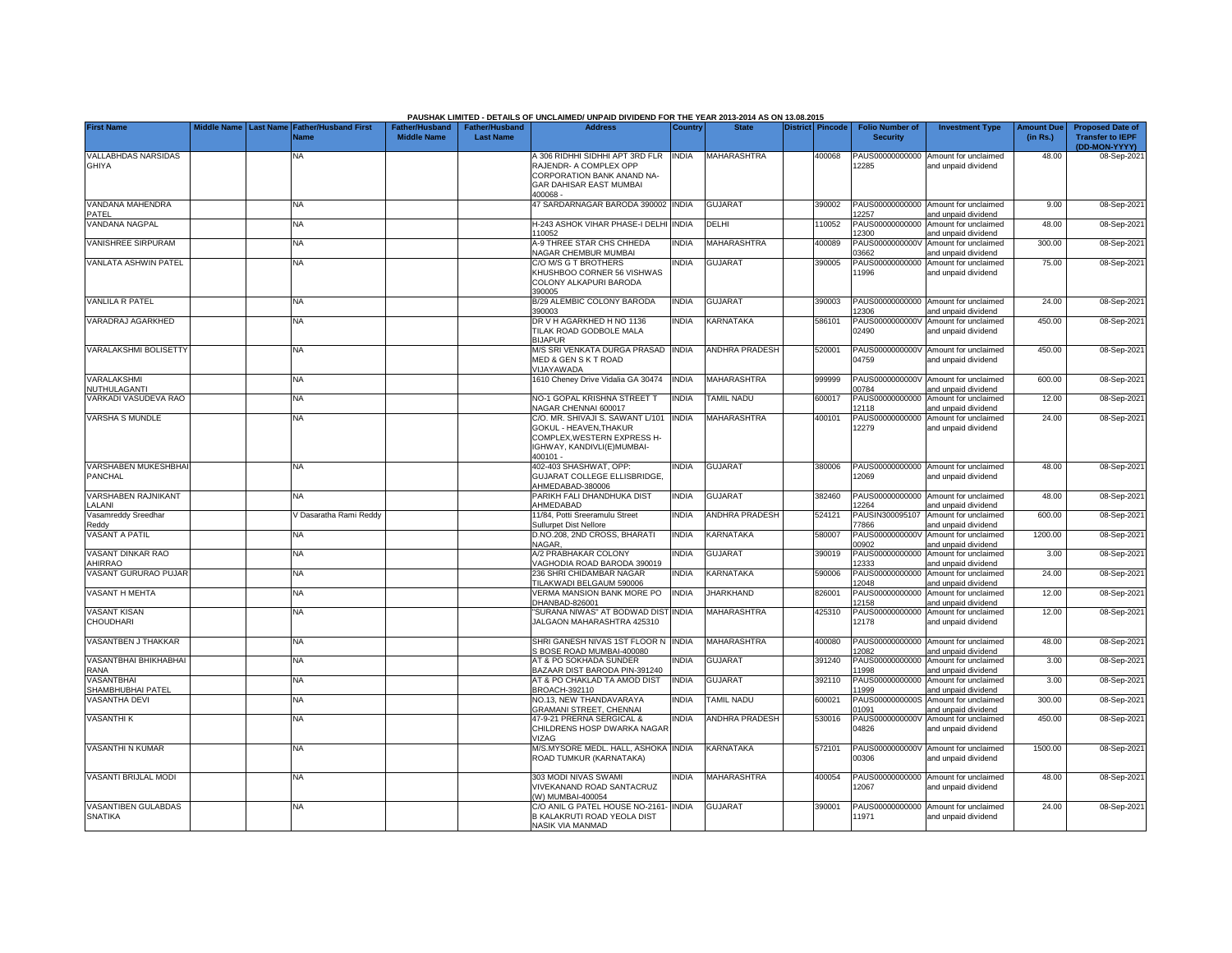|                                                  |  |                                                           |                                      |                                           | PAUSHAK LIMITED - DETAILS OF UNCLAIMED/ UNPAID DIVIDEND FOR THE YEAR 2013-2014 AS ON 13.08.2015                    |              |                       |                  |                                           |                                                             |                               |                                                                     |
|--------------------------------------------------|--|-----------------------------------------------------------|--------------------------------------|-------------------------------------------|--------------------------------------------------------------------------------------------------------------------|--------------|-----------------------|------------------|-------------------------------------------|-------------------------------------------------------------|-------------------------------|---------------------------------------------------------------------|
| <b>First Name</b>                                |  | Middle Name Last Name Father/Husband First<br><b>Name</b> | Father/Husband<br><b>Middle Name</b> | <b>Father/Husband</b><br><b>Last Name</b> | <b>Address</b>                                                                                                     | Country      | <b>State</b>          | District Pincode | <b>Folio Number of</b><br><b>Security</b> | <b>Investment Type</b>                                      | <b>Amount Due</b><br>(in Rs.) | <b>Proposed Date of</b><br><b>Transfer to IEPF</b><br>(DD-MON-YYYY) |
| <b>VASANTKUMAR</b><br>SHANKERLAL MEHTA           |  | NA                                                        |                                      |                                           | FA/9 ALEMBIC COLONY ALEMBIC<br>ROAD BARODA 390003                                                                  | <b>NDIA</b>  | <b>GUJARAT</b>        | 390003           | 1958                                      | PAUS00000000000 Amount for unclaimed<br>and unpaid dividend | 9.00                          | 08-Sep-202                                                          |
| VASANTLAL HIMATLAL<br><b>SHAH</b>                |  | <b>NA</b>                                                 |                                      |                                           | AT & PO SOKHADA DIST BARODA<br>PIN-391240                                                                          | <b>NDIA</b>  | GUJARAT               | 391240           | PAUS00000000000<br>12000                  | Amount for unclaimed<br>and unpaid dividend                 | 15.00                         | 08-Sep-202                                                          |
| VASANTRAO GOVINDRAO<br>MANE                      |  | <b>NA</b>                                                 |                                      |                                           | 'SHILPA" SOCIETY BLOCK NO 1<br>OPP LALBAUG SWIMING POOL<br>PRATAPNAGAR BARODA-390004                               | <b>INDIA</b> | <b>GUJARAT</b>        | 390004           | PAUS00000000000<br>12001                  | Amount for unclaimed<br>and unpaid dividend                 | 48.00                         | 08-Sep-202                                                          |
| VASANTRAO SHASTRY                                |  | <b>NA</b>                                                 |                                      |                                           | <b>FORT RANEBENNUR</b>                                                                                             | <b>INDIA</b> | KARNATAKA             | 581115           | PAUS0000000000V<br>)2349                  | Amount for unclaimed<br>and unpaid dividend                 | 300.00                        | 08-Sep-202                                                          |
| VASARAMBHAI JETHABHA<br>PATEL                    |  | NA                                                        |                                      |                                           | AT RAMSIKAMPA TAL BAYAD POST<br>ODHA DIST SABARKANTHA 383325                                                       | <b>NDIA</b>  | <b>GUJARAT</b>        | 383325           | PAUS00000000000<br>12002                  | Amount for unclaimed<br>and unpaid dividend                 | 3.00                          | 08-Sep-202                                                          |
| <b>VASUDEO PATEL</b>                             |  | <b>NA</b>                                                 |                                      |                                           | C/O VIPIN PARIKH 16-A ASTAPAD<br>SOCIETY KARELIBAUG BARODA<br>390018                                               | <b>NDIA</b>  | <b>GUJARAT</b>        | 390018           | 12336                                     | PAUS00000000000 Amount for unclaimed<br>and unpaid dividend | 48.00                         | 08-Sep-202                                                          |
| <b>VASUDEV PRABHU</b>                            |  | <b>NA</b>                                                 |                                      |                                           | <b>38 4TH MAIN MALLESWARAM</b><br>BANGALORE                                                                        | <b>INDIA</b> | KARNATAKA             | 560003           | 05018                                     | PAUS0000000000V Amount for unclaimed<br>and unpaid dividend | 1800.00                       | 08-Sep-202                                                          |
| <b>VASUDEV PRABHU</b>                            |  | <b>NA</b>                                                 |                                      |                                           | <b>88 4TH MAIN MALLESWARAM</b><br>BANGALORE                                                                        | <b>NDIA</b>  | KARNATAKA             | 560003           | 05016                                     | PAUS0000000000V Amount for unclaimed<br>and unpaid dividend | 900.00                        | 08-Sep-202                                                          |
| VASUMATI CHANDRAKANT<br>AMIN                     |  | <b>NA</b>                                                 |                                      |                                           | <b>/ASUNDHARA PRAKASHAN 533</b><br>ELLORA COMMERCIAL CENTRE<br>BEHIND RELIEF CINEMA<br>AHMEDABAD-380001            | <b>INDIA</b> | <b>GUJARAT</b>        | 380001           | PAUS00000000000<br>12239                  | Amount for unclaimed<br>and unpaid dividend                 | 9.00                          | 08-Sep-202                                                          |
| VASUNDHARA BHUPEN<br><b>BUCH</b>                 |  | <b>NA</b>                                                 |                                      |                                           | 74 ALEMBIC NAGAR SOCIETY<br>REFINERY ROAD BARODA-390016                                                            | <b>NDIA</b>  | <b>GUJARAT</b>        | 390016           | 1956                                      | PAUS00000000000 Amount for unclaimed<br>and unpaid dividend | 3.00                          | 08-Sep-202                                                          |
| <b>VATHSALA PANT</b>                             |  | <b>NA</b>                                                 |                                      |                                           | 2972,4TH CROSS,13TH MAIN H A L II INDIA<br><b>VD STAGE BANGALORE</b>                                               |              | <b>KARNATAKA</b>      | 560038           | PAUS0000000000V<br>1803                   | Amount for unclaimed<br>and unpaid dividend                 | 1800.00                       | 08-Sep-202                                                          |
| VAZEERUNNISA BEGUM                               |  | <b>NA</b>                                                 |                                      |                                           | AMEER BUILDINGS CHIDAMBAR<br>RAO STREET KURNOOL (A.P)                                                              | <b>INDIA</b> | <b>ANDHRA PRADESH</b> | 518001           | PAUS0000000000V<br>0937                   | Amount for unclaimed<br>and unpaid dividend                 | 600.00                        | 08-Sep-202                                                          |
| <b>VAZIR CHAND SHARMA</b>                        |  | ANI RAM SHARMA                                            |                                      |                                           | 14/2. BALBIR ROAD DEHRADUN                                                                                         | <b>INDIA</b> | UTTARAKHAND           | 248001           | PAUS12010604000<br>66628                  | Amount for unclaimed<br>and unpaid dividend                 | 6.00                          | 08-Sep-202                                                          |
| <b>VED BHUSHAN SHARMA</b>                        |  | NA                                                        |                                      |                                           | QTR NO A-5(T) PIPPRI PO TURRA<br><b>DIST SONBHADRA (UP) 231221</b>                                                 | <b>INDIA</b> | <b>UTTAR PRADESH</b>  | 231221           | PAUS00000000000<br>2219                   | Amount for unclaimed<br>and unpaid dividend                 | 12.00                         | 08-Sep-202                                                          |
| <b>VED PARKASH GOGIA</b>                         |  | <b>NA</b>                                                 |                                      |                                           | 12 NETAJI NAGAR MKT NEW DELHI-<br>110023                                                                           | <b>INDIA</b> | DELHI                 | 110023           | PAUS00000000000<br>2192                   | Amount for unclaimed<br>nd unpaid dividend                  | 12.00                         | 08-Sep-202                                                          |
| <b>VED PRAKASH KAPUR</b>                         |  | <b>NA</b>                                                 |                                      |                                           | 4/3 RASHMI NAGAR DAYAL BAGH<br><b>AGRA WEST 282005</b>                                                             | <b>INDIA</b> | <b>UTTAR PRADESH</b>  | 282005           | PAUS00000000000<br>2225                   | Amount for unclaimed<br>nd unpaid dividend                  | 24.00                         | 08-Sep-202                                                          |
| <b>VED PRAKASH PANDEY</b>                        |  | NA                                                        |                                      |                                           | 230 ZAKATI STREET BAREILLY<br>243001                                                                               | <b>NDIA</b>  | UTTAR PRADESH         | 243001           | PAUS00000000000<br>2196                   | Amount for unclaimed<br>and unpaid dividend                 | 12.00                         | 08-Sep-202                                                          |
| <b>VEDAMATHA VUSIRIKALA</b>                      |  | <b>NA</b>                                                 |                                      |                                           | PARAMATMA KRUPA 75 FEET ROAD INDIA<br>D NO 27-32-54 VISAKHAPATNAM                                                  |              | ANDHRA PRADESH        | 530001           | PAUS0000000000V<br>04993                  | Amount for unclaimed<br>and unpaid dividend                 | 450.00                        | 08-Sep-202                                                          |
| <b>VEENA ARYA</b>                                |  | <b>NA</b>                                                 |                                      |                                           | STREET NO 5 H NO 245 THAPAR<br>VAGAR MEERUT 250001                                                                 | <b>NDIA</b>  | <b>UTTAR PRADESH</b>  | 250001           | PAUS00000000000<br>12133                  | Amount for unclaimed<br>and unpaid dividend                 | 12.00                         | 08-Sep-202                                                          |
| <b>VEENA CHATURVEDI</b>                          |  | NA                                                        |                                      |                                           | S-561 GREATER KAILASH II NEW<br><b>DELHI 110048</b>                                                                | <b>NDIA</b>  | DELHI                 | 110048           | 12343                                     | PAUS00000000000 Amount for unclaimed<br>and unpaid dividend | 12.00                         | 08-Sep-202                                                          |
| <b>VEENA GUPTA</b>                               |  | <b>NA</b>                                                 |                                      |                                           | H NO 666 W NO 5 MEHRAULI NEW<br>DELHI-110030                                                                       | <b>NDIA</b>  | DELHI                 | 10030            | PAUS00000000000<br>12189                  | Amount for unclaimed<br>and unpaid dividend                 | 12.00                         | 08-Sep-202                                                          |
| VEENA JAYENDRA SHAH                              |  | NA                                                        |                                      |                                           | C/O D B DESAI 16-CHARANKRUPA<br>SOC VIBHAG- - 2 NR JAI SAFALI<br>ROW HOUSES SETTELITE R- OAD<br>AHMEDABAD 380015 - | <b>NDIA</b>  | GUJARAT               | 380015           | PAUS00000000000<br>11936                  | Amount for unclaimed<br>and unpaid dividend                 | 3.00                          | 08-Sep-202                                                          |
| <b>VEENA S SRIDHAR</b>                           |  | <b>NA</b>                                                 |                                      |                                           | 10-33 RAVI KUNJ ANAND NAGAR<br>BRAMHAPUR GULBARGA                                                                  | <b>NDIA</b>  | KARNATAKA             | 585103           | 05026                                     | PAUS0000000000V Amount for unclaimed<br>and unpaid dividend | 600.00                        | 08-Sep-202                                                          |
| <b>VEENA SHARMA</b>                              |  | NA                                                        |                                      |                                           | 4-211 HARI NAGAR CLOCK TOWER<br><b>NEW DELHI 110064</b>                                                            | <b>INDIA</b> | DELHI                 | 110064           | PAUS00000000000<br>2138                   | Amount for unclaimed<br>and unpaid dividend                 | 12.00                         | 08-Sep-202                                                          |
| <b>VEENA UPPAL</b>                               |  | <b>NA</b>                                                 |                                      |                                           | 4-11 SECTOR 16 ROURKELA-769003 INDIA                                                                               |              | ORISSA                | 769003           | PAUS00000000000<br>2159                   | Amount for unclaimed<br>nd unpaid dividend                  | 12.00                         | 08-Sep-202                                                          |
| <b>VEENABEN JAYKANT</b><br>PATEL                 |  | <b>NA</b>                                                 |                                      |                                           | VIJAY" RACECOURSE ROAD OPP S INDIA<br>OFFICE BARODA-390005                                                         |              | <b>GUJARAT</b>        | 390005           | PAUS00000000000<br>2005                   | Amount for unclaimed<br>and unpaid dividend                 | 48.00                         | 08-Sep-202                                                          |
| VEENABEN<br>MAHESHKUMAR THAKKAR                  |  | NA                                                        |                                      |                                           | 18-B BRAHMAKSHATRIYANAGAR<br>SOC NO-2 NR PRABHUDAS<br>THAKKAR COLLEGE BUS STAND<br>PALDI AHMEDABAD-380007          | <b>INDIA</b> | <b>GUJARAT</b>        | 380007           | PAUS00000000000<br>12068                  | Amount for unclaimed<br>and unpaid dividend                 | 24.00                         | 08-Sep-202                                                          |
| <b>VEERA VENKATA JANKI</b><br><b>DEVI KODALI</b> |  | <b>NA</b>                                                 |                                      |                                           | 39-12-11 MURALI NAGAR<br>/ISAKHAPATNAM                                                                             | <b>NDIA</b>  | <b>ANDHRA PRADESH</b> | 530007           | PAUS0000000000V<br>14819                  | Amount for unclaimed<br>and unpaid dividend                 | 450.00                        | 08-Sep-202                                                          |
| <b>VEERANDRA KUMAR</b><br><b>DUBEY</b>           |  | RAM ANUJ DUBEY                                            |                                      |                                           | BY PASS USRO KHOJAN PUR<br><b>FAIZABAD</b>                                                                         | <b>NDIA</b>  | <b>UTTAR PRADESH</b>  | 224001           | 22745                                     | PAUS12010606000 Amount for unclaimed<br>and unpaid dividend | 75.00                         | 08-Sep-2021                                                         |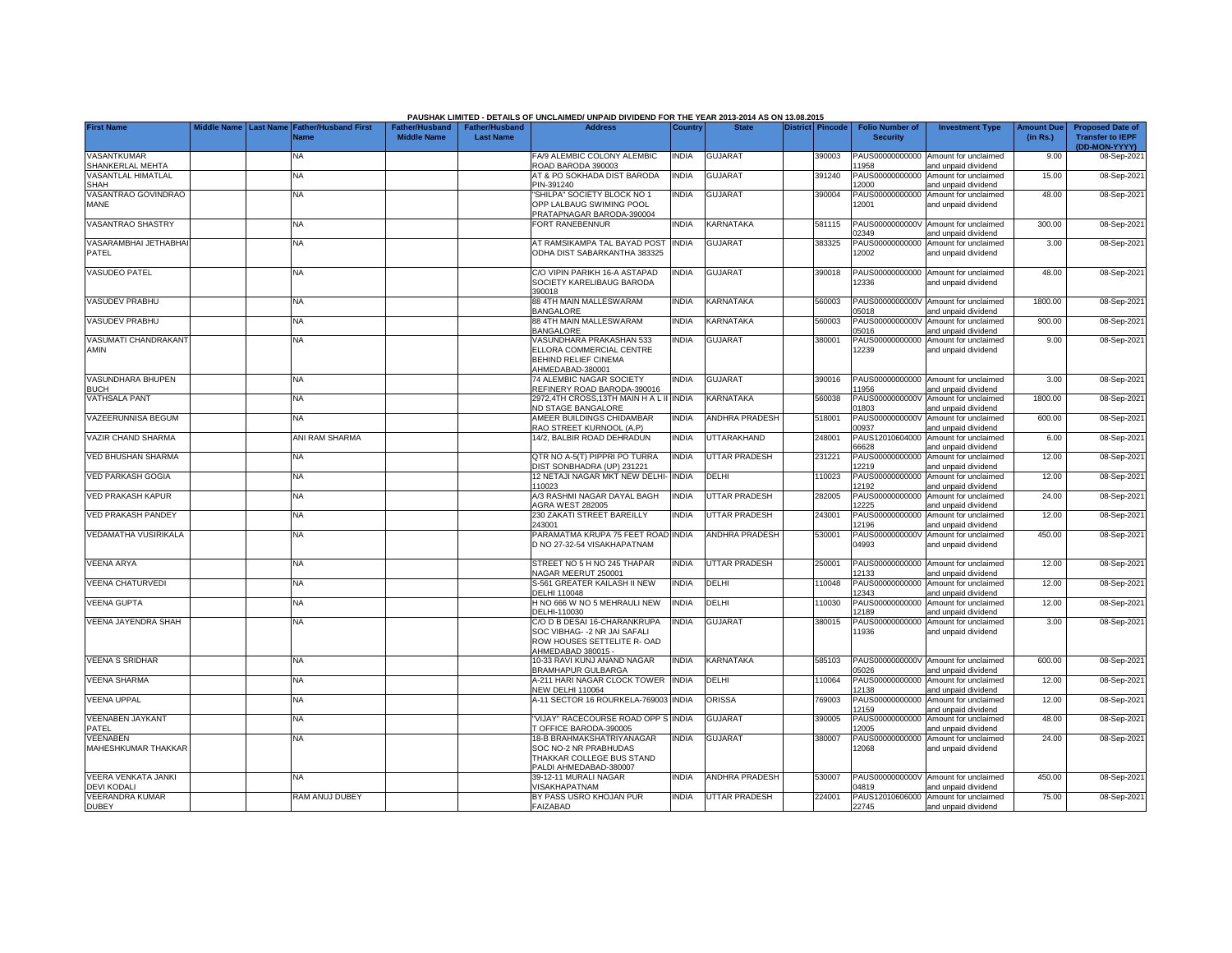|                                                  |  |                                            |                       |                       | PAUSHAK LIMITED - DETAILS OF UNCLAIMED/ UNPAID DIVIDEND FOR THE YEAR 2013-2014 AS ON 13.08.2015 |                |                       |                         |                          |                                                             |                   |                                          |
|--------------------------------------------------|--|--------------------------------------------|-----------------------|-----------------------|-------------------------------------------------------------------------------------------------|----------------|-----------------------|-------------------------|--------------------------|-------------------------------------------------------------|-------------------|------------------------------------------|
| <b>First Name</b>                                |  | Middle Name Last Name Father/Husband First | <b>Father/Husband</b> | <b>Father/Husband</b> | <b>Address</b>                                                                                  | <b>Country</b> | <b>State</b>          | <b>District Pincode</b> | <b>Folio Number of</b>   | <b>Investment Type</b>                                      | <b>Amount Due</b> | <b>Proposed Date of</b>                  |
|                                                  |  | <b>Name</b>                                | <b>Middle Name</b>    | <b>Last Name</b>      |                                                                                                 |                |                       |                         | <b>Security</b>          |                                                             | (in Rs.)          | <b>Transfer to IEPF</b><br>(DD-MON-YYYY) |
| VEERARAGHAVA                                     |  | NA                                         |                       |                       | C/O SHRIMATI R N RANJAN B/6                                                                     | <b>NDIA</b>    | <b>MAHARASHTRA</b>    | 440010                  | PAUS00000000000          | Amount for unclaimed                                        | 12.00             | 08-Sep-202                               |
| SRINIVASAN                                       |  |                                            |                       |                       | SMURTI FLATS 59 SIVAJI NAGAR<br><b>VAGPUR 440010 MAHARASHTRA</b>                                |                |                       |                         | 12161                    | and unpaid dividend                                         |                   |                                          |
| <b>VEERSHETTY BEKNAL</b>                         |  | NA                                         |                       |                       | GULBARGA MEDICAL HALL OPP<br>GOVT HOSPITAL GULBARGA                                             | <b>INDIA</b>   | KARNATAKA             | 585102                  | 2563                     | PAUS0000000000V Amount for unclaimed<br>and unpaid dividend | 300.00            | 08-Sep-202                               |
| <b>VEERSWAMY BOLLA</b>                           |  | NA                                         |                       |                       | <b>S/O NARASIMHA MURTY M G ROAD INDIA</b><br>PALAKOL 534260                                     |                | ANDHRA PRADESH        | 534260                  | PAUS00000000000<br>12096 | Amount for unclaimed<br>and unpaid dividend                 | 12.00             | 08-Sep-202                               |
| <b>VELCHAND C SHAH</b>                           |  | NA                                         |                       |                       | B.203, Sanskar Dham Opp. Sharada<br>Mandir Lal Chowki DABHOI                                    | <b>NDIA</b>    | <b>GUJARAT</b>        | 391110                  | PAUS0000000000V<br>03813 | Amount for unclaimed<br>and unpaid dividend                 | 300.00            | 08-Sep-202                               |
| <b>VELJI BECHAR SHAH</b>                         |  | <b>NA</b>                                  |                       |                       | <b>KUVERJI DEVSHI CHAWL 2ND FL B</b><br>S ROAD OPP ZARAPKAR SHOW                                | <b>INDIA</b>   | <b>MAHARASHTRA</b>    | 400028                  | PAUS00000000000<br>12177 | Amount for unclaimed<br>and unpaid dividend                 | 12.00             | 08-Sep-202                               |
|                                                  |  |                                            |                       |                       | ROOM DADAR W RLY MUMBAI<br>400028                                                               |                |                       |                         |                          |                                                             |                   |                                          |
| <b>VENEY OLIVERA</b>                             |  | ΝA                                         |                       |                       | 9 AMIN NAGAR CHHANI BARODA-<br>391740                                                           | INDIA          | <b>GUJARAT</b>        | 391740                  | 12007                    | PAUS00000000000 Amount for unclaimed<br>and unpaid dividend | 9.00              | 08-Sep-202                               |
| <b>VENKARADDI</b>                                |  | NA                                         |                       |                       | HANCHINAL TAL SAUNDATTI DIST                                                                    | INDIA          | KARNATAKA             | 591126                  |                          | PAUS00000000000 Amount for unclaimed                        | 48.00             | 08-Sep-202                               |
| <b>GOVINDRADDI GANGAL</b>                        |  |                                            |                       |                       | BELGAUM KARNATAKA STATE<br>591126                                                               |                |                       |                         | 12049                    | and unpaid dividend                                         |                   |                                          |
| <b>VENKAT REDDY G</b>                            |  | <b>NA</b>                                  |                       |                       | C/O. M/S. JEEVAN MEDAL HALL,<br>GAJWEL, MEDAK DIST                                              | <b>INDIA</b>   | ANDHRA PRADESH        | 502110                  | 00063                    | PAUS0000000000G Amount for unclaimed<br>and unpaid dividend | 300.00            | 08-Sep-202                               |
| <b>VENKATA APPALA</b>                            |  | <b>NA</b>                                  |                       |                       | C/O.RAJA MEDICAL STORES,                                                                        | <b>INDIA</b>   | <b>ANDHRA PRADESH</b> | 531201                  |                          | PAUS0000000000V Amount for unclaimed                        | 300.00            | 08-Sep-202                               |
| SANYASAYYA VAJRAPU                               |  |                                            |                       |                       | MAHATMA GANDHI ROAD.<br>VIJAYANAGARAM (A.P)                                                     |                |                       |                         | 00789                    | and unpaid dividend                                         |                   |                                          |
| <b>VENKATA PADMA</b><br><b>SESHASAYI NANDURI</b> |  | <b>NA</b>                                  |                       |                       | N.V.PADMA SESHASAYI<br>3HIMAVARAM (W.G.DT.) (A.P)                                               | <b>INDIA</b>   | <b>ANDHRA PRADESH</b> | 534201                  | 10798                    | PAUS0000000000V Amount for unclaimed<br>and unpaid dividend | 300.00            | 08-Sep-202                               |
| <b>VENKATA RAMAYYA M</b>                         |  | <b>NA</b>                                  |                       |                       | :/O PRAJA VYDYA SALA OPP                                                                        | <b>INDIA</b>   | <b>ANDHRA PRADESH</b> | 530026                  |                          | PAUS0000000000V Amount for unclaimed                        | 300.00            | 08-Sep-202                               |
|                                                  |  |                                            |                       |                       | HOTEL SUDHA GAJUWALA<br>/ISAKHAPATNAM                                                           |                |                       |                         | 04832                    | and unpaid dividend                                         |                   |                                          |
| <b>VENKATA RANGAIAH H K</b>                      |  | ΝA                                         |                       |                       | KRISHNA MEDL. HALL, HASSAN.                                                                     | <b>INDIA</b>   | KARNATAKA             | 573201                  | PAUS0000000000H<br>00420 | Amount for unclaimed<br>and unpaid dividend                 | 60.00             | 08-Sep-202                               |
| <b>VENKATA REDDY SATHI</b>                       |  | NA                                         |                       |                       | 21-1-29 SHRAVANI HOSPITAL<br><b>JAWAHAR STREET KAKINADA</b>                                     | <b>INDIA</b>   | <b>ANDHRA PRADESH</b> | 533001                  | PAUS0000000000V<br>04986 | Amount for unclaimed<br>and unpaid dividend                 | 1500.00           | 08-Sep-202                               |
| <b>VENKATA SUBBA REDDY</b><br>PALLAM REDDY       |  | <b>NA</b>                                  |                       |                       | SULURPET NELLORE DT.                                                                            | <b>INDIA</b>   | <b>ANDHRA PRADESH</b> | 524121                  | PAUS0000000000V<br>00312 | Amount for unclaimed<br>and unpaid dividend                 | 600.00            | 08-Sep-202                               |
| VENKATA SUBRAMANYAM                              |  | ΝA                                         |                       |                       | 19/4/10, RAMACHANDRARAOPET,                                                                     | INDIA          | ANDHRA PRADESH        | 533101                  | PAUS0000000000V          | Amount for unclaimed                                        | 300.00            | 08-Sep-202                               |
| KUSUMANCHI                                       |  |                                            |                       |                       | RAJAHMUNDRY E.G.DT.                                                                             |                |                       |                         | 00911                    | and unpaid dividend                                         |                   |                                          |
| <b>VENKATAKRISHNA RAO</b>                        |  | NA                                         |                       |                       | 7-10-15(3), LAWYERPET NEAR SAI<br><b>BALA MANDIR ONGOLE (A.P)</b>                               | <b>INDIA</b>   | <b>ANDHRA PRADESH</b> | 523002                  | PAUS0000000000V<br>0314  | Amount for unclaimed<br>and unpaid dividend                 | 600.00            | 08-Sep-202                               |
| VENKATAKRISHNA RAO<br>NIMMAGADDA                 |  | NA                                         |                       |                       | ABBIPET, VIJAYAWADA                                                                             | <b>INDIA</b>   | <b>ANDHRA PRADESH</b> | 520010                  | PAUS0000000000V<br>0795  | Amount for unclaimed<br>and unpaid dividend                 | 600.00            | 08-Sep-202                               |
| VENKATARAJU GRANDHI                              |  | <b>NA</b>                                  |                       |                       | PROP.SRI VENKATESWARA<br>MEDICAL STORES M.G.ROAD,<br>/IZIANAGARAM (A.P)                         | <b>INDIA</b>   | ANDHRA PRADESH        | 531201                  | PAUS0000000000V<br>00801 | Amount for unclaimed<br>and unpaid dividend                 | 600.00            | 08-Sep-202                               |
| <b>VENKATARAMAN</b>                              |  | <b>NA</b>                                  |                       |                       | Q-13 S M NAGAR HSG ESTATE                                                                       | <b>INDIA</b>   | <b>WEST BENGAL</b>    | 700026                  |                          | PAUS00000000000 Amount for unclaimed                        | 24.00             | 08-Sep-202                               |
| <b>SUKUMAR</b>                                   |  |                                            |                       |                       | BUDGE BUDGE ROAD PO<br>SARKARPOOL DIST 24 PARGANAS<br><b><i>NEST BENGAL</i></b>                 |                |                       |                         | 12182                    | and unpaid dividend                                         |                   |                                          |
| VENKATARAMANA<br>KANDALA                         |  | NA                                         |                       |                       | ADVOCATE FORT KURNOOL                                                                           | <b>INDIA</b>   | <b>ANDHRA PRADESH</b> | 518001                  | 0315                     | PAUS0000000000V Amount for unclaimed<br>and unpaid dividend | 300.00            | 08-Sep-202                               |
| VENKATARAMANARAO                                 |  | <b>NA</b>                                  |                       |                       | 3-12-25 ANANTAPALLI VARI STREET INDIA                                                           |                | <b>ANDHRA PRADESH</b> | 532001                  | PAUS0000000000V          | Amount for unclaimed                                        | 900.00            | 08-Sep-202                               |
| <b>TANDRA</b>                                    |  |                                            |                       |                       | CHINNA BAZAR SRIKAKULUM                                                                         |                |                       |                         | 04796                    | and unpaid dividend                                         |                   |                                          |
| VENKATARAMANUJAM<br><b>GRANDHI</b>               |  | <b>NA</b>                                  |                       |                       | IST FLOOR, 40 SALAI STREET<br><b>IYLAPORE, CHENNAI</b>                                          | <b>INDIA</b>   | <b>TAMIL NADU</b>     | 600004                  | PAUS0000000000V<br>0799  | Amount for unclaimed<br>and unpaid dividend                 | 2100.00           | 08-Sep-202                               |
| <b>VENKATARAO KOMPELLA</b>                       |  | ΝA                                         |                       |                       | Area Manager Darshak Ltd.<br>Dr.G.S.Raju Street Near Gyamkhana                                  | <b>NDIA</b>    | <b>ANDHRA PRADESH</b> | 520003                  | PAUS0000000000V<br>04714 | Amount for unclaimed<br>and unpaid dividend                 | 600.00            | 08-Sep-202                               |
| VENKATARAVIKUMAR                                 |  | ΝA                                         |                       |                       | Club, Gandhinagar<br>C/O T V RAMANA RAO MD DD 8-12-                                             | <b>INDIA</b>   | <b>ANDHRA PRADESH</b> | 532001                  |                          | PAUS0000000000V Amount for unclaimed                        | 750.00            | 08-Sep-202                               |
| <b>TANDRA</b>                                    |  |                                            |                       |                       | 95 ANANTAPALLI VARI STREET<br>CHINNA BAZAR SRIKAKULAM                                           |                |                       |                         | 04797                    | and unpaid dividend                                         |                   |                                          |
| VENKATAREDDI<br><b>JANUPALA</b>                  |  | <b>NA</b>                                  |                       |                       | H NO 28/831-B J V R NAGAR<br><b>NOONEPALLI PO NANDYAL 518503</b>                                | <b>NDIA</b>    | ANDHRA PRADESH        | 518503                  | 12100                    | PAUS00000000000 Amount for unclaimed<br>and unpaid dividend | 24.00             | 08-Sep-202                               |
| VENKATAREDDI                                     |  | <b>NA</b>                                  |                       |                       | PARAMATMA KRUPA 75 FEET ROAD INDIA                                                              |                | ANDHRA PRADESH        | 530001                  | PAUS0000000000V          | Amount for unclaimed                                        | 450.00            | 08-Sep-2021                              |
| <b>PENUGONDA</b>                                 |  |                                            |                       |                       | D NO 27-32-54 VISAKHAPATNAM                                                                     |                |                       |                         | 04852                    | and unpaid dividend                                         |                   |                                          |
| VENKATASUBBALAKSHM<br>MANGIPUDY                  |  | <b>NA</b>                                  |                       |                       | C/O.M.RAMAMURTHY, 11,<br>MADHUVAN ENCLAVE,<br>DAYALBAGH, AGRA.                                  | <b>INDIA</b>   | <b>UTTAR PRADESH</b>  | 282005                  | PAUS0000000000V<br>00806 | Amount for unclaimed<br>and unpaid dividend                 | 600.00            | 08-Sep-202                               |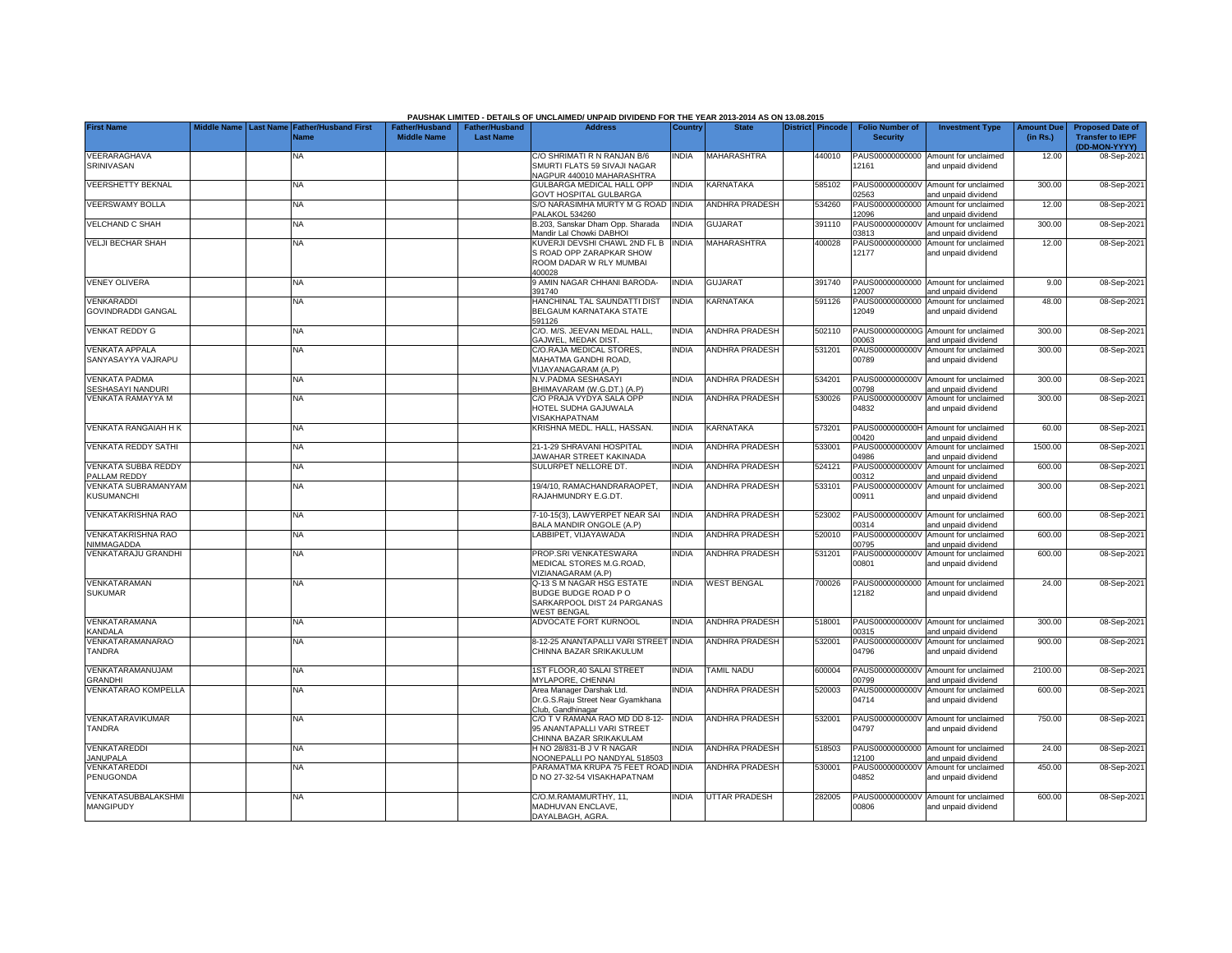|                                                     |             |                                                      |                                      |                                           | PAUSHAK LIMITED - DETAILS OF UNCLAIMED/ UNPAID DIVIDEND FOR THE YEAR 2013-2014 AS ON 13.08.2015                   |              |                       |                         |                                           |                                                             |                               |                                                                     |
|-----------------------------------------------------|-------------|------------------------------------------------------|--------------------------------------|-------------------------------------------|-------------------------------------------------------------------------------------------------------------------|--------------|-----------------------|-------------------------|-------------------------------------------|-------------------------------------------------------------|-------------------------------|---------------------------------------------------------------------|
| <b>First Name</b>                                   | Middle Name | <b>Last Name Father/Husband First</b><br><b>Name</b> | Father/Husband<br><b>Middle Name</b> | <b>Father/Husband</b><br><b>Last Name</b> | <b>Address</b>                                                                                                    | Country      | <b>State</b>          | <b>District Pincode</b> | <b>Folio Number of</b><br><b>Security</b> | <b>Investment Type</b>                                      | <b>Amount Due</b><br>(in Rs.) | <b>Proposed Date of</b><br><b>Transfer to IEPF</b><br>(DD-MON-YYYY) |
| VENKATESH<br><b>HANAMANTRAO</b><br><b>DESHPANDE</b> |             | <b>NA</b>                                            |                                      |                                           | 78 SOMAWARPETH TILAKWADI<br><b>BELGAUM-590006</b>                                                                 | NDIA         | KARNATAKA             | 590006                  | 12008                                     | PAUS00000000000 Amount for unclaimed<br>and unpaid dividend | 9.00                          | 08-Sep-2021                                                         |
| <b>VENKATESH K DESAI</b>                            |             | <b>NA</b>                                            |                                      |                                           | NO 73 TRIVIKRAM TEMPLE LANE<br><b>GODBOLE MALA BIJAPUR</b>                                                        | <b>INDIA</b> | KARNATAKA             | 586101                  | PAUS0000000000V<br>2491                   | Amount for unclaimed<br>and unpaid dividend                 | 300.00                        | 08-Sep-202                                                          |
| VENKATESHWARLU<br>AKELLA                            |             | <b>NA</b>                                            |                                      |                                           | 10-7-19/3 CHILKALGUDA<br>SECUNDERABAD                                                                             | <b>NDIA</b>  | <b>ANDHRA PRADESH</b> | 500025                  | PAUS0000000000V<br>3143                   | Amount for unclaimed<br>and unpaid dividend                 | 450.00                        | 08-Sep-202                                                          |
| VENKATESWARA RAO A                                  |             | NA                                                   |                                      |                                           | 1610 Cheney Drive Vidalia GA 30474                                                                                | INDIA        | MAHARASHTRA           | 999999                  | PAUS0000000000V<br>00790                  | Amount for unclaimed<br>and unpaid dividend                 | 600.00                        | 08-Sep-202                                                          |
| <b>VENKATESWARA RAO</b><br>KODALI                   |             | <b>NA</b>                                            |                                      |                                           | 39-12-11 MURALI NAGAR<br><b>/ISAKHAPATNAM</b>                                                                     | <b>NDIA</b>  | ANDHRA PRADESH        | 530007                  | PAUS0000000000V<br>14818                  | Amount for unclaimed<br>and unpaid dividend                 | 450.00                        | 08-Sep-202                                                          |
| <b>VENKATESWARA RAO</b><br>MAREMALLA                |             | <b>NA</b>                                            |                                      |                                           | C/O.VENKATESHWARA MEDICAL &<br>FANCY STORES KONDAPALLI<br>KRISHNA DT.                                             | <b>INDIA</b> | ANDHRA PRADESH        | 521228                  | 00309                                     | PAUS0000000000V Amount for unclaimed<br>and unpaid dividend | 300.00                        | 08-Sep-202                                                          |
| <b>VENKATESWARAN T S</b>                            |             | <b>NA</b>                                            |                                      |                                           | SANTHAPETA KAMASASTRY<br>STREET ONGOLE                                                                            | <b>NDIA</b>  | <b>ANDHRA PRADESH</b> | 523001                  | 14749                                     | PAUS0000000000V Amount for unclaimed<br>and unpaid dividend | 300.00                        | 08-Sep-202                                                          |
| VENKATESWARLU<br><b>VEMURU</b>                      |             | <b>NA</b>                                            |                                      |                                           | PLOT NO 19 N G G O'S COLONY<br><b>/ENUGOPALANAGAR GUNTUR</b>                                                      | <b>NDIA</b>  | <b>ANDHRA PRADESH</b> | 522006                  | PAUS0000000000V<br>04752                  | Amount for unclaimed<br>and unpaid dividend                 | 300.00                        | 08-Sep-202                                                          |
| <b>VENU UPADHYAY</b>                                |             | <b>NA</b>                                            |                                      |                                           | FD-24. HAL SENIOR OFFICERS<br>ENCLAVE OLD MADRAS ROAD C V<br>RAMANNAGAR P.O BANGALORE                             | <b>NDIA</b>  | KARNATAKA             | 560093                  | PAUS00000000000<br>12113                  | Amount for unclaimed<br>and unpaid dividend                 | 12.00                         | 08-Sep-202                                                          |
| VENUGOPALA GUPTA P N                                |             | <b>NA</b>                                            |                                      |                                           | PARTNER, GOPAL MEDICAL<br>STORES, SAYAJI RAO ROAD,<br><b>MYSORE</b>                                               | <b>NDIA</b>  | KARNATAKA             | 570001                  | 00958                                     | PAUS0000000000P Amount for unclaimed<br>and unpaid dividend | 420.00                        | 08-Sep-202                                                          |
| VENUGOPALAN<br><b>GUNAVATHI</b>                     |             | ΝA                                                   |                                      |                                           | 20 NATANAGOPALAR ST<br>KUMBAKONAM (T.N)                                                                           | INDIA        | <b>TAMIL NADU</b>     | 612001                  | 2051                                      | PAUS00000000000 Amount for unclaimed<br>and unpaid dividend | 15.00                         | 08-Sep-202                                                          |
| <b>VERINER MEHTA</b>                                |             | <b>NA</b>                                            |                                      |                                           | 205/94 MEGHDOOT BLDG NEHRU<br>PLACE NEW DELHI 110019                                                              | <b>INDIA</b> | DELHI                 | 110019                  | PAUS00000000000<br>2345                   | Amount for unclaimed<br>and unpaid dividend                 | 12.00                         | 08-Sep-202                                                          |
| VERMIT KAUR A BHATIA                                |             | <b>NA</b>                                            |                                      |                                           | C/O JANTA ROAD LINES<br>26.AHMEDABAD WARE - HOUSING<br>NAROL CHAR RASTA AHMEDABAD<br>3824-05-                     | <b>NDIA</b>  | <b>GUJARAT</b>        | 382405                  | PAUS00000000000<br>12284                  | Amount for unclaimed<br>and unpaid dividend                 | 48.00                         | 08-Sep-202                                                          |
| <b>VIDYA GANESH BHOKARI</b>                         |             | <b>NA</b>                                            |                                      |                                           | 'ASHIRWAD" SHIYAPURA RAOPURA<br>ROAD BARODA 390001                                                                | <b>INDIA</b> | <b>GUJARAT</b>        | 390001                  | 2282                                      | PAUS00000000000 Amount for unclaimed<br>and unpaid dividend | 3.00                          | 08-Sep-202                                                          |
| VIDYA SAGAR APPALA                                  |             | <b>NA</b>                                            |                                      |                                           | 3-2-378/9 CHAPPAL BAZAR<br><b>KACHEGUDA HYDERABAD-500027</b>                                                      | <b>NDIA</b>  | <b>ANDHRA PRADESH</b> | 500027                  | PAUS00000000000<br>2098                   | Amount for unclaimed<br>and unpaid dividend                 | 12.00                         | 08-Sep-202                                                          |
| <b>VIDYA SAGAR RAWLAPAT</b>                         |             | NA                                                   |                                      |                                           | H NO 5-7-624/35 M DSKINAVD<br>KHALE ELWADI NIZAMABAD                                                              | INDIA        | ANDHRA PRADESH        | 503001                  | PAUS0000000000V<br>3193                   | Amount for unclaimed<br>and unpaid dividend                 | 750.00                        | 08-Sep-202                                                          |
| <b>VIDYA V</b><br>CHANDRASEKHAR                     |             | <b>NA</b>                                            |                                      |                                           | 10-33 RAVI KUNJ ANAND NAGAR<br>BRAMHAPUR GULBARGA                                                                 | <b>INDIA</b> | KARNATAKA             | 585103                  | PAUS0000000000V<br>05027                  | Amount for unclaimed<br>and unpaid dividend                 | 600.00                        | 08-Sep-202                                                          |
| VIDYABEN C PATEL                                    |             | <b>NA</b>                                            |                                      |                                           | SANKDI SHERI JYOTI CHOWGAN<br>BARODA                                                                              | <b>INDIA</b> | <b>GUJARAT</b>        | 390001                  | PAUS00000000000<br>2347                   | Amount for unclaimed<br>nd unpaid dividend                  | 24.00                         | 08-Sep-202                                                          |
| VIDYABEN C PATEL                                    |             | <b>NA</b>                                            |                                      |                                           | SANKDI SHERI, JYOTI CHOWGAN<br>3ARODA-390002                                                                      | INDIA        | <b>GUJARAT</b>        | 390002                  | PAUS00000000000<br>2346                   | Amount for unclaimed<br>nd unpaid dividend                  | 24.00                         | 08-Sep-202                                                          |
| VIDYASAGAR K SHARMA                                 |             | <b>NA</b>                                            |                                      |                                           | 4202 59-60 SHRI PRASTHA HSG<br>COMPLEX NALLASOPARA WEST<br><b>DIST THANE</b>                                      | <b>NDIA</b>  | <b>MAHARASHTRA</b>    | 401203                  | PAUS0000000000V<br>3858                   | Amount for unclaimed<br>and unpaid dividend                 | 300.00                        | 08-Sep-202                                                          |
| <b>VIDYAVATI CHADHA</b>                             |             | NA                                                   |                                      |                                           | C/O MR V K CHADHA 57-C<br><b>MODIFIED SECTOR III BHEL</b><br>RANIPUR HARDWAR-249403                               | INDIA        | <b>UTTARAKHAND</b>    | 249403                  | 12123                                     | PAUS00000000000 Amount for unclaimed<br>and unpaid dividend | 12.00                         | 08-Sep-202                                                          |
| VIJAINDER KUMAR GUPTA                               |             | ΝA                                                   |                                      |                                           | B-9/102 AIR-INDIA COLONY VASANT-<br>VIHAR NEW DELHI-110057                                                        | <b>INDIA</b> | DELHI                 | 110057                  | PAUS00000000000<br>12217                  | Amount for unclaimed<br>and unpaid dividend                 | 12.00                         | 08-Sep-202                                                          |
| <b>VIJAY AGARWAL</b>                                |             | NA                                                   |                                      |                                           | M/S ALWAR BRICKS INDUSTRIES<br>OPP U I T R- OAD NO 2 NR BHAGAT<br>SINGH CIRCLE ALWAR 3-01001<br><b>RAJASTHAN-</b> | <b>NDIA</b>  | <b>RAJASTHAN</b>      | 301001                  | 12104                                     | PAUS00000000000 Amount for unclaimed<br>and unpaid dividend | 12.00                         | 08-Sep-202                                                          |
| <b>VIJAY AHUJA</b>                                  |             | <b>NA</b>                                            |                                      |                                           | VOLTAS LIMITED 7/1 ASAF ALI<br>ROAD NEW DELHI 110002                                                              | <b>NDIA</b>  | DELHI                 | 110002                  | 2249                                      | PAUS00000000000 Amount for unclaimed<br>and unpaid dividend | 36.00                         | 08-Sep-202                                                          |
| <b>VIJAY DHANJIBHAI SHAH</b>                        |             | <b>NA</b>                                            |                                      |                                           | 707 ARPAN APARTMENT KADAR<br>SHA NI NAAL NANPURA SURAT                                                            | <b>NDIA</b>  | <b>GUJARAT</b>        | 395003                  | PAUS00000000000<br>2304                   | Amount for unclaimed<br>and unpaid dividend                 | 9.00                          | 08-Sep-202                                                          |
| <b>VIJAY DWIVEDI</b>                                |             | <b>NA</b>                                            |                                      |                                           | 66/7F/5 CHAK DAUD NAGAR NAINI<br>ALLAHABAD UP                                                                     | <b>NDIA</b>  | UTTAR PRADESH         | 211008                  | PAUS0000000000V<br>4690                   | Amount for unclaimed<br>and unpaid dividend                 | 300.00                        | 08-Sep-202                                                          |
| <b>VIJAY K GARDE</b>                                |             | <b>NA</b>                                            |                                      |                                           | C/O. G.C. KIBE 38/39, PATRAKAR<br>COLONY, RANITAL CHOWK,<br>JABALPUR-482002                                       | <b>NDIA</b>  | MADHYA PRADESH        | 482002                  | PAUS00000000000<br>12179                  | Amount for unclaimed<br>and unpaid dividend                 | 36.00                         | 08-Sep-202                                                          |
| VIJAY KISHAN HARSHA                                 |             | <b>NA</b>                                            |                                      |                                           | CHETANIYON KI GALI NEAR<br>GANCHHA BAZAR JODHPUR-34200                                                            | <b>NDIA</b>  | <b>RAJASTHAN</b>      | 342001                  | PAUS00000000000<br>12103                  | Amount for unclaimed<br>and unpaid dividend                 | 24.00                         | 08-Sep-202                                                          |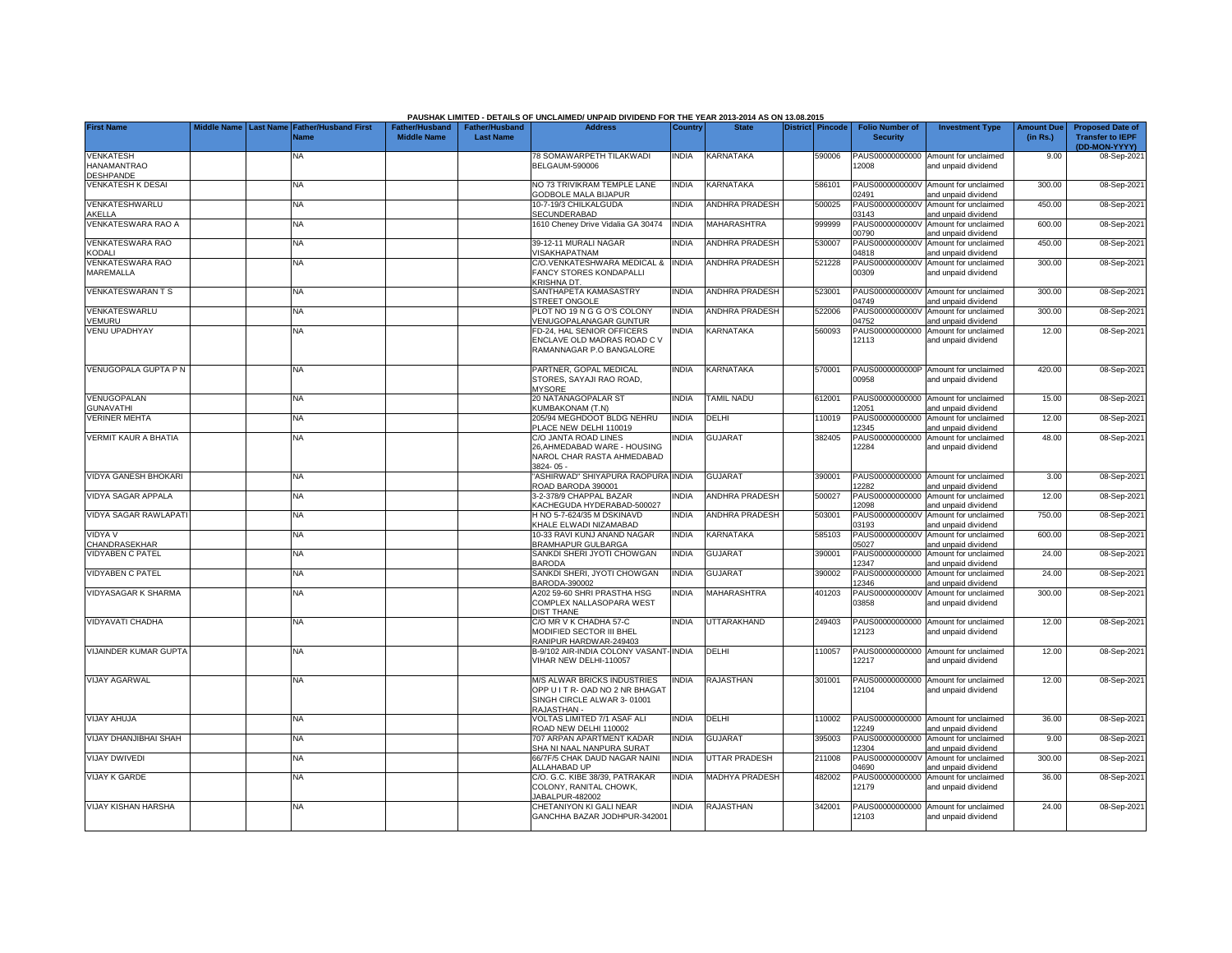|                                                |  |                                                        |                                             |                                           | PAUSHAK LIMITED - DETAILS OF UNCLAIMED/ UNPAID DIVIDEND FOR THE YEAR 2013-2014 AS ON 13.08.2015                                   |                |                       |                  |                                           |                                                                    |                               |                                                    |
|------------------------------------------------|--|--------------------------------------------------------|---------------------------------------------|-------------------------------------------|-----------------------------------------------------------------------------------------------------------------------------------|----------------|-----------------------|------------------|-------------------------------------------|--------------------------------------------------------------------|-------------------------------|----------------------------------------------------|
| <b>First Name</b>                              |  | Middle Name   Last Name   Father/Husband First<br>Name | <b>Father/Husband</b><br><b>Middle Name</b> | <b>Father/Husband</b><br><b>Last Name</b> | <b>Address</b>                                                                                                                    | <b>Country</b> | <b>State</b>          | District Pincode | <b>Folio Number of</b><br><b>Security</b> | <b>Investment Type</b>                                             | <b>Amount Due</b><br>(in Rs.) | <b>Proposed Date of</b><br><b>Transfer to IEPF</b> |
| <b>VIJAY KUMAR</b>                             |  | <b>NA</b>                                              |                                             |                                           | 57 DWARKA PURI MUZAFFAR                                                                                                           | <b>INDIA</b>   | <b>UTTAR PRADESH</b>  | 251001           | PAUS00000000000                           | Amount for unclaimed                                               | 24.00                         | (DD-MON-YYYY)<br>08-Sep-202                        |
| VIJAY KUMAR AGARWAL                            |  | <b>NA</b>                                              |                                             |                                           | <b>VAGAR (UP)-251001</b><br>C/O COASTAL ROADWAYS LTD 4                                                                            | <b>INDIA</b>   | <b>WEST BENGAL</b>    | 700012           | 2132<br>PAUS00000000000                   | and unpaid dividend<br>Amount for unclaimed                        | 48.00                         | 08-Sep-2021                                        |
|                                                |  |                                                        |                                             |                                           | BLACK BORN LANE CALCUTTA<br>700012                                                                                                |                |                       |                  | 12334                                     | and unpaid dividend                                                |                               |                                                    |
| VIJAY KUMAR DOSAYA                             |  | <b>MANGILAL DOSAYA</b>                                 |                                             |                                           | 108, PINK HOUSE M.P.E.B. ROAD<br>MEHATWAS NAGDA M.P.                                                                              | <b>INDIA</b>   | <b>MADHYA PRADESH</b> | 456331           | PAUSIN300765100<br>36586                  | Amount for unclaimed<br>and unpaid dividend                        | 24.00                         | 08-Sep-202                                         |
| <b>VIJAY KUMAR GOEL</b>                        |  | ΝA                                                     |                                             |                                           | 25 C/P PITAM PURA DELHI-110034                                                                                                    | INDIA          | DELHI                 | 110034           | PAUS00000000000<br>12218                  | Amount for unclaimed<br>and unpaid dividend                        | 12.00                         | 08-Sep-202                                         |
| <b>VIJAY KUMAR GUPTA</b>                       |  | NA                                                     |                                             |                                           | H NO 13 KEWAL PARK AZAD PUR                                                                                                       | <b>INDIA</b>   | DELHI                 | 110033           | PAUS00000000000                           | Amount for unclaimed                                               | 12.00                         | 08-Sep-202                                         |
| <b>VIJAY KUMAR GUPTA</b>                       |  | <b>JAGDISH PRASAD</b>                                  |                                             |                                           | DELHI-110033<br>2 41 VIVEK VIHAR NEW DELHI                                                                                        | <b>INDIA</b>   | DELHI                 | 10075            | 12130<br>PAUSIN300708100<br>46207         | and unpaid dividend<br>Amount for unclaimed<br>and unpaid dividend | 12.00                         | 08-Sep-202                                         |
| VIJAY KUMAR MAHAJAN                            |  | <b>NA</b>                                              |                                             |                                           | QR NO 1100 SECTOR 8 (VIII) R K<br>PURAM NEW DELHI-110022                                                                          | <b>INDIA</b>   | DELHI                 | 10022            | PAUS00000000000<br>12193                  | Amount for unclaimed<br>and unpaid dividend                        | 12.00                         | 08-Sep-202                                         |
| <b>VIJAY KUMAR</b>                             |  | NA                                                     |                                             |                                           | -1-274 CHIKADPALLY HYDERABAD                                                                                                      | <b>INDIA</b>   | <b>ANDHRA PRADESH</b> | 500020           | PAUS0000000000V                           | Amount for unclaimed                                               | 450.00                        | 08-Sep-202                                         |
| <b>MANSABDAR</b><br><b>VIJAY KUMAR MATTA</b>   |  | NA                                                     |                                             |                                           | Q-35 RAJOURI GARDEN NEW DELHI                                                                                                     | <b>INDIA</b>   | DELHI                 | 110027           | 03176<br>PAUS00000000000                  | and unpaid dividend<br>Amount for unclaimed                        | 48.00                         | 08-Sep-202                                         |
| <b>VIJAY R PATEL</b>                           |  | <b>NA</b>                                              |                                             |                                           | 110027<br>20 NANDANVAN SOC ALKAPURI                                                                                               | <b>INDIA</b>   | <b>GUJARAT</b>        | 390005           | 12062<br>PAUS00000000000                  | and unpaid dividend<br>Amount for unclaimed                        | 9.00                          | 08-Sep-202                                         |
|                                                |  |                                                        |                                             |                                           | <b>BARODA 390005</b>                                                                                                              |                |                       |                  | 12307                                     | and unpaid dividend                                                |                               |                                                    |
| <b>VIJAY RAMNIKLAL SHAH</b>                    |  | <b>NA</b>                                              |                                             |                                           | 14/2 PRATAP PALACE J N ROAD<br>MULUND (WEST) MUMBAI-400080                                                                        | <b>INDIA</b>   | MAHARASHTRA           | 400080           | 12180                                     | PAUS00000000000 Amount for unclaimed<br>and unpaid dividend        | 12.00                         | 08-Sep-202                                         |
| <b>VIJAY SARIN</b>                             |  | <b>NA</b>                                              |                                             |                                           | 3-3/397 PASCHIM VIHAR NEW<br>DELHI-110063                                                                                         | <b>NDIA</b>    | DELHI                 | 110063           | PAUS00000000000<br>12122                  | Amount for unclaimed<br>and unpaid dividend                        | 12.00                         | 08-Sep-202                                         |
| <b>VIJAY TENG</b>                              |  | NA                                                     |                                             |                                           | Sr GENERAL MANAGER<br>(MARKETING) NEOVET DIVISION.                                                                                | <b>INDIA</b>   | <b>GUJARAT</b>        | 380009           | 02179                                     | PAUS0000000000V Amount for unclaimed<br>and unpaid dividend        | 600.00                        | 08-Sep-202                                         |
|                                                |  |                                                        |                                             |                                           | <b>INTAS PHARMACEUTICALS L 5th</b><br>FLR, CHIMBHAI CENT, OFF NEHRU<br><b>BRIDGE</b>                                              |                |                       |                  |                                           |                                                                    |                               |                                                    |
| <b>VIJAY TUKARAM VEER</b>                      |  | <b>NA</b>                                              |                                             |                                           | 163/4679, PANT NAGAR<br>GHATKOPAR MUMBAI 400075                                                                                   | <b>INDIA</b>   | <b>MAHARASHTRA</b>    | 400075           | PAUS00000000000<br>12169                  | Amount for unclaimed<br>and unpaid dividend                        | 12.00                         | 08-Sep-202                                         |
| <b>VIJAY VASUDEV</b>                           |  | ΝA                                                     |                                             |                                           | 626 SECTOR 14 FARIDABAD 121007                                                                                                    | <b>INDIA</b>   | HARYANA               | 121007           | PAUS00000000000<br>12342                  | Amount for unclaimed<br>and unpaid dividend                        | 12.00                         | 08-Sep-202                                         |
| VIJAYA ANIL DONGARE                            |  | ΝA                                                     |                                             |                                           | FLAT NO.5, DEODOOT HSG.SCTY<br>DAHANUKAR COLONY-A,                                                                                | INDIA          | MAHARASHTRA           | 411029           | PAUS00000000000<br>12351                  | Amount for unclaimed<br>and unpaid dividend                        | 24.00                         | 08-Sep-202                                         |
| VIJAYA DINKAR AMBEKAR                          |  | NA                                                     |                                             |                                           | KOTHRUD, PUNE-411029<br>POST OFFICE ROAD JALNA                                                                                    | INDIA          | MAHARASHTRA           | 431203           |                                           | PAUS0000000000V Amount for unclaimed                               | 300.00                        | 08-Sep-202                                         |
| VIJAYA LAKSHMI KOTLA                           |  | NA                                                     |                                             |                                           | 7-1-10/2 MUNICIPAL QUARTERS                                                                                                       | <b>INDIA</b>   | <b>ANDHRA PRADESH</b> | 530023           | 14945<br>PAUS0000000000V                  | and unpaid dividend<br>Amount for unclaimed                        | 450.00                        | 08-Sep-202                                         |
|                                                |  |                                                        |                                             |                                           | CHINNAVALLUR                                                                                                                      |                |                       |                  | 04823                                     | and unpaid dividend                                                |                               |                                                    |
| <b>VIJAYA LAXMAN RANADE</b>                    |  | <b>NA</b>                                              |                                             |                                           | 5 A AJMAL ROAD VILE PARLE EAST<br><b>MUMBAI-400057</b>                                                                            | <b>INDIA</b>   | MAHARASHTRA           | 400057           | PAUS00000000000<br>12153                  | Amount for unclaimed<br>and unpaid dividend                        | 36.00                         | 08-Sep-202                                         |
| <b>VIJAYA NALLANTHIGHAL</b>                    |  | <b>NA</b>                                              |                                             |                                           | 209/2 MVP COLONY<br><b>ISAKHAPATNAM</b>                                                                                           | <b>INDIA</b>   | <b>ANDHRA PRADESH</b> | 530017           | PAUS0000000000V<br>04815                  | Amount for unclaimed<br>and unpaid dividend                        | 300.00                        | 08-Sep-202                                         |
| <b>VIJAYA PARSHURAM</b><br><b>BHATKAR</b>      |  | <b>NA</b>                                              |                                             |                                           | 4-107 SUNDARVAN HSG COMPLEX<br>NR NANDANVA- N SOCIETY B/H<br>BHAGWATNAGAR ABHILASH CHA-<br>R RASTA NEW SAMA ROAD<br>BARODA 390008 | INDIA          | <b>GUJARAT</b>        | 390008           | PAUS00000000000<br>12010                  | Amount for unclaimed<br>and unpaid dividend                        | 24.00                         | 08-Sep-202                                         |
| <b>VIJAYA RATNAKAR</b><br><b>PHATAK</b>        |  | <b>NA</b>                                              |                                             |                                           | <b>304 SUPREME TOWER SURENDRA</b><br>MANGALDAS RO- AD NEAR EXCISE<br>CHOWKI AMBAWADI AHMEDABA- D                                  | <b>INDIA</b>   | <b>GUJARAT</b>        | 380015           | 11980                                     | PAUS00000000000 Amount for unclaimed<br>and unpaid dividend        | 24.00                         | 08-Sep-202                                         |
|                                                |  |                                                        |                                             |                                           | 380015 -                                                                                                                          |                |                       |                  |                                           |                                                                    |                               |                                                    |
| <b>VIJAYABAI BALKRISHNA</b><br><b>GANAPULE</b> |  | <b>NA</b>                                              |                                             |                                           | C/O DR B S GANAPULE<br>YASHASHREE" RANADE COLONY<br>HINDWADI BELGAUM-590011                                                       | <b>NDIA</b>    | KARNATAKA             | 590011           | 12242                                     | PAUS00000000000 Amount for unclaimed<br>and unpaid dividend        | 18.00                         | 08-Sep-202                                         |
| <b>VIJAYADEVI C</b><br><b>PATWARDHAN</b>       |  | NA                                                     |                                             |                                           | <b>KURUNDWAD-HOUSE 10A</b><br>MANGALDAS ROAD POONA 411001                                                                         | <b>NDIA</b>    | MAHARASHTRA           | 411001           | 1935                                      | PAUS00000000000 Amount for unclaimed<br>and unpaid dividend        | 24.00                         | 08-Sep-202                                         |
| <b>VIJAYALAKSHMI IYENGAR</b><br>G V MBBS MD    |  | NA                                                     |                                             |                                           | C/O MR.G.V.KRISHNA PRASAD<br>TATA SILK FARM, 9,III MAIN,<br><b>BASAVANAGUDI BANGALORE</b>                                         | <b>NDIA</b>    | KARNATAKA             | 560004           | 00919                                     | PAUS0000000000G Amount for unclaimed<br>and unpaid dividend        | 300.00                        | 08-Sep-202                                         |
| VIJAYALAXMI J AMIN                             |  | ΝA                                                     |                                             |                                           | E/14 MAMTA APARTMENT<br>GOVERDHAN NAGAR MULUND                                                                                    | INDIA          | MAHARASHTRA           | 400080           | 12151                                     | PAUS00000000000 Amount for unclaimed<br>and unpaid dividend        | 36.00                         | 08-Sep-202                                         |
| VIJAYASARADHI<br>CHITYALA                      |  | <b>NA</b>                                              |                                             |                                           | VEST MUMBAI 400080<br>6-1-716 KHAIRATABAD HYDERABAD-INDIA<br>500004                                                               |                | ANDHRA PRADESH        | 500004           | 12212                                     | PAUS00000000000 Amount for unclaimed<br>and unpaid dividend        | 12.00                         | 08-Sep-2021                                        |
|                                                |  |                                                        |                                             |                                           |                                                                                                                                   |                |                       |                  |                                           |                                                                    |                               |                                                    |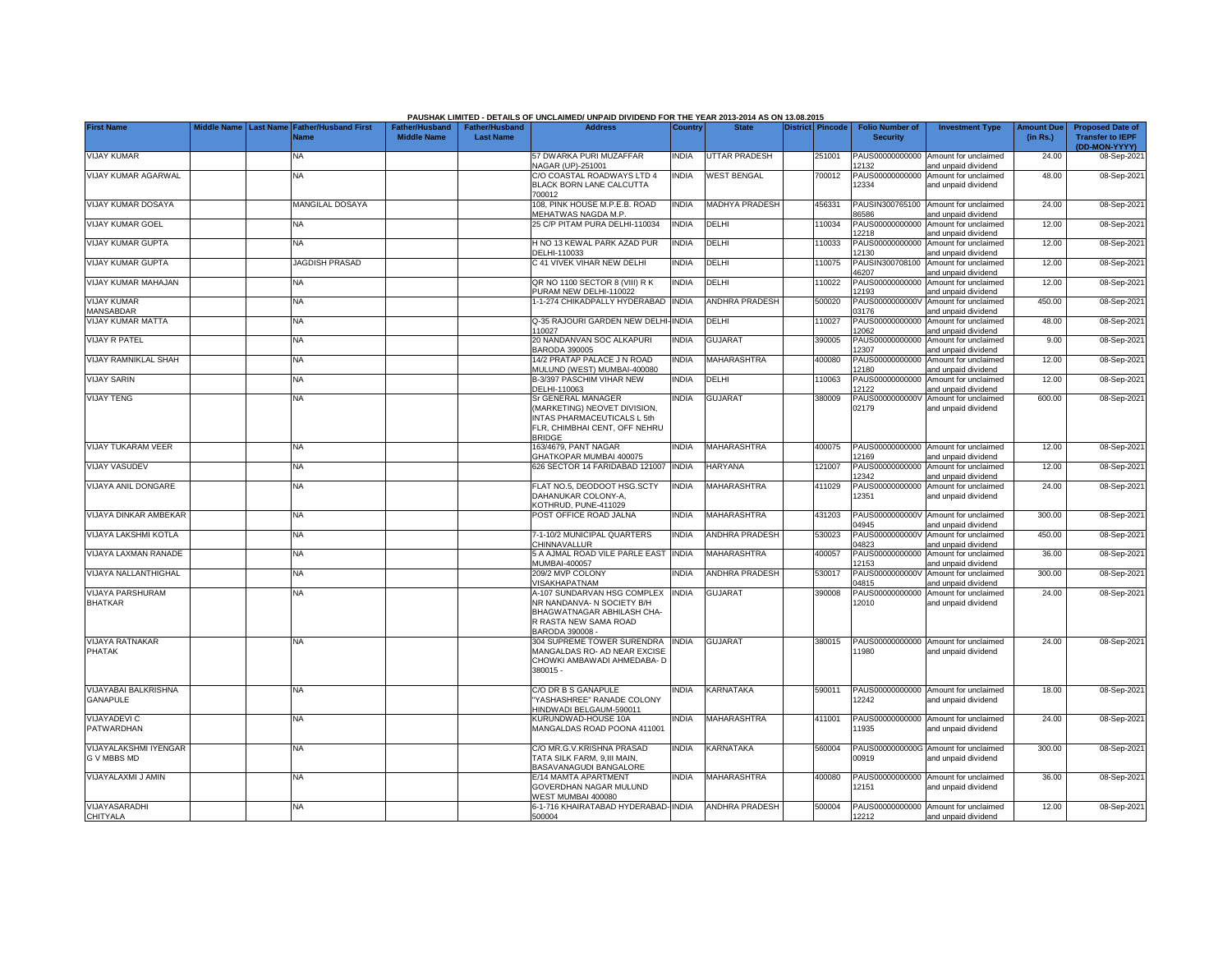|                                               |             |                  |                             |                       |                       | PAUSHAK LIMITED - DETAILS OF UNCLAIMED/ UNPAID DIVIDEND FOR THE YEAR 2013-2014 AS ON 13.08.2015 |                |                      |                         |                          |                                                             |                   |                              |
|-----------------------------------------------|-------------|------------------|-----------------------------|-----------------------|-----------------------|-------------------------------------------------------------------------------------------------|----------------|----------------------|-------------------------|--------------------------|-------------------------------------------------------------|-------------------|------------------------------|
| <b>First Name</b>                             | Middle Name | <b>Last Name</b> | <b>Father/Husband First</b> | <b>Father/Husband</b> | <b>Father/Husband</b> | <b>Address</b>                                                                                  | <b>Country</b> | <b>State</b>         | <b>District Pincode</b> | <b>Folio Number of</b>   | <b>Investment Type</b>                                      | <b>Amount Due</b> | <b>Proposed Date of</b>      |
|                                               |             |                  | <b>Name</b>                 | <b>Middle Name</b>    | <b>Last Name</b>      |                                                                                                 |                |                      |                         | <b>Security</b>          |                                                             | (in Rs.)          | <b>Transfer to IEPF</b>      |
| <b>VIJAYKUMAR</b>                             |             |                  | NA.                         |                       |                       | C/O BHANUBHAI MANIBHAI BIN                                                                      | <b>NDIA</b>    | <b>GUJARAT</b>       | 388325                  |                          | PAUS00000000000 Amount for unclaimed                        | 3.00              | (DD-MON-YYYY)<br>08-Sep-2021 |
| <b>GORDHANBHAI PATEL</b>                      |             |                  |                             |                       |                       | DHULABHAI PA- TEL NARANDEV                                                                      |                |                      |                         | 1964                     | and unpaid dividend                                         |                   |                              |
|                                               |             |                  |                             |                       |                       | MAHADEV KARAMSAD VIA ANAND-<br>388325 -                                                         |                |                      |                         |                          |                                                             |                   |                              |
| <b>VIJAYKUMAR MADANLAL</b>                    |             |                  | <b>NA</b>                   |                       |                       | 2278 ADATE BAZAR 'RAJENDRA                                                                      | <b>INDIA</b>   | <b>MAHARASHTRA</b>   | 414001                  |                          | PAUS00000000000 Amount for unclaimed                        | 12.00             | 08-Sep-2021                  |
| SONI                                          |             |                  |                             |                       |                       | SADAN' AHMEDNAGAR-414001                                                                        |                |                      |                         | 2157                     | and unpaid dividend                                         |                   |                              |
| VIJAYKUMAR MOTILAL<br>PATEL                   |             |                  | <b>NA</b>                   |                       |                       | C/O AGROCHEM INDUSTRIES<br><b>MOGRAWADI AT BULSAR-396001</b>                                    | <b>NDIA</b>    | <b>GUJARAT</b>       | 396001                  | 2011                     | PAUS00000000000 Amount for unclaimed                        | 24.00             | 08-Sep-2021                  |
| VIJAYKUMAR VASUDEV                            |             |                  | ΝA                          |                       |                       | 4 TRIBHOVAN PARK JAWAHAR                                                                        | <b>NDIA</b>    | <b>GUJARAT</b>       | 380005                  |                          | and unpaid dividend<br>PAUS00000000000 Amount for unclaimed | 24.00             | 08-Sep-2021                  |
| <b>DAVE</b>                                   |             |                  |                             |                       |                       | CHOWK SABARMATI AHMEDABAD-                                                                      |                |                      |                         | 12073                    | and unpaid dividend                                         |                   |                              |
|                                               |             |                  |                             |                       |                       | 380005                                                                                          |                |                      |                         |                          |                                                             |                   |                              |
| <b>VIJAYKUMAR VITHAL</b><br>PATEL MF G V K PA |             |                  | NA.                         |                       |                       | GUNDI FALIA PADRA DIST BARODA<br>PIN-391440                                                     | <b>NDIA</b>    | <b>GUJARAT</b>       | 391440                  | 12012                    | PAUS00000000000 Amount for unclaimed<br>and unpaid dividend | 9.00              | 08-Sep-2021                  |
| VIJIA KUMAR JAIN                              |             |                  | <b>NA</b>                   |                       |                       | C/O R B GANPAT PRASHAD                                                                          | <b>NDIA</b>    | DELHI                | 110006                  |                          | PAUS00000000000 Amount for unclaimed                        | 12.00             | 08-Sep-2021                  |
|                                               |             |                  |                             |                       |                       | XIV/4351 PAHARI DHIRAJ DELHI-                                                                   |                |                      |                         | 12231                    | and unpaid dividend                                         |                   |                              |
| <b>VIKAS SOMKANT KARNIK</b>                   |             |                  | <b>NA</b>                   |                       |                       | 110006<br>3A/101 SWAGAT SOCIETY                                                                 | <b>INDIA</b>   | <b>MAHARASHTRA</b>   | 400086                  |                          | PAUS00000000000 Amount for unclaimed                        | 60.00             | 08-Sep-2021                  |
|                                               |             |                  |                             |                       |                       | DAMODAR PARK L B S MARG                                                                         |                |                      |                         | 11981                    | and unpaid dividend                                         |                   |                              |
|                                               |             |                  |                             |                       |                       | GHATKOPAR MUMBAI 400086                                                                         |                |                      |                         |                          |                                                             |                   |                              |
| <b>VILASBEN KANTILAL</b>                      |             |                  | <b>NA</b>                   |                       |                       | NEAR PARABADI P O MOGRI TAL                                                                     | <b>INDIA</b>   | <b>GUJARAT</b>       | 388345                  |                          | PAUS00000000000 Amount for unclaimed                        | 3.00              | 08-Sep-202                   |
| PATEL<br><b>VIMAL KAPUR</b>                   |             |                  | <b>NA</b>                   |                       |                       | ANAND DIST KAIRA PIN-388345<br>C-6, DEFENCE COLONY NEW DELHI                                    | <b>INDIA</b>   | DELHI                | 110024                  | 2013                     | and unpaid dividend<br>PAUS00000000000 Amount for unclaimed | 123.00            | 08-Sep-2021                  |
|                                               |             |                  |                             |                       |                       | PIN-110024                                                                                      |                |                      |                         | 1982                     | and unpaid dividend                                         |                   |                              |
| <b>VIMAL KUMAR</b>                            |             |                  | NA                          |                       |                       | 15 MAUSAM VIHAR DELHI-110051                                                                    | <b>NDIA</b>    | DELHI                | 110051                  | PAUS00000000000          | Amount for unclaimed                                        | 12.00             | 08-Sep-202                   |
| <b>VIMAL TRIMBAK LANDGE</b>                   |             |                  | NA                          |                       |                       | MAHADEV NIVAS MAJMUDAR'S                                                                        | <b>NDIA</b>    | <b>GUJARAT</b>       | 390001                  | 2121<br>PAUS00000000000  | and unpaid dividend<br>Amount for unclaimed                 | 24.00             | 08-Sep-2021                  |
|                                               |             |                  |                             |                       |                       | WADA PRATAP ROAD RAOPURA                                                                        |                |                      |                         | 12335                    | and unpaid dividend                                         |                   |                              |
|                                               |             |                  |                             |                       |                       | BARODA 390001                                                                                   |                |                      |                         |                          |                                                             |                   |                              |
| VIMALABEN<br><b>ARVINDKUMAR PATEL</b>         |             |                  | NA                          |                       |                       | 880 FIRST VAS NARANPURA<br>VILLAGE AHMEDABAD-380013                                             | <b>INDIA</b>   | <b>GUJARAT</b>       | 380013                  | 2165                     | PAUS00000000000 Amount for unclaimed<br>and unpaid dividend | 12.00             | 08-Sep-202                   |
| VIMALABEN DHIRUBHAI                           |             |                  | <b>NA</b>                   |                       |                       | C/O DHIRUBHAI PARSHOTAMDAS                                                                      | <b>INDIA</b>   | <b>GUJARAT</b>       | 383340                  |                          | PAUS00000000000 Amount for unclaimed                        | 24.00             | 08-Sep-202                   |
| PATEL                                         |             |                  |                             |                       |                       | PATEL AT AJA- BPURA P O ODHA                                                                    |                |                      |                         | 12015                    | and unpaid dividend                                         |                   |                              |
|                                               |             |                  |                             |                       |                       | VIA SATHAMBA TA BAYAD DI- ST                                                                    |                |                      |                         |                          |                                                             |                   |                              |
| <b>VIMLA KAPUR</b>                            |             |                  | NA                          |                       |                       | SABARKANTHA 383340 -<br>A/3 RASHMI NAGAR DAYAL BAGH                                             | <b>NDIA</b>    | <b>UTTAR PRADESH</b> | 282005                  | PAUS00000000000          | Amount for unclaimed                                        | 12.00             | 08-Sep-2021                  |
|                                               |             |                  |                             |                       |                       | <b>AGRA WEST 282005</b>                                                                         |                |                      |                         | 2226                     | and unpaid dividend                                         |                   |                              |
| <b>VIMLA PANACHAND</b>                        |             |                  | NA.                         |                       |                       | 497 S V P ROAD ROOP-RAJ 4TH                                                                     | <b>NDIA</b>    | <b>MAHARASHTRA</b>   | 400004                  | PAUS00000000000          | Amount for unclaimed                                        | 12.00             | 08-Sep-2021                  |
| <b>JHAVERI</b><br>VIMLABEN CHANDUBHAI         |             |                  | <b>NA</b>                   |                       |                       | FLOOR MUMBAI 400004<br>B/18 RACE COURSE PARK NEAR                                               | <b>NDIA</b>    | <b>GUJARAT</b>       | 390007                  | 12154<br>PAUS00000000000 | and unpaid dividend<br>Amount for unclaimed                 | 9.00              | 08-Sep-2021                  |
| <b>AMIN</b>                                   |             |                  |                             |                       |                       | NATUBHAI CENTRE GOTRI ROAD                                                                      |                |                      |                         | 12246                    | and unpaid dividend                                         |                   |                              |
|                                               |             |                  |                             |                       |                       | <b>BARODA 390007</b>                                                                            |                |                      |                         |                          |                                                             |                   |                              |
| VIMLABEN LALLUBHAI<br><b>GANDHI</b>           |             |                  | <b>NA</b>                   |                       |                       | C/O NAVBHARAT AGENCIES RIDDHI<br>SIDDHI MARKET AT SAVARKUNDLA                                   | <b>INDIA</b>   | <b>GUJARAT</b>       | 364515                  | 12016                    | PAUS00000000000 Amount for unclaimed<br>and unpaid dividend | 24.00             | 08-Sep-2021                  |
|                                               |             |                  |                             |                       |                       | DIST BHAVNAGAR-364515                                                                           |                |                      |                         |                          |                                                             |                   |                              |
|                                               |             |                  |                             |                       |                       |                                                                                                 |                |                      |                         |                          |                                                             |                   |                              |
| <b>VINAY KUMAR K R</b>                        |             |                  | <b>NA</b>                   |                       |                       | SARALA NIVAS KAITHAVANA                                                                         | <b>INDIA</b>   | KERALA               | 688003                  |                          | PAUS0000000000V Amount for unclaimed                        | 450.00            | 08-Sep-202                   |
| <b>VINAYA KUMAR K R</b>                       |             |                  | NA                          |                       |                       | ALAPPUZHA<br>SARALA NIVAS KAITHAVANA                                                            | <b>NDIA</b>    | KERALA               | 688003                  | 2980<br>PAUS0000000000V  | and unpaid dividend<br>Amount for unclaimed                 | 450.00            | 08-Sep-2021                  |
|                                               |             |                  |                             |                       |                       | ALAPPUZHA                                                                                       |                |                      |                         | 2982                     | and unpaid dividend                                         |                   |                              |
| VINAYAK JADHAV                                |             |                  | NA                          |                       |                       | 13/94 SHIVSHAKTI NAGAR OPP                                                                      | <b>NDIA</b>    | <b>GUJARAT</b>       | 390020                  | PAUS0000000000V          | Amount for unclaimed                                        | 300.00            | 08-Sep-202                   |
| VINAYAK JYOTIBA                               |             |                  | JYOTHIBA C HULLUR           |                       |                       | AKOTA POLICE LINE VADODARA<br>VINAYAK J HULLUR B PLOT NO                                        | <b>NDIA</b>    | KARNATAKA            | 590011                  | 14471<br>PAUS12044700032 | and unpaid dividend<br>Amount for unclaimed                 | 12.00             | 08-Sep-2021                  |
| <b>HULLUR</b>                                 |             |                  |                             |                       |                       | ADARSHNAGAR                                                                                     |                |                      |                         | 07409                    | and unpaid dividend                                         |                   |                              |
|                                               |             |                  |                             |                       |                       | SHANTASUMANGALA                                                                                 |                |                      |                         |                          |                                                             |                   |                              |
| <b>VINAYAK KRISHNARAO</b>                     |             |                  | <b>NA</b>                   |                       |                       | <b>BGMBELGAUM</b><br>VEERABHADRA GALLI NORTH                                                    | <b>INDIA</b>   | KARNATAKA            | 581401                  |                          | PAUS0000000000V Amount for unclaimed                        | 7200.00           | 08-Sep-202                   |
| DHAKAPPA                                      |             |                  |                             |                       |                       | CANARA SIRSI                                                                                    |                |                      |                         | 15494                    | and unpaid dividend                                         |                   |                              |
| <b>VINAYAK NARAYAN OKA</b>                    |             |                  | NA.                         |                       |                       | R III 7/6 SACHIN HOU SOCIETY                                                                    | <b>NDIA</b>    | <b>MAHARASHTRA</b>   | 400081                  | PAUS00000000000          | Amount for unclaimed                                        | 9.00              | 08-Sep-2021                  |
|                                               |             |                  |                             |                       |                       | MITHANAGAR ROAD MULUND EAST<br>MUMBAI-400081                                                    |                |                      |                         | 11940                    | and unpaid dividend                                         |                   |                              |
| VINAYAKA KRISHNARAO                           |             |                  | NA.                         |                       |                       | VEERABHADRAGALLI SIRSI (N.K)                                                                    | <b>NDIA</b>    | KARNATAKA            | 581401                  | PAUS0000000000V          | Amount for unclaimed                                        | 3000.00           | 08-Sep-2021                  |
| <b>DHANAPPA</b>                               |             |                  |                             |                       |                       | NORTH KENARA                                                                                    |                |                      |                         | 05465                    | and unpaid dividend                                         |                   |                              |
| VINAYAKUMAR DAYABHAI                          |             |                  | <b>NA</b>                   |                       |                       | C/O. KAMLESH A PATEL F/2,                                                                       | <b>NDIA</b>    | <b>GUJARAT</b>       | 380052                  | PAUS0000000000V          | Amount for unclaimed                                        | 300.00            | 08-Sep-2021                  |
| PATEL                                         |             |                  |                             |                       |                       | PREMJYOT TOWERS, OPP A.ONE<br>SCHOOL SUBHASH CHIWA,                                             |                |                      |                         | 00813                    | and unpaid dividend                                         |                   |                              |
|                                               |             |                  |                             |                       |                       | GURUKUL ROAD, AHMEDABAD                                                                         |                |                      |                         |                          |                                                             |                   |                              |
| <b>VINAYKANT ISHWARBHAI</b>                   |             |                  | <b>NA</b>                   |                       |                       | SHRIDHAR' OPP PRERNA SOCIETY INDIA                                                              |                | <b>GUJARAT</b>       | 390007                  |                          | PAUS00000000000 Amount for unclaimed                        | 24.00             | 08-Sep-2021                  |
| PATEL                                         |             |                  |                             |                       |                       | NR RAJESH APTS GOTRI RD<br><b>BARODA 390007</b>                                                 |                |                      |                         | 11985                    | and unpaid dividend                                         |                   |                              |
|                                               |             |                  |                             |                       |                       |                                                                                                 |                |                      |                         |                          |                                                             |                   |                              |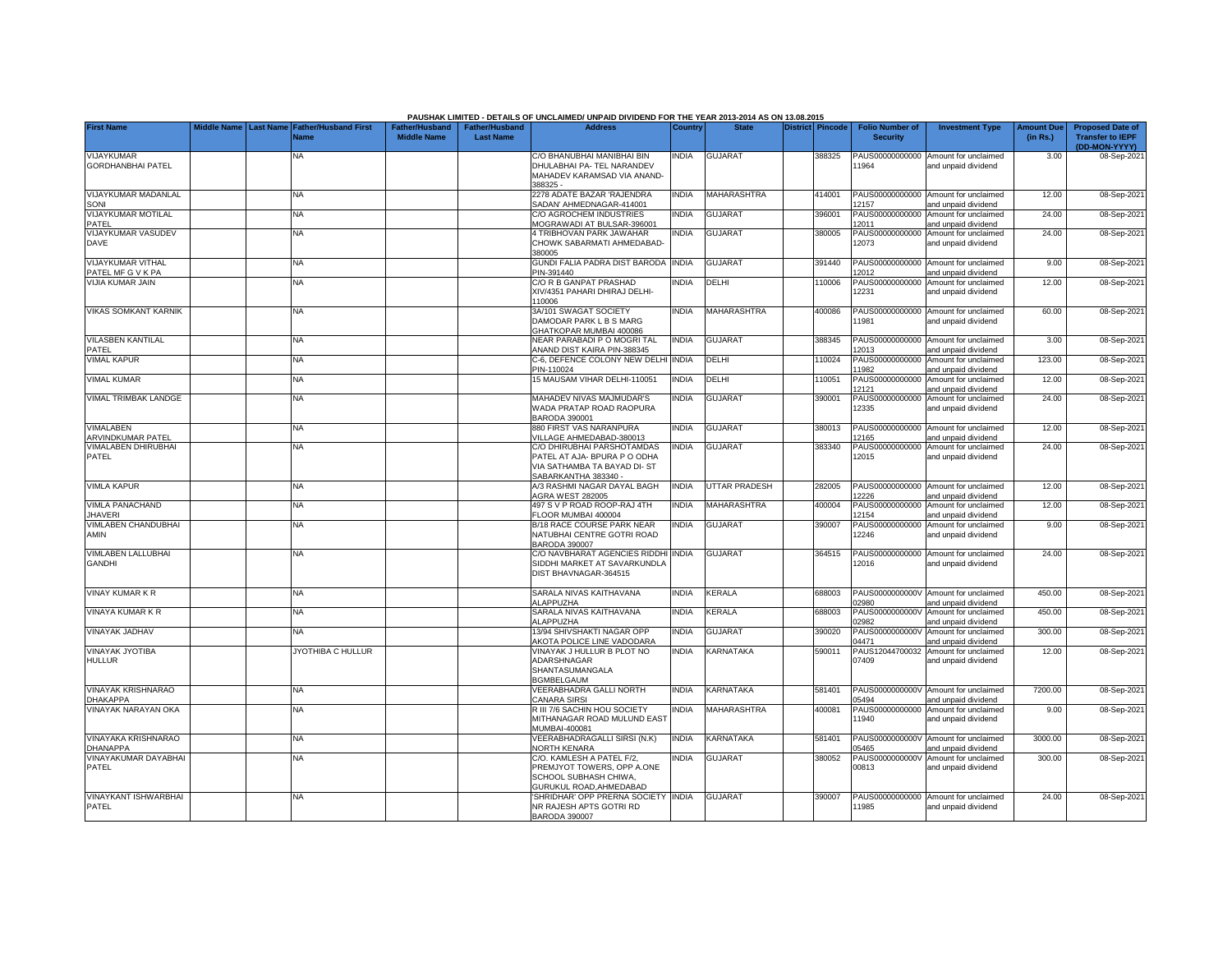|                                          |                    |                  |                                     |                                             |                                           | PAUSHAK LIMITED - DETAILS OF UNCLAIMED/ UNPAID DIVIDEND FOR THE YEAR 2013-2014 AS ON 13.08.2015 |              |                       |                         |                                           |                                                             |                               |                                                                     |
|------------------------------------------|--------------------|------------------|-------------------------------------|---------------------------------------------|-------------------------------------------|-------------------------------------------------------------------------------------------------|--------------|-----------------------|-------------------------|-------------------------------------------|-------------------------------------------------------------|-------------------------------|---------------------------------------------------------------------|
| <b>First Name</b>                        | <b>Middle Name</b> | <b>Last Name</b> | <b>Father/Husband First</b><br>Name | <b>Father/Husband</b><br><b>Middle Name</b> | <b>Father/Husband</b><br><b>Last Name</b> | <b>Address</b>                                                                                  | Country      | <b>State</b>          | <b>District Pincode</b> | <b>Folio Number of</b><br><b>Security</b> | <b>Investment Type</b>                                      | <b>Amount Due</b><br>(in Rs.) | <b>Proposed Date of</b><br><b>Transfer to IEPF</b><br>(DD-MON-YYYY) |
| <b>VINEET KUMAR TIWARI</b>               |                    |                  | NA                                  |                                             |                                           | D-63/31-A8 PANCHSHEEL COLONY<br>MONDWDIH VARANASI                                               | <b>INDIA</b> | <b>UTTAR PRADESH</b>  | 221001                  | PAUS0000000000V<br>03399                  | Amount for unclaimed<br>and unpaid dividend                 | 300.00                        | 08-Sep-2021                                                         |
| VINIT SHARADCHANDRA<br>WADKAR            |                    |                  | <b>NA</b>                           |                                             |                                           | B-28, SAMARPAN HSG.COMPLEX,<br>SAIYED VASANA ROAD, VADODARA<br>390012                           | <b>INDIA</b> | <b>GUJARAT</b>        | 390012                  | PAUS00000000000<br>12065                  | Amount for unclaimed<br>and unpaid dividend                 | 24.00                         | 08-Sep-2021                                                         |
| <b>VINITKUMAR PARIKH</b>                 |                    |                  | NA.                                 |                                             |                                           | 136 SAMRAT ASHOK SOCIETY 4TH<br>FLOOR RATILAL R THAKKER MARG<br>MALBAR HILL MUMBAI 400006       | <b>INDIA</b> | <b>MAHARASHTRA</b>    | 400006                  | PAUS00000000000<br>12317                  | Amount for unclaimed<br>and unpaid dividend                 | 12.00                         | 08-Sep-2021                                                         |
| <b>VINNI SEHGAL</b>                      |                    |                  | <b>NA</b>                           |                                             |                                           | 19/34-B TILAK NAGAR NEW DELHI<br>110018                                                         | <b>INDIA</b> | DELHI                 | 110018                  | PAUS00000000000<br>12271                  | Amount for unclaimed<br>and unpaid dividend                 | 24.00                         | 08-Sep-2021                                                         |
| <b>VINOD ARORA</b>                       |                    |                  | <b>NA</b>                           |                                             |                                           | A 28/2 DDA FLATS SFS TYPE SAKET INDIA<br><b>NEW DELHI 110017</b>                                |              | DELHI                 | 110017                  | PAUS00000000000<br>12117                  | Amount for unclaimed<br>and unpaid dividend                 | 12.00                         | 08-Sep-2021                                                         |
| VINOD CHHAGANLAL<br>PATEL                |                    |                  | <b>NA</b>                           |                                             |                                           | 14 YAMUNANAGAR SOCIETY NEAR<br>SANGHVI HIGH SCHOOL<br>NARANPURA AHMEDABAD 380013                | <b>INDIA</b> | <b>GUJARAT</b>        | 380013                  | PAUS00000000000<br>12273                  | Amount for unclaimed<br>and unpaid dividend                 | 48.00                         | 08-Sep-2021                                                         |
| VINOD CHIMANLAL SHAH                     |                    |                  | <b>NA</b>                           |                                             |                                           | 208 MAHABALIPURAM OLD PADRA<br>TANDALJA) ROAD NR BASIL<br><b>SCHOOL BARODA</b>                  | <b>INDIA</b> | <b>GUJARAT</b>        | 380001                  | PAUS00000000000<br>12020                  | Amount for unclaimed<br>and unpaid dividend                 | 24.00                         | 08-Sep-2021                                                         |
| <b>VINOD G NEMAN</b>                     |                    |                  | <b>NA</b>                           |                                             |                                           | AXMI DISTRIBUTOR 234 GR<br>FLOOR MUMBAI PUNE RD<br><b>BHINGARI PANVEL DIST RAIGAD</b>           | INDIA        | <b>MAHARASHTRA</b>    | 410206                  | 03790                                     | PAUS0000000000V Amount for unclaimed<br>and unpaid dividend | 300.00                        | 08-Sep-2021                                                         |
| <b>VINOD KUMAR</b>                       |                    |                  | NA                                  |                                             |                                           | <b>B-58 GUJRAWAL TOWN PART I</b><br>STADIUM ROAD DELHI 110009                                   | <b>NDIA</b>  | DELHI                 | 110009                  | PAUS00000000000<br>2197                   | Amount for unclaimed<br>and unpaid dividend                 | 12.00                         | 08-Sep-2021                                                         |
| <b>VINOD KUMAR</b>                       |                    |                  | NA                                  |                                             |                                           | C/O CHANDIGARH STATIONERS<br>SHOP NO 47 SECTOR 16 D<br>CHANDIGARH 160016                        | <b>INDIA</b> | CHANDIGARH            | 160016                  | PAUS00000000000<br>12232                  | Amount for unclaimed<br>and unpaid dividend                 | 24.00                         | 08-Sep-2021                                                         |
| <b>VINOD KUMAR ARORA</b>                 |                    |                  | <b>NA</b>                           |                                             |                                           | 7/206 GEETA COLONY GANDHI<br>NAGAR DELHI-110031                                                 | <b>INDIA</b> | <b>DELHI</b>          | 110031                  | PAUS00000000000<br>12135                  | Amount for unclaimed<br>and unpaid dividend                 | 12.00                         | 08-Sep-2021                                                         |
| VINOD KUMAR BHARDWA,                     |                    |                  | NA.                                 |                                             |                                           | C/O UJJWAL LTD 26/79 KARACHI<br><b>HANA KANPUR</b>                                              | <b>NDIA</b>  | UTTARAKHAND           | 248001                  | PAUS0000000000V<br>03353                  | Amount for unclaimed<br>and unpaid dividend                 | 300.00                        | 08-Sep-2021                                                         |
| VINOD KUMAR JAIN                         |                    |                  | NA.                                 |                                             |                                           | 125/50 ORIENTAL APTT SECTOR-9<br>C CHOWK ROHINI DELHI 110085                                    | INDIA        | DELHI                 | 110085                  | PAUS00000000000<br>12198                  | Amount for unclaimed<br>and unpaid dividend                 | 12.00                         | 08-Sep-2021                                                         |
| VINOD KUMAR KHANNA                       |                    |                  | <b>NA</b>                           |                                             |                                           | 104/B SAMEER NIWAS 21/A J P<br>ROAD 7 BUNGLOWS VERSOVA<br>MUMBAI                                | INDIA        | <b>MAHARASHTRA</b>    | 400061                  | PAUS0000000000V<br>04616                  | Amount for unclaimed<br>and unpaid dividend                 | 600.00                        | 08-Sep-2021                                                         |
| <b>VINOD N SHAH</b>                      |                    |                  | NA                                  |                                             |                                           | <b>B SUJATHA SOCIETY GOTRI ROAD,</b><br><b>NEAR HARINAGAR PANCH RASTA</b>                       | <b>INDIA</b> | <b>GUJARAT</b>        | 390021                  | PAUS0000000000V<br>05584                  | Amount for unclaimed<br>and unpaid dividend                 | 150.00                        | 08-Sep-2021                                                         |
| VINOD ONKAR JOSHI                        |                    |                  | NA                                  |                                             |                                           | QTR NO D/90/I C T P S COLONY<br>URJANAGAR CHANDRAPUR P 442-<br>404 M S                          | <b>NDIA</b>  | <b>MADHYA PRADESH</b> | 442404                  | PAUS00000000000<br>12337                  | Amount for unclaimed<br>and unpaid dividend                 | 48.00                         | 08-Sep-2021                                                         |
| <b>VINODCHANDRA</b><br>CHHAGANBHAI PATEL |                    |                  | <b>NA</b>                           |                                             |                                           | AT ALIPURA PO BODELI TA<br>SANKHEDA DIST BARODA PIN<br>391135                                   | <b>INDIA</b> | <b>GUJARAT</b>        | 391135                  | 11944                                     | PAUS00000000000 Amount for unclaimed<br>and unpaid dividend | 15.00                         | 08-Sep-2021                                                         |
| <b>VINODCHANDRA</b><br>CHHAGANLAL GANDHI |                    |                  | NA                                  |                                             |                                           | <b>GOLWAD GANDEVI DIST BULSAR</b><br>PIN-396360                                                 | INDIA        | <b>GUJARAT</b>        | 396360                  | 2023                                      | PAUS00000000000 Amount for unclaimed<br>and unpaid dividend | 24.00                         | 08-Sep-2021                                                         |
| VINODCHANDRA<br>POPATLAL MISTRY          |                    |                  | NA                                  |                                             |                                           | B/41, YOGESHWAR KRUPA SOCIETY<br>NR. H.P. PETROL PUMP, VASNA<br>ROAD, VADODARA 390015           | <b>INDIA</b> | <b>GUJARAT</b>        | 390015                  | PAUS00000000000<br>11951                  | Amount for unclaimed<br>and unpaid dividend                 | 3.00                          | 08-Sep-2021                                                         |
| VINODCHANDRA<br>RAMANLAL PARIKH          |                    |                  | <b>NA</b>                           |                                             |                                           | 13 LOVEKUSH SOCIETY<br>NAVAVADAJ AHMEDABAD-380013                                               | INDIA        | <b>GUJARAT</b>        | 380013                  | PAUS00000000000<br>2025                   | Amount for unclaimed<br>and unpaid dividend                 | 48.00                         | 08-Sep-2021                                                         |
| <b>VINODKUMAR</b><br>NATWARLAL UPADHYAYA |                    |                  | <b>NA</b>                           |                                             |                                           | C/O BABUBHAI M PANDYA<br>ALUBHAI CHAKLA HANUMANSHER<br>ROACH-392001                             | <b>NDIA</b>  | <b>GUJARAT</b>        | 392001                  | PAUS00000000000<br>11952                  | Amount for unclaimed<br>and unpaid dividend                 | 9.00                          | 08-Sep-2021                                                         |
| VINODKUMAR NAVNITLAL<br>SHAH             |                    |                  | NA                                  |                                             |                                           | SATAK POLE "PANCHSEEL"<br>JMRETH 388220                                                         | <b>NDIA</b>  | <b>GUJARAT</b>        | 388220                  | PAUS00000000000<br>1946                   | Amount for unclaimed<br>and unpaid dividend                 | 12.00                         | 08-Sep-2021                                                         |
| VINODRAI BHOGILAL<br>SHAH                |                    |                  | NA                                  |                                             |                                           | C/O SHAH MEDICAL STORES OPP<br>ANUPAM CINEMA JAMNAGAR<br>361001                                 | INDIA        | <b>GUJARAT</b>        | 361001                  | PAUS00000000000<br>12026                  | Amount for unclaimed<br>and unpaid dividend                 | 48.00                         | 08-Sep-2021                                                         |
| <b>VINUBHAI AMBALAL</b><br>PATEL         |                    |                  | <b>NA</b>                           |                                             |                                           | <b>9 MAIKRUPA SOCIETY KARELI</b><br><b>BAUG BARODA-390001</b>                                   | <b>INDIA</b> | <b>GUJARAT</b>        | 390001                  | 12028                                     | PAUS00000000000 Amount for unclaimed<br>and unpaid dividend | 9.00                          | 08-Sep-2021                                                         |
| VINUBHAI BABABHAI                        |                    |                  | NA.                                 |                                             |                                           | 52-53 JANTA NAGAR RAMOL<br>AHMEDABAD 382449                                                     | <b>NDIA</b>  | <b>GUJARAT</b>        | 382449                  | PAUS00000000000<br>1988                   | Amount for unclaimed<br>and unpaid dividend                 | 3.00                          | 08-Sep-2021                                                         |
| VINUBHAI FULABHAI<br>PATEL               |                    |                  | NA.                                 |                                             |                                           | AT & POST UNDERA DIST BARODA<br>PIN 390001                                                      | INDIA        | <b>GUJARAT</b>        | 390001                  | PAUS00000000000<br>11957                  | Amount for unclaimed<br>and unpaid dividend                 | 30.00                         | 08-Sep-2021                                                         |
| VINUBHAI ISHWARBHAI<br>PATEL             |                    |                  | <b>NA</b>                           |                                             |                                           | C/O ORIENTAL CERAMIC WORKS<br>AT PO & TAL VIJAPUR DIST<br>MEHSANA PIN-382870                    | <b>INDIA</b> | <b>GUJARAT</b>        | 382870                  | PAUS00000000000<br>12029                  | Amount for unclaimed<br>and unpaid dividend                 | 9.00                          | 08-Sep-2021                                                         |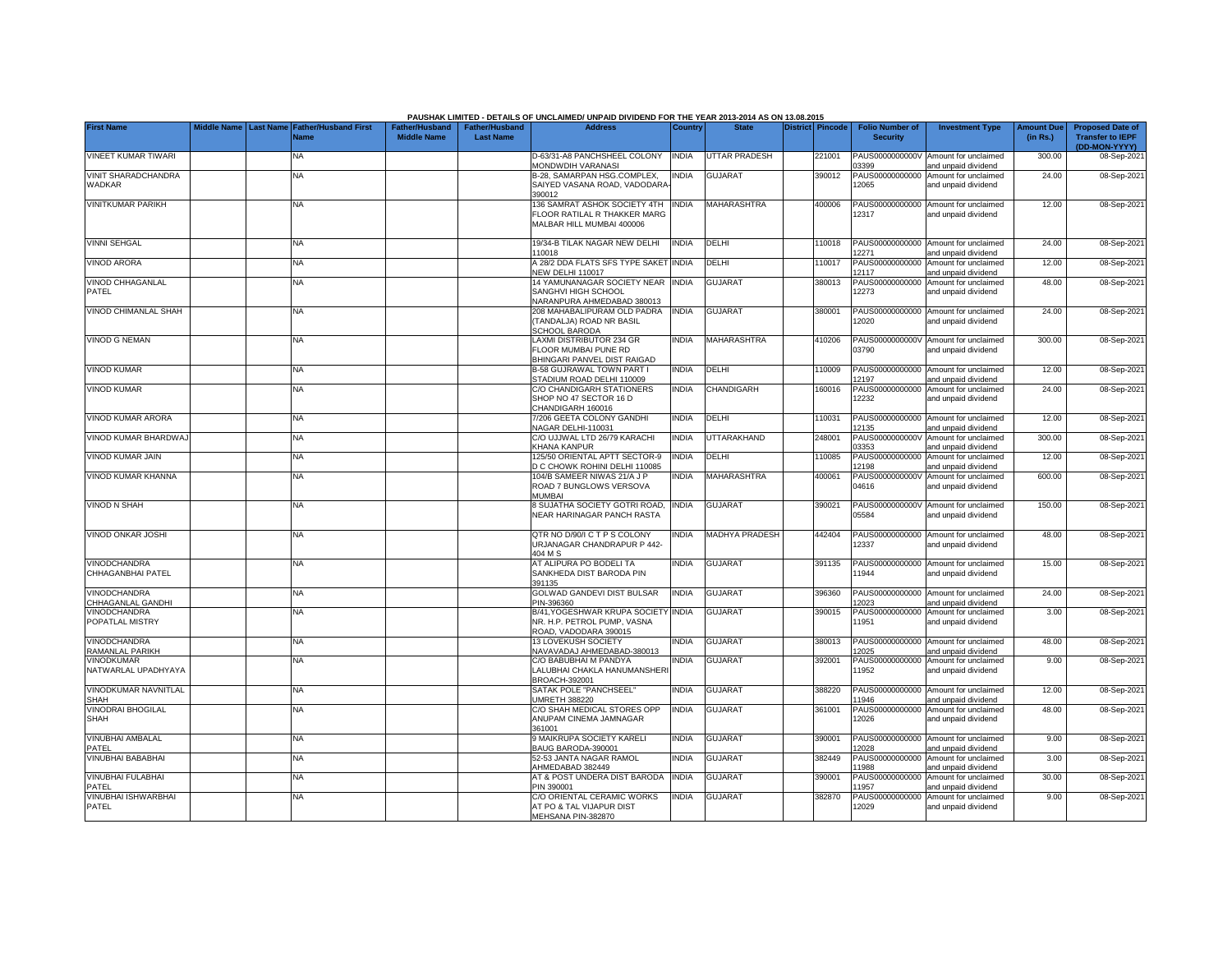|                                             |  |                                                    |                                             |                                    | PAUSHAK LIMITED - DETAILS OF UNCLAIMED/ UNPAID DIVIDEND FOR THE YEAR 2013-2014 AS ON 13.08.2015               |              |                    |                         |                                           |                                                             |                               |                                                    |
|---------------------------------------------|--|----------------------------------------------------|---------------------------------------------|------------------------------------|---------------------------------------------------------------------------------------------------------------|--------------|--------------------|-------------------------|-------------------------------------------|-------------------------------------------------------------|-------------------------------|----------------------------------------------------|
| <b>First Name</b>                           |  | Middle Name Last Name Father/Husband First<br>Name | <b>Father/Husband</b><br><b>Middle Name</b> | Father/Husband<br><b>Last Name</b> | <b>Address</b>                                                                                                | Country      | <b>State</b>       | <b>District Pincode</b> | <b>Folio Number of</b><br><b>Security</b> | <b>Investment Type</b>                                      | <b>Amount Due</b><br>(in Rs.) | <b>Proposed Date of</b><br><b>Transfer to IEPF</b> |
| VINUBHAI MANIBHAI RAY                       |  | NA                                                 |                                             |                                    | 36 SHREYNAGAR SOCIETY<br>SUBHANPURA BARODA-390007                                                             | INDIA        | <b>GUJARAT</b>     | 390007                  | PAUS00000000000<br>1962                   | Amount for unclaimed<br>and unpaid dividend                 | 9.00                          | (DD-MON-YYYY)<br>08-Sep-2021                       |
| VINUBHAI MULJIBHAI<br>PATEL                 |  | <b>NA</b>                                          |                                             |                                    | MAHADEV FALIA AT & PO SOKHADA INDIA<br>DIST BARODA PIN-391240                                                 |              | <b>GUJARAT</b>     | 391240                  | PAUS00000000000<br>12030                  | Amount for unclaimed<br>and unpaid dividend                 | 3.00                          | 08-Sep-2021                                        |
| <b>VINUBHAI N SHUKLA</b>                    |  | N V SHUKLA                                         |                                             |                                    | 208.SARARNAGAR CHHANI ROAD.<br>VADODARA                                                                       | <b>INDIA</b> | <b>GUJARAT</b>     | 390002                  | PAUS00000000000<br>12765                  | Amount for unclaimed<br>and unpaid dividend                 | 24.00                         | 08-Sep-2021                                        |
| <b>VINUBHAI TRIBHOVANDAS</b><br>PATEL       |  | NA                                                 |                                             |                                    | B/46 VALLABHNAGAR KARELIBAUG<br>BARODA-390001                                                                 | <b>INDIA</b> | <b>GUJARAT</b>     | 390001                  | PAUS00000000000<br>12031                  | Amount for unclaimed<br>and unpaid dividend                 | 3.00                          | 08-Sep-2021                                        |
| <b>VINUSINH DILIPSINH ZALA</b>              |  | NA                                                 |                                             |                                    | 2 BHAGAVATI SOCIETY MAHIYAL<br><b>TALOD 383215</b>                                                            | INDIA        | <b>GUJARAT</b>     | 383215                  | PAUS00000000000<br>12147                  | Amount for unclaimed<br>and unpaid dividend                 | 12.00                         | 08-Sep-2021                                        |
| <b>VIPINCHANDRA</b><br>CHIMANLAL SHAH       |  | NA                                                 |                                             |                                    | B/6 SHRAVAK NAGAR FLATS NEAR<br><b>GUJARAT VIDYAPITH</b><br><b>JSMANPURAAHMEDABAD</b>                         | <b>INDIA</b> | <b>GUJARAT</b>     | 380014                  | PAUS00000000000<br>11989                  | Amount for unclaimed<br>and unpaid dividend                 | 9.00                          | 08-Sep-2021                                        |
| <b>VIPINCHANDRA</b><br>RAMANLAL PARIKH      |  | NA                                                 |                                             |                                    | 16 ASTAPAD SOCIETY NEAR<br>WATER TANK KARELIBAUG<br>VADODARA                                                  | <b>INDIA</b> | <b>GUJARAT</b>     | 390018                  | PAUS0000000000V<br>04473                  | Amount for unclaimed<br>and unpaid dividend                 | 300.00                        | 08-Sep-2021                                        |
| <b>VIPINCHANDRA</b><br>SHIVABHAI PATEL      |  | NA                                                 |                                             |                                    | PO SUNDRNA TA PETLAD DIST<br>KHEDA 388480                                                                     | <b>INDIA</b> | <b>GUJARAT</b>     | 388480                  | 12149                                     | PAUS00000000000 Amount for unclaimed<br>and unpaid dividend | 12.00                         | 08-Sep-2021                                        |
| VIPINKUMAR CHANDULAL<br><b>DOSHI</b>        |  | NA                                                 |                                             |                                    | C/O MILAN TRADERS S T ROAD<br>DIST SABARKATHA PIN-383430                                                      | <b>INDIA</b> | <b>GUJARAT</b>     | 383430                  | PAUS00000000000<br>12032                  | Amount for unclaimed<br>and unpaid dividend                 | 3.00                          | 08-Sep-2021                                        |
| VIPUL NAVRANGLAL<br>DHOLAKIA                |  | NA                                                 |                                             |                                    | 'LINA' OPP PUNJAB NATIONAL<br>BANK FATEHGANJ BARODA-390002                                                    | <b>INDIA</b> | <b>GUJARAT</b>     | 390002                  | PAUS00000000000<br>12063                  | Amount for unclaimed<br>and unpaid dividend                 | 99.00                         | 08-Sep-2021                                        |
| <b>VIPUL VARMA</b>                          |  | NA                                                 |                                             |                                    | 212 ROCKET REGIMENT C/O 56<br>APO DEHRADUN                                                                    | <b>INDIA</b> | <b>UTTARAKHAND</b> | 248001                  | PAUS00000000000<br>2112                   | Amount for unclaimed<br>and unpaid dividend                 | 12.00                         | 08-Sep-2021                                        |
| <b>VIPUL VARMA</b>                          |  | NA                                                 |                                             |                                    | 212. ROCKET REGIMENT C/O.56<br><b>APO TAMILNADU</b>                                                           | <b>INDIA</b> | <b>MAHARASHTRA</b> | 999999                  | PAUS00000000000<br>12258                  | Amount for unclaimed<br>and unpaid dividend                 | 12.00                         | 08-Sep-2021                                        |
| <b>VIPUL VINDORAY</b><br>VANKANI            |  | NA                                                 |                                             |                                    | C/O MR P T LIMAYE 7 VRAJWAS<br>SOCIETY COLLEGE ROAD NADIAD<br>387001                                          | <b>INDIA</b> | <b>GUJARAT</b>     | 387001                  | PAUS00000000000<br>12298                  | Amount for unclaimed<br>and unpaid dividend                 | 24.00                         | 08-Sep-2021                                        |
| VIPULKUMAR KANUBHAI<br><b>SHAH</b>          |  | NA                                                 |                                             |                                    | 13, ANAND SAGAR APARTMENTS,<br>NR. NEW INDIA MILLS. JETALPUR<br>ROAD, VADODARA-390005                         | <b>INDIA</b> | <b>GUJARAT</b>     | 390005                  | PAUS00000000000<br>12034                  | Amount for unclaimed<br>and unpaid dividend                 | 48.00                         | 08-Sep-2021                                        |
| <b>VIRBALA KAMALKANT</b><br>DALAL           |  | <b>NA</b>                                          |                                             |                                    | 21 PUNIT NAGAR OLD PADRA ROAD INDIA<br>OPP VACCINE INSTITUTE BARODA<br>390015                                 |              | <b>GUJARAT</b>     | 390015                  | PAUS00000000000<br>11990                  | Amount for unclaimed<br>and unpaid dividend                 | 159.00                        | 08-Sep-2021                                        |
| <b>VIRENDAR PAL SINGH</b><br>MAINEE         |  | <b>NA</b>                                          |                                             |                                    | 240 JAGRITI ENCLAVE VIKAS MARG INDIA<br><b>EXTENSION DELHI 110092</b>                                         |              | DELHI              | 110092                  | 2126                                      | PAUS00000000000 Amount for unclaimed<br>and unpaid dividend | 24.00                         | 08-Sep-2021                                        |
| <b>VIRENDER KR</b>                          |  | NA                                                 |                                             |                                    | <b>-4 PARSAD NAGAR NEW DELHI</b>                                                                              | <b>INDIA</b> | DELHI              | 110005                  | PAUS0000000000V<br>3919                   | Amount for unclaimed<br>and unpaid dividend                 | 750.00                        | 08-Sep-2021                                        |
| VIRENDRA CHAWLA                             |  | <b>NA</b>                                          |                                             |                                    | A-H/29 SHALIMAR BAGH DELHI<br>110052                                                                          | <b>INDIA</b> | DELHI              | 110052                  | PAUS00000000000<br>12269                  | Amount for unclaimed<br>and unpaid dividend                 | 48.00                         | 08-Sep-2021                                        |
| VIRENDRA J GANDHI                           |  | NA                                                 |                                             |                                    | C/O POPATLAL K SHAH AT MARCHI<br>POLE IN RATAN POLE AHMEDABAD<br>380001                                       | <b>INDIA</b> | <b>GUJARAT</b>     | 380001                  | PAUS00000000000<br>12202                  | Amount for unclaimed<br>and unpaid dividend                 | 24.00                         | 08-Sep-2021                                        |
| VIRENDRA KUMAR BHASIN                       |  | NA                                                 |                                             |                                    | AC-IV 65-D MIG FLATS<br>SHALIMARBAGH DELHI 110052                                                             | INDIA        | <b>DELHI</b>       | 110052                  | 12200                                     | PAUS00000000000 Amount for unclaimed<br>and unpaid dividend | 12.00                         | 08-Sep-2021                                        |
| <b>VIRENDRA KUMAR SINGH</b>                 |  | NA                                                 |                                             |                                    | <b>EDERAL BANK LTD MEHTA POLE</b><br>MANDVI VADODARA                                                          | <b>INDIA</b> | <b>GUJARAT</b>     | 390006                  | PAUS0000000000V<br>04331                  | Amount for unclaimed<br>and unpaid dividend                 | 450.00                        | 08-Sep-2021                                        |
| VIRENDRA P MANKAD                           |  | NA                                                 |                                             |                                    | 2/H 74 307 HUDCO ANAND NAGAR<br><b>OPP GAYATRI TEMPLE RAJKOT</b>                                              | <b>INDIA</b> | <b>GUJARAT</b>     | 360002                  | PAUS0000000000V<br>04123                  | Amount for unclaimed<br>and unpaid dividend                 | 450.00                        | 08-Sep-2021                                        |
| <b>VIRENDRA SHANTILAL</b><br><b>TRIVEDI</b> |  | <b>NA</b>                                          |                                             |                                    | 8-A VIVEKANAND PARK AJWA<br>ROAD BARODA-390006                                                                | <b>INDIA</b> | <b>GUJARAT</b>     | 390006                  | PAUS00000000000<br>12035                  | Amount for unclaimed<br>and unpaid dividend                 | 24.00                         | 08-Sep-2021                                        |
| <b>VIRES K SHAH</b>                         |  | NA                                                 |                                             |                                    | C/O SHAH POPATLAL KALIDAS<br><b>NEAR PURNIMA GUEST HOUSE</b><br>RATAN POLE AHMEDABAD-380001                   | <b>INDIA</b> | <b>GUJARAT</b>     | 380001                  | PAUS00000000000<br>12166                  | Amount for unclaimed<br>and unpaid dividend                 | 36.00                         | 08-Sep-2021                                        |
| VIRU NARENDRA DESAI                         |  | NA                                                 |                                             |                                    | 9 SHANTINATH APT 2ND FLOOR<br>BEHIND DOCTO- R'S HOUSE NEAR<br>PARIMAL GARDEN AMBAWADI -<br>AHMEDABAD 380006 - | INDIA        | <b>GUJARAT</b>     | 380006                  | 12036                                     | PAUS00000000000 Amount for unclaimed<br>and unpaid dividend | 24.00                         | 08-Sep-2021                                        |
| VIRUPAXAPPA<br>SANNACHANABASAPPA<br>ANNIG   |  | NA                                                 |                                             |                                    | AT & POST TIRLAPURE TAL<br>NAVALGUND DIST DHARWAR<br>KARNATAK 576224                                          | <b>INDIA</b> | <b>KARNATAKA</b>   | 576224                  | 12052                                     | PAUS00000000000 Amount for unclaimed<br>and unpaid dividend | 24.00                         | 08-Sep-2021                                        |
| <b>VISALAKSHI G</b>                         |  | NA                                                 |                                             |                                    | W/O. DR. GOVINDARAJAN. O.K 13,<br>SITHAN STREET GUGAI, SALEM                                                  | <b>INDIA</b> | <b>TAMIL NADU</b>  | 636006                  | 0401                                      | PAUS0000000000G Amount for unclaimed<br>and unpaid dividend | 2400.00                       | 08-Sep-2021                                        |
| <b>VISHAL M KUNDNANI</b>                    |  | <b>NA</b>                                          |                                             |                                    | 7/A GOKUL NIVAS LT P N KOTNIS<br>PATH MAHIM MUMBAI 400016                                                     | <b>INDIA</b> | <b>MAHARASHTRA</b> | 400016                  | PAUS00000000000<br>12322                  | Amount for unclaimed<br>and unpaid dividend                 | 12.00                         | 08-Sep-2021                                        |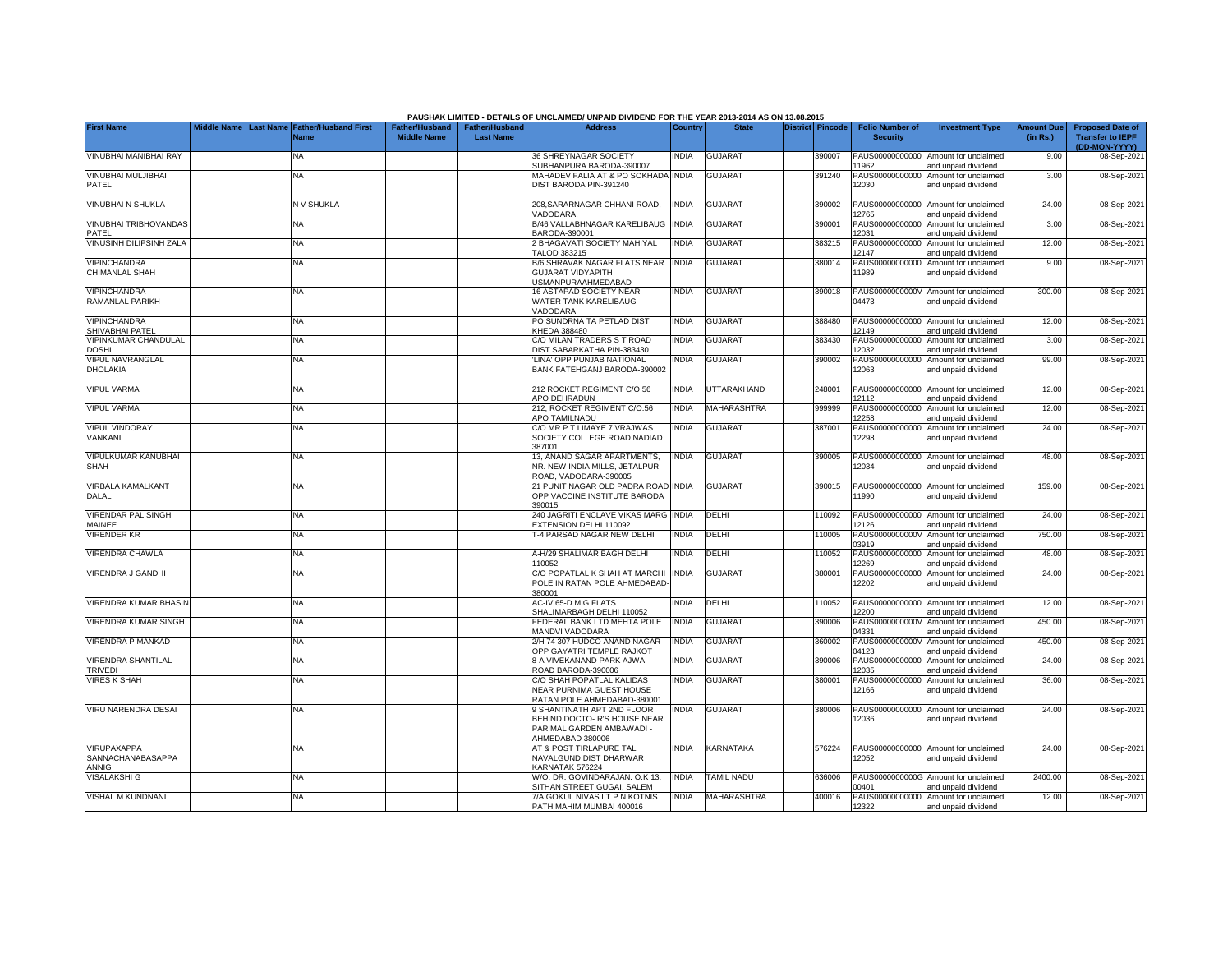|                                                |  |                                            |                       |                       | PAUSHAK LIMITED - DETAILS OF UNCLAIMED/ UNPAID DIVIDEND FOR THE YEAR 2013-2014 AS ON 13.08.2015 |                |                       |                  |                          |                                                             |                   |                                          |
|------------------------------------------------|--|--------------------------------------------|-----------------------|-----------------------|-------------------------------------------------------------------------------------------------|----------------|-----------------------|------------------|--------------------------|-------------------------------------------------------------|-------------------|------------------------------------------|
| <b>First Name</b>                              |  | Middle Name Last Name Father/Husband First | <b>Father/Husband</b> | <b>Father/Husband</b> | <b>Address</b>                                                                                  | <b>Country</b> | <b>State</b>          | District Pincode | <b>Folio Number of</b>   | <b>Investment Type</b>                                      | <b>Amount Due</b> | <b>Proposed Date of</b>                  |
|                                                |  | <b>Name</b>                                | <b>Middle Name</b>    | <b>Last Name</b>      |                                                                                                 |                |                       |                  | <b>Security</b>          |                                                             | (in Rs.)          | <b>Transfer to IEPF</b><br>(DD-MON-YYYY) |
| <b>VISHNU BALAVANT</b>                         |  | NA                                         |                       |                       | <b>43 ARVIND HOUSING SOCIETY</b>                                                                | <b>NDIA</b>    | <b>MAHARASHTRA</b>    | 411051           | PAUS00000000000          | Amount for unclaimed                                        | 12.00             | 08-Sep-202                               |
| MAHINDRAKAR                                    |  |                                            |                       |                       | ANANDNAGAR HINGNEKHD PUNE                                                                       |                |                       |                  | 12142                    | and unpaid dividend                                         |                   |                                          |
|                                                |  |                                            |                       |                       | 411051                                                                                          |                |                       |                  |                          |                                                             |                   |                                          |
| <b>VISHNU DINKAR JOSHI</b>                     |  | NA                                         |                       |                       | G-89 LOKMANYA NAGAR T H<br>KATARIYA MARG MUMBAI-400016                                          | <b>NDIA</b>    | <b>MAHARASHTRA</b>    | 400016           | PAUS00000000000<br>1938  | Amount for unclaimed<br>and unpaid dividend                 | 9.00              | 08-Sep-202                               |
| VISHNU DINKAR JOSHI                            |  | <b>NA</b>                                  |                       |                       | G-89 LOKMANYA NAGAR T H                                                                         | <b>NDIA</b>    | MAHARASHTRA           | 400016           | PAUS00000000000          | Amount for unclaimed                                        | 3.00              | 08-Sep-202                               |
|                                                |  |                                            |                       |                       | KATARIYA MARG MUMBAI-400016                                                                     |                |                       |                  | 1939                     | and unpaid dividend                                         |                   |                                          |
| VISHNU MOTIBHAI PATEL                          |  | <b>NA</b>                                  |                       |                       | 26 ASHIRVADNAGAR OPP BAPU'S                                                                     | NDIA           | <b>GUJARAT</b>        | 390016           |                          | PAUS00000000000 Amount for unclaimed                        | 3.00              | 08-Sep-202                               |
|                                                |  |                                            |                       |                       | DARGHA & SH- OPING CENTRE GU.<br>HSG BOARD GORVA VADODA- RA                                     |                |                       |                  | 11959                    | and unpaid dividend                                         |                   |                                          |
|                                                |  |                                            |                       |                       | 390016 -                                                                                        |                |                       |                  |                          |                                                             |                   |                                          |
| <b>VISHNU PRASAD SANGHI</b>                    |  | <b>NA</b>                                  |                       |                       | DEPUITY COMM OF INCOME TAX                                                                      | <b>INDIA</b>   | <b>MAHARASHTRA</b>    | 440001           |                          | PAUS00000000000 Amount for unclaimed                        | 12.00             | 08-Sep-202                               |
|                                                |  |                                            |                       |                       | <b>4TH FLOOR SARAF CHAMBERS</b>                                                                 |                |                       |                  | 12163                    | and unpaid dividend                                         |                   |                                          |
| <b>VISHNU YADAO KHEDKAR</b>                    |  | <b>NA</b>                                  |                       |                       | SADAR NAGPUR 440001<br>BHARTI PURA KARANJA (LAD) DIST                                           | <b>INDIA</b>   | MAHARASHTRA           | 444105           | PAUS00000000000          | Amount for unclaimed                                        | 9.00              | 08-Sep-202                               |
|                                                |  |                                            |                       |                       | AKOLA M S PIN-444105                                                                            |                |                       |                  | 1992                     | and unpaid dividend                                         |                   |                                          |
| VISHNUPRASAD HIRALAL                           |  | <b>NA</b>                                  |                       |                       | WADI CHHELLIPOLE BARODA                                                                         | <b>NDIA</b>    | <b>GUJARAT</b>        | 390001           | PAUS00000000000          | Amount for unclaimed                                        | 15.00             | 08-Sep-202                               |
| PATEL<br><b>VISHWA MITTER SONI</b>             |  | LATE SH D P SONI                           |                       |                       | 390001<br>B-4/18 KRISHNA NAGAR DELHI                                                            | <b>NDIA</b>    | DELHI                 |                  | 11948                    | and unpaid dividend<br>PAUSIN300118106 Amount for unclaimed | 24.00             |                                          |
|                                                |  |                                            |                       |                       |                                                                                                 |                |                       | 110051           | 17675                    | and unpaid dividend                                         |                   | 08-Sep-202                               |
| <b>VISHWA NATH SINGH</b>                       |  | <b>NA</b>                                  |                       |                       | C/O MR KALYAN SINGH VILLAGE                                                                     | <b>INDIA</b>   | <b>UTTAR PRADESH</b>  | 229001           |                          | PAUS00000000000 Amount for unclaimed                        | 24.00             | 08-Sep-2021                              |
|                                                |  |                                            |                       |                       | SOBBAWAPUR PO AMBARA                                                                            |                |                       |                  | 12037                    | and unpaid dividend                                         |                   |                                          |
| <b>VISHWANATH AIYER</b>                        |  | <b>NA</b>                                  |                       |                       | PACHUM DIST RAI BARELI 229001<br>24/4 SHIVAJI-NAGAR POONA-411005                                | <b>INDIA</b>   | MAHARASHTRA           | 411005           |                          | PAUS00000000000 Amount for unclaimed                        | 24.00             | 08-Sep-202                               |
|                                                |  |                                            |                       |                       |                                                                                                 |                |                       |                  | 12141                    | and unpaid dividend                                         |                   |                                          |
| <b>VISHWANATH HANJI</b>                        |  | <b>NA</b>                                  |                       |                       | HANJI MEDICALS RANI LAXMIBAI                                                                    | <b>NDIA</b>    | MAHARASHTRA           | 416502           | PAUS0000000000V          | Amount for unclaimed                                        | 300.00            | 08-Sep-202                               |
|                                                |  |                                            |                       |                       | RD GADHINGLAJ                                                                                   |                |                       |                  | 14110                    | and unpaid dividend                                         |                   |                                          |
| VISWANATHAN S G                                |  | NA                                         |                       |                       | C/O. MR.BHIMA RAO NO 99,4TH<br>MAIN ROAD, MALLESWARAM                                           | <b>NDIA</b>    | KARNATAKA             | 560003           | PAUS0000000000V<br>01145 | Amount for unclaimed<br>and unpaid dividend                 | 120.00            | 08-Sep-202                               |
|                                                |  |                                            |                       |                       | BANGALORE                                                                                       |                |                       |                  |                          |                                                             |                   |                                          |
| VITHALBHAI DEVAJIBHAI                          |  | <b>NA</b>                                  |                       |                       | AT NAVA MUVADA POST SORNA                                                                       | <b>NDIA</b>    | <b>GUJARAT</b>        | 387411           | PAUS00000000000          | Amount for unclaimed                                        | 24.00             | 08-Sep-202                               |
| PATEL                                          |  |                                            |                       |                       | TAL KAPADVANJ DIST KAIRA                                                                        |                |                       |                  | 12038                    | and unpaid dividend                                         |                   |                                          |
| VITHALBHAI K PATEL                             |  | <b>NA</b>                                  |                       |                       | GUNDI FALIA PADRA DIST BARODA INDIA<br>PIN-391440                                               |                | <b>GUJARAT</b>        | 391440           | PAUS00000000000<br>12039 | Amount for unclaimed<br>and unpaid dividend                 | 9.00              | 08-Sep-202                               |
| <b>VITHALBHAI NATHABHAI</b>                    |  | <b>NA</b>                                  |                       |                       | GARASIA WADO GORWA BARODA                                                                       | <b>INDIA</b>   | GUJARAT               | 390003           | PAUS00000000000          | Amount for unclaimed                                        | 3.00              | 08-Sep-202                               |
| <b>SOLANKI</b>                                 |  |                                            |                       |                       | 390003                                                                                          |                |                       |                  | 11949                    | and unpaid dividend                                         |                   |                                          |
| VITHALBHAI                                     |  | <b>NA</b>                                  |                       |                       | AT & POST ADVALA TA AMOD DIST                                                                   | <b>INDIA</b>   | <b>GUJARAT</b>        | 392110           | PAUS00000000000          | Amount for unclaimed                                        | 9.00              | 08-Sep-202                               |
| RANCHHODBHAI PATEL<br><b>VITHALDAS DAYALAL</b> |  | <b>NA</b>                                  |                       |                       | BROACH PIN-392110<br>DAYALAL DEVRAJBHAI & CO BAZAR INDIA                                        |                | <b>GUJARAT</b>        | 360410           | 12041<br>PAUS00000000000 | and unpaid dividend<br>Amount for unclaimed                 | 48.00             | 08-Sep-202                               |
| AMIPARA                                        |  |                                            |                       |                       | ROAD DHORAJI 360410                                                                             |                |                       |                  | 12308                    | and unpaid dividend                                         |                   |                                          |
| VITHALDAS HARILAL SHAH                         |  | NA                                         |                       |                       | VITHAL KRUPA MUSA POLE MEHTA                                                                    | <b>INDIA</b>   | GUJARAT               | 390006           | PAUS00000000000          | Amount for unclaimed                                        | 3.00              | 08-Sep-202                               |
|                                                |  |                                            |                       |                       | POLE BARODA-390006                                                                              |                |                       |                  | 2042                     | and unpaid dividend                                         |                   |                                          |
| <b>VITTHALBHAI</b><br>PARSHOTTAM PATEL         |  | <b>NA</b>                                  |                       |                       | POST KUNJRAV TAL ANAND DIST<br>KHEDA 388335                                                     | <b>NDIA</b>    | <b>GUJARAT</b>        | 388335           | PAUS00000000000<br>1934  | Amount for unclaimed<br>and unpaid dividend                 | 12.00             | 08-Sep-202                               |
| VITTHALBHAI SHIVRAM                            |  | <b>NA</b>                                  |                       |                       | 19/204 GUJARAT HOUSING BOARD                                                                    | <b>NDIA</b>    | <b>GUJARAT</b>        | 390005           | PAUS00000000000          | Amount for unclaimed                                        | 3.00              | 08-Sep-202                               |
| <b>JADHAV</b>                                  |  |                                            |                       |                       | AKOTA ROAD BARODA 390005                                                                        |                |                       |                  | 11960                    | and unpaid dividend                                         |                   |                                          |
| <b>VITTHALDAS TRIKAMDAS</b>                    |  | TRIKAMDAS<br>PARABHUDAS                    |                       |                       | 1/16/65 RUGNATHDASNI SHERI<br>VIRAMGAM AHMEDABAD                                                | <b>INDIA</b>   | <b>GUJARAT</b>        | 382150           | PAUSIN301774134<br>18255 | Amount for unclaimed                                        | 12.00             | 08-Sep-202                               |
| PATADIYA                                       |  | PATADIYA                                   |                       |                       |                                                                                                 |                |                       |                  |                          | and unpaid dividend                                         |                   |                                          |
| <b>VIVEK KESHAVRAO</b>                         |  | <b>NA</b>                                  |                       |                       | <b>606 KAILASH THE HILL SIDE N D A</b>                                                          | <b>INDIA</b>   | <b>MAHARASHTRA</b>    | 411021           |                          | PAUS00000000000 Amount for unclaimed                        | 3.00              | 08-Sep-202                               |
| MARKANDEYA                                     |  |                                            |                       |                       | PASHAN ROADPAVDHAN (K)                                                                          |                |                       |                  | 2044                     | and unpaid dividend                                         |                   |                                          |
| <b>VIVEK TANEJA</b>                            |  | <b>NA</b>                                  |                       |                       | 108 NITI BAGH NEW DELHI-110049                                                                  | <b>INDIA</b>   | DELHI                 | 110049           | PAUS00000000000<br>2134  | Amount for unclaimed<br>and unpaid dividend                 | 12.00             | 08-Sep-202                               |
| <b>VIVEK V DABKE</b>                           |  | <b>NA</b>                                  |                       |                       | NO 83/A CIL COLONY 2ND MAIN                                                                     | <b>NDIA</b>    | KARNATAKA             | 560094           | PAUS00000000000          | Amount for unclaimed                                        | 9.00              | 08-Sep-202                               |
|                                                |  |                                            |                       |                       | ROAD SANJAYNAGAR BANGALORE                                                                      |                |                       |                  | 12260                    | and unpaid dividend                                         |                   |                                          |
|                                                |  |                                            |                       |                       | 560094                                                                                          |                |                       |                  |                          |                                                             |                   |                                          |
| VRAJESHKUMAR<br>VITHALDAS SHAH                 |  | ΝA                                         |                       |                       | 5-1-720 BANK STREET HYDERABAD                                                                   | <b>INDIA</b>   | <b>ANDHRA PRADESH</b> | 500002           | PAUS0000000000V<br>2719  | Amount for unclaimed<br>and unpaid dividend                 | 300.00            | 08-Sep-202                               |
| VRAJLAL MEGHJI CHAVDA                          |  | ΝA                                         |                       |                       | KESHAV JIVAN B/H MAHILA                                                                         | <b>NDIA</b>    | <b>GUJARAT</b>        | 360001           | PAUS00000000000          | Amount for unclaimed                                        | 36.00             | 08-Sep-202                               |
|                                                |  |                                            |                       |                       | COLLEGE NR SETUBANDH SOC                                                                        |                |                       |                  | 12222                    | and unpaid dividend                                         |                   |                                          |
|                                                |  |                                            |                       |                       | SAHAKAR NAGAR MARG RAJKOT                                                                       |                |                       |                  |                          |                                                             |                   |                                          |
| <b>VRAJLAL PREMJIBHAI</b>                      |  | <b>NA</b>                                  |                       |                       | 360001<br><b>6 GITABHARTI CO HO SO SHREEJI</b>                                                  | <b>INDIA</b>   | <b>GUJARAT</b>        | 380022           |                          | PAUS00000000000 Amount for unclaimed                        | 12.00             | 08-Sep-2021                              |
| <b>PARMAR</b>                                  |  |                                            |                       |                       | NIVAS DANILIMDA AHMEDABAD-                                                                      |                |                       |                  | 12201                    | and unpaid dividend                                         |                   |                                          |
|                                                |  |                                            |                       |                       | 380022                                                                                          |                |                       |                  |                          |                                                             |                   |                                          |
| <b>VRJLAL S KANERIA</b>                        |  | <b>NA</b>                                  |                       |                       | C/O S B S DIST JUNAGADH AT<br><b>KESHOD 362220</b>                                              | <b>NDIA</b>    | <b>GUJARAT</b>        | 362220           | 2316                     | PAUS00000000000 Amount for unclaimed<br>and unpaid dividend | 24.00             | 08-Sep-202                               |
| VRUJMOHAN                                      |  | <b>NA</b>                                  |                       |                       | C/O NARAYAN VIJAY CARTING CO                                                                    | <b>INDIA</b>   | <b>GUJARAT</b>        | 390004           |                          | PAUS00000000000 Amount for unclaimed                        | 123.00            | 08-Sep-202                               |
| <b>DWARKADAS PATNI</b>                         |  |                                            |                       |                       | PRATAPNAGAR BARODA-390004                                                                       |                |                       |                  | 12045                    | and unpaid dividend                                         |                   |                                          |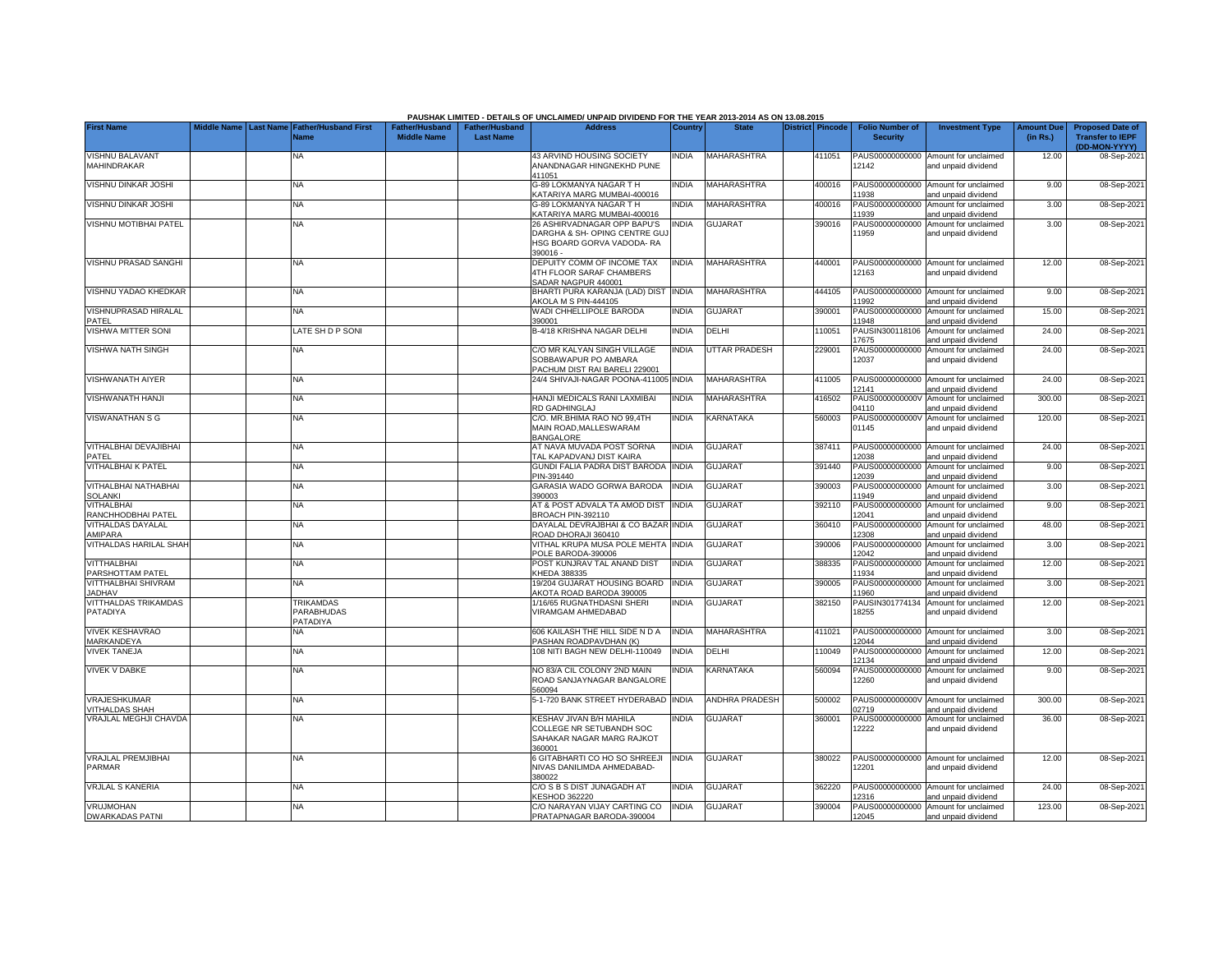|                                     |  |                                                |                       |                       | PAUSHAK LIMITED - DETAILS OF UNCLAIMED/ UNPAID DIVIDEND FOR THE YEAR 2013-2014 AS ON 13.08.2015 |                |                       |                         |                          |                                             |                   |                                          |
|-------------------------------------|--|------------------------------------------------|-----------------------|-----------------------|-------------------------------------------------------------------------------------------------|----------------|-----------------------|-------------------------|--------------------------|---------------------------------------------|-------------------|------------------------------------------|
| <b>First Name</b>                   |  | Middle Name   Last Name   Father/Husband First | <b>Father/Husband</b> | <b>Father/Husband</b> | <b>Address</b>                                                                                  | <b>Country</b> | <b>State</b>          | <b>District Pincode</b> | <b>Folio Number of</b>   | <b>Investment Type</b>                      | <b>Amount Due</b> | <b>Proposed Date of</b>                  |
|                                     |  | <b>Name</b>                                    | <b>Middle Name</b>    | <b>Last Name</b>      |                                                                                                 |                |                       |                         | <b>Security</b>          |                                             | (in Rs.)          | <b>Transfer to IEPF</b><br>(DD-MON-YYYY) |
| VRUNDA JAYANTBHAI                   |  | NA                                             |                       |                       | 3A AMULAKH SOCIETY, RANIP,                                                                      | <b>INDIA</b>   | <b>GUJARAT</b>        | 382480                  | PAUS00000000000          | Amount for unclaimed                        | 24.00             | 08-Sep-2021                              |
| <b>MEHTA</b>                        |  |                                                |                       |                       | AHMEDABAD PIN-382480                                                                            |                |                       |                         | 2295                     | and unpaid dividend                         |                   |                                          |
| <b>VRUSHALI M RAJE</b>              |  | ΝA                                             |                       |                       | C-3 56 VISHRAMYOG L T ROAD<br>BORIVLI WEST MUMBAI 400092                                        | <b>INDIA</b>   | <b>MAHARASHTRA</b>    | 400092                  | PAUS00000000000<br>12275 | Amount for unclaimed<br>and unpaid dividend | 48.00             | 08-Sep-2021                              |
| <b>VUPPALA</b>                      |  | <b>NA</b>                                      |                       |                       | PLOT NO.235 PRAGATHINAGAR                                                                       | <b>INDIA</b>   | <b>ANDHRA PRADESH</b> | 500072                  | PAUS0000000000V          | Amount for unclaimed                        | 300.00            | 08-Sep-2021                              |
| KRISHNAMURTHY                       |  |                                                |                       |                       | OPP.JNTU HYDERABAD                                                                              |                |                       |                         | 02197                    | and unpaid dividend                         |                   |                                          |
| WAHEEDA SIDDIQUE                    |  | <b>NA</b>                                      |                       |                       | NO 21 45TH STREET<br>NANGANALLUR CHENNAI                                                        | <b>INDIA</b>   | <b>TAMIL NADU</b>     | 600061                  | PAUS0000000000<br>W03457 | Amount for unclaimed<br>and unpaid dividend | 600.00            | 08-Sep-2021                              |
| <b>WILSON TD</b>                    |  | <b>MDEVASSY</b>                                |                       |                       | THARAYIL HOUSE POLICE STATION INDIA                                                             |                | <b>KERALA</b>         | 680306                  | PAUSIN301637100          | Amount for unclaimed                        | 450.00            | 08-Sep-2021                              |
|                                     |  |                                                |                       |                       | ROAD PO OLLUR, TRICHUR                                                                          |                |                       |                         | 78658                    | and unpaid dividend                         |                   |                                          |
| <b>WINSTON NORONHA</b>              |  | <b>NA</b>                                      |                       |                       | <b>DISTRICT KERALA</b><br>E-1, DOSHI MANOR, 60, CHETTY                                          | <b>NDIA</b>    | <b>TAMIL NADU</b>     | 600023                  | PAUS0000000000           | Amount for unclaimed                        | 300.00            | 08-Sep-2021                              |
|                                     |  |                                                |                       |                       | STREET, AYANAVARAM, CHENNAI.                                                                    |                |                       |                         | W03821                   | and unpaid dividend                         |                   |                                          |
| WIQUAR AHMAD                        |  | <b>NA</b>                                      |                       |                       | 7574 QURESH NAGAR SADAR<br>BAZAR DELHI-110006                                                   | <b>INDIA</b>   | DELHI                 | 110006                  | PAUS00000000000<br>12363 | Amount for unclaimed<br>and unpaid dividend | 36.00             | 08-Sep-2021                              |
| WIRAN WALI ANAND                    |  | NA                                             |                       |                       | 76 GOKHALE MARKET DELHI-                                                                        | INDIA          | DELHI                 | 110054                  | PAUS00000000000          | Amount for unclaimed                        | 12.00             | 08-Sep-2021                              |
|                                     |  |                                                |                       |                       | 110054                                                                                          |                |                       |                         | 12362                    | and unpaid dividend                         |                   |                                          |
| Y NIJALINGPPA                       |  | <b>NA</b>                                      |                       |                       | C/O TUNGABHADRA FARM<br>SUPPLIES KALAMMA STREET                                                 | <b>INDIA</b>   | KARNATAKA             | 583101                  | PAUS00000000000<br>12380 | Amount for unclaimed<br>and unpaid dividend | 75.00             | 08-Sep-2021                              |
|                                     |  |                                                |                       |                       | BELLARY KARNATAKA                                                                               |                |                       |                         |                          |                                             |                   |                                          |
| Y S MANJUNATH                       |  | <b>NA</b>                                      |                       |                       | NO.108.2ND CROSS J P NAGAR.                                                                     | <b>INDIA</b>   | <b>KARNATAKA</b>      | 560078                  |                          | PAUS0000000000Y Amount for unclaimed        | 30.00             | 08-Sep-2021                              |
| Y S SUNIL                           |  | <b>NA</b>                                      |                       |                       | 3RD PHASE BANGALORE<br>284, XVII CROSS SADASHIVA NAGAR INDIA                                    |                | KARNATAKA             | 560080                  | 02208<br>PAUS0000000000Y | hnebivib bisonu bns<br>Amount for unclaimed | 60.00             | 08-Sep-2021                              |
|                                     |  |                                                |                       |                       | <b>BANGALORE</b>                                                                                |                |                       |                         | 01828                    | and unpaid dividend                         |                   |                                          |
| YAHYA AKBARALY                      |  | NΑ                                             |                       |                       | C/O AKBARALY JAFARJI GANDHI                                                                     | <b>NDIA</b>    | <b>GUJARAT</b>        | 360001                  | PAUS00000000000          | Amount for unclaimed                        | 12.00             | 08-Sep-2021                              |
| <b>GANDHI</b>                       |  |                                                |                       |                       | VORA VAD GANDHI BAZAR RAJKOT<br>360001                                                          |                |                       |                         | 12398                    | and unpaid dividend                         |                   |                                          |
| YAJAMAN NANJUNDAPPA                 |  | <b>NA</b>                                      |                       |                       | 284,7TH MAIN ROAD UPPER                                                                         | <b>INDIA</b>   | KARNATAKA             | 560080                  | PAUS0000000000Y          | Amount for unclaimed                        | 450.00            | 08-Sep-2021                              |
|                                     |  |                                                |                       |                       | PALACE ORCHARDS BANGALORE                                                                       |                |                       |                         | 02047                    | and unpaid dividend                         |                   |                                          |
| YAMINI H KALLA                      |  | NA                                             |                       |                       | 10-33 RAVIKUNJ ANAND NAGAR<br><b>BRAMHAPUR GULBARGA</b>                                         | <b>INDIA</b>   | KARNATAKA             | 585101                  | PAUS0000000000Y<br>05025 | Amount for unclaimed<br>and unpaid dividend | 600.00            | 08-Sep-2021                              |
| YANAMANDRA                          |  | <b>NA</b>                                      |                       |                       | H NO 9-21-3 C B M COMPOUND                                                                      | <b>INDIA</b>   | <b>ANDHRA PRADESH</b> | 530003                  | PAUS00000000000          | Amount for unclaimed                        | 24.00             | 08-Sep-2021                              |
| RAMCHANDRA RAO<br>YASH BAHRI        |  |                                                |                       |                       | /ISAKHAPATNAM 530003                                                                            |                | DELHI                 |                         | 12377<br>PAUS00000000000 | and unpaid dividend                         |                   |                                          |
|                                     |  | <b>NA</b>                                      |                       |                       | BA/55-C D D A FLATS ASHOK VIHAR-INDIA<br>DELHI-110052                                           |                |                       | 110052                  | 12393                    | Amount for unclaimed<br>and unpaid dividend | 24.00             | 08-Sep-2021                              |
| YASH PAL KALRA                      |  | <b>NA</b>                                      |                       |                       | 996/7 MEHRAULI NEW DELHI-110030 INDIA                                                           |                | DELHI                 | 110030                  | PAUS00000000000          | Amount for unclaimed                        | 12.00             | 08-Sep-2021                              |
| YASHODA DEVI PURI                   |  | <b>NA</b>                                      |                       |                       | <b>NO4 BAG FARZANA CIVIL LINES</b>                                                              | <b>INDIA</b>   | <b>UTTAR PRADESH</b>  | 282002                  | 12385<br>PAUS00000000000 | and unpaid dividend                         | 12.00             | 08-Sep-2021                              |
|                                     |  |                                                |                       |                       | AGRA 282002                                                                                     |                |                       |                         | 12387                    | Amount for unclaimed<br>and unpaid dividend |                   |                                          |
| YASHPAL SINGH                       |  | NA                                             |                       |                       | H NO 29 NANGLOI DELHI-110041                                                                    | <b>INDIA</b>   | DELHI                 | 110041                  | PAUS00000000000          | Amount for unclaimed                        | 24.00             | 08-Sep-2021                              |
| YASHVANT VASUDEORAO                 |  | <b>NA</b>                                      |                       |                       | SANTOSH' KASAR FALIA OPP                                                                        | <b>INDIA</b>   | <b>GUJARAT</b>        | 390001                  | 2395<br>PAUS00000000000  | nd unpaid dividend<br>Amount for unclaimed  | 3.00              | 08-Sep-2021                              |
| MARATHE                             |  |                                                |                       |                       | GOVT PRESS BARODA-390001                                                                        |                |                       |                         | 2372                     | nd unpaid dividend                          |                   |                                          |
| YASHVANTI C SHAH                    |  | <b>NA</b>                                      |                       |                       | 2/4456 SHIVDAS ZAVERINI STREET                                                                  | <b>INDIA</b>   | <b>GUJARAT</b>        | 395002                  | PAUS00000000000          | Amount for unclaimed                        | 12.00             | 08-Sep-2021                              |
| YASHVANTI CHAMPAKLAL                |  | <b>NA</b>                                      |                       |                       | SAGRAMPURA SURAT 395002<br>2/4456 SHIVDAS ZAVERI'S SERI                                         | <b>NDIA</b>    | <b>GUJARAT</b>        | 395002                  | 2413<br>PAUS00000000000  | and unpaid dividend<br>Amount for unclaimed | 24.00             | 08-Sep-2021                              |
| <b>SHAH</b>                         |  |                                                |                       |                       | SAGRAMPARA SURAT SURAT-                                                                         |                |                       |                         | 12399                    | and unpaid dividend                         |                   |                                          |
|                                     |  |                                                |                       |                       | 395002                                                                                          |                |                       |                         |                          |                                             |                   |                                          |
| YASHVANTI CHAMPAKLAL<br><b>SHAH</b> |  | NA                                             |                       |                       | 2/4456 SHIVDAS ZAVERI NI SHERI<br>SAGRAMPURA SURAT 395002                                       | <b>INDIA</b>   | <b>GUJARAT</b>        | 395002                  | PAUS00000000000<br>2417  | Amount for unclaimed<br>and unpaid dividend | 12.00             | 08-Sep-2021                              |
| YASHWANT ATMARAM                    |  | NA                                             |                       |                       | EVEREST BLDG NO 26/12 PANDIT                                                                    | <b>NDIA</b>    | <b>MAHARASHTRA</b>    | 421203                  | PAUS00000000000          | Amount for unclaimed                        | 24.00             | 08-Sep-2021                              |
| <b>DHARAP</b>                       |  |                                                |                       |                       | DINDAYAL MARG VISHNU NAGAR<br><b>DOMBIVLI 421203</b>                                            |                |                       |                         | 12391                    | and unpaid dividend                         |                   |                                          |
| YASHWANT GOPAL                      |  | <b>NA</b>                                      |                       |                       | C/O. R.B.PRABHUDESAI,B-405                                                                      | <b>INDIA</b>   | <b>MAHARASHTRA</b>    | 400601                  |                          | PAUS00000000000 Amount for unclaimed        | 87.00             | 08-Sep-2021                              |
| <b>DAMLE</b>                        |  |                                                |                       |                       | CHANDIWALA COMPLEX                                                                              |                |                       |                         | 12422                    | and unpaid dividend                         |                   |                                          |
|                                     |  |                                                |                       |                       | C.H.S.CHANDANWADI, PANCH<br>PAKHEDI THANE(WEST)400601                                           |                |                       |                         |                          |                                             |                   |                                          |
| YATIN NARVERKAR                     |  | <b>NA</b>                                      |                       |                       | D-11 SWAPNALOK APARTMENTS                                                                       | <b>INDIA</b>   | <b>GUJARAT</b>        | 390018                  | PAUS00000000000          | Amount for unclaimed                        | 24.00             | 08-Sep-2021                              |
|                                     |  |                                                |                       |                       | OPP MUKTANAND BUS STOP                                                                          |                |                       |                         | 12418                    | and unpaid dividend                         |                   |                                          |
| YATIN P PATEL                       |  | NA                                             |                       |                       | KARELIBAUG VADODARA 390018<br>34, MADHUVAN TOWER MADALPUR INDIA                                 |                | <b>GUJARAT</b>        | 380006                  | PAUS00000000000          | Amount for unclaimed                        | 9.00              | 08-Sep-2021                              |
|                                     |  |                                                |                       |                       | UNDER BRIDGE ELLISBRIDGE                                                                        |                |                       |                         | 12404                    | and unpaid dividend                         |                   |                                          |
|                                     |  |                                                |                       |                       | AHMEDABAD 380006                                                                                |                |                       |                         |                          |                                             |                   |                                          |
| YEKKALA DEVI                        |  | <b>NA</b>                                      |                       |                       | DNO 21-16-4, NR PAPPULA MILL                                                                    | <b>INDIA</b>   | <b>ANDHRA PRADESH</b> | 520011                  |                          | PAUS0000000000Y Amount for unclaimed        | 120.00            | 08-Sep-2021                              |
| ADINARAYANA                         |  |                                                |                       |                       | MADHURANAGAR VIJAYAWADA                                                                         |                |                       |                         | 01109                    | and unpaid dividend                         |                   |                                          |
| YELKUR VASANTA<br>CHARAN            |  | <b>NA</b>                                      |                       |                       | 40/812 CLUB ROAD SRINIVAS<br>NAGAR KURNOOL- 518004 MRS                                          | <b>INDIA</b>   | <b>ANDHRA PRADESH</b> | 518004                  | PAUS00000000000<br>12383 | Amount for unclaimed<br>and unpaid dividend | 24.00             | 08-Sep-2021                              |
|                                     |  |                                                |                       |                       | YELKUR VASA- NT -                                                                               |                |                       |                         |                          |                                             |                   |                                          |